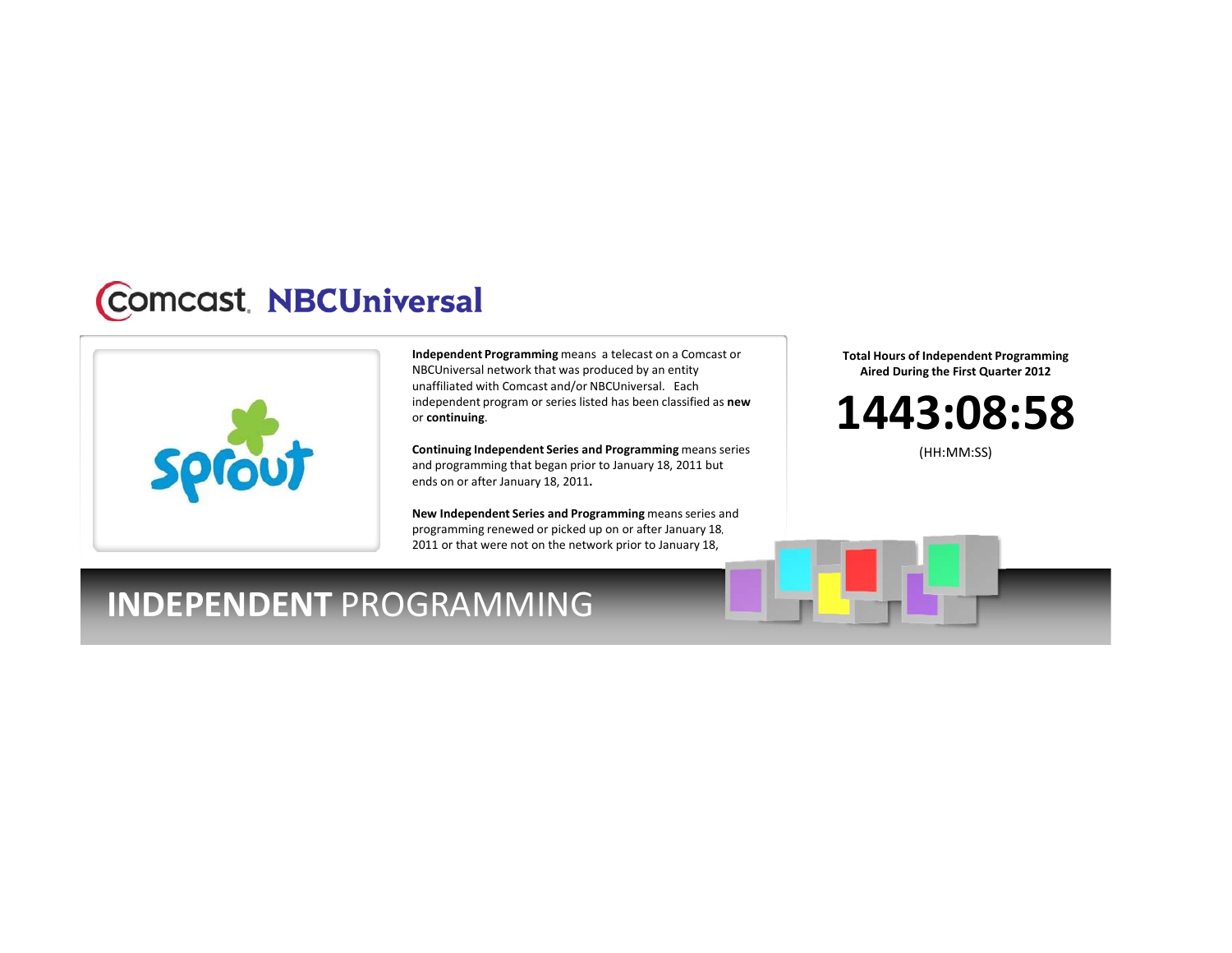| <b>Network</b>         | Program Name              | <b>Episode Name</b>                          | Initial (I) or<br>Repeat (R)? | New (N) or<br>Continuing (C)? | Primary (P) or<br>Multicast (M)? | <b>Program Description</b> | Air Date<br>(MM/DD/YYYY) | Start Time*<br>(HH:MM:SS) | End Time*<br>(HH:MM:SS) | Length<br>(HH:MM:SS) |
|------------------------|---------------------------|----------------------------------------------|-------------------------------|-------------------------------|----------------------------------|----------------------------|--------------------------|---------------------------|-------------------------|----------------------|
| PBS KIDS SPROUT        | <b>Barney And Friends</b> | he Reluctant Dragon: A Fairy Tale Adventure  |                               | C.                            |                                  | Children's                 | 01/01/2012               | 06:00:15                  | 06:26:51                | 00:26:36             |
| PBS KIDS SPROUT        | Franny's Feet             | <b>Wedding Day Woe/Slippery Sandcastles</b>  | $\mathsf{R}$                  | $\mathsf{C}$                  |                                  | Children's                 | 01/01/2012               | 6:32:20                   | 06:43:52                | 00:11:32             |
| <b>BS KIDS SPROUT</b>  | Mama Mirabelle            | Anybody Home?/Healthy Habits                 | R                             | c                             | P                                | Children's                 | 01/01/2012               | 06:46:20                  | 06:57:19                | 00:00:00             |
| PBS KIDS SPROUT        | Sesame Street             | Ep. 4053                                     | $\mathsf{R}$                  | $\mathsf{C}$                  | D                                | Children's                 | 01/01/2012               | 07:00:15                  | 07:55:22                | 00:00:00             |
| PBS KIDS SPROUT        | Fireman Sam               | Sailor Steele                                | $\mathsf{R}$                  | $\mathsf{C}$                  | P                                | Children's                 | 01/01/2012               | 08:01:20                  | 08:11:18                | 00:00:00             |
| PBS KIDS SPROUT        | Wiggles, The              | Vanishing Food!/I'm Hungry                   | $\mathsf{R}$                  | $\mathsf{C}$                  | P                                | Children's                 | 01/01/2012               | 08:15:20                  | 08:27:17                | 00:11:57             |
| PBS KIDS SPROUT        | Caillou                   | Road/Building/Sky                            | $\mathsf{R}$                  | $\mathsf{C}$                  | P                                | Children's                 | 01/01/2012               | 08:30:15                  | 08:52:45                | 00:22:30             |
| PBS KIDS SPROUT        | Roary the Racing Car      | Save our Tree                                | $\mathsf{R}$                  | $\mathsf{C}$                  | P                                | Children's                 | 01/01/2012               | 09:03:32                  | 09:13:02                | 00:09:30             |
| PBS KIDS SPROUT        | Monkey See Monkey Do      | Ostrich                                      | R                             | C                             | P                                | Children's                 | 01/01/2012               | 09:39:00                  | 09:46:00                | 00:07:00             |
| PBS KIDS SPROUT        | Mighty Jungle, The        | he Magic Hat                                 | $\mathsf{R}$                  | c                             |                                  | Children's                 | 01/01/2012               | 09:52:40                  | 10:02:45                | 00:10:05             |
| PBS KIDS SPROUT        | homas & Friends           | A Big Day for Thomas                         | R                             | $\mathsf{C}$                  | P                                | Children's                 | 01/01/2012               | 10:06:00                  | 10:11:07                | 00:05:07             |
| PBS KIDS SPROUT        | dirtgirlworld             |                                              | R                             | $\mathsf{C}$                  | P                                | Children's                 | 01/01/2012               | 10:17:00                  | 10:27:40                | 00:10:40             |
| PBS KIDS SPROUT        | Wiggles, The              | Farm Animals/Fishing Time                    | $\mathsf{R}$                  | $\mathsf{C}$                  | P                                | Children's                 | 01/01/2012               | 10:33:30                  | 10:44:25                | 00:10:55             |
| PBS KIDS SPROUT        | Play With Me Sesame       | Episode #73                                  | R                             | $\mathsf{C}$                  |                                  | Children's                 | 01/01/2012               | 10:52:05                  | 11:14:19                | 00:22:14             |
| PBS KIDS SPROUT        | What's Your News?         | Robot                                        | $\mathsf{R}$                  | c                             | P                                | Children's                 | 01/01/2012               | 11:24:52                  | 11:35:17                | 00:10:25             |
| <b>BS KIDS SPROUT</b>  | ilms & Specials           | Caillou's Holiday Movie                      | R                             | C                             |                                  | Children's                 | 01/01/2012               | 12:00:10                  | 13:12:52                | 01:12:42             |
| PBS KIDS SPROUT        | ilms & Specials           | Imo's World: Happy Holidays                  | $\mathsf{R}$                  | $\mathsf{C}$                  |                                  | Children's                 | 01/01/2012               | 13:28:10                  | 14:21:54                | 00:53:44             |
| <b>BS KIDS SPROUT</b>  | azyTown                   | rash Trouble                                 | $\mathsf{R}$                  | $\mathsf{C}$                  | P                                | Children's                 | 01/01/2012               | 14:30:20                  | 14:53:23                | 00:23:03             |
| PBS KIDS SPROUT        | SuperWHY                  | Beauty and the Beast                         | R                             | $\mathcal{C}$                 | <b>D</b>                         | Children's                 | 01/01/2012               | 15:02:37                  | 15:28:31                | 00:25:54             |
| <b>BS KIDS SPROUT</b>  | Thomas & Friends          | A Big Day for Thomas                         | R                             | $\mathsf{C}$                  | P                                | Children's                 | 01/01/2012               | 15:32:12                  | 15:37:49                | 00:05:37             |
| PBS KIDS SPROUT        | Roary the Racing Car      | Mr. Carburettor or Bust                      | $\mathsf{R}$                  | $\mathsf{C}$                  | P                                | Children's                 | 01/01/2012               | 15:42:49                  | 15:52:07                | 00:09:18             |
| PBS KIDS SPROUT        | ifi and the Flowertots    | Hide and Seek                                | R                             | $\mathsf{C}$                  | P                                | Children's                 | 01/01/2012               | 15:58:52                  | 16:08:10                | 00:09:18             |
| PBS KIDS SPROUT        | Niggles, The              | Hello!/The Five Senses                       | $\mathsf{R}$                  | $\mathsf{C}$                  | P                                | Children's                 | 01/01/2012               | 16:12:12                  | 16:23:11                | 00:10:59             |
| PBS KIDS SPROUT        | Zoboomafoo                | Bears                                        | $\mathsf{R}$                  | $\mathsf{C}$                  | P                                | Children's                 | 01/01/2012               | 16:28:08                  | 16:54:56                | 00:26:48             |
| PBS KIDS SPROUT        | <b>Bob the Builde</b>     | Roley's New Friend                           | $\mathsf{R}$                  | $\mathsf{C}$                  |                                  | Children's                 | 01/01/2012               | 16:58:08                  | 17:08:23                | 00:10:15             |
| PBS KIDS SPROUT        | Wiggles, The              | Nick-Nack Paddy-Wack/I Drive the Big Red Car | $\mathsf{R}$                  | $\mathsf{C}$                  | P                                | Children's                 | 01/01/2012               | 17:12:12                  | 17:23:13                | 00:11:01             |
| PBS KIDS SPROUT        | Mighty Jungle, The        | Rhonda's Birthday                            | R                             | C                             |                                  | Children's                 | 01/01/2012               | 17:28:45                  | 17:39:20                | 00:10:35             |
| PBS KIDS SPROUT        | Chloe's Closet            | asy as Cake                                  | R                             | $\mathsf{C}$                  | P                                | Children's                 | 01/01/2012               | 17:44:36                  | 17:55:36                | 00:11:00             |
| PBS KIDS SPROUT        | Berenstain Bears          | Slumber Party / The Talent Show              | $\mathsf{R}$                  | $\mathsf{C}$                  | P                                | Children's                 | 01/01/2012               | 18:03:07                  | 18:16:05                | 00:12:58             |
| PBS KIDS SPROUT        | homas & Friends           | The Party Surprise (Winter                   | $\mathsf{R}$                  | $\mathsf{C}$                  | P                                | Children's                 | 01/01/2012               | 18:29:07                  | 18:39:07                | 00:10:00             |
| PBS KIDS SPROUT        | Angelina Ballerina        | Angelina and Alice's Big Night               | R                             | $\mathsf{C}$                  | P                                | Children's                 | 01/01/2012               | 18:45:27                  | 18:58:39                | 00:13:12             |
| <b>PBS KIDS SPROUT</b> | Poppy Cat                 | Birthday Treasure                            | $\mathsf{R}$                  | $\mathsf{C}$                  | P                                | Children's                 | 01/01/2012               | 19:03:42                  | 19:14:42                | 00:11:00             |
| <b>BS KIDS SPROUT</b>  | Nina's Little Fables      | light of the Birds                           | $\mathsf{R}$                  | $\mathsf{C}$                  | P                                | Children's                 | 01/01/2012               | 19:20:52                  | 19:26:17                | 00:05:25             |
| PBS KIDS SPROUT        | aillou                    | Snow/Shoot/Tobog                             | $\mathsf{R}$                  | $\mathsf{C}$                  | P                                | Children's                 | 01/01/2012               | 19:42:07                  | 19:57:32                | 00:15:25             |
| <b>BS KIDS SPROUT</b>  | The Pajanimals            | Happy Birthday Sweet Pea Sue                 | R                             | $\mathsf{C}$                  | P                                | Children's                 | 01/01/2012               | 20:01:07                  | 20:12:07                | 00:11:00             |
| PBS KIDS SPROUT        | ipper)                    | iurprise Party                               | $\mathsf{R}$                  | $\mathsf{C}$                  | P                                | Children's                 | 01/01/2012               | 20:16:22                  | 20:25:11                | 00:08:49             |
| <b>BS KIDS SPROUT</b>  | Driver Dan                | Dance Yourself Dizzy                         | R                             | $\mathsf{C}$                  | P                                | Children's                 | 01/01/2012               | 20:30:52                  | 20:41:48                | 00:10:56             |
| PBS KIDS SPROUT        | aillou                    | inow/Shoot/Tobog                             | $\mathsf{R}$                  | $\mathsf{C}$                  | <b>D</b>                         | Children's                 | 01/01/2012               | 20:49:20                  | 20:57:40                | 00:08:20             |
| PBS KIDS SPROUT        | Berenstain Bears          | Slumber Party / The Talent Show              | $\mathsf{R}$                  | $\mathsf{C}$                  | P                                | Children's                 | 01/01/2012               | 21:03:07                  | 21:16:05                | 00:12:58             |
| PBS KIDS SPROUT        | homas & Friends           | 'he Party Surprise (Winter                   | $\mathsf{R}$                  | $\mathsf{C}$                  | P                                | Children's                 | 01/01/2012               | 21:29:07                  | 21:39:07                | 00:10:00             |
| PBS KIDS SPROUT        | Angelina Ballerina        | Angelina and Alice's Big Night               | $\mathsf{R}$                  | $\mathsf{C}$                  | P                                | Children's                 | 01/01/2012               | 21:45:27                  | 21:58:39                | 00:13:12             |
| PBS KIDS SPROUT        | oppy Cat                  | <b>Birthday Treasure</b>                     | $\mathsf{R}$                  | $\mathsf{C}$                  | P                                | Children's                 | 01/01/2012               | 22:03:42                  | 22:14:42                | 00:11:00             |
| PBS KIDS SPROUT        | Nina's Little Fables      | light of the Birds                           | $\mathsf{R}$                  | $\mathsf{C}$                  | P                                | Children's                 | 01/01/2012               | 22:20:52                  | 22:26:17                | 00:05:25             |
| PBS KIDS SPROUT        | aillou                    | now/Shoot/Tobog                              | $\mathsf R$                   | c                             |                                  | Children's                 | 01/01/2012               | 22:42:07                  | 22:57:32                | 00:15:25             |
| PBS KIDS SPROUT        | The Pajanimals            | Happy Birthday Sweet Pea Sue                 | R                             | c                             | P                                | Children's                 | 01/01/2012               | 23:01:07                  | 23:12:07                | 00:11:00             |
| PBS KIDS SPROUT        | Kipper                    | Surprise Party                               | R                             | $\mathsf{C}$                  | P                                | Children's                 | 01/01/2012               | 23:16:22                  | 23:25:11                | 00:08:49             |
| PBS KIDS SPROUT        | Driver Dan                | Dance Yourself Dizzy                         | $\mathsf{R}$                  | $\mathsf{C}$                  | P                                | Children's                 | 01/01/2012               | 23:30:52                  | 23:41:48                | 00:10:56             |
| PBS KIDS SPROUT        | Caillou                   | Snow/Shoot/Tobog                             | $\mathsf{R}$                  | $\mathsf{C}$                  | P                                | Children's                 | 01/01/2012               | 23:49:20                  | 23:57:40                | 00:08:20             |
| PBS KIDS SPROUT        | Berenstain Bears          | Slumber Party / The Talent Show              | $\mathsf{R}$                  | $\mathsf{C}$                  | P                                | Children's                 | 01/01/2012               | 00:03:07                  | 00:16:05                | 00:12:58             |
| PBS KIDS SPROUT        | Thomas & Friends          | The Party Surprise (Winter)                  | R                             | C                             | P                                | Children's                 | 01/01/2012               | 00:29:07                  | 00:39:07                | 00:10:00             |
| PBS KIDS SPROUT        | Angelina Ballerina        | Angelina and Alice's Big Night               | $\mathsf{R}$                  | $\mathsf{C}$                  | P                                | Children's                 | 01/01/2012               | 00:45:27                  | 00:58:39                | 00:13:12             |
| <b>BS KIDS SPROUT</b>  | Poppy Cat                 | Birthday Treasure                            | R                             | $\mathsf{C}$                  |                                  | Children's                 | 01/01/2012               | 01:03:42                  | 01:14:42                | 00:11:00             |
| PBS KIDS SPROUT        | Nina's Little Fables      | light of the Birds                           | R                             | $\mathsf{C}$                  | <b>D</b>                         | Children's                 | 01/01/2012               | 01:20:52                  | 01:26:17                | 00:05:25             |
| PBS KIDS SPROUT        | aillou                    | Snow/Shoot/Tobog                             | R                             | $\mathsf{C}$                  | P                                | Children's                 | 01/01/2012               | 01:42:07                  | 01:57:32                | 00:15:25             |
| PBS KIDS SPROUT        | he Pajanimals             | lappy Birthday Sweet Pea Sue                 | $\overline{R}$                | $\mathsf{C}$                  |                                  | Children's                 | 01/01/2012               | 02:01:07                  | 02:12:07                | 00:11:00             |
| PBS KIDS SPROUT        | Kipper                    | Surprise Party                               | R                             | $\mathsf{C}$                  | P                                | Children's                 | 01/01/2012               | 02:16:22                  | 02:25:11                | 00:08:49             |
| PBS KIDS SPROUT        | Driver Dan                | Dance Yourself Dizzy                         |                               | $\mathsf{C}$                  | D                                | Children's                 | 01/01/2012               | 02:30:52                  | 02:41:48                | 00:10:56             |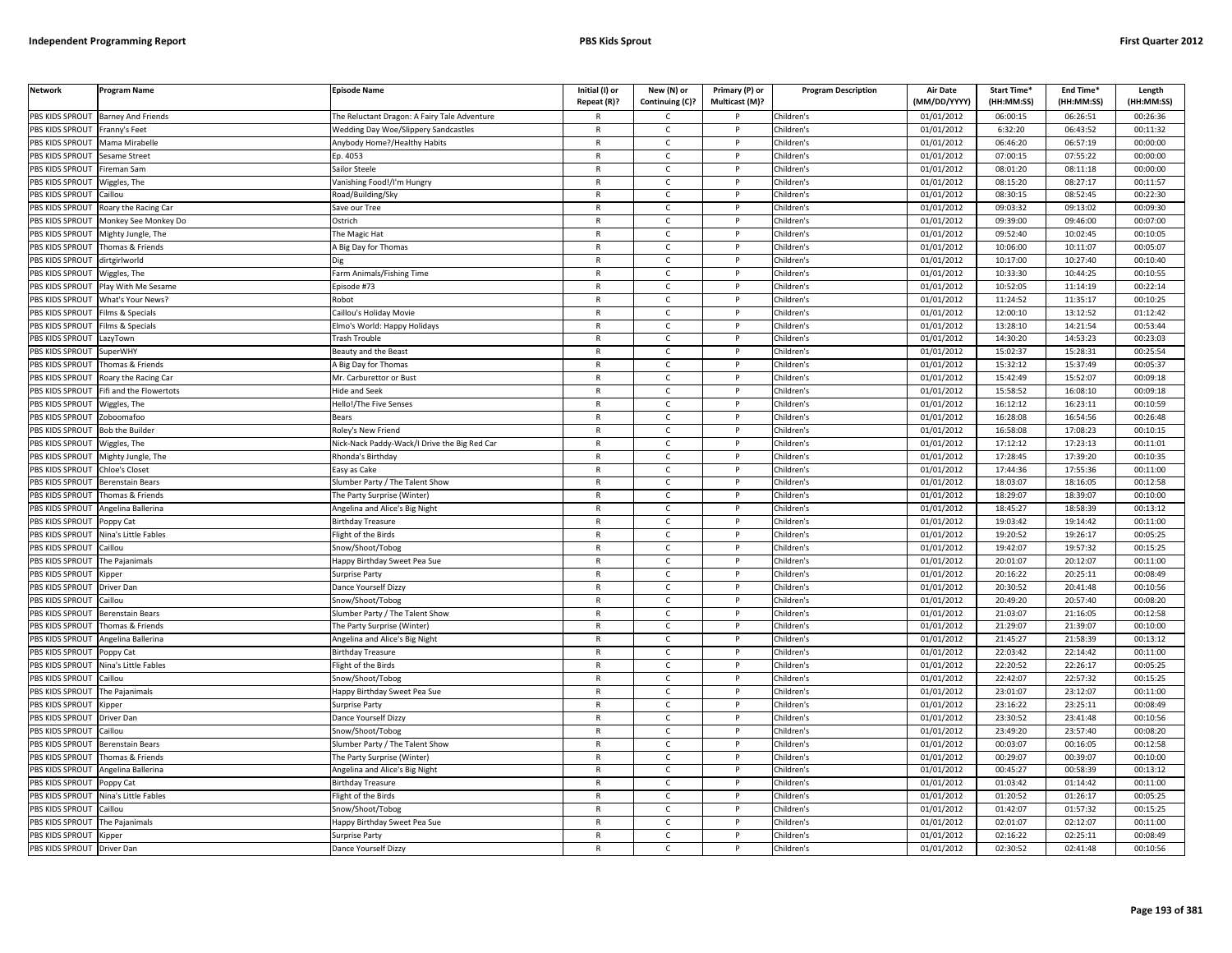| PBS KIDS SPROUT<br>Caillou<br>Children's<br>01/01/2012<br>02:49:20<br>02:57:40<br>00:08:20<br>Snow/Shoot/Tobog<br>C<br>PBS KIDS SPROUT<br><b>Barney And Friends</b><br>Numbers! Numbers!<br>$\mathsf{C}$<br>Children's<br>01/01/2012<br>03:00:15<br>03:26:53<br>00:26:38<br>$\mathsf{R}$<br>P<br>PBS KIDS SPROUT<br>Children's<br>01/01/2012<br>03:30:20<br>03:40:18<br>00:09:58<br>Fireman Sam<br><b>Twitching the Night Away</b><br>$\mathsf{R}$<br>$\mathsf{C}$<br>P<br>01/01/2012<br>03:44:15<br>03:54:10<br>00:09:55<br>PBS KIDS SPROUT<br>ireman Sam<br>Dinosaur Hunt<br>$\mathsf{R}$<br>$\mathsf{C}$<br>D<br>Children's<br>PBS KIDS SPROUT<br>A Wonderful World of Colors and Shapes<br>Children's<br>01/01/2012<br>03:57:15<br>04:23:52<br>00:26:37<br><b>Barney And Friends</b><br>R<br>$\mathsf{C}$<br>PBS KIDS SPROUT<br>lay With Me Sesame<br>$\mathsf{R}$<br>$\mathsf{C}$<br>Children's<br>01/01/2012<br>04:29:20<br>04:53:21<br>00:24:01<br>pisode #2<br>01/01/2012<br>04:58:15<br>00:56:38<br><b>BS KIDS SPROUT</b><br>Sesame Street<br>D. 3939<br>R<br>Children's<br>05:54:53<br>C<br>$\mathsf{C}$<br>Children's<br>01/02/2012<br>06:02:19<br>06:15:58<br>00:13:39<br>PBS KIDS SPROUT<br>Welcome, Cousin Riff/Special Skills<br>$\mathsf{R}$<br>D<br>Barney And Friends<br>01/02/2012<br>06:23:20<br>06:32:50<br>00:09:30<br>PBS KIDS SPROUT<br>Thomas & Friends<br>Push Me, Pull You<br>$\mathsf{C}$<br>Children's<br>$\mathsf{R}$<br>P<br>PBS KIDS SPROUT<br>$\mathsf{R}$<br>$\mathsf{C}$<br>Children's<br>01/02/2012<br>06:40:19<br>07:03:13<br>00:22:54<br>lay With Me Sesame<br>pisode #8<br>D<br>PBS KIDS SPROUT<br>Children's<br>01/02/2012<br>07:10:43<br>07:20:31<br>00:09:48<br>Nick-Nack Paddy-Wack/I Drive the Big Red Car<br>$\mathsf{R}$<br>$\mathsf{C}$<br>Wiggles, The<br>P<br>01/02/2012<br>07:26:52<br>07:37:52<br>PBS KIDS SPROUT<br>$\mathsf{R}$<br>$\mathsf{C}$<br>Children's<br>00:11:00<br>Chloe's Closet<br>All Green Thumbs<br>P<br>$\mathsf{C}$<br>01/02/2012<br>07:50:12<br>PBS KIDS SPROUT<br>$\mathsf{R}$<br>$\mathsf{P}$<br>Children's<br>07:43:12<br>00:07:00<br>Monkey See Monkey Do<br>amel:<br>PBS KIDS SPROUT<br>01/02/2012<br>08:01:00<br>08:06:37<br>00:05:37<br>rouble in the Shed<br>$\mathsf{R}$<br>$\mathsf{C}$<br>Children's<br>homas & Friends<br>P<br>01/02/2012<br>08:22:32<br>00:10:16<br>PBS KIDS SPROUT<br><b>Bob the Builder</b><br>$\mathsf{C}$<br>Children's<br>08:12:16<br><b>Wendy's Tennis Court</b><br>$\mathsf{R}$<br>P<br>01/02/2012<br>PBS KIDS SPROUT<br>LazyTown<br>Play Day<br>$\mathsf{R}$<br>$\mathsf{C}$<br>Children's<br>08:28:49<br>08:51:20<br>00:22:31<br>D<br>09:13:29<br>00:09:29<br>PBS KIDS SPROUT<br>ireman Sam<br>Hot and Cold Running Sniffer Dog<br>$\mathsf{R}$<br>$\mathsf{C}$<br>P<br>Children's<br>01/02/2012<br>09:04:00<br>PBS KIDS SPROUT<br>$\mathsf{C}$<br>Children's<br>01/02/2012<br>09:21:00<br>09:34:03<br>00:13:03<br><b>Barney And Friends</b><br>Dancing/Singing<br>$\mathsf{R}$<br>P<br>Children's<br>01/02/2012<br>10:01:00<br>10:25:53<br>00:24:53<br>PBS KIDS SPROUT<br>SuperWHY<br>Hansel & Gretel: A Healthy Adventure<br>$\mathsf{R}$<br>C<br>P<br>PBS KIDS SPROUT<br>Dive Olly Dive<br>Bobsie and Brandt/Lost and Found<br>$\mathsf{C}$<br>Children's<br>01/02/2012<br>10:39:30<br>10:50:57<br>00:11:27<br>R<br>P<br>01/02/2012<br>PBS KIDS SPROUT<br>Play With Me Sesame<br>pisode #24<br>$\mathsf{R}$<br>$\mathsf{C}$<br>P<br>Children's<br>11:03:05<br>11:25:32<br>00:22:27<br>01/02/2012<br>11:35:35<br>11:46:00<br>00:10:25<br>PBS KIDS SPROUT<br>What's Your News?<br>Book<br>R<br>$\mathsf{C}$<br>Children's<br>PBS KIDS SPROUT<br>$\mathsf{R}$<br>$\mathsf{C}$<br>Children's<br>01/02/2012<br>12:00:15<br>12:22:45<br>00:22:30<br>aillou<br>Show/Magic/Castle<br>Þ<br>PBS KIDS SPROUT<br>Children's<br>01/02/2012<br>12:30:15<br>12:52:45<br>00:22:30<br>Caillou<br>Bird/Trip/Dragon<br>$\mathsf{R}$<br>c<br>PBS KIDS SPROUT<br>${\sf N}$<br>Children's<br>01/02/2012<br>13:00:15<br>13:51:08<br>00:50:53<br>esame Street<br>Golden Triangle of Destiny<br>01/02/2012<br>14:00:15<br>14:13:55<br>00:13:40<br>PBS KIDS SPROUT<br><b>Barney And Friends</b><br>$\mathsf{C}$<br>Children's<br>ull Team Ahead<br>$\mathsf{R}$<br>P<br>$\mathsf{C}$<br>01/02/2012<br>14:17:15<br>14:27:12<br>00:09:57<br>PBS KIDS SPROUT<br>Sheep On The Road<br>$\mathsf{R}$<br>P<br>Children's<br>ireman Sam<br>Children's<br>01/02/2012<br>14:54:28<br>PBS KIDS SPROUT<br>Double Trouble<br>$\mathsf{R}$<br>$\mathsf{C}$<br>P<br>14:30:20<br>00:24:08<br>LazyTown<br>01/02/2012<br>PBS KIDS SPROUT<br>$\mathsf{R}$<br>$\mathsf{C}$<br>Children's<br>15:02:37<br>15:28:01<br>00:25:24<br>SuperWHY<br><b>lumpelstiltskin</b><br>P<br>15:32:12<br>PBS KIDS SPROUT<br>$\mathsf{C}$<br>Children's<br>01/02/2012<br>15:37:47<br>00:05:35<br>Thomas & Friends<br>A Proud Day for James<br>$\mathsf{R}$<br>$\mathsf{P}$<br>01/02/2012<br>PBS KIDS SPROUT<br>$\mathsf{C}$<br>Children's<br>15:42:49<br>15:52:07<br>00:09:18<br>Roary the Racing Car<br>Home is Where the Hatch Is<br>$\mathsf{R}$<br>P<br>Children's<br>01/02/2012<br>15:58:52<br>16:08:10<br>00:09:18<br>PBS KIDS SPROUT<br>ifi and the Flowertots<br>My Friend Fifi<br>R<br>$\mathsf{C}$<br>P<br>01/02/2012<br>PBS KIDS SPROUT<br>lig, Bigger, Biggest!/See-Saw<br>$\mathsf{R}$<br>$\mathsf{C}$<br>P<br>Children's<br>16:12:12<br>16:23:25<br>00:11:13<br>Wiggles, The<br>16:28:08<br>PBS KIDS SPROUT<br>$\mathsf{R}$<br>$\mathsf{C}$<br>Children's<br>01/02/2012<br>16:54:53<br>00:26:45<br>Zoboomafoo<br>Playtime<br>P<br>01/02/2012<br>16:58:08<br>17:08:23<br>PBS KIDS SPROUT<br><b>Bob the Builder</b><br>R<br>$\mathsf{C}$<br>Children's<br>00:10:15<br>Two Scoops<br>D<br>Children's<br>01/02/2012<br>17:12:12<br>17:23:11<br>00:10:59<br>PBS KIDS SPROUT<br>Wiggles, The<br>We Feel Like Dancing!/The Shimmie Shake<br>$\mathsf{R}$<br>$\mathsf{C}$<br>P<br>PBS KIDS SPROUT<br>Children's<br>01/02/2012<br>17:28:45<br>17:39:20<br>00:10:35<br>Mighty Jungle, The<br>Silly Day in the Jungle<br>R<br>C<br>PBS KIDS SPROUT<br><b>Chloe's Closet</b><br>$\mathsf{R}$<br>$\mathsf{C}$<br>P<br>Children's<br>01/02/2012<br>17:44:36<br>17:55:36<br>00:11:00<br>Stay on Your Toes<br>$\sqrt{01/02/2012}$<br>18:03:07<br>PBS KIDS SPROUT<br><b>Berenstain Bears</b><br><b>New Neighbors / The Big Election</b><br>R<br>Ċ<br>Children's<br>18:16:02<br>00:12:55<br>01/02/2012<br>18:29:07<br>18:40:01<br>00:10:54<br>PBS KIDS SPROUT<br>Thomas & Friends<br>harlie and Eddie<br>$\mathsf{R}$<br>$\mathsf{C}$<br>P<br>Children's<br><b>BS KIDS SPROUT</b><br>01/02/2012<br>18:45:27<br>18:58:39<br>00:13:12<br>Angelina Ballerina<br><b>Angelina's Rock Band</b><br>$\mathsf{C}$<br>Children's<br>$\mathsf{R}$<br>P<br>PBS KIDS SPROUT<br>$\mathsf{R}$<br>$\mathsf{C}$<br>Children's<br>01/02/2012<br>19:03:42<br>19:14:42<br>00:11:00<br>'odel Mountain<br>Þ<br>oppy Cat<br>PBS KIDS SPROUT<br>Children's<br>01/02/2012<br>19:20:52<br>19:26:17<br>00:05:25<br>Nina's Little Fables<br>he Dog and the Hedgehog<br>C<br>R<br>P<br>01/02/2012<br>19:42:07<br>19:57:32<br>00:15:25<br>PBS KIDS SPROUT<br>$\mathsf{R}$<br>$\mathsf{C}$<br>P<br>Children's<br>aillou<br>atient/Police/Grandpa's Friend<br>PBS KIDS SPROUT<br>01/02/2012<br>20:01:07<br>20:12:07<br>00:11:00<br>The Pajanimals<br>$\mathsf{C}$<br>Children's<br>Blankie in the Laundry<br>$\mathsf{R}$<br>P<br>PBS KIDS SPROUT<br>$\mathsf{C}$<br>Children's<br>01/02/2012<br>20:16:22<br>20:25:11<br>00:08:49<br>Long Walk, The<br>$\mathsf{R}$<br><b>Kipper</b><br>P<br>$\mathsf{C}$<br>01/02/2012<br>20:30:52<br>20:41:47<br>00:10:55<br>PBS KIDS SPROUT<br>$\mathsf{R}$<br>P<br>Children's<br>Driver Dan<br>lust Try It<br>01/02/2012<br>PBS KIDS SPROUT<br>$\mathsf{C}$<br>20:49:20<br>20:57:40<br>00:08:20<br>aillou<br>hop/Apple/Halloween Costume<br>$\mathsf{R}$<br>P<br>Children's<br>21:03:07<br>21:16:04<br>PBS KIDS SPROUT<br>Berenstain Bears<br>Go to the Doctor / Dont Pollute Anymore<br>R<br>$\mathsf{C}$<br>P<br>Children's<br>01/02/2012<br>00:12:57<br>$\mathsf{C}$<br>01/02/2012<br>21:29:07<br>21:39:57<br>PBS KIDS SPROUT<br>homas & Friends<br><b>Buzzy Bees</b><br>$\mathsf{R}$<br>Children's<br>00:10:50<br>PBS KIDS SPROUT<br>$\mathsf{C}$<br>Children's<br>01/02/2012<br>21:45:27<br>21:58:40<br>00:13:13<br>Angelina Ballerina<br>Angelina and the Front Row Ticket<br>R<br>P<br>PBS KIDS SPROUT<br>'odel Mountain<br>$\mathsf{C}$<br>Children's<br>01/02/2012<br>22:03:42<br>22:14:42<br>00:11:00<br>Poppy Cat<br>$\mathsf{R}$<br>P<br>01/02/2012<br>22:20:52<br>22:26:17<br>00:05:25<br>PBS KIDS SPROUT<br>Nina's Little Fables<br>The Love Doves<br>$\mathsf{R}$<br>$\mathsf{C}$<br>P<br>Children's<br>PBS KIDS SPROUT<br>01/02/2012<br>22:42:07<br>22:57:32<br>00:15:25<br>Caillou<br>lelp/Fire/Rescue<br>R<br>Ċ<br>Children's<br>PBS KIDS SPROUT<br>Children's<br>01/02/2012<br>23:01:07<br>23:12:07<br>00:11:00<br>The Pajanimals<br><b>Blankie in the Laundry</b><br>$\mathsf{R}$<br>$\mathsf{C}$<br>P<br>PBS KIDS SPROUT<br>The Goldfish<br>Children's<br>01/02/2012<br>23:16:22<br>23:25:10<br>00:08:48<br>R<br>C<br>Kipper<br>23:41:48<br>Driver Dan<br>R<br>$\mathsf{C}$ | <b>Network</b>  | Program Name | <b>Episode Name</b> | Initial (I) or<br>Repeat (R)? | New (N) or<br>Continuing (C)? | Primary (P) or<br>Multicast (M)? | <b>Program Description</b> | Air Date<br>(MM/DD/YYYY) | <b>Start Time*</b><br>(HH:MM:SS) | End Time*<br>(HH:MM:SS) | Length<br>(HH:MM:SS) |
|-------------------------------------------------------------------------------------------------------------------------------------------------------------------------------------------------------------------------------------------------------------------------------------------------------------------------------------------------------------------------------------------------------------------------------------------------------------------------------------------------------------------------------------------------------------------------------------------------------------------------------------------------------------------------------------------------------------------------------------------------------------------------------------------------------------------------------------------------------------------------------------------------------------------------------------------------------------------------------------------------------------------------------------------------------------------------------------------------------------------------------------------------------------------------------------------------------------------------------------------------------------------------------------------------------------------------------------------------------------------------------------------------------------------------------------------------------------------------------------------------------------------------------------------------------------------------------------------------------------------------------------------------------------------------------------------------------------------------------------------------------------------------------------------------------------------------------------------------------------------------------------------------------------------------------------------------------------------------------------------------------------------------------------------------------------------------------------------------------------------------------------------------------------------------------------------------------------------------------------------------------------------------------------------------------------------------------------------------------------------------------------------------------------------------------------------------------------------------------------------------------------------------------------------------------------------------------------------------------------------------------------------------------------------------------------------------------------------------------------------------------------------------------------------------------------------------------------------------------------------------------------------------------------------------------------------------------------------------------------------------------------------------------------------------------------------------------------------------------------------------------------------------------------------------------------------------------------------------------------------------------------------------------------------------------------------------------------------------------------------------------------------------------------------------------------------------------------------------------------------------------------------------------------------------------------------------------------------------------------------------------------------------------------------------------------------------------------------------------------------------------------------------------------------------------------------------------------------------------------------------------------------------------------------------------------------------------------------------------------------------------------------------------------------------------------------------------------------------------------------------------------------------------------------------------------------------------------------------------------------------------------------------------------------------------------------------------------------------------------------------------------------------------------------------------------------------------------------------------------------------------------------------------------------------------------------------------------------------------------------------------------------------------------------------------------------------------------------------------------------------------------------------------------------------------------------------------------------------------------------------------------------------------------------------------------------------------------------------------------------------------------------------------------------------------------------------------------------------------------------------------------------------------------------------------------------------------------------------------------------------------------------------------------------------------------------------------------------------------------------------------------------------------------------------------------------------------------------------------------------------------------------------------------------------------------------------------------------------------------------------------------------------------------------------------------------------------------------------------------------------------------------------------------------------------------------------------------------------------------------------------------------------------------------------------------------------------------------------------------------------------------------------------------------------------------------------------------------------------------------------------------------------------------------------------------------------------------------------------------------------------------------------------------------------------------------------------------------------------------------------------------------------------------------------------------------------------------------------------------------------------------------------------------------------------------------------------------------------------------------------------------------------------------------------------------------------------------------------------------------------------------------------------------------------------------------------------------------------------------------------------------------------------------------------------------------------------------------------------------------------------------------------------------------------------------------------------------------------------------------------------------------------------------------------------------------------------------------------------------------------------------------------------------------------------------------------------------------------------------------------------------------------------------------------------------------------------------------------------------------------------------------------------------------------------------------------------------------------------------------------------------------------------------------------------------------------------------------------------------------------------------------------------------------------------------------------------------------------------------------------------------------------------------------------------------------------------------------------------------------------------------------------------------------------------------------------------------------------------------------------------------------------------------------------------------------------------------------------------------------------------------------------------------------------------------------------------------------------------------------------------------------------------------------------------------------------------------------------------------------------------------------------------------------------------------------------------------------------------------------------------------------------------------------------------------------------------------------------------------------------------------------------------------------------------------------------------------------------------------------------------------------------------------------------------------------------------------------------------------------------------------------------------------------------------------------------------------------------------------------------------------------------------------------------------------------------------------------------------------------------|-----------------|--------------|---------------------|-------------------------------|-------------------------------|----------------------------------|----------------------------|--------------------------|----------------------------------|-------------------------|----------------------|
|                                                                                                                                                                                                                                                                                                                                                                                                                                                                                                                                                                                                                                                                                                                                                                                                                                                                                                                                                                                                                                                                                                                                                                                                                                                                                                                                                                                                                                                                                                                                                                                                                                                                                                                                                                                                                                                                                                                                                                                                                                                                                                                                                                                                                                                                                                                                                                                                                                                                                                                                                                                                                                                                                                                                                                                                                                                                                                                                                                                                                                                                                                                                                                                                                                                                                                                                                                                                                                                                                                                                                                                                                                                                                                                                                                                                                                                                                                                                                                                                                                                                                                                                                                                                                                                                                                                                                                                                                                                                                                                                                                                                                                                                                                                                                                                                                                                                                                                                                                                                                                                                                                                                                                                                                                                                                                                                                                                                                                                                                                                                                                                                                                                                                                                                                                                                                                                                                                                                                                                                                                                                                                                                                                                                                                                                                                                                                                                                                                                                                                                                                                                                                                                                                                                                                                                                                                                                                                                                                                                                                                                                                                                                                                                                                                                                                                                                                                                                                                                                                                                                                                                                                                                                                                                                                                                                                                                                                                                                                                                                                                                                                                                                                                                                                                                                                                                                                                                                                                                                                                                                                                                                                                                                                                                                                                                                                                                                                                                                                                                                                                                                                                                                                                                                                                                 |                 |              |                     |                               |                               |                                  |                            |                          |                                  |                         |                      |
|                                                                                                                                                                                                                                                                                                                                                                                                                                                                                                                                                                                                                                                                                                                                                                                                                                                                                                                                                                                                                                                                                                                                                                                                                                                                                                                                                                                                                                                                                                                                                                                                                                                                                                                                                                                                                                                                                                                                                                                                                                                                                                                                                                                                                                                                                                                                                                                                                                                                                                                                                                                                                                                                                                                                                                                                                                                                                                                                                                                                                                                                                                                                                                                                                                                                                                                                                                                                                                                                                                                                                                                                                                                                                                                                                                                                                                                                                                                                                                                                                                                                                                                                                                                                                                                                                                                                                                                                                                                                                                                                                                                                                                                                                                                                                                                                                                                                                                                                                                                                                                                                                                                                                                                                                                                                                                                                                                                                                                                                                                                                                                                                                                                                                                                                                                                                                                                                                                                                                                                                                                                                                                                                                                                                                                                                                                                                                                                                                                                                                                                                                                                                                                                                                                                                                                                                                                                                                                                                                                                                                                                                                                                                                                                                                                                                                                                                                                                                                                                                                                                                                                                                                                                                                                                                                                                                                                                                                                                                                                                                                                                                                                                                                                                                                                                                                                                                                                                                                                                                                                                                                                                                                                                                                                                                                                                                                                                                                                                                                                                                                                                                                                                                                                                                                                                 |                 |              |                     |                               |                               |                                  |                            |                          |                                  |                         |                      |
|                                                                                                                                                                                                                                                                                                                                                                                                                                                                                                                                                                                                                                                                                                                                                                                                                                                                                                                                                                                                                                                                                                                                                                                                                                                                                                                                                                                                                                                                                                                                                                                                                                                                                                                                                                                                                                                                                                                                                                                                                                                                                                                                                                                                                                                                                                                                                                                                                                                                                                                                                                                                                                                                                                                                                                                                                                                                                                                                                                                                                                                                                                                                                                                                                                                                                                                                                                                                                                                                                                                                                                                                                                                                                                                                                                                                                                                                                                                                                                                                                                                                                                                                                                                                                                                                                                                                                                                                                                                                                                                                                                                                                                                                                                                                                                                                                                                                                                                                                                                                                                                                                                                                                                                                                                                                                                                                                                                                                                                                                                                                                                                                                                                                                                                                                                                                                                                                                                                                                                                                                                                                                                                                                                                                                                                                                                                                                                                                                                                                                                                                                                                                                                                                                                                                                                                                                                                                                                                                                                                                                                                                                                                                                                                                                                                                                                                                                                                                                                                                                                                                                                                                                                                                                                                                                                                                                                                                                                                                                                                                                                                                                                                                                                                                                                                                                                                                                                                                                                                                                                                                                                                                                                                                                                                                                                                                                                                                                                                                                                                                                                                                                                                                                                                                                                                 |                 |              |                     |                               |                               |                                  |                            |                          |                                  |                         |                      |
|                                                                                                                                                                                                                                                                                                                                                                                                                                                                                                                                                                                                                                                                                                                                                                                                                                                                                                                                                                                                                                                                                                                                                                                                                                                                                                                                                                                                                                                                                                                                                                                                                                                                                                                                                                                                                                                                                                                                                                                                                                                                                                                                                                                                                                                                                                                                                                                                                                                                                                                                                                                                                                                                                                                                                                                                                                                                                                                                                                                                                                                                                                                                                                                                                                                                                                                                                                                                                                                                                                                                                                                                                                                                                                                                                                                                                                                                                                                                                                                                                                                                                                                                                                                                                                                                                                                                                                                                                                                                                                                                                                                                                                                                                                                                                                                                                                                                                                                                                                                                                                                                                                                                                                                                                                                                                                                                                                                                                                                                                                                                                                                                                                                                                                                                                                                                                                                                                                                                                                                                                                                                                                                                                                                                                                                                                                                                                                                                                                                                                                                                                                                                                                                                                                                                                                                                                                                                                                                                                                                                                                                                                                                                                                                                                                                                                                                                                                                                                                                                                                                                                                                                                                                                                                                                                                                                                                                                                                                                                                                                                                                                                                                                                                                                                                                                                                                                                                                                                                                                                                                                                                                                                                                                                                                                                                                                                                                                                                                                                                                                                                                                                                                                                                                                                                                 |                 |              |                     |                               |                               |                                  |                            |                          |                                  |                         |                      |
|                                                                                                                                                                                                                                                                                                                                                                                                                                                                                                                                                                                                                                                                                                                                                                                                                                                                                                                                                                                                                                                                                                                                                                                                                                                                                                                                                                                                                                                                                                                                                                                                                                                                                                                                                                                                                                                                                                                                                                                                                                                                                                                                                                                                                                                                                                                                                                                                                                                                                                                                                                                                                                                                                                                                                                                                                                                                                                                                                                                                                                                                                                                                                                                                                                                                                                                                                                                                                                                                                                                                                                                                                                                                                                                                                                                                                                                                                                                                                                                                                                                                                                                                                                                                                                                                                                                                                                                                                                                                                                                                                                                                                                                                                                                                                                                                                                                                                                                                                                                                                                                                                                                                                                                                                                                                                                                                                                                                                                                                                                                                                                                                                                                                                                                                                                                                                                                                                                                                                                                                                                                                                                                                                                                                                                                                                                                                                                                                                                                                                                                                                                                                                                                                                                                                                                                                                                                                                                                                                                                                                                                                                                                                                                                                                                                                                                                                                                                                                                                                                                                                                                                                                                                                                                                                                                                                                                                                                                                                                                                                                                                                                                                                                                                                                                                                                                                                                                                                                                                                                                                                                                                                                                                                                                                                                                                                                                                                                                                                                                                                                                                                                                                                                                                                                                                 |                 |              |                     |                               |                               |                                  |                            |                          |                                  |                         |                      |
|                                                                                                                                                                                                                                                                                                                                                                                                                                                                                                                                                                                                                                                                                                                                                                                                                                                                                                                                                                                                                                                                                                                                                                                                                                                                                                                                                                                                                                                                                                                                                                                                                                                                                                                                                                                                                                                                                                                                                                                                                                                                                                                                                                                                                                                                                                                                                                                                                                                                                                                                                                                                                                                                                                                                                                                                                                                                                                                                                                                                                                                                                                                                                                                                                                                                                                                                                                                                                                                                                                                                                                                                                                                                                                                                                                                                                                                                                                                                                                                                                                                                                                                                                                                                                                                                                                                                                                                                                                                                                                                                                                                                                                                                                                                                                                                                                                                                                                                                                                                                                                                                                                                                                                                                                                                                                                                                                                                                                                                                                                                                                                                                                                                                                                                                                                                                                                                                                                                                                                                                                                                                                                                                                                                                                                                                                                                                                                                                                                                                                                                                                                                                                                                                                                                                                                                                                                                                                                                                                                                                                                                                                                                                                                                                                                                                                                                                                                                                                                                                                                                                                                                                                                                                                                                                                                                                                                                                                                                                                                                                                                                                                                                                                                                                                                                                                                                                                                                                                                                                                                                                                                                                                                                                                                                                                                                                                                                                                                                                                                                                                                                                                                                                                                                                                                                 |                 |              |                     |                               |                               |                                  |                            |                          |                                  |                         |                      |
|                                                                                                                                                                                                                                                                                                                                                                                                                                                                                                                                                                                                                                                                                                                                                                                                                                                                                                                                                                                                                                                                                                                                                                                                                                                                                                                                                                                                                                                                                                                                                                                                                                                                                                                                                                                                                                                                                                                                                                                                                                                                                                                                                                                                                                                                                                                                                                                                                                                                                                                                                                                                                                                                                                                                                                                                                                                                                                                                                                                                                                                                                                                                                                                                                                                                                                                                                                                                                                                                                                                                                                                                                                                                                                                                                                                                                                                                                                                                                                                                                                                                                                                                                                                                                                                                                                                                                                                                                                                                                                                                                                                                                                                                                                                                                                                                                                                                                                                                                                                                                                                                                                                                                                                                                                                                                                                                                                                                                                                                                                                                                                                                                                                                                                                                                                                                                                                                                                                                                                                                                                                                                                                                                                                                                                                                                                                                                                                                                                                                                                                                                                                                                                                                                                                                                                                                                                                                                                                                                                                                                                                                                                                                                                                                                                                                                                                                                                                                                                                                                                                                                                                                                                                                                                                                                                                                                                                                                                                                                                                                                                                                                                                                                                                                                                                                                                                                                                                                                                                                                                                                                                                                                                                                                                                                                                                                                                                                                                                                                                                                                                                                                                                                                                                                                                                 |                 |              |                     |                               |                               |                                  |                            |                          |                                  |                         |                      |
|                                                                                                                                                                                                                                                                                                                                                                                                                                                                                                                                                                                                                                                                                                                                                                                                                                                                                                                                                                                                                                                                                                                                                                                                                                                                                                                                                                                                                                                                                                                                                                                                                                                                                                                                                                                                                                                                                                                                                                                                                                                                                                                                                                                                                                                                                                                                                                                                                                                                                                                                                                                                                                                                                                                                                                                                                                                                                                                                                                                                                                                                                                                                                                                                                                                                                                                                                                                                                                                                                                                                                                                                                                                                                                                                                                                                                                                                                                                                                                                                                                                                                                                                                                                                                                                                                                                                                                                                                                                                                                                                                                                                                                                                                                                                                                                                                                                                                                                                                                                                                                                                                                                                                                                                                                                                                                                                                                                                                                                                                                                                                                                                                                                                                                                                                                                                                                                                                                                                                                                                                                                                                                                                                                                                                                                                                                                                                                                                                                                                                                                                                                                                                                                                                                                                                                                                                                                                                                                                                                                                                                                                                                                                                                                                                                                                                                                                                                                                                                                                                                                                                                                                                                                                                                                                                                                                                                                                                                                                                                                                                                                                                                                                                                                                                                                                                                                                                                                                                                                                                                                                                                                                                                                                                                                                                                                                                                                                                                                                                                                                                                                                                                                                                                                                                                                 |                 |              |                     |                               |                               |                                  |                            |                          |                                  |                         |                      |
|                                                                                                                                                                                                                                                                                                                                                                                                                                                                                                                                                                                                                                                                                                                                                                                                                                                                                                                                                                                                                                                                                                                                                                                                                                                                                                                                                                                                                                                                                                                                                                                                                                                                                                                                                                                                                                                                                                                                                                                                                                                                                                                                                                                                                                                                                                                                                                                                                                                                                                                                                                                                                                                                                                                                                                                                                                                                                                                                                                                                                                                                                                                                                                                                                                                                                                                                                                                                                                                                                                                                                                                                                                                                                                                                                                                                                                                                                                                                                                                                                                                                                                                                                                                                                                                                                                                                                                                                                                                                                                                                                                                                                                                                                                                                                                                                                                                                                                                                                                                                                                                                                                                                                                                                                                                                                                                                                                                                                                                                                                                                                                                                                                                                                                                                                                                                                                                                                                                                                                                                                                                                                                                                                                                                                                                                                                                                                                                                                                                                                                                                                                                                                                                                                                                                                                                                                                                                                                                                                                                                                                                                                                                                                                                                                                                                                                                                                                                                                                                                                                                                                                                                                                                                                                                                                                                                                                                                                                                                                                                                                                                                                                                                                                                                                                                                                                                                                                                                                                                                                                                                                                                                                                                                                                                                                                                                                                                                                                                                                                                                                                                                                                                                                                                                                                                 |                 |              |                     |                               |                               |                                  |                            |                          |                                  |                         |                      |
|                                                                                                                                                                                                                                                                                                                                                                                                                                                                                                                                                                                                                                                                                                                                                                                                                                                                                                                                                                                                                                                                                                                                                                                                                                                                                                                                                                                                                                                                                                                                                                                                                                                                                                                                                                                                                                                                                                                                                                                                                                                                                                                                                                                                                                                                                                                                                                                                                                                                                                                                                                                                                                                                                                                                                                                                                                                                                                                                                                                                                                                                                                                                                                                                                                                                                                                                                                                                                                                                                                                                                                                                                                                                                                                                                                                                                                                                                                                                                                                                                                                                                                                                                                                                                                                                                                                                                                                                                                                                                                                                                                                                                                                                                                                                                                                                                                                                                                                                                                                                                                                                                                                                                                                                                                                                                                                                                                                                                                                                                                                                                                                                                                                                                                                                                                                                                                                                                                                                                                                                                                                                                                                                                                                                                                                                                                                                                                                                                                                                                                                                                                                                                                                                                                                                                                                                                                                                                                                                                                                                                                                                                                                                                                                                                                                                                                                                                                                                                                                                                                                                                                                                                                                                                                                                                                                                                                                                                                                                                                                                                                                                                                                                                                                                                                                                                                                                                                                                                                                                                                                                                                                                                                                                                                                                                                                                                                                                                                                                                                                                                                                                                                                                                                                                                                                 |                 |              |                     |                               |                               |                                  |                            |                          |                                  |                         |                      |
|                                                                                                                                                                                                                                                                                                                                                                                                                                                                                                                                                                                                                                                                                                                                                                                                                                                                                                                                                                                                                                                                                                                                                                                                                                                                                                                                                                                                                                                                                                                                                                                                                                                                                                                                                                                                                                                                                                                                                                                                                                                                                                                                                                                                                                                                                                                                                                                                                                                                                                                                                                                                                                                                                                                                                                                                                                                                                                                                                                                                                                                                                                                                                                                                                                                                                                                                                                                                                                                                                                                                                                                                                                                                                                                                                                                                                                                                                                                                                                                                                                                                                                                                                                                                                                                                                                                                                                                                                                                                                                                                                                                                                                                                                                                                                                                                                                                                                                                                                                                                                                                                                                                                                                                                                                                                                                                                                                                                                                                                                                                                                                                                                                                                                                                                                                                                                                                                                                                                                                                                                                                                                                                                                                                                                                                                                                                                                                                                                                                                                                                                                                                                                                                                                                                                                                                                                                                                                                                                                                                                                                                                                                                                                                                                                                                                                                                                                                                                                                                                                                                                                                                                                                                                                                                                                                                                                                                                                                                                                                                                                                                                                                                                                                                                                                                                                                                                                                                                                                                                                                                                                                                                                                                                                                                                                                                                                                                                                                                                                                                                                                                                                                                                                                                                                                                 |                 |              |                     |                               |                               |                                  |                            |                          |                                  |                         |                      |
|                                                                                                                                                                                                                                                                                                                                                                                                                                                                                                                                                                                                                                                                                                                                                                                                                                                                                                                                                                                                                                                                                                                                                                                                                                                                                                                                                                                                                                                                                                                                                                                                                                                                                                                                                                                                                                                                                                                                                                                                                                                                                                                                                                                                                                                                                                                                                                                                                                                                                                                                                                                                                                                                                                                                                                                                                                                                                                                                                                                                                                                                                                                                                                                                                                                                                                                                                                                                                                                                                                                                                                                                                                                                                                                                                                                                                                                                                                                                                                                                                                                                                                                                                                                                                                                                                                                                                                                                                                                                                                                                                                                                                                                                                                                                                                                                                                                                                                                                                                                                                                                                                                                                                                                                                                                                                                                                                                                                                                                                                                                                                                                                                                                                                                                                                                                                                                                                                                                                                                                                                                                                                                                                                                                                                                                                                                                                                                                                                                                                                                                                                                                                                                                                                                                                                                                                                                                                                                                                                                                                                                                                                                                                                                                                                                                                                                                                                                                                                                                                                                                                                                                                                                                                                                                                                                                                                                                                                                                                                                                                                                                                                                                                                                                                                                                                                                                                                                                                                                                                                                                                                                                                                                                                                                                                                                                                                                                                                                                                                                                                                                                                                                                                                                                                                                                 |                 |              |                     |                               |                               |                                  |                            |                          |                                  |                         |                      |
|                                                                                                                                                                                                                                                                                                                                                                                                                                                                                                                                                                                                                                                                                                                                                                                                                                                                                                                                                                                                                                                                                                                                                                                                                                                                                                                                                                                                                                                                                                                                                                                                                                                                                                                                                                                                                                                                                                                                                                                                                                                                                                                                                                                                                                                                                                                                                                                                                                                                                                                                                                                                                                                                                                                                                                                                                                                                                                                                                                                                                                                                                                                                                                                                                                                                                                                                                                                                                                                                                                                                                                                                                                                                                                                                                                                                                                                                                                                                                                                                                                                                                                                                                                                                                                                                                                                                                                                                                                                                                                                                                                                                                                                                                                                                                                                                                                                                                                                                                                                                                                                                                                                                                                                                                                                                                                                                                                                                                                                                                                                                                                                                                                                                                                                                                                                                                                                                                                                                                                                                                                                                                                                                                                                                                                                                                                                                                                                                                                                                                                                                                                                                                                                                                                                                                                                                                                                                                                                                                                                                                                                                                                                                                                                                                                                                                                                                                                                                                                                                                                                                                                                                                                                                                                                                                                                                                                                                                                                                                                                                                                                                                                                                                                                                                                                                                                                                                                                                                                                                                                                                                                                                                                                                                                                                                                                                                                                                                                                                                                                                                                                                                                                                                                                                                                                 |                 |              |                     |                               |                               |                                  |                            |                          |                                  |                         |                      |
|                                                                                                                                                                                                                                                                                                                                                                                                                                                                                                                                                                                                                                                                                                                                                                                                                                                                                                                                                                                                                                                                                                                                                                                                                                                                                                                                                                                                                                                                                                                                                                                                                                                                                                                                                                                                                                                                                                                                                                                                                                                                                                                                                                                                                                                                                                                                                                                                                                                                                                                                                                                                                                                                                                                                                                                                                                                                                                                                                                                                                                                                                                                                                                                                                                                                                                                                                                                                                                                                                                                                                                                                                                                                                                                                                                                                                                                                                                                                                                                                                                                                                                                                                                                                                                                                                                                                                                                                                                                                                                                                                                                                                                                                                                                                                                                                                                                                                                                                                                                                                                                                                                                                                                                                                                                                                                                                                                                                                                                                                                                                                                                                                                                                                                                                                                                                                                                                                                                                                                                                                                                                                                                                                                                                                                                                                                                                                                                                                                                                                                                                                                                                                                                                                                                                                                                                                                                                                                                                                                                                                                                                                                                                                                                                                                                                                                                                                                                                                                                                                                                                                                                                                                                                                                                                                                                                                                                                                                                                                                                                                                                                                                                                                                                                                                                                                                                                                                                                                                                                                                                                                                                                                                                                                                                                                                                                                                                                                                                                                                                                                                                                                                                                                                                                                                                 |                 |              |                     |                               |                               |                                  |                            |                          |                                  |                         |                      |
|                                                                                                                                                                                                                                                                                                                                                                                                                                                                                                                                                                                                                                                                                                                                                                                                                                                                                                                                                                                                                                                                                                                                                                                                                                                                                                                                                                                                                                                                                                                                                                                                                                                                                                                                                                                                                                                                                                                                                                                                                                                                                                                                                                                                                                                                                                                                                                                                                                                                                                                                                                                                                                                                                                                                                                                                                                                                                                                                                                                                                                                                                                                                                                                                                                                                                                                                                                                                                                                                                                                                                                                                                                                                                                                                                                                                                                                                                                                                                                                                                                                                                                                                                                                                                                                                                                                                                                                                                                                                                                                                                                                                                                                                                                                                                                                                                                                                                                                                                                                                                                                                                                                                                                                                                                                                                                                                                                                                                                                                                                                                                                                                                                                                                                                                                                                                                                                                                                                                                                                                                                                                                                                                                                                                                                                                                                                                                                                                                                                                                                                                                                                                                                                                                                                                                                                                                                                                                                                                                                                                                                                                                                                                                                                                                                                                                                                                                                                                                                                                                                                                                                                                                                                                                                                                                                                                                                                                                                                                                                                                                                                                                                                                                                                                                                                                                                                                                                                                                                                                                                                                                                                                                                                                                                                                                                                                                                                                                                                                                                                                                                                                                                                                                                                                                                                 |                 |              |                     |                               |                               |                                  |                            |                          |                                  |                         |                      |
|                                                                                                                                                                                                                                                                                                                                                                                                                                                                                                                                                                                                                                                                                                                                                                                                                                                                                                                                                                                                                                                                                                                                                                                                                                                                                                                                                                                                                                                                                                                                                                                                                                                                                                                                                                                                                                                                                                                                                                                                                                                                                                                                                                                                                                                                                                                                                                                                                                                                                                                                                                                                                                                                                                                                                                                                                                                                                                                                                                                                                                                                                                                                                                                                                                                                                                                                                                                                                                                                                                                                                                                                                                                                                                                                                                                                                                                                                                                                                                                                                                                                                                                                                                                                                                                                                                                                                                                                                                                                                                                                                                                                                                                                                                                                                                                                                                                                                                                                                                                                                                                                                                                                                                                                                                                                                                                                                                                                                                                                                                                                                                                                                                                                                                                                                                                                                                                                                                                                                                                                                                                                                                                                                                                                                                                                                                                                                                                                                                                                                                                                                                                                                                                                                                                                                                                                                                                                                                                                                                                                                                                                                                                                                                                                                                                                                                                                                                                                                                                                                                                                                                                                                                                                                                                                                                                                                                                                                                                                                                                                                                                                                                                                                                                                                                                                                                                                                                                                                                                                                                                                                                                                                                                                                                                                                                                                                                                                                                                                                                                                                                                                                                                                                                                                                                                 |                 |              |                     |                               |                               |                                  |                            |                          |                                  |                         |                      |
|                                                                                                                                                                                                                                                                                                                                                                                                                                                                                                                                                                                                                                                                                                                                                                                                                                                                                                                                                                                                                                                                                                                                                                                                                                                                                                                                                                                                                                                                                                                                                                                                                                                                                                                                                                                                                                                                                                                                                                                                                                                                                                                                                                                                                                                                                                                                                                                                                                                                                                                                                                                                                                                                                                                                                                                                                                                                                                                                                                                                                                                                                                                                                                                                                                                                                                                                                                                                                                                                                                                                                                                                                                                                                                                                                                                                                                                                                                                                                                                                                                                                                                                                                                                                                                                                                                                                                                                                                                                                                                                                                                                                                                                                                                                                                                                                                                                                                                                                                                                                                                                                                                                                                                                                                                                                                                                                                                                                                                                                                                                                                                                                                                                                                                                                                                                                                                                                                                                                                                                                                                                                                                                                                                                                                                                                                                                                                                                                                                                                                                                                                                                                                                                                                                                                                                                                                                                                                                                                                                                                                                                                                                                                                                                                                                                                                                                                                                                                                                                                                                                                                                                                                                                                                                                                                                                                                                                                                                                                                                                                                                                                                                                                                                                                                                                                                                                                                                                                                                                                                                                                                                                                                                                                                                                                                                                                                                                                                                                                                                                                                                                                                                                                                                                                                                                 |                 |              |                     |                               |                               |                                  |                            |                          |                                  |                         |                      |
|                                                                                                                                                                                                                                                                                                                                                                                                                                                                                                                                                                                                                                                                                                                                                                                                                                                                                                                                                                                                                                                                                                                                                                                                                                                                                                                                                                                                                                                                                                                                                                                                                                                                                                                                                                                                                                                                                                                                                                                                                                                                                                                                                                                                                                                                                                                                                                                                                                                                                                                                                                                                                                                                                                                                                                                                                                                                                                                                                                                                                                                                                                                                                                                                                                                                                                                                                                                                                                                                                                                                                                                                                                                                                                                                                                                                                                                                                                                                                                                                                                                                                                                                                                                                                                                                                                                                                                                                                                                                                                                                                                                                                                                                                                                                                                                                                                                                                                                                                                                                                                                                                                                                                                                                                                                                                                                                                                                                                                                                                                                                                                                                                                                                                                                                                                                                                                                                                                                                                                                                                                                                                                                                                                                                                                                                                                                                                                                                                                                                                                                                                                                                                                                                                                                                                                                                                                                                                                                                                                                                                                                                                                                                                                                                                                                                                                                                                                                                                                                                                                                                                                                                                                                                                                                                                                                                                                                                                                                                                                                                                                                                                                                                                                                                                                                                                                                                                                                                                                                                                                                                                                                                                                                                                                                                                                                                                                                                                                                                                                                                                                                                                                                                                                                                                                                 |                 |              |                     |                               |                               |                                  |                            |                          |                                  |                         |                      |
|                                                                                                                                                                                                                                                                                                                                                                                                                                                                                                                                                                                                                                                                                                                                                                                                                                                                                                                                                                                                                                                                                                                                                                                                                                                                                                                                                                                                                                                                                                                                                                                                                                                                                                                                                                                                                                                                                                                                                                                                                                                                                                                                                                                                                                                                                                                                                                                                                                                                                                                                                                                                                                                                                                                                                                                                                                                                                                                                                                                                                                                                                                                                                                                                                                                                                                                                                                                                                                                                                                                                                                                                                                                                                                                                                                                                                                                                                                                                                                                                                                                                                                                                                                                                                                                                                                                                                                                                                                                                                                                                                                                                                                                                                                                                                                                                                                                                                                                                                                                                                                                                                                                                                                                                                                                                                                                                                                                                                                                                                                                                                                                                                                                                                                                                                                                                                                                                                                                                                                                                                                                                                                                                                                                                                                                                                                                                                                                                                                                                                                                                                                                                                                                                                                                                                                                                                                                                                                                                                                                                                                                                                                                                                                                                                                                                                                                                                                                                                                                                                                                                                                                                                                                                                                                                                                                                                                                                                                                                                                                                                                                                                                                                                                                                                                                                                                                                                                                                                                                                                                                                                                                                                                                                                                                                                                                                                                                                                                                                                                                                                                                                                                                                                                                                                                                 |                 |              |                     |                               |                               |                                  |                            |                          |                                  |                         |                      |
|                                                                                                                                                                                                                                                                                                                                                                                                                                                                                                                                                                                                                                                                                                                                                                                                                                                                                                                                                                                                                                                                                                                                                                                                                                                                                                                                                                                                                                                                                                                                                                                                                                                                                                                                                                                                                                                                                                                                                                                                                                                                                                                                                                                                                                                                                                                                                                                                                                                                                                                                                                                                                                                                                                                                                                                                                                                                                                                                                                                                                                                                                                                                                                                                                                                                                                                                                                                                                                                                                                                                                                                                                                                                                                                                                                                                                                                                                                                                                                                                                                                                                                                                                                                                                                                                                                                                                                                                                                                                                                                                                                                                                                                                                                                                                                                                                                                                                                                                                                                                                                                                                                                                                                                                                                                                                                                                                                                                                                                                                                                                                                                                                                                                                                                                                                                                                                                                                                                                                                                                                                                                                                                                                                                                                                                                                                                                                                                                                                                                                                                                                                                                                                                                                                                                                                                                                                                                                                                                                                                                                                                                                                                                                                                                                                                                                                                                                                                                                                                                                                                                                                                                                                                                                                                                                                                                                                                                                                                                                                                                                                                                                                                                                                                                                                                                                                                                                                                                                                                                                                                                                                                                                                                                                                                                                                                                                                                                                                                                                                                                                                                                                                                                                                                                                                                 |                 |              |                     |                               |                               |                                  |                            |                          |                                  |                         |                      |
|                                                                                                                                                                                                                                                                                                                                                                                                                                                                                                                                                                                                                                                                                                                                                                                                                                                                                                                                                                                                                                                                                                                                                                                                                                                                                                                                                                                                                                                                                                                                                                                                                                                                                                                                                                                                                                                                                                                                                                                                                                                                                                                                                                                                                                                                                                                                                                                                                                                                                                                                                                                                                                                                                                                                                                                                                                                                                                                                                                                                                                                                                                                                                                                                                                                                                                                                                                                                                                                                                                                                                                                                                                                                                                                                                                                                                                                                                                                                                                                                                                                                                                                                                                                                                                                                                                                                                                                                                                                                                                                                                                                                                                                                                                                                                                                                                                                                                                                                                                                                                                                                                                                                                                                                                                                                                                                                                                                                                                                                                                                                                                                                                                                                                                                                                                                                                                                                                                                                                                                                                                                                                                                                                                                                                                                                                                                                                                                                                                                                                                                                                                                                                                                                                                                                                                                                                                                                                                                                                                                                                                                                                                                                                                                                                                                                                                                                                                                                                                                                                                                                                                                                                                                                                                                                                                                                                                                                                                                                                                                                                                                                                                                                                                                                                                                                                                                                                                                                                                                                                                                                                                                                                                                                                                                                                                                                                                                                                                                                                                                                                                                                                                                                                                                                                                                 |                 |              |                     |                               |                               |                                  |                            |                          |                                  |                         |                      |
|                                                                                                                                                                                                                                                                                                                                                                                                                                                                                                                                                                                                                                                                                                                                                                                                                                                                                                                                                                                                                                                                                                                                                                                                                                                                                                                                                                                                                                                                                                                                                                                                                                                                                                                                                                                                                                                                                                                                                                                                                                                                                                                                                                                                                                                                                                                                                                                                                                                                                                                                                                                                                                                                                                                                                                                                                                                                                                                                                                                                                                                                                                                                                                                                                                                                                                                                                                                                                                                                                                                                                                                                                                                                                                                                                                                                                                                                                                                                                                                                                                                                                                                                                                                                                                                                                                                                                                                                                                                                                                                                                                                                                                                                                                                                                                                                                                                                                                                                                                                                                                                                                                                                                                                                                                                                                                                                                                                                                                                                                                                                                                                                                                                                                                                                                                                                                                                                                                                                                                                                                                                                                                                                                                                                                                                                                                                                                                                                                                                                                                                                                                                                                                                                                                                                                                                                                                                                                                                                                                                                                                                                                                                                                                                                                                                                                                                                                                                                                                                                                                                                                                                                                                                                                                                                                                                                                                                                                                                                                                                                                                                                                                                                                                                                                                                                                                                                                                                                                                                                                                                                                                                                                                                                                                                                                                                                                                                                                                                                                                                                                                                                                                                                                                                                                                                 |                 |              |                     |                               |                               |                                  |                            |                          |                                  |                         |                      |
|                                                                                                                                                                                                                                                                                                                                                                                                                                                                                                                                                                                                                                                                                                                                                                                                                                                                                                                                                                                                                                                                                                                                                                                                                                                                                                                                                                                                                                                                                                                                                                                                                                                                                                                                                                                                                                                                                                                                                                                                                                                                                                                                                                                                                                                                                                                                                                                                                                                                                                                                                                                                                                                                                                                                                                                                                                                                                                                                                                                                                                                                                                                                                                                                                                                                                                                                                                                                                                                                                                                                                                                                                                                                                                                                                                                                                                                                                                                                                                                                                                                                                                                                                                                                                                                                                                                                                                                                                                                                                                                                                                                                                                                                                                                                                                                                                                                                                                                                                                                                                                                                                                                                                                                                                                                                                                                                                                                                                                                                                                                                                                                                                                                                                                                                                                                                                                                                                                                                                                                                                                                                                                                                                                                                                                                                                                                                                                                                                                                                                                                                                                                                                                                                                                                                                                                                                                                                                                                                                                                                                                                                                                                                                                                                                                                                                                                                                                                                                                                                                                                                                                                                                                                                                                                                                                                                                                                                                                                                                                                                                                                                                                                                                                                                                                                                                                                                                                                                                                                                                                                                                                                                                                                                                                                                                                                                                                                                                                                                                                                                                                                                                                                                                                                                                                                 |                 |              |                     |                               |                               |                                  |                            |                          |                                  |                         |                      |
|                                                                                                                                                                                                                                                                                                                                                                                                                                                                                                                                                                                                                                                                                                                                                                                                                                                                                                                                                                                                                                                                                                                                                                                                                                                                                                                                                                                                                                                                                                                                                                                                                                                                                                                                                                                                                                                                                                                                                                                                                                                                                                                                                                                                                                                                                                                                                                                                                                                                                                                                                                                                                                                                                                                                                                                                                                                                                                                                                                                                                                                                                                                                                                                                                                                                                                                                                                                                                                                                                                                                                                                                                                                                                                                                                                                                                                                                                                                                                                                                                                                                                                                                                                                                                                                                                                                                                                                                                                                                                                                                                                                                                                                                                                                                                                                                                                                                                                                                                                                                                                                                                                                                                                                                                                                                                                                                                                                                                                                                                                                                                                                                                                                                                                                                                                                                                                                                                                                                                                                                                                                                                                                                                                                                                                                                                                                                                                                                                                                                                                                                                                                                                                                                                                                                                                                                                                                                                                                                                                                                                                                                                                                                                                                                                                                                                                                                                                                                                                                                                                                                                                                                                                                                                                                                                                                                                                                                                                                                                                                                                                                                                                                                                                                                                                                                                                                                                                                                                                                                                                                                                                                                                                                                                                                                                                                                                                                                                                                                                                                                                                                                                                                                                                                                                                                 |                 |              |                     |                               |                               |                                  |                            |                          |                                  |                         |                      |
|                                                                                                                                                                                                                                                                                                                                                                                                                                                                                                                                                                                                                                                                                                                                                                                                                                                                                                                                                                                                                                                                                                                                                                                                                                                                                                                                                                                                                                                                                                                                                                                                                                                                                                                                                                                                                                                                                                                                                                                                                                                                                                                                                                                                                                                                                                                                                                                                                                                                                                                                                                                                                                                                                                                                                                                                                                                                                                                                                                                                                                                                                                                                                                                                                                                                                                                                                                                                                                                                                                                                                                                                                                                                                                                                                                                                                                                                                                                                                                                                                                                                                                                                                                                                                                                                                                                                                                                                                                                                                                                                                                                                                                                                                                                                                                                                                                                                                                                                                                                                                                                                                                                                                                                                                                                                                                                                                                                                                                                                                                                                                                                                                                                                                                                                                                                                                                                                                                                                                                                                                                                                                                                                                                                                                                                                                                                                                                                                                                                                                                                                                                                                                                                                                                                                                                                                                                                                                                                                                                                                                                                                                                                                                                                                                                                                                                                                                                                                                                                                                                                                                                                                                                                                                                                                                                                                                                                                                                                                                                                                                                                                                                                                                                                                                                                                                                                                                                                                                                                                                                                                                                                                                                                                                                                                                                                                                                                                                                                                                                                                                                                                                                                                                                                                                                                 |                 |              |                     |                               |                               |                                  |                            |                          |                                  |                         |                      |
|                                                                                                                                                                                                                                                                                                                                                                                                                                                                                                                                                                                                                                                                                                                                                                                                                                                                                                                                                                                                                                                                                                                                                                                                                                                                                                                                                                                                                                                                                                                                                                                                                                                                                                                                                                                                                                                                                                                                                                                                                                                                                                                                                                                                                                                                                                                                                                                                                                                                                                                                                                                                                                                                                                                                                                                                                                                                                                                                                                                                                                                                                                                                                                                                                                                                                                                                                                                                                                                                                                                                                                                                                                                                                                                                                                                                                                                                                                                                                                                                                                                                                                                                                                                                                                                                                                                                                                                                                                                                                                                                                                                                                                                                                                                                                                                                                                                                                                                                                                                                                                                                                                                                                                                                                                                                                                                                                                                                                                                                                                                                                                                                                                                                                                                                                                                                                                                                                                                                                                                                                                                                                                                                                                                                                                                                                                                                                                                                                                                                                                                                                                                                                                                                                                                                                                                                                                                                                                                                                                                                                                                                                                                                                                                                                                                                                                                                                                                                                                                                                                                                                                                                                                                                                                                                                                                                                                                                                                                                                                                                                                                                                                                                                                                                                                                                                                                                                                                                                                                                                                                                                                                                                                                                                                                                                                                                                                                                                                                                                                                                                                                                                                                                                                                                                                                 |                 |              |                     |                               |                               |                                  |                            |                          |                                  |                         |                      |
|                                                                                                                                                                                                                                                                                                                                                                                                                                                                                                                                                                                                                                                                                                                                                                                                                                                                                                                                                                                                                                                                                                                                                                                                                                                                                                                                                                                                                                                                                                                                                                                                                                                                                                                                                                                                                                                                                                                                                                                                                                                                                                                                                                                                                                                                                                                                                                                                                                                                                                                                                                                                                                                                                                                                                                                                                                                                                                                                                                                                                                                                                                                                                                                                                                                                                                                                                                                                                                                                                                                                                                                                                                                                                                                                                                                                                                                                                                                                                                                                                                                                                                                                                                                                                                                                                                                                                                                                                                                                                                                                                                                                                                                                                                                                                                                                                                                                                                                                                                                                                                                                                                                                                                                                                                                                                                                                                                                                                                                                                                                                                                                                                                                                                                                                                                                                                                                                                                                                                                                                                                                                                                                                                                                                                                                                                                                                                                                                                                                                                                                                                                                                                                                                                                                                                                                                                                                                                                                                                                                                                                                                                                                                                                                                                                                                                                                                                                                                                                                                                                                                                                                                                                                                                                                                                                                                                                                                                                                                                                                                                                                                                                                                                                                                                                                                                                                                                                                                                                                                                                                                                                                                                                                                                                                                                                                                                                                                                                                                                                                                                                                                                                                                                                                                                                                 |                 |              |                     |                               |                               |                                  |                            |                          |                                  |                         |                      |
|                                                                                                                                                                                                                                                                                                                                                                                                                                                                                                                                                                                                                                                                                                                                                                                                                                                                                                                                                                                                                                                                                                                                                                                                                                                                                                                                                                                                                                                                                                                                                                                                                                                                                                                                                                                                                                                                                                                                                                                                                                                                                                                                                                                                                                                                                                                                                                                                                                                                                                                                                                                                                                                                                                                                                                                                                                                                                                                                                                                                                                                                                                                                                                                                                                                                                                                                                                                                                                                                                                                                                                                                                                                                                                                                                                                                                                                                                                                                                                                                                                                                                                                                                                                                                                                                                                                                                                                                                                                                                                                                                                                                                                                                                                                                                                                                                                                                                                                                                                                                                                                                                                                                                                                                                                                                                                                                                                                                                                                                                                                                                                                                                                                                                                                                                                                                                                                                                                                                                                                                                                                                                                                                                                                                                                                                                                                                                                                                                                                                                                                                                                                                                                                                                                                                                                                                                                                                                                                                                                                                                                                                                                                                                                                                                                                                                                                                                                                                                                                                                                                                                                                                                                                                                                                                                                                                                                                                                                                                                                                                                                                                                                                                                                                                                                                                                                                                                                                                                                                                                                                                                                                                                                                                                                                                                                                                                                                                                                                                                                                                                                                                                                                                                                                                                                                 |                 |              |                     |                               |                               |                                  |                            |                          |                                  |                         |                      |
|                                                                                                                                                                                                                                                                                                                                                                                                                                                                                                                                                                                                                                                                                                                                                                                                                                                                                                                                                                                                                                                                                                                                                                                                                                                                                                                                                                                                                                                                                                                                                                                                                                                                                                                                                                                                                                                                                                                                                                                                                                                                                                                                                                                                                                                                                                                                                                                                                                                                                                                                                                                                                                                                                                                                                                                                                                                                                                                                                                                                                                                                                                                                                                                                                                                                                                                                                                                                                                                                                                                                                                                                                                                                                                                                                                                                                                                                                                                                                                                                                                                                                                                                                                                                                                                                                                                                                                                                                                                                                                                                                                                                                                                                                                                                                                                                                                                                                                                                                                                                                                                                                                                                                                                                                                                                                                                                                                                                                                                                                                                                                                                                                                                                                                                                                                                                                                                                                                                                                                                                                                                                                                                                                                                                                                                                                                                                                                                                                                                                                                                                                                                                                                                                                                                                                                                                                                                                                                                                                                                                                                                                                                                                                                                                                                                                                                                                                                                                                                                                                                                                                                                                                                                                                                                                                                                                                                                                                                                                                                                                                                                                                                                                                                                                                                                                                                                                                                                                                                                                                                                                                                                                                                                                                                                                                                                                                                                                                                                                                                                                                                                                                                                                                                                                                                                 |                 |              |                     |                               |                               |                                  |                            |                          |                                  |                         |                      |
|                                                                                                                                                                                                                                                                                                                                                                                                                                                                                                                                                                                                                                                                                                                                                                                                                                                                                                                                                                                                                                                                                                                                                                                                                                                                                                                                                                                                                                                                                                                                                                                                                                                                                                                                                                                                                                                                                                                                                                                                                                                                                                                                                                                                                                                                                                                                                                                                                                                                                                                                                                                                                                                                                                                                                                                                                                                                                                                                                                                                                                                                                                                                                                                                                                                                                                                                                                                                                                                                                                                                                                                                                                                                                                                                                                                                                                                                                                                                                                                                                                                                                                                                                                                                                                                                                                                                                                                                                                                                                                                                                                                                                                                                                                                                                                                                                                                                                                                                                                                                                                                                                                                                                                                                                                                                                                                                                                                                                                                                                                                                                                                                                                                                                                                                                                                                                                                                                                                                                                                                                                                                                                                                                                                                                                                                                                                                                                                                                                                                                                                                                                                                                                                                                                                                                                                                                                                                                                                                                                                                                                                                                                                                                                                                                                                                                                                                                                                                                                                                                                                                                                                                                                                                                                                                                                                                                                                                                                                                                                                                                                                                                                                                                                                                                                                                                                                                                                                                                                                                                                                                                                                                                                                                                                                                                                                                                                                                                                                                                                                                                                                                                                                                                                                                                                                 |                 |              |                     |                               |                               |                                  |                            |                          |                                  |                         |                      |
|                                                                                                                                                                                                                                                                                                                                                                                                                                                                                                                                                                                                                                                                                                                                                                                                                                                                                                                                                                                                                                                                                                                                                                                                                                                                                                                                                                                                                                                                                                                                                                                                                                                                                                                                                                                                                                                                                                                                                                                                                                                                                                                                                                                                                                                                                                                                                                                                                                                                                                                                                                                                                                                                                                                                                                                                                                                                                                                                                                                                                                                                                                                                                                                                                                                                                                                                                                                                                                                                                                                                                                                                                                                                                                                                                                                                                                                                                                                                                                                                                                                                                                                                                                                                                                                                                                                                                                                                                                                                                                                                                                                                                                                                                                                                                                                                                                                                                                                                                                                                                                                                                                                                                                                                                                                                                                                                                                                                                                                                                                                                                                                                                                                                                                                                                                                                                                                                                                                                                                                                                                                                                                                                                                                                                                                                                                                                                                                                                                                                                                                                                                                                                                                                                                                                                                                                                                                                                                                                                                                                                                                                                                                                                                                                                                                                                                                                                                                                                                                                                                                                                                                                                                                                                                                                                                                                                                                                                                                                                                                                                                                                                                                                                                                                                                                                                                                                                                                                                                                                                                                                                                                                                                                                                                                                                                                                                                                                                                                                                                                                                                                                                                                                                                                                                                                 |                 |              |                     |                               |                               |                                  |                            |                          |                                  |                         |                      |
|                                                                                                                                                                                                                                                                                                                                                                                                                                                                                                                                                                                                                                                                                                                                                                                                                                                                                                                                                                                                                                                                                                                                                                                                                                                                                                                                                                                                                                                                                                                                                                                                                                                                                                                                                                                                                                                                                                                                                                                                                                                                                                                                                                                                                                                                                                                                                                                                                                                                                                                                                                                                                                                                                                                                                                                                                                                                                                                                                                                                                                                                                                                                                                                                                                                                                                                                                                                                                                                                                                                                                                                                                                                                                                                                                                                                                                                                                                                                                                                                                                                                                                                                                                                                                                                                                                                                                                                                                                                                                                                                                                                                                                                                                                                                                                                                                                                                                                                                                                                                                                                                                                                                                                                                                                                                                                                                                                                                                                                                                                                                                                                                                                                                                                                                                                                                                                                                                                                                                                                                                                                                                                                                                                                                                                                                                                                                                                                                                                                                                                                                                                                                                                                                                                                                                                                                                                                                                                                                                                                                                                                                                                                                                                                                                                                                                                                                                                                                                                                                                                                                                                                                                                                                                                                                                                                                                                                                                                                                                                                                                                                                                                                                                                                                                                                                                                                                                                                                                                                                                                                                                                                                                                                                                                                                                                                                                                                                                                                                                                                                                                                                                                                                                                                                                                                 |                 |              |                     |                               |                               |                                  |                            |                          |                                  |                         |                      |
|                                                                                                                                                                                                                                                                                                                                                                                                                                                                                                                                                                                                                                                                                                                                                                                                                                                                                                                                                                                                                                                                                                                                                                                                                                                                                                                                                                                                                                                                                                                                                                                                                                                                                                                                                                                                                                                                                                                                                                                                                                                                                                                                                                                                                                                                                                                                                                                                                                                                                                                                                                                                                                                                                                                                                                                                                                                                                                                                                                                                                                                                                                                                                                                                                                                                                                                                                                                                                                                                                                                                                                                                                                                                                                                                                                                                                                                                                                                                                                                                                                                                                                                                                                                                                                                                                                                                                                                                                                                                                                                                                                                                                                                                                                                                                                                                                                                                                                                                                                                                                                                                                                                                                                                                                                                                                                                                                                                                                                                                                                                                                                                                                                                                                                                                                                                                                                                                                                                                                                                                                                                                                                                                                                                                                                                                                                                                                                                                                                                                                                                                                                                                                                                                                                                                                                                                                                                                                                                                                                                                                                                                                                                                                                                                                                                                                                                                                                                                                                                                                                                                                                                                                                                                                                                                                                                                                                                                                                                                                                                                                                                                                                                                                                                                                                                                                                                                                                                                                                                                                                                                                                                                                                                                                                                                                                                                                                                                                                                                                                                                                                                                                                                                                                                                                                                 |                 |              |                     |                               |                               |                                  |                            |                          |                                  |                         |                      |
|                                                                                                                                                                                                                                                                                                                                                                                                                                                                                                                                                                                                                                                                                                                                                                                                                                                                                                                                                                                                                                                                                                                                                                                                                                                                                                                                                                                                                                                                                                                                                                                                                                                                                                                                                                                                                                                                                                                                                                                                                                                                                                                                                                                                                                                                                                                                                                                                                                                                                                                                                                                                                                                                                                                                                                                                                                                                                                                                                                                                                                                                                                                                                                                                                                                                                                                                                                                                                                                                                                                                                                                                                                                                                                                                                                                                                                                                                                                                                                                                                                                                                                                                                                                                                                                                                                                                                                                                                                                                                                                                                                                                                                                                                                                                                                                                                                                                                                                                                                                                                                                                                                                                                                                                                                                                                                                                                                                                                                                                                                                                                                                                                                                                                                                                                                                                                                                                                                                                                                                                                                                                                                                                                                                                                                                                                                                                                                                                                                                                                                                                                                                                                                                                                                                                                                                                                                                                                                                                                                                                                                                                                                                                                                                                                                                                                                                                                                                                                                                                                                                                                                                                                                                                                                                                                                                                                                                                                                                                                                                                                                                                                                                                                                                                                                                                                                                                                                                                                                                                                                                                                                                                                                                                                                                                                                                                                                                                                                                                                                                                                                                                                                                                                                                                                                                 |                 |              |                     |                               |                               |                                  |                            |                          |                                  |                         |                      |
|                                                                                                                                                                                                                                                                                                                                                                                                                                                                                                                                                                                                                                                                                                                                                                                                                                                                                                                                                                                                                                                                                                                                                                                                                                                                                                                                                                                                                                                                                                                                                                                                                                                                                                                                                                                                                                                                                                                                                                                                                                                                                                                                                                                                                                                                                                                                                                                                                                                                                                                                                                                                                                                                                                                                                                                                                                                                                                                                                                                                                                                                                                                                                                                                                                                                                                                                                                                                                                                                                                                                                                                                                                                                                                                                                                                                                                                                                                                                                                                                                                                                                                                                                                                                                                                                                                                                                                                                                                                                                                                                                                                                                                                                                                                                                                                                                                                                                                                                                                                                                                                                                                                                                                                                                                                                                                                                                                                                                                                                                                                                                                                                                                                                                                                                                                                                                                                                                                                                                                                                                                                                                                                                                                                                                                                                                                                                                                                                                                                                                                                                                                                                                                                                                                                                                                                                                                                                                                                                                                                                                                                                                                                                                                                                                                                                                                                                                                                                                                                                                                                                                                                                                                                                                                                                                                                                                                                                                                                                                                                                                                                                                                                                                                                                                                                                                                                                                                                                                                                                                                                                                                                                                                                                                                                                                                                                                                                                                                                                                                                                                                                                                                                                                                                                                                                 |                 |              |                     |                               |                               |                                  |                            |                          |                                  |                         |                      |
|                                                                                                                                                                                                                                                                                                                                                                                                                                                                                                                                                                                                                                                                                                                                                                                                                                                                                                                                                                                                                                                                                                                                                                                                                                                                                                                                                                                                                                                                                                                                                                                                                                                                                                                                                                                                                                                                                                                                                                                                                                                                                                                                                                                                                                                                                                                                                                                                                                                                                                                                                                                                                                                                                                                                                                                                                                                                                                                                                                                                                                                                                                                                                                                                                                                                                                                                                                                                                                                                                                                                                                                                                                                                                                                                                                                                                                                                                                                                                                                                                                                                                                                                                                                                                                                                                                                                                                                                                                                                                                                                                                                                                                                                                                                                                                                                                                                                                                                                                                                                                                                                                                                                                                                                                                                                                                                                                                                                                                                                                                                                                                                                                                                                                                                                                                                                                                                                                                                                                                                                                                                                                                                                                                                                                                                                                                                                                                                                                                                                                                                                                                                                                                                                                                                                                                                                                                                                                                                                                                                                                                                                                                                                                                                                                                                                                                                                                                                                                                                                                                                                                                                                                                                                                                                                                                                                                                                                                                                                                                                                                                                                                                                                                                                                                                                                                                                                                                                                                                                                                                                                                                                                                                                                                                                                                                                                                                                                                                                                                                                                                                                                                                                                                                                                                                                 |                 |              |                     |                               |                               |                                  |                            |                          |                                  |                         |                      |
|                                                                                                                                                                                                                                                                                                                                                                                                                                                                                                                                                                                                                                                                                                                                                                                                                                                                                                                                                                                                                                                                                                                                                                                                                                                                                                                                                                                                                                                                                                                                                                                                                                                                                                                                                                                                                                                                                                                                                                                                                                                                                                                                                                                                                                                                                                                                                                                                                                                                                                                                                                                                                                                                                                                                                                                                                                                                                                                                                                                                                                                                                                                                                                                                                                                                                                                                                                                                                                                                                                                                                                                                                                                                                                                                                                                                                                                                                                                                                                                                                                                                                                                                                                                                                                                                                                                                                                                                                                                                                                                                                                                                                                                                                                                                                                                                                                                                                                                                                                                                                                                                                                                                                                                                                                                                                                                                                                                                                                                                                                                                                                                                                                                                                                                                                                                                                                                                                                                                                                                                                                                                                                                                                                                                                                                                                                                                                                                                                                                                                                                                                                                                                                                                                                                                                                                                                                                                                                                                                                                                                                                                                                                                                                                                                                                                                                                                                                                                                                                                                                                                                                                                                                                                                                                                                                                                                                                                                                                                                                                                                                                                                                                                                                                                                                                                                                                                                                                                                                                                                                                                                                                                                                                                                                                                                                                                                                                                                                                                                                                                                                                                                                                                                                                                                                                 |                 |              |                     |                               |                               |                                  |                            |                          |                                  |                         |                      |
|                                                                                                                                                                                                                                                                                                                                                                                                                                                                                                                                                                                                                                                                                                                                                                                                                                                                                                                                                                                                                                                                                                                                                                                                                                                                                                                                                                                                                                                                                                                                                                                                                                                                                                                                                                                                                                                                                                                                                                                                                                                                                                                                                                                                                                                                                                                                                                                                                                                                                                                                                                                                                                                                                                                                                                                                                                                                                                                                                                                                                                                                                                                                                                                                                                                                                                                                                                                                                                                                                                                                                                                                                                                                                                                                                                                                                                                                                                                                                                                                                                                                                                                                                                                                                                                                                                                                                                                                                                                                                                                                                                                                                                                                                                                                                                                                                                                                                                                                                                                                                                                                                                                                                                                                                                                                                                                                                                                                                                                                                                                                                                                                                                                                                                                                                                                                                                                                                                                                                                                                                                                                                                                                                                                                                                                                                                                                                                                                                                                                                                                                                                                                                                                                                                                                                                                                                                                                                                                                                                                                                                                                                                                                                                                                                                                                                                                                                                                                                                                                                                                                                                                                                                                                                                                                                                                                                                                                                                                                                                                                                                                                                                                                                                                                                                                                                                                                                                                                                                                                                                                                                                                                                                                                                                                                                                                                                                                                                                                                                                                                                                                                                                                                                                                                                                                 |                 |              |                     |                               |                               |                                  |                            |                          |                                  |                         |                      |
|                                                                                                                                                                                                                                                                                                                                                                                                                                                                                                                                                                                                                                                                                                                                                                                                                                                                                                                                                                                                                                                                                                                                                                                                                                                                                                                                                                                                                                                                                                                                                                                                                                                                                                                                                                                                                                                                                                                                                                                                                                                                                                                                                                                                                                                                                                                                                                                                                                                                                                                                                                                                                                                                                                                                                                                                                                                                                                                                                                                                                                                                                                                                                                                                                                                                                                                                                                                                                                                                                                                                                                                                                                                                                                                                                                                                                                                                                                                                                                                                                                                                                                                                                                                                                                                                                                                                                                                                                                                                                                                                                                                                                                                                                                                                                                                                                                                                                                                                                                                                                                                                                                                                                                                                                                                                                                                                                                                                                                                                                                                                                                                                                                                                                                                                                                                                                                                                                                                                                                                                                                                                                                                                                                                                                                                                                                                                                                                                                                                                                                                                                                                                                                                                                                                                                                                                                                                                                                                                                                                                                                                                                                                                                                                                                                                                                                                                                                                                                                                                                                                                                                                                                                                                                                                                                                                                                                                                                                                                                                                                                                                                                                                                                                                                                                                                                                                                                                                                                                                                                                                                                                                                                                                                                                                                                                                                                                                                                                                                                                                                                                                                                                                                                                                                                                                 |                 |              |                     |                               |                               |                                  |                            |                          |                                  |                         |                      |
|                                                                                                                                                                                                                                                                                                                                                                                                                                                                                                                                                                                                                                                                                                                                                                                                                                                                                                                                                                                                                                                                                                                                                                                                                                                                                                                                                                                                                                                                                                                                                                                                                                                                                                                                                                                                                                                                                                                                                                                                                                                                                                                                                                                                                                                                                                                                                                                                                                                                                                                                                                                                                                                                                                                                                                                                                                                                                                                                                                                                                                                                                                                                                                                                                                                                                                                                                                                                                                                                                                                                                                                                                                                                                                                                                                                                                                                                                                                                                                                                                                                                                                                                                                                                                                                                                                                                                                                                                                                                                                                                                                                                                                                                                                                                                                                                                                                                                                                                                                                                                                                                                                                                                                                                                                                                                                                                                                                                                                                                                                                                                                                                                                                                                                                                                                                                                                                                                                                                                                                                                                                                                                                                                                                                                                                                                                                                                                                                                                                                                                                                                                                                                                                                                                                                                                                                                                                                                                                                                                                                                                                                                                                                                                                                                                                                                                                                                                                                                                                                                                                                                                                                                                                                                                                                                                                                                                                                                                                                                                                                                                                                                                                                                                                                                                                                                                                                                                                                                                                                                                                                                                                                                                                                                                                                                                                                                                                                                                                                                                                                                                                                                                                                                                                                                                                 |                 |              |                     |                               |                               |                                  |                            |                          |                                  |                         |                      |
|                                                                                                                                                                                                                                                                                                                                                                                                                                                                                                                                                                                                                                                                                                                                                                                                                                                                                                                                                                                                                                                                                                                                                                                                                                                                                                                                                                                                                                                                                                                                                                                                                                                                                                                                                                                                                                                                                                                                                                                                                                                                                                                                                                                                                                                                                                                                                                                                                                                                                                                                                                                                                                                                                                                                                                                                                                                                                                                                                                                                                                                                                                                                                                                                                                                                                                                                                                                                                                                                                                                                                                                                                                                                                                                                                                                                                                                                                                                                                                                                                                                                                                                                                                                                                                                                                                                                                                                                                                                                                                                                                                                                                                                                                                                                                                                                                                                                                                                                                                                                                                                                                                                                                                                                                                                                                                                                                                                                                                                                                                                                                                                                                                                                                                                                                                                                                                                                                                                                                                                                                                                                                                                                                                                                                                                                                                                                                                                                                                                                                                                                                                                                                                                                                                                                                                                                                                                                                                                                                                                                                                                                                                                                                                                                                                                                                                                                                                                                                                                                                                                                                                                                                                                                                                                                                                                                                                                                                                                                                                                                                                                                                                                                                                                                                                                                                                                                                                                                                                                                                                                                                                                                                                                                                                                                                                                                                                                                                                                                                                                                                                                                                                                                                                                                                                                 |                 |              |                     |                               |                               |                                  |                            |                          |                                  |                         |                      |
|                                                                                                                                                                                                                                                                                                                                                                                                                                                                                                                                                                                                                                                                                                                                                                                                                                                                                                                                                                                                                                                                                                                                                                                                                                                                                                                                                                                                                                                                                                                                                                                                                                                                                                                                                                                                                                                                                                                                                                                                                                                                                                                                                                                                                                                                                                                                                                                                                                                                                                                                                                                                                                                                                                                                                                                                                                                                                                                                                                                                                                                                                                                                                                                                                                                                                                                                                                                                                                                                                                                                                                                                                                                                                                                                                                                                                                                                                                                                                                                                                                                                                                                                                                                                                                                                                                                                                                                                                                                                                                                                                                                                                                                                                                                                                                                                                                                                                                                                                                                                                                                                                                                                                                                                                                                                                                                                                                                                                                                                                                                                                                                                                                                                                                                                                                                                                                                                                                                                                                                                                                                                                                                                                                                                                                                                                                                                                                                                                                                                                                                                                                                                                                                                                                                                                                                                                                                                                                                                                                                                                                                                                                                                                                                                                                                                                                                                                                                                                                                                                                                                                                                                                                                                                                                                                                                                                                                                                                                                                                                                                                                                                                                                                                                                                                                                                                                                                                                                                                                                                                                                                                                                                                                                                                                                                                                                                                                                                                                                                                                                                                                                                                                                                                                                                                                 |                 |              |                     |                               |                               |                                  |                            |                          |                                  |                         |                      |
|                                                                                                                                                                                                                                                                                                                                                                                                                                                                                                                                                                                                                                                                                                                                                                                                                                                                                                                                                                                                                                                                                                                                                                                                                                                                                                                                                                                                                                                                                                                                                                                                                                                                                                                                                                                                                                                                                                                                                                                                                                                                                                                                                                                                                                                                                                                                                                                                                                                                                                                                                                                                                                                                                                                                                                                                                                                                                                                                                                                                                                                                                                                                                                                                                                                                                                                                                                                                                                                                                                                                                                                                                                                                                                                                                                                                                                                                                                                                                                                                                                                                                                                                                                                                                                                                                                                                                                                                                                                                                                                                                                                                                                                                                                                                                                                                                                                                                                                                                                                                                                                                                                                                                                                                                                                                                                                                                                                                                                                                                                                                                                                                                                                                                                                                                                                                                                                                                                                                                                                                                                                                                                                                                                                                                                                                                                                                                                                                                                                                                                                                                                                                                                                                                                                                                                                                                                                                                                                                                                                                                                                                                                                                                                                                                                                                                                                                                                                                                                                                                                                                                                                                                                                                                                                                                                                                                                                                                                                                                                                                                                                                                                                                                                                                                                                                                                                                                                                                                                                                                                                                                                                                                                                                                                                                                                                                                                                                                                                                                                                                                                                                                                                                                                                                                                                 |                 |              |                     |                               |                               |                                  |                            |                          |                                  |                         |                      |
|                                                                                                                                                                                                                                                                                                                                                                                                                                                                                                                                                                                                                                                                                                                                                                                                                                                                                                                                                                                                                                                                                                                                                                                                                                                                                                                                                                                                                                                                                                                                                                                                                                                                                                                                                                                                                                                                                                                                                                                                                                                                                                                                                                                                                                                                                                                                                                                                                                                                                                                                                                                                                                                                                                                                                                                                                                                                                                                                                                                                                                                                                                                                                                                                                                                                                                                                                                                                                                                                                                                                                                                                                                                                                                                                                                                                                                                                                                                                                                                                                                                                                                                                                                                                                                                                                                                                                                                                                                                                                                                                                                                                                                                                                                                                                                                                                                                                                                                                                                                                                                                                                                                                                                                                                                                                                                                                                                                                                                                                                                                                                                                                                                                                                                                                                                                                                                                                                                                                                                                                                                                                                                                                                                                                                                                                                                                                                                                                                                                                                                                                                                                                                                                                                                                                                                                                                                                                                                                                                                                                                                                                                                                                                                                                                                                                                                                                                                                                                                                                                                                                                                                                                                                                                                                                                                                                                                                                                                                                                                                                                                                                                                                                                                                                                                                                                                                                                                                                                                                                                                                                                                                                                                                                                                                                                                                                                                                                                                                                                                                                                                                                                                                                                                                                                                                 |                 |              |                     |                               |                               |                                  |                            |                          |                                  |                         |                      |
|                                                                                                                                                                                                                                                                                                                                                                                                                                                                                                                                                                                                                                                                                                                                                                                                                                                                                                                                                                                                                                                                                                                                                                                                                                                                                                                                                                                                                                                                                                                                                                                                                                                                                                                                                                                                                                                                                                                                                                                                                                                                                                                                                                                                                                                                                                                                                                                                                                                                                                                                                                                                                                                                                                                                                                                                                                                                                                                                                                                                                                                                                                                                                                                                                                                                                                                                                                                                                                                                                                                                                                                                                                                                                                                                                                                                                                                                                                                                                                                                                                                                                                                                                                                                                                                                                                                                                                                                                                                                                                                                                                                                                                                                                                                                                                                                                                                                                                                                                                                                                                                                                                                                                                                                                                                                                                                                                                                                                                                                                                                                                                                                                                                                                                                                                                                                                                                                                                                                                                                                                                                                                                                                                                                                                                                                                                                                                                                                                                                                                                                                                                                                                                                                                                                                                                                                                                                                                                                                                                                                                                                                                                                                                                                                                                                                                                                                                                                                                                                                                                                                                                                                                                                                                                                                                                                                                                                                                                                                                                                                                                                                                                                                                                                                                                                                                                                                                                                                                                                                                                                                                                                                                                                                                                                                                                                                                                                                                                                                                                                                                                                                                                                                                                                                                                                 |                 |              |                     |                               |                               |                                  |                            |                          |                                  |                         |                      |
|                                                                                                                                                                                                                                                                                                                                                                                                                                                                                                                                                                                                                                                                                                                                                                                                                                                                                                                                                                                                                                                                                                                                                                                                                                                                                                                                                                                                                                                                                                                                                                                                                                                                                                                                                                                                                                                                                                                                                                                                                                                                                                                                                                                                                                                                                                                                                                                                                                                                                                                                                                                                                                                                                                                                                                                                                                                                                                                                                                                                                                                                                                                                                                                                                                                                                                                                                                                                                                                                                                                                                                                                                                                                                                                                                                                                                                                                                                                                                                                                                                                                                                                                                                                                                                                                                                                                                                                                                                                                                                                                                                                                                                                                                                                                                                                                                                                                                                                                                                                                                                                                                                                                                                                                                                                                                                                                                                                                                                                                                                                                                                                                                                                                                                                                                                                                                                                                                                                                                                                                                                                                                                                                                                                                                                                                                                                                                                                                                                                                                                                                                                                                                                                                                                                                                                                                                                                                                                                                                                                                                                                                                                                                                                                                                                                                                                                                                                                                                                                                                                                                                                                                                                                                                                                                                                                                                                                                                                                                                                                                                                                                                                                                                                                                                                                                                                                                                                                                                                                                                                                                                                                                                                                                                                                                                                                                                                                                                                                                                                                                                                                                                                                                                                                                                                                 |                 |              |                     |                               |                               |                                  |                            |                          |                                  |                         |                      |
|                                                                                                                                                                                                                                                                                                                                                                                                                                                                                                                                                                                                                                                                                                                                                                                                                                                                                                                                                                                                                                                                                                                                                                                                                                                                                                                                                                                                                                                                                                                                                                                                                                                                                                                                                                                                                                                                                                                                                                                                                                                                                                                                                                                                                                                                                                                                                                                                                                                                                                                                                                                                                                                                                                                                                                                                                                                                                                                                                                                                                                                                                                                                                                                                                                                                                                                                                                                                                                                                                                                                                                                                                                                                                                                                                                                                                                                                                                                                                                                                                                                                                                                                                                                                                                                                                                                                                                                                                                                                                                                                                                                                                                                                                                                                                                                                                                                                                                                                                                                                                                                                                                                                                                                                                                                                                                                                                                                                                                                                                                                                                                                                                                                                                                                                                                                                                                                                                                                                                                                                                                                                                                                                                                                                                                                                                                                                                                                                                                                                                                                                                                                                                                                                                                                                                                                                                                                                                                                                                                                                                                                                                                                                                                                                                                                                                                                                                                                                                                                                                                                                                                                                                                                                                                                                                                                                                                                                                                                                                                                                                                                                                                                                                                                                                                                                                                                                                                                                                                                                                                                                                                                                                                                                                                                                                                                                                                                                                                                                                                                                                                                                                                                                                                                                                                                 |                 |              |                     |                               |                               |                                  |                            |                          |                                  |                         |                      |
|                                                                                                                                                                                                                                                                                                                                                                                                                                                                                                                                                                                                                                                                                                                                                                                                                                                                                                                                                                                                                                                                                                                                                                                                                                                                                                                                                                                                                                                                                                                                                                                                                                                                                                                                                                                                                                                                                                                                                                                                                                                                                                                                                                                                                                                                                                                                                                                                                                                                                                                                                                                                                                                                                                                                                                                                                                                                                                                                                                                                                                                                                                                                                                                                                                                                                                                                                                                                                                                                                                                                                                                                                                                                                                                                                                                                                                                                                                                                                                                                                                                                                                                                                                                                                                                                                                                                                                                                                                                                                                                                                                                                                                                                                                                                                                                                                                                                                                                                                                                                                                                                                                                                                                                                                                                                                                                                                                                                                                                                                                                                                                                                                                                                                                                                                                                                                                                                                                                                                                                                                                                                                                                                                                                                                                                                                                                                                                                                                                                                                                                                                                                                                                                                                                                                                                                                                                                                                                                                                                                                                                                                                                                                                                                                                                                                                                                                                                                                                                                                                                                                                                                                                                                                                                                                                                                                                                                                                                                                                                                                                                                                                                                                                                                                                                                                                                                                                                                                                                                                                                                                                                                                                                                                                                                                                                                                                                                                                                                                                                                                                                                                                                                                                                                                                                                 |                 |              |                     |                               |                               |                                  |                            |                          |                                  |                         |                      |
|                                                                                                                                                                                                                                                                                                                                                                                                                                                                                                                                                                                                                                                                                                                                                                                                                                                                                                                                                                                                                                                                                                                                                                                                                                                                                                                                                                                                                                                                                                                                                                                                                                                                                                                                                                                                                                                                                                                                                                                                                                                                                                                                                                                                                                                                                                                                                                                                                                                                                                                                                                                                                                                                                                                                                                                                                                                                                                                                                                                                                                                                                                                                                                                                                                                                                                                                                                                                                                                                                                                                                                                                                                                                                                                                                                                                                                                                                                                                                                                                                                                                                                                                                                                                                                                                                                                                                                                                                                                                                                                                                                                                                                                                                                                                                                                                                                                                                                                                                                                                                                                                                                                                                                                                                                                                                                                                                                                                                                                                                                                                                                                                                                                                                                                                                                                                                                                                                                                                                                                                                                                                                                                                                                                                                                                                                                                                                                                                                                                                                                                                                                                                                                                                                                                                                                                                                                                                                                                                                                                                                                                                                                                                                                                                                                                                                                                                                                                                                                                                                                                                                                                                                                                                                                                                                                                                                                                                                                                                                                                                                                                                                                                                                                                                                                                                                                                                                                                                                                                                                                                                                                                                                                                                                                                                                                                                                                                                                                                                                                                                                                                                                                                                                                                                                                                 |                 |              |                     |                               |                               |                                  |                            |                          |                                  |                         |                      |
|                                                                                                                                                                                                                                                                                                                                                                                                                                                                                                                                                                                                                                                                                                                                                                                                                                                                                                                                                                                                                                                                                                                                                                                                                                                                                                                                                                                                                                                                                                                                                                                                                                                                                                                                                                                                                                                                                                                                                                                                                                                                                                                                                                                                                                                                                                                                                                                                                                                                                                                                                                                                                                                                                                                                                                                                                                                                                                                                                                                                                                                                                                                                                                                                                                                                                                                                                                                                                                                                                                                                                                                                                                                                                                                                                                                                                                                                                                                                                                                                                                                                                                                                                                                                                                                                                                                                                                                                                                                                                                                                                                                                                                                                                                                                                                                                                                                                                                                                                                                                                                                                                                                                                                                                                                                                                                                                                                                                                                                                                                                                                                                                                                                                                                                                                                                                                                                                                                                                                                                                                                                                                                                                                                                                                                                                                                                                                                                                                                                                                                                                                                                                                                                                                                                                                                                                                                                                                                                                                                                                                                                                                                                                                                                                                                                                                                                                                                                                                                                                                                                                                                                                                                                                                                                                                                                                                                                                                                                                                                                                                                                                                                                                                                                                                                                                                                                                                                                                                                                                                                                                                                                                                                                                                                                                                                                                                                                                                                                                                                                                                                                                                                                                                                                                                                                 |                 |              |                     |                               |                               |                                  |                            |                          |                                  |                         |                      |
|                                                                                                                                                                                                                                                                                                                                                                                                                                                                                                                                                                                                                                                                                                                                                                                                                                                                                                                                                                                                                                                                                                                                                                                                                                                                                                                                                                                                                                                                                                                                                                                                                                                                                                                                                                                                                                                                                                                                                                                                                                                                                                                                                                                                                                                                                                                                                                                                                                                                                                                                                                                                                                                                                                                                                                                                                                                                                                                                                                                                                                                                                                                                                                                                                                                                                                                                                                                                                                                                                                                                                                                                                                                                                                                                                                                                                                                                                                                                                                                                                                                                                                                                                                                                                                                                                                                                                                                                                                                                                                                                                                                                                                                                                                                                                                                                                                                                                                                                                                                                                                                                                                                                                                                                                                                                                                                                                                                                                                                                                                                                                                                                                                                                                                                                                                                                                                                                                                                                                                                                                                                                                                                                                                                                                                                                                                                                                                                                                                                                                                                                                                                                                                                                                                                                                                                                                                                                                                                                                                                                                                                                                                                                                                                                                                                                                                                                                                                                                                                                                                                                                                                                                                                                                                                                                                                                                                                                                                                                                                                                                                                                                                                                                                                                                                                                                                                                                                                                                                                                                                                                                                                                                                                                                                                                                                                                                                                                                                                                                                                                                                                                                                                                                                                                                                                 |                 |              |                     |                               |                               |                                  |                            |                          |                                  |                         |                      |
|                                                                                                                                                                                                                                                                                                                                                                                                                                                                                                                                                                                                                                                                                                                                                                                                                                                                                                                                                                                                                                                                                                                                                                                                                                                                                                                                                                                                                                                                                                                                                                                                                                                                                                                                                                                                                                                                                                                                                                                                                                                                                                                                                                                                                                                                                                                                                                                                                                                                                                                                                                                                                                                                                                                                                                                                                                                                                                                                                                                                                                                                                                                                                                                                                                                                                                                                                                                                                                                                                                                                                                                                                                                                                                                                                                                                                                                                                                                                                                                                                                                                                                                                                                                                                                                                                                                                                                                                                                                                                                                                                                                                                                                                                                                                                                                                                                                                                                                                                                                                                                                                                                                                                                                                                                                                                                                                                                                                                                                                                                                                                                                                                                                                                                                                                                                                                                                                                                                                                                                                                                                                                                                                                                                                                                                                                                                                                                                                                                                                                                                                                                                                                                                                                                                                                                                                                                                                                                                                                                                                                                                                                                                                                                                                                                                                                                                                                                                                                                                                                                                                                                                                                                                                                                                                                                                                                                                                                                                                                                                                                                                                                                                                                                                                                                                                                                                                                                                                                                                                                                                                                                                                                                                                                                                                                                                                                                                                                                                                                                                                                                                                                                                                                                                                                                                 |                 |              |                     |                               |                               |                                  |                            |                          |                                  |                         |                      |
|                                                                                                                                                                                                                                                                                                                                                                                                                                                                                                                                                                                                                                                                                                                                                                                                                                                                                                                                                                                                                                                                                                                                                                                                                                                                                                                                                                                                                                                                                                                                                                                                                                                                                                                                                                                                                                                                                                                                                                                                                                                                                                                                                                                                                                                                                                                                                                                                                                                                                                                                                                                                                                                                                                                                                                                                                                                                                                                                                                                                                                                                                                                                                                                                                                                                                                                                                                                                                                                                                                                                                                                                                                                                                                                                                                                                                                                                                                                                                                                                                                                                                                                                                                                                                                                                                                                                                                                                                                                                                                                                                                                                                                                                                                                                                                                                                                                                                                                                                                                                                                                                                                                                                                                                                                                                                                                                                                                                                                                                                                                                                                                                                                                                                                                                                                                                                                                                                                                                                                                                                                                                                                                                                                                                                                                                                                                                                                                                                                                                                                                                                                                                                                                                                                                                                                                                                                                                                                                                                                                                                                                                                                                                                                                                                                                                                                                                                                                                                                                                                                                                                                                                                                                                                                                                                                                                                                                                                                                                                                                                                                                                                                                                                                                                                                                                                                                                                                                                                                                                                                                                                                                                                                                                                                                                                                                                                                                                                                                                                                                                                                                                                                                                                                                                                                                 |                 |              |                     |                               |                               |                                  |                            |                          |                                  |                         |                      |
|                                                                                                                                                                                                                                                                                                                                                                                                                                                                                                                                                                                                                                                                                                                                                                                                                                                                                                                                                                                                                                                                                                                                                                                                                                                                                                                                                                                                                                                                                                                                                                                                                                                                                                                                                                                                                                                                                                                                                                                                                                                                                                                                                                                                                                                                                                                                                                                                                                                                                                                                                                                                                                                                                                                                                                                                                                                                                                                                                                                                                                                                                                                                                                                                                                                                                                                                                                                                                                                                                                                                                                                                                                                                                                                                                                                                                                                                                                                                                                                                                                                                                                                                                                                                                                                                                                                                                                                                                                                                                                                                                                                                                                                                                                                                                                                                                                                                                                                                                                                                                                                                                                                                                                                                                                                                                                                                                                                                                                                                                                                                                                                                                                                                                                                                                                                                                                                                                                                                                                                                                                                                                                                                                                                                                                                                                                                                                                                                                                                                                                                                                                                                                                                                                                                                                                                                                                                                                                                                                                                                                                                                                                                                                                                                                                                                                                                                                                                                                                                                                                                                                                                                                                                                                                                                                                                                                                                                                                                                                                                                                                                                                                                                                                                                                                                                                                                                                                                                                                                                                                                                                                                                                                                                                                                                                                                                                                                                                                                                                                                                                                                                                                                                                                                                                                                 |                 |              |                     |                               |                               |                                  |                            |                          |                                  |                         |                      |
|                                                                                                                                                                                                                                                                                                                                                                                                                                                                                                                                                                                                                                                                                                                                                                                                                                                                                                                                                                                                                                                                                                                                                                                                                                                                                                                                                                                                                                                                                                                                                                                                                                                                                                                                                                                                                                                                                                                                                                                                                                                                                                                                                                                                                                                                                                                                                                                                                                                                                                                                                                                                                                                                                                                                                                                                                                                                                                                                                                                                                                                                                                                                                                                                                                                                                                                                                                                                                                                                                                                                                                                                                                                                                                                                                                                                                                                                                                                                                                                                                                                                                                                                                                                                                                                                                                                                                                                                                                                                                                                                                                                                                                                                                                                                                                                                                                                                                                                                                                                                                                                                                                                                                                                                                                                                                                                                                                                                                                                                                                                                                                                                                                                                                                                                                                                                                                                                                                                                                                                                                                                                                                                                                                                                                                                                                                                                                                                                                                                                                                                                                                                                                                                                                                                                                                                                                                                                                                                                                                                                                                                                                                                                                                                                                                                                                                                                                                                                                                                                                                                                                                                                                                                                                                                                                                                                                                                                                                                                                                                                                                                                                                                                                                                                                                                                                                                                                                                                                                                                                                                                                                                                                                                                                                                                                                                                                                                                                                                                                                                                                                                                                                                                                                                                                                                 |                 |              |                     |                               |                               |                                  |                            |                          |                                  |                         |                      |
|                                                                                                                                                                                                                                                                                                                                                                                                                                                                                                                                                                                                                                                                                                                                                                                                                                                                                                                                                                                                                                                                                                                                                                                                                                                                                                                                                                                                                                                                                                                                                                                                                                                                                                                                                                                                                                                                                                                                                                                                                                                                                                                                                                                                                                                                                                                                                                                                                                                                                                                                                                                                                                                                                                                                                                                                                                                                                                                                                                                                                                                                                                                                                                                                                                                                                                                                                                                                                                                                                                                                                                                                                                                                                                                                                                                                                                                                                                                                                                                                                                                                                                                                                                                                                                                                                                                                                                                                                                                                                                                                                                                                                                                                                                                                                                                                                                                                                                                                                                                                                                                                                                                                                                                                                                                                                                                                                                                                                                                                                                                                                                                                                                                                                                                                                                                                                                                                                                                                                                                                                                                                                                                                                                                                                                                                                                                                                                                                                                                                                                                                                                                                                                                                                                                                                                                                                                                                                                                                                                                                                                                                                                                                                                                                                                                                                                                                                                                                                                                                                                                                                                                                                                                                                                                                                                                                                                                                                                                                                                                                                                                                                                                                                                                                                                                                                                                                                                                                                                                                                                                                                                                                                                                                                                                                                                                                                                                                                                                                                                                                                                                                                                                                                                                                                                                 |                 |              |                     |                               |                               |                                  |                            |                          |                                  |                         |                      |
|                                                                                                                                                                                                                                                                                                                                                                                                                                                                                                                                                                                                                                                                                                                                                                                                                                                                                                                                                                                                                                                                                                                                                                                                                                                                                                                                                                                                                                                                                                                                                                                                                                                                                                                                                                                                                                                                                                                                                                                                                                                                                                                                                                                                                                                                                                                                                                                                                                                                                                                                                                                                                                                                                                                                                                                                                                                                                                                                                                                                                                                                                                                                                                                                                                                                                                                                                                                                                                                                                                                                                                                                                                                                                                                                                                                                                                                                                                                                                                                                                                                                                                                                                                                                                                                                                                                                                                                                                                                                                                                                                                                                                                                                                                                                                                                                                                                                                                                                                                                                                                                                                                                                                                                                                                                                                                                                                                                                                                                                                                                                                                                                                                                                                                                                                                                                                                                                                                                                                                                                                                                                                                                                                                                                                                                                                                                                                                                                                                                                                                                                                                                                                                                                                                                                                                                                                                                                                                                                                                                                                                                                                                                                                                                                                                                                                                                                                                                                                                                                                                                                                                                                                                                                                                                                                                                                                                                                                                                                                                                                                                                                                                                                                                                                                                                                                                                                                                                                                                                                                                                                                                                                                                                                                                                                                                                                                                                                                                                                                                                                                                                                                                                                                                                                                                                 | PBS KIDS SPROUT |              | Sandcastle Skittles |                               |                               |                                  | Children's                 | 01/02/2012               | 23:30:52                         |                         | 00:10:56             |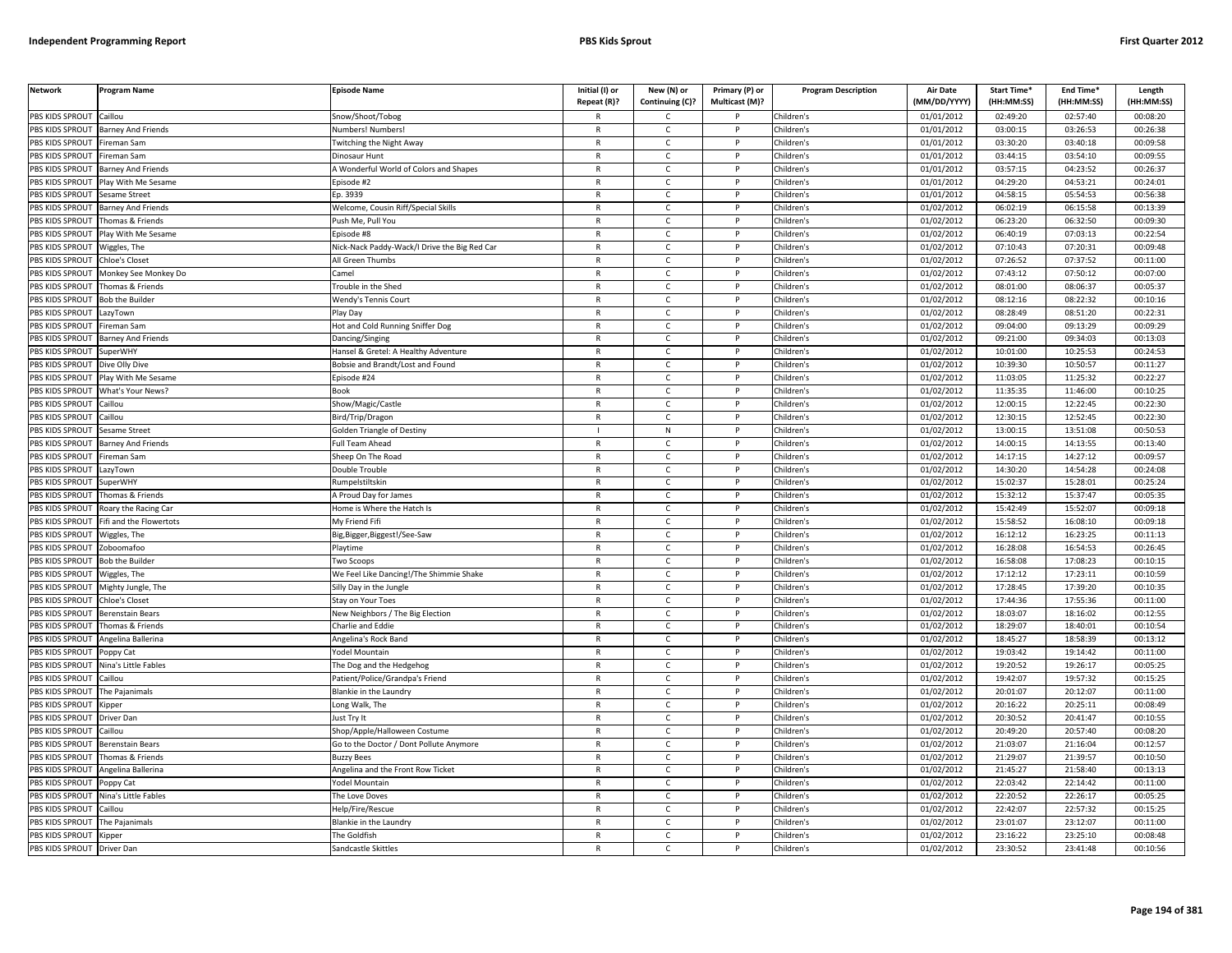| PBS KIDS SPROUT<br>Caillou<br>Children's<br>01/02/2012<br>23:49:20<br>23:57:40<br>00:08:20<br>Shop/Apple/Halloween Costume<br>C<br>R<br>PBS KIDS SPROUT<br><b>Berenstain Bears</b><br><b>New Neighbors / The Big Election</b><br>$\mathsf{C}$<br>Children's<br>01/02/2012<br>00:03:07<br>00:16:02<br>00:12:55<br>$\mathsf{R}$<br>P<br>PBS KIDS SPROUT<br>Children's<br>01/02/2012<br>00:29:07<br>00:40:01<br>00:10:54<br>Thomas & Friends<br>Charlie and Eddie<br>$\mathsf{R}$<br>$\mathsf{C}$<br>P<br>01/02/2012<br>00:45:27<br>00:58:39<br>00:13:12<br>PBS KIDS SPROUT<br>Angelina Ballerina<br>Angelina's Rock Band<br>$\mathsf{R}$<br>$\mathsf{C}$<br>D<br>Children's<br>PBS KIDS SPROUT<br>Children's<br>01/02/2012<br>01:03:42<br>01:14:42<br>00:11:00<br>Poppy Cat<br>'odel Mountain<br>R<br>$\mathsf{C}$<br>PBS KIDS SPROUT<br><b>Nina's Little Fables</b><br>$\mathsf{R}$<br>$\mathsf{C}$<br>Children's<br>01/02/2012<br>01:20:52<br>01:26:17<br>00:05:25<br>he Dog and the Hedgehog<br>01/02/2012<br>01:42:07<br><b>BS KIDS SPROUT</b><br>Patient/Police/Grandpa's Friend<br>R<br>Children's<br>01:57:32<br>00:15:25<br>`aillou<br>C<br>$\mathsf{C}$<br>Children's<br>01/02/2012<br>02:01:07<br>02:12:07<br>00:11:00<br>PBS KIDS SPROUT<br><b>Blankie in the Laundry</b><br>$\mathsf{R}$<br>D<br>he Pajanimals<br>01/02/2012<br>02:16:22<br>02:25:11<br>00:08:49<br>PBS KIDS SPROUT<br>$\mathsf{C}$<br>Children's<br>Long Walk, The<br>$\mathsf{R}$<br>Kipper<br>P<br>PBS KIDS SPROUT<br>$\mathsf{C}$<br>Children's<br>01/02/2012<br>02:30:52<br>02:41:47<br>00:10:55<br>lust Try It<br>$\mathsf{R}$<br>D<br>Driver Dan<br>PBS KIDS SPROUT<br>Children's<br>01/02/2012<br>02:49:20<br>02:57:40<br>00:08:20<br>Caillou<br>Shop/Apple/Halloween Costume<br>$\mathsf{R}$<br>$\mathsf{C}$<br>P<br>01/02/2012<br>03:00:15<br>03:26:53<br>00:26:38<br>PBS KIDS SPROUT<br>$\mathsf{R}$<br>$\mathsf{C}$<br>Children's<br>Barney And Friends<br>Spring Into Fun<br>P<br>$\mathsf{R}$<br>$\mathsf{C}$<br>03:40:13<br>PBS KIDS SPROUT<br>ireman Sam<br>$\mathsf{P}$<br>Children's<br>01/02/2012<br>03:30:15<br>00:09:58<br>Double Trouble<br>PBS KIDS SPROUT<br>01/02/2012<br>03:44:15<br>03:54:12<br>00:09:57<br>$\mathsf{R}$<br>$\mathsf{C}$<br>Children's<br>ireman Sam<br>loating Cart<br>P<br>03:57:15<br>04:23:52<br>PBS KIDS SPROUT<br>$\mathsf{C}$<br>Children's<br>01/02/2012<br>00:26:37<br><b>Barney And Friends</b><br>Easy as ABC<br>$\mathsf{R}$<br>P<br>01/02/2012<br>PBS KIDS SPROUT<br>Play With Me Sesame<br>pisode #3<br>$\mathsf{R}$<br>$\mathsf{C}$<br>Children's<br>04:29:20<br>04:53:21<br>00:24:01<br>D<br>04:58:15<br>05:54:53<br>PBS KIDS SPROUT<br>esame Street<br>Ep. 3943-Food<br>$\mathsf{R}$<br>$\mathsf{C}$<br>Children's<br>01/02/2012<br>00:56:38<br>P<br>PBS KIDS SPROUT<br>$\mathsf{C}$<br>Children's<br>01/03/2012<br>06:02:19<br>06:15:57<br>00:13:38<br><b>Barney And Friends</b><br>Airplanes/Boats<br>$\mathsf{R}$<br>P<br>Children's<br>01/03/2012<br>06:23:20<br>06:32:50<br>00:09:30<br>PBS KIDS SPROUT<br>Thomas & Friends<br><b>Best Friends</b><br>$\mathsf{R}$<br>C<br>P<br>PBS KIDS SPROUT<br>Play With Me Sesame<br>pisode #12<br>$\mathsf{C}$<br>Children's<br>01/03/2012<br>06:40:19<br>07:03:04<br>00:22:45<br>R<br>P<br>PBS KIDS SPROUT<br>Viggles, The<br>Nick-Nack Paddy-Wack/I Drive the Big Red Car<br>$\mathsf{R}$<br>$\mathsf{C}$<br>P<br>Children's<br>01/03/2012<br>07:10:43<br>07:20:32<br>00:09:49<br>01/03/2012<br>07:26:52<br>07:37:52<br>00:11:00<br>PBS KIDS SPROUT<br>Chloe's Closet<br>vrannosaurus Wrecks<br>R<br>$\mathsf{C}$<br>Children's<br>PBS KIDS SPROUT<br>Rabbit<br>$\mathsf{R}$<br>$\mathsf{C}$<br>Children's<br>01/03/2012<br>07:43:12<br>07:50:12<br>00:07:00<br>Monkey See Monkey Do<br>Þ<br><b>BS KIDS SPROUT</b><br>Children's<br>01/03/2012<br>08:01:00<br>08:06:37<br>00:05:37<br>Thomas & Friends<br>oby the Tram Engine<br>R<br>c<br>PBS KIDS SPROUT<br><b>Bob the Builder</b><br>ilchard Goes Fishing<br>$\mathsf{R}$<br>$\mathsf{C}$<br>Children's<br>01/03/2012<br>08:12:16<br>08:22:33<br>00:10:17<br>01/03/2012<br>08:28:49<br>00:22:25<br>PBS KIDS SPROUT<br>$\mathsf{C}$<br>Children's<br>08:51:14<br>azyTown<br>Prince Stingy<br>$\mathsf{R}$<br>P<br>$\mathsf{C}$<br>01/03/2012<br>09:04:00<br>09:13:29<br>00:09:29<br>PBS KIDS SPROUT<br>$\mathsf{R}$<br>P<br>Children's<br>ireman Sam<br>learts on Fire<br>Children's<br>01/03/2012<br>09:21:00<br>09:34:08<br>00:13:08<br>PBS KIDS SPROUT<br><b>Barney And Friends</b><br>$\mathsf{R}$<br>$\mathsf{C}$<br>P<br>Dancing/Singing<br>01/03/2012<br>PBS KIDS SPROUT<br>$\mathsf{R}$<br>$\mathsf{C}$<br>Children's<br>10:01:00<br>10:25:53<br>00:24:53<br>uperWHY<br>P<br>The Swan Maiden<br>10:39:30<br>10:50:57<br>PBS KIDS SPROUT<br>$\mathsf{C}$<br>Children's<br>01/03/2012<br>00:11:27<br>Dive Olly Dive<br>The Night Light/Plesiosaur Prank<br>$\mathsf{R}$<br>$\mathsf{P}$<br>01/03/2012<br>PBS KIDS SPROUT<br>$\mathsf{C}$<br>Children's<br>11:03:05<br>11:25:17<br>00:22:12<br>Play With Me Sesame<br>pisode #25<br>$\mathsf{R}$<br>P<br>Children's<br>01/03/2012<br>11:35:35<br>11:46:00<br>00:10:25<br>PBS KIDS SPROUT<br>What's Your News?<br>Robot<br>R<br>$\mathsf{C}$<br>P<br>PBS KIDS SPROUT<br>Antarctic/Sea/Bayou<br>$\mathsf{R}$<br>$\mathsf{C}$<br>P<br>Children's<br>01/03/2012<br>12:00:15<br>12:22:45<br>00:22:30<br>aillou<br>PBS KIDS SPROUT<br>Caillou<br>Surprise/Miss/Sleep<br>$\mathsf{R}$<br>$\mathsf{C}$<br>Children's<br>01/03/2012<br>12:30:15<br>12:52:45<br>00:22:30<br>P<br>PBS KIDS SPROUT<br>Sock Chaos<br>${\sf N}$<br>Children's<br>01/03/2012<br>13:00:15<br>13:53:29<br>00:53:14<br>Sesame Street<br>D<br>PBS KIDS SPROUT<br>Children's<br>01/03/2012<br>14:00:15<br>14:13:52<br>00:13:37<br><b>Barney And Friends</b><br>The Magic Words/Litterbot<br>$\mathsf{R}$<br>$\mathsf{C}$<br>P<br>PBS KIDS SPROUT<br>Children's<br>01/03/2012<br>14:17:15<br>14:27:12<br>00:09:57<br>Fireman Sam<br><b>Hot Air</b><br>R<br>C<br>14:30:20<br>PBS KIDS SPROUT<br>Snow Monster<br>$\mathsf{R}$<br>$\mathsf{C}$<br>P<br>Children's<br>01/03/2012<br>14:53:23<br>00:23:03<br>azyTown<br>15:02:37<br>15:28:01<br>PBS KIDS SPROUT<br>SuperWHY<br>iddalick the Frog<br>R<br>Ċ<br>Children's<br>01/03/2012<br>00:25:24<br>01/03/2012<br>15:32:12<br>15:37:47<br>00:05:35<br>PBS KIDS SPROUT<br>Thomas & Friends<br>homas Goes Fishing<br>$\mathsf{R}$<br>$\mathsf{C}$<br>P<br>Children's<br><b>BS KIDS SPROUT</b><br>01/03/2012<br>15:42:49<br>15:52:07<br>00:09:18<br>Roary the Racing Car<br>Putting On a Show<br>$\mathsf{C}$<br>Children's<br>$\mathsf{R}$<br>P<br>PBS KIDS SPROUT<br>$\mathsf{R}$<br>$\mathsf{C}$<br>Children's<br>01/03/2012<br>15:58:52<br>16:08:10<br>00:09:18<br>ifi and the Flowertots<br>Nigglit's Big Adventure<br>Þ<br>PBS KIDS SPROUT<br>Children's<br>01/03/2012<br>16:12:12<br>16:23:11<br>00:10:59<br>Wiggles, The<br>lig, Bigger, Biggest!/See-Saw<br>c<br>R<br>P<br>01/03/2012<br>16:28:08<br>16:54:57<br>PBS KIDS SPROUT<br>ast & Slow<br>$\mathsf{R}$<br>$\mathsf{C}$<br>P<br>Children's<br>00:26:49<br>Zoboomafoo<br>PBS KIDS SPROUT<br>01/03/2012<br>16:58:08<br>17:08:23<br>00:10:15<br>Benny's Back<br>$\mathsf{C}$<br>Children's<br><b>Bob the Builder</b><br>$\mathsf{R}$<br>P<br>17:12:12<br>PBS KIDS SPROUT<br>$\mathsf{C}$<br>Children's<br>01/03/2012<br>17:23:11<br>00:10:59<br>We Feel Like Dancing!/The Shimmie Shake<br>$\mathsf{R}$<br>Wiggles, The<br>P<br>$\mathsf{C}$<br>$\sqrt{01/03/2012}$<br>17:28:45<br>17:39:20<br>00:10:35<br>PBS KIDS SPROUT<br>$\mathsf{R}$<br>P<br>Children's<br>Mighty Jungle, The<br>Planet Crazy<br>PBS KIDS SPROUT<br>01/03/2012<br>17:44:36<br>17:55:36<br>hloe's Closet<br>ig Shoes to Fill<br>$\mathsf{R}$<br>$\mathsf{C}$<br>P<br>Children's<br>00:11:00<br>18:03:07<br>18:16:05<br>PBS KIDS SPROUT<br>Berenstain Bears<br>The Hiccup Cure / Think of those in Need<br>N<br>P<br>Children's<br>01/03/2012<br>00:12:58<br>$\mathbf{I}$<br>$\mathsf{R}$<br>C<br>01/03/2012<br>18:29:07<br>18:40:01<br>PBS KIDS SPROUT<br>homas & Friends<br><b>Toby and the Whistling Woods</b><br>Children's<br>00:10:54<br>PBS KIDS SPROUT<br>$\mathsf{C}$<br>Children's<br>01/03/2012<br>18:45:27<br>18:58:40<br>00:13:13<br>Angelina Ballerina<br>Angelina's Lost Ice Skates<br>R<br>P<br>PBS KIDS SPROUT<br>Golden Guitar<br>$\mathsf{C}$<br>Children's<br>01/03/2012<br>19:03:42<br>19:14:42<br>00:11:00<br>Poppy Cat<br>$\mathsf{R}$<br>P<br>01/03/2012<br>19:20:52<br>19:26:17<br>00:05:25<br>PBS KIDS SPROUT<br>Nina's Little Fables<br>The Mouse, the Hare, and the Goat<br>$\mathsf{R}$<br>$\mathsf{C}$<br>P<br>Children's<br>PBS KIDS SPROUT<br>01/03/2012<br>19:42:07<br>19:57:32<br>00:15:25<br>Caillou<br>Day/Puppet/Collect<br>R<br>Ċ<br>Children's<br>PBS KIDS SPROUT<br>Children's<br>01/03/2012<br>20:01:07<br>20:12:07<br>00:11:00<br>The Pajanimals<br>Apollo's Special Day<br>$\mathsf{R}$<br>$\mathsf{C}$<br>P<br>PBS KIDS SPROUT<br>Children's<br>01/03/2012<br>20:16:22<br>20:25:11<br>00:08:49<br>Surprise Party<br>R<br>C<br>Kipper<br>PBS KIDS SPROUT<br>20:30:52<br>20:41:47<br><b>Driver Dan</b><br>Shush<br>R<br>$\mathsf{C}$<br>Children's<br>00:10:55 | <b>Network</b> | Program Name | <b>Episode Name</b> | Initial (I) or<br>Repeat (R)? | New (N) or<br>Continuing (C)? | Primary (P) or<br>Multicast (M)? | <b>Program Description</b> | Air Date<br>(MM/DD/YYYY) | Start Time*<br>(HH:MM:SS) | End Time*<br>(HH:MM:SS) | Length<br>(HH:MM:SS) |
|------------------------------------------------------------------------------------------------------------------------------------------------------------------------------------------------------------------------------------------------------------------------------------------------------------------------------------------------------------------------------------------------------------------------------------------------------------------------------------------------------------------------------------------------------------------------------------------------------------------------------------------------------------------------------------------------------------------------------------------------------------------------------------------------------------------------------------------------------------------------------------------------------------------------------------------------------------------------------------------------------------------------------------------------------------------------------------------------------------------------------------------------------------------------------------------------------------------------------------------------------------------------------------------------------------------------------------------------------------------------------------------------------------------------------------------------------------------------------------------------------------------------------------------------------------------------------------------------------------------------------------------------------------------------------------------------------------------------------------------------------------------------------------------------------------------------------------------------------------------------------------------------------------------------------------------------------------------------------------------------------------------------------------------------------------------------------------------------------------------------------------------------------------------------------------------------------------------------------------------------------------------------------------------------------------------------------------------------------------------------------------------------------------------------------------------------------------------------------------------------------------------------------------------------------------------------------------------------------------------------------------------------------------------------------------------------------------------------------------------------------------------------------------------------------------------------------------------------------------------------------------------------------------------------------------------------------------------------------------------------------------------------------------------------------------------------------------------------------------------------------------------------------------------------------------------------------------------------------------------------------------------------------------------------------------------------------------------------------------------------------------------------------------------------------------------------------------------------------------------------------------------------------------------------------------------------------------------------------------------------------------------------------------------------------------------------------------------------------------------------------------------------------------------------------------------------------------------------------------------------------------------------------------------------------------------------------------------------------------------------------------------------------------------------------------------------------------------------------------------------------------------------------------------------------------------------------------------------------------------------------------------------------------------------------------------------------------------------------------------------------------------------------------------------------------------------------------------------------------------------------------------------------------------------------------------------------------------------------------------------------------------------------------------------------------------------------------------------------------------------------------------------------------------------------------------------------------------------------------------------------------------------------------------------------------------------------------------------------------------------------------------------------------------------------------------------------------------------------------------------------------------------------------------------------------------------------------------------------------------------------------------------------------------------------------------------------------------------------------------------------------------------------------------------------------------------------------------------------------------------------------------------------------------------------------------------------------------------------------------------------------------------------------------------------------------------------------------------------------------------------------------------------------------------------------------------------------------------------------------------------------------------------------------------------------------------------------------------------------------------------------------------------------------------------------------------------------------------------------------------------------------------------------------------------------------------------------------------------------------------------------------------------------------------------------------------------------------------------------------------------------------------------------------------------------------------------------------------------------------------------------------------------------------------------------------------------------------------------------------------------------------------------------------------------------------------------------------------------------------------------------------------------------------------------------------------------------------------------------------------------------------------------------------------------------------------------------------------------------------------------------------------------------------------------------------------------------------------------------------------------------------------------------------------------------------------------------------------------------------------------------------------------------------------------------------------------------------------------------------------------------------------------------------------------------------------------------------------------------------------------------------------------------------------------------------------------------------------------------------------------------------------------------------------------------------------------------------------------------------------------------------------------------------------------------------------------------------------------------------------------------------------------------------------------------------------------------------------------------------------------------------------------------------------------------------------------------------------------------------------------------------------------------------------------------------------------------------------------------------------------------------------------------------------------------------------------------------------------------------------------------------------------------------------------------------------------------------------------------------------------------------------------------------------------------------------------------------------------------------------------------------------------------------------------------------------------------------------------------------------------------------------------------------------------------------------------------------------------------------------------------------------------------------------------------------------------------------------------------------------------------------------------------------------------------------------------------------------------------------------------------------------------------------------------------------------------------------------------------------|----------------|--------------|---------------------|-------------------------------|-------------------------------|----------------------------------|----------------------------|--------------------------|---------------------------|-------------------------|----------------------|
|                                                                                                                                                                                                                                                                                                                                                                                                                                                                                                                                                                                                                                                                                                                                                                                                                                                                                                                                                                                                                                                                                                                                                                                                                                                                                                                                                                                                                                                                                                                                                                                                                                                                                                                                                                                                                                                                                                                                                                                                                                                                                                                                                                                                                                                                                                                                                                                                                                                                                                                                                                                                                                                                                                                                                                                                                                                                                                                                                                                                                                                                                                                                                                                                                                                                                                                                                                                                                                                                                                                                                                                                                                                                                                                                                                                                                                                                                                                                                                                                                                                                                                                                                                                                                                                                                                                                                                                                                                                                                                                                                                                                                                                                                                                                                                                                                                                                                                                                                                                                                                                                                                                                                                                                                                                                                                                                                                                                                                                                                                                                                                                                                                                                                                                                                                                                                                                                                                                                                                                                                                                                                                                                                                                                                                                                                                                                                                                                                                                                                                                                                                                                                                                                                                                                                                                                                                                                                                                                                                                                                                                                                                                                                                                                                                                                                                                                                                                                                                                                                                                                                                                                                                                                                                                                                                                                                                                                                                                                                                                                                                                                                                                                                                                                                                                                                                                                                                                                                                                                                                                                                                                                                                                                                                                                                                                                                                                                                                                                                                                                                                                                                                                                                                                                                                          |                |              |                     |                               |                               |                                  |                            |                          |                           |                         |                      |
|                                                                                                                                                                                                                                                                                                                                                                                                                                                                                                                                                                                                                                                                                                                                                                                                                                                                                                                                                                                                                                                                                                                                                                                                                                                                                                                                                                                                                                                                                                                                                                                                                                                                                                                                                                                                                                                                                                                                                                                                                                                                                                                                                                                                                                                                                                                                                                                                                                                                                                                                                                                                                                                                                                                                                                                                                                                                                                                                                                                                                                                                                                                                                                                                                                                                                                                                                                                                                                                                                                                                                                                                                                                                                                                                                                                                                                                                                                                                                                                                                                                                                                                                                                                                                                                                                                                                                                                                                                                                                                                                                                                                                                                                                                                                                                                                                                                                                                                                                                                                                                                                                                                                                                                                                                                                                                                                                                                                                                                                                                                                                                                                                                                                                                                                                                                                                                                                                                                                                                                                                                                                                                                                                                                                                                                                                                                                                                                                                                                                                                                                                                                                                                                                                                                                                                                                                                                                                                                                                                                                                                                                                                                                                                                                                                                                                                                                                                                                                                                                                                                                                                                                                                                                                                                                                                                                                                                                                                                                                                                                                                                                                                                                                                                                                                                                                                                                                                                                                                                                                                                                                                                                                                                                                                                                                                                                                                                                                                                                                                                                                                                                                                                                                                                                                                          |                |              |                     |                               |                               |                                  |                            |                          |                           |                         |                      |
|                                                                                                                                                                                                                                                                                                                                                                                                                                                                                                                                                                                                                                                                                                                                                                                                                                                                                                                                                                                                                                                                                                                                                                                                                                                                                                                                                                                                                                                                                                                                                                                                                                                                                                                                                                                                                                                                                                                                                                                                                                                                                                                                                                                                                                                                                                                                                                                                                                                                                                                                                                                                                                                                                                                                                                                                                                                                                                                                                                                                                                                                                                                                                                                                                                                                                                                                                                                                                                                                                                                                                                                                                                                                                                                                                                                                                                                                                                                                                                                                                                                                                                                                                                                                                                                                                                                                                                                                                                                                                                                                                                                                                                                                                                                                                                                                                                                                                                                                                                                                                                                                                                                                                                                                                                                                                                                                                                                                                                                                                                                                                                                                                                                                                                                                                                                                                                                                                                                                                                                                                                                                                                                                                                                                                                                                                                                                                                                                                                                                                                                                                                                                                                                                                                                                                                                                                                                                                                                                                                                                                                                                                                                                                                                                                                                                                                                                                                                                                                                                                                                                                                                                                                                                                                                                                                                                                                                                                                                                                                                                                                                                                                                                                                                                                                                                                                                                                                                                                                                                                                                                                                                                                                                                                                                                                                                                                                                                                                                                                                                                                                                                                                                                                                                                                                          |                |              |                     |                               |                               |                                  |                            |                          |                           |                         |                      |
|                                                                                                                                                                                                                                                                                                                                                                                                                                                                                                                                                                                                                                                                                                                                                                                                                                                                                                                                                                                                                                                                                                                                                                                                                                                                                                                                                                                                                                                                                                                                                                                                                                                                                                                                                                                                                                                                                                                                                                                                                                                                                                                                                                                                                                                                                                                                                                                                                                                                                                                                                                                                                                                                                                                                                                                                                                                                                                                                                                                                                                                                                                                                                                                                                                                                                                                                                                                                                                                                                                                                                                                                                                                                                                                                                                                                                                                                                                                                                                                                                                                                                                                                                                                                                                                                                                                                                                                                                                                                                                                                                                                                                                                                                                                                                                                                                                                                                                                                                                                                                                                                                                                                                                                                                                                                                                                                                                                                                                                                                                                                                                                                                                                                                                                                                                                                                                                                                                                                                                                                                                                                                                                                                                                                                                                                                                                                                                                                                                                                                                                                                                                                                                                                                                                                                                                                                                                                                                                                                                                                                                                                                                                                                                                                                                                                                                                                                                                                                                                                                                                                                                                                                                                                                                                                                                                                                                                                                                                                                                                                                                                                                                                                                                                                                                                                                                                                                                                                                                                                                                                                                                                                                                                                                                                                                                                                                                                                                                                                                                                                                                                                                                                                                                                                                                          |                |              |                     |                               |                               |                                  |                            |                          |                           |                         |                      |
|                                                                                                                                                                                                                                                                                                                                                                                                                                                                                                                                                                                                                                                                                                                                                                                                                                                                                                                                                                                                                                                                                                                                                                                                                                                                                                                                                                                                                                                                                                                                                                                                                                                                                                                                                                                                                                                                                                                                                                                                                                                                                                                                                                                                                                                                                                                                                                                                                                                                                                                                                                                                                                                                                                                                                                                                                                                                                                                                                                                                                                                                                                                                                                                                                                                                                                                                                                                                                                                                                                                                                                                                                                                                                                                                                                                                                                                                                                                                                                                                                                                                                                                                                                                                                                                                                                                                                                                                                                                                                                                                                                                                                                                                                                                                                                                                                                                                                                                                                                                                                                                                                                                                                                                                                                                                                                                                                                                                                                                                                                                                                                                                                                                                                                                                                                                                                                                                                                                                                                                                                                                                                                                                                                                                                                                                                                                                                                                                                                                                                                                                                                                                                                                                                                                                                                                                                                                                                                                                                                                                                                                                                                                                                                                                                                                                                                                                                                                                                                                                                                                                                                                                                                                                                                                                                                                                                                                                                                                                                                                                                                                                                                                                                                                                                                                                                                                                                                                                                                                                                                                                                                                                                                                                                                                                                                                                                                                                                                                                                                                                                                                                                                                                                                                                                                          |                |              |                     |                               |                               |                                  |                            |                          |                           |                         |                      |
|                                                                                                                                                                                                                                                                                                                                                                                                                                                                                                                                                                                                                                                                                                                                                                                                                                                                                                                                                                                                                                                                                                                                                                                                                                                                                                                                                                                                                                                                                                                                                                                                                                                                                                                                                                                                                                                                                                                                                                                                                                                                                                                                                                                                                                                                                                                                                                                                                                                                                                                                                                                                                                                                                                                                                                                                                                                                                                                                                                                                                                                                                                                                                                                                                                                                                                                                                                                                                                                                                                                                                                                                                                                                                                                                                                                                                                                                                                                                                                                                                                                                                                                                                                                                                                                                                                                                                                                                                                                                                                                                                                                                                                                                                                                                                                                                                                                                                                                                                                                                                                                                                                                                                                                                                                                                                                                                                                                                                                                                                                                                                                                                                                                                                                                                                                                                                                                                                                                                                                                                                                                                                                                                                                                                                                                                                                                                                                                                                                                                                                                                                                                                                                                                                                                                                                                                                                                                                                                                                                                                                                                                                                                                                                                                                                                                                                                                                                                                                                                                                                                                                                                                                                                                                                                                                                                                                                                                                                                                                                                                                                                                                                                                                                                                                                                                                                                                                                                                                                                                                                                                                                                                                                                                                                                                                                                                                                                                                                                                                                                                                                                                                                                                                                                                                                          |                |              |                     |                               |                               |                                  |                            |                          |                           |                         |                      |
|                                                                                                                                                                                                                                                                                                                                                                                                                                                                                                                                                                                                                                                                                                                                                                                                                                                                                                                                                                                                                                                                                                                                                                                                                                                                                                                                                                                                                                                                                                                                                                                                                                                                                                                                                                                                                                                                                                                                                                                                                                                                                                                                                                                                                                                                                                                                                                                                                                                                                                                                                                                                                                                                                                                                                                                                                                                                                                                                                                                                                                                                                                                                                                                                                                                                                                                                                                                                                                                                                                                                                                                                                                                                                                                                                                                                                                                                                                                                                                                                                                                                                                                                                                                                                                                                                                                                                                                                                                                                                                                                                                                                                                                                                                                                                                                                                                                                                                                                                                                                                                                                                                                                                                                                                                                                                                                                                                                                                                                                                                                                                                                                                                                                                                                                                                                                                                                                                                                                                                                                                                                                                                                                                                                                                                                                                                                                                                                                                                                                                                                                                                                                                                                                                                                                                                                                                                                                                                                                                                                                                                                                                                                                                                                                                                                                                                                                                                                                                                                                                                                                                                                                                                                                                                                                                                                                                                                                                                                                                                                                                                                                                                                                                                                                                                                                                                                                                                                                                                                                                                                                                                                                                                                                                                                                                                                                                                                                                                                                                                                                                                                                                                                                                                                                                                          |                |              |                     |                               |                               |                                  |                            |                          |                           |                         |                      |
|                                                                                                                                                                                                                                                                                                                                                                                                                                                                                                                                                                                                                                                                                                                                                                                                                                                                                                                                                                                                                                                                                                                                                                                                                                                                                                                                                                                                                                                                                                                                                                                                                                                                                                                                                                                                                                                                                                                                                                                                                                                                                                                                                                                                                                                                                                                                                                                                                                                                                                                                                                                                                                                                                                                                                                                                                                                                                                                                                                                                                                                                                                                                                                                                                                                                                                                                                                                                                                                                                                                                                                                                                                                                                                                                                                                                                                                                                                                                                                                                                                                                                                                                                                                                                                                                                                                                                                                                                                                                                                                                                                                                                                                                                                                                                                                                                                                                                                                                                                                                                                                                                                                                                                                                                                                                                                                                                                                                                                                                                                                                                                                                                                                                                                                                                                                                                                                                                                                                                                                                                                                                                                                                                                                                                                                                                                                                                                                                                                                                                                                                                                                                                                                                                                                                                                                                                                                                                                                                                                                                                                                                                                                                                                                                                                                                                                                                                                                                                                                                                                                                                                                                                                                                                                                                                                                                                                                                                                                                                                                                                                                                                                                                                                                                                                                                                                                                                                                                                                                                                                                                                                                                                                                                                                                                                                                                                                                                                                                                                                                                                                                                                                                                                                                                                                          |                |              |                     |                               |                               |                                  |                            |                          |                           |                         |                      |
|                                                                                                                                                                                                                                                                                                                                                                                                                                                                                                                                                                                                                                                                                                                                                                                                                                                                                                                                                                                                                                                                                                                                                                                                                                                                                                                                                                                                                                                                                                                                                                                                                                                                                                                                                                                                                                                                                                                                                                                                                                                                                                                                                                                                                                                                                                                                                                                                                                                                                                                                                                                                                                                                                                                                                                                                                                                                                                                                                                                                                                                                                                                                                                                                                                                                                                                                                                                                                                                                                                                                                                                                                                                                                                                                                                                                                                                                                                                                                                                                                                                                                                                                                                                                                                                                                                                                                                                                                                                                                                                                                                                                                                                                                                                                                                                                                                                                                                                                                                                                                                                                                                                                                                                                                                                                                                                                                                                                                                                                                                                                                                                                                                                                                                                                                                                                                                                                                                                                                                                                                                                                                                                                                                                                                                                                                                                                                                                                                                                                                                                                                                                                                                                                                                                                                                                                                                                                                                                                                                                                                                                                                                                                                                                                                                                                                                                                                                                                                                                                                                                                                                                                                                                                                                                                                                                                                                                                                                                                                                                                                                                                                                                                                                                                                                                                                                                                                                                                                                                                                                                                                                                                                                                                                                                                                                                                                                                                                                                                                                                                                                                                                                                                                                                                                                          |                |              |                     |                               |                               |                                  |                            |                          |                           |                         |                      |
|                                                                                                                                                                                                                                                                                                                                                                                                                                                                                                                                                                                                                                                                                                                                                                                                                                                                                                                                                                                                                                                                                                                                                                                                                                                                                                                                                                                                                                                                                                                                                                                                                                                                                                                                                                                                                                                                                                                                                                                                                                                                                                                                                                                                                                                                                                                                                                                                                                                                                                                                                                                                                                                                                                                                                                                                                                                                                                                                                                                                                                                                                                                                                                                                                                                                                                                                                                                                                                                                                                                                                                                                                                                                                                                                                                                                                                                                                                                                                                                                                                                                                                                                                                                                                                                                                                                                                                                                                                                                                                                                                                                                                                                                                                                                                                                                                                                                                                                                                                                                                                                                                                                                                                                                                                                                                                                                                                                                                                                                                                                                                                                                                                                                                                                                                                                                                                                                                                                                                                                                                                                                                                                                                                                                                                                                                                                                                                                                                                                                                                                                                                                                                                                                                                                                                                                                                                                                                                                                                                                                                                                                                                                                                                                                                                                                                                                                                                                                                                                                                                                                                                                                                                                                                                                                                                                                                                                                                                                                                                                                                                                                                                                                                                                                                                                                                                                                                                                                                                                                                                                                                                                                                                                                                                                                                                                                                                                                                                                                                                                                                                                                                                                                                                                                                                          |                |              |                     |                               |                               |                                  |                            |                          |                           |                         |                      |
|                                                                                                                                                                                                                                                                                                                                                                                                                                                                                                                                                                                                                                                                                                                                                                                                                                                                                                                                                                                                                                                                                                                                                                                                                                                                                                                                                                                                                                                                                                                                                                                                                                                                                                                                                                                                                                                                                                                                                                                                                                                                                                                                                                                                                                                                                                                                                                                                                                                                                                                                                                                                                                                                                                                                                                                                                                                                                                                                                                                                                                                                                                                                                                                                                                                                                                                                                                                                                                                                                                                                                                                                                                                                                                                                                                                                                                                                                                                                                                                                                                                                                                                                                                                                                                                                                                                                                                                                                                                                                                                                                                                                                                                                                                                                                                                                                                                                                                                                                                                                                                                                                                                                                                                                                                                                                                                                                                                                                                                                                                                                                                                                                                                                                                                                                                                                                                                                                                                                                                                                                                                                                                                                                                                                                                                                                                                                                                                                                                                                                                                                                                                                                                                                                                                                                                                                                                                                                                                                                                                                                                                                                                                                                                                                                                                                                                                                                                                                                                                                                                                                                                                                                                                                                                                                                                                                                                                                                                                                                                                                                                                                                                                                                                                                                                                                                                                                                                                                                                                                                                                                                                                                                                                                                                                                                                                                                                                                                                                                                                                                                                                                                                                                                                                                                                          |                |              |                     |                               |                               |                                  |                            |                          |                           |                         |                      |
|                                                                                                                                                                                                                                                                                                                                                                                                                                                                                                                                                                                                                                                                                                                                                                                                                                                                                                                                                                                                                                                                                                                                                                                                                                                                                                                                                                                                                                                                                                                                                                                                                                                                                                                                                                                                                                                                                                                                                                                                                                                                                                                                                                                                                                                                                                                                                                                                                                                                                                                                                                                                                                                                                                                                                                                                                                                                                                                                                                                                                                                                                                                                                                                                                                                                                                                                                                                                                                                                                                                                                                                                                                                                                                                                                                                                                                                                                                                                                                                                                                                                                                                                                                                                                                                                                                                                                                                                                                                                                                                                                                                                                                                                                                                                                                                                                                                                                                                                                                                                                                                                                                                                                                                                                                                                                                                                                                                                                                                                                                                                                                                                                                                                                                                                                                                                                                                                                                                                                                                                                                                                                                                                                                                                                                                                                                                                                                                                                                                                                                                                                                                                                                                                                                                                                                                                                                                                                                                                                                                                                                                                                                                                                                                                                                                                                                                                                                                                                                                                                                                                                                                                                                                                                                                                                                                                                                                                                                                                                                                                                                                                                                                                                                                                                                                                                                                                                                                                                                                                                                                                                                                                                                                                                                                                                                                                                                                                                                                                                                                                                                                                                                                                                                                                                                          |                |              |                     |                               |                               |                                  |                            |                          |                           |                         |                      |
|                                                                                                                                                                                                                                                                                                                                                                                                                                                                                                                                                                                                                                                                                                                                                                                                                                                                                                                                                                                                                                                                                                                                                                                                                                                                                                                                                                                                                                                                                                                                                                                                                                                                                                                                                                                                                                                                                                                                                                                                                                                                                                                                                                                                                                                                                                                                                                                                                                                                                                                                                                                                                                                                                                                                                                                                                                                                                                                                                                                                                                                                                                                                                                                                                                                                                                                                                                                                                                                                                                                                                                                                                                                                                                                                                                                                                                                                                                                                                                                                                                                                                                                                                                                                                                                                                                                                                                                                                                                                                                                                                                                                                                                                                                                                                                                                                                                                                                                                                                                                                                                                                                                                                                                                                                                                                                                                                                                                                                                                                                                                                                                                                                                                                                                                                                                                                                                                                                                                                                                                                                                                                                                                                                                                                                                                                                                                                                                                                                                                                                                                                                                                                                                                                                                                                                                                                                                                                                                                                                                                                                                                                                                                                                                                                                                                                                                                                                                                                                                                                                                                                                                                                                                                                                                                                                                                                                                                                                                                                                                                                                                                                                                                                                                                                                                                                                                                                                                                                                                                                                                                                                                                                                                                                                                                                                                                                                                                                                                                                                                                                                                                                                                                                                                                                                          |                |              |                     |                               |                               |                                  |                            |                          |                           |                         |                      |
|                                                                                                                                                                                                                                                                                                                                                                                                                                                                                                                                                                                                                                                                                                                                                                                                                                                                                                                                                                                                                                                                                                                                                                                                                                                                                                                                                                                                                                                                                                                                                                                                                                                                                                                                                                                                                                                                                                                                                                                                                                                                                                                                                                                                                                                                                                                                                                                                                                                                                                                                                                                                                                                                                                                                                                                                                                                                                                                                                                                                                                                                                                                                                                                                                                                                                                                                                                                                                                                                                                                                                                                                                                                                                                                                                                                                                                                                                                                                                                                                                                                                                                                                                                                                                                                                                                                                                                                                                                                                                                                                                                                                                                                                                                                                                                                                                                                                                                                                                                                                                                                                                                                                                                                                                                                                                                                                                                                                                                                                                                                                                                                                                                                                                                                                                                                                                                                                                                                                                                                                                                                                                                                                                                                                                                                                                                                                                                                                                                                                                                                                                                                                                                                                                                                                                                                                                                                                                                                                                                                                                                                                                                                                                                                                                                                                                                                                                                                                                                                                                                                                                                                                                                                                                                                                                                                                                                                                                                                                                                                                                                                                                                                                                                                                                                                                                                                                                                                                                                                                                                                                                                                                                                                                                                                                                                                                                                                                                                                                                                                                                                                                                                                                                                                                                                          |                |              |                     |                               |                               |                                  |                            |                          |                           |                         |                      |
|                                                                                                                                                                                                                                                                                                                                                                                                                                                                                                                                                                                                                                                                                                                                                                                                                                                                                                                                                                                                                                                                                                                                                                                                                                                                                                                                                                                                                                                                                                                                                                                                                                                                                                                                                                                                                                                                                                                                                                                                                                                                                                                                                                                                                                                                                                                                                                                                                                                                                                                                                                                                                                                                                                                                                                                                                                                                                                                                                                                                                                                                                                                                                                                                                                                                                                                                                                                                                                                                                                                                                                                                                                                                                                                                                                                                                                                                                                                                                                                                                                                                                                                                                                                                                                                                                                                                                                                                                                                                                                                                                                                                                                                                                                                                                                                                                                                                                                                                                                                                                                                                                                                                                                                                                                                                                                                                                                                                                                                                                                                                                                                                                                                                                                                                                                                                                                                                                                                                                                                                                                                                                                                                                                                                                                                                                                                                                                                                                                                                                                                                                                                                                                                                                                                                                                                                                                                                                                                                                                                                                                                                                                                                                                                                                                                                                                                                                                                                                                                                                                                                                                                                                                                                                                                                                                                                                                                                                                                                                                                                                                                                                                                                                                                                                                                                                                                                                                                                                                                                                                                                                                                                                                                                                                                                                                                                                                                                                                                                                                                                                                                                                                                                                                                                                                          |                |              |                     |                               |                               |                                  |                            |                          |                           |                         |                      |
|                                                                                                                                                                                                                                                                                                                                                                                                                                                                                                                                                                                                                                                                                                                                                                                                                                                                                                                                                                                                                                                                                                                                                                                                                                                                                                                                                                                                                                                                                                                                                                                                                                                                                                                                                                                                                                                                                                                                                                                                                                                                                                                                                                                                                                                                                                                                                                                                                                                                                                                                                                                                                                                                                                                                                                                                                                                                                                                                                                                                                                                                                                                                                                                                                                                                                                                                                                                                                                                                                                                                                                                                                                                                                                                                                                                                                                                                                                                                                                                                                                                                                                                                                                                                                                                                                                                                                                                                                                                                                                                                                                                                                                                                                                                                                                                                                                                                                                                                                                                                                                                                                                                                                                                                                                                                                                                                                                                                                                                                                                                                                                                                                                                                                                                                                                                                                                                                                                                                                                                                                                                                                                                                                                                                                                                                                                                                                                                                                                                                                                                                                                                                                                                                                                                                                                                                                                                                                                                                                                                                                                                                                                                                                                                                                                                                                                                                                                                                                                                                                                                                                                                                                                                                                                                                                                                                                                                                                                                                                                                                                                                                                                                                                                                                                                                                                                                                                                                                                                                                                                                                                                                                                                                                                                                                                                                                                                                                                                                                                                                                                                                                                                                                                                                                                                          |                |              |                     |                               |                               |                                  |                            |                          |                           |                         |                      |
|                                                                                                                                                                                                                                                                                                                                                                                                                                                                                                                                                                                                                                                                                                                                                                                                                                                                                                                                                                                                                                                                                                                                                                                                                                                                                                                                                                                                                                                                                                                                                                                                                                                                                                                                                                                                                                                                                                                                                                                                                                                                                                                                                                                                                                                                                                                                                                                                                                                                                                                                                                                                                                                                                                                                                                                                                                                                                                                                                                                                                                                                                                                                                                                                                                                                                                                                                                                                                                                                                                                                                                                                                                                                                                                                                                                                                                                                                                                                                                                                                                                                                                                                                                                                                                                                                                                                                                                                                                                                                                                                                                                                                                                                                                                                                                                                                                                                                                                                                                                                                                                                                                                                                                                                                                                                                                                                                                                                                                                                                                                                                                                                                                                                                                                                                                                                                                                                                                                                                                                                                                                                                                                                                                                                                                                                                                                                                                                                                                                                                                                                                                                                                                                                                                                                                                                                                                                                                                                                                                                                                                                                                                                                                                                                                                                                                                                                                                                                                                                                                                                                                                                                                                                                                                                                                                                                                                                                                                                                                                                                                                                                                                                                                                                                                                                                                                                                                                                                                                                                                                                                                                                                                                                                                                                                                                                                                                                                                                                                                                                                                                                                                                                                                                                                                                          |                |              |                     |                               |                               |                                  |                            |                          |                           |                         |                      |
|                                                                                                                                                                                                                                                                                                                                                                                                                                                                                                                                                                                                                                                                                                                                                                                                                                                                                                                                                                                                                                                                                                                                                                                                                                                                                                                                                                                                                                                                                                                                                                                                                                                                                                                                                                                                                                                                                                                                                                                                                                                                                                                                                                                                                                                                                                                                                                                                                                                                                                                                                                                                                                                                                                                                                                                                                                                                                                                                                                                                                                                                                                                                                                                                                                                                                                                                                                                                                                                                                                                                                                                                                                                                                                                                                                                                                                                                                                                                                                                                                                                                                                                                                                                                                                                                                                                                                                                                                                                                                                                                                                                                                                                                                                                                                                                                                                                                                                                                                                                                                                                                                                                                                                                                                                                                                                                                                                                                                                                                                                                                                                                                                                                                                                                                                                                                                                                                                                                                                                                                                                                                                                                                                                                                                                                                                                                                                                                                                                                                                                                                                                                                                                                                                                                                                                                                                                                                                                                                                                                                                                                                                                                                                                                                                                                                                                                                                                                                                                                                                                                                                                                                                                                                                                                                                                                                                                                                                                                                                                                                                                                                                                                                                                                                                                                                                                                                                                                                                                                                                                                                                                                                                                                                                                                                                                                                                                                                                                                                                                                                                                                                                                                                                                                                                                          |                |              |                     |                               |                               |                                  |                            |                          |                           |                         |                      |
|                                                                                                                                                                                                                                                                                                                                                                                                                                                                                                                                                                                                                                                                                                                                                                                                                                                                                                                                                                                                                                                                                                                                                                                                                                                                                                                                                                                                                                                                                                                                                                                                                                                                                                                                                                                                                                                                                                                                                                                                                                                                                                                                                                                                                                                                                                                                                                                                                                                                                                                                                                                                                                                                                                                                                                                                                                                                                                                                                                                                                                                                                                                                                                                                                                                                                                                                                                                                                                                                                                                                                                                                                                                                                                                                                                                                                                                                                                                                                                                                                                                                                                                                                                                                                                                                                                                                                                                                                                                                                                                                                                                                                                                                                                                                                                                                                                                                                                                                                                                                                                                                                                                                                                                                                                                                                                                                                                                                                                                                                                                                                                                                                                                                                                                                                                                                                                                                                                                                                                                                                                                                                                                                                                                                                                                                                                                                                                                                                                                                                                                                                                                                                                                                                                                                                                                                                                                                                                                                                                                                                                                                                                                                                                                                                                                                                                                                                                                                                                                                                                                                                                                                                                                                                                                                                                                                                                                                                                                                                                                                                                                                                                                                                                                                                                                                                                                                                                                                                                                                                                                                                                                                                                                                                                                                                                                                                                                                                                                                                                                                                                                                                                                                                                                                                                          |                |              |                     |                               |                               |                                  |                            |                          |                           |                         |                      |
|                                                                                                                                                                                                                                                                                                                                                                                                                                                                                                                                                                                                                                                                                                                                                                                                                                                                                                                                                                                                                                                                                                                                                                                                                                                                                                                                                                                                                                                                                                                                                                                                                                                                                                                                                                                                                                                                                                                                                                                                                                                                                                                                                                                                                                                                                                                                                                                                                                                                                                                                                                                                                                                                                                                                                                                                                                                                                                                                                                                                                                                                                                                                                                                                                                                                                                                                                                                                                                                                                                                                                                                                                                                                                                                                                                                                                                                                                                                                                                                                                                                                                                                                                                                                                                                                                                                                                                                                                                                                                                                                                                                                                                                                                                                                                                                                                                                                                                                                                                                                                                                                                                                                                                                                                                                                                                                                                                                                                                                                                                                                                                                                                                                                                                                                                                                                                                                                                                                                                                                                                                                                                                                                                                                                                                                                                                                                                                                                                                                                                                                                                                                                                                                                                                                                                                                                                                                                                                                                                                                                                                                                                                                                                                                                                                                                                                                                                                                                                                                                                                                                                                                                                                                                                                                                                                                                                                                                                                                                                                                                                                                                                                                                                                                                                                                                                                                                                                                                                                                                                                                                                                                                                                                                                                                                                                                                                                                                                                                                                                                                                                                                                                                                                                                                                                          |                |              |                     |                               |                               |                                  |                            |                          |                           |                         |                      |
|                                                                                                                                                                                                                                                                                                                                                                                                                                                                                                                                                                                                                                                                                                                                                                                                                                                                                                                                                                                                                                                                                                                                                                                                                                                                                                                                                                                                                                                                                                                                                                                                                                                                                                                                                                                                                                                                                                                                                                                                                                                                                                                                                                                                                                                                                                                                                                                                                                                                                                                                                                                                                                                                                                                                                                                                                                                                                                                                                                                                                                                                                                                                                                                                                                                                                                                                                                                                                                                                                                                                                                                                                                                                                                                                                                                                                                                                                                                                                                                                                                                                                                                                                                                                                                                                                                                                                                                                                                                                                                                                                                                                                                                                                                                                                                                                                                                                                                                                                                                                                                                                                                                                                                                                                                                                                                                                                                                                                                                                                                                                                                                                                                                                                                                                                                                                                                                                                                                                                                                                                                                                                                                                                                                                                                                                                                                                                                                                                                                                                                                                                                                                                                                                                                                                                                                                                                                                                                                                                                                                                                                                                                                                                                                                                                                                                                                                                                                                                                                                                                                                                                                                                                                                                                                                                                                                                                                                                                                                                                                                                                                                                                                                                                                                                                                                                                                                                                                                                                                                                                                                                                                                                                                                                                                                                                                                                                                                                                                                                                                                                                                                                                                                                                                                                                          |                |              |                     |                               |                               |                                  |                            |                          |                           |                         |                      |
|                                                                                                                                                                                                                                                                                                                                                                                                                                                                                                                                                                                                                                                                                                                                                                                                                                                                                                                                                                                                                                                                                                                                                                                                                                                                                                                                                                                                                                                                                                                                                                                                                                                                                                                                                                                                                                                                                                                                                                                                                                                                                                                                                                                                                                                                                                                                                                                                                                                                                                                                                                                                                                                                                                                                                                                                                                                                                                                                                                                                                                                                                                                                                                                                                                                                                                                                                                                                                                                                                                                                                                                                                                                                                                                                                                                                                                                                                                                                                                                                                                                                                                                                                                                                                                                                                                                                                                                                                                                                                                                                                                                                                                                                                                                                                                                                                                                                                                                                                                                                                                                                                                                                                                                                                                                                                                                                                                                                                                                                                                                                                                                                                                                                                                                                                                                                                                                                                                                                                                                                                                                                                                                                                                                                                                                                                                                                                                                                                                                                                                                                                                                                                                                                                                                                                                                                                                                                                                                                                                                                                                                                                                                                                                                                                                                                                                                                                                                                                                                                                                                                                                                                                                                                                                                                                                                                                                                                                                                                                                                                                                                                                                                                                                                                                                                                                                                                                                                                                                                                                                                                                                                                                                                                                                                                                                                                                                                                                                                                                                                                                                                                                                                                                                                                                                          |                |              |                     |                               |                               |                                  |                            |                          |                           |                         |                      |
|                                                                                                                                                                                                                                                                                                                                                                                                                                                                                                                                                                                                                                                                                                                                                                                                                                                                                                                                                                                                                                                                                                                                                                                                                                                                                                                                                                                                                                                                                                                                                                                                                                                                                                                                                                                                                                                                                                                                                                                                                                                                                                                                                                                                                                                                                                                                                                                                                                                                                                                                                                                                                                                                                                                                                                                                                                                                                                                                                                                                                                                                                                                                                                                                                                                                                                                                                                                                                                                                                                                                                                                                                                                                                                                                                                                                                                                                                                                                                                                                                                                                                                                                                                                                                                                                                                                                                                                                                                                                                                                                                                                                                                                                                                                                                                                                                                                                                                                                                                                                                                                                                                                                                                                                                                                                                                                                                                                                                                                                                                                                                                                                                                                                                                                                                                                                                                                                                                                                                                                                                                                                                                                                                                                                                                                                                                                                                                                                                                                                                                                                                                                                                                                                                                                                                                                                                                                                                                                                                                                                                                                                                                                                                                                                                                                                                                                                                                                                                                                                                                                                                                                                                                                                                                                                                                                                                                                                                                                                                                                                                                                                                                                                                                                                                                                                                                                                                                                                                                                                                                                                                                                                                                                                                                                                                                                                                                                                                                                                                                                                                                                                                                                                                                                                                                          |                |              |                     |                               |                               |                                  |                            |                          |                           |                         |                      |
|                                                                                                                                                                                                                                                                                                                                                                                                                                                                                                                                                                                                                                                                                                                                                                                                                                                                                                                                                                                                                                                                                                                                                                                                                                                                                                                                                                                                                                                                                                                                                                                                                                                                                                                                                                                                                                                                                                                                                                                                                                                                                                                                                                                                                                                                                                                                                                                                                                                                                                                                                                                                                                                                                                                                                                                                                                                                                                                                                                                                                                                                                                                                                                                                                                                                                                                                                                                                                                                                                                                                                                                                                                                                                                                                                                                                                                                                                                                                                                                                                                                                                                                                                                                                                                                                                                                                                                                                                                                                                                                                                                                                                                                                                                                                                                                                                                                                                                                                                                                                                                                                                                                                                                                                                                                                                                                                                                                                                                                                                                                                                                                                                                                                                                                                                                                                                                                                                                                                                                                                                                                                                                                                                                                                                                                                                                                                                                                                                                                                                                                                                                                                                                                                                                                                                                                                                                                                                                                                                                                                                                                                                                                                                                                                                                                                                                                                                                                                                                                                                                                                                                                                                                                                                                                                                                                                                                                                                                                                                                                                                                                                                                                                                                                                                                                                                                                                                                                                                                                                                                                                                                                                                                                                                                                                                                                                                                                                                                                                                                                                                                                                                                                                                                                                                                          |                |              |                     |                               |                               |                                  |                            |                          |                           |                         |                      |
|                                                                                                                                                                                                                                                                                                                                                                                                                                                                                                                                                                                                                                                                                                                                                                                                                                                                                                                                                                                                                                                                                                                                                                                                                                                                                                                                                                                                                                                                                                                                                                                                                                                                                                                                                                                                                                                                                                                                                                                                                                                                                                                                                                                                                                                                                                                                                                                                                                                                                                                                                                                                                                                                                                                                                                                                                                                                                                                                                                                                                                                                                                                                                                                                                                                                                                                                                                                                                                                                                                                                                                                                                                                                                                                                                                                                                                                                                                                                                                                                                                                                                                                                                                                                                                                                                                                                                                                                                                                                                                                                                                                                                                                                                                                                                                                                                                                                                                                                                                                                                                                                                                                                                                                                                                                                                                                                                                                                                                                                                                                                                                                                                                                                                                                                                                                                                                                                                                                                                                                                                                                                                                                                                                                                                                                                                                                                                                                                                                                                                                                                                                                                                                                                                                                                                                                                                                                                                                                                                                                                                                                                                                                                                                                                                                                                                                                                                                                                                                                                                                                                                                                                                                                                                                                                                                                                                                                                                                                                                                                                                                                                                                                                                                                                                                                                                                                                                                                                                                                                                                                                                                                                                                                                                                                                                                                                                                                                                                                                                                                                                                                                                                                                                                                                                                          |                |              |                     |                               |                               |                                  |                            |                          |                           |                         |                      |
|                                                                                                                                                                                                                                                                                                                                                                                                                                                                                                                                                                                                                                                                                                                                                                                                                                                                                                                                                                                                                                                                                                                                                                                                                                                                                                                                                                                                                                                                                                                                                                                                                                                                                                                                                                                                                                                                                                                                                                                                                                                                                                                                                                                                                                                                                                                                                                                                                                                                                                                                                                                                                                                                                                                                                                                                                                                                                                                                                                                                                                                                                                                                                                                                                                                                                                                                                                                                                                                                                                                                                                                                                                                                                                                                                                                                                                                                                                                                                                                                                                                                                                                                                                                                                                                                                                                                                                                                                                                                                                                                                                                                                                                                                                                                                                                                                                                                                                                                                                                                                                                                                                                                                                                                                                                                                                                                                                                                                                                                                                                                                                                                                                                                                                                                                                                                                                                                                                                                                                                                                                                                                                                                                                                                                                                                                                                                                                                                                                                                                                                                                                                                                                                                                                                                                                                                                                                                                                                                                                                                                                                                                                                                                                                                                                                                                                                                                                                                                                                                                                                                                                                                                                                                                                                                                                                                                                                                                                                                                                                                                                                                                                                                                                                                                                                                                                                                                                                                                                                                                                                                                                                                                                                                                                                                                                                                                                                                                                                                                                                                                                                                                                                                                                                                                                          |                |              |                     |                               |                               |                                  |                            |                          |                           |                         |                      |
|                                                                                                                                                                                                                                                                                                                                                                                                                                                                                                                                                                                                                                                                                                                                                                                                                                                                                                                                                                                                                                                                                                                                                                                                                                                                                                                                                                                                                                                                                                                                                                                                                                                                                                                                                                                                                                                                                                                                                                                                                                                                                                                                                                                                                                                                                                                                                                                                                                                                                                                                                                                                                                                                                                                                                                                                                                                                                                                                                                                                                                                                                                                                                                                                                                                                                                                                                                                                                                                                                                                                                                                                                                                                                                                                                                                                                                                                                                                                                                                                                                                                                                                                                                                                                                                                                                                                                                                                                                                                                                                                                                                                                                                                                                                                                                                                                                                                                                                                                                                                                                                                                                                                                                                                                                                                                                                                                                                                                                                                                                                                                                                                                                                                                                                                                                                                                                                                                                                                                                                                                                                                                                                                                                                                                                                                                                                                                                                                                                                                                                                                                                                                                                                                                                                                                                                                                                                                                                                                                                                                                                                                                                                                                                                                                                                                                                                                                                                                                                                                                                                                                                                                                                                                                                                                                                                                                                                                                                                                                                                                                                                                                                                                                                                                                                                                                                                                                                                                                                                                                                                                                                                                                                                                                                                                                                                                                                                                                                                                                                                                                                                                                                                                                                                                                                          |                |              |                     |                               |                               |                                  |                            |                          |                           |                         |                      |
|                                                                                                                                                                                                                                                                                                                                                                                                                                                                                                                                                                                                                                                                                                                                                                                                                                                                                                                                                                                                                                                                                                                                                                                                                                                                                                                                                                                                                                                                                                                                                                                                                                                                                                                                                                                                                                                                                                                                                                                                                                                                                                                                                                                                                                                                                                                                                                                                                                                                                                                                                                                                                                                                                                                                                                                                                                                                                                                                                                                                                                                                                                                                                                                                                                                                                                                                                                                                                                                                                                                                                                                                                                                                                                                                                                                                                                                                                                                                                                                                                                                                                                                                                                                                                                                                                                                                                                                                                                                                                                                                                                                                                                                                                                                                                                                                                                                                                                                                                                                                                                                                                                                                                                                                                                                                                                                                                                                                                                                                                                                                                                                                                                                                                                                                                                                                                                                                                                                                                                                                                                                                                                                                                                                                                                                                                                                                                                                                                                                                                                                                                                                                                                                                                                                                                                                                                                                                                                                                                                                                                                                                                                                                                                                                                                                                                                                                                                                                                                                                                                                                                                                                                                                                                                                                                                                                                                                                                                                                                                                                                                                                                                                                                                                                                                                                                                                                                                                                                                                                                                                                                                                                                                                                                                                                                                                                                                                                                                                                                                                                                                                                                                                                                                                                                                          |                |              |                     |                               |                               |                                  |                            |                          |                           |                         |                      |
|                                                                                                                                                                                                                                                                                                                                                                                                                                                                                                                                                                                                                                                                                                                                                                                                                                                                                                                                                                                                                                                                                                                                                                                                                                                                                                                                                                                                                                                                                                                                                                                                                                                                                                                                                                                                                                                                                                                                                                                                                                                                                                                                                                                                                                                                                                                                                                                                                                                                                                                                                                                                                                                                                                                                                                                                                                                                                                                                                                                                                                                                                                                                                                                                                                                                                                                                                                                                                                                                                                                                                                                                                                                                                                                                                                                                                                                                                                                                                                                                                                                                                                                                                                                                                                                                                                                                                                                                                                                                                                                                                                                                                                                                                                                                                                                                                                                                                                                                                                                                                                                                                                                                                                                                                                                                                                                                                                                                                                                                                                                                                                                                                                                                                                                                                                                                                                                                                                                                                                                                                                                                                                                                                                                                                                                                                                                                                                                                                                                                                                                                                                                                                                                                                                                                                                                                                                                                                                                                                                                                                                                                                                                                                                                                                                                                                                                                                                                                                                                                                                                                                                                                                                                                                                                                                                                                                                                                                                                                                                                                                                                                                                                                                                                                                                                                                                                                                                                                                                                                                                                                                                                                                                                                                                                                                                                                                                                                                                                                                                                                                                                                                                                                                                                                                                          |                |              |                     |                               |                               |                                  |                            |                          |                           |                         |                      |
|                                                                                                                                                                                                                                                                                                                                                                                                                                                                                                                                                                                                                                                                                                                                                                                                                                                                                                                                                                                                                                                                                                                                                                                                                                                                                                                                                                                                                                                                                                                                                                                                                                                                                                                                                                                                                                                                                                                                                                                                                                                                                                                                                                                                                                                                                                                                                                                                                                                                                                                                                                                                                                                                                                                                                                                                                                                                                                                                                                                                                                                                                                                                                                                                                                                                                                                                                                                                                                                                                                                                                                                                                                                                                                                                                                                                                                                                                                                                                                                                                                                                                                                                                                                                                                                                                                                                                                                                                                                                                                                                                                                                                                                                                                                                                                                                                                                                                                                                                                                                                                                                                                                                                                                                                                                                                                                                                                                                                                                                                                                                                                                                                                                                                                                                                                                                                                                                                                                                                                                                                                                                                                                                                                                                                                                                                                                                                                                                                                                                                                                                                                                                                                                                                                                                                                                                                                                                                                                                                                                                                                                                                                                                                                                                                                                                                                                                                                                                                                                                                                                                                                                                                                                                                                                                                                                                                                                                                                                                                                                                                                                                                                                                                                                                                                                                                                                                                                                                                                                                                                                                                                                                                                                                                                                                                                                                                                                                                                                                                                                                                                                                                                                                                                                                                                          |                |              |                     |                               |                               |                                  |                            |                          |                           |                         |                      |
|                                                                                                                                                                                                                                                                                                                                                                                                                                                                                                                                                                                                                                                                                                                                                                                                                                                                                                                                                                                                                                                                                                                                                                                                                                                                                                                                                                                                                                                                                                                                                                                                                                                                                                                                                                                                                                                                                                                                                                                                                                                                                                                                                                                                                                                                                                                                                                                                                                                                                                                                                                                                                                                                                                                                                                                                                                                                                                                                                                                                                                                                                                                                                                                                                                                                                                                                                                                                                                                                                                                                                                                                                                                                                                                                                                                                                                                                                                                                                                                                                                                                                                                                                                                                                                                                                                                                                                                                                                                                                                                                                                                                                                                                                                                                                                                                                                                                                                                                                                                                                                                                                                                                                                                                                                                                                                                                                                                                                                                                                                                                                                                                                                                                                                                                                                                                                                                                                                                                                                                                                                                                                                                                                                                                                                                                                                                                                                                                                                                                                                                                                                                                                                                                                                                                                                                                                                                                                                                                                                                                                                                                                                                                                                                                                                                                                                                                                                                                                                                                                                                                                                                                                                                                                                                                                                                                                                                                                                                                                                                                                                                                                                                                                                                                                                                                                                                                                                                                                                                                                                                                                                                                                                                                                                                                                                                                                                                                                                                                                                                                                                                                                                                                                                                                                                          |                |              |                     |                               |                               |                                  |                            |                          |                           |                         |                      |
|                                                                                                                                                                                                                                                                                                                                                                                                                                                                                                                                                                                                                                                                                                                                                                                                                                                                                                                                                                                                                                                                                                                                                                                                                                                                                                                                                                                                                                                                                                                                                                                                                                                                                                                                                                                                                                                                                                                                                                                                                                                                                                                                                                                                                                                                                                                                                                                                                                                                                                                                                                                                                                                                                                                                                                                                                                                                                                                                                                                                                                                                                                                                                                                                                                                                                                                                                                                                                                                                                                                                                                                                                                                                                                                                                                                                                                                                                                                                                                                                                                                                                                                                                                                                                                                                                                                                                                                                                                                                                                                                                                                                                                                                                                                                                                                                                                                                                                                                                                                                                                                                                                                                                                                                                                                                                                                                                                                                                                                                                                                                                                                                                                                                                                                                                                                                                                                                                                                                                                                                                                                                                                                                                                                                                                                                                                                                                                                                                                                                                                                                                                                                                                                                                                                                                                                                                                                                                                                                                                                                                                                                                                                                                                                                                                                                                                                                                                                                                                                                                                                                                                                                                                                                                                                                                                                                                                                                                                                                                                                                                                                                                                                                                                                                                                                                                                                                                                                                                                                                                                                                                                                                                                                                                                                                                                                                                                                                                                                                                                                                                                                                                                                                                                                                                                          |                |              |                     |                               |                               |                                  |                            |                          |                           |                         |                      |
|                                                                                                                                                                                                                                                                                                                                                                                                                                                                                                                                                                                                                                                                                                                                                                                                                                                                                                                                                                                                                                                                                                                                                                                                                                                                                                                                                                                                                                                                                                                                                                                                                                                                                                                                                                                                                                                                                                                                                                                                                                                                                                                                                                                                                                                                                                                                                                                                                                                                                                                                                                                                                                                                                                                                                                                                                                                                                                                                                                                                                                                                                                                                                                                                                                                                                                                                                                                                                                                                                                                                                                                                                                                                                                                                                                                                                                                                                                                                                                                                                                                                                                                                                                                                                                                                                                                                                                                                                                                                                                                                                                                                                                                                                                                                                                                                                                                                                                                                                                                                                                                                                                                                                                                                                                                                                                                                                                                                                                                                                                                                                                                                                                                                                                                                                                                                                                                                                                                                                                                                                                                                                                                                                                                                                                                                                                                                                                                                                                                                                                                                                                                                                                                                                                                                                                                                                                                                                                                                                                                                                                                                                                                                                                                                                                                                                                                                                                                                                                                                                                                                                                                                                                                                                                                                                                                                                                                                                                                                                                                                                                                                                                                                                                                                                                                                                                                                                                                                                                                                                                                                                                                                                                                                                                                                                                                                                                                                                                                                                                                                                                                                                                                                                                                                                                          |                |              |                     |                               |                               |                                  |                            |                          |                           |                         |                      |
|                                                                                                                                                                                                                                                                                                                                                                                                                                                                                                                                                                                                                                                                                                                                                                                                                                                                                                                                                                                                                                                                                                                                                                                                                                                                                                                                                                                                                                                                                                                                                                                                                                                                                                                                                                                                                                                                                                                                                                                                                                                                                                                                                                                                                                                                                                                                                                                                                                                                                                                                                                                                                                                                                                                                                                                                                                                                                                                                                                                                                                                                                                                                                                                                                                                                                                                                                                                                                                                                                                                                                                                                                                                                                                                                                                                                                                                                                                                                                                                                                                                                                                                                                                                                                                                                                                                                                                                                                                                                                                                                                                                                                                                                                                                                                                                                                                                                                                                                                                                                                                                                                                                                                                                                                                                                                                                                                                                                                                                                                                                                                                                                                                                                                                                                                                                                                                                                                                                                                                                                                                                                                                                                                                                                                                                                                                                                                                                                                                                                                                                                                                                                                                                                                                                                                                                                                                                                                                                                                                                                                                                                                                                                                                                                                                                                                                                                                                                                                                                                                                                                                                                                                                                                                                                                                                                                                                                                                                                                                                                                                                                                                                                                                                                                                                                                                                                                                                                                                                                                                                                                                                                                                                                                                                                                                                                                                                                                                                                                                                                                                                                                                                                                                                                                                                          |                |              |                     |                               |                               |                                  |                            |                          |                           |                         |                      |
|                                                                                                                                                                                                                                                                                                                                                                                                                                                                                                                                                                                                                                                                                                                                                                                                                                                                                                                                                                                                                                                                                                                                                                                                                                                                                                                                                                                                                                                                                                                                                                                                                                                                                                                                                                                                                                                                                                                                                                                                                                                                                                                                                                                                                                                                                                                                                                                                                                                                                                                                                                                                                                                                                                                                                                                                                                                                                                                                                                                                                                                                                                                                                                                                                                                                                                                                                                                                                                                                                                                                                                                                                                                                                                                                                                                                                                                                                                                                                                                                                                                                                                                                                                                                                                                                                                                                                                                                                                                                                                                                                                                                                                                                                                                                                                                                                                                                                                                                                                                                                                                                                                                                                                                                                                                                                                                                                                                                                                                                                                                                                                                                                                                                                                                                                                                                                                                                                                                                                                                                                                                                                                                                                                                                                                                                                                                                                                                                                                                                                                                                                                                                                                                                                                                                                                                                                                                                                                                                                                                                                                                                                                                                                                                                                                                                                                                                                                                                                                                                                                                                                                                                                                                                                                                                                                                                                                                                                                                                                                                                                                                                                                                                                                                                                                                                                                                                                                                                                                                                                                                                                                                                                                                                                                                                                                                                                                                                                                                                                                                                                                                                                                                                                                                                                                          |                |              |                     |                               |                               |                                  |                            |                          |                           |                         |                      |
|                                                                                                                                                                                                                                                                                                                                                                                                                                                                                                                                                                                                                                                                                                                                                                                                                                                                                                                                                                                                                                                                                                                                                                                                                                                                                                                                                                                                                                                                                                                                                                                                                                                                                                                                                                                                                                                                                                                                                                                                                                                                                                                                                                                                                                                                                                                                                                                                                                                                                                                                                                                                                                                                                                                                                                                                                                                                                                                                                                                                                                                                                                                                                                                                                                                                                                                                                                                                                                                                                                                                                                                                                                                                                                                                                                                                                                                                                                                                                                                                                                                                                                                                                                                                                                                                                                                                                                                                                                                                                                                                                                                                                                                                                                                                                                                                                                                                                                                                                                                                                                                                                                                                                                                                                                                                                                                                                                                                                                                                                                                                                                                                                                                                                                                                                                                                                                                                                                                                                                                                                                                                                                                                                                                                                                                                                                                                                                                                                                                                                                                                                                                                                                                                                                                                                                                                                                                                                                                                                                                                                                                                                                                                                                                                                                                                                                                                                                                                                                                                                                                                                                                                                                                                                                                                                                                                                                                                                                                                                                                                                                                                                                                                                                                                                                                                                                                                                                                                                                                                                                                                                                                                                                                                                                                                                                                                                                                                                                                                                                                                                                                                                                                                                                                                                                          |                |              |                     |                               |                               |                                  |                            |                          |                           |                         |                      |
|                                                                                                                                                                                                                                                                                                                                                                                                                                                                                                                                                                                                                                                                                                                                                                                                                                                                                                                                                                                                                                                                                                                                                                                                                                                                                                                                                                                                                                                                                                                                                                                                                                                                                                                                                                                                                                                                                                                                                                                                                                                                                                                                                                                                                                                                                                                                                                                                                                                                                                                                                                                                                                                                                                                                                                                                                                                                                                                                                                                                                                                                                                                                                                                                                                                                                                                                                                                                                                                                                                                                                                                                                                                                                                                                                                                                                                                                                                                                                                                                                                                                                                                                                                                                                                                                                                                                                                                                                                                                                                                                                                                                                                                                                                                                                                                                                                                                                                                                                                                                                                                                                                                                                                                                                                                                                                                                                                                                                                                                                                                                                                                                                                                                                                                                                                                                                                                                                                                                                                                                                                                                                                                                                                                                                                                                                                                                                                                                                                                                                                                                                                                                                                                                                                                                                                                                                                                                                                                                                                                                                                                                                                                                                                                                                                                                                                                                                                                                                                                                                                                                                                                                                                                                                                                                                                                                                                                                                                                                                                                                                                                                                                                                                                                                                                                                                                                                                                                                                                                                                                                                                                                                                                                                                                                                                                                                                                                                                                                                                                                                                                                                                                                                                                                                                                          |                |              |                     |                               |                               |                                  |                            |                          |                           |                         |                      |
|                                                                                                                                                                                                                                                                                                                                                                                                                                                                                                                                                                                                                                                                                                                                                                                                                                                                                                                                                                                                                                                                                                                                                                                                                                                                                                                                                                                                                                                                                                                                                                                                                                                                                                                                                                                                                                                                                                                                                                                                                                                                                                                                                                                                                                                                                                                                                                                                                                                                                                                                                                                                                                                                                                                                                                                                                                                                                                                                                                                                                                                                                                                                                                                                                                                                                                                                                                                                                                                                                                                                                                                                                                                                                                                                                                                                                                                                                                                                                                                                                                                                                                                                                                                                                                                                                                                                                                                                                                                                                                                                                                                                                                                                                                                                                                                                                                                                                                                                                                                                                                                                                                                                                                                                                                                                                                                                                                                                                                                                                                                                                                                                                                                                                                                                                                                                                                                                                                                                                                                                                                                                                                                                                                                                                                                                                                                                                                                                                                                                                                                                                                                                                                                                                                                                                                                                                                                                                                                                                                                                                                                                                                                                                                                                                                                                                                                                                                                                                                                                                                                                                                                                                                                                                                                                                                                                                                                                                                                                                                                                                                                                                                                                                                                                                                                                                                                                                                                                                                                                                                                                                                                                                                                                                                                                                                                                                                                                                                                                                                                                                                                                                                                                                                                                                                          |                |              |                     |                               |                               |                                  |                            |                          |                           |                         |                      |
|                                                                                                                                                                                                                                                                                                                                                                                                                                                                                                                                                                                                                                                                                                                                                                                                                                                                                                                                                                                                                                                                                                                                                                                                                                                                                                                                                                                                                                                                                                                                                                                                                                                                                                                                                                                                                                                                                                                                                                                                                                                                                                                                                                                                                                                                                                                                                                                                                                                                                                                                                                                                                                                                                                                                                                                                                                                                                                                                                                                                                                                                                                                                                                                                                                                                                                                                                                                                                                                                                                                                                                                                                                                                                                                                                                                                                                                                                                                                                                                                                                                                                                                                                                                                                                                                                                                                                                                                                                                                                                                                                                                                                                                                                                                                                                                                                                                                                                                                                                                                                                                                                                                                                                                                                                                                                                                                                                                                                                                                                                                                                                                                                                                                                                                                                                                                                                                                                                                                                                                                                                                                                                                                                                                                                                                                                                                                                                                                                                                                                                                                                                                                                                                                                                                                                                                                                                                                                                                                                                                                                                                                                                                                                                                                                                                                                                                                                                                                                                                                                                                                                                                                                                                                                                                                                                                                                                                                                                                                                                                                                                                                                                                                                                                                                                                                                                                                                                                                                                                                                                                                                                                                                                                                                                                                                                                                                                                                                                                                                                                                                                                                                                                                                                                                                                          |                |              |                     |                               |                               |                                  |                            |                          |                           |                         |                      |
|                                                                                                                                                                                                                                                                                                                                                                                                                                                                                                                                                                                                                                                                                                                                                                                                                                                                                                                                                                                                                                                                                                                                                                                                                                                                                                                                                                                                                                                                                                                                                                                                                                                                                                                                                                                                                                                                                                                                                                                                                                                                                                                                                                                                                                                                                                                                                                                                                                                                                                                                                                                                                                                                                                                                                                                                                                                                                                                                                                                                                                                                                                                                                                                                                                                                                                                                                                                                                                                                                                                                                                                                                                                                                                                                                                                                                                                                                                                                                                                                                                                                                                                                                                                                                                                                                                                                                                                                                                                                                                                                                                                                                                                                                                                                                                                                                                                                                                                                                                                                                                                                                                                                                                                                                                                                                                                                                                                                                                                                                                                                                                                                                                                                                                                                                                                                                                                                                                                                                                                                                                                                                                                                                                                                                                                                                                                                                                                                                                                                                                                                                                                                                                                                                                                                                                                                                                                                                                                                                                                                                                                                                                                                                                                                                                                                                                                                                                                                                                                                                                                                                                                                                                                                                                                                                                                                                                                                                                                                                                                                                                                                                                                                                                                                                                                                                                                                                                                                                                                                                                                                                                                                                                                                                                                                                                                                                                                                                                                                                                                                                                                                                                                                                                                                                                          |                |              |                     |                               |                               |                                  |                            |                          |                           |                         |                      |
|                                                                                                                                                                                                                                                                                                                                                                                                                                                                                                                                                                                                                                                                                                                                                                                                                                                                                                                                                                                                                                                                                                                                                                                                                                                                                                                                                                                                                                                                                                                                                                                                                                                                                                                                                                                                                                                                                                                                                                                                                                                                                                                                                                                                                                                                                                                                                                                                                                                                                                                                                                                                                                                                                                                                                                                                                                                                                                                                                                                                                                                                                                                                                                                                                                                                                                                                                                                                                                                                                                                                                                                                                                                                                                                                                                                                                                                                                                                                                                                                                                                                                                                                                                                                                                                                                                                                                                                                                                                                                                                                                                                                                                                                                                                                                                                                                                                                                                                                                                                                                                                                                                                                                                                                                                                                                                                                                                                                                                                                                                                                                                                                                                                                                                                                                                                                                                                                                                                                                                                                                                                                                                                                                                                                                                                                                                                                                                                                                                                                                                                                                                                                                                                                                                                                                                                                                                                                                                                                                                                                                                                                                                                                                                                                                                                                                                                                                                                                                                                                                                                                                                                                                                                                                                                                                                                                                                                                                                                                                                                                                                                                                                                                                                                                                                                                                                                                                                                                                                                                                                                                                                                                                                                                                                                                                                                                                                                                                                                                                                                                                                                                                                                                                                                                                                          |                |              |                     |                               |                               |                                  |                            |                          |                           |                         |                      |
|                                                                                                                                                                                                                                                                                                                                                                                                                                                                                                                                                                                                                                                                                                                                                                                                                                                                                                                                                                                                                                                                                                                                                                                                                                                                                                                                                                                                                                                                                                                                                                                                                                                                                                                                                                                                                                                                                                                                                                                                                                                                                                                                                                                                                                                                                                                                                                                                                                                                                                                                                                                                                                                                                                                                                                                                                                                                                                                                                                                                                                                                                                                                                                                                                                                                                                                                                                                                                                                                                                                                                                                                                                                                                                                                                                                                                                                                                                                                                                                                                                                                                                                                                                                                                                                                                                                                                                                                                                                                                                                                                                                                                                                                                                                                                                                                                                                                                                                                                                                                                                                                                                                                                                                                                                                                                                                                                                                                                                                                                                                                                                                                                                                                                                                                                                                                                                                                                                                                                                                                                                                                                                                                                                                                                                                                                                                                                                                                                                                                                                                                                                                                                                                                                                                                                                                                                                                                                                                                                                                                                                                                                                                                                                                                                                                                                                                                                                                                                                                                                                                                                                                                                                                                                                                                                                                                                                                                                                                                                                                                                                                                                                                                                                                                                                                                                                                                                                                                                                                                                                                                                                                                                                                                                                                                                                                                                                                                                                                                                                                                                                                                                                                                                                                                                                          |                |              |                     |                               |                               |                                  |                            |                          |                           |                         |                      |
|                                                                                                                                                                                                                                                                                                                                                                                                                                                                                                                                                                                                                                                                                                                                                                                                                                                                                                                                                                                                                                                                                                                                                                                                                                                                                                                                                                                                                                                                                                                                                                                                                                                                                                                                                                                                                                                                                                                                                                                                                                                                                                                                                                                                                                                                                                                                                                                                                                                                                                                                                                                                                                                                                                                                                                                                                                                                                                                                                                                                                                                                                                                                                                                                                                                                                                                                                                                                                                                                                                                                                                                                                                                                                                                                                                                                                                                                                                                                                                                                                                                                                                                                                                                                                                                                                                                                                                                                                                                                                                                                                                                                                                                                                                                                                                                                                                                                                                                                                                                                                                                                                                                                                                                                                                                                                                                                                                                                                                                                                                                                                                                                                                                                                                                                                                                                                                                                                                                                                                                                                                                                                                                                                                                                                                                                                                                                                                                                                                                                                                                                                                                                                                                                                                                                                                                                                                                                                                                                                                                                                                                                                                                                                                                                                                                                                                                                                                                                                                                                                                                                                                                                                                                                                                                                                                                                                                                                                                                                                                                                                                                                                                                                                                                                                                                                                                                                                                                                                                                                                                                                                                                                                                                                                                                                                                                                                                                                                                                                                                                                                                                                                                                                                                                                                                          |                |              |                     |                               |                               |                                  |                            |                          |                           |                         |                      |
|                                                                                                                                                                                                                                                                                                                                                                                                                                                                                                                                                                                                                                                                                                                                                                                                                                                                                                                                                                                                                                                                                                                                                                                                                                                                                                                                                                                                                                                                                                                                                                                                                                                                                                                                                                                                                                                                                                                                                                                                                                                                                                                                                                                                                                                                                                                                                                                                                                                                                                                                                                                                                                                                                                                                                                                                                                                                                                                                                                                                                                                                                                                                                                                                                                                                                                                                                                                                                                                                                                                                                                                                                                                                                                                                                                                                                                                                                                                                                                                                                                                                                                                                                                                                                                                                                                                                                                                                                                                                                                                                                                                                                                                                                                                                                                                                                                                                                                                                                                                                                                                                                                                                                                                                                                                                                                                                                                                                                                                                                                                                                                                                                                                                                                                                                                                                                                                                                                                                                                                                                                                                                                                                                                                                                                                                                                                                                                                                                                                                                                                                                                                                                                                                                                                                                                                                                                                                                                                                                                                                                                                                                                                                                                                                                                                                                                                                                                                                                                                                                                                                                                                                                                                                                                                                                                                                                                                                                                                                                                                                                                                                                                                                                                                                                                                                                                                                                                                                                                                                                                                                                                                                                                                                                                                                                                                                                                                                                                                                                                                                                                                                                                                                                                                                                                          |                |              |                     |                               |                               |                                  |                            |                          |                           |                         |                      |
|                                                                                                                                                                                                                                                                                                                                                                                                                                                                                                                                                                                                                                                                                                                                                                                                                                                                                                                                                                                                                                                                                                                                                                                                                                                                                                                                                                                                                                                                                                                                                                                                                                                                                                                                                                                                                                                                                                                                                                                                                                                                                                                                                                                                                                                                                                                                                                                                                                                                                                                                                                                                                                                                                                                                                                                                                                                                                                                                                                                                                                                                                                                                                                                                                                                                                                                                                                                                                                                                                                                                                                                                                                                                                                                                                                                                                                                                                                                                                                                                                                                                                                                                                                                                                                                                                                                                                                                                                                                                                                                                                                                                                                                                                                                                                                                                                                                                                                                                                                                                                                                                                                                                                                                                                                                                                                                                                                                                                                                                                                                                                                                                                                                                                                                                                                                                                                                                                                                                                                                                                                                                                                                                                                                                                                                                                                                                                                                                                                                                                                                                                                                                                                                                                                                                                                                                                                                                                                                                                                                                                                                                                                                                                                                                                                                                                                                                                                                                                                                                                                                                                                                                                                                                                                                                                                                                                                                                                                                                                                                                                                                                                                                                                                                                                                                                                                                                                                                                                                                                                                                                                                                                                                                                                                                                                                                                                                                                                                                                                                                                                                                                                                                                                                                                                                          |                |              |                     |                               |                               |                                  |                            |                          |                           |                         |                      |
|                                                                                                                                                                                                                                                                                                                                                                                                                                                                                                                                                                                                                                                                                                                                                                                                                                                                                                                                                                                                                                                                                                                                                                                                                                                                                                                                                                                                                                                                                                                                                                                                                                                                                                                                                                                                                                                                                                                                                                                                                                                                                                                                                                                                                                                                                                                                                                                                                                                                                                                                                                                                                                                                                                                                                                                                                                                                                                                                                                                                                                                                                                                                                                                                                                                                                                                                                                                                                                                                                                                                                                                                                                                                                                                                                                                                                                                                                                                                                                                                                                                                                                                                                                                                                                                                                                                                                                                                                                                                                                                                                                                                                                                                                                                                                                                                                                                                                                                                                                                                                                                                                                                                                                                                                                                                                                                                                                                                                                                                                                                                                                                                                                                                                                                                                                                                                                                                                                                                                                                                                                                                                                                                                                                                                                                                                                                                                                                                                                                                                                                                                                                                                                                                                                                                                                                                                                                                                                                                                                                                                                                                                                                                                                                                                                                                                                                                                                                                                                                                                                                                                                                                                                                                                                                                                                                                                                                                                                                                                                                                                                                                                                                                                                                                                                                                                                                                                                                                                                                                                                                                                                                                                                                                                                                                                                                                                                                                                                                                                                                                                                                                                                                                                                                                                                          |                |              |                     |                               |                               |                                  |                            |                          |                           |                         |                      |
|                                                                                                                                                                                                                                                                                                                                                                                                                                                                                                                                                                                                                                                                                                                                                                                                                                                                                                                                                                                                                                                                                                                                                                                                                                                                                                                                                                                                                                                                                                                                                                                                                                                                                                                                                                                                                                                                                                                                                                                                                                                                                                                                                                                                                                                                                                                                                                                                                                                                                                                                                                                                                                                                                                                                                                                                                                                                                                                                                                                                                                                                                                                                                                                                                                                                                                                                                                                                                                                                                                                                                                                                                                                                                                                                                                                                                                                                                                                                                                                                                                                                                                                                                                                                                                                                                                                                                                                                                                                                                                                                                                                                                                                                                                                                                                                                                                                                                                                                                                                                                                                                                                                                                                                                                                                                                                                                                                                                                                                                                                                                                                                                                                                                                                                                                                                                                                                                                                                                                                                                                                                                                                                                                                                                                                                                                                                                                                                                                                                                                                                                                                                                                                                                                                                                                                                                                                                                                                                                                                                                                                                                                                                                                                                                                                                                                                                                                                                                                                                                                                                                                                                                                                                                                                                                                                                                                                                                                                                                                                                                                                                                                                                                                                                                                                                                                                                                                                                                                                                                                                                                                                                                                                                                                                                                                                                                                                                                                                                                                                                                                                                                                                                                                                                                                                          |                |              |                     |                               |                               |                                  |                            |                          |                           |                         |                      |
|                                                                                                                                                                                                                                                                                                                                                                                                                                                                                                                                                                                                                                                                                                                                                                                                                                                                                                                                                                                                                                                                                                                                                                                                                                                                                                                                                                                                                                                                                                                                                                                                                                                                                                                                                                                                                                                                                                                                                                                                                                                                                                                                                                                                                                                                                                                                                                                                                                                                                                                                                                                                                                                                                                                                                                                                                                                                                                                                                                                                                                                                                                                                                                                                                                                                                                                                                                                                                                                                                                                                                                                                                                                                                                                                                                                                                                                                                                                                                                                                                                                                                                                                                                                                                                                                                                                                                                                                                                                                                                                                                                                                                                                                                                                                                                                                                                                                                                                                                                                                                                                                                                                                                                                                                                                                                                                                                                                                                                                                                                                                                                                                                                                                                                                                                                                                                                                                                                                                                                                                                                                                                                                                                                                                                                                                                                                                                                                                                                                                                                                                                                                                                                                                                                                                                                                                                                                                                                                                                                                                                                                                                                                                                                                                                                                                                                                                                                                                                                                                                                                                                                                                                                                                                                                                                                                                                                                                                                                                                                                                                                                                                                                                                                                                                                                                                                                                                                                                                                                                                                                                                                                                                                                                                                                                                                                                                                                                                                                                                                                                                                                                                                                                                                                                                                          |                |              |                     |                               |                               |                                  |                            |                          |                           |                         |                      |
|                                                                                                                                                                                                                                                                                                                                                                                                                                                                                                                                                                                                                                                                                                                                                                                                                                                                                                                                                                                                                                                                                                                                                                                                                                                                                                                                                                                                                                                                                                                                                                                                                                                                                                                                                                                                                                                                                                                                                                                                                                                                                                                                                                                                                                                                                                                                                                                                                                                                                                                                                                                                                                                                                                                                                                                                                                                                                                                                                                                                                                                                                                                                                                                                                                                                                                                                                                                                                                                                                                                                                                                                                                                                                                                                                                                                                                                                                                                                                                                                                                                                                                                                                                                                                                                                                                                                                                                                                                                                                                                                                                                                                                                                                                                                                                                                                                                                                                                                                                                                                                                                                                                                                                                                                                                                                                                                                                                                                                                                                                                                                                                                                                                                                                                                                                                                                                                                                                                                                                                                                                                                                                                                                                                                                                                                                                                                                                                                                                                                                                                                                                                                                                                                                                                                                                                                                                                                                                                                                                                                                                                                                                                                                                                                                                                                                                                                                                                                                                                                                                                                                                                                                                                                                                                                                                                                                                                                                                                                                                                                                                                                                                                                                                                                                                                                                                                                                                                                                                                                                                                                                                                                                                                                                                                                                                                                                                                                                                                                                                                                                                                                                                                                                                                                                                          |                |              |                     |                               |                               |                                  |                            |                          |                           |                         |                      |
|                                                                                                                                                                                                                                                                                                                                                                                                                                                                                                                                                                                                                                                                                                                                                                                                                                                                                                                                                                                                                                                                                                                                                                                                                                                                                                                                                                                                                                                                                                                                                                                                                                                                                                                                                                                                                                                                                                                                                                                                                                                                                                                                                                                                                                                                                                                                                                                                                                                                                                                                                                                                                                                                                                                                                                                                                                                                                                                                                                                                                                                                                                                                                                                                                                                                                                                                                                                                                                                                                                                                                                                                                                                                                                                                                                                                                                                                                                                                                                                                                                                                                                                                                                                                                                                                                                                                                                                                                                                                                                                                                                                                                                                                                                                                                                                                                                                                                                                                                                                                                                                                                                                                                                                                                                                                                                                                                                                                                                                                                                                                                                                                                                                                                                                                                                                                                                                                                                                                                                                                                                                                                                                                                                                                                                                                                                                                                                                                                                                                                                                                                                                                                                                                                                                                                                                                                                                                                                                                                                                                                                                                                                                                                                                                                                                                                                                                                                                                                                                                                                                                                                                                                                                                                                                                                                                                                                                                                                                                                                                                                                                                                                                                                                                                                                                                                                                                                                                                                                                                                                                                                                                                                                                                                                                                                                                                                                                                                                                                                                                                                                                                                                                                                                                                                                          |                |              |                     |                               |                               |                                  |                            |                          |                           |                         |                      |
|                                                                                                                                                                                                                                                                                                                                                                                                                                                                                                                                                                                                                                                                                                                                                                                                                                                                                                                                                                                                                                                                                                                                                                                                                                                                                                                                                                                                                                                                                                                                                                                                                                                                                                                                                                                                                                                                                                                                                                                                                                                                                                                                                                                                                                                                                                                                                                                                                                                                                                                                                                                                                                                                                                                                                                                                                                                                                                                                                                                                                                                                                                                                                                                                                                                                                                                                                                                                                                                                                                                                                                                                                                                                                                                                                                                                                                                                                                                                                                                                                                                                                                                                                                                                                                                                                                                                                                                                                                                                                                                                                                                                                                                                                                                                                                                                                                                                                                                                                                                                                                                                                                                                                                                                                                                                                                                                                                                                                                                                                                                                                                                                                                                                                                                                                                                                                                                                                                                                                                                                                                                                                                                                                                                                                                                                                                                                                                                                                                                                                                                                                                                                                                                                                                                                                                                                                                                                                                                                                                                                                                                                                                                                                                                                                                                                                                                                                                                                                                                                                                                                                                                                                                                                                                                                                                                                                                                                                                                                                                                                                                                                                                                                                                                                                                                                                                                                                                                                                                                                                                                                                                                                                                                                                                                                                                                                                                                                                                                                                                                                                                                                                                                                                                                                                                          |                |              |                     |                               |                               |                                  |                            |                          |                           |                         |                      |
|                                                                                                                                                                                                                                                                                                                                                                                                                                                                                                                                                                                                                                                                                                                                                                                                                                                                                                                                                                                                                                                                                                                                                                                                                                                                                                                                                                                                                                                                                                                                                                                                                                                                                                                                                                                                                                                                                                                                                                                                                                                                                                                                                                                                                                                                                                                                                                                                                                                                                                                                                                                                                                                                                                                                                                                                                                                                                                                                                                                                                                                                                                                                                                                                                                                                                                                                                                                                                                                                                                                                                                                                                                                                                                                                                                                                                                                                                                                                                                                                                                                                                                                                                                                                                                                                                                                                                                                                                                                                                                                                                                                                                                                                                                                                                                                                                                                                                                                                                                                                                                                                                                                                                                                                                                                                                                                                                                                                                                                                                                                                                                                                                                                                                                                                                                                                                                                                                                                                                                                                                                                                                                                                                                                                                                                                                                                                                                                                                                                                                                                                                                                                                                                                                                                                                                                                                                                                                                                                                                                                                                                                                                                                                                                                                                                                                                                                                                                                                                                                                                                                                                                                                                                                                                                                                                                                                                                                                                                                                                                                                                                                                                                                                                                                                                                                                                                                                                                                                                                                                                                                                                                                                                                                                                                                                                                                                                                                                                                                                                                                                                                                                                                                                                                                                                          |                |              |                     |                               |                               |                                  |                            |                          |                           |                         |                      |
|                                                                                                                                                                                                                                                                                                                                                                                                                                                                                                                                                                                                                                                                                                                                                                                                                                                                                                                                                                                                                                                                                                                                                                                                                                                                                                                                                                                                                                                                                                                                                                                                                                                                                                                                                                                                                                                                                                                                                                                                                                                                                                                                                                                                                                                                                                                                                                                                                                                                                                                                                                                                                                                                                                                                                                                                                                                                                                                                                                                                                                                                                                                                                                                                                                                                                                                                                                                                                                                                                                                                                                                                                                                                                                                                                                                                                                                                                                                                                                                                                                                                                                                                                                                                                                                                                                                                                                                                                                                                                                                                                                                                                                                                                                                                                                                                                                                                                                                                                                                                                                                                                                                                                                                                                                                                                                                                                                                                                                                                                                                                                                                                                                                                                                                                                                                                                                                                                                                                                                                                                                                                                                                                                                                                                                                                                                                                                                                                                                                                                                                                                                                                                                                                                                                                                                                                                                                                                                                                                                                                                                                                                                                                                                                                                                                                                                                                                                                                                                                                                                                                                                                                                                                                                                                                                                                                                                                                                                                                                                                                                                                                                                                                                                                                                                                                                                                                                                                                                                                                                                                                                                                                                                                                                                                                                                                                                                                                                                                                                                                                                                                                                                                                                                                                                                          |                |              |                     |                               |                               |                                  |                            |                          |                           |                         |                      |
|                                                                                                                                                                                                                                                                                                                                                                                                                                                                                                                                                                                                                                                                                                                                                                                                                                                                                                                                                                                                                                                                                                                                                                                                                                                                                                                                                                                                                                                                                                                                                                                                                                                                                                                                                                                                                                                                                                                                                                                                                                                                                                                                                                                                                                                                                                                                                                                                                                                                                                                                                                                                                                                                                                                                                                                                                                                                                                                                                                                                                                                                                                                                                                                                                                                                                                                                                                                                                                                                                                                                                                                                                                                                                                                                                                                                                                                                                                                                                                                                                                                                                                                                                                                                                                                                                                                                                                                                                                                                                                                                                                                                                                                                                                                                                                                                                                                                                                                                                                                                                                                                                                                                                                                                                                                                                                                                                                                                                                                                                                                                                                                                                                                                                                                                                                                                                                                                                                                                                                                                                                                                                                                                                                                                                                                                                                                                                                                                                                                                                                                                                                                                                                                                                                                                                                                                                                                                                                                                                                                                                                                                                                                                                                                                                                                                                                                                                                                                                                                                                                                                                                                                                                                                                                                                                                                                                                                                                                                                                                                                                                                                                                                                                                                                                                                                                                                                                                                                                                                                                                                                                                                                                                                                                                                                                                                                                                                                                                                                                                                                                                                                                                                                                                                                                                          |                |              |                     |                               |                               |                                  |                            |                          |                           |                         |                      |
|                                                                                                                                                                                                                                                                                                                                                                                                                                                                                                                                                                                                                                                                                                                                                                                                                                                                                                                                                                                                                                                                                                                                                                                                                                                                                                                                                                                                                                                                                                                                                                                                                                                                                                                                                                                                                                                                                                                                                                                                                                                                                                                                                                                                                                                                                                                                                                                                                                                                                                                                                                                                                                                                                                                                                                                                                                                                                                                                                                                                                                                                                                                                                                                                                                                                                                                                                                                                                                                                                                                                                                                                                                                                                                                                                                                                                                                                                                                                                                                                                                                                                                                                                                                                                                                                                                                                                                                                                                                                                                                                                                                                                                                                                                                                                                                                                                                                                                                                                                                                                                                                                                                                                                                                                                                                                                                                                                                                                                                                                                                                                                                                                                                                                                                                                                                                                                                                                                                                                                                                                                                                                                                                                                                                                                                                                                                                                                                                                                                                                                                                                                                                                                                                                                                                                                                                                                                                                                                                                                                                                                                                                                                                                                                                                                                                                                                                                                                                                                                                                                                                                                                                                                                                                                                                                                                                                                                                                                                                                                                                                                                                                                                                                                                                                                                                                                                                                                                                                                                                                                                                                                                                                                                                                                                                                                                                                                                                                                                                                                                                                                                                                                                                                                                                                                          |                |              |                     |                               |                               |                                  |                            |                          |                           |                         |                      |
|                                                                                                                                                                                                                                                                                                                                                                                                                                                                                                                                                                                                                                                                                                                                                                                                                                                                                                                                                                                                                                                                                                                                                                                                                                                                                                                                                                                                                                                                                                                                                                                                                                                                                                                                                                                                                                                                                                                                                                                                                                                                                                                                                                                                                                                                                                                                                                                                                                                                                                                                                                                                                                                                                                                                                                                                                                                                                                                                                                                                                                                                                                                                                                                                                                                                                                                                                                                                                                                                                                                                                                                                                                                                                                                                                                                                                                                                                                                                                                                                                                                                                                                                                                                                                                                                                                                                                                                                                                                                                                                                                                                                                                                                                                                                                                                                                                                                                                                                                                                                                                                                                                                                                                                                                                                                                                                                                                                                                                                                                                                                                                                                                                                                                                                                                                                                                                                                                                                                                                                                                                                                                                                                                                                                                                                                                                                                                                                                                                                                                                                                                                                                                                                                                                                                                                                                                                                                                                                                                                                                                                                                                                                                                                                                                                                                                                                                                                                                                                                                                                                                                                                                                                                                                                                                                                                                                                                                                                                                                                                                                                                                                                                                                                                                                                                                                                                                                                                                                                                                                                                                                                                                                                                                                                                                                                                                                                                                                                                                                                                                                                                                                                                                                                                                                                          |                |              |                     |                               |                               |                                  |                            |                          |                           |                         |                      |
|                                                                                                                                                                                                                                                                                                                                                                                                                                                                                                                                                                                                                                                                                                                                                                                                                                                                                                                                                                                                                                                                                                                                                                                                                                                                                                                                                                                                                                                                                                                                                                                                                                                                                                                                                                                                                                                                                                                                                                                                                                                                                                                                                                                                                                                                                                                                                                                                                                                                                                                                                                                                                                                                                                                                                                                                                                                                                                                                                                                                                                                                                                                                                                                                                                                                                                                                                                                                                                                                                                                                                                                                                                                                                                                                                                                                                                                                                                                                                                                                                                                                                                                                                                                                                                                                                                                                                                                                                                                                                                                                                                                                                                                                                                                                                                                                                                                                                                                                                                                                                                                                                                                                                                                                                                                                                                                                                                                                                                                                                                                                                                                                                                                                                                                                                                                                                                                                                                                                                                                                                                                                                                                                                                                                                                                                                                                                                                                                                                                                                                                                                                                                                                                                                                                                                                                                                                                                                                                                                                                                                                                                                                                                                                                                                                                                                                                                                                                                                                                                                                                                                                                                                                                                                                                                                                                                                                                                                                                                                                                                                                                                                                                                                                                                                                                                                                                                                                                                                                                                                                                                                                                                                                                                                                                                                                                                                                                                                                                                                                                                                                                                                                                                                                                                                                          |                |              |                     |                               |                               |                                  |                            | 01/03/2012               |                           |                         |                      |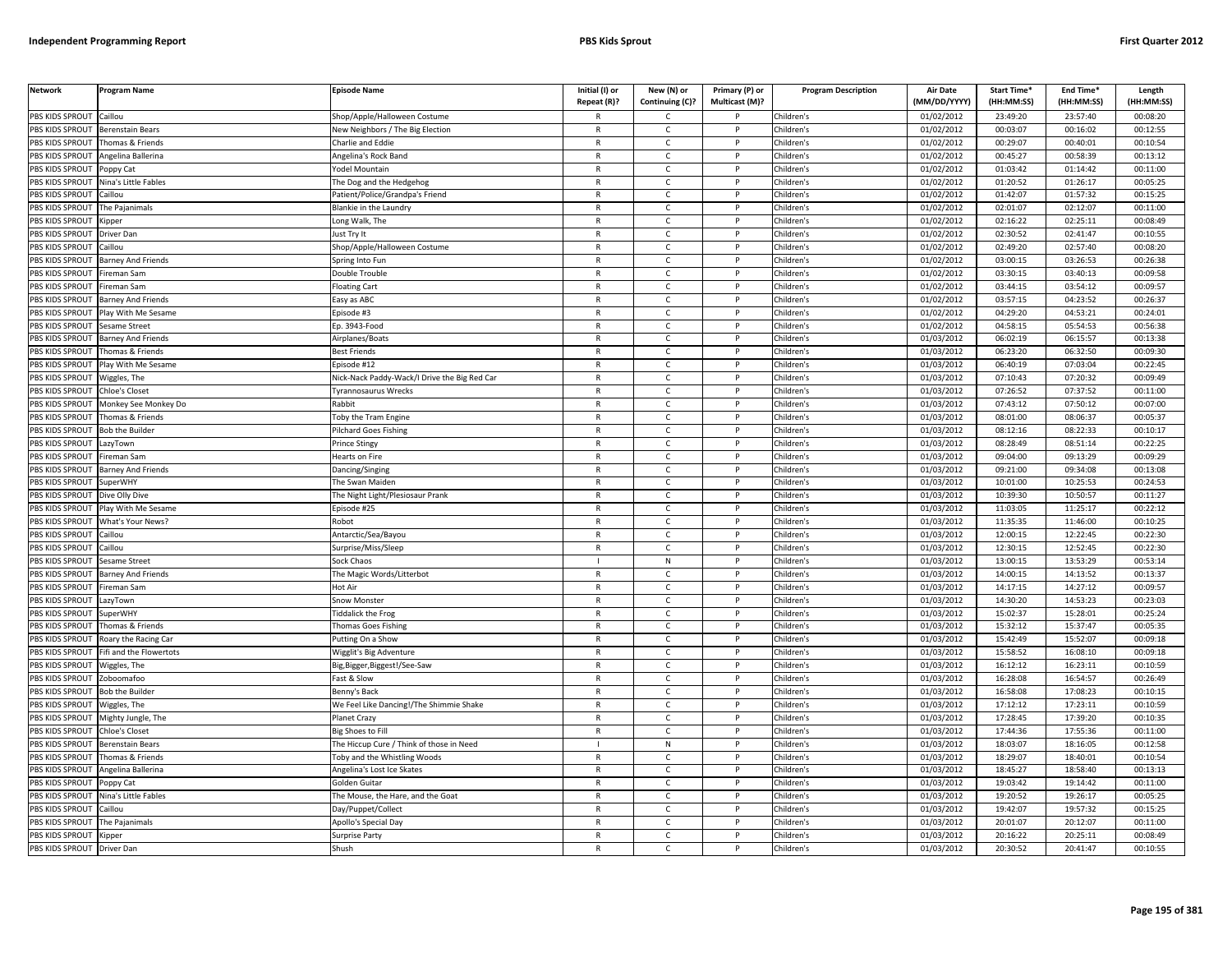| <b>Network</b>                     | Program Name                | <b>Episode Name</b>                        | Initial (I) or<br>Repeat (R)? | New (N) or<br>Continuing (C)? | Primary (P) or<br>Multicast (M)? | <b>Program Description</b> | Air Date<br>(MM/DD/YYYY) | Start Time*<br>(HH:MM:SS) | End Time*<br>(HH:MM:SS) | Length<br>(HH:MM:SS) |
|------------------------------------|-----------------------------|--------------------------------------------|-------------------------------|-------------------------------|----------------------------------|----------------------------|--------------------------|---------------------------|-------------------------|----------------------|
| PBS KIDS SPROUT                    | Caillou                     | Bird/Trip/Dragon                           | R                             | C                             |                                  | Children's                 | 01/03/2012               | 20:49:20                  | 20:57:40                | 00:08:20             |
| PBS KIDS SPROUT                    | <b>Berenstain Bears</b>     | Go to the Doctor / Dont Pollute Anymore    | $\mathsf{R}$                  | $\mathsf{C}$                  | P                                | Children's                 | 01/03/2012               | 21:03:07                  | 21:16:02                | 00:12:55             |
| PBS KIDS SPROUT                    | Thomas & Friends            | Hiro Helps Out                             | $\mathsf{R}$                  | $\mathsf{C}$                  | P                                | Children's                 | 01/03/2012               | 21:29:07                  | 21:39:57                | 00:10:50             |
| PBS KIDS SPROUT                    | Angelina Ballerina          | Angelina Keeps the Peace                   | $\mathsf{R}$                  | $\mathsf{C}$                  | P                                | Children's                 | 01/03/2012               | 21:45:27                  | 21:58:39                | 00:13:12             |
| PBS KIDS SPROUT                    | Poppy Cat                   | Golden Guitar                              | R                             | $\mathsf{C}$                  |                                  | Children's                 | 01/03/2012               | 22:03:42                  | 22:14:42                | 00:11:00             |
| PBS KIDS SPROUT                    | <b>Nina's Little Fables</b> | he Sparrow and the Feathers                | $\mathsf{R}$                  | $\mathsf{C}$                  |                                  | Children's                 | 01/03/2012               | 22:20:52                  | 22:26:17                | 00:05:25             |
| <b>BS KIDS SPROUT</b>              | `aillou                     | ilide/Sailor/Creepy                        | R                             | C                             |                                  | Children's                 | 01/03/2012               | 22:42:07                  | 22:57:32                | 00:15:25             |
| PBS KIDS SPROUT                    | he Pajanimals               | Apollo's Special Day                       | $\mathsf{R}$                  | $\mathsf{C}$                  | D                                | Children's                 | 01/03/2012               | 23:01:07                  | 23:12:07                | 00:11:00             |
| PBS KIDS SPROUT                    | Kipper                      | leepless Nights                            | $\mathsf{R}$                  | $\mathsf{C}$                  | P                                | Children's                 | 01/03/2012               | 23:16:22                  | 23:25:10                | 00:08:48             |
| PBS KIDS SPROUT                    | Driver Dan                  | weetie's Lullaby                           | $\mathsf{R}$                  | $\mathsf{C}$                  | D                                | Children's                 | 01/03/2012               | 23:30:52                  | 23:41:48                | 00:10:56             |
| PBS KIDS SPROUT                    | Caillou                     | Bird/Trip/Dragon                           | $\mathsf{R}$                  | $\mathsf{C}$                  | P                                | Children's                 | 01/03/2012               | 23:49:20                  | 23:57:40                | 00:08:20             |
| PBS KIDS SPROUT                    | Berenstain Bears            | The Hiccup Cure / Think of those in Need   | $\mathsf{R}$                  | $\mathsf{C}$                  | P                                | Children's                 | 01/03/2012               | 00:03:07                  | 00:16:05                | 00:12:58             |
| PBS KIDS SPROUT                    | homas & Friends             | <b>Toby and the Whistling Woods</b>        | $\mathsf{R}$                  | $\mathsf{C}$                  | $\mathsf{P}$                     | Children's                 | 01/03/2012               | 00:29:07                  | 00:40:01                | 00:10:54             |
| PBS KIDS SPROUT                    | ngelina Ballerina           | <b>Ingelina's Lost Ice Skates</b>          | $\mathsf{R}$                  | $\mathsf{C}$                  | P                                | Children's                 | 01/03/2012               | 00:45:27                  | 00:58:40                | 00:13:13             |
| PBS KIDS SPROUT                    | oppy Cat                    | Golden Guitar                              | $\mathsf{R}$                  | $\mathsf{C}$                  | P                                | Children's                 | 01/03/2012               | 01:03:42                  | 01:14:42                | 00:11:00             |
| PBS KIDS SPROUT                    | Nina's Little Fables        | The Mouse, the Hare, and the Goat          | $\mathsf{R}$                  | $\mathsf{C}$                  | P                                | Children's                 | 01/03/2012               | 01:20:52                  | 01:26:17                | 00:05:25             |
| PBS KIDS SPROUT                    | Caillou                     | Day/Puppet/Collect                         | $\mathsf{R}$                  | $\mathsf{C}$                  | P                                | Children's                 | 01/03/2012               | 01:42:07                  | 01:57:32                | 00:15:25             |
| PBS KIDS SPROUT                    | The Pajanimals              | Apollo's Special Day                       | $\mathsf{R}$                  | $\mathsf{C}$                  | P                                | Children's                 | 01/03/2012               | 02:01:07                  | 02:12:07                | 00:11:00             |
| PBS KIDS SPROUT                    | Kipper                      | Surprise Party                             | $\mathsf{R}$                  | C                             | P                                | Children's                 | 01/03/2012               | 02:16:22                  | 02:25:11                | 00:08:49             |
| PBS KIDS SPROUT                    | <b>Driver Dan</b>           | Shush                                      | R                             | $\mathsf{C}$                  | P                                | Children's                 | 01/03/2012               | 02:30:52                  | 02:41:47                | 00:10:55             |
| PBS KIDS SPROUT                    | aillou                      | Bird/Trip/Dragon                           | $\mathsf{R}$                  | $\mathsf{C}$                  | P                                | Children's                 | 01/03/2012               | 02:49:20                  | 02:57:40                | 00:08:20             |
| PBS KIDS SPROUT                    | <b>Barney And Friends</b>   | Play It Safe                               | R                             | $\mathsf{C}$                  |                                  | Children's                 | 01/03/2012               | 03:00:15                  | 03:26:53                | 00:26:38             |
| PBS KIDS SPROUT                    | ireman Sam                  | Sailor Steele                              | $\mathsf{R}$                  | $\mathsf{C}$                  | D                                | Children's                 | 01/03/2012               | 03:30:15                  | 03:40:13                | 00:09:58             |
| PBS KIDS SPROUT                    | ireman Sam                  | Cry Wolf                                   | $\mathsf{R}$                  | c                             |                                  | Children's                 | 01/03/2012               | 03:44:15                  | 03:54:12                | 00:09:57             |
| PBS KIDS SPROUT                    | <b>Barney And Friends</b>   | ook What I Can Do!                         | $\mathsf{R}$                  | $\mathsf{C}$                  |                                  | Children's                 | 01/03/2012               | 03:57:15                  | 04:23:52                | 00:26:37             |
| PBS KIDS SPROUT                    | Play With Me Sesame         | Episode #4                                 | $\mathsf{R}$                  | $\mathsf{C}$                  | P                                | Children's                 | 01/03/2012               | 04:29:20                  | 04:53:10                | 00:23:50             |
| PBS KIDS SPROUT                    | Sesame Street               | p. 3944                                    | $\mathsf{R}$                  | $\mathsf{C}$                  | P                                | Children's                 | 01/03/2012               | 04:58:15                  | 05:54:53                | 00:56:38             |
| PBS KIDS SPROUT                    | <b>Barney And Friends</b>   | Airplanes/Boats                            | $\mathsf{R}$                  | $\mathsf{C}$                  | P                                | Children's                 | 01/04/2012               | 06:02:19                  | 06:16:01                | 00:13:42             |
| PBS KIDS SPROUT                    | homas & Friends             | lide and Peep                              | $\mathsf{R}$                  | $\mathsf{C}$                  | P                                | Children's                 | 01/04/2012               | 06:23:20                  | 06:32:49                | 00:09:29             |
| PBS KIDS SPROUT                    | Play With Me Sesame         | Episode #13                                | $\mathsf{R}$                  | $\mathsf{C}$                  | $\mathsf{P}$                     | Children's                 | 01/04/2012               | 06:40:19                  | 07:03:14                | 00:22:55             |
| PBS KIDS SPROUT                    | Wiggles, The                | We Feel Like Dancing!/The Shimmie Shake    | $\mathsf{R}$                  | $\mathsf{C}$                  | P                                | Children's                 | $\sqrt{01}/04/2012$      | 07:10:43                  | 07:20:31                | 00:09:48             |
| PBS KIDS SPROUT                    | Chloe's Closet              | <b>Brushing Around</b>                     | R                             | $\mathsf{C}$                  | P                                | Children's                 | 01/04/2012               | 07:26:52                  | 07:37:52                | 00:11:00             |
| PBS KIDS SPROUT                    | Monkey See Monkey Do        | Owl                                        | $\mathsf{R}$                  | $\mathsf{C}$                  | P                                | Children's                 | 01/04/2012               | 07:43:12                  | 07:50:12                | 00:07:00             |
| PBS KIDS SPROUT                    | Thomas & Friends            | Down the Mine                              | $\mathsf{R}$                  | $\mathsf{C}$                  | P                                | Children's                 | 01/04/2012               | 08:01:00                  | 08:06:37                | 00:05:37             |
| PBS KIDS SPROUT                    | <b>Bob the Builder</b>      | <b>Bob's Boots</b>                         | $\mathsf{R}$                  | $\mathsf{C}$                  | D                                | Children's                 | 01/04/2012               | 08:12:16                  | 08:22:33                | 00:10:17             |
| PBS KIDS SPROUT                    | LazyTown                    | Dancing Duel                               | $\mathsf{R}$                  | $\mathsf{C}$                  | P                                | Children's                 | 01/04/2012               | 08:28:49                  | 08:51:58                | 00:23:09             |
| PBS KIDS SPROUT                    | Fireman Sam                 | Perilous Path                              | R                             | C                             |                                  | Children's                 | 01/04/2012               | 09:04:00                  | 09:13:30                | 00:09:30             |
| PBS KIDS SPROUT                    | <b>Barney And Friends</b>   | <b>Neighborhood/Careers</b>                | $\mathsf{R}$                  | $\mathsf{C}$                  | P                                | Children's                 | 01/04/2012               | 09:21:00                  | 09:34:12                | 00:13:12             |
| PBS KIDS SPROUT                    | <b>SuperWHY</b>             | Cinderella: The Prince's Side of the Story | R                             | C                             |                                  | Children's                 | 01/04/2012               | 10:01:00                  | 10:25:54                | 00:24:54             |
| PBS KIDS SPROUT                    | Dive Olly Dive              | The Great Crabdini/Minky Returns           | $\mathsf{R}$                  | $\mathsf{C}$                  | P                                | Children's                 | 01/04/2012               | 10:39:30                  | 10:50:57                | 00:11:27             |
| <b>BS KIDS SPROUT</b>              | Play With Me Sesame         | pisode #26                                 | $\mathsf{R}$                  | $\mathsf{C}$                  | P                                | Children's                 | 01/04/2012               | 11:03:05                  | 11:25:18                | 00:22:13             |
| PBS KIDS SPROUT                    | What's Your News?           | amping                                     | $\mathsf{R}$                  | $\mathsf{C}$                  | Þ                                | Children's                 | 01/04/2012               | 11:35:35                  | 11:46:00                | 00:10:25             |
| PBS KIDS SPROUT                    | aillou                      | Magnet/Dino/Astro                          | R                             | C                             | P                                | Children's                 | 01/04/2012               | 12:00:15                  | 12:22:45                | 00:22:30             |
| PBS KIDS SPROUT                    | aillou                      | atient/Police/Grandpa's Friend             | $\mathsf{R}$                  | $\mathsf{C}$                  | P                                | Children's                 | 01/04/2012               | 12:30:15                  | 12:52:45                | 00:22:30             |
| PBS KIDS SPROUT                    | Sesame Street               | irefly Show                                | $\mathbf{I}$                  | ${\sf N}$                     | P                                | Children's                 | 01/04/2012               | 13:00:15                  | 13:53:08                | 00:52:53             |
| PBS KIDS SPROUT                    | <b>Barney And Friends</b>   | The Magic Words/Litterbot                  | $\mathsf{R}$                  | $\mathsf{C}$                  | P                                | Children's                 | 01/04/2012               | 14:00:15                  | 14:13:57                | 00:13:42             |
| PBS KIDS SPROUT                    | ireman Sam                  | Danger By The Double                       | R                             | $\mathsf{C}$                  | P                                | Children's                 | 01/04/2012               | 14:17:15                  | 14:27:12                | 00:09:57             |
| PBS KIDS SPROUT                    | azyTown                     | nergy Book                                 | $\mathsf{R}$                  | $\mathsf{C}$                  | P                                | Children's                 | 01/04/2012               | 14:30:20                  | 14:53:19                | 00:22:59             |
| PBS KIDS SPROUT                    | SuperWHY                    | Sleeping Beauty                            | R                             | $\mathsf{C}$                  | P                                | Children's                 | 01/04/2012               | 15:02:37                  | 15:28:01                | 00:25:24             |
| PBS KIDS SPROUT                    | Thomas & Friends            | erence the Tractor                         | $\mathsf{R}$                  | $\mathsf{C}$                  |                                  | Children's                 | 01/04/2012               | 15:32:12                  | 15:37:47                | 00:05:35             |
| PBS KIDS SPROUT                    | Roary the Racing Car        | Motor Mouth                                | R                             | $\mathsf{C}$                  | P                                | Children's                 | 01/04/2012               | 15:42:49                  | 15:52:07                | 00:09:18             |
| PBS KIDS SPROUT                    | ifi and the Flowertots      | ip's Playground                            | $\mathsf{R}$                  | $\mathsf{C}$                  | P                                | Children's                 | 01/04/2012               | 15:58:52                  | 16:08:10                | 00:09:18             |
| PBS KIDS SPROUT                    | Wiggles, The                | Musical Landscape/D is for Dorothy         | $\mathsf{R}$                  | $\mathsf{C}$                  | P                                | Children's                 | 01/04/2012               | 16:12:12                  | 16:23:10                | 00:10:58             |
| PBS KIDS SPROUT                    | Zoboomafoo                  | lumpers                                    | R                             | Ċ                             |                                  | Children's                 | 01/04/2012               | 16:28:08                  | 16:54:56                | 00:26:48             |
| PBS KIDS SPROUT                    | <b>Bob the Builder</b>      | Spuds' Straw Surprise                      | $\mathsf{R}$                  | $\mathsf{C}$                  | P                                | Children's                 | 01/04/2012               | 16:58:08                  | 17:08:23                | 00:10:15             |
| PBS KIDS SPROUT Wiggles, The       |                             | Let's Get the Rhythm/Over in the Meadow    | R                             | C                             |                                  | Children's                 | 01/04/2012               | 17:12:12                  | 17:23:11                | 00:10:59             |
| PBS KIDS SPROUT Mighty Jungle, The |                             | <b>Babysitting Kico</b>                    | R                             | $\mathsf{C}$                  |                                  | Children's                 | 01/04/2012               | 17:28:45                  | 17:39:20                | 00:10:35             |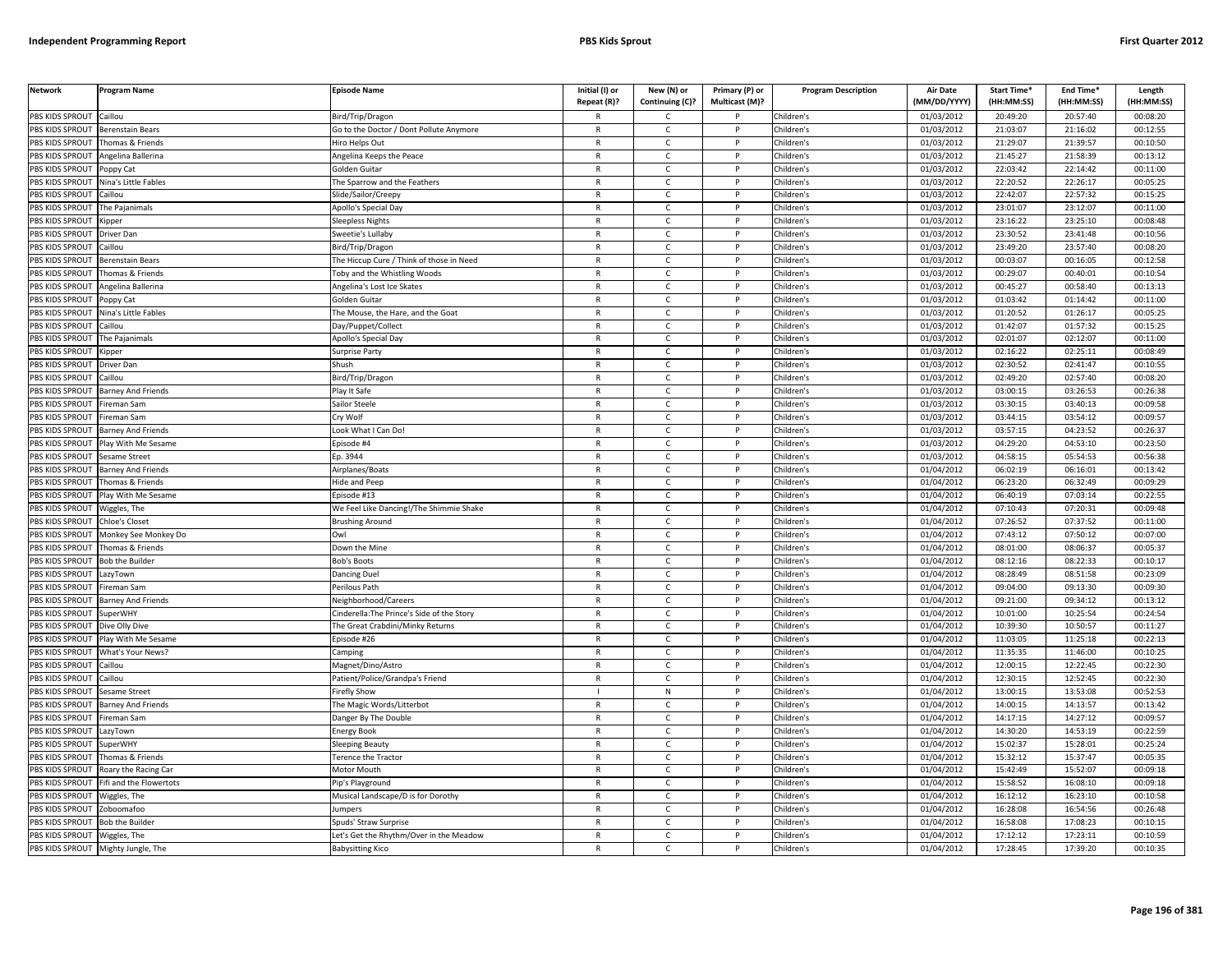| <b>Network</b>  | Program Name              | <b>Episode Name</b>                       | Initial (I) or<br>Repeat (R)? | New (N) or<br>Continuing (C)? | Primary (P) or<br>Multicast (M)? | <b>Program Description</b> | <b>Air Date</b><br>(MM/DD/YYYY) | Start Time*<br>(HH:MM:SS) | End Time*<br>(HH:MM:SS) | Length<br>(HH:MM:SS) |
|-----------------|---------------------------|-------------------------------------------|-------------------------------|-------------------------------|----------------------------------|----------------------------|---------------------------------|---------------------------|-------------------------|----------------------|
| PBS KIDS SPROUT | Chloe's Closet            | All Green Thumbs                          |                               | $\mathsf{C}$                  |                                  | Children's                 | 01/04/2012                      | 17:44:36                  | 17:55:36                | 00:11:00             |
| PBS KIDS SPROUT | <b>Berenstain Bears</b>   | The Hiccup Cure / Think of those in Need  | $\mathsf{R}$                  | $\mathsf{C}$                  | P                                | Children's                 | 01/04/2012                      | 18:03:07                  | 18:16:03                | 00:12:56             |
| PBS KIDS SPROUT | Thomas & Friends          | Henry's Health & Safety                   | $\mathsf{R}$                  | $\mathsf{C}$                  |                                  | Children's                 | 01/04/2012                      | 18:29:07                  | 18:40:01                | 00:10:54             |
| PBS KIDS SPROUT | Angelina Ballerina        | Angelina and the New Music Store          | $\mathsf{R}$                  | $\mathsf{C}$                  | D                                | Children's                 | 01/04/2012                      | 18:45:27                  | 18:58:39                | 00:13:12             |
| PBS KIDS SPROUT | Poppy Cat                 | <b>Big Bubbles</b>                        | $\mathsf{R}$                  | c                             |                                  | Children's                 | 01/04/2012                      | 19:03:42                  | 19:14:42                | 00:11:00             |
| PBS KIDS SPROUT | Nina's Little Fables      | The Lion and the Mouse                    | $\mathsf{R}$                  | $\mathsf{C}$                  | P                                | Children's                 | 01/04/2012                      | 19:20:52                  | 19:26:17                | 00:05:25             |
| PBS KIDS SPROUT | Caillou                   | Gilbert/Saw/Jungle                        | $\mathsf{R}$                  | C                             | P                                | Children's                 | 01/04/2012                      | 19:42:07                  | 19:57:32                | 00:15:25             |
| PBS KIDS SPROUT | The Pajanimals            | 'm Sorry, Really Sorry                    | ${\sf R}$                     | $\mathsf{C}$                  | <b>D</b>                         | Children's                 | 01/04/2012                      | 20:01:07                  | 20:12:07                | 00:11:00             |
| PBS KIDS SPROUT | <b>Kipper</b>             | Pirates                                   | ${\sf R}$                     | $\mathsf{C}$                  | P                                | Children's                 | 01/04/2012                      | 20:16:22                  | 20:25:11                | 00:08:49             |
| PBS KIDS SPROUT | Driver Dan                | Puddles and Bubbles                       | $\mathsf{R}$                  | $\mathsf{C}$                  |                                  | Children's                 | 01/04/2012                      | 20:30:52                  | 20:41:48                | 00:10:56             |
| PBS KIDS SPROUT | Caillou                   | Bird/Trip/Dragon                          | $\mathsf{R}$                  | C                             | P                                | Children's                 | 01/04/2012                      | 20:49:20                  | 20:57:40                | 00:08:20             |
| PBS KIDS SPROUT | Berenstain Bears          | The In Crowd / Fly It                     | $\mathsf{R}$                  | $\mathsf{C}$                  | P                                | Children's                 | 01/04/2012                      | 21:03:07                  | 21:16:05                | 00:12:58             |
| PBS KIDS SPROUT | Thomas & Friends          | Creaky Cranky                             | $\mathsf{R}$                  | $\mathsf{C}$                  | $\mathsf{P}$                     | Children's                 | 01/04/2012                      | 21:29:07                  | 21:39:57                | 00:10:50             |
| PBS KIDS SPROUT | Angelina Ballerina        | Angelina and Alice Mousikova              | $\mathsf{R}$                  | $\mathsf{C}$                  |                                  | Children's                 | 01/04/2012                      | 21:45:27                  | 21:58:39                | 00:13:12             |
| PBS KIDS SPROUT | Poppy Cat                 | <b>Big Bubbles</b>                        | $\mathsf{R}$                  | $\mathsf{C}$                  | P                                | Children's                 | 01/04/2012                      | 22:03:42                  | 22:14:42                | 00:11:00             |
| PBS KIDS SPROUT | Nina's Little Fables      | The Pelican and his house                 | $\mathsf{R}$                  | $\mathsf{C}$                  |                                  | Children's                 | 01/04/2012                      | 22:20:52                  | 22:26:17                | 00:05:25             |
| PBS KIDS SPROUT | Caillou                   | Snow/Shoot/Tobog                          | $\mathsf{R}$                  | $\mathsf{C}$                  | P                                | Children's                 | 01/04/2012                      | 22:42:07                  | 22:57:32                | 00:15:25             |
| PBS KIDS SPROUT | The Pajanimals            | 'm Sorry, Really Sorry                    | $\mathsf{R}$                  | $\mathsf{C}$                  |                                  | Children's                 | 01/04/2012                      | 23:01:07                  | 23:12:07                | 00:11:00             |
| PBS KIDS SPROUT | <b>Kipper</b>             | Camping Trip, The                         | $\mathsf{R}$                  | $\mathsf{C}$                  | P                                | Children's                 | 01/04/2012                      | 23:16:22                  | 23:25:09                | 00:08:47             |
| PBS KIDS SPROUT | Driver Dan                | ook At Me!                                | $\mathsf{R}$                  | $\mathsf{C}$                  | P                                | Children's                 | 01/04/2012                      | 23:30:52                  | 23:41:48                | 00:10:56             |
| PBS KIDS SPROUT | Caillou                   | Bird/Trip/Dragon                          | $\mathsf{R}$                  | $\mathsf{C}$                  | P                                | Children's                 | 01/04/2012                      | 23:49:20                  | 23:57:40                | 00:08:20             |
| PBS KIDS SPROUT | Berenstain Bears          | The Hiccup Cure / Think of those in Need  | $\mathsf{R}$                  | $\mathsf{C}$                  |                                  | Children's                 | 01/04/2012                      | 00:03:07                  | 00:16:03                | 00:12:56             |
| PBS KIDS SPROUT | Thomas & Friends          | Henry's Health & Safety                   | $\mathsf{R}$                  | $\mathsf{C}$                  | D                                | Children's                 | 01/04/2012                      | 00:29:07                  | 00:40:01                | 00:10:54             |
| PBS KIDS SPROUT | Angelina Ballerina        | Angelina and the New Music Store          | $\mathsf{R}$                  | $\mathsf{C}$                  | P                                | Children's                 | 01/04/2012                      | 00:45:27                  | 00:58:39                | 00:13:12             |
| PBS KIDS SPROUT | oppy Cat                  | <b>Big Bubbles</b>                        | $\mathsf{R}$                  | $\mathsf{C}$                  |                                  | Children's                 | 01/04/2012                      | 01:03:42                  | 01:14:42                | 00:11:00             |
| PBS KIDS SPROUT | Nina's Little Fables      | The Lion and the Mouse                    | $\mathsf{R}$                  | $\mathsf{C}$                  | P                                | Children's                 | 01/04/2012                      | 01:20:52                  | 01:26:17                | 00:05:25             |
| PBS KIDS SPROUT | Caillou                   | Gilbert/Saw/Jungle                        | $\mathsf{R}$                  | $\mathsf{C}$                  |                                  | Children's                 | 01/04/2012                      | 01:42:07                  | 01:57:32                | 00:15:25             |
| PBS KIDS SPROUT | The Pajanimals            | 'm Sorry, Really Sorry                    | ${\sf R}$                     | $\mathsf{C}$                  | P                                | Children's                 | 01/04/2012                      | 02:01:07                  | 02:12:07                | 00:11:00             |
| PBS KIDS SPROUT | <b>Kipper</b>             | <sup>2</sup> irates                       | R                             | $\mathsf{C}$                  |                                  | Children's                 | 01/04/2012                      | 02:16:22                  | 02:25:11                | 00:08:49             |
| PBS KIDS SPROUT | Driver Dar                | <b>Puddles and Bubbles</b>                | $\mathsf{R}$                  | C                             | P                                | Children's                 | 01/04/2012                      | 02:30:52                  | 02:41:48                | 00:10:56             |
| PBS KIDS SPROUT | Caillou                   | Bird/Trip/Dragon                          | $\mathsf{R}$                  | $\mathsf{C}$                  | P                                | Children's                 | 01/04/2012                      | 02:49:20                  | 02:57:40                | 00:08:20             |
| PBS KIDS SPROUT | Barney And Friends        | It's A Happy Day                          | $\mathsf{R}$                  | $\mathsf{C}$                  | $\mathsf{P}$                     | Children's                 | 01/04/2012                      | 03:00:15                  | 03:26:52                | 00:26:37             |
| PBS KIDS SPROUT | Fireman Sam               | Dily's Big Surprise                       | $\mathsf{R}$                  | $\mathsf{C}$                  | P                                | Children's                 | 01/04/2012                      | 03:30:15                  | 03:40:13                | 00:09:58             |
| PBS KIDS SPROUT | Fireman Sam               | Sheep On The Road                         | $\mathsf{R}$                  | $\mathsf{C}$                  | P                                | Children's                 | 01/04/2012                      | 03:44:15                  | 03:54:12                | 00:09:57             |
| PBS KIDS SPROUT | <b>Barney And Friends</b> | Making A Move!                            | $\mathsf{R}$                  | $\mathsf{C}$                  | P                                | Children's                 | 01/04/2012                      | 03:57:15                  | 04:23:52                | 00:26:37             |
| PBS KIDS SPROUT | Play With Me Sesame       | Episode #5                                | $\mathsf{R}$                  | $\mathsf{C}$                  | P                                | Children's                 | 01/04/2012                      | 04:29:20                  | 04:53:10                | 00:23:50             |
| PBS KIDS SPROUT | Sesame Street             | Ep. 3947-Farms                            | $\mathsf{R}$                  | C                             |                                  | Children's                 | 01/04/2012                      | 04:58:15                  | 05:54:53                | 00:56:38             |
| PBS KIDS SPROUT | Barney And Friends        | <b>Butterflies/Bugs</b>                   | $\mathsf{R}$                  | $\mathsf{C}$                  | P                                | Children's                 | 01/05/2012                      | 06:02:19                  | 06:16:03                | 00:13:44             |
| PBS KIDS SPROUT | Thomas & Friends          | Gordon and the Engineer                   | $\mathsf{R}$                  | $\mathsf{C}$                  | P                                | Children's                 | 01/05/2012                      | 06:23:20                  | 06:32:49                | 00:09:29             |
| PBS KIDS SPROUT | lay With Me Sesame        | pisode #16                                | $\mathsf{R}$                  | $\mathsf{C}$                  | P                                | Children's                 | 01/05/2012                      | 06:40:19                  | 07:03:11                | 00:22:52             |
| PBS KIDS SPROUT | Wiggles, The              | We Feel Like Dancing!/The Shimmie Shake   | $\mathsf{R}$                  | $\mathsf{C}$                  | P                                | Children's                 | 01/05/2012                      | 07:10:43                  | 07:20:31                | 00:09:48             |
| PBS KIDS SPROUT | Chloe's Closet            | For Love of Monet                         | $\mathsf{R}$                  | $\mathsf{C}$                  |                                  | Children's                 | 01/05/2012                      | 07:26:52                  | 07:37:52                | 00:11:00             |
| PBS KIDS SPROUT | Monkey See Monkey Do      | Elephant                                  | $\mathsf{R}$                  | $\mathsf{C}$                  | P                                | Children's                 | 01/05/2012                      | 07:43:12                  | 07:50:12                | 00:07:00             |
| PBS KIDS SPROUT | Thomas & Friends          | A Cow on the Line                         | $\mathsf{R}$                  | $\mathsf{C}$                  |                                  | Children's                 | 01/05/2012                      | 08:01:00                  | 08:06:36                | 00:05:36             |
| PBS KIDS SPROUT | <b>Bob the Builder</b>    | Bob's Day Off                             | $\mathsf{R}$                  | C                             | P                                | Children's                 | 01/05/2012                      | 08:12:16                  | 08:22:32                | 00:10:16             |
| PBS KIDS SPROUT | LazyTown                  | Rockin' Robbie                            | $\mathsf{R}$                  | $\mathsf{C}$                  | P                                | Children's                 | 01/05/2012                      | 08:28:49                  | 08:51:26                | 00:22:37             |
| PBS KIDS SPROUT | ireman Sam                | Best Foot Forward                         | $\mathsf{R}$                  | $\mathsf{C}$                  | $\mathsf{P}$                     | Children's                 | 01/05/2012                      | 09:04:00                  | 09:13:30                | 00:09:30             |
| PBS KIDS SPROUT | <b>Barney And Friends</b> | Neighborhood/Careers                      | $\mathsf{R}$                  | $\mathsf{C}$                  | P                                | Children's                 | 01/05/2012                      | 09:21:00                  | 09:34:10                | 00:13:10             |
| PBS KIDS SPROUT | <b>SuperWHY</b>           | Three Little Pigs: Return of the Wolf     | $\mathsf{R}$                  | C                             | P                                | Children's                 | 01/05/2012                      | 10:01:00                  | 10:25:54                | 00:24:54             |
| PBS KIDS SPROUT | Dive Olly Dive            | The Night Light/Plesiosaur Prank          | $\mathsf{R}$                  | $\mathsf{C}$                  | P                                | Children's                 | 01/05/2012                      | 10:39:30                  | 10:50:57                | 00:11:27             |
| PBS KIDS SPROUT | Play With Me Sesame       | Episode #27                               | $\mathsf{R}$                  | $\mathsf{C}$                  | P                                | Children's                 | 01/05/2012                      | 11:03:05                  | 11:25:31                | 00:22:26             |
| PBS KIDS SPROUT | What's Your News?         | Jam Sandwich                              | $\mathsf{R}$                  | $\mathsf{C}$                  |                                  | Children's                 | 01/05/2012                      | 11:35:35                  | 11:46:00                | 00:10:25             |
| PBS KIDS SPROUT | Caillou                   | Library/Book/Story                        | $\mathsf{R}$                  | $\mathsf{C}$                  | <sub>D</sub>                     | Children's                 | 01/05/2012                      | 12:00:15                  | 12:22:45                | 00:22:30             |
| PBS KIDS SPROUT | Caillou                   | Day/Puppet/Collect                        | R                             | $\mathsf{C}$                  | P                                | Children's                 | 01/05/2012                      | 12:30:15                  | 12:52:45                | 00:22:30             |
| PBS KIDS SPROUT | Sesame Street             | Max the Magician                          |                               | ${\sf N}$                     |                                  | Children's                 | 01/05/2012                      | 13:00:15                  | 13:54:08                | 00:53:53             |
| PBS KIDS SPROUT | <b>Barney And Friends</b> | Bop 'til You Drop/The Sleepless Sleepover | $\mathsf{R}$                  | $\mathsf{C}$                  | P                                | Children's                 | 01/05/2012                      | 14:00:15                  | 14:13:54                | 00:13:39             |
| PBS KIDS SPROUT | Fireman Sam               | When Fools Rush In                        | $\mathsf{R}$                  | $\mathsf{C}$                  | D                                | Children's                 | 01/05/2012                      | 14:17:15                  | 14:27:12                | 00:09:57             |
|                 |                           |                                           |                               |                               |                                  |                            |                                 |                           |                         |                      |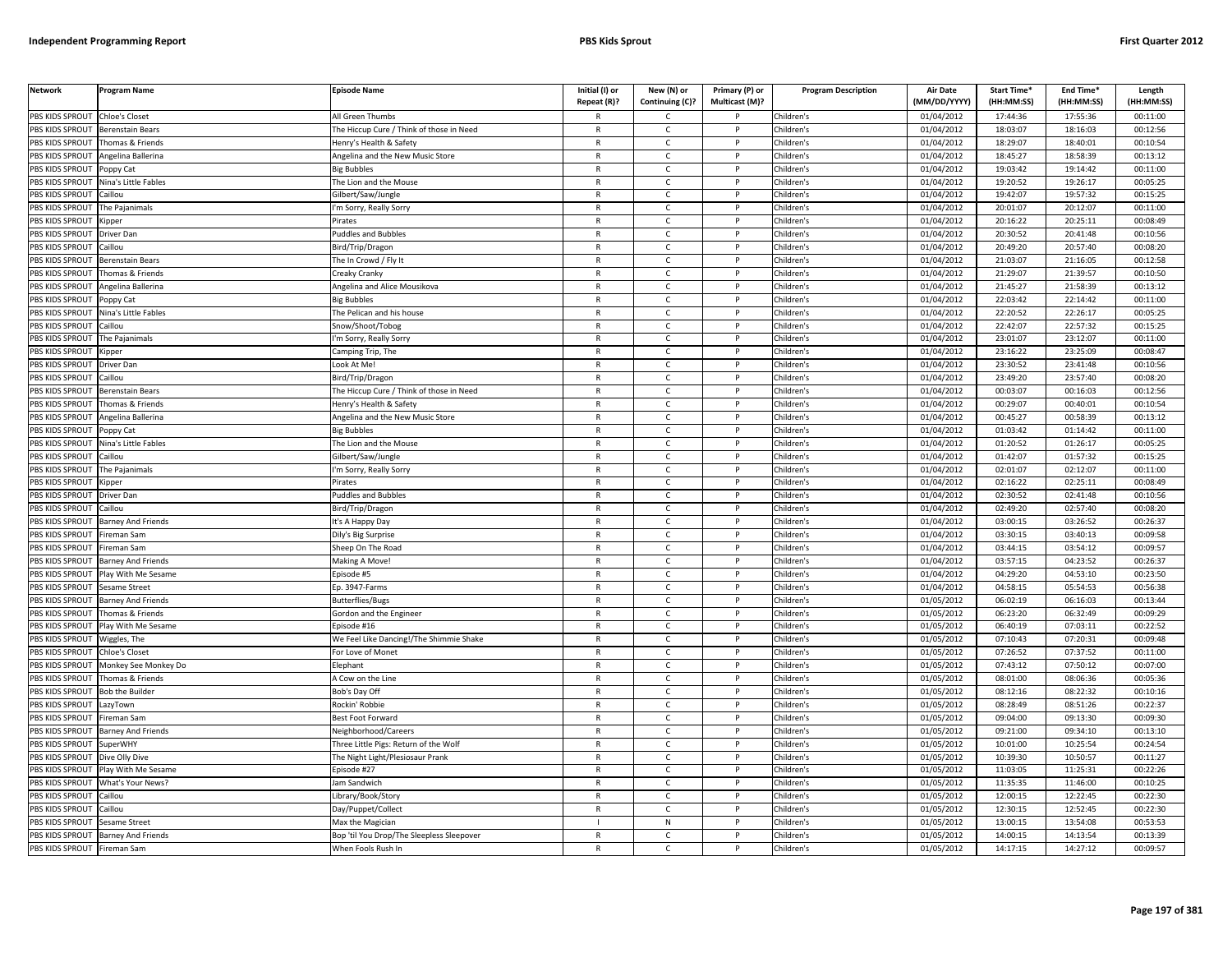| <b>Network</b>                     | Program Name                      | <b>Episode Name</b>                        | Initial (I) or<br>Repeat (R)? | New (N) or<br>Continuing (C)? | Primary (P) or<br>Multicast (M)? | <b>Program Description</b> | <b>Air Date</b><br>(MM/DD/YYYY) | Start Time*<br>(HH:MM:SS) | End Time*<br>(HH:MM:SS) | Length<br>(HH:MM:SS) |
|------------------------------------|-----------------------------------|--------------------------------------------|-------------------------------|-------------------------------|----------------------------------|----------------------------|---------------------------------|---------------------------|-------------------------|----------------------|
| PBS KIDS SPROUT                    | LazyTown                          | The Lazy Rockets                           |                               | $\mathsf{C}$                  |                                  | Children's                 | 01/05/2012                      | 14:30:20                  | 14:54:00                | 00:23:40             |
| PBS KIDS SPROUT                    | SuperWHY                          | The Foolish Wishes                         | $\mathsf{R}$                  | $\mathsf{C}$                  | P                                | Children's                 | 01/05/2012                      | 15:02:37                  | 15:29:01                | 00:26:24             |
| PBS KIDS SPROUT                    | Thomas & Friends                  | Thomas and Berties Great Race              | $\mathsf{R}$                  | $\mathsf{C}$                  |                                  | Children's                 | 01/05/2012                      | 15:32:12                  | 15:37:49                | 00:05:37             |
| PBS KIDS SPROUT                    | Roary the Racing Car              | Queen of the Dancefloor                    | $\mathsf{R}$                  | $\mathsf{C}$                  | <sub>D</sub>                     | Children's                 | 01/05/2012                      | 15:42:49                  | 15:52:07                | 00:09:18             |
| PBS KIDS SPROUT                    | Fifi and the Flowertots           | Mud Sculptures                             | $\mathsf{R}$                  | $\mathsf{C}$                  |                                  | Children's                 | 01/05/2012                      | 15:58:52                  | 16:08:10                | 00:09:18             |
| PBS KIDS SPROUT                    | Niggles, The                      | Musical Landscape/D is for Dorothy         | $\mathsf{R}$                  | $\mathsf{C}$                  | P                                | Children's                 | 01/05/2012                      | 16:12:12                  | 16:23:11                | 00:10:59             |
| PBS KIDS SPROUT                    | Zoboomafoo                        | unny Faces                                 | $\mathsf{R}$                  | $\mathsf{C}$                  | P                                | Children's                 | 01/05/2012                      | 16:28:08                  | 16:54:57                | 00:26:49             |
| PBS KIDS SPROUT                    | Bob the Builder                   | Off-Road Scrambler                         | $\mathsf{R}$                  | $\mathsf{C}$                  | P                                | Children's                 | 01/05/2012                      | 16:58:08                  | 17:08:23                | 00:10:15             |
| <b>PBS KIDS SPROUT</b>             | Wiggles, The                      | Let's Get the Rhythm/Over in the Meadow    | ${\sf R}$                     | $\mathsf{C}$                  | P                                | Children's                 | 01/05/2012                      | 17:12:12                  | 17:23:11                | 00:10:59             |
| PBS KIDS SPROUT                    | Mighty Jungle, The                | <b>Tag that Sloth</b>                      | $\mathsf{R}$                  | $\mathsf{C}$                  |                                  | Children's                 | 01/05/2012                      | 17:28:45                  | 17:39:20                | 00:10:35             |
| PBS KIDS SPROUT                    | <b>Chloe's Closet</b>             | Tyrannosaurus Wrecks                       | $\mathsf{R}$                  | C                             | P                                | Children's                 | 01/05/2012                      | 17:44:36                  | 17:55:36                | 00:11:00             |
| PBS KIDS SPROUT                    | Berenstain Bears                  | Go to the Movies / Pet Show                |                               | ${\sf N}$                     |                                  | Children's                 | 01/05/2012                      | 18:03:07                  | 18:16:04                | 00:12:57             |
| PBS KIDS SPROUT                    | Thomas & Friends                  | Diesel's Special Delivery                  | $\mathsf{R}$                  | $\mathsf{C}$                  | P                                | Children's                 | 01/05/2012                      | 18:29:07                  | 18:40:01                | 00:10:54             |
| PBS KIDS SPROUT                    | Angelina Ballerina                | Angelina and Ms. Mimi                      | $\mathsf{R}$                  | $\mathsf{C}$                  |                                  | Children's                 | 01/05/2012                      | 18:45:27                  | 18:58:39                | 00:13:12             |
| PBS KIDS SPROUT                    | Poppy Cat                         | <b>Birthday Treasure</b>                   | $\mathsf{R}$                  | $\mathsf{C}$                  | $\mathsf{P}$                     | Children's                 | 01/05/2012                      | 19:03:42                  | 19:14:42                | 00:11:00             |
| PBS KIDS SPROUT                    | Nina's Little Fables              | The Fox and the Stork                      | $\mathsf{R}$                  | $\mathsf{C}$                  | P                                | Children's                 | 01/05/2012                      | 19:20:52                  | 19:26:17                | 00:05:25             |
| PBS KIDS SPROUT                    | Caillou                           | Best/Strong/Wheels                         | $\mathsf{R}$                  | $\mathsf{C}$                  | P                                | Children's                 | 01/05/2012                      | 19:42:07                  | 19:57:32                | 00:15:25             |
| PBS KIDS SPROUT                    | The Pajanimals                    | Home Sweet Home                            | $\mathsf{R}$                  | $\mathsf{C}$                  | P                                | Children's                 | 01/05/2012                      | 20:01:07                  | 20:12:07                | 00:11:00             |
| PBS KIDS SPROUT                    | <b>Kipper</b>                     | <b>Figer's Cold</b>                        | $\mathsf{R}$                  | $\mathsf{C}$                  | P                                | Children's                 | 01/05/2012                      | 20:16:22                  | 20:25:11                | 00:08:49             |
| PBS KIDS SPROUT                    | Driver Dan                        | How Could I Forget?                        | $\mathsf{R}$                  | $\mathsf{C}$                  | P                                | Children's                 | 01/05/2012                      | 20:30:52                  | 20:41:48                | 00:10:56             |
| PBS KIDS SPROUT                    | Caillou                           | Bird/Trip/Dragon                           | $\mathsf{R}$                  | $\mathsf{C}$                  | <sub>D</sub>                     | Children's                 | 01/05/2012                      | 20:49:20                  | 20:57:40                | 00:08:20             |
| PBS KIDS SPROUT                    | Berenstain Bears                  | The In Crowd / Fly It                      | R                             | C                             |                                  | Children's                 | 01/05/2012                      | 21:03:07                  | 21:16:02                | 00:12:55             |
| PBS KIDS SPROUT                    | Thomas & Friends                  | The Lion of Sodor                          | $\mathsf{R}$                  | $\mathsf{C}$                  | P                                | Children's                 | 01/05/2012                      | 21:29:07                  | 21:39:56                | 00:10:49             |
| PBS KIDS SPROUT                    | Angelina Ballerina                | Angelina and Gracie's Creative Day         | $\mathsf{R}$                  | $\mathsf{C}$                  | P                                | Children's                 | 01/05/2012                      | 21:45:27                  | 21:58:39                | 00:13:12             |
| PBS KIDS SPROUT                    | Poppy Cat                         | Birthday Treasure                          | $\mathsf{R}$                  | $\mathsf{C}$                  | P                                | Children's                 | 01/05/2012                      | 22:03:42                  | 22:14:42                | 00:11:00             |
| PBS KIDS SPROUT                    | Nina's Little Fables              | The Caterpillar and the Cocoon             | $\mathsf{R}$                  | $\mathsf{C}$                  | P                                | Children's                 | 01/05/2012                      | 22:20:52                  | 22:26:17                | 00:05:25             |
| PBS KIDS SPROUT                    | Caillou                           | Drums/Band/Sing                            | $\mathsf{R}$                  | $\mathsf{C}$                  |                                  | Children's                 | 01/05/2012                      | 22:42:07                  | 22:57:32                | 00:15:25             |
| PBS KIDS SPROUT                    | The Pajanimals                    | <b>Home Sweet Home</b>                     | $\mathsf{R}$                  | $\mathsf{C}$                  | P                                | Children's                 | 01/05/2012                      | 23:01:07                  | 23:12:07                | 00:11:00             |
| PBS KIDS SPROUT                    | <i><b>Sipper</b></i>              | gloo, The                                  | $\mathsf{R}$                  | $\mathsf{C}$                  |                                  | Children's                 | 01/05/2012                      | 23:16:22                  | 23:25:09                | 00:08:47             |
| PBS KIDS SPROUT                    | Driver Dan                        | Sky High Loopy                             | $\mathsf{R}$                  | C                             | P                                | Children's                 | 01/05/2012                      | 23:30:52                  | 23:41:48                | 00:10:56             |
| PBS KIDS SPROUT                    | Caillou                           | Bird/Trip/Dragon                           | $\mathsf{R}$                  | $\mathsf{C}$                  | P                                | Children's                 | 01/05/2012                      | 23:49:20                  | 23:57:40                | 00:08:20             |
| PBS KIDS SPROUT                    | Berenstain Bears                  | Go to the Movies / Pet Show                | $\mathsf{R}$                  | $\mathsf{C}$                  | P                                | Children's                 | 01/05/2012                      | 00:03:07                  | 00:16:04                | 00:12:57             |
| PBS KIDS SPROUT                    | Thomas & Friends                  | Diesel's Special Delivery                  | $\mathsf{R}$                  | $\mathsf{C}$                  | P                                | Children's                 | 01/05/2012                      | 00:29:07                  | 00:40:01                | 00:10:54             |
| PBS KIDS SPROUT                    | Angelina Ballerina                | Angelina and Ms. Mim                       | $\mathsf{R}$                  | $\mathsf{C}$                  | P                                | Children's                 | 01/05/2012                      | 00:45:27                  | 00:58:39                | 00:13:12             |
| PBS KIDS SPROUT                    | Poppy Cat                         | <b>Birthday Treasure</b>                   | $\mathsf{R}$                  | $\mathsf{C}$                  | P                                | Children's                 | 01/05/2012                      | 01:03:42                  | 01:14:42                | 00:11:00             |
| PBS KIDS SPROUT                    | Nina's Little Fables              | The Fox and the Stork                      | $\mathsf{R}$                  | $\mathsf{C}$                  | P                                | Children's                 | 01/05/2012                      | 01:20:52                  | 01:26:17                | 00:05:25             |
| PBS KIDS SPROUT                    | Caillou                           | Best/Strong/Wheels                         | $\mathsf{R}$                  | $\mathsf{C}$                  | <sub>D</sub>                     | Children's                 | 01/05/2012                      | 01:42:07                  | 01:57:32                | 00:15:25             |
| PBS KIDS SPROUT                    | The Pajanimals                    | <b>Home Sweet Home</b>                     | $\mathsf{R}$                  | $\mathsf{C}$                  |                                  | Children's                 | 01/05/2012                      | 02:01:07                  | 02:12:07                | 00:11:00             |
| PBS KIDS SPROUT<br>PBS KIDS SPROUT | <b>Kipper</b>                     | Tiger's Cold                               | R<br>$\mathsf{R}$             | $\mathsf{C}$<br>$\mathsf{C}$  |                                  | Children's<br>Children's   | 01/05/2012                      | 02:16:22<br>02:30:52      | 02:25:11<br>02:41:48    | 00:08:49<br>00:10:56 |
| PBS KIDS SPROUT                    | Driver Dan                        | How Could I Forget?                        | $\mathsf{R}$                  | $\mathsf{C}$                  | P                                | Children's                 | 01/05/2012<br>01/05/2012        | 02:49:20                  | 02:57:40                | 00:08:20             |
| PBS KIDS SPROUT                    | Caillou                           | Bird/Trip/Dragon                           | $\mathsf{R}$                  | $\mathsf{C}$                  | P                                | Children's                 | 01/05/2012                      | 03:00:15                  | 03:26:52                | 00:26:37             |
| PBS KIDS SPROUT                    | Barney And Friends<br>Fireman Sam | My Family And Me                           |                               | $\mathsf{C}$                  | P                                | Children's                 | 01/05/2012                      | 03:30:15                  | 03:40:13                | 00:09:58             |
| PBS KIDS SPROUT                    | Fireman Sam                       | A Day at the Seaside<br>Alarm on the Beach | $\mathsf{R}$<br>$\mathsf{R}$  | $\mathsf{C}$                  |                                  | Children's                 | 01/05/2012                      | 03:44:15                  | 03:54:12                | 00:09:57             |
| PBS KIDS SPROUT                    | <b>Barney And Friends</b>         | Home, Safe Home                            | $\mathsf{R}$                  | $\mathsf{C}$                  | P                                | Children's                 | 01/05/2012                      | 03:57:15                  | 04:23:53                | 00:26:38             |
| PBS KIDS SPROUT                    | Play With Me Sesame               | Episode #6                                 | $\mathsf{R}$                  | $\mathsf{C}$                  | P                                | Children's                 | 01/05/2012                      | 04:29:20                  | 04:53:26                | 00:24:06             |
| PBS KIDS SPROUT                    | Sesame Street                     | Ep. 3950                                   | $\mathsf{R}$                  | $\mathsf{C}$                  | P                                | Children's                 | 01/05/2012                      | 04:58:15                  | 05:54:52                | 00:56:37             |
| PBS KIDS SPROUT                    | Barney And Friends                | <b>Butterflies/Bugs</b>                    | $\mathsf{R}$                  | $\mathsf{C}$                  | P                                | Children's                 | 01/06/2012                      | 06:02:19                  | 06:15:55                | 00:13:36             |
| PBS KIDS SPROUT                    | Thomas & Friends                  | Thomas Sets Sail                           | $\mathsf{R}$                  | $\mathsf{C}$                  | P                                | Children's                 | 01/06/2012                      | 06:23:20                  | 06:32:49                | 00:09:29             |
| PBS KIDS SPROUT                    | Play With Me Sesame               | pisode #17                                 | $\mathsf{R}$                  | C                             |                                  | Children's                 | 01/06/2012                      | 06:40:19                  | 07:03:08                | 00:22:49             |
| PBS KIDS SPROUT                    | Wiggles, The                      | Let's Get the Rhythm/Over in the Meadow    | $\mathsf{R}$                  | $\mathsf{C}$                  | P                                | Children's                 | 01/06/2012                      | 07:10:43                  | 07:20:31                | 00:09:48             |
| PBS KIDS SPROUT                    | <b>Chloe's Closet</b>             | Hairy Tale                                 | $\mathsf{R}$                  | $\mathsf{C}$                  | P                                | Children's                 | 01/06/2012                      | 07:26:52                  | 07:37:52                | 00:11:00             |
| PBS KIDS SPROUT                    | Monkey See Monkey Do              | Cat                                        | $\mathsf{R}$                  | $\mathsf{C}$                  | P                                | Children's                 | 01/06/2012                      | 07:43:12                  | 07:50:12                | 00:07:00             |
| PBS KIDS SPROUT                    | Thomas & Friends                  | Berties Chase                              | $\mathsf{R}$                  | $\mathsf{C}$                  | P                                | Children's                 | 01/06/2012                      | 08:01:00                  | 08:06:37                | 00:05:37             |
| PBS KIDS SPROUT                    | <b>Bob the Builder</b>            | oley's Tortoise                            | $\mathsf{R}$                  | $\mathsf{C}$                  | P                                | Children's                 | 01/06/2012                      | 08:12:16                  | 08:22:33                | 00:10:17             |
| PBS KIDS SPROUT                    | LazyTown                          | Little Sportacus                           |                               | C                             |                                  | Children's                 | 01/06/2012                      | 08:28:49                  | 08:51:37                | 00:22:48             |
| PBS KIDS SPROUT                    | <b>Fireman Sam</b>                | Mother's Helper                            | $\mathsf{R}$                  | $\mathsf{C}$                  |                                  | Children's                 | 01/06/2012                      | 09:04:00                  | 09:13:29                | 00:09:29             |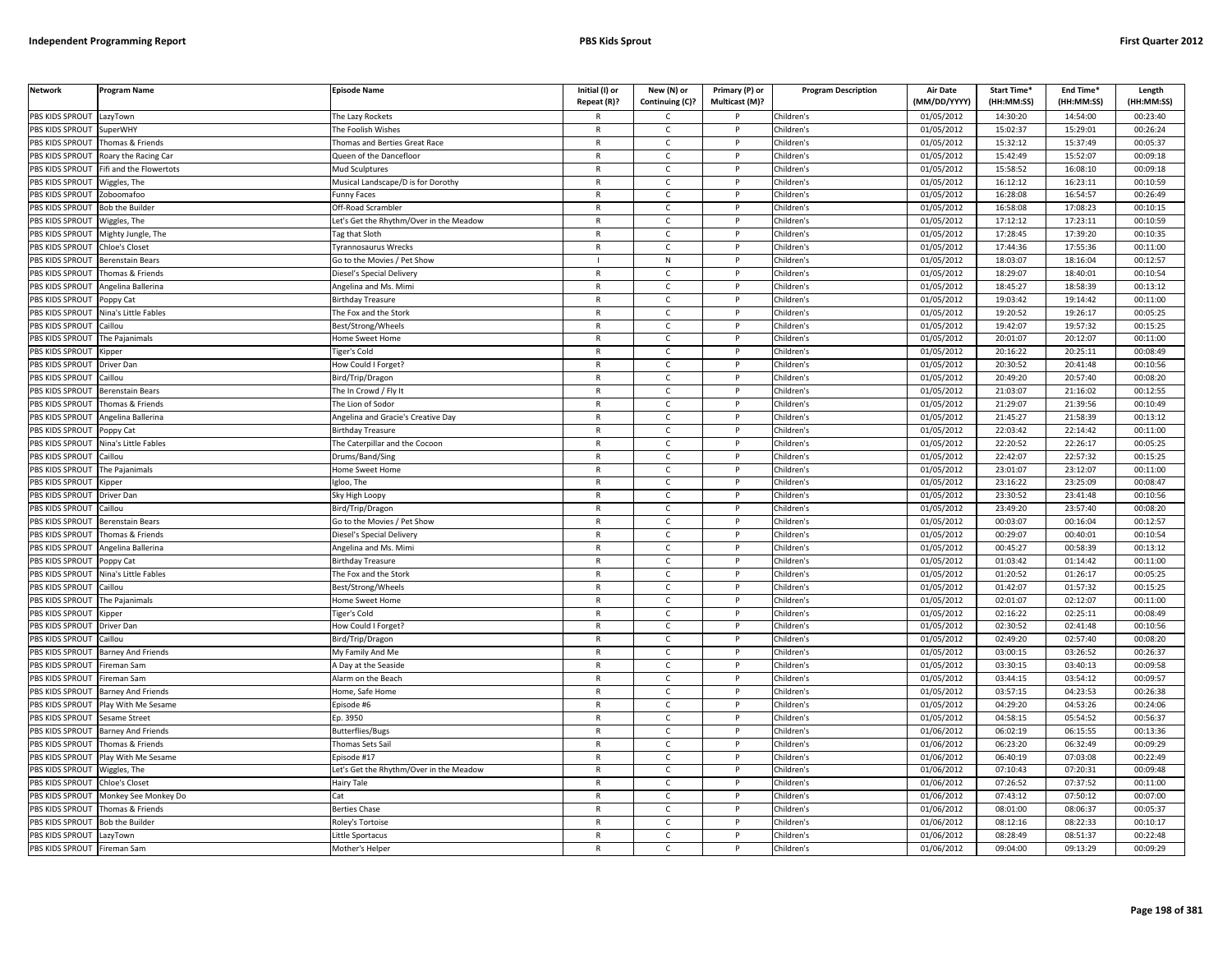| <b>Network</b>                     | <b>Program Name</b>            | <b>Episode Name</b>                               | Initial (I) or<br>Repeat (R)? | New (N) or<br>Continuing (C)? | Primary (P) or<br>Multicast (M)? | <b>Program Description</b> | <b>Air Date</b><br>(MM/DD/YYYY) | Start Time*<br>(HH:MM:SS) | End Time*<br>(HH:MM:SS) | Length<br>(HH:MM:SS) |
|------------------------------------|--------------------------------|---------------------------------------------------|-------------------------------|-------------------------------|----------------------------------|----------------------------|---------------------------------|---------------------------|-------------------------|----------------------|
| PBS KIDS SPROUT                    | <b>Barney And Friends</b>      | China/Kenya                                       |                               | C.                            |                                  | Children's                 | 01/06/2012                      | 09:21:00                  | 09:34:06                | 00:13:06             |
| PBS KIDS SPROUT                    | SuperWHY                       | The City Mouse & The Country Mouse                | $\mathsf{R}$                  | $\mathsf{C}$                  | P                                | Children's                 | 01/06/2012                      | 10:01:00                  | 10:25:54                | 00:24:54             |
| <b>BS KIDS SPROUT</b>              | Dive Olly Dive                 | The Great Crabdini/Minky Returns                  | R                             | $\mathsf{C}$                  |                                  | Children's                 | 01/06/2012                      | 10:39:30                  | 10:50:57                | 00:11:27             |
| PBS KIDS SPROUT                    | lay With Me Sesame             | Episode #28                                       | $\mathsf{R}$                  | $\mathsf{C}$                  | <sub>D</sub>                     | Children's                 | 01/06/2012                      | 11:03:05                  | 11:25:44                | 00:22:39             |
| PBS KIDS SPROUT                    | What's Your News?              | Breakfast                                         | R                             | c                             |                                  | Children's                 | 01/06/2012                      | 11:35:35                  | 11:46:00                | 00:10:25             |
| PBS KIDS SPROUT                    | aillou                         | resent/Chef/Paint                                 | $\mathsf{R}$                  | $\mathsf{C}$                  | P                                | Children's                 | 01/06/2012                      | 12:00:15                  | 12:22:45                | 00:22:30             |
| PBS KIDS SPROUT                    | Caillou                        | Gilbert/Saw/Jungle                                | R                             | $\mathsf{C}$                  | P                                | Children's                 | 01/06/2012                      | 12:30:15                  | 12:52:45                | 00:22:30             |
| PBS KIDS SPROUT                    | esame Street                   | Imo and Zoe's Hat Contest                         |                               | ${\sf N}$                     | P                                | Children's                 | 01/06/2012                      | 13:00:15                  | 13:53:51                | 00:53:36             |
| PBS KIDS SPROUT                    | <b>Barney And Friends</b>      | Bop 'til You Drop/The Sleepless Sleepover         | $\mathsf{R}$                  | $\mathsf{C}$                  | P                                | Children's                 | 01/06/2012                      | 14:00:15                  | 14:13:55                | 00:13:40             |
| PBS KIDS SPROUT                    | ireman Sam                     | <b>Slow Me Down</b>                               | $\mathsf{R}$                  | $\mathsf{C}$                  |                                  | Children's                 | 01/06/2012                      | 14:17:15                  | 14:27:13                | 00:09:58             |
| PBS KIDS SPROUT                    | azyTown                        | The LazyTown Genie                                | $\mathsf{R}$                  | c                             | P                                | Children's                 | 01/06/2012                      | 14:30:20                  | 14:53:42                | 00:23:22             |
| PBS KIDS SPROUT                    | SuperWHY                       | The Goose and the Golden Eggs                     | $\mathsf{R}$                  | $\mathsf{C}$                  |                                  | Children's                 | 01/06/2012                      | 15:02:37                  | 15:28:01                | 00:25:24             |
| PBS KIDS SPROUT                    | Thomas & Friends               | Frouble in the Shed                               | R                             | $\mathsf{C}$                  | P                                | Children's                 | 01/06/2012                      | 15:32:12                  | 15:37:49                | 00:05:37             |
| PBS KIDS SPROUT                    | Roary the Racing Car           | <b>Iomesick Tin Top</b>                           | R                             | $\mathsf{C}$                  |                                  | Children's                 | 01/06/2012                      | 15:42:49                  | 15:52:07                | 00:09:18             |
| PBS KIDS SPROUT                    | ifi and the Flowertots         | Shrinking Pip                                     | $\mathsf{R}$                  | $\mathsf{C}$                  | P                                | Children's                 | 01/06/2012                      | 15:58:52                  | 16:08:10                | 00:09:18             |
| PBS KIDS SPROUT                    | Wiggles, The                   | The Sporting Salsa!/Jack and Jill                 | R                             | $\mathsf{C}$                  |                                  | Children's                 | 01/06/2012                      | 16:12:12                  | 16:23:11                | 00:10:59             |
| PBS KIDS SPROUT                    | Zoboomafoo                     | Spots & Stripes                                   | R                             | $\mathsf{C}$                  | P                                | Children's                 | 01/06/2012                      | 16:28:08                  | 16:54:56                | 00:26:48             |
| <b>BS KIDS SPROUT</b>              | <b>Bob the Builder</b>         | Meet Marjorie                                     | R                             | $\mathsf{C}$                  |                                  | Children's                 | 01/06/2012                      | 16:58:08                  | 17:08:23                | 00:10:15             |
| PBS KIDS SPROUT                    | Viggles, The                   | Spy/Keep Moving                                   | $\mathsf{R}$                  | $\mathsf{C}$                  | P                                | Children's                 | 01/06/2012                      | 17:12:12                  | 17:23:11                | 00:10:59             |
| PBS KIDS SPROUT                    | Mighty Jungle, The             | he Magic Hat                                      | R                             | $\mathsf{C}$                  |                                  | Children's                 | 01/06/2012                      | 17:28:45                  | 17:39:20                | 00:10:35             |
| PBS KIDS SPROUT                    | hloe's Closet                  | <b>Brushing Around</b>                            | $\mathsf{R}$                  | $\mathsf{C}$                  | P                                | Children's                 | 01/06/2012                      | 17:44:36                  | 17:55:36                | 00:11:00             |
| <b>BS KIDS SPROUT</b>              | Berenstain Bears               | Go to the Movies / Pet Show                       | R                             | $\mathsf{C}$                  |                                  | Children's                 | 01/06/2012                      | 18:03:07                  | 18:16:03                | 00:12:56             |
| PBS KIDS SPROUT                    |                                |                                                   | $\overline{R}$                | $\mathsf{C}$                  | <sub>D</sub>                     | Children's                 | 01/06/2012                      | 18:29:07                  | 18:40:01                | 00:10:54             |
| PBS KIDS SPROUT                    | homas & Friends                | op Goes Thomas                                    | $\mathsf{R}$                  | $\mathsf{C}$                  | P                                | Children's                 | 01/06/2012                      | 18:45:27                  | 18:58:40                | 00:13:13             |
| PBS KIDS SPROUT                    | Angelina Ballerina             | Angelina and Super Polly                          | R                             | $\mathsf{C}$                  |                                  | Children's                 | 01/06/2012                      | 19:03:42                  | 19:14:42                | 00:11:00             |
| PBS KIDS SPROUT                    | oppy Cat                       | Mystery Gift                                      | $\mathsf{R}$                  | $\mathsf{C}$                  | P                                | Children's                 |                                 | 19:20:52                  | 19:26:17                | 00:05:25             |
| PBS KIDS SPROUT                    | Nina's Little Fables<br>aillou | The Crow and the Fox<br>Road/Building/Sky         | $\mathsf{R}$                  | $\mathsf{C}$                  |                                  | Children's                 | 01/06/2012<br>01/06/2012        | 19:42:07                  | 19:57:32                | 00:15:25             |
|                                    |                                |                                                   |                               |                               | P                                |                            | 01/06/2012                      | 20:01:07                  | 20:12:07                |                      |
| PBS KIDS SPROUT<br>PBS KIDS SPROUT | The Pajanimals                 | <b>A Colourful Problem</b><br>ooking After Arnold | $\mathsf{R}$<br>R             | $\mathsf{C}$<br>$\mathsf{C}$  |                                  | Children's<br>Children's   | 01/06/2012                      | 20:16:22                  | 20:25:08                | 00:11:00<br>00:08:46 |
| PBS KIDS SPROUT                    | (ipper<br>Driver Dan           | Sing Along Ting Along                             | R                             | c                             | P                                | Children's                 | 01/06/2012                      | 20:30:52                  | 20:41:48                | 00:10:56             |
| PBS KIDS SPROUT                    | Caillou                        | Surprise/Miss/Sleep                               | R                             | $\mathsf{C}$                  | P                                | Children's                 | 01/06/2012                      | 20:49:20                  | 20:57:40                | 00:08:20             |
| PBS KIDS SPROUT                    | <b>Berenstain Bears</b>        | By The Sea / Catch The Bus                        | $\mathsf{R}$                  | $\mathsf{C}$                  | P                                | Children's                 | 01/06/2012                      | 21:03:07                  | 21:16:05                | 00:12:58             |
| PBS KIDS SPROUT                    | Thomas & Friends               | ickled Pink                                       | $\mathsf{R}$                  | $\mathsf{C}$                  | P                                | Children's                 | 01/06/2012                      | 21:29:07                  | 21:39:56                | 00:10:49             |
| <b>PBS KIDS SPROUT</b>             | Angelina Ballerina             | Angelina's Big Part                               | $\mathsf{R}$                  | $\mathsf{C}$                  | P                                | Children's                 | 01/06/2012                      | 21:45:27                  | 21:58:39                | 00:13:12             |
| PBS KIDS SPROUT                    | Poppy Cat                      | Mystery Gift                                      | R                             | $\mathsf{C}$                  | P                                | Children's                 | 01/06/2012                      | 22:03:42                  | 22:14:42                | 00:11:00             |
| PBS KIDS SPROUT                    | Vina's Little Fables           | light of the Birds                                | $\mathsf{R}$                  | $\mathsf{C}$                  | <sub>D</sub>                     | Children's                 | 01/06/2012                      | 22:20:52                  | 22:26:17                | 00:05:25             |
| <b>BS KIDS SPROUT</b>              | aillou                         | Show/Magic/Castle                                 | R                             | C                             |                                  | Children's                 | 01/06/2012                      | 22:42:07                  | 22:57:32                | 00:15:25             |
| PBS KIDS SPROUT                    | The Pajanimals                 | A Colourful Problem                               | R                             | $\mathsf{C}$                  | <b>D</b>                         | Children's                 | 01/06/2012                      | 23:01:07                  | 23:12:07                | 00:11:00             |
| PBS KIDS SPROUT                    | Kipper                         | liccups                                           | R                             | $\mathsf{C}$                  | P                                | Children's                 | 01/06/2012                      | 23:16:22                  | 23:25:08                | 00:08:46             |
| PBS KIDS SPROUT                    | Driver Dan                     | uddle Muddle                                      | $\overline{R}$                | $\mathsf{C}$                  |                                  | Children's                 | 01/06/2012                      | 23:30:52                  | 23:41:48                | 00:10:56             |
| PBS KIDS SPROUT                    | Caillou                        | Surprise/Miss/Sleep                               | $\mathsf{R}$                  | $\mathsf{C}$                  | P                                | Children's                 | 01/06/2012                      | 23:49:20                  | 23:57:40                | 00:08:20             |
| PBS KIDS SPROUT                    | Berenstain Bears               | Go to the Movies / Pet Show                       | $\mathsf{R}$                  | $\mathsf{C}$                  |                                  | Children's                 | 01/06/2012                      | 00:03:07                  | 00:16:03                | 00:12:56             |
| PBS KIDS SPROUT                    | homas & Friends                |                                                   | $\mathsf{R}$                  | $\mathsf{C}$                  | P                                | Children's                 | 01/06/2012                      | 00:29:07                  | 00:40:01                | 00:10:54             |
| PBS KIDS SPROUT                    | Angelina Ballerina             | Pop Goes Thomas                                   | $\mathsf{R}$                  | $\mathsf{C}$                  |                                  | Children's                 | 01/06/2012                      | 00:45:27                  | 00:58:40                | 00:13:13             |
| PBS KIDS SPROUT                    |                                | Angelina and Super Polly                          | $\mathsf{R}$                  | c                             | P                                | Children's                 | 01/06/2012                      | 01:03:42                  | 01:14:42                | 00:11:00             |
|                                    | oppy Cat                       | Mystery Gift                                      | $\mathsf{R}$                  |                               | P                                |                            |                                 |                           |                         |                      |
| PBS KIDS SPROUT                    | Nina's Little Fables<br>aillou | The Crow and the Fox                              | $\mathsf{R}$                  | $\mathsf{C}$                  | P                                | Children's                 | 01/06/2012                      | 01:20:52                  | 01:26:17                | 00:05:25             |
| PBS KIDS SPROUT                    |                                | Road/Building/Sky                                 |                               | $\mathsf{C}$                  | P                                | Children's                 | 01/06/2012                      | 01:42:07                  | 01:57:32                | 00:15:25             |
| PBS KIDS SPROUT                    | The Pajanimals                 | <b>A Colourful Problem</b>                        | $\mathsf{R}$                  | $\mathsf{C}$                  |                                  | Children's                 | 01/06/2012                      | 02:01:07                  | 02:12:07                | 00:11:00             |
| PBS KIDS SPROUT                    | Kipper                         | Looking After Arnold                              | $\mathsf{R}$                  | c                             | P                                | Children's                 | 01/06/2012                      | 02:16:22                  | 02:25:08                | 00:08:46             |
| PBS KIDS SPROUT                    | Driver Dan                     | Sing Along Ting Along                             | R                             | $\mathsf{C}$                  | P                                | Children's                 | 01/06/2012                      | 02:30:52                  | 02:41:48                | 00:10:56             |
| <b>PBS KIDS SPROUT</b>             | aillou                         | urprise/Miss/Sleep                                | $\mathsf{R}$                  | $\mathsf{C}$                  | P                                | Children's                 | 01/06/2012                      | 02:49:20                  | 02:57:40                | 00:08:20             |
| <b>BS KIDS SPROUT</b>              | <b>Barney And Friends</b>      | A Fountain of Fun                                 | R                             | $\mathsf{C}$                  |                                  | Children's                 | 01/06/2012                      | 03:00:15                  | 03:26:53                | 00:26:38             |
| PBS KIDS SPROUT                    | ireman Sam                     | Model Plane                                       | $\overline{R}$                | $\mathsf{C}$                  | <b>D</b>                         | Children's                 | 01/06/2012                      | 03:30:15                  | 03:40:13                | 00:09:58             |
| PBS KIDS SPROUT                    | ireman Sam                     | Hot Air                                           | R                             | $\mathsf{C}$                  | P                                | Children's                 | 01/06/2012                      | 03:44:15                  | 03:54:12                | 00:09:57             |
| PBS KIDS SPROUT                    | arney And Friends              | On the Road Again!                                | $\overline{R}$                | $\mathsf{C}$                  |                                  | Children's                 | 01/06/2012                      | 03:57:15                  | 04:23:52                | 00:26:37             |
| PBS KIDS SPROUT                    | Play With Me Sesame            | Episode #7                                        | R                             | $\mathsf{C}$                  | P                                | Children's                 | 01/06/2012                      | 04:29:20                  | 04:53:06                | 00:23:46             |
| PBS KIDS SPROUT Sesame Street      |                                | Ep. 3952-Hair                                     |                               | $\mathsf{C}$                  | P                                | Children's                 | 01/06/2012                      | 04:58:15                  | 05:54:53                | 00:56:38             |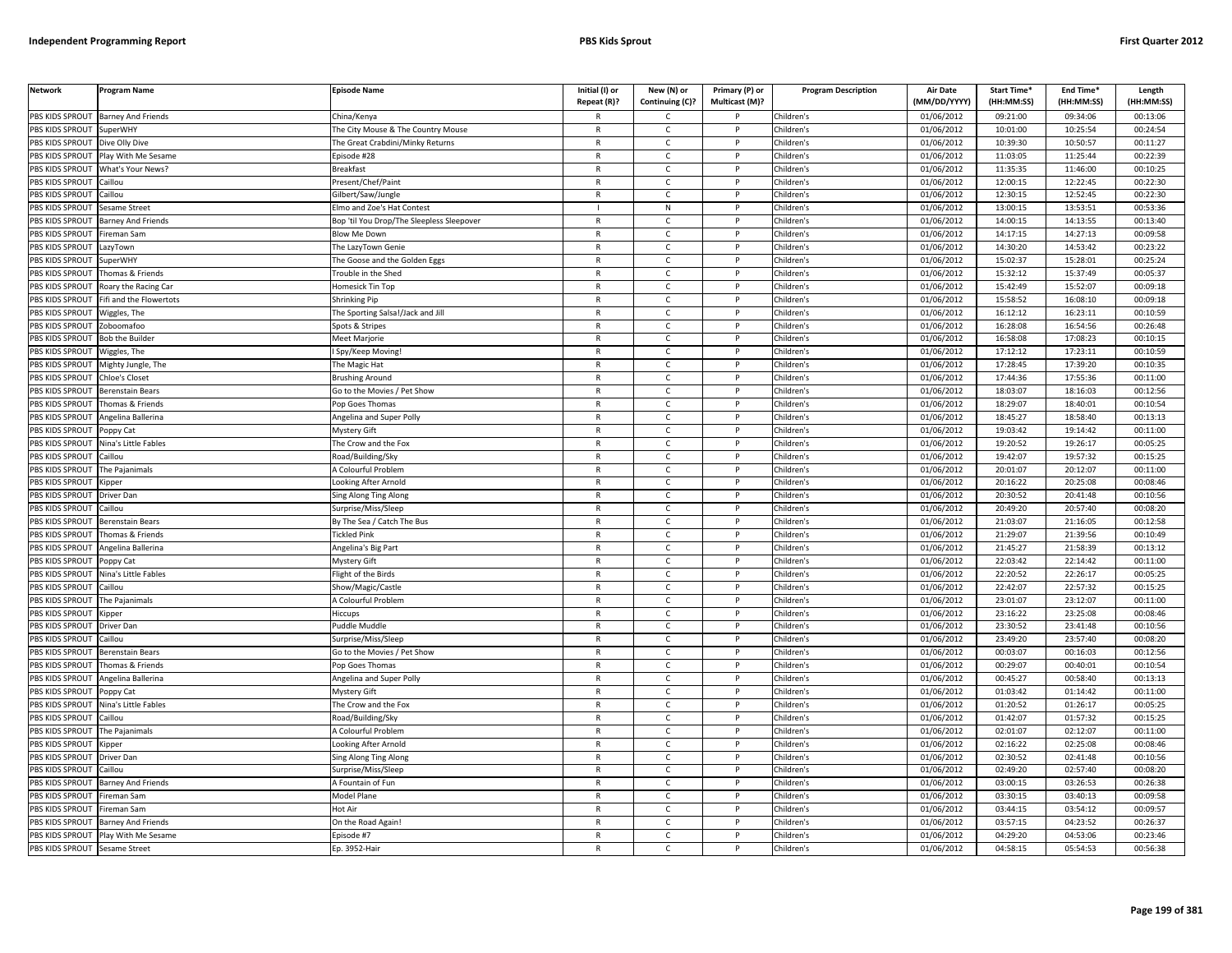| <b>Network</b>                     | Program Name                        | <b>Episode Name</b>                          | Initial (I) or<br>Repeat (R)? | New (N) or<br>Continuing (C)? | Primary (P) or<br>Multicast (M)? | <b>Program Description</b> | <b>Air Date</b><br>(MM/DD/YYYY) | Start Time*<br>(HH:MM:SS) | End Time*<br>(HH:MM:SS) | Length<br>(HH:MM:SS) |
|------------------------------------|-------------------------------------|----------------------------------------------|-------------------------------|-------------------------------|----------------------------------|----------------------------|---------------------------------|---------------------------|-------------------------|----------------------|
| PBS KIDS SPROUT                    | <b>Barney And Friends</b>           | All Aboard!                                  |                               | $\mathsf{C}$                  |                                  | Children's                 | 01/07/2012                      | 06:00:15                  | 06:26:53                | 00:26:38             |
| PBS KIDS SPROUT                    | Franny's Feet                       | ights in the Night/Picture This              | $\mathsf{R}$                  | $\mathsf{C}$                  | P                                | Children's                 | 01/07/2012                      | 06:32:20                  | 06:43:51                | 00:11:31             |
| PBS KIDS SPROUT                    | Mama Mirabelle                      | Anybody Home?/Healthy Habits                 | $\mathsf{R}$                  | $\mathsf{C}$                  |                                  | Children's                 | 01/07/2012                      | 06:46:20                  | 06:57:19                | 00:10:59             |
| PBS KIDS SPROUT                    | Sesame Street                       | Ep. 4056                                     | $\mathsf{R}$                  | $\mathsf{C}$                  | D                                | Children's                 | 01/07/2012                      | 07:00:15                  | 07:55:46                | 00:55:31             |
| PBS KIDS SPROUT                    | Fireman Sam                         | Dily's Big Surprise                          | $\mathsf{R}$                  | c                             |                                  | Children's                 | 01/07/2012                      | 08:01:20                  | 08:11:18                | 00:09:58             |
| PBS KIDS SPROUT                    | Niggles, The                        | Professor Singalotta Songa!/Wiggly Quiz Time | $\mathsf{R}$                  | $\mathsf{C}$                  | P                                | Children's                 | 01/07/2012                      | 08:15:20                  | 08:26:21                | 00:11:01             |
| PBS KIDS SPROUT                    | Caillou                             | Help/Fire/Rescue                             | $\mathsf{R}$                  | C                             | P                                | Children's                 | 01/07/2012                      | 08:30:15                  | 08:52:45                | 00:22:30             |
| PBS KIDS SPROUT                    | Roary the Racing Car                | <b>Trucksy for Soccer</b>                    | $\mathsf{R}$                  | $\mathsf{C}$                  | <b>D</b>                         | Children's                 | 01/07/2012                      | 09:03:32                  | 09:13:02                | 00:09:30             |
| PBS KIDS SPROUT                    | Monkey See Monkey Do                | Rooster                                      | ${\sf R}$                     | $\mathsf{C}$                  | P                                | Children's                 | 01/07/2012                      | 09:39:00                  | 09:46:00                | 00:07:00             |
| PBS KIDS SPROUT                    | Mighty Jungle, The                  | The Ice Cream Castle                         | $\mathsf{R}$                  | $\mathsf{C}$                  |                                  | Children's                 | 01/07/2012                      | 09:52:40                  | 10:02:38                | 00:09:58             |
| PBS KIDS SPROUT                    | Thomas & Friends                    | A Proud Day for James                        | $\mathsf{R}$                  | C                             | P                                | Children's                 | 01/07/2012                      | 10:06:00                  | 10:11:06                | 00:05:06             |
| PBS KIDS SPROUT                    | dirtgirlworld                       | Bees                                         | $\mathsf{R}$                  | $\mathsf{C}$                  |                                  | Children's                 | 01/07/2012                      | 10:17:00                  | 10:27:40                | 00:10:40             |
| PBS KIDS SPROUT                    | Wiggles, The                        | Farm Animals/Fishing Time                    | $\mathsf{R}$                  | $\mathsf{C}$                  | $\mathsf{P}$                     | Children's                 | 01/07/2012                      | 10:33:30                  | 10:44:22                | 00:10:52             |
| PBS KIDS SPROUT                    | Play With Me Sesame                 | pisode #74                                   | $\mathsf{R}$                  | C                             |                                  | Children's                 | 01/07/2012                      | 10:52:05                  | 11:14:23                | 00:22:18             |
| PBS KIDS SPROUT                    | What's Your News?                   | Camping                                      | $\mathsf{R}$                  | $\mathsf{C}$                  | P                                | Children's                 | 01/07/2012                      | 11:24:52                  | 11:35:17                | 00:10:25             |
| PBS KIDS SPROUT                    | Caillou                             | Captain/Loud/Wedding                         | $\mathsf{R}$                  | $\mathsf{C}$                  |                                  | Children's                 | 01/07/2012                      | 12:00:15                  | 12:22:45                | 00:22:30             |
| PBS KIDS SPROUT                    | Caillou                             | Best/Strong/Wheels                           | $\mathsf{R}$                  | $\mathsf{C}$                  | P                                | Children's                 | 01/07/2012                      | 12:30:15                  | 12:52:45                | 00:22:30             |
| PBS KIDS SPROUT                    | Sesame Street                       | Telly the Tiebreaker                         |                               | ${\sf N}$                     |                                  | Children's                 | 01/07/2012                      | 13:00:15                  | 13:52:40                | 00:52:25             |
| PBS KIDS SPROUT                    | Barney And Friends                  | Little Red Rockin' Hood/The Whole Truth      | $\mathsf{R}$                  | $\mathsf{C}$                  | P                                | Children's                 | 01/07/2012                      | 14:00:15                  | 14:13:56                | 00:13:41             |
| PBS KIDS SPROUT                    | Fireman Sam                         | Elvis Sings the Blues                        | $\mathsf{R}$                  | $\mathsf{C}$                  |                                  | Children's                 | 01/07/2012                      | 14:17:15                  | 14:27:11                | 00:09:56             |
| PBS KIDS SPROUT                    | LazyTown                            | Friends Forever                              | $\mathsf{R}$                  | $\mathsf{C}$                  | P                                | Children's                 | 01/07/2012                      | 14:30:20                  | 14:54:13                | 00:23:53             |
| PBS KIDS SPROUT                    | <b>SuperWHY</b>                     | The Magic Porridge Pot                       | $\mathsf{R}$                  | $\mathsf{C}$                  |                                  | Children's                 | 01/07/2012                      | 15:02:37                  | 15:28:02                | 00:25:25             |
| PBS KIDS SPROUT                    | Thomas & Friends                    | Toby the Tram Engine                         | $\mathsf{R}$                  | $\mathsf{C}$                  | <sub>D</sub>                     | Children's                 | 01/07/2012                      | 15:32:12                  | 15:37:49                | 00:05:37             |
| PBS KIDS SPROUT                    | Roary the Racing Car                | Save our Tree                                | $\mathsf{R}$                  | $\mathsf{C}$                  | P                                | Children's                 | 01/07/2012                      | 15:42:49                  | 15:52:07                | 00:09:18             |
| PBS KIDS SPROUT                    | ifi and the Flowertots              | ifi's Talent Show                            | $\mathsf{R}$                  | $\mathsf{C}$                  |                                  | Children's                 | 01/07/2012                      | 15:58:52                  | 16:08:10                | 00:09:18             |
| PBS KIDS SPROUT                    | Wiggles, The                        | The Sporting Salsa!/Jack and Jill            | $\mathsf{R}$                  | C                             | P                                | Children's                 | 01/07/2012                      | 16:12:12                  | 16:23:10                | 00:10:58             |
| PBS KIDS SPROUT                    | Zoboomafoo                          | Who's Inside the Egg?                        | $\mathsf{R}$                  | $\mathsf{C}$                  |                                  | Children's                 | 01/07/2012                      | 16:28:08                  | 16:54:57                | 00:26:49             |
| PBS KIDS SPROUT                    | <b>Bob the Builder</b>              | Muck's Mud Hut                               | $\mathsf{R}$                  | $\mathsf{C}$                  | P                                | Children's                 | 01/07/2012                      | 16:58:08                  | 17:08:23                | 00:10:15             |
| PBS KIDS SPROUT                    | Wiggles, The                        | Who Am I?/Murray Had A Turtle                | R                             | $\mathsf{C}$                  |                                  | Children's                 | 01/07/2012                      | 17:12:12                  | 17:23:12                | 00:11:00             |
| PBS KIDS SPROUT                    | Mighty Jungle, The                  | The Ice Cream Castle                         | $\mathsf{R}$                  | C                             | P                                | Children's                 | 01/07/2012                      | 17:28:45                  | 17:39:13                | 00:10:28             |
| PBS KIDS SPROUT                    | <b>Chloe's Closet</b>               | For Love of Monet                            | $\mathsf{R}$                  | C                             | P                                | Children's                 | 01/07/2012                      | 17:44:36                  | 17:55:36                | 00:11:00             |
| PBS KIDS SPROUT                    | Berenstain Bears                    | Bears for all Seasons / Grow It              | $\mathsf{R}$                  | C                             | $\mathsf{P}$                     | Children's                 | 01/07/2012                      | 18:03:09                  | 18:16:06                | 00:12:57             |
| PBS KIDS SPROUT                    | <b>Cinner</b>                       | Freasure Hunt. The                           | $\mathsf{R}$                  | $\mathsf{C}$                  | P                                | Children's                 | 01/07/2012                      | 18:30:04                  | 18:38:53                | 00:08:49             |
| PBS KIDS SPROUT                    | Angelina Ballerina                  | Angelina and the Front Row Ticket            | $\mathsf{R}$                  | $\mathsf{C}$                  | P                                | Children's                 | 01/07/2012                      | 18:44:35                  | 18:57:48                | 00:13:13             |
| PBS KIDS SPROUT                    | Poppy Cat                           | Golden Guitar                                | $\mathsf{R}$                  | $\mathsf{C}$                  | P                                | Children's                 | 01/07/2012                      | 19:02:57                  | 19:13:57                | 00:11:00             |
| PBS KIDS SPROUT                    | Thomas & Friends                    | Saved You                                    | $\mathsf{R}$                  | $\mathsf{C}$                  | P                                | Children's                 | 01/07/2012                      | 19:19:14                  | 19:29:13                | 00:09:59             |
| PBS KIDS SPROUT                    | Caillou                             | Drums/Band/Sing                              | $\mathsf{R}$                  | C                             |                                  | Children's                 | 01/07/2012                      | 19:43:07                  | 19:58:32                | 00:15:25             |
| PBS KIDS SPROUT                    | The Pajanimals                      | <b>House of Pancakes</b>                     | $\mathsf{R}$                  | $\mathsf{C}$                  | <b>D</b>                         | Children's                 | 01/07/2012                      | 20:03:08                  | 20:14:08                | 00:11:00             |
| PBS KIDS SPROUT                    | Nina's Little Fables                | The Mouse and the Dog                        | $\mathsf{R}$<br>$\mathsf{R}$  | $\mathsf{C}$                  | P<br><b>D</b>                    | Children's                 | 01/07/2012                      | 20:19:49<br>20:30:53      | 20:25:14<br>20:41:49    | 00:05:25             |
| PBS KIDS SPROUT                    | Driver Dan                          | <b>Wheel Trouble</b>                         |                               | $\mathsf{C}$                  | P                                | Children's                 | 01/07/2012                      |                           |                         | 00:10:56             |
| PBS KIDS SPROUT<br>PBS KIDS SPROUT | Caillou                             | Show/Magic/Castle                            | $\mathsf{R}$<br>$\mathsf{R}$  | $\mathsf{C}$<br>$\mathsf{C}$  |                                  | Children's<br>Children's   | 01/07/2012                      | 20:49:20<br>21:03:09      | 20:57:40<br>21:16:05    | 00:08:20<br>00:12:56 |
|                                    | Berenstain Bears                    | Visit Fun Park / Perfect Fishing Spot        |                               | $\mathsf{C}$                  | P                                |                            | 01/07/2012                      | 21:30:04                  | 21:38:50                |                      |
| PBS KIDS SPROUT<br>PBS KIDS SPROUT | <b>Kipper</b><br>Angelina Ballerina | The Visitor<br>Angelina's Gift for Ms. Mimi  | $\mathsf{R}$<br>$\mathsf{R}$  | C                             |                                  | Children's<br>Children's   | 01/07/2012<br>01/07/2012        | 21:44:35                  | 21:57:46                | 00:08:46<br>00:13:11 |
| PBS KIDS SPROUT                    | Poppy Cat                           | Golden Guitar                                | $\mathsf{R}$                  | C                             | P                                | Children's                 | 01/07/2012                      | 22:02:57                  | 22:13:57                | 00:11:00             |
| PBS KIDS SPROUT                    | Thomas & Friends                    | James Works It Out (Winter)                  | $\mathsf{R}$                  | $\mathsf{C}$                  | P                                | Children's                 | 01/07/2012                      | 22:19:14                  | 22:29:13                | 00:09:59             |
| PBS KIDS SPROUT                    | Caillou                             | Library/Book/Story                           | $\mathsf{R}$                  | $\mathsf{C}$                  | $\mathsf{P}$                     | Children's                 | 01/07/2012                      | 22:43:07                  | 22:58:32                | 00:15:25             |
| PBS KIDS SPROUT                    | The Pajanimals                      | House of Pancakes                            | $\mathsf{R}$                  | $\mathsf{C}$                  | P                                | Children's                 | 01/07/2012                      | 23:03:08                  | 23:14:08                | 00:11:00             |
| PBS KIDS SPROUT                    | Nina's Little Fables                | The Mouse and the Dog                        | $\mathsf{R}$                  | C                             | P                                | Children's                 | 01/07/2012                      | 23:19:49                  | 23:25:14                | 00:05:25             |
| PBS KIDS SPROUT                    | Driver Dan                          | Can Do, You Can Do                           | $\mathsf{R}$                  | C                             | P                                | Children's                 | 01/07/2012                      | 23:30:53                  | 23:41:49                | 00:10:56             |
| PBS KIDS SPROUT                    | Caillou                             | inow/Shoot/Tobog                             | $\mathsf{R}$                  | $\mathsf{C}$                  | P                                | Children's                 | 01/07/2012                      | 23:49:20                  | 23:57:40                | 00:08:20             |
| PBS KIDS SPROUT                    | Berenstain Bears                    | Bears for all Seasons / Grow It              | $\mathsf{R}$                  | $\mathsf{C}$                  |                                  | Children's                 | 01/07/2012                      | 00:03:09                  | 00:16:06                | 00:12:57             |
| PBS KIDS SPROUT                    | .ipper                              | Treasure Hunt, The                           | $\mathsf{R}$                  | $\mathsf{C}$                  | D                                | Children's                 | 01/07/2012                      | 00:30:04                  | 00:38:53                | 00:08:49             |
| PBS KIDS SPROUT                    | Angelina Ballerina                  | Angelina and the Front Row Ticket            | R                             | $\mathsf{C}$                  | P                                | Children's                 | 01/07/2012                      | 00:44:35                  | 00:57:48                | 00:13:13             |
| PBS KIDS SPROUT                    | 'oppy Cat                           | Golden Guitar                                | $\mathsf{R}$                  | $\mathsf{C}$                  |                                  | Children's                 | 01/07/2012                      | 01:02:57                  | 01:13:57                | 00:11:00             |
| PBS KIDS SPROUT                    | Thomas & Friends                    | Saved You                                    | $\mathsf{R}$                  | C                             | P                                | Children's                 | 01/07/2012                      | 01:19:14                  | 01:29:13                | 00:09:59             |
| PBS KIDS SPROUT                    | Caillou                             | Drums/Band/Sing                              | $\mathsf{R}$                  | $\mathsf{C}$                  | D                                | Children's                 | 01/07/2012                      | 01:43:07                  | 01:58:32                | 00:15:25             |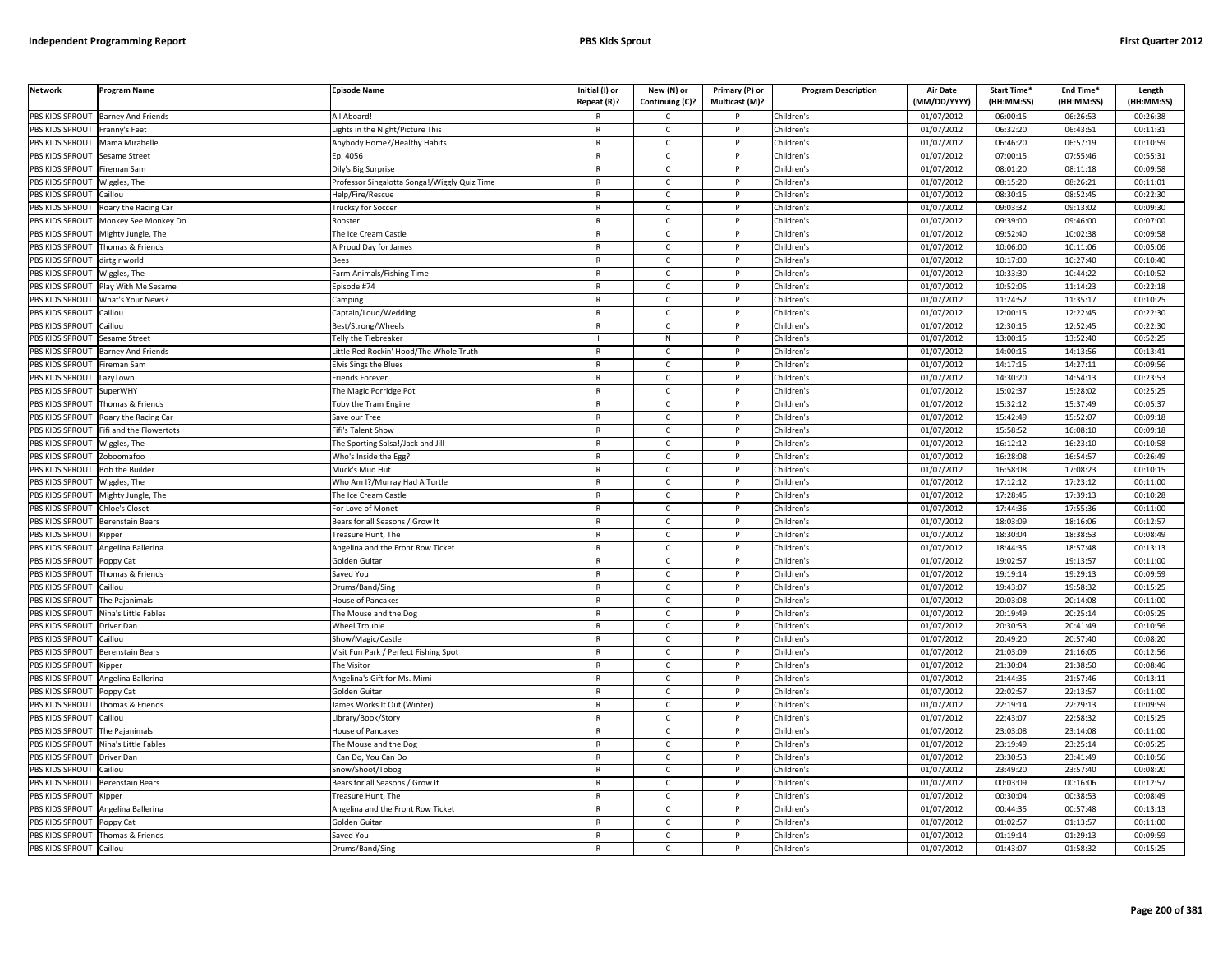| <b>Network</b>  | <b>Program Name</b>       | <b>Episode Name</b>                          | Initial (I) or<br>Repeat (R)? | New (N) or<br>Continuing (C)? | Primary (P) or<br>Multicast (M)? | <b>Program Description</b> | <b>Air Date</b><br>(MM/DD/YYYY) | Start Time*<br>(HH:MM:SS) | End Time*<br>(HH:MM:SS) | Length<br>(HH:MM:SS) |
|-----------------|---------------------------|----------------------------------------------|-------------------------------|-------------------------------|----------------------------------|----------------------------|---------------------------------|---------------------------|-------------------------|----------------------|
| PBS KIDS SPROUT | The Pajanimals            | House of Pancakes                            |                               | C.                            |                                  | Children's                 | 01/07/2012                      | 02:03:08                  | 02:14:08                | 00:11:00             |
| PBS KIDS SPROUT | Nina's Little Fables      | The Mouse and the Dog                        | $\mathsf{R}$                  | $\mathsf{C}$                  | P                                | Children's                 | 01/07/2012                      | 02:19:49                  | 02:25:14                | 00:05:25             |
| PBS KIDS SPROUT | Driver Dan                | Wheel Trouble                                | R                             | $\mathsf{C}$                  |                                  | Children's                 | 01/07/2012                      | 02:30:53                  | 02:41:49                | 00:10:56             |
| PBS KIDS SPROUT | Caillou                   | Show/Magic/Castle                            | $\mathsf{R}$                  | $\mathsf{C}$                  | Þ                                | Children's                 | 01/07/2012                      | 02:49:20                  | 02:57:40                | 00:08:20             |
| PBS KIDS SPROUT | <b>Barney And Friends</b> | Once Upon a Fairy Tale                       | R                             | C                             |                                  | Children's                 | 01/07/2012                      | 03:00:15                  | 03:26:53                | 00:26:38             |
| PBS KIDS SPROUT | ireman Sam                | Three Legged Race                            | $\mathsf{R}$                  | $\mathsf{C}$                  | P                                | Children's                 | 01/07/2012                      | 03:30:15                  | 03:40:13                | 00:09:58             |
| PBS KIDS SPROUT | Fireman Sam               | Danger By The Double                         | $\mathsf{R}$                  | $\mathsf{C}$                  | P                                | Children's                 | 01/07/2012                      | 03:44:15                  | 03:54:12                | 00:09:57             |
| PBS KIDS SPROUT | <b>Barney And Friends</b> | My Friends, The Doctor and Dentist           | $\mathsf{R}$                  | $\mathsf{C}$                  | P                                | Children's                 | 01/07/2012                      | 03:57:15                  | 04:23:52                | 00:26:37             |
| PBS KIDS SPROUT | Play With Me Sesame       | Episode #8                                   | $\mathsf{R}$                  | $\mathsf{C}$                  | P                                | Children's                 | 01/07/2012                      | 04:29:20                  | 04:53:19                | 00:23:59             |
| PBS KIDS SPROUT | Sesame Street             | Ep. 3953                                     | $\mathsf{R}$                  | $\mathsf{C}$                  | P                                | Children's                 | 01/07/2012                      | 04:58:15                  | 05:54:53                | 00:56:38             |
| PBS KIDS SPROUT | <b>Barney And Friends</b> | Up, Down And Around                          | $\mathsf{R}$                  | $\mathsf{C}$                  | P                                | Children's                 | 01/08/2012                      | 06:00:15                  | 06:26:53                | 00:26:38             |
| PBS KIDS SPROUT | Franny's Feet             | wi the Kiwi/Clothes Call                     | $\mathsf{R}$                  | $\mathsf{C}$                  | P                                | Children's                 | 01/08/2012                      | 06:32:20                  | 06:43:51                | 00:11:31             |
| PBS KIDS SPROUT | Mama Mirabelle            | Play's the Thing/Sam Spades of the Savanna   | $\mathsf{R}$                  | $\mathsf{C}$                  | P                                | Children's                 | 01/08/2012                      | 06:46:20                  | 06:57:19                | 00:10:59             |
| PBS KIDS SPROUT | Sesame Street             | Ep. 4059 - SEASON 35                         | $\mathsf{R}$                  | $\mathsf{C}$                  | P                                | Children's                 | 01/08/2012                      | 07:00:15                  | 07:54:33                | 00:54:18             |
| PBS KIDS SPROUT | Fireman Sam               | Model Plane                                  | $\mathsf{R}$                  | $\mathsf{C}$                  | $\mathsf{P}$                     | Children's                 | 01/08/2012                      | 08:01:20                  | 08:11:18                | 00:09:58             |
| PBS KIDS SPROUT | Wiggles, The              | Professor Singalotta Songa!/Wiggly Quiz Time | R                             | C                             | P                                | Children's                 | 01/08/2012                      | 08:15:20                  | 08:26:21                | 00:11:01             |
| PBS KIDS SPROUT | Caillou                   | Slide/Sailor/Creepy                          | R                             | $\mathsf{C}$                  | P                                | Children's                 | 01/08/2012                      | 08:30:15                  | 08:52:45                | 00:22:30             |
| PBS KIDS SPROUT | Roary the Racing Car      | Mr.Carburettor's Birthday Suit               | $\mathsf{R}$                  | $\mathsf{C}$                  | P                                | Children's                 | 01/08/2012                      | 09:03:32                  | 09:13:02                | 00:09:30             |
| PBS KIDS SPROUT | Monkey See Monkey Do      | Gorilla                                      | $\mathsf{R}$                  | $\mathsf{C}$                  | P                                | Children's                 | 01/08/2012                      | 09:39:00                  | 09:46:00                | 00:07:00             |
| PBS KIDS SPROUT | Mighty Jungle, The        | Dressup Tea Party                            | R                             | $\mathsf{C}$                  | p                                | Children's                 | 01/08/2012                      | 09:52:40                  | 10:02:45                | 00:10:05             |
| PBS KIDS SPROUT | Thomas & Friends          | Ference the Tractor                          | $\mathsf{R}$                  | $\mathsf{C}$                  |                                  | Children's                 | 01/08/2012                      | 10:06:00                  | 10:11:06                | 00:05:06             |
| PBS KIDS SPROUT | dirtgirlworld             | Circles                                      | R                             | C                             |                                  | Children's                 | 01/08/2012                      | 10:17:00                  | 10:27:40                | 00:10:40             |
| PBS KIDS SPROUT | Wiggles, The              | We're Building!/Garden Fun                   | $\mathsf{R}$                  | $\mathsf{C}$                  | P                                | Children's                 | 01/08/2012                      | 10:33:30                  | 10:44:33                | 00:11:03             |
| PBS KIDS SPROUT | Play With Me Sesame       | Episode #75                                  | R                             | C                             | P                                | Children's                 | 01/08/2012                      | 10:52:05                  | 11:14:20                | 00:22:15             |
| PBS KIDS SPROUT | What's Your News?         | lam Sandwich                                 | $\mathsf{R}$                  | $\mathsf{C}$                  | P                                | Children's                 | 01/08/2012                      | 11:24:52                  | 11:35:17                | 00:10:25             |
| PBS KIDS SPROUT | Caillou                   | Bird/Trip/Dragon                             | $\mathsf{R}$                  | $\mathsf{C}$                  | P                                | Children's                 | 01/08/2012                      | 12:00:15                  | 12:22:45                | 00:22:30             |
| PBS KIDS SPROUT | Caillou                   | Road/Building/Sky                            | $\mathsf{R}$                  | $\mathsf{C}$                  | D                                | Children's                 | 01/08/2012                      | 12:30:15                  | 12:52:45                | 00:22:30             |
| PBS KIDS SPROUT | Sesame Street             | <b>Golden Triangle of Destiny</b>            | $\mathbf{I}$                  | N                             | P                                | Children's                 | 01/08/2012                      | 13:00:15                  | 13:51:08                | 00:50:53             |
| PBS KIDS SPROUT | <b>Barney And Friends</b> | Little Red Rockin' Hood/The Whole Truth      | $\mathsf{R}$                  | $\mathsf{C}$                  | P                                | Children's                 | 01/08/2012                      | 14:00:15                  | 14:13:55                | 00:13:40             |
| PBS KIDS SPROUT | Fireman Sam               | Flood's Flood                                | $\mathsf{R}$                  | $\mathsf{C}$                  | P                                | Children's                 | 01/08/2012                      | 14:17:15                  | 14:27:12                | 00:09:57             |
| PBS KIDS SPROUT | LazyTown                  | Pixel TV                                     | $\mathsf{R}$                  | $\mathsf{C}$                  | P                                | Children's                 | 01/08/2012                      | 14:30:20                  | 14:53:55                | 00:23:35             |
| PBS KIDS SPROUT | <b>SuperWHY</b>           | <sup>2</sup> inocchic                        | $\mathsf{R}$                  | $\mathsf{C}$                  | $\mathsf{P}$                     | Children's                 | 01/08/2012                      | 15:02:37                  | 15:28:01                | 00:25:24             |
| PBS KIDS SPROUT | Thomas & Friends          | Down the Mine                                | $\mathsf{R}$                  | $\mathsf{C}$                  | P                                | Children's                 | 01/08/2012                      | 15:32:12                  | 15:37:49                | 00:05:37             |
| PBS KIDS SPROUT | Roary the Racing Car      | <b>Trucksy for Soccer</b>                    | $\mathsf{R}$                  | C                             | P                                | Children's                 | 01/08/2012                      | 15:42:49                  | 15:52:07                | 00:09:18             |
| PBS KIDS SPROUT | Fifi and the Flowertots   | lowertots Fallout                            | R                             | $\mathsf{C}$                  | P                                | Children's                 | 01/08/2012                      | 15:58:52                  | 16:08:10                | 00:09:18             |
| PBS KIDS SPROUT | Wiggles, The              | Wags House/Two Fine Gentlemen                | $\mathsf{R}$                  | $\mathsf{C}$                  | P                                | Children's                 | 01/08/2012                      | 16:12:12                  | 16:23:12                | 00:11:00             |
| PBS KIDS SPROUT | Zoboomafoo                | Cats                                         | R                             | $\mathsf{C}$                  | p                                | Children's                 | 01/08/2012                      | 16:28:08                  | 16:54:57                | 00:26:49             |
| PBS KIDS SPROUT | <b>Bob the Builder</b>    | Wendy's Party Plan                           | $\mathsf{R}$                  | $\mathsf{C}$                  | D                                | Children's                 | 01/08/2012                      | 16:58:08                  | 17:08:23                | 00:10:15             |
| PBS KIDS SPROUT | Wiggles, The              | Who Am I?/Murray Had A Turtle                | R                             | $\mathsf{C}$                  | P                                | Children's                 | 01/08/2012                      | 17:12:12                  | 17:23:15                | 00:11:03             |
| PBS KIDS SPROUT | Mighty Jungle, The        | Dressup Tea Party                            | $\mathsf{R}$                  | $\mathsf{C}$                  |                                  | Children's                 | 01/08/2012                      | 17:28:45                  | 17:39:20                | 00:10:35             |
| PBS KIDS SPROUT | Chloe's Closet            | Raiders of the Lost Egg                      | $\mathsf{R}$                  | C                             | P                                | Children's                 | 01/08/2012                      | 17:44:36                  | 17:55:36                | 00:11:00             |
| PBS KIDS SPROUT | Berenstain Bears          | Go Up and Down / Big Bear Small Bear         |                               | ${\sf N}$                     | Þ                                | Children's                 | 01/08/2012                      | 18:03:09                  | 18:16:07                | 00:12:58             |
| PBS KIDS SPROUT | (ipper                    | Jake's Bird                                  | $\mathsf{R}$                  | $\mathsf{C}$                  | P                                | Children's                 | 01/08/2012                      | 18:30:04                  | 18:38:53                | 00:08:49             |
| PBS KIDS SPROUT | Angelina Ballerina        | Angelina Keeps the Peace                     | $\mathsf{R}$                  | $\mathsf{C}$                  | D                                | Children's                 | 01/08/2012                      | 18:44:35                  | 18:57:47                | 00:13:12             |
| PBS KIDS SPROUT | Poppy Cat                 | Birthday Treasure                            | $\mathsf{R}$                  | $\mathsf{C}$                  | P                                | Children's                 | 01/08/2012                      | 19:02:57                  | 19:13:57                | 00:11:00             |
| PBS KIDS SPROUT | Thomas & Friends          | Duncan and the Hot Air Balloon               | $\mathsf{R}$                  | $\mathsf{C}$                  | D                                | Children's                 | 01/08/2012                      | 19:19:14                  | 19:29:13                | 00:09:59             |
| PBS KIDS SPROUT | Caillou                   | Show/Magic/Castle                            | R                             | $\mathsf{C}$                  | P                                | Children's                 | 01/08/2012                      | 19:43:07                  | 19:58:32                | 00:15:25             |
| PBS KIDS SPROUT | The Pajanimals            | <b>Blankie in the Laundry</b>                | $\mathsf{R}$                  | $\mathsf{C}$                  | P                                | Children's                 | 01/08/2012                      | 20:03:08                  | 20:14:08                | 00:11:00             |
| PBS KIDS SPROUT | Nina's Little Fables      | The Owl and his voice                        | $\mathsf{R}$                  | $\mathsf{C}$                  | $\mathsf{P}$                     | Children's                 | 01/08/2012                      | 20:19:49                  | 20:25:14                | 00:05:25             |
| PBS KIDS SPROUT | Driver Dan                | Keep On Trying                               | $\mathsf{R}$                  | C                             | P                                | Children's                 | 01/08/2012                      | 20:30:53                  | 20:41:49                | 00:10:56             |
| PBS KIDS SPROUT | Caillou                   | Antarctic/Sea/Bayou                          | R                             | $\mathsf{C}$                  | P                                | Children's                 | 01/08/2012                      | 20:49:20                  | 20:57:40                | 00:08:20             |
| PBS KIDS SPROUT | Berenstain Bears          | The Summer Job / The Big Red Kite            | $\mathsf{R}$                  | C                             | P                                | Children's                 | 01/08/2012                      | 21:03:09                  | 21:16:04                | 00:12:55             |
| PBS KIDS SPROUT | <i><b>Sipper</b></i>      | Umbrella, The                                | $\mathsf{R}$                  | $\mathsf{C}$                  | P                                | Children's                 | 01/08/2012                      | 21:30:04                  | 21:38:50                | 00:08:46             |
| PBS KIDS SPROUT | Angelina Ballerina        | Angelina's Oldest Friend                     | R                             | Ċ                             |                                  | Children's                 | 01/08/2012                      | 21:44:35                  | 21:57:46                | 00:13:11             |
| PBS KIDS SPROUT | Poppy Cat                 | <b>Birthday Treasure</b>                     | $\mathsf{R}$                  | $\mathsf{C}$                  | P                                | Children's                 | 01/08/2012                      | 22:02:57                  | 22:13:57                | 00:11:00             |
| PBS KIDS SPROUT | Thomas & Friends          | <b>Tram Trouble</b>                          | R                             | C                             |                                  | Children's                 | 01/08/2012                      | 22:19:14                  | 22:29:14                | 00:10:00             |
| PBS KIDS SPROUT | Caillou                   | Present/Chef/Paint                           | R                             | $\mathsf{C}$                  |                                  | Children's                 | 01/08/2012                      | 22:43:07                  | 22:58:32                | 00:15:25             |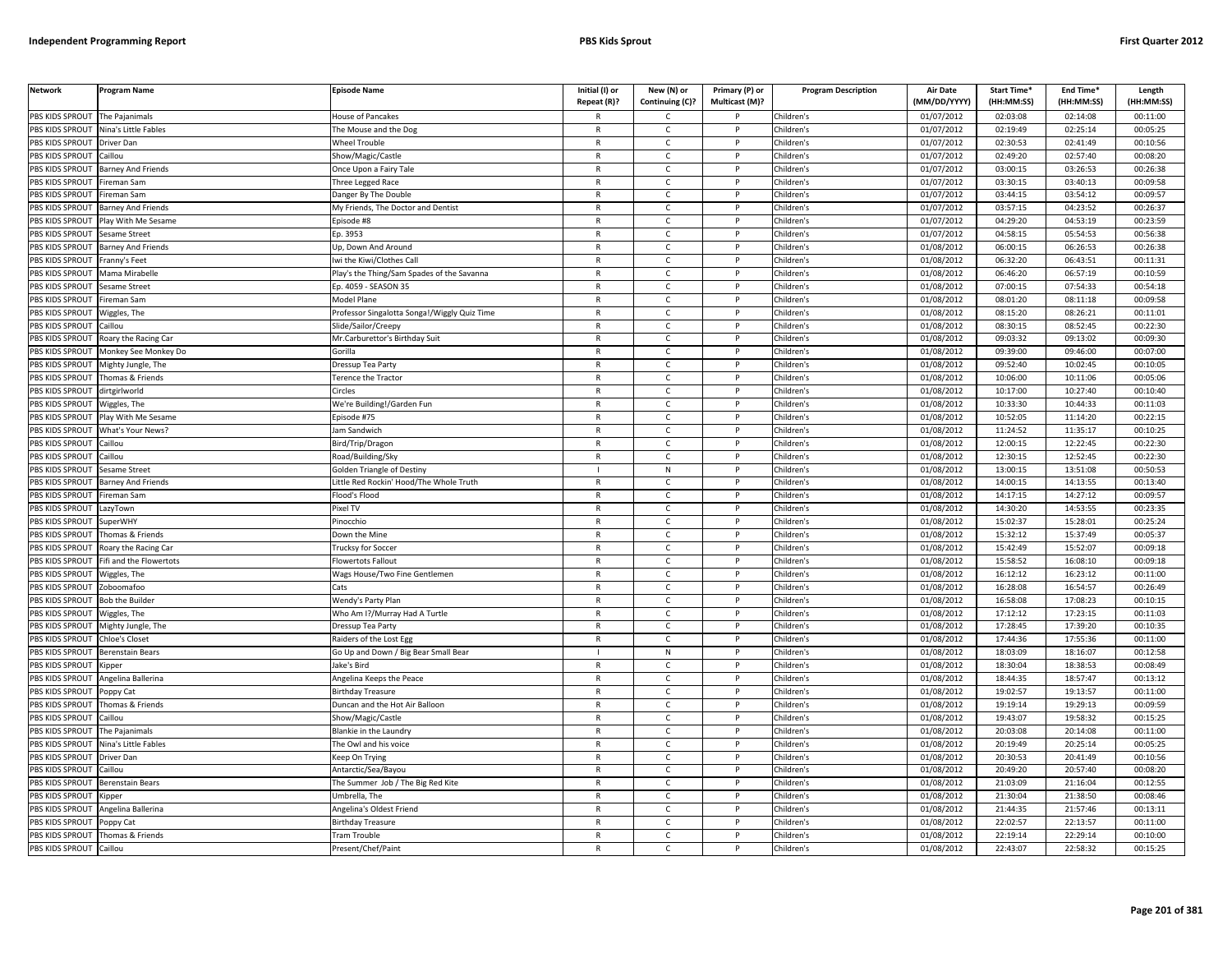| PBS KIDS SPROUT<br>The Pajanimals<br><b>Blankie in the Laundry</b><br>Children's<br>01/08/2012<br>23:03:08<br>23:14:08<br>00:11:00<br>R<br>C<br>PBS KIDS SPROUT<br>Nina's Little Fables<br>The Owl and his voice<br>$\mathsf{C}$<br>P<br>Children's<br>01/08/2012<br>23:19:49<br>23:25:14<br>00:05:25<br>$\mathsf{R}$<br>PBS KIDS SPROUT<br>Children's<br>01/08/2012<br>23:30:53<br>23:41:49<br>00:10:56<br>Driver Dan<br>All Play Together<br>$\mathsf{R}$<br>$\mathsf{C}$<br>P<br>PBS KIDS SPROUT<br>Children's<br>01/08/2012<br>23:49:20<br>23:57:40<br>00:08:20<br>Caillou<br>Snow/Shoot/Tobog<br>$\mathsf{R}$<br>$\mathsf{C}$<br>P<br>PBS KIDS SPROUT<br>Go Up and Down / Big Bear Small Bear<br>Children's<br>01/08/2012<br>00:03:09<br>00:16:07<br>00:12:58<br><b>Berenstain Bears</b><br>$\mathsf{R}$<br>$\mathsf{C}$<br>P<br>PBS KIDS SPROUT<br>lake's Bird<br>$\mathsf{R}$<br>$\mathsf{C}$<br>P<br>Children's<br>01/08/2012<br>00:30:04<br>00:38:53<br>00:08:49<br>(ipper<br>01/08/2012<br>00:44:35<br>00:57:47<br>00:13:12<br><b>BS KIDS SPROUT</b><br>Angelina Ballerina<br>Angelina Keeps the Peace<br>$\mathsf{R}$<br>P<br>Children's<br>C<br>$\mathsf{C}$<br>P<br>Children's<br>01/08/2012<br>01:02:57<br>00:11:00<br>PBS KIDS SPROUT<br><b>Birthday Treasure</b><br>$\mathsf{R}$<br>01:13:57<br>'oppy Cat<br>PBS KIDS SPROUT<br>01:19:14<br>01:29:13<br>00:09:59<br>Thomas & Friends<br><b>Duncan and the Hot Air Balloon</b><br>$\mathsf{C}$<br>Children's<br>01/08/2012<br>$\mathsf{R}$<br>P<br>PBS KIDS SPROUT<br>$\mathsf{R}$<br>$\mathsf{C}$<br>D<br>Children's<br>01/08/2012<br>01:43:07<br>01:58:32<br>00:15:25<br>aillou<br>Show/Magic/Castle<br>PBS KIDS SPROUT<br>Children's<br>01/08/2012<br>02:03:08<br>02:14:08<br>00:11:00<br>The Pajanimals<br><b>Blankie in the Laundry</b><br>$\mathsf{R}$<br>$\mathsf{C}$<br>P<br>02:19:49<br>02:25:14<br>00:05:25<br>PBS KIDS SPROUT<br>Nina's Little Fables<br>The Owl and his voice<br>$\mathsf{R}$<br>$\mathsf{C}$<br><b>D</b><br>Children's<br>01/08/2012<br>$\mathsf{C}$<br>02:41:49<br>PBS KIDS SPROUT<br>$\mathsf{R}$<br>P<br>Children's<br>01/08/2012<br>02:30:53<br>00:10:56<br><b>Driver Dan</b><br>Keep On Trying<br>PBS KIDS SPROUT<br>$\mathsf{R}$<br>$\mathsf{C}$<br>Children's<br>01/08/2012<br>02:49:20<br>02:57:40<br>00:08:20<br>aillou<br>Antarctic/Sea/Bayou<br>P<br>03:00:15<br>03:26:52<br>00:26:37<br>PBS KIDS SPROUT<br>$\mathsf{C}$<br>Children's<br>01/08/2012<br><b>Barney And Friends</b><br>Day And Night<br>$\mathsf{R}$<br>P<br>PBS KIDS SPROUT<br>ireman Sam<br>Norman's Ark<br>$\mathsf{R}$<br>$\mathsf{C}$<br>P<br>Children's<br>01/08/2012<br>03:30:15<br>03:40:13<br>00:09:58<br>03:44:15<br>03:54:12<br>PBS KIDS SPROUT<br>ireman Sam<br>When Fools Rush In<br>$\mathsf{R}$<br>$\mathsf{C}$<br>$\mathsf{P}$<br>Children's<br>01/08/2012<br>00:09:57<br>PBS KIDS SPROUT<br>All Aboard!<br>$\mathsf{C}$<br>P<br>Children's<br>01/08/2012<br>03:57:15<br>04:23:53<br>00:26:38<br><b>Barney And Friends</b><br>$\mathsf{R}$<br>PBS KIDS SPROUT<br>Play With Me Sesame<br>Episode #12<br>$\mathsf{C}$<br>P<br>Children's<br>01/08/2012<br>04:29:20<br>04:53:10<br>00:23:50<br>$\mathsf{R}$<br>PBS KIDS SPROUT<br><b>Sesame Street</b><br>Ep. 3954 - Birthdays<br>$\mathsf{C}$<br>P<br>Children's<br>01/08/2012<br>04:58:15<br>05:54:52<br>00:56:37<br>R<br>Children's<br>01/09/2012<br>06:02:19<br>06:15:56<br>00:13:37<br>PBS KIDS SPROUT<br><b>Barney And Friends</b><br>Shapes/Colors<br>$\mathsf{R}$<br>$\mathsf{C}$<br>P<br>PBS KIDS SPROUT<br>Emily's Rubbish<br>01/09/2012<br>06:23:20<br>06:32:49<br>00:09:29<br>Thomas & Friends<br>$\mathsf{R}$<br>$\mathsf{C}$<br>P<br>Children's<br>PBS KIDS SPROUT<br>Play With Me Sesame<br>$\mathsf{R}$<br>$\mathsf{C}$<br>P<br>Children's<br>01/09/2012<br>06:40:19<br>07:03:09<br>00:22:50<br>Episode #18<br>PBS KIDS SPROUT<br>et's Get the Rhythm/Over in the Meadow<br>Children's<br>01/09/2012<br>07:10:43<br>07:20:31<br>00:09:48<br>Wiggles, The<br>R<br>C<br>P<br>PBS KIDS SPROUT<br>Chloe's Closet<br>$\mathsf{R}$<br>$\mathsf{C}$<br>P<br>Children's<br>01/09/2012<br>07:26:52<br>07:37:52<br>00:11:00<br>Raiders of the Lost Egg<br>PBS KIDS SPROUT<br>07:43:12<br>00:07:00<br>$\mathsf{R}$<br>$\mathsf{C}$<br>Children's<br>01/09/2012<br>07:50:12<br>Monkey See Monkey Do<br>Ostrich<br>P<br>PBS KIDS SPROUT<br>$\mathsf{R}$<br>$\mathsf{C}$<br>P<br>08:01:00<br>08:06:36<br>00:05:36<br>Thomas & Friends<br>A New Friend For Thomas<br>Children's<br>01/09/2012<br>08:22:30<br>PBS KIDS SPROUT<br>ilchard's Breakfast<br>$\mathsf{R}$<br>$\mathsf{C}$<br>$\mathsf{P}$<br>Children's<br>01/09/2012<br>08:12:16<br>00:10:14<br><b>Bob the Builder</b><br>08:28:49<br>PBS KIDS SPROUT<br>Children's<br>01/09/2012<br>08:51:07<br>00:22:18<br>rash Trouble<br>$\mathsf{R}$<br>$\mathsf{C}$<br>Þ<br>azyTown<br>09:04:00<br>PBS KIDS SPROUT<br>Children's<br>01/09/2012<br>09:13:29<br>00:09:29<br>ireman Sam<br>Seeing Red<br>$\mathsf{R}$<br>$\mathsf{C}$<br>P<br>PBS KIDS SPROUT<br>$\mathsf{R}$<br>$\mathsf{C}$<br>Children's<br>01/09/2012<br>09:21:00<br>09:34:08<br>00:13:08<br><b>Barney And Friends</b><br>China/Kenya<br>P<br>10:01:00<br>10:25:54<br>PBS KIDS SPROUT<br>Children's<br>01/09/2012<br>00:24:54<br><b>SuperWHY</b><br>Swiss Family Robinson<br>$\mathsf{R}$<br>$\mathsf{C}$<br>P<br>PBS KIDS SPROUT<br>Dive Olly Dive<br>Alien Alert/Bobsie's New Tooth<br>$\mathsf{R}$<br>$\mathsf{C}$<br>P<br>Children's<br>01/09/2012<br>10:39:30<br>10:50:57<br>00:11:27<br>11:03:05<br>PBS KIDS SPROUT<br>Play With Me Sesame<br>Episode #30<br>$\mathsf{C}$<br>P<br>Children's<br>01/09/2012<br>11:25:24<br>00:22:19<br>$\mathsf{R}$<br>PBS KIDS SPROUT<br>What's Your News?<br>$\mathsf{R}$<br>$\mathsf{C}$<br>P<br>Children's<br>01/09/2012<br>11:35:35<br>11:46:00<br>00:10:25<br>Play<br>PBS KIDS SPROUT<br>$\mathsf{C}$<br>P<br>Children's<br>01/09/2012<br>12:00:15<br>12:22:45<br>00:22:30<br>Caillou<br>Surprise/Miss/Sleep<br>$\mathsf{R}$<br>PBS KIDS SPROUT<br>Children's<br>01/09/2012<br>12:30:15<br>12:52:45<br>00:22:30<br>Caillou<br>lelp/Fire/Rescue<br>R<br>C<br>P<br>01/09/2012<br>13:00:15<br>13:53:07<br>00:52:52<br>PBS KIDS SPROUT<br>Sesame Street<br>Annual Triangle Toss<br>${\sf N}$<br>P<br>Children's<br>PBS KIDS SPROUT<br><b>Barney And Friends</b><br>The Wind and Sun/The Nature of Things<br>$\mathsf{R}$<br>$\mathsf{C}$<br>P<br>Children's<br>01/09/2012<br>14:00:15<br>14:13:50<br>00:13:35<br>14:27:12<br>PBS KIDS SPROUT<br>ireman Sam<br>Stranded<br>$\mathsf{R}$<br>$\mathsf{C}$<br>P<br>Children's<br>01/09/2012<br>14:17:15<br>00:09:57<br><b>BS KIDS SPROUT</b><br>Children's<br>01/09/2012<br>14:30:20<br>14:54:15<br>00:23:55<br>azyTown<br>Birthday Surprise<br>$\mathsf{R}$<br>$\mathsf{C}$<br>P<br>PBS KIDS SPROUT<br>$\mathsf{R}$<br>$\mathcal{C}$<br>Þ<br>Children's<br>01/09/2012<br>15:02:37<br>15:28:01<br>00:25:24<br>SuperWHY<br>Momotaro The Peach Boy<br>PBS KIDS SPROUT<br>15:32:12<br>15:37:48<br>00:05:36<br>Thomas & Friends<br>C<br>Children's<br>01/09/2012<br>A Cow on the Line<br>R<br>$\mathsf{P}$<br>Children's<br>01/09/2012<br>15:42:49<br>15:52:07<br>00:09:18<br>PBS KIDS SPROUT<br>Mr.Carburettor's Birthday Suit<br>$\mathsf{R}$<br>$\mathsf{C}$<br>P<br>Roary the Racing Car<br>PBS KIDS SPROUT<br>01/09/2012<br>15:58:52<br>16:08:10<br>ifi and the Flowertots<br>uzzbuzz Catches a Cold<br>$\mathsf{C}$<br>Children's<br>00:09:18<br>$\mathsf{R}$<br>P<br>16:12:12<br>PBS KIDS SPROUT<br>$\mathsf{C}$<br>Children's<br>01/09/2012<br>16:23:10<br>00:10:58<br>Wiggles, The<br>Wags House/Two Fine Gentlemen<br>$\mathsf{R}$<br>D<br>PBS KIDS SPROUT<br>Children's<br>16:28:08<br>16:54:57<br>00:26:49<br>Powerhouse<br>$\mathsf{R}$<br>$\mathsf{C}$<br>P<br>01/09/2012<br>Zoboomafoo<br>PBS KIDS SPROUT<br>Children's<br>01/09/2012<br>16:58:08<br>Bob the Builder<br>crambler in the Doghouse<br>$\mathsf{R}$<br>$\mathsf{C}$<br>P<br>17:08:23<br>00:10:15<br>17:12:12<br>17:23:11<br>PBS KIDS SPROUT<br>Wiggles, The<br>La Bamba/Oranges and Lemons<br>$\mathsf{R}$<br>$\mathsf{C}$<br>P<br>Children's<br>01/09/2012<br>00:10:59<br>PBS KIDS SPROUT<br>17:28:45<br>17:39:20<br>Mighty Jungle, The<br><b>Babu's Missing Ball</b><br>R<br>C<br>P<br>Children's<br>01/09/2012<br>00:10:35<br>PBS KIDS SPROUT<br><b>Chloe's Closet</b><br>$\mathsf{C}$<br>P<br>Children's<br>01/09/2012<br>17:44:36<br>17:55:36<br>00:11:00<br>Best in Snow<br>R<br>PBS KIDS SPROUT<br><b>Berenstain Bears</b><br>he Car Trip / Pick Up and Put Away<br>N<br>P<br>Children's<br>01/09/2012<br>18:03:07<br>18:16:05<br>00:12:58<br>01/09/2012<br>18:29:07<br>18:40:01<br>00:10:54<br>PBS KIDS SPROUT<br>Thomas & Friends<br>Victor Says Yes<br>$\mathsf{R}$<br>$\mathsf{C}$<br>P<br>Children's<br>PBS KIDS SPROUT<br>01/09/2012<br>18:45:27<br>18:58:40<br>00:13:13<br>Angelina Ballerina<br>Angelina's Dance Like a Cake Day<br>$\mathsf{R}$<br>$\mathsf{C}$<br>P<br>Children's<br>PBS KIDS SPROUT<br>Children's<br>01/09/2012<br>19:03:42<br>19:14:41<br>00:10:59<br>Poppy Cat<br>Jmbrella Dance<br>$\mathsf{R}$<br>$\mathsf{C}$<br>P<br>PBS KIDS SPROUT<br>Nina's Little Fables<br>The Crab and the Stork<br>Children's<br>01/09/2012<br>19:20:52<br>19:26:17<br>00:05:25<br>$\mathsf{R}$<br>C<br>P<br>19:42:07<br>R<br>$\epsilon$<br>P | <b>Network</b>  | Program Name | <b>Episode Name</b> | Initial (I) or<br>Repeat (R)? | New (N) or<br>Continuing (C)? | Primary (P) or<br>Multicast (M)? | <b>Program Description</b> | <b>Air Date</b><br>(MM/DD/YYYY) | Start Time*<br>(HH:MM:SS) | End Time <sup>®</sup><br>(HH:MM:SS) | Length<br>(HH:MM:SS) |
|------------------------------------------------------------------------------------------------------------------------------------------------------------------------------------------------------------------------------------------------------------------------------------------------------------------------------------------------------------------------------------------------------------------------------------------------------------------------------------------------------------------------------------------------------------------------------------------------------------------------------------------------------------------------------------------------------------------------------------------------------------------------------------------------------------------------------------------------------------------------------------------------------------------------------------------------------------------------------------------------------------------------------------------------------------------------------------------------------------------------------------------------------------------------------------------------------------------------------------------------------------------------------------------------------------------------------------------------------------------------------------------------------------------------------------------------------------------------------------------------------------------------------------------------------------------------------------------------------------------------------------------------------------------------------------------------------------------------------------------------------------------------------------------------------------------------------------------------------------------------------------------------------------------------------------------------------------------------------------------------------------------------------------------------------------------------------------------------------------------------------------------------------------------------------------------------------------------------------------------------------------------------------------------------------------------------------------------------------------------------------------------------------------------------------------------------------------------------------------------------------------------------------------------------------------------------------------------------------------------------------------------------------------------------------------------------------------------------------------------------------------------------------------------------------------------------------------------------------------------------------------------------------------------------------------------------------------------------------------------------------------------------------------------------------------------------------------------------------------------------------------------------------------------------------------------------------------------------------------------------------------------------------------------------------------------------------------------------------------------------------------------------------------------------------------------------------------------------------------------------------------------------------------------------------------------------------------------------------------------------------------------------------------------------------------------------------------------------------------------------------------------------------------------------------------------------------------------------------------------------------------------------------------------------------------------------------------------------------------------------------------------------------------------------------------------------------------------------------------------------------------------------------------------------------------------------------------------------------------------------------------------------------------------------------------------------------------------------------------------------------------------------------------------------------------------------------------------------------------------------------------------------------------------------------------------------------------------------------------------------------------------------------------------------------------------------------------------------------------------------------------------------------------------------------------------------------------------------------------------------------------------------------------------------------------------------------------------------------------------------------------------------------------------------------------------------------------------------------------------------------------------------------------------------------------------------------------------------------------------------------------------------------------------------------------------------------------------------------------------------------------------------------------------------------------------------------------------------------------------------------------------------------------------------------------------------------------------------------------------------------------------------------------------------------------------------------------------------------------------------------------------------------------------------------------------------------------------------------------------------------------------------------------------------------------------------------------------------------------------------------------------------------------------------------------------------------------------------------------------------------------------------------------------------------------------------------------------------------------------------------------------------------------------------------------------------------------------------------------------------------------------------------------------------------------------------------------------------------------------------------------------------------------------------------------------------------------------------------------------------------------------------------------------------------------------------------------------------------------------------------------------------------------------------------------------------------------------------------------------------------------------------------------------------------------------------------------------------------------------------------------------------------------------------------------------------------------------------------------------------------------------------------------------------------------------------------------------------------------------------------------------------------------------------------------------------------------------------------------------------------------------------------------------------------------------------------------------------------------------------------------------------------------------------------------------------------------------------------------------------------------------------------------------------------------------------------------------------------------------------------------------------------------------------------------------------------------------------------------------------------------------------------------------------------------------------------------------------------------------------------------------------------------------------------------------------------------------------------------------------------------------------------------------------------------------------------------------------------------------------------------------------------------------------------------------------------------------------------------------------------------------------------------------------------------------------------------------------------------------------------------------------------------------------------------------------------------------------------------------------------------------------------------------------------------------------------------------------------------------------------------------------------------------------------------------------------------------------------------------------------------------------------------------------------------------------------------------------------------------------------------------------------------------------------------------------------------------------------------------------------------------------------------------------------------------------------------------------------------------------------------------------------------------------------------------------------------------------------------------------------|-----------------|--------------|---------------------|-------------------------------|-------------------------------|----------------------------------|----------------------------|---------------------------------|---------------------------|-------------------------------------|----------------------|
|                                                                                                                                                                                                                                                                                                                                                                                                                                                                                                                                                                                                                                                                                                                                                                                                                                                                                                                                                                                                                                                                                                                                                                                                                                                                                                                                                                                                                                                                                                                                                                                                                                                                                                                                                                                                                                                                                                                                                                                                                                                                                                                                                                                                                                                                                                                                                                                                                                                                                                                                                                                                                                                                                                                                                                                                                                                                                                                                                                                                                                                                                                                                                                                                                                                                                                                                                                                                                                                                                                                                                                                                                                                                                                                                                                                                                                                                                                                                                                                                                                                                                                                                                                                                                                                                                                                                                                                                                                                                                                                                                                                                                                                                                                                                                                                                                                                                                                                                                                                                                                                                                                                                                                                                                                                                                                                                                                                                                                                                                                                                                                                                                                                                                                                                                                                                                                                                                                                                                                                                                                                                                                                                                                                                                                                                                                                                                                                                                                                                                                                                                                                                                                                                                                                                                                                                                                                                                                                                                                                                                                                                                                                                                                                                                                                                                                                                                                                                                                                                                                                                                                                                                                                                                                                                                                                                                                                                                                                                                                                                                                                                                                                                                                                                                                                                                                                                                                                                                                                                                                                                                                                                                                                                                                                                                                                                                                                                                                                                                                                                                                                                                                                                                                                                                                                                                                                                                                              |                 |              |                     |                               |                               |                                  |                            |                                 |                           |                                     |                      |
|                                                                                                                                                                                                                                                                                                                                                                                                                                                                                                                                                                                                                                                                                                                                                                                                                                                                                                                                                                                                                                                                                                                                                                                                                                                                                                                                                                                                                                                                                                                                                                                                                                                                                                                                                                                                                                                                                                                                                                                                                                                                                                                                                                                                                                                                                                                                                                                                                                                                                                                                                                                                                                                                                                                                                                                                                                                                                                                                                                                                                                                                                                                                                                                                                                                                                                                                                                                                                                                                                                                                                                                                                                                                                                                                                                                                                                                                                                                                                                                                                                                                                                                                                                                                                                                                                                                                                                                                                                                                                                                                                                                                                                                                                                                                                                                                                                                                                                                                                                                                                                                                                                                                                                                                                                                                                                                                                                                                                                                                                                                                                                                                                                                                                                                                                                                                                                                                                                                                                                                                                                                                                                                                                                                                                                                                                                                                                                                                                                                                                                                                                                                                                                                                                                                                                                                                                                                                                                                                                                                                                                                                                                                                                                                                                                                                                                                                                                                                                                                                                                                                                                                                                                                                                                                                                                                                                                                                                                                                                                                                                                                                                                                                                                                                                                                                                                                                                                                                                                                                                                                                                                                                                                                                                                                                                                                                                                                                                                                                                                                                                                                                                                                                                                                                                                                                                                                                                                              |                 |              |                     |                               |                               |                                  |                            |                                 |                           |                                     |                      |
|                                                                                                                                                                                                                                                                                                                                                                                                                                                                                                                                                                                                                                                                                                                                                                                                                                                                                                                                                                                                                                                                                                                                                                                                                                                                                                                                                                                                                                                                                                                                                                                                                                                                                                                                                                                                                                                                                                                                                                                                                                                                                                                                                                                                                                                                                                                                                                                                                                                                                                                                                                                                                                                                                                                                                                                                                                                                                                                                                                                                                                                                                                                                                                                                                                                                                                                                                                                                                                                                                                                                                                                                                                                                                                                                                                                                                                                                                                                                                                                                                                                                                                                                                                                                                                                                                                                                                                                                                                                                                                                                                                                                                                                                                                                                                                                                                                                                                                                                                                                                                                                                                                                                                                                                                                                                                                                                                                                                                                                                                                                                                                                                                                                                                                                                                                                                                                                                                                                                                                                                                                                                                                                                                                                                                                                                                                                                                                                                                                                                                                                                                                                                                                                                                                                                                                                                                                                                                                                                                                                                                                                                                                                                                                                                                                                                                                                                                                                                                                                                                                                                                                                                                                                                                                                                                                                                                                                                                                                                                                                                                                                                                                                                                                                                                                                                                                                                                                                                                                                                                                                                                                                                                                                                                                                                                                                                                                                                                                                                                                                                                                                                                                                                                                                                                                                                                                                                                                              |                 |              |                     |                               |                               |                                  |                            |                                 |                           |                                     |                      |
|                                                                                                                                                                                                                                                                                                                                                                                                                                                                                                                                                                                                                                                                                                                                                                                                                                                                                                                                                                                                                                                                                                                                                                                                                                                                                                                                                                                                                                                                                                                                                                                                                                                                                                                                                                                                                                                                                                                                                                                                                                                                                                                                                                                                                                                                                                                                                                                                                                                                                                                                                                                                                                                                                                                                                                                                                                                                                                                                                                                                                                                                                                                                                                                                                                                                                                                                                                                                                                                                                                                                                                                                                                                                                                                                                                                                                                                                                                                                                                                                                                                                                                                                                                                                                                                                                                                                                                                                                                                                                                                                                                                                                                                                                                                                                                                                                                                                                                                                                                                                                                                                                                                                                                                                                                                                                                                                                                                                                                                                                                                                                                                                                                                                                                                                                                                                                                                                                                                                                                                                                                                                                                                                                                                                                                                                                                                                                                                                                                                                                                                                                                                                                                                                                                                                                                                                                                                                                                                                                                                                                                                                                                                                                                                                                                                                                                                                                                                                                                                                                                                                                                                                                                                                                                                                                                                                                                                                                                                                                                                                                                                                                                                                                                                                                                                                                                                                                                                                                                                                                                                                                                                                                                                                                                                                                                                                                                                                                                                                                                                                                                                                                                                                                                                                                                                                                                                                                                              |                 |              |                     |                               |                               |                                  |                            |                                 |                           |                                     |                      |
|                                                                                                                                                                                                                                                                                                                                                                                                                                                                                                                                                                                                                                                                                                                                                                                                                                                                                                                                                                                                                                                                                                                                                                                                                                                                                                                                                                                                                                                                                                                                                                                                                                                                                                                                                                                                                                                                                                                                                                                                                                                                                                                                                                                                                                                                                                                                                                                                                                                                                                                                                                                                                                                                                                                                                                                                                                                                                                                                                                                                                                                                                                                                                                                                                                                                                                                                                                                                                                                                                                                                                                                                                                                                                                                                                                                                                                                                                                                                                                                                                                                                                                                                                                                                                                                                                                                                                                                                                                                                                                                                                                                                                                                                                                                                                                                                                                                                                                                                                                                                                                                                                                                                                                                                                                                                                                                                                                                                                                                                                                                                                                                                                                                                                                                                                                                                                                                                                                                                                                                                                                                                                                                                                                                                                                                                                                                                                                                                                                                                                                                                                                                                                                                                                                                                                                                                                                                                                                                                                                                                                                                                                                                                                                                                                                                                                                                                                                                                                                                                                                                                                                                                                                                                                                                                                                                                                                                                                                                                                                                                                                                                                                                                                                                                                                                                                                                                                                                                                                                                                                                                                                                                                                                                                                                                                                                                                                                                                                                                                                                                                                                                                                                                                                                                                                                                                                                                                                              |                 |              |                     |                               |                               |                                  |                            |                                 |                           |                                     |                      |
|                                                                                                                                                                                                                                                                                                                                                                                                                                                                                                                                                                                                                                                                                                                                                                                                                                                                                                                                                                                                                                                                                                                                                                                                                                                                                                                                                                                                                                                                                                                                                                                                                                                                                                                                                                                                                                                                                                                                                                                                                                                                                                                                                                                                                                                                                                                                                                                                                                                                                                                                                                                                                                                                                                                                                                                                                                                                                                                                                                                                                                                                                                                                                                                                                                                                                                                                                                                                                                                                                                                                                                                                                                                                                                                                                                                                                                                                                                                                                                                                                                                                                                                                                                                                                                                                                                                                                                                                                                                                                                                                                                                                                                                                                                                                                                                                                                                                                                                                                                                                                                                                                                                                                                                                                                                                                                                                                                                                                                                                                                                                                                                                                                                                                                                                                                                                                                                                                                                                                                                                                                                                                                                                                                                                                                                                                                                                                                                                                                                                                                                                                                                                                                                                                                                                                                                                                                                                                                                                                                                                                                                                                                                                                                                                                                                                                                                                                                                                                                                                                                                                                                                                                                                                                                                                                                                                                                                                                                                                                                                                                                                                                                                                                                                                                                                                                                                                                                                                                                                                                                                                                                                                                                                                                                                                                                                                                                                                                                                                                                                                                                                                                                                                                                                                                                                                                                                                                                              |                 |              |                     |                               |                               |                                  |                            |                                 |                           |                                     |                      |
|                                                                                                                                                                                                                                                                                                                                                                                                                                                                                                                                                                                                                                                                                                                                                                                                                                                                                                                                                                                                                                                                                                                                                                                                                                                                                                                                                                                                                                                                                                                                                                                                                                                                                                                                                                                                                                                                                                                                                                                                                                                                                                                                                                                                                                                                                                                                                                                                                                                                                                                                                                                                                                                                                                                                                                                                                                                                                                                                                                                                                                                                                                                                                                                                                                                                                                                                                                                                                                                                                                                                                                                                                                                                                                                                                                                                                                                                                                                                                                                                                                                                                                                                                                                                                                                                                                                                                                                                                                                                                                                                                                                                                                                                                                                                                                                                                                                                                                                                                                                                                                                                                                                                                                                                                                                                                                                                                                                                                                                                                                                                                                                                                                                                                                                                                                                                                                                                                                                                                                                                                                                                                                                                                                                                                                                                                                                                                                                                                                                                                                                                                                                                                                                                                                                                                                                                                                                                                                                                                                                                                                                                                                                                                                                                                                                                                                                                                                                                                                                                                                                                                                                                                                                                                                                                                                                                                                                                                                                                                                                                                                                                                                                                                                                                                                                                                                                                                                                                                                                                                                                                                                                                                                                                                                                                                                                                                                                                                                                                                                                                                                                                                                                                                                                                                                                                                                                                                                              |                 |              |                     |                               |                               |                                  |                            |                                 |                           |                                     |                      |
|                                                                                                                                                                                                                                                                                                                                                                                                                                                                                                                                                                                                                                                                                                                                                                                                                                                                                                                                                                                                                                                                                                                                                                                                                                                                                                                                                                                                                                                                                                                                                                                                                                                                                                                                                                                                                                                                                                                                                                                                                                                                                                                                                                                                                                                                                                                                                                                                                                                                                                                                                                                                                                                                                                                                                                                                                                                                                                                                                                                                                                                                                                                                                                                                                                                                                                                                                                                                                                                                                                                                                                                                                                                                                                                                                                                                                                                                                                                                                                                                                                                                                                                                                                                                                                                                                                                                                                                                                                                                                                                                                                                                                                                                                                                                                                                                                                                                                                                                                                                                                                                                                                                                                                                                                                                                                                                                                                                                                                                                                                                                                                                                                                                                                                                                                                                                                                                                                                                                                                                                                                                                                                                                                                                                                                                                                                                                                                                                                                                                                                                                                                                                                                                                                                                                                                                                                                                                                                                                                                                                                                                                                                                                                                                                                                                                                                                                                                                                                                                                                                                                                                                                                                                                                                                                                                                                                                                                                                                                                                                                                                                                                                                                                                                                                                                                                                                                                                                                                                                                                                                                                                                                                                                                                                                                                                                                                                                                                                                                                                                                                                                                                                                                                                                                                                                                                                                                                                              |                 |              |                     |                               |                               |                                  |                            |                                 |                           |                                     |                      |
|                                                                                                                                                                                                                                                                                                                                                                                                                                                                                                                                                                                                                                                                                                                                                                                                                                                                                                                                                                                                                                                                                                                                                                                                                                                                                                                                                                                                                                                                                                                                                                                                                                                                                                                                                                                                                                                                                                                                                                                                                                                                                                                                                                                                                                                                                                                                                                                                                                                                                                                                                                                                                                                                                                                                                                                                                                                                                                                                                                                                                                                                                                                                                                                                                                                                                                                                                                                                                                                                                                                                                                                                                                                                                                                                                                                                                                                                                                                                                                                                                                                                                                                                                                                                                                                                                                                                                                                                                                                                                                                                                                                                                                                                                                                                                                                                                                                                                                                                                                                                                                                                                                                                                                                                                                                                                                                                                                                                                                                                                                                                                                                                                                                                                                                                                                                                                                                                                                                                                                                                                                                                                                                                                                                                                                                                                                                                                                                                                                                                                                                                                                                                                                                                                                                                                                                                                                                                                                                                                                                                                                                                                                                                                                                                                                                                                                                                                                                                                                                                                                                                                                                                                                                                                                                                                                                                                                                                                                                                                                                                                                                                                                                                                                                                                                                                                                                                                                                                                                                                                                                                                                                                                                                                                                                                                                                                                                                                                                                                                                                                                                                                                                                                                                                                                                                                                                                                                                              |                 |              |                     |                               |                               |                                  |                            |                                 |                           |                                     |                      |
|                                                                                                                                                                                                                                                                                                                                                                                                                                                                                                                                                                                                                                                                                                                                                                                                                                                                                                                                                                                                                                                                                                                                                                                                                                                                                                                                                                                                                                                                                                                                                                                                                                                                                                                                                                                                                                                                                                                                                                                                                                                                                                                                                                                                                                                                                                                                                                                                                                                                                                                                                                                                                                                                                                                                                                                                                                                                                                                                                                                                                                                                                                                                                                                                                                                                                                                                                                                                                                                                                                                                                                                                                                                                                                                                                                                                                                                                                                                                                                                                                                                                                                                                                                                                                                                                                                                                                                                                                                                                                                                                                                                                                                                                                                                                                                                                                                                                                                                                                                                                                                                                                                                                                                                                                                                                                                                                                                                                                                                                                                                                                                                                                                                                                                                                                                                                                                                                                                                                                                                                                                                                                                                                                                                                                                                                                                                                                                                                                                                                                                                                                                                                                                                                                                                                                                                                                                                                                                                                                                                                                                                                                                                                                                                                                                                                                                                                                                                                                                                                                                                                                                                                                                                                                                                                                                                                                                                                                                                                                                                                                                                                                                                                                                                                                                                                                                                                                                                                                                                                                                                                                                                                                                                                                                                                                                                                                                                                                                                                                                                                                                                                                                                                                                                                                                                                                                                                                                              |                 |              |                     |                               |                               |                                  |                            |                                 |                           |                                     |                      |
|                                                                                                                                                                                                                                                                                                                                                                                                                                                                                                                                                                                                                                                                                                                                                                                                                                                                                                                                                                                                                                                                                                                                                                                                                                                                                                                                                                                                                                                                                                                                                                                                                                                                                                                                                                                                                                                                                                                                                                                                                                                                                                                                                                                                                                                                                                                                                                                                                                                                                                                                                                                                                                                                                                                                                                                                                                                                                                                                                                                                                                                                                                                                                                                                                                                                                                                                                                                                                                                                                                                                                                                                                                                                                                                                                                                                                                                                                                                                                                                                                                                                                                                                                                                                                                                                                                                                                                                                                                                                                                                                                                                                                                                                                                                                                                                                                                                                                                                                                                                                                                                                                                                                                                                                                                                                                                                                                                                                                                                                                                                                                                                                                                                                                                                                                                                                                                                                                                                                                                                                                                                                                                                                                                                                                                                                                                                                                                                                                                                                                                                                                                                                                                                                                                                                                                                                                                                                                                                                                                                                                                                                                                                                                                                                                                                                                                                                                                                                                                                                                                                                                                                                                                                                                                                                                                                                                                                                                                                                                                                                                                                                                                                                                                                                                                                                                                                                                                                                                                                                                                                                                                                                                                                                                                                                                                                                                                                                                                                                                                                                                                                                                                                                                                                                                                                                                                                                                                              |                 |              |                     |                               |                               |                                  |                            |                                 |                           |                                     |                      |
|                                                                                                                                                                                                                                                                                                                                                                                                                                                                                                                                                                                                                                                                                                                                                                                                                                                                                                                                                                                                                                                                                                                                                                                                                                                                                                                                                                                                                                                                                                                                                                                                                                                                                                                                                                                                                                                                                                                                                                                                                                                                                                                                                                                                                                                                                                                                                                                                                                                                                                                                                                                                                                                                                                                                                                                                                                                                                                                                                                                                                                                                                                                                                                                                                                                                                                                                                                                                                                                                                                                                                                                                                                                                                                                                                                                                                                                                                                                                                                                                                                                                                                                                                                                                                                                                                                                                                                                                                                                                                                                                                                                                                                                                                                                                                                                                                                                                                                                                                                                                                                                                                                                                                                                                                                                                                                                                                                                                                                                                                                                                                                                                                                                                                                                                                                                                                                                                                                                                                                                                                                                                                                                                                                                                                                                                                                                                                                                                                                                                                                                                                                                                                                                                                                                                                                                                                                                                                                                                                                                                                                                                                                                                                                                                                                                                                                                                                                                                                                                                                                                                                                                                                                                                                                                                                                                                                                                                                                                                                                                                                                                                                                                                                                                                                                                                                                                                                                                                                                                                                                                                                                                                                                                                                                                                                                                                                                                                                                                                                                                                                                                                                                                                                                                                                                                                                                                                                                              |                 |              |                     |                               |                               |                                  |                            |                                 |                           |                                     |                      |
|                                                                                                                                                                                                                                                                                                                                                                                                                                                                                                                                                                                                                                                                                                                                                                                                                                                                                                                                                                                                                                                                                                                                                                                                                                                                                                                                                                                                                                                                                                                                                                                                                                                                                                                                                                                                                                                                                                                                                                                                                                                                                                                                                                                                                                                                                                                                                                                                                                                                                                                                                                                                                                                                                                                                                                                                                                                                                                                                                                                                                                                                                                                                                                                                                                                                                                                                                                                                                                                                                                                                                                                                                                                                                                                                                                                                                                                                                                                                                                                                                                                                                                                                                                                                                                                                                                                                                                                                                                                                                                                                                                                                                                                                                                                                                                                                                                                                                                                                                                                                                                                                                                                                                                                                                                                                                                                                                                                                                                                                                                                                                                                                                                                                                                                                                                                                                                                                                                                                                                                                                                                                                                                                                                                                                                                                                                                                                                                                                                                                                                                                                                                                                                                                                                                                                                                                                                                                                                                                                                                                                                                                                                                                                                                                                                                                                                                                                                                                                                                                                                                                                                                                                                                                                                                                                                                                                                                                                                                                                                                                                                                                                                                                                                                                                                                                                                                                                                                                                                                                                                                                                                                                                                                                                                                                                                                                                                                                                                                                                                                                                                                                                                                                                                                                                                                                                                                                                                              |                 |              |                     |                               |                               |                                  |                            |                                 |                           |                                     |                      |
|                                                                                                                                                                                                                                                                                                                                                                                                                                                                                                                                                                                                                                                                                                                                                                                                                                                                                                                                                                                                                                                                                                                                                                                                                                                                                                                                                                                                                                                                                                                                                                                                                                                                                                                                                                                                                                                                                                                                                                                                                                                                                                                                                                                                                                                                                                                                                                                                                                                                                                                                                                                                                                                                                                                                                                                                                                                                                                                                                                                                                                                                                                                                                                                                                                                                                                                                                                                                                                                                                                                                                                                                                                                                                                                                                                                                                                                                                                                                                                                                                                                                                                                                                                                                                                                                                                                                                                                                                                                                                                                                                                                                                                                                                                                                                                                                                                                                                                                                                                                                                                                                                                                                                                                                                                                                                                                                                                                                                                                                                                                                                                                                                                                                                                                                                                                                                                                                                                                                                                                                                                                                                                                                                                                                                                                                                                                                                                                                                                                                                                                                                                                                                                                                                                                                                                                                                                                                                                                                                                                                                                                                                                                                                                                                                                                                                                                                                                                                                                                                                                                                                                                                                                                                                                                                                                                                                                                                                                                                                                                                                                                                                                                                                                                                                                                                                                                                                                                                                                                                                                                                                                                                                                                                                                                                                                                                                                                                                                                                                                                                                                                                                                                                                                                                                                                                                                                                                                              |                 |              |                     |                               |                               |                                  |                            |                                 |                           |                                     |                      |
|                                                                                                                                                                                                                                                                                                                                                                                                                                                                                                                                                                                                                                                                                                                                                                                                                                                                                                                                                                                                                                                                                                                                                                                                                                                                                                                                                                                                                                                                                                                                                                                                                                                                                                                                                                                                                                                                                                                                                                                                                                                                                                                                                                                                                                                                                                                                                                                                                                                                                                                                                                                                                                                                                                                                                                                                                                                                                                                                                                                                                                                                                                                                                                                                                                                                                                                                                                                                                                                                                                                                                                                                                                                                                                                                                                                                                                                                                                                                                                                                                                                                                                                                                                                                                                                                                                                                                                                                                                                                                                                                                                                                                                                                                                                                                                                                                                                                                                                                                                                                                                                                                                                                                                                                                                                                                                                                                                                                                                                                                                                                                                                                                                                                                                                                                                                                                                                                                                                                                                                                                                                                                                                                                                                                                                                                                                                                                                                                                                                                                                                                                                                                                                                                                                                                                                                                                                                                                                                                                                                                                                                                                                                                                                                                                                                                                                                                                                                                                                                                                                                                                                                                                                                                                                                                                                                                                                                                                                                                                                                                                                                                                                                                                                                                                                                                                                                                                                                                                                                                                                                                                                                                                                                                                                                                                                                                                                                                                                                                                                                                                                                                                                                                                                                                                                                                                                                                                                              |                 |              |                     |                               |                               |                                  |                            |                                 |                           |                                     |                      |
|                                                                                                                                                                                                                                                                                                                                                                                                                                                                                                                                                                                                                                                                                                                                                                                                                                                                                                                                                                                                                                                                                                                                                                                                                                                                                                                                                                                                                                                                                                                                                                                                                                                                                                                                                                                                                                                                                                                                                                                                                                                                                                                                                                                                                                                                                                                                                                                                                                                                                                                                                                                                                                                                                                                                                                                                                                                                                                                                                                                                                                                                                                                                                                                                                                                                                                                                                                                                                                                                                                                                                                                                                                                                                                                                                                                                                                                                                                                                                                                                                                                                                                                                                                                                                                                                                                                                                                                                                                                                                                                                                                                                                                                                                                                                                                                                                                                                                                                                                                                                                                                                                                                                                                                                                                                                                                                                                                                                                                                                                                                                                                                                                                                                                                                                                                                                                                                                                                                                                                                                                                                                                                                                                                                                                                                                                                                                                                                                                                                                                                                                                                                                                                                                                                                                                                                                                                                                                                                                                                                                                                                                                                                                                                                                                                                                                                                                                                                                                                                                                                                                                                                                                                                                                                                                                                                                                                                                                                                                                                                                                                                                                                                                                                                                                                                                                                                                                                                                                                                                                                                                                                                                                                                                                                                                                                                                                                                                                                                                                                                                                                                                                                                                                                                                                                                                                                                                                                              |                 |              |                     |                               |                               |                                  |                            |                                 |                           |                                     |                      |
|                                                                                                                                                                                                                                                                                                                                                                                                                                                                                                                                                                                                                                                                                                                                                                                                                                                                                                                                                                                                                                                                                                                                                                                                                                                                                                                                                                                                                                                                                                                                                                                                                                                                                                                                                                                                                                                                                                                                                                                                                                                                                                                                                                                                                                                                                                                                                                                                                                                                                                                                                                                                                                                                                                                                                                                                                                                                                                                                                                                                                                                                                                                                                                                                                                                                                                                                                                                                                                                                                                                                                                                                                                                                                                                                                                                                                                                                                                                                                                                                                                                                                                                                                                                                                                                                                                                                                                                                                                                                                                                                                                                                                                                                                                                                                                                                                                                                                                                                                                                                                                                                                                                                                                                                                                                                                                                                                                                                                                                                                                                                                                                                                                                                                                                                                                                                                                                                                                                                                                                                                                                                                                                                                                                                                                                                                                                                                                                                                                                                                                                                                                                                                                                                                                                                                                                                                                                                                                                                                                                                                                                                                                                                                                                                                                                                                                                                                                                                                                                                                                                                                                                                                                                                                                                                                                                                                                                                                                                                                                                                                                                                                                                                                                                                                                                                                                                                                                                                                                                                                                                                                                                                                                                                                                                                                                                                                                                                                                                                                                                                                                                                                                                                                                                                                                                                                                                                                                              |                 |              |                     |                               |                               |                                  |                            |                                 |                           |                                     |                      |
|                                                                                                                                                                                                                                                                                                                                                                                                                                                                                                                                                                                                                                                                                                                                                                                                                                                                                                                                                                                                                                                                                                                                                                                                                                                                                                                                                                                                                                                                                                                                                                                                                                                                                                                                                                                                                                                                                                                                                                                                                                                                                                                                                                                                                                                                                                                                                                                                                                                                                                                                                                                                                                                                                                                                                                                                                                                                                                                                                                                                                                                                                                                                                                                                                                                                                                                                                                                                                                                                                                                                                                                                                                                                                                                                                                                                                                                                                                                                                                                                                                                                                                                                                                                                                                                                                                                                                                                                                                                                                                                                                                                                                                                                                                                                                                                                                                                                                                                                                                                                                                                                                                                                                                                                                                                                                                                                                                                                                                                                                                                                                                                                                                                                                                                                                                                                                                                                                                                                                                                                                                                                                                                                                                                                                                                                                                                                                                                                                                                                                                                                                                                                                                                                                                                                                                                                                                                                                                                                                                                                                                                                                                                                                                                                                                                                                                                                                                                                                                                                                                                                                                                                                                                                                                                                                                                                                                                                                                                                                                                                                                                                                                                                                                                                                                                                                                                                                                                                                                                                                                                                                                                                                                                                                                                                                                                                                                                                                                                                                                                                                                                                                                                                                                                                                                                                                                                                                                              |                 |              |                     |                               |                               |                                  |                            |                                 |                           |                                     |                      |
|                                                                                                                                                                                                                                                                                                                                                                                                                                                                                                                                                                                                                                                                                                                                                                                                                                                                                                                                                                                                                                                                                                                                                                                                                                                                                                                                                                                                                                                                                                                                                                                                                                                                                                                                                                                                                                                                                                                                                                                                                                                                                                                                                                                                                                                                                                                                                                                                                                                                                                                                                                                                                                                                                                                                                                                                                                                                                                                                                                                                                                                                                                                                                                                                                                                                                                                                                                                                                                                                                                                                                                                                                                                                                                                                                                                                                                                                                                                                                                                                                                                                                                                                                                                                                                                                                                                                                                                                                                                                                                                                                                                                                                                                                                                                                                                                                                                                                                                                                                                                                                                                                                                                                                                                                                                                                                                                                                                                                                                                                                                                                                                                                                                                                                                                                                                                                                                                                                                                                                                                                                                                                                                                                                                                                                                                                                                                                                                                                                                                                                                                                                                                                                                                                                                                                                                                                                                                                                                                                                                                                                                                                                                                                                                                                                                                                                                                                                                                                                                                                                                                                                                                                                                                                                                                                                                                                                                                                                                                                                                                                                                                                                                                                                                                                                                                                                                                                                                                                                                                                                                                                                                                                                                                                                                                                                                                                                                                                                                                                                                                                                                                                                                                                                                                                                                                                                                                                                              |                 |              |                     |                               |                               |                                  |                            |                                 |                           |                                     |                      |
|                                                                                                                                                                                                                                                                                                                                                                                                                                                                                                                                                                                                                                                                                                                                                                                                                                                                                                                                                                                                                                                                                                                                                                                                                                                                                                                                                                                                                                                                                                                                                                                                                                                                                                                                                                                                                                                                                                                                                                                                                                                                                                                                                                                                                                                                                                                                                                                                                                                                                                                                                                                                                                                                                                                                                                                                                                                                                                                                                                                                                                                                                                                                                                                                                                                                                                                                                                                                                                                                                                                                                                                                                                                                                                                                                                                                                                                                                                                                                                                                                                                                                                                                                                                                                                                                                                                                                                                                                                                                                                                                                                                                                                                                                                                                                                                                                                                                                                                                                                                                                                                                                                                                                                                                                                                                                                                                                                                                                                                                                                                                                                                                                                                                                                                                                                                                                                                                                                                                                                                                                                                                                                                                                                                                                                                                                                                                                                                                                                                                                                                                                                                                                                                                                                                                                                                                                                                                                                                                                                                                                                                                                                                                                                                                                                                                                                                                                                                                                                                                                                                                                                                                                                                                                                                                                                                                                                                                                                                                                                                                                                                                                                                                                                                                                                                                                                                                                                                                                                                                                                                                                                                                                                                                                                                                                                                                                                                                                                                                                                                                                                                                                                                                                                                                                                                                                                                                                                              |                 |              |                     |                               |                               |                                  |                            |                                 |                           |                                     |                      |
|                                                                                                                                                                                                                                                                                                                                                                                                                                                                                                                                                                                                                                                                                                                                                                                                                                                                                                                                                                                                                                                                                                                                                                                                                                                                                                                                                                                                                                                                                                                                                                                                                                                                                                                                                                                                                                                                                                                                                                                                                                                                                                                                                                                                                                                                                                                                                                                                                                                                                                                                                                                                                                                                                                                                                                                                                                                                                                                                                                                                                                                                                                                                                                                                                                                                                                                                                                                                                                                                                                                                                                                                                                                                                                                                                                                                                                                                                                                                                                                                                                                                                                                                                                                                                                                                                                                                                                                                                                                                                                                                                                                                                                                                                                                                                                                                                                                                                                                                                                                                                                                                                                                                                                                                                                                                                                                                                                                                                                                                                                                                                                                                                                                                                                                                                                                                                                                                                                                                                                                                                                                                                                                                                                                                                                                                                                                                                                                                                                                                                                                                                                                                                                                                                                                                                                                                                                                                                                                                                                                                                                                                                                                                                                                                                                                                                                                                                                                                                                                                                                                                                                                                                                                                                                                                                                                                                                                                                                                                                                                                                                                                                                                                                                                                                                                                                                                                                                                                                                                                                                                                                                                                                                                                                                                                                                                                                                                                                                                                                                                                                                                                                                                                                                                                                                                                                                                                                                              |                 |              |                     |                               |                               |                                  |                            |                                 |                           |                                     |                      |
|                                                                                                                                                                                                                                                                                                                                                                                                                                                                                                                                                                                                                                                                                                                                                                                                                                                                                                                                                                                                                                                                                                                                                                                                                                                                                                                                                                                                                                                                                                                                                                                                                                                                                                                                                                                                                                                                                                                                                                                                                                                                                                                                                                                                                                                                                                                                                                                                                                                                                                                                                                                                                                                                                                                                                                                                                                                                                                                                                                                                                                                                                                                                                                                                                                                                                                                                                                                                                                                                                                                                                                                                                                                                                                                                                                                                                                                                                                                                                                                                                                                                                                                                                                                                                                                                                                                                                                                                                                                                                                                                                                                                                                                                                                                                                                                                                                                                                                                                                                                                                                                                                                                                                                                                                                                                                                                                                                                                                                                                                                                                                                                                                                                                                                                                                                                                                                                                                                                                                                                                                                                                                                                                                                                                                                                                                                                                                                                                                                                                                                                                                                                                                                                                                                                                                                                                                                                                                                                                                                                                                                                                                                                                                                                                                                                                                                                                                                                                                                                                                                                                                                                                                                                                                                                                                                                                                                                                                                                                                                                                                                                                                                                                                                                                                                                                                                                                                                                                                                                                                                                                                                                                                                                                                                                                                                                                                                                                                                                                                                                                                                                                                                                                                                                                                                                                                                                                                                              |                 |              |                     |                               |                               |                                  |                            |                                 |                           |                                     |                      |
|                                                                                                                                                                                                                                                                                                                                                                                                                                                                                                                                                                                                                                                                                                                                                                                                                                                                                                                                                                                                                                                                                                                                                                                                                                                                                                                                                                                                                                                                                                                                                                                                                                                                                                                                                                                                                                                                                                                                                                                                                                                                                                                                                                                                                                                                                                                                                                                                                                                                                                                                                                                                                                                                                                                                                                                                                                                                                                                                                                                                                                                                                                                                                                                                                                                                                                                                                                                                                                                                                                                                                                                                                                                                                                                                                                                                                                                                                                                                                                                                                                                                                                                                                                                                                                                                                                                                                                                                                                                                                                                                                                                                                                                                                                                                                                                                                                                                                                                                                                                                                                                                                                                                                                                                                                                                                                                                                                                                                                                                                                                                                                                                                                                                                                                                                                                                                                                                                                                                                                                                                                                                                                                                                                                                                                                                                                                                                                                                                                                                                                                                                                                                                                                                                                                                                                                                                                                                                                                                                                                                                                                                                                                                                                                                                                                                                                                                                                                                                                                                                                                                                                                                                                                                                                                                                                                                                                                                                                                                                                                                                                                                                                                                                                                                                                                                                                                                                                                                                                                                                                                                                                                                                                                                                                                                                                                                                                                                                                                                                                                                                                                                                                                                                                                                                                                                                                                                                                              |                 |              |                     |                               |                               |                                  |                            |                                 |                           |                                     |                      |
|                                                                                                                                                                                                                                                                                                                                                                                                                                                                                                                                                                                                                                                                                                                                                                                                                                                                                                                                                                                                                                                                                                                                                                                                                                                                                                                                                                                                                                                                                                                                                                                                                                                                                                                                                                                                                                                                                                                                                                                                                                                                                                                                                                                                                                                                                                                                                                                                                                                                                                                                                                                                                                                                                                                                                                                                                                                                                                                                                                                                                                                                                                                                                                                                                                                                                                                                                                                                                                                                                                                                                                                                                                                                                                                                                                                                                                                                                                                                                                                                                                                                                                                                                                                                                                                                                                                                                                                                                                                                                                                                                                                                                                                                                                                                                                                                                                                                                                                                                                                                                                                                                                                                                                                                                                                                                                                                                                                                                                                                                                                                                                                                                                                                                                                                                                                                                                                                                                                                                                                                                                                                                                                                                                                                                                                                                                                                                                                                                                                                                                                                                                                                                                                                                                                                                                                                                                                                                                                                                                                                                                                                                                                                                                                                                                                                                                                                                                                                                                                                                                                                                                                                                                                                                                                                                                                                                                                                                                                                                                                                                                                                                                                                                                                                                                                                                                                                                                                                                                                                                                                                                                                                                                                                                                                                                                                                                                                                                                                                                                                                                                                                                                                                                                                                                                                                                                                                                                              |                 |              |                     |                               |                               |                                  |                            |                                 |                           |                                     |                      |
|                                                                                                                                                                                                                                                                                                                                                                                                                                                                                                                                                                                                                                                                                                                                                                                                                                                                                                                                                                                                                                                                                                                                                                                                                                                                                                                                                                                                                                                                                                                                                                                                                                                                                                                                                                                                                                                                                                                                                                                                                                                                                                                                                                                                                                                                                                                                                                                                                                                                                                                                                                                                                                                                                                                                                                                                                                                                                                                                                                                                                                                                                                                                                                                                                                                                                                                                                                                                                                                                                                                                                                                                                                                                                                                                                                                                                                                                                                                                                                                                                                                                                                                                                                                                                                                                                                                                                                                                                                                                                                                                                                                                                                                                                                                                                                                                                                                                                                                                                                                                                                                                                                                                                                                                                                                                                                                                                                                                                                                                                                                                                                                                                                                                                                                                                                                                                                                                                                                                                                                                                                                                                                                                                                                                                                                                                                                                                                                                                                                                                                                                                                                                                                                                                                                                                                                                                                                                                                                                                                                                                                                                                                                                                                                                                                                                                                                                                                                                                                                                                                                                                                                                                                                                                                                                                                                                                                                                                                                                                                                                                                                                                                                                                                                                                                                                                                                                                                                                                                                                                                                                                                                                                                                                                                                                                                                                                                                                                                                                                                                                                                                                                                                                                                                                                                                                                                                                                                              |                 |              |                     |                               |                               |                                  |                            |                                 |                           |                                     |                      |
|                                                                                                                                                                                                                                                                                                                                                                                                                                                                                                                                                                                                                                                                                                                                                                                                                                                                                                                                                                                                                                                                                                                                                                                                                                                                                                                                                                                                                                                                                                                                                                                                                                                                                                                                                                                                                                                                                                                                                                                                                                                                                                                                                                                                                                                                                                                                                                                                                                                                                                                                                                                                                                                                                                                                                                                                                                                                                                                                                                                                                                                                                                                                                                                                                                                                                                                                                                                                                                                                                                                                                                                                                                                                                                                                                                                                                                                                                                                                                                                                                                                                                                                                                                                                                                                                                                                                                                                                                                                                                                                                                                                                                                                                                                                                                                                                                                                                                                                                                                                                                                                                                                                                                                                                                                                                                                                                                                                                                                                                                                                                                                                                                                                                                                                                                                                                                                                                                                                                                                                                                                                                                                                                                                                                                                                                                                                                                                                                                                                                                                                                                                                                                                                                                                                                                                                                                                                                                                                                                                                                                                                                                                                                                                                                                                                                                                                                                                                                                                                                                                                                                                                                                                                                                                                                                                                                                                                                                                                                                                                                                                                                                                                                                                                                                                                                                                                                                                                                                                                                                                                                                                                                                                                                                                                                                                                                                                                                                                                                                                                                                                                                                                                                                                                                                                                                                                                                                                              |                 |              |                     |                               |                               |                                  |                            |                                 |                           |                                     |                      |
|                                                                                                                                                                                                                                                                                                                                                                                                                                                                                                                                                                                                                                                                                                                                                                                                                                                                                                                                                                                                                                                                                                                                                                                                                                                                                                                                                                                                                                                                                                                                                                                                                                                                                                                                                                                                                                                                                                                                                                                                                                                                                                                                                                                                                                                                                                                                                                                                                                                                                                                                                                                                                                                                                                                                                                                                                                                                                                                                                                                                                                                                                                                                                                                                                                                                                                                                                                                                                                                                                                                                                                                                                                                                                                                                                                                                                                                                                                                                                                                                                                                                                                                                                                                                                                                                                                                                                                                                                                                                                                                                                                                                                                                                                                                                                                                                                                                                                                                                                                                                                                                                                                                                                                                                                                                                                                                                                                                                                                                                                                                                                                                                                                                                                                                                                                                                                                                                                                                                                                                                                                                                                                                                                                                                                                                                                                                                                                                                                                                                                                                                                                                                                                                                                                                                                                                                                                                                                                                                                                                                                                                                                                                                                                                                                                                                                                                                                                                                                                                                                                                                                                                                                                                                                                                                                                                                                                                                                                                                                                                                                                                                                                                                                                                                                                                                                                                                                                                                                                                                                                                                                                                                                                                                                                                                                                                                                                                                                                                                                                                                                                                                                                                                                                                                                                                                                                                                                                              |                 |              |                     |                               |                               |                                  |                            |                                 |                           |                                     |                      |
|                                                                                                                                                                                                                                                                                                                                                                                                                                                                                                                                                                                                                                                                                                                                                                                                                                                                                                                                                                                                                                                                                                                                                                                                                                                                                                                                                                                                                                                                                                                                                                                                                                                                                                                                                                                                                                                                                                                                                                                                                                                                                                                                                                                                                                                                                                                                                                                                                                                                                                                                                                                                                                                                                                                                                                                                                                                                                                                                                                                                                                                                                                                                                                                                                                                                                                                                                                                                                                                                                                                                                                                                                                                                                                                                                                                                                                                                                                                                                                                                                                                                                                                                                                                                                                                                                                                                                                                                                                                                                                                                                                                                                                                                                                                                                                                                                                                                                                                                                                                                                                                                                                                                                                                                                                                                                                                                                                                                                                                                                                                                                                                                                                                                                                                                                                                                                                                                                                                                                                                                                                                                                                                                                                                                                                                                                                                                                                                                                                                                                                                                                                                                                                                                                                                                                                                                                                                                                                                                                                                                                                                                                                                                                                                                                                                                                                                                                                                                                                                                                                                                                                                                                                                                                                                                                                                                                                                                                                                                                                                                                                                                                                                                                                                                                                                                                                                                                                                                                                                                                                                                                                                                                                                                                                                                                                                                                                                                                                                                                                                                                                                                                                                                                                                                                                                                                                                                                                              |                 |              |                     |                               |                               |                                  |                            |                                 |                           |                                     |                      |
|                                                                                                                                                                                                                                                                                                                                                                                                                                                                                                                                                                                                                                                                                                                                                                                                                                                                                                                                                                                                                                                                                                                                                                                                                                                                                                                                                                                                                                                                                                                                                                                                                                                                                                                                                                                                                                                                                                                                                                                                                                                                                                                                                                                                                                                                                                                                                                                                                                                                                                                                                                                                                                                                                                                                                                                                                                                                                                                                                                                                                                                                                                                                                                                                                                                                                                                                                                                                                                                                                                                                                                                                                                                                                                                                                                                                                                                                                                                                                                                                                                                                                                                                                                                                                                                                                                                                                                                                                                                                                                                                                                                                                                                                                                                                                                                                                                                                                                                                                                                                                                                                                                                                                                                                                                                                                                                                                                                                                                                                                                                                                                                                                                                                                                                                                                                                                                                                                                                                                                                                                                                                                                                                                                                                                                                                                                                                                                                                                                                                                                                                                                                                                                                                                                                                                                                                                                                                                                                                                                                                                                                                                                                                                                                                                                                                                                                                                                                                                                                                                                                                                                                                                                                                                                                                                                                                                                                                                                                                                                                                                                                                                                                                                                                                                                                                                                                                                                                                                                                                                                                                                                                                                                                                                                                                                                                                                                                                                                                                                                                                                                                                                                                                                                                                                                                                                                                                                                              |                 |              |                     |                               |                               |                                  |                            |                                 |                           |                                     |                      |
|                                                                                                                                                                                                                                                                                                                                                                                                                                                                                                                                                                                                                                                                                                                                                                                                                                                                                                                                                                                                                                                                                                                                                                                                                                                                                                                                                                                                                                                                                                                                                                                                                                                                                                                                                                                                                                                                                                                                                                                                                                                                                                                                                                                                                                                                                                                                                                                                                                                                                                                                                                                                                                                                                                                                                                                                                                                                                                                                                                                                                                                                                                                                                                                                                                                                                                                                                                                                                                                                                                                                                                                                                                                                                                                                                                                                                                                                                                                                                                                                                                                                                                                                                                                                                                                                                                                                                                                                                                                                                                                                                                                                                                                                                                                                                                                                                                                                                                                                                                                                                                                                                                                                                                                                                                                                                                                                                                                                                                                                                                                                                                                                                                                                                                                                                                                                                                                                                                                                                                                                                                                                                                                                                                                                                                                                                                                                                                                                                                                                                                                                                                                                                                                                                                                                                                                                                                                                                                                                                                                                                                                                                                                                                                                                                                                                                                                                                                                                                                                                                                                                                                                                                                                                                                                                                                                                                                                                                                                                                                                                                                                                                                                                                                                                                                                                                                                                                                                                                                                                                                                                                                                                                                                                                                                                                                                                                                                                                                                                                                                                                                                                                                                                                                                                                                                                                                                                                                              |                 |              |                     |                               |                               |                                  |                            |                                 |                           |                                     |                      |
|                                                                                                                                                                                                                                                                                                                                                                                                                                                                                                                                                                                                                                                                                                                                                                                                                                                                                                                                                                                                                                                                                                                                                                                                                                                                                                                                                                                                                                                                                                                                                                                                                                                                                                                                                                                                                                                                                                                                                                                                                                                                                                                                                                                                                                                                                                                                                                                                                                                                                                                                                                                                                                                                                                                                                                                                                                                                                                                                                                                                                                                                                                                                                                                                                                                                                                                                                                                                                                                                                                                                                                                                                                                                                                                                                                                                                                                                                                                                                                                                                                                                                                                                                                                                                                                                                                                                                                                                                                                                                                                                                                                                                                                                                                                                                                                                                                                                                                                                                                                                                                                                                                                                                                                                                                                                                                                                                                                                                                                                                                                                                                                                                                                                                                                                                                                                                                                                                                                                                                                                                                                                                                                                                                                                                                                                                                                                                                                                                                                                                                                                                                                                                                                                                                                                                                                                                                                                                                                                                                                                                                                                                                                                                                                                                                                                                                                                                                                                                                                                                                                                                                                                                                                                                                                                                                                                                                                                                                                                                                                                                                                                                                                                                                                                                                                                                                                                                                                                                                                                                                                                                                                                                                                                                                                                                                                                                                                                                                                                                                                                                                                                                                                                                                                                                                                                                                                                                                              |                 |              |                     |                               |                               |                                  |                            |                                 |                           |                                     |                      |
|                                                                                                                                                                                                                                                                                                                                                                                                                                                                                                                                                                                                                                                                                                                                                                                                                                                                                                                                                                                                                                                                                                                                                                                                                                                                                                                                                                                                                                                                                                                                                                                                                                                                                                                                                                                                                                                                                                                                                                                                                                                                                                                                                                                                                                                                                                                                                                                                                                                                                                                                                                                                                                                                                                                                                                                                                                                                                                                                                                                                                                                                                                                                                                                                                                                                                                                                                                                                                                                                                                                                                                                                                                                                                                                                                                                                                                                                                                                                                                                                                                                                                                                                                                                                                                                                                                                                                                                                                                                                                                                                                                                                                                                                                                                                                                                                                                                                                                                                                                                                                                                                                                                                                                                                                                                                                                                                                                                                                                                                                                                                                                                                                                                                                                                                                                                                                                                                                                                                                                                                                                                                                                                                                                                                                                                                                                                                                                                                                                                                                                                                                                                                                                                                                                                                                                                                                                                                                                                                                                                                                                                                                                                                                                                                                                                                                                                                                                                                                                                                                                                                                                                                                                                                                                                                                                                                                                                                                                                                                                                                                                                                                                                                                                                                                                                                                                                                                                                                                                                                                                                                                                                                                                                                                                                                                                                                                                                                                                                                                                                                                                                                                                                                                                                                                                                                                                                                                                              |                 |              |                     |                               |                               |                                  |                            |                                 |                           |                                     |                      |
|                                                                                                                                                                                                                                                                                                                                                                                                                                                                                                                                                                                                                                                                                                                                                                                                                                                                                                                                                                                                                                                                                                                                                                                                                                                                                                                                                                                                                                                                                                                                                                                                                                                                                                                                                                                                                                                                                                                                                                                                                                                                                                                                                                                                                                                                                                                                                                                                                                                                                                                                                                                                                                                                                                                                                                                                                                                                                                                                                                                                                                                                                                                                                                                                                                                                                                                                                                                                                                                                                                                                                                                                                                                                                                                                                                                                                                                                                                                                                                                                                                                                                                                                                                                                                                                                                                                                                                                                                                                                                                                                                                                                                                                                                                                                                                                                                                                                                                                                                                                                                                                                                                                                                                                                                                                                                                                                                                                                                                                                                                                                                                                                                                                                                                                                                                                                                                                                                                                                                                                                                                                                                                                                                                                                                                                                                                                                                                                                                                                                                                                                                                                                                                                                                                                                                                                                                                                                                                                                                                                                                                                                                                                                                                                                                                                                                                                                                                                                                                                                                                                                                                                                                                                                                                                                                                                                                                                                                                                                                                                                                                                                                                                                                                                                                                                                                                                                                                                                                                                                                                                                                                                                                                                                                                                                                                                                                                                                                                                                                                                                                                                                                                                                                                                                                                                                                                                                                                              |                 |              |                     |                               |                               |                                  |                            |                                 |                           |                                     |                      |
|                                                                                                                                                                                                                                                                                                                                                                                                                                                                                                                                                                                                                                                                                                                                                                                                                                                                                                                                                                                                                                                                                                                                                                                                                                                                                                                                                                                                                                                                                                                                                                                                                                                                                                                                                                                                                                                                                                                                                                                                                                                                                                                                                                                                                                                                                                                                                                                                                                                                                                                                                                                                                                                                                                                                                                                                                                                                                                                                                                                                                                                                                                                                                                                                                                                                                                                                                                                                                                                                                                                                                                                                                                                                                                                                                                                                                                                                                                                                                                                                                                                                                                                                                                                                                                                                                                                                                                                                                                                                                                                                                                                                                                                                                                                                                                                                                                                                                                                                                                                                                                                                                                                                                                                                                                                                                                                                                                                                                                                                                                                                                                                                                                                                                                                                                                                                                                                                                                                                                                                                                                                                                                                                                                                                                                                                                                                                                                                                                                                                                                                                                                                                                                                                                                                                                                                                                                                                                                                                                                                                                                                                                                                                                                                                                                                                                                                                                                                                                                                                                                                                                                                                                                                                                                                                                                                                                                                                                                                                                                                                                                                                                                                                                                                                                                                                                                                                                                                                                                                                                                                                                                                                                                                                                                                                                                                                                                                                                                                                                                                                                                                                                                                                                                                                                                                                                                                                                                              |                 |              |                     |                               |                               |                                  |                            |                                 |                           |                                     |                      |
|                                                                                                                                                                                                                                                                                                                                                                                                                                                                                                                                                                                                                                                                                                                                                                                                                                                                                                                                                                                                                                                                                                                                                                                                                                                                                                                                                                                                                                                                                                                                                                                                                                                                                                                                                                                                                                                                                                                                                                                                                                                                                                                                                                                                                                                                                                                                                                                                                                                                                                                                                                                                                                                                                                                                                                                                                                                                                                                                                                                                                                                                                                                                                                                                                                                                                                                                                                                                                                                                                                                                                                                                                                                                                                                                                                                                                                                                                                                                                                                                                                                                                                                                                                                                                                                                                                                                                                                                                                                                                                                                                                                                                                                                                                                                                                                                                                                                                                                                                                                                                                                                                                                                                                                                                                                                                                                                                                                                                                                                                                                                                                                                                                                                                                                                                                                                                                                                                                                                                                                                                                                                                                                                                                                                                                                                                                                                                                                                                                                                                                                                                                                                                                                                                                                                                                                                                                                                                                                                                                                                                                                                                                                                                                                                                                                                                                                                                                                                                                                                                                                                                                                                                                                                                                                                                                                                                                                                                                                                                                                                                                                                                                                                                                                                                                                                                                                                                                                                                                                                                                                                                                                                                                                                                                                                                                                                                                                                                                                                                                                                                                                                                                                                                                                                                                                                                                                                                                              |                 |              |                     |                               |                               |                                  |                            |                                 |                           |                                     |                      |
|                                                                                                                                                                                                                                                                                                                                                                                                                                                                                                                                                                                                                                                                                                                                                                                                                                                                                                                                                                                                                                                                                                                                                                                                                                                                                                                                                                                                                                                                                                                                                                                                                                                                                                                                                                                                                                                                                                                                                                                                                                                                                                                                                                                                                                                                                                                                                                                                                                                                                                                                                                                                                                                                                                                                                                                                                                                                                                                                                                                                                                                                                                                                                                                                                                                                                                                                                                                                                                                                                                                                                                                                                                                                                                                                                                                                                                                                                                                                                                                                                                                                                                                                                                                                                                                                                                                                                                                                                                                                                                                                                                                                                                                                                                                                                                                                                                                                                                                                                                                                                                                                                                                                                                                                                                                                                                                                                                                                                                                                                                                                                                                                                                                                                                                                                                                                                                                                                                                                                                                                                                                                                                                                                                                                                                                                                                                                                                                                                                                                                                                                                                                                                                                                                                                                                                                                                                                                                                                                                                                                                                                                                                                                                                                                                                                                                                                                                                                                                                                                                                                                                                                                                                                                                                                                                                                                                                                                                                                                                                                                                                                                                                                                                                                                                                                                                                                                                                                                                                                                                                                                                                                                                                                                                                                                                                                                                                                                                                                                                                                                                                                                                                                                                                                                                                                                                                                                                                              |                 |              |                     |                               |                               |                                  |                            |                                 |                           |                                     |                      |
|                                                                                                                                                                                                                                                                                                                                                                                                                                                                                                                                                                                                                                                                                                                                                                                                                                                                                                                                                                                                                                                                                                                                                                                                                                                                                                                                                                                                                                                                                                                                                                                                                                                                                                                                                                                                                                                                                                                                                                                                                                                                                                                                                                                                                                                                                                                                                                                                                                                                                                                                                                                                                                                                                                                                                                                                                                                                                                                                                                                                                                                                                                                                                                                                                                                                                                                                                                                                                                                                                                                                                                                                                                                                                                                                                                                                                                                                                                                                                                                                                                                                                                                                                                                                                                                                                                                                                                                                                                                                                                                                                                                                                                                                                                                                                                                                                                                                                                                                                                                                                                                                                                                                                                                                                                                                                                                                                                                                                                                                                                                                                                                                                                                                                                                                                                                                                                                                                                                                                                                                                                                                                                                                                                                                                                                                                                                                                                                                                                                                                                                                                                                                                                                                                                                                                                                                                                                                                                                                                                                                                                                                                                                                                                                                                                                                                                                                                                                                                                                                                                                                                                                                                                                                                                                                                                                                                                                                                                                                                                                                                                                                                                                                                                                                                                                                                                                                                                                                                                                                                                                                                                                                                                                                                                                                                                                                                                                                                                                                                                                                                                                                                                                                                                                                                                                                                                                                                                              |                 |              |                     |                               |                               |                                  |                            |                                 |                           |                                     |                      |
|                                                                                                                                                                                                                                                                                                                                                                                                                                                                                                                                                                                                                                                                                                                                                                                                                                                                                                                                                                                                                                                                                                                                                                                                                                                                                                                                                                                                                                                                                                                                                                                                                                                                                                                                                                                                                                                                                                                                                                                                                                                                                                                                                                                                                                                                                                                                                                                                                                                                                                                                                                                                                                                                                                                                                                                                                                                                                                                                                                                                                                                                                                                                                                                                                                                                                                                                                                                                                                                                                                                                                                                                                                                                                                                                                                                                                                                                                                                                                                                                                                                                                                                                                                                                                                                                                                                                                                                                                                                                                                                                                                                                                                                                                                                                                                                                                                                                                                                                                                                                                                                                                                                                                                                                                                                                                                                                                                                                                                                                                                                                                                                                                                                                                                                                                                                                                                                                                                                                                                                                                                                                                                                                                                                                                                                                                                                                                                                                                                                                                                                                                                                                                                                                                                                                                                                                                                                                                                                                                                                                                                                                                                                                                                                                                                                                                                                                                                                                                                                                                                                                                                                                                                                                                                                                                                                                                                                                                                                                                                                                                                                                                                                                                                                                                                                                                                                                                                                                                                                                                                                                                                                                                                                                                                                                                                                                                                                                                                                                                                                                                                                                                                                                                                                                                                                                                                                                                                              |                 |              |                     |                               |                               |                                  |                            |                                 |                           |                                     |                      |
|                                                                                                                                                                                                                                                                                                                                                                                                                                                                                                                                                                                                                                                                                                                                                                                                                                                                                                                                                                                                                                                                                                                                                                                                                                                                                                                                                                                                                                                                                                                                                                                                                                                                                                                                                                                                                                                                                                                                                                                                                                                                                                                                                                                                                                                                                                                                                                                                                                                                                                                                                                                                                                                                                                                                                                                                                                                                                                                                                                                                                                                                                                                                                                                                                                                                                                                                                                                                                                                                                                                                                                                                                                                                                                                                                                                                                                                                                                                                                                                                                                                                                                                                                                                                                                                                                                                                                                                                                                                                                                                                                                                                                                                                                                                                                                                                                                                                                                                                                                                                                                                                                                                                                                                                                                                                                                                                                                                                                                                                                                                                                                                                                                                                                                                                                                                                                                                                                                                                                                                                                                                                                                                                                                                                                                                                                                                                                                                                                                                                                                                                                                                                                                                                                                                                                                                                                                                                                                                                                                                                                                                                                                                                                                                                                                                                                                                                                                                                                                                                                                                                                                                                                                                                                                                                                                                                                                                                                                                                                                                                                                                                                                                                                                                                                                                                                                                                                                                                                                                                                                                                                                                                                                                                                                                                                                                                                                                                                                                                                                                                                                                                                                                                                                                                                                                                                                                                                                              |                 |              |                     |                               |                               |                                  |                            |                                 |                           |                                     |                      |
|                                                                                                                                                                                                                                                                                                                                                                                                                                                                                                                                                                                                                                                                                                                                                                                                                                                                                                                                                                                                                                                                                                                                                                                                                                                                                                                                                                                                                                                                                                                                                                                                                                                                                                                                                                                                                                                                                                                                                                                                                                                                                                                                                                                                                                                                                                                                                                                                                                                                                                                                                                                                                                                                                                                                                                                                                                                                                                                                                                                                                                                                                                                                                                                                                                                                                                                                                                                                                                                                                                                                                                                                                                                                                                                                                                                                                                                                                                                                                                                                                                                                                                                                                                                                                                                                                                                                                                                                                                                                                                                                                                                                                                                                                                                                                                                                                                                                                                                                                                                                                                                                                                                                                                                                                                                                                                                                                                                                                                                                                                                                                                                                                                                                                                                                                                                                                                                                                                                                                                                                                                                                                                                                                                                                                                                                                                                                                                                                                                                                                                                                                                                                                                                                                                                                                                                                                                                                                                                                                                                                                                                                                                                                                                                                                                                                                                                                                                                                                                                                                                                                                                                                                                                                                                                                                                                                                                                                                                                                                                                                                                                                                                                                                                                                                                                                                                                                                                                                                                                                                                                                                                                                                                                                                                                                                                                                                                                                                                                                                                                                                                                                                                                                                                                                                                                                                                                                                                              |                 |              |                     |                               |                               |                                  |                            |                                 |                           |                                     |                      |
|                                                                                                                                                                                                                                                                                                                                                                                                                                                                                                                                                                                                                                                                                                                                                                                                                                                                                                                                                                                                                                                                                                                                                                                                                                                                                                                                                                                                                                                                                                                                                                                                                                                                                                                                                                                                                                                                                                                                                                                                                                                                                                                                                                                                                                                                                                                                                                                                                                                                                                                                                                                                                                                                                                                                                                                                                                                                                                                                                                                                                                                                                                                                                                                                                                                                                                                                                                                                                                                                                                                                                                                                                                                                                                                                                                                                                                                                                                                                                                                                                                                                                                                                                                                                                                                                                                                                                                                                                                                                                                                                                                                                                                                                                                                                                                                                                                                                                                                                                                                                                                                                                                                                                                                                                                                                                                                                                                                                                                                                                                                                                                                                                                                                                                                                                                                                                                                                                                                                                                                                                                                                                                                                                                                                                                                                                                                                                                                                                                                                                                                                                                                                                                                                                                                                                                                                                                                                                                                                                                                                                                                                                                                                                                                                                                                                                                                                                                                                                                                                                                                                                                                                                                                                                                                                                                                                                                                                                                                                                                                                                                                                                                                                                                                                                                                                                                                                                                                                                                                                                                                                                                                                                                                                                                                                                                                                                                                                                                                                                                                                                                                                                                                                                                                                                                                                                                                                                                              |                 |              |                     |                               |                               |                                  |                            |                                 |                           |                                     |                      |
|                                                                                                                                                                                                                                                                                                                                                                                                                                                                                                                                                                                                                                                                                                                                                                                                                                                                                                                                                                                                                                                                                                                                                                                                                                                                                                                                                                                                                                                                                                                                                                                                                                                                                                                                                                                                                                                                                                                                                                                                                                                                                                                                                                                                                                                                                                                                                                                                                                                                                                                                                                                                                                                                                                                                                                                                                                                                                                                                                                                                                                                                                                                                                                                                                                                                                                                                                                                                                                                                                                                                                                                                                                                                                                                                                                                                                                                                                                                                                                                                                                                                                                                                                                                                                                                                                                                                                                                                                                                                                                                                                                                                                                                                                                                                                                                                                                                                                                                                                                                                                                                                                                                                                                                                                                                                                                                                                                                                                                                                                                                                                                                                                                                                                                                                                                                                                                                                                                                                                                                                                                                                                                                                                                                                                                                                                                                                                                                                                                                                                                                                                                                                                                                                                                                                                                                                                                                                                                                                                                                                                                                                                                                                                                                                                                                                                                                                                                                                                                                                                                                                                                                                                                                                                                                                                                                                                                                                                                                                                                                                                                                                                                                                                                                                                                                                                                                                                                                                                                                                                                                                                                                                                                                                                                                                                                                                                                                                                                                                                                                                                                                                                                                                                                                                                                                                                                                                                                              |                 |              |                     |                               |                               |                                  |                            |                                 |                           |                                     |                      |
|                                                                                                                                                                                                                                                                                                                                                                                                                                                                                                                                                                                                                                                                                                                                                                                                                                                                                                                                                                                                                                                                                                                                                                                                                                                                                                                                                                                                                                                                                                                                                                                                                                                                                                                                                                                                                                                                                                                                                                                                                                                                                                                                                                                                                                                                                                                                                                                                                                                                                                                                                                                                                                                                                                                                                                                                                                                                                                                                                                                                                                                                                                                                                                                                                                                                                                                                                                                                                                                                                                                                                                                                                                                                                                                                                                                                                                                                                                                                                                                                                                                                                                                                                                                                                                                                                                                                                                                                                                                                                                                                                                                                                                                                                                                                                                                                                                                                                                                                                                                                                                                                                                                                                                                                                                                                                                                                                                                                                                                                                                                                                                                                                                                                                                                                                                                                                                                                                                                                                                                                                                                                                                                                                                                                                                                                                                                                                                                                                                                                                                                                                                                                                                                                                                                                                                                                                                                                                                                                                                                                                                                                                                                                                                                                                                                                                                                                                                                                                                                                                                                                                                                                                                                                                                                                                                                                                                                                                                                                                                                                                                                                                                                                                                                                                                                                                                                                                                                                                                                                                                                                                                                                                                                                                                                                                                                                                                                                                                                                                                                                                                                                                                                                                                                                                                                                                                                                                                              |                 |              |                     |                               |                               |                                  |                            |                                 |                           |                                     |                      |
|                                                                                                                                                                                                                                                                                                                                                                                                                                                                                                                                                                                                                                                                                                                                                                                                                                                                                                                                                                                                                                                                                                                                                                                                                                                                                                                                                                                                                                                                                                                                                                                                                                                                                                                                                                                                                                                                                                                                                                                                                                                                                                                                                                                                                                                                                                                                                                                                                                                                                                                                                                                                                                                                                                                                                                                                                                                                                                                                                                                                                                                                                                                                                                                                                                                                                                                                                                                                                                                                                                                                                                                                                                                                                                                                                                                                                                                                                                                                                                                                                                                                                                                                                                                                                                                                                                                                                                                                                                                                                                                                                                                                                                                                                                                                                                                                                                                                                                                                                                                                                                                                                                                                                                                                                                                                                                                                                                                                                                                                                                                                                                                                                                                                                                                                                                                                                                                                                                                                                                                                                                                                                                                                                                                                                                                                                                                                                                                                                                                                                                                                                                                                                                                                                                                                                                                                                                                                                                                                                                                                                                                                                                                                                                                                                                                                                                                                                                                                                                                                                                                                                                                                                                                                                                                                                                                                                                                                                                                                                                                                                                                                                                                                                                                                                                                                                                                                                                                                                                                                                                                                                                                                                                                                                                                                                                                                                                                                                                                                                                                                                                                                                                                                                                                                                                                                                                                                                                              |                 |              |                     |                               |                               |                                  |                            |                                 |                           |                                     |                      |
|                                                                                                                                                                                                                                                                                                                                                                                                                                                                                                                                                                                                                                                                                                                                                                                                                                                                                                                                                                                                                                                                                                                                                                                                                                                                                                                                                                                                                                                                                                                                                                                                                                                                                                                                                                                                                                                                                                                                                                                                                                                                                                                                                                                                                                                                                                                                                                                                                                                                                                                                                                                                                                                                                                                                                                                                                                                                                                                                                                                                                                                                                                                                                                                                                                                                                                                                                                                                                                                                                                                                                                                                                                                                                                                                                                                                                                                                                                                                                                                                                                                                                                                                                                                                                                                                                                                                                                                                                                                                                                                                                                                                                                                                                                                                                                                                                                                                                                                                                                                                                                                                                                                                                                                                                                                                                                                                                                                                                                                                                                                                                                                                                                                                                                                                                                                                                                                                                                                                                                                                                                                                                                                                                                                                                                                                                                                                                                                                                                                                                                                                                                                                                                                                                                                                                                                                                                                                                                                                                                                                                                                                                                                                                                                                                                                                                                                                                                                                                                                                                                                                                                                                                                                                                                                                                                                                                                                                                                                                                                                                                                                                                                                                                                                                                                                                                                                                                                                                                                                                                                                                                                                                                                                                                                                                                                                                                                                                                                                                                                                                                                                                                                                                                                                                                                                                                                                                                                              |                 |              |                     |                               |                               |                                  |                            |                                 |                           |                                     |                      |
|                                                                                                                                                                                                                                                                                                                                                                                                                                                                                                                                                                                                                                                                                                                                                                                                                                                                                                                                                                                                                                                                                                                                                                                                                                                                                                                                                                                                                                                                                                                                                                                                                                                                                                                                                                                                                                                                                                                                                                                                                                                                                                                                                                                                                                                                                                                                                                                                                                                                                                                                                                                                                                                                                                                                                                                                                                                                                                                                                                                                                                                                                                                                                                                                                                                                                                                                                                                                                                                                                                                                                                                                                                                                                                                                                                                                                                                                                                                                                                                                                                                                                                                                                                                                                                                                                                                                                                                                                                                                                                                                                                                                                                                                                                                                                                                                                                                                                                                                                                                                                                                                                                                                                                                                                                                                                                                                                                                                                                                                                                                                                                                                                                                                                                                                                                                                                                                                                                                                                                                                                                                                                                                                                                                                                                                                                                                                                                                                                                                                                                                                                                                                                                                                                                                                                                                                                                                                                                                                                                                                                                                                                                                                                                                                                                                                                                                                                                                                                                                                                                                                                                                                                                                                                                                                                                                                                                                                                                                                                                                                                                                                                                                                                                                                                                                                                                                                                                                                                                                                                                                                                                                                                                                                                                                                                                                                                                                                                                                                                                                                                                                                                                                                                                                                                                                                                                                                                                              |                 |              |                     |                               |                               |                                  |                            |                                 |                           |                                     |                      |
|                                                                                                                                                                                                                                                                                                                                                                                                                                                                                                                                                                                                                                                                                                                                                                                                                                                                                                                                                                                                                                                                                                                                                                                                                                                                                                                                                                                                                                                                                                                                                                                                                                                                                                                                                                                                                                                                                                                                                                                                                                                                                                                                                                                                                                                                                                                                                                                                                                                                                                                                                                                                                                                                                                                                                                                                                                                                                                                                                                                                                                                                                                                                                                                                                                                                                                                                                                                                                                                                                                                                                                                                                                                                                                                                                                                                                                                                                                                                                                                                                                                                                                                                                                                                                                                                                                                                                                                                                                                                                                                                                                                                                                                                                                                                                                                                                                                                                                                                                                                                                                                                                                                                                                                                                                                                                                                                                                                                                                                                                                                                                                                                                                                                                                                                                                                                                                                                                                                                                                                                                                                                                                                                                                                                                                                                                                                                                                                                                                                                                                                                                                                                                                                                                                                                                                                                                                                                                                                                                                                                                                                                                                                                                                                                                                                                                                                                                                                                                                                                                                                                                                                                                                                                                                                                                                                                                                                                                                                                                                                                                                                                                                                                                                                                                                                                                                                                                                                                                                                                                                                                                                                                                                                                                                                                                                                                                                                                                                                                                                                                                                                                                                                                                                                                                                                                                                                                                                              |                 |              |                     |                               |                               |                                  |                            |                                 |                           |                                     |                      |
|                                                                                                                                                                                                                                                                                                                                                                                                                                                                                                                                                                                                                                                                                                                                                                                                                                                                                                                                                                                                                                                                                                                                                                                                                                                                                                                                                                                                                                                                                                                                                                                                                                                                                                                                                                                                                                                                                                                                                                                                                                                                                                                                                                                                                                                                                                                                                                                                                                                                                                                                                                                                                                                                                                                                                                                                                                                                                                                                                                                                                                                                                                                                                                                                                                                                                                                                                                                                                                                                                                                                                                                                                                                                                                                                                                                                                                                                                                                                                                                                                                                                                                                                                                                                                                                                                                                                                                                                                                                                                                                                                                                                                                                                                                                                                                                                                                                                                                                                                                                                                                                                                                                                                                                                                                                                                                                                                                                                                                                                                                                                                                                                                                                                                                                                                                                                                                                                                                                                                                                                                                                                                                                                                                                                                                                                                                                                                                                                                                                                                                                                                                                                                                                                                                                                                                                                                                                                                                                                                                                                                                                                                                                                                                                                                                                                                                                                                                                                                                                                                                                                                                                                                                                                                                                                                                                                                                                                                                                                                                                                                                                                                                                                                                                                                                                                                                                                                                                                                                                                                                                                                                                                                                                                                                                                                                                                                                                                                                                                                                                                                                                                                                                                                                                                                                                                                                                                                                              |                 |              |                     |                               |                               |                                  |                            |                                 |                           |                                     |                      |
|                                                                                                                                                                                                                                                                                                                                                                                                                                                                                                                                                                                                                                                                                                                                                                                                                                                                                                                                                                                                                                                                                                                                                                                                                                                                                                                                                                                                                                                                                                                                                                                                                                                                                                                                                                                                                                                                                                                                                                                                                                                                                                                                                                                                                                                                                                                                                                                                                                                                                                                                                                                                                                                                                                                                                                                                                                                                                                                                                                                                                                                                                                                                                                                                                                                                                                                                                                                                                                                                                                                                                                                                                                                                                                                                                                                                                                                                                                                                                                                                                                                                                                                                                                                                                                                                                                                                                                                                                                                                                                                                                                                                                                                                                                                                                                                                                                                                                                                                                                                                                                                                                                                                                                                                                                                                                                                                                                                                                                                                                                                                                                                                                                                                                                                                                                                                                                                                                                                                                                                                                                                                                                                                                                                                                                                                                                                                                                                                                                                                                                                                                                                                                                                                                                                                                                                                                                                                                                                                                                                                                                                                                                                                                                                                                                                                                                                                                                                                                                                                                                                                                                                                                                                                                                                                                                                                                                                                                                                                                                                                                                                                                                                                                                                                                                                                                                                                                                                                                                                                                                                                                                                                                                                                                                                                                                                                                                                                                                                                                                                                                                                                                                                                                                                                                                                                                                                                                                              |                 |              |                     |                               |                               |                                  |                            |                                 |                           |                                     |                      |
|                                                                                                                                                                                                                                                                                                                                                                                                                                                                                                                                                                                                                                                                                                                                                                                                                                                                                                                                                                                                                                                                                                                                                                                                                                                                                                                                                                                                                                                                                                                                                                                                                                                                                                                                                                                                                                                                                                                                                                                                                                                                                                                                                                                                                                                                                                                                                                                                                                                                                                                                                                                                                                                                                                                                                                                                                                                                                                                                                                                                                                                                                                                                                                                                                                                                                                                                                                                                                                                                                                                                                                                                                                                                                                                                                                                                                                                                                                                                                                                                                                                                                                                                                                                                                                                                                                                                                                                                                                                                                                                                                                                                                                                                                                                                                                                                                                                                                                                                                                                                                                                                                                                                                                                                                                                                                                                                                                                                                                                                                                                                                                                                                                                                                                                                                                                                                                                                                                                                                                                                                                                                                                                                                                                                                                                                                                                                                                                                                                                                                                                                                                                                                                                                                                                                                                                                                                                                                                                                                                                                                                                                                                                                                                                                                                                                                                                                                                                                                                                                                                                                                                                                                                                                                                                                                                                                                                                                                                                                                                                                                                                                                                                                                                                                                                                                                                                                                                                                                                                                                                                                                                                                                                                                                                                                                                                                                                                                                                                                                                                                                                                                                                                                                                                                                                                                                                                                                                              |                 |              |                     |                               |                               |                                  |                            |                                 |                           |                                     |                      |
|                                                                                                                                                                                                                                                                                                                                                                                                                                                                                                                                                                                                                                                                                                                                                                                                                                                                                                                                                                                                                                                                                                                                                                                                                                                                                                                                                                                                                                                                                                                                                                                                                                                                                                                                                                                                                                                                                                                                                                                                                                                                                                                                                                                                                                                                                                                                                                                                                                                                                                                                                                                                                                                                                                                                                                                                                                                                                                                                                                                                                                                                                                                                                                                                                                                                                                                                                                                                                                                                                                                                                                                                                                                                                                                                                                                                                                                                                                                                                                                                                                                                                                                                                                                                                                                                                                                                                                                                                                                                                                                                                                                                                                                                                                                                                                                                                                                                                                                                                                                                                                                                                                                                                                                                                                                                                                                                                                                                                                                                                                                                                                                                                                                                                                                                                                                                                                                                                                                                                                                                                                                                                                                                                                                                                                                                                                                                                                                                                                                                                                                                                                                                                                                                                                                                                                                                                                                                                                                                                                                                                                                                                                                                                                                                                                                                                                                                                                                                                                                                                                                                                                                                                                                                                                                                                                                                                                                                                                                                                                                                                                                                                                                                                                                                                                                                                                                                                                                                                                                                                                                                                                                                                                                                                                                                                                                                                                                                                                                                                                                                                                                                                                                                                                                                                                                                                                                                                                              |                 |              |                     |                               |                               |                                  |                            |                                 |                           |                                     |                      |
|                                                                                                                                                                                                                                                                                                                                                                                                                                                                                                                                                                                                                                                                                                                                                                                                                                                                                                                                                                                                                                                                                                                                                                                                                                                                                                                                                                                                                                                                                                                                                                                                                                                                                                                                                                                                                                                                                                                                                                                                                                                                                                                                                                                                                                                                                                                                                                                                                                                                                                                                                                                                                                                                                                                                                                                                                                                                                                                                                                                                                                                                                                                                                                                                                                                                                                                                                                                                                                                                                                                                                                                                                                                                                                                                                                                                                                                                                                                                                                                                                                                                                                                                                                                                                                                                                                                                                                                                                                                                                                                                                                                                                                                                                                                                                                                                                                                                                                                                                                                                                                                                                                                                                                                                                                                                                                                                                                                                                                                                                                                                                                                                                                                                                                                                                                                                                                                                                                                                                                                                                                                                                                                                                                                                                                                                                                                                                                                                                                                                                                                                                                                                                                                                                                                                                                                                                                                                                                                                                                                                                                                                                                                                                                                                                                                                                                                                                                                                                                                                                                                                                                                                                                                                                                                                                                                                                                                                                                                                                                                                                                                                                                                                                                                                                                                                                                                                                                                                                                                                                                                                                                                                                                                                                                                                                                                                                                                                                                                                                                                                                                                                                                                                                                                                                                                                                                                                                                              |                 |              |                     |                               |                               |                                  |                            |                                 |                           |                                     |                      |
|                                                                                                                                                                                                                                                                                                                                                                                                                                                                                                                                                                                                                                                                                                                                                                                                                                                                                                                                                                                                                                                                                                                                                                                                                                                                                                                                                                                                                                                                                                                                                                                                                                                                                                                                                                                                                                                                                                                                                                                                                                                                                                                                                                                                                                                                                                                                                                                                                                                                                                                                                                                                                                                                                                                                                                                                                                                                                                                                                                                                                                                                                                                                                                                                                                                                                                                                                                                                                                                                                                                                                                                                                                                                                                                                                                                                                                                                                                                                                                                                                                                                                                                                                                                                                                                                                                                                                                                                                                                                                                                                                                                                                                                                                                                                                                                                                                                                                                                                                                                                                                                                                                                                                                                                                                                                                                                                                                                                                                                                                                                                                                                                                                                                                                                                                                                                                                                                                                                                                                                                                                                                                                                                                                                                                                                                                                                                                                                                                                                                                                                                                                                                                                                                                                                                                                                                                                                                                                                                                                                                                                                                                                                                                                                                                                                                                                                                                                                                                                                                                                                                                                                                                                                                                                                                                                                                                                                                                                                                                                                                                                                                                                                                                                                                                                                                                                                                                                                                                                                                                                                                                                                                                                                                                                                                                                                                                                                                                                                                                                                                                                                                                                                                                                                                                                                                                                                                                                              |                 |              |                     |                               |                               |                                  |                            |                                 |                           |                                     |                      |
|                                                                                                                                                                                                                                                                                                                                                                                                                                                                                                                                                                                                                                                                                                                                                                                                                                                                                                                                                                                                                                                                                                                                                                                                                                                                                                                                                                                                                                                                                                                                                                                                                                                                                                                                                                                                                                                                                                                                                                                                                                                                                                                                                                                                                                                                                                                                                                                                                                                                                                                                                                                                                                                                                                                                                                                                                                                                                                                                                                                                                                                                                                                                                                                                                                                                                                                                                                                                                                                                                                                                                                                                                                                                                                                                                                                                                                                                                                                                                                                                                                                                                                                                                                                                                                                                                                                                                                                                                                                                                                                                                                                                                                                                                                                                                                                                                                                                                                                                                                                                                                                                                                                                                                                                                                                                                                                                                                                                                                                                                                                                                                                                                                                                                                                                                                                                                                                                                                                                                                                                                                                                                                                                                                                                                                                                                                                                                                                                                                                                                                                                                                                                                                                                                                                                                                                                                                                                                                                                                                                                                                                                                                                                                                                                                                                                                                                                                                                                                                                                                                                                                                                                                                                                                                                                                                                                                                                                                                                                                                                                                                                                                                                                                                                                                                                                                                                                                                                                                                                                                                                                                                                                                                                                                                                                                                                                                                                                                                                                                                                                                                                                                                                                                                                                                                                                                                                                                                              |                 |              |                     |                               |                               |                                  |                            |                                 |                           |                                     |                      |
|                                                                                                                                                                                                                                                                                                                                                                                                                                                                                                                                                                                                                                                                                                                                                                                                                                                                                                                                                                                                                                                                                                                                                                                                                                                                                                                                                                                                                                                                                                                                                                                                                                                                                                                                                                                                                                                                                                                                                                                                                                                                                                                                                                                                                                                                                                                                                                                                                                                                                                                                                                                                                                                                                                                                                                                                                                                                                                                                                                                                                                                                                                                                                                                                                                                                                                                                                                                                                                                                                                                                                                                                                                                                                                                                                                                                                                                                                                                                                                                                                                                                                                                                                                                                                                                                                                                                                                                                                                                                                                                                                                                                                                                                                                                                                                                                                                                                                                                                                                                                                                                                                                                                                                                                                                                                                                                                                                                                                                                                                                                                                                                                                                                                                                                                                                                                                                                                                                                                                                                                                                                                                                                                                                                                                                                                                                                                                                                                                                                                                                                                                                                                                                                                                                                                                                                                                                                                                                                                                                                                                                                                                                                                                                                                                                                                                                                                                                                                                                                                                                                                                                                                                                                                                                                                                                                                                                                                                                                                                                                                                                                                                                                                                                                                                                                                                                                                                                                                                                                                                                                                                                                                                                                                                                                                                                                                                                                                                                                                                                                                                                                                                                                                                                                                                                                                                                                                                                              |                 |              |                     |                               |                               |                                  |                            |                                 |                           |                                     |                      |
|                                                                                                                                                                                                                                                                                                                                                                                                                                                                                                                                                                                                                                                                                                                                                                                                                                                                                                                                                                                                                                                                                                                                                                                                                                                                                                                                                                                                                                                                                                                                                                                                                                                                                                                                                                                                                                                                                                                                                                                                                                                                                                                                                                                                                                                                                                                                                                                                                                                                                                                                                                                                                                                                                                                                                                                                                                                                                                                                                                                                                                                                                                                                                                                                                                                                                                                                                                                                                                                                                                                                                                                                                                                                                                                                                                                                                                                                                                                                                                                                                                                                                                                                                                                                                                                                                                                                                                                                                                                                                                                                                                                                                                                                                                                                                                                                                                                                                                                                                                                                                                                                                                                                                                                                                                                                                                                                                                                                                                                                                                                                                                                                                                                                                                                                                                                                                                                                                                                                                                                                                                                                                                                                                                                                                                                                                                                                                                                                                                                                                                                                                                                                                                                                                                                                                                                                                                                                                                                                                                                                                                                                                                                                                                                                                                                                                                                                                                                                                                                                                                                                                                                                                                                                                                                                                                                                                                                                                                                                                                                                                                                                                                                                                                                                                                                                                                                                                                                                                                                                                                                                                                                                                                                                                                                                                                                                                                                                                                                                                                                                                                                                                                                                                                                                                                                                                                                                                                              |                 |              |                     |                               |                               |                                  |                            |                                 |                           |                                     |                      |
|                                                                                                                                                                                                                                                                                                                                                                                                                                                                                                                                                                                                                                                                                                                                                                                                                                                                                                                                                                                                                                                                                                                                                                                                                                                                                                                                                                                                                                                                                                                                                                                                                                                                                                                                                                                                                                                                                                                                                                                                                                                                                                                                                                                                                                                                                                                                                                                                                                                                                                                                                                                                                                                                                                                                                                                                                                                                                                                                                                                                                                                                                                                                                                                                                                                                                                                                                                                                                                                                                                                                                                                                                                                                                                                                                                                                                                                                                                                                                                                                                                                                                                                                                                                                                                                                                                                                                                                                                                                                                                                                                                                                                                                                                                                                                                                                                                                                                                                                                                                                                                                                                                                                                                                                                                                                                                                                                                                                                                                                                                                                                                                                                                                                                                                                                                                                                                                                                                                                                                                                                                                                                                                                                                                                                                                                                                                                                                                                                                                                                                                                                                                                                                                                                                                                                                                                                                                                                                                                                                                                                                                                                                                                                                                                                                                                                                                                                                                                                                                                                                                                                                                                                                                                                                                                                                                                                                                                                                                                                                                                                                                                                                                                                                                                                                                                                                                                                                                                                                                                                                                                                                                                                                                                                                                                                                                                                                                                                                                                                                                                                                                                                                                                                                                                                                                                                                                                                                              | PBS KIDS SPROUT | Caillou      | Help/Fire/Rescue    |                               |                               |                                  | Children's                 | 01/09/2012                      |                           | 19:57:32                            | 00:15:25             |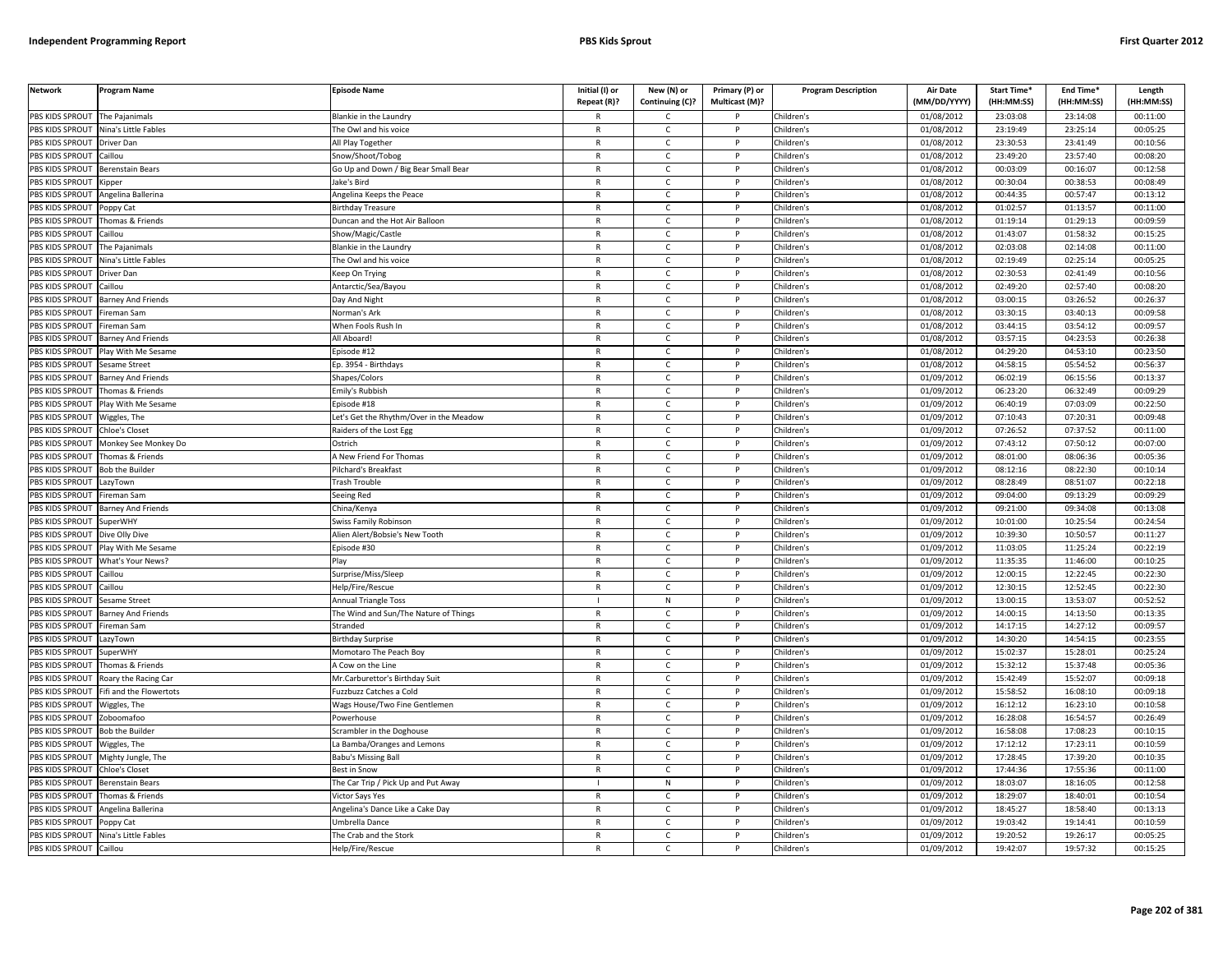| <b>Network</b>        | Program Name              | <b>Episode Name</b>                   | Initial (I) or<br>Repeat (R)? | New (N) or<br>Continuing (C)? | Primary (P) or<br>Multicast (M)? | <b>Program Description</b> | Air Date<br>(MM/DD/YYYY) | <b>Start Time*</b><br>(HH:MM:SS) | End Time <sup>®</sup><br>(HH:MM:SS) | Length<br>(HH:MM:SS) |
|-----------------------|---------------------------|---------------------------------------|-------------------------------|-------------------------------|----------------------------------|----------------------------|--------------------------|----------------------------------|-------------------------------------|----------------------|
| PBS KIDS SPROUT       | The Pajanimals            | Game Day                              |                               | C                             |                                  | Children's                 | 01/09/2012               | 20:01:07                         | 20:12:07                            | 00:11:00             |
| PBS KIDS SPROUT       | Kipper                    | Mouse, The                            | R                             | $\mathsf{C}$                  | P                                | Children's                 | 01/09/2012               | 20:16:22                         | 20:25:11                            | 00:08:49             |
| PBS KIDS SPROUT       | Driver Dan                | <b>Bouncy Chores</b>                  | $\mathsf{R}$                  | $\mathsf{C}$                  | P                                | Children's                 | 01/09/2012               | 20:30:52                         | 20:41:48                            | 00:10:56             |
| PBS KIDS SPROUT       | Caillou                   | Surprise/Miss/Sleep                   | $\mathsf{R}$                  | $\mathsf{C}$                  | P                                | Children's                 | 01/09/2012               | 20:49:20                         | 20:57:40                            | 00:08:20             |
| PBS KIDS SPROUT       | <b>Berenstain Bears</b>   | By The Sea / Catch The Bus            | R                             | $\mathsf{C}$                  | P                                | Children's                 | 01/09/2012               | 21:03:07                         | 21:16:03                            | 00:12:56             |
| PBS KIDS SPROUT       | homas & Friends           | Oouble Trouble                        | $\overline{R}$                | $\mathsf{C}$                  |                                  | Children's                 | 01/09/2012               | 21:29:07                         | 21:39:56                            | 00:10:49             |
| <b>BS KIDS SPROUT</b> | Angelina Ballerina        | Angelina and the Tummy Butterflies    | R                             | C                             |                                  | Children's                 | 01/09/2012               | 21:45:27                         | 21:58:39                            | 00:13:12             |
| PBS KIDS SPROUT       | oppy Cat                  | Jmbrella Dance                        | $\mathsf{R}$                  | $\mathsf{C}$                  | <b>D</b>                         | Children's                 | 01/09/2012               | 22:03:42                         | 22:14:41                            | 00:10:59             |
| PBS KIDS SPROUT       | Nina's Little Fables      | The Fox and the Tortoise              | R                             | $\mathsf{C}$                  | P                                | Children's                 | 01/09/2012               | 22:20:52                         | 22:26:17                            | 00:05:25             |
| PBS KIDS SPROUT       | aillou                    | Antarctic/Sea/Bayou                   | $\mathsf{R}$                  | $\mathsf{C}$                  | P                                | Children's                 | 01/09/2012               | 22:42:07                         | 22:57:32                            | 00:15:25             |
| PBS KIDS SPROUT       | The Pajanimals            | Game Day                              | $\mathsf{R}$                  | $\mathsf{C}$                  | P                                | Children's                 | 01/09/2012               | 23:01:07                         | 23:12:07                            | 00:11:00             |
| PBS KIDS SPROUT       | Kipper                    | Space Invaders                        | $\mathsf{R}$                  | $\mathsf{C}$                  | <b>D</b>                         | Children's                 | 01/09/2012               | 23:16:22                         | 23:25:08                            | 00:08:46             |
| PBS KIDS SPROUT       | Driver Dan                | Faster Faster                         | $\mathsf{R}$                  | $\mathsf{C}$                  | P                                | Children's                 | 01/09/2012               | 23:30:52                         | 23:41:48                            | 00:10:56             |
| PBS KIDS SPROUT       | aillou                    | Surprise/Miss/Sleep                   | $\mathsf{R}$                  | $\mathsf{C}$                  | P                                | Children's                 | 01/09/2012               | 23:49:20                         | 23:57:40                            | 00:08:20             |
| PBS KIDS SPROUT       | Berenstain Bears          | The Car Trip / Pick Up and Put Away   | R                             | c                             | P                                | Children's                 | 01/09/2012               | 00:03:07                         | 00:16:05                            | 00:12:58             |
| PBS KIDS SPROUT       | Thomas & Friends          | Victor Says Yes                       | R                             | $\mathsf{C}$                  | P                                | Children's                 | 01/09/2012               | 00:29:07                         | 00:40:01                            | 00:10:54             |
| PBS KIDS SPROUT       | Angelina Ballerina        | Angelina's Dance Like a Cake Day      | $\mathsf{R}$                  | $\mathsf{C}$                  | P                                | Children's                 | 01/09/2012               | 00:45:27                         | 00:58:40                            | 00:13:13             |
| PBS KIDS SPROUT       | Poppy Cat                 | Umbrella Dance                        | $\mathsf{R}$                  | $\mathsf{C}$                  | P                                | Children's                 | 01/09/2012               | 01:03:42                         | 01:14:41                            | 00:10:59             |
| PBS KIDS SPROUT       | Nina's Little Fables      | The Crab and the Stork                | $\mathsf{R}$                  | $\mathsf{C}$                  | P                                | Children's                 | 01/09/2012               | 01:20:52                         | 01:26:17                            | 00:05:25             |
| PBS KIDS SPROUT       | Caillou                   | Help/Fire/Rescue                      | R                             | C                             | P                                | Children's                 | 01/09/2012               | 01:42:07                         | 01:57:32                            | 00:15:25             |
| PBS KIDS SPROUT       | The Pajanimals            | Game Day                              | $\mathsf{R}$                  | $\mathsf{C}$                  |                                  | Children's                 | 01/09/2012               | 02:01:07                         | 02:12:07                            | 00:11:00             |
| <b>BS KIDS SPROUT</b> | Kipper                    | Mouse, The                            | R                             | $\mathsf{C}$                  |                                  | Children's                 | 01/09/2012               | 02:16:22                         | 02:25:11                            | 00:08:49             |
| PBS KIDS SPROUT       | Driver Dan                | <b>Bouncy Chores</b>                  | $\mathsf{R}$                  | $\mathsf{C}$                  | P                                | Children's                 | 01/09/2012               | 02:30:52                         | 02:41:48                            | 00:10:56             |
| PBS KIDS SPROUT       | Caillou                   | Surprise/Miss/Sleep                   | R                             | $\mathsf{C}$                  | P                                | Children's                 | 01/09/2012               | 02:49:20                         | 02:57:40                            | 00:08:20             |
| PBS KIDS SPROUT       | Barney And Friends        | A Little Big Day                      | $\mathsf{R}$                  | $\mathsf{C}$                  | P                                | Children's                 | 01/09/2012               | 03:00:15                         | 03:26:52                            | 00:26:37             |
| PBS KIDS SPROUT       | ireman Sam                | Mike's Rocket                         | $\mathsf{R}$                  | $\mathsf{C}$                  | P                                | Children's                 | 01/09/2012               | 03:30:15                         | 03:40:13                            | 00:09:58             |
| PBS KIDS SPROUT       | ireman Sam                | Blow Me Down                          | $\overline{R}$                | $\overline{c}$                |                                  | Children's                 | 01/09/2012               | 03:44:15                         | 03:54:13                            | 00:09:58             |
| PBS KIDS SPROUT       | <b>Barney And Friends</b> | Up, Down And Around                   | $\mathsf{R}$                  | $\mathsf{C}$                  | P                                | Children's                 | 01/09/2012               | 03:57:15                         | 04:23:53                            | 00:26:38             |
| PBS KIDS SPROUT       | lay With Me Sesame        | pisode #13                            | $\mathsf{R}$                  | $\mathsf{C}$                  |                                  | Children's                 | 01/09/2012               | 04:29:20                         | 04:53:20                            | 00:24:00             |
| PBS KIDS SPROUT       | Sesame Street             | Ep. 3958                              | $\mathsf{R}$                  | $\mathsf{C}$                  | P                                | Children's                 | 01/09/2012               | 04:58:15                         | 05:54:54                            | 00:56:39             |
| PBS KIDS SPROUT       | <b>Barney And Friends</b> | Shapes/Colors                         | R                             | $\mathsf{C}$                  | P                                | Children's                 | 01/10/2012               | 06:02:19                         | 06:15:56                            | 00:13:37             |
| PBS KIDS SPROUT       | homas & Friends           | Dream On                              | $\mathsf{R}$                  | $\mathsf{C}$                  | P                                | Children's                 | 01/10/2012               | 06:23:20                         | 06:32:49                            | 00:09:29             |
| PBS KIDS SPROUT       | Play With Me Sesame       | Episode #19                           | $\mathsf{R}$                  | $\mathsf{C}$                  | P                                | Children's                 | 01/10/2012               | 06:40:19                         | 07:03:20                            | 00:23:01             |
| PBS KIDS SPROUT       | Wiggles, The              | Spy/Keep Moving!                      | R                             | $\mathsf{C}$                  | P                                | Children's                 | 01/10/2012               | 07:10:43                         | 07:20:31                            | 00:09:48             |
| PBS KIDS SPROUT       | <b>Chloe's Closet</b>     | Best in Snow                          | R                             | $\mathsf{C}$                  | P                                | Children's                 | 01/10/2012               | 07:26:52                         | 07:37:52                            | 00:11:00             |
| PBS KIDS SPROUT       | Monkey See Monkey Do      | eacock                                | $\mathsf{R}$                  | $\mathsf{C}$                  | P                                | Children's                 | 01/10/2012               | 07:43:12                         | 07:50:12                            | 00:07:00             |
| <b>BS KIDS SPROUT</b> | Thomas & Friends          | Pop Goes the Diesel                   | R                             | $\mathsf{C}$                  |                                  | Children's                 | 01/10/2012               | 08:01:00                         | 08:06:37                            | 00:05:37             |
| PBS KIDS SPROUT       | <b>Bob the Builder</b>    | <b>Trailer Travis</b>                 | $\overline{R}$                | $\mathsf{C}$                  | D                                | Children's                 | 01/10/2012               | 08:12:16                         | 08:22:32                            | 00:10:16             |
| PBS KIDS SPROUT       | azyTown                   | Double Trouble                        | R                             | $\mathsf{C}$                  | P                                | Children's                 | 01/10/2012               | 08:28:49                         | 08:52:12                            | 00:23:23             |
| PBS KIDS SPROUT       | ireman Sam                | he Wrong Smel                         | $\mathsf{R}$                  | $\mathsf{C}$                  |                                  | Children's                 | 01/10/2012               | 09:04:00                         | 09:13:30                            | 00:09:30             |
| PBS KIDS SPROUT       | <b>Barney And Friends</b> | Full Team Ahead                       | $\mathsf{R}$                  | $\mathsf{C}$                  | P                                | Children's                 | 01/10/2012               | 09:21:00                         | 09:34:10                            | 00:13:10             |
| PBS KIDS SPROUT       | SuperWHY                  | The Prince & The Pauper               | R                             | $\mathsf{C}$                  |                                  | Children's                 | 01/10/2012               | 10:01:00                         | 10:25:54                            | 00:24:54             |
| PBS KIDS SPROUT       | Dive Olly Dive            | Galapagos Duck/No Fear                | $\mathsf{R}$                  | $\mathsf{C}$                  | P                                | Children's                 | 01/10/2012               | 10:39:30                         | 10:50:57                            | 00:11:27             |
| PBS KIDS SPROUT       | Play With Me Sesame       | pisode #31                            | $\mathsf{R}$                  | $\mathsf{C}$                  |                                  | Children's                 | 01/10/2012               | 11:03:05                         | 11:25:45                            | 00:22:40             |
| PBS KIDS SPROUT       | What's Your News?         | Piano                                 | $\mathsf{R}$                  | $\mathsf{C}$                  | P                                | Children's                 | 01/10/2012               | 11:35:35                         | 11:46:00                            | 00:10:25             |
| PBS KIDS SPROUT       | aillou                    | atient/Police/Grandpa's Friend        | R                             | $\mathsf{C}$                  |                                  | Children's                 | 01/10/2012               | 12:00:15                         | 12:22:45                            | 00:22:30             |
| PBS KIDS SPROUT       | aillou                    | Slide/Sailor/Creepy                   | $\mathsf{R}$                  | $\mathsf{C}$                  | P                                | Children's                 | 01/10/2012               | 12:30:15                         | 12:52:45                            | 00:22:30             |
| PBS KIDS SPROUT       | Sesame Street             | Curly Bear Chases Cake                |                               | ${\sf N}$                     | P                                | Children's                 | 01/10/2012               | 13:00:15                         | 13:51:55                            | 00:51:40             |
| PBS KIDS SPROUT       | <b>Barney And Friends</b> | The Wind and Sun/The Nature of Things | R                             | $\mathsf{C}$                  | P                                | Children's                 | 01/10/2012               | 14:00:15                         | 14:13:58                            | 00:13:43             |
| PBS KIDS SPROUT       | ireman Sam                | Off Duty Sam                          | R                             | $\mathsf{C}$                  | P                                | Children's                 | 01/10/2012               | 14:17:15                         | 14:27:13                            | 00:09:58             |
| PBS KIDS SPROUT       | LazyTown                  | LazyTown Goes Digital                 | $\mathsf{R}$                  | $\mathsf{C}$                  | P                                | Children's                 | 01/10/2012               | 14:30:20                         | 14:53:53                            | 00:23:33             |
| <b>BS KIDS SPROUT</b> | SuperWHY                  | The Gingerbread Boy                   | R                             | $\mathsf{C}$                  |                                  | Children's                 | 01/10/2012               | 15:02:37                         | 15:28:01                            | 00:25:24             |
| PBS KIDS SPROUT       | Thomas & Friends          | <b>Berties Chase</b>                  | $\mathsf{R}$                  | $\mathsf{C}$                  | D                                | Children's                 | 01/10/2012               | 15:32:12                         | 15:37:49                            | 00:05:37             |
| PBS KIDS SPROUT       | Roary the Racing Car      | Big Bangs                             | R                             | $\mathsf{C}$                  | P                                | Children's                 | 01/10/2012               | 15:42:49                         | 15:52:07                            | 00:09:18             |
| PBS KIDS SPROUT       | ifi and the Flowertots    | uzzbuzz Gets a Makeover               | $\overline{R}$                | $\mathsf{C}$                  |                                  | Children's                 | 01/10/2012               | 15:58:52                         | 16:08:10                            | 00:09:18             |
| PBS KIDS SPROUT       | Wiggles, The              | Teddy Bear, Teddy Bear/Wiggletastic   | R                             | $\mathsf{C}$                  | P                                | Children's                 | 01/10/2012               | 16:12:12                         | 16:23:11                            | 00:10:59             |
| PBS KIDS SPROUT       | Zoboomafoo                | Creature Neighbors                    |                               | $\mathsf{C}$                  | P                                | Children's                 | 01/10/2012               | 16:28:08                         | 16:54:57                            | 00:26:49             |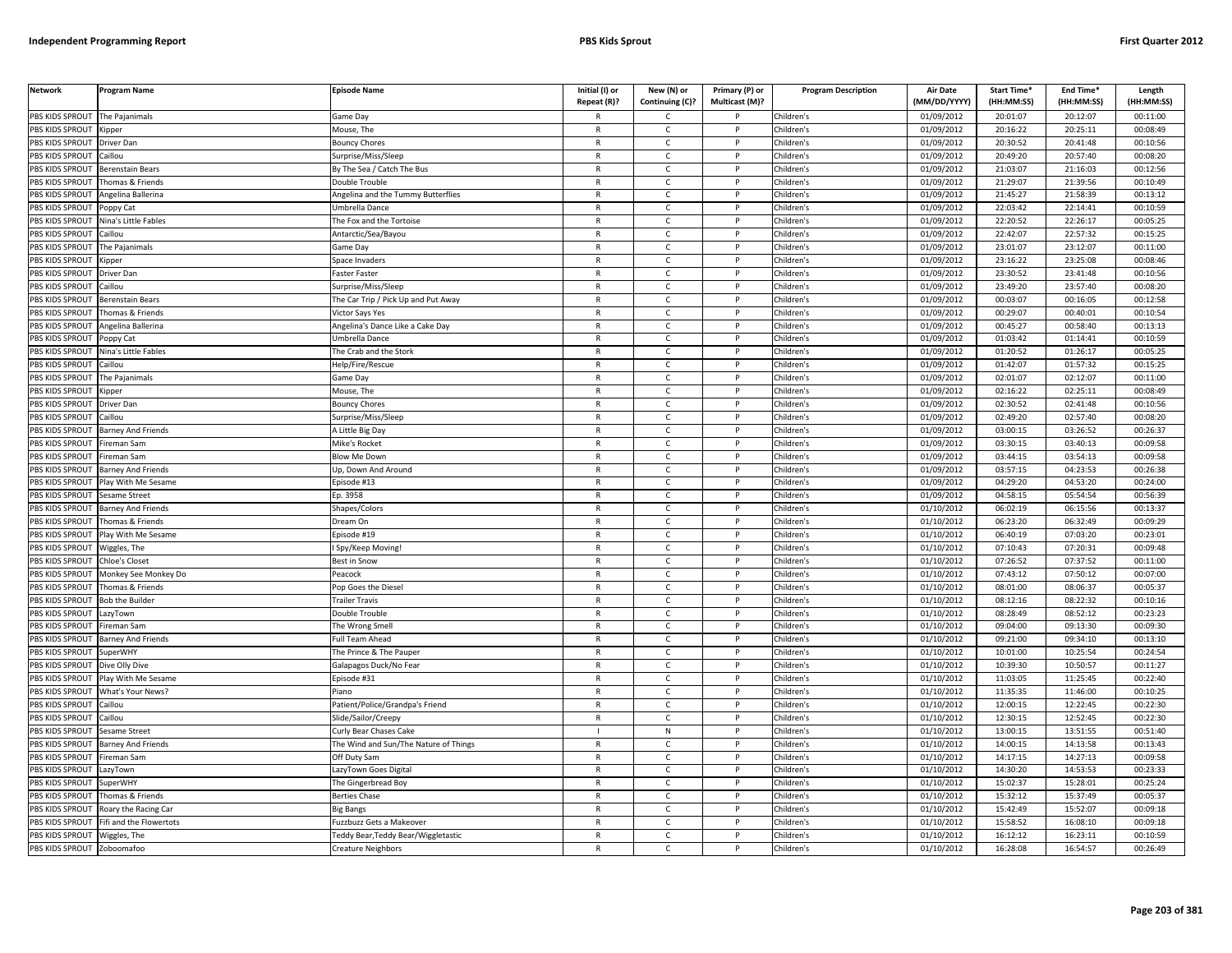| PBS KIDS SPROUT<br>01/10/2012<br>16:58:08<br>17:08:23<br>00:10:15<br><b>Bob the Builder</b><br>Benny's Important Job<br>Children's<br>$\mathsf{C}$<br>PBS KIDS SPROUT<br>01/10/2012<br>17:12:12<br>17:23:11<br>00:10:59<br>Wiggles, The<br>a Bamba/Oranges and Lemons<br>$\mathsf{R}$<br>$\mathsf{C}$<br>P<br>Children's<br>PBS KIDS SPROUT<br>01/10/2012<br>17:28:45<br>17:39:20<br>00:10:35<br>Mighty Jungle, The<br>Watch that Egg!<br>$\mathsf{R}$<br>$\mathsf{C}$<br>Children's<br>PBS KIDS SPROUT<br>$\mathsf{R}$<br>$\mathsf{C}$<br>D<br>Children's<br>01/10/2012<br>17:44:36<br>17:55:36<br>00:11:00<br>Chloe's Closet<br>Leave it to the Beavers<br>PBS KIDS SPROUT<br>01/10/2012<br>18:03:07<br>18:16:03<br>00:12:56<br>Berenstain Bears<br>The Car Trip / Pick Up and Put Away<br>$\mathsf{R}$<br>c<br>Children's<br>PBS KIDS SPROUT<br>01/10/2012<br>18:29:07<br>18:39:57<br>${\sf N}$<br>P<br>Children's<br>00:10:50<br>Thomas & Friends<br>umping Jobi Wood<br>PBS KIDS SPROUT<br>01/10/2012<br>18:45:27<br>18:58:40<br>00:13:13<br>Angelina Ballerina<br>Angelina's Sleepover<br>$\mathsf{C}$<br>Children's<br>$\mathsf{R}$<br>P<br>PBS KIDS SPROUT<br>$\mathsf{R}$<br>$\mathsf{C}$<br>01/10/2012<br>19:03:42<br>19:14:42<br>00:11:00<br><b>D</b><br>Children's<br>Poppy Cat<br>Rare Bird<br><b>PBS KIDS SPROUT</b><br>19:26:17<br>$\mathsf{C}$<br>01/10/2012<br>19:20:52<br>00:05:25<br>Nina's Little Fables<br>${\sf R}$<br>Children's<br>The Mouse, the Hare, and the Raven<br>P<br>01/10/2012<br>19:42:07<br>19:57:32<br>00:15:25<br>PBS KIDS SPROUT<br>$\mathsf{C}$<br>Children's<br>Caillou<br>Slide/Sailor/Creepy<br>$\mathsf{R}$<br>PBS KIDS SPROUT<br>01/10/2012<br>20:01:07<br>20:12:07<br>00:11:00<br>The Pajanimals<br>Share Day<br>$\mathsf{R}$<br>C<br>P<br>Children's<br>PBS KIDS SPROUT<br>01/10/2012<br>20:16:22<br>20:25:08<br>00:08:46<br>Clouds<br>$\mathsf{C}$<br>Children's<br><b>Kipper</b><br>$\mathsf{R}$<br>20:41:48<br>PBS KIDS SPROUT<br><b>Making Tracks</b><br>$\mathsf{R}$<br>$\mathsf{C}$<br>P<br>Children's<br>01/10/2012<br>20:30:52<br>00:10:56<br>Driver Dan<br>20:57:40<br>PBS KIDS SPROUT<br>Caillou<br>Surprise/Miss/Sleep<br>$\mathsf{C}$<br>Children's<br>01/10/2012<br>20:49:20<br>00:08:20<br>$\mathsf{R}$<br>21:03:07<br>21:16:05<br>PBS KIDS SPROUT<br>Berenstain Bears<br>Family Get Together / The Stinky Milk Mystery<br>$\mathsf{R}$<br>$\mathsf{C}$<br>$\mathsf{P}$<br>Children's<br>01/10/2012<br>00:12:58<br>PBS KIDS SPROUT<br>Thomas & Friends<br>Children's<br>01/10/2012<br>21:29:07<br>21:39:56<br>00:10:49<br>Slippy Sodor<br>$\mathsf{R}$<br>C<br>P<br>PBS KIDS SPROUT<br>Angelina Ballerina<br>$\mathsf{C}$<br>Children's<br>01/10/2012<br>21:45:27<br>21:58:39<br>00:13:12<br>Angelina and the Magician<br>$\mathsf{R}$<br>P<br>PBS KIDS SPROUT<br>01/10/2012<br>22:03:42<br>22:14:42<br>00:11:00<br>Poppy Cat<br>Rare Bird<br>$\mathsf{R}$<br>$\mathsf{C}$<br>P<br>Children's<br>22:20:52<br>22:26:17<br>00:05:25<br>PBS KIDS SPROUT<br>Nina's Little Fables<br>The Dog and the Hedgehog<br>$\mathsf{R}$<br>$\mathsf{C}$<br>P<br>Children's<br>01/10/2012<br>PBS KIDS SPROUT<br>22:42:07<br>22:57:32<br>00:15:25<br>Caillou<br>Magnet/Dino/Astro<br>$\mathsf{R}$<br>$\mathsf{C}$<br>P<br>Children's<br>01/10/2012<br>PBS KIDS SPROUT<br>$\mathsf{R}$<br>$\mathsf{C}$<br>D<br>Children's<br>01/10/2012<br>23:01:07<br>23:12:07<br>00:11:00<br>The Pajanimals<br>Share Day<br>PBS KIDS SPROUT<br>01/10/2012<br>23:16:22<br>23:25:09<br>00:08:47<br>Magnifying Glass<br>$\mathsf{R}$<br>C<br>Children's<br>Kipper<br>PBS KIDS SPROUT<br>$\mathsf{C}$<br>01/10/2012<br>23:30:52<br>$\mathsf{R}$<br><b>D</b><br>Children's<br>23:41:48<br>00:10:56<br>Mix and Match<br>Driver Dan<br>PBS KIDS SPROUT<br>23:49:20<br>23:57:40<br>Caillou<br>$\mathsf{C}$<br>Children's<br>01/10/2012<br>00:08:20<br>Surprise/Miss/Sleep<br>$\mathsf{R}$<br>P<br>PBS KIDS SPROUT<br>01/10/2012<br>00:03:07<br>00:16:03<br>00:12:56<br>The Car Trip / Pick Up and Put Away<br>$\mathsf{C}$<br>P<br>Children's<br>Berenstain Bears<br>$\mathsf{R}$<br>PBS KIDS SPROUT<br>$\mathsf{C}$<br>01/10/2012<br>00:29:07<br>00:39:57<br>00:10:50<br>Thomas & Friends<br>$\mathsf{R}$<br>Children's<br>Jumping Jobi Wood<br>P<br>PBS KIDS SPROUT<br>00:45:27<br>00:58:40<br>00:13:13<br>$\mathsf{C}$<br>Children's<br>01/10/2012<br>Angelina Ballerina<br>Angelina's Sleepover<br>$\mathsf{R}$<br>PBS KIDS SPROUT<br>$\mathsf{R}$<br>$\mathsf{C}$<br>01/10/2012<br>01:03:42<br>01:14:42<br>00:11:00<br>Poppy Cat<br>Rare Bird<br>P<br>Children's<br>PBS KIDS SPROUT<br>01/10/2012<br>01:20:52<br>01:26:17<br>00:05:25<br>$\mathsf{C}$<br>Children's<br>Vina's Little Fables<br>The Mouse, the Hare, and the Raven<br>$\mathsf{R}$<br>01:42:07<br>00:15:25<br>PBS KIDS SPROUT<br>01/10/2012<br>01:57:32<br>Caillou<br>Slide/Sailor/Creepy<br>$\mathsf{R}$<br>C<br>P<br>Children's<br>PBS KIDS SPROUT<br>The Pajanimals<br>Share Day<br>$\mathsf{C}$<br>Children's<br>01/10/2012<br>02:01:07<br>02:12:07<br>00:11:00<br>$\mathsf{R}$<br>P<br>02:25:08<br>PBS KIDS SPROUT<br>Clouds<br>$\mathsf{R}$<br>$\mathsf{C}$<br>Children's<br>01/10/2012<br>02:16:22<br>00:08:46<br><b>Kipper</b><br>$\mathsf{P}$<br>PBS KIDS SPROUT<br>$\mathsf{C}$<br>Children's<br>01/10/2012<br>02:30:52<br>02:41:48<br>00:10:56<br>Driver Dan<br><b>Making Tracks</b><br>$\mathsf{R}$<br>P<br>PBS KIDS SPROUT<br>01/10/2012<br>02:49:20<br>02:57:40<br>00:08:20<br>Caillou<br>Surprise/Miss/Sleep<br>$\mathsf{R}$<br>C<br>$\mathsf{P}$<br>Children's<br>PBS KIDS SPROUT<br>$\mathsf{C}$<br>Children's<br>01/10/2012<br>03:00:15<br>03:26:52<br>00:26:37<br><b>Barney And Friends</b><br>Everybody's Got Feelings<br>$\mathsf{R}$<br>P<br>PBS KIDS SPROUT<br>03:30:15<br>03:40:11<br>Fireman Sam<br>Paper Plane Down<br>$\mathsf{R}$<br>$\mathsf{C}$<br>P<br>Children's<br>01/10/2012<br>00:09:56<br>PBS KIDS SPROUT<br>01/10/2012<br>03:44:15<br>03:54:11<br>00:09:56<br>Fireman Sam<br><b>Elvis Sings the Blues</b><br>$\mathsf{R}$<br>$\mathsf{C}$<br>Children's<br>PBS KIDS SPROUT<br>Tea-riffic Manners<br>$\mathsf{R}$<br>$\mathsf{C}$<br>D<br>Children's<br>01/10/2012<br>03:57:15<br>04:23:53<br>00:26:38<br>Barney And Friends<br>PBS KIDS SPROUT<br>Play With Me Sesame<br>$\mathsf{C}$<br>Children's<br>01/10/2012<br>04:29:20<br>04:53:11<br>00:23:51<br>Episode #14<br>R<br>04:58:15<br>PBS KIDS SPROUT<br>Ep. 3964<br>$\mathsf{R}$<br>$\mathsf{C}$<br>Children's<br>01/10/2012<br>05:54:53<br>00:56:38<br>Sesame Street<br>PBS KIDS SPROUT<br>01/11/2012<br>06:02:19<br>06:15:45<br>00:13:26<br>$\mathsf{C}$<br>Children's<br><b>Barney And Friends</b><br>Seeing/Hearing<br>$\mathsf{R}$<br>P<br>PBS KIDS SPROUT<br>$\mathsf{C}$<br>01/11/2012<br>06:23:20<br>06:32:49<br>00:09:29<br>$\mathsf{R}$<br><b>D</b><br>Children's<br>Thomas & Friends<br>Cool Truckings<br>PBS KIDS SPROUT<br>06:40:19<br>07:03:02<br>$\mathsf{C}$<br>01/11/2012<br>00:22:43<br>Play With Me Sesame<br>Episode #20<br>$\mathsf{R}$<br>P<br>Children's<br>PBS KIDS SPROUT<br>01/11/2012<br>07:10:43<br>07:20:32<br>$\mathsf{C}$<br>Children's<br>00:09:49<br>$\mathsf{R}$<br>Niggles, The<br>Spy/Keep Moving!<br>07:26:52<br>07:37:52<br>PBS KIDS SPROUT<br>$\mathsf{C}$<br>Children's<br>01/11/2012<br>00:11:00<br>Chloe's Closet<br>Leave it to the Beavers<br>$\mathsf{R}$<br>P<br>PBS KIDS SPROUT<br>01/11/2012<br>07:43:12<br>07:50:12<br>00:07:00<br>Gorilla<br>$\mathsf{C}$<br>Children's<br>Monkey See Monkey Do<br>$\mathsf{R}$<br>P<br>PBS KIDS SPROUT<br>08:01:00<br>08:06:37<br>$\mathsf{C}$<br>Children's<br>01/11/2012<br>00:05:37<br>Thomas & Friends<br>Better Late Than Never<br>$\mathsf{R}$<br>P<br>PBS KIDS SPROUT<br>01/11/2012<br><b>Bob the Builder</b><br>Scoop Has Some Fun<br>$\mathsf{R}$<br>$\mathsf{C}$<br>P<br>Children's<br>08:12:16<br>08:22:31<br>00:10:15<br>08:28:49<br>08:51:06<br>PBS KIDS SPROUT<br>Snow Monster<br>$\mathsf{R}$<br>$\mathsf{C}$<br>P<br>Children's<br>01/11/2012<br>00:22:17<br>LazyTown<br>PBS KIDS SPROUT<br>09:04:00<br>09:13:29<br>ireman Sam<br>No Nurse Like You<br>$\mathsf{R}$<br>C<br>Children's<br>01/11/2012<br>00:09:29<br>PBS KIDS SPROUT<br>$\mathsf{C}$<br>Children's<br>01/11/2012<br>09:21:00<br>09:34:07<br>00:13:07<br>Barney And Friends<br>The Magic Words/Litterbot<br>$\mathsf{R}$<br>P<br>PBS KIDS SPROUT<br><b>SuperWHY</b><br>$\mathsf{C}$<br>Children's<br>01/11/2012<br>10:01:00<br>10:25:54<br>00:24:54<br>George & the Dragon<br>$\mathsf{R}$<br>P<br>10:39:30<br>10:50:57<br>00:11:27<br>PBS KIDS SPROUT<br>Dive Olly Dive<br>Galapagos Duck/No Fear<br>$\mathsf{R}$<br>$\mathsf{C}$<br>P<br>Children's<br>01/11/2012<br>PBS KIDS SPROUT<br>11:03:05<br>00:22:25<br>Play With Me Sesame<br>pisode #32<br>$\mathsf{R}$<br>$\mathsf{C}$<br>P<br>Children's<br>01/11/2012<br>11:25:30<br>PBS KIDS SPROUT<br>01/11/2012<br>11:35:35<br>11:46:00<br>00:10:25<br>What's Your News?<br>$\mathsf{R}$<br>$\mathsf{C}$<br>P<br>Children's<br>Digging<br>PBS KIDS SPROUT<br>01/11/2012<br>12:00:15<br>12:22:45<br>00:22:30<br>Caillou<br>Day/Puppet/Collect<br>C<br>Children's<br>R<br>PBS KIDS SPROUT<br>12:30:15<br>00:22:30<br>Caillou<br>Snow/Shoot/Tobog<br>$\mathsf{C}$<br>Children's<br>01/11/2012<br>12:52:45<br>$\mathsf{R}$ | <b>Network</b> | Program Name | <b>Episode Name</b> | Initial (I) or<br>Repeat (R)? | New (N) or<br>Continuing (C)? | Primary (P) or<br>Multicast (M)? | <b>Program Description</b> | <b>Air Date</b><br>(MM/DD/YYYY) | Start Time*<br>(HH:MM:SS) | End Time*<br>(HH:MM:SS) | Length<br>(HH:MM:SS) |
|-----------------------------------------------------------------------------------------------------------------------------------------------------------------------------------------------------------------------------------------------------------------------------------------------------------------------------------------------------------------------------------------------------------------------------------------------------------------------------------------------------------------------------------------------------------------------------------------------------------------------------------------------------------------------------------------------------------------------------------------------------------------------------------------------------------------------------------------------------------------------------------------------------------------------------------------------------------------------------------------------------------------------------------------------------------------------------------------------------------------------------------------------------------------------------------------------------------------------------------------------------------------------------------------------------------------------------------------------------------------------------------------------------------------------------------------------------------------------------------------------------------------------------------------------------------------------------------------------------------------------------------------------------------------------------------------------------------------------------------------------------------------------------------------------------------------------------------------------------------------------------------------------------------------------------------------------------------------------------------------------------------------------------------------------------------------------------------------------------------------------------------------------------------------------------------------------------------------------------------------------------------------------------------------------------------------------------------------------------------------------------------------------------------------------------------------------------------------------------------------------------------------------------------------------------------------------------------------------------------------------------------------------------------------------------------------------------------------------------------------------------------------------------------------------------------------------------------------------------------------------------------------------------------------------------------------------------------------------------------------------------------------------------------------------------------------------------------------------------------------------------------------------------------------------------------------------------------------------------------------------------------------------------------------------------------------------------------------------------------------------------------------------------------------------------------------------------------------------------------------------------------------------------------------------------------------------------------------------------------------------------------------------------------------------------------------------------------------------------------------------------------------------------------------------------------------------------------------------------------------------------------------------------------------------------------------------------------------------------------------------------------------------------------------------------------------------------------------------------------------------------------------------------------------------------------------------------------------------------------------------------------------------------------------------------------------------------------------------------------------------------------------------------------------------------------------------------------------------------------------------------------------------------------------------------------------------------------------------------------------------------------------------------------------------------------------------------------------------------------------------------------------------------------------------------------------------------------------------------------------------------------------------------------------------------------------------------------------------------------------------------------------------------------------------------------------------------------------------------------------------------------------------------------------------------------------------------------------------------------------------------------------------------------------------------------------------------------------------------------------------------------------------------------------------------------------------------------------------------------------------------------------------------------------------------------------------------------------------------------------------------------------------------------------------------------------------------------------------------------------------------------------------------------------------------------------------------------------------------------------------------------------------------------------------------------------------------------------------------------------------------------------------------------------------------------------------------------------------------------------------------------------------------------------------------------------------------------------------------------------------------------------------------------------------------------------------------------------------------------------------------------------------------------------------------------------------------------------------------------------------------------------------------------------------------------------------------------------------------------------------------------------------------------------------------------------------------------------------------------------------------------------------------------------------------------------------------------------------------------------------------------------------------------------------------------------------------------------------------------------------------------------------------------------------------------------------------------------------------------------------------------------------------------------------------------------------------------------------------------------------------------------------------------------------------------------------------------------------------------------------------------------------------------------------------------------------------------------------------------------------------------------------------------------------------------------------------------------------------------------------------------------------------------------------------------------------------------------------------------------------------------------------------------------------------------------------------------------------------------------------------------------------------------------------------------------------------------------------------------------------------------------------------------------------------------------------------------------------------------------------------------------------------------------------------------------------------------------------------------------------------------------------------------------------------------------------------------------------------------------------------------------------------------------------------------------------------------------------------------------------------------------------------------------------------------------------------------------------------------------------------------------------------------------------------------------------------------------------------------------------------------------------------------------------------------------------------------------------------------------------------------------------------------------------------------------------------------------------------------------------------------------------------------------------------------------------------------------------------------------------------------------------------------------------------------------------------------------------------------------------------------------------------------------------------------------------------|----------------|--------------|---------------------|-------------------------------|-------------------------------|----------------------------------|----------------------------|---------------------------------|---------------------------|-------------------------|----------------------|
|                                                                                                                                                                                                                                                                                                                                                                                                                                                                                                                                                                                                                                                                                                                                                                                                                                                                                                                                                                                                                                                                                                                                                                                                                                                                                                                                                                                                                                                                                                                                                                                                                                                                                                                                                                                                                                                                                                                                                                                                                                                                                                                                                                                                                                                                                                                                                                                                                                                                                                                                                                                                                                                                                                                                                                                                                                                                                                                                                                                                                                                                                                                                                                                                                                                                                                                                                                                                                                                                                                                                                                                                                                                                                                                                                                                                                                                                                                                                                                                                                                                                                                                                                                                                                                                                                                                                                                                                                                                                                                                                                                                                                                                                                                                                                                                                                                                                                                                                                                                                                                                                                                                                                                                                                                                                                                                                                                                                                                                                                                                                                                                                                                                                                                                                                                                                                                                                                                                                                                                                                                                                                                                                                                                                                                                                                                                                                                                                                                                                                                                                                                                                                                                                                                                                                                                                                                                                                                                                                                                                                                                                                                                                                                                                                                                                                                                                                                                                                                                                                                                                                                                                                                                                                                                                                                                                                                                                                                                                                                                                                                                                                                                                                                                                                                                                                                                                                                                                                                                                                                                                                                                                                                                                                                                                                                                                                                                                                                                                                                                                                                                                                                                                                                                                                                                                                                                             |                |              |                     |                               |                               |                                  |                            |                                 |                           |                         |                      |
|                                                                                                                                                                                                                                                                                                                                                                                                                                                                                                                                                                                                                                                                                                                                                                                                                                                                                                                                                                                                                                                                                                                                                                                                                                                                                                                                                                                                                                                                                                                                                                                                                                                                                                                                                                                                                                                                                                                                                                                                                                                                                                                                                                                                                                                                                                                                                                                                                                                                                                                                                                                                                                                                                                                                                                                                                                                                                                                                                                                                                                                                                                                                                                                                                                                                                                                                                                                                                                                                                                                                                                                                                                                                                                                                                                                                                                                                                                                                                                                                                                                                                                                                                                                                                                                                                                                                                                                                                                                                                                                                                                                                                                                                                                                                                                                                                                                                                                                                                                                                                                                                                                                                                                                                                                                                                                                                                                                                                                                                                                                                                                                                                                                                                                                                                                                                                                                                                                                                                                                                                                                                                                                                                                                                                                                                                                                                                                                                                                                                                                                                                                                                                                                                                                                                                                                                                                                                                                                                                                                                                                                                                                                                                                                                                                                                                                                                                                                                                                                                                                                                                                                                                                                                                                                                                                                                                                                                                                                                                                                                                                                                                                                                                                                                                                                                                                                                                                                                                                                                                                                                                                                                                                                                                                                                                                                                                                                                                                                                                                                                                                                                                                                                                                                                                                                                                                                             |                |              |                     |                               |                               |                                  |                            |                                 |                           |                         |                      |
|                                                                                                                                                                                                                                                                                                                                                                                                                                                                                                                                                                                                                                                                                                                                                                                                                                                                                                                                                                                                                                                                                                                                                                                                                                                                                                                                                                                                                                                                                                                                                                                                                                                                                                                                                                                                                                                                                                                                                                                                                                                                                                                                                                                                                                                                                                                                                                                                                                                                                                                                                                                                                                                                                                                                                                                                                                                                                                                                                                                                                                                                                                                                                                                                                                                                                                                                                                                                                                                                                                                                                                                                                                                                                                                                                                                                                                                                                                                                                                                                                                                                                                                                                                                                                                                                                                                                                                                                                                                                                                                                                                                                                                                                                                                                                                                                                                                                                                                                                                                                                                                                                                                                                                                                                                                                                                                                                                                                                                                                                                                                                                                                                                                                                                                                                                                                                                                                                                                                                                                                                                                                                                                                                                                                                                                                                                                                                                                                                                                                                                                                                                                                                                                                                                                                                                                                                                                                                                                                                                                                                                                                                                                                                                                                                                                                                                                                                                                                                                                                                                                                                                                                                                                                                                                                                                                                                                                                                                                                                                                                                                                                                                                                                                                                                                                                                                                                                                                                                                                                                                                                                                                                                                                                                                                                                                                                                                                                                                                                                                                                                                                                                                                                                                                                                                                                                                                             |                |              |                     |                               |                               |                                  |                            |                                 |                           |                         |                      |
|                                                                                                                                                                                                                                                                                                                                                                                                                                                                                                                                                                                                                                                                                                                                                                                                                                                                                                                                                                                                                                                                                                                                                                                                                                                                                                                                                                                                                                                                                                                                                                                                                                                                                                                                                                                                                                                                                                                                                                                                                                                                                                                                                                                                                                                                                                                                                                                                                                                                                                                                                                                                                                                                                                                                                                                                                                                                                                                                                                                                                                                                                                                                                                                                                                                                                                                                                                                                                                                                                                                                                                                                                                                                                                                                                                                                                                                                                                                                                                                                                                                                                                                                                                                                                                                                                                                                                                                                                                                                                                                                                                                                                                                                                                                                                                                                                                                                                                                                                                                                                                                                                                                                                                                                                                                                                                                                                                                                                                                                                                                                                                                                                                                                                                                                                                                                                                                                                                                                                                                                                                                                                                                                                                                                                                                                                                                                                                                                                                                                                                                                                                                                                                                                                                                                                                                                                                                                                                                                                                                                                                                                                                                                                                                                                                                                                                                                                                                                                                                                                                                                                                                                                                                                                                                                                                                                                                                                                                                                                                                                                                                                                                                                                                                                                                                                                                                                                                                                                                                                                                                                                                                                                                                                                                                                                                                                                                                                                                                                                                                                                                                                                                                                                                                                                                                                                                                             |                |              |                     |                               |                               |                                  |                            |                                 |                           |                         |                      |
|                                                                                                                                                                                                                                                                                                                                                                                                                                                                                                                                                                                                                                                                                                                                                                                                                                                                                                                                                                                                                                                                                                                                                                                                                                                                                                                                                                                                                                                                                                                                                                                                                                                                                                                                                                                                                                                                                                                                                                                                                                                                                                                                                                                                                                                                                                                                                                                                                                                                                                                                                                                                                                                                                                                                                                                                                                                                                                                                                                                                                                                                                                                                                                                                                                                                                                                                                                                                                                                                                                                                                                                                                                                                                                                                                                                                                                                                                                                                                                                                                                                                                                                                                                                                                                                                                                                                                                                                                                                                                                                                                                                                                                                                                                                                                                                                                                                                                                                                                                                                                                                                                                                                                                                                                                                                                                                                                                                                                                                                                                                                                                                                                                                                                                                                                                                                                                                                                                                                                                                                                                                                                                                                                                                                                                                                                                                                                                                                                                                                                                                                                                                                                                                                                                                                                                                                                                                                                                                                                                                                                                                                                                                                                                                                                                                                                                                                                                                                                                                                                                                                                                                                                                                                                                                                                                                                                                                                                                                                                                                                                                                                                                                                                                                                                                                                                                                                                                                                                                                                                                                                                                                                                                                                                                                                                                                                                                                                                                                                                                                                                                                                                                                                                                                                                                                                                                                             |                |              |                     |                               |                               |                                  |                            |                                 |                           |                         |                      |
|                                                                                                                                                                                                                                                                                                                                                                                                                                                                                                                                                                                                                                                                                                                                                                                                                                                                                                                                                                                                                                                                                                                                                                                                                                                                                                                                                                                                                                                                                                                                                                                                                                                                                                                                                                                                                                                                                                                                                                                                                                                                                                                                                                                                                                                                                                                                                                                                                                                                                                                                                                                                                                                                                                                                                                                                                                                                                                                                                                                                                                                                                                                                                                                                                                                                                                                                                                                                                                                                                                                                                                                                                                                                                                                                                                                                                                                                                                                                                                                                                                                                                                                                                                                                                                                                                                                                                                                                                                                                                                                                                                                                                                                                                                                                                                                                                                                                                                                                                                                                                                                                                                                                                                                                                                                                                                                                                                                                                                                                                                                                                                                                                                                                                                                                                                                                                                                                                                                                                                                                                                                                                                                                                                                                                                                                                                                                                                                                                                                                                                                                                                                                                                                                                                                                                                                                                                                                                                                                                                                                                                                                                                                                                                                                                                                                                                                                                                                                                                                                                                                                                                                                                                                                                                                                                                                                                                                                                                                                                                                                                                                                                                                                                                                                                                                                                                                                                                                                                                                                                                                                                                                                                                                                                                                                                                                                                                                                                                                                                                                                                                                                                                                                                                                                                                                                                                                             |                |              |                     |                               |                               |                                  |                            |                                 |                           |                         |                      |
|                                                                                                                                                                                                                                                                                                                                                                                                                                                                                                                                                                                                                                                                                                                                                                                                                                                                                                                                                                                                                                                                                                                                                                                                                                                                                                                                                                                                                                                                                                                                                                                                                                                                                                                                                                                                                                                                                                                                                                                                                                                                                                                                                                                                                                                                                                                                                                                                                                                                                                                                                                                                                                                                                                                                                                                                                                                                                                                                                                                                                                                                                                                                                                                                                                                                                                                                                                                                                                                                                                                                                                                                                                                                                                                                                                                                                                                                                                                                                                                                                                                                                                                                                                                                                                                                                                                                                                                                                                                                                                                                                                                                                                                                                                                                                                                                                                                                                                                                                                                                                                                                                                                                                                                                                                                                                                                                                                                                                                                                                                                                                                                                                                                                                                                                                                                                                                                                                                                                                                                                                                                                                                                                                                                                                                                                                                                                                                                                                                                                                                                                                                                                                                                                                                                                                                                                                                                                                                                                                                                                                                                                                                                                                                                                                                                                                                                                                                                                                                                                                                                                                                                                                                                                                                                                                                                                                                                                                                                                                                                                                                                                                                                                                                                                                                                                                                                                                                                                                                                                                                                                                                                                                                                                                                                                                                                                                                                                                                                                                                                                                                                                                                                                                                                                                                                                                                                             |                |              |                     |                               |                               |                                  |                            |                                 |                           |                         |                      |
|                                                                                                                                                                                                                                                                                                                                                                                                                                                                                                                                                                                                                                                                                                                                                                                                                                                                                                                                                                                                                                                                                                                                                                                                                                                                                                                                                                                                                                                                                                                                                                                                                                                                                                                                                                                                                                                                                                                                                                                                                                                                                                                                                                                                                                                                                                                                                                                                                                                                                                                                                                                                                                                                                                                                                                                                                                                                                                                                                                                                                                                                                                                                                                                                                                                                                                                                                                                                                                                                                                                                                                                                                                                                                                                                                                                                                                                                                                                                                                                                                                                                                                                                                                                                                                                                                                                                                                                                                                                                                                                                                                                                                                                                                                                                                                                                                                                                                                                                                                                                                                                                                                                                                                                                                                                                                                                                                                                                                                                                                                                                                                                                                                                                                                                                                                                                                                                                                                                                                                                                                                                                                                                                                                                                                                                                                                                                                                                                                                                                                                                                                                                                                                                                                                                                                                                                                                                                                                                                                                                                                                                                                                                                                                                                                                                                                                                                                                                                                                                                                                                                                                                                                                                                                                                                                                                                                                                                                                                                                                                                                                                                                                                                                                                                                                                                                                                                                                                                                                                                                                                                                                                                                                                                                                                                                                                                                                                                                                                                                                                                                                                                                                                                                                                                                                                                                                                             |                |              |                     |                               |                               |                                  |                            |                                 |                           |                         |                      |
|                                                                                                                                                                                                                                                                                                                                                                                                                                                                                                                                                                                                                                                                                                                                                                                                                                                                                                                                                                                                                                                                                                                                                                                                                                                                                                                                                                                                                                                                                                                                                                                                                                                                                                                                                                                                                                                                                                                                                                                                                                                                                                                                                                                                                                                                                                                                                                                                                                                                                                                                                                                                                                                                                                                                                                                                                                                                                                                                                                                                                                                                                                                                                                                                                                                                                                                                                                                                                                                                                                                                                                                                                                                                                                                                                                                                                                                                                                                                                                                                                                                                                                                                                                                                                                                                                                                                                                                                                                                                                                                                                                                                                                                                                                                                                                                                                                                                                                                                                                                                                                                                                                                                                                                                                                                                                                                                                                                                                                                                                                                                                                                                                                                                                                                                                                                                                                                                                                                                                                                                                                                                                                                                                                                                                                                                                                                                                                                                                                                                                                                                                                                                                                                                                                                                                                                                                                                                                                                                                                                                                                                                                                                                                                                                                                                                                                                                                                                                                                                                                                                                                                                                                                                                                                                                                                                                                                                                                                                                                                                                                                                                                                                                                                                                                                                                                                                                                                                                                                                                                                                                                                                                                                                                                                                                                                                                                                                                                                                                                                                                                                                                                                                                                                                                                                                                                                                             |                |              |                     |                               |                               |                                  |                            |                                 |                           |                         |                      |
|                                                                                                                                                                                                                                                                                                                                                                                                                                                                                                                                                                                                                                                                                                                                                                                                                                                                                                                                                                                                                                                                                                                                                                                                                                                                                                                                                                                                                                                                                                                                                                                                                                                                                                                                                                                                                                                                                                                                                                                                                                                                                                                                                                                                                                                                                                                                                                                                                                                                                                                                                                                                                                                                                                                                                                                                                                                                                                                                                                                                                                                                                                                                                                                                                                                                                                                                                                                                                                                                                                                                                                                                                                                                                                                                                                                                                                                                                                                                                                                                                                                                                                                                                                                                                                                                                                                                                                                                                                                                                                                                                                                                                                                                                                                                                                                                                                                                                                                                                                                                                                                                                                                                                                                                                                                                                                                                                                                                                                                                                                                                                                                                                                                                                                                                                                                                                                                                                                                                                                                                                                                                                                                                                                                                                                                                                                                                                                                                                                                                                                                                                                                                                                                                                                                                                                                                                                                                                                                                                                                                                                                                                                                                                                                                                                                                                                                                                                                                                                                                                                                                                                                                                                                                                                                                                                                                                                                                                                                                                                                                                                                                                                                                                                                                                                                                                                                                                                                                                                                                                                                                                                                                                                                                                                                                                                                                                                                                                                                                                                                                                                                                                                                                                                                                                                                                                                                             |                |              |                     |                               |                               |                                  |                            |                                 |                           |                         |                      |
|                                                                                                                                                                                                                                                                                                                                                                                                                                                                                                                                                                                                                                                                                                                                                                                                                                                                                                                                                                                                                                                                                                                                                                                                                                                                                                                                                                                                                                                                                                                                                                                                                                                                                                                                                                                                                                                                                                                                                                                                                                                                                                                                                                                                                                                                                                                                                                                                                                                                                                                                                                                                                                                                                                                                                                                                                                                                                                                                                                                                                                                                                                                                                                                                                                                                                                                                                                                                                                                                                                                                                                                                                                                                                                                                                                                                                                                                                                                                                                                                                                                                                                                                                                                                                                                                                                                                                                                                                                                                                                                                                                                                                                                                                                                                                                                                                                                                                                                                                                                                                                                                                                                                                                                                                                                                                                                                                                                                                                                                                                                                                                                                                                                                                                                                                                                                                                                                                                                                                                                                                                                                                                                                                                                                                                                                                                                                                                                                                                                                                                                                                                                                                                                                                                                                                                                                                                                                                                                                                                                                                                                                                                                                                                                                                                                                                                                                                                                                                                                                                                                                                                                                                                                                                                                                                                                                                                                                                                                                                                                                                                                                                                                                                                                                                                                                                                                                                                                                                                                                                                                                                                                                                                                                                                                                                                                                                                                                                                                                                                                                                                                                                                                                                                                                                                                                                                                             |                |              |                     |                               |                               |                                  |                            |                                 |                           |                         |                      |
|                                                                                                                                                                                                                                                                                                                                                                                                                                                                                                                                                                                                                                                                                                                                                                                                                                                                                                                                                                                                                                                                                                                                                                                                                                                                                                                                                                                                                                                                                                                                                                                                                                                                                                                                                                                                                                                                                                                                                                                                                                                                                                                                                                                                                                                                                                                                                                                                                                                                                                                                                                                                                                                                                                                                                                                                                                                                                                                                                                                                                                                                                                                                                                                                                                                                                                                                                                                                                                                                                                                                                                                                                                                                                                                                                                                                                                                                                                                                                                                                                                                                                                                                                                                                                                                                                                                                                                                                                                                                                                                                                                                                                                                                                                                                                                                                                                                                                                                                                                                                                                                                                                                                                                                                                                                                                                                                                                                                                                                                                                                                                                                                                                                                                                                                                                                                                                                                                                                                                                                                                                                                                                                                                                                                                                                                                                                                                                                                                                                                                                                                                                                                                                                                                                                                                                                                                                                                                                                                                                                                                                                                                                                                                                                                                                                                                                                                                                                                                                                                                                                                                                                                                                                                                                                                                                                                                                                                                                                                                                                                                                                                                                                                                                                                                                                                                                                                                                                                                                                                                                                                                                                                                                                                                                                                                                                                                                                                                                                                                                                                                                                                                                                                                                                                                                                                                                                             |                |              |                     |                               |                               |                                  |                            |                                 |                           |                         |                      |
|                                                                                                                                                                                                                                                                                                                                                                                                                                                                                                                                                                                                                                                                                                                                                                                                                                                                                                                                                                                                                                                                                                                                                                                                                                                                                                                                                                                                                                                                                                                                                                                                                                                                                                                                                                                                                                                                                                                                                                                                                                                                                                                                                                                                                                                                                                                                                                                                                                                                                                                                                                                                                                                                                                                                                                                                                                                                                                                                                                                                                                                                                                                                                                                                                                                                                                                                                                                                                                                                                                                                                                                                                                                                                                                                                                                                                                                                                                                                                                                                                                                                                                                                                                                                                                                                                                                                                                                                                                                                                                                                                                                                                                                                                                                                                                                                                                                                                                                                                                                                                                                                                                                                                                                                                                                                                                                                                                                                                                                                                                                                                                                                                                                                                                                                                                                                                                                                                                                                                                                                                                                                                                                                                                                                                                                                                                                                                                                                                                                                                                                                                                                                                                                                                                                                                                                                                                                                                                                                                                                                                                                                                                                                                                                                                                                                                                                                                                                                                                                                                                                                                                                                                                                                                                                                                                                                                                                                                                                                                                                                                                                                                                                                                                                                                                                                                                                                                                                                                                                                                                                                                                                                                                                                                                                                                                                                                                                                                                                                                                                                                                                                                                                                                                                                                                                                                                                             |                |              |                     |                               |                               |                                  |                            |                                 |                           |                         |                      |
|                                                                                                                                                                                                                                                                                                                                                                                                                                                                                                                                                                                                                                                                                                                                                                                                                                                                                                                                                                                                                                                                                                                                                                                                                                                                                                                                                                                                                                                                                                                                                                                                                                                                                                                                                                                                                                                                                                                                                                                                                                                                                                                                                                                                                                                                                                                                                                                                                                                                                                                                                                                                                                                                                                                                                                                                                                                                                                                                                                                                                                                                                                                                                                                                                                                                                                                                                                                                                                                                                                                                                                                                                                                                                                                                                                                                                                                                                                                                                                                                                                                                                                                                                                                                                                                                                                                                                                                                                                                                                                                                                                                                                                                                                                                                                                                                                                                                                                                                                                                                                                                                                                                                                                                                                                                                                                                                                                                                                                                                                                                                                                                                                                                                                                                                                                                                                                                                                                                                                                                                                                                                                                                                                                                                                                                                                                                                                                                                                                                                                                                                                                                                                                                                                                                                                                                                                                                                                                                                                                                                                                                                                                                                                                                                                                                                                                                                                                                                                                                                                                                                                                                                                                                                                                                                                                                                                                                                                                                                                                                                                                                                                                                                                                                                                                                                                                                                                                                                                                                                                                                                                                                                                                                                                                                                                                                                                                                                                                                                                                                                                                                                                                                                                                                                                                                                                                                             |                |              |                     |                               |                               |                                  |                            |                                 |                           |                         |                      |
|                                                                                                                                                                                                                                                                                                                                                                                                                                                                                                                                                                                                                                                                                                                                                                                                                                                                                                                                                                                                                                                                                                                                                                                                                                                                                                                                                                                                                                                                                                                                                                                                                                                                                                                                                                                                                                                                                                                                                                                                                                                                                                                                                                                                                                                                                                                                                                                                                                                                                                                                                                                                                                                                                                                                                                                                                                                                                                                                                                                                                                                                                                                                                                                                                                                                                                                                                                                                                                                                                                                                                                                                                                                                                                                                                                                                                                                                                                                                                                                                                                                                                                                                                                                                                                                                                                                                                                                                                                                                                                                                                                                                                                                                                                                                                                                                                                                                                                                                                                                                                                                                                                                                                                                                                                                                                                                                                                                                                                                                                                                                                                                                                                                                                                                                                                                                                                                                                                                                                                                                                                                                                                                                                                                                                                                                                                                                                                                                                                                                                                                                                                                                                                                                                                                                                                                                                                                                                                                                                                                                                                                                                                                                                                                                                                                                                                                                                                                                                                                                                                                                                                                                                                                                                                                                                                                                                                                                                                                                                                                                                                                                                                                                                                                                                                                                                                                                                                                                                                                                                                                                                                                                                                                                                                                                                                                                                                                                                                                                                                                                                                                                                                                                                                                                                                                                                                                             |                |              |                     |                               |                               |                                  |                            |                                 |                           |                         |                      |
|                                                                                                                                                                                                                                                                                                                                                                                                                                                                                                                                                                                                                                                                                                                                                                                                                                                                                                                                                                                                                                                                                                                                                                                                                                                                                                                                                                                                                                                                                                                                                                                                                                                                                                                                                                                                                                                                                                                                                                                                                                                                                                                                                                                                                                                                                                                                                                                                                                                                                                                                                                                                                                                                                                                                                                                                                                                                                                                                                                                                                                                                                                                                                                                                                                                                                                                                                                                                                                                                                                                                                                                                                                                                                                                                                                                                                                                                                                                                                                                                                                                                                                                                                                                                                                                                                                                                                                                                                                                                                                                                                                                                                                                                                                                                                                                                                                                                                                                                                                                                                                                                                                                                                                                                                                                                                                                                                                                                                                                                                                                                                                                                                                                                                                                                                                                                                                                                                                                                                                                                                                                                                                                                                                                                                                                                                                                                                                                                                                                                                                                                                                                                                                                                                                                                                                                                                                                                                                                                                                                                                                                                                                                                                                                                                                                                                                                                                                                                                                                                                                                                                                                                                                                                                                                                                                                                                                                                                                                                                                                                                                                                                                                                                                                                                                                                                                                                                                                                                                                                                                                                                                                                                                                                                                                                                                                                                                                                                                                                                                                                                                                                                                                                                                                                                                                                                                                             |                |              |                     |                               |                               |                                  |                            |                                 |                           |                         |                      |
|                                                                                                                                                                                                                                                                                                                                                                                                                                                                                                                                                                                                                                                                                                                                                                                                                                                                                                                                                                                                                                                                                                                                                                                                                                                                                                                                                                                                                                                                                                                                                                                                                                                                                                                                                                                                                                                                                                                                                                                                                                                                                                                                                                                                                                                                                                                                                                                                                                                                                                                                                                                                                                                                                                                                                                                                                                                                                                                                                                                                                                                                                                                                                                                                                                                                                                                                                                                                                                                                                                                                                                                                                                                                                                                                                                                                                                                                                                                                                                                                                                                                                                                                                                                                                                                                                                                                                                                                                                                                                                                                                                                                                                                                                                                                                                                                                                                                                                                                                                                                                                                                                                                                                                                                                                                                                                                                                                                                                                                                                                                                                                                                                                                                                                                                                                                                                                                                                                                                                                                                                                                                                                                                                                                                                                                                                                                                                                                                                                                                                                                                                                                                                                                                                                                                                                                                                                                                                                                                                                                                                                                                                                                                                                                                                                                                                                                                                                                                                                                                                                                                                                                                                                                                                                                                                                                                                                                                                                                                                                                                                                                                                                                                                                                                                                                                                                                                                                                                                                                                                                                                                                                                                                                                                                                                                                                                                                                                                                                                                                                                                                                                                                                                                                                                                                                                                                                             |                |              |                     |                               |                               |                                  |                            |                                 |                           |                         |                      |
|                                                                                                                                                                                                                                                                                                                                                                                                                                                                                                                                                                                                                                                                                                                                                                                                                                                                                                                                                                                                                                                                                                                                                                                                                                                                                                                                                                                                                                                                                                                                                                                                                                                                                                                                                                                                                                                                                                                                                                                                                                                                                                                                                                                                                                                                                                                                                                                                                                                                                                                                                                                                                                                                                                                                                                                                                                                                                                                                                                                                                                                                                                                                                                                                                                                                                                                                                                                                                                                                                                                                                                                                                                                                                                                                                                                                                                                                                                                                                                                                                                                                                                                                                                                                                                                                                                                                                                                                                                                                                                                                                                                                                                                                                                                                                                                                                                                                                                                                                                                                                                                                                                                                                                                                                                                                                                                                                                                                                                                                                                                                                                                                                                                                                                                                                                                                                                                                                                                                                                                                                                                                                                                                                                                                                                                                                                                                                                                                                                                                                                                                                                                                                                                                                                                                                                                                                                                                                                                                                                                                                                                                                                                                                                                                                                                                                                                                                                                                                                                                                                                                                                                                                                                                                                                                                                                                                                                                                                                                                                                                                                                                                                                                                                                                                                                                                                                                                                                                                                                                                                                                                                                                                                                                                                                                                                                                                                                                                                                                                                                                                                                                                                                                                                                                                                                                                                                             |                |              |                     |                               |                               |                                  |                            |                                 |                           |                         |                      |
|                                                                                                                                                                                                                                                                                                                                                                                                                                                                                                                                                                                                                                                                                                                                                                                                                                                                                                                                                                                                                                                                                                                                                                                                                                                                                                                                                                                                                                                                                                                                                                                                                                                                                                                                                                                                                                                                                                                                                                                                                                                                                                                                                                                                                                                                                                                                                                                                                                                                                                                                                                                                                                                                                                                                                                                                                                                                                                                                                                                                                                                                                                                                                                                                                                                                                                                                                                                                                                                                                                                                                                                                                                                                                                                                                                                                                                                                                                                                                                                                                                                                                                                                                                                                                                                                                                                                                                                                                                                                                                                                                                                                                                                                                                                                                                                                                                                                                                                                                                                                                                                                                                                                                                                                                                                                                                                                                                                                                                                                                                                                                                                                                                                                                                                                                                                                                                                                                                                                                                                                                                                                                                                                                                                                                                                                                                                                                                                                                                                                                                                                                                                                                                                                                                                                                                                                                                                                                                                                                                                                                                                                                                                                                                                                                                                                                                                                                                                                                                                                                                                                                                                                                                                                                                                                                                                                                                                                                                                                                                                                                                                                                                                                                                                                                                                                                                                                                                                                                                                                                                                                                                                                                                                                                                                                                                                                                                                                                                                                                                                                                                                                                                                                                                                                                                                                                                                             |                |              |                     |                               |                               |                                  |                            |                                 |                           |                         |                      |
|                                                                                                                                                                                                                                                                                                                                                                                                                                                                                                                                                                                                                                                                                                                                                                                                                                                                                                                                                                                                                                                                                                                                                                                                                                                                                                                                                                                                                                                                                                                                                                                                                                                                                                                                                                                                                                                                                                                                                                                                                                                                                                                                                                                                                                                                                                                                                                                                                                                                                                                                                                                                                                                                                                                                                                                                                                                                                                                                                                                                                                                                                                                                                                                                                                                                                                                                                                                                                                                                                                                                                                                                                                                                                                                                                                                                                                                                                                                                                                                                                                                                                                                                                                                                                                                                                                                                                                                                                                                                                                                                                                                                                                                                                                                                                                                                                                                                                                                                                                                                                                                                                                                                                                                                                                                                                                                                                                                                                                                                                                                                                                                                                                                                                                                                                                                                                                                                                                                                                                                                                                                                                                                                                                                                                                                                                                                                                                                                                                                                                                                                                                                                                                                                                                                                                                                                                                                                                                                                                                                                                                                                                                                                                                                                                                                                                                                                                                                                                                                                                                                                                                                                                                                                                                                                                                                                                                                                                                                                                                                                                                                                                                                                                                                                                                                                                                                                                                                                                                                                                                                                                                                                                                                                                                                                                                                                                                                                                                                                                                                                                                                                                                                                                                                                                                                                                                                             |                |              |                     |                               |                               |                                  |                            |                                 |                           |                         |                      |
|                                                                                                                                                                                                                                                                                                                                                                                                                                                                                                                                                                                                                                                                                                                                                                                                                                                                                                                                                                                                                                                                                                                                                                                                                                                                                                                                                                                                                                                                                                                                                                                                                                                                                                                                                                                                                                                                                                                                                                                                                                                                                                                                                                                                                                                                                                                                                                                                                                                                                                                                                                                                                                                                                                                                                                                                                                                                                                                                                                                                                                                                                                                                                                                                                                                                                                                                                                                                                                                                                                                                                                                                                                                                                                                                                                                                                                                                                                                                                                                                                                                                                                                                                                                                                                                                                                                                                                                                                                                                                                                                                                                                                                                                                                                                                                                                                                                                                                                                                                                                                                                                                                                                                                                                                                                                                                                                                                                                                                                                                                                                                                                                                                                                                                                                                                                                                                                                                                                                                                                                                                                                                                                                                                                                                                                                                                                                                                                                                                                                                                                                                                                                                                                                                                                                                                                                                                                                                                                                                                                                                                                                                                                                                                                                                                                                                                                                                                                                                                                                                                                                                                                                                                                                                                                                                                                                                                                                                                                                                                                                                                                                                                                                                                                                                                                                                                                                                                                                                                                                                                                                                                                                                                                                                                                                                                                                                                                                                                                                                                                                                                                                                                                                                                                                                                                                                                                             |                |              |                     |                               |                               |                                  |                            |                                 |                           |                         |                      |
|                                                                                                                                                                                                                                                                                                                                                                                                                                                                                                                                                                                                                                                                                                                                                                                                                                                                                                                                                                                                                                                                                                                                                                                                                                                                                                                                                                                                                                                                                                                                                                                                                                                                                                                                                                                                                                                                                                                                                                                                                                                                                                                                                                                                                                                                                                                                                                                                                                                                                                                                                                                                                                                                                                                                                                                                                                                                                                                                                                                                                                                                                                                                                                                                                                                                                                                                                                                                                                                                                                                                                                                                                                                                                                                                                                                                                                                                                                                                                                                                                                                                                                                                                                                                                                                                                                                                                                                                                                                                                                                                                                                                                                                                                                                                                                                                                                                                                                                                                                                                                                                                                                                                                                                                                                                                                                                                                                                                                                                                                                                                                                                                                                                                                                                                                                                                                                                                                                                                                                                                                                                                                                                                                                                                                                                                                                                                                                                                                                                                                                                                                                                                                                                                                                                                                                                                                                                                                                                                                                                                                                                                                                                                                                                                                                                                                                                                                                                                                                                                                                                                                                                                                                                                                                                                                                                                                                                                                                                                                                                                                                                                                                                                                                                                                                                                                                                                                                                                                                                                                                                                                                                                                                                                                                                                                                                                                                                                                                                                                                                                                                                                                                                                                                                                                                                                                                                             |                |              |                     |                               |                               |                                  |                            |                                 |                           |                         |                      |
|                                                                                                                                                                                                                                                                                                                                                                                                                                                                                                                                                                                                                                                                                                                                                                                                                                                                                                                                                                                                                                                                                                                                                                                                                                                                                                                                                                                                                                                                                                                                                                                                                                                                                                                                                                                                                                                                                                                                                                                                                                                                                                                                                                                                                                                                                                                                                                                                                                                                                                                                                                                                                                                                                                                                                                                                                                                                                                                                                                                                                                                                                                                                                                                                                                                                                                                                                                                                                                                                                                                                                                                                                                                                                                                                                                                                                                                                                                                                                                                                                                                                                                                                                                                                                                                                                                                                                                                                                                                                                                                                                                                                                                                                                                                                                                                                                                                                                                                                                                                                                                                                                                                                                                                                                                                                                                                                                                                                                                                                                                                                                                                                                                                                                                                                                                                                                                                                                                                                                                                                                                                                                                                                                                                                                                                                                                                                                                                                                                                                                                                                                                                                                                                                                                                                                                                                                                                                                                                                                                                                                                                                                                                                                                                                                                                                                                                                                                                                                                                                                                                                                                                                                                                                                                                                                                                                                                                                                                                                                                                                                                                                                                                                                                                                                                                                                                                                                                                                                                                                                                                                                                                                                                                                                                                                                                                                                                                                                                                                                                                                                                                                                                                                                                                                                                                                                                                             |                |              |                     |                               |                               |                                  |                            |                                 |                           |                         |                      |
|                                                                                                                                                                                                                                                                                                                                                                                                                                                                                                                                                                                                                                                                                                                                                                                                                                                                                                                                                                                                                                                                                                                                                                                                                                                                                                                                                                                                                                                                                                                                                                                                                                                                                                                                                                                                                                                                                                                                                                                                                                                                                                                                                                                                                                                                                                                                                                                                                                                                                                                                                                                                                                                                                                                                                                                                                                                                                                                                                                                                                                                                                                                                                                                                                                                                                                                                                                                                                                                                                                                                                                                                                                                                                                                                                                                                                                                                                                                                                                                                                                                                                                                                                                                                                                                                                                                                                                                                                                                                                                                                                                                                                                                                                                                                                                                                                                                                                                                                                                                                                                                                                                                                                                                                                                                                                                                                                                                                                                                                                                                                                                                                                                                                                                                                                                                                                                                                                                                                                                                                                                                                                                                                                                                                                                                                                                                                                                                                                                                                                                                                                                                                                                                                                                                                                                                                                                                                                                                                                                                                                                                                                                                                                                                                                                                                                                                                                                                                                                                                                                                                                                                                                                                                                                                                                                                                                                                                                                                                                                                                                                                                                                                                                                                                                                                                                                                                                                                                                                                                                                                                                                                                                                                                                                                                                                                                                                                                                                                                                                                                                                                                                                                                                                                                                                                                                                                             |                |              |                     |                               |                               |                                  |                            |                                 |                           |                         |                      |
|                                                                                                                                                                                                                                                                                                                                                                                                                                                                                                                                                                                                                                                                                                                                                                                                                                                                                                                                                                                                                                                                                                                                                                                                                                                                                                                                                                                                                                                                                                                                                                                                                                                                                                                                                                                                                                                                                                                                                                                                                                                                                                                                                                                                                                                                                                                                                                                                                                                                                                                                                                                                                                                                                                                                                                                                                                                                                                                                                                                                                                                                                                                                                                                                                                                                                                                                                                                                                                                                                                                                                                                                                                                                                                                                                                                                                                                                                                                                                                                                                                                                                                                                                                                                                                                                                                                                                                                                                                                                                                                                                                                                                                                                                                                                                                                                                                                                                                                                                                                                                                                                                                                                                                                                                                                                                                                                                                                                                                                                                                                                                                                                                                                                                                                                                                                                                                                                                                                                                                                                                                                                                                                                                                                                                                                                                                                                                                                                                                                                                                                                                                                                                                                                                                                                                                                                                                                                                                                                                                                                                                                                                                                                                                                                                                                                                                                                                                                                                                                                                                                                                                                                                                                                                                                                                                                                                                                                                                                                                                                                                                                                                                                                                                                                                                                                                                                                                                                                                                                                                                                                                                                                                                                                                                                                                                                                                                                                                                                                                                                                                                                                                                                                                                                                                                                                                                                             |                |              |                     |                               |                               |                                  |                            |                                 |                           |                         |                      |
|                                                                                                                                                                                                                                                                                                                                                                                                                                                                                                                                                                                                                                                                                                                                                                                                                                                                                                                                                                                                                                                                                                                                                                                                                                                                                                                                                                                                                                                                                                                                                                                                                                                                                                                                                                                                                                                                                                                                                                                                                                                                                                                                                                                                                                                                                                                                                                                                                                                                                                                                                                                                                                                                                                                                                                                                                                                                                                                                                                                                                                                                                                                                                                                                                                                                                                                                                                                                                                                                                                                                                                                                                                                                                                                                                                                                                                                                                                                                                                                                                                                                                                                                                                                                                                                                                                                                                                                                                                                                                                                                                                                                                                                                                                                                                                                                                                                                                                                                                                                                                                                                                                                                                                                                                                                                                                                                                                                                                                                                                                                                                                                                                                                                                                                                                                                                                                                                                                                                                                                                                                                                                                                                                                                                                                                                                                                                                                                                                                                                                                                                                                                                                                                                                                                                                                                                                                                                                                                                                                                                                                                                                                                                                                                                                                                                                                                                                                                                                                                                                                                                                                                                                                                                                                                                                                                                                                                                                                                                                                                                                                                                                                                                                                                                                                                                                                                                                                                                                                                                                                                                                                                                                                                                                                                                                                                                                                                                                                                                                                                                                                                                                                                                                                                                                                                                                                                             |                |              |                     |                               |                               |                                  |                            |                                 |                           |                         |                      |
|                                                                                                                                                                                                                                                                                                                                                                                                                                                                                                                                                                                                                                                                                                                                                                                                                                                                                                                                                                                                                                                                                                                                                                                                                                                                                                                                                                                                                                                                                                                                                                                                                                                                                                                                                                                                                                                                                                                                                                                                                                                                                                                                                                                                                                                                                                                                                                                                                                                                                                                                                                                                                                                                                                                                                                                                                                                                                                                                                                                                                                                                                                                                                                                                                                                                                                                                                                                                                                                                                                                                                                                                                                                                                                                                                                                                                                                                                                                                                                                                                                                                                                                                                                                                                                                                                                                                                                                                                                                                                                                                                                                                                                                                                                                                                                                                                                                                                                                                                                                                                                                                                                                                                                                                                                                                                                                                                                                                                                                                                                                                                                                                                                                                                                                                                                                                                                                                                                                                                                                                                                                                                                                                                                                                                                                                                                                                                                                                                                                                                                                                                                                                                                                                                                                                                                                                                                                                                                                                                                                                                                                                                                                                                                                                                                                                                                                                                                                                                                                                                                                                                                                                                                                                                                                                                                                                                                                                                                                                                                                                                                                                                                                                                                                                                                                                                                                                                                                                                                                                                                                                                                                                                                                                                                                                                                                                                                                                                                                                                                                                                                                                                                                                                                                                                                                                                                                             |                |              |                     |                               |                               |                                  |                            |                                 |                           |                         |                      |
|                                                                                                                                                                                                                                                                                                                                                                                                                                                                                                                                                                                                                                                                                                                                                                                                                                                                                                                                                                                                                                                                                                                                                                                                                                                                                                                                                                                                                                                                                                                                                                                                                                                                                                                                                                                                                                                                                                                                                                                                                                                                                                                                                                                                                                                                                                                                                                                                                                                                                                                                                                                                                                                                                                                                                                                                                                                                                                                                                                                                                                                                                                                                                                                                                                                                                                                                                                                                                                                                                                                                                                                                                                                                                                                                                                                                                                                                                                                                                                                                                                                                                                                                                                                                                                                                                                                                                                                                                                                                                                                                                                                                                                                                                                                                                                                                                                                                                                                                                                                                                                                                                                                                                                                                                                                                                                                                                                                                                                                                                                                                                                                                                                                                                                                                                                                                                                                                                                                                                                                                                                                                                                                                                                                                                                                                                                                                                                                                                                                                                                                                                                                                                                                                                                                                                                                                                                                                                                                                                                                                                                                                                                                                                                                                                                                                                                                                                                                                                                                                                                                                                                                                                                                                                                                                                                                                                                                                                                                                                                                                                                                                                                                                                                                                                                                                                                                                                                                                                                                                                                                                                                                                                                                                                                                                                                                                                                                                                                                                                                                                                                                                                                                                                                                                                                                                                                                             |                |              |                     |                               |                               |                                  |                            |                                 |                           |                         |                      |
|                                                                                                                                                                                                                                                                                                                                                                                                                                                                                                                                                                                                                                                                                                                                                                                                                                                                                                                                                                                                                                                                                                                                                                                                                                                                                                                                                                                                                                                                                                                                                                                                                                                                                                                                                                                                                                                                                                                                                                                                                                                                                                                                                                                                                                                                                                                                                                                                                                                                                                                                                                                                                                                                                                                                                                                                                                                                                                                                                                                                                                                                                                                                                                                                                                                                                                                                                                                                                                                                                                                                                                                                                                                                                                                                                                                                                                                                                                                                                                                                                                                                                                                                                                                                                                                                                                                                                                                                                                                                                                                                                                                                                                                                                                                                                                                                                                                                                                                                                                                                                                                                                                                                                                                                                                                                                                                                                                                                                                                                                                                                                                                                                                                                                                                                                                                                                                                                                                                                                                                                                                                                                                                                                                                                                                                                                                                                                                                                                                                                                                                                                                                                                                                                                                                                                                                                                                                                                                                                                                                                                                                                                                                                                                                                                                                                                                                                                                                                                                                                                                                                                                                                                                                                                                                                                                                                                                                                                                                                                                                                                                                                                                                                                                                                                                                                                                                                                                                                                                                                                                                                                                                                                                                                                                                                                                                                                                                                                                                                                                                                                                                                                                                                                                                                                                                                                                                             |                |              |                     |                               |                               |                                  |                            |                                 |                           |                         |                      |
|                                                                                                                                                                                                                                                                                                                                                                                                                                                                                                                                                                                                                                                                                                                                                                                                                                                                                                                                                                                                                                                                                                                                                                                                                                                                                                                                                                                                                                                                                                                                                                                                                                                                                                                                                                                                                                                                                                                                                                                                                                                                                                                                                                                                                                                                                                                                                                                                                                                                                                                                                                                                                                                                                                                                                                                                                                                                                                                                                                                                                                                                                                                                                                                                                                                                                                                                                                                                                                                                                                                                                                                                                                                                                                                                                                                                                                                                                                                                                                                                                                                                                                                                                                                                                                                                                                                                                                                                                                                                                                                                                                                                                                                                                                                                                                                                                                                                                                                                                                                                                                                                                                                                                                                                                                                                                                                                                                                                                                                                                                                                                                                                                                                                                                                                                                                                                                                                                                                                                                                                                                                                                                                                                                                                                                                                                                                                                                                                                                                                                                                                                                                                                                                                                                                                                                                                                                                                                                                                                                                                                                                                                                                                                                                                                                                                                                                                                                                                                                                                                                                                                                                                                                                                                                                                                                                                                                                                                                                                                                                                                                                                                                                                                                                                                                                                                                                                                                                                                                                                                                                                                                                                                                                                                                                                                                                                                                                                                                                                                                                                                                                                                                                                                                                                                                                                                                                             |                |              |                     |                               |                               |                                  |                            |                                 |                           |                         |                      |
|                                                                                                                                                                                                                                                                                                                                                                                                                                                                                                                                                                                                                                                                                                                                                                                                                                                                                                                                                                                                                                                                                                                                                                                                                                                                                                                                                                                                                                                                                                                                                                                                                                                                                                                                                                                                                                                                                                                                                                                                                                                                                                                                                                                                                                                                                                                                                                                                                                                                                                                                                                                                                                                                                                                                                                                                                                                                                                                                                                                                                                                                                                                                                                                                                                                                                                                                                                                                                                                                                                                                                                                                                                                                                                                                                                                                                                                                                                                                                                                                                                                                                                                                                                                                                                                                                                                                                                                                                                                                                                                                                                                                                                                                                                                                                                                                                                                                                                                                                                                                                                                                                                                                                                                                                                                                                                                                                                                                                                                                                                                                                                                                                                                                                                                                                                                                                                                                                                                                                                                                                                                                                                                                                                                                                                                                                                                                                                                                                                                                                                                                                                                                                                                                                                                                                                                                                                                                                                                                                                                                                                                                                                                                                                                                                                                                                                                                                                                                                                                                                                                                                                                                                                                                                                                                                                                                                                                                                                                                                                                                                                                                                                                                                                                                                                                                                                                                                                                                                                                                                                                                                                                                                                                                                                                                                                                                                                                                                                                                                                                                                                                                                                                                                                                                                                                                                                                             |                |              |                     |                               |                               |                                  |                            |                                 |                           |                         |                      |
|                                                                                                                                                                                                                                                                                                                                                                                                                                                                                                                                                                                                                                                                                                                                                                                                                                                                                                                                                                                                                                                                                                                                                                                                                                                                                                                                                                                                                                                                                                                                                                                                                                                                                                                                                                                                                                                                                                                                                                                                                                                                                                                                                                                                                                                                                                                                                                                                                                                                                                                                                                                                                                                                                                                                                                                                                                                                                                                                                                                                                                                                                                                                                                                                                                                                                                                                                                                                                                                                                                                                                                                                                                                                                                                                                                                                                                                                                                                                                                                                                                                                                                                                                                                                                                                                                                                                                                                                                                                                                                                                                                                                                                                                                                                                                                                                                                                                                                                                                                                                                                                                                                                                                                                                                                                                                                                                                                                                                                                                                                                                                                                                                                                                                                                                                                                                                                                                                                                                                                                                                                                                                                                                                                                                                                                                                                                                                                                                                                                                                                                                                                                                                                                                                                                                                                                                                                                                                                                                                                                                                                                                                                                                                                                                                                                                                                                                                                                                                                                                                                                                                                                                                                                                                                                                                                                                                                                                                                                                                                                                                                                                                                                                                                                                                                                                                                                                                                                                                                                                                                                                                                                                                                                                                                                                                                                                                                                                                                                                                                                                                                                                                                                                                                                                                                                                                                                             |                |              |                     |                               |                               |                                  |                            |                                 |                           |                         |                      |
|                                                                                                                                                                                                                                                                                                                                                                                                                                                                                                                                                                                                                                                                                                                                                                                                                                                                                                                                                                                                                                                                                                                                                                                                                                                                                                                                                                                                                                                                                                                                                                                                                                                                                                                                                                                                                                                                                                                                                                                                                                                                                                                                                                                                                                                                                                                                                                                                                                                                                                                                                                                                                                                                                                                                                                                                                                                                                                                                                                                                                                                                                                                                                                                                                                                                                                                                                                                                                                                                                                                                                                                                                                                                                                                                                                                                                                                                                                                                                                                                                                                                                                                                                                                                                                                                                                                                                                                                                                                                                                                                                                                                                                                                                                                                                                                                                                                                                                                                                                                                                                                                                                                                                                                                                                                                                                                                                                                                                                                                                                                                                                                                                                                                                                                                                                                                                                                                                                                                                                                                                                                                                                                                                                                                                                                                                                                                                                                                                                                                                                                                                                                                                                                                                                                                                                                                                                                                                                                                                                                                                                                                                                                                                                                                                                                                                                                                                                                                                                                                                                                                                                                                                                                                                                                                                                                                                                                                                                                                                                                                                                                                                                                                                                                                                                                                                                                                                                                                                                                                                                                                                                                                                                                                                                                                                                                                                                                                                                                                                                                                                                                                                                                                                                                                                                                                                                                             |                |              |                     |                               |                               |                                  |                            |                                 |                           |                         |                      |
|                                                                                                                                                                                                                                                                                                                                                                                                                                                                                                                                                                                                                                                                                                                                                                                                                                                                                                                                                                                                                                                                                                                                                                                                                                                                                                                                                                                                                                                                                                                                                                                                                                                                                                                                                                                                                                                                                                                                                                                                                                                                                                                                                                                                                                                                                                                                                                                                                                                                                                                                                                                                                                                                                                                                                                                                                                                                                                                                                                                                                                                                                                                                                                                                                                                                                                                                                                                                                                                                                                                                                                                                                                                                                                                                                                                                                                                                                                                                                                                                                                                                                                                                                                                                                                                                                                                                                                                                                                                                                                                                                                                                                                                                                                                                                                                                                                                                                                                                                                                                                                                                                                                                                                                                                                                                                                                                                                                                                                                                                                                                                                                                                                                                                                                                                                                                                                                                                                                                                                                                                                                                                                                                                                                                                                                                                                                                                                                                                                                                                                                                                                                                                                                                                                                                                                                                                                                                                                                                                                                                                                                                                                                                                                                                                                                                                                                                                                                                                                                                                                                                                                                                                                                                                                                                                                                                                                                                                                                                                                                                                                                                                                                                                                                                                                                                                                                                                                                                                                                                                                                                                                                                                                                                                                                                                                                                                                                                                                                                                                                                                                                                                                                                                                                                                                                                                                                             |                |              |                     |                               |                               |                                  |                            |                                 |                           |                         |                      |
|                                                                                                                                                                                                                                                                                                                                                                                                                                                                                                                                                                                                                                                                                                                                                                                                                                                                                                                                                                                                                                                                                                                                                                                                                                                                                                                                                                                                                                                                                                                                                                                                                                                                                                                                                                                                                                                                                                                                                                                                                                                                                                                                                                                                                                                                                                                                                                                                                                                                                                                                                                                                                                                                                                                                                                                                                                                                                                                                                                                                                                                                                                                                                                                                                                                                                                                                                                                                                                                                                                                                                                                                                                                                                                                                                                                                                                                                                                                                                                                                                                                                                                                                                                                                                                                                                                                                                                                                                                                                                                                                                                                                                                                                                                                                                                                                                                                                                                                                                                                                                                                                                                                                                                                                                                                                                                                                                                                                                                                                                                                                                                                                                                                                                                                                                                                                                                                                                                                                                                                                                                                                                                                                                                                                                                                                                                                                                                                                                                                                                                                                                                                                                                                                                                                                                                                                                                                                                                                                                                                                                                                                                                                                                                                                                                                                                                                                                                                                                                                                                                                                                                                                                                                                                                                                                                                                                                                                                                                                                                                                                                                                                                                                                                                                                                                                                                                                                                                                                                                                                                                                                                                                                                                                                                                                                                                                                                                                                                                                                                                                                                                                                                                                                                                                                                                                                                                             |                |              |                     |                               |                               |                                  |                            |                                 |                           |                         |                      |
|                                                                                                                                                                                                                                                                                                                                                                                                                                                                                                                                                                                                                                                                                                                                                                                                                                                                                                                                                                                                                                                                                                                                                                                                                                                                                                                                                                                                                                                                                                                                                                                                                                                                                                                                                                                                                                                                                                                                                                                                                                                                                                                                                                                                                                                                                                                                                                                                                                                                                                                                                                                                                                                                                                                                                                                                                                                                                                                                                                                                                                                                                                                                                                                                                                                                                                                                                                                                                                                                                                                                                                                                                                                                                                                                                                                                                                                                                                                                                                                                                                                                                                                                                                                                                                                                                                                                                                                                                                                                                                                                                                                                                                                                                                                                                                                                                                                                                                                                                                                                                                                                                                                                                                                                                                                                                                                                                                                                                                                                                                                                                                                                                                                                                                                                                                                                                                                                                                                                                                                                                                                                                                                                                                                                                                                                                                                                                                                                                                                                                                                                                                                                                                                                                                                                                                                                                                                                                                                                                                                                                                                                                                                                                                                                                                                                                                                                                                                                                                                                                                                                                                                                                                                                                                                                                                                                                                                                                                                                                                                                                                                                                                                                                                                                                                                                                                                                                                                                                                                                                                                                                                                                                                                                                                                                                                                                                                                                                                                                                                                                                                                                                                                                                                                                                                                                                                                             |                |              |                     |                               |                               |                                  |                            |                                 |                           |                         |                      |
|                                                                                                                                                                                                                                                                                                                                                                                                                                                                                                                                                                                                                                                                                                                                                                                                                                                                                                                                                                                                                                                                                                                                                                                                                                                                                                                                                                                                                                                                                                                                                                                                                                                                                                                                                                                                                                                                                                                                                                                                                                                                                                                                                                                                                                                                                                                                                                                                                                                                                                                                                                                                                                                                                                                                                                                                                                                                                                                                                                                                                                                                                                                                                                                                                                                                                                                                                                                                                                                                                                                                                                                                                                                                                                                                                                                                                                                                                                                                                                                                                                                                                                                                                                                                                                                                                                                                                                                                                                                                                                                                                                                                                                                                                                                                                                                                                                                                                                                                                                                                                                                                                                                                                                                                                                                                                                                                                                                                                                                                                                                                                                                                                                                                                                                                                                                                                                                                                                                                                                                                                                                                                                                                                                                                                                                                                                                                                                                                                                                                                                                                                                                                                                                                                                                                                                                                                                                                                                                                                                                                                                                                                                                                                                                                                                                                                                                                                                                                                                                                                                                                                                                                                                                                                                                                                                                                                                                                                                                                                                                                                                                                                                                                                                                                                                                                                                                                                                                                                                                                                                                                                                                                                                                                                                                                                                                                                                                                                                                                                                                                                                                                                                                                                                                                                                                                                                                             |                |              |                     |                               |                               |                                  |                            |                                 |                           |                         |                      |
|                                                                                                                                                                                                                                                                                                                                                                                                                                                                                                                                                                                                                                                                                                                                                                                                                                                                                                                                                                                                                                                                                                                                                                                                                                                                                                                                                                                                                                                                                                                                                                                                                                                                                                                                                                                                                                                                                                                                                                                                                                                                                                                                                                                                                                                                                                                                                                                                                                                                                                                                                                                                                                                                                                                                                                                                                                                                                                                                                                                                                                                                                                                                                                                                                                                                                                                                                                                                                                                                                                                                                                                                                                                                                                                                                                                                                                                                                                                                                                                                                                                                                                                                                                                                                                                                                                                                                                                                                                                                                                                                                                                                                                                                                                                                                                                                                                                                                                                                                                                                                                                                                                                                                                                                                                                                                                                                                                                                                                                                                                                                                                                                                                                                                                                                                                                                                                                                                                                                                                                                                                                                                                                                                                                                                                                                                                                                                                                                                                                                                                                                                                                                                                                                                                                                                                                                                                                                                                                                                                                                                                                                                                                                                                                                                                                                                                                                                                                                                                                                                                                                                                                                                                                                                                                                                                                                                                                                                                                                                                                                                                                                                                                                                                                                                                                                                                                                                                                                                                                                                                                                                                                                                                                                                                                                                                                                                                                                                                                                                                                                                                                                                                                                                                                                                                                                                                                             |                |              |                     |                               |                               |                                  |                            |                                 |                           |                         |                      |
|                                                                                                                                                                                                                                                                                                                                                                                                                                                                                                                                                                                                                                                                                                                                                                                                                                                                                                                                                                                                                                                                                                                                                                                                                                                                                                                                                                                                                                                                                                                                                                                                                                                                                                                                                                                                                                                                                                                                                                                                                                                                                                                                                                                                                                                                                                                                                                                                                                                                                                                                                                                                                                                                                                                                                                                                                                                                                                                                                                                                                                                                                                                                                                                                                                                                                                                                                                                                                                                                                                                                                                                                                                                                                                                                                                                                                                                                                                                                                                                                                                                                                                                                                                                                                                                                                                                                                                                                                                                                                                                                                                                                                                                                                                                                                                                                                                                                                                                                                                                                                                                                                                                                                                                                                                                                                                                                                                                                                                                                                                                                                                                                                                                                                                                                                                                                                                                                                                                                                                                                                                                                                                                                                                                                                                                                                                                                                                                                                                                                                                                                                                                                                                                                                                                                                                                                                                                                                                                                                                                                                                                                                                                                                                                                                                                                                                                                                                                                                                                                                                                                                                                                                                                                                                                                                                                                                                                                                                                                                                                                                                                                                                                                                                                                                                                                                                                                                                                                                                                                                                                                                                                                                                                                                                                                                                                                                                                                                                                                                                                                                                                                                                                                                                                                                                                                                                                             |                |              |                     |                               |                               |                                  |                            |                                 |                           |                         |                      |
|                                                                                                                                                                                                                                                                                                                                                                                                                                                                                                                                                                                                                                                                                                                                                                                                                                                                                                                                                                                                                                                                                                                                                                                                                                                                                                                                                                                                                                                                                                                                                                                                                                                                                                                                                                                                                                                                                                                                                                                                                                                                                                                                                                                                                                                                                                                                                                                                                                                                                                                                                                                                                                                                                                                                                                                                                                                                                                                                                                                                                                                                                                                                                                                                                                                                                                                                                                                                                                                                                                                                                                                                                                                                                                                                                                                                                                                                                                                                                                                                                                                                                                                                                                                                                                                                                                                                                                                                                                                                                                                                                                                                                                                                                                                                                                                                                                                                                                                                                                                                                                                                                                                                                                                                                                                                                                                                                                                                                                                                                                                                                                                                                                                                                                                                                                                                                                                                                                                                                                                                                                                                                                                                                                                                                                                                                                                                                                                                                                                                                                                                                                                                                                                                                                                                                                                                                                                                                                                                                                                                                                                                                                                                                                                                                                                                                                                                                                                                                                                                                                                                                                                                                                                                                                                                                                                                                                                                                                                                                                                                                                                                                                                                                                                                                                                                                                                                                                                                                                                                                                                                                                                                                                                                                                                                                                                                                                                                                                                                                                                                                                                                                                                                                                                                                                                                                                                             |                |              |                     |                               |                               |                                  |                            |                                 |                           |                         |                      |
|                                                                                                                                                                                                                                                                                                                                                                                                                                                                                                                                                                                                                                                                                                                                                                                                                                                                                                                                                                                                                                                                                                                                                                                                                                                                                                                                                                                                                                                                                                                                                                                                                                                                                                                                                                                                                                                                                                                                                                                                                                                                                                                                                                                                                                                                                                                                                                                                                                                                                                                                                                                                                                                                                                                                                                                                                                                                                                                                                                                                                                                                                                                                                                                                                                                                                                                                                                                                                                                                                                                                                                                                                                                                                                                                                                                                                                                                                                                                                                                                                                                                                                                                                                                                                                                                                                                                                                                                                                                                                                                                                                                                                                                                                                                                                                                                                                                                                                                                                                                                                                                                                                                                                                                                                                                                                                                                                                                                                                                                                                                                                                                                                                                                                                                                                                                                                                                                                                                                                                                                                                                                                                                                                                                                                                                                                                                                                                                                                                                                                                                                                                                                                                                                                                                                                                                                                                                                                                                                                                                                                                                                                                                                                                                                                                                                                                                                                                                                                                                                                                                                                                                                                                                                                                                                                                                                                                                                                                                                                                                                                                                                                                                                                                                                                                                                                                                                                                                                                                                                                                                                                                                                                                                                                                                                                                                                                                                                                                                                                                                                                                                                                                                                                                                                                                                                                                                             |                |              |                     |                               |                               |                                  |                            |                                 |                           |                         |                      |
|                                                                                                                                                                                                                                                                                                                                                                                                                                                                                                                                                                                                                                                                                                                                                                                                                                                                                                                                                                                                                                                                                                                                                                                                                                                                                                                                                                                                                                                                                                                                                                                                                                                                                                                                                                                                                                                                                                                                                                                                                                                                                                                                                                                                                                                                                                                                                                                                                                                                                                                                                                                                                                                                                                                                                                                                                                                                                                                                                                                                                                                                                                                                                                                                                                                                                                                                                                                                                                                                                                                                                                                                                                                                                                                                                                                                                                                                                                                                                                                                                                                                                                                                                                                                                                                                                                                                                                                                                                                                                                                                                                                                                                                                                                                                                                                                                                                                                                                                                                                                                                                                                                                                                                                                                                                                                                                                                                                                                                                                                                                                                                                                                                                                                                                                                                                                                                                                                                                                                                                                                                                                                                                                                                                                                                                                                                                                                                                                                                                                                                                                                                                                                                                                                                                                                                                                                                                                                                                                                                                                                                                                                                                                                                                                                                                                                                                                                                                                                                                                                                                                                                                                                                                                                                                                                                                                                                                                                                                                                                                                                                                                                                                                                                                                                                                                                                                                                                                                                                                                                                                                                                                                                                                                                                                                                                                                                                                                                                                                                                                                                                                                                                                                                                                                                                                                                                                             |                |              |                     |                               |                               |                                  |                            |                                 |                           |                         |                      |
|                                                                                                                                                                                                                                                                                                                                                                                                                                                                                                                                                                                                                                                                                                                                                                                                                                                                                                                                                                                                                                                                                                                                                                                                                                                                                                                                                                                                                                                                                                                                                                                                                                                                                                                                                                                                                                                                                                                                                                                                                                                                                                                                                                                                                                                                                                                                                                                                                                                                                                                                                                                                                                                                                                                                                                                                                                                                                                                                                                                                                                                                                                                                                                                                                                                                                                                                                                                                                                                                                                                                                                                                                                                                                                                                                                                                                                                                                                                                                                                                                                                                                                                                                                                                                                                                                                                                                                                                                                                                                                                                                                                                                                                                                                                                                                                                                                                                                                                                                                                                                                                                                                                                                                                                                                                                                                                                                                                                                                                                                                                                                                                                                                                                                                                                                                                                                                                                                                                                                                                                                                                                                                                                                                                                                                                                                                                                                                                                                                                                                                                                                                                                                                                                                                                                                                                                                                                                                                                                                                                                                                                                                                                                                                                                                                                                                                                                                                                                                                                                                                                                                                                                                                                                                                                                                                                                                                                                                                                                                                                                                                                                                                                                                                                                                                                                                                                                                                                                                                                                                                                                                                                                                                                                                                                                                                                                                                                                                                                                                                                                                                                                                                                                                                                                                                                                                                                             |                |              |                     |                               |                               |                                  |                            |                                 |                           |                         |                      |
|                                                                                                                                                                                                                                                                                                                                                                                                                                                                                                                                                                                                                                                                                                                                                                                                                                                                                                                                                                                                                                                                                                                                                                                                                                                                                                                                                                                                                                                                                                                                                                                                                                                                                                                                                                                                                                                                                                                                                                                                                                                                                                                                                                                                                                                                                                                                                                                                                                                                                                                                                                                                                                                                                                                                                                                                                                                                                                                                                                                                                                                                                                                                                                                                                                                                                                                                                                                                                                                                                                                                                                                                                                                                                                                                                                                                                                                                                                                                                                                                                                                                                                                                                                                                                                                                                                                                                                                                                                                                                                                                                                                                                                                                                                                                                                                                                                                                                                                                                                                                                                                                                                                                                                                                                                                                                                                                                                                                                                                                                                                                                                                                                                                                                                                                                                                                                                                                                                                                                                                                                                                                                                                                                                                                                                                                                                                                                                                                                                                                                                                                                                                                                                                                                                                                                                                                                                                                                                                                                                                                                                                                                                                                                                                                                                                                                                                                                                                                                                                                                                                                                                                                                                                                                                                                                                                                                                                                                                                                                                                                                                                                                                                                                                                                                                                                                                                                                                                                                                                                                                                                                                                                                                                                                                                                                                                                                                                                                                                                                                                                                                                                                                                                                                                                                                                                                                                             |                |              |                     |                               |                               |                                  |                            |                                 |                           |                         |                      |
|                                                                                                                                                                                                                                                                                                                                                                                                                                                                                                                                                                                                                                                                                                                                                                                                                                                                                                                                                                                                                                                                                                                                                                                                                                                                                                                                                                                                                                                                                                                                                                                                                                                                                                                                                                                                                                                                                                                                                                                                                                                                                                                                                                                                                                                                                                                                                                                                                                                                                                                                                                                                                                                                                                                                                                                                                                                                                                                                                                                                                                                                                                                                                                                                                                                                                                                                                                                                                                                                                                                                                                                                                                                                                                                                                                                                                                                                                                                                                                                                                                                                                                                                                                                                                                                                                                                                                                                                                                                                                                                                                                                                                                                                                                                                                                                                                                                                                                                                                                                                                                                                                                                                                                                                                                                                                                                                                                                                                                                                                                                                                                                                                                                                                                                                                                                                                                                                                                                                                                                                                                                                                                                                                                                                                                                                                                                                                                                                                                                                                                                                                                                                                                                                                                                                                                                                                                                                                                                                                                                                                                                                                                                                                                                                                                                                                                                                                                                                                                                                                                                                                                                                                                                                                                                                                                                                                                                                                                                                                                                                                                                                                                                                                                                                                                                                                                                                                                                                                                                                                                                                                                                                                                                                                                                                                                                                                                                                                                                                                                                                                                                                                                                                                                                                                                                                                                                             |                |              |                     |                               |                               |                                  |                            |                                 |                           |                         |                      |
|                                                                                                                                                                                                                                                                                                                                                                                                                                                                                                                                                                                                                                                                                                                                                                                                                                                                                                                                                                                                                                                                                                                                                                                                                                                                                                                                                                                                                                                                                                                                                                                                                                                                                                                                                                                                                                                                                                                                                                                                                                                                                                                                                                                                                                                                                                                                                                                                                                                                                                                                                                                                                                                                                                                                                                                                                                                                                                                                                                                                                                                                                                                                                                                                                                                                                                                                                                                                                                                                                                                                                                                                                                                                                                                                                                                                                                                                                                                                                                                                                                                                                                                                                                                                                                                                                                                                                                                                                                                                                                                                                                                                                                                                                                                                                                                                                                                                                                                                                                                                                                                                                                                                                                                                                                                                                                                                                                                                                                                                                                                                                                                                                                                                                                                                                                                                                                                                                                                                                                                                                                                                                                                                                                                                                                                                                                                                                                                                                                                                                                                                                                                                                                                                                                                                                                                                                                                                                                                                                                                                                                                                                                                                                                                                                                                                                                                                                                                                                                                                                                                                                                                                                                                                                                                                                                                                                                                                                                                                                                                                                                                                                                                                                                                                                                                                                                                                                                                                                                                                                                                                                                                                                                                                                                                                                                                                                                                                                                                                                                                                                                                                                                                                                                                                                                                                                                                             |                |              |                     |                               |                               |                                  |                            |                                 |                           |                         |                      |
|                                                                                                                                                                                                                                                                                                                                                                                                                                                                                                                                                                                                                                                                                                                                                                                                                                                                                                                                                                                                                                                                                                                                                                                                                                                                                                                                                                                                                                                                                                                                                                                                                                                                                                                                                                                                                                                                                                                                                                                                                                                                                                                                                                                                                                                                                                                                                                                                                                                                                                                                                                                                                                                                                                                                                                                                                                                                                                                                                                                                                                                                                                                                                                                                                                                                                                                                                                                                                                                                                                                                                                                                                                                                                                                                                                                                                                                                                                                                                                                                                                                                                                                                                                                                                                                                                                                                                                                                                                                                                                                                                                                                                                                                                                                                                                                                                                                                                                                                                                                                                                                                                                                                                                                                                                                                                                                                                                                                                                                                                                                                                                                                                                                                                                                                                                                                                                                                                                                                                                                                                                                                                                                                                                                                                                                                                                                                                                                                                                                                                                                                                                                                                                                                                                                                                                                                                                                                                                                                                                                                                                                                                                                                                                                                                                                                                                                                                                                                                                                                                                                                                                                                                                                                                                                                                                                                                                                                                                                                                                                                                                                                                                                                                                                                                                                                                                                                                                                                                                                                                                                                                                                                                                                                                                                                                                                                                                                                                                                                                                                                                                                                                                                                                                                                                                                                                                                             |                |              |                     |                               |                               |                                  |                            |                                 |                           |                         |                      |
|                                                                                                                                                                                                                                                                                                                                                                                                                                                                                                                                                                                                                                                                                                                                                                                                                                                                                                                                                                                                                                                                                                                                                                                                                                                                                                                                                                                                                                                                                                                                                                                                                                                                                                                                                                                                                                                                                                                                                                                                                                                                                                                                                                                                                                                                                                                                                                                                                                                                                                                                                                                                                                                                                                                                                                                                                                                                                                                                                                                                                                                                                                                                                                                                                                                                                                                                                                                                                                                                                                                                                                                                                                                                                                                                                                                                                                                                                                                                                                                                                                                                                                                                                                                                                                                                                                                                                                                                                                                                                                                                                                                                                                                                                                                                                                                                                                                                                                                                                                                                                                                                                                                                                                                                                                                                                                                                                                                                                                                                                                                                                                                                                                                                                                                                                                                                                                                                                                                                                                                                                                                                                                                                                                                                                                                                                                                                                                                                                                                                                                                                                                                                                                                                                                                                                                                                                                                                                                                                                                                                                                                                                                                                                                                                                                                                                                                                                                                                                                                                                                                                                                                                                                                                                                                                                                                                                                                                                                                                                                                                                                                                                                                                                                                                                                                                                                                                                                                                                                                                                                                                                                                                                                                                                                                                                                                                                                                                                                                                                                                                                                                                                                                                                                                                                                                                                                                             |                |              |                     |                               |                               |                                  |                            |                                 |                           |                         |                      |
|                                                                                                                                                                                                                                                                                                                                                                                                                                                                                                                                                                                                                                                                                                                                                                                                                                                                                                                                                                                                                                                                                                                                                                                                                                                                                                                                                                                                                                                                                                                                                                                                                                                                                                                                                                                                                                                                                                                                                                                                                                                                                                                                                                                                                                                                                                                                                                                                                                                                                                                                                                                                                                                                                                                                                                                                                                                                                                                                                                                                                                                                                                                                                                                                                                                                                                                                                                                                                                                                                                                                                                                                                                                                                                                                                                                                                                                                                                                                                                                                                                                                                                                                                                                                                                                                                                                                                                                                                                                                                                                                                                                                                                                                                                                                                                                                                                                                                                                                                                                                                                                                                                                                                                                                                                                                                                                                                                                                                                                                                                                                                                                                                                                                                                                                                                                                                                                                                                                                                                                                                                                                                                                                                                                                                                                                                                                                                                                                                                                                                                                                                                                                                                                                                                                                                                                                                                                                                                                                                                                                                                                                                                                                                                                                                                                                                                                                                                                                                                                                                                                                                                                                                                                                                                                                                                                                                                                                                                                                                                                                                                                                                                                                                                                                                                                                                                                                                                                                                                                                                                                                                                                                                                                                                                                                                                                                                                                                                                                                                                                                                                                                                                                                                                                                                                                                                                                             |                |              |                     |                               |                               |                                  |                            |                                 |                           |                         |                      |
|                                                                                                                                                                                                                                                                                                                                                                                                                                                                                                                                                                                                                                                                                                                                                                                                                                                                                                                                                                                                                                                                                                                                                                                                                                                                                                                                                                                                                                                                                                                                                                                                                                                                                                                                                                                                                                                                                                                                                                                                                                                                                                                                                                                                                                                                                                                                                                                                                                                                                                                                                                                                                                                                                                                                                                                                                                                                                                                                                                                                                                                                                                                                                                                                                                                                                                                                                                                                                                                                                                                                                                                                                                                                                                                                                                                                                                                                                                                                                                                                                                                                                                                                                                                                                                                                                                                                                                                                                                                                                                                                                                                                                                                                                                                                                                                                                                                                                                                                                                                                                                                                                                                                                                                                                                                                                                                                                                                                                                                                                                                                                                                                                                                                                                                                                                                                                                                                                                                                                                                                                                                                                                                                                                                                                                                                                                                                                                                                                                                                                                                                                                                                                                                                                                                                                                                                                                                                                                                                                                                                                                                                                                                                                                                                                                                                                                                                                                                                                                                                                                                                                                                                                                                                                                                                                                                                                                                                                                                                                                                                                                                                                                                                                                                                                                                                                                                                                                                                                                                                                                                                                                                                                                                                                                                                                                                                                                                                                                                                                                                                                                                                                                                                                                                                                                                                                                                             |                |              |                     |                               |                               |                                  |                            |                                 |                           |                         |                      |
|                                                                                                                                                                                                                                                                                                                                                                                                                                                                                                                                                                                                                                                                                                                                                                                                                                                                                                                                                                                                                                                                                                                                                                                                                                                                                                                                                                                                                                                                                                                                                                                                                                                                                                                                                                                                                                                                                                                                                                                                                                                                                                                                                                                                                                                                                                                                                                                                                                                                                                                                                                                                                                                                                                                                                                                                                                                                                                                                                                                                                                                                                                                                                                                                                                                                                                                                                                                                                                                                                                                                                                                                                                                                                                                                                                                                                                                                                                                                                                                                                                                                                                                                                                                                                                                                                                                                                                                                                                                                                                                                                                                                                                                                                                                                                                                                                                                                                                                                                                                                                                                                                                                                                                                                                                                                                                                                                                                                                                                                                                                                                                                                                                                                                                                                                                                                                                                                                                                                                                                                                                                                                                                                                                                                                                                                                                                                                                                                                                                                                                                                                                                                                                                                                                                                                                                                                                                                                                                                                                                                                                                                                                                                                                                                                                                                                                                                                                                                                                                                                                                                                                                                                                                                                                                                                                                                                                                                                                                                                                                                                                                                                                                                                                                                                                                                                                                                                                                                                                                                                                                                                                                                                                                                                                                                                                                                                                                                                                                                                                                                                                                                                                                                                                                                                                                                                                                             |                |              |                     |                               |                               |                                  |                            |                                 |                           |                         |                      |
|                                                                                                                                                                                                                                                                                                                                                                                                                                                                                                                                                                                                                                                                                                                                                                                                                                                                                                                                                                                                                                                                                                                                                                                                                                                                                                                                                                                                                                                                                                                                                                                                                                                                                                                                                                                                                                                                                                                                                                                                                                                                                                                                                                                                                                                                                                                                                                                                                                                                                                                                                                                                                                                                                                                                                                                                                                                                                                                                                                                                                                                                                                                                                                                                                                                                                                                                                                                                                                                                                                                                                                                                                                                                                                                                                                                                                                                                                                                                                                                                                                                                                                                                                                                                                                                                                                                                                                                                                                                                                                                                                                                                                                                                                                                                                                                                                                                                                                                                                                                                                                                                                                                                                                                                                                                                                                                                                                                                                                                                                                                                                                                                                                                                                                                                                                                                                                                                                                                                                                                                                                                                                                                                                                                                                                                                                                                                                                                                                                                                                                                                                                                                                                                                                                                                                                                                                                                                                                                                                                                                                                                                                                                                                                                                                                                                                                                                                                                                                                                                                                                                                                                                                                                                                                                                                                                                                                                                                                                                                                                                                                                                                                                                                                                                                                                                                                                                                                                                                                                                                                                                                                                                                                                                                                                                                                                                                                                                                                                                                                                                                                                                                                                                                                                                                                                                                                                             |                |              |                     |                               |                               |                                  |                            |                                 |                           |                         |                      |
|                                                                                                                                                                                                                                                                                                                                                                                                                                                                                                                                                                                                                                                                                                                                                                                                                                                                                                                                                                                                                                                                                                                                                                                                                                                                                                                                                                                                                                                                                                                                                                                                                                                                                                                                                                                                                                                                                                                                                                                                                                                                                                                                                                                                                                                                                                                                                                                                                                                                                                                                                                                                                                                                                                                                                                                                                                                                                                                                                                                                                                                                                                                                                                                                                                                                                                                                                                                                                                                                                                                                                                                                                                                                                                                                                                                                                                                                                                                                                                                                                                                                                                                                                                                                                                                                                                                                                                                                                                                                                                                                                                                                                                                                                                                                                                                                                                                                                                                                                                                                                                                                                                                                                                                                                                                                                                                                                                                                                                                                                                                                                                                                                                                                                                                                                                                                                                                                                                                                                                                                                                                                                                                                                                                                                                                                                                                                                                                                                                                                                                                                                                                                                                                                                                                                                                                                                                                                                                                                                                                                                                                                                                                                                                                                                                                                                                                                                                                                                                                                                                                                                                                                                                                                                                                                                                                                                                                                                                                                                                                                                                                                                                                                                                                                                                                                                                                                                                                                                                                                                                                                                                                                                                                                                                                                                                                                                                                                                                                                                                                                                                                                                                                                                                                                                                                                                                                             |                |              |                     |                               |                               |                                  |                            |                                 |                           |                         |                      |
|                                                                                                                                                                                                                                                                                                                                                                                                                                                                                                                                                                                                                                                                                                                                                                                                                                                                                                                                                                                                                                                                                                                                                                                                                                                                                                                                                                                                                                                                                                                                                                                                                                                                                                                                                                                                                                                                                                                                                                                                                                                                                                                                                                                                                                                                                                                                                                                                                                                                                                                                                                                                                                                                                                                                                                                                                                                                                                                                                                                                                                                                                                                                                                                                                                                                                                                                                                                                                                                                                                                                                                                                                                                                                                                                                                                                                                                                                                                                                                                                                                                                                                                                                                                                                                                                                                                                                                                                                                                                                                                                                                                                                                                                                                                                                                                                                                                                                                                                                                                                                                                                                                                                                                                                                                                                                                                                                                                                                                                                                                                                                                                                                                                                                                                                                                                                                                                                                                                                                                                                                                                                                                                                                                                                                                                                                                                                                                                                                                                                                                                                                                                                                                                                                                                                                                                                                                                                                                                                                                                                                                                                                                                                                                                                                                                                                                                                                                                                                                                                                                                                                                                                                                                                                                                                                                                                                                                                                                                                                                                                                                                                                                                                                                                                                                                                                                                                                                                                                                                                                                                                                                                                                                                                                                                                                                                                                                                                                                                                                                                                                                                                                                                                                                                                                                                                                                                             |                |              |                     |                               |                               |                                  |                            |                                 |                           |                         |                      |
|                                                                                                                                                                                                                                                                                                                                                                                                                                                                                                                                                                                                                                                                                                                                                                                                                                                                                                                                                                                                                                                                                                                                                                                                                                                                                                                                                                                                                                                                                                                                                                                                                                                                                                                                                                                                                                                                                                                                                                                                                                                                                                                                                                                                                                                                                                                                                                                                                                                                                                                                                                                                                                                                                                                                                                                                                                                                                                                                                                                                                                                                                                                                                                                                                                                                                                                                                                                                                                                                                                                                                                                                                                                                                                                                                                                                                                                                                                                                                                                                                                                                                                                                                                                                                                                                                                                                                                                                                                                                                                                                                                                                                                                                                                                                                                                                                                                                                                                                                                                                                                                                                                                                                                                                                                                                                                                                                                                                                                                                                                                                                                                                                                                                                                                                                                                                                                                                                                                                                                                                                                                                                                                                                                                                                                                                                                                                                                                                                                                                                                                                                                                                                                                                                                                                                                                                                                                                                                                                                                                                                                                                                                                                                                                                                                                                                                                                                                                                                                                                                                                                                                                                                                                                                                                                                                                                                                                                                                                                                                                                                                                                                                                                                                                                                                                                                                                                                                                                                                                                                                                                                                                                                                                                                                                                                                                                                                                                                                                                                                                                                                                                                                                                                                                                                                                                                                                             |                |              |                     |                               |                               |                                  |                            |                                 |                           |                         |                      |
|                                                                                                                                                                                                                                                                                                                                                                                                                                                                                                                                                                                                                                                                                                                                                                                                                                                                                                                                                                                                                                                                                                                                                                                                                                                                                                                                                                                                                                                                                                                                                                                                                                                                                                                                                                                                                                                                                                                                                                                                                                                                                                                                                                                                                                                                                                                                                                                                                                                                                                                                                                                                                                                                                                                                                                                                                                                                                                                                                                                                                                                                                                                                                                                                                                                                                                                                                                                                                                                                                                                                                                                                                                                                                                                                                                                                                                                                                                                                                                                                                                                                                                                                                                                                                                                                                                                                                                                                                                                                                                                                                                                                                                                                                                                                                                                                                                                                                                                                                                                                                                                                                                                                                                                                                                                                                                                                                                                                                                                                                                                                                                                                                                                                                                                                                                                                                                                                                                                                                                                                                                                                                                                                                                                                                                                                                                                                                                                                                                                                                                                                                                                                                                                                                                                                                                                                                                                                                                                                                                                                                                                                                                                                                                                                                                                                                                                                                                                                                                                                                                                                                                                                                                                                                                                                                                                                                                                                                                                                                                                                                                                                                                                                                                                                                                                                                                                                                                                                                                                                                                                                                                                                                                                                                                                                                                                                                                                                                                                                                                                                                                                                                                                                                                                                                                                                                                                             |                |              |                     |                               |                               |                                  |                            |                                 |                           |                         |                      |
|                                                                                                                                                                                                                                                                                                                                                                                                                                                                                                                                                                                                                                                                                                                                                                                                                                                                                                                                                                                                                                                                                                                                                                                                                                                                                                                                                                                                                                                                                                                                                                                                                                                                                                                                                                                                                                                                                                                                                                                                                                                                                                                                                                                                                                                                                                                                                                                                                                                                                                                                                                                                                                                                                                                                                                                                                                                                                                                                                                                                                                                                                                                                                                                                                                                                                                                                                                                                                                                                                                                                                                                                                                                                                                                                                                                                                                                                                                                                                                                                                                                                                                                                                                                                                                                                                                                                                                                                                                                                                                                                                                                                                                                                                                                                                                                                                                                                                                                                                                                                                                                                                                                                                                                                                                                                                                                                                                                                                                                                                                                                                                                                                                                                                                                                                                                                                                                                                                                                                                                                                                                                                                                                                                                                                                                                                                                                                                                                                                                                                                                                                                                                                                                                                                                                                                                                                                                                                                                                                                                                                                                                                                                                                                                                                                                                                                                                                                                                                                                                                                                                                                                                                                                                                                                                                                                                                                                                                                                                                                                                                                                                                                                                                                                                                                                                                                                                                                                                                                                                                                                                                                                                                                                                                                                                                                                                                                                                                                                                                                                                                                                                                                                                                                                                                                                                                                                             |                |              |                     |                               |                               |                                  |                            |                                 |                           |                         |                      |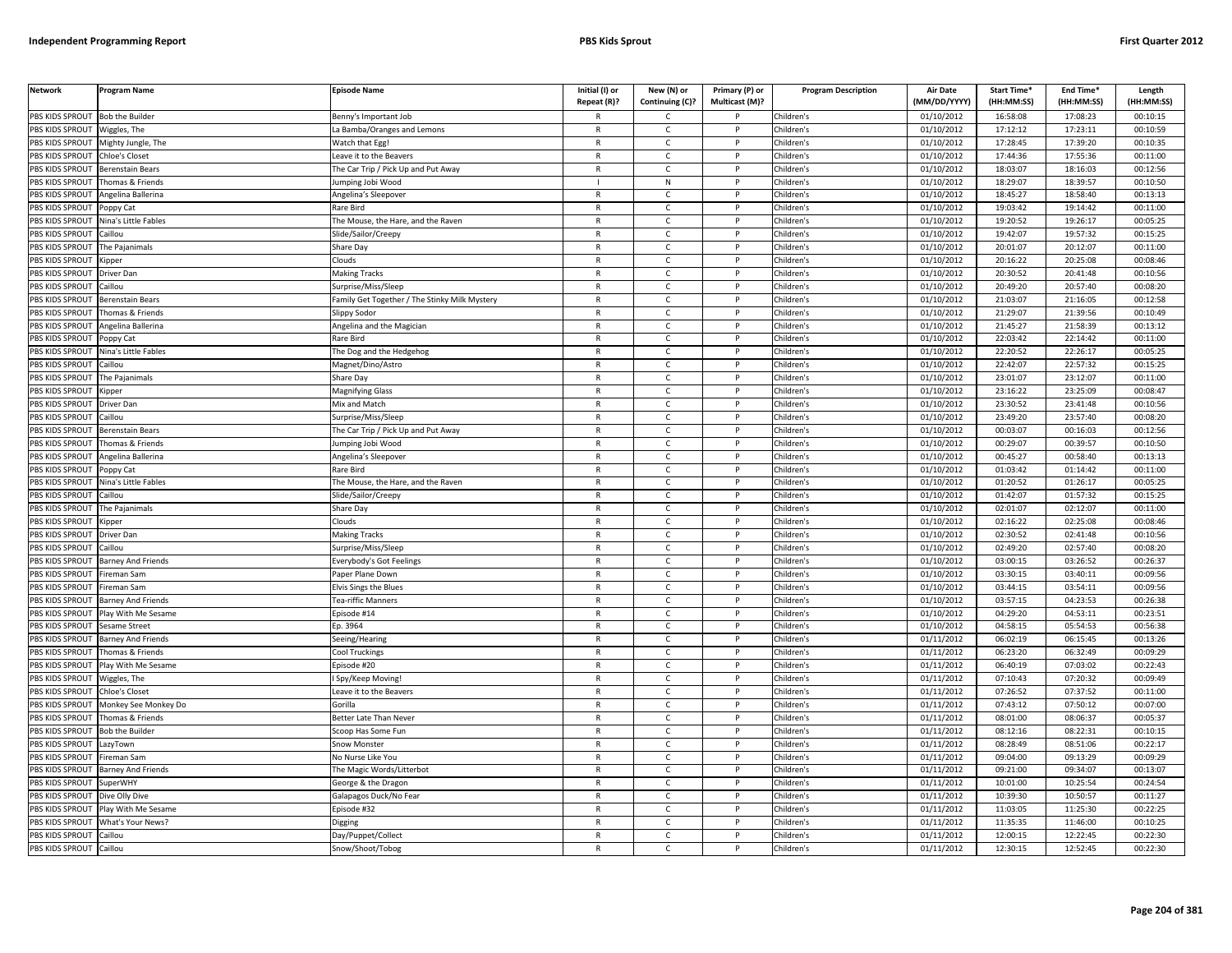| <b>Network</b>                     | Program Name                      | <b>Episode Name</b>                           | Initial (I) or<br>Repeat (R)? | New (N) or<br>Continuing (C)? | Primary (P) or<br>Multicast (M)? | <b>Program Description</b> | Air Date<br>(MM/DD/YYYY) | Start Time*<br>(HH:MM:SS) | End Time*<br>(HH:MM:SS) | Length<br>(HH:MM:SS) |
|------------------------------------|-----------------------------------|-----------------------------------------------|-------------------------------|-------------------------------|----------------------------------|----------------------------|--------------------------|---------------------------|-------------------------|----------------------|
| PBS KIDS SPROUT                    | <b>Sesame Street</b>              | Big Bird and Snuffy's Talent Show             |                               | N                             |                                  | Children's                 | 01/11/2012               | 13:00:15                  | 13:50:53                | 00:50:38             |
| PBS KIDS SPROUT                    | <b>Barney And Friends</b>         | The New Kid/Grandpa's Visit                   | $\mathsf{R}$                  | $\epsilon$                    |                                  | Children's                 | 01/11/2012               | 14:00:15                  | 14:13:59                | 00:13:44             |
| PBS KIDS SPROUT                    | Fireman Sam                       | Sheep Dog Trials                              | R                             | C                             | P                                | Children's                 | 01/11/2012               | 14:17:15                  | 14:27:12                | 00:09:57             |
| PBS KIDS SPROUT                    | LazyTown                          | Sportacus Saves the Toys                      | $\mathsf{R}$                  | $\mathsf{C}$                  |                                  | Children's                 | 01/11/2012               | 14:30:20                  | 14:53:58                | 00:23:38             |
| PBS KIDS SPROUT                    | <b>SuperWHY</b>                   | The Stars in the Sky                          | $\mathsf{R}$                  | $\mathsf{C}$                  | P                                | Children's                 | 01/11/2012               | 15:02:37                  | 15:28:01                | 00:25:24             |
| PBS KIDS SPROUT                    | Thomas & Friends                  | <b>New Friend For Thomas</b>                  | $\mathsf{R}$                  | $\mathsf{C}$                  |                                  | Children's                 | 01/11/2012               | 15:32:12                  | 15:37:48                | 00:05:36             |
| PBS KIDS SPROUT                    | Roary the Racing Car              | Silver Hatch Pizza                            | $\mathsf{R}$                  | C                             | P                                | Children's                 | 01/11/2012               | 15:42:49                  | 15:52:07                | 00:09:18             |
| PBS KIDS SPROUT                    | ifi and the Flowertots            | uzzbuzz Helps Out                             | $\mathsf{R}$                  | $\mathsf{C}$                  | <b>D</b>                         | Children's                 | 01/11/2012               | 15:58:52                  | 16:08:10                | 00:09:18             |
| PBS KIDS SPROUT                    | Wiggles, The                      | Feddy Bear, Teddy Bear/Wiggletastic           | $\mathsf{R}$                  | $\mathsf{C}$                  | P                                | Children's                 | 01/11/2012               | 16:12:12                  | 16:23:12                | 00:11:00             |
| PBS KIDS SPROUT                    | Zoboomafoo                        | Grow, Zoboo, Grow                             | $\mathsf{R}$                  | C                             |                                  | Children's                 | 01/11/2012               | 16:28:08                  | 16:54:56                | 00:26:48             |
| PBS KIDS SPROUT                    | <b>Bob the Builder</b>            | Put-It-Together Spud                          | $\mathsf{R}$                  | $\mathsf{C}$                  | $\mathsf{P}$                     | Children's                 | 01/11/2012               | 16:58:08                  | 17:08:23                | 00:10:15             |
| PBS KIDS SPROUT                    | Wiggles, The                      | Hey Diddle Diddle/This Way and That Way       | $\mathsf{R}$                  | $\mathsf{C}$                  | P                                | Children's                 | 01/11/2012               | 17:12:12                  | 17:23:12                | 00:11:00             |
| PBS KIDS SPROUT                    | Mighty Jungle, The                | <b>Bruce's First Sleepover</b>                | $\mathsf{R}$                  | $\mathsf{C}$                  | P                                | Children's                 | 01/11/2012               | 17:28:45                  | 17:39:20                | 00:10:35             |
| PBS KIDS SPROUT                    | <b>Chloe's Closet</b>             | n the Fix                                     | $\mathsf{R}$                  | $\mathsf{C}$                  |                                  | Children's                 | 01/11/2012               | 17:44:36                  | 17:55:36                | 00:11:00             |
| PBS KIDS SPROUT                    | <b>Berenstain Bears</b>           | lug and Make Up / Big Road Race               |                               | N                             | P                                | Children's                 | 01/11/2012               | 18:03:07                  | 18:16:05                | 00:12:58             |
| PBS KIDS SPROUT                    | Thomas & Friends                  | Thomas & Scruff                               | R                             | $\mathsf{C}$                  |                                  | Children's                 | 01/11/2012               | 18:29:07                  | 18:39:57                | 00:10:50             |
| PBS KIDS SPROUT                    | Angelina Ballerina                | Angelina's Noisy, Messy Lunchtime             | $\mathsf{R}$                  | $\mathsf{C}$                  | P                                | Children's                 | 01/11/2012               | 18:45:27                  | 18:58:39                | 00:13:12             |
| PBS KIDS SPROUT                    | Poppy Cat                         | Rose Cave                                     | R                             | $\mathsf{C}$                  | P                                | Children's                 | 01/11/2012               | 19:03:42                  | 19:14:42                | 00:11:00             |
| PBS KIDS SPROUT                    | Nina's Little Fables              | Two Goats and a Bridge                        | $\mathsf{R}$                  | $\mathsf{C}$                  | P                                | Children's                 | 01/11/2012               | 19:20:52                  | 19:26:18                | 00:05:26             |
| PBS KIDS SPROUT                    | Caillou                           | Snow/Shoot/Tobog                              | $\mathsf{R}$                  | $\mathsf{C}$                  | P                                | Children's                 | 01/11/2012               | 19:42:07                  | 19:57:32                | 00:15:25             |
| PBS KIDS SPROUT                    | The Pajanimals                    | The Rocket Ride                               | $\mathsf{R}$                  | $\mathsf{C}$                  |                                  | Children's                 | 01/11/2012               | 20:01:07                  | 20:12:07                | 00:11:00             |
| PBS KIDS SPROUT                    | <b>Kipper</b>                     | Crazy Golf                                    | $\mathsf{R}$                  | C                             | P                                | Children's                 | 01/11/2012               | 20:16:22                  | 20:25:08                | 00:08:46             |
| PBS KIDS SPROUT                    | Driver Dan                        | Snappy Happy                                  | $\mathsf{R}$                  | $\mathsf{C}$                  | P                                | Children's                 | 01/11/2012               | 20:30:52                  | 20:41:48                | 00:10:56             |
| PBS KIDS SPROUT                    | Caillou                           | Patient/Police/Grandpa's Friend               | $\mathsf{R}$                  | $\mathsf{C}$                  | P                                | Children's                 | 01/11/2012               | 20:49:20                  | 20:57:40                | 00:08:20             |
| PBS KIDS SPROUT                    | Berenstain Bears                  | Family Get Together / The Stinky Milk Mystery | $\mathsf{R}$                  | $\mathsf{C}$                  |                                  | Children's                 | 01/11/2012               | 21:03:07                  | 21:16:02                | 00:12:55             |
| PBS KIDS SPROUT                    | Thomas & Friends                  | The Early Bird                                | $\mathsf{R}$                  | $\mathsf{C}$                  | P                                | Children's                 | 01/11/2012               | 21:29:07                  | 21:39:56                | 00:10:49             |
| PBS KIDS SPROUT                    | Angelina Ballerina                | Angelina Cheerleader                          | R                             | C                             |                                  | Children's                 | 01/11/2012               | 21:45:27                  | 21:58:39                | 00:13:12             |
| PBS KIDS SPROUT                    | Poppy Cat                         | Rose Cave                                     | $\mathsf{R}$                  | $\mathsf{C}$                  | $\mathsf{P}$                     | Children's                 | 01/11/2012               | 22:03:42                  | 22:14:42                | 00:11:00             |
| PBS KIDS SPROUT                    | Nina's Little Fables              | The Mouse, the Hare, and the Goat             | $\mathsf{R}$                  | C                             | P                                | Children's                 | 01/11/2012               | 22:20:52                  | 22:26:17                | 00:05:25             |
| PBS KIDS SPROUT                    | Caillou                           | ibrary/Book/Story                             | $\mathsf{R}$                  | $\mathsf{C}$                  | P                                | Children's                 | 01/11/2012               | 22:42:07                  | 22:57:32                | 00:15:25             |
| PBS KIDS SPROUT                    | The Pajanimals                    | The Rocket Ride                               | $\mathsf{R}$                  | $\mathsf{C}$                  | P                                | Children's                 | 01/11/2012               | 23:01:07                  | 23:12:07                | 00:11:00             |
| PBS KIDS SPROUT                    | <b>Kipper</b>                     | <b>Kipper is Unwell</b>                       |                               | ${\sf N}$                     | P                                | Children's                 | 01/11/2012               | 23:16:22                  | 23:25:08                | 00:08:46             |
| PBS KIDS SPROUT                    | Driver Dan                        | Walking With a Dinosaur                       | $\mathsf{R}$                  | $\mathsf{C}$                  | P                                | Children's                 | 01/11/2012               | 23:30:52                  | 23:41:48                | 00:10:56             |
| PBS KIDS SPROUT                    | Caillou                           | Patient/Police/Grandpa's Friend               | $\mathsf{R}$                  | $\mathsf{C}$                  | P                                | Children's                 | 01/11/2012               | 23:49:20                  | 23:57:40                | 00:08:20             |
| PBS KIDS SPROUT                    | <b>Berenstain Bears</b>           | lug and Make Up / Big Road Race               | $\mathsf{R}$                  | $\mathsf{C}$                  | P                                | Children's                 | 01/11/2012               | 00:03:07                  | 00:16:05                | 00:12:58             |
| PBS KIDS SPROUT                    | Thomas & Friends                  | Thomas & Scruff                               | $\mathsf{R}$                  | $\mathsf{C}$                  | P                                | Children's                 | 01/11/2012               | 00:29:07                  | 00:39:57                | 00:10:50             |
| PBS KIDS SPROUT                    | Angelina Ballerina                | Angelina's Noisy, Messy Lunchtime             | $\mathsf{R}$                  | $\mathsf{C}$                  | D                                | Children's                 | 01/11/2012               | 00:45:27                  | 00:58:39                | 00:13:12             |
| PBS KIDS SPROUT                    |                                   |                                               | $\mathsf{R}$                  | $\mathsf{C}$                  | P                                | Children's                 | 01/11/2012               | 01:03:42                  | 01:14:42                | 00:11:00             |
| PBS KIDS SPROUT                    | Poppy Cat<br>Nina's Little Fables | Rose Cave                                     | $\mathsf{R}$                  | $\mathsf{C}$                  | P                                |                            | 01/11/2012               | 01:20:52                  | 01:26:18                | 00:05:26             |
| PBS KIDS SPROUT                    | Caillou                           | Two Goats and a Bridge<br>Snow/Shoot/Tobog    | $\mathsf{R}$                  | $\mathsf{C}$                  | <b>D</b>                         | Children's<br>Children's   | 01/11/2012               | 01:42:07                  | 01:57:32                | 00:15:25             |
|                                    |                                   | The Rocket Ride                               |                               | $\mathsf{C}$                  | P                                |                            | 01/11/2012               | 02:01:07                  | 02:12:07                | 00:11:00             |
| PBS KIDS SPROUT<br>PBS KIDS SPROUT | The Pajanimals                    |                                               | $\mathsf{R}$<br>$\mathsf{R}$  | $\mathsf{C}$                  | P                                | Children's                 |                          | 02:16:22                  | 02:25:08                | 00:08:46             |
|                                    | <i><b>Sipper</b></i>              | Crazy Golf                                    |                               |                               |                                  | Children's                 | 01/11/2012               |                           |                         |                      |
| PBS KIDS SPROUT                    | Driver Dan                        | <b>Snappy Happy</b>                           | $\mathsf{R}$                  | $\mathsf{C}$                  | P                                | Children's                 | 01/11/2012               | 02:30:52                  | 02:41:48                | 00:10:56             |
| PBS KIDS SPROUT                    | Caillou                           | Patient/Police/Grandpa's Friend               | R                             | C                             |                                  | Children's                 | 01/11/2012               | 02:49:20                  | 02:57:40                | 00:08:20             |
| PBS KIDS SPROUT                    | Barney And Friends                | Caring Hearts                                 | $\mathsf{R}$                  | C                             | P                                | Children's                 | 01/11/2012               | 03:00:15                  | 03:26:52                | 00:26:37             |
| PBS KIDS SPROUT                    | Fireman Sam                       | Hot and Cold Running Sniffer Dog              | $\mathsf{R}$                  | $\mathsf{C}$                  | P                                | Children's                 | 01/11/2012               | 03:30:15                  | 03:40:09                | 00:09:54             |
| PBS KIDS SPROUT                    | ireman Sam                        | Flood's Flood                                 | $\mathsf{R}$                  | $\mathsf{C}$                  | $\mathsf{P}$                     | Children's                 | 01/11/2012               | 03:44:15                  | 03:54:12                | 00:09:57             |
| PBS KIDS SPROUT                    | <b>Barney And Friends</b>         | Stop! Go!                                     | $\mathsf{R}$                  | $\mathsf{C}$                  | P                                | Children's                 | 01/11/2012               | 03:57:15                  | 04:23:53                | 00:26:38             |
| PBS KIDS SPROUT                    | Play With Me Sesame               | Episode #15                                   | $\mathbb{R}$                  | $\mathsf{C}$                  | P                                | Children's                 | 01/11/2012               | 04:29:20                  | 04:53:12                | 00:23:52             |
| PBS KIDS SPROUT                    | Sesame Street                     | Ep. 3965                                      | $\mathsf{R}$                  | C                             | P                                | Children's                 | 01/11/2012               | 04:58:15                  | 05:54:53                | 00:56:38             |
| PBS KIDS SPROUT                    | Barney And Friends                | Seeing/Hearing                                | $\mathsf{R}$                  | $\mathsf{C}$                  | P                                | Children's                 | 01/12/2012               | 06:02:19                  | 06:15:53                | 00:13:34             |
| PBS KIDS SPROUT                    | Thomas & Friends                  | Thomas and the Spaceship                      | $\mathsf{R}$                  | $\mathsf{C}$                  |                                  | Children's                 | 01/12/2012               | 06:23:20                  | 06:32:49                | 00:09:29             |
| PBS KIDS SPROUT                    | Play With Me Sesame               | Episode #21                                   | $\mathsf{R}$                  | $\mathsf{C}$                  | <b>D</b>                         | Children's                 | 01/12/2012               | 06:40:19                  | 07:03:16                | 00:22:57             |
| PBS KIDS SPROUT                    | Wiggles, The                      | Who Am I?/Murray Had A Turtle                 | $\mathsf{R}$                  | $\mathsf{C}$                  | P                                | Children's                 | 01/12/2012               | 07:10:43                  | 07:20:32                | 00:09:49             |
| PBS KIDS SPROUT                    | Chloe's Closet                    | n the Fix                                     | $\mathsf{R}$                  | $\mathsf{C}$                  |                                  | Children's                 | 01/12/2012               | 07:26:52                  | 07:37:52                | 00:11:00             |
| PBS KIDS SPROUT                    | Monkey See Monkey Do              | Penguin                                       | $\mathsf{R}$                  | C                             | P                                | Children's                 | 01/12/2012               | 07:43:12                  | 07:50:12                | 00:07:00             |
| PBS KIDS SPROUT                    | Thomas & Friends                  | <b>Thomas Comes To Breakfast</b>              | $\mathsf{R}$                  | $\mathsf{C}$                  |                                  | Children's                 | 01/12/2012               | 08:01:00                  | 08:06:35                | 00:05:35             |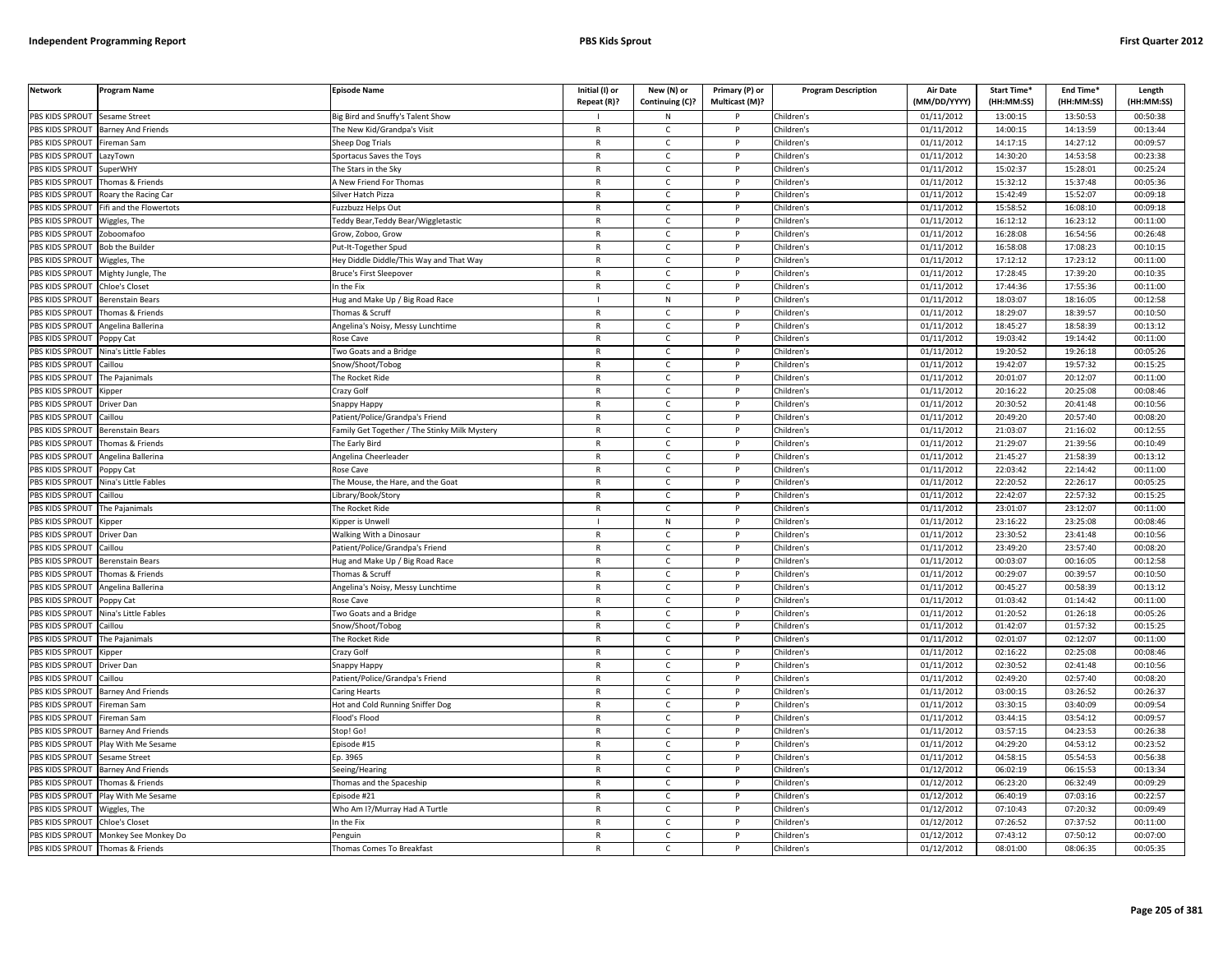| <b>Network</b>         | Program Name              | Episode Name                            | Initial (I) or<br>Repeat (R)? | New (N) or<br>Continuing (C)? | Primary (P) or<br>Multicast (M)? | <b>Program Description</b> | <b>Air Date</b><br>(MM/DD/YYYY) | <b>Start Time*</b><br>(HH:MM:SS) | End Time*<br>(HH:MM:SS) | Length<br>(HH:MM:SS) |
|------------------------|---------------------------|-----------------------------------------|-------------------------------|-------------------------------|----------------------------------|----------------------------|---------------------------------|----------------------------------|-------------------------|----------------------|
| PBS KIDS SPROUT        | <b>Bob the Builder</b>    | Scoop's Stegosaurus                     |                               | C                             |                                  | Children's                 | 01/12/2012                      | 08:12:16                         | 08:22:32                | 00:10:16             |
| PBS KIDS SPROUT        | LazyTown                  | <b>Energy Book</b>                      | $\mathsf{R}$                  | $\mathsf{C}$                  | $\mathsf{P}$                     | Children's                 | 01/12/2012                      | 08:28:49                         | 08:51:02                | 00:22:13             |
| PBS KIDS SPROUT        | Fireman Sam               | The One That Got Away                   | $\mathsf{R}$                  | $\mathsf{C}$                  | P                                | Children's                 | 01/12/2012                      | 09:04:00                         | 09:13:29                | 00:09:29             |
| <b>PBS KIDS SPROUT</b> | <b>Barney And Friends</b> | The Magic Words/Litterbot               | $\mathbb{R}$                  | $\mathsf{C}$                  | P                                | Children's                 | 01/12/2012                      | 09:21:00                         | 09:34:12                | 00:13:12             |
| PBS KIDS SPROUT        | <b>SuperWHY</b>           | King Midas                              | $\mathsf{R}$                  | $\mathsf{C}$                  | P                                | Children's                 | 01/12/2012                      | 10:01:00                         | 10:25:54                | 00:24:54             |
| PBS KIDS SPROUT        | Dive Olly Dive            | Salvage Mystery/Scooters and Subs       | $\mathsf{R}$                  | $\mathsf{C}$                  | D                                | Children's                 | 01/12/2012                      | 10:39:30                         | 10:50:57                | 00:11:27             |
| PBS KIDS SPROUT        | Play With Me Sesame       | Episode #33                             | R                             | C                             |                                  | Children's                 | 01/12/2012                      | 11:03:05                         | 11:25:24                | 00:22:19             |
| PBS KIDS SPROUT        | What's Your News?         |                                         | $\mathsf{R}$                  | $\mathsf{C}$                  | P                                | Children's                 | 01/12/2012                      | 11:35:35                         | 11:46:00                | 00:10:25             |
| PBS KIDS SPROUT        | Caillou                   | Gilbert/Saw/Jungle                      | R                             | C                             | P                                | Children's                 | 01/12/2012                      | 12:00:15                         | 12:22:45                | 00:22:30             |
| <b>PBS KIDS SPROUT</b> | Caillou                   | Drums/Band/Sing                         | $\mathsf{R}$                  | $\mathsf{C}$                  | P                                | Children's                 | 01/12/2012                      | 12:30:15                         | 12:52:45                | 00:22:30             |
| PBS KIDS SPROUT        | Sesame Street             | Number 6 Day                            |                               | N                             | P                                | Children's                 | 01/12/2012                      | 13:00:15                         | 13:53:43                | 00:53:28             |
| <b>PBS KIDS SPROUT</b> | <b>Barney And Friends</b> | The New Kid/Grandpa's Visit             | $\mathsf{R}$                  | $\mathsf{C}$                  | <b>D</b>                         | Children's                 | 01/12/2012                      | 14:00:15                         | 14:13:57                | 00:13:42             |
| PBS KIDS SPROUT        | Fireman Sam               | Poorly Penny                            | $\mathsf{R}$                  | C                             | P                                | Children's                 | 01/12/2012                      | 14:17:15                         | 14:27:13                | 00:09:58             |
| <b>PBS KIDS SPROUT</b> | .azyTown                  | Nelcome to LazyTown                     | R                             | C                             |                                  | Children's                 | 01/12/2012                      | 14:30:20                         | 14:54:17                | 00:23:57             |
| PBS KIDS SPROUT        | SuperWHY                  | The Three Feathers                      | $\mathsf{R}$                  | C                             | P                                | Children's                 | 01/12/2012                      | 15:02:37                         | 15:28:01                | 00:25:24             |
| PBS KIDS SPROUT        | Thomas & Friends          | Pop Goes the Diesel                     | $\mathsf{R}$                  | $\mathsf{C}$                  | P                                | Children's                 | 01/12/2012                      | 15:32:12                         | 15:37:49                | 00:05:37             |
| PBS KIDS SPROUT        | Roary the Racing Car      | The Silver Hatch Stars                  | $\mathsf{R}$                  | $\mathsf{C}$                  | P                                | Children's                 | 01/12/2012                      | 15:42:49                         | 15:52:07                | 00:09:18             |
| PBS KIDS SPROUT        | Fifi and the Flowertots   | Stingo Gets Stuck                       | $\mathsf{R}$                  | $\mathsf{C}$                  | P                                | Children's                 | 01/12/2012                      | 15:58:52                         | 16:08:10                | 00:09:18             |
| <b>PBS KIDS SPROUT</b> | Wiggles, The              | English Country Garden/Circus Fun       | $\mathbb{R}$                  | $\mathsf{C}$                  | P                                | Children's                 | 01/12/2012                      | 16:12:12                         | 16:23:16                | 00:11:04             |
| PBS KIDS SPROUT        | Zoboomafoo                | Crocodilian                             | $\mathsf{R}$                  | C                             | P                                | Children's                 | 01/12/2012                      | 16:28:08                         | 16:54:57                | 00:26:49             |
| PBS KIDS SPROUT        | <b>Bob the Builder</b>    | Roley's Round Up                        | $\mathsf{R}$                  | $\mathsf{C}$                  | P                                | Children's                 | 01/12/2012                      | 16:58:08                         | 17:08:23                | 00:10:15             |
| PBS KIDS SPROUT        | Wiggles, The              | Hey Diddle Diddle/This Way and That Way | $\mathsf{R}$                  | C                             |                                  | Children's                 | 01/12/2012                      | 17:12:12                         | 17:23:11                | 00:10:59             |
| PBS KIDS SPROUT        | Mighty Jungle, The        | The Mighty Jungle Club                  | $\mathsf{R}$                  | $\mathsf{C}$                  | P                                | Children's                 | 01/12/2012                      | 17:28:45                         | 17:39:20                | 00:10:35             |
| PBS KIDS SPROUT        | Chloe's Closet            | Follow the Castle's Brick Road          | R                             | C                             | P                                | Children's                 | 01/12/2012                      | 17:44:36                         | 17:55:36                | 00:11:00             |
| <b>PBS KIDS SPROUT</b> | Berenstain Bears          | Hug and Make Up / Big Road Race         | $\mathsf{R}$                  | $\mathsf{C}$                  | <b>D</b>                         | Children's                 | 01/12/2012                      | 18:03:07                         | 18:16:04                | 00:12:57             |
| PBS KIDS SPROUT        | Thomas & Friends          | O The Indignity!                        | R                             | $\mathsf{C}$                  | P                                | Children's                 | 01/12/2012                      | 18:29:07                         | 18:39:57                | 00:10:50             |
| PBS KIDS SPROUT        | Angelina Ballerina        | Angelina and the Front Row Ticket       | $\mathsf{R}$                  | C                             | P                                | Children's                 | 01/12/2012                      | 18:45:27                         | 18:58:40                | 00:13:13             |
| PBS KIDS SPROUT        | Poppy Cat                 | Wise Toad                               | $\mathsf{R}$                  | $\mathsf{C}$                  | P                                | Children's                 | 01/12/2012                      | 19:03:42                         | 19:14:42                | 00:11:00             |
| <b>PBS KIDS SPROUT</b> | Nina's Little Fables      | The Dog and the Crab                    | $\mathsf{R}$                  | C                             | P                                | Children's                 | 01/12/2012                      | 19:20:52                         | 19:26:17                | 00:05:25             |
| PBS KIDS SPROUT        | Caillou                   | Drums/Band/Sing                         | $\mathsf{R}$                  | C                             | P                                | Children's                 | 01/12/2012                      | 19:42:07                         | 19:57:32                | 00:15:25             |
| PBS KIDS SPROUT        | The Pajanimals            | Night Will Sing Us to Sleep             | $\mathsf{R}$                  | $\mathsf{C}$                  | P                                | Children's                 | 01/12/2012                      | 20:01:07                         | 20:12:07                | 00:11:00             |
| PBS KIDS SPROUT        | <b>Kipper</b>             | Big Freeze, The                         | $\mathsf{R}$                  | $\mathsf{C}$                  | P                                | Children's                 | 01/12/2012                      | 20:16:22                         | 20:25:04                | 00:08:42             |
| PBS KIDS SPROUT        | Driver Dan                | Dinosaur Footprints                     | $\mathsf{R}$                  | $\mathsf{C}$                  | P                                | Children's                 | 01/12/2012                      | 20:30:52                         | 20:41:48                | 00:10:56             |
| PBS KIDS SPROUT        | Caillou                   | Patient/Police/Grandpa's Friend         | $\mathsf{R}$                  | C                             | P                                | Children's                 | 01/12/2012                      | 20:49:20                         | 20:57:40                | 00:08:20             |
| PBS KIDS SPROUT        | Berenstain Bears          | New Neighbors / The Big Election        | $\mathsf{R}$                  | C                             | P                                | Children's                 | 01/12/2012                      | 21:03:07                         | 21:16:05                | 00:12:58             |
| PBS KIDS SPROUT        | Thomas & Friends          | Play Time                               | $\mathsf{R}$                  | $\mathsf{C}$                  | P                                | Children's                 | 01/12/2012                      | 21:29:07                         | 21:39:57                | 00:10:50             |
| PBS KIDS SPROUT        | Angelina Ballerina        | Angelina's Ballet School                | $\mathsf{R}$                  | $\mathsf{C}$                  |                                  | Children's                 | 01/12/2012                      | 21:45:27                         | 21:58:39                | 00:13:12             |
| PBS KIDS SPROUT        | Poppy Cat                 | Wise Toad                               | $\mathsf{R}$                  | $\mathsf{C}$                  | <b>D</b>                         | Children's                 | 01/12/2012                      | 22:03:42                         | 22:14:42                | 00:11:00             |
| PBS KIDS SPROUT        | Nina's Little Fables      | The Lion and the Mouse                  | R                             | C                             | P                                | Children's                 | 01/12/2012                      | 22:20:52                         | 22:26:17                | 00:05:25             |
| PBS KIDS SPROUT        | `ailloı.                  | Present/Chef/Paint                      | $\mathsf{R}$                  | $\epsilon$                    | <b>D</b>                         | Children's                 | 01/12/2012                      | 22:42:07                         | 22:57:32                | 00:15:25             |
| PBS KIDS SPROUT        | The Pajanimals            | Night Will Sing Us to Sleep             | $\mathsf{R}$                  | C                             | P                                | Children's                 | 01/12/2012                      | 23:01:07                         | 23:12:07                | 00:11:00             |
| <b>PBS KIDS SPROUT</b> | (ipper                    | Nest, The                               |                               | ${\sf N}$                     | D                                | Children's                 | 01/12/2012                      | 23:16:22                         | 23:25:08                | 00:08:46             |
| PBS KIDS SPROUT        | Driver Dan                | Story Train Singalong                   | $\mathsf{R}$                  | $\mathsf{C}$                  | P                                | Children's                 | 01/12/2012                      | 23:30:52                         | 23:41:48                | 00:10:56             |
| PBS KIDS SPROUT        | Caillou                   | Patient/Police/Grandpa's Friend         | $\mathsf{R}$                  | C                             | P                                | Children's                 | 01/12/2012                      | 23:49:20                         | 23:57:40                | 00:08:20             |
| PBS KIDS SPROUT        | Berenstain Bears          | Hug and Make Up / Big Road Race         | $\mathsf{R}$                  | C                             | P                                | Children's                 | 01/12/2012                      | 00:03:07                         | 00:16:04                | 00:12:57             |
| <b>PBS KIDS SPROUT</b> | Thomas & Friends          | O The Indignity                         |                               | $\mathsf{C}$                  |                                  | Children's                 | 01/12/2012                      | 00:29:07                         | 00:39:57                | 00:10:50             |
| PBS KIDS SPROUT        | Angelina Ballerina        | Angelina and the Front Row Ticket       | R                             | $\mathsf{C}$                  | $\mathsf{P}$                     | Children's                 | 01/12/2012                      | 00:45:27                         | 00:58:40                | 00:13:13             |
| PBS KIDS SPROUT        | Poppy Cat                 | Wise Toad                               | $\mathsf{R}$                  | $\mathsf{C}$                  | P                                | Children's                 | 01/12/2012                      | 01:03:42                         | 01:14:42                | 00:11:00             |
| PBS KIDS SPROUT        | Nina's Little Fables      | The Dog and the Crab                    | $\mathsf{R}$                  | C                             | P                                | Children's                 | 01/12/2012                      | 01:20:52                         | 01:26:17                | 00:05:25             |
| PBS KIDS SPROUT        | Caillou                   | Drums/Band/Sing                         | $\mathsf{R}$                  | C                             | P                                | Children's                 | 01/12/2012                      | 01:42:07                         | 01:57:32                | 00:15:25             |
| <b>PBS KIDS SPROUT</b> | The Pajanimals            | Night Will Sing Us to Sleep             | $\mathsf{R}$                  | $\mathsf{C}$                  | P                                | Children's                 | 01/12/2012                      | 02:01:07                         | 02:12:07                | 00:11:00             |
| PBS KIDS SPROUT        | Kipper                    | Big Freeze, The                         | $\mathsf{R}$                  | $\mathsf{C}$                  |                                  | Children's                 | 01/12/2012                      | 02:16:22                         | 02:25:04                | 00:08:42             |
| PBS KIDS SPROUT        | Driver Dar                | Dinosaur Footprints                     | $\mathsf{R}$                  | $\mathsf{C}$                  | <b>D</b>                         | Children's                 | 01/12/2012                      | 02:30:52                         | 02:41:48                | 00:10:56             |
| PBS KIDS SPROUT        | Caillou                   | Patient/Police/Grandpa's Friend         | R                             | C                             | P                                | Children's                 | 01/12/2012                      | 02:49:20                         | 02:57:40                | 00:08:20             |
| PBS KIDS SPROUT        | Barney And Friends        | Let's Make Music!                       | $\mathsf{R}$                  | $\mathsf{C}$                  | P                                | Children's                 | 01/12/2012                      | 03:00:15                         | 03:26:52                | 00:26:37             |
| PBS KIDS SPROUT        | Fireman Sam               | Hearts on Fire                          | R                             | C                             | P                                | Children's                 | 01/12/2012                      | 03:30:15                         | 03:40:10                | 00:09:55             |
| PBS KIDS SPROUT        | Fireman Sam               | Stranded                                |                               | $\mathsf{C}$                  | D                                | Children's                 | 01/12/2012                      | 03:44:15                         | 03:54:12                | 00:09:57             |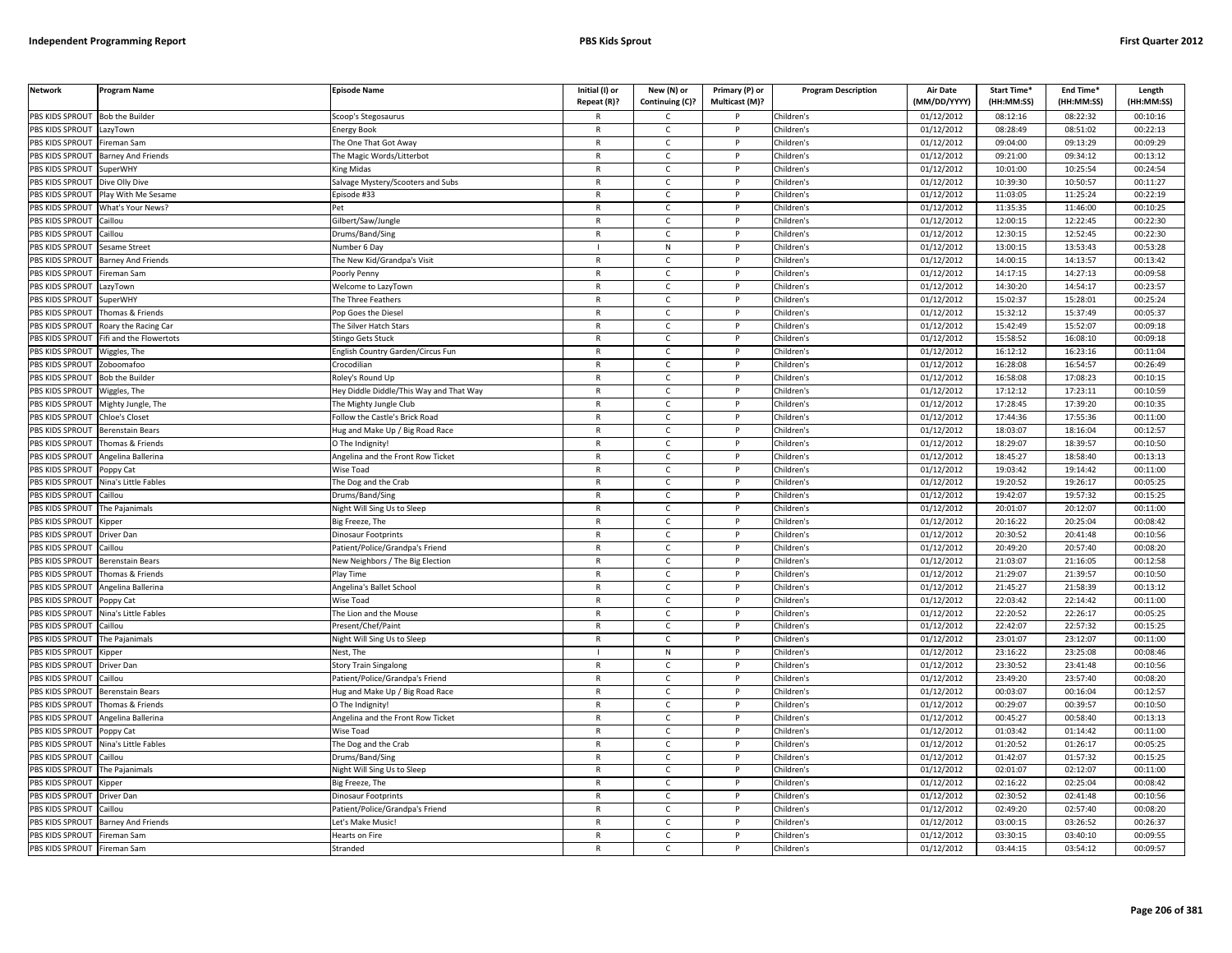| <b>Network</b>        | Program Name              | <b>Episode Name</b>                       | Initial (I) or | New (N) or      | Primary (P) or | <b>Program Description</b> | <b>Air Date</b> | Start Time* | End Time*  | Length     |
|-----------------------|---------------------------|-------------------------------------------|----------------|-----------------|----------------|----------------------------|-----------------|-------------|------------|------------|
|                       |                           |                                           | Repeat (R)?    | Continuing (C)? | Multicast (M)? |                            | (MM/DD/YYYY)    | (HH:MM:SS)  | (HH:MM:SS) | (HH:MM:SS) |
| PBS KIDS SPROUT       | <b>Barney And Friends</b> | Red, Yellow and Blue                      |                | C.              |                | Children's                 | 01/12/2012      | 03:57:15    | 04:23:53   | 00:26:38   |
| PBS KIDS SPROUT       | Play With Me Sesame       | ipisode #16                               | $\mathsf{R}$   | $\mathsf{C}$    | P              | Children's                 | 01/12/2012      | 04:29:20    | 04:53:17   | 00:23:57   |
| <b>BS KIDS SPROUT</b> | Sesame Street             | Ep. 3970                                  | R              | $\mathsf{C}$    |                | Children's                 | 01/12/2012      | 04:58:15    | 05:54:53   | 00:56:38   |
| PBS KIDS SPROUT       | Barney And Friends        | Glad to Be Me/Arts                        | $\mathsf{R}$   | $\mathsf{C}$    | <sub>D</sub>   | Children's                 | 01/13/2012      | 06:02:19    | 06:16:07   | 00:13:48   |
| PBS KIDS SPROUT       | Thomas & Friends          | lector the Horrid                         | R              | c               |                | Children's                 | 01/13/2012      | 06:23:20    | 06:32:49   | 00:09:29   |
| PBS KIDS SPROUT       | lay With Me Sesame        | pisode #22                                | $\mathsf{R}$   | $\mathsf{C}$    | P              | Children's                 | 01/13/2012      | 06:40:19    | 07:03:03   | 00:22:44   |
| PBS KIDS SPROUT       | Wiggles, The              | Who Am I?/Murray Had A Turtle             | R              | $\mathsf{C}$    | P              | Children's                 | 01/13/2012      | 07:10:43    | 07:20:35   | 00:09:52   |
| PBS KIDS SPROUT       | hloe's Closet             | Follow the Castle's Brick Road            | $\mathsf{R}$   | $\mathsf{C}$    | P              | Children's                 | 01/13/2012      | 07:26:52    | 07:37:52   | 00:11:00   |
| PBS KIDS SPROUT       | Monkey See Monkey Do      | rog                                       | $\mathsf{R}$   | $\mathsf{C}$    | P              | Children's                 | 01/13/2012      | 07:43:12    | 07:50:12   | 00:07:00   |
| PBS KIDS SPROUT       | homas & Friends           | Daisy                                     | $\mathsf{R}$   | $\mathsf{C}$    |                | Children's                 | 01/13/2012      | 08:01:00    | 08:06:39   | 00:05:39   |
| PBS KIDS SPROUT       | <b>Bob the Builder</b>    | One Shot Wendy                            | $\mathsf{R}$   | c               | P              | Children's                 | 01/13/2012      | 08:12:16    | 08:22:31   | 00:10:15   |
| PBS KIDS SPROUT       | LazyTown                  | The Lazy Rockets                          | $\mathsf{R}$   | $\mathsf{C}$    |                | Children's                 | 01/13/2012      | 08:28:49    | 08:51:44   | 00:22:55   |
| PBS KIDS SPROUT       | ireman Sam                | Dinosaur Hunt                             | R              | $\mathsf{C}$    | P              | Children's                 | 01/13/2012      | 09:04:00    | 09:13:29   | 00:09:29   |
| PBS KIDS SPROUT       | <b>Barney And Friends</b> | Bop 'til You Drop/The Sleepless Sleepover | R              | $\mathsf{C}$    |                | Children's                 | 01/13/2012      | 09:21:00    | 09:34:09   | 00:13:09   |
| PBS KIDS SPROUT       | SuperWHY                  | Dr. Doolittle                             | $\mathsf{R}$   | $\mathsf{C}$    | P              | Children's                 | 01/13/2012      | 10:01:00    | 10:25:54   | 00:24:54   |
| PBS KIDS SPROUT       | Dive Olly Dive            | Salvage Mystery/Scooters and Subs         | R              | $\mathsf{C}$    |                | Children's                 | 01/13/2012      | 10:39:30    | 10:50:57   | 00:11:27   |
| PBS KIDS SPROUT       | Play With Me Sesame       | Episode #34                               | R              | $\mathsf{C}$    | P              | Children's                 | 01/13/2012      | 11:03:05    | 11:25:24   | 00:22:19   |
| <b>BS KIDS SPROUT</b> | What's Your News?         | <b>Trampoline</b>                         | R              | $\mathsf{C}$    |                | Children's                 | 01/13/2012      | 11:35:35    | 11:46:00   | 00:10:25   |
| PBS KIDS SPROUT       | aillou                    | Best/Strong/Wheels                        | $\mathsf{R}$   | $\mathsf{C}$    | P              | Children's                 | 01/13/2012      | 12:00:15    | 12:22:45   | 00:22:30   |
| PBS KIDS SPROUT       | aillou                    | Show/Magic/Castle                         | R              | $\mathsf{C}$    | P              | Children's                 | 01/13/2012      | 12:30:15    | 12:52:45   | 00:22:30   |
| PBS KIDS SPROUT       | esame Street              | Abby Thinks Oscar is a Prince             | $\mathbf{I}$   | N               | P              | Children's                 | 01/13/2012      | 13:00:15    | 13:53:19   | 00:53:04   |
| <b>BS KIDS SPROUT</b> | Barney And Friends        | Barney's Big Garden/Listen                | R              | $\mathsf{C}$    |                | Children's                 | 01/13/2012      | 14:00:15    | 14:13:53   | 00:13:38   |
| PBS KIDS SPROUT       | ireman Sam                | Pirates of Pontypandy                     | $\overline{R}$ | $\mathsf{C}$    | <sub>D</sub>   | Children's                 | 01/13/2012      | 14:17:15    | 14:27:13   | 00:09:58   |
| PBS KIDS SPROUT       | LazyTown                  | Dr. Rottenstein                           | $\mathsf{R}$   | $\mathsf{C}$    | P              | Children's                 | 01/13/2012      | 14:30:20    | 14:54:18   | 00:23:58   |
| PBS KIDS SPROUT       | SuperWHY                  | he Little Mermaid                         | R              | $\mathsf{C}$    |                | Children's                 | 01/13/2012      | 15:02:37    | 15:28:01   | 00:25:24   |
| PBS KIDS SPROUT       | Thomas & Friends          | Better Late Than Never                    | $\mathsf{R}$   | $\mathsf{C}$    | P              | Children's                 | 01/13/2012      | 15:32:12    | 15:37:49   | 00:05:37   |
| PBS KIDS SPROUT       | Roary the Racing Car      | ligh Tech Overload                        | $\mathsf{R}$   | $\mathsf{C}$    |                | Children's                 | 01/13/2012      | 15:42:49    | 15:52:07   | 00:09:18   |
| PBS KIDS SPROUT       | ifi and the Flowertots    | Fuzzbuzz's Big Race                       | $\mathsf{R}$   | $\mathsf{C}$    | P              | Children's                 | 01/13/2012      | 15:58:52    | 16:08:10   | 00:09:18   |
| PBS KIDS SPROUT       | Niggles, The              | inglish Country Garden/Circus Fun         | $\mathsf{R}$   | $\mathsf{C}$    |                | Children's                 | 01/13/2012      | 16:12:12    | 16:23:13   | 00:11:01   |
| PBS KIDS SPROUT       | Zoboomafoo                | Armor                                     | R              | c               | P              | Children's                 | 01/13/2012      | 16:28:08    | 16:54:59   | 00:26:51   |
| PBS KIDS SPROUT       | <b>Bob the Builder</b>    | Dizzy the Detective                       | R              | $\mathsf{C}$    | P              | Children's                 | 01/13/2012      | 16:58:08    | 17:08:23   | 00:10:15   |
| PBS KIDS SPROUT       | Wiggles, The              | leff Get's a Letter/This Old Man          | $\mathsf{R}$   | $\mathsf{C}$    | P              | Children's                 | 01/13/2012      | 17:12:12    | 17:23:12   | 00:11:00   |
| PBS KIDS SPROUT       | Mighty Jungle, The        | Bananas for Bananas                       | $\mathsf{R}$   | $\mathsf{C}$    | P              | Children's                 | 01/13/2012      | 17:28:45    | 17:39:20   | 00:10:35   |
| PBS KIDS SPROUT       | Chloe's Closet            | cing Escapades                            | $\mathsf{R}$   | $\mathsf{C}$    | P              | Children's                 | 01/13/2012      | 17:44:36    | 17:55:36   | 00:11:00   |
| PBS KIDS SPROUT       | Berenstain Bears          | <b>Gotta Dance / The Bad Dream</b>        |                | ${\sf N}$       | P              | Children's                 | 01/13/2012      | 18:03:07    | 18:16:05   | 00:12:58   |
| PBS KIDS SPROUT       | homas & Friends           | itters & Japes                            | $\mathsf{R}$   | $\mathsf{C}$    | D              | Children's                 | 01/13/2012      | 18:29:07    | 18:39:57   | 00:10:50   |
| <b>BS KIDS SPROUT</b> | Angelina Ballerina        | Angelina Keeps the Peace                  | R              | C               |                | Children's                 | 01/13/2012      | 18:45:27    | 18:58:39   | 00:13:12   |
| PBS KIDS SPROUT       | oppy Cat                  | Magic Show                                | R              | $\mathsf{C}$    | <b>D</b>       | Children's                 | 01/13/2012      | 19:03:42    | 19:14:42   | 00:11:00   |
| PBS KIDS SPROUT       | Nina's Little Fables      | he Mole and the Eagle                     | R              | $\mathsf{C}$    | P              | Children's                 | 01/13/2012      | 19:20:52    | 19:26:17   | 00:05:25   |
| PBS KIDS SPROUT       | aillou                    | Show/Magic/Castle                         | R              | $\mathsf{C}$    |                | Children's                 | 01/13/2012      | 19:42:07    | 19:57:32   | 00:15:25   |
| PBS KIDS SPROUT       | The Pajanimals            | uppy Love                                 | $\mathsf{R}$   | $\mathsf{C}$    | P              | Children's                 | 01/13/2012      | 20:01:07    | 20:12:07   | 00:11:00   |
| PBS KIDS SPROUT       | <b>Kipper</b>             | ake's Friend                              | $\mathsf{R}$   | $\mathsf{C}$    |                | Children's                 | 01/13/2012      | 20:16:22    | 20:25:08   | 00:08:46   |
| PBS KIDS SPROUT       | Driver Dan                | Sandcastle Skittles                       | $\mathsf{R}$   | $\mathsf{C}$    | P              | Children's                 | 01/13/2012      | 20:30:52    | 20:41:48   | 00:10:56   |
| PBS KIDS SPROUT       | aillou                    | )ay/Puppet/Collect                        | $\mathsf{R}$   | $\mathsf{C}$    |                | Children's                 | 01/13/2012      | 20:49:20    | 20:57:40   | 00:08:20   |
| PBS KIDS SPROUT       | Berenstain Bears          | New Neighbors / The Big Election          | $\mathsf{R}$   | c               | P              | Children's                 | 01/13/2012      | 21:03:07    | 21:16:02   | 00:12:55   |
| PBS KIDS SPROUT       | homas & Friends           | homas and the Pigs                        | $\mathsf{R}$   | $\mathsf{C}$    | P              | Children's                 | 01/13/2012      | 21:29:07    | 21:39:57   | 00:10:50   |
| PBS KIDS SPROUT       | Angelina Ballerina        | Angelina's Lunch Table                    | $\mathsf{R}$   | $\mathsf{C}$    | P              | Children's                 | 01/13/2012      | 21:45:27    | 21:58:39   | 00:13:12   |
| PBS KIDS SPROUT       | Poppy Cat                 | Magic Show                                | $\mathsf{R}$   | $\mathsf{C}$    | P              | Children's                 | 01/13/2012      | 22:03:42    | 22:14:42   | 00:11:00   |
| PBS KIDS SPROUT       | Nina's Little Fables      | The Fox and the Stork                     | $\mathsf{R}$   | c               | P              | Children's                 | 01/13/2012      | 22:20:52    | 22:26:17   | 00:05:25   |
| PBS KIDS SPROUT       | Caillou                   | Captain/Loud/Wedding                      | R              | $\mathsf{C}$    | P              | Children's                 | 01/13/2012      | 22:42:07    | 22:57:32   | 00:15:25   |
| PBS KIDS SPROUT       | The Paianimals            | uppy Love                                 | $\mathsf{R}$   | $\mathsf{C}$    | P              | Children's                 | 01/13/2012      | 23:01:07    | 23:12:07   | 00:11:00   |
| <b>BS KIDS SPROUT</b> | Kipper                    | Magic Lamp, The                           |                | ${\sf N}$       |                | Children's                 | 01/13/2012      | 23:16:22    | 23:25:09   | 00:08:47   |
| PBS KIDS SPROUT       | Driver Dan                | Detective Precious                        | $\mathsf{R}$   | $\mathsf{C}$    | <b>D</b>       | Children's                 | 01/13/2012      | 23:30:52    | 23:41:48   | 00:10:56   |
| PBS KIDS SPROUT       | Caillou                   | Patient/Police/Grandpa's Friend           | R              | $\mathsf{C}$    | P              | Children's                 | 01/13/2012      | 23:49:20    | 23:57:40   | 00:08:20   |
| PBS KIDS SPROUT       | Berenstain Bears          | Gotta Dance / The Bad Dream               | $\overline{R}$ | $\mathsf{C}$    |                | Children's                 | 01/13/2012      | 00:03:07    | 00:16:05   | 00:12:58   |
| PBS KIDS SPROUT       | Thomas & Friends          | Jitters & Japes                           | R              | $\mathsf{C}$    | P              | Children's                 | 01/13/2012      | 00:29:07    | 00:39:57   | 00:10:50   |
| PBS KIDS SPROUT       | Angelina Ballerina        | Angelina Keeps the Peace                  |                | $\mathsf{C}$    | P              | Children's                 | 01/13/2012      | 00:45:27    | 00:58:39   | 00:13:12   |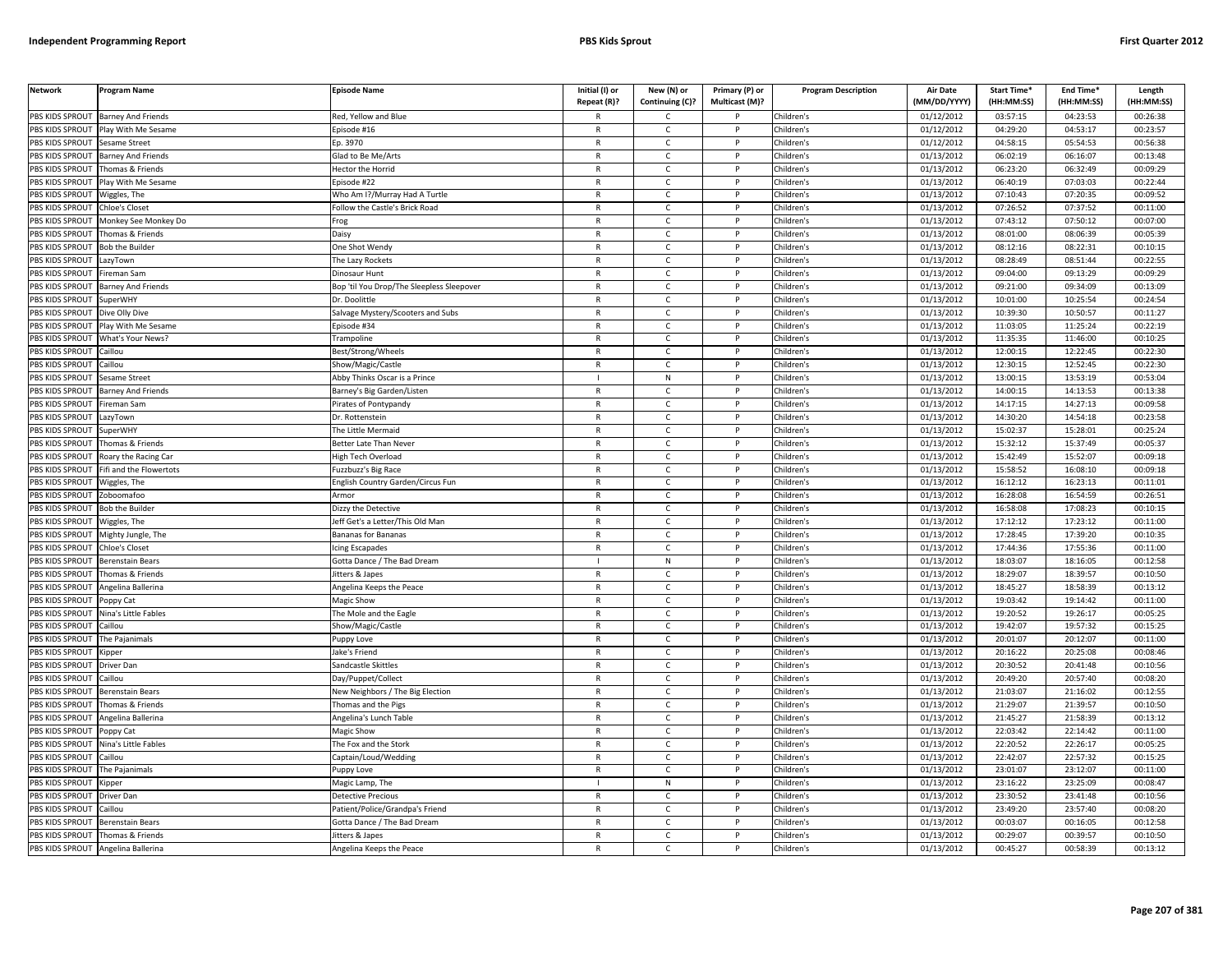| <b>Network</b>  | Program Name              | <b>Episode Name</b>                               | Initial (I) or<br>Repeat (R)? | New (N) or<br>Continuing (C)? | Primary (P) or<br>Multicast (M)? | <b>Program Description</b> | <b>Air Date</b><br>(MM/DD/YYYY) | Start Time*<br>(HH:MM:SS) | End Time <sup>®</sup><br>(HH:MM:SS) | Length<br>(HH:MM:SS) |
|-----------------|---------------------------|---------------------------------------------------|-------------------------------|-------------------------------|----------------------------------|----------------------------|---------------------------------|---------------------------|-------------------------------------|----------------------|
| PBS KIDS SPROUT | Poppy Cat                 | Magic Show                                        |                               | C                             |                                  | Children's                 | 01/13/2012                      | 01:03:42                  | 01:14:42                            | 00:11:00             |
| PBS KIDS SPROUT | Nina's Little Fables      | The Mole and the Eagle                            | $\mathsf{R}$                  | $\mathsf{C}$                  | $\mathsf{P}$                     | Children's                 | 01/13/2012                      | 01:20:52                  | 01:26:17                            | 00:05:25             |
| PBS KIDS SPROUT | Caillou                   | Show/Magic/Castle                                 | $\mathsf{R}$                  | $\mathsf{C}$                  | P                                | Children's                 | 01/13/2012                      | 01:42:07                  | 01:57:32                            | 00:15:25             |
| PBS KIDS SPROUT | The Pajanimals            | Puppy Love                                        | $\mathbb{R}$                  | $\mathsf{C}$                  | P                                | Children's                 | 01/13/2012                      | 02:01:07                  | 02:12:07                            | 00:11:00             |
| PBS KIDS SPROUT | Kipper                    | ake's Friend                                      | $\mathsf{R}$                  | $\mathsf{C}$                  | P                                | Children's                 | 01/13/2012                      | 02:16:22                  | 02:25:08                            | 00:08:46             |
| PBS KIDS SPROUT | Driver Dan                | Sandcastle Skittles                               | $\mathsf{R}$                  | $\mathsf{C}$                  |                                  | Children's                 | 01/13/2012                      | 02:30:52                  | 02:41:48                            | 00:10:56             |
| PBS KIDS SPROUT | Caillou                   | Day/Puppet/Collect                                | R                             | C                             |                                  | Children's                 | 01/13/2012                      | 02:49:20                  | 02:57:40                            | 00:08:20             |
| PBS KIDS SPROUT | Barney And Friends        | Movin' Along                                      | $\mathsf{R}$                  | $\mathsf{C}$                  | <b>D</b>                         | Children's                 | 01/13/2012                      | 03:00:15                  | 03:26:52                            | 00:26:37             |
| PBS KIDS SPROUT | Fireman Sam               | Perilous Path                                     | R                             | $\mathsf{C}$                  | P                                | Children's                 | 01/13/2012                      | 03:30:15                  | 03:40:11                            | 00:09:56             |
| PBS KIDS SPROUT | Fireman Sam               | Off Duty Sam                                      | $\mathsf{R}$                  | $\mathsf{C}$                  | P                                | Children's                 | 01/13/2012                      | 03:44:15                  | 03:54:13                            | 00:09:58             |
| PBS KIDS SPROUT | <b>Barney And Friends</b> | Play For Exercise                                 | $\mathsf{R}$                  | $\mathsf{C}$                  | P                                | Children's                 | 01/13/2012                      | 03:57:15                  | 04:23:53                            | 00:26:38             |
| PBS KIDS SPROUT | Play With Me Sesame       | Episode #17                                       | $\mathsf{R}$                  | $\mathsf{C}$                  | <b>D</b>                         | Children's                 | 01/13/2012                      | 04:29:20                  | 04:53:14                            | 00:23:54             |
| PBS KIDS SPROUT | Sesame Street             | Ep. 3983                                          | $\mathsf{R}$                  | $\mathsf{C}$                  | P                                | Children's                 | 01/13/2012                      | 04:58:15                  | 05:55:16                            | 00:57:01             |
| PBS KIDS SPROUT | Barney And Friends        | <b>Fea-riffic Manners</b>                         | $\mathsf{R}$                  | C                             |                                  | Children's                 | 01/14/2012                      | 06:00:15                  | 06:26:53                            | 00:26:38             |
| PBS KIDS SPROUT | Franny's Feet             | Shake Those Beans/So to Speak                     | $\mathsf{R}$                  | C                             | P                                | Children's                 | 01/14/2012                      | 06:32:20                  | 06:43:51                            | 00:11:31             |
| PBS KIDS SPROUT | Mama Mirabelle            | Play's the Thing/Sam Spades of the Savanna        | $\mathsf{R}$                  | $\mathsf{C}$                  | P                                | Children's                 | 01/14/2012                      | 06:46:20                  | 06:57:19                            | 00:10:59             |
| PBS KIDS SPROUT | Sesame Street             | Ep. 4060                                          | $\mathsf{R}$                  | $\mathsf{C}$                  | $\mathsf{P}$                     | Children's                 | 01/14/2012                      | 07:00:15                  | 07:55:41                            | 00:55:26             |
| PBS KIDS SPROUT | Fireman Sam               | Three Legged Race                                 | $\mathsf{R}$                  | $\mathsf{C}$                  | P                                | Children's                 | 01/14/2012                      | 08:01:20                  | 08:11:18                            | 00:09:58             |
| PBS KIDS SPROUT | Wiggles, The              | Toot Toot Chugga Chugga/Wiggly Show Time          | $\mathbb{R}$                  | $\mathsf{C}$                  | P                                | Children's                 | 01/14/2012                      | 08:15:20                  | 08:26:19                            | 00:10:59             |
| PBS KIDS SPROUT | Caillou                   | Snow/Shoot/Tobog                                  | R                             | C                             | P                                | Children's                 | 01/14/2012                      | 08:30:15                  | 08:52:45                            | 00:22:30             |
| PBS KIDS SPROUT | Roary the Racing Car      | Big Bangs                                         | $\mathsf{R}$                  | $\mathsf{C}$                  | P                                | Children's                 | 01/14/2012                      | 09:03:32                  | 09:13:02                            | 00:09:30             |
| PBS KIDS SPROUT | Monkey See Monkey Do      | Penguin                                           | $\mathsf{R}$                  | $\mathsf{C}$                  |                                  | Children's                 | 01/14/2012                      | 09:39:00                  | 09:46:00                            | 00:07:00             |
| PBS KIDS SPROUT | Mighty Jungle, The        | <b>Babu's Missing Ball</b>                        | $\mathsf{R}$                  | $\mathsf{C}$                  | <b>D</b>                         | Children's                 | 01/14/2012                      | 09:52:40                  | 10:02:45                            | 00:10:05             |
| PBS KIDS SPROUT | Thomas & Friends          | Thomas and Berties Great Race                     | R                             | C                             | P                                | Children's                 | 01/14/2012                      | 10:06:00                  | 10:11:07                            | 00:05:07             |
| PBS KIDS SPROUT | dirtgirlworld             |                                                   | $\mathbb{R}$                  | $\mathsf{C}$                  | <b>D</b>                         | Children's                 | 01/14/2012                      | 10:17:00                  | 10:27:40                            | 00:10:40             |
| PBS KIDS SPROUT | <i>N</i> iggles, The      | We're Building!/Garden Fun                        | $\mathsf{R}$                  | $\mathsf{C}$                  | P                                | Children's                 | 01/14/2012                      | 10:33:30                  | 10:44:03                            | 00:10:33             |
| PBS KIDS SPROUT | Play With Me Sesame       | Episode #77                                       | $\mathsf{R}$                  | $\mathsf{C}$                  | P                                | Children's                 | 01/14/2012                      | 10:52:05                  | 11:14:24                            | 00:22:19             |
| PBS KIDS SPROUT | What's Your News?         | Bike                                              | $\mathsf{R}$                  | $\mathsf{C}$                  | P                                | Children's                 | 01/14/2012                      | 11:24:52                  | 11:35:17                            | 00:10:25             |
| PBS KIDS SPROUT | Caillou                   | Road/Building/Sky                                 | $\mathsf{R}$                  | $\mathsf{C}$                  |                                  | Children's                 | 01/14/2012                      | 12:00:15                  | 12:22:45                            | 00:22:30             |
| PBS KIDS SPROUT | Caillou                   | Antarctic/Sea/Bayou                               | $\mathsf{R}$                  | C                             | P                                | Children's                 | 01/14/2012                      | 12:30:15                  | 12:52:45                            | 00:22:30             |
| PBS KIDS SPROUT | Sesame Street             | Sock Chaos                                        |                               | ${\sf N}$                     | P                                | Children's                 | 01/14/2012                      | 13:00:15                  | 13:53:29                            | 00:53:14             |
| PBS KIDS SPROUT | Barney And Friends        | Barney's Big Garden/Listen                        | $\mathsf{R}$                  | $\mathsf{C}$                  | P                                | Children's                 | 01/14/2012                      | 14:00:15                  | 14:13:55                            | 00:13:40             |
| PBS KIDS SPROUT | Fireman Sam               | Pontypandy Pioneers                               | $\mathsf{R}$                  | $\mathsf{C}$                  | P                                | Children's                 | 01/14/2012                      | 14:17:15                  | 14:27:13                            | 00:09:58             |
| PBS KIDS SPROUT | LazyTown                  | Sports Day                                        | $\mathsf{R}$                  | C                             | P                                | Children's                 | 01/14/2012                      | 14:30:20                  | 14:54:02                            | 00:23:42             |
| PBS KIDS SPROUT | <b>SuperWHY</b>           | uan Bobo & The Pig                                | $\mathsf{R}$                  | C                             | P                                | Children's                 | 01/14/2012                      | 15:02:37                  | 15:28:01                            | 00:25:24             |
| PBS KIDS SPROUT | Thomas & Friends          | Thomas Comes To Breakfast                         | $\mathsf{R}$                  | $\mathsf{C}$                  | P                                | Children's                 | 01/14/2012                      | 15:32:12                  | 15:37:47                            | 00:05:35             |
| PBS KIDS SPROUT | Roary the Racing Car      | <b>Workshop Chaos</b>                             | $\mathsf{R}$                  | $\mathsf{C}$                  |                                  | Children's                 | 01/14/2012                      | 15:42:49                  | 15:52:07                            | 00:09:18             |
| PBS KIDS SPROUT | ifi and the Flowertots    | <b>Blueberry Surprise</b>                         | $\mathsf{R}$                  | $\mathsf{C}$                  | <b>D</b>                         | Children's                 | 01/14/2012                      | 15:58:52                  | 16:08:10                            | 00:09:18             |
| PBS KIDS SPROUT | Wiggles, The              | Frere Jacques/The Turkey in the Straw             | $\mathsf{R}$                  | $\mathsf{C}$                  | P                                | Children's                 | 01/14/2012                      | 16:12:12                  | 16:23:11                            | 00:10:59             |
| PBS KIDS SPROUT | Zoboomafoo                | Messy & Clean                                     | $\mathsf{R}$                  | $\mathsf{C}$                  | <b>D</b>                         | Children's                 | 01/14/2012                      | 16:28:08                  | 16:54:58                            | 00:26:50             |
| PBS KIDS SPROUT | <b>Bob the Builder</b>    | Two Jobs Travis                                   | $\mathsf{R}$                  | $\mathsf{C}$                  | P                                | Children's                 | 01/14/2012                      | 16:58:08                  | 17:08:23                            | 00:10:15             |
| PBS KIDS SPROUT | Niggles, The              | A Sailor Went To Sea/Her Eyes Shone Like Diamonds | $\mathsf{R}$                  | $\mathsf{C}$                  | D                                | Children's                 | 01/14/2012                      | 17:12:12                  | 17:23:11                            | 00:10:59             |
| PBS KIDS SPROUT | Mighty Jungle, The        | Queen Rhonda                                      | $\mathsf{R}$                  | $\mathsf{C}$                  | P                                | Children's                 | 01/14/2012                      | 17:28:45                  | 17:39:20                            | 00:10:35             |
| PBS KIDS SPROUT | <b>Chloe's Closet</b>     | <b>Extra Special Delivery</b>                     | $\mathsf{R}$                  | $\mathsf{C}$                  | P                                | Children's                 | 01/14/2012                      | 17:44:36                  | 17:55:36                            | 00:11:00             |
| PBS KIDS SPROUT | Berenstain Bears          | Go Up and Down / Big Bear Small Bear              | $\mathsf{R}$                  | $\mathsf{C}$                  | P                                | Children's                 | 01/14/2012                      | 18:03:09                  | 18:16:06                            | 00:12:57             |
| PBS KIDS SPROUT | <i><b>Sipper</b></i>      | Dinosaur, Th                                      | $\mathsf{R}$                  | $\mathsf{C}$                  |                                  | Children's                 | 01/14/2012                      | 18:30:04                  | 18:38:51                            | 00:08:47             |
| PBS KIDS SPROUT | Angelina Ballerina        | Angelina and Alice Mousikova                      | $\mathsf{R}$                  | $\mathsf{C}$                  | P                                | Children's                 | 01/14/2012                      | 18:44:35                  | 18:57:47                            | 00:13:12             |
| PBS KIDS SPROUT | Poppy Cat                 | Rare Bird                                         | $\mathsf{R}$                  | $\mathsf{C}$                  | P                                | Children's                 | 01/14/2012                      | 19:02:57                  | 19:13:57                            | 00:11:00             |
| PBS KIDS SPROUT | Thomas & Friends          | James Works It Out (Winter)                       | $\mathsf{R}$                  | C                             | P                                | Children's                 | 01/14/2012                      | 19:19:14                  | 19:29:13                            | 00:09:59             |
| PBS KIDS SPROUT | Caillou                   | Antarctic/Sea/Bayou                               | $\mathsf{R}$                  | $\mathsf{C}$                  | P                                | Children's                 | 01/14/2012                      | 19:43:07                  | 19:58:32                            | 00:15:25             |
| PBS KIDS SPROUT | The Pajanimals            | Apollo's Special Day                              | $\mathsf{R}$                  | $\mathsf{C}$                  | P                                | Children's                 | 01/14/2012                      | 20:03:08                  | 20:14:08                            | 00:11:00             |
| PBS KIDS SPROUT | Nina's Little Fables      | The Thirsty Crow                                  | $\mathsf{R}$                  | $\mathsf{C}$                  |                                  | Children's                 | 01/14/2012                      | 20:19:49                  | 20:25:14                            | 00:05:25             |
| PBS KIDS SPROUT | Driver Dan                | The Nosy Surprise                                 | $\mathsf{R}$                  | $\mathsf{C}$                  | D                                | Children's                 | 01/14/2012                      | 20:30:53                  | 20:41:49                            | 00:10:56             |
| PBS KIDS SPROUT | Caillou                   | Antarctic/Sea/Bayou                               | R                             | $\mathsf{C}$                  | P                                | Children's                 | 01/14/2012                      | 20:49:20                  | 20:57:40                            | 00:08:20             |
| PBS KIDS SPROUT | erenstain Bears           | Go to the Doctor / Dont Pollute Anymore           | $\mathsf{R}$                  | $\mathsf{C}$                  |                                  | Children's                 | 01/14/2012                      | 21:03:09                  | 21:16:06                            | 00:12:57             |
| PBS KIDS SPROUT | Kipper                    | Nothing Ever Happens                              | $\mathsf{R}$                  | C                             | P                                | Children's                 | 01/14/2012                      | 21:30:04                  | 21:38:52                            | 00:08:48             |
| PBS KIDS SPROUT | Angelina Ballerina        | Angelina and the Hip Hop Kid                      | $\mathsf{R}$                  | $\mathsf{C}$                  | D                                | Children's                 | 01/14/2012                      | 21:44:35                  | 21:57:47                            | 00:13:12             |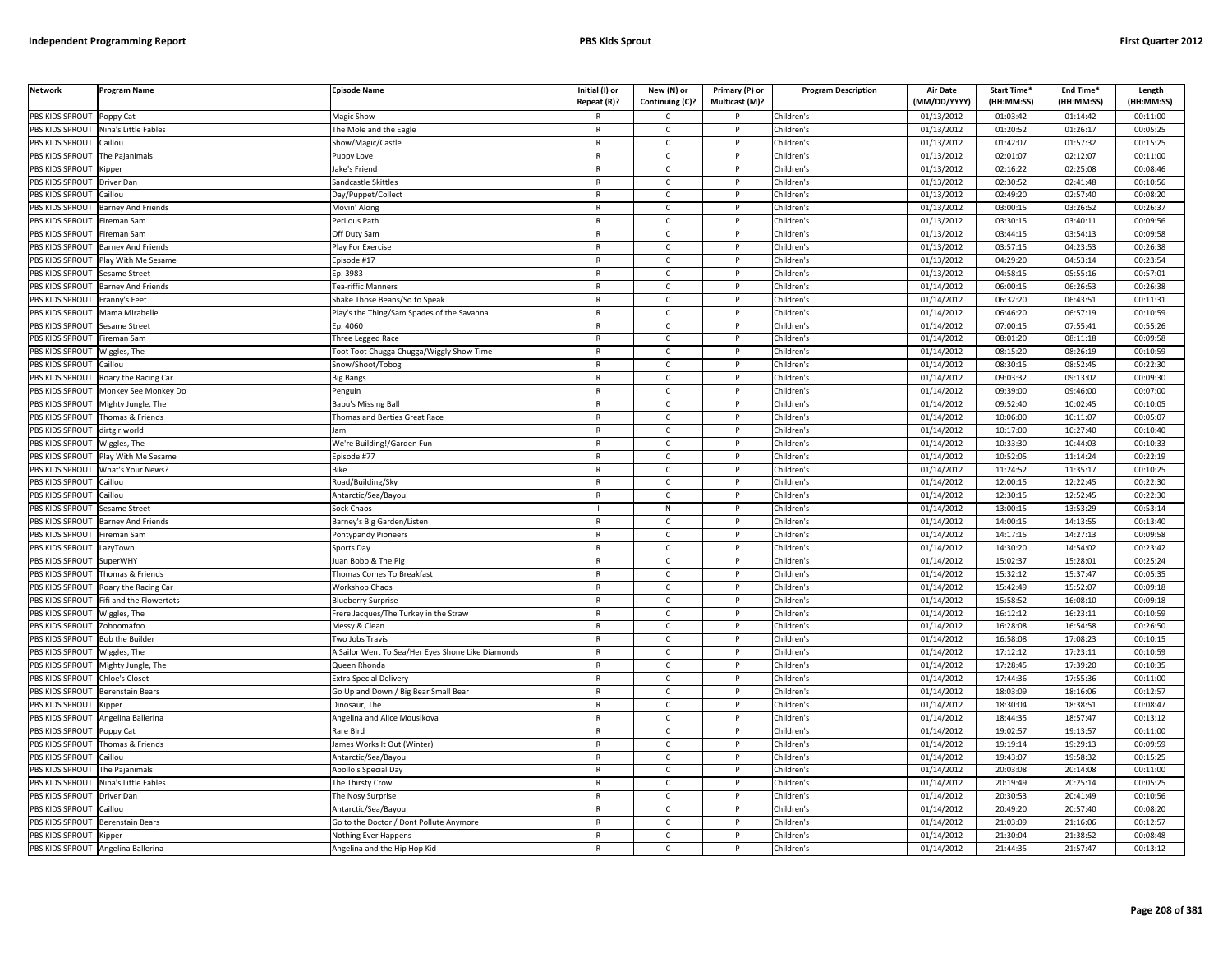| <b>Network</b>        | Program Name                               | <b>Episode Name</b>                             | Initial (I) or<br>Repeat (R)? | New (N) or<br>Continuing (C)? | Primary (P) or<br>Multicast (M)? | <b>Program Description</b> | <b>Air Date</b><br>(MM/DD/YYYY) | Start Time*<br>(HH:MM:SS) | End Time*<br>(HH:MM:SS) | Length<br>(HH:MM:SS) |
|-----------------------|--------------------------------------------|-------------------------------------------------|-------------------------------|-------------------------------|----------------------------------|----------------------------|---------------------------------|---------------------------|-------------------------|----------------------|
| PBS KIDS SPROUT       |                                            | Rare Bird                                       |                               | C.                            |                                  |                            | 01/14/2012                      | 22:02:57                  | 22:13:57                | 00:11:00             |
| PBS KIDS SPROUT       | Poppy Cat<br>Thomas & Friends              | Don't Go Back                                   | $\mathsf{R}$                  | $\mathsf{C}$                  | P                                | Children's<br>Children's   | 01/14/2012                      | 22:19:14                  | 22:29:13                | 00:09:59             |
| <b>BS KIDS SPROUT</b> | aillou                                     | Captain/Loud/Wedding                            | R                             | $\mathsf{C}$                  |                                  | Children's                 | 01/14/2012                      | 22:43:07                  | 22:58:32                | 00:15:25             |
| PBS KIDS SPROUT       | The Pajanimals                             | Apollo's Special Day                            | $\mathsf{R}$                  | $\mathsf{C}$                  | D                                | Children's                 | 01/14/2012                      | 23:03:08                  | 23:14:08                | 00:11:00             |
| PBS KIDS SPROUT       | Nina's Little Fables                       |                                                 | R                             | c                             |                                  | Children's                 | 01/14/2012                      | 23:19:49                  | 23:25:14                | 00:05:25             |
| PBS KIDS SPROUT       |                                            | The Thirsty Crow                                | $\mathsf{R}$                  | $\mathsf{C}$                  | P                                | Children's                 | 01/14/2012                      | 23:30:53                  | 23:41:49                | 00:10:56             |
| PBS KIDS SPROUT       | Driver Dan<br>Caillou                      | Wish I Was<br>Drums/Band/Sing                   | R                             | $\mathsf{C}$                  | P                                | Children's                 | 01/14/2012                      | 23:49:20                  | 23:57:40                | 00:08:20             |
| PBS KIDS SPROUT       |                                            | Go Up and Down / Big Bear Small Bear            | $\mathsf{R}$                  | $\mathsf{C}$                  | P                                | Children's                 | 01/14/2012                      | 00:03:09                  | 00:16:06                | 00:12:57             |
| PBS KIDS SPROUT       | Berenstain Bears                           | Dinosaur, The                                   | $\mathsf{R}$                  | $\mathsf{C}$                  | P                                | Children's                 | 01/14/2012                      | 00:30:04                  | 00:38:51                | 00:08:47             |
| PBS KIDS SPROUT       | <b>Kipper</b><br>ngelina Ballerina         | <b>Ingelina and Alice Mousikova</b>             | $\mathsf{R}$                  | $\mathsf{C}$                  |                                  | Children's                 | 01/14/2012                      | 00:44:35                  | 00:57:47                | 00:13:12             |
| PBS KIDS SPROUT       |                                            | Rare Bird                                       | R                             | c                             | P                                | Children's                 | 01/14/2012                      | 01:02:57                  | 01:13:57                | 00:11:00             |
| PBS KIDS SPROUT       | oppy Cat<br>Thomas & Friends               | ames Works It Out (Winter)                      | $\mathsf{R}$                  | $\mathsf{C}$                  |                                  | Children's                 | 01/14/2012                      | 01:19:14                  | 01:29:13                | 00:09:59             |
| PBS KIDS SPROUT       | Caillou                                    |                                                 | R                             | $\mathsf{C}$                  | P                                | Children's                 | 01/14/2012                      | 01:43:07                  | 01:58:32                | 00:15:25             |
| PBS KIDS SPROUT       | The Pajanimals                             | Antarctic/Sea/Bayou<br>Apollo's Special Day     | R                             | $\mathsf{C}$                  | P                                | Children's                 | 01/14/2012                      | 02:03:08                  | 02:14:08                | 00:11:00             |
| PBS KIDS SPROUT       | Nina's Little Fables                       | The Thirsty Crow                                | $\mathsf{R}$                  | $\mathsf{C}$                  | P                                | Children's                 | 01/14/2012                      | 02:19:49                  | 02:25:14                | 00:05:25             |
| PBS KIDS SPROUT       | <b>Driver Dan</b>                          | The Nosy Surprise                               | R                             | $\mathsf{C}$                  | P                                | Children's                 | 01/14/2012                      | 02:30:53                  | 02:41:49                | 00:10:56             |
| PBS KIDS SPROUT       | Caillou                                    | Antarctic/Sea/Bayou                             | R                             | $\mathsf{C}$                  | P                                | Children's                 | 01/14/2012                      | 02:49:20                  | 02:57:40                | 00:08:20             |
| <b>BS KIDS SPROUT</b> | <b>Barney And Friends</b>                  | Let Your Creativity Fly!                        | R                             | $\mathsf{C}$                  | P                                | Children's                 | 01/14/2012                      | 03:00:15                  | 03:26:52                | 00:26:37             |
| PBS KIDS SPROUT       | ireman Sam                                 | Best Foot Forward                               | $\mathsf{R}$                  | $\mathsf{C}$                  | P                                | Children's                 | 01/14/2012                      | 03:30:15                  | 03:40:11                | 00:09:56             |
| PBS KIDS SPROUT       | ireman Sam                                 | Sheep Dog Trials                                | R                             | $\mathsf{C}$                  | P                                | Children's                 | 01/14/2012                      | 03:44:15                  | 03:54:12                | 00:09:57             |
| PBS KIDS SPROUT       |                                            |                                                 | $\mathsf{R}$                  | $\mathsf{C}$                  | P                                | Children's                 | 01/14/2012                      | 03:57:15                  | 04:23:53                | 00:26:38             |
| <b>BS KIDS SPROUT</b> | arney And Friends<br>Play With Me Sesame   | A New Friend<br>pisode #18                      | R                             | $\mathsf{C}$                  | P                                | Children's                 | 01/14/2012                      | 04:29:20                  | 04:53:15                | 00:23:55             |
| PBS KIDS SPROUT       |                                            | Ep. 3984                                        | $\overline{R}$                | $\mathsf{C}$                  | <sub>D</sub>                     | Children's                 | 01/14/2012                      | 04:58:15                  | 05:55:16                | 00:57:01             |
| PBS KIDS SPROUT       | Sesame Stree†<br><b>Barney And Friends</b> | Stop! Go!                                       | $\mathsf{R}$                  | $\mathsf{C}$                  | P                                | Children's                 | 01/15/2012                      | 06:00:15                  | 06:26:53                | 00:26:38             |
| PBS KIDS SPROUT       | ranny's Feet                               | weet Talk/Butter Fingers                        | R                             | $\mathsf{C}$                  |                                  | Children's                 | 01/15/2012                      | 06:32:20                  | 06:43:51                | 00:11:31             |
| PBS KIDS SPROUT       | Mama Mirabelle                             | Gourmet Grazing/Kings and Queens of the Savanna | R                             | $\mathsf{C}$                  | P                                | Children's                 | 01/15/2012                      | 06:46:20                  | 06:57:19                | 00:10:59             |
| PBS KIDS SPROUT       | Sesame Street                              | Ep. 4061                                        | $\mathsf{R}$                  | $\mathsf{C}$                  |                                  | Children's                 | 01/15/2012                      | 07:00:15                  | 07:55:22                | 00:55:07             |
| PBS KIDS SPROUT       | Fireman Sam                                | Norman's Ark                                    | $\mathsf{R}$                  | $\mathsf{C}$                  | P                                | Children's                 | 01/15/2012                      | 08:01:20                  | 08:11:18                | 00:09:58             |
| PBS KIDS SPROUT       | Wiggles, The                               | oot Toot Chugga Chugga/Wiggly Show Time         | R                             | $\mathsf{C}$                  |                                  | Children's                 | 01/15/2012                      | 08:15:20                  | 08:26:22                | 00:11:02             |
| PBS KIDS SPROUT       | Caillou                                    | Drums/Band/Sing                                 | R                             | c                             | P                                | Children's                 | 01/15/2012                      | 08:30:15                  | 08:52:45                | 00:22:30             |
| PBS KIDS SPROUT       | Roary the Racing Car                       | Silver Hatch Pizza                              | R                             | $\mathsf{C}$                  | P                                | Children's                 | 01/15/2012                      | 09:03:32                  | 09:13:02                | 00:09:30             |
| PBS KIDS SPROUT       | Monkey See Monkey Do                       | rog                                             | $\mathsf{R}$                  | $\mathsf{C}$                  | P                                | Children's                 | 01/15/2012                      | 09:39:00                  | 09:46:00                | 00:07:00             |
| PBS KIDS SPROUT       | Mighty Jungle, The                         | Watch that Egg!                                 | $\mathsf{R}$                  | $\mathsf{C}$                  | P                                | Children's                 | 01/15/2012                      | 09:52:40                  | 10:02:45                | 00:10:05             |
| PBS KIDS SPROUT       | Thomas & Friends                           | Frouble in the Shed                             | $\mathsf{R}$                  | $\mathsf{C}$                  | P                                | Children's                 | 01/15/2012                      | 10:06:00                  | 10:11:07                | 00:05:07             |
| PBS KIDS SPROUT       | dirtgirlworld                              | lome                                            | R                             | $\mathsf{C}$                  | P                                | Children's                 | 01/15/2012                      | 10:17:00                  | 10:27:40                | 00:10:40             |
| PBS KIDS SPROUT       | Viggles, The                               | <b>Rhythms/Dancing Time!</b>                    | $\mathsf{R}$                  | $\mathsf{C}$                  | P                                | Children's                 | 01/15/2012                      | 10:33:30                  | 10:43:58                | 00:10:28             |
| <b>BS KIDS SPROUT</b> | Play With Me Sesame                        | pisode #78                                      | R                             | $\mathsf{C}$                  |                                  | Children's                 | 01/15/2012                      | 10:52:05                  | 11:14:24                | 00:22:19             |
| PBS KIDS SPROUT       | What's Your News?                          | <b>Breakfast</b>                                | R                             | $\mathsf{C}$                  | P                                | Children's                 | 01/15/2012                      | 11:24:52                  | 11:35:17                | 00:10:25             |
| PBS KIDS SPROUT       | Caillou                                    | Help/Fire/Rescue                                | R                             | $\mathsf{C}$                  | P                                | Children's                 | 01/15/2012                      | 12:00:15                  | 12:22:45                | 00:22:30             |
| PBS KIDS SPROUT       | aillou                                     | Magnet/Dino/Astro                               | $\overline{R}$                | $\mathsf{C}$                  | P                                | Children's                 | 01/15/2012                      | 12:30:15                  | 12:52:45                | 00:22:30             |
| PBS KIDS SPROUT       | Sesame Street                              | Firefly Show                                    |                               | ${\sf N}$                     | P                                | Children's                 | 01/15/2012                      | 13:00:15                  | 13:53:08                | 00:52:53             |
| PBS KIDS SPROUT       | <b>Barney And Friends</b>                  | ost and Found/A Pot Full of Sunshine            | $\overline{R}$                | $\mathsf{C}$                  |                                  | Children's                 | 01/15/2012                      | 14:00:15                  | 14:14:01                | 00:13:46             |
| PBS KIDS SPROUT       | ireman Sam                                 | <b>Witching the Night Away</b>                  | R                             | $\mathsf{C}$                  | P                                | Children's                 | 01/15/2012                      | 14:17:15                  | 14:27:13                | 00:09:58             |
| PBS KIDS SPROUT       | azyTown.                                   | lero for a Day                                  | $\mathsf{R}$                  | $\mathsf{C}$                  |                                  | Children's                 | 01/15/2012                      | 14:30:20                  | 14:54:10                | 00:23:50             |
| PBS KIDS SPROUT       | SuperWHY                                   | Snow White                                      | $\mathsf{R}$                  | c                             | P                                | Children's                 | 01/15/2012                      | 15:02:37                  | 15:28:01                | 00:25:24             |
| PBS KIDS SPROUT       | Thomas & Friends                           | Daisy                                           | R                             | $\mathsf{C}$                  | P                                | Children's                 | 01/15/2012                      | 15:32:12                  | 15:37:51                | 00:05:39             |
| PBS KIDS SPROUT       | Roary the Racing Car                       | Silver Hatch Shapes Up                          | $\mathsf{R}$                  | $\mathsf{C}$                  | P                                | Children's                 | 01/15/2012                      | 15:42:49                  | 15:52:07                | 00:09:18             |
| PBS KIDS SPROUT       | ifi and the Flowertots                     | Picture Perfect                                 | $\mathsf{R}$                  | $\mathsf{C}$                  | P                                | Children's                 | 01/15/2012                      | 15:58:52                  | 16:08:10                | 00:09:18             |
| PBS KIDS SPROUT       | Wiggles, The                               | Frere Jacques/The Turkey in the Straw           | $\mathsf{R}$                  | c                             | P                                | Children's                 | 01/15/2012                      | 16:12:12                  | 16:23:11                | 00:10:59             |
| PBS KIDS SPROUT       | Zoboomafoo                                 | unny Faces                                      | R                             | $\mathsf{C}$                  | P                                | Children's                 | 01/15/2012                      | 16:28:08                  | 16:54:57                | 00:26:49             |
| PBS KIDS SPROUT       | <b>Bob the Builder</b>                     | Scrambler and the Colorful Cave                 | $\mathsf{R}$                  | $\mathsf{C}$                  | P                                | Children's                 | 01/15/2012                      | 16:58:08                  | 17:08:23                | 00:10:15             |
| <b>BS KIDS SPROUT</b> | Wiggles, The                               | Beach, Beach, Sandy Beach/Old Dan Tucker        | R                             | $\mathsf{C}$                  |                                  | Children's                 | 01/15/2012                      | 17:12:12                  | 17:23:11                | 00:10:59             |
| PBS KIDS SPROUT       | Mighty Jungle, The                         | Spot the Giraffe                                | $\overline{R}$                | $\mathsf{C}$                  | <b>D</b>                         | Children's                 | 01/15/2012                      | 17:28:45                  | 17:39:20                | 00:10:35             |
| <b>BS KIDS SPROUT</b> | Chloe's Closet                             | o Borrow, To Borrow                             | R                             | $\mathsf{C}$                  | P                                | Children's                 | 01/15/2012                      | 17:44:36                  | 17:55:36                | 00:11:00             |
| PBS KIDS SPROUT       | Berenstain Bears                           | rouble Grownn Ups / Too Much TV                 | $\overline{R}$                | $\mathsf{C}$                  |                                  | Children's                 | 01/15/2012                      | 18:03:09                  | 18:16:07                | 00:12:58             |
| PBS KIDS SPROUT       | Kipper                                     | 'iger's Sledge                                  | R                             | $\mathsf{C}$                  | P                                | Children's                 | 01/15/2012                      | 18:30:04                  | 18:38:54                | 00:08:50             |
| PBS KIDS SPROUT       | Angelina Ballerina                         | Angelina and Gracie's Creative Day              |                               | $\mathsf{C}$                  | D                                | Children's                 | 01/15/2012                      | 18:44:35                  | 18:57:47                | 00:13:12             |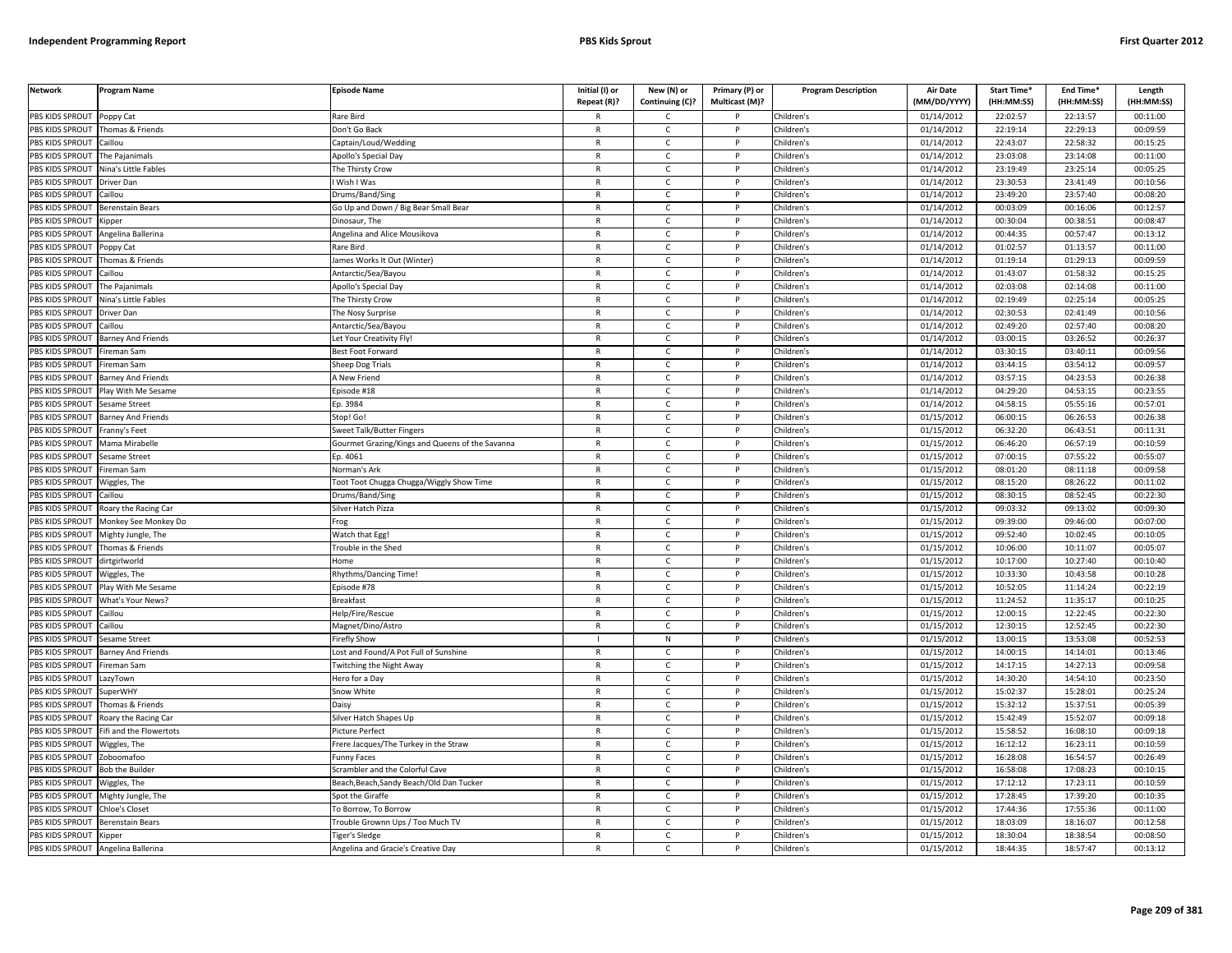| <b>Network</b>         | Program Name              | <b>Episode Name</b>                         | Initial (I) or<br>Repeat (R)? | New (N) or<br>Continuing (C)? | Primary (P) or<br>Multicast (M)? | <b>Program Description</b> | Air Date<br>(MM/DD/YYYY) | Start Time*<br>(HH:MM:SS) | End Time <sup>®</sup><br>(HH:MM:SS) | Length<br>(HH:MM:SS) |
|------------------------|---------------------------|---------------------------------------------|-------------------------------|-------------------------------|----------------------------------|----------------------------|--------------------------|---------------------------|-------------------------------------|----------------------|
| PBS KIDS SPROUT        | Poppy Cat                 | Wise Toad                                   |                               | C                             |                                  | Children's                 | 01/15/2012               | 19:02:57                  | 19:13:57                            | 00:11:00             |
| PBS KIDS SPROUT        | Thomas & Friends          | <b>Tram Trouble</b>                         | $\mathsf{R}$                  | $\mathsf{C}$                  | $\mathsf{P}$                     | Children's                 | 01/15/2012               | 19:19:14                  | 19:29:14                            | 00:10:00             |
| PBS KIDS SPROUT        | Caillou                   | Magnet/Dino/Astro                           | $\mathsf{R}$                  | $\mathsf{C}$                  | P                                | Children's                 | 01/15/2012               | 19:43:07                  | 19:58:32                            | 00:15:25             |
| <b>PBS KIDS SPROUT</b> | The Pajanimals            | 'm Sorry, Really Sorry                      | $\mathbb{R}$                  | $\mathsf{C}$                  | P                                | Children's                 | 01/15/2012               | 20:03:08                  | 20:14:08                            | 00:11:00             |
| PBS KIDS SPROUT        | Nina's Little Fables      | The Rhino and the Sparrow                   | $\mathsf{R}$                  | $\mathsf{C}$                  | P                                | Children's                 | 01/15/2012               | 20:19:49                  | 20:25:14                            | 00:05:25             |
| PBS KIDS SPROUT        | Driver Dan                | <b>Too Hot To Trot</b>                      | $\mathsf{R}$                  | $\mathsf{C}$                  |                                  | Children's                 | 01/15/2012               | 20:30:53                  | 20:41:49                            | 00:10:56             |
| PBS KIDS SPROUT        | Caillou                   | Antarctic/Sea/Bayou                         | R                             | C                             |                                  | Children's                 | 01/15/2012               | 20:49:20                  | 20:57:40                            | 00:08:20             |
| PBS KIDS SPROUT        | Berenstain Bears          | Go to the Doctor / Dont Pollute Anymore     | $\mathsf{R}$                  | $\mathsf{C}$                  | <b>D</b>                         | Children's                 | 01/15/2012               | 21:03:09                  | 21:16:04                            | 00:12:55             |
| PBS KIDS SPROUT        | <b>Kipper</b>             | <sup>p</sup> ig's Present                   | R                             | $\mathsf{C}$                  | P                                | Children's                 | 01/15/2012               | 21:30:04                  | 21:38:52                            | 00:08:48             |
| PBS KIDS SPROUT        | Angelina Ballerina        | Angelina and the Broken Fiddle              | $\mathsf{R}$                  | $\mathsf{C}$                  | <b>D</b>                         | Children's                 | 01/15/2012               | 21:44:35                  | 21:57:47                            | 00:13:12             |
| PBS KIDS SPROUT        | Poppy Cat                 | Wise Toad                                   | $\mathsf{R}$                  | $\mathsf{C}$                  | P                                | Children's                 | 01/15/2012               | 22:02:57                  | 22:13:57                            | 00:11:00             |
| PBS KIDS SPROUT        | Thomas & Friends          | Gordon Takes a Shortcut                     | $\mathsf{R}$                  | $\mathsf{C}$                  | <b>D</b>                         | Children's                 | 01/15/2012               | 22:19:14                  | 22:29:13                            | 00:09:59             |
| PBS KIDS SPROUT        | Caillou                   | Bird/Trip/Dragon                            | $\mathsf{R}$                  | $\mathsf{C}$                  | P                                | Children's                 | 01/15/2012               | 22:43:07                  | 22:58:32                            | 00:15:25             |
| PBS KIDS SPROUT        | The Pajanimals            | 'm Sorry, Really Sorry                      | $\mathsf{R}$                  | C                             |                                  | Children's                 | 01/15/2012               | 23:03:08                  | 23:14:08                            | 00:11:00             |
| PBS KIDS SPROUT        | Nina's Little Fables      | The Rhino and the Sparrow                   | $\mathsf{R}$                  | C                             | P                                | Children's                 | 01/15/2012               | 23:19:49                  | 23:25:14                            | 00:05:25             |
| PBS KIDS SPROUT        | Driver Dan                | Bigger and Bigger                           | $\mathsf{R}$                  | $\mathsf{C}$                  | P                                | Children's                 | 01/15/2012               | 23:30:53                  | 23:41:49                            | 00:10:56             |
| PBS KIDS SPROUT        | Caillou                   | Drums/Band/Sing                             | $\mathsf{R}$                  | $\mathsf{C}$                  | $\mathsf{P}$                     | Children's                 | 01/15/2012               | 23:49:20                  | 23:57:40                            | 00:08:20             |
| PBS KIDS SPROUT        | Berenstain Bears          | Frouble Grownn Ups / Too Much TV            | $\mathsf{R}$                  | $\mathsf{C}$                  | P                                | Children's                 | 01/15/2012               | 00:03:09                  | 00:16:07                            | 00:12:58             |
| PBS KIDS SPROUT        | <b>Sipper</b>             | <b>Figer's Sledge</b>                       | $\mathbb{R}$                  | $\mathsf{C}$                  | P                                | Children's                 | 01/15/2012               | 00:30:04                  | 00:38:54                            | 00:08:50             |
| PBS KIDS SPROUT        | Angelina Ballerina        | Angelina and Gracie's Creative Day          | $\mathsf{R}$                  | C                             | P                                | Children's                 | 01/15/2012               | 00:44:35                  | 00:57:47                            | 00:13:12             |
| PBS KIDS SPROUT        | Poppy Cat                 | Wise Toad                                   | $\mathsf{R}$                  | $\mathsf{C}$                  | P                                | Children's                 | 01/15/2012               | 01:02:57                  | 01:13:57                            | 00:11:00             |
| PBS KIDS SPROUT        | Thomas & Friends          | Tram Trouble                                | $\mathsf{R}$                  | $\mathsf{C}$                  |                                  | Children's                 | 01/15/2012               | 01:19:14                  | 01:29:14                            | 00:10:00             |
| PBS KIDS SPROUT        | Caillou                   | Magnet/Dino/Astro                           | $\mathsf{R}$                  | $\mathsf{C}$                  | <b>D</b>                         | Children's                 | 01/15/2012               | 01:43:07                  | 01:58:32                            | 00:15:25             |
| PBS KIDS SPROUT        | The Pajanimals            | 'm Sorry, Really Sorry                      | R                             | C                             | P                                | Children's                 | 01/15/2012               | 02:03:08                  | 02:14:08                            | 00:11:00             |
| PBS KIDS SPROUT        | Nina's Little Fables      | The Rhino and the Sparrow                   | $\mathbb{R}$                  | $\mathsf{C}$                  | <b>D</b>                         | Children's                 | 01/15/2012               | 02:19:49                  | 02:25:14                            | 00:05:25             |
| PBS KIDS SPROUT        | Driver Dan                | Too Hot To Trot                             | $\mathsf{R}$                  | $\mathsf{C}$                  | P                                | Children's                 | 01/15/2012               | 02:30:53                  | 02:41:49                            | 00:10:56             |
| PBS KIDS SPROUT        | Caillou                   | Antarctic/Sea/Bayou                         | $\mathsf{R}$                  | $\mathsf{C}$                  | P                                | Children's                 | 01/15/2012               | 02:49:20                  | 02:57:40                            | 00:08:20             |
| <b>PBS KIDS SPROUT</b> | <b>Barney And Friends</b> | magine That!                                | $\mathsf{R}$                  | $\mathsf{C}$                  | P                                | Children's                 | 01/15/2012               | 03:00:15                  | 03:26:52                            | 00:26:37             |
| PBS KIDS SPROUT        | Fireman Sam               | Mother's Helper                             | $\mathsf{R}$                  | $\mathsf{C}$                  |                                  | Children's                 | 01/15/2012               | 03:30:15                  | 03:40:10                            | 00:09:55             |
| PBS KIDS SPROUT        | Fireman Sam               | Poorly Penny                                | $\mathsf{R}$                  | C                             | P                                | Children's                 | 01/15/2012               | 03:44:15                  | 03:54:13                            | 00:09:58             |
| PBS KIDS SPROUT        | <b>Barney And Friends</b> | Numbers! Numbers!                           | $\mathsf{R}$                  | $\mathsf{C}$                  | P                                | Children's                 | 01/15/2012               | 03:57:15                  | 04:23:53                            | 00:26:38             |
| PBS KIDS SPROUT        | Play With Me Sesame       | Episode #19                                 | $\mathsf{R}$                  | $\mathsf{C}$                  | P                                | Children's                 | 01/15/2012               | 04:29:20                  | 04:53:26                            | 00:24:06             |
| PBS KIDS SPROUT        | Sesame Street             | Ep. 3985                                    | $\mathsf{R}$                  | $\mathsf{C}$                  | P                                | Children's                 | 01/15/2012               | 04:58:15                  | 05:55:16                            | 00:57:01             |
| PBS KIDS SPROUT        | <b>Barney And Friends</b> | Glad to Be Me/Arts                          | $\mathsf{R}$                  | C                             | P                                | Children's                 | 01/16/2012               | 06:02:19                  | 06:15:47                            | 00:13:28             |
| PBS KIDS SPROUT        | Thomas & Friends          | Thomas and the Storyteller                  | $\mathsf{R}$                  | C                             | P                                | Children's                 | 01/16/2012               | 06:23:20                  | 06:32:49                            | 00:09:29             |
| PBS KIDS SPROUT        | Play With Me Sesame       | Episode #23                                 | $\mathsf{R}$                  | $\mathsf{C}$                  | P                                | Children's                 | 01/16/2012               | 06:40:19                  | 07:03:24                            | 00:23:05             |
| PBS KIDS SPROUT        | Wiggles, The              | a Bamba/Oranges and Lemons                  | $\mathsf{R}$                  | $\mathsf{C}$                  |                                  | Children's                 | 01/16/2012               | 07:10:43                  | 07:20:31                            | 00:09:48             |
| PBS KIDS SPROUT        | Chloe's Closet            | cing Escapades                              | $\mathsf{R}$                  | $\mathsf{C}$                  | <b>D</b>                         | Children's                 | 01/16/2012               | 07:26:52                  | 07:37:52                            | 00:11:00             |
| PBS KIDS SPROUT        | Monkey See Monkey Do      | Lion                                        | $\mathsf{R}$                  | $\mathsf{C}$                  | P                                | Children's                 | 01/16/2012               | 07:43:12                  | 07:50:12                            | 00:07:00             |
| PBS KIDS SPROUT        | Thomas & Friends          | Wooly Bear                                  | $\mathsf{R}$                  | $\mathsf{C}$                  | <b>D</b>                         | Children's                 | 01/16/2012               | 08:01:00                  | 08:06:35                            | 00:05:35             |
| PBS KIDS SPROUT        | <b>Bob the Builder</b>    | Bob and the Bandstand                       | $\mathsf{R}$                  | $\mathsf{C}$                  | P                                | Children's                 | 01/16/2012               | 08:12:16                  | 08:22:32                            | 00:10:16             |
| PBS KIDS SPROUT        | LazyTown                  | The LazyTown Genie                          | $\mathsf{R}$                  | $\mathsf{C}$                  |                                  | Children's                 | 01/16/2012               | 08:28:49                  | 08:51:26                            | 00:22:37             |
| PBS KIDS SPROUT        | Fireman Sam               | <b>Floating Cart</b>                        | $\mathsf{R}$                  | $\mathsf{C}$                  | P                                | Children's                 | 01/16/2012               | 09:04:00                  | 09:13:31                            | 00:09:31             |
| PBS KIDS SPROUT        | Barney And Friends        | Bop 'til You Drop/The Sleepless Sleepover   | $\mathsf{R}$                  | $\mathsf{C}$                  | P<br>P                           | Children's                 | 01/16/2012               | 09:21:00                  | 09:34:10                            | 00:13:10             |
| PBS KIDS SPROUT        | SuperWHY                  | Alice in Wonderland                         | $\mathsf{R}$                  | $\mathsf{C}$                  |                                  | Children's                 | 01/16/2012               | 10:01:00                  | 10:25:53                            | 00:24:53             |
| PBS KIDS SPROUT        | Dive Olly Dive            | Funnel Vision/I Thought I Saw a Sea Serpent | $\mathsf{R}$                  | $\mathsf{C}$                  | P                                | Children's                 | 01/16/2012               | 10:39:30                  | 10:50:26                            | 00:10:56             |
| PBS KIDS SPROUT        | Play With Me Sesame       | Episode #35                                 | $\mathsf{R}$                  | $\mathsf{C}$                  |                                  | Children's                 | 01/16/2012               | 11:03:05                  | 11:25:24                            | 00:22:19             |
| PBS KIDS SPROUT        | What's Your News?         | <b>Hide and Seek</b>                        | $\mathsf{R}$                  | $\mathsf{C}$                  | P                                | Children's                 | 01/16/2012               | 11:35:35                  | 11:46:00                            | 00:10:25             |
| PBS KIDS SPROUT        | Caillou                   | Slide/Sailor/Creepy                         | $\mathsf{R}$                  | C                             | P                                | Children's                 | 01/16/2012               | 12:00:15                  | 12:22:45                            | 00:22:30             |
| PBS KIDS SPROUT        | Caillou                   | ibrary/Book/Story                           | $\mathsf{R}$                  | $\mathsf{C}$                  | P                                | Children's                 | 01/16/2012               | 12:30:15                  | 12:52:45                            | 00:22:30             |
| PBS KIDS SPROUT        | Sesame Street             | Where, Oh Where, is Radar?                  |                               | N                             | P                                | Children's                 | 01/16/2012               | 13:00:15                  | 13:52:32                            | 00:52:17             |
| PBS KIDS SPROUT        | <b>Barney And Friends</b> | Lost and Found/A Pot Full of Sunshine       | $\mathsf{R}$<br>$\mathsf{R}$  | $\mathsf{C}$                  | D                                | Children's                 | 01/16/2012               | 14:00:15                  | 14:13:46                            | 00:13:31             |
| PBS KIDS SPROUT        | Fireman Sam               | Double Trouble                              |                               | $\mathsf{C}$                  | P                                | Children's                 | 01/16/2012               | 14:17:15                  | 14:27:13                            | 00:09:58             |
| PBS KIDS SPROUT        | LazyTown                  | Defeeted                                    | R<br>$\mathsf{R}$             | $\mathsf{C}$                  |                                  | Children's                 | 01/16/2012               | 14:30:20                  | 14:53:52                            | 00:23:32             |
| PBS KIDS SPROUT        | <b>SuperWHY</b>           | The Rolling Rice Cakes                      |                               | $\mathsf{C}$                  |                                  | Children's                 | 01/16/2012               | 15:02:37                  | 15:28:16                            | 00:25:39             |
| PBS KIDS SPROUT        | Thomas & Friends          | Wooly Bear                                  | $\mathsf{R}$<br>$\mathsf{R}$  | C<br>$\mathsf{C}$             | P<br>D                           | Children's                 | 01/16/2012               | 15:32:12                  | 15:37:47                            | 00:05:35             |
| PBS KIDS SPROUT        | Roary the Racing Car      | Pitfall Perils                              |                               |                               |                                  | Children's                 | 01/16/2012               | 15:42:49                  | 15:52:07                            | 00:09:18             |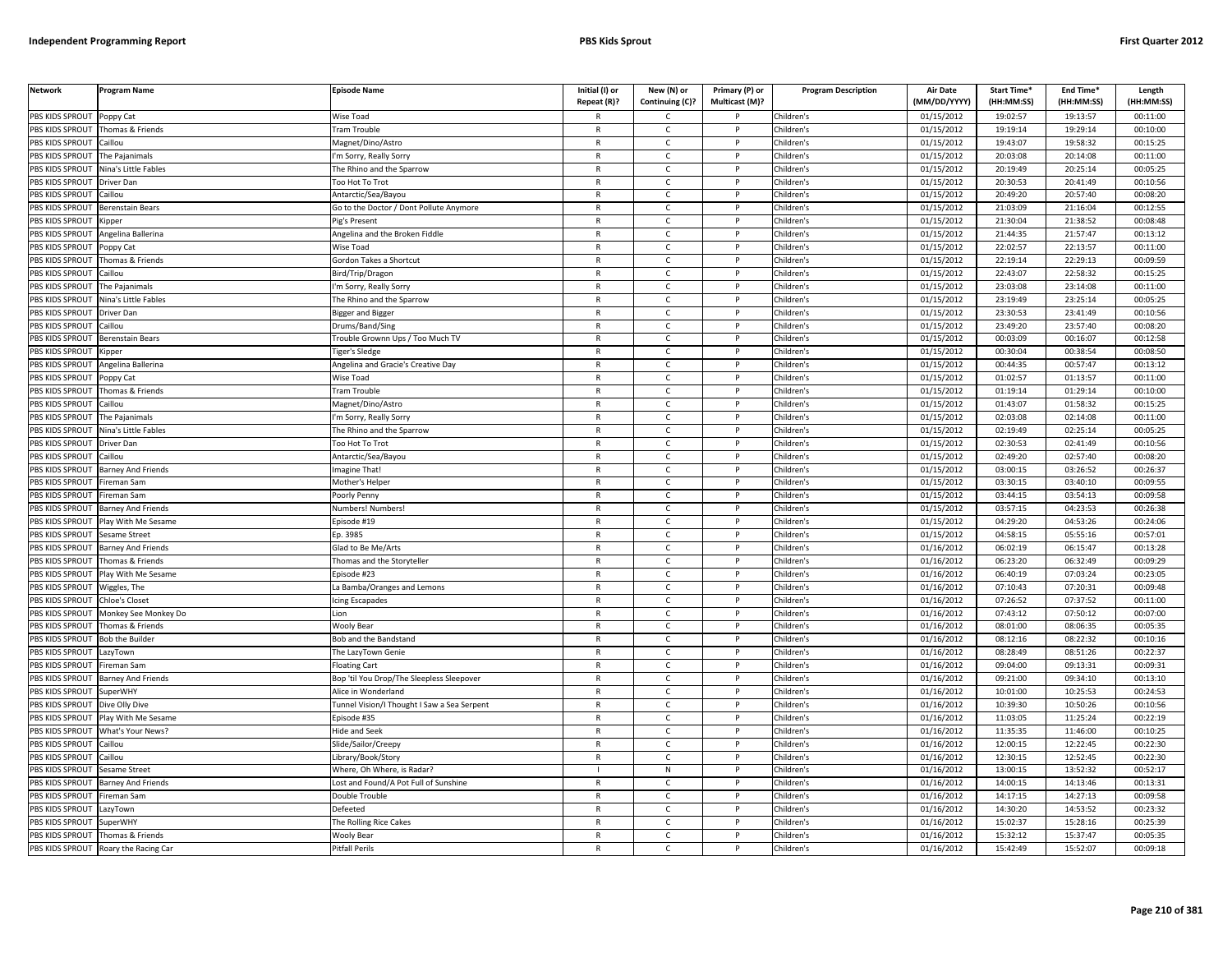| <b>Network</b>  | <b>Program Name</b>       | <b>Episode Name</b>                         | Initial (I) or<br>Repeat (R)? | New (N) or<br>Continuing (C)? | Primary (P) or<br>Multicast (M)? | <b>Program Description</b> | <b>Air Date</b><br>(MM/DD/YYYY) | Start Time*<br>(HH:MM:SS) | End Time*<br>(HH:MM:SS) | Length<br>(HH:MM:SS) |
|-----------------|---------------------------|---------------------------------------------|-------------------------------|-------------------------------|----------------------------------|----------------------------|---------------------------------|---------------------------|-------------------------|----------------------|
| PBS KIDS SPROUT | Fifi and the Flowertots   | Violet's Party                              |                               | $\mathsf{C}$                  |                                  | Children's                 | 01/16/2012                      | 15:58:52                  | 16:08:10                | 00:09:18             |
| PBS KIDS SPROUT | Wiggles, The              | Twinkle Twinkle/Sam Get's a Letter          | $\mathsf{R}$                  | $\mathsf{C}$                  | P                                | Children's                 | 01/16/2012                      | 16:12:12                  | 16:23:11                | 00:10:59             |
| PBS KIDS SPROUT | Zoboomafoo                | Homes                                       | $\mathsf{R}$                  | $\mathsf{C}$                  |                                  | Children's                 | 01/16/2012                      | 16:28:08                  | 16:54:57                | 00:26:49             |
| PBS KIDS SPROUT | <b>Bob the Builder</b>    | Spud's Bumper Harvest                       | $\mathsf{R}$                  | $\mathsf{C}$                  | D                                | Children's                 | 01/16/2012                      | 16:58:08                  | 17:08:23                | 00:10:15             |
| PBS KIDS SPROUT | Wiggles, The              | London Bridge/There Was a Princess          | $\mathsf{R}$                  | c                             |                                  | Children's                 | 01/16/2012                      | 17:12:12                  | 17:23:11                | 00:10:59             |
| PBS KIDS SPROUT | Mighty Jungle, The        | All That Sparkles                           | $\mathsf{R}$                  | $\mathsf{C}$                  | P                                | Children's                 | 01/16/2012                      | 17:28:45                  | 17:39:20                | 00:10:35             |
| PBS KIDS SPROUT | Chloe's Closet            | Get Your Kicks                              | $\mathsf{R}$                  | C                             | P                                | Children's                 | 01/16/2012                      | 17:44:36                  | 17:55:36                | 00:11:00             |
| PBS KIDS SPROUT | Berenstain Bears          | Gotta Dance / The Bad Dream                 | ${\sf R}$                     | $\mathsf{C}$                  | <b>D</b>                         | Children's                 | 01/16/2012                      | 18:03:07                  | 18:16:05                | 00:12:58             |
| PBS KIDS SPROUT | Thomas & Friends          | Creaky Cranky                               | ${\sf R}$                     | $\mathsf{C}$                  | P                                | Children's                 | 01/16/2012                      | 18:29:07                  | 18:39:57                | 00:10:50             |
| PBS KIDS SPROUT | Angelina Ballerina        | Angelina and Alice Mousikova                | $\mathsf{R}$                  | $\mathsf{C}$                  |                                  | Children's                 | 01/16/2012                      | 18:45:27                  | 18:58:39                | 00:13:12             |
| PBS KIDS SPROUT | Poppy Cat                 | Castle Queen                                | $\mathsf{R}$                  | C                             | P                                | Children's                 | 01/16/2012                      | 19:03:42                  | 19:14:42                | 00:11:00             |
| PBS KIDS SPROUT | Nina's Little Fables      | The Tortoise and the Hare                   | $\mathsf{R}$                  | $\mathsf{C}$                  | P                                | Children's                 | 01/16/2012                      | 19:20:52                  | 19:26:17                | 00:05:25             |
| PBS KIDS SPROUT | Caillou                   | Antarctic/Sea/Bayou                         | $\mathsf{R}$                  | $\mathsf{C}$                  | $\mathsf{P}$                     | Children's                 | 01/16/2012                      | 19:42:07                  | 19:57:32                | 00:15:25             |
| PBS KIDS SPROUT | The Pajanimals            | ight in the Sky                             | $\mathsf{R}$                  | C                             |                                  | Children's                 | 01/16/2012                      | 20:01:07                  | 20:12:07                | 00:11:00             |
| PBS KIDS SPROUT | <b>Kipper</b>             | Fair, The                                   | $\mathsf{R}$                  | $\mathsf{C}$                  | P                                | Children's                 | 01/16/2012                      | 20:16:22                  | 20:25:11                | 00:08:49             |
| PBS KIDS SPROUT | Driver Dan                | Sweetie's Lullaby                           | $\mathsf{R}$                  | $\mathsf{C}$                  | P                                | Children's                 | 01/16/2012                      | 20:30:52                  | 20:41:48                | 00:10:56             |
| PBS KIDS SPROUT | Caillou                   | Day/Puppet/Collect                          | $\mathsf{R}$                  | $\mathsf{C}$                  | P                                | Children's                 | 01/16/2012                      | 20:49:20                  | 20:57:40                | 00:08:20             |
| PBS KIDS SPROUT | Berenstain Bears          | The Hiccup Cure / Think of those in Need    | $\mathsf{R}$                  | $\mathsf{C}$                  |                                  | Children's                 | 01/16/2012                      | 21:03:07                  | 21:16:05                | 00:12:58             |
| PBS KIDS SPROUT | Thomas & Friends          | <b>Time for a Story</b>                     | $\mathsf{R}$                  | $\mathsf{C}$                  | P                                | Children's                 | 01/16/2012                      | 21:29:07                  | 21:39:58                | 00:10:51             |
| PBS KIDS SPROUT | Angelina Ballerina        | Angelina's Big News                         | $\mathsf{R}$                  | $\mathsf{C}$                  | P                                | Children's                 | 01/16/2012                      | 21:45:27                  | 21:58:38                | 00:13:11             |
| PBS KIDS SPROUT | oppy Cat                  | Castle Queen                                | $\mathsf{R}$                  | $\mathsf{C}$                  | P                                | Children's                 | 01/16/2012                      | 22:03:42                  | 22:14:42                | 00:11:00             |
| PBS KIDS SPROUT | Nina's Little Fables      | The Crow and the Fox                        | $\mathsf{R}$                  | $\mathsf{C}$                  |                                  | Children's                 | 01/16/2012                      | 22:20:52                  | 22:26:17                | 00:05:25             |
| PBS KIDS SPROUT | Caillou                   | Shop/Apple/Halloween Costume                | $\mathsf{R}$                  | $\mathsf{C}$                  | D                                | Children's                 | 01/16/2012                      | 22:42:07                  | 22:57:32                | 00:15:25             |
| PBS KIDS SPROUT | The Pajanimals            | Light in the Sky                            | $\mathsf{R}$                  | $\mathsf{C}$                  | P                                | Children's                 | 01/16/2012                      | 23:01:07                  | 23:12:07                | 00:11:00             |
| PBS KIDS SPROUT | .ipper                    | Gismo, The                                  | $\mathsf{R}$                  | $\mathsf{C}$                  |                                  | Children's                 | 01/16/2012                      | 23:16:22                  | 23:25:11                | 00:08:49             |
| PBS KIDS SPROUT | Driver Dan                | Planes and Trains                           | $\mathsf{R}$                  | $\mathsf{C}$                  | P                                | Children's                 | 01/16/2012                      | 23:30:52                  | 23:41:48                | 00:10:56             |
| PBS KIDS SPROUT | Caillou                   | Day/Puppet/Collect                          | $\mathsf{R}$                  | $\mathsf{C}$                  |                                  | Children's                 | 01/16/2012                      | 23:49:20                  | 23:57:40                | 00:08:20             |
| PBS KIDS SPROUT | Berenstain Bears          | Gotta Dance / The Bad Dream                 | $\mathsf{R}$                  | $\mathsf{C}$                  | P                                | Children's                 | 01/16/2012                      | 00:03:07                  | 00:16:05                | 00:12:58             |
| PBS KIDS SPROUT | Thomas & Friends          | Creaky Cranky                               | R                             | $\mathsf{C}$                  |                                  | Children's                 | 01/16/2012                      | 00:29:07                  | 00:39:57                | 00:10:50             |
| PBS KIDS SPROUT | Angelina Ballerina        | Angelina and Alice Mousikova                | $\mathsf{R}$                  | C                             | P                                | Children's                 | 01/16/2012                      | 00:45:27                  | 00:58:39                | 00:13:12             |
| PBS KIDS SPROUT | Poppy Cat                 | Castle Queen                                | $\mathsf{R}$                  | $\mathsf{C}$                  | P                                | Children's                 | 01/16/2012                      | 01:03:42                  | 01:14:42                | 00:11:00             |
| PBS KIDS SPROUT | Nina's Little Fables      | The Tortoise and the Hare                   | $\mathsf{R}$                  | $\mathsf{C}$                  | P                                | Children's                 | 01/16/2012                      | 01:20:52                  | 01:26:17                | 00:05:25             |
| PBS KIDS SPROUT | Caillou                   | Antarctic/Sea/Bayou                         | $\mathsf{R}$                  | $\mathsf{C}$                  | P                                | Children's                 | 01/16/2012                      | 01:42:07                  | 01:57:32                | 00:15:25             |
| PBS KIDS SPROUT | The Pajanimals            | Light in the Sky                            | $\mathsf{R}$                  | $\mathsf{C}$                  | P                                | Children's                 | 01/16/2012                      | 02:01:07                  | 02:12:07                | 00:11:00             |
| PBS KIDS SPROUT | <b>Kipper</b>             | Fair, The                                   | $\mathsf{R}$                  | $\mathsf{C}$                  | P                                | Children's                 | 01/16/2012                      | 02:16:22                  | 02:25:11                | 00:08:49             |
| PBS KIDS SPROUT | Driver Dan                | Sweetie's Lullaby                           | $\mathsf{R}$                  | $\mathsf{C}$                  | P                                | Children's                 | 01/16/2012                      | 02:30:52                  | 02:41:48                | 00:10:56             |
| PBS KIDS SPROUT | Caillou                   | Day/Puppet/Collect                          | $\mathsf{R}$                  | C                             |                                  | Children's                 | 01/16/2012                      | 02:49:20                  | 02:57:40                | 00:08:20             |
| PBS KIDS SPROUT | Barney And Friends        | All About Me                                | $\mathsf{R}$                  | $\mathsf{C}$                  | <b>D</b>                         | Children's                 | 01/16/2012                      | 03:00:15                  | 03:26:52                | 00:26:37             |
| PBS KIDS SPROUT | Fireman Sam               | Seeing Red                                  | $\mathsf{R}$                  | $\mathsf{C}$                  | P                                | Children's                 | 01/16/2012                      | 03:30:15                  | 03:40:10                | 00:09:55             |
| PBS KIDS SPROUT | Fireman Sam               | Pirates of Pontypandy                       | $\mathsf{R}$                  | $\mathsf{C}$                  | <b>D</b>                         | Children's                 | 01/16/2012                      | 03:44:15                  | 03:54:13                | 00:09:58             |
| PBS KIDS SPROUT | <b>Barney And Friends</b> | Spring Into Fun                             | $\mathsf{R}$                  | $\mathsf{C}$                  | P                                | Children's                 | 01/16/2012                      | 03:57:15                  | 04:23:53                | 00:26:38             |
| PBS KIDS SPROUT | Play With Me Sesame       | Episode #20                                 | $\mathsf{R}$                  | $\mathsf{C}$                  |                                  | Children's                 | 01/16/2012                      | 04:29:20                  | 04:53:08                | 00:23:48             |
| PBS KIDS SPROUT | Sesame Street             | Ep. 3986                                    | $\mathsf{R}$                  | $\mathsf{C}$                  | P                                | Children's                 | 01/16/2012                      | 04:58:15                  | 05:55:16                | 00:57:01             |
| PBS KIDS SPROUT | Barney And Friends        | Movement/BJ's Snack Attack                  | $\mathsf{R}$                  | $\mathsf{C}$                  |                                  | Children's                 | 01/17/2012                      | 06:02:19                  | 06:15:44                | 00:13:25             |
| PBS KIDS SPROUT | Thomas & Friends          | <b>Skarloey Storms Through</b>              | $\mathsf{R}$                  | C                             | P                                | Children's                 | 01/17/2012                      | 06:23:20                  | 06:32:49                | 00:09:29             |
| PBS KIDS SPROUT | Play With Me Sesame       | pisode #24                                  | $\mathsf{R}$                  | $\mathsf{C}$                  | P                                | Children's                 | 01/17/2012                      | 06:40:19                  | 07:03:14                | 00:22:55             |
| PBS KIDS SPROUT | Wiggles, The              | La Bamba/Oranges and Lemons                 | $\mathsf{R}$                  | $\mathsf{C}$                  | $\mathsf{P}$                     | Children's                 | 01/17/2012                      | 07:10:43                  | 07:20:31                | 00:09:48             |
| PBS KIDS SPROUT | <b>Chloe's Closet</b>     | <b>Extra Special Delivery</b>               | $\mathsf{R}$                  | $\mathsf{C}$                  | P                                | Children's                 | 01/17/2012                      | 07:26:52                  | 07:37:52                | 00:11:00             |
| PBS KIDS SPROUT | Monkey See Monkey Do      | Rooster                                     | $\mathsf{R}$                  | C                             | P                                | Children's                 | 01/17/2012                      | 07:43:12                  | 07:50:12                | 00:07:00             |
| PBS KIDS SPROUT | Thomas & Friends          | Percys Promise                              | $\mathsf{R}$                  | $\mathsf{C}$                  | P                                | Children's                 | 01/17/2012                      | 08:01:00                  | 08:06:37                | 00:05:37             |
| PBS KIDS SPROUT | <b>Bob the Builder</b>    | Farmer Pickle's Pigpen                      | $\mathsf{R}$                  | $\mathsf{C}$                  | P                                | Children's                 | 01/17/2012                      | 08:12:16                  | 08:22:33                | 00:10:17             |
| PBS KIDS SPROUT | LazyTown                  | Friends Forever                             | $\mathsf{R}$                  | $\mathsf{C}$                  |                                  | Children's                 | 01/17/2012                      | 08:28:49                  | 08:51:57                | 00:23:08             |
| PBS KIDS SPROUT | Fireman Sam               | Cry Wolf                                    | $\mathsf{R}$                  | $\mathsf{C}$                  | D                                | Children's                 | 01/17/2012                      | 09:04:00                  | 09:13:31                | 00:09:31             |
| PBS KIDS SPROUT | <b>Barney And Friends</b> | Little Red Rockin' Hood/The Whole Truth     | R                             | $\mathsf{C}$                  | P                                | Children's                 | 01/17/2012                      | 09:21:00                  | 09:34:11                | 00:13:11             |
| PBS KIDS SPROUT | <b>SuperWHY</b>           | The Story of Mother Goose                   | $\mathsf{R}$                  | $\mathsf{C}$                  |                                  | Children's                 | 01/17/2012                      | 10:01:00                  | 10:25:54                | 00:24:54             |
| PBS KIDS SPROUT | Dive Olly Dive            | Tunnel Vision/I Thought I Saw a Sea Serpent | $\mathsf{R}$                  | C                             | P                                | Children's                 | 01/17/2012                      | 10:39:30                  | 10:50:57                | 00:11:27             |
| PBS KIDS SPROUT | Play With Me Sesame       | Episode #36                                 | $\mathsf{R}$                  | $\mathsf{C}$                  | D                                | Children's                 | 01/17/2012                      | 11:03:05                  | 11:25:20                | 00:22:15             |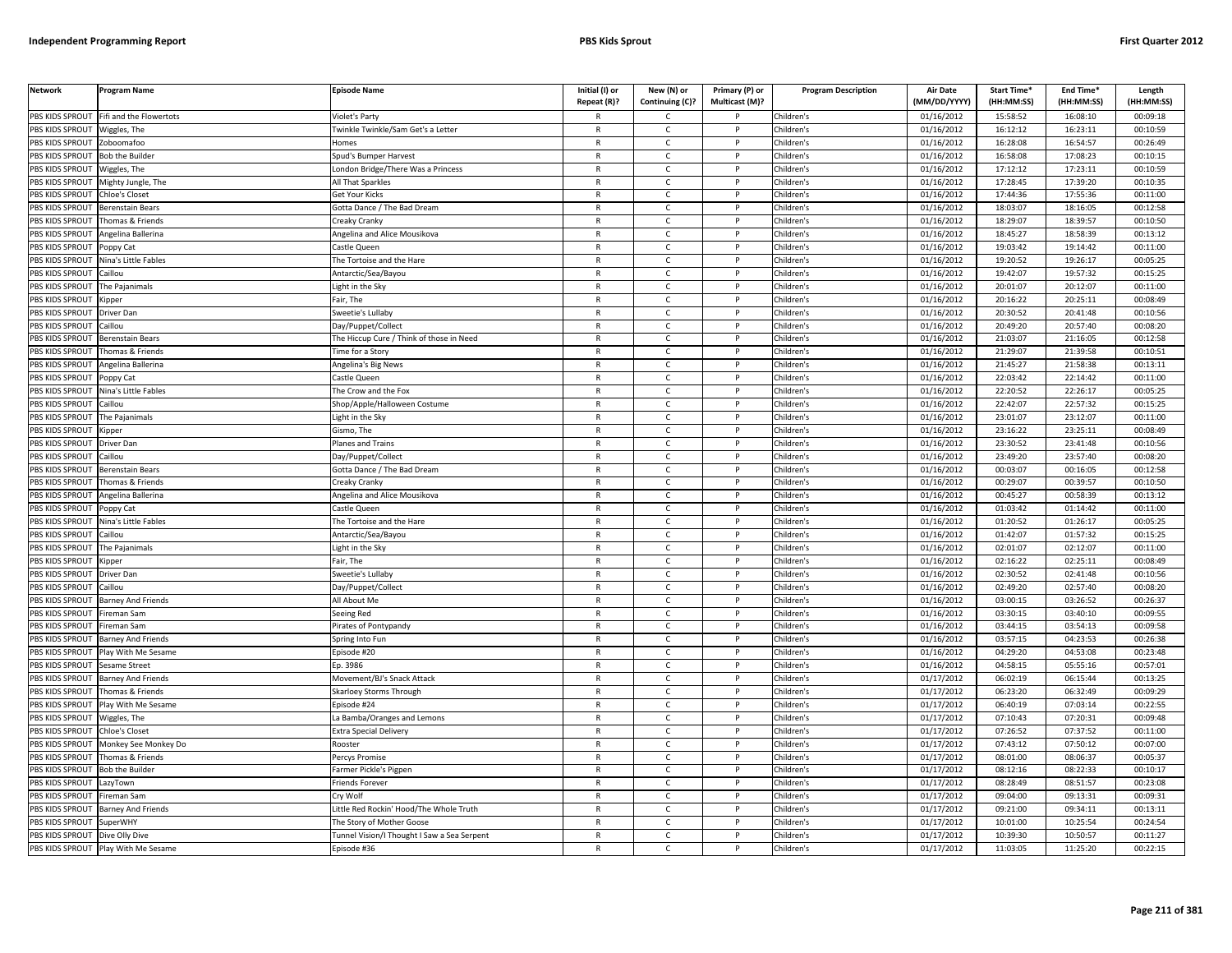| <b>Network</b>         | Program Name              | Episode Name                                     | Initial (I) or<br>Repeat (R)? | New (N) or<br>Continuing (C)? | Primary (P) or<br>Multicast (M)? | <b>Program Description</b> | <b>Air Date</b><br>(MM/DD/YYYY) | <b>Start Time*</b><br>(HH:MM:SS) | End Time*<br>(HH:MM:SS) | Length<br>(HH:MM:SS) |
|------------------------|---------------------------|--------------------------------------------------|-------------------------------|-------------------------------|----------------------------------|----------------------------|---------------------------------|----------------------------------|-------------------------|----------------------|
| PBS KIDS SPROUT        | What's Your News?         | <b>Bike</b>                                      |                               | C                             |                                  | Children's                 | 01/17/2012                      | 11:35:35                         | 11:46:00                | 00:10:25             |
| PBS KIDS SPROUT        | Caillou                   | Snow/Shoot/Tobog                                 | $\mathsf{R}$                  | $\mathsf{C}$                  | $\mathsf{P}$                     | Children's                 | 01/17/2012                      | 12:00:15                         | 12:22:45                | 00:22:30             |
| PBS KIDS SPROUT        | Caillou                   | Present/Chef/Paint                               | $\mathsf{R}$                  | $\mathsf{C}$                  | P                                | Children's                 | 01/17/2012                      | 12:30:15                         | 12:52:45                | 00:22:30             |
| <b>PBS KIDS SPROUT</b> | Sesame Street             | Slimey Adopts a Pet Bug                          |                               | N                             | P                                | Children's                 | 01/17/2012                      | 13:00:15                         | 13:55:40                | 00:55:25             |
| PBS KIDS SPROUT        | <b>Barney And Friends</b> | Trail Boss Barney/Get Happy                      | $\mathsf{R}$                  | $\mathsf{C}$                  | P                                | Children's                 | 01/17/2012                      | 14:00:15                         | 14:13:55                | 00:13:40             |
| PBS KIDS SPROUT        | Fireman Sam               | Sailor Steele                                    | $\mathsf{R}$                  | $\mathsf{C}$                  | P                                | Children's                 | 01/17/2012                      | 14:17:15                         | 14:27:13                | 00:09:58             |
| PBS KIDS SPROUT        | LazyTown                  | Rottenbeard                                      | R                             | C                             |                                  | Children's                 | 01/17/2012                      | 14:30:20                         | 14:54:06                | 00:23:46             |
| PBS KIDS SPROUT        | SuperWHY                  | Peter Rabbit                                     | $\mathsf{R}$                  | $\mathsf{C}$                  | <b>D</b>                         | Children's                 | 01/17/2012                      | 15:02:37                         | 15:28:01                | 00:25:24             |
| PBS KIDS SPROUT        | Thomas & Friends          | Percys Promise                                   | R                             | C                             | P                                | Children's                 | 01/17/2012                      | 15:32:12                         | 15:37:49                | 00:05:37             |
| PBS KIDS SPROUT        | Roary the Racing Car      | Demolition Derby                                 | $\mathsf{R}$                  | $\mathsf{C}$                  | P                                | Children's                 | 01/17/2012                      | 15:42:49                         | 15:52:07                | 00:09:18             |
| PBS KIDS SPROUT        | Fifi and the Flowertots   | Leave It To Stingo                               | $\mathsf{R}$                  | $\mathsf{C}$                  | P                                | Children's                 | 01/17/2012                      | 15:58:52                         | 16:08:10                | 00:09:18             |
| PBS KIDS SPROUT        | Wiggles, The              | Twinkle Twinkle/Sam Get's a Letter               | $\mathsf{R}$                  | $\mathsf{C}$                  | <b>D</b>                         | Children's                 | 01/17/2012                      | 16:12:12                         | 16:23:10                | 00:10:58             |
| PBS KIDS SPROUT        | Zoboomafoo                | Fling                                            | $\mathsf{R}$                  | $\mathsf{C}$                  | P                                | Children's                 | 01/17/2012                      | 16:28:08                         | 16:54:57                | 00:26:49             |
| PBS KIDS SPROUT        | Bob the Builder           | Muck's Convoy                                    | $\mathsf{R}$                  | C                             |                                  | Children's                 | 01/17/2012                      | 16:58:08                         | 17:08:23                | 00:10:15             |
| PBS KIDS SPROUT        | Niggles, The              | London Bridge/There Was a Princess               | $\mathsf{R}$                  | C                             | P                                | Children's                 | 01/17/2012                      | 17:12:12                         | 17:23:24                | 00:11:12             |
| PBS KIDS SPROUT        | Mighty Jungle, The        | Mighty Juice                                     | $\mathsf{R}$                  | $\mathsf{C}$                  | P                                | Children's                 | 01/17/2012                      | 17:28:45                         | 17:39:20                | 00:10:35             |
| PBS KIDS SPROUT        | <b>Chloe's Closet</b>     | Smoke Alarmed                                    | $\mathsf{R}$                  | $\mathsf{C}$                  | P                                | Children's                 | 01/17/2012                      | 17:44:36                         | 17:55:36                | 00:11:00             |
| PBS KIDS SPROUT        | <b>Berenstain Bears</b>   | White Water Adventure / Say Please and Thank You | $\mathsf{R}$                  | $\mathsf{C}$                  | P                                | Children's                 | 01/17/2012                      | 18:03:07                         | 18:16:05                | 00:12:58             |
| PBS KIDS SPROUT        | Thomas & Friends          | The Lion of Sodor                                | $\mathbb{R}$                  | $\mathsf{C}$                  | P                                | Children's                 | 01/17/2012                      | 18:29:07                         | 18:39:56                | 00:10:49             |
| PBS KIDS SPROUT        | Angelina Ballerina        | Angelina and Gracie's Creative Day               | $\mathsf{R}$                  | C                             | P                                | Children's                 | 01/17/2012                      | 18:45:27                         | 18:58:39                | 00:13:12             |
| PBS KIDS SPROUT        | Poppy Cat                 | Bumble Fumble                                    | $\mathsf{R}$                  | $\mathsf{C}$                  | P                                | Children's                 | 01/17/2012                      | 19:03:42                         | 19:14:42                | 00:11:00             |
| PBS KIDS SPROUT        | Nina's Little Fables      | The Ant and the Cricket                          | $\mathsf{R}$                  | C                             |                                  | Children's                 | 01/17/2012                      | 19:20:52                         | 19:26:17                | 00:05:25             |
| PBS KIDS SPROUT        | Caillou                   | Magnet/Dino/Astro                                | $\mathsf{R}$                  | $\mathsf{C}$                  | P                                | Children's                 | 01/17/2012                      | 19:42:07                         | 19:57:32                | 00:15:25             |
| PBS KIDS SPROUT        | The Pajanimals            | Under the Bed                                    | R                             | C                             | P                                | Children's                 | 01/17/2012                      | 20:01:07                         | 20:12:07                | 00:11:00             |
| PBS KIDS SPROUT        | .ippeı                    | Big Owl's Bath                                   | $\mathsf{R}$                  | $\mathsf{C}$                  | P                                | Children's                 | 01/17/2012                      | 20:16:22                         | 20:25:08                | 00:08:46             |
| PBS KIDS SPROUT        | Driver Dan                | Look At Me!                                      | $\mathsf{R}$                  | $\mathsf{C}$                  | P                                | Children's                 | 01/17/2012                      | 20:30:52                         | 20:41:48                | 00:10:56             |
| PBS KIDS SPROUT        | Caillou                   | Day/Puppet/Collect                               | $\mathsf{R}$                  | $\mathsf{C}$                  |                                  | Children's                 | 01/17/2012                      | 20:49:20                         | 20:57:40                | 00:08:20             |
| PBS KIDS SPROUT        | Berenstain Bears          | The Hiccup Cure / Think of those in Need         | $\mathsf{R}$                  | $\mathsf{C}$                  | P                                | Children's                 | 01/17/2012                      | 21:03:07                         | 21:16:03                | 00:12:56             |
| PBS KIDS SPROUT        | Thomas & Friends          | Percy's Parcel                                   | $\mathsf{R}$                  | C                             | P                                | Children's                 | 01/17/2012                      | 21:29:07                         | 21:39:58                | 00:10:51             |
| PBS KIDS SPROUT        | Angelina Ballerina        | Angelina and the Front Page                      | $\mathsf{R}$                  | C                             | P                                | Children's                 | 01/17/2012                      | 21:45:27                         | 21:58:39                | 00:13:12             |
| PBS KIDS SPROUT        | Poppy Cat                 | <b>Bumble Fumble</b>                             | $\mathsf{R}$                  | $\mathsf{C}$                  | P                                | Children's                 | 01/17/2012                      | 22:03:42                         | 22:14:42                | 00:11:00             |
| PBS KIDS SPROUT        | Vina's Little Fables      | The Crab and the Stork                           | $\mathsf{R}$                  | $\mathsf{C}$                  | P                                | Children's                 | 01/17/2012                      | 22:20:52                         | 22:26:17                | 00:05:25             |
| PBS KIDS SPROUT        | Caillou                   | Bird/Trip/Dragon                                 | $\mathsf{R}$                  | $\mathsf{C}$                  | P                                | Children's                 | 01/17/2012                      | 22:42:07                         | 22:57:32                | 00:15:25             |
| PBS KIDS SPROUT        | The Pajanimals            | Under the Bed                                    | $\mathsf{R}$                  | C                             | P                                | Children's                 | 01/17/2012                      | 23:01:07                         | 23:12:07                | 00:11:00             |
| PBS KIDS SPROUT        | <b>Kipper</b>             | <b>Kipper's Circus</b>                           | $\mathsf{R}$                  | C                             | P                                | Children's                 | 01/17/2012                      | 23:16:22                         | 23:25:11                | 00:08:49             |
| PBS KIDS SPROUT        | Driver Dan                | Treasure Adventure                               | $\mathsf{R}$                  | $\mathsf{C}$                  | P                                | Children's                 | 01/17/2012                      | 23:30:52                         | 23:41:48                | 00:10:56             |
| PBS KIDS SPROUT        | Caillou                   | Day/Puppet/Collect                               | $\mathsf{R}$                  | $\mathsf{C}$                  |                                  | Children's                 | 01/17/2012                      | 23:49:20                         | 23:57:40                | 00:08:20             |
| PBS KIDS SPROUT        | Berenstain Bears          | White Water Adventure / Say Please and Thank You | $\mathsf{R}$                  | $\mathsf{C}$                  | P                                | Children's                 | 01/17/2012                      | 00:03:07                         | 00:16:05                | 00:12:58             |
| PBS KIDS SPROUT        | Thomas & Friends          | The Lion of Sodor                                | R                             | c                             | P                                | Children's                 | 01/17/2012                      | 00:29:07                         | 00:39:56                | 00:10:49             |
| PBS KIDS SPROUT        | Angelina Ballerina        | Angelina and Gracie's Creative Day               | $\mathsf{R}$                  | $\epsilon$                    | P                                | Children's                 | 01/17/2012                      | 00:45:27                         | 00:58:39                | 00:13:12             |
| PBS KIDS SPROUT        | Poppy Cat                 | Bumble Fumble                                    | $\mathsf{R}$                  | C                             | P                                | Children's                 | 01/17/2012                      | 01:03:42                         | 01:14:42                | 00:11:00             |
| <b>PBS KIDS SPROUT</b> | Nina's Little Fables      | The Ant and the Cricket                          | $\mathsf{R}$                  | $\mathsf{C}$                  |                                  | Children's                 | 01/17/2012                      | 01:20:52                         | 01:26:17                | 00:05:25             |
| PBS KIDS SPROUT        | Caillou                   | Magnet/Dino/Astro                                | $\mathsf{R}$                  | $\mathsf{C}$                  | P                                | Children's                 | 01/17/2012                      | 01:42:07                         | 01:57:32                | 00:15:25             |
| PBS KIDS SPROUT        | The Pajanimals            | Under the Bed                                    | $\mathsf{R}$                  | C                             | P                                | Children's                 | 01/17/2012                      | 02:01:07                         | 02:12:07                | 00:11:00             |
| PBS KIDS SPROUT        | <b>Kipper</b>             | Big Owl's Bath                                   | $\mathsf{R}$                  | C                             | P                                | Children's                 | 01/17/2012                      | 02:16:22                         | 02:25:08                | 00:08:46             |
| PBS KIDS SPROUT        | Driver Dan                | ook At Me!                                       | $\mathsf{R}$                  | $\mathsf{C}$                  |                                  | Children's                 | 01/17/2012                      | 02:30:52                         | 02:41:48                | 00:10:56             |
| PBS KIDS SPROUT        | Caillou                   | Day/Puppet/Collect                               | R                             | $\mathsf{C}$                  | $\mathsf{P}$                     | Children's                 | 01/17/2012                      | 02:49:20                         | 02:57:40                | 00:08:20             |
| PBS KIDS SPROUT        | <b>Barney And Friends</b> | My Baby Brother                                  | $\mathsf{R}$                  | C                             | P                                | Children's                 | 01/17/2012                      | 03:00:15                         | 03:26:52                | 00:26:37             |
| PBS KIDS SPROUT        | Fireman Sam               | No Nurse Like You                                | $\mathsf{R}$                  | C                             | P                                | Children's                 | 01/17/2012                      | 03:30:15                         | 03:40:10                | 00:09:55             |
| PBS KIDS SPROUT        | Fireman Sam               | Pontypandy Pioneers                              | $\mathsf{R}$                  | C                             | P                                | Children's                 | 01/17/2012                      | 03:44:15                         | 03:54:13                | 00:09:58             |
| <b>PBS KIDS SPROUT</b> | Barney And Friends        | Play It Safe                                     | $\mathsf{R}$                  | $\mathsf{C}$                  | P                                | Children's                 | 01/17/2012                      | 03:57:15                         | 04:23:53                | 00:26:38             |
| PBS KIDS SPROUT        | Play With Me Sesame       | Episode #21                                      | $\mathsf{R}$                  | $\mathsf{C}$                  |                                  | Children's                 | 01/17/2012                      | 04:29:20                         | 04:53:22                | 00:24:02             |
| PBS KIDS SPROUT        | Sesame Street             | Ep. 3988                                         | $\mathsf{R}$                  | $\mathsf{C}$                  | D                                | Children's                 | 01/17/2012                      | 04:58:15                         | 05:55:14                | 00:56:59             |
| PBS KIDS SPROUT        | Barney And Friends        | Movement/BJ's Snack Attack                       | R                             | C                             | P                                | Children's                 | 01/18/2012                      | 06:02:19                         | 06:15:56                | 00:13:37             |
| PBS KIDS SPROUT        | Thomas & Friends          | Thomas and the Lighthouse                        | $\mathsf{R}$                  | $\mathsf{C}$                  |                                  | Children's                 | 01/18/2012                      | 06:23:20                         | 06:32:49                | 00:09:29             |
| PBS KIDS SPROUT        | Play With Me Sesame       | Episode #25                                      | $\mathsf{R}$                  | C                             | P                                | Children's                 | 01/18/2012                      | 06:40:19                         | 07:02:59                | 00:22:40             |
| PBS KIDS SPROUT        | Wiggles, The              | Hey Diddle Diddle/This Way and That Way          | $\mathsf{R}$                  | $\mathsf{C}$                  | D                                | Children's                 | 01/18/2012                      | 07:10:43                         | 07:20:32                | 00:09:49             |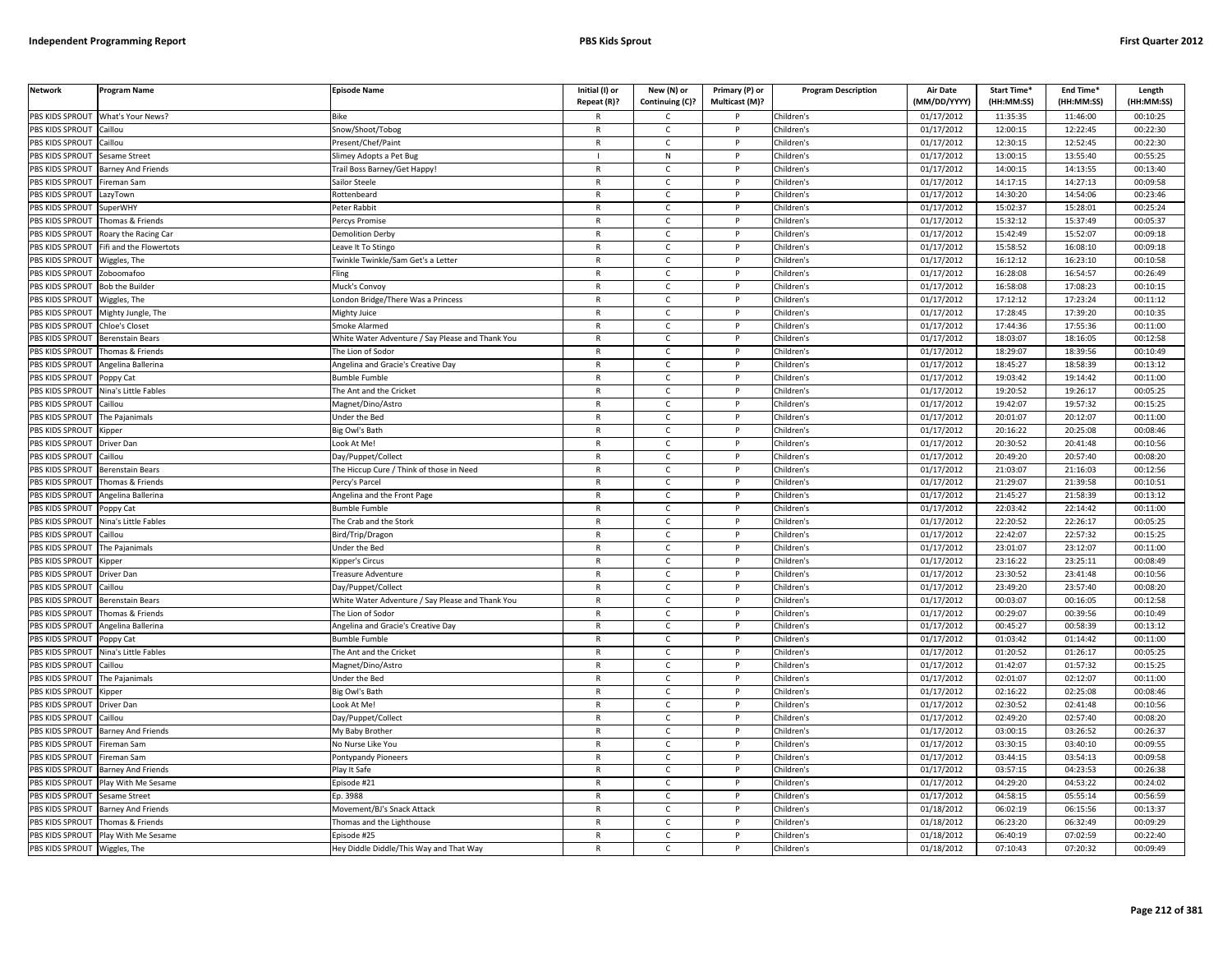| <b>Network</b>        | Program Name                                                                                                                                                                                                   | <b>Episode Name</b>                              | Initial (I) or<br>Repeat (R)? | New (N) or<br>Continuing (C)? | Primary (P) or<br>Multicast (M)? | <b>Program Description</b> | <b>Air Date</b><br>(MM/DD/YYYY) | <b>Start Time*</b><br>(HH:MM:SS) | End Time*<br>(HH:MM:SS) | Length<br>(HH:MM:SS) |
|-----------------------|----------------------------------------------------------------------------------------------------------------------------------------------------------------------------------------------------------------|--------------------------------------------------|-------------------------------|-------------------------------|----------------------------------|----------------------------|---------------------------------|----------------------------------|-------------------------|----------------------|
| PBS KIDS SPROUT       | <b>Chloe's Closet</b>                                                                                                                                                                                          | o Borrow, To Borrow                              |                               | C                             |                                  | Children's                 | 01/18/2012                      | 07:26:52                         | 07:37:52                | 00:11:00             |
| PBS KIDS SPROUT       | Monkey See Monkey Do                                                                                                                                                                                           | Snake                                            | $\mathsf{R}$                  | $\mathsf{C}$                  | P                                | Children's                 | 01/18/2012                      | 07:43:12                         | 07:50:12                | 00:07:00             |
| PBS KIDS SPROUT       | Thomas & Friends                                                                                                                                                                                               | Donald's Duck                                    | $\mathsf{R}$                  | $\mathsf{C}$                  | P                                | Children's                 | 01/18/2012                      | 08:01:00                         | 08:06:37                | 00:05:37             |
| PBS KIDS SPROUT       | <b>Bob the Builder</b>                                                                                                                                                                                         | Roley and the Rockstar                           | $\mathsf{R}$                  | $\mathsf{C}$                  | P                                | Children's                 | 01/18/2012                      | 08:12:16                         | 08:22:31                | 00:10:15             |
| PBS KIDS SPROUT       | LazyTown                                                                                                                                                                                                       | ixel TV                                          | R                             | C                             |                                  | Children's                 | 01/18/2012                      | 08:28:49                         | 08:51:38                | 00:22:49             |
| PBS KIDS SPROUT       | ireman Sam                                                                                                                                                                                                     | heep On The Road                                 | $\mathsf{R}$                  | $\mathsf{C}$                  |                                  | Children's                 | 01/18/2012                      | 09:04:00                         | 09:13:31                | 00:09:31             |
| <b>BS KIDS SPROUT</b> | <b>Barney And Friends</b>                                                                                                                                                                                      | ittle Red Rockin' Hood/The Whole Truth           | R                             | C                             |                                  | Children's                 | 01/18/2012                      | 09:21:00                         | 09:34:10                | 00:13:10             |
| PBS KIDS SPROUT       | <b>uperWHY</b>                                                                                                                                                                                                 | The Ugly Duckling: Becoming a Swar               | $\mathsf{R}$                  | $\mathsf{C}$                  | P                                | Children's                 | 01/18/2012                      | 10:01:00                         | 10:25:54                | 00:24:54             |
| PBS KIDS SPROUT       | Dive Olly Dive                                                                                                                                                                                                 | Beth's Back Fire/Haunted Ship Prank              | $\mathsf{R}$                  | $\mathsf{C}$                  | P                                | Children's                 | 01/18/2012                      | 10:39:30                         | 10:50:57                | 00:11:27             |
| PBS KIDS SPROUT       | lay With Me Sesame                                                                                                                                                                                             | pisode #37                                       | $\mathsf{R}$                  | $\mathsf{C}$                  | P                                | Children's                 | 01/18/2012                      | 11:03:05                         | 11:25:24                | 00:22:19             |
| PBS KIDS SPROUT       | What's Your News?                                                                                                                                                                                              | Chicken                                          | $\mathsf{R}$                  | $\mathsf{C}$                  | P                                | Children's                 | 01/18/2012                      | 11:35:35                         | 11:46:00                | 00:10:25             |
| PBS KIDS SPROUT       | aillou                                                                                                                                                                                                         | Drums/Band/Sing                                  | $\mathsf{R}$                  | $\mathsf{C}$                  | D                                | Children's                 | 01/18/2012                      | 12:00:15                         | 12:22:45                | 00:22:30             |
| PBS KIDS SPROUT       | Caillou                                                                                                                                                                                                        | Captain/Loud/Wedding                             | R                             | $\mathsf{C}$                  | $\mathsf{P}$                     | Children's                 | 01/18/2012                      | 12:30:15                         | 12:52:45                | 00:22:30             |
| PBS KIDS SPROUT       | esame Street                                                                                                                                                                                                   | Imo Steps in for Super Grover                    |                               | N                             | P                                | Children's                 | 01/18/2012                      | 13:00:15                         | 13:53:50                | 00:53:35             |
| PBS KIDS SPROUT       | <b>Barney And Friends</b>                                                                                                                                                                                      | Trail Boss Barney/Get Happy!                     | $\mathsf{R}$                  | $\mathsf{C}$                  | P                                | Children's                 | 01/18/2012                      | 14:00:15                         | 14:13:51                | 00:13:36             |
| PBS KIDS SPROUT       | ireman Sam                                                                                                                                                                                                     | Dily's Big Surprise                              | $\mathsf{R}$                  | $\mathsf{C}$                  | P                                | Children's                 | 01/18/2012                      | 14:17:15                         | 14:27:13                | 00:09:58             |
| PBS KIDS SPROUT       | .azyTown                                                                                                                                                                                                       | Cry Dinosaur                                     | $\mathsf{R}$                  | $\mathsf{C}$                  | P                                | Children's                 | 01/18/2012                      | 14:30:20                         | 14:53:43                | 00:23:23             |
| PBS KIDS SPROUT       | SuperWHY                                                                                                                                                                                                       | he Boy Who Drew Cats                             | $\mathsf{R}$                  | $\mathsf{C}$                  | P                                | Children's                 | 01/18/2012                      | 15:02:37                         | 15:28:01                | 00:25:24             |
| PBS KIDS SPROUT       | Thomas & Friends                                                                                                                                                                                               | Donald's Ducl                                    | $\mathsf{R}$                  | $\mathsf{C}$                  | P                                | Children's                 | 01/18/2012                      | 15:32:12                         | 15:37:49                | 00:05:37             |
| PBS KIDS SPROUT       | Roary the Racing Car                                                                                                                                                                                           | <b>Manners Please</b>                            | R                             | $\mathsf{C}$                  | P                                | Children's                 | 01/18/2012                      | 15:42:49                         | 15:52:07                | 00:09:18             |
| PBS KIDS SPROUT       | ifi and the Flowertots                                                                                                                                                                                         | Mud Spies                                        | $\mathsf{R}$                  | $\mathsf{C}$                  | P                                | Children's                 | 01/18/2012                      | 15:58:52                         | 16:08:10                | 00:09:18             |
| PBS KIDS SPROUT       | Wiggles, The                                                                                                                                                                                                   | 'm A Cowboy/Smell Your Way Through the Day       | R                             | $\mathsf{C}$                  |                                  | Children's                 | 01/18/2012                      | 16:12:12                         | 16:23:11                | 00:10:59             |
| PBS KIDS SPROUT       | Zoboomafoo                                                                                                                                                                                                     | Running                                          | $\mathsf{R}$                  | $\mathsf{C}$                  | D                                | Children's                 | 01/18/2012                      | 16:28:08                         | 16:54:58                | 00:26:50             |
| PBS KIDS SPROUT       | <b>Bob the Builder</b>                                                                                                                                                                                         | While Bob's Away, Robert Will Play               | R                             | C                             |                                  | Children's                 | 01/18/2012                      | 16:58:08                         | 17:08:23                | 00:10:15             |
| PBS KIDS SPROUT       | Viggles, The                                                                                                                                                                                                   | The Banana Boat/Incy Wincy Spider                | $\mathsf{R}$                  | $\mathsf{C}$                  | P                                | Children's                 | 01/18/2012                      | 17:12:12                         | 17:23:11                | 00:10:59             |
| PBS KIDS SPROUT       | Mighty Jungle, The                                                                                                                                                                                             | <b>Jungle Picnic</b>                             | $\mathsf{R}$                  | C                             | P                                | Children's                 | 01/18/2012                      | 17:28:45                         | 17:39:20                | 00:10:35             |
| PBS KIDS SPROUT       | Chloe's Closet                                                                                                                                                                                                 | These Boots Are Made For Jumping                 | $\mathsf{R}$                  | $\mathsf{C}$                  | P                                | Children's                 | 01/18/2012                      | 17:44:36                         | 17:55:36                | 00:11:00             |
| PBS KIDS SPROUT       | Berenstain Bears                                                                                                                                                                                               | White Water Adventure / Say Please and Thank You | $\mathsf{R}$                  | $\mathsf{C}$                  | $\mathsf{P}$                     | Children's                 | 01/18/2012                      | 18:03:07                         | 18:16:04                | 00:12:57             |
| PBS KIDS SPROUT       | homas & Friends                                                                                                                                                                                                | ickled Pinl                                      | ${\sf R}$                     | $\mathsf{C}$                  | P                                | Children's                 | 01/18/2012                      | 18:29:07                         | 18:39:56                | 00:10:49             |
| PBS KIDS SPROUT       | Angelina Ballerina                                                                                                                                                                                             | Angelina's Big Part                              | $\mathsf{R}$                  | $\mathsf{C}$                  | P                                | Children's                 | 01/18/2012                      | 18:45:27                         | 18:58:39                | 00:13:12             |
| PBS KIDS SPROUT       | oppy Cat                                                                                                                                                                                                       | Dolphin Dreams                                   | $\mathsf{R}$                  | $\mathsf{C}$                  | P                                | Children's                 | 01/18/2012                      | 19:03:42                         | 19:14:42                | 00:11:00             |
| PBS KIDS SPROUT       | Nina's Little Fables                                                                                                                                                                                           | The Goat and the Hare                            | R                             | $\mathsf{C}$                  | P                                | Children's                 | 01/18/2012                      | 19:20:52                         | 19:26:17                | 00:05:25             |
| PBS KIDS SPROUT       | aillou                                                                                                                                                                                                         | ibrary/Book/Story.                               | $\mathsf{R}$                  | $\mathsf{C}$                  | P                                | Children's                 | 01/18/2012                      | 19:42:07                         | 19:57:32                | 00:15:25             |
| PBS KIDS SPROUT       | The Pajanimals                                                                                                                                                                                                 | Queen for a Night                                | $\mathsf{R}$                  | $\mathsf{C}$                  | P                                | Children's                 | 01/18/2012                      | 20:01:07                         | 20:12:07                | 00:11:00             |
| PBS KIDS SPROUT       | <ipper< td=""><td>'iger's Joke Box</td><td>R</td><td><math display="inline">\mathsf{C}</math></td><td>P</td><td>Children's</td><td>01/18/2012</td><td>20:16:22</td><td>20:25:08</td><td>00:08:46</td></ipper<> | 'iger's Joke Box                                 | R                             | $\mathsf{C}$                  | P                                | Children's                 | 01/18/2012                      | 20:16:22                         | 20:25:08                | 00:08:46             |
| PBS KIDS SPROUT       | <b>Driver Dan</b>                                                                                                                                                                                              | Sky High Loopy                                   | $\mathsf{R}$                  | $\mathsf{C}$                  | P                                | Children's                 | 01/18/2012                      | 20:30:52                         | 20:41:48                | 00:10:56             |
| PBS KIDS SPROUT       | Caillou                                                                                                                                                                                                        | Gilbert/Saw/Jungle                               | R                             | C                             | P                                | Children's                 | 01/18/2012                      | 20:49:20                         | 20:57:40                | 00:08:20             |
| PBS KIDS SPROUT       | Berenstain Bears                                                                                                                                                                                               | Go to the Movies / Pet Show                      | $\mathsf{R}$                  | $\mathsf{C}$                  | P                                | Children's                 | 01/18/2012                      | 21:03:07                         | 21:16:04                | 00:12:57             |
| PBS KIDS SPROUT       | Thomas & Friends                                                                                                                                                                                               | <b>Toby's New Whistle</b>                        | R                             | Ċ                             |                                  | Children's                 | 01/18/2012                      | 21:29:07                         | 21:39:57                | 00:10:50             |
| PBS KIDS SPROUT       | Angelina Ballerina                                                                                                                                                                                             | Angelina's Cheese Roll                           | $\mathsf{R}$                  | $\mathsf{C}$                  | P                                | Children's                 | 01/18/2012                      | 21:45:27                         | 21:58:39                | 00:13:12             |
| <b>BS KIDS SPROUT</b> | oppy Cat                                                                                                                                                                                                       | Dolphin Dreams                                   | $\mathsf{R}$                  | $\mathsf{C}$                  | P                                | Children's                 | 01/18/2012                      | 22:03:42                         | 22:14:42                | 00:11:00             |
| PBS KIDS SPROUT       | Vina's Little Fables                                                                                                                                                                                           | The Mouse, the Hare, and the Raven               | $\mathsf{R}$                  | $\mathsf{C}$                  | Þ                                | Children's                 | 01/18/2012                      | 22:20:52                         | 22:26:17                | 00:05:25             |
| PBS KIDS SPROUT       | aillou:                                                                                                                                                                                                        | Surprise/Miss/Sleep                              | R                             | C                             | P                                | Children's                 | 01/18/2012                      | 22:42:07                         | 22:57:32                | 00:15:25             |
| PBS KIDS SPROUT       | he Pajanimals                                                                                                                                                                                                  | Queen for a Night                                | $\mathsf{R}$                  | $\mathsf{C}$                  | P                                | Children's                 | 01/18/2012                      | 23:01:07                         | 23:12:07                | 00:11:00             |
| PBS KIDS SPROUT       | <b>Kipper</b>                                                                                                                                                                                                  | Lost Mug, The                                    | $\mathsf{R}$                  | $\mathsf{C}$                  | P                                | Children's                 | 01/18/2012                      | 23:16:22                         | 23:25:09                | 00:08:47             |
| PBS KIDS SPROUT       | Driver Dan                                                                                                                                                                                                     | The Runaway Carrot                               | $\mathsf{R}$                  | $\mathsf{C}$                  | P                                | Children's                 | 01/18/2012                      | 23:30:52                         | 23:41:48                | 00:10:56             |
| PBS KIDS SPROUT       | Caillou                                                                                                                                                                                                        | Day/Puppet/Collect                               | R                             | $\mathsf{C}$                  | P                                | Children's                 | 01/18/2012                      | 23:49:20                         | 23:57:40                | 00:08:20             |
| PBS KIDS SPROUT       | Berenstain Bears                                                                                                                                                                                               | White Water Adventure / Say Please and Thank You | $\mathsf{R}$                  | $\mathsf{C}$                  | P                                | Children's                 | 01/18/2012                      | 00:03:07                         | 00:16:04                | 00:12:57             |
| PBS KIDS SPROUT       | Thomas & Friends                                                                                                                                                                                               | <b>Fickled Pinl</b>                              | R                             | $\mathsf{C}$                  | P                                | Children's                 | 01/18/2012                      | 00:29:07                         | 00:39:56                | 00:10:49             |
| PBS KIDS SPROUT       | Angelina Ballerina                                                                                                                                                                                             | Angelina's Big Part                              | $\mathsf{R}$                  | $\mathsf{C}$                  |                                  | Children's                 | 01/18/2012                      | 00:45:27                         | 00:58:39                | 00:13:12             |
| PBS KIDS SPROUT       | Poppy Cat                                                                                                                                                                                                      | Dolphin Dreams                                   | R                             | $\mathsf{C}$                  | P                                | Children's                 | 01/18/2012                      | 01:03:42                         | 01:14:42                | 00:11:00             |
| PBS KIDS SPROUT       | Nina's Little Fables                                                                                                                                                                                           | he Goat and the Hare                             | $\mathsf{R}$                  | C                             | P                                | Children's                 | 01/18/2012                      | 01:20:52                         | 01:26:17                | 00:05:25             |
| PBS KIDS SPROUT       | `aillou                                                                                                                                                                                                        | ibrary/Book/Story.                               | $\mathsf{R}$                  | $\mathsf{C}$                  | P                                | Children's                 | 01/18/2012                      | 01:42:07                         | 01:57:32                | 00:15:25             |
| PBS KIDS SPROUT       | The Pajanimals                                                                                                                                                                                                 | Queen for a Night                                | R                             | Ċ                             |                                  | Children's                 | 01/18/2012                      | 02:01:07                         | 02:12:07                | 00:11:00             |
| PBS KIDS SPROUT       | (inne                                                                                                                                                                                                          | iger's Joke Box                                  | $\mathsf{R}$                  | $\mathsf{C}$                  | P                                | Children's                 | 01/18/2012                      | 02:16:22                         | 02:25:08                | 00:08:46             |
| PBS KIDS SPROUT       | Driver Dan                                                                                                                                                                                                     | Sky High Loopy                                   | R                             | C                             |                                  | Children's                 | 01/18/2012                      | 02:30:52                         | 02:41:48                | 00:10:56             |
| PBS KIDS SPROUT       | `aillou                                                                                                                                                                                                        | Gilbert/Saw/Jungle                               | R                             | $\mathsf{C}$                  |                                  | Children's                 | 01/18/2012                      | 02:49:20                         | 02:57:40                | 00:08:20             |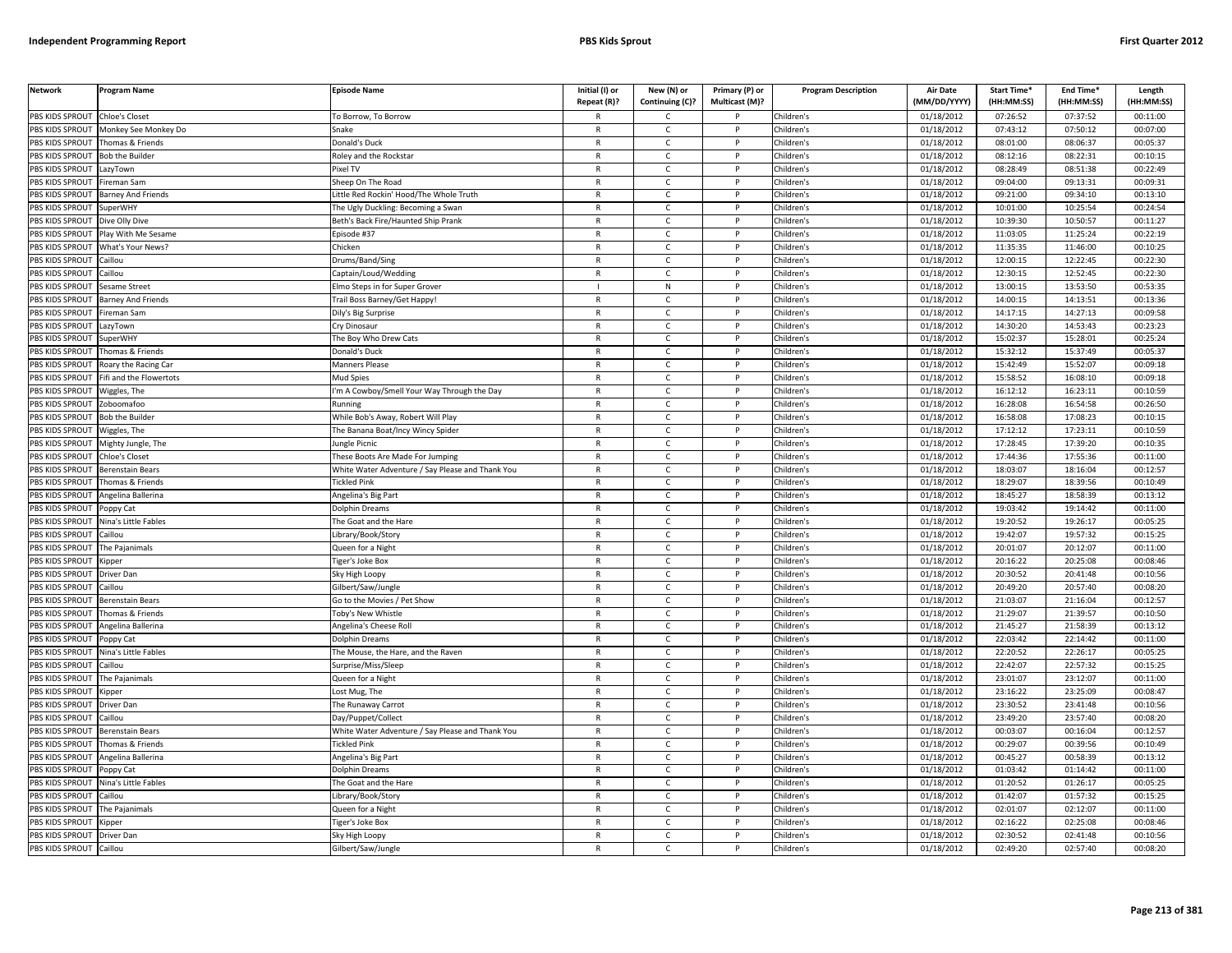| <b>Network</b>         | Program Name                               | <b>Episode Name</b>                                 | Initial (I) or<br>Repeat (R)? | New (N) or<br>Continuing (C)? | Primary (P) or<br><b>Multicast (M)?</b> | <b>Program Description</b> | <b>Air Date</b><br>(MM/DD/YYYY) | Start Time*<br>(HH:MM:SS) | End Time*<br>(HH:MM:SS) | Length<br>(HH:MM:SS) |
|------------------------|--------------------------------------------|-----------------------------------------------------|-------------------------------|-------------------------------|-----------------------------------------|----------------------------|---------------------------------|---------------------------|-------------------------|----------------------|
| PBS KIDS SPROUT        | <b>Barney And Friends</b>                  | <b>Ceep on Truckin'</b>                             | R                             | C                             |                                         | Children's                 | 01/18/2012                      | 03:00:15                  | 03:26:53                | 00:26:38             |
| PBS KIDS SPROUT        | Fireman Sam                                | The One That Got Away                               | $\mathsf{R}$                  | $\mathsf{C}$                  | P                                       | Children's                 | 01/18/2012                      | 03:30:15                  | 03:40:10                | 00:09:55             |
| PBS KIDS SPROUT        | Fireman Sam                                | Twitching the Night Away                            | $\mathsf{R}$                  | $\mathsf{C}$                  | P                                       | Children's                 | 01/18/2012                      | 03:44:15                  | 03:54:13                | 00:09:58             |
| PBS KIDS SPROUT        | <b>Barney And Friends</b>                  |                                                     | $\mathsf{R}$                  | $\mathsf{C}$                  | P                                       | Children's                 | 01/18/2012                      | 03:57:15                  | 04:23:52                | 00:26:37             |
| PBS KIDS SPROUT        | Play With Me Sesame                        | It's A Happy Day<br>Episode #22                     | $\mathsf{R}$                  | $\mathsf{C}$                  | P                                       | Children's                 | 01/18/2012                      | 04:29:20                  | 04:53:09                | 00:23:49             |
| PBS KIDS SPROUT        |                                            | p. 3990                                             | $\mathsf{R}$                  | $\mathsf{C}$                  | D                                       | Children's                 | 01/18/2012                      | 04:58:15                  | 05:55:16                | 00:57:01             |
| <b>BS KIDS SPROUT</b>  | iesame Street<br><b>Barney And Friends</b> | Counting/Letters                                    | $\mathsf{R}$                  | C                             | P                                       | Children's                 | 01/19/2012                      | 06:02:19                  | 06:15:58                | 00:13:39             |
| PBS KIDS SPROUT        | homas & Friends                            | Sir Handel in Charge                                | $\mathsf{R}$                  | $\mathsf{C}$                  | P                                       | Children's                 | 01/19/2012                      | 06:23:20                  | 06:32:49                | 00:09:29             |
| PBS KIDS SPROUT        | Play With Me Sesame                        | Episode #26                                         | $\mathsf{R}$                  | $\mathsf{C}$                  | P                                       | Children's                 | 01/19/2012                      | 06:40:19                  | 07:02:59                | 00:22:40             |
| PBS KIDS SPROUT        | Viggles, The                               | ley Diddle Diddle/This Way and That Way             | $\mathsf{R}$                  | $\mathsf{C}$                  | P                                       | Children's                 | 01/19/2012                      | 07:10:43                  | 07:20:31                | 00:09:48             |
| PBS KIDS SPROUT        | Chloe's Closet                             | Get Your Kicks                                      | $\mathsf{R}$                  | $\mathsf{C}$                  | $\mathsf{P}$                            | Children's                 | 01/19/2012                      | 07:26:52                  | 07:37:52                | 00:11:00             |
| PBS KIDS SPROUT        | Monkey See Monkey Do                       | Polar Bear                                          | $\mathsf{R}$                  | $\mathsf{C}$                  | P                                       | Children's                 | 01/19/2012                      | 07:43:12                  | 07:50:12                | 00:07:00             |
| PBS KIDS SPROUT        | Thomas & Friends                           | Thomas Percy and the Mail Train                     | $\mathsf{R}$                  | $\mathsf{C}$                  | P                                       | Children's                 | 01/19/2012                      | 08:01:00                  | 08:06:37                | 00:05:37             |
| PBS KIDS SPROUT        | <b>Bob the Builder</b>                     | cruffty the Detective                               | R                             | C                             | P                                       | Children's                 | 01/19/2012                      | 08:12:16                  | 08:22:32                | 00:10:16             |
| PBS KIDS SPROUT        | azyTown                                    | Birthday Surprise                                   | $\mathsf{R}$                  | $\mathsf{C}$                  | P                                       | Children's                 | 01/19/2012                      | 08:28:49                  | 08:51:59                | 00:23:10             |
| PBS KIDS SPROUT        | ireman Sam                                 | Alarm on the Beach                                  | $\mathsf{R}$                  | $\mathsf{C}$                  | P                                       | Children's                 | 01/19/2012                      | 09:04:00                  | 09:13:33                | 00:09:33             |
| PBS KIDS SPROUT        | <b>Barney And Friends</b>                  | The Wind and Sun/The Nature of Things               | $\mathsf{R}$                  | $\mathsf{C}$                  | P                                       | Children's                 | 01/19/2012                      | 09:21:00                  | 09:34:05                | 00:13:05             |
| PBS KIDS SPROUT        | SuperWHY                                   |                                                     | $\mathsf{R}$                  | $\mathsf{C}$                  | P                                       | Children's                 | 01/19/2012                      | 10:01:00                  | 10:25:53                | 00:24:53             |
| PBS KIDS SPROUT        |                                            | The Muddled-Up Fairytales                           | $\mathsf{R}$                  | $\mathsf{C}$                  | P                                       |                            | 01/19/2012                      | 10:39:30                  | 10:50:57                | 00:11:27             |
| PBS KIDS SPROUT        | Dive Olly Dive<br>Play With Me Sesame      | The Red Tide/Sub Magnet                             |                               | $\mathsf{C}$                  | P                                       | Children's<br>Children's   |                                 | 11:03:05                  | 11:25:28                | 00:22:23             |
|                        |                                            | Episode #38                                         | R<br>$\mathsf{R}$             | $\mathsf{C}$                  | P                                       |                            | 01/19/2012                      |                           |                         |                      |
| PBS KIDS SPROUT        | What's Your News?                          | Kicking a Bal                                       | $\mathsf{R}$                  |                               | P                                       | Children's                 | 01/19/2012                      | 11:35:35                  | 11:46:00                | 00:10:25             |
| <b>BS KIDS SPROUT</b>  | `aillou                                    | Show/Magic/Castle                                   |                               | $\mathsf{C}$                  |                                         | Children's                 | 01/19/2012                      | 12:00:15                  | 12:22:45                | 00:22:30             |
| PBS KIDS SPROUT        | aillou                                     | Bird/Trip/Dragor                                    | $\mathsf{R}$                  | $\mathsf{C}$                  | P                                       | Children's                 | 01/19/2012                      | 12:30:15                  | 12:52:45                | 00:22:30             |
| PBS KIDS SPROUT        | Sesame Street                              | Sesame Street Bird Games                            |                               | ${\sf N}$                     | P<br>P                                  | Children's                 | 01/19/2012                      | 13:00:15                  | 13:53:11                | 00:52:56             |
| PBS KIDS SPROUT        | Barney And Friends                         | lig as Barney/No,No,No!                             | $\mathsf{R}$                  | $\mathsf{C}$                  |                                         | Children's                 | 01/19/2012                      | 14:00:15                  | 14:13:54                | 00:13:39             |
| PBS KIDS SPROUT        | Fireman Sam                                | Model Plane                                         | $\mathsf{R}$                  | $\mathsf{C}$                  | P                                       | Children's                 | 01/19/2012                      | 14:17:15                  | 14:27:13                | 00:09:58             |
| PBS KIDS SPROUT        | .azyTown                                   | Crystal Caper                                       | $\overline{R}$                | $\mathsf{C}$                  | D                                       | Children's                 | 01/19/2012                      | 14:30:20                  | 14:54:23                | 00:24:03             |
| PBS KIDS SPROUT        | SuperWHY                                   | Aladdin                                             | $\mathsf{R}$                  | $\mathsf{C}$                  | P                                       | Children's                 | 01/19/2012                      | 15:02:37                  | 15:28:01                | 00:25:24             |
| <b>PBS KIDS SPROUT</b> | Thomas & Friends                           | homas Percy and the Mail Train                      | $\mathsf{R}$                  | $\mathsf{C}$                  | P                                       | Children's                 | 01/19/2012                      | 15:32:12                  | 15:37:49                | 00:05:37             |
| PBS KIDS SPROUT        | Roary the Racing Car                       | Big Chris' Big Jump                                 | $\mathsf{R}$                  | $\mathsf{C}$                  | P                                       | Children's                 | 01/19/2012                      | 15:42:49                  | 15:52:07                | 00:09:18             |
| PBS KIDS SPROUT        | Fifi and the Flowertots                    | Sports Day                                          | $\mathsf{R}$                  | $\mathsf{C}$                  | P                                       | Children's                 | 01/19/2012                      | 15:58:52                  | 16:08:10                | 00:09:18             |
| PBS KIDS SPROUT        | Wiggles, The                               | 'm A Cowboy/Smell Your Way Through the Day          | $\mathsf{R}$                  | $\mathsf{C}$                  | P                                       | Children's                 | 01/19/2012                      | 16:12:12                  | 16:23:11                | 00:10:59             |
| PBS KIDS SPROUT        | Zoboomafoo                                 | Pets                                                | $\mathsf{R}$                  | $\mathsf{C}$                  | P                                       | Children's                 | 01/19/2012                      | 16:28:08                  | 16:54:55                | 00:26:47             |
| PBS KIDS SPROUT        | <b>Bob the Builder</b>                     | Bob's Three Jobs                                    | $\mathsf{R}$                  | $\mathsf{C}$                  | P                                       | Children's                 | 01/19/2012                      | 16:58:08                  | 17:08:23                | 00:10:15             |
| PBS KIDS SPROUT        | Wiggles, The                               | The Banana Boat/Incy Wincy Spider                   | $\mathsf{R}$                  | $\mathsf{C}$                  | P                                       | Children's                 | 01/19/2012                      | 17:12:12                  | 17:23:12                | 00:11:00             |
| PBS KIDS SPROUT        | Mighty Jungle, The                         | lungle Snow Day (Winter)                            | $\mathsf{R}$                  | $\mathsf{C}$                  | P                                       | Children's                 | 01/19/2012                      | 17:28:45                  | 17:39:20                | 00:10:35             |
| <b>BS KIDS SPROUT</b>  | <b>Chloe's Closet</b>                      | Crowing Up                                          | $\mathsf{R}$                  | $\mathsf{C}$                  | P                                       | Children's                 | 01/19/2012                      | 17:44:36                  | 17:55:36                | 00:11:00             |
| PBS KIDS SPROUT        | Berenstain Bears                           | Showdown at Birder's Wood/ Help Around The Workshop | $\mathsf{R}$                  | $\mathsf{C}$                  | P                                       | Children's                 | 01/19/2012                      | 18:03:07                  | 18:16:05                | 00:12:58             |
| PBS KIDS SPROUT        | Thomas & Friends                           | <b>Double Trouble</b>                               | $\mathsf{R}$                  | $\mathsf C$                   | P                                       | Children's                 | $\sqrt{01/19/2012}$             | 18:29:07                  | 18:39:56                | 00:10:49             |
| PBS KIDS SPROUT        | <b>Angelina Ballerina</b>                  | Angelina and the Tummy Butterflies                  | $\mathsf{R}$                  | $\mathsf{C}$                  | P                                       | Children's                 | 01/19/2012                      | 18:45:27                  | 18:58:39                | 00:13:12             |
| PBS KIDS SPROUT        | oppy Cat                                   | <b>Ball Games</b>                                   | $\mathsf{R}$                  | $\mathsf{C}$                  | P                                       | Children's                 | 01/19/2012                      | 19:03:42                  | 19:14:42                | 00:11:00             |
| PBS KIDS SPROUT        | Nina's Little Fables                       | The Hedgehog and the Stork                          | $\mathsf{R}$                  | $\mathsf{C}$                  | P                                       | Children's                 | 01/19/2012                      | 19:20:52                  | 19:26:17                | 00:05:25             |
| PBS KIDS SPROUT        | Caillou                                    | Present/Chef/Paint                                  | $\mathsf{R}$                  | $\mathsf{C}$                  | P                                       | Children's                 | 01/19/2012                      | 19:42:07                  | 19:57:32                | 00:15:25             |
| PBS KIDS SPROUT        | The Pajanimals                             | Missing Mom and Dad                                 | $\mathsf{R}$                  | $\mathsf{C}$                  | P                                       | Children's                 | 01/19/2012                      | 20:01:07                  | 20:12:07                | 00:11:00             |
| PBS KIDS SPROUT        | Kipper                                     | iger's Rocket                                       | $\mathsf{R}$                  | $\mathsf{C}$                  | P                                       | Children's                 | 01/19/2012                      | 20:16:22                  | 20:25:08                | 00:08:46             |
| PBS KIDS SPROUT        | Driver Dan                                 | Puddle Muddle                                       | $\mathsf{R}$                  | $\mathsf{C}$                  | P                                       | Children's                 | 01/19/2012                      | 20:30:52                  | 20:41:48                | 00:10:56             |
| PBS KIDS SPROUT        | Caillou                                    | Gilbert/Saw/Jungle                                  | $\mathsf{R}$                  | $\mathsf{C}$                  | P                                       | Children's                 | 01/19/2012                      | 20:49:20                  | 20:57:40                | 00:08:20             |
| PBS KIDS SPROUT        | <b>Berenstain Bears</b>                    | Go to the Movies / Pet Show                         | $\mathsf{R}$                  | $\mathsf{C}$                  | P                                       | Children's                 | 01/19/2012                      | 21:03:07                  | 21:16:03                | 00:12:56             |
| PBS KIDS SPROUT        | Thomas & Friends                           | <b>A Blooming Mess</b>                              | $\mathsf{R}$                  | $\mathsf{C}$                  | P                                       | Children's                 | 01/19/2012                      | 21:29:07                  | 21:39:57                | 00:10:50             |
| PBS KIDS SPROUT        | Angelina Ballerina                         | Angelina and the Musical Plant                      | R                             | $\mathsf{C}$                  | P                                       | Children's                 | 01/19/2012                      | 21:45:27                  | 21:58:38                | 00:13:11             |
| PBS KIDS SPROUT        | Poppy Cat                                  | <b>Ball Games</b>                                   | $\mathsf{R}$                  | $\mathsf{C}$                  | P                                       | Children's                 | 01/19/2012                      | 22:03:42                  | 22:14:42                | 00:11:00             |
| PBS KIDS SPROUT        | Nina's Little Fables                       | Two Goats and a Bridge                              | $\mathsf{R}$                  | $\mathsf{C}$                  | P                                       | Children's                 | 01/19/2012                      | 22:20:52                  | 22:26:18                | 00:05:26             |
| PBS KIDS SPROUT        | aillou                                     | Patient/Police/Grandpa's Friend                     | $\mathsf{R}$                  | $\mathsf{C}$                  | P                                       | Children's                 | 01/19/2012                      | 22:42:07                  | 22:57:32                | 00:15:25             |
| PBS KIDS SPROUT        | The Pajanimals                             | Missing Mom and Dad                                 | $\mathsf{R}$                  | $\mathsf{C}$                  | P                                       | Children's                 | 01/19/2012                      | 23:01:07                  | 23:12:07                | 00:11:00             |
| PBS KIDS SPROUT        | (ipper                                     | łescue, The                                         | $\mathsf{R}$                  | $\mathsf{C}$                  | D                                       | Children's                 | 01/19/2012                      | 23:16:22                  | 23:25:09                | 00:08:47             |
| PBS KIDS SPROUT        | <b>Driver Dan</b>                          | Picture Puzzle                                      | $\mathsf{R}$                  | $\mathsf{C}$                  | P                                       | Children's                 | 01/19/2012                      | 23:30:52                  | 23:41:48                | 00:10:56             |
| PBS KIDS SPROUT        | Caillou                                    | Gilbert/Saw/Jungle                                  | $\mathsf{R}$                  | $\mathsf{C}$                  | P                                       | Children's                 | 01/19/2012                      | 23:49:20                  | 23:57:40                | 00:08:20             |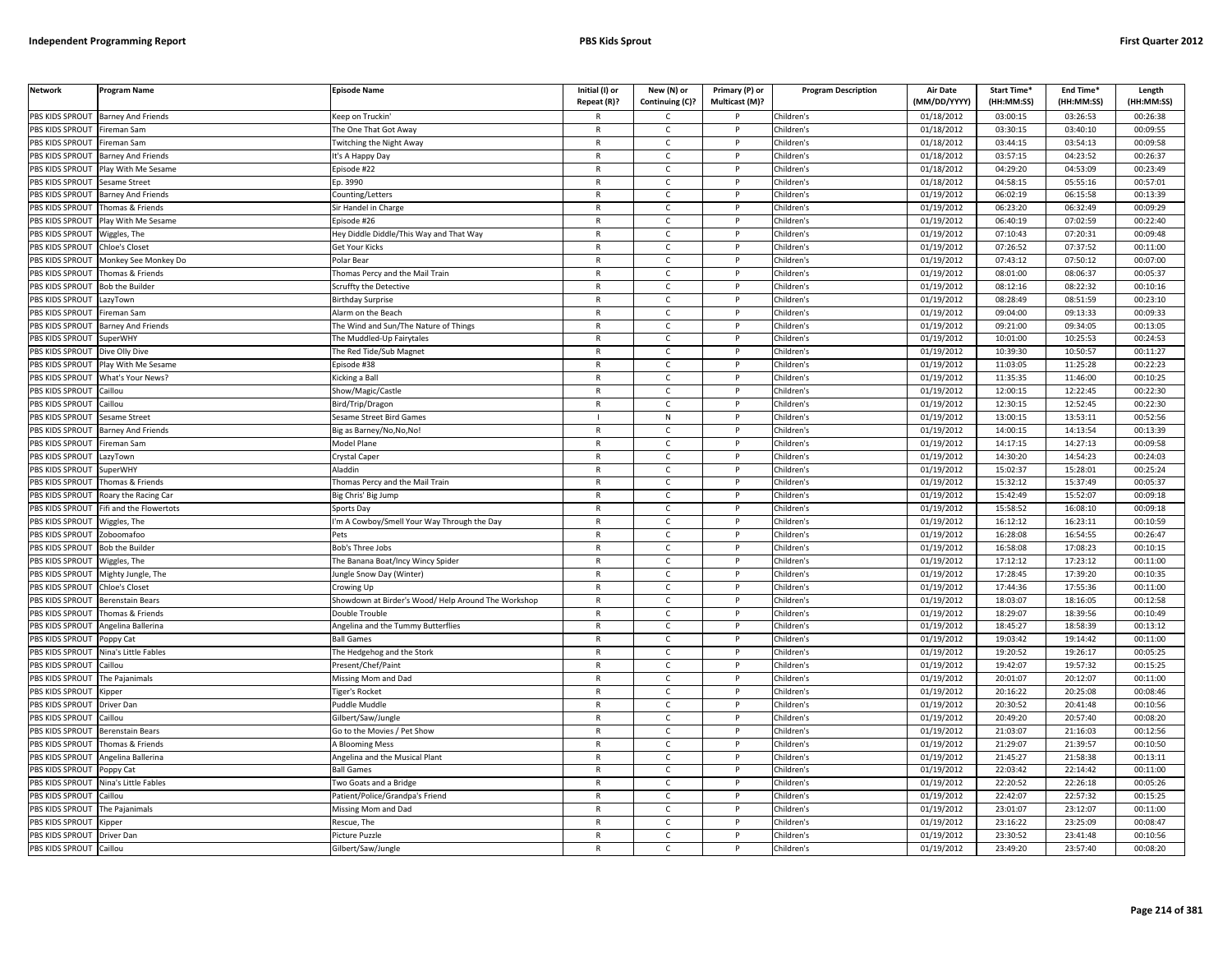| PBS KIDS SPROUT<br>01/19/2012<br>00:03:07<br>00:16:05<br>00:12:58<br><b>Berenstain Bears</b><br>Showdown at Birder's Wood/ Help Around The Workshop<br>Children's<br>$\mathsf{C}$<br>PBS KIDS SPROUT<br>Children's<br>01/19/2012<br>00:29:07<br>00:39:56<br>00:10:49<br>Thomas & Friends<br>Double Trouble<br>$\mathsf{R}$<br>$\mathsf{C}$<br>P<br>PBS KIDS SPROUT<br>Angelina Ballerina<br>Angelina and the Tummy Butterflies<br>Children's<br>01/19/2012<br>00:45:27<br>00:58:39<br>00:13:12<br>$\mathsf{C}$<br>$\mathsf{R}$<br>PBS KIDS SPROUT<br><b>Ball Games</b><br>$\mathsf{R}$<br>$\mathsf{C}$<br>D<br>Children's<br>01/19/2012<br>01:03:42<br>01:14:42<br>00:11:00<br>Poppy Cat<br>PBS KIDS SPROUT<br>Nina's Little Fables<br>The Hedgehog and the Stork<br>Children's<br>01/19/2012<br>01:20:52<br>01:26:17<br>00:05:25<br>$\mathsf{R}$<br>c<br>PBS KIDS SPROUT<br>01/19/2012<br>01:42:07<br>01:57:32<br>Caillou<br>Present/Chef/Paint<br>$\mathsf{R}$<br>$\mathsf{C}$<br>Children's<br>00:15:25<br>P<br>PBS KIDS SPROUT<br>01/19/2012<br>02:01:07<br>02:12:07<br>00:11:00<br>The Pajanimals<br>Missing Mom and Dad<br>$\mathsf{C}$<br>Children's<br>$\mathsf{R}$<br>P<br>PBS KIDS SPROUT<br>$\mathsf{R}$<br>$\mathsf{C}$<br>01/19/2012<br>02:16:22<br>02:25:08<br>00:08:46<br><b>D</b><br>Children's<br><i><b>Sipper</b></i><br>Figer's Rocket<br>02:41:48<br>PBS KIDS SPROUT<br>$\mathsf{C}$<br>01/19/2012<br>02:30:52<br>00:10:56<br>Puddle Muddle<br>$\mathsf{R}$<br>Children's<br>Driver Dan<br>P<br>01/19/2012<br>02:49:20<br>PBS KIDS SPROUT<br>$\mathsf{C}$<br>Children's<br>02:57:40<br>00:08:20<br>Caillou<br>Gilbert/Saw/Jungle<br>$\mathsf{R}$<br>PBS KIDS SPROUT<br>01/19/2012<br>03:00:15<br>03:26:52<br>00:26:37<br>Barney And Friends<br>I'm a Builder<br>$\mathsf{R}$<br>C<br>P<br>Children's<br>PBS KIDS SPROUT<br>01/19/2012<br>03:30:15<br>03:40:10<br>00:09:55<br>$\mathsf{C}$<br>Children's<br>Fireman Sam<br>Dinosaur Hunt<br>$\mathsf{R}$<br>PBS KIDS SPROUT<br>Fireman Sam<br>Double Trouble<br>$\mathsf{R}$<br>$\mathsf{C}$<br>P<br>Children's<br>01/19/2012<br>03:44:15<br>03:54:13<br>00:09:58<br>03:57:15<br>04:23:52<br>PBS KIDS SPROUT<br>Barney And Friends<br>My Family And Me<br>$\mathsf{C}$<br>Children's<br>01/19/2012<br>00:26:37<br>$\mathsf{R}$<br>04:29:20<br>04:53:30<br>PBS KIDS SPROUT<br>Play With Me Sesame<br>Episode #23<br>$\mathsf{R}$<br>$\mathsf{C}$<br>$\mathsf{P}$<br>Children's<br>01/19/2012<br>00:24:10<br>PBS KIDS SPROUT<br>Ep. 3991<br>Children's<br>01/19/2012<br>04:58:15<br>05:55:16<br>00:57:01<br>Sesame Street<br>$\mathsf{R}$<br>C<br>P<br>PBS KIDS SPROUT<br>Barney And Friends<br>$\mathsf{C}$<br>Children's<br>01/20/2012<br>06:02:19<br>06:15:54<br>00:13:35<br>Counting/Letters<br>$\mathsf{R}$<br>P<br>PBS KIDS SPROUT<br>01/20/2012<br>06:23:20<br>06:32:50<br>00:09:30<br>Thomas & Friends<br>Thomas and the Billboard<br>$\mathsf{R}$<br>$\mathsf{C}$<br>P<br>Children's<br>01/20/2012<br>06:40:19<br>07:03:12<br>00:22:53<br>PBS KIDS SPROUT<br>Play With Me Sesame<br>Episode #27<br>$\mathsf{R}$<br>$\mathsf{C}$<br>P<br>Children's<br>PBS KIDS SPROUT<br>01/20/2012<br>07:10:43<br>07:20:32<br>00:09:49<br>Wiggles, The<br>Jeff Get's a Letter/This Old Man<br>$\mathsf{R}$<br>$\mathsf{C}$<br>D<br>Children's<br>PBS KIDS SPROUT<br>$\mathsf{R}$<br>$\mathsf{C}$<br>D<br>Children's<br>01/20/2012<br>07:26:52<br>07:37:52<br>00:11:00<br><b>Chloe's Closet</b><br>Smoke Alarmed<br>PBS KIDS SPROUT<br>Children's<br>01/20/2012<br>07:43:12<br>07:50:12<br>00:07:00<br>Monkey See Monkey Do<br>Crab<br>R<br>C<br>PBS KIDS SPROUT<br>$\mathsf{C}$<br>01/20/2012<br>08:01:00<br>Thomas & Friends<br>$\mathsf{R}$<br><b>D</b><br>Children's<br>08:06:37<br>00:05:37<br><b>Trust Thomas</b><br>PBS KIDS SPROUT<br>01/20/2012<br>08:12:16<br>08:22:33<br><b>Bob the Builder</b><br>$\mathsf{C}$<br>Children's<br>00:10:17<br>Watercolor Wendy<br>$\mathsf{R}$<br>P<br>PBS KIDS SPROUT<br>Children's<br>01/20/2012<br>08:28:49<br>08:51:37<br>00:22:48<br>$\mathsf{R}$<br>$\mathsf{C}$<br>P<br>LazyTown<br>LazyTown Goes Digital<br>09:04:00<br>PBS KIDS SPROUT<br>$\mathsf{C}$<br>01/20/2012<br>09:13:32<br>00:09:32<br>Fireman Sam<br>Hot Air<br>$\mathsf{R}$<br>Children's<br>P<br>01/20/2012<br>09:21:00<br>00:13:13<br>PBS KIDS SPROUT<br>$\mathsf{C}$<br>Children's<br>09:34:13<br><b>Barney And Friends</b><br>The Wind and Sun/The Nature of Things<br>$\mathsf{R}$<br>PBS KIDS SPROUT<br>$\mathsf{R}$<br>$\mathsf{C}$<br>Children's<br>01/20/2012<br>10:01:00<br>10:25:54<br>00:24:54<br>SuperWHY<br>The Story of the Tooth Fairy<br>P<br>PBS KIDS SPROUT<br>01/20/2012<br>10:39:30<br>10:50:57<br>00:11:27<br>The Red Tide/Sub Magnet<br>$\mathsf{C}$<br>Children's<br>Dive Olly Dive<br>$\mathsf{R}$<br>11:03:05<br>00:22:15<br>PBS KIDS SPROUT<br>Play With Me Sesame<br>Children's<br>01/20/2012<br>11:25:20<br>Episode #39<br>$\mathsf{R}$<br>C<br>P<br>PBS KIDS SPROUT<br>01/20/2012<br>11:35:35<br>What's Your News?<br>Losing Things<br>$\mathsf{C}$<br>Children's<br>11:46:00<br>00:10:25<br>$\mathsf{R}$<br>P<br>01/20/2012<br>12:00:15<br>12:22:45<br>PBS KIDS SPROUT<br>Caillou<br>Antarctic/Sea/Bayou<br>$\mathsf{R}$<br>$\mathsf{C}$<br>Children's<br>00:22:30<br>$\mathsf{P}$<br>PBS KIDS SPROUT<br>$\mathsf{C}$<br>Children's<br>01/20/2012<br>12:30:15<br>12:52:45<br>00:22:30<br>Caillou<br>Surprise/Miss/Sleep<br>$\mathsf{R}$<br>P<br>PBS KIDS SPROUT<br>01/20/2012<br>13:00:15<br>13:52:32<br>00:52:17<br>Sesame Street<br>Elmo Wants to be Like Gordon<br>N<br>$\mathsf{P}$<br>Children's<br>PBS KIDS SPROUT<br><b>Barney And Friends</b><br>$\mathsf{C}$<br>Children's<br>01/20/2012<br>14:00:15<br>14:13:54<br>00:13:39<br>Big as Barney/No,No,No!<br>$\mathsf{R}$<br>P<br>PBS KIDS SPROUT<br>01/20/2012<br>14:17:15<br>14:27:13<br>00:09:58<br>Fireman Sam<br>Three Legged Race<br>$\mathsf{R}$<br>$\mathsf{C}$<br>P<br>Children's<br>PBS KIDS SPROUT<br>01/20/2012<br>14:30:20<br>14:54:11<br>00:23:51<br>LazyTown<br>Sleepless in LazyTown<br>$\mathsf{R}$<br>$\mathsf{C}$<br>Children's<br>PBS KIDS SPROUT<br>SuperWHY<br>Hansel & Gretel: A Healthy Adventure<br>$\mathsf{R}$<br>$\mathsf{C}$<br>D<br>Children's<br>01/20/2012<br>15:02:37<br>15:28:00<br>00:25:23<br>PBS KIDS SPROUT<br>Thomas & Friends<br><b>Trust Thomas</b><br>$\mathsf{C}$<br>Children's<br>01/20/2012<br>15:32:12<br>15:37:49<br>00:05:37<br>$\mathsf{R}$<br>15:42:49<br>PBS KIDS SPROUT<br>Roary the Racing Car<br>Brassless Band<br>$\mathsf{R}$<br>$\mathsf{C}$<br>Children's<br>01/20/2012<br>15:52:07<br>00:09:18<br>PBS KIDS SPROUT<br>01/20/2012<br>15:58:52<br>16:08:10<br>00:09:18<br>Fifi and the Flowertots<br>Fee Fi Fo Fum Fifi<br>$\mathsf{C}$<br>Children's<br>$\mathsf{R}$<br>P<br>PBS KIDS SPROUT<br>$\mathsf{C}$<br>01/20/2012<br>16:12:12<br>16:23:09<br>00:10:57<br>The Horn Pipe/Miss Polly Had A Dolly<br>$\mathsf{R}$<br><b>D</b><br>Children's<br>Niggles, The<br>01/20/2012<br>16:28:08<br>16:54:56<br>PBS KIDS SPROUT<br>$\mathsf{C}$<br>Children's<br>00:26:48<br>Zoboomafoo<br>Bears<br>$\mathsf{R}$<br>P<br>PBS KIDS SPROUT<br>01/20/2012<br>16:58:08<br>17:08:23<br>$\mathsf{C}$<br>Children's<br>00:10:15<br><b>Bob the Builder</b><br>$\mathsf{R}$<br>Scoop Knows It All<br>01/20/2012<br>17:12:12<br>17:23:11<br>PBS KIDS SPROUT<br>$\mathsf{C}$<br>Children's<br>00:10:59<br>Wiggles, The<br>Fairy Dancing!/Getting Strong<br>$\mathsf{R}$<br>P<br>PBS KIDS SPROUT<br>01/20/2012<br>17:28:45<br>17:39:20<br>00:10:35<br>$\mathsf{C}$<br>Children's<br>Mighty Jungle, The<br><b>Beehive Boogie</b><br>$\mathsf{R}$<br>PBS KIDS SPROUT<br>01/20/2012<br>17:44:36<br>17:55:36<br>00:11:00<br><b>Chloe's Closet</b><br>$\mathsf{C}$<br>Children's<br>On Frozen Pond<br>$\mathsf{R}$<br>P<br>PBS KIDS SPROUT<br>01/20/2012<br>Berenstain Bears<br>Showdown at Birder's Wood/Help Around The Workshop<br>$\mathsf{R}$<br>$\mathsf{C}$<br>P<br>Children's<br>18:03:07<br>18:16:04<br>00:12:57<br>18:29:07<br>PBS KIDS SPROUT<br>Thomas & Friends<br>$\mathsf{R}$<br>$\mathsf{C}$<br>P<br>Children's<br>01/20/2012<br>18:39:56<br>00:10:49<br>Slippy Sodor<br>PBS KIDS SPROUT<br>18:45:27<br>18:58:39<br>Angelina Ballerina<br>Angelina and the Magician<br>$\mathsf{R}$<br>C<br>Children's<br>01/20/2012<br>00:13:12<br><b>PBS KIDS SPROUT</b><br>$\mathsf{C}$<br>Children's<br>01/20/2012<br>19:03:42<br>19:14:42<br>00:11:00<br>Poppy Cat<br>Starry Night<br>$\mathsf{R}$<br>P<br>PBS KIDS SPROUT<br>Nina's Little Fables<br>$\mathsf{C}$<br>Children's<br>01/20/2012<br>19:20:52<br>19:26:17<br>00:05:25<br>The Tortoise and the Hedgehog<br>$\mathsf{R}$<br>P<br>01/20/2012<br>19:42:07<br>00:15:25<br>PBS KIDS SPROUT<br>Caillou<br>Captain/Loud/Wedding<br>$\mathsf{R}$<br>$\mathsf{C}$<br>P<br>Children's<br>19:57:32<br>01/20/2012<br>20:01:07<br>20:12:07<br>00:11:00<br>PBS KIDS SPROUT<br>The Pajanimals<br><b>Fomorrow is Brand New</b><br>$\mathsf{R}$<br>$\mathsf{C}$<br>Children's<br>PBS KIDS SPROUT<br>Children's<br>01/20/2012<br>20:16:22<br>20:25:06<br>00:08:44<br><b>Kipper</b><br>Water Water Everywhere<br>$\mathsf{R}$<br>$\mathsf{C}$<br>P<br>PBS KIDS SPROUT<br>Faster Faster<br>01/20/2012<br>20:30:52<br>20:41:48<br>00:10:56<br>Driver Dan<br>C<br>Children's<br>PBS KIDS SPROUT<br>01/20/2012<br>20:49:20<br>00:08:20<br>Caillou<br>Gilbert/Saw/Jungle<br>$\mathsf{R}$<br>$\mathsf{C}$<br>Children's<br>20:57:40 | <b>Network</b> | Program Name | <b>Episode Name</b> | Initial (I) or<br>Repeat (R)? | New (N) or<br>Continuing (C)? | Primary (P) or<br>Multicast (M)? | <b>Program Description</b> | <b>Air Date</b><br>(MM/DD/YYYY) | Start Time*<br>(HH:MM:SS) | End Time*<br>(HH:MM:SS) | Length<br>(HH:MM:SS) |
|-----------------------------------------------------------------------------------------------------------------------------------------------------------------------------------------------------------------------------------------------------------------------------------------------------------------------------------------------------------------------------------------------------------------------------------------------------------------------------------------------------------------------------------------------------------------------------------------------------------------------------------------------------------------------------------------------------------------------------------------------------------------------------------------------------------------------------------------------------------------------------------------------------------------------------------------------------------------------------------------------------------------------------------------------------------------------------------------------------------------------------------------------------------------------------------------------------------------------------------------------------------------------------------------------------------------------------------------------------------------------------------------------------------------------------------------------------------------------------------------------------------------------------------------------------------------------------------------------------------------------------------------------------------------------------------------------------------------------------------------------------------------------------------------------------------------------------------------------------------------------------------------------------------------------------------------------------------------------------------------------------------------------------------------------------------------------------------------------------------------------------------------------------------------------------------------------------------------------------------------------------------------------------------------------------------------------------------------------------------------------------------------------------------------------------------------------------------------------------------------------------------------------------------------------------------------------------------------------------------------------------------------------------------------------------------------------------------------------------------------------------------------------------------------------------------------------------------------------------------------------------------------------------------------------------------------------------------------------------------------------------------------------------------------------------------------------------------------------------------------------------------------------------------------------------------------------------------------------------------------------------------------------------------------------------------------------------------------------------------------------------------------------------------------------------------------------------------------------------------------------------------------------------------------------------------------------------------------------------------------------------------------------------------------------------------------------------------------------------------------------------------------------------------------------------------------------------------------------------------------------------------------------------------------------------------------------------------------------------------------------------------------------------------------------------------------------------------------------------------------------------------------------------------------------------------------------------------------------------------------------------------------------------------------------------------------------------------------------------------------------------------------------------------------------------------------------------------------------------------------------------------------------------------------------------------------------------------------------------------------------------------------------------------------------------------------------------------------------------------------------------------------------------------------------------------------------------------------------------------------------------------------------------------------------------------------------------------------------------------------------------------------------------------------------------------------------------------------------------------------------------------------------------------------------------------------------------------------------------------------------------------------------------------------------------------------------------------------------------------------------------------------------------------------------------------------------------------------------------------------------------------------------------------------------------------------------------------------------------------------------------------------------------------------------------------------------------------------------------------------------------------------------------------------------------------------------------------------------------------------------------------------------------------------------------------------------------------------------------------------------------------------------------------------------------------------------------------------------------------------------------------------------------------------------------------------------------------------------------------------------------------------------------------------------------------------------------------------------------------------------------------------------------------------------------------------------------------------------------------------------------------------------------------------------------------------------------------------------------------------------------------------------------------------------------------------------------------------------------------------------------------------------------------------------------------------------------------------------------------------------------------------------------------------------------------------------------------------------------------------------------------------------------------------------------------------------------------------------------------------------------------------------------------------------------------------------------------------------------------------------------------------------------------------------------------------------------------------------------------------------------------------------------------------------------------------------------------------------------------------------------------------------------------------------------------------------------------------------------------------------------------------------------------------------------------------------------------------------------------------------------------------------------------------------------------------------------------------------------------------------------------------------------------------------------------------------------------------------------------------------------------------------------------------------------------------------------------------------------------------------------------------------------------------------------------------------------------------------------------------------------------------------------------------------------------------------------------------------------------------------------------------------------------------------------------------------------------------------------------------------------------------------------------------------------------------------------------------------------------------------------------------------------------------------------------------------------------------------------------------------------------------------------------------------------------------------------------------------------------------------------------------------------------------------------------------------------------------------------------------------------------------------------------------------------------------------------------------------------------------------------------------------------------------------------------------------------------------------------------------------------------------------------------------------------------------------------------------------------------------------------------------------------------------------------------------------------------------------------|----------------|--------------|---------------------|-------------------------------|-------------------------------|----------------------------------|----------------------------|---------------------------------|---------------------------|-------------------------|----------------------|
|                                                                                                                                                                                                                                                                                                                                                                                                                                                                                                                                                                                                                                                                                                                                                                                                                                                                                                                                                                                                                                                                                                                                                                                                                                                                                                                                                                                                                                                                                                                                                                                                                                                                                                                                                                                                                                                                                                                                                                                                                                                                                                                                                                                                                                                                                                                                                                                                                                                                                                                                                                                                                                                                                                                                                                                                                                                                                                                                                                                                                                                                                                                                                                                                                                                                                                                                                                                                                                                                                                                                                                                                                                                                                                                                                                                                                                                                                                                                                                                                                                                                                                                                                                                                                                                                                                                                                                                                                                                                                                                                                                                                                                                                                                                                                                                                                                                                                                                                                                                                                                                                                                                                                                                                                                                                                                                                                                                                                                                                                                                                                                                                                                                                                                                                                                                                                                                                                                                                                                                                                                                                                                                                                                                                                                                                                                                                                                                                                                                                                                                                                                                                                                                                                                                                                                                                                                                                                                                                                                                                                                                                                                                                                                                                                                                                                                                                                                                                                                                                                                                                                                                                                                                                                                                                                                                                                                                                                                                                                                                                                                                                                                                                                                                                                                                                                                                                                                                                                                                                                                                                                                                                                                                                                                                                                                                                                                                                                                                                                                                                                                                                                                                                                                                                                                                                                                                                                                                                                                                                             |                |              |                     |                               |                               |                                  |                            |                                 |                           |                         |                      |
|                                                                                                                                                                                                                                                                                                                                                                                                                                                                                                                                                                                                                                                                                                                                                                                                                                                                                                                                                                                                                                                                                                                                                                                                                                                                                                                                                                                                                                                                                                                                                                                                                                                                                                                                                                                                                                                                                                                                                                                                                                                                                                                                                                                                                                                                                                                                                                                                                                                                                                                                                                                                                                                                                                                                                                                                                                                                                                                                                                                                                                                                                                                                                                                                                                                                                                                                                                                                                                                                                                                                                                                                                                                                                                                                                                                                                                                                                                                                                                                                                                                                                                                                                                                                                                                                                                                                                                                                                                                                                                                                                                                                                                                                                                                                                                                                                                                                                                                                                                                                                                                                                                                                                                                                                                                                                                                                                                                                                                                                                                                                                                                                                                                                                                                                                                                                                                                                                                                                                                                                                                                                                                                                                                                                                                                                                                                                                                                                                                                                                                                                                                                                                                                                                                                                                                                                                                                                                                                                                                                                                                                                                                                                                                                                                                                                                                                                                                                                                                                                                                                                                                                                                                                                                                                                                                                                                                                                                                                                                                                                                                                                                                                                                                                                                                                                                                                                                                                                                                                                                                                                                                                                                                                                                                                                                                                                                                                                                                                                                                                                                                                                                                                                                                                                                                                                                                                                                                                                                                                                             |                |              |                     |                               |                               |                                  |                            |                                 |                           |                         |                      |
|                                                                                                                                                                                                                                                                                                                                                                                                                                                                                                                                                                                                                                                                                                                                                                                                                                                                                                                                                                                                                                                                                                                                                                                                                                                                                                                                                                                                                                                                                                                                                                                                                                                                                                                                                                                                                                                                                                                                                                                                                                                                                                                                                                                                                                                                                                                                                                                                                                                                                                                                                                                                                                                                                                                                                                                                                                                                                                                                                                                                                                                                                                                                                                                                                                                                                                                                                                                                                                                                                                                                                                                                                                                                                                                                                                                                                                                                                                                                                                                                                                                                                                                                                                                                                                                                                                                                                                                                                                                                                                                                                                                                                                                                                                                                                                                                                                                                                                                                                                                                                                                                                                                                                                                                                                                                                                                                                                                                                                                                                                                                                                                                                                                                                                                                                                                                                                                                                                                                                                                                                                                                                                                                                                                                                                                                                                                                                                                                                                                                                                                                                                                                                                                                                                                                                                                                                                                                                                                                                                                                                                                                                                                                                                                                                                                                                                                                                                                                                                                                                                                                                                                                                                                                                                                                                                                                                                                                                                                                                                                                                                                                                                                                                                                                                                                                                                                                                                                                                                                                                                                                                                                                                                                                                                                                                                                                                                                                                                                                                                                                                                                                                                                                                                                                                                                                                                                                                                                                                                                                             |                |              |                     |                               |                               |                                  |                            |                                 |                           |                         |                      |
|                                                                                                                                                                                                                                                                                                                                                                                                                                                                                                                                                                                                                                                                                                                                                                                                                                                                                                                                                                                                                                                                                                                                                                                                                                                                                                                                                                                                                                                                                                                                                                                                                                                                                                                                                                                                                                                                                                                                                                                                                                                                                                                                                                                                                                                                                                                                                                                                                                                                                                                                                                                                                                                                                                                                                                                                                                                                                                                                                                                                                                                                                                                                                                                                                                                                                                                                                                                                                                                                                                                                                                                                                                                                                                                                                                                                                                                                                                                                                                                                                                                                                                                                                                                                                                                                                                                                                                                                                                                                                                                                                                                                                                                                                                                                                                                                                                                                                                                                                                                                                                                                                                                                                                                                                                                                                                                                                                                                                                                                                                                                                                                                                                                                                                                                                                                                                                                                                                                                                                                                                                                                                                                                                                                                                                                                                                                                                                                                                                                                                                                                                                                                                                                                                                                                                                                                                                                                                                                                                                                                                                                                                                                                                                                                                                                                                                                                                                                                                                                                                                                                                                                                                                                                                                                                                                                                                                                                                                                                                                                                                                                                                                                                                                                                                                                                                                                                                                                                                                                                                                                                                                                                                                                                                                                                                                                                                                                                                                                                                                                                                                                                                                                                                                                                                                                                                                                                                                                                                                                                             |                |              |                     |                               |                               |                                  |                            |                                 |                           |                         |                      |
|                                                                                                                                                                                                                                                                                                                                                                                                                                                                                                                                                                                                                                                                                                                                                                                                                                                                                                                                                                                                                                                                                                                                                                                                                                                                                                                                                                                                                                                                                                                                                                                                                                                                                                                                                                                                                                                                                                                                                                                                                                                                                                                                                                                                                                                                                                                                                                                                                                                                                                                                                                                                                                                                                                                                                                                                                                                                                                                                                                                                                                                                                                                                                                                                                                                                                                                                                                                                                                                                                                                                                                                                                                                                                                                                                                                                                                                                                                                                                                                                                                                                                                                                                                                                                                                                                                                                                                                                                                                                                                                                                                                                                                                                                                                                                                                                                                                                                                                                                                                                                                                                                                                                                                                                                                                                                                                                                                                                                                                                                                                                                                                                                                                                                                                                                                                                                                                                                                                                                                                                                                                                                                                                                                                                                                                                                                                                                                                                                                                                                                                                                                                                                                                                                                                                                                                                                                                                                                                                                                                                                                                                                                                                                                                                                                                                                                                                                                                                                                                                                                                                                                                                                                                                                                                                                                                                                                                                                                                                                                                                                                                                                                                                                                                                                                                                                                                                                                                                                                                                                                                                                                                                                                                                                                                                                                                                                                                                                                                                                                                                                                                                                                                                                                                                                                                                                                                                                                                                                                                                             |                |              |                     |                               |                               |                                  |                            |                                 |                           |                         |                      |
|                                                                                                                                                                                                                                                                                                                                                                                                                                                                                                                                                                                                                                                                                                                                                                                                                                                                                                                                                                                                                                                                                                                                                                                                                                                                                                                                                                                                                                                                                                                                                                                                                                                                                                                                                                                                                                                                                                                                                                                                                                                                                                                                                                                                                                                                                                                                                                                                                                                                                                                                                                                                                                                                                                                                                                                                                                                                                                                                                                                                                                                                                                                                                                                                                                                                                                                                                                                                                                                                                                                                                                                                                                                                                                                                                                                                                                                                                                                                                                                                                                                                                                                                                                                                                                                                                                                                                                                                                                                                                                                                                                                                                                                                                                                                                                                                                                                                                                                                                                                                                                                                                                                                                                                                                                                                                                                                                                                                                                                                                                                                                                                                                                                                                                                                                                                                                                                                                                                                                                                                                                                                                                                                                                                                                                                                                                                                                                                                                                                                                                                                                                                                                                                                                                                                                                                                                                                                                                                                                                                                                                                                                                                                                                                                                                                                                                                                                                                                                                                                                                                                                                                                                                                                                                                                                                                                                                                                                                                                                                                                                                                                                                                                                                                                                                                                                                                                                                                                                                                                                                                                                                                                                                                                                                                                                                                                                                                                                                                                                                                                                                                                                                                                                                                                                                                                                                                                                                                                                                                                             |                |              |                     |                               |                               |                                  |                            |                                 |                           |                         |                      |
|                                                                                                                                                                                                                                                                                                                                                                                                                                                                                                                                                                                                                                                                                                                                                                                                                                                                                                                                                                                                                                                                                                                                                                                                                                                                                                                                                                                                                                                                                                                                                                                                                                                                                                                                                                                                                                                                                                                                                                                                                                                                                                                                                                                                                                                                                                                                                                                                                                                                                                                                                                                                                                                                                                                                                                                                                                                                                                                                                                                                                                                                                                                                                                                                                                                                                                                                                                                                                                                                                                                                                                                                                                                                                                                                                                                                                                                                                                                                                                                                                                                                                                                                                                                                                                                                                                                                                                                                                                                                                                                                                                                                                                                                                                                                                                                                                                                                                                                                                                                                                                                                                                                                                                                                                                                                                                                                                                                                                                                                                                                                                                                                                                                                                                                                                                                                                                                                                                                                                                                                                                                                                                                                                                                                                                                                                                                                                                                                                                                                                                                                                                                                                                                                                                                                                                                                                                                                                                                                                                                                                                                                                                                                                                                                                                                                                                                                                                                                                                                                                                                                                                                                                                                                                                                                                                                                                                                                                                                                                                                                                                                                                                                                                                                                                                                                                                                                                                                                                                                                                                                                                                                                                                                                                                                                                                                                                                                                                                                                                                                                                                                                                                                                                                                                                                                                                                                                                                                                                                                                             |                |              |                     |                               |                               |                                  |                            |                                 |                           |                         |                      |
|                                                                                                                                                                                                                                                                                                                                                                                                                                                                                                                                                                                                                                                                                                                                                                                                                                                                                                                                                                                                                                                                                                                                                                                                                                                                                                                                                                                                                                                                                                                                                                                                                                                                                                                                                                                                                                                                                                                                                                                                                                                                                                                                                                                                                                                                                                                                                                                                                                                                                                                                                                                                                                                                                                                                                                                                                                                                                                                                                                                                                                                                                                                                                                                                                                                                                                                                                                                                                                                                                                                                                                                                                                                                                                                                                                                                                                                                                                                                                                                                                                                                                                                                                                                                                                                                                                                                                                                                                                                                                                                                                                                                                                                                                                                                                                                                                                                                                                                                                                                                                                                                                                                                                                                                                                                                                                                                                                                                                                                                                                                                                                                                                                                                                                                                                                                                                                                                                                                                                                                                                                                                                                                                                                                                                                                                                                                                                                                                                                                                                                                                                                                                                                                                                                                                                                                                                                                                                                                                                                                                                                                                                                                                                                                                                                                                                                                                                                                                                                                                                                                                                                                                                                                                                                                                                                                                                                                                                                                                                                                                                                                                                                                                                                                                                                                                                                                                                                                                                                                                                                                                                                                                                                                                                                                                                                                                                                                                                                                                                                                                                                                                                                                                                                                                                                                                                                                                                                                                                                                                             |                |              |                     |                               |                               |                                  |                            |                                 |                           |                         |                      |
|                                                                                                                                                                                                                                                                                                                                                                                                                                                                                                                                                                                                                                                                                                                                                                                                                                                                                                                                                                                                                                                                                                                                                                                                                                                                                                                                                                                                                                                                                                                                                                                                                                                                                                                                                                                                                                                                                                                                                                                                                                                                                                                                                                                                                                                                                                                                                                                                                                                                                                                                                                                                                                                                                                                                                                                                                                                                                                                                                                                                                                                                                                                                                                                                                                                                                                                                                                                                                                                                                                                                                                                                                                                                                                                                                                                                                                                                                                                                                                                                                                                                                                                                                                                                                                                                                                                                                                                                                                                                                                                                                                                                                                                                                                                                                                                                                                                                                                                                                                                                                                                                                                                                                                                                                                                                                                                                                                                                                                                                                                                                                                                                                                                                                                                                                                                                                                                                                                                                                                                                                                                                                                                                                                                                                                                                                                                                                                                                                                                                                                                                                                                                                                                                                                                                                                                                                                                                                                                                                                                                                                                                                                                                                                                                                                                                                                                                                                                                                                                                                                                                                                                                                                                                                                                                                                                                                                                                                                                                                                                                                                                                                                                                                                                                                                                                                                                                                                                                                                                                                                                                                                                                                                                                                                                                                                                                                                                                                                                                                                                                                                                                                                                                                                                                                                                                                                                                                                                                                                                                             |                |              |                     |                               |                               |                                  |                            |                                 |                           |                         |                      |
|                                                                                                                                                                                                                                                                                                                                                                                                                                                                                                                                                                                                                                                                                                                                                                                                                                                                                                                                                                                                                                                                                                                                                                                                                                                                                                                                                                                                                                                                                                                                                                                                                                                                                                                                                                                                                                                                                                                                                                                                                                                                                                                                                                                                                                                                                                                                                                                                                                                                                                                                                                                                                                                                                                                                                                                                                                                                                                                                                                                                                                                                                                                                                                                                                                                                                                                                                                                                                                                                                                                                                                                                                                                                                                                                                                                                                                                                                                                                                                                                                                                                                                                                                                                                                                                                                                                                                                                                                                                                                                                                                                                                                                                                                                                                                                                                                                                                                                                                                                                                                                                                                                                                                                                                                                                                                                                                                                                                                                                                                                                                                                                                                                                                                                                                                                                                                                                                                                                                                                                                                                                                                                                                                                                                                                                                                                                                                                                                                                                                                                                                                                                                                                                                                                                                                                                                                                                                                                                                                                                                                                                                                                                                                                                                                                                                                                                                                                                                                                                                                                                                                                                                                                                                                                                                                                                                                                                                                                                                                                                                                                                                                                                                                                                                                                                                                                                                                                                                                                                                                                                                                                                                                                                                                                                                                                                                                                                                                                                                                                                                                                                                                                                                                                                                                                                                                                                                                                                                                                                                             |                |              |                     |                               |                               |                                  |                            |                                 |                           |                         |                      |
|                                                                                                                                                                                                                                                                                                                                                                                                                                                                                                                                                                                                                                                                                                                                                                                                                                                                                                                                                                                                                                                                                                                                                                                                                                                                                                                                                                                                                                                                                                                                                                                                                                                                                                                                                                                                                                                                                                                                                                                                                                                                                                                                                                                                                                                                                                                                                                                                                                                                                                                                                                                                                                                                                                                                                                                                                                                                                                                                                                                                                                                                                                                                                                                                                                                                                                                                                                                                                                                                                                                                                                                                                                                                                                                                                                                                                                                                                                                                                                                                                                                                                                                                                                                                                                                                                                                                                                                                                                                                                                                                                                                                                                                                                                                                                                                                                                                                                                                                                                                                                                                                                                                                                                                                                                                                                                                                                                                                                                                                                                                                                                                                                                                                                                                                                                                                                                                                                                                                                                                                                                                                                                                                                                                                                                                                                                                                                                                                                                                                                                                                                                                                                                                                                                                                                                                                                                                                                                                                                                                                                                                                                                                                                                                                                                                                                                                                                                                                                                                                                                                                                                                                                                                                                                                                                                                                                                                                                                                                                                                                                                                                                                                                                                                                                                                                                                                                                                                                                                                                                                                                                                                                                                                                                                                                                                                                                                                                                                                                                                                                                                                                                                                                                                                                                                                                                                                                                                                                                                                                             |                |              |                     |                               |                               |                                  |                            |                                 |                           |                         |                      |
|                                                                                                                                                                                                                                                                                                                                                                                                                                                                                                                                                                                                                                                                                                                                                                                                                                                                                                                                                                                                                                                                                                                                                                                                                                                                                                                                                                                                                                                                                                                                                                                                                                                                                                                                                                                                                                                                                                                                                                                                                                                                                                                                                                                                                                                                                                                                                                                                                                                                                                                                                                                                                                                                                                                                                                                                                                                                                                                                                                                                                                                                                                                                                                                                                                                                                                                                                                                                                                                                                                                                                                                                                                                                                                                                                                                                                                                                                                                                                                                                                                                                                                                                                                                                                                                                                                                                                                                                                                                                                                                                                                                                                                                                                                                                                                                                                                                                                                                                                                                                                                                                                                                                                                                                                                                                                                                                                                                                                                                                                                                                                                                                                                                                                                                                                                                                                                                                                                                                                                                                                                                                                                                                                                                                                                                                                                                                                                                                                                                                                                                                                                                                                                                                                                                                                                                                                                                                                                                                                                                                                                                                                                                                                                                                                                                                                                                                                                                                                                                                                                                                                                                                                                                                                                                                                                                                                                                                                                                                                                                                                                                                                                                                                                                                                                                                                                                                                                                                                                                                                                                                                                                                                                                                                                                                                                                                                                                                                                                                                                                                                                                                                                                                                                                                                                                                                                                                                                                                                                                                             |                |              |                     |                               |                               |                                  |                            |                                 |                           |                         |                      |
|                                                                                                                                                                                                                                                                                                                                                                                                                                                                                                                                                                                                                                                                                                                                                                                                                                                                                                                                                                                                                                                                                                                                                                                                                                                                                                                                                                                                                                                                                                                                                                                                                                                                                                                                                                                                                                                                                                                                                                                                                                                                                                                                                                                                                                                                                                                                                                                                                                                                                                                                                                                                                                                                                                                                                                                                                                                                                                                                                                                                                                                                                                                                                                                                                                                                                                                                                                                                                                                                                                                                                                                                                                                                                                                                                                                                                                                                                                                                                                                                                                                                                                                                                                                                                                                                                                                                                                                                                                                                                                                                                                                                                                                                                                                                                                                                                                                                                                                                                                                                                                                                                                                                                                                                                                                                                                                                                                                                                                                                                                                                                                                                                                                                                                                                                                                                                                                                                                                                                                                                                                                                                                                                                                                                                                                                                                                                                                                                                                                                                                                                                                                                                                                                                                                                                                                                                                                                                                                                                                                                                                                                                                                                                                                                                                                                                                                                                                                                                                                                                                                                                                                                                                                                                                                                                                                                                                                                                                                                                                                                                                                                                                                                                                                                                                                                                                                                                                                                                                                                                                                                                                                                                                                                                                                                                                                                                                                                                                                                                                                                                                                                                                                                                                                                                                                                                                                                                                                                                                                                             |                |              |                     |                               |                               |                                  |                            |                                 |                           |                         |                      |
|                                                                                                                                                                                                                                                                                                                                                                                                                                                                                                                                                                                                                                                                                                                                                                                                                                                                                                                                                                                                                                                                                                                                                                                                                                                                                                                                                                                                                                                                                                                                                                                                                                                                                                                                                                                                                                                                                                                                                                                                                                                                                                                                                                                                                                                                                                                                                                                                                                                                                                                                                                                                                                                                                                                                                                                                                                                                                                                                                                                                                                                                                                                                                                                                                                                                                                                                                                                                                                                                                                                                                                                                                                                                                                                                                                                                                                                                                                                                                                                                                                                                                                                                                                                                                                                                                                                                                                                                                                                                                                                                                                                                                                                                                                                                                                                                                                                                                                                                                                                                                                                                                                                                                                                                                                                                                                                                                                                                                                                                                                                                                                                                                                                                                                                                                                                                                                                                                                                                                                                                                                                                                                                                                                                                                                                                                                                                                                                                                                                                                                                                                                                                                                                                                                                                                                                                                                                                                                                                                                                                                                                                                                                                                                                                                                                                                                                                                                                                                                                                                                                                                                                                                                                                                                                                                                                                                                                                                                                                                                                                                                                                                                                                                                                                                                                                                                                                                                                                                                                                                                                                                                                                                                                                                                                                                                                                                                                                                                                                                                                                                                                                                                                                                                                                                                                                                                                                                                                                                                                                             |                |              |                     |                               |                               |                                  |                            |                                 |                           |                         |                      |
|                                                                                                                                                                                                                                                                                                                                                                                                                                                                                                                                                                                                                                                                                                                                                                                                                                                                                                                                                                                                                                                                                                                                                                                                                                                                                                                                                                                                                                                                                                                                                                                                                                                                                                                                                                                                                                                                                                                                                                                                                                                                                                                                                                                                                                                                                                                                                                                                                                                                                                                                                                                                                                                                                                                                                                                                                                                                                                                                                                                                                                                                                                                                                                                                                                                                                                                                                                                                                                                                                                                                                                                                                                                                                                                                                                                                                                                                                                                                                                                                                                                                                                                                                                                                                                                                                                                                                                                                                                                                                                                                                                                                                                                                                                                                                                                                                                                                                                                                                                                                                                                                                                                                                                                                                                                                                                                                                                                                                                                                                                                                                                                                                                                                                                                                                                                                                                                                                                                                                                                                                                                                                                                                                                                                                                                                                                                                                                                                                                                                                                                                                                                                                                                                                                                                                                                                                                                                                                                                                                                                                                                                                                                                                                                                                                                                                                                                                                                                                                                                                                                                                                                                                                                                                                                                                                                                                                                                                                                                                                                                                                                                                                                                                                                                                                                                                                                                                                                                                                                                                                                                                                                                                                                                                                                                                                                                                                                                                                                                                                                                                                                                                                                                                                                                                                                                                                                                                                                                                                                                             |                |              |                     |                               |                               |                                  |                            |                                 |                           |                         |                      |
|                                                                                                                                                                                                                                                                                                                                                                                                                                                                                                                                                                                                                                                                                                                                                                                                                                                                                                                                                                                                                                                                                                                                                                                                                                                                                                                                                                                                                                                                                                                                                                                                                                                                                                                                                                                                                                                                                                                                                                                                                                                                                                                                                                                                                                                                                                                                                                                                                                                                                                                                                                                                                                                                                                                                                                                                                                                                                                                                                                                                                                                                                                                                                                                                                                                                                                                                                                                                                                                                                                                                                                                                                                                                                                                                                                                                                                                                                                                                                                                                                                                                                                                                                                                                                                                                                                                                                                                                                                                                                                                                                                                                                                                                                                                                                                                                                                                                                                                                                                                                                                                                                                                                                                                                                                                                                                                                                                                                                                                                                                                                                                                                                                                                                                                                                                                                                                                                                                                                                                                                                                                                                                                                                                                                                                                                                                                                                                                                                                                                                                                                                                                                                                                                                                                                                                                                                                                                                                                                                                                                                                                                                                                                                                                                                                                                                                                                                                                                                                                                                                                                                                                                                                                                                                                                                                                                                                                                                                                                                                                                                                                                                                                                                                                                                                                                                                                                                                                                                                                                                                                                                                                                                                                                                                                                                                                                                                                                                                                                                                                                                                                                                                                                                                                                                                                                                                                                                                                                                                                                             |                |              |                     |                               |                               |                                  |                            |                                 |                           |                         |                      |
|                                                                                                                                                                                                                                                                                                                                                                                                                                                                                                                                                                                                                                                                                                                                                                                                                                                                                                                                                                                                                                                                                                                                                                                                                                                                                                                                                                                                                                                                                                                                                                                                                                                                                                                                                                                                                                                                                                                                                                                                                                                                                                                                                                                                                                                                                                                                                                                                                                                                                                                                                                                                                                                                                                                                                                                                                                                                                                                                                                                                                                                                                                                                                                                                                                                                                                                                                                                                                                                                                                                                                                                                                                                                                                                                                                                                                                                                                                                                                                                                                                                                                                                                                                                                                                                                                                                                                                                                                                                                                                                                                                                                                                                                                                                                                                                                                                                                                                                                                                                                                                                                                                                                                                                                                                                                                                                                                                                                                                                                                                                                                                                                                                                                                                                                                                                                                                                                                                                                                                                                                                                                                                                                                                                                                                                                                                                                                                                                                                                                                                                                                                                                                                                                                                                                                                                                                                                                                                                                                                                                                                                                                                                                                                                                                                                                                                                                                                                                                                                                                                                                                                                                                                                                                                                                                                                                                                                                                                                                                                                                                                                                                                                                                                                                                                                                                                                                                                                                                                                                                                                                                                                                                                                                                                                                                                                                                                                                                                                                                                                                                                                                                                                                                                                                                                                                                                                                                                                                                                                                             |                |              |                     |                               |                               |                                  |                            |                                 |                           |                         |                      |
|                                                                                                                                                                                                                                                                                                                                                                                                                                                                                                                                                                                                                                                                                                                                                                                                                                                                                                                                                                                                                                                                                                                                                                                                                                                                                                                                                                                                                                                                                                                                                                                                                                                                                                                                                                                                                                                                                                                                                                                                                                                                                                                                                                                                                                                                                                                                                                                                                                                                                                                                                                                                                                                                                                                                                                                                                                                                                                                                                                                                                                                                                                                                                                                                                                                                                                                                                                                                                                                                                                                                                                                                                                                                                                                                                                                                                                                                                                                                                                                                                                                                                                                                                                                                                                                                                                                                                                                                                                                                                                                                                                                                                                                                                                                                                                                                                                                                                                                                                                                                                                                                                                                                                                                                                                                                                                                                                                                                                                                                                                                                                                                                                                                                                                                                                                                                                                                                                                                                                                                                                                                                                                                                                                                                                                                                                                                                                                                                                                                                                                                                                                                                                                                                                                                                                                                                                                                                                                                                                                                                                                                                                                                                                                                                                                                                                                                                                                                                                                                                                                                                                                                                                                                                                                                                                                                                                                                                                                                                                                                                                                                                                                                                                                                                                                                                                                                                                                                                                                                                                                                                                                                                                                                                                                                                                                                                                                                                                                                                                                                                                                                                                                                                                                                                                                                                                                                                                                                                                                                                             |                |              |                     |                               |                               |                                  |                            |                                 |                           |                         |                      |
|                                                                                                                                                                                                                                                                                                                                                                                                                                                                                                                                                                                                                                                                                                                                                                                                                                                                                                                                                                                                                                                                                                                                                                                                                                                                                                                                                                                                                                                                                                                                                                                                                                                                                                                                                                                                                                                                                                                                                                                                                                                                                                                                                                                                                                                                                                                                                                                                                                                                                                                                                                                                                                                                                                                                                                                                                                                                                                                                                                                                                                                                                                                                                                                                                                                                                                                                                                                                                                                                                                                                                                                                                                                                                                                                                                                                                                                                                                                                                                                                                                                                                                                                                                                                                                                                                                                                                                                                                                                                                                                                                                                                                                                                                                                                                                                                                                                                                                                                                                                                                                                                                                                                                                                                                                                                                                                                                                                                                                                                                                                                                                                                                                                                                                                                                                                                                                                                                                                                                                                                                                                                                                                                                                                                                                                                                                                                                                                                                                                                                                                                                                                                                                                                                                                                                                                                                                                                                                                                                                                                                                                                                                                                                                                                                                                                                                                                                                                                                                                                                                                                                                                                                                                                                                                                                                                                                                                                                                                                                                                                                                                                                                                                                                                                                                                                                                                                                                                                                                                                                                                                                                                                                                                                                                                                                                                                                                                                                                                                                                                                                                                                                                                                                                                                                                                                                                                                                                                                                                                                             |                |              |                     |                               |                               |                                  |                            |                                 |                           |                         |                      |
|                                                                                                                                                                                                                                                                                                                                                                                                                                                                                                                                                                                                                                                                                                                                                                                                                                                                                                                                                                                                                                                                                                                                                                                                                                                                                                                                                                                                                                                                                                                                                                                                                                                                                                                                                                                                                                                                                                                                                                                                                                                                                                                                                                                                                                                                                                                                                                                                                                                                                                                                                                                                                                                                                                                                                                                                                                                                                                                                                                                                                                                                                                                                                                                                                                                                                                                                                                                                                                                                                                                                                                                                                                                                                                                                                                                                                                                                                                                                                                                                                                                                                                                                                                                                                                                                                                                                                                                                                                                                                                                                                                                                                                                                                                                                                                                                                                                                                                                                                                                                                                                                                                                                                                                                                                                                                                                                                                                                                                                                                                                                                                                                                                                                                                                                                                                                                                                                                                                                                                                                                                                                                                                                                                                                                                                                                                                                                                                                                                                                                                                                                                                                                                                                                                                                                                                                                                                                                                                                                                                                                                                                                                                                                                                                                                                                                                                                                                                                                                                                                                                                                                                                                                                                                                                                                                                                                                                                                                                                                                                                                                                                                                                                                                                                                                                                                                                                                                                                                                                                                                                                                                                                                                                                                                                                                                                                                                                                                                                                                                                                                                                                                                                                                                                                                                                                                                                                                                                                                                                                             |                |              |                     |                               |                               |                                  |                            |                                 |                           |                         |                      |
|                                                                                                                                                                                                                                                                                                                                                                                                                                                                                                                                                                                                                                                                                                                                                                                                                                                                                                                                                                                                                                                                                                                                                                                                                                                                                                                                                                                                                                                                                                                                                                                                                                                                                                                                                                                                                                                                                                                                                                                                                                                                                                                                                                                                                                                                                                                                                                                                                                                                                                                                                                                                                                                                                                                                                                                                                                                                                                                                                                                                                                                                                                                                                                                                                                                                                                                                                                                                                                                                                                                                                                                                                                                                                                                                                                                                                                                                                                                                                                                                                                                                                                                                                                                                                                                                                                                                                                                                                                                                                                                                                                                                                                                                                                                                                                                                                                                                                                                                                                                                                                                                                                                                                                                                                                                                                                                                                                                                                                                                                                                                                                                                                                                                                                                                                                                                                                                                                                                                                                                                                                                                                                                                                                                                                                                                                                                                                                                                                                                                                                                                                                                                                                                                                                                                                                                                                                                                                                                                                                                                                                                                                                                                                                                                                                                                                                                                                                                                                                                                                                                                                                                                                                                                                                                                                                                                                                                                                                                                                                                                                                                                                                                                                                                                                                                                                                                                                                                                                                                                                                                                                                                                                                                                                                                                                                                                                                                                                                                                                                                                                                                                                                                                                                                                                                                                                                                                                                                                                                                                             |                |              |                     |                               |                               |                                  |                            |                                 |                           |                         |                      |
|                                                                                                                                                                                                                                                                                                                                                                                                                                                                                                                                                                                                                                                                                                                                                                                                                                                                                                                                                                                                                                                                                                                                                                                                                                                                                                                                                                                                                                                                                                                                                                                                                                                                                                                                                                                                                                                                                                                                                                                                                                                                                                                                                                                                                                                                                                                                                                                                                                                                                                                                                                                                                                                                                                                                                                                                                                                                                                                                                                                                                                                                                                                                                                                                                                                                                                                                                                                                                                                                                                                                                                                                                                                                                                                                                                                                                                                                                                                                                                                                                                                                                                                                                                                                                                                                                                                                                                                                                                                                                                                                                                                                                                                                                                                                                                                                                                                                                                                                                                                                                                                                                                                                                                                                                                                                                                                                                                                                                                                                                                                                                                                                                                                                                                                                                                                                                                                                                                                                                                                                                                                                                                                                                                                                                                                                                                                                                                                                                                                                                                                                                                                                                                                                                                                                                                                                                                                                                                                                                                                                                                                                                                                                                                                                                                                                                                                                                                                                                                                                                                                                                                                                                                                                                                                                                                                                                                                                                                                                                                                                                                                                                                                                                                                                                                                                                                                                                                                                                                                                                                                                                                                                                                                                                                                                                                                                                                                                                                                                                                                                                                                                                                                                                                                                                                                                                                                                                                                                                                                                             |                |              |                     |                               |                               |                                  |                            |                                 |                           |                         |                      |
|                                                                                                                                                                                                                                                                                                                                                                                                                                                                                                                                                                                                                                                                                                                                                                                                                                                                                                                                                                                                                                                                                                                                                                                                                                                                                                                                                                                                                                                                                                                                                                                                                                                                                                                                                                                                                                                                                                                                                                                                                                                                                                                                                                                                                                                                                                                                                                                                                                                                                                                                                                                                                                                                                                                                                                                                                                                                                                                                                                                                                                                                                                                                                                                                                                                                                                                                                                                                                                                                                                                                                                                                                                                                                                                                                                                                                                                                                                                                                                                                                                                                                                                                                                                                                                                                                                                                                                                                                                                                                                                                                                                                                                                                                                                                                                                                                                                                                                                                                                                                                                                                                                                                                                                                                                                                                                                                                                                                                                                                                                                                                                                                                                                                                                                                                                                                                                                                                                                                                                                                                                                                                                                                                                                                                                                                                                                                                                                                                                                                                                                                                                                                                                                                                                                                                                                                                                                                                                                                                                                                                                                                                                                                                                                                                                                                                                                                                                                                                                                                                                                                                                                                                                                                                                                                                                                                                                                                                                                                                                                                                                                                                                                                                                                                                                                                                                                                                                                                                                                                                                                                                                                                                                                                                                                                                                                                                                                                                                                                                                                                                                                                                                                                                                                                                                                                                                                                                                                                                                                                             |                |              |                     |                               |                               |                                  |                            |                                 |                           |                         |                      |
|                                                                                                                                                                                                                                                                                                                                                                                                                                                                                                                                                                                                                                                                                                                                                                                                                                                                                                                                                                                                                                                                                                                                                                                                                                                                                                                                                                                                                                                                                                                                                                                                                                                                                                                                                                                                                                                                                                                                                                                                                                                                                                                                                                                                                                                                                                                                                                                                                                                                                                                                                                                                                                                                                                                                                                                                                                                                                                                                                                                                                                                                                                                                                                                                                                                                                                                                                                                                                                                                                                                                                                                                                                                                                                                                                                                                                                                                                                                                                                                                                                                                                                                                                                                                                                                                                                                                                                                                                                                                                                                                                                                                                                                                                                                                                                                                                                                                                                                                                                                                                                                                                                                                                                                                                                                                                                                                                                                                                                                                                                                                                                                                                                                                                                                                                                                                                                                                                                                                                                                                                                                                                                                                                                                                                                                                                                                                                                                                                                                                                                                                                                                                                                                                                                                                                                                                                                                                                                                                                                                                                                                                                                                                                                                                                                                                                                                                                                                                                                                                                                                                                                                                                                                                                                                                                                                                                                                                                                                                                                                                                                                                                                                                                                                                                                                                                                                                                                                                                                                                                                                                                                                                                                                                                                                                                                                                                                                                                                                                                                                                                                                                                                                                                                                                                                                                                                                                                                                                                                                                             |                |              |                     |                               |                               |                                  |                            |                                 |                           |                         |                      |
|                                                                                                                                                                                                                                                                                                                                                                                                                                                                                                                                                                                                                                                                                                                                                                                                                                                                                                                                                                                                                                                                                                                                                                                                                                                                                                                                                                                                                                                                                                                                                                                                                                                                                                                                                                                                                                                                                                                                                                                                                                                                                                                                                                                                                                                                                                                                                                                                                                                                                                                                                                                                                                                                                                                                                                                                                                                                                                                                                                                                                                                                                                                                                                                                                                                                                                                                                                                                                                                                                                                                                                                                                                                                                                                                                                                                                                                                                                                                                                                                                                                                                                                                                                                                                                                                                                                                                                                                                                                                                                                                                                                                                                                                                                                                                                                                                                                                                                                                                                                                                                                                                                                                                                                                                                                                                                                                                                                                                                                                                                                                                                                                                                                                                                                                                                                                                                                                                                                                                                                                                                                                                                                                                                                                                                                                                                                                                                                                                                                                                                                                                                                                                                                                                                                                                                                                                                                                                                                                                                                                                                                                                                                                                                                                                                                                                                                                                                                                                                                                                                                                                                                                                                                                                                                                                                                                                                                                                                                                                                                                                                                                                                                                                                                                                                                                                                                                                                                                                                                                                                                                                                                                                                                                                                                                                                                                                                                                                                                                                                                                                                                                                                                                                                                                                                                                                                                                                                                                                                                                             |                |              |                     |                               |                               |                                  |                            |                                 |                           |                         |                      |
|                                                                                                                                                                                                                                                                                                                                                                                                                                                                                                                                                                                                                                                                                                                                                                                                                                                                                                                                                                                                                                                                                                                                                                                                                                                                                                                                                                                                                                                                                                                                                                                                                                                                                                                                                                                                                                                                                                                                                                                                                                                                                                                                                                                                                                                                                                                                                                                                                                                                                                                                                                                                                                                                                                                                                                                                                                                                                                                                                                                                                                                                                                                                                                                                                                                                                                                                                                                                                                                                                                                                                                                                                                                                                                                                                                                                                                                                                                                                                                                                                                                                                                                                                                                                                                                                                                                                                                                                                                                                                                                                                                                                                                                                                                                                                                                                                                                                                                                                                                                                                                                                                                                                                                                                                                                                                                                                                                                                                                                                                                                                                                                                                                                                                                                                                                                                                                                                                                                                                                                                                                                                                                                                                                                                                                                                                                                                                                                                                                                                                                                                                                                                                                                                                                                                                                                                                                                                                                                                                                                                                                                                                                                                                                                                                                                                                                                                                                                                                                                                                                                                                                                                                                                                                                                                                                                                                                                                                                                                                                                                                                                                                                                                                                                                                                                                                                                                                                                                                                                                                                                                                                                                                                                                                                                                                                                                                                                                                                                                                                                                                                                                                                                                                                                                                                                                                                                                                                                                                                                                             |                |              |                     |                               |                               |                                  |                            |                                 |                           |                         |                      |
|                                                                                                                                                                                                                                                                                                                                                                                                                                                                                                                                                                                                                                                                                                                                                                                                                                                                                                                                                                                                                                                                                                                                                                                                                                                                                                                                                                                                                                                                                                                                                                                                                                                                                                                                                                                                                                                                                                                                                                                                                                                                                                                                                                                                                                                                                                                                                                                                                                                                                                                                                                                                                                                                                                                                                                                                                                                                                                                                                                                                                                                                                                                                                                                                                                                                                                                                                                                                                                                                                                                                                                                                                                                                                                                                                                                                                                                                                                                                                                                                                                                                                                                                                                                                                                                                                                                                                                                                                                                                                                                                                                                                                                                                                                                                                                                                                                                                                                                                                                                                                                                                                                                                                                                                                                                                                                                                                                                                                                                                                                                                                                                                                                                                                                                                                                                                                                                                                                                                                                                                                                                                                                                                                                                                                                                                                                                                                                                                                                                                                                                                                                                                                                                                                                                                                                                                                                                                                                                                                                                                                                                                                                                                                                                                                                                                                                                                                                                                                                                                                                                                                                                                                                                                                                                                                                                                                                                                                                                                                                                                                                                                                                                                                                                                                                                                                                                                                                                                                                                                                                                                                                                                                                                                                                                                                                                                                                                                                                                                                                                                                                                                                                                                                                                                                                                                                                                                                                                                                                                                             |                |              |                     |                               |                               |                                  |                            |                                 |                           |                         |                      |
|                                                                                                                                                                                                                                                                                                                                                                                                                                                                                                                                                                                                                                                                                                                                                                                                                                                                                                                                                                                                                                                                                                                                                                                                                                                                                                                                                                                                                                                                                                                                                                                                                                                                                                                                                                                                                                                                                                                                                                                                                                                                                                                                                                                                                                                                                                                                                                                                                                                                                                                                                                                                                                                                                                                                                                                                                                                                                                                                                                                                                                                                                                                                                                                                                                                                                                                                                                                                                                                                                                                                                                                                                                                                                                                                                                                                                                                                                                                                                                                                                                                                                                                                                                                                                                                                                                                                                                                                                                                                                                                                                                                                                                                                                                                                                                                                                                                                                                                                                                                                                                                                                                                                                                                                                                                                                                                                                                                                                                                                                                                                                                                                                                                                                                                                                                                                                                                                                                                                                                                                                                                                                                                                                                                                                                                                                                                                                                                                                                                                                                                                                                                                                                                                                                                                                                                                                                                                                                                                                                                                                                                                                                                                                                                                                                                                                                                                                                                                                                                                                                                                                                                                                                                                                                                                                                                                                                                                                                                                                                                                                                                                                                                                                                                                                                                                                                                                                                                                                                                                                                                                                                                                                                                                                                                                                                                                                                                                                                                                                                                                                                                                                                                                                                                                                                                                                                                                                                                                                                                                             |                |              |                     |                               |                               |                                  |                            |                                 |                           |                         |                      |
|                                                                                                                                                                                                                                                                                                                                                                                                                                                                                                                                                                                                                                                                                                                                                                                                                                                                                                                                                                                                                                                                                                                                                                                                                                                                                                                                                                                                                                                                                                                                                                                                                                                                                                                                                                                                                                                                                                                                                                                                                                                                                                                                                                                                                                                                                                                                                                                                                                                                                                                                                                                                                                                                                                                                                                                                                                                                                                                                                                                                                                                                                                                                                                                                                                                                                                                                                                                                                                                                                                                                                                                                                                                                                                                                                                                                                                                                                                                                                                                                                                                                                                                                                                                                                                                                                                                                                                                                                                                                                                                                                                                                                                                                                                                                                                                                                                                                                                                                                                                                                                                                                                                                                                                                                                                                                                                                                                                                                                                                                                                                                                                                                                                                                                                                                                                                                                                                                                                                                                                                                                                                                                                                                                                                                                                                                                                                                                                                                                                                                                                                                                                                                                                                                                                                                                                                                                                                                                                                                                                                                                                                                                                                                                                                                                                                                                                                                                                                                                                                                                                                                                                                                                                                                                                                                                                                                                                                                                                                                                                                                                                                                                                                                                                                                                                                                                                                                                                                                                                                                                                                                                                                                                                                                                                                                                                                                                                                                                                                                                                                                                                                                                                                                                                                                                                                                                                                                                                                                                                                             |                |              |                     |                               |                               |                                  |                            |                                 |                           |                         |                      |
|                                                                                                                                                                                                                                                                                                                                                                                                                                                                                                                                                                                                                                                                                                                                                                                                                                                                                                                                                                                                                                                                                                                                                                                                                                                                                                                                                                                                                                                                                                                                                                                                                                                                                                                                                                                                                                                                                                                                                                                                                                                                                                                                                                                                                                                                                                                                                                                                                                                                                                                                                                                                                                                                                                                                                                                                                                                                                                                                                                                                                                                                                                                                                                                                                                                                                                                                                                                                                                                                                                                                                                                                                                                                                                                                                                                                                                                                                                                                                                                                                                                                                                                                                                                                                                                                                                                                                                                                                                                                                                                                                                                                                                                                                                                                                                                                                                                                                                                                                                                                                                                                                                                                                                                                                                                                                                                                                                                                                                                                                                                                                                                                                                                                                                                                                                                                                                                                                                                                                                                                                                                                                                                                                                                                                                                                                                                                                                                                                                                                                                                                                                                                                                                                                                                                                                                                                                                                                                                                                                                                                                                                                                                                                                                                                                                                                                                                                                                                                                                                                                                                                                                                                                                                                                                                                                                                                                                                                                                                                                                                                                                                                                                                                                                                                                                                                                                                                                                                                                                                                                                                                                                                                                                                                                                                                                                                                                                                                                                                                                                                                                                                                                                                                                                                                                                                                                                                                                                                                                                                             |                |              |                     |                               |                               |                                  |                            |                                 |                           |                         |                      |
|                                                                                                                                                                                                                                                                                                                                                                                                                                                                                                                                                                                                                                                                                                                                                                                                                                                                                                                                                                                                                                                                                                                                                                                                                                                                                                                                                                                                                                                                                                                                                                                                                                                                                                                                                                                                                                                                                                                                                                                                                                                                                                                                                                                                                                                                                                                                                                                                                                                                                                                                                                                                                                                                                                                                                                                                                                                                                                                                                                                                                                                                                                                                                                                                                                                                                                                                                                                                                                                                                                                                                                                                                                                                                                                                                                                                                                                                                                                                                                                                                                                                                                                                                                                                                                                                                                                                                                                                                                                                                                                                                                                                                                                                                                                                                                                                                                                                                                                                                                                                                                                                                                                                                                                                                                                                                                                                                                                                                                                                                                                                                                                                                                                                                                                                                                                                                                                                                                                                                                                                                                                                                                                                                                                                                                                                                                                                                                                                                                                                                                                                                                                                                                                                                                                                                                                                                                                                                                                                                                                                                                                                                                                                                                                                                                                                                                                                                                                                                                                                                                                                                                                                                                                                                                                                                                                                                                                                                                                                                                                                                                                                                                                                                                                                                                                                                                                                                                                                                                                                                                                                                                                                                                                                                                                                                                                                                                                                                                                                                                                                                                                                                                                                                                                                                                                                                                                                                                                                                                                                             |                |              |                     |                               |                               |                                  |                            |                                 |                           |                         |                      |
|                                                                                                                                                                                                                                                                                                                                                                                                                                                                                                                                                                                                                                                                                                                                                                                                                                                                                                                                                                                                                                                                                                                                                                                                                                                                                                                                                                                                                                                                                                                                                                                                                                                                                                                                                                                                                                                                                                                                                                                                                                                                                                                                                                                                                                                                                                                                                                                                                                                                                                                                                                                                                                                                                                                                                                                                                                                                                                                                                                                                                                                                                                                                                                                                                                                                                                                                                                                                                                                                                                                                                                                                                                                                                                                                                                                                                                                                                                                                                                                                                                                                                                                                                                                                                                                                                                                                                                                                                                                                                                                                                                                                                                                                                                                                                                                                                                                                                                                                                                                                                                                                                                                                                                                                                                                                                                                                                                                                                                                                                                                                                                                                                                                                                                                                                                                                                                                                                                                                                                                                                                                                                                                                                                                                                                                                                                                                                                                                                                                                                                                                                                                                                                                                                                                                                                                                                                                                                                                                                                                                                                                                                                                                                                                                                                                                                                                                                                                                                                                                                                                                                                                                                                                                                                                                                                                                                                                                                                                                                                                                                                                                                                                                                                                                                                                                                                                                                                                                                                                                                                                                                                                                                                                                                                                                                                                                                                                                                                                                                                                                                                                                                                                                                                                                                                                                                                                                                                                                                                                                             |                |              |                     |                               |                               |                                  |                            |                                 |                           |                         |                      |
|                                                                                                                                                                                                                                                                                                                                                                                                                                                                                                                                                                                                                                                                                                                                                                                                                                                                                                                                                                                                                                                                                                                                                                                                                                                                                                                                                                                                                                                                                                                                                                                                                                                                                                                                                                                                                                                                                                                                                                                                                                                                                                                                                                                                                                                                                                                                                                                                                                                                                                                                                                                                                                                                                                                                                                                                                                                                                                                                                                                                                                                                                                                                                                                                                                                                                                                                                                                                                                                                                                                                                                                                                                                                                                                                                                                                                                                                                                                                                                                                                                                                                                                                                                                                                                                                                                                                                                                                                                                                                                                                                                                                                                                                                                                                                                                                                                                                                                                                                                                                                                                                                                                                                                                                                                                                                                                                                                                                                                                                                                                                                                                                                                                                                                                                                                                                                                                                                                                                                                                                                                                                                                                                                                                                                                                                                                                                                                                                                                                                                                                                                                                                                                                                                                                                                                                                                                                                                                                                                                                                                                                                                                                                                                                                                                                                                                                                                                                                                                                                                                                                                                                                                                                                                                                                                                                                                                                                                                                                                                                                                                                                                                                                                                                                                                                                                                                                                                                                                                                                                                                                                                                                                                                                                                                                                                                                                                                                                                                                                                                                                                                                                                                                                                                                                                                                                                                                                                                                                                                                             |                |              |                     |                               |                               |                                  |                            |                                 |                           |                         |                      |
|                                                                                                                                                                                                                                                                                                                                                                                                                                                                                                                                                                                                                                                                                                                                                                                                                                                                                                                                                                                                                                                                                                                                                                                                                                                                                                                                                                                                                                                                                                                                                                                                                                                                                                                                                                                                                                                                                                                                                                                                                                                                                                                                                                                                                                                                                                                                                                                                                                                                                                                                                                                                                                                                                                                                                                                                                                                                                                                                                                                                                                                                                                                                                                                                                                                                                                                                                                                                                                                                                                                                                                                                                                                                                                                                                                                                                                                                                                                                                                                                                                                                                                                                                                                                                                                                                                                                                                                                                                                                                                                                                                                                                                                                                                                                                                                                                                                                                                                                                                                                                                                                                                                                                                                                                                                                                                                                                                                                                                                                                                                                                                                                                                                                                                                                                                                                                                                                                                                                                                                                                                                                                                                                                                                                                                                                                                                                                                                                                                                                                                                                                                                                                                                                                                                                                                                                                                                                                                                                                                                                                                                                                                                                                                                                                                                                                                                                                                                                                                                                                                                                                                                                                                                                                                                                                                                                                                                                                                                                                                                                                                                                                                                                                                                                                                                                                                                                                                                                                                                                                                                                                                                                                                                                                                                                                                                                                                                                                                                                                                                                                                                                                                                                                                                                                                                                                                                                                                                                                                                                             |                |              |                     |                               |                               |                                  |                            |                                 |                           |                         |                      |
|                                                                                                                                                                                                                                                                                                                                                                                                                                                                                                                                                                                                                                                                                                                                                                                                                                                                                                                                                                                                                                                                                                                                                                                                                                                                                                                                                                                                                                                                                                                                                                                                                                                                                                                                                                                                                                                                                                                                                                                                                                                                                                                                                                                                                                                                                                                                                                                                                                                                                                                                                                                                                                                                                                                                                                                                                                                                                                                                                                                                                                                                                                                                                                                                                                                                                                                                                                                                                                                                                                                                                                                                                                                                                                                                                                                                                                                                                                                                                                                                                                                                                                                                                                                                                                                                                                                                                                                                                                                                                                                                                                                                                                                                                                                                                                                                                                                                                                                                                                                                                                                                                                                                                                                                                                                                                                                                                                                                                                                                                                                                                                                                                                                                                                                                                                                                                                                                                                                                                                                                                                                                                                                                                                                                                                                                                                                                                                                                                                                                                                                                                                                                                                                                                                                                                                                                                                                                                                                                                                                                                                                                                                                                                                                                                                                                                                                                                                                                                                                                                                                                                                                                                                                                                                                                                                                                                                                                                                                                                                                                                                                                                                                                                                                                                                                                                                                                                                                                                                                                                                                                                                                                                                                                                                                                                                                                                                                                                                                                                                                                                                                                                                                                                                                                                                                                                                                                                                                                                                                                             |                |              |                     |                               |                               |                                  |                            |                                 |                           |                         |                      |
|                                                                                                                                                                                                                                                                                                                                                                                                                                                                                                                                                                                                                                                                                                                                                                                                                                                                                                                                                                                                                                                                                                                                                                                                                                                                                                                                                                                                                                                                                                                                                                                                                                                                                                                                                                                                                                                                                                                                                                                                                                                                                                                                                                                                                                                                                                                                                                                                                                                                                                                                                                                                                                                                                                                                                                                                                                                                                                                                                                                                                                                                                                                                                                                                                                                                                                                                                                                                                                                                                                                                                                                                                                                                                                                                                                                                                                                                                                                                                                                                                                                                                                                                                                                                                                                                                                                                                                                                                                                                                                                                                                                                                                                                                                                                                                                                                                                                                                                                                                                                                                                                                                                                                                                                                                                                                                                                                                                                                                                                                                                                                                                                                                                                                                                                                                                                                                                                                                                                                                                                                                                                                                                                                                                                                                                                                                                                                                                                                                                                                                                                                                                                                                                                                                                                                                                                                                                                                                                                                                                                                                                                                                                                                                                                                                                                                                                                                                                                                                                                                                                                                                                                                                                                                                                                                                                                                                                                                                                                                                                                                                                                                                                                                                                                                                                                                                                                                                                                                                                                                                                                                                                                                                                                                                                                                                                                                                                                                                                                                                                                                                                                                                                                                                                                                                                                                                                                                                                                                                                                             |                |              |                     |                               |                               |                                  |                            |                                 |                           |                         |                      |
|                                                                                                                                                                                                                                                                                                                                                                                                                                                                                                                                                                                                                                                                                                                                                                                                                                                                                                                                                                                                                                                                                                                                                                                                                                                                                                                                                                                                                                                                                                                                                                                                                                                                                                                                                                                                                                                                                                                                                                                                                                                                                                                                                                                                                                                                                                                                                                                                                                                                                                                                                                                                                                                                                                                                                                                                                                                                                                                                                                                                                                                                                                                                                                                                                                                                                                                                                                                                                                                                                                                                                                                                                                                                                                                                                                                                                                                                                                                                                                                                                                                                                                                                                                                                                                                                                                                                                                                                                                                                                                                                                                                                                                                                                                                                                                                                                                                                                                                                                                                                                                                                                                                                                                                                                                                                                                                                                                                                                                                                                                                                                                                                                                                                                                                                                                                                                                                                                                                                                                                                                                                                                                                                                                                                                                                                                                                                                                                                                                                                                                                                                                                                                                                                                                                                                                                                                                                                                                                                                                                                                                                                                                                                                                                                                                                                                                                                                                                                                                                                                                                                                                                                                                                                                                                                                                                                                                                                                                                                                                                                                                                                                                                                                                                                                                                                                                                                                                                                                                                                                                                                                                                                                                                                                                                                                                                                                                                                                                                                                                                                                                                                                                                                                                                                                                                                                                                                                                                                                                                                             |                |              |                     |                               |                               |                                  |                            |                                 |                           |                         |                      |
|                                                                                                                                                                                                                                                                                                                                                                                                                                                                                                                                                                                                                                                                                                                                                                                                                                                                                                                                                                                                                                                                                                                                                                                                                                                                                                                                                                                                                                                                                                                                                                                                                                                                                                                                                                                                                                                                                                                                                                                                                                                                                                                                                                                                                                                                                                                                                                                                                                                                                                                                                                                                                                                                                                                                                                                                                                                                                                                                                                                                                                                                                                                                                                                                                                                                                                                                                                                                                                                                                                                                                                                                                                                                                                                                                                                                                                                                                                                                                                                                                                                                                                                                                                                                                                                                                                                                                                                                                                                                                                                                                                                                                                                                                                                                                                                                                                                                                                                                                                                                                                                                                                                                                                                                                                                                                                                                                                                                                                                                                                                                                                                                                                                                                                                                                                                                                                                                                                                                                                                                                                                                                                                                                                                                                                                                                                                                                                                                                                                                                                                                                                                                                                                                                                                                                                                                                                                                                                                                                                                                                                                                                                                                                                                                                                                                                                                                                                                                                                                                                                                                                                                                                                                                                                                                                                                                                                                                                                                                                                                                                                                                                                                                                                                                                                                                                                                                                                                                                                                                                                                                                                                                                                                                                                                                                                                                                                                                                                                                                                                                                                                                                                                                                                                                                                                                                                                                                                                                                                                                             |                |              |                     |                               |                               |                                  |                            |                                 |                           |                         |                      |
|                                                                                                                                                                                                                                                                                                                                                                                                                                                                                                                                                                                                                                                                                                                                                                                                                                                                                                                                                                                                                                                                                                                                                                                                                                                                                                                                                                                                                                                                                                                                                                                                                                                                                                                                                                                                                                                                                                                                                                                                                                                                                                                                                                                                                                                                                                                                                                                                                                                                                                                                                                                                                                                                                                                                                                                                                                                                                                                                                                                                                                                                                                                                                                                                                                                                                                                                                                                                                                                                                                                                                                                                                                                                                                                                                                                                                                                                                                                                                                                                                                                                                                                                                                                                                                                                                                                                                                                                                                                                                                                                                                                                                                                                                                                                                                                                                                                                                                                                                                                                                                                                                                                                                                                                                                                                                                                                                                                                                                                                                                                                                                                                                                                                                                                                                                                                                                                                                                                                                                                                                                                                                                                                                                                                                                                                                                                                                                                                                                                                                                                                                                                                                                                                                                                                                                                                                                                                                                                                                                                                                                                                                                                                                                                                                                                                                                                                                                                                                                                                                                                                                                                                                                                                                                                                                                                                                                                                                                                                                                                                                                                                                                                                                                                                                                                                                                                                                                                                                                                                                                                                                                                                                                                                                                                                                                                                                                                                                                                                                                                                                                                                                                                                                                                                                                                                                                                                                                                                                                                                             |                |              |                     |                               |                               |                                  |                            |                                 |                           |                         |                      |
|                                                                                                                                                                                                                                                                                                                                                                                                                                                                                                                                                                                                                                                                                                                                                                                                                                                                                                                                                                                                                                                                                                                                                                                                                                                                                                                                                                                                                                                                                                                                                                                                                                                                                                                                                                                                                                                                                                                                                                                                                                                                                                                                                                                                                                                                                                                                                                                                                                                                                                                                                                                                                                                                                                                                                                                                                                                                                                                                                                                                                                                                                                                                                                                                                                                                                                                                                                                                                                                                                                                                                                                                                                                                                                                                                                                                                                                                                                                                                                                                                                                                                                                                                                                                                                                                                                                                                                                                                                                                                                                                                                                                                                                                                                                                                                                                                                                                                                                                                                                                                                                                                                                                                                                                                                                                                                                                                                                                                                                                                                                                                                                                                                                                                                                                                                                                                                                                                                                                                                                                                                                                                                                                                                                                                                                                                                                                                                                                                                                                                                                                                                                                                                                                                                                                                                                                                                                                                                                                                                                                                                                                                                                                                                                                                                                                                                                                                                                                                                                                                                                                                                                                                                                                                                                                                                                                                                                                                                                                                                                                                                                                                                                                                                                                                                                                                                                                                                                                                                                                                                                                                                                                                                                                                                                                                                                                                                                                                                                                                                                                                                                                                                                                                                                                                                                                                                                                                                                                                                                                             |                |              |                     |                               |                               |                                  |                            |                                 |                           |                         |                      |
|                                                                                                                                                                                                                                                                                                                                                                                                                                                                                                                                                                                                                                                                                                                                                                                                                                                                                                                                                                                                                                                                                                                                                                                                                                                                                                                                                                                                                                                                                                                                                                                                                                                                                                                                                                                                                                                                                                                                                                                                                                                                                                                                                                                                                                                                                                                                                                                                                                                                                                                                                                                                                                                                                                                                                                                                                                                                                                                                                                                                                                                                                                                                                                                                                                                                                                                                                                                                                                                                                                                                                                                                                                                                                                                                                                                                                                                                                                                                                                                                                                                                                                                                                                                                                                                                                                                                                                                                                                                                                                                                                                                                                                                                                                                                                                                                                                                                                                                                                                                                                                                                                                                                                                                                                                                                                                                                                                                                                                                                                                                                                                                                                                                                                                                                                                                                                                                                                                                                                                                                                                                                                                                                                                                                                                                                                                                                                                                                                                                                                                                                                                                                                                                                                                                                                                                                                                                                                                                                                                                                                                                                                                                                                                                                                                                                                                                                                                                                                                                                                                                                                                                                                                                                                                                                                                                                                                                                                                                                                                                                                                                                                                                                                                                                                                                                                                                                                                                                                                                                                                                                                                                                                                                                                                                                                                                                                                                                                                                                                                                                                                                                                                                                                                                                                                                                                                                                                                                                                                                                             |                |              |                     |                               |                               |                                  |                            |                                 |                           |                         |                      |
|                                                                                                                                                                                                                                                                                                                                                                                                                                                                                                                                                                                                                                                                                                                                                                                                                                                                                                                                                                                                                                                                                                                                                                                                                                                                                                                                                                                                                                                                                                                                                                                                                                                                                                                                                                                                                                                                                                                                                                                                                                                                                                                                                                                                                                                                                                                                                                                                                                                                                                                                                                                                                                                                                                                                                                                                                                                                                                                                                                                                                                                                                                                                                                                                                                                                                                                                                                                                                                                                                                                                                                                                                                                                                                                                                                                                                                                                                                                                                                                                                                                                                                                                                                                                                                                                                                                                                                                                                                                                                                                                                                                                                                                                                                                                                                                                                                                                                                                                                                                                                                                                                                                                                                                                                                                                                                                                                                                                                                                                                                                                                                                                                                                                                                                                                                                                                                                                                                                                                                                                                                                                                                                                                                                                                                                                                                                                                                                                                                                                                                                                                                                                                                                                                                                                                                                                                                                                                                                                                                                                                                                                                                                                                                                                                                                                                                                                                                                                                                                                                                                                                                                                                                                                                                                                                                                                                                                                                                                                                                                                                                                                                                                                                                                                                                                                                                                                                                                                                                                                                                                                                                                                                                                                                                                                                                                                                                                                                                                                                                                                                                                                                                                                                                                                                                                                                                                                                                                                                                                                             |                |              |                     |                               |                               |                                  |                            |                                 |                           |                         |                      |
|                                                                                                                                                                                                                                                                                                                                                                                                                                                                                                                                                                                                                                                                                                                                                                                                                                                                                                                                                                                                                                                                                                                                                                                                                                                                                                                                                                                                                                                                                                                                                                                                                                                                                                                                                                                                                                                                                                                                                                                                                                                                                                                                                                                                                                                                                                                                                                                                                                                                                                                                                                                                                                                                                                                                                                                                                                                                                                                                                                                                                                                                                                                                                                                                                                                                                                                                                                                                                                                                                                                                                                                                                                                                                                                                                                                                                                                                                                                                                                                                                                                                                                                                                                                                                                                                                                                                                                                                                                                                                                                                                                                                                                                                                                                                                                                                                                                                                                                                                                                                                                                                                                                                                                                                                                                                                                                                                                                                                                                                                                                                                                                                                                                                                                                                                                                                                                                                                                                                                                                                                                                                                                                                                                                                                                                                                                                                                                                                                                                                                                                                                                                                                                                                                                                                                                                                                                                                                                                                                                                                                                                                                                                                                                                                                                                                                                                                                                                                                                                                                                                                                                                                                                                                                                                                                                                                                                                                                                                                                                                                                                                                                                                                                                                                                                                                                                                                                                                                                                                                                                                                                                                                                                                                                                                                                                                                                                                                                                                                                                                                                                                                                                                                                                                                                                                                                                                                                                                                                                                                             |                |              |                     |                               |                               |                                  |                            |                                 |                           |                         |                      |
|                                                                                                                                                                                                                                                                                                                                                                                                                                                                                                                                                                                                                                                                                                                                                                                                                                                                                                                                                                                                                                                                                                                                                                                                                                                                                                                                                                                                                                                                                                                                                                                                                                                                                                                                                                                                                                                                                                                                                                                                                                                                                                                                                                                                                                                                                                                                                                                                                                                                                                                                                                                                                                                                                                                                                                                                                                                                                                                                                                                                                                                                                                                                                                                                                                                                                                                                                                                                                                                                                                                                                                                                                                                                                                                                                                                                                                                                                                                                                                                                                                                                                                                                                                                                                                                                                                                                                                                                                                                                                                                                                                                                                                                                                                                                                                                                                                                                                                                                                                                                                                                                                                                                                                                                                                                                                                                                                                                                                                                                                                                                                                                                                                                                                                                                                                                                                                                                                                                                                                                                                                                                                                                                                                                                                                                                                                                                                                                                                                                                                                                                                                                                                                                                                                                                                                                                                                                                                                                                                                                                                                                                                                                                                                                                                                                                                                                                                                                                                                                                                                                                                                                                                                                                                                                                                                                                                                                                                                                                                                                                                                                                                                                                                                                                                                                                                                                                                                                                                                                                                                                                                                                                                                                                                                                                                                                                                                                                                                                                                                                                                                                                                                                                                                                                                                                                                                                                                                                                                                                                             |                |              |                     |                               |                               |                                  |                            |                                 |                           |                         |                      |
|                                                                                                                                                                                                                                                                                                                                                                                                                                                                                                                                                                                                                                                                                                                                                                                                                                                                                                                                                                                                                                                                                                                                                                                                                                                                                                                                                                                                                                                                                                                                                                                                                                                                                                                                                                                                                                                                                                                                                                                                                                                                                                                                                                                                                                                                                                                                                                                                                                                                                                                                                                                                                                                                                                                                                                                                                                                                                                                                                                                                                                                                                                                                                                                                                                                                                                                                                                                                                                                                                                                                                                                                                                                                                                                                                                                                                                                                                                                                                                                                                                                                                                                                                                                                                                                                                                                                                                                                                                                                                                                                                                                                                                                                                                                                                                                                                                                                                                                                                                                                                                                                                                                                                                                                                                                                                                                                                                                                                                                                                                                                                                                                                                                                                                                                                                                                                                                                                                                                                                                                                                                                                                                                                                                                                                                                                                                                                                                                                                                                                                                                                                                                                                                                                                                                                                                                                                                                                                                                                                                                                                                                                                                                                                                                                                                                                                                                                                                                                                                                                                                                                                                                                                                                                                                                                                                                                                                                                                                                                                                                                                                                                                                                                                                                                                                                                                                                                                                                                                                                                                                                                                                                                                                                                                                                                                                                                                                                                                                                                                                                                                                                                                                                                                                                                                                                                                                                                                                                                                                                             |                |              |                     |                               |                               |                                  |                            |                                 |                           |                         |                      |
|                                                                                                                                                                                                                                                                                                                                                                                                                                                                                                                                                                                                                                                                                                                                                                                                                                                                                                                                                                                                                                                                                                                                                                                                                                                                                                                                                                                                                                                                                                                                                                                                                                                                                                                                                                                                                                                                                                                                                                                                                                                                                                                                                                                                                                                                                                                                                                                                                                                                                                                                                                                                                                                                                                                                                                                                                                                                                                                                                                                                                                                                                                                                                                                                                                                                                                                                                                                                                                                                                                                                                                                                                                                                                                                                                                                                                                                                                                                                                                                                                                                                                                                                                                                                                                                                                                                                                                                                                                                                                                                                                                                                                                                                                                                                                                                                                                                                                                                                                                                                                                                                                                                                                                                                                                                                                                                                                                                                                                                                                                                                                                                                                                                                                                                                                                                                                                                                                                                                                                                                                                                                                                                                                                                                                                                                                                                                                                                                                                                                                                                                                                                                                                                                                                                                                                                                                                                                                                                                                                                                                                                                                                                                                                                                                                                                                                                                                                                                                                                                                                                                                                                                                                                                                                                                                                                                                                                                                                                                                                                                                                                                                                                                                                                                                                                                                                                                                                                                                                                                                                                                                                                                                                                                                                                                                                                                                                                                                                                                                                                                                                                                                                                                                                                                                                                                                                                                                                                                                                                                             |                |              |                     |                               |                               |                                  |                            |                                 |                           |                         |                      |
|                                                                                                                                                                                                                                                                                                                                                                                                                                                                                                                                                                                                                                                                                                                                                                                                                                                                                                                                                                                                                                                                                                                                                                                                                                                                                                                                                                                                                                                                                                                                                                                                                                                                                                                                                                                                                                                                                                                                                                                                                                                                                                                                                                                                                                                                                                                                                                                                                                                                                                                                                                                                                                                                                                                                                                                                                                                                                                                                                                                                                                                                                                                                                                                                                                                                                                                                                                                                                                                                                                                                                                                                                                                                                                                                                                                                                                                                                                                                                                                                                                                                                                                                                                                                                                                                                                                                                                                                                                                                                                                                                                                                                                                                                                                                                                                                                                                                                                                                                                                                                                                                                                                                                                                                                                                                                                                                                                                                                                                                                                                                                                                                                                                                                                                                                                                                                                                                                                                                                                                                                                                                                                                                                                                                                                                                                                                                                                                                                                                                                                                                                                                                                                                                                                                                                                                                                                                                                                                                                                                                                                                                                                                                                                                                                                                                                                                                                                                                                                                                                                                                                                                                                                                                                                                                                                                                                                                                                                                                                                                                                                                                                                                                                                                                                                                                                                                                                                                                                                                                                                                                                                                                                                                                                                                                                                                                                                                                                                                                                                                                                                                                                                                                                                                                                                                                                                                                                                                                                                                                             |                |              |                     |                               |                               |                                  |                            |                                 |                           |                         |                      |
|                                                                                                                                                                                                                                                                                                                                                                                                                                                                                                                                                                                                                                                                                                                                                                                                                                                                                                                                                                                                                                                                                                                                                                                                                                                                                                                                                                                                                                                                                                                                                                                                                                                                                                                                                                                                                                                                                                                                                                                                                                                                                                                                                                                                                                                                                                                                                                                                                                                                                                                                                                                                                                                                                                                                                                                                                                                                                                                                                                                                                                                                                                                                                                                                                                                                                                                                                                                                                                                                                                                                                                                                                                                                                                                                                                                                                                                                                                                                                                                                                                                                                                                                                                                                                                                                                                                                                                                                                                                                                                                                                                                                                                                                                                                                                                                                                                                                                                                                                                                                                                                                                                                                                                                                                                                                                                                                                                                                                                                                                                                                                                                                                                                                                                                                                                                                                                                                                                                                                                                                                                                                                                                                                                                                                                                                                                                                                                                                                                                                                                                                                                                                                                                                                                                                                                                                                                                                                                                                                                                                                                                                                                                                                                                                                                                                                                                                                                                                                                                                                                                                                                                                                                                                                                                                                                                                                                                                                                                                                                                                                                                                                                                                                                                                                                                                                                                                                                                                                                                                                                                                                                                                                                                                                                                                                                                                                                                                                                                                                                                                                                                                                                                                                                                                                                                                                                                                                                                                                                                                             |                |              |                     |                               |                               |                                  |                            |                                 |                           |                         |                      |
|                                                                                                                                                                                                                                                                                                                                                                                                                                                                                                                                                                                                                                                                                                                                                                                                                                                                                                                                                                                                                                                                                                                                                                                                                                                                                                                                                                                                                                                                                                                                                                                                                                                                                                                                                                                                                                                                                                                                                                                                                                                                                                                                                                                                                                                                                                                                                                                                                                                                                                                                                                                                                                                                                                                                                                                                                                                                                                                                                                                                                                                                                                                                                                                                                                                                                                                                                                                                                                                                                                                                                                                                                                                                                                                                                                                                                                                                                                                                                                                                                                                                                                                                                                                                                                                                                                                                                                                                                                                                                                                                                                                                                                                                                                                                                                                                                                                                                                                                                                                                                                                                                                                                                                                                                                                                                                                                                                                                                                                                                                                                                                                                                                                                                                                                                                                                                                                                                                                                                                                                                                                                                                                                                                                                                                                                                                                                                                                                                                                                                                                                                                                                                                                                                                                                                                                                                                                                                                                                                                                                                                                                                                                                                                                                                                                                                                                                                                                                                                                                                                                                                                                                                                                                                                                                                                                                                                                                                                                                                                                                                                                                                                                                                                                                                                                                                                                                                                                                                                                                                                                                                                                                                                                                                                                                                                                                                                                                                                                                                                                                                                                                                                                                                                                                                                                                                                                                                                                                                                                                             |                |              |                     |                               |                               |                                  |                            |                                 |                           |                         |                      |
|                                                                                                                                                                                                                                                                                                                                                                                                                                                                                                                                                                                                                                                                                                                                                                                                                                                                                                                                                                                                                                                                                                                                                                                                                                                                                                                                                                                                                                                                                                                                                                                                                                                                                                                                                                                                                                                                                                                                                                                                                                                                                                                                                                                                                                                                                                                                                                                                                                                                                                                                                                                                                                                                                                                                                                                                                                                                                                                                                                                                                                                                                                                                                                                                                                                                                                                                                                                                                                                                                                                                                                                                                                                                                                                                                                                                                                                                                                                                                                                                                                                                                                                                                                                                                                                                                                                                                                                                                                                                                                                                                                                                                                                                                                                                                                                                                                                                                                                                                                                                                                                                                                                                                                                                                                                                                                                                                                                                                                                                                                                                                                                                                                                                                                                                                                                                                                                                                                                                                                                                                                                                                                                                                                                                                                                                                                                                                                                                                                                                                                                                                                                                                                                                                                                                                                                                                                                                                                                                                                                                                                                                                                                                                                                                                                                                                                                                                                                                                                                                                                                                                                                                                                                                                                                                                                                                                                                                                                                                                                                                                                                                                                                                                                                                                                                                                                                                                                                                                                                                                                                                                                                                                                                                                                                                                                                                                                                                                                                                                                                                                                                                                                                                                                                                                                                                                                                                                                                                                                                                             |                |              |                     |                               |                               |                                  |                            |                                 |                           |                         |                      |
|                                                                                                                                                                                                                                                                                                                                                                                                                                                                                                                                                                                                                                                                                                                                                                                                                                                                                                                                                                                                                                                                                                                                                                                                                                                                                                                                                                                                                                                                                                                                                                                                                                                                                                                                                                                                                                                                                                                                                                                                                                                                                                                                                                                                                                                                                                                                                                                                                                                                                                                                                                                                                                                                                                                                                                                                                                                                                                                                                                                                                                                                                                                                                                                                                                                                                                                                                                                                                                                                                                                                                                                                                                                                                                                                                                                                                                                                                                                                                                                                                                                                                                                                                                                                                                                                                                                                                                                                                                                                                                                                                                                                                                                                                                                                                                                                                                                                                                                                                                                                                                                                                                                                                                                                                                                                                                                                                                                                                                                                                                                                                                                                                                                                                                                                                                                                                                                                                                                                                                                                                                                                                                                                                                                                                                                                                                                                                                                                                                                                                                                                                                                                                                                                                                                                                                                                                                                                                                                                                                                                                                                                                                                                                                                                                                                                                                                                                                                                                                                                                                                                                                                                                                                                                                                                                                                                                                                                                                                                                                                                                                                                                                                                                                                                                                                                                                                                                                                                                                                                                                                                                                                                                                                                                                                                                                                                                                                                                                                                                                                                                                                                                                                                                                                                                                                                                                                                                                                                                                                                             |                |              |                     |                               |                               |                                  |                            |                                 |                           |                         |                      |
|                                                                                                                                                                                                                                                                                                                                                                                                                                                                                                                                                                                                                                                                                                                                                                                                                                                                                                                                                                                                                                                                                                                                                                                                                                                                                                                                                                                                                                                                                                                                                                                                                                                                                                                                                                                                                                                                                                                                                                                                                                                                                                                                                                                                                                                                                                                                                                                                                                                                                                                                                                                                                                                                                                                                                                                                                                                                                                                                                                                                                                                                                                                                                                                                                                                                                                                                                                                                                                                                                                                                                                                                                                                                                                                                                                                                                                                                                                                                                                                                                                                                                                                                                                                                                                                                                                                                                                                                                                                                                                                                                                                                                                                                                                                                                                                                                                                                                                                                                                                                                                                                                                                                                                                                                                                                                                                                                                                                                                                                                                                                                                                                                                                                                                                                                                                                                                                                                                                                                                                                                                                                                                                                                                                                                                                                                                                                                                                                                                                                                                                                                                                                                                                                                                                                                                                                                                                                                                                                                                                                                                                                                                                                                                                                                                                                                                                                                                                                                                                                                                                                                                                                                                                                                                                                                                                                                                                                                                                                                                                                                                                                                                                                                                                                                                                                                                                                                                                                                                                                                                                                                                                                                                                                                                                                                                                                                                                                                                                                                                                                                                                                                                                                                                                                                                                                                                                                                                                                                                                                             |                |              |                     |                               |                               |                                  |                            |                                 |                           |                         |                      |
|                                                                                                                                                                                                                                                                                                                                                                                                                                                                                                                                                                                                                                                                                                                                                                                                                                                                                                                                                                                                                                                                                                                                                                                                                                                                                                                                                                                                                                                                                                                                                                                                                                                                                                                                                                                                                                                                                                                                                                                                                                                                                                                                                                                                                                                                                                                                                                                                                                                                                                                                                                                                                                                                                                                                                                                                                                                                                                                                                                                                                                                                                                                                                                                                                                                                                                                                                                                                                                                                                                                                                                                                                                                                                                                                                                                                                                                                                                                                                                                                                                                                                                                                                                                                                                                                                                                                                                                                                                                                                                                                                                                                                                                                                                                                                                                                                                                                                                                                                                                                                                                                                                                                                                                                                                                                                                                                                                                                                                                                                                                                                                                                                                                                                                                                                                                                                                                                                                                                                                                                                                                                                                                                                                                                                                                                                                                                                                                                                                                                                                                                                                                                                                                                                                                                                                                                                                                                                                                                                                                                                                                                                                                                                                                                                                                                                                                                                                                                                                                                                                                                                                                                                                                                                                                                                                                                                                                                                                                                                                                                                                                                                                                                                                                                                                                                                                                                                                                                                                                                                                                                                                                                                                                                                                                                                                                                                                                                                                                                                                                                                                                                                                                                                                                                                                                                                                                                                                                                                                                                             |                |              |                     |                               |                               |                                  |                            |                                 |                           |                         |                      |
|                                                                                                                                                                                                                                                                                                                                                                                                                                                                                                                                                                                                                                                                                                                                                                                                                                                                                                                                                                                                                                                                                                                                                                                                                                                                                                                                                                                                                                                                                                                                                                                                                                                                                                                                                                                                                                                                                                                                                                                                                                                                                                                                                                                                                                                                                                                                                                                                                                                                                                                                                                                                                                                                                                                                                                                                                                                                                                                                                                                                                                                                                                                                                                                                                                                                                                                                                                                                                                                                                                                                                                                                                                                                                                                                                                                                                                                                                                                                                                                                                                                                                                                                                                                                                                                                                                                                                                                                                                                                                                                                                                                                                                                                                                                                                                                                                                                                                                                                                                                                                                                                                                                                                                                                                                                                                                                                                                                                                                                                                                                                                                                                                                                                                                                                                                                                                                                                                                                                                                                                                                                                                                                                                                                                                                                                                                                                                                                                                                                                                                                                                                                                                                                                                                                                                                                                                                                                                                                                                                                                                                                                                                                                                                                                                                                                                                                                                                                                                                                                                                                                                                                                                                                                                                                                                                                                                                                                                                                                                                                                                                                                                                                                                                                                                                                                                                                                                                                                                                                                                                                                                                                                                                                                                                                                                                                                                                                                                                                                                                                                                                                                                                                                                                                                                                                                                                                                                                                                                                                                             |                |              |                     |                               |                               |                                  |                            |                                 |                           |                         |                      |
|                                                                                                                                                                                                                                                                                                                                                                                                                                                                                                                                                                                                                                                                                                                                                                                                                                                                                                                                                                                                                                                                                                                                                                                                                                                                                                                                                                                                                                                                                                                                                                                                                                                                                                                                                                                                                                                                                                                                                                                                                                                                                                                                                                                                                                                                                                                                                                                                                                                                                                                                                                                                                                                                                                                                                                                                                                                                                                                                                                                                                                                                                                                                                                                                                                                                                                                                                                                                                                                                                                                                                                                                                                                                                                                                                                                                                                                                                                                                                                                                                                                                                                                                                                                                                                                                                                                                                                                                                                                                                                                                                                                                                                                                                                                                                                                                                                                                                                                                                                                                                                                                                                                                                                                                                                                                                                                                                                                                                                                                                                                                                                                                                                                                                                                                                                                                                                                                                                                                                                                                                                                                                                                                                                                                                                                                                                                                                                                                                                                                                                                                                                                                                                                                                                                                                                                                                                                                                                                                                                                                                                                                                                                                                                                                                                                                                                                                                                                                                                                                                                                                                                                                                                                                                                                                                                                                                                                                                                                                                                                                                                                                                                                                                                                                                                                                                                                                                                                                                                                                                                                                                                                                                                                                                                                                                                                                                                                                                                                                                                                                                                                                                                                                                                                                                                                                                                                                                                                                                                                                             |                |              |                     |                               |                               |                                  |                            |                                 |                           |                         |                      |
|                                                                                                                                                                                                                                                                                                                                                                                                                                                                                                                                                                                                                                                                                                                                                                                                                                                                                                                                                                                                                                                                                                                                                                                                                                                                                                                                                                                                                                                                                                                                                                                                                                                                                                                                                                                                                                                                                                                                                                                                                                                                                                                                                                                                                                                                                                                                                                                                                                                                                                                                                                                                                                                                                                                                                                                                                                                                                                                                                                                                                                                                                                                                                                                                                                                                                                                                                                                                                                                                                                                                                                                                                                                                                                                                                                                                                                                                                                                                                                                                                                                                                                                                                                                                                                                                                                                                                                                                                                                                                                                                                                                                                                                                                                                                                                                                                                                                                                                                                                                                                                                                                                                                                                                                                                                                                                                                                                                                                                                                                                                                                                                                                                                                                                                                                                                                                                                                                                                                                                                                                                                                                                                                                                                                                                                                                                                                                                                                                                                                                                                                                                                                                                                                                                                                                                                                                                                                                                                                                                                                                                                                                                                                                                                                                                                                                                                                                                                                                                                                                                                                                                                                                                                                                                                                                                                                                                                                                                                                                                                                                                                                                                                                                                                                                                                                                                                                                                                                                                                                                                                                                                                                                                                                                                                                                                                                                                                                                                                                                                                                                                                                                                                                                                                                                                                                                                                                                                                                                                                                             |                |              |                     |                               |                               |                                  |                            |                                 |                           |                         |                      |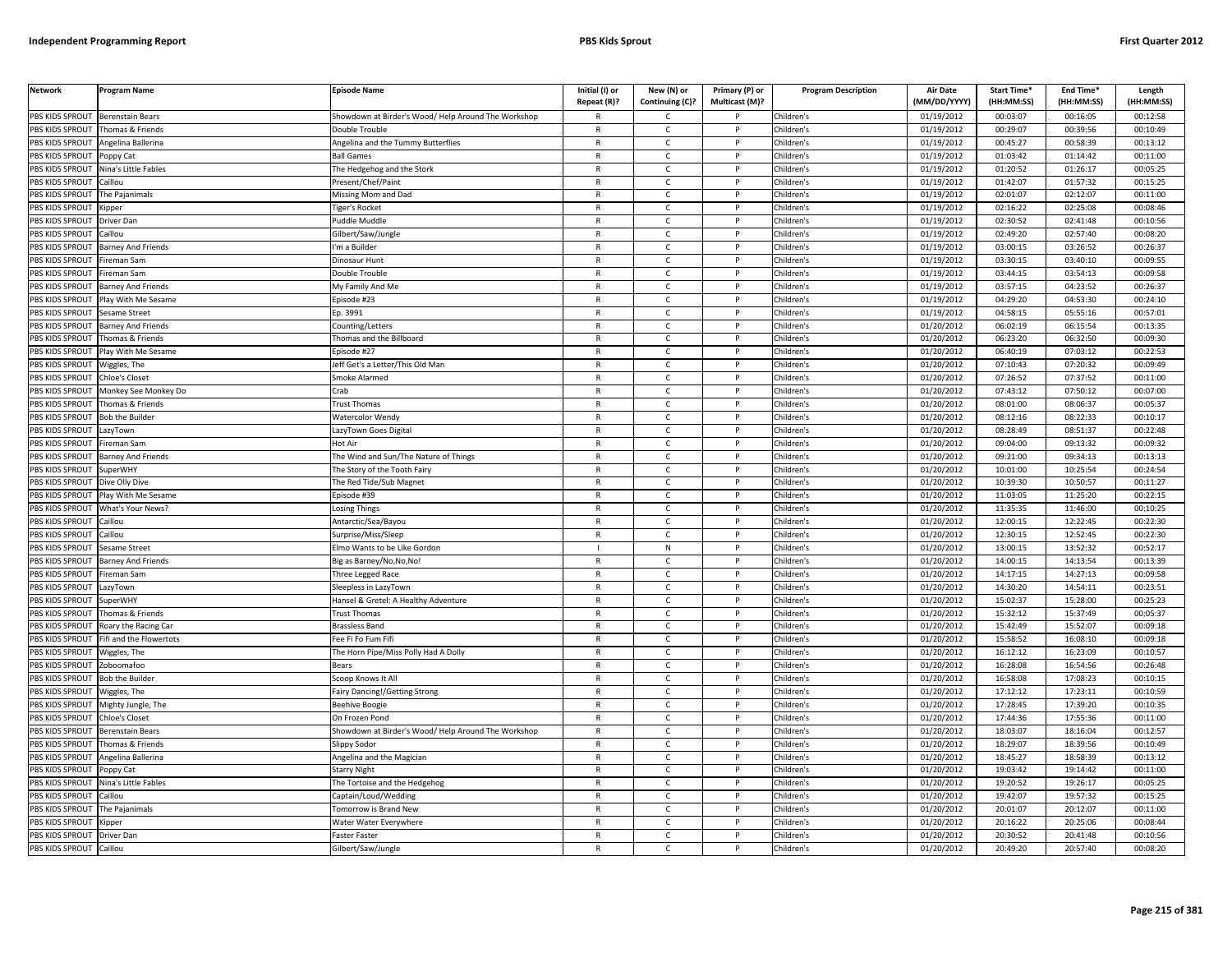| <b>Network</b>                           | <b>Program Name</b>                         | <b>Episode Name</b>                                 | Initial (I) or<br>Repeat (R)? | New (N) or                   | Primary (P) or<br>Multicast (M)? | <b>Program Description</b> | <b>Air Date</b><br>(MM/DD/YYYY) | Start Time*<br>(HH:MM:SS) | End Time*<br>(HH:MM:SS) | Length<br>(HH:MM:SS) |
|------------------------------------------|---------------------------------------------|-----------------------------------------------------|-------------------------------|------------------------------|----------------------------------|----------------------------|---------------------------------|---------------------------|-------------------------|----------------------|
|                                          |                                             |                                                     |                               | Continuing (C)?              |                                  |                            |                                 |                           |                         |                      |
| PBS KIDS SPROUT<br>PBS KIDS SPROUT       | <b>Berenstain Bears</b><br>Thomas & Friends | The Car Trip / Pick Up and Put Away                 | $\mathsf{R}$                  | C.<br>$\mathsf{C}$           | P                                | Children's<br>Children's   | 01/20/2012<br>01/20/2012        | 21:03:07<br>21:29:07      | 21:16:05<br>21:39:57    | 00:12:58<br>00:10:50 |
|                                          |                                             | homas and the Runaway Kite                          | R                             | $\mathsf{C}$                 |                                  |                            |                                 |                           |                         |                      |
| <b>BS KIDS SPROUT</b><br>PBS KIDS SPROUT | Angelina Ballerina                          | Angelina's Hip Hop Boys Show                        | $\mathsf{R}$                  | $\mathsf{C}$                 | D                                | Children's<br>Children's   | 01/20/2012<br>01/20/2012        | 21:45:27<br>22:03:42      | 21:58:39<br>22:14:42    | 00:13:12<br>00:11:00 |
| PBS KIDS SPROUT                          | oppy Cat<br>Nina's Little Fables            | Starry Night<br>he Dog and the Crab                 | R                             | c                            |                                  | Children's                 | 01/20/2012                      | 22:20:52                  | 22:26:17                | 00:05:25             |
|                                          | aillou                                      |                                                     | $\mathsf{R}$                  | $\mathsf{C}$                 | P                                |                            | 01/20/2012                      | 22:42:07                  | 22:57:32                | 00:15:25             |
| PBS KIDS SPROUT<br>PBS KIDS SPROUT       |                                             | )ay/Puppet/Collect                                  | R                             | $\mathsf{C}$                 | P                                | Children's<br>Children's   | 01/20/2012                      | 23:01:07                  | 23:12:07                | 00:11:00             |
|                                          | The Pajanimals                              | omorrow is Brand New                                | $\mathsf{R}$                  |                              | <b>D</b>                         |                            |                                 |                           |                         |                      |
| PBS KIDS SPROUT                          | ipper)                                      | icnic, The                                          |                               | $\mathsf{C}$                 | P                                | Children's                 | 01/20/2012                      | 23:16:22<br>23:30:52      | 23:25:11<br>23:41:48    | 00:08:49             |
| PBS KIDS SPROUT                          | Driver Dan                                  | Hip Hop Hip Hop                                     | $\mathsf{R}$                  | $\mathsf{C}$<br>$\mathsf{C}$ |                                  | Children's                 | 01/20/2012<br>01/20/2012        | 23:49:20                  | 23:57:40                | 00:10:56             |
| PBS KIDS SPROUT                          | aillou                                      | Gilbert/Saw/Jungle                                  | $\mathsf{R}$                  |                              |                                  | Children's                 |                                 |                           |                         | 00:08:20             |
| PBS KIDS SPROUT                          | Berenstain Bears                            | Showdown at Birder's Wood/ Help Around The Workshop | R                             | c                            | P                                | Children's                 | 01/20/2012                      | 00:03:07                  | 00:16:04                | 00:12:57             |
| PBS KIDS SPROUT                          | Thomas & Friends                            | Slippy Sodor                                        | $\mathsf{R}$                  | $\mathsf{C}$                 |                                  | Children's                 | 01/20/2012                      | 00:29:07                  | 00:39:56                | 00:10:49             |
| PBS KIDS SPROUT                          | Angelina Ballerina                          | Angelina and the Magician                           | $\mathsf{R}$                  | $\mathsf{C}$                 | P                                | Children's                 | 01/20/2012                      | 00:45:27                  | 00:58:39                | 00:13:12             |
| PBS KIDS SPROUT                          | oppy Cat                                    | Starry Night                                        | R                             | $\mathsf{C}$                 |                                  | Children's                 | 01/20/2012                      | 01:03:42                  | 01:14:42                | 00:11:00             |
| PBS KIDS SPROUT                          | Nina's Little Fables                        | The Tortoise and the Hedgehog                       | $\mathsf{R}$                  | $\mathsf{C}$                 | P                                | Children's                 | 01/20/2012                      | 01:20:52                  | 01:26:17                | 00:05:25             |
| PBS KIDS SPROUT                          | Caillou                                     | Captain/Loud/Wedding                                | R                             | C                            | P                                | Children's                 | 01/20/2012                      | 01:42:07                  | 01:57:32                | 00:15:25             |
| PBS KIDS SPROUT                          | The Pajanimals                              | omorrow is Brand New                                | R                             | $\mathsf{C}$                 | P                                | Children's                 | 01/20/2012                      | 02:01:07                  | 02:12:07                | 00:11:00             |
| PBS KIDS SPROUT                          | Kipper                                      | Water Water Everywhere                              | $\mathsf{R}$                  | $\mathsf{C}$                 | P                                | Children's                 | 01/20/2012                      | 02:16:22                  | 02:25:06                | 00:08:44             |
| PBS KIDS SPROUT                          | Driver Dan                                  | Faster Faster                                       | $\mathsf{R}$                  | $\mathsf{C}$                 | P                                | Children's                 | 01/20/2012                      | 02:30:52                  | 02:41:48                | 00:10:56             |
| PBS KIDS SPROUT                          | aillou                                      | Gilbert/Saw/Jungle                                  | R                             | $\mathsf{C}$                 |                                  | Children's                 | 01/20/2012                      | 02:49:20                  | 02:57:40                | 00:08:20             |
| PBS KIDS SPROUT                          | arney And Friends                           | Coming on Strong                                    | $\mathsf{R}$                  | $\mathsf{C}$                 | P                                | Children's                 | 01/20/2012                      | 03:00:15                  | 03:26:52                | 00:26:37             |
| <b>BS KIDS SPROUT</b>                    | ireman Sam                                  | loating Cart                                        | R                             | C                            |                                  | Children's                 | 01/20/2012                      | 03:30:15                  | 03:40:12                | 00:09:57             |
| PBS KIDS SPROUT                          | ireman Sam                                  | Sailor Steele                                       | $\mathsf{R}$                  | $\mathsf{C}$                 | <b>D</b>                         | Children's                 | 01/20/2012                      | 03:44:15                  | 03:54:13                | 00:09:58             |
| PBS KIDS SPROUT                          | <b>Barney And Friends</b>                   | A Fountain of Fun                                   | R                             | $\mathsf{C}$                 | P                                | Children's                 | 01/20/2012                      | 03:57:15                  | 04:23:53                | 00:26:38             |
| PBS KIDS SPROUT                          | lay With Me Sesame                          | pisode #24                                          | $\mathsf{R}$                  | $\mathsf{C}$                 | P                                | Children's                 | 01/20/2012                      | 04:29:20                  | 04:53:20                | 00:24:00             |
| PBS KIDS SPROUT                          | Sesame Street                               | Ep. 3994                                            | $\mathsf{R}$                  | $\mathsf{C}$                 | P                                | Children's                 | 01/20/2012                      | 04:58:15                  | 05:54:59                | 00:56:44             |
| PBS KIDS SPROUT                          | <b>Barney And Friends</b>                   | Red, Yellow and Blue                                | R                             | $\mathsf{C}$                 |                                  | Children's                 | 01/21/2012                      | 06:00:15                  | 06:26:53                | 00:26:38             |
| PBS KIDS SPROUT                          | ranny's Feet                                | Tulip Parade/Lots of Space                          | $\mathsf{R}$                  | $\mathsf{C}$                 | P                                | Children's                 | 01/21/2012                      | 06:32:20                  | 06:43:51                | 00:11:31             |
| PBS KIDS SPROUT                          | Mama Mirabelle                              | Gourmet Grazing/Kings and Queens of the Savanna     | $\mathsf{R}$                  | $\mathsf{C}$                 |                                  | Children's                 | 01/21/2012                      | 06:46:20                  | 06:57:19                | 00:10:59             |
| PBS KIDS SPROUT                          | Sesame Street                               | Ep. 4062                                            | $\mathsf{R}$                  | c                            | P                                | Children's                 | 01/21/2012                      | 07:00:15                  | 07:55:51                | 00:55:36             |
| PBS KIDS SPROUT                          | ireman Sam                                  | Mike's Rocket                                       | R                             | $\mathsf{C}$                 | P                                | Children's                 | 01/21/2012                      | 08:01:20                  | 08:11:18                | 00:09:58             |
| PBS KIDS SPROUT                          | Wiggles, The                                | A Trip to Athens/Jeff the Artist                    | $\mathsf{R}$                  | $\mathsf{C}$                 | P                                | Children's                 | 01/21/2012                      | 08:15:20                  | 08:26:23                | 00:11:03             |
| PBS KIDS SPROUT                          | aillou                                      | Show/Magic/Castle                                   | $\mathsf{R}$                  | $\mathsf{C}$                 | P                                | Children's                 | 01/21/2012                      | 08:30:15                  | 08:52:45                | 00:22:30             |
| PBS KIDS SPROUT                          | Roary the Racing Car                        | The Silver Hatch Stars                              | $\mathsf{R}$                  | c                            | P                                | Children's                 | 01/21/2012                      | 09:03:32                  | 09:13:02                | 00:09:30             |
| PBS KIDS SPROUT                          | Monkey See Monkey Do                        | ion                                                 | R                             | $\mathsf{C}$                 | P                                | Children's                 | 01/21/2012                      | 09:39:00                  | 09:46:00                | 00:07:00             |
| PBS KIDS SPROUT                          | Mighty Jungle, The                          | Bruce's First Sleepover                             | $\mathsf{R}$                  | $\mathsf{C}$                 | P                                | Children's                 | $\overline{01}/21/2012$         | 09:52:40                  | 10:02:45                | 00:10:05             |
| PBS KIDS SPROUT                          | Thomas & Friends                            | Toby the Tram Engine                                | R                             | $\mathsf{C}$                 |                                  | Children's                 | 01/21/2012                      | 10:06:00                  | 10:11:07                | 00:05:07             |
| PBS KIDS SPROUT                          | dirtgirlworld                               | Walkabout                                           | $\mathsf{R}$                  | $\mathcal{C}$                | D                                | Children's                 | 01/21/2012                      | 10:17:00                  | 10:27:40                | 00:10:40             |
| PBS KIDS SPROUT                          | Wiggles, The                                | <b>Rhythms/Dancing Time!</b>                        | R                             | C                            |                                  | Children's                 | 01/21/2012                      | 10:33:30                  | 10:44:48                | 00:11:18             |
| PBS KIDS SPROUT                          | lay With Me Sesame                          | pisode #1                                           | $\overline{R}$                | $\mathsf{C}$                 |                                  | Children's                 | 01/21/2012                      | 10:52:05                  | 11:14:42                | 00:22:37             |
| <b>BS KIDS SPROUT</b>                    | What's Your News?                           | lav                                                 | $\mathsf{R}$                  | $\mathsf{C}$                 | P                                | Children's                 | 01/21/2012                      | 11:24:52                  | 11:35:17                | 00:10:25             |
| PBS KIDS SPROUT                          | aillou                                      | Magnet/Dino/Astro                                   | $\overline{R}$                | $\mathsf{C}$                 | <b>D</b>                         | Children's                 | 01/21/2012                      | 12:00:15                  | 12:22:45                | 00:22:30             |
| PBS KIDS SPROUT                          | Caillou                                     | Patient/Police/Grandpa's Friend                     | $\mathsf{R}$                  | $\mathsf{C}$                 | P                                | Children's                 | 01/21/2012                      | 12:30:15                  | 12:52:45                | 00:22:30             |
| PBS KIDS SPROUT                          | ilms & Specials                             | Caillou's Holiday Movie                             | R                             | $\mathsf{C}$                 |                                  | Children's                 | 01/21/2012                      | 13:00:10                  | 14:12:52                | 01:12:42             |
| PBS KIDS SPROUT                          | LazyTown                                    | Lazy Scouts                                         | $\mathsf{R}$                  | $\mathsf{C}$                 | P                                | Children's                 | 01/21/2012                      | 14:30:20                  | 14:54:13                | 00:23:53             |
| PBS KIDS SPROUT                          | SuperWHY                                    | The Swan Maiden                                     | $\mathsf{R}$                  | $\mathsf{C}$                 | P                                | Children's                 | 01/21/2012                      | 15:02:37                  | 15:28:00                | 00:25:23             |
| PBS KIDS SPROUT                          | Thomas & Friends                            | All At Sea                                          | R                             | $\mathsf{C}$                 | P                                | Children's                 | $\overline{01}/21/2012$         | 15:32:12                  | 15:37:52                | 00:05:40             |
| PBS KIDS SPROUT                          | Roary the Racing Car                        | ugga's New Job                                      | $\mathsf{R}$                  | $\mathsf{C}$                 | P                                | Children's                 | 01/21/2012                      | 15:42:49                  | 15:52:07                | 00:09:18             |
| PBS KIDS SPROUT                          | ifi and the Flowertots                      | Fifi's in Charge                                    | $\mathsf{R}$                  | $\mathsf{C}$                 | P                                | Children's                 | 01/21/2012                      | 15:58:52                  | 16:08:10                | 00:09:18             |
| PBS KIDS SPROUT                          | Wiggles, The                                | The Horn Pipe/Miss Polly Had A Dolly                | $\mathsf{R}$                  | c                            |                                  | Children's                 | 01/21/2012                      | 16:12:12                  | 16:23:11                | 00:10:59             |
| PBS KIDS SPROUT                          | Zoboomafoo                                  | laytime                                             | R                             | $\mathsf{C}$                 | P                                | Children's                 | 01/21/2012                      | 16:28:08                  | 16:54:53                | 00:26:45             |
| PBS KIDS SPROUT                          | <b>Bob the Builder</b>                      | Mr. Bentley's Assistant                             | $\mathsf{R}$                  | $\mathsf{C}$                 | P                                | Children's                 | 01/21/2012                      | 16:58:08                  | 17:08:22                | 00:10:14             |
| PBS KIDS SPROUT                          | Wiggles, The                                | Fairy Dancing!/Getting Strong                       | $\mathsf{R}$                  | $\mathsf{C}$                 | P                                | Children's                 | 01/21/2012                      | 17:12:12                  | 17:23:11                | 00:10:59             |
| PBS KIDS SPROUT                          | Mighty Jungle, The                          | lower Picking Rules                                 | R                             | $\mathsf{C}$                 |                                  | Children's                 | 01/21/2012                      | 17:28:45                  | 17:39:20                | 00:10:35             |
| PBS KIDS SPROUT                          | <b>Chloe's Closet</b>                       | he Great Banana Caper                               | $\mathsf{R}$                  | $\mathsf{C}$                 | P                                | Children's                 | 01/21/2012                      | 17:44:36                  | 17:55:36                | 00:11:00             |
| PBS KIDS SPROUT                          | <b>Berenstain Bears</b>                     | rouble Grownn Ups / Too Much TV                     | R                             | C                            |                                  | Children's                 | 01/21/2012                      | 18:03:09                  | 18:16:04                | 00:12:55             |
| PBS KIDS SPROUT                          | Kipper                                      | Arnold's Balloon Trip                               | $\mathsf{R}$                  | $\mathsf{C}$                 |                                  | Children's                 | 01/21/2012                      | 18:30:04                  | 18:38:53                | 00:08:49             |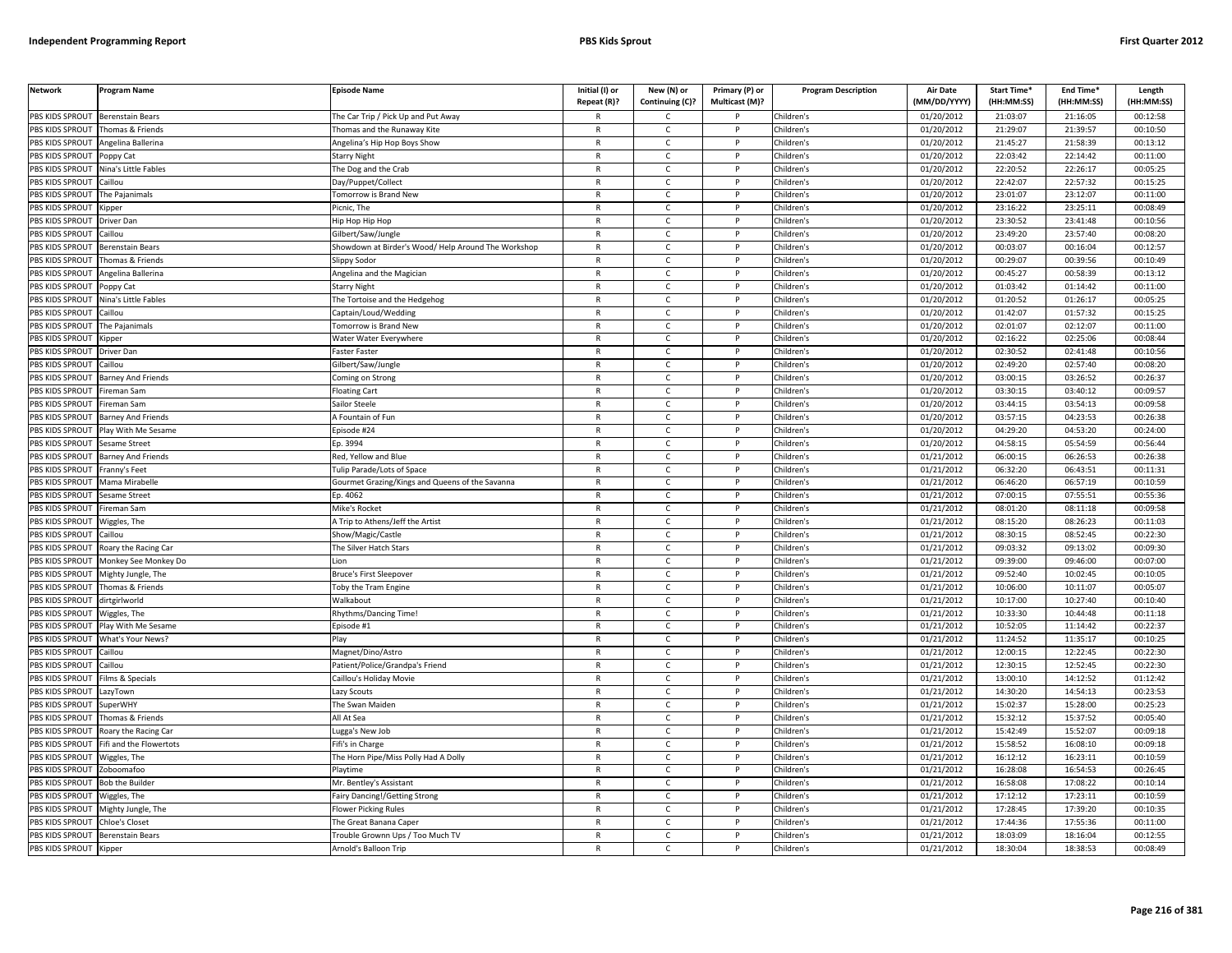| <b>Network</b>         | Program Name              | <b>Episode Name</b>                        | Initial (I) or<br>Repeat (R)? | New (N) or<br>Continuing (C)? | Primary (P) or<br>Multicast (M)? | <b>Program Description</b> | <b>Air Date</b><br>(MM/DD/YYYY) | Start Time*<br>(HH:MM:SS) | End Time*<br>(HH:MM:SS) | Length<br>(HH:MM:SS) |
|------------------------|---------------------------|--------------------------------------------|-------------------------------|-------------------------------|----------------------------------|----------------------------|---------------------------------|---------------------------|-------------------------|----------------------|
| PBS KIDS SPROUT        | Angelina Ballerina        | Angelina's Big Part                        |                               | $\mathsf{C}$                  |                                  | Children's                 | 01/21/2012                      | 18:44:35                  | 18:57:47                | 00:13:12             |
| PBS KIDS SPROUT        | Poppy Cat                 | Bumble Fumble                              | $\mathsf{R}$                  | $\mathsf{C}$                  | P                                | Children's                 | $\overline{01}/21/2012$         | 19:02:57                  | 19:13:57                | 00:11:00             |
| PBS KIDS SPROUT        | Thomas & Friends          | Don't Go Back                              | $\mathsf{R}$                  | $\mathsf{C}$                  |                                  | Children's                 | 01/21/2012                      | 19:19:14                  | 19:29:13                | 00:09:59             |
| PBS KIDS SPROUT        | Caillou                   | Library/Book/Story                         | $\mathsf{R}$                  | $\mathsf{C}$                  | D                                | Children's                 | 01/21/2012                      | 19:43:07                  | 19:58:32                | 00:15:25             |
| PBS KIDS SPROUT        | The Pajanimals            | Home Sweet Home                            | $\mathsf{R}$                  | c                             |                                  | Children's                 | 01/21/2012                      | 20:03:08                  | 20:14:08                | 00:11:00             |
| PBS KIDS SPROUT        | Nina's Little Fables      | The Love Doves                             | $\mathsf{R}$                  | $\mathsf{C}$                  | P                                | Children's                 | 01/21/2012                      | 20:19:49                  | 20:25:14                | 00:05:25             |
| PBS KIDS SPROUT        | Driver Dan                | Just Try It                                | $\mathsf{R}$                  | C                             | P                                | Children's                 | 01/21/2012                      | 20:30:53                  | 20:41:48                | 00:10:55             |
| PBS KIDS SPROUT        | Caillou                   | Magnet/Dino/Astro                          | ${\sf R}$                     | $\mathsf{C}$                  | <b>D</b>                         | Children's                 | 01/21/2012                      | 20:49:20                  | 20:57:40                | 00:08:20             |
| PBS KIDS SPROUT        | Berenstain Bears          | The In Crowd / Fly It                      | ${\sf R}$                     | $\mathsf{C}$                  | P                                | Children's                 | 01/21/2012                      | 21:03:09                  | 21:16:07                | 00:12:58             |
| PBS KIDS SPROUT        | ipper                     | Rainbow Puddle, The                        | $\mathsf{R}$                  | $\mathsf{C}$                  |                                  | Children's                 | 01/21/2012                      | 21:30:04                  | 21:38:53                | 00:08:49             |
| PBS KIDS SPROUT        | Angelina Ballerina        | Angelina and Alice's Big Night             | $\mathsf{R}$                  | C                             | P                                | Children's                 | 01/21/2012                      | 21:44:35                  | 21:57:47                | 00:13:12             |
| PBS KIDS SPROUT        | Poppy Cat                 | <b>Bumble Fumble</b>                       | $\mathsf{R}$                  | $\mathsf{C}$                  | P                                | Children's                 | 01/21/2012                      | 22:02:57                  | 22:13:57                | 00:11:00             |
| PBS KIDS SPROUT        | Thomas & Friends          | The Man in the Hills                       | $\mathsf{R}$                  | $\mathsf{C}$                  | $\mathsf{P}$                     | Children's                 | 01/21/2012                      | 22:19:14                  | 22:29:13                | 00:09:59             |
| PBS KIDS SPROUT        | Caillou                   | Surprise/Miss/Sleep                        | $\mathsf{R}$                  | $\mathsf{C}$                  |                                  | Children's                 | 01/21/2012                      | 22:43:07                  | 22:58:32                | 00:15:25             |
| PBS KIDS SPROUT        | The Pajanimals            | <b>Home Sweet Home</b>                     | $\mathsf{R}$                  | $\mathsf{C}$                  | P                                | Children's                 | 01/21/2012                      | 23:03:08                  | 23:14:08                | 00:11:00             |
| PBS KIDS SPROUT        | Nina's Little Fables      | The Love Doves                             | $\mathsf{R}$                  | $\mathsf{C}$                  | P                                | Children's                 | 01/21/2012                      | 23:19:49                  | 23:25:14                | 00:05:25             |
| PBS KIDS SPROUT        | Driver Dan                | Tallulah's Favorite Food                   | $\mathsf{R}$                  | $\mathsf{C}$                  | P                                | Children's                 | 01/21/2012                      | 23:30:53                  | 23:41:49                | 00:10:56             |
| <b>PBS KIDS SPROUT</b> | Caillou                   | Drums/Band/Sing                            | $\mathsf{R}$                  | $\mathsf{C}$                  | P                                | Children's                 | 01/21/2012                      | 23:49:20                  | 23:57:40                | 00:08:20             |
| PBS KIDS SPROUT        | Berenstain Bears          | Trouble Grownn Ups / Too Much TV           | $\mathsf{R}$                  | $\mathsf{C}$                  | P                                | Children's                 | 01/21/2012                      | 00:03:09                  | 00:16:04                | 00:12:55             |
| PBS KIDS SPROUT        | <b>Kipper</b>             | Arnold's Balloon Trip                      | $\mathsf{R}$                  | $\mathsf{C}$                  | P                                | Children's                 | 01/21/2012                      | 00:30:04                  | 00:38:53                | 00:08:49             |
| PBS KIDS SPROUT        | Angelina Ballerina        | Angelina's Big Part                        | $\mathsf{R}$                  | $\mathsf{C}$                  | P                                | Children's                 | 01/21/2012                      | 00:44:35                  | 00:57:47                | 00:13:12             |
| PBS KIDS SPROUT        | Poppy Cat                 | <b>Bumble Fumble</b>                       | $\mathsf{R}$                  | $\mathsf{C}$                  |                                  | Children's                 | 01/21/2012                      | 01:02:57                  | 01:13:57                | 00:11:00             |
| PBS KIDS SPROUT        | Thomas & Friends          | Don't Go Back                              | $\mathsf{R}$                  | $\mathsf{C}$                  | D                                | Children's                 | 01/21/2012                      | 01:19:14                  | 01:29:13                | 00:09:59             |
| PBS KIDS SPROUT        | Caillou                   | Library/Book/Story                         | $\mathsf{R}$                  | $\mathsf{C}$                  | P                                | Children's                 | 01/21/2012                      | 01:43:07                  | 01:58:32                | 00:15:25             |
| PBS KIDS SPROUT        | The Pajanimals            | <b>Home Sweet Home</b>                     | $\mathsf{R}$                  | $\mathsf{C}$                  |                                  | Children's                 | 01/21/2012                      | 02:03:08                  | 02:14:08                | 00:11:00             |
| PBS KIDS SPROUT        | Nina's Little Fables      | The Love Doves                             | $\mathsf{R}$                  | $\mathsf{C}$                  | P                                | Children's                 | 01/21/2012                      | 02:19:49                  | 02:25:14                | 00:05:25             |
| PBS KIDS SPROUT        | Driver Dan                | Just Try It                                | $\mathsf{R}$                  | $\mathsf{C}$                  |                                  | Children's                 | 01/21/2012                      | 02:30:53                  | 02:41:48                | 00:10:55             |
| PBS KIDS SPROUT        | Caillou                   | Magnet/Dino/Astro                          | ${\sf R}$                     | $\mathsf{C}$                  | P                                | Children's                 | 01/21/2012                      | 02:49:20                  | 02:57:40                | 00:08:20             |
| PBS KIDS SPROUT        | Barney And Friends        | Let's Play Games!                          | R                             | $\mathsf{C}$                  |                                  | Children's                 | 01/21/2012                      | 03:00:15                  | 03:26:52                | 00:26:37             |
| PBS KIDS SPROUT        | Fireman Sam               | Cry Wolf                                   | $\mathsf{R}$                  | C                             | P                                | Children's                 | 01/21/2012                      | 03:30:15                  | 03:40:12                | 00:09:57             |
| PBS KIDS SPROUT        | Fireman Sam               | Dily's Big Surprise                        | $\mathsf{R}$                  | $\mathsf{C}$                  | P                                | Children's                 | 01/21/2012                      | 03:44:15                  | 03:54:13                | 00:09:58             |
| PBS KIDS SPROUT        | Barney And Friends        | Once Upon a Fairy Tale                     | $\mathsf{R}$                  | $\mathsf{C}$                  | $\mathsf{P}$                     | Children's                 | 01/21/2012                      | 03:57:15                  | 04:23:53                | 00:26:38             |
| PBS KIDS SPROUT        | Play With Me Sesame       | Episode #25                                | $\mathsf{R}$                  | $\mathsf{C}$                  | P                                | Children's                 | 01/21/2012                      | 04:29:20                  | 04:53:05                | 00:23:45             |
| PBS KIDS SPROUT        | Sesame Street             | Ep. 3996                                   | $\mathsf{R}$                  | $\mathsf{C}$                  | P                                | Children's                 | 01/21/2012                      | 04:58:15                  | 05:55:16                | 00:57:01             |
| PBS KIDS SPROUT        | <b>Barney And Friends</b> | Play For Exercise                          | $\mathsf{R}$                  | $\mathsf{C}$                  | P                                | Children's                 | 01/22/2012                      | 06:00:15                  | 06:26:53                | 00:26:38             |
| PBS KIDS SPROUT        | Franny's Feet             | <b>Fotem Trouble/Flight of Fancy</b>       | $\mathsf{R}$                  | $\mathsf{C}$                  | P                                | Children's                 | 01/22/2012                      | 06:32:20                  | 06:43:51                | 00:11:31             |
| PBS KIDS SPROUT        | Mama Mirabelle            | Spy/Eyes, Ears, Noses and Trunks           | $\mathsf{R}$                  | C                             |                                  | Children's                 | 01/22/2012                      | 06:46:20                  | 06:57:20                | 00:11:00             |
| PBS KIDS SPROUT        | Sesame Street             | Ep. 4063                                   | $\mathsf{R}$                  | $\mathsf{C}$                  | <b>D</b>                         | Children's                 | 01/22/2012                      | 07:00:15                  | 07:55:28                | 00:55:13             |
| PBS KIDS SPROUT        | Fireman Sam               | Paper Plane Down                           | $\mathsf{R}$                  | $\mathsf{C}$                  | P                                | Children's                 | 01/22/2012                      | 08:01:20                  | 08:11:16                | 00:09:56             |
| PBS KIDS SPROUT        | Niggles, The              | A Trip to Athens/Jeff the Artist           | $\mathsf{R}$                  | $\mathsf{C}$                  | <b>D</b>                         | Children's                 | 01/22/2012                      | 08:15:20                  | 08:26:21                | 00:11:01             |
| PBS KIDS SPROUT        | Caillou                   | Antarctic/Sea/Bayou                        | $\mathsf{R}$                  | $\mathsf{C}$                  | P                                | Children's                 | 01/22/2012                      | 08:30:15                  | 08:52:45                | 00:22:30             |
| PBS KIDS SPROUT        | Roary the Racing Car      | <b>High Tech Overload</b>                  | $\mathsf{R}$                  | $\mathsf{C}$                  |                                  | Children's                 | 01/22/2012                      | 09:03:32                  | 09:13:02                | 00:09:30             |
| PBS KIDS SPROUT        | Monkey See Monkey Do      | Peacock                                    | $\mathsf{R}$                  | $\mathsf{C}$                  | P                                | Children's                 | 01/22/2012                      | 09:39:00                  | 09:46:00                | 00:07:00             |
| PBS KIDS SPROUT        | Mighty Jungle, The        | The Mighty Jungle Club                     | $\mathsf{R}$                  | $\mathsf{C}$                  |                                  | Children's                 | 01/22/2012                      | 09:52:40                  | 10:02:45                | 00:10:05             |
| PBS KIDS SPROUT        | Thomas & Friends          | Down the Mine                              | $\mathsf{R}$                  | C                             | P                                | Children's                 | 01/22/2012                      | 10:06:00                  | 10:11:07                | 00:05:07             |
| PBS KIDS SPROUT        | dirtgirlworld             | Balance                                    | $\mathsf{R}$                  | $\mathsf{C}$                  | P                                | Children's                 | 01/22/2012                      | 10:17:00                  | 10:27:40                | 00:10:40             |
| PBS KIDS SPROUT        | Wiggles, The              | Australian Animals/Cooking Pizzas          | $\mathsf{R}$                  | $\mathsf{C}$                  | $\mathsf{P}$                     | Children's                 | 01/22/2012                      | 10:33:30                  | 10:44:08                | 00:10:38             |
| PBS KIDS SPROUT        | Play With Me Sesame       | Episode #2                                 | $\mathsf{R}$                  | $\mathsf{C}$                  | P                                | Children's                 | 01/22/2012                      | 10:52:05                  | 11:14:32                | 00:22:27             |
| PBS KIDS SPROUT        | What's Your News?         | Piano                                      | $\mathsf{R}$                  | C                             | P                                | Children's                 | 01/22/2012                      | 11:24:52                  | 11:35:17                | 00:10:25             |
| PBS KIDS SPROUT        | Caillou                   | ibrary/Book/Story                          | $\mathsf{R}$                  | C                             | P                                | Children's                 | 01/22/2012                      | 12:00:15                  | 12:22:45                | 00:22:30             |
| PBS KIDS SPROUT        | Caillou                   | Day/Puppet/Collect                         | $\mathsf{R}$                  | $\mathsf{C}$                  | P                                | Children's                 | 01/22/2012                      | 12:30:15                  | 12:52:45                | 00:22:30             |
| PBS KIDS SPROUT        | Films & Specials          | Caillou's Holiday Movie                    | $\mathsf{R}$                  | $\mathsf{C}$                  |                                  | Children's                 | 01/22/2012                      | 13:00:10                  | 14:12:52                | 01:12:42             |
| PBS KIDS SPROUT        | azyTown.                  | My Treehouse                               | $\mathsf{R}$                  | $\mathsf{C}$                  | D                                | Children's                 | 01/22/2012                      | 14:30:20                  | 14:54:16                | 00:23:56             |
| PBS KIDS SPROUT        | <b>SuperWHY</b>           | Cinderella: The Prince's Side of the Story | R                             | $\mathsf{C}$                  | P                                | Children's                 | 01/22/2012                      | 15:02:37                  | 15:28:01                | 00:25:24             |
| PBS KIDS SPROUT        | Thomas & Friends          | ender Engines                              | $\mathsf{R}$                  | $\mathsf{C}$                  |                                  | Children's                 | 01/22/2012                      | 15:32:12                  | 15:37:52                | 00:05:40             |
| PBS KIDS SPROUT        | Roary the Racing Car      | Dodgems                                    | $\mathsf{R}$                  | C                             | P                                | Children's                 | 01/22/2012                      | 15:42:49                  | 15:52:07                | 00:09:18             |
| PBS KIDS SPROUT        | Fifi and the Flowertots   | Knitting Nonsense                          | $\mathsf{R}$                  | $\mathsf{C}$                  | D                                | Children's                 | 01/22/2012                      | 15:58:52                  | 16:08:10                | 00:09:18             |
|                        |                           |                                            |                               |                               |                                  |                            |                                 |                           |                         |                      |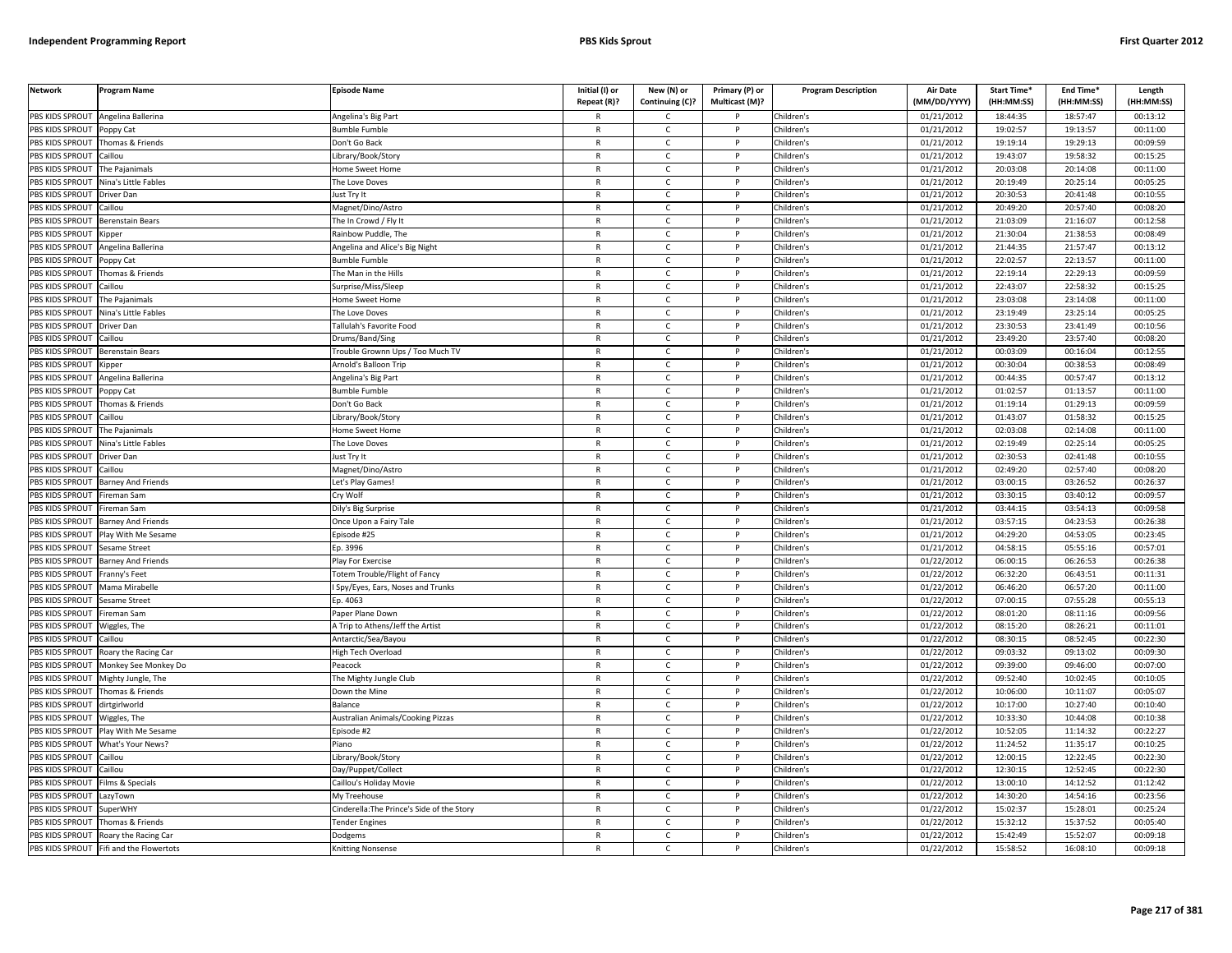| PBS KIDS SPROUT<br>Allo, Allo, Allo!/Three Little Kittens<br>01/22/2012<br>16:12:12<br>16:23:25<br>00:11:13<br>Wiggles, The<br>Children's<br>$\mathsf{C}$<br>PBS KIDS SPROUT<br>Fast & Slow<br>Children's<br>01/22/2012<br>16:28:08<br>16:54:57<br>00:26:49<br>Zoboomafoo<br>$\mathsf{R}$<br>$\mathsf{C}$<br>P<br>PBS KIDS SPROUT<br><b>Bob the Builder</b><br>Roley's Moleys<br>Children's<br>01/22/2012<br>16:58:08<br>17:08:22<br>00:10:14<br>$\mathsf{C}$<br>$\mathsf{R}$<br>PBS KIDS SPROUT<br>Pussycat, Pussycat/Fun at Wigglehouse<br>$\mathsf{R}$<br>$\mathsf{C}$<br>D<br>Children's<br>01/22/2012<br>17:12:12<br>17:23:15<br>00:11:03<br>Wiggles, The<br>PBS KIDS SPROUT<br>ungle Campout<br>Children's<br>01/22/2012<br>17:28:45<br>17:39:20<br>00:10:35<br>Mighty Jungle, The<br>$\mathsf{R}$<br>c<br>PBS KIDS SPROUT<br>01/22/2012<br>17:44:36<br>17:55:36<br>00:11:00<br>Chloe's Closet<br>The Good, The Bad and the Silly<br>$\mathsf{R}$<br>$\mathsf{C}$<br>Children's<br>P<br>PBS KIDS SPROUT<br>01/22/2012<br>18:03:09<br>18:16:07<br>00:12:58<br><b>Berenstain Bears</b><br>Attic Treasure / Moving Day<br>$\mathsf{C}$<br>Children's<br>$\mathsf{R}$<br>P<br>PBS KIDS SPROUT<br>$\mathsf{R}$<br>$\mathsf{C}$<br>Children's<br>01/22/2012<br>18:30:04<br>18:38:53<br>00:08:49<br><b>D</b><br>Magic Act, The<br>(ipper<br><b>PBS KIDS SPROUT</b><br>18:44:35<br>18:57:47<br>$\mathsf{C}$<br>Children's<br>01/22/2012<br>00:13:12<br>Angelina Ballerina<br>Angelina and the Tummy Butterflies<br>${\sf R}$<br>P<br>01/22/2012<br>19:02:57<br>19:13:57<br>PBS KIDS SPROUT<br>Children's<br>00:11:00<br><b>Ball Games</b><br>$\mathsf{R}$<br>C<br>oppy Cat<br>PBS KIDS SPROUT<br>01/22/2012<br>19:19:14<br>19:29:13<br>00:09:59<br>Thomas & Friends<br>Gordon Takes a Shortcut<br>$\mathsf{R}$<br>C<br>P<br>Children's<br>PBS KIDS SPROUT<br>Children's<br>01/22/2012<br>19:43:07<br>19:58:32<br>00:15:25<br>Present/Chef/Paint<br>$\mathsf{C}$<br>Caillou<br>$\mathsf{R}$<br>20:14:08<br>PBS KIDS SPROUT<br>The Pajanimals<br>A Colourful Problem<br>$\mathsf{R}$<br>$\mathsf{C}$<br>P<br>Children's<br>01/22/2012<br>20:03:08<br>00:11:00<br>20:25:14<br>PBS KIDS SPROUT<br>Nina's Little Fables<br>The Sparrow and the Feathers<br>$\mathsf{C}$<br>Children's<br>01/22/2012<br>20:19:49<br>00:05:25<br>$\mathsf{R}$<br>20:30:53<br>20:41:48<br>PBS KIDS SPROUT<br>Driver Dan<br>Shush<br>$\mathsf{R}$<br>$\mathsf{C}$<br>$\mathsf{P}$<br>Children's<br>01/22/2012<br>00:10:55<br>PBS KIDS SPROUT<br>Magnet/Dino/Astro<br>Children's<br>01/22/2012<br>20:49:20<br>20:57:40<br>00:08:20<br>Caillou<br>$\mathsf{R}$<br>C<br>P<br>PBS KIDS SPROUT<br>The In Crowd / Fly It<br>$\mathsf{C}$<br>Children's<br>01/22/2012<br>21:03:09<br>21:16:04<br>00:12:55<br>Berenstain Bears<br>$\mathsf{R}$<br>P<br>PBS KIDS SPROUT<br>01/22/2012<br>21:30:04<br>21:38:52<br>00:08:48<br>Butterfly, The<br>$\mathsf{R}$<br>$\mathsf{C}$<br>P<br>Children's<br><b>Cinner</b><br>01/22/2012<br>21:44:35<br>21:57:47<br>00:13:12<br>PBS KIDS SPROUT<br>Angelina Ballerina<br>Angelina and the Giant<br>$\mathsf{R}$<br>$\mathsf{C}$<br>P<br>Children's<br>PBS KIDS SPROUT<br>01/22/2012<br>22:02:57<br>22:13:57<br>00:11:00<br>Poppy Cat<br>Ball Games<br>$\mathsf{R}$<br>$\mathsf{C}$<br>D<br>Children's<br>PBS KIDS SPROUT<br>$\mathsf{R}$<br>$\mathsf{C}$<br>D<br>Children's<br>01/22/2012<br>22:19:14<br>22:29:13<br>00:09:59<br>Thomas & Friends<br>Thomas Puts the Brakes On<br>PBS KIDS SPROUT<br>Patient/Police/Grandpa's Friend<br>Children's<br>01/22/2012<br>22:43:07<br>22:58:32<br>00:15:25<br>Caillou<br>R<br>C<br>PBS KIDS SPROUT<br>$\mathsf{C}$<br>01/22/2012<br>23:03:08<br>$\mathsf{R}$<br><b>D</b><br>Children's<br>23:14:08<br>00:11:00<br>The Pajanimals<br>A Colourful Problem<br>PBS KIDS SPROUT<br>01/22/2012<br>23:19:49<br>23:25:14<br>Nina's Little Fables<br>$\mathsf{C}$<br>Children's<br>00:05:25<br>The Sparrow and the Feathers<br>$\mathsf{R}$<br>P<br>PBS KIDS SPROUT<br>Children's<br>01/22/2012<br>23:30:53<br>23:41:49<br>00:10:56<br>Hide and Sheep<br>$\mathsf{R}$<br>$\mathsf{C}$<br>P<br>Driver Dan<br>23:49:20<br>23:57:40<br>PBS KIDS SPROUT<br>01/22/2012<br>00:08:20<br>Caillou<br>Show/Magic/Castle<br>$\mathsf{R}$<br>$\mathsf{C}$<br>Children's<br>P<br>01/22/2012<br>00:03:09<br>00:12:58<br>PBS KIDS SPROUT<br>$\mathsf{C}$<br>Children's<br>00:16:07<br>Berenstain Bears<br>Attic Treasure / Moving Day<br>$\mathsf{R}$<br>PBS KIDS SPROUT<br>$\mathsf{R}$<br>$\mathsf{C}$<br>Children's<br>01/22/2012<br>00:30:04<br>00:38:53<br>00:08:49<br>Kipper<br>Magic Act, The<br>P<br>PBS KIDS SPROUT<br>01/22/2012<br>00:44:35<br>00:57:47<br>00:13:12<br>$\mathsf{C}$<br>Children's<br>Angelina Ballerina<br>Angelina and the Tummy Butterflies<br>$\mathsf{R}$<br>01:02:57<br>00:11:00<br>PBS KIDS SPROUT<br>Children's<br>01/22/2012<br>01:13:57<br>Poppy Cat<br><b>Ball Games</b><br>$\mathsf{R}$<br>C<br>P<br>PBS KIDS SPROUT<br>01/22/2012<br>Thomas & Friends<br>Gordon Takes a Shortcut<br>$\mathsf{C}$<br>Children's<br>01:19:14<br>01:29:13<br>00:09:59<br>$\mathsf{R}$<br>P<br>PBS KIDS SPROUT<br>01/22/2012<br>01:43:07<br>01:58:32<br>Caillou<br>Present/Chef/Paint<br>$\mathsf{R}$<br>$\mathsf{C}$<br>Children's<br>00:15:25<br>$\mathsf{P}$<br>PBS KIDS SPROUT<br>A Colourful Problem<br>$\mathsf{C}$<br>Children's<br>01/22/2012<br>02:03:08<br>02:14:08<br>00:11:00<br>The Pajanimals<br>$\mathsf{R}$<br>P<br>PBS KIDS SPROUT<br>Nina's Little Fables<br>Children's<br>01/22/2012<br>02:19:49<br>02:25:14<br>00:05:25<br>The Sparrow and the Feathers<br>$\mathsf{R}$<br>C<br>P<br>PBS KIDS SPROUT<br>Driver Dan<br>Children's<br>01/22/2012<br>02:30:53<br>02:41:48<br>00:10:55<br>Shush<br>$\mathsf{R}$<br>C<br>P<br>PBS KIDS SPROUT<br>01/22/2012<br>02:49:20<br>02:57:40<br>00:08:20<br>Caillou<br>Magnet/Dino/Astro<br>$\mathsf{R}$<br>$\mathsf{C}$<br>P<br>Children's<br>PBS KIDS SPROUT<br>01/22/2012<br>03:00:15<br>03:26:52<br>00:26:37<br><b>Barney And Friends</b><br>You Can Count on Me<br>$\mathsf{R}$<br>$\mathsf{C}$<br>Children's<br>PBS KIDS SPROUT<br>Sheep On The Road<br>$\mathsf{R}$<br>$\mathsf{C}$<br><sub>D</sub><br>Children's<br>01/22/2012<br>03:30:15<br>03:40:12<br>00:09:57<br>Fireman Sam<br>PBS KIDS SPROUT<br>Fireman Sam<br>A Day at the Seaside<br>Children's<br>01/22/2012<br>03:44:15<br>03:54:13<br>00:09:58<br>R<br>C<br>03:57:15<br>04:23:52<br>PBS KIDS SPROUT<br>Barney And Friends<br>Day And Night<br>$\mathsf{R}$<br>$\mathsf{C}$<br>Children's<br>01/22/2012<br>00:26:37<br>PBS KIDS SPROUT<br>01/22/2012<br>04:29:20<br>04:53:05<br>00:23:45<br>Play With Me Sesame<br>Episode #26<br>$\mathsf{C}$<br>Children's<br>$\mathsf{R}$<br>P<br>PBS KIDS SPROUT<br>Ep. 3998<br>Children's<br>01/22/2012<br>04:58:15<br>05:55:16<br>00:57:01<br>$\mathsf{R}$<br>$\epsilon$<br>P<br>Sesame Street<br>PBS KIDS SPROUT<br>01/23/2012<br>06:02:19<br>06:15:56<br>$\mathsf{C}$<br>Children's<br>00:13:37<br><b>Barney And Friends</b><br>Pets/Vets<br>$\mathsf{R}$<br>P<br>PBS KIDS SPROUT<br>01/23/2012<br>06:23:20<br>00:09:30<br>Steady Eddie<br>$\mathsf{C}$<br>Children's<br>06:32:50<br>Thomas & Friends<br>$\mathsf{R}$<br>06:40:19<br>07:03:25<br>PBS KIDS SPROUT<br>Play With Me Sesame<br>Episode #28<br>$\mathsf{C}$<br>Children's<br>01/23/2012<br>00:23:06<br>$\mathsf{R}$<br>P<br>PBS KIDS SPROUT<br>Children's<br>01/23/2012<br>07:10:43<br>07:20:31<br>00:09:48<br>A Sailor Went To Sea/Her Eyes Shone Like Diamonds<br>$\mathsf{C}$<br>Wiggles, The<br>$\mathsf{R}$<br>PBS KIDS SPROUT<br>$\overline{01}/23/2012$<br>07:26:52<br>07:37:52<br><b>Chloe's Closet</b><br>These Boots Are Made For Jumping<br>$\mathsf{C}$<br>Children's<br>00:11:00<br>$\mathsf{R}$<br>P<br>PBS KIDS SPROUT<br>01/23/2012<br>Monkey See Monkey Do<br>$\mathsf{R}$<br>$\mathsf{C}$<br>P<br>Children's<br>07:43:12<br>07:50:12<br>00:07:00<br>Dog<br>01/23/2012<br>08:01:00<br>08:06:40<br>PBS KIDS SPROUT<br>Thomas & Friends<br>All At Sea<br>$\mathsf{R}$<br>$\mathsf{C}$<br>P<br>Children's<br>00:05:40<br>PBS KIDS SPROUT<br>08:12:16<br>08:22:31<br><b>Bob the Builder</b><br>Scruffty's Big Day<br>C<br>Children's<br>01/23/2012<br>00:10:15<br>R<br>PBS KIDS SPROUT<br>$\mathsf{C}$<br>Children's<br>01/23/2012<br>08:28:49<br>08:51:42<br>00:22:53<br>LazyTown<br>Sportacus Saves the Toys<br>$\mathsf{R}$<br>P<br>PBS KIDS SPROUT<br>Danger By The Double<br>Children's<br>01/23/2012<br>09:04:00<br>09:13:31<br>00:09:31<br>Fireman Sam<br>$\mathsf{R}$<br>C<br>P<br>01/23/2012<br>09:21:00<br>09:34:14<br>00:13:14<br>PBS KIDS SPROUT<br><b>Barney And Friends</b><br>The New Kid/Grandpa's Visit<br>$\mathsf{R}$<br>$\mathsf{C}$<br>P<br>Children's<br>PBS KIDS SPROUT<br>01/23/2012<br>10:01:00<br>10:25:54<br>00:24:54<br><b>SuperWHY</b><br>Comic Book: The Attack of the Eraser<br>$\mathsf{R}$<br>$\mathsf{C}$<br>D<br>Children's<br>PBS KIDS SPROUT<br>Pressure On/Hide and Seaweed<br>Children's<br>01/23/2012<br>10:39:30<br>10:50:57<br>00:11:27<br>Dive Olly Dive<br>$\mathsf{R}$<br>$\mathsf{C}$<br>P<br>PBS KIDS SPROUT<br>Play With Me Sesame<br>Episode #40<br>Children's<br>01/23/2012<br>11:03:05<br>11:25:32<br>00:22:27<br>C<br>What's Your News?<br>$\mathsf{R}$<br>$\mathsf{C}$<br>11:46:00 | <b>Network</b>  | Program Name | <b>Episode Name</b> | Initial (I) or<br>Repeat (R)? | New (N) or<br>Continuing (C)? | Primary (P) or<br>Multicast (M)? | <b>Program Description</b> | <b>Air Date</b><br>(MM/DD/YYYY) | Start Time*<br>(HH:MM:SS) | End Time*<br>(HH:MM:SS) | Length<br>(HH:MM:SS) |
|-------------------------------------------------------------------------------------------------------------------------------------------------------------------------------------------------------------------------------------------------------------------------------------------------------------------------------------------------------------------------------------------------------------------------------------------------------------------------------------------------------------------------------------------------------------------------------------------------------------------------------------------------------------------------------------------------------------------------------------------------------------------------------------------------------------------------------------------------------------------------------------------------------------------------------------------------------------------------------------------------------------------------------------------------------------------------------------------------------------------------------------------------------------------------------------------------------------------------------------------------------------------------------------------------------------------------------------------------------------------------------------------------------------------------------------------------------------------------------------------------------------------------------------------------------------------------------------------------------------------------------------------------------------------------------------------------------------------------------------------------------------------------------------------------------------------------------------------------------------------------------------------------------------------------------------------------------------------------------------------------------------------------------------------------------------------------------------------------------------------------------------------------------------------------------------------------------------------------------------------------------------------------------------------------------------------------------------------------------------------------------------------------------------------------------------------------------------------------------------------------------------------------------------------------------------------------------------------------------------------------------------------------------------------------------------------------------------------------------------------------------------------------------------------------------------------------------------------------------------------------------------------------------------------------------------------------------------------------------------------------------------------------------------------------------------------------------------------------------------------------------------------------------------------------------------------------------------------------------------------------------------------------------------------------------------------------------------------------------------------------------------------------------------------------------------------------------------------------------------------------------------------------------------------------------------------------------------------------------------------------------------------------------------------------------------------------------------------------------------------------------------------------------------------------------------------------------------------------------------------------------------------------------------------------------------------------------------------------------------------------------------------------------------------------------------------------------------------------------------------------------------------------------------------------------------------------------------------------------------------------------------------------------------------------------------------------------------------------------------------------------------------------------------------------------------------------------------------------------------------------------------------------------------------------------------------------------------------------------------------------------------------------------------------------------------------------------------------------------------------------------------------------------------------------------------------------------------------------------------------------------------------------------------------------------------------------------------------------------------------------------------------------------------------------------------------------------------------------------------------------------------------------------------------------------------------------------------------------------------------------------------------------------------------------------------------------------------------------------------------------------------------------------------------------------------------------------------------------------------------------------------------------------------------------------------------------------------------------------------------------------------------------------------------------------------------------------------------------------------------------------------------------------------------------------------------------------------------------------------------------------------------------------------------------------------------------------------------------------------------------------------------------------------------------------------------------------------------------------------------------------------------------------------------------------------------------------------------------------------------------------------------------------------------------------------------------------------------------------------------------------------------------------------------------------------------------------------------------------------------------------------------------------------------------------------------------------------------------------------------------------------------------------------------------------------------------------------------------------------------------------------------------------------------------------------------------------------------------------------------------------------------------------------------------------------------------------------------------------------------------------------------------------------------------------------------------------------------------------------------------------------------------------------------------------------------------------------------------------------------------------------------------------------------------------------------------------------------------------------------------------------------------------------------------------------------------------------------------------------------------------------------------------------------------------------------------------------------------------------------------------------------------------------------------------------------------------------------------------------------------------------------------------------------------------------------------------------------------------------------------------------------------------------------------------------------------------------------------------------------------------------------------------------------------------------------------------------------------------------------------------------------------------------------------------------------------------------------------------------------------------------------------------------------------------------------------------------------------------------------------------------------------------------------------------------------------------------------------------------------------------------------------------------------------------------------------------------------------------------------------------------------------------------------------------------------------------------------------------------------------------------------------------------------------------------------------------------------------------------------------------------------------------------------------------------------------------------------------------------------------------------------------------------------------------------------------------------------------------------------------------------------------------------------------------------------------------------------------------------------------------------------------------------------------------------------------|-----------------|--------------|---------------------|-------------------------------|-------------------------------|----------------------------------|----------------------------|---------------------------------|---------------------------|-------------------------|----------------------|
|                                                                                                                                                                                                                                                                                                                                                                                                                                                                                                                                                                                                                                                                                                                                                                                                                                                                                                                                                                                                                                                                                                                                                                                                                                                                                                                                                                                                                                                                                                                                                                                                                                                                                                                                                                                                                                                                                                                                                                                                                                                                                                                                                                                                                                                                                                                                                                                                                                                                                                                                                                                                                                                                                                                                                                                                                                                                                                                                                                                                                                                                                                                                                                                                                                                                                                                                                                                                                                                                                                                                                                                                                                                                                                                                                                                                                                                                                                                                                                                                                                                                                                                                                                                                                                                                                                                                                                                                                                                                                                                                                                                                                                                                                                                                                                                                                                                                                                                                                                                                                                                                                                                                                                                                                                                                                                                                                                                                                                                                                                                                                                                                                                                                                                                                                                                                                                                                                                                                                                                                                                                                                                                                                                                                                                                                                                                                                                                                                                                                                                                                                                                                                                                                                                                                                                                                                                                                                                                                                                                                                                                                                                                                                                                                                                                                                                                                                                                                                                                                                                                                                                                                                                                                                                                                                                                                                                                                                                                                                                                                                                                                                                                                                                                                                                                                                                                                                                                                                                                                                                                                                                                                                                                                                                                                                                                                                                                                                                                                                                                                                                                                                                                                                                                                                                                                                                                         |                 |              |                     |                               |                               |                                  |                            |                                 |                           |                         |                      |
|                                                                                                                                                                                                                                                                                                                                                                                                                                                                                                                                                                                                                                                                                                                                                                                                                                                                                                                                                                                                                                                                                                                                                                                                                                                                                                                                                                                                                                                                                                                                                                                                                                                                                                                                                                                                                                                                                                                                                                                                                                                                                                                                                                                                                                                                                                                                                                                                                                                                                                                                                                                                                                                                                                                                                                                                                                                                                                                                                                                                                                                                                                                                                                                                                                                                                                                                                                                                                                                                                                                                                                                                                                                                                                                                                                                                                                                                                                                                                                                                                                                                                                                                                                                                                                                                                                                                                                                                                                                                                                                                                                                                                                                                                                                                                                                                                                                                                                                                                                                                                                                                                                                                                                                                                                                                                                                                                                                                                                                                                                                                                                                                                                                                                                                                                                                                                                                                                                                                                                                                                                                                                                                                                                                                                                                                                                                                                                                                                                                                                                                                                                                                                                                                                                                                                                                                                                                                                                                                                                                                                                                                                                                                                                                                                                                                                                                                                                                                                                                                                                                                                                                                                                                                                                                                                                                                                                                                                                                                                                                                                                                                                                                                                                                                                                                                                                                                                                                                                                                                                                                                                                                                                                                                                                                                                                                                                                                                                                                                                                                                                                                                                                                                                                                                                                                                                                                         |                 |              |                     |                               |                               |                                  |                            |                                 |                           |                         |                      |
|                                                                                                                                                                                                                                                                                                                                                                                                                                                                                                                                                                                                                                                                                                                                                                                                                                                                                                                                                                                                                                                                                                                                                                                                                                                                                                                                                                                                                                                                                                                                                                                                                                                                                                                                                                                                                                                                                                                                                                                                                                                                                                                                                                                                                                                                                                                                                                                                                                                                                                                                                                                                                                                                                                                                                                                                                                                                                                                                                                                                                                                                                                                                                                                                                                                                                                                                                                                                                                                                                                                                                                                                                                                                                                                                                                                                                                                                                                                                                                                                                                                                                                                                                                                                                                                                                                                                                                                                                                                                                                                                                                                                                                                                                                                                                                                                                                                                                                                                                                                                                                                                                                                                                                                                                                                                                                                                                                                                                                                                                                                                                                                                                                                                                                                                                                                                                                                                                                                                                                                                                                                                                                                                                                                                                                                                                                                                                                                                                                                                                                                                                                                                                                                                                                                                                                                                                                                                                                                                                                                                                                                                                                                                                                                                                                                                                                                                                                                                                                                                                                                                                                                                                                                                                                                                                                                                                                                                                                                                                                                                                                                                                                                                                                                                                                                                                                                                                                                                                                                                                                                                                                                                                                                                                                                                                                                                                                                                                                                                                                                                                                                                                                                                                                                                                                                                                                                         |                 |              |                     |                               |                               |                                  |                            |                                 |                           |                         |                      |
|                                                                                                                                                                                                                                                                                                                                                                                                                                                                                                                                                                                                                                                                                                                                                                                                                                                                                                                                                                                                                                                                                                                                                                                                                                                                                                                                                                                                                                                                                                                                                                                                                                                                                                                                                                                                                                                                                                                                                                                                                                                                                                                                                                                                                                                                                                                                                                                                                                                                                                                                                                                                                                                                                                                                                                                                                                                                                                                                                                                                                                                                                                                                                                                                                                                                                                                                                                                                                                                                                                                                                                                                                                                                                                                                                                                                                                                                                                                                                                                                                                                                                                                                                                                                                                                                                                                                                                                                                                                                                                                                                                                                                                                                                                                                                                                                                                                                                                                                                                                                                                                                                                                                                                                                                                                                                                                                                                                                                                                                                                                                                                                                                                                                                                                                                                                                                                                                                                                                                                                                                                                                                                                                                                                                                                                                                                                                                                                                                                                                                                                                                                                                                                                                                                                                                                                                                                                                                                                                                                                                                                                                                                                                                                                                                                                                                                                                                                                                                                                                                                                                                                                                                                                                                                                                                                                                                                                                                                                                                                                                                                                                                                                                                                                                                                                                                                                                                                                                                                                                                                                                                                                                                                                                                                                                                                                                                                                                                                                                                                                                                                                                                                                                                                                                                                                                                                                         |                 |              |                     |                               |                               |                                  |                            |                                 |                           |                         |                      |
|                                                                                                                                                                                                                                                                                                                                                                                                                                                                                                                                                                                                                                                                                                                                                                                                                                                                                                                                                                                                                                                                                                                                                                                                                                                                                                                                                                                                                                                                                                                                                                                                                                                                                                                                                                                                                                                                                                                                                                                                                                                                                                                                                                                                                                                                                                                                                                                                                                                                                                                                                                                                                                                                                                                                                                                                                                                                                                                                                                                                                                                                                                                                                                                                                                                                                                                                                                                                                                                                                                                                                                                                                                                                                                                                                                                                                                                                                                                                                                                                                                                                                                                                                                                                                                                                                                                                                                                                                                                                                                                                                                                                                                                                                                                                                                                                                                                                                                                                                                                                                                                                                                                                                                                                                                                                                                                                                                                                                                                                                                                                                                                                                                                                                                                                                                                                                                                                                                                                                                                                                                                                                                                                                                                                                                                                                                                                                                                                                                                                                                                                                                                                                                                                                                                                                                                                                                                                                                                                                                                                                                                                                                                                                                                                                                                                                                                                                                                                                                                                                                                                                                                                                                                                                                                                                                                                                                                                                                                                                                                                                                                                                                                                                                                                                                                                                                                                                                                                                                                                                                                                                                                                                                                                                                                                                                                                                                                                                                                                                                                                                                                                                                                                                                                                                                                                                                                         |                 |              |                     |                               |                               |                                  |                            |                                 |                           |                         |                      |
|                                                                                                                                                                                                                                                                                                                                                                                                                                                                                                                                                                                                                                                                                                                                                                                                                                                                                                                                                                                                                                                                                                                                                                                                                                                                                                                                                                                                                                                                                                                                                                                                                                                                                                                                                                                                                                                                                                                                                                                                                                                                                                                                                                                                                                                                                                                                                                                                                                                                                                                                                                                                                                                                                                                                                                                                                                                                                                                                                                                                                                                                                                                                                                                                                                                                                                                                                                                                                                                                                                                                                                                                                                                                                                                                                                                                                                                                                                                                                                                                                                                                                                                                                                                                                                                                                                                                                                                                                                                                                                                                                                                                                                                                                                                                                                                                                                                                                                                                                                                                                                                                                                                                                                                                                                                                                                                                                                                                                                                                                                                                                                                                                                                                                                                                                                                                                                                                                                                                                                                                                                                                                                                                                                                                                                                                                                                                                                                                                                                                                                                                                                                                                                                                                                                                                                                                                                                                                                                                                                                                                                                                                                                                                                                                                                                                                                                                                                                                                                                                                                                                                                                                                                                                                                                                                                                                                                                                                                                                                                                                                                                                                                                                                                                                                                                                                                                                                                                                                                                                                                                                                                                                                                                                                                                                                                                                                                                                                                                                                                                                                                                                                                                                                                                                                                                                                                                         |                 |              |                     |                               |                               |                                  |                            |                                 |                           |                         |                      |
|                                                                                                                                                                                                                                                                                                                                                                                                                                                                                                                                                                                                                                                                                                                                                                                                                                                                                                                                                                                                                                                                                                                                                                                                                                                                                                                                                                                                                                                                                                                                                                                                                                                                                                                                                                                                                                                                                                                                                                                                                                                                                                                                                                                                                                                                                                                                                                                                                                                                                                                                                                                                                                                                                                                                                                                                                                                                                                                                                                                                                                                                                                                                                                                                                                                                                                                                                                                                                                                                                                                                                                                                                                                                                                                                                                                                                                                                                                                                                                                                                                                                                                                                                                                                                                                                                                                                                                                                                                                                                                                                                                                                                                                                                                                                                                                                                                                                                                                                                                                                                                                                                                                                                                                                                                                                                                                                                                                                                                                                                                                                                                                                                                                                                                                                                                                                                                                                                                                                                                                                                                                                                                                                                                                                                                                                                                                                                                                                                                                                                                                                                                                                                                                                                                                                                                                                                                                                                                                                                                                                                                                                                                                                                                                                                                                                                                                                                                                                                                                                                                                                                                                                                                                                                                                                                                                                                                                                                                                                                                                                                                                                                                                                                                                                                                                                                                                                                                                                                                                                                                                                                                                                                                                                                                                                                                                                                                                                                                                                                                                                                                                                                                                                                                                                                                                                                                                         |                 |              |                     |                               |                               |                                  |                            |                                 |                           |                         |                      |
|                                                                                                                                                                                                                                                                                                                                                                                                                                                                                                                                                                                                                                                                                                                                                                                                                                                                                                                                                                                                                                                                                                                                                                                                                                                                                                                                                                                                                                                                                                                                                                                                                                                                                                                                                                                                                                                                                                                                                                                                                                                                                                                                                                                                                                                                                                                                                                                                                                                                                                                                                                                                                                                                                                                                                                                                                                                                                                                                                                                                                                                                                                                                                                                                                                                                                                                                                                                                                                                                                                                                                                                                                                                                                                                                                                                                                                                                                                                                                                                                                                                                                                                                                                                                                                                                                                                                                                                                                                                                                                                                                                                                                                                                                                                                                                                                                                                                                                                                                                                                                                                                                                                                                                                                                                                                                                                                                                                                                                                                                                                                                                                                                                                                                                                                                                                                                                                                                                                                                                                                                                                                                                                                                                                                                                                                                                                                                                                                                                                                                                                                                                                                                                                                                                                                                                                                                                                                                                                                                                                                                                                                                                                                                                                                                                                                                                                                                                                                                                                                                                                                                                                                                                                                                                                                                                                                                                                                                                                                                                                                                                                                                                                                                                                                                                                                                                                                                                                                                                                                                                                                                                                                                                                                                                                                                                                                                                                                                                                                                                                                                                                                                                                                                                                                                                                                                                                         |                 |              |                     |                               |                               |                                  |                            |                                 |                           |                         |                      |
|                                                                                                                                                                                                                                                                                                                                                                                                                                                                                                                                                                                                                                                                                                                                                                                                                                                                                                                                                                                                                                                                                                                                                                                                                                                                                                                                                                                                                                                                                                                                                                                                                                                                                                                                                                                                                                                                                                                                                                                                                                                                                                                                                                                                                                                                                                                                                                                                                                                                                                                                                                                                                                                                                                                                                                                                                                                                                                                                                                                                                                                                                                                                                                                                                                                                                                                                                                                                                                                                                                                                                                                                                                                                                                                                                                                                                                                                                                                                                                                                                                                                                                                                                                                                                                                                                                                                                                                                                                                                                                                                                                                                                                                                                                                                                                                                                                                                                                                                                                                                                                                                                                                                                                                                                                                                                                                                                                                                                                                                                                                                                                                                                                                                                                                                                                                                                                                                                                                                                                                                                                                                                                                                                                                                                                                                                                                                                                                                                                                                                                                                                                                                                                                                                                                                                                                                                                                                                                                                                                                                                                                                                                                                                                                                                                                                                                                                                                                                                                                                                                                                                                                                                                                                                                                                                                                                                                                                                                                                                                                                                                                                                                                                                                                                                                                                                                                                                                                                                                                                                                                                                                                                                                                                                                                                                                                                                                                                                                                                                                                                                                                                                                                                                                                                                                                                                                                         |                 |              |                     |                               |                               |                                  |                            |                                 |                           |                         |                      |
|                                                                                                                                                                                                                                                                                                                                                                                                                                                                                                                                                                                                                                                                                                                                                                                                                                                                                                                                                                                                                                                                                                                                                                                                                                                                                                                                                                                                                                                                                                                                                                                                                                                                                                                                                                                                                                                                                                                                                                                                                                                                                                                                                                                                                                                                                                                                                                                                                                                                                                                                                                                                                                                                                                                                                                                                                                                                                                                                                                                                                                                                                                                                                                                                                                                                                                                                                                                                                                                                                                                                                                                                                                                                                                                                                                                                                                                                                                                                                                                                                                                                                                                                                                                                                                                                                                                                                                                                                                                                                                                                                                                                                                                                                                                                                                                                                                                                                                                                                                                                                                                                                                                                                                                                                                                                                                                                                                                                                                                                                                                                                                                                                                                                                                                                                                                                                                                                                                                                                                                                                                                                                                                                                                                                                                                                                                                                                                                                                                                                                                                                                                                                                                                                                                                                                                                                                                                                                                                                                                                                                                                                                                                                                                                                                                                                                                                                                                                                                                                                                                                                                                                                                                                                                                                                                                                                                                                                                                                                                                                                                                                                                                                                                                                                                                                                                                                                                                                                                                                                                                                                                                                                                                                                                                                                                                                                                                                                                                                                                                                                                                                                                                                                                                                                                                                                                                                         |                 |              |                     |                               |                               |                                  |                            |                                 |                           |                         |                      |
|                                                                                                                                                                                                                                                                                                                                                                                                                                                                                                                                                                                                                                                                                                                                                                                                                                                                                                                                                                                                                                                                                                                                                                                                                                                                                                                                                                                                                                                                                                                                                                                                                                                                                                                                                                                                                                                                                                                                                                                                                                                                                                                                                                                                                                                                                                                                                                                                                                                                                                                                                                                                                                                                                                                                                                                                                                                                                                                                                                                                                                                                                                                                                                                                                                                                                                                                                                                                                                                                                                                                                                                                                                                                                                                                                                                                                                                                                                                                                                                                                                                                                                                                                                                                                                                                                                                                                                                                                                                                                                                                                                                                                                                                                                                                                                                                                                                                                                                                                                                                                                                                                                                                                                                                                                                                                                                                                                                                                                                                                                                                                                                                                                                                                                                                                                                                                                                                                                                                                                                                                                                                                                                                                                                                                                                                                                                                                                                                                                                                                                                                                                                                                                                                                                                                                                                                                                                                                                                                                                                                                                                                                                                                                                                                                                                                                                                                                                                                                                                                                                                                                                                                                                                                                                                                                                                                                                                                                                                                                                                                                                                                                                                                                                                                                                                                                                                                                                                                                                                                                                                                                                                                                                                                                                                                                                                                                                                                                                                                                                                                                                                                                                                                                                                                                                                                                                                         |                 |              |                     |                               |                               |                                  |                            |                                 |                           |                         |                      |
|                                                                                                                                                                                                                                                                                                                                                                                                                                                                                                                                                                                                                                                                                                                                                                                                                                                                                                                                                                                                                                                                                                                                                                                                                                                                                                                                                                                                                                                                                                                                                                                                                                                                                                                                                                                                                                                                                                                                                                                                                                                                                                                                                                                                                                                                                                                                                                                                                                                                                                                                                                                                                                                                                                                                                                                                                                                                                                                                                                                                                                                                                                                                                                                                                                                                                                                                                                                                                                                                                                                                                                                                                                                                                                                                                                                                                                                                                                                                                                                                                                                                                                                                                                                                                                                                                                                                                                                                                                                                                                                                                                                                                                                                                                                                                                                                                                                                                                                                                                                                                                                                                                                                                                                                                                                                                                                                                                                                                                                                                                                                                                                                                                                                                                                                                                                                                                                                                                                                                                                                                                                                                                                                                                                                                                                                                                                                                                                                                                                                                                                                                                                                                                                                                                                                                                                                                                                                                                                                                                                                                                                                                                                                                                                                                                                                                                                                                                                                                                                                                                                                                                                                                                                                                                                                                                                                                                                                                                                                                                                                                                                                                                                                                                                                                                                                                                                                                                                                                                                                                                                                                                                                                                                                                                                                                                                                                                                                                                                                                                                                                                                                                                                                                                                                                                                                                                                         |                 |              |                     |                               |                               |                                  |                            |                                 |                           |                         |                      |
|                                                                                                                                                                                                                                                                                                                                                                                                                                                                                                                                                                                                                                                                                                                                                                                                                                                                                                                                                                                                                                                                                                                                                                                                                                                                                                                                                                                                                                                                                                                                                                                                                                                                                                                                                                                                                                                                                                                                                                                                                                                                                                                                                                                                                                                                                                                                                                                                                                                                                                                                                                                                                                                                                                                                                                                                                                                                                                                                                                                                                                                                                                                                                                                                                                                                                                                                                                                                                                                                                                                                                                                                                                                                                                                                                                                                                                                                                                                                                                                                                                                                                                                                                                                                                                                                                                                                                                                                                                                                                                                                                                                                                                                                                                                                                                                                                                                                                                                                                                                                                                                                                                                                                                                                                                                                                                                                                                                                                                                                                                                                                                                                                                                                                                                                                                                                                                                                                                                                                                                                                                                                                                                                                                                                                                                                                                                                                                                                                                                                                                                                                                                                                                                                                                                                                                                                                                                                                                                                                                                                                                                                                                                                                                                                                                                                                                                                                                                                                                                                                                                                                                                                                                                                                                                                                                                                                                                                                                                                                                                                                                                                                                                                                                                                                                                                                                                                                                                                                                                                                                                                                                                                                                                                                                                                                                                                                                                                                                                                                                                                                                                                                                                                                                                                                                                                                                                         |                 |              |                     |                               |                               |                                  |                            |                                 |                           |                         |                      |
|                                                                                                                                                                                                                                                                                                                                                                                                                                                                                                                                                                                                                                                                                                                                                                                                                                                                                                                                                                                                                                                                                                                                                                                                                                                                                                                                                                                                                                                                                                                                                                                                                                                                                                                                                                                                                                                                                                                                                                                                                                                                                                                                                                                                                                                                                                                                                                                                                                                                                                                                                                                                                                                                                                                                                                                                                                                                                                                                                                                                                                                                                                                                                                                                                                                                                                                                                                                                                                                                                                                                                                                                                                                                                                                                                                                                                                                                                                                                                                                                                                                                                                                                                                                                                                                                                                                                                                                                                                                                                                                                                                                                                                                                                                                                                                                                                                                                                                                                                                                                                                                                                                                                                                                                                                                                                                                                                                                                                                                                                                                                                                                                                                                                                                                                                                                                                                                                                                                                                                                                                                                                                                                                                                                                                                                                                                                                                                                                                                                                                                                                                                                                                                                                                                                                                                                                                                                                                                                                                                                                                                                                                                                                                                                                                                                                                                                                                                                                                                                                                                                                                                                                                                                                                                                                                                                                                                                                                                                                                                                                                                                                                                                                                                                                                                                                                                                                                                                                                                                                                                                                                                                                                                                                                                                                                                                                                                                                                                                                                                                                                                                                                                                                                                                                                                                                                                                         |                 |              |                     |                               |                               |                                  |                            |                                 |                           |                         |                      |
|                                                                                                                                                                                                                                                                                                                                                                                                                                                                                                                                                                                                                                                                                                                                                                                                                                                                                                                                                                                                                                                                                                                                                                                                                                                                                                                                                                                                                                                                                                                                                                                                                                                                                                                                                                                                                                                                                                                                                                                                                                                                                                                                                                                                                                                                                                                                                                                                                                                                                                                                                                                                                                                                                                                                                                                                                                                                                                                                                                                                                                                                                                                                                                                                                                                                                                                                                                                                                                                                                                                                                                                                                                                                                                                                                                                                                                                                                                                                                                                                                                                                                                                                                                                                                                                                                                                                                                                                                                                                                                                                                                                                                                                                                                                                                                                                                                                                                                                                                                                                                                                                                                                                                                                                                                                                                                                                                                                                                                                                                                                                                                                                                                                                                                                                                                                                                                                                                                                                                                                                                                                                                                                                                                                                                                                                                                                                                                                                                                                                                                                                                                                                                                                                                                                                                                                                                                                                                                                                                                                                                                                                                                                                                                                                                                                                                                                                                                                                                                                                                                                                                                                                                                                                                                                                                                                                                                                                                                                                                                                                                                                                                                                                                                                                                                                                                                                                                                                                                                                                                                                                                                                                                                                                                                                                                                                                                                                                                                                                                                                                                                                                                                                                                                                                                                                                                                                         |                 |              |                     |                               |                               |                                  |                            |                                 |                           |                         |                      |
|                                                                                                                                                                                                                                                                                                                                                                                                                                                                                                                                                                                                                                                                                                                                                                                                                                                                                                                                                                                                                                                                                                                                                                                                                                                                                                                                                                                                                                                                                                                                                                                                                                                                                                                                                                                                                                                                                                                                                                                                                                                                                                                                                                                                                                                                                                                                                                                                                                                                                                                                                                                                                                                                                                                                                                                                                                                                                                                                                                                                                                                                                                                                                                                                                                                                                                                                                                                                                                                                                                                                                                                                                                                                                                                                                                                                                                                                                                                                                                                                                                                                                                                                                                                                                                                                                                                                                                                                                                                                                                                                                                                                                                                                                                                                                                                                                                                                                                                                                                                                                                                                                                                                                                                                                                                                                                                                                                                                                                                                                                                                                                                                                                                                                                                                                                                                                                                                                                                                                                                                                                                                                                                                                                                                                                                                                                                                                                                                                                                                                                                                                                                                                                                                                                                                                                                                                                                                                                                                                                                                                                                                                                                                                                                                                                                                                                                                                                                                                                                                                                                                                                                                                                                                                                                                                                                                                                                                                                                                                                                                                                                                                                                                                                                                                                                                                                                                                                                                                                                                                                                                                                                                                                                                                                                                                                                                                                                                                                                                                                                                                                                                                                                                                                                                                                                                                                                         |                 |              |                     |                               |                               |                                  |                            |                                 |                           |                         |                      |
|                                                                                                                                                                                                                                                                                                                                                                                                                                                                                                                                                                                                                                                                                                                                                                                                                                                                                                                                                                                                                                                                                                                                                                                                                                                                                                                                                                                                                                                                                                                                                                                                                                                                                                                                                                                                                                                                                                                                                                                                                                                                                                                                                                                                                                                                                                                                                                                                                                                                                                                                                                                                                                                                                                                                                                                                                                                                                                                                                                                                                                                                                                                                                                                                                                                                                                                                                                                                                                                                                                                                                                                                                                                                                                                                                                                                                                                                                                                                                                                                                                                                                                                                                                                                                                                                                                                                                                                                                                                                                                                                                                                                                                                                                                                                                                                                                                                                                                                                                                                                                                                                                                                                                                                                                                                                                                                                                                                                                                                                                                                                                                                                                                                                                                                                                                                                                                                                                                                                                                                                                                                                                                                                                                                                                                                                                                                                                                                                                                                                                                                                                                                                                                                                                                                                                                                                                                                                                                                                                                                                                                                                                                                                                                                                                                                                                                                                                                                                                                                                                                                                                                                                                                                                                                                                                                                                                                                                                                                                                                                                                                                                                                                                                                                                                                                                                                                                                                                                                                                                                                                                                                                                                                                                                                                                                                                                                                                                                                                                                                                                                                                                                                                                                                                                                                                                                                                         |                 |              |                     |                               |                               |                                  |                            |                                 |                           |                         |                      |
|                                                                                                                                                                                                                                                                                                                                                                                                                                                                                                                                                                                                                                                                                                                                                                                                                                                                                                                                                                                                                                                                                                                                                                                                                                                                                                                                                                                                                                                                                                                                                                                                                                                                                                                                                                                                                                                                                                                                                                                                                                                                                                                                                                                                                                                                                                                                                                                                                                                                                                                                                                                                                                                                                                                                                                                                                                                                                                                                                                                                                                                                                                                                                                                                                                                                                                                                                                                                                                                                                                                                                                                                                                                                                                                                                                                                                                                                                                                                                                                                                                                                                                                                                                                                                                                                                                                                                                                                                                                                                                                                                                                                                                                                                                                                                                                                                                                                                                                                                                                                                                                                                                                                                                                                                                                                                                                                                                                                                                                                                                                                                                                                                                                                                                                                                                                                                                                                                                                                                                                                                                                                                                                                                                                                                                                                                                                                                                                                                                                                                                                                                                                                                                                                                                                                                                                                                                                                                                                                                                                                                                                                                                                                                                                                                                                                                                                                                                                                                                                                                                                                                                                                                                                                                                                                                                                                                                                                                                                                                                                                                                                                                                                                                                                                                                                                                                                                                                                                                                                                                                                                                                                                                                                                                                                                                                                                                                                                                                                                                                                                                                                                                                                                                                                                                                                                                                                         |                 |              |                     |                               |                               |                                  |                            |                                 |                           |                         |                      |
|                                                                                                                                                                                                                                                                                                                                                                                                                                                                                                                                                                                                                                                                                                                                                                                                                                                                                                                                                                                                                                                                                                                                                                                                                                                                                                                                                                                                                                                                                                                                                                                                                                                                                                                                                                                                                                                                                                                                                                                                                                                                                                                                                                                                                                                                                                                                                                                                                                                                                                                                                                                                                                                                                                                                                                                                                                                                                                                                                                                                                                                                                                                                                                                                                                                                                                                                                                                                                                                                                                                                                                                                                                                                                                                                                                                                                                                                                                                                                                                                                                                                                                                                                                                                                                                                                                                                                                                                                                                                                                                                                                                                                                                                                                                                                                                                                                                                                                                                                                                                                                                                                                                                                                                                                                                                                                                                                                                                                                                                                                                                                                                                                                                                                                                                                                                                                                                                                                                                                                                                                                                                                                                                                                                                                                                                                                                                                                                                                                                                                                                                                                                                                                                                                                                                                                                                                                                                                                                                                                                                                                                                                                                                                                                                                                                                                                                                                                                                                                                                                                                                                                                                                                                                                                                                                                                                                                                                                                                                                                                                                                                                                                                                                                                                                                                                                                                                                                                                                                                                                                                                                                                                                                                                                                                                                                                                                                                                                                                                                                                                                                                                                                                                                                                                                                                                                                                         |                 |              |                     |                               |                               |                                  |                            |                                 |                           |                         |                      |
|                                                                                                                                                                                                                                                                                                                                                                                                                                                                                                                                                                                                                                                                                                                                                                                                                                                                                                                                                                                                                                                                                                                                                                                                                                                                                                                                                                                                                                                                                                                                                                                                                                                                                                                                                                                                                                                                                                                                                                                                                                                                                                                                                                                                                                                                                                                                                                                                                                                                                                                                                                                                                                                                                                                                                                                                                                                                                                                                                                                                                                                                                                                                                                                                                                                                                                                                                                                                                                                                                                                                                                                                                                                                                                                                                                                                                                                                                                                                                                                                                                                                                                                                                                                                                                                                                                                                                                                                                                                                                                                                                                                                                                                                                                                                                                                                                                                                                                                                                                                                                                                                                                                                                                                                                                                                                                                                                                                                                                                                                                                                                                                                                                                                                                                                                                                                                                                                                                                                                                                                                                                                                                                                                                                                                                                                                                                                                                                                                                                                                                                                                                                                                                                                                                                                                                                                                                                                                                                                                                                                                                                                                                                                                                                                                                                                                                                                                                                                                                                                                                                                                                                                                                                                                                                                                                                                                                                                                                                                                                                                                                                                                                                                                                                                                                                                                                                                                                                                                                                                                                                                                                                                                                                                                                                                                                                                                                                                                                                                                                                                                                                                                                                                                                                                                                                                                                                         |                 |              |                     |                               |                               |                                  |                            |                                 |                           |                         |                      |
|                                                                                                                                                                                                                                                                                                                                                                                                                                                                                                                                                                                                                                                                                                                                                                                                                                                                                                                                                                                                                                                                                                                                                                                                                                                                                                                                                                                                                                                                                                                                                                                                                                                                                                                                                                                                                                                                                                                                                                                                                                                                                                                                                                                                                                                                                                                                                                                                                                                                                                                                                                                                                                                                                                                                                                                                                                                                                                                                                                                                                                                                                                                                                                                                                                                                                                                                                                                                                                                                                                                                                                                                                                                                                                                                                                                                                                                                                                                                                                                                                                                                                                                                                                                                                                                                                                                                                                                                                                                                                                                                                                                                                                                                                                                                                                                                                                                                                                                                                                                                                                                                                                                                                                                                                                                                                                                                                                                                                                                                                                                                                                                                                                                                                                                                                                                                                                                                                                                                                                                                                                                                                                                                                                                                                                                                                                                                                                                                                                                                                                                                                                                                                                                                                                                                                                                                                                                                                                                                                                                                                                                                                                                                                                                                                                                                                                                                                                                                                                                                                                                                                                                                                                                                                                                                                                                                                                                                                                                                                                                                                                                                                                                                                                                                                                                                                                                                                                                                                                                                                                                                                                                                                                                                                                                                                                                                                                                                                                                                                                                                                                                                                                                                                                                                                                                                                                                         |                 |              |                     |                               |                               |                                  |                            |                                 |                           |                         |                      |
|                                                                                                                                                                                                                                                                                                                                                                                                                                                                                                                                                                                                                                                                                                                                                                                                                                                                                                                                                                                                                                                                                                                                                                                                                                                                                                                                                                                                                                                                                                                                                                                                                                                                                                                                                                                                                                                                                                                                                                                                                                                                                                                                                                                                                                                                                                                                                                                                                                                                                                                                                                                                                                                                                                                                                                                                                                                                                                                                                                                                                                                                                                                                                                                                                                                                                                                                                                                                                                                                                                                                                                                                                                                                                                                                                                                                                                                                                                                                                                                                                                                                                                                                                                                                                                                                                                                                                                                                                                                                                                                                                                                                                                                                                                                                                                                                                                                                                                                                                                                                                                                                                                                                                                                                                                                                                                                                                                                                                                                                                                                                                                                                                                                                                                                                                                                                                                                                                                                                                                                                                                                                                                                                                                                                                                                                                                                                                                                                                                                                                                                                                                                                                                                                                                                                                                                                                                                                                                                                                                                                                                                                                                                                                                                                                                                                                                                                                                                                                                                                                                                                                                                                                                                                                                                                                                                                                                                                                                                                                                                                                                                                                                                                                                                                                                                                                                                                                                                                                                                                                                                                                                                                                                                                                                                                                                                                                                                                                                                                                                                                                                                                                                                                                                                                                                                                                                                         |                 |              |                     |                               |                               |                                  |                            |                                 |                           |                         |                      |
|                                                                                                                                                                                                                                                                                                                                                                                                                                                                                                                                                                                                                                                                                                                                                                                                                                                                                                                                                                                                                                                                                                                                                                                                                                                                                                                                                                                                                                                                                                                                                                                                                                                                                                                                                                                                                                                                                                                                                                                                                                                                                                                                                                                                                                                                                                                                                                                                                                                                                                                                                                                                                                                                                                                                                                                                                                                                                                                                                                                                                                                                                                                                                                                                                                                                                                                                                                                                                                                                                                                                                                                                                                                                                                                                                                                                                                                                                                                                                                                                                                                                                                                                                                                                                                                                                                                                                                                                                                                                                                                                                                                                                                                                                                                                                                                                                                                                                                                                                                                                                                                                                                                                                                                                                                                                                                                                                                                                                                                                                                                                                                                                                                                                                                                                                                                                                                                                                                                                                                                                                                                                                                                                                                                                                                                                                                                                                                                                                                                                                                                                                                                                                                                                                                                                                                                                                                                                                                                                                                                                                                                                                                                                                                                                                                                                                                                                                                                                                                                                                                                                                                                                                                                                                                                                                                                                                                                                                                                                                                                                                                                                                                                                                                                                                                                                                                                                                                                                                                                                                                                                                                                                                                                                                                                                                                                                                                                                                                                                                                                                                                                                                                                                                                                                                                                                                                                         |                 |              |                     |                               |                               |                                  |                            |                                 |                           |                         |                      |
|                                                                                                                                                                                                                                                                                                                                                                                                                                                                                                                                                                                                                                                                                                                                                                                                                                                                                                                                                                                                                                                                                                                                                                                                                                                                                                                                                                                                                                                                                                                                                                                                                                                                                                                                                                                                                                                                                                                                                                                                                                                                                                                                                                                                                                                                                                                                                                                                                                                                                                                                                                                                                                                                                                                                                                                                                                                                                                                                                                                                                                                                                                                                                                                                                                                                                                                                                                                                                                                                                                                                                                                                                                                                                                                                                                                                                                                                                                                                                                                                                                                                                                                                                                                                                                                                                                                                                                                                                                                                                                                                                                                                                                                                                                                                                                                                                                                                                                                                                                                                                                                                                                                                                                                                                                                                                                                                                                                                                                                                                                                                                                                                                                                                                                                                                                                                                                                                                                                                                                                                                                                                                                                                                                                                                                                                                                                                                                                                                                                                                                                                                                                                                                                                                                                                                                                                                                                                                                                                                                                                                                                                                                                                                                                                                                                                                                                                                                                                                                                                                                                                                                                                                                                                                                                                                                                                                                                                                                                                                                                                                                                                                                                                                                                                                                                                                                                                                                                                                                                                                                                                                                                                                                                                                                                                                                                                                                                                                                                                                                                                                                                                                                                                                                                                                                                                                                                         |                 |              |                     |                               |                               |                                  |                            |                                 |                           |                         |                      |
|                                                                                                                                                                                                                                                                                                                                                                                                                                                                                                                                                                                                                                                                                                                                                                                                                                                                                                                                                                                                                                                                                                                                                                                                                                                                                                                                                                                                                                                                                                                                                                                                                                                                                                                                                                                                                                                                                                                                                                                                                                                                                                                                                                                                                                                                                                                                                                                                                                                                                                                                                                                                                                                                                                                                                                                                                                                                                                                                                                                                                                                                                                                                                                                                                                                                                                                                                                                                                                                                                                                                                                                                                                                                                                                                                                                                                                                                                                                                                                                                                                                                                                                                                                                                                                                                                                                                                                                                                                                                                                                                                                                                                                                                                                                                                                                                                                                                                                                                                                                                                                                                                                                                                                                                                                                                                                                                                                                                                                                                                                                                                                                                                                                                                                                                                                                                                                                                                                                                                                                                                                                                                                                                                                                                                                                                                                                                                                                                                                                                                                                                                                                                                                                                                                                                                                                                                                                                                                                                                                                                                                                                                                                                                                                                                                                                                                                                                                                                                                                                                                                                                                                                                                                                                                                                                                                                                                                                                                                                                                                                                                                                                                                                                                                                                                                                                                                                                                                                                                                                                                                                                                                                                                                                                                                                                                                                                                                                                                                                                                                                                                                                                                                                                                                                                                                                                                                         |                 |              |                     |                               |                               |                                  |                            |                                 |                           |                         |                      |
|                                                                                                                                                                                                                                                                                                                                                                                                                                                                                                                                                                                                                                                                                                                                                                                                                                                                                                                                                                                                                                                                                                                                                                                                                                                                                                                                                                                                                                                                                                                                                                                                                                                                                                                                                                                                                                                                                                                                                                                                                                                                                                                                                                                                                                                                                                                                                                                                                                                                                                                                                                                                                                                                                                                                                                                                                                                                                                                                                                                                                                                                                                                                                                                                                                                                                                                                                                                                                                                                                                                                                                                                                                                                                                                                                                                                                                                                                                                                                                                                                                                                                                                                                                                                                                                                                                                                                                                                                                                                                                                                                                                                                                                                                                                                                                                                                                                                                                                                                                                                                                                                                                                                                                                                                                                                                                                                                                                                                                                                                                                                                                                                                                                                                                                                                                                                                                                                                                                                                                                                                                                                                                                                                                                                                                                                                                                                                                                                                                                                                                                                                                                                                                                                                                                                                                                                                                                                                                                                                                                                                                                                                                                                                                                                                                                                                                                                                                                                                                                                                                                                                                                                                                                                                                                                                                                                                                                                                                                                                                                                                                                                                                                                                                                                                                                                                                                                                                                                                                                                                                                                                                                                                                                                                                                                                                                                                                                                                                                                                                                                                                                                                                                                                                                                                                                                                                                         |                 |              |                     |                               |                               |                                  |                            |                                 |                           |                         |                      |
|                                                                                                                                                                                                                                                                                                                                                                                                                                                                                                                                                                                                                                                                                                                                                                                                                                                                                                                                                                                                                                                                                                                                                                                                                                                                                                                                                                                                                                                                                                                                                                                                                                                                                                                                                                                                                                                                                                                                                                                                                                                                                                                                                                                                                                                                                                                                                                                                                                                                                                                                                                                                                                                                                                                                                                                                                                                                                                                                                                                                                                                                                                                                                                                                                                                                                                                                                                                                                                                                                                                                                                                                                                                                                                                                                                                                                                                                                                                                                                                                                                                                                                                                                                                                                                                                                                                                                                                                                                                                                                                                                                                                                                                                                                                                                                                                                                                                                                                                                                                                                                                                                                                                                                                                                                                                                                                                                                                                                                                                                                                                                                                                                                                                                                                                                                                                                                                                                                                                                                                                                                                                                                                                                                                                                                                                                                                                                                                                                                                                                                                                                                                                                                                                                                                                                                                                                                                                                                                                                                                                                                                                                                                                                                                                                                                                                                                                                                                                                                                                                                                                                                                                                                                                                                                                                                                                                                                                                                                                                                                                                                                                                                                                                                                                                                                                                                                                                                                                                                                                                                                                                                                                                                                                                                                                                                                                                                                                                                                                                                                                                                                                                                                                                                                                                                                                                                                         |                 |              |                     |                               |                               |                                  |                            |                                 |                           |                         |                      |
|                                                                                                                                                                                                                                                                                                                                                                                                                                                                                                                                                                                                                                                                                                                                                                                                                                                                                                                                                                                                                                                                                                                                                                                                                                                                                                                                                                                                                                                                                                                                                                                                                                                                                                                                                                                                                                                                                                                                                                                                                                                                                                                                                                                                                                                                                                                                                                                                                                                                                                                                                                                                                                                                                                                                                                                                                                                                                                                                                                                                                                                                                                                                                                                                                                                                                                                                                                                                                                                                                                                                                                                                                                                                                                                                                                                                                                                                                                                                                                                                                                                                                                                                                                                                                                                                                                                                                                                                                                                                                                                                                                                                                                                                                                                                                                                                                                                                                                                                                                                                                                                                                                                                                                                                                                                                                                                                                                                                                                                                                                                                                                                                                                                                                                                                                                                                                                                                                                                                                                                                                                                                                                                                                                                                                                                                                                                                                                                                                                                                                                                                                                                                                                                                                                                                                                                                                                                                                                                                                                                                                                                                                                                                                                                                                                                                                                                                                                                                                                                                                                                                                                                                                                                                                                                                                                                                                                                                                                                                                                                                                                                                                                                                                                                                                                                                                                                                                                                                                                                                                                                                                                                                                                                                                                                                                                                                                                                                                                                                                                                                                                                                                                                                                                                                                                                                                                                         |                 |              |                     |                               |                               |                                  |                            |                                 |                           |                         |                      |
|                                                                                                                                                                                                                                                                                                                                                                                                                                                                                                                                                                                                                                                                                                                                                                                                                                                                                                                                                                                                                                                                                                                                                                                                                                                                                                                                                                                                                                                                                                                                                                                                                                                                                                                                                                                                                                                                                                                                                                                                                                                                                                                                                                                                                                                                                                                                                                                                                                                                                                                                                                                                                                                                                                                                                                                                                                                                                                                                                                                                                                                                                                                                                                                                                                                                                                                                                                                                                                                                                                                                                                                                                                                                                                                                                                                                                                                                                                                                                                                                                                                                                                                                                                                                                                                                                                                                                                                                                                                                                                                                                                                                                                                                                                                                                                                                                                                                                                                                                                                                                                                                                                                                                                                                                                                                                                                                                                                                                                                                                                                                                                                                                                                                                                                                                                                                                                                                                                                                                                                                                                                                                                                                                                                                                                                                                                                                                                                                                                                                                                                                                                                                                                                                                                                                                                                                                                                                                                                                                                                                                                                                                                                                                                                                                                                                                                                                                                                                                                                                                                                                                                                                                                                                                                                                                                                                                                                                                                                                                                                                                                                                                                                                                                                                                                                                                                                                                                                                                                                                                                                                                                                                                                                                                                                                                                                                                                                                                                                                                                                                                                                                                                                                                                                                                                                                                                                         |                 |              |                     |                               |                               |                                  |                            |                                 |                           |                         |                      |
|                                                                                                                                                                                                                                                                                                                                                                                                                                                                                                                                                                                                                                                                                                                                                                                                                                                                                                                                                                                                                                                                                                                                                                                                                                                                                                                                                                                                                                                                                                                                                                                                                                                                                                                                                                                                                                                                                                                                                                                                                                                                                                                                                                                                                                                                                                                                                                                                                                                                                                                                                                                                                                                                                                                                                                                                                                                                                                                                                                                                                                                                                                                                                                                                                                                                                                                                                                                                                                                                                                                                                                                                                                                                                                                                                                                                                                                                                                                                                                                                                                                                                                                                                                                                                                                                                                                                                                                                                                                                                                                                                                                                                                                                                                                                                                                                                                                                                                                                                                                                                                                                                                                                                                                                                                                                                                                                                                                                                                                                                                                                                                                                                                                                                                                                                                                                                                                                                                                                                                                                                                                                                                                                                                                                                                                                                                                                                                                                                                                                                                                                                                                                                                                                                                                                                                                                                                                                                                                                                                                                                                                                                                                                                                                                                                                                                                                                                                                                                                                                                                                                                                                                                                                                                                                                                                                                                                                                                                                                                                                                                                                                                                                                                                                                                                                                                                                                                                                                                                                                                                                                                                                                                                                                                                                                                                                                                                                                                                                                                                                                                                                                                                                                                                                                                                                                                                                         |                 |              |                     |                               |                               |                                  |                            |                                 |                           |                         |                      |
|                                                                                                                                                                                                                                                                                                                                                                                                                                                                                                                                                                                                                                                                                                                                                                                                                                                                                                                                                                                                                                                                                                                                                                                                                                                                                                                                                                                                                                                                                                                                                                                                                                                                                                                                                                                                                                                                                                                                                                                                                                                                                                                                                                                                                                                                                                                                                                                                                                                                                                                                                                                                                                                                                                                                                                                                                                                                                                                                                                                                                                                                                                                                                                                                                                                                                                                                                                                                                                                                                                                                                                                                                                                                                                                                                                                                                                                                                                                                                                                                                                                                                                                                                                                                                                                                                                                                                                                                                                                                                                                                                                                                                                                                                                                                                                                                                                                                                                                                                                                                                                                                                                                                                                                                                                                                                                                                                                                                                                                                                                                                                                                                                                                                                                                                                                                                                                                                                                                                                                                                                                                                                                                                                                                                                                                                                                                                                                                                                                                                                                                                                                                                                                                                                                                                                                                                                                                                                                                                                                                                                                                                                                                                                                                                                                                                                                                                                                                                                                                                                                                                                                                                                                                                                                                                                                                                                                                                                                                                                                                                                                                                                                                                                                                                                                                                                                                                                                                                                                                                                                                                                                                                                                                                                                                                                                                                                                                                                                                                                                                                                                                                                                                                                                                                                                                                                                                         |                 |              |                     |                               |                               |                                  |                            |                                 |                           |                         |                      |
|                                                                                                                                                                                                                                                                                                                                                                                                                                                                                                                                                                                                                                                                                                                                                                                                                                                                                                                                                                                                                                                                                                                                                                                                                                                                                                                                                                                                                                                                                                                                                                                                                                                                                                                                                                                                                                                                                                                                                                                                                                                                                                                                                                                                                                                                                                                                                                                                                                                                                                                                                                                                                                                                                                                                                                                                                                                                                                                                                                                                                                                                                                                                                                                                                                                                                                                                                                                                                                                                                                                                                                                                                                                                                                                                                                                                                                                                                                                                                                                                                                                                                                                                                                                                                                                                                                                                                                                                                                                                                                                                                                                                                                                                                                                                                                                                                                                                                                                                                                                                                                                                                                                                                                                                                                                                                                                                                                                                                                                                                                                                                                                                                                                                                                                                                                                                                                                                                                                                                                                                                                                                                                                                                                                                                                                                                                                                                                                                                                                                                                                                                                                                                                                                                                                                                                                                                                                                                                                                                                                                                                                                                                                                                                                                                                                                                                                                                                                                                                                                                                                                                                                                                                                                                                                                                                                                                                                                                                                                                                                                                                                                                                                                                                                                                                                                                                                                                                                                                                                                                                                                                                                                                                                                                                                                                                                                                                                                                                                                                                                                                                                                                                                                                                                                                                                                                                                         |                 |              |                     |                               |                               |                                  |                            |                                 |                           |                         |                      |
|                                                                                                                                                                                                                                                                                                                                                                                                                                                                                                                                                                                                                                                                                                                                                                                                                                                                                                                                                                                                                                                                                                                                                                                                                                                                                                                                                                                                                                                                                                                                                                                                                                                                                                                                                                                                                                                                                                                                                                                                                                                                                                                                                                                                                                                                                                                                                                                                                                                                                                                                                                                                                                                                                                                                                                                                                                                                                                                                                                                                                                                                                                                                                                                                                                                                                                                                                                                                                                                                                                                                                                                                                                                                                                                                                                                                                                                                                                                                                                                                                                                                                                                                                                                                                                                                                                                                                                                                                                                                                                                                                                                                                                                                                                                                                                                                                                                                                                                                                                                                                                                                                                                                                                                                                                                                                                                                                                                                                                                                                                                                                                                                                                                                                                                                                                                                                                                                                                                                                                                                                                                                                                                                                                                                                                                                                                                                                                                                                                                                                                                                                                                                                                                                                                                                                                                                                                                                                                                                                                                                                                                                                                                                                                                                                                                                                                                                                                                                                                                                                                                                                                                                                                                                                                                                                                                                                                                                                                                                                                                                                                                                                                                                                                                                                                                                                                                                                                                                                                                                                                                                                                                                                                                                                                                                                                                                                                                                                                                                                                                                                                                                                                                                                                                                                                                                                                                         |                 |              |                     |                               |                               |                                  |                            |                                 |                           |                         |                      |
|                                                                                                                                                                                                                                                                                                                                                                                                                                                                                                                                                                                                                                                                                                                                                                                                                                                                                                                                                                                                                                                                                                                                                                                                                                                                                                                                                                                                                                                                                                                                                                                                                                                                                                                                                                                                                                                                                                                                                                                                                                                                                                                                                                                                                                                                                                                                                                                                                                                                                                                                                                                                                                                                                                                                                                                                                                                                                                                                                                                                                                                                                                                                                                                                                                                                                                                                                                                                                                                                                                                                                                                                                                                                                                                                                                                                                                                                                                                                                                                                                                                                                                                                                                                                                                                                                                                                                                                                                                                                                                                                                                                                                                                                                                                                                                                                                                                                                                                                                                                                                                                                                                                                                                                                                                                                                                                                                                                                                                                                                                                                                                                                                                                                                                                                                                                                                                                                                                                                                                                                                                                                                                                                                                                                                                                                                                                                                                                                                                                                                                                                                                                                                                                                                                                                                                                                                                                                                                                                                                                                                                                                                                                                                                                                                                                                                                                                                                                                                                                                                                                                                                                                                                                                                                                                                                                                                                                                                                                                                                                                                                                                                                                                                                                                                                                                                                                                                                                                                                                                                                                                                                                                                                                                                                                                                                                                                                                                                                                                                                                                                                                                                                                                                                                                                                                                                                                         |                 |              |                     |                               |                               |                                  |                            |                                 |                           |                         |                      |
|                                                                                                                                                                                                                                                                                                                                                                                                                                                                                                                                                                                                                                                                                                                                                                                                                                                                                                                                                                                                                                                                                                                                                                                                                                                                                                                                                                                                                                                                                                                                                                                                                                                                                                                                                                                                                                                                                                                                                                                                                                                                                                                                                                                                                                                                                                                                                                                                                                                                                                                                                                                                                                                                                                                                                                                                                                                                                                                                                                                                                                                                                                                                                                                                                                                                                                                                                                                                                                                                                                                                                                                                                                                                                                                                                                                                                                                                                                                                                                                                                                                                                                                                                                                                                                                                                                                                                                                                                                                                                                                                                                                                                                                                                                                                                                                                                                                                                                                                                                                                                                                                                                                                                                                                                                                                                                                                                                                                                                                                                                                                                                                                                                                                                                                                                                                                                                                                                                                                                                                                                                                                                                                                                                                                                                                                                                                                                                                                                                                                                                                                                                                                                                                                                                                                                                                                                                                                                                                                                                                                                                                                                                                                                                                                                                                                                                                                                                                                                                                                                                                                                                                                                                                                                                                                                                                                                                                                                                                                                                                                                                                                                                                                                                                                                                                                                                                                                                                                                                                                                                                                                                                                                                                                                                                                                                                                                                                                                                                                                                                                                                                                                                                                                                                                                                                                                                                         |                 |              |                     |                               |                               |                                  |                            |                                 |                           |                         |                      |
|                                                                                                                                                                                                                                                                                                                                                                                                                                                                                                                                                                                                                                                                                                                                                                                                                                                                                                                                                                                                                                                                                                                                                                                                                                                                                                                                                                                                                                                                                                                                                                                                                                                                                                                                                                                                                                                                                                                                                                                                                                                                                                                                                                                                                                                                                                                                                                                                                                                                                                                                                                                                                                                                                                                                                                                                                                                                                                                                                                                                                                                                                                                                                                                                                                                                                                                                                                                                                                                                                                                                                                                                                                                                                                                                                                                                                                                                                                                                                                                                                                                                                                                                                                                                                                                                                                                                                                                                                                                                                                                                                                                                                                                                                                                                                                                                                                                                                                                                                                                                                                                                                                                                                                                                                                                                                                                                                                                                                                                                                                                                                                                                                                                                                                                                                                                                                                                                                                                                                                                                                                                                                                                                                                                                                                                                                                                                                                                                                                                                                                                                                                                                                                                                                                                                                                                                                                                                                                                                                                                                                                                                                                                                                                                                                                                                                                                                                                                                                                                                                                                                                                                                                                                                                                                                                                                                                                                                                                                                                                                                                                                                                                                                                                                                                                                                                                                                                                                                                                                                                                                                                                                                                                                                                                                                                                                                                                                                                                                                                                                                                                                                                                                                                                                                                                                                                                                         |                 |              |                     |                               |                               |                                  |                            |                                 |                           |                         |                      |
|                                                                                                                                                                                                                                                                                                                                                                                                                                                                                                                                                                                                                                                                                                                                                                                                                                                                                                                                                                                                                                                                                                                                                                                                                                                                                                                                                                                                                                                                                                                                                                                                                                                                                                                                                                                                                                                                                                                                                                                                                                                                                                                                                                                                                                                                                                                                                                                                                                                                                                                                                                                                                                                                                                                                                                                                                                                                                                                                                                                                                                                                                                                                                                                                                                                                                                                                                                                                                                                                                                                                                                                                                                                                                                                                                                                                                                                                                                                                                                                                                                                                                                                                                                                                                                                                                                                                                                                                                                                                                                                                                                                                                                                                                                                                                                                                                                                                                                                                                                                                                                                                                                                                                                                                                                                                                                                                                                                                                                                                                                                                                                                                                                                                                                                                                                                                                                                                                                                                                                                                                                                                                                                                                                                                                                                                                                                                                                                                                                                                                                                                                                                                                                                                                                                                                                                                                                                                                                                                                                                                                                                                                                                                                                                                                                                                                                                                                                                                                                                                                                                                                                                                                                                                                                                                                                                                                                                                                                                                                                                                                                                                                                                                                                                                                                                                                                                                                                                                                                                                                                                                                                                                                                                                                                                                                                                                                                                                                                                                                                                                                                                                                                                                                                                                                                                                                                                         |                 |              |                     |                               |                               |                                  |                            |                                 |                           |                         |                      |
|                                                                                                                                                                                                                                                                                                                                                                                                                                                                                                                                                                                                                                                                                                                                                                                                                                                                                                                                                                                                                                                                                                                                                                                                                                                                                                                                                                                                                                                                                                                                                                                                                                                                                                                                                                                                                                                                                                                                                                                                                                                                                                                                                                                                                                                                                                                                                                                                                                                                                                                                                                                                                                                                                                                                                                                                                                                                                                                                                                                                                                                                                                                                                                                                                                                                                                                                                                                                                                                                                                                                                                                                                                                                                                                                                                                                                                                                                                                                                                                                                                                                                                                                                                                                                                                                                                                                                                                                                                                                                                                                                                                                                                                                                                                                                                                                                                                                                                                                                                                                                                                                                                                                                                                                                                                                                                                                                                                                                                                                                                                                                                                                                                                                                                                                                                                                                                                                                                                                                                                                                                                                                                                                                                                                                                                                                                                                                                                                                                                                                                                                                                                                                                                                                                                                                                                                                                                                                                                                                                                                                                                                                                                                                                                                                                                                                                                                                                                                                                                                                                                                                                                                                                                                                                                                                                                                                                                                                                                                                                                                                                                                                                                                                                                                                                                                                                                                                                                                                                                                                                                                                                                                                                                                                                                                                                                                                                                                                                                                                                                                                                                                                                                                                                                                                                                                                                                         |                 |              |                     |                               |                               |                                  |                            |                                 |                           |                         |                      |
|                                                                                                                                                                                                                                                                                                                                                                                                                                                                                                                                                                                                                                                                                                                                                                                                                                                                                                                                                                                                                                                                                                                                                                                                                                                                                                                                                                                                                                                                                                                                                                                                                                                                                                                                                                                                                                                                                                                                                                                                                                                                                                                                                                                                                                                                                                                                                                                                                                                                                                                                                                                                                                                                                                                                                                                                                                                                                                                                                                                                                                                                                                                                                                                                                                                                                                                                                                                                                                                                                                                                                                                                                                                                                                                                                                                                                                                                                                                                                                                                                                                                                                                                                                                                                                                                                                                                                                                                                                                                                                                                                                                                                                                                                                                                                                                                                                                                                                                                                                                                                                                                                                                                                                                                                                                                                                                                                                                                                                                                                                                                                                                                                                                                                                                                                                                                                                                                                                                                                                                                                                                                                                                                                                                                                                                                                                                                                                                                                                                                                                                                                                                                                                                                                                                                                                                                                                                                                                                                                                                                                                                                                                                                                                                                                                                                                                                                                                                                                                                                                                                                                                                                                                                                                                                                                                                                                                                                                                                                                                                                                                                                                                                                                                                                                                                                                                                                                                                                                                                                                                                                                                                                                                                                                                                                                                                                                                                                                                                                                                                                                                                                                                                                                                                                                                                                                                                         |                 |              |                     |                               |                               |                                  |                            |                                 |                           |                         |                      |
|                                                                                                                                                                                                                                                                                                                                                                                                                                                                                                                                                                                                                                                                                                                                                                                                                                                                                                                                                                                                                                                                                                                                                                                                                                                                                                                                                                                                                                                                                                                                                                                                                                                                                                                                                                                                                                                                                                                                                                                                                                                                                                                                                                                                                                                                                                                                                                                                                                                                                                                                                                                                                                                                                                                                                                                                                                                                                                                                                                                                                                                                                                                                                                                                                                                                                                                                                                                                                                                                                                                                                                                                                                                                                                                                                                                                                                                                                                                                                                                                                                                                                                                                                                                                                                                                                                                                                                                                                                                                                                                                                                                                                                                                                                                                                                                                                                                                                                                                                                                                                                                                                                                                                                                                                                                                                                                                                                                                                                                                                                                                                                                                                                                                                                                                                                                                                                                                                                                                                                                                                                                                                                                                                                                                                                                                                                                                                                                                                                                                                                                                                                                                                                                                                                                                                                                                                                                                                                                                                                                                                                                                                                                                                                                                                                                                                                                                                                                                                                                                                                                                                                                                                                                                                                                                                                                                                                                                                                                                                                                                                                                                                                                                                                                                                                                                                                                                                                                                                                                                                                                                                                                                                                                                                                                                                                                                                                                                                                                                                                                                                                                                                                                                                                                                                                                                                                                         |                 |              |                     |                               |                               |                                  |                            |                                 |                           |                         |                      |
|                                                                                                                                                                                                                                                                                                                                                                                                                                                                                                                                                                                                                                                                                                                                                                                                                                                                                                                                                                                                                                                                                                                                                                                                                                                                                                                                                                                                                                                                                                                                                                                                                                                                                                                                                                                                                                                                                                                                                                                                                                                                                                                                                                                                                                                                                                                                                                                                                                                                                                                                                                                                                                                                                                                                                                                                                                                                                                                                                                                                                                                                                                                                                                                                                                                                                                                                                                                                                                                                                                                                                                                                                                                                                                                                                                                                                                                                                                                                                                                                                                                                                                                                                                                                                                                                                                                                                                                                                                                                                                                                                                                                                                                                                                                                                                                                                                                                                                                                                                                                                                                                                                                                                                                                                                                                                                                                                                                                                                                                                                                                                                                                                                                                                                                                                                                                                                                                                                                                                                                                                                                                                                                                                                                                                                                                                                                                                                                                                                                                                                                                                                                                                                                                                                                                                                                                                                                                                                                                                                                                                                                                                                                                                                                                                                                                                                                                                                                                                                                                                                                                                                                                                                                                                                                                                                                                                                                                                                                                                                                                                                                                                                                                                                                                                                                                                                                                                                                                                                                                                                                                                                                                                                                                                                                                                                                                                                                                                                                                                                                                                                                                                                                                                                                                                                                                                                                         |                 |              |                     |                               |                               |                                  |                            |                                 |                           |                         |                      |
|                                                                                                                                                                                                                                                                                                                                                                                                                                                                                                                                                                                                                                                                                                                                                                                                                                                                                                                                                                                                                                                                                                                                                                                                                                                                                                                                                                                                                                                                                                                                                                                                                                                                                                                                                                                                                                                                                                                                                                                                                                                                                                                                                                                                                                                                                                                                                                                                                                                                                                                                                                                                                                                                                                                                                                                                                                                                                                                                                                                                                                                                                                                                                                                                                                                                                                                                                                                                                                                                                                                                                                                                                                                                                                                                                                                                                                                                                                                                                                                                                                                                                                                                                                                                                                                                                                                                                                                                                                                                                                                                                                                                                                                                                                                                                                                                                                                                                                                                                                                                                                                                                                                                                                                                                                                                                                                                                                                                                                                                                                                                                                                                                                                                                                                                                                                                                                                                                                                                                                                                                                                                                                                                                                                                                                                                                                                                                                                                                                                                                                                                                                                                                                                                                                                                                                                                                                                                                                                                                                                                                                                                                                                                                                                                                                                                                                                                                                                                                                                                                                                                                                                                                                                                                                                                                                                                                                                                                                                                                                                                                                                                                                                                                                                                                                                                                                                                                                                                                                                                                                                                                                                                                                                                                                                                                                                                                                                                                                                                                                                                                                                                                                                                                                                                                                                                                                                         |                 |              |                     |                               |                               |                                  |                            |                                 |                           |                         |                      |
|                                                                                                                                                                                                                                                                                                                                                                                                                                                                                                                                                                                                                                                                                                                                                                                                                                                                                                                                                                                                                                                                                                                                                                                                                                                                                                                                                                                                                                                                                                                                                                                                                                                                                                                                                                                                                                                                                                                                                                                                                                                                                                                                                                                                                                                                                                                                                                                                                                                                                                                                                                                                                                                                                                                                                                                                                                                                                                                                                                                                                                                                                                                                                                                                                                                                                                                                                                                                                                                                                                                                                                                                                                                                                                                                                                                                                                                                                                                                                                                                                                                                                                                                                                                                                                                                                                                                                                                                                                                                                                                                                                                                                                                                                                                                                                                                                                                                                                                                                                                                                                                                                                                                                                                                                                                                                                                                                                                                                                                                                                                                                                                                                                                                                                                                                                                                                                                                                                                                                                                                                                                                                                                                                                                                                                                                                                                                                                                                                                                                                                                                                                                                                                                                                                                                                                                                                                                                                                                                                                                                                                                                                                                                                                                                                                                                                                                                                                                                                                                                                                                                                                                                                                                                                                                                                                                                                                                                                                                                                                                                                                                                                                                                                                                                                                                                                                                                                                                                                                                                                                                                                                                                                                                                                                                                                                                                                                                                                                                                                                                                                                                                                                                                                                                                                                                                                                                         |                 |              |                     |                               |                               |                                  |                            |                                 |                           |                         |                      |
|                                                                                                                                                                                                                                                                                                                                                                                                                                                                                                                                                                                                                                                                                                                                                                                                                                                                                                                                                                                                                                                                                                                                                                                                                                                                                                                                                                                                                                                                                                                                                                                                                                                                                                                                                                                                                                                                                                                                                                                                                                                                                                                                                                                                                                                                                                                                                                                                                                                                                                                                                                                                                                                                                                                                                                                                                                                                                                                                                                                                                                                                                                                                                                                                                                                                                                                                                                                                                                                                                                                                                                                                                                                                                                                                                                                                                                                                                                                                                                                                                                                                                                                                                                                                                                                                                                                                                                                                                                                                                                                                                                                                                                                                                                                                                                                                                                                                                                                                                                                                                                                                                                                                                                                                                                                                                                                                                                                                                                                                                                                                                                                                                                                                                                                                                                                                                                                                                                                                                                                                                                                                                                                                                                                                                                                                                                                                                                                                                                                                                                                                                                                                                                                                                                                                                                                                                                                                                                                                                                                                                                                                                                                                                                                                                                                                                                                                                                                                                                                                                                                                                                                                                                                                                                                                                                                                                                                                                                                                                                                                                                                                                                                                                                                                                                                                                                                                                                                                                                                                                                                                                                                                                                                                                                                                                                                                                                                                                                                                                                                                                                                                                                                                                                                                                                                                                                                         |                 |              |                     |                               |                               |                                  |                            |                                 |                           |                         |                      |
|                                                                                                                                                                                                                                                                                                                                                                                                                                                                                                                                                                                                                                                                                                                                                                                                                                                                                                                                                                                                                                                                                                                                                                                                                                                                                                                                                                                                                                                                                                                                                                                                                                                                                                                                                                                                                                                                                                                                                                                                                                                                                                                                                                                                                                                                                                                                                                                                                                                                                                                                                                                                                                                                                                                                                                                                                                                                                                                                                                                                                                                                                                                                                                                                                                                                                                                                                                                                                                                                                                                                                                                                                                                                                                                                                                                                                                                                                                                                                                                                                                                                                                                                                                                                                                                                                                                                                                                                                                                                                                                                                                                                                                                                                                                                                                                                                                                                                                                                                                                                                                                                                                                                                                                                                                                                                                                                                                                                                                                                                                                                                                                                                                                                                                                                                                                                                                                                                                                                                                                                                                                                                                                                                                                                                                                                                                                                                                                                                                                                                                                                                                                                                                                                                                                                                                                                                                                                                                                                                                                                                                                                                                                                                                                                                                                                                                                                                                                                                                                                                                                                                                                                                                                                                                                                                                                                                                                                                                                                                                                                                                                                                                                                                                                                                                                                                                                                                                                                                                                                                                                                                                                                                                                                                                                                                                                                                                                                                                                                                                                                                                                                                                                                                                                                                                                                                                                         |                 |              |                     |                               |                               |                                  |                            |                                 |                           |                         |                      |
|                                                                                                                                                                                                                                                                                                                                                                                                                                                                                                                                                                                                                                                                                                                                                                                                                                                                                                                                                                                                                                                                                                                                                                                                                                                                                                                                                                                                                                                                                                                                                                                                                                                                                                                                                                                                                                                                                                                                                                                                                                                                                                                                                                                                                                                                                                                                                                                                                                                                                                                                                                                                                                                                                                                                                                                                                                                                                                                                                                                                                                                                                                                                                                                                                                                                                                                                                                                                                                                                                                                                                                                                                                                                                                                                                                                                                                                                                                                                                                                                                                                                                                                                                                                                                                                                                                                                                                                                                                                                                                                                                                                                                                                                                                                                                                                                                                                                                                                                                                                                                                                                                                                                                                                                                                                                                                                                                                                                                                                                                                                                                                                                                                                                                                                                                                                                                                                                                                                                                                                                                                                                                                                                                                                                                                                                                                                                                                                                                                                                                                                                                                                                                                                                                                                                                                                                                                                                                                                                                                                                                                                                                                                                                                                                                                                                                                                                                                                                                                                                                                                                                                                                                                                                                                                                                                                                                                                                                                                                                                                                                                                                                                                                                                                                                                                                                                                                                                                                                                                                                                                                                                                                                                                                                                                                                                                                                                                                                                                                                                                                                                                                                                                                                                                                                                                                                                                         |                 |              |                     |                               |                               |                                  |                            |                                 |                           |                         |                      |
|                                                                                                                                                                                                                                                                                                                                                                                                                                                                                                                                                                                                                                                                                                                                                                                                                                                                                                                                                                                                                                                                                                                                                                                                                                                                                                                                                                                                                                                                                                                                                                                                                                                                                                                                                                                                                                                                                                                                                                                                                                                                                                                                                                                                                                                                                                                                                                                                                                                                                                                                                                                                                                                                                                                                                                                                                                                                                                                                                                                                                                                                                                                                                                                                                                                                                                                                                                                                                                                                                                                                                                                                                                                                                                                                                                                                                                                                                                                                                                                                                                                                                                                                                                                                                                                                                                                                                                                                                                                                                                                                                                                                                                                                                                                                                                                                                                                                                                                                                                                                                                                                                                                                                                                                                                                                                                                                                                                                                                                                                                                                                                                                                                                                                                                                                                                                                                                                                                                                                                                                                                                                                                                                                                                                                                                                                                                                                                                                                                                                                                                                                                                                                                                                                                                                                                                                                                                                                                                                                                                                                                                                                                                                                                                                                                                                                                                                                                                                                                                                                                                                                                                                                                                                                                                                                                                                                                                                                                                                                                                                                                                                                                                                                                                                                                                                                                                                                                                                                                                                                                                                                                                                                                                                                                                                                                                                                                                                                                                                                                                                                                                                                                                                                                                                                                                                                                                         |                 |              |                     |                               |                               |                                  |                            |                                 |                           |                         |                      |
|                                                                                                                                                                                                                                                                                                                                                                                                                                                                                                                                                                                                                                                                                                                                                                                                                                                                                                                                                                                                                                                                                                                                                                                                                                                                                                                                                                                                                                                                                                                                                                                                                                                                                                                                                                                                                                                                                                                                                                                                                                                                                                                                                                                                                                                                                                                                                                                                                                                                                                                                                                                                                                                                                                                                                                                                                                                                                                                                                                                                                                                                                                                                                                                                                                                                                                                                                                                                                                                                                                                                                                                                                                                                                                                                                                                                                                                                                                                                                                                                                                                                                                                                                                                                                                                                                                                                                                                                                                                                                                                                                                                                                                                                                                                                                                                                                                                                                                                                                                                                                                                                                                                                                                                                                                                                                                                                                                                                                                                                                                                                                                                                                                                                                                                                                                                                                                                                                                                                                                                                                                                                                                                                                                                                                                                                                                                                                                                                                                                                                                                                                                                                                                                                                                                                                                                                                                                                                                                                                                                                                                                                                                                                                                                                                                                                                                                                                                                                                                                                                                                                                                                                                                                                                                                                                                                                                                                                                                                                                                                                                                                                                                                                                                                                                                                                                                                                                                                                                                                                                                                                                                                                                                                                                                                                                                                                                                                                                                                                                                                                                                                                                                                                                                                                                                                                                                                         |                 |              |                     |                               |                               |                                  |                            |                                 |                           |                         |                      |
|                                                                                                                                                                                                                                                                                                                                                                                                                                                                                                                                                                                                                                                                                                                                                                                                                                                                                                                                                                                                                                                                                                                                                                                                                                                                                                                                                                                                                                                                                                                                                                                                                                                                                                                                                                                                                                                                                                                                                                                                                                                                                                                                                                                                                                                                                                                                                                                                                                                                                                                                                                                                                                                                                                                                                                                                                                                                                                                                                                                                                                                                                                                                                                                                                                                                                                                                                                                                                                                                                                                                                                                                                                                                                                                                                                                                                                                                                                                                                                                                                                                                                                                                                                                                                                                                                                                                                                                                                                                                                                                                                                                                                                                                                                                                                                                                                                                                                                                                                                                                                                                                                                                                                                                                                                                                                                                                                                                                                                                                                                                                                                                                                                                                                                                                                                                                                                                                                                                                                                                                                                                                                                                                                                                                                                                                                                                                                                                                                                                                                                                                                                                                                                                                                                                                                                                                                                                                                                                                                                                                                                                                                                                                                                                                                                                                                                                                                                                                                                                                                                                                                                                                                                                                                                                                                                                                                                                                                                                                                                                                                                                                                                                                                                                                                                                                                                                                                                                                                                                                                                                                                                                                                                                                                                                                                                                                                                                                                                                                                                                                                                                                                                                                                                                                                                                                                                                         |                 |              |                     |                               |                               |                                  |                            |                                 |                           |                         |                      |
|                                                                                                                                                                                                                                                                                                                                                                                                                                                                                                                                                                                                                                                                                                                                                                                                                                                                                                                                                                                                                                                                                                                                                                                                                                                                                                                                                                                                                                                                                                                                                                                                                                                                                                                                                                                                                                                                                                                                                                                                                                                                                                                                                                                                                                                                                                                                                                                                                                                                                                                                                                                                                                                                                                                                                                                                                                                                                                                                                                                                                                                                                                                                                                                                                                                                                                                                                                                                                                                                                                                                                                                                                                                                                                                                                                                                                                                                                                                                                                                                                                                                                                                                                                                                                                                                                                                                                                                                                                                                                                                                                                                                                                                                                                                                                                                                                                                                                                                                                                                                                                                                                                                                                                                                                                                                                                                                                                                                                                                                                                                                                                                                                                                                                                                                                                                                                                                                                                                                                                                                                                                                                                                                                                                                                                                                                                                                                                                                                                                                                                                                                                                                                                                                                                                                                                                                                                                                                                                                                                                                                                                                                                                                                                                                                                                                                                                                                                                                                                                                                                                                                                                                                                                                                                                                                                                                                                                                                                                                                                                                                                                                                                                                                                                                                                                                                                                                                                                                                                                                                                                                                                                                                                                                                                                                                                                                                                                                                                                                                                                                                                                                                                                                                                                                                                                                                                                         |                 |              |                     |                               |                               |                                  |                            |                                 |                           |                         |                      |
|                                                                                                                                                                                                                                                                                                                                                                                                                                                                                                                                                                                                                                                                                                                                                                                                                                                                                                                                                                                                                                                                                                                                                                                                                                                                                                                                                                                                                                                                                                                                                                                                                                                                                                                                                                                                                                                                                                                                                                                                                                                                                                                                                                                                                                                                                                                                                                                                                                                                                                                                                                                                                                                                                                                                                                                                                                                                                                                                                                                                                                                                                                                                                                                                                                                                                                                                                                                                                                                                                                                                                                                                                                                                                                                                                                                                                                                                                                                                                                                                                                                                                                                                                                                                                                                                                                                                                                                                                                                                                                                                                                                                                                                                                                                                                                                                                                                                                                                                                                                                                                                                                                                                                                                                                                                                                                                                                                                                                                                                                                                                                                                                                                                                                                                                                                                                                                                                                                                                                                                                                                                                                                                                                                                                                                                                                                                                                                                                                                                                                                                                                                                                                                                                                                                                                                                                                                                                                                                                                                                                                                                                                                                                                                                                                                                                                                                                                                                                                                                                                                                                                                                                                                                                                                                                                                                                                                                                                                                                                                                                                                                                                                                                                                                                                                                                                                                                                                                                                                                                                                                                                                                                                                                                                                                                                                                                                                                                                                                                                                                                                                                                                                                                                                                                                                                                                                                         |                 |              |                     |                               |                               |                                  |                            |                                 |                           |                         |                      |
|                                                                                                                                                                                                                                                                                                                                                                                                                                                                                                                                                                                                                                                                                                                                                                                                                                                                                                                                                                                                                                                                                                                                                                                                                                                                                                                                                                                                                                                                                                                                                                                                                                                                                                                                                                                                                                                                                                                                                                                                                                                                                                                                                                                                                                                                                                                                                                                                                                                                                                                                                                                                                                                                                                                                                                                                                                                                                                                                                                                                                                                                                                                                                                                                                                                                                                                                                                                                                                                                                                                                                                                                                                                                                                                                                                                                                                                                                                                                                                                                                                                                                                                                                                                                                                                                                                                                                                                                                                                                                                                                                                                                                                                                                                                                                                                                                                                                                                                                                                                                                                                                                                                                                                                                                                                                                                                                                                                                                                                                                                                                                                                                                                                                                                                                                                                                                                                                                                                                                                                                                                                                                                                                                                                                                                                                                                                                                                                                                                                                                                                                                                                                                                                                                                                                                                                                                                                                                                                                                                                                                                                                                                                                                                                                                                                                                                                                                                                                                                                                                                                                                                                                                                                                                                                                                                                                                                                                                                                                                                                                                                                                                                                                                                                                                                                                                                                                                                                                                                                                                                                                                                                                                                                                                                                                                                                                                                                                                                                                                                                                                                                                                                                                                                                                                                                                                                                         |                 |              |                     |                               |                               |                                  |                            |                                 |                           |                         |                      |
|                                                                                                                                                                                                                                                                                                                                                                                                                                                                                                                                                                                                                                                                                                                                                                                                                                                                                                                                                                                                                                                                                                                                                                                                                                                                                                                                                                                                                                                                                                                                                                                                                                                                                                                                                                                                                                                                                                                                                                                                                                                                                                                                                                                                                                                                                                                                                                                                                                                                                                                                                                                                                                                                                                                                                                                                                                                                                                                                                                                                                                                                                                                                                                                                                                                                                                                                                                                                                                                                                                                                                                                                                                                                                                                                                                                                                                                                                                                                                                                                                                                                                                                                                                                                                                                                                                                                                                                                                                                                                                                                                                                                                                                                                                                                                                                                                                                                                                                                                                                                                                                                                                                                                                                                                                                                                                                                                                                                                                                                                                                                                                                                                                                                                                                                                                                                                                                                                                                                                                                                                                                                                                                                                                                                                                                                                                                                                                                                                                                                                                                                                                                                                                                                                                                                                                                                                                                                                                                                                                                                                                                                                                                                                                                                                                                                                                                                                                                                                                                                                                                                                                                                                                                                                                                                                                                                                                                                                                                                                                                                                                                                                                                                                                                                                                                                                                                                                                                                                                                                                                                                                                                                                                                                                                                                                                                                                                                                                                                                                                                                                                                                                                                                                                                                                                                                                                                         |                 |              |                     |                               |                               |                                  |                            |                                 |                           |                         |                      |
|                                                                                                                                                                                                                                                                                                                                                                                                                                                                                                                                                                                                                                                                                                                                                                                                                                                                                                                                                                                                                                                                                                                                                                                                                                                                                                                                                                                                                                                                                                                                                                                                                                                                                                                                                                                                                                                                                                                                                                                                                                                                                                                                                                                                                                                                                                                                                                                                                                                                                                                                                                                                                                                                                                                                                                                                                                                                                                                                                                                                                                                                                                                                                                                                                                                                                                                                                                                                                                                                                                                                                                                                                                                                                                                                                                                                                                                                                                                                                                                                                                                                                                                                                                                                                                                                                                                                                                                                                                                                                                                                                                                                                                                                                                                                                                                                                                                                                                                                                                                                                                                                                                                                                                                                                                                                                                                                                                                                                                                                                                                                                                                                                                                                                                                                                                                                                                                                                                                                                                                                                                                                                                                                                                                                                                                                                                                                                                                                                                                                                                                                                                                                                                                                                                                                                                                                                                                                                                                                                                                                                                                                                                                                                                                                                                                                                                                                                                                                                                                                                                                                                                                                                                                                                                                                                                                                                                                                                                                                                                                                                                                                                                                                                                                                                                                                                                                                                                                                                                                                                                                                                                                                                                                                                                                                                                                                                                                                                                                                                                                                                                                                                                                                                                                                                                                                                                                         |                 |              |                     |                               |                               |                                  |                            |                                 |                           |                         |                      |
|                                                                                                                                                                                                                                                                                                                                                                                                                                                                                                                                                                                                                                                                                                                                                                                                                                                                                                                                                                                                                                                                                                                                                                                                                                                                                                                                                                                                                                                                                                                                                                                                                                                                                                                                                                                                                                                                                                                                                                                                                                                                                                                                                                                                                                                                                                                                                                                                                                                                                                                                                                                                                                                                                                                                                                                                                                                                                                                                                                                                                                                                                                                                                                                                                                                                                                                                                                                                                                                                                                                                                                                                                                                                                                                                                                                                                                                                                                                                                                                                                                                                                                                                                                                                                                                                                                                                                                                                                                                                                                                                                                                                                                                                                                                                                                                                                                                                                                                                                                                                                                                                                                                                                                                                                                                                                                                                                                                                                                                                                                                                                                                                                                                                                                                                                                                                                                                                                                                                                                                                                                                                                                                                                                                                                                                                                                                                                                                                                                                                                                                                                                                                                                                                                                                                                                                                                                                                                                                                                                                                                                                                                                                                                                                                                                                                                                                                                                                                                                                                                                                                                                                                                                                                                                                                                                                                                                                                                                                                                                                                                                                                                                                                                                                                                                                                                                                                                                                                                                                                                                                                                                                                                                                                                                                                                                                                                                                                                                                                                                                                                                                                                                                                                                                                                                                                                                                         |                 |              |                     |                               |                               |                                  |                            |                                 |                           |                         |                      |
|                                                                                                                                                                                                                                                                                                                                                                                                                                                                                                                                                                                                                                                                                                                                                                                                                                                                                                                                                                                                                                                                                                                                                                                                                                                                                                                                                                                                                                                                                                                                                                                                                                                                                                                                                                                                                                                                                                                                                                                                                                                                                                                                                                                                                                                                                                                                                                                                                                                                                                                                                                                                                                                                                                                                                                                                                                                                                                                                                                                                                                                                                                                                                                                                                                                                                                                                                                                                                                                                                                                                                                                                                                                                                                                                                                                                                                                                                                                                                                                                                                                                                                                                                                                                                                                                                                                                                                                                                                                                                                                                                                                                                                                                                                                                                                                                                                                                                                                                                                                                                                                                                                                                                                                                                                                                                                                                                                                                                                                                                                                                                                                                                                                                                                                                                                                                                                                                                                                                                                                                                                                                                                                                                                                                                                                                                                                                                                                                                                                                                                                                                                                                                                                                                                                                                                                                                                                                                                                                                                                                                                                                                                                                                                                                                                                                                                                                                                                                                                                                                                                                                                                                                                                                                                                                                                                                                                                                                                                                                                                                                                                                                                                                                                                                                                                                                                                                                                                                                                                                                                                                                                                                                                                                                                                                                                                                                                                                                                                                                                                                                                                                                                                                                                                                                                                                                                                         |                 |              |                     |                               |                               |                                  |                            |                                 |                           |                         |                      |
|                                                                                                                                                                                                                                                                                                                                                                                                                                                                                                                                                                                                                                                                                                                                                                                                                                                                                                                                                                                                                                                                                                                                                                                                                                                                                                                                                                                                                                                                                                                                                                                                                                                                                                                                                                                                                                                                                                                                                                                                                                                                                                                                                                                                                                                                                                                                                                                                                                                                                                                                                                                                                                                                                                                                                                                                                                                                                                                                                                                                                                                                                                                                                                                                                                                                                                                                                                                                                                                                                                                                                                                                                                                                                                                                                                                                                                                                                                                                                                                                                                                                                                                                                                                                                                                                                                                                                                                                                                                                                                                                                                                                                                                                                                                                                                                                                                                                                                                                                                                                                                                                                                                                                                                                                                                                                                                                                                                                                                                                                                                                                                                                                                                                                                                                                                                                                                                                                                                                                                                                                                                                                                                                                                                                                                                                                                                                                                                                                                                                                                                                                                                                                                                                                                                                                                                                                                                                                                                                                                                                                                                                                                                                                                                                                                                                                                                                                                                                                                                                                                                                                                                                                                                                                                                                                                                                                                                                                                                                                                                                                                                                                                                                                                                                                                                                                                                                                                                                                                                                                                                                                                                                                                                                                                                                                                                                                                                                                                                                                                                                                                                                                                                                                                                                                                                                                                                         | PBS KIDS SPROUT |              | Lost Sock           |                               |                               |                                  | Children's                 | 01/23/2012                      | 11:35:35                  |                         | 00:10:25             |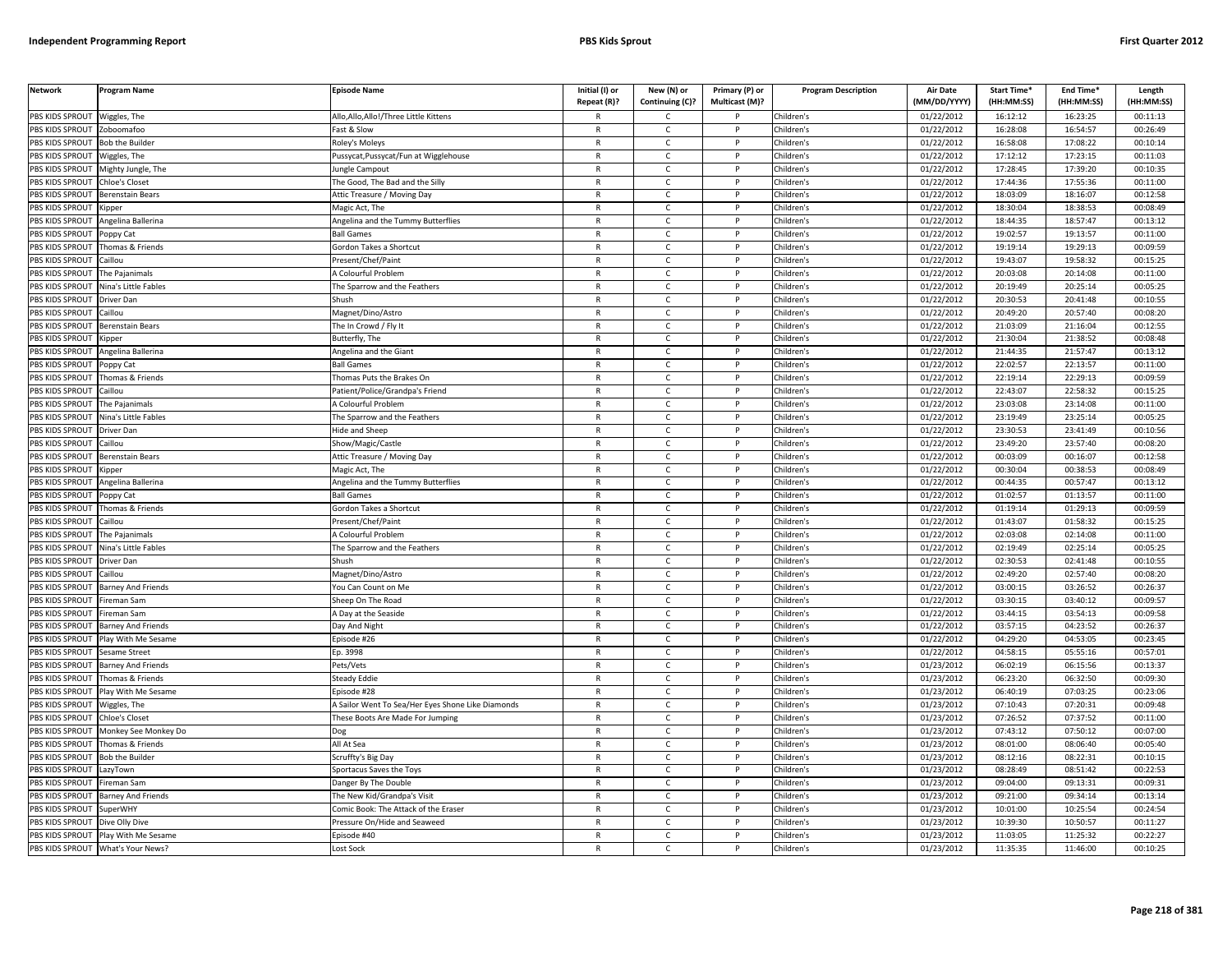| <b>Network</b>                 | Program Name                                                                                                                                                      | <b>Episode Name</b>                               | Initial (I) or<br>Repeat (R)? | New (N) or<br>Continuing (C)? | Primary (P) or<br><b>Multicast (M)?</b> | <b>Program Description</b> | <b>Air Date</b><br>(MM/DD/YYYY) | Start Time*<br>(HH:MM:SS) | End Time <sup>®</sup><br>(HH:MM:SS) | Length<br>(HH:MM:SS) |
|--------------------------------|-------------------------------------------------------------------------------------------------------------------------------------------------------------------|---------------------------------------------------|-------------------------------|-------------------------------|-----------------------------------------|----------------------------|---------------------------------|---------------------------|-------------------------------------|----------------------|
| PBS KIDS SPROUT Caillou        |                                                                                                                                                                   | Present/Chef/Paint                                | $\mathsf{R}$                  | C                             |                                         | Children's                 | 01/23/2012                      | 12:00:15                  | 12:22:45                            | 00:22:30             |
| PBS KIDS SPROUT                | Caillou                                                                                                                                                           | Gilbert/Saw/Jungle                                | $\mathsf{R}$                  | $\mathsf{C}$                  | P                                       | Children's                 | 01/23/2012                      | 12:30:15                  | 12:52:45                            | 00:22:30             |
| PBS KIDS SPROUT                | Sesame Street                                                                                                                                                     | Elmo and Leela Look for a Mine-it is Cure         |                               | N                             | P                                       | Children's                 | 01/23/2012                      | 13:00:15                  | 13:53:40                            | 00:53:25             |
| PBS KIDS SPROUT                | <b>Barney And Friends</b>                                                                                                                                         | Dream Big!/That's What a Mommy Is                 | $\mathbb{R}$                  | $\mathsf{C}$                  | P                                       | Children's                 | 01/23/2012                      | 14:00:15                  | 14:13:54                            | 00:13:39             |
| PBS KIDS SPROUT                | Fireman Sam                                                                                                                                                       | Paper Plane Down                                  | $\mathsf{R}$                  | $\mathsf{C}$                  | P                                       | Children's                 | 01/23/2012                      | 14:17:15                  | 14:27:11                            | 00:09:56             |
| PBS KIDS SPROUT                | azyTown                                                                                                                                                           | Swiped Sweets                                     | $\mathsf{R}$                  | $\mathsf{C}$                  | P                                       | Children's                 | 01/23/2012                      | 14:30:20                  | 14:54:00                            | 00:23:40             |
| <b>BS KIDS SPROUT</b>          | SuperWHY                                                                                                                                                          | Three Little Pigs: Return of the Wolf             | $\mathsf{R}$                  | C                             | P                                       | Children's                 | 01/23/2012                      | 15:02:37                  | 15:28:01                            | 00:25:24             |
| PBS KIDS SPROUT                | homas & Friends                                                                                                                                                   | Bulgy                                             | $\mathsf{R}$                  | $\mathsf{C}$                  | P                                       | Children's                 | 01/23/2012                      | 15:32:12                  | 15:37:52                            | 00:05:40             |
| PBS KIDS SPROUT                | Roary the Racing Car                                                                                                                                              | <b>Fall Story Roary</b>                           | $\mathsf{R}$                  | $\mathsf{C}$                  | P                                       | Children's                 | 01/23/2012                      | 15:42:49                  | 15:52:07                            | 00:09:18             |
| PBS KIDS SPROUT                | ifi and the Flowertots                                                                                                                                            | Don't Go Changing                                 | $\mathsf{R}$                  | $\mathsf{C}$                  | <sub>D</sub>                            | Children's                 | 01/23/2012                      | 15:58:52                  | 16:08:10                            | 00:09:18             |
| PBS KIDS SPROUT                | Wiggles, The                                                                                                                                                      | Allo, Allo, Allo!/Three Little Kittens            | $\mathsf{R}$                  | $\mathsf{C}$                  | P                                       | Children's                 | 01/23/2012                      | 16:12:12                  | 16:23:15                            | 00:11:03             |
| PBS KIDS SPROUT                | Zoboomafoo                                                                                                                                                        | lumpers                                           | $\mathsf{R}$                  | $\mathsf{C}$                  | P                                       | Children's                 | 01/23/2012                      | 16:28:08                  | 16:54:56                            | 00:26:48             |
| PBS KIDS SPROUT                | <b>Bob the Builder</b>                                                                                                                                            | Spud Rushes It                                    | $\mathsf{R}$                  | $\mathsf{C}$                  | P                                       | Children's                 | 01/23/2012                      | 16:58:08                  | 17:08:22                            | 00:10:14             |
| PBS KIDS SPROUT                | Wiggles, The                                                                                                                                                      | Iello!/The Five Senses                            | $\mathsf{R}$                  | $\mathsf{C}$                  | P                                       | Children's                 | 01/23/2012                      | 17:12:12                  | 17:23:12                            | 00:11:00             |
| PBS KIDS SPROUT                | Mighty Jungle, The                                                                                                                                                | Chocolate Marshmallow the Monkey                  | $\mathsf{R}$                  | $\mathsf{C}$                  | $\mathsf{P}$                            | Children's                 | 01/23/2012                      | 17:28:45                  | 17:39:20                            | 00:10:35             |
| PBS KIDS SPROUT                | Chloe's Closet                                                                                                                                                    | Clock A Doodle Doo                                | $\mathsf{R}$                  | $\mathsf{C}$                  | P                                       | Children's                 | 01/23/2012                      | 17:44:36                  | 17:55:36                            | 00:11:00             |
| PBS KIDS SPROUT                | <b>Berenstain Bears</b>                                                                                                                                           | That Stump Must Go / Draw It                      |                               | ${\sf N}$                     | $\mathsf{P}$                            | Children's                 | 01/23/2012                      | 18:03:07                  | 18:16:05                            | 00:12:58             |
| PBS KIDS SPROUT                | Thomas & Friends                                                                                                                                                  | he Early Bird                                     | $\mathsf{R}$                  | $\mathsf{C}$                  | P                                       | Children's                 | 01/23/2012                      | 18:29:07                  | 18:39:56                            | 00:10:49             |
| PBS KIDS SPROUT                | Angelina Ballerina                                                                                                                                                | Angelina Cheerleader                              | $\mathsf{R}$                  | $\mathsf{C}$                  | P                                       | Children's                 | 01/23/2012                      | 18:45:27                  | 18:58:39                            | 00:13:12             |
| PBS KIDS SPROUT                | Poppy Cat                                                                                                                                                         | <b>Trumpet Trees</b>                              | $\mathsf{R}$                  | $\mathsf{C}$                  | P                                       | Children's                 | 01/23/2012                      | 19:03:42                  | 19:14:42                            | 00:11:00             |
| PBS KIDS SPROUT                | Nina's Little Fables                                                                                                                                              | The Ants and the Competition                      | $\mathsf{R}$                  | $\mathsf{C}$                  | P                                       | Children's                 | 01/23/2012                      | 19:20:52                  | 19:26:17                            | 00:05:25             |
| PBS KIDS SPROUT                | Caillou                                                                                                                                                           | Bird/Trip/Dragon                                  | $\mathsf{R}$                  | $\mathsf{C}$                  | P                                       | Children's                 | 01/23/2012                      | 19:42:07                  | 19:57:32                            | 00:15:25             |
| PBS KIDS SPROUT                | The Pajanimals                                                                                                                                                    | A Present for Mom                                 | $\mathsf{R}$                  | $\mathsf{C}$                  | P                                       | Children's                 | 01/23/2012                      | 20:01:07                  | 20:12:07                            | 00:11:00             |
| PBS KIDS SPROUT                | <ipper< td=""><td>'ig's Shop</td><td>R</td><td>C</td><td>P</td><td>Children's</td><td>01/23/2012</td><td>20:16:22</td><td>20:25:05</td><td>00:08:43</td></ipper<> | 'ig's Shop                                        | R                             | C                             | P                                       | Children's                 | 01/23/2012                      | 20:16:22                  | 20:25:05                            | 00:08:43             |
| PBS KIDS SPROUT                | Driver Dan                                                                                                                                                        | Mix and Match                                     | $\mathsf{R}$                  | $\mathsf{C}$                  | P                                       | Children's                 | 01/23/2012                      | 20:30:52                  | 20:41:48                            | 00:10:56             |
| PBS KIDS SPROUT                | Caillou                                                                                                                                                           | Best/Strong/Wheels                                | $\mathsf{R}$                  | c                             | P                                       | Children's                 | 01/23/2012                      | 20:49:20                  | 20:57:40                            | 00:08:20             |
| PBS KIDS SPROUT                | Berenstain Bears                                                                                                                                                  | The Car Trip / Pick Up and Put Away               | $\mathsf{R}$                  | $\mathsf{C}$                  | P                                       | Children's                 | 01/23/2012                      | 21:03:07                  | 21:16:03                            | 00:12:56             |
| PBS KIDS SPROUT                | homas & Friends                                                                                                                                                   | Steamy Sodor                                      | $\mathsf{R}$                  | $\mathsf{C}$                  | P                                       | Children's                 | 01/23/2012                      | 21:29:07                  | 21:39:58                            | 00:10:51             |
| PBS KIDS SPROUT                | <b>Ingelina Ballerina</b>                                                                                                                                         | Angelina's New Home                               | $\mathsf{R}$                  | $\mathsf{C}$                  | P                                       | Children's                 | 01/23/2012                      | 21:45:27                  | 21:58:39                            | 00:13:12             |
| PBS KIDS SPROUT                | Poppy Cat                                                                                                                                                         | <b>Trumpet Trees</b>                              | $\mathsf{R}$                  | $\mathsf{C}$                  | P                                       | Children's                 | 01/23/2012                      | 22:03:42                  | 22:14:42                            | 00:11:00             |
| PBS KIDS SPROUT                | Nina's Little Fables                                                                                                                                              | The Mole and the Eagle                            | R                             | $\mathsf{C}$                  | P                                       | Children's                 | 01/23/2012                      | 22:20:52                  | 22:26:17                            | 00:05:25             |
| PBS KIDS SPROUT                | Caillou                                                                                                                                                           | Gilbert/Saw/Jungle                                | $\mathsf{R}$                  | $\mathsf{C}$                  | P                                       | Children's                 | 01/23/2012                      | 22:42:07                  | 22:57:32                            | 00:15:25             |
| PBS KIDS SPROUT                | The Pajanimals                                                                                                                                                    | A Present for Mom                                 | $\mathsf{R}$                  | $\mathsf{C}$                  | P                                       | Children's                 | 01/23/2012                      | 23:01:07                  | 23:12:07                            | 00:11:00             |
| PBS KIDS SPROUT                | Kipper                                                                                                                                                            | <b>Treasure Hunt</b> , The                        | $\mathsf{R}$                  | $\mathsf{C}$                  | P                                       | Children's                 | 01/23/2012                      | 23:16:22                  | 23:25:11                            | 00:08:49             |
| PBS KIDS SPROUT                | <b>Driver Dan</b>                                                                                                                                                 | Hip's Adventure                                   | $\mathsf{R}$                  | $\mathsf{C}$                  | P                                       | Children's                 | 01/23/2012                      | 23:30:52                  | 23:41:47                            | 00:10:55             |
| PBS KIDS SPROUT                | Caillou                                                                                                                                                           | Gilbert/Saw/Jungle                                | $\mathsf{R}$                  | $\mathsf{C}$                  | P                                       | Children's                 | 01/23/2012                      | 23:49:20                  | 23:57:40                            | 00:08:20             |
| PBS KIDS SPROUT                | <b>Berenstain Bears</b>                                                                                                                                           | That Stump Must Go / Draw It                      | R                             | C                             | P                                       | Children's                 | 01/23/2012                      | 00:03:07                  | 00:16:05                            | 00:12:58             |
| PBS KIDS SPROUT                | Thomas & Friends                                                                                                                                                  | The Early Bird                                    | $\mathsf{R}$                  | $\mathsf{C}$                  | P                                       | Children's                 | 01/23/2012                      | 00:29:07                  | 00:39:56                            | 00:10:49             |
| PBS KIDS SPROUT                | Angelina Ballerina                                                                                                                                                | Angelina Cheerleader                              | $\mathsf{R}$                  | $\mathsf{C}$                  | P                                       | Children's                 | 01/23/2012                      | 00:45:27                  | 00:58:39                            | 00:13:12             |
| PBS KIDS SPROUT                | oppy Cat                                                                                                                                                          | rumpet Trees                                      | $\mathsf{R}$                  | $\mathsf{C}$                  | P                                       | Children's                 | 01/23/2012                      | 01:03:42                  | 01:14:42                            | 00:11:00             |
| <b>BS KIDS SPROUT</b>          | Nina's Little Fables                                                                                                                                              | he Ants and the Competition                       | $\mathsf{R}$                  | $\mathsf{C}$                  | P                                       | Children's                 | 01/23/2012                      | 01:20:52                  | 01:26:17                            | 00:05:25             |
| PBS KIDS SPROUT                | aillou                                                                                                                                                            | Bird/Trip/Dragon                                  | $\mathsf{R}$                  | $\mathcal{C}$                 | Þ                                       | Children's                 | 01/23/2012                      | 01:42:07                  | 01:57:32                            | 00:15:25             |
| PBS KIDS SPROUT                | The Pajanimals                                                                                                                                                    | A Present for Mom                                 | R                             | c                             | $\mathsf{P}$                            | Children's                 | 01/23/2012                      | 02:01:07                  | 02:12:07                            | 00:11:00             |
| PBS KIDS SPROUT                | (ipper                                                                                                                                                            | 'ig's Shop                                        | $\mathsf{R}$                  | $\mathsf{C}$                  | P                                       | Children's                 | 01/23/2012                      | 02:16:22                  | 02:25:05                            | 00:08:43             |
| PBS KIDS SPROUT                | Driver Dan                                                                                                                                                        | Mix and Match                                     | $\mathsf{R}$                  | $\mathsf{C}$                  | $\mathsf{P}$                            | Children's                 | 01/23/2012                      | 02:30:52                  | 02:41:48                            | 00:10:56             |
| PBS KIDS SPROUT                | Caillou                                                                                                                                                           | Best/Strong/Wheels                                | $\mathsf{R}$                  | $\mathsf{C}$                  | P                                       | Children's                 | 01/23/2012                      | 02:49:20                  | 02:57:40                            | 00:08:20             |
| PBS KIDS SPROUT                | <b>Barney And Friends</b>                                                                                                                                         | A Wonderful World of Colors and Shapes            | $\mathsf{R}$                  | $\mathsf{C}$                  | P                                       | Children's                 | 01/23/2012                      | 03:00:15                  | 03:26:52                            | 00:26:37             |
| PBS KIDS SPROUT                | ireman Sam                                                                                                                                                        | Alarm on the Beach                                | $\mathsf{R}$                  | $\mathsf{C}$                  | P                                       | Children's                 | 01/23/2012                      | 03:30:15                  | 03:40:12                            | 00:09:57             |
| PBS KIDS SPROUT                | Fireman Sam                                                                                                                                                       | Model Plane                                       | $\mathsf{R}$                  | $\mathsf{C}$                  | P                                       | Children's                 | 01/23/2012                      | 03:44:15                  | 03:54:13                            | 00:09:58             |
| PBS KIDS SPROUT                | <b>Barney And Friends</b>                                                                                                                                         | A Little Big Day                                  | R                             | C                             | P                                       | Children's                 | 01/23/2012                      | 03:57:15                  | 04:23:52                            | 00:26:37             |
| PBS KIDS SPROUT                | Play With Me Sesame                                                                                                                                               | Episode #27                                       | R                             | $\mathsf{C}$                  | P                                       | Children's                 | 01/23/2012                      | 04:29:20                  | 04:53:18                            | 00:23:58             |
| PBS KIDS SPROUT                | Sesame Street                                                                                                                                                     | p. 3999                                           | $\mathsf{R}$                  | $\mathsf{C}$                  | P                                       | Children's                 | 01/23/2012                      | 04:58:15                  | 05:55:16                            | 00:57:01             |
| PBS KIDS SPROUT                | <b>Barney And Friends</b>                                                                                                                                         | Pets/Vets                                         | $\mathsf{R}$                  | $\mathsf{C}$                  | P                                       | Children's                 | 01/24/2012                      | 06:02:19                  | 06:15:56                            | 00:13:37             |
| PBS KIDS SPROUT                | Thomas & Friends                                                                                                                                                  | Rosie's Carnival Special                          | $\mathsf{R}$                  | $\mathsf{C}$                  | P                                       | Children's                 | 01/24/2012                      | 06:23:20                  | 06:32:50                            | 00:09:30             |
| PBS KIDS SPROUT                | Play With Me Sesame                                                                                                                                               | pisode #30                                        | $\mathsf{R}$                  | $\mathsf{C}$                  | P                                       | Children's                 | 01/24/2012                      | 06:40:19                  | 07:03:05                            | 00:22:46             |
| PBS KIDS SPROUT                | Wiggles, The                                                                                                                                                      | A Sailor Went To Sea/Her Eyes Shone Like Diamonds | $\mathsf{R}$                  | C                             | P                                       | Children's                 | 01/24/2012                      | 07:10:43                  | 07:20:45                            | 00:10:02             |
| PBS KIDS SPROUT Chloe's Closet |                                                                                                                                                                   | Crowing Up                                        | R                             | $\epsilon$                    | P                                       | Children's                 | 01/24/2012                      | 07:26:52                  | 07:37:52                            | 00:11:00             |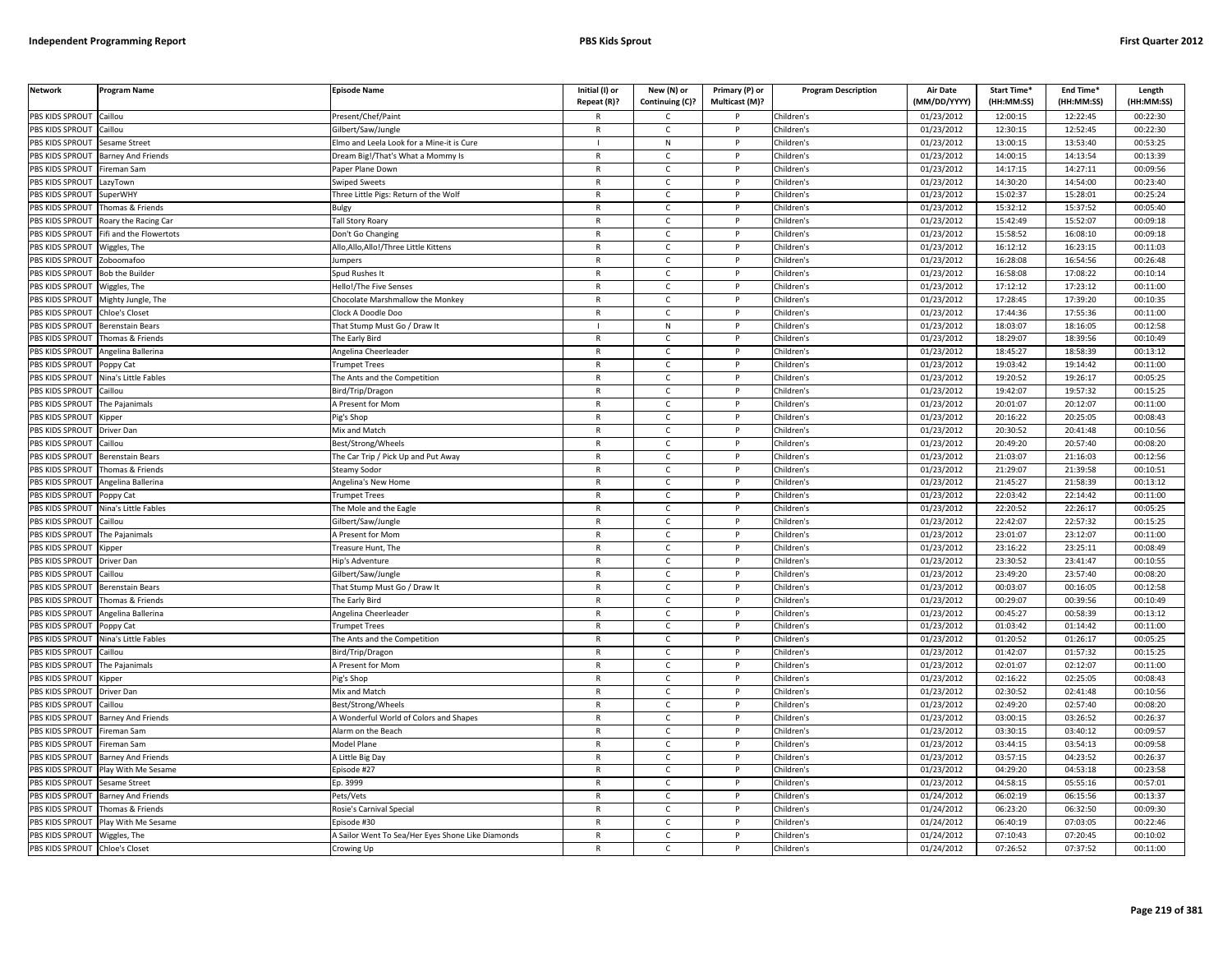| <b>Network</b>                     | Program Name              | <b>Episode Name</b>                          | Initial (I) or<br>Repeat (R)? | New (N) or<br>Continuing (C)? | Primary (P) or<br>Multicast (M)? | <b>Program Description</b> | <b>Air Date</b><br>(MM/DD/YYYY) | Start Time*<br>(HH:MM:SS) | End Time*<br>(HH:MM:SS) | Length<br>(HH:MM:SS) |
|------------------------------------|---------------------------|----------------------------------------------|-------------------------------|-------------------------------|----------------------------------|----------------------------|---------------------------------|---------------------------|-------------------------|----------------------|
| PBS KIDS SPROUT                    | Monkey See Monkey Do      | Seal                                         |                               | C                             |                                  | Children's                 | 01/24/2012                      | 07:43:12                  | 07:50:12                | 00:07:00             |
| PBS KIDS SPROUT                    | Thomas & Friends          | <b>Fender Engines</b>                        | $\mathsf{R}$                  | C                             | $\mathsf{P}$                     | Children's                 | 01/24/2012                      | 08:01:00                  | 08:06:40                | 00:05:40             |
| PBS KIDS SPROUT                    | <b>Bob the Builder</b>    | nspector Spud                                | $\mathsf{R}$                  | $\mathsf{C}$                  | P                                | Children's                 | 01/24/2012                      | 08:12:16                  | 08:22:31                | 00:10:15             |
| PBS KIDS SPROUT                    | LazyTown                  | Welcome to LazyTown                          | $\mathsf{R}$                  | $\mathsf{C}$                  | P                                | Children's                 | 01/24/2012                      | 08:28:49                  | 08:52:00                | 00:23:11             |
| PBS KIDS SPROUT                    | ireman Sam                | When Fools Rush In                           | $\mathsf{R}$                  | $\mathsf{C}$                  | P                                | Children's                 | 01/24/2012                      | 09:04:00                  | 09:13:31                | 00:09:31             |
| PBS KIDS SPROUT                    | Barney And Friends        | The New Kid/Grandpa's Visit                  | $\mathsf{R}$                  | $\mathsf{C}$                  | P                                | Children's                 | 01/24/2012                      | 09:21:00                  | 09:34:12                | 00:13:12             |
| PBS KIDS SPROUT                    | SuperWHY                  | The Big Game                                 | $\mathsf{R}$                  | $\mathsf{C}$                  | P                                | Children's                 | 01/24/2012                      | 10:01:00                  | 10:25:54                | 00:24:54             |
| PBS KIDS SPROUT                    | Dive Olly Dive            | Pressure On/Hide and Seaweed                 | $\mathsf{R}$                  | $\mathsf{C}$                  | P                                | Children's                 | 01/24/2012                      | 10:39:30                  | 10:50:57                | 00:11:27             |
| PBS KIDS SPROUT                    | Play With Me Sesame       | Episode #41                                  | R                             | $\mathsf{C}$                  |                                  | Children's                 | 01/24/2012                      | 11:03:05                  | 11:25:36                | 00:22:31             |
| PBS KIDS SPROUT                    | What's Your News?         | <b>Dressing Myself</b>                       | $\mathsf{R}$                  | $\mathsf{C}$                  |                                  | Children's                 | 01/24/2012                      | 11:35:35                  | 11:46:00                | 00:10:25             |
| PBS KIDS SPROUT                    | Caillou                   | Captain/Loud/Wedding                         | $\mathsf{R}$                  | C                             | P                                | Children's                 | 01/24/2012                      | 12:00:15                  | 12:22:45                | 00:22:30             |
| PBS KIDS SPROUT                    | Caillou                   | Best/Strong/Wheels                           | $\mathsf{R}$                  | $\mathsf{C}$                  | D                                | Children's                 | 01/24/2012                      | 12:30:15                  | 12:52:45                | 00:22:30             |
| PBS KIDS SPROUT                    | Sesame Street             | Maria the Cowgirl                            |                               | N                             | P                                | Children's                 | 01/24/2012                      | 13:00:15                  | 13:54:23                | 00:54:08             |
| PBS KIDS SPROUT                    | Barney And Friends        | Dream Big!/That's What a Mommy Is            | $\mathsf{R}$                  | $\mathsf{C}$                  |                                  | Children's                 | 01/24/2012                      | 14:00:15                  | 14:13:50                | 00:13:35             |
| PBS KIDS SPROUT                    | Fireman Sam               | Hot and Cold Running Sniffer Dog             | $\mathsf{R}$                  | $\mathsf{C}$                  | P                                | Children's                 | 01/24/2012                      | 14:17:15                  | 14:27:09                | 00:09:54             |
| PBS KIDS SPROUT                    | LazyTown                  | Happy Brush Day                              | $\mathsf{R}$                  | $\mathsf{C}$                  |                                  | Children's                 | 01/24/2012                      | 14:30:20                  | 14:54:20                | 00:24:00             |
| PBS KIDS SPROUT                    | SuperWHY                  | The City Mouse & The Country Mouse           | $\mathsf{R}$                  | C                             | P                                | Children's                 | 01/24/2012                      | 15:02:37                  | 15:28:01                | 00:25:24             |
| PBS KIDS SPROUT                    | Thomas & Friends          | <b>Heroes</b>                                | $\mathsf{R}$                  | $\mathsf{C}$                  | P                                | Children's                 | 01/24/2012                      | 15:32:12                  | 15:37:52                | 00:05:40             |
| PBS KIDS SPROUT                    | Roary the Racing Car      | Hot Stuff                                    | $\mathsf{R}$                  | $\mathsf{C}$                  | P                                | Children's                 | 01/24/2012                      | 15:42:49                  | 15:52:07                | 00:09:18             |
| PBS KIDS SPROUT                    | ifi and the Flowertots    | The Wasp That Cried Ouch                     | $\mathsf{R}$                  | $\mathsf{C}$                  | P                                | Children's                 | 01/24/2012                      | 15:58:52                  | 16:08:10                | 00:09:18             |
| PBS KIDS SPROUT                    | Wiggles, The              | Vick-Nack Paddy-Wack/I Drive the Big Red Car | $\mathsf{R}$                  | $\mathsf{C}$                  | P                                | Children's                 | 01/24/2012                      | 16:12:12                  | 16:23:11                | 00:10:59             |
| PBS KIDS SPROUT                    | Zoboomafoo                | unny Faces                                   | $\mathsf{R}$                  | $\mathsf{C}$                  | D                                | Children's                 | 01/24/2012                      | 16:28:08                  | 16:54:57                | 00:26:49             |
| PBS KIDS SPROUT                    | <b>Bob the Builder</b>    | Scrambler's Seaweed Delivery                 | $\mathsf{R}$                  | $\mathsf{C}$                  | P                                | Children's                 | 01/24/2012                      | 16:58:08                  | 17:08:22                | 00:10:14             |
| PBS KIDS SPROUT                    | Wiggles, The              | Hello!/The Five Senses                       | $\mathsf{R}$                  | $\mathsf{C}$                  |                                  | Children's                 | 01/24/2012                      | 17:12:12                  | 17:23:11                | 00:10:59             |
| PBS KIDS SPROUT                    | Mighty Jungle, The        | Rhonda's Candy                               | $\mathsf{R}$                  | $\mathsf{C}$                  |                                  | Children's                 | 01/24/2012                      | 17:28:45                  | 17:39:20                | 00:10:35             |
| PBS KIDS SPROUT                    | Chloe's Closet            | Those Wonderful Toys                         | $\mathsf{R}$                  | $\mathsf{C}$                  | P                                | Children's                 | 01/24/2012                      | 17:44:36                  | 17:55:36                | 00:11:00             |
| PBS KIDS SPROUT                    | Berenstain Bears          | That Stump Must Go / Draw It                 | $\mathsf{R}$                  | $\mathsf{C}$                  | <b>D</b>                         | Children's                 | 01/24/2012                      | 18:03:07                  | 18:16:04                | 00:12:57             |
| PBS KIDS SPROUT                    | Thomas & Friends          | Play Time                                    | $\mathsf{R}$                  | $\mathsf{C}$                  | P                                | Children's                 | 01/24/2012                      | 18:29:07                  | 18:39:57                | 00:10:50             |
| PBS KIDS SPROUT                    | Angelina Ballerina        | Angelina's Ballet School                     | $\mathsf{R}$                  | $\mathsf{C}$                  |                                  | Children's                 | 01/24/2012                      | 18:45:27                  | 18:58:39                | 00:13:12             |
| PBS KIDS SPROUT                    | Poppy Cat                 | Magic Beetle                                 | $\mathsf{R}$                  | $\mathsf{C}$                  | P                                | Children's                 | 01/24/2012                      | 19:03:42                  | 19:14:42                | 00:11:00             |
| PBS KIDS SPROUT                    | Nina's Little Fables      | The Mouse and the Dog                        | $\mathsf{R}$                  | $\mathsf{C}$                  |                                  | Children's                 | 01/24/2012                      | 19:20:52                  | 19:26:17                | 00:05:25             |
| PBS KIDS SPROUT                    | Caillou                   | Surprise/Miss/Sleep                          | $\mathsf{R}$                  | C                             | P                                | Children's                 | 01/24/2012                      | 19:42:07                  | 19:57:32                | 00:15:25             |
| PBS KIDS SPROUT                    | The Pajanimals            | Winning Isn't Everything                     | $\mathsf{R}$                  | $\mathsf{C}$                  | P                                | Children's                 | 01/24/2012                      | 20:01:07                  | 20:12:07                | 00:11:00             |
| PBS KIDS SPROUT                    | <b>Kipper</b>             | <b>Hide and Seek</b>                         | $\mathsf{R}$                  | $\mathsf{C}$                  | P                                | Children's                 | 01/24/2012                      | 20:16:22                  | 20:25:05                | 00:08:43             |
| PBS KIDS SPROUT                    | Driver Dan                | <b>Walking With a Dinosaur</b>               | $\mathsf{R}$                  | $\mathsf{C}$                  | P                                | Children's                 | 01/24/2012                      | 20:30:52                  | 20:41:48                | 00:10:56             |
| PBS KIDS SPROUT                    | Caillou                   | Best/Strong/Wheels                           | $\mathsf{R}$                  | $\mathsf{C}$                  | P                                | Children's                 | 01/24/2012                      | 20:49:20                  | 20:57:40                | 00:08:20             |
| PBS KIDS SPROUT                    | <b>Berenstain Bears</b>   | lug and Make Up / Big Road Race              | $\mathsf{R}$                  | $\mathsf{C}$                  | D                                | Children's                 | 01/24/2012                      | 21:03:07                  | 21:16:05                | 00:12:58             |
| PBS KIDS SPROUT                    | Thomas & Friends          | Splish, Splash, Splosh                       | $\mathsf{R}$                  | $\mathsf{C}$                  | P                                | Children's                 | 01/24/2012                      | 21:29:07                  | 21:39:57                | 00:10:50             |
| PBS KIDS SPROUT                    | Angelina Ballerina        | Angelina's New School                        | R                             | $\mathsf{C}$                  | P                                | Children's                 | 01/24/2012                      | 21:45:27                  | 21:58:40                | 00:13:13             |
| PBS KIDS SPROUT                    | oppy Cat                  | Magic Beetle                                 | $\mathsf{R}$                  | $\mathsf{C}$                  |                                  | Children's                 | 01/24/2012                      | 22:03:42                  | 22:14:42                | 00:11:00             |
| PBS KIDS SPROUT                    | Nina's Little Fables      | The Tortoise and the Hare                    | $\mathsf{R}$                  | $\mathsf{C}$                  | P                                | Children's                 | 01/24/2012                      | 22:20:52                  | 22:26:17                | 00:05:25             |
| PBS KIDS SPROUT                    | Caillou                   | Best/Strong/Wheels                           | $\mathsf{R}$                  | $\mathsf{C}$                  | <b>D</b>                         | Children's                 | 01/24/2012                      | 22:42:07                  | 22:57:32                | 00:15:25             |
| PBS KIDS SPROUT                    | The Pajanimals            | Winning Isn't Everything                     | $\mathsf{R}$                  | $\mathsf{C}$                  | P                                | Children's                 | 01/24/2012                      | 23:01:07                  | 23:12:07                | 00:11:00             |
| PBS KIDS SPROUT                    | <i><b>Sipper</b></i>      | Jake's Bird                                  | $\mathsf{R}$                  | $\mathsf{C}$                  |                                  | Children's                 | 01/24/2012                      | 23:16:22                  | 23:25:11                | 00:08:49             |
| PBS KIDS SPROUT                    | Driver Dan                | The Missing Pebbles                          | ${\sf R}$                     | $\mathsf{C}$                  | P                                | Children's                 | 01/24/2012                      | 23:30:52                  | 23:41:48                | 00:10:56             |
| PBS KIDS SPROUT                    | Caillou                   | Best/Strong/Wheels                           | R                             | C                             |                                  | Children's                 | 01/24/2012                      | 23:49:20                  | 23:57:40                | 00:08:20             |
| PBS KIDS SPROUT                    | Berenstain Bears          | That Stump Must Go / Draw It                 | $\mathsf{R}$                  | C                             | P                                | Children's                 | 01/24/2012                      | 00:03:07                  | 00:16:04                | 00:12:57             |
| PBS KIDS SPROUT                    | Thomas & Friends          | Play Time                                    | $\mathsf{R}$                  | $\mathsf{C}$                  | P                                | Children's                 | 01/24/2012                      | 00:29:07                  | 00:39:57                | 00:10:50             |
| PBS KIDS SPROUT                    | Angelina Ballerina        | Angelina's Ballet School                     | $\mathsf{R}$                  | $\mathsf{C}$                  | P                                | Children's                 | 01/24/2012                      | 00:45:27                  | 00:58:39                | 00:13:12             |
| PBS KIDS SPROUT                    | Poppy Cat                 | Magic Beetle                                 | $\mathsf{R}$                  | $\mathsf{C}$                  | P                                | Children's                 | 01/24/2012                      | 01:03:42                  | 01:14:42                | 00:11:00             |
| PBS KIDS SPROUT                    | Nina's Little Fables      | The Mouse and the Dog                        | $\mathsf{R}$                  | $\mathsf{C}$                  | P                                | Children's                 | 01/24/2012                      | 01:20:52                  | 01:26:17                | 00:05:25             |
| PBS KIDS SPROUT                    | Caillou                   | Surprise/Miss/Sleep                          | $\mathsf{R}$                  | $\mathsf{C}$                  |                                  | Children's                 | 01/24/2012                      | 01:42:07                  | 01:57:32                | 00:15:25             |
|                                    |                           |                                              | $\mathsf{R}$                  | $\mathsf{C}$                  | D                                |                            |                                 | 02:01:07                  |                         |                      |
| PBS KIDS SPROUT<br>PBS KIDS SPROUT | The Pajanimals            | Winning Isn't Everything<br>Hide and Seek    | R                             |                               | D                                | Children's<br>Children's   | 01/24/2012<br>01/24/2012        | 02:16:22                  | 02:12:07<br>02:25:05    | 00:11:00<br>00:08:43 |
|                                    | <b>Kipper</b>             |                                              | $\mathsf{R}$                  | C                             |                                  |                            |                                 |                           |                         |                      |
| PBS KIDS SPROUT                    | Driver Dan                | <b>Walking With a Dinosaur</b>               |                               | $\mathsf{C}$                  | P                                | Children's                 | 01/24/2012                      | 02:30:52                  | 02:41:48                | 00:10:56             |
| PBS KIDS SPROUT                    | Caillou                   | Best/Strong/Wheels                           | $\mathsf{R}$<br>$\mathsf{R}$  | C                             |                                  | Children's                 | 01/24/2012                      | 02:49:20                  | 02:57:40                | 00:08:20             |
| PBS KIDS SPROUT                    | <b>Barney And Friends</b> | Easy as ABC                                  |                               | $\mathsf{C}$                  |                                  | Children's                 | 01/24/2012                      | 03:00:15                  | 03:26:52                | 00:26:37             |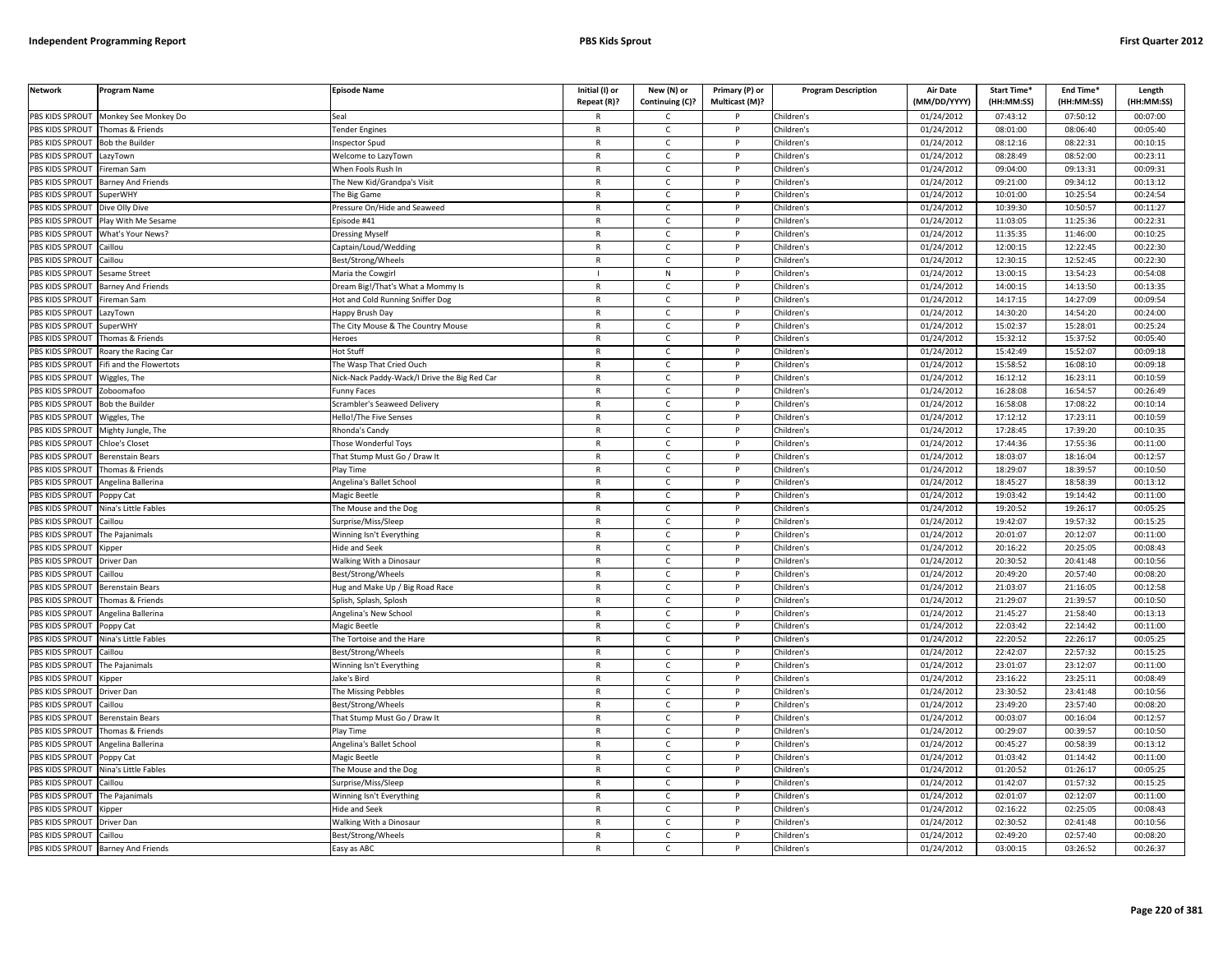| <b>Network</b>                   | Program Name                                                                                                                                                                                               | <b>Episode Name</b>                          | Initial (I) or<br>Repeat (R)? | New (N) or<br>Continuing (C)? | Primary (P) or<br>Multicast (M)? | <b>Program Description</b> | Air Date<br>(MM/DD/YYYY) | Start Time*<br>(HH:MM:SS) | End Time*<br>(HH:MM:SS) | Length<br>(HH:MM:SS) |
|----------------------------------|------------------------------------------------------------------------------------------------------------------------------------------------------------------------------------------------------------|----------------------------------------------|-------------------------------|-------------------------------|----------------------------------|----------------------------|--------------------------|---------------------------|-------------------------|----------------------|
| PBS KIDS SPROUT                  | Fireman Sam                                                                                                                                                                                                | lot Air                                      |                               | C                             |                                  | Children's                 | 01/24/2012               | 03:30:15                  | 03:40:12                | 00:09:57             |
| PBS KIDS SPROUT                  | Fireman Sam                                                                                                                                                                                                | Three Legged Race                            | $\mathsf{R}$                  | $\mathsf{C}$                  | P                                | Children's                 | 01/24/2012               | 03:44:15                  | 03:54:13                | 00:09:58             |
| PBS KIDS SPROUT                  | <b>Barney And Friends</b>                                                                                                                                                                                  | Everybody's Got Feelings                     | $\mathsf{R}$                  | $\mathsf{C}$                  | P                                | Children's                 | 01/24/2012               | 03:57:15                  | 04:23:52                | 00:26:37             |
| PBS KIDS SPROUT                  | Play With Me Sesame                                                                                                                                                                                        | Episode #28                                  | $\mathsf{R}$                  | $\mathsf{C}$                  | D                                | Children's                 | 01/24/2012               | 04:29:20                  | 04:53:31                | 00:24:11             |
| PBS KIDS SPROUT                  | <b>Sesame Street</b>                                                                                                                                                                                       | Ep. 4004                                     | R                             | $\mathsf{C}$                  |                                  | Children's                 | 01/24/2012               | 04:58:15                  | 05:55:16                | 00:57:01             |
| PBS KIDS SPROUT                  | Barney And Friends                                                                                                                                                                                         | Winter/Summer                                | $\mathsf{R}$                  | $\mathsf{C}$                  |                                  | Children's                 | 01/25/2012               | 06:02:19                  | 06:16:06                | 00:13:47             |
| <b>BS KIDS SPROUT</b>            | Thomas & Friends                                                                                                                                                                                           | Mountain Marvel                              | R                             | C                             |                                  | Children's                 | 01/25/2012               | 06:23:20                  | 06:32:50                | 00:09:30             |
| PBS KIDS SPROUT                  | lay With Me Sesame                                                                                                                                                                                         | pisode #31                                   | $\mathsf{R}$                  | $\mathsf{C}$                  | D                                | Children's                 | 01/25/2012               | 06:40:19                  | 07:03:25                | 00:23:06             |
| PBS KIDS SPROUT                  | Wiggles, The                                                                                                                                                                                               | Beach, Beach, Sandy Beach/Old Dan Tucker     | R                             | $\mathsf{C}$                  | P                                | Children's                 | 01/25/2012               | 07:10:43                  | 07:20:31                | 00:09:48             |
| PBS KIDS SPROUT                  | Chloe's Closet                                                                                                                                                                                             | On Frozen Pond                               | $\mathsf{R}$                  | $\mathsf{C}$                  | P                                | Children's                 | 01/25/2012               | 07:26:52                  | 07:37:52                | 00:11:00             |
| PBS KIDS SPROUT                  | Monkey See Monkey Do                                                                                                                                                                                       | Duck                                         | $\mathsf{R}$                  | $\mathsf{C}$                  | P                                | Children's                 | 01/25/2012               | 07:43:12                  | 07:50:12                | 00:07:00             |
| PBS KIDS SPROUT                  | Thomas & Friends                                                                                                                                                                                           | Bulgy                                        | $\mathsf{R}$                  | $\mathsf{C}$                  | D                                | Children's                 | 01/25/2012               | 08:01:00                  | 08:06:40                | 00:05:40             |
| PBS KIDS SPROUT                  | <b>Bob the Builder</b>                                                                                                                                                                                     | Cock-A-Doodle Spud                           | $\mathsf{R}$                  | $\mathsf{C}$                  | $\mathsf{P}$                     | Children's                 | 01/25/2012               | 08:12:16                  | 08:22:32                | 00:10:16             |
| PBS KIDS SPROUT                  | azyTown                                                                                                                                                                                                    | r. Rottenstein                               | $\mathsf{R}$                  | C                             | P                                | Children's                 | 01/25/2012               | 08:28:49                  | 08:52:01                | 00:23:12             |
| PBS KIDS SPROUT                  | ireman Sam                                                                                                                                                                                                 | <b>Blow Me Down</b>                          | $\mathsf{R}$                  | $\mathsf{C}$                  | P                                | Children's                 | 01/25/2012               | 09:04:00                  | 09:13:31                | 00:09:31             |
| PBS KIDS SPROUT                  | <b>Barney And Friends</b>                                                                                                                                                                                  | Barney's Big Garden/Listen                   | $\mathsf{R}$                  | $\mathsf{C}$                  | P                                | Children's                 | 01/25/2012               | 09:21:00                  | 09:34:08                | 00:13:08             |
| PBS KIDS SPROUT                  | SuperWHY                                                                                                                                                                                                   | The Cookbook                                 | $\mathsf{R}$                  | $\mathsf{C}$                  | P                                | Children's                 | 01/25/2012               | 10:01:00                  | 10:25:53                | 00:24:53             |
| PBS KIDS SPROUT                  | Dive Olly Dive                                                                                                                                                                                             | Whale Call/Everyone Makes Mistakes           | $\mathsf{R}$                  | $\mathsf{C}$                  | P                                | Children's                 | 01/25/2012               | 10:39:30                  | 10:50:57                | 00:11:27             |
| PBS KIDS SPROUT                  | Play With Me Sesame                                                                                                                                                                                        | Episode #42                                  | $\mathsf{R}$                  | $\mathsf{C}$                  | P                                | Children's                 | 01/25/2012               | 11:03:05                  | 11:25:41                | 00:22:36             |
| PBS KIDS SPROUT                  | What's Your News?                                                                                                                                                                                          | Haircut                                      | R                             | C                             | P                                | Children's                 | 01/25/2012               | 11:35:35                  | 11:46:00                | 00:10:25             |
| PBS KIDS SPROUT                  | aillou                                                                                                                                                                                                     | Bird/Trip/Dragon                             | $\mathsf{R}$                  | $\mathsf{C}$                  |                                  | Children's                 | 01/25/2012               | 12:00:15                  | 12:22:45                | 00:22:30             |
| <b>BS KIDS SPROUT</b>            | aillou                                                                                                                                                                                                     | Road/Building/Sky                            | $\mathsf{R}$                  | $\mathsf{C}$                  |                                  | Children's                 | 01/25/2012               | 12:30:15                  | 12:52:45                | 00:22:30             |
| PBS KIDS SPROUT                  | esame Street                                                                                                                                                                                               | The Cookie Touch                             |                               | ${\sf N}$                     | Þ                                | Children's                 | 01/25/2012               | 13:00:15                  | 13:52:46                | 00:52:31             |
| PBS KIDS SPROUT                  | <b>Barney And Friends</b>                                                                                                                                                                                  | The Shrinking Blankey/The Awful Tooth        | $\mathsf{R}$                  | $\mathsf{C}$                  | P                                | Children's                 | 01/25/2012               | 14:00:15                  | 14:13:54                | 00:13:39             |
| PBS KIDS SPROUT                  | ireman Sam                                                                                                                                                                                                 | learts on Fire                               | $\mathsf{R}$                  | $\mathsf{C}$                  | D                                | Children's                 | 01/25/2012               | 14:17:15                  | 14:27:10                | 00:09:55             |
| PBS KIDS SPROUT                  | LazyTown                                                                                                                                                                                                   | <sup>2</sup> ixelspix                        | $\mathsf{R}$                  | $\mathsf{C}$                  | P                                | Children's                 | 01/25/2012               | 14:30:20                  | 14:53:45                | 00:23:25             |
| PBS KIDS SPROUT                  | SuperWHY                                                                                                                                                                                                   | <b>King Midas</b>                            | $\mathsf{R}$                  | $\mathsf{C}$                  | P                                | Children's                 | 01/25/2012               | 15:02:37                  | 15:28:01                | 00:25:24             |
| PBS KIDS SPROUT                  | Thomas & Friends                                                                                                                                                                                           | Sleeping Beauty                              | R                             | $\mathsf{C}$                  | $\mathsf{P}$                     | Children's                 | 01/25/2012               | 15:32:12                  | 15:37:49                | 00:05:37             |
| PBS KIDS SPROUT                  | loary the Racing Car                                                                                                                                                                                       | Rules are Rules                              | $\mathsf{R}$                  | $\mathsf{C}$                  | P                                | Children's                 | 01/25/2012               | 15:42:49                  | 15:52:07                | 00:09:18             |
| PBS KIDS SPROUT                  | ifi and the Flowertots                                                                                                                                                                                     | Primrose's Perfume Scent                     | $\mathsf{R}$                  | $\mathsf{C}$                  | P                                | Children's                 | 01/25/2012               | 15:58:52                  | 16:08:10                | 00:09:18             |
| PBS KIDS SPROUT                  | Wiggles, The                                                                                                                                                                                               | Nick-Nack Paddy-Wack/I Drive the Big Red Car | $\mathsf{R}$                  | $\mathsf{C}$                  | D                                | Children's                 | 01/25/2012               | 16:12:12                  | 16:23:13                | 00:11:01             |
| PBS KIDS SPROUT                  | Zoboomafoo                                                                                                                                                                                                 | Spots & Stripes                              | $\mathsf{R}$                  | $\mathsf{C}$                  | P                                | Children's                 | 01/25/2012               | 16:28:08                  | 16:54:56                | 00:26:48             |
| PBS KIDS SPROUT                  | <b>Bob the Builder</b>                                                                                                                                                                                     | Massive Muck                                 | $\mathsf{R}$                  | $\mathsf{C}$                  | P                                | Children's                 | 01/25/2012               | 16:58:08                  | 17:08:21                | 00:10:13             |
| PBS KIDS SPROUT                  | Wiggles, The                                                                                                                                                                                               | Big, Bigger, Biggest!/See-Saw                | $\mathsf{R}$                  | $\mathsf{C}$                  | P                                | Children's                 | 01/25/2012               | 17:12:12                  | 17:23:25                | 00:11:13             |
| PBS KIDS SPROUT                  | Mighty Jungle, The                                                                                                                                                                                         | Wand-a-Rhonda                                | R                             | C                             | P                                | Children's                 | 01/25/2012               | 17:28:45                  | 17:39:20                | 00:10:35             |
| PBS KIDS SPROUT                  | Chloe's Closet                                                                                                                                                                                             | ry Away Home                                 | $\mathsf{R}$                  | $\mathsf{C}$                  | P                                | Children's                 | 01/25/2012               | 17:44:36                  | 17:55:36                | 00:11:00             |
| <b>BS KIDS SPROUT</b>            | <b>Berenstain Bears</b>                                                                                                                                                                                    | Papa's Pizza / The Female Fullback           |                               | N                             |                                  | Children's                 | 01/25/2012               | 18:03:07                  | 18:16:05                | 00:12:58             |
| PBS KIDS SPROUT                  | homas & Friends                                                                                                                                                                                            | homas and the Pigs                           | $\mathsf{R}$                  | $\mathsf{C}$                  | Þ                                | Children's                 | 01/25/2012               | 18:29:07                  | 18:39:57                | 00:10:50             |
| PBS KIDS SPROUT                  | Angelina Ballerina                                                                                                                                                                                         | Angelina's Lunch Table                       | $\mathsf{R}$                  | $\mathsf{C}$                  | P                                | Children's                 | 01/25/2012               | 18:45:27                  | 18:58:39                | 00:13:12             |
| PBS KIDS SPROUT                  | oppy Cat                                                                                                                                                                                                   | Moon Museum                                  | $\mathsf{R}$                  | $\mathsf{C}$                  |                                  | Children's                 | 01/25/2012               | 19:03:42                  | 19:14:42                | 00:11:00             |
| PBS KIDS SPROUT                  | Nina's Little Fables                                                                                                                                                                                       | The Owl and his voice                        | $\mathsf{R}$                  | $\mathsf{C}$                  | P                                | Children's                 | 01/25/2012               | 19:20:52                  | 19:26:17                | 00:05:25             |
| PBS KIDS SPROUT                  | aillou                                                                                                                                                                                                     | Patient/Police/Grandpa's Friend              | $\mathsf{R}$                  | $\mathsf{C}$                  | P                                | Children's                 | 01/25/2012               | 19:42:07                  | 19:57:32                | 00:15:25             |
| PBS KIDS SPROUT                  | The Pajanimals                                                                                                                                                                                             | An Octopus Hug                               | R                             | $\mathsf{C}$                  | $\mathsf{P}$                     | Children's                 | 01/25/2012               | 20:01:07                  | 20:12:07                | 00:11:00             |
| PBS KIDS SPROUT                  | <b>Kipper</b>                                                                                                                                                                                              | ledgdhog Watch                               | $\mathsf{R}$                  | $\mathsf{C}$                  | P                                | Children's                 | 01/25/2012               | 20:16:22                  | 20:25:06                | 00:08:44             |
| PBS KIDS SPROUT                  | Driver Dan                                                                                                                                                                                                 | Story Train Singalong                        | $\mathsf{R}$                  | $\mathsf{C}$                  | P                                | Children's                 | 01/25/2012               | 20:30:52                  | 20:41:48                | 00:10:56             |
| PBS KIDS SPROUT                  | aillou                                                                                                                                                                                                     | Best/Strong/Wheels                           | $\mathsf{R}$                  | $\mathsf{C}$                  |                                  | Children's                 | 01/25/2012               | 20:49:20                  | 20:57:40                | 00:08:20             |
| PBS KIDS SPROUT                  | Berenstain Bears                                                                                                                                                                                           | lug and Make Up / Big Road Race              | $\mathsf{R}$                  | $\mathsf{C}$                  | P                                | Children's                 | 01/25/2012               | 21:03:07                  | 21:16:04                | 00:12:57             |
| PBS KIDS SPROUT                  | Thomas & Friends                                                                                                                                                                                           | he Biggest Present of All                    | $\mathsf{R}$                  | $\mathsf{C}$                  | P                                | Children's                 | 01/25/2012               | 21:29:07                  | 21:39:58                | 00:10:51             |
| PBS KIDS SPROUT                  | Angelina Ballerina                                                                                                                                                                                         | Angelina's New Ballet Teacher                | $\mathsf{R}$                  | C                             | P                                | Children's                 | 01/25/2012               | 21:45:27                  | 21:58:39                | 00:13:12             |
| PBS KIDS SPROUT                  | Poppy Cat                                                                                                                                                                                                  | Moon Museum                                  | R                             | $\mathsf{C}$                  | P                                | Children's                 | 01/25/2012               | 22:03:42                  | 22:14:42                | 00:11:00             |
| PBS KIDS SPROUT                  | Nina's Little Fables                                                                                                                                                                                       | The Ant and the Cricket                      | $\mathsf{R}$                  | $\mathsf{C}$                  | P                                | Children's                 | 01/25/2012               | 22:20:52                  | 22:26:17                | 00:05:25             |
| <b>BS KIDS SPROUT</b>            | Caillou                                                                                                                                                                                                    | Road/Building/Sky                            | R                             | $\mathsf{C}$                  |                                  | Children's                 | 01/25/2012               | 22:42:07                  | 22:57:32                | 00:15:25             |
| PBS KIDS SPROUT                  | The Pajanimals                                                                                                                                                                                             | An Octopus Hug                               | $\mathsf{R}$                  | $\mathsf{C}$                  | D                                | Children's                 | 01/25/2012               | 23:01:07                  | 23:12:07                | 00:11:00             |
| PBS KIDS SPROUT                  | <ipper< td=""><td>Dinosaur, The</td><td>R</td><td><math display="inline">\mathsf{C}</math></td><td></td><td>Children's</td><td>01/25/2012</td><td>23:16:22</td><td>23:25:09</td><td>00:08:47</td></ipper<> | Dinosaur, The                                | R                             | $\mathsf{C}$                  |                                  | Children's                 | 01/25/2012               | 23:16:22                  | 23:25:09                | 00:08:47             |
| PBS KIDS SPROUT                  | Driver Dan                                                                                                                                                                                                 | String Thing                                 | $\mathsf{R}$                  | $\mathsf{C}$                  |                                  | Children's                 | 01/25/2012               | 23:30:52                  | 23:41:48                | 00:10:56             |
| PBS KIDS SPROUT                  | Caillou                                                                                                                                                                                                    | Best/Strong/Wheels                           | $\mathsf{R}$                  | $\mathsf{C}$                  | P                                | Children's                 | 01/25/2012               | 23:49:20                  | 23:57:40                | 00:08:20             |
| PBS KIDS SPROUT Berenstain Bears |                                                                                                                                                                                                            | Papa's Pizza / The Female Fullback           | R                             | Ċ                             | P                                | Children's                 | 01/25/2012               | 00:03:07                  | 00:16:05                | 00:12:58             |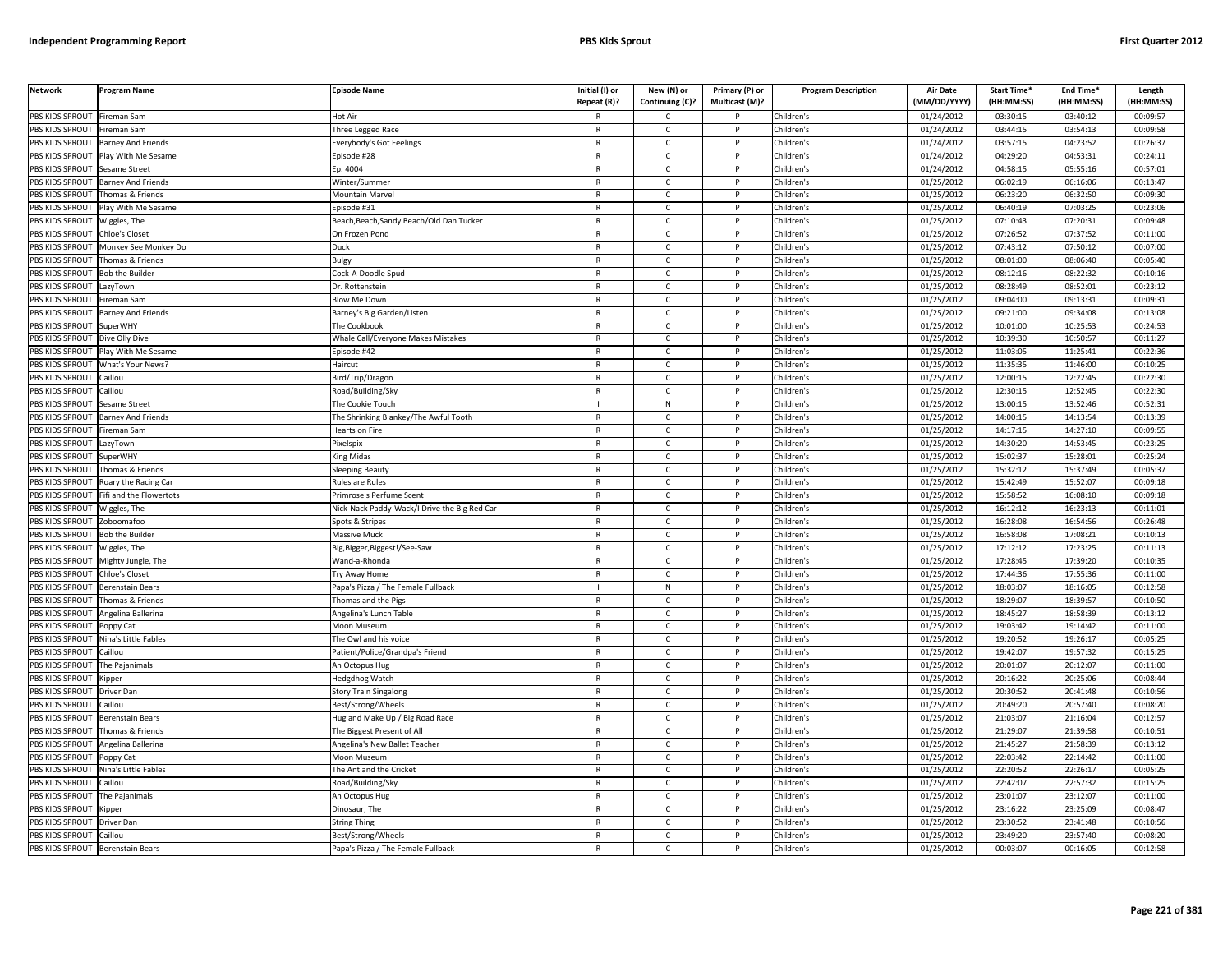| <b>Network</b>         | <b>Program Name</b>                         | <b>Episode Name</b>                                                                                                                                                      | Initial (I) or | New (N) or      | Primary (P) or | <b>Program Description</b> | <b>Air Date</b> | Start Time* | End Time*  | Length     |
|------------------------|---------------------------------------------|--------------------------------------------------------------------------------------------------------------------------------------------------------------------------|----------------|-----------------|----------------|----------------------------|-----------------|-------------|------------|------------|
|                        |                                             |                                                                                                                                                                          | Repeat (R)?    | Continuing (C)? | Multicast (M)? |                            | (MM/DD/YYYY)    | (HH:MM:SS)  | (HH:MM:SS) | (HH:MM:SS) |
| PBS KIDS SPROUT        | Thomas & Friends                            | homas and the Pigs                                                                                                                                                       |                | $\mathsf{C}$    |                | Children's                 | 01/25/2012      | 00:29:07    | 00:39:57   | 00:10:50   |
| PBS KIDS SPROUT        | Angelina Ballerina                          | Angelina's Lunch Table                                                                                                                                                   | $\mathsf{R}$   | $\mathsf{C}$    | P              | Children's                 | 01/25/2012      | 00:45:27    | 00:58:39   | 00:13:12   |
| PBS KIDS SPROUT        | Poppy Cat                                   | Moon Museum                                                                                                                                                              | $\mathsf{R}$   | $\mathsf{C}$    |                | Children's                 | 01/25/2012      | 01:03:42    | 01:14:42   | 00:11:00   |
| PBS KIDS SPROUT        | Nina's Little Fables                        | The Owl and his voice                                                                                                                                                    | ${\sf R}$      | $\mathsf{C}$    | p              | hildren's                  | 01/25/2012      | 01:20:52    | 01:26:17   | 00:05:25   |
| PBS KIDS SPROUT        | Caillou                                     | Patient/Police/Grandpa's Friend                                                                                                                                          | $\mathsf{R}$   | $\mathsf{C}$    | P              | Children's                 | 01/25/2012      | 01:42:07    | 01:57:32   | 00:15:25   |
| PBS KIDS SPROUT        | The Pajanimals                              | An Octopus Hug                                                                                                                                                           | R              | $\mathsf{C}$    | P              | Children's                 | 01/25/2012      | 02:01:07    | 02:12:07   | 00:11:00   |
| PBS KIDS SPROUT        | <b>Kipper</b>                               | Hedgdhog Watch                                                                                                                                                           | $\mathsf{R}$   | C               | P              | Children's                 | 01/25/2012      | 02:16:22    | 02:25:06   | 00:08:44   |
| PBS KIDS SPROUT        | Driver Dan                                  | Story Train Singalong                                                                                                                                                    | $\mathsf{R}$   | $\mathsf{C}$    | D              | Children's                 | 01/25/2012      | 02:30:52    | 02:41:48   | 00:10:56   |
| PBS KIDS SPROUT        | Caillou                                     | Best/Strong/Wheels                                                                                                                                                       | R              | $\mathsf{C}$    | P              | Children's                 | 01/25/2012      | 02:49:20    | 02:57:40   | 00:08:20   |
| PBS KIDS SPROUT        | Barney And Friends                          | ook What I Can Do!                                                                                                                                                       | $\mathsf{R}$   | $\mathsf{C}$    |                | Children's                 | 01/25/2012      | 03:00:15    | 03:26:52   | 00:26:37   |
| PBS KIDS SPROUT        | Fireman Sam                                 | Danger By The Double                                                                                                                                                     | $\mathsf{R}$   | $\mathsf{C}$    | P              | hildren's                  | 01/25/2012      | 03:30:15    | 03:40:12   | 00:09:57   |
| PBS KIDS SPROUT        | Fireman Sam                                 | Norman's Ark                                                                                                                                                             | R              | $\mathsf{C}$    |                | hildren's                  | 01/25/2012      | 03:44:15    | 03:54:13   | 00:09:58   |
| PBS KIDS SPROUT        | <b>Barney And Friends</b>                   | Caring Hearts                                                                                                                                                            | R              | C               | P              | Children's                 | 01/25/2012      | 03:57:15    | 04:23:52   | 00:26:37   |
| PBS KIDS SPROUT        | Play With Me Sesame                         | Episode #30                                                                                                                                                              | $\mathsf{R}$   | C               |                | Children's                 | 01/25/2012      | 04:29:20    | 04:53:11   | 00:23:51   |
| PBS KIDS SPROUT        | Sesame Street                               | Ep. 4008                                                                                                                                                                 | $\mathsf{R}$   | $\mathsf{C}$    | P              | Children's                 | 01/25/2012      | 04:58:15    | 05:55:17   | 00:57:02   |
| PBS KIDS SPROUT        | <b>Barney And Friends</b>                   | Caring/Rhythm                                                                                                                                                            | $\mathsf{R}$   | $\mathsf{C}$    |                | hildren's                  | 01/26/2012      | 06:02:19    | 06:15:57   | 00:13:38   |
| PBS KIDS SPROUT        | Thomas & Friends                            | Henry Gets It Wrong                                                                                                                                                      | $\mathsf{R}$   | $\mathsf{C}$    | P              | hildren's                  | 01/26/2012      | 06:23:20    | 06:32:50   | 00:09:30   |
| PBS KIDS SPROUT        | Play With Me Sesame                         | Episode #32                                                                                                                                                              | R              | $\mathsf{C}$    | D              | Children's                 | 01/26/2012      | 06:40:19    | 07:03:10   | 00:22:51   |
| PBS KIDS SPROUT        | Wiggles, The                                | Beach, Beach, Sandy Beach/Old Dan Tucker                                                                                                                                 | $\mathsf{R}$   | $\mathsf{C}$    | D              | Children's                 | 01/26/2012      | 07:10:43    | 07:20:31   | 00:09:48   |
| PBS KIDS SPROUT        | <b>Chloe's Closet</b>                       | The Great Banana Caper                                                                                                                                                   | R              | $\mathsf{C}$    | D              | Children's                 | 01/26/2012      | 07:26:52    | 07:37:52   | 00:11:00   |
| PBS KIDS SPROUT        | Monkey See Monkey Do                        | <angaroo< td=""><td>R</td><td><math>\mathsf{C}</math></td><td>P</td><td>Children's</td><td>01/26/2012</td><td>07:43:12</td><td>07:50:12</td><td>00:07:00</td></angaroo<> | R              | $\mathsf{C}$    | P              | Children's                 | 01/26/2012      | 07:43:12    | 07:50:12   | 00:07:00   |
| PBS KIDS SPROUT        | Thomas & Friends                            | Heroes                                                                                                                                                                   | R              | C               | P              | Children's                 | 01/26/2012      | 08:01:00    | 08:06:40   | 00:05:40   |
| PBS KIDS SPROUT        | Bob the Builder                             | Wendy's Surprise Party                                                                                                                                                   | $\mathsf{R}$   | $\mathsf{C}$    | D              | Children's                 | 01/26/2012      | 08:12:16    | 08:22:31   | 00:10:15   |
| PBS KIDS SPROUT        | LazyTown                                    | Sports Day                                                                                                                                                               | R              | $\mathsf{C}$    | P              | Children's                 | 01/26/2012      | 08:28:49    | 08:51:45   | 00:22:56   |
| PBS KIDS SPROUT        | Fireman Sam                                 | <b>Elvis Sings the Blues</b>                                                                                                                                             | $\mathsf{R}$   | $\mathsf{C}$    |                | hildren's                  | 01/26/2012      | 09:04:00    | 09:13:30   | 00:09:30   |
| PBS KIDS SPROUT        | Barney And Friends                          | Barney's Big Garden/Listen                                                                                                                                               | R              | C               | P              | Children's                 | 01/26/2012      | 09:21:00    | 09:34:10   | 00:13:10   |
| PBS KIDS SPROUT        | SuperWHY                                    | The Three Little Pigs                                                                                                                                                    | $\mathsf{R}$   | C               |                | Children's                 | 01/26/2012      | 10:01:00    | 10:26:24   | 00:25:24   |
| PBS KIDS SPROUT        | Dive Olly Dive                              | Whale Call/Everyone Makes Mistakes                                                                                                                                       | $\mathsf{R}$   | $\mathsf{C}$    | P              | Children's                 | 01/26/2012      | 10:39:30    | 10:50:57   | 00:11:27   |
| PBS KIDS SPROUT        | Play With Me Sesame                         | pisode #43                                                                                                                                                               | $\mathsf{R}$   | $\mathsf{C}$    |                | Children's                 | 01/26/2012      | 11:03:05    | 11:25:43   | 00:22:38   |
| PBS KIDS SPROUT        | What's Your News?                           | Delicious Smoothie                                                                                                                                                       | $\mathsf{R}$   | $\mathsf{C}$    | P              | Children's                 | 01/26/2012      | 11:35:35    | 11:46:00   | 00:10:25   |
| PBS KIDS SPROUT        | Caillou                                     | Surprise/Miss/Sleep                                                                                                                                                      | $\mathsf{R}$   | $\mathsf{C}$    |                | hildren's                  | 01/26/2012      | 12:00:15    | 12:22:45   | 00:22:30   |
| PBS KIDS SPROUT        | Caillou                                     | Help/Fire/Rescue                                                                                                                                                         | $\mathsf{R}$   | $\mathsf{C}$    | P              | Children's                 | 01/26/2012      | 12:30:15    | 12:52:45   | 00:22:30   |
| PBS KIDS SPROUT        | Sesame Street                               | The Help-o-Bots                                                                                                                                                          |                | N               | D              | Children's                 | 01/26/2012      | 13:00:15    | 13:53:37   | 00:53:22   |
| PBS KIDS SPROUT        | Barney And Friends                          | The Shrinking Blankey/The Awful Tooth                                                                                                                                    | $\mathsf{R}$   | $\mathsf{C}$    |                | Children's                 | 01/26/2012      | 14:00:15    | 14:13:54   | 00:13:39   |
| PBS KIDS SPROUT        | Fireman Sam                                 | Perilous Path                                                                                                                                                            | $\mathsf{R}$   | C               |                | Children's                 | 01/26/2012      | 14:17:15    | 14:27:11   | 00:09:56   |
| PBS KIDS SPROUT        | azyTown                                     | Sportafake                                                                                                                                                               | $\mathsf{R}$   | $\mathsf{C}$    | P              | hildren's                  | 01/26/2012      | 14:30:20    | 14:54:06   | 00:23:46   |
| PBS KIDS SPROUT        | <b>SuperWHY</b>                             | The Prince & The Pauper                                                                                                                                                  | R              | $\mathsf{C}$    | P              | Children's                 | 01/26/2012      | 15:02:37    | 15:28:01   | 00:25:24   |
| PBS KIDS SPROUT        | Thomas & Friends                            | <b>Bulldog</b>                                                                                                                                                           | $\mathsf{R}$   | $\mathsf{C}$    | D              | Children's                 | 01/26/2012      | 15:32:12    | 15:37:49   | 00:05:37   |
| PBS KIDS SPROUT        | Roary the Racing Car                        | Horse Power Dinkie                                                                                                                                                       | $\mathsf{R}$   | $\mathsf{C}$    | P              | Children's                 | 01/26/2012      | 15:42:49    | 15:52:07   | 00:09:18   |
| PBS KIDS SPROUT        | ifi and the Flowertots                      | Chocolate Surprise                                                                                                                                                       | $\mathsf{R}$   | C               |                | Children's                 | 01/26/2012      | 15:58:52    | 16:08:10   | 00:09:18   |
| PBS KIDS SPROUT        | Wiggles, The                                | We Feel Like Dancing!/The Shimmie Shake                                                                                                                                  | $\mathsf{R}$   | C               | P              | Children's                 | 01/26/2012      | 16:12:12    | 16:23:11   | 00:10:59   |
| <b>PBS KIDS SPROUT</b> | Zoboomafoo                                  | Who's Inside the Egg?                                                                                                                                                    | R              | C               | P              | hildren's                  | 01/26/2012      | 16:28:08    | 16:54:57   | 00:26:49   |
| PBS KIDS SPROUT        | <b>Bob the Builder</b>                      |                                                                                                                                                                          | $\mathsf{R}$   | $\mathsf{C}$    | P              | hildren's                  | 01/26/2012      | 16:58:08    | 17:08:22   | 00:10:14   |
| PBS KIDS SPROUT        | Wiggles, The                                | Roley's Apple Press<br>lig, Bigger, Biggest!/See-Saw                                                                                                                     | $\mathsf{R}$   | $\mathsf{C}$    | P              | Children's                 | 01/26/2012      | 17:12:12    | 17:23:11   | 00:10:59   |
| PBS KIDS SPROUT        |                                             | Rhonda's Birthday                                                                                                                                                        | $\mathsf{R}$   | $\mathsf{C}$    | P              | Children's                 | 01/26/2012      | 17:28:45    | 17:39:20   | 00:10:35   |
| PBS KIDS SPROUT        | Mighty Jungle, The<br><b>Chloe's Closet</b> | Listen Up                                                                                                                                                                | $\mathsf{R}$   | $\mathsf{C}$    |                | Children's                 | 01/26/2012      | 17:44:36    | 17:55:36   | 00:11:00   |
| PBS KIDS SPROUT        |                                             |                                                                                                                                                                          |                |                 | P              |                            | 01/26/2012      | 18:03:07    | 18:16:04   | 00:12:57   |
|                        | Berenstain Bears                            | Papa's Pizza / The Female Fullback                                                                                                                                       | R              | C               |                | hildren's                  |                 |             |            |            |
| PBS KIDS SPROUT        | Thomas & Friends                            | <b>Time for a Story</b>                                                                                                                                                  | $\mathsf{R}$   | $\mathsf{C}$    | D              | Children's                 | 01/26/2012      | 18:29:07    | 18:39:58   | 00:10:51   |
| PBS KIDS SPROUT        | Angelina Ballerina                          | Angelina's Big News                                                                                                                                                      | $\mathsf{R}$   | $\mathsf{C}$    |                | hildren's                  | 01/26/2012      | 18:45:27    | 18:58:38   | 00:13:11   |
| PBS KIDS SPROUT        | Poppy Cat                                   | Cloud Song                                                                                                                                                               | $\mathsf{R}$   | $\mathsf{C}$    |                | Children's                 | 01/26/2012      | 19:03:42    | 19:14:42   | 00:11:00   |
| PBS KIDS SPROUT        | Nina's Little Fables                        | he Thirsty Crow                                                                                                                                                          | $\mathsf{R}$   | $\mathsf{C}$    | P              | hildren's                  | 01/26/2012      | 19:20:52    | 19:26:17   | 00:05:25   |
| PBS KIDS SPROUT        | Caillou                                     | Day/Puppet/Collect                                                                                                                                                       | R              | $\mathsf{C}$    | P              | Children's                 | 01/26/2012      | 19:42:07    | 19:57:32   | 00:15:25   |
| PBS KIDS SPROUT        | The Pajanimals                              | A Super Sweet Night                                                                                                                                                      | $\mathsf{R}$   | $\mathsf{C}$    | P              | hildren's                  | 01/26/2012      | 20:01:07    | 20:12:07   | 00:11:00   |
| PBS KIDS SPROUT        | <b>Kipper</b>                               | Skates                                                                                                                                                                   | R              | c               | P              | Children's                 | 01/26/2012      | 20:16:22    | 20:25:06   | 00:08:44   |
| PBS KIDS SPROUT        | Driver Dan                                  | Detective Precious                                                                                                                                                       | $\mathsf{R}$   | $\mathsf{C}$    |                | Children's                 | 01/26/2012      | 20:30:52    | 20:41:48   | 00:10:56   |
| PBS KIDS SPROUT        | Caillou                                     | Road/Building/Sky                                                                                                                                                        | $\mathsf{R}$   | C               | P              | Children's                 | 01/26/2012      | 20:49:20    | 20:57:40   | 00:08:20   |
| PBS KIDS SPROUT        | <b>Berenstain Bears</b>                     | Gotta Dance / The Bad Dream                                                                                                                                              | $\mathsf{R}$   | $\mathsf{C}$    |                | Children's                 | 01/26/2012      | 21:03:07    | 21:16:05   | 00:12:58   |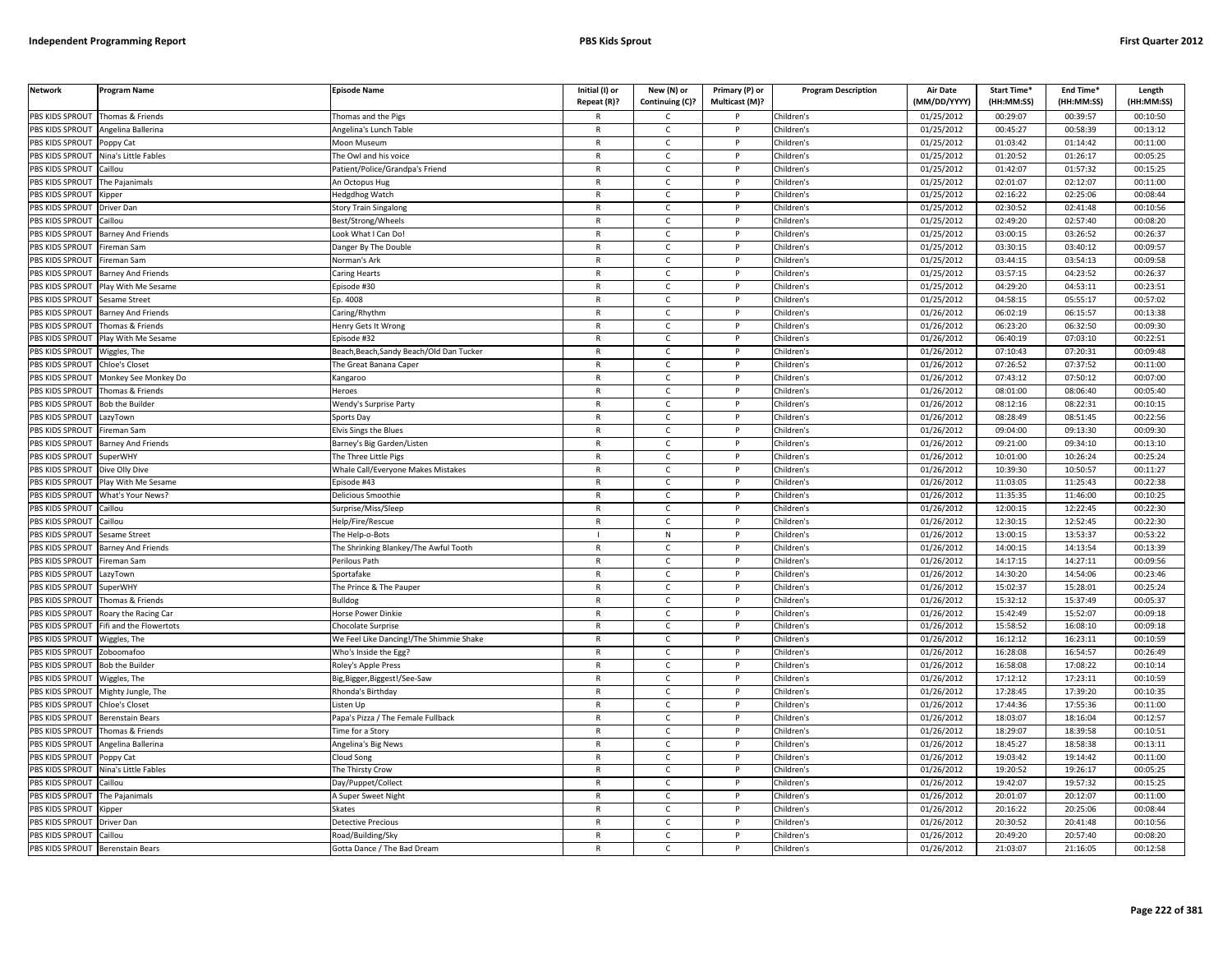| <b>Network</b>  | Program Name              | <b>Episode Name</b>                     | Initial (I) or<br>Repeat (R)? | New (N) or<br>Continuing (C)? | Primary (P) or<br>Multicast (M)? | <b>Program Description</b> | <b>Air Date</b><br>(MM/DD/YYYY) | Start Time*<br>(HH:MM:SS) | End Time*<br>(HH:MM:SS) | Length<br>(HH:MM:SS) |
|-----------------|---------------------------|-----------------------------------------|-------------------------------|-------------------------------|----------------------------------|----------------------------|---------------------------------|---------------------------|-------------------------|----------------------|
| PBS KIDS SPROUT | Thomas & Friends          | Snow Tracks                             |                               | $\mathsf{C}$                  |                                  | Children's                 | 01/26/2012                      | 21:29:07                  | 21:39:57                | 00:10:50             |
| PBS KIDS SPROUT | Angelina Ballerina        | Angelina's Dance Partner                | $\mathsf{R}$                  | $\mathsf{C}$                  | P                                | Children's                 | 01/26/2012                      | 21:45:27                  | 21:58:38                | 00:13:11             |
| PBS KIDS SPROUT | Poppy Cat                 | Cloud Song                              | $\mathsf{R}$                  | $\mathsf{C}$                  |                                  | Children's                 | 01/26/2012                      | 22:03:42                  | 22:14:42                | 00:11:00             |
| PBS KIDS SPROUT | Nina's Little Fables      | The Goat and the Hare                   | ${\sf R}$                     | $\mathsf{C}$                  | P                                | Children's                 | 01/26/2012                      | 22:20:52                  | 22:26:17                | 00:05:25             |
| PBS KIDS SPROUT | Caillou                   | Help/Fire/Rescue                        | $\mathsf{R}$                  | c                             | P                                | Children's                 | 01/26/2012                      | 22:42:07                  | 22:57:32                | 00:15:25             |
| PBS KIDS SPROUT | The Pajanimals            | A Super Sweet Night                     | $\mathsf{R}$                  | $\mathsf{C}$                  | P                                | Children's                 | 01/26/2012                      | 23:01:07                  | 23:12:07                | 00:11:00             |
| PBS KIDS SPROUT | <b>Kipper</b>             | iger's Sledge                           | $\mathsf{R}$                  | C                             | P                                | Children's                 | 01/26/2012                      | 23:16:22                  | 23:25:12                | 00:08:50             |
| PBS KIDS SPROUT | Driver Dan                | Amazing Race                            | ${\sf R}$                     | $\mathsf{C}$                  | P                                | Children's                 | 01/26/2012                      | 23:30:52                  | 23:41:48                | 00:10:56             |
| PBS KIDS SPROUT | Caillou                   | Best/Strong/Wheels                      | ${\sf R}$                     | $\mathsf{C}$                  | P                                | Children's                 | 01/26/2012                      | 23:49:20                  | 23:57:40                | 00:08:20             |
| PBS KIDS SPROUT | Berenstain Bears          | Papa's Pizza / The Female Fullback      | $\mathsf{R}$                  | $\mathsf{C}$                  |                                  | Children's                 | 01/26/2012                      | 00:03:07                  | 00:16:04                | 00:12:57             |
| PBS KIDS SPROUT | Thomas & Friends          | Time for a Story                        | $\mathsf{R}$                  | C                             | P                                | Children's                 | 01/26/2012                      | 00:29:07                  | 00:39:58                | 00:10:51             |
| PBS KIDS SPROUT | Angelina Ballerina        | Angelina's Big News                     | $\mathsf{R}$                  | $\mathsf{C}$                  | P                                | Children's                 | 01/26/2012                      | 00:45:27                  | 00:58:38                | 00:13:11             |
| PBS KIDS SPROUT | Poppy Cat                 | Cloud Song                              | $\mathsf{R}$                  | $\mathsf{C}$                  | $\mathsf{P}$                     | Children's                 | 01/26/2012                      | 01:03:42                  | 01:14:42                | 00:11:00             |
| PBS KIDS SPROUT | Nina's Little Fables      | The Thirsty Crow                        | $\mathsf{R}$                  | $\mathsf{C}$                  | P                                | Children's                 | 01/26/2012                      | 01:20:52                  | 01:26:17                | 00:05:25             |
| PBS KIDS SPROUT | Caillou                   | Day/Puppet/Collect                      | $\mathsf{R}$                  | $\mathsf{C}$                  | P                                | Children's                 | 01/26/2012                      | 01:42:07                  | 01:57:32                | 00:15:25             |
| PBS KIDS SPROUT | The Pajanimals            | A Super Sweet Night                     | $\mathsf{R}$                  | $\mathsf{C}$                  | P                                | Children's                 | 01/26/2012                      | 02:01:07                  | 02:12:07                | 00:11:00             |
| PBS KIDS SPROUT | <b>Kipper</b>             | Skates                                  | $\mathsf{R}$                  | $\mathsf{C}$                  | P                                | Children's                 | 01/26/2012                      | 02:16:22                  | 02:25:06                | 00:08:44             |
| PBS KIDS SPROUT | Driver Dan                | <b>Detective Precious</b>               | $\mathsf{R}$                  | $\mathsf{C}$                  | P                                | Children's                 | 01/26/2012                      | 02:30:52                  | 02:41:48                | 00:10:56             |
| PBS KIDS SPROUT | Caillou                   | Road/Building/Sky                       | $\mathsf{R}$                  | $\mathsf{C}$                  | P                                | Children's                 | 01/26/2012                      | 02:49:20                  | 02:57:40                | 00:08:20             |
| PBS KIDS SPROUT | <b>Barney And Friends</b> | Making A Move!                          | $\mathsf{R}$                  | $\mathsf{C}$                  | P                                | Children's                 | 01/26/2012                      | 03:00:15                  | 03:26:52                | 00:26:37             |
| PBS KIDS SPROUT | Fireman Sam               | When Fools Rush In                      | $\mathsf{R}$                  | $\mathsf{C}$                  | P                                | Children's                 | 01/26/2012                      | 03:30:15                  | 03:40:12                | 00:09:57             |
| PBS KIDS SPROUT | Fireman Sam               | Mike's Rocket                           | $\mathsf{R}$                  | c                             | D                                | Children's                 | 01/26/2012                      | 03:44:15                  | 03:54:13                | 00:09:58             |
| PBS KIDS SPROUT | Barney And Friends        | Let's Make Music!                       | $\mathsf{R}$                  | $\mathsf{C}$                  | <sub>D</sub>                     | Children's                 | 01/26/2012                      | 03:57:15                  | 04:23:52                | 00:26:37             |
| PBS KIDS SPROUT | Play With Me Sesame       | Episode #31                             | $\mathsf{R}$                  | $\mathsf{C}$                  | P                                | Children's                 | 01/26/2012                      | 04:29:20                  | 04:53:31                | 00:24:11             |
| PBS KIDS SPROUT | Sesame Street             | Ep. 4013                                | $\mathsf{R}$                  | $\mathsf{C}$                  |                                  | Children's                 | 01/26/2012                      | 04:58:15                  | 05:55:17                | 00:57:02             |
| PBS KIDS SPROUT | <b>Barney And Friends</b> | Caring/Rhythm                           | $\mathsf{R}$                  | C                             | P                                | Children's                 | 01/27/2012                      | 06:02:19                  | 06:15:58                | 00:13:39             |
| PBS KIDS SPROUT | Thomas & Friends          | Heave Ho Thomas                         | $\mathsf{R}$                  | $\mathsf{C}$                  |                                  | Children's                 | 01/27/2012                      | 06:23:20                  | 06:32:50                | 00:09:30             |
| PBS KIDS SPROUT | Play With Me Sesame       | Episode #33                             | ${\sf R}$                     | $\mathsf{C}$                  | P                                | Children's                 | 01/27/2012                      | 06:40:19                  | 07:03:03                | 00:22:44             |
| PBS KIDS SPROUT | Wiggles, The              | ondon Bridge/There Was a Princess       | R                             | $\mathsf{C}$                  |                                  | Children's                 | 01/27/2012                      | 07:10:43                  | 07:20:31                | 00:09:48             |
| PBS KIDS SPROUT | <b>Chloe's Closet</b>     | The Good, The Bad and the Silly         | $\mathsf{R}$                  | C                             | P                                | Children's                 | 01/27/2012                      | 07:26:52                  | 07:37:52                | 00:11:00             |
| PBS KIDS SPROUT | Monkey See Monkey Do      | Turtle                                  | $\mathsf{R}$                  | $\mathsf{C}$                  | P                                | Children's                 | 01/27/2012                      | 07:43:12                  | 07:50:12                | 00:07:00             |
| PBS KIDS SPROUT | Thomas & Friends          | Sleeping Beauty                         | $\mathsf{R}$                  | $\mathsf{C}$                  | P                                | Children's                 | 01/27/2012                      | 08:01:00                  | 08:06:37                | 00:05:37             |
| PBS KIDS SPROUT | <b>Bob the Builder</b>    | Skateboard Spud                         | $\mathsf{R}$                  | $\mathsf{C}$                  | P                                | Children's                 | 01/27/2012                      | 08:12:16                  | 08:22:31                | 00:10:15             |
| PBS KIDS SPROUT | LazyTown                  | Defeeted                                | $\mathsf{R}$                  | $\mathsf{C}$                  | P                                | Children's                 | 01/27/2012                      | 08:28:49                  | 08:51:35                | 00:22:46             |
| PBS KIDS SPROUT | Fireman Sam               | lood's Flood                            | $\mathsf{R}$                  | $\mathsf{C}$                  | P                                | Children's                 | $\overline{01}/27/2012$         | 09:04:00                  | 09:13:31                | 00:09:31             |
| PBS KIDS SPROUT | Barney And Friends        | Lost and Found/A Pot Full of Sunshine   | ${\sf R}$                     | $\mathsf{C}$                  | P                                | Children's                 | 01/27/2012                      | 09:21:00                  | 09:34:16                | 00:13:16             |
| PBS KIDS SPROUT | <b>SuperWHY</b>           | Hansel and Gretel                       | $\mathsf{R}$                  | C                             |                                  | Children's                 | 01/27/2012                      | 10:01:00                  | 10:26:24                | 00:25:24             |
| PBS KIDS SPROUT | Dive Olly Dive            | Skid Stuff/Grandpa Claude               | $\mathsf{R}$                  | $\mathsf{C}$                  | P                                | Children's                 | 01/27/2012                      | 10:39:30                  | 10:50:57                | 00:11:27             |
| PBS KIDS SPROUT | Play With Me Sesame       | Episode #44                             | $\mathsf{R}$                  | $\mathsf{C}$                  | P                                | Children's                 | 01/27/2012                      | 11:03:05                  | 11:25:29                | 00:22:24             |
| PBS KIDS SPROUT | What's Your News?         | Puppet Show                             | $\mathsf{R}$                  | $\mathsf{C}$                  | P                                | Children's                 | 01/27/2012                      | 11:35:35                  | 11:46:00                | 00:10:25             |
| PBS KIDS SPROUT | Caillou                   | Patient/Police/Grandpa's Friend         | $\mathsf{R}$                  | $\mathsf{C}$                  | P                                | Children's                 | 01/27/2012                      | 12:00:15                  | 12:22:45                | 00:22:30             |
| PBS KIDS SPROUT | Caillou                   | Slide/Sailor/Creepy                     | $\mathsf{R}$                  | $\mathsf{C}$                  |                                  | Children's                 | 01/27/2012                      | 12:30:15                  | 12:52:45                | 00:22:30             |
| PBS KIDS SPROUT | Sesame Street             | Baby Bear's New Sitter                  |                               | N                             | P                                | Children's                 | 01/27/2012                      | 13:00:15                  | 13:53:39                | 00:53:24             |
| PBS KIDS SPROUT | Barney And Friends        | The Blame Game/What's Your Name?        | $\mathsf{R}$                  | $\mathsf{C}$                  | P                                | Children's                 | 01/27/2012                      | 14:00:15                  | 14:13:58                | 00:13:43             |
| PBS KIDS SPROUT | Fireman Sam               | Best Foot Forward                       | $\mathsf{R}$                  | C                             | P                                | Children's                 | 01/27/2012                      | 14:17:15                  | 14:27:11                | 00:09:56             |
| PBS KIDS SPROUT | LazyTown                  | The Laziest Town                        | $\mathsf{R}$                  | $\mathsf{C}$                  | P                                | Children's                 | 01/27/2012                      | 14:30:20                  | 14:53:26                | 00:23:06             |
| PBS KIDS SPROUT | SuperWHY                  | George & the Dragon                     | $\mathsf{R}$                  | $\mathsf{C}$                  | P                                | Children's                 | 01/27/2012                      | 15:02:37                  | 15:28:01                | 00:25:24             |
| PBS KIDS SPROUT | Thomas & Friends          | Four Little Engines                     | $\mathsf{R}$                  | $\mathsf{C}$                  | P                                | Children's                 | 01/27/2012                      | 15:32:12                  | 15:37:49                | 00:05:37             |
| PBS KIDS SPROUT | Roary the Racing Car      | Trucksy's Sleep Over                    | $\mathsf{R}$                  | C                             | P                                | Children's                 | 01/27/2012                      | 15:42:49                  | 15:52:07                | 00:09:18             |
| PBS KIDS SPROUT | ifi and the Flowertots    | Pip Learns to Dance                     | $\mathsf{R}$                  | C                             | P                                | Children's                 | 01/27/2012                      | 15:58:52                  | 16:08:10                | 00:09:18             |
| PBS KIDS SPROUT | Wiggles, The              | We Feel Like Dancing!/The Shimmie Shake | $\mathsf{R}$                  | $\mathsf{C}$                  | P                                | Children's                 | $\overline{01}/27/2012$         | 16:12:12                  | 16:23:11                | 00:10:59             |
| PBS KIDS SPROUT | Zoboomafoo                | Cats                                    | $\mathsf{R}$                  | $\mathsf{C}$                  |                                  | Children's                 | 01/27/2012                      | 16:28:08                  | 16:54:57                | 00:26:49             |
| PBS KIDS SPROUT | Bob the Builder           | Travis' Giddy Day                       | $\mathsf{R}$                  | $\mathsf{C}$                  | D                                | Children's                 | 01/27/2012                      | 16:58:08                  | 17:08:22                | 00:10:14             |
| PBS KIDS SPROUT | Wiggles, The              | Musical Landscape/D is for Dorothy      | R                             | $\mathsf{C}$                  | P                                | Children's                 | 01/27/2012                      | 17:12:12                  | 17:23:10                | 00:10:58             |
| PBS KIDS SPROUT | Mighty Jungle, The        | illy Day in the Jungl                   | $\mathsf{R}$                  | $\mathsf{C}$                  |                                  | Children's                 | 01/27/2012                      | 17:28:45                  | 17:39:20                | 00:10:35             |
| PBS KIDS SPROUT | Chloe's Closet            | Don't Fall A Sheep                      | $\mathsf{R}$                  | $\mathsf{C}$                  | P                                | Children's                 | 01/27/2012                      | 17:44:36                  | 17:55:36                | 00:11:00             |
| PBS KIDS SPROUT | <b>Berenstain Bears</b>   | Bears for all Seasons / Grow It         | $\mathsf{R}$                  | $\epsilon$                    | D                                | Children's                 | 01/27/2012                      | 18:03:07                  | 18:16:05                | 00:12:58             |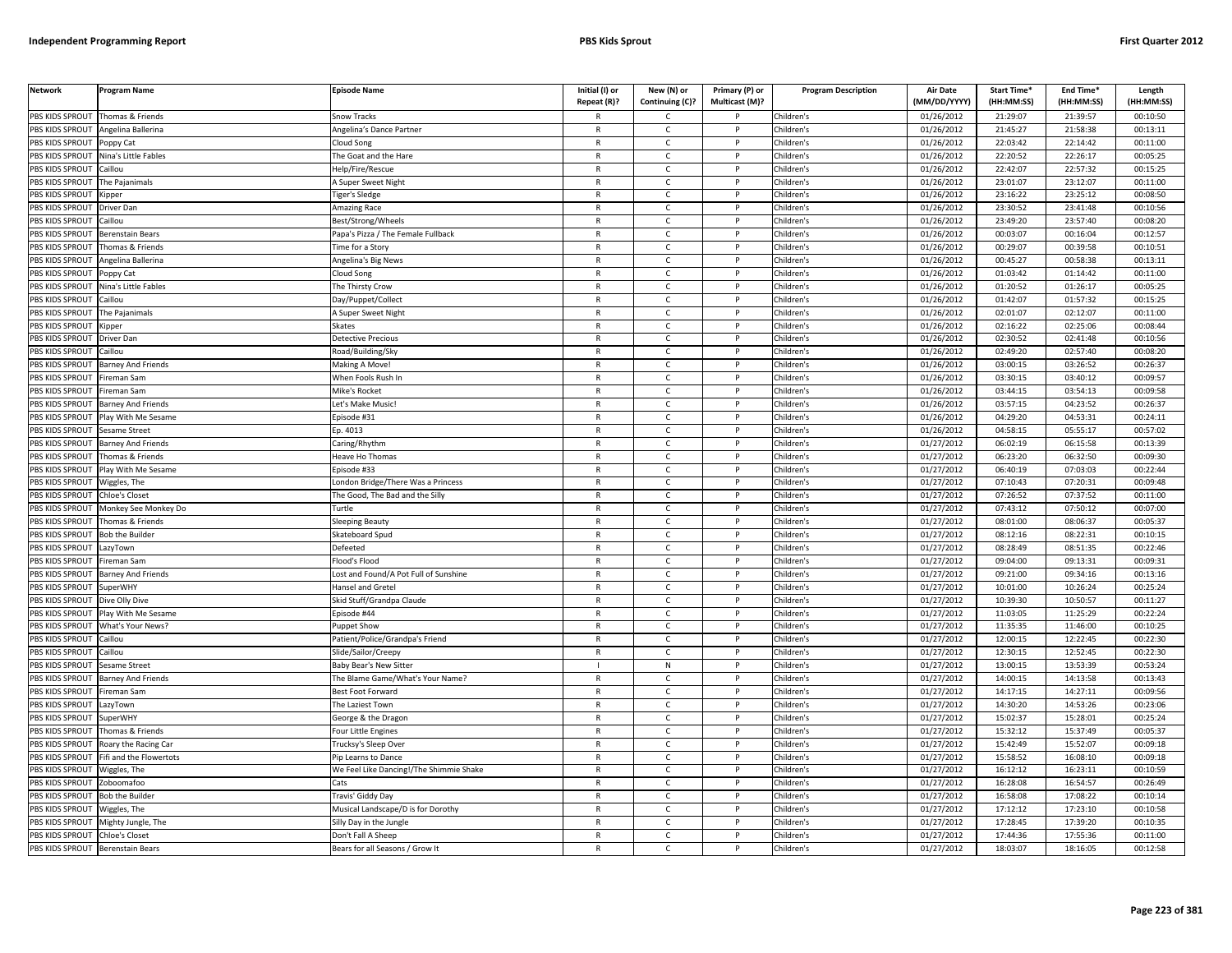| <b>Network</b>         | Program Name                         | <b>Episode Name</b>                      | Initial (I) or               | New (N) or        | Primary (P) or | <b>Program Description</b> | <b>Air Date</b>          | Start Time*          | End Time*            | Length     |
|------------------------|--------------------------------------|------------------------------------------|------------------------------|-------------------|----------------|----------------------------|--------------------------|----------------------|----------------------|------------|
|                        |                                      |                                          | Repeat (R)?                  | Continuing (C)?   | Multicast (M)? |                            | (MM/DD/YYYY)             | (HH:MM:SS)           | (HH:MM:SS)           | (HH:MM:SS) |
| PBS KIDS SPROUT        | Thomas & Friends                     | ercy's Parcel                            | R                            | Ċ                 |                | Children's                 | 01/27/2012               | 18:29:07             | 18:39:58             | 00:10:51   |
| <b>PBS KIDS SPROUT</b> | Angelina Ballerina                   | Angelina and the Front Page              | $\mathsf{R}$                 | $\mathsf{C}$      | P              | Children's                 | 01/27/2012               | 18:45:27             | 18:58:39             | 00:13:12   |
| <b>BS KIDS SPROUT</b>  | Poppy Cat                            | Special Delivery                         | $\mathsf{R}$                 | $\mathsf{C}$      |                | Children's                 | 01/27/2012               | 19:03:42             | 19:14:42             | 00:11:00   |
| PBS KIDS SPROUT        | Vina's Little Fables                 | The Rhino and the Sparrow                | $\mathsf{R}$                 | $\mathsf{C}$      | Þ              | Children's                 | 01/27/2012               | 19:20:52             | 19:26:17             | 00:05:25   |
| PBS KIDS SPROUT        | Caillou                              | Gilbert/Saw/Jungle                       | $\mathsf{R}$                 | C                 |                | Children's                 | 01/27/2012               | 19:42:07             | 19:57:32             | 00:15:25   |
| PBS KIDS SPROUT        | he Pajanimals                        | Mot-So-Great Outdoors                    | $\mathsf{R}$                 | $\mathsf{C}$      | P              | Children's                 | 01/27/2012               | 20:01:07             | 20:12:07             | 00:11:00   |
| PBS KIDS SPROUT        | Kipper                               | Cousins                                  | R                            | $\mathsf{C}$      | P              | Children's                 | 01/27/2012               | 20:16:22             | 20:25:08             | 00:08:46   |
| PBS KIDS SPROUT        | Driver Dan                           | lanes and Trains                         | $\mathsf{R}$                 | $\mathsf{C}$      | P              | Children's                 | 01/27/2012               | 20:30:52             | 20:41:48             | 00:10:56   |
| PBS KIDS SPROUT        | Caillou                              | Road/Building/Sky                        | $\mathsf{R}$                 | $\mathsf{C}$      | $\mathsf{P}$   | Children's                 | 01/27/2012               | 20:49:20             | 20:57:40             | 00:08:20   |
| PBS KIDS SPROUT        | Berenstain Bears                     | Gotta Dance / The Bad Dream              | $\mathsf{R}$                 | $\mathsf{C}$      |                | Children's                 | 01/27/2012               | 21:03:07             | 21:16:05             | 00:12:58   |
| PBS KIDS SPROUT        | homas & Friends                      | Henry's Good Deeds                       | $\mathsf{R}$                 | $\mathsf{C}$      | P              | Children's                 | 01/27/2012               | 21:29:07             | 21:39:57             | 00:10:50   |
| PBS KIDS SPROUT        | Angelina Ballerina                   | Angelina's Gift for Ms. Mimi             | $\mathsf{R}$                 | $\mathsf{C}$      |                | Children's                 | 01/27/2012               | 21:45:27             | 21:58:38             | 00:13:11   |
| PBS KIDS SPROUT        | oppy Cat                             | Special Delivery                         | $\mathsf{R}$                 | $\mathsf{C}$      | P              | Children's                 | 01/27/2012               | 22:03:42             | 22:14:42             | 00:11:00   |
| PBS KIDS SPROUT        | Vina's Little Fables                 | he Hedgehog and the Stork                | R                            | $\mathsf{C}$      |                | Children's                 | 01/27/2012               | 22:20:52             | 22:26:17             | 00:05:25   |
| PBS KIDS SPROUT        | Caillou                              | Slide/Sailor/Creepy                      | $\mathsf{R}$                 | $\mathsf{C}$      | $\mathsf{P}$   | Children's                 | 01/27/2012               | 22:42:07             | 22:57:32             | 00:15:25   |
| PBS KIDS SPROUT        | The Pajanimals                       | A Not-So-Great Outdoors                  | R                            | C                 |                | Children's                 | 01/27/2012               | 23:01:07             | 23:12:07             | 00:11:00   |
| PBS KIDS SPROUT        | Kipper                               | Arnold's Balloon Trip                    | R                            | $\mathsf{C}$      | P              | Children's                 | 01/27/2012               | 23:16:22             | 23:25:11             | 00:08:49   |
| PBS KIDS SPROUT        | Driver Dan                           | Loopy's Delivery                         | $\mathsf{R}$                 | $\mathsf{C}$      | P              | Children's                 | 01/27/2012               | 23:30:52             | 23:41:48             | 00:10:56   |
| PBS KIDS SPROUT        | aillou                               | Road/Building/Sky                        | $\mathsf{R}$                 | $\mathsf{C}$      | P              | Children's                 | 01/27/2012               | 23:49:20             | 23:57:40             | 00:08:20   |
| PBS KIDS SPROUT        | Berenstain Bears                     | Bears for all Seasons / Grow It          | R                            | C.                |                | Children's                 | 01/27/2012               | 00:03:07             | 00:16:05             | 00:12:58   |
| PBS KIDS SPROUT        | homas & Friends                      | ercy's Parcel                            | $\mathsf{R}$                 | $\mathsf{C}$      | D              | Children's                 | 01/27/2012               | 00:29:07             | 00:39:58             | 00:10:51   |
| <b>BS KIDS SPROUT</b>  | Angelina Ballerina                   | Angelina and the Front Page              | R                            | C                 |                | Children's                 | 01/27/2012               | 00:45:27             | 00:58:39             | 00:13:12   |
| PBS KIDS SPROUT        | oppy Cat                             | Special Delivery                         | $\mathsf{R}$                 | $\mathsf{C}$      | Þ              | Children's                 | 01/27/2012               | 01:03:42             | 01:14:42             | 00:11:00   |
| PBS KIDS SPROUT        | Nina's Little Fables                 | he Rhino and the Sparrow                 | R                            | $\mathsf{C}$      | P              | Children's                 | 01/27/2012               | 01:20:52             | 01:26:17             | 00:05:25   |
| PBS KIDS SPROUT        | aillou                               | Gilbert/Saw/Jungle                       | $\mathsf{R}$                 | $\mathsf{C}$      | P              | Children's                 | 01/27/2012               | 01:42:07             | 01:57:32             | 00:15:25   |
| PBS KIDS SPROUT        | The Pajanimals                       | A Not-So-Great Outdoors                  | $\mathsf{R}$                 | $\mathsf{C}$      | P              | Children's                 | 01/27/2012               | 02:01:07             | 02:12:07             | 00:11:00   |
| PBS KIDS SPROUT        | <b>Kipper</b>                        | Cousins                                  | R                            | $\mathsf{C}$      |                | Children's                 | $\sqrt{01}/27/2012$      | 02:16:22             | 02:25:08             | 00:08:46   |
| PBS KIDS SPROUT        | Driver Dan                           | Planes and Trains                        | $\mathsf{R}$                 | $\mathsf{C}$      | P              | Children's                 | 01/27/2012               | 02:30:52             | 02:41:48             | 00:10:56   |
| PBS KIDS SPROUT        | aillou                               | Road/Building/Sky                        | $\mathsf{R}$                 | $\mathsf{C}$      |                | Children's                 | 01/27/2012               | 02:49:20             | 02:57:40             | 00:08:20   |
| PBS KIDS SPROUT        | <b>Barney And Friends</b>            | Home, Safe Home                          | $\mathsf{R}$                 | $\mathsf{C}$      | P              | Children's                 | 01/27/2012               | 03:00:15             | 03:26:53             | 00:26:38   |
| PBS KIDS SPROUT        | ireman Sam                           | Blow Me Down                             | R                            | $\mathsf{C}$      |                | Children's                 | 01/27/2012               | 03:30:15             | 03:40:13             | 00:09:58   |
| PBS KIDS SPROUT        | ireman Sam                           | Paper Plane Down                         | $\mathsf{R}$                 | $\mathsf{C}$      | P              | Children's                 | 01/27/2012               | 03:44:15             | 03:54:11             | 00:09:56   |
| PBS KIDS SPROUT        | <b>Barney And Friends</b>            | Movin' Along                             | $\mathsf{R}$                 | $\mathsf{C}$      | P              | Children's                 | 01/27/2012               | 03:57:15             | 04:23:52             | 00:26:37   |
| PBS KIDS SPROUT        | Play With Me Sesame                  | Episode #32                              | R                            | $\mathsf{C}$      | P              | Children's                 | 01/27/2012               | 04:29:20             | 04:53:16             | 00:23:56   |
| PBS KIDS SPROUT        | <b>Sesame Street</b>                 | Ep. 4018                                 | R                            | $\mathsf{C}$      | P              | Children's                 | 01/27/2012               | 04:58:15             | 05:55:16             | 00:57:01   |
| PBS KIDS SPROUT        | <b>Barney And Friends</b>            | A New Friend                             | $\mathsf{R}$                 | $\mathsf{C}$      | P              | Children's                 | 01/28/2012               | 06:00:15             | 06:26:53             | 00:26:38   |
| PBS KIDS SPROUT        | Franny's Feet                        | otem Trouble/Flight of Fancy             | R                            | $\mathsf{C}$      |                | Children's                 | 01/28/2012               | 06:32:20             | 06:43:51             | 00:11:31   |
| PBS KIDS SPROUT        | Mama Mirabelle                       | Spy/Eyes, Ears, Noses and Trunks         | $\mathsf{R}$                 | $\mathsf{C}$      | Þ              | Children's                 | 01/28/2012               | 06:46:20             | 06:57:20             | 00:11:00   |
| PBS KIDS SPROUT        | Sesame Street                        | p. 4064                                  | R                            | C                 |                | Children's                 | 01/28/2012               | 07:00:15             | 07:55:41             | 00:55:26   |
| PBS KIDS SPROUT        | ireman Sam                           | lot and Cold Running Sniffer Dog         | $\mathsf{R}$                 | $\mathsf{C}$      |                | Children's                 | 01/28/2012               | 08:01:20             | 08:11:14             | 00:09:54   |
| <b>BS KIDS SPROUT</b>  | Wiggles, The                         | ittle Wiggles!/Dancing Elbow to Elbow    | $\mathsf{R}$                 | $\mathsf{C}$      | P              | Children's                 | 01/28/2012               | 08:15:20             | 08:26:21             | 00:11:01   |
| PBS KIDS SPROUT        | Caillou                              | Magnet/Dino/Astro                        | $\mathsf{R}$                 | $\mathsf{C}$      | Þ              | Children's                 | 01/28/2012               | 08:30:15             | 08:52:45             | 00:22:30   |
| PBS KIDS SPROUT        | Roary the Racing Car                 | <b>Workshop Chaos</b>                    | $\mathsf{R}$                 | $\mathsf{C}$      | P              | Children's                 | 01/28/2012               | 09:03:32             | 09:13:02             | 00:09:30   |
| PBS KIDS SPROUT        | Monkey See Monkey Do                 | inake                                    | $\mathsf{R}$                 | $\mathsf{C}$      | D              | Children's                 | 01/28/2012               | 09:39:00             | 09:46:00             | 00:07:00   |
| PBS KIDS SPROUT        | Mighty Jungle, The                   | Bananas for Bananas                      | $\mathsf{R}$                 | $\mathsf{C}$      | P              | Children's                 | 01/28/2012               | 09:52:40             | 10:02:45             | 00:10:05   |
| PBS KIDS SPROUT        | Thomas & Friends                     | A Cow on the Line                        | $\mathsf{R}$                 | $\mathsf{C}$      | D              | Children's                 | 01/28/2012               | 10:06:00             | 10:11:06             | 00:05:06   |
| PBS KIDS SPROUT        | dirtgirlworld                        | swap                                     | R                            | $\mathsf{C}$      | P              | Children's                 | 01/28/2012               | 10:17:00             | 10:27:40             | 00:10:40   |
| PBS KIDS SPROUT        |                                      | <b>Australian Animals/Cooking Pizzas</b> | $\mathsf{R}$                 | $\mathsf{C}$      | P              | Children's                 | 01/28/2012               | 10:33:30             | 10:45:13             | 00:11:43   |
|                        | Wiggles, The                         |                                          |                              |                   |                |                            |                          |                      |                      |            |
| PBS KIDS SPROUT        | Play With Me Sesame                  | pisode #3                                | $\mathsf{R}$<br>$\mathsf{R}$ | $\mathsf{C}$<br>C | $\mathsf{P}$   | Children's                 | 01/28/2012<br>01/28/2012 | 10:52:05<br>11:24:52 | 11:13:57<br>11:35:17 | 00:21:52   |
| PBS KIDS SPROUT        | What's Your News?                    | Digging                                  |                              |                   |                | Children's                 |                          |                      |                      | 00:10:25   |
| PBS KIDS SPROUT        | Caillou                              | Day/Puppet/Collect                       | R                            | $\mathsf{C}$      | P              | Children's                 | 01/28/2012               | 12:00:15             | 12:22:45             | 00:22:30   |
| PBS KIDS SPROUT        | Caillou                              | Snow/Shoot/Tobog                         | $\mathsf{R}$                 | C                 | P              | Children's                 | 01/28/2012               | 12:30:15             | 12:52:45             | 00:22:30   |
| PBS KIDS SPROUT        | ilms & Specials                      | Caillou's Holiday Movie                  | $\mathsf{R}$                 | $\mathsf{C}$      | P              | Children's                 | 01/28/2012               | 13:00:10             | 14:12:52             | 01:12:42   |
| PBS KIDS SPROUT        | LazyTown                             | Dear Diary                               | R                            | Ċ                 |                | Children's                 | 01/28/2012               | 14:30:20             | 14:54:06             | 00:23:46   |
| PBS KIDS SPROUT        | SuperWHY                             | Swiss Family Robinson                    | $\mathsf{R}$                 | $\mathsf{C}$      | P              | Children's                 | 01/28/2012               | 15:02:37             | 15:28:01             | 00:25:24   |
| PBS KIDS SPROUT        | Thomas & Friends                     | <b>Trucks</b>                            | R                            | C                 |                | Children's                 | 01/28/2012               | 15:32:12             | 15:37:49             | 00:05:37   |
|                        | PBS KIDS SPROUT Roary the Racing Car | Zizzy Spectacular                        | R                            | $\mathsf{C}$      |                | Children's                 | 01/28/2012               | 15:42:49             | 15:52:07             | 00:09:18   |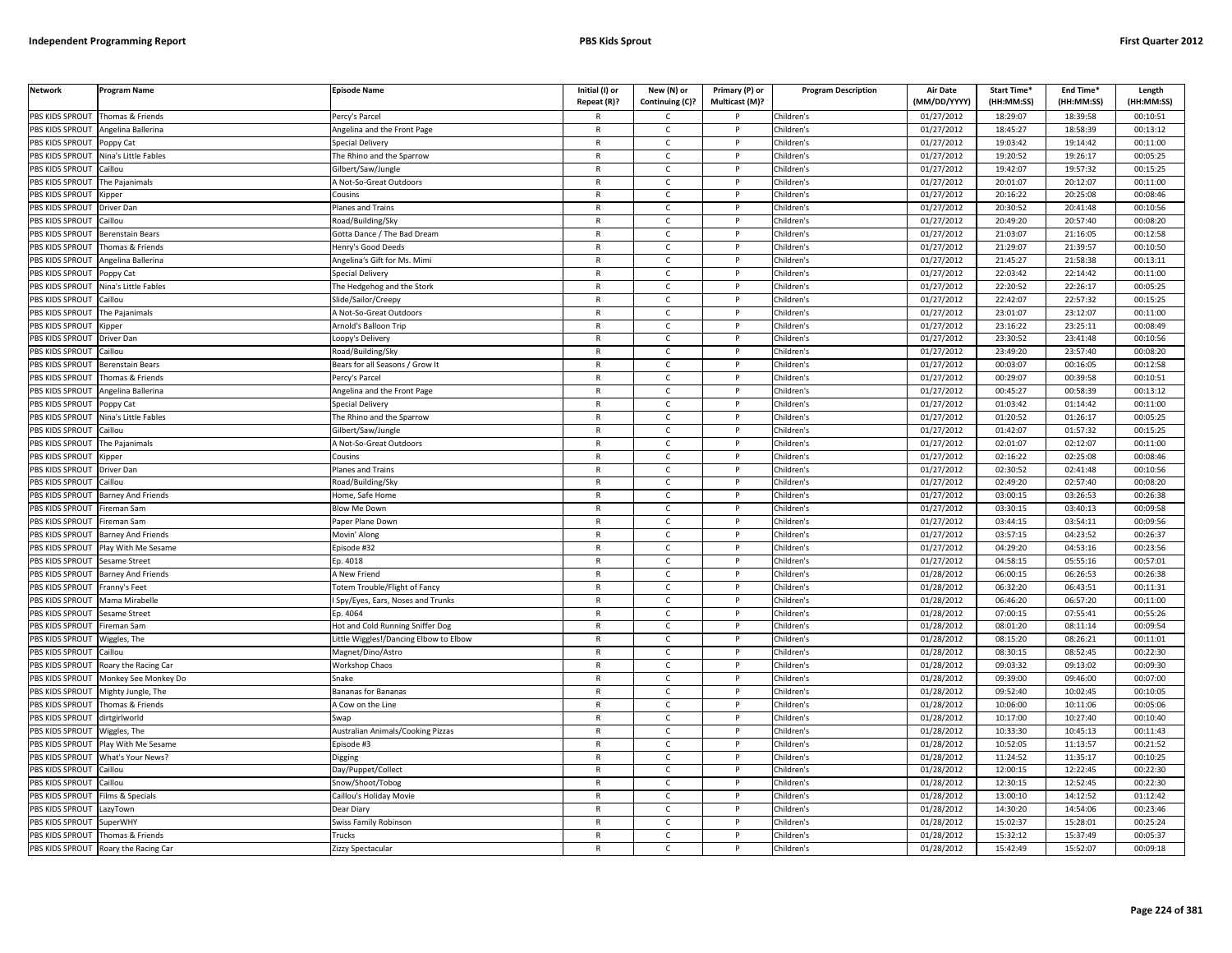| PBS KIDS SPROUT<br>01/28/2012<br>15:58:52<br>16:08:10<br>00:09:18<br>Fifi and the Flowertots<br>The Belle of the Ball<br>Children's<br>$\mathsf{C}$<br>PBS KIDS SPROUT<br>Children's<br>01/28/2012<br>16:12:12<br>16:23:11<br>00:10:59<br>Wiggles, The<br>Let's Get the Rhythm/Over in the Meadow<br>$\mathsf{R}$<br>$\mathsf{C}$<br>P<br>PBS KIDS SPROUT<br>Children's<br>01/28/2012<br>16:28:08<br>16:54:57<br>00:26:49<br>Zoboomafoo<br>Powerhouse<br>$\mathsf{C}$<br>$\mathsf{R}$<br>PBS KIDS SPROUT<br>Muck's Drying Tunnel<br>$\mathsf{R}$<br>$\mathsf{C}$<br>D<br>Children's<br>01/28/2012<br>16:58:08<br>17:08:22<br>00:10:14<br><b>Bob the Builder</b><br>PBS KIDS SPROUT<br>Musical Landscape/D is for Dorothy<br>Children's<br>01/28/2012<br>17:12:12<br>17:23:11<br>00:10:59<br>Wiggles, The<br>$\mathsf{R}$<br>c<br>PBS KIDS SPROUT<br>01/28/2012<br>17:28:45<br>17:39:20<br>$\mathsf{R}$<br>$\mathsf{C}$<br>Children's<br>00:10:35<br>Mighty Jungle, The<br>Planet Crazy<br>P<br>PBS KIDS SPROUT<br>01/28/2012<br>17:44:36<br>17:55:36<br>00:11:00<br><b>Chloe's Closet</b><br><b>Blankie and a Net</b><br>$\mathsf{C}$<br>Children's<br>$\mathsf{R}$<br>PBS KIDS SPROUT<br>$\mathsf{R}$<br>$\mathsf{C}$<br>01/28/2012<br>18:03:09<br>18:16:05<br>00:12:56<br>Attic Treasure / Moving Day<br><b>D</b><br>Children's<br>Berenstain Bears<br><b>PBS KIDS SPROUT</b><br>18:30:04<br>18:38:53<br>$\mathsf{C}$<br>01/28/2012<br>00:08:49<br>Cakes and Tails<br>${\sf R}$<br>Children's<br><b>Kipper</b><br>P<br>01/28/2012<br>18:44:35<br>18:57:47<br>PBS KIDS SPROUT<br>Children's<br>00:13:12<br>ngelina Ballerina<br>$\mathsf{R}$<br>C<br>Angelina and the Magician<br>PBS KIDS SPROUT<br>01/28/2012<br>19:02:57<br>19:13:57<br>00:11:00<br>Poppy Cat<br>Magic Beetle<br>$\mathsf{R}$<br>C<br>P<br>Children's<br>PBS KIDS SPROUT<br>01/28/2012<br>19:19:14<br>19:29:13<br>00:09:59<br>Thomas & Friends<br>The Man in the Hills<br>$\mathsf{C}$<br>Children's<br>$\mathsf{R}$<br><b>PBS KIDS SPROUT</b><br>Caillou<br>$\mathsf{R}$<br>$\mathsf{C}$<br>P<br>Children's<br>01/28/2012<br>19:43:07<br>19:58:32<br>00:15:25<br>Captain/Loud/Wedding<br>20:03:08<br>20:14:08<br>PBS KIDS SPROUT<br>The Pajanimals<br>$\mathsf{C}$<br>Children's<br>01/28/2012<br>00:11:00<br>Game Day<br>20:19:49<br>20:25:14<br>PBS KIDS SPROUT<br>Nina's Little Fables<br>The Pelican and his house<br>$\mathsf{R}$<br>$\mathsf{C}$<br>$\mathsf{P}$<br>Children's<br>01/28/2012<br>00:05:25<br>PBS KIDS SPROUT<br><b>Puddles and Bubbles</b><br>Children's<br>01/28/2012<br>20:30:53<br>20:41:49<br>00:10:56<br>Driver Dan<br>$\mathsf{R}$<br>C<br>P<br>PBS KIDS SPROUT<br>Magnet/Dino/Astro<br>$\mathsf{C}$<br>Children's<br>01/28/2012<br>20:49:20<br>20:57:40<br>00:08:20<br>Caillou<br>$\mathsf{R}$<br>P<br>PBS KIDS SPROUT<br>01/28/2012<br>21:03:09<br>21:16:07<br>00:12:58<br><b>Berenstain Bears</b><br>By The Sea / Catch The Bus<br>$\mathsf{R}$<br>$\mathsf{C}$<br>P<br>Children's<br>21:30:04<br>21:38:52<br>00:08:48<br>PBS KIDS SPROUT<br>Bleepers, The<br>$\mathsf{R}$<br>$\mathsf{C}$<br>P<br>Children's<br>01/28/2012<br>ipper.<br>PBS KIDS SPROUT<br>01/28/2012<br>21:44:35<br>21:57:47<br>00:13:12<br>Angelina Ballerina<br>Angelina's Musical Day<br>$\mathsf{R}$<br>$\mathsf{C}$<br>Children's<br>PBS KIDS SPROUT<br>$\mathsf{R}$<br>$\mathsf{C}$<br>D<br>Children's<br>01/28/2012<br>22:02:57<br>22:13:57<br>00:11:00<br>oppy Cat<br>Magic Beetle<br>PBS KIDS SPROUT<br>Thomas & Friends<br>Children's<br>01/28/2012<br>22:19:14<br>22:29:14<br>00:10:00<br>Percy and the Bandstand<br>C<br>R<br>PBS KIDS SPROUT<br>$\mathsf{C}$<br>01/28/2012<br>22:43:07<br>22:58:32<br>$\mathsf{R}$<br><b>D</b><br>Children's<br>00:15:25<br>Caillou<br>Day/Puppet/Collect<br>PBS KIDS SPROUT<br>01/28/2012<br>23:03:08<br>23:14:08<br>The Pajanimals<br>Game Day<br>$\mathsf{C}$<br>Children's<br>00:11:00<br>$\mathsf{R}$<br>P<br>PBS KIDS SPROUT<br>Children's<br>01/28/2012<br>23:19:49<br>23:25:14<br>00:05:25<br>Nina's Little Fables<br>The Pelican and his house<br>$\mathsf{C}$<br>P<br>$\mathsf{R}$<br>23:30:53<br>23:41:49<br>PBS KIDS SPROUT<br>$\mathsf{C}$<br>01/28/2012<br>00:10:56<br>Driver Dan<br>What's Wrong With Angus<br>$\mathsf{R}$<br>Children's<br>P<br>PBS KIDS SPROUT<br>01/28/2012<br>23:49:20<br>23:57:40<br>00:08:20<br>$\mathsf{C}$<br>Children's<br>Caillou<br>Show/Magic/Castle<br>$\mathsf{R}$<br>PBS KIDS SPROUT<br>00:16:05<br>$\mathsf{R}$<br>$\mathsf{C}$<br>Children's<br>01/28/2012<br>00:03:09<br>00:12:56<br>Berenstain Bears<br>Attic Treasure / Moving Day<br>P<br>PBS KIDS SPROUT<br>01/28/2012<br>00:30:04<br>00:38:53<br>00:08:49<br>$\mathsf{C}$<br>Children's<br>ipper<br>Cakes and Tails<br>$\mathsf{R}$<br>00:44:35<br>00:57:47<br>00:13:12<br>PBS KIDS SPROUT<br>Children's<br>01/28/2012<br>Angelina Ballerina<br>Angelina and the Magician<br>$\mathsf{R}$<br>C<br>P<br>PBS KIDS SPROUT<br>01/28/2012<br>01:02:57<br>Poppy Cat<br>Magic Beetle<br>$\mathsf{C}$<br>Children's<br>01:13:57<br>00:11:00<br>$\mathsf{R}$<br>P<br>01:29:13<br>PBS KIDS SPROUT<br>Thomas & Friends<br>The Man in the Hills<br>$\mathsf{R}$<br>$\mathsf{C}$<br>Children's<br>01/28/2012<br>01:19:14<br>00:09:59<br>P<br>PBS KIDS SPROUT<br>$\mathsf{C}$<br>Children's<br>01/28/2012<br>01:43:07<br>01:58:32<br>00:15:25<br>Caillou<br>Captain/Loud/Wedding<br>$\mathsf{R}$<br>P<br>PBS KIDS SPROUT<br>01/28/2012<br>02:03:08<br>02:14:08<br>00:11:00<br>The Pajanimals<br>Game Day<br>$\mathsf{R}$<br>C<br>P<br>Children's<br>PBS KIDS SPROUT<br>Nina's Little Fables<br>The Pelican and his house<br>Children's<br>01/28/2012<br>02:19:49<br>02:25:14<br>00:05:25<br>$\mathsf{R}$<br>C<br>P<br>PBS KIDS SPROUT<br>01/28/2012<br>02:30:53<br>02:41:49<br>00:10:56<br>Driver Dan<br>Puddles and Bubbles<br>$\mathsf{R}$<br>$\mathsf{C}$<br>P<br>Children's<br>PBS KIDS SPROUT<br>01/28/2012<br>02:49:20<br>02:57:40<br>00:08:20<br>Caillou<br>Magnet/Dino/Astro<br>$\mathsf{R}$<br>$\mathsf{C}$<br>Children's<br>PBS KIDS SPROUT<br>On the Road Again!<br>$\mathsf{R}$<br>$\mathsf{C}$<br>D<br>Children's<br>01/28/2012<br>03:00:15<br>03:26:52<br>00:26:37<br>Barney And Friends<br>PBS KIDS SPROUT<br>Fireman Sam<br>Children's<br>01/28/2012<br>03:30:15<br>03:40:11<br>00:09:56<br><b>Elvis Sings the Blues</b><br>$\mathsf{R}$<br>C<br>03:44:15<br>PBS KIDS SPROUT<br>Hot and Cold Running Sniffer Dog<br>$\mathsf{R}$<br>$\mathsf{C}$<br>Children's<br>01/28/2012<br>03:54:09<br>00:09:54<br>Fireman Sam<br>PBS KIDS SPROUT<br>01/28/2012<br>03:57:15<br>04:23:52<br>00:26:37<br><b>Barney And Friends</b><br>Let Your Creativity Fly!<br>$\mathsf{C}$<br>Children's<br>$\mathsf{R}$<br>P<br>PBS KIDS SPROUT<br>$\mathsf{C}$<br>01/28/2012<br>04:29:20<br>04:53:09<br>00:23:49<br>Play With Me Sesame<br>Episode #33<br>$\mathsf{R}$<br><b>D</b><br>Children's<br>PBS KIDS SPROUT<br>01/28/2012<br>04:58:15<br>05:55:17<br>Ep. 4023<br>$\mathsf{C}$<br>Children's<br>00:57:02<br>Sesame Street<br>$\mathsf{R}$<br>P<br>PBS KIDS SPROUT<br>01/29/2012<br>06:00:15<br>$\mathsf{C}$<br>Children's<br>06:26:53<br>00:26:38<br>Barney And Friends<br>Numbers! Numbers!<br>$\mathsf{R}$<br>06:32:20<br>00:11:31<br>PBS KIDS SPROUT<br>$\mathsf{C}$<br>Children's<br>01/29/2012<br>06:43:51<br>Franny's Feet<br>Rainforest Games/Star Gazing<br>$\mathsf{R}$<br>P<br>PBS KIDS SPROUT<br>01/29/2012<br>06:46:20<br>06:57:20<br>00:11:00<br>Mama Mirabelle<br>The Boy Can Blow/I Don't like Spiders and Snakes<br>$\mathsf{C}$<br>Children's<br>$\mathsf{R}$<br>PBS KIDS SPROUT<br>07:00:15<br>07:56:46<br>Ep. 4065<br>$\mathsf{C}$<br>Children's<br>01/29/2012<br>00:56:31<br>Sesame Street<br>$\mathsf{R}$<br>P<br>PBS KIDS SPROUT<br>01/29/2012<br>Fireman Sam<br>Hearts on Fire<br>$\mathsf{R}$<br>$\mathsf{C}$<br>Children's<br>08:01:20<br>08:11:15<br>00:09:55<br>P<br>08:15:20<br>PBS KIDS SPROUT<br>Little Wiggles!/Dancing Elbow to Elbow<br>$\mathsf{R}$<br>$\mathsf{C}$<br>Children's<br>01/29/2012<br>08:26:22<br>00:11:02<br>Wiggles, The<br>P<br>PBS KIDS SPROUT<br>08:30:15<br>08:52:45<br>Library/Book/Story<br>C<br>Children's<br>01/29/2012<br>00:22:30<br>Caillou<br>R<br>PBS KIDS SPROUT<br>$\mathsf{C}$<br>Children's<br>01/29/2012<br>09:03:32<br>09:13:02<br>00:09:30<br>Roary the Racing Car<br>Silver Hatch Shapes Up<br>$\mathsf{R}$<br>P<br>PBS KIDS SPROUT<br>Monkey See Monkey Do<br>Polar Bear<br>Children's<br>01/29/2012<br>09:39:00<br>09:46:00<br>00:07:00<br>$\mathsf{R}$<br>C<br>P<br>09:52:40<br>PBS KIDS SPROUT<br>Mighty Jungle, The<br>Queen Rhonda<br>$\mathsf{R}$<br>$\mathsf{C}$<br>P<br>Children's<br>01/29/2012<br>10:02:45<br>00:10:05<br>PBS KIDS SPROUT<br>01/29/2012<br>10:06:00<br>10:11:07<br>00:05:07<br>Thomas & Friends<br><b>Berties Chase</b><br>$\mathsf{R}$<br>$\mathsf{C}$<br>Children's<br>PBS KIDS SPROUT<br>Children's<br>01/29/2012<br>10:17:00<br>10:27:40<br>00:10:40<br>dirtgirlworld<br>Windy<br>$\mathsf{R}$<br>$\mathsf{C}$<br>P<br>PBS KIDS SPROUT<br>Dancing Flowers/Maracas<br>01/29/2012<br>10:33:30<br>10:44:31<br>00:11:01<br>Wiggles, The<br>C<br>Children's<br>$\mathsf{C}$<br>11:14:24<br>$\mathsf{R}$ | <b>Network</b>         | Program Name        | <b>Episode Name</b> | Initial (I) or<br>Repeat (R)? | New (N) or<br>Continuing (C)? | Primary (P) or<br>Multicast (M)? | <b>Program Description</b> | <b>Air Date</b><br>(MM/DD/YYYY) | Start Time*<br>(HH:MM:SS) | End Time*<br>(HH:MM:SS) | Length<br>(HH:MM:SS) |
|--------------------------------------------------------------------------------------------------------------------------------------------------------------------------------------------------------------------------------------------------------------------------------------------------------------------------------------------------------------------------------------------------------------------------------------------------------------------------------------------------------------------------------------------------------------------------------------------------------------------------------------------------------------------------------------------------------------------------------------------------------------------------------------------------------------------------------------------------------------------------------------------------------------------------------------------------------------------------------------------------------------------------------------------------------------------------------------------------------------------------------------------------------------------------------------------------------------------------------------------------------------------------------------------------------------------------------------------------------------------------------------------------------------------------------------------------------------------------------------------------------------------------------------------------------------------------------------------------------------------------------------------------------------------------------------------------------------------------------------------------------------------------------------------------------------------------------------------------------------------------------------------------------------------------------------------------------------------------------------------------------------------------------------------------------------------------------------------------------------------------------------------------------------------------------------------------------------------------------------------------------------------------------------------------------------------------------------------------------------------------------------------------------------------------------------------------------------------------------------------------------------------------------------------------------------------------------------------------------------------------------------------------------------------------------------------------------------------------------------------------------------------------------------------------------------------------------------------------------------------------------------------------------------------------------------------------------------------------------------------------------------------------------------------------------------------------------------------------------------------------------------------------------------------------------------------------------------------------------------------------------------------------------------------------------------------------------------------------------------------------------------------------------------------------------------------------------------------------------------------------------------------------------------------------------------------------------------------------------------------------------------------------------------------------------------------------------------------------------------------------------------------------------------------------------------------------------------------------------------------------------------------------------------------------------------------------------------------------------------------------------------------------------------------------------------------------------------------------------------------------------------------------------------------------------------------------------------------------------------------------------------------------------------------------------------------------------------------------------------------------------------------------------------------------------------------------------------------------------------------------------------------------------------------------------------------------------------------------------------------------------------------------------------------------------------------------------------------------------------------------------------------------------------------------------------------------------------------------------------------------------------------------------------------------------------------------------------------------------------------------------------------------------------------------------------------------------------------------------------------------------------------------------------------------------------------------------------------------------------------------------------------------------------------------------------------------------------------------------------------------------------------------------------------------------------------------------------------------------------------------------------------------------------------------------------------------------------------------------------------------------------------------------------------------------------------------------------------------------------------------------------------------------------------------------------------------------------------------------------------------------------------------------------------------------------------------------------------------------------------------------------------------------------------------------------------------------------------------------------------------------------------------------------------------------------------------------------------------------------------------------------------------------------------------------------------------------------------------------------------------------------------------------------------------------------------------------------------------------------------------------------------------------------------------------------------------------------------------------------------------------------------------------------------------------------------------------------------------------------------------------------------------------------------------------------------------------------------------------------------------------------------------------------------------------------------------------------------------------------------------------------------------------------------------------------------------------------------------------------------------------------------------------------------------------------------------------------------------------------------------------------------------------------------------------------------------------------------------------------------------------------------------------------------------------------------------------------------------------------------------------------------------------------------------------------------------------------------------------------------------------------------------------------------------------------------------------------------------------------------------------------------------------------------------------------------------------------------------------------------------------------------------------------------------------------------------------------------------------------------------------------------------------------------------------------------------------------------------------------------------------------------------------------------------------------------------------------------------------------------------------------------------------------------------------------------------------------------------------------------------------------------------------------------------------------------------------------------------------------------------------------------------------------------------------------------------------------------------------------------------------------------------------------------------------------------------------------------------------------------------------------------------------------------------------------------------------------------------------------------------------------------------------------------------------------------------------------------------------------------------------------------------------------------------------------------------------------------------------------------------------------------------------------------------------------------------------------------|------------------------|---------------------|---------------------|-------------------------------|-------------------------------|----------------------------------|----------------------------|---------------------------------|---------------------------|-------------------------|----------------------|
|                                                                                                                                                                                                                                                                                                                                                                                                                                                                                                                                                                                                                                                                                                                                                                                                                                                                                                                                                                                                                                                                                                                                                                                                                                                                                                                                                                                                                                                                                                                                                                                                                                                                                                                                                                                                                                                                                                                                                                                                                                                                                                                                                                                                                                                                                                                                                                                                                                                                                                                                                                                                                                                                                                                                                                                                                                                                                                                                                                                                                                                                                                                                                                                                                                                                                                                                                                                                                                                                                                                                                                                                                                                                                                                                                                                                                                                                                                                                                                                                                                                                                                                                                                                                                                                                                                                                                                                                                                                                                                                                                                                                                                                                                                                                                                                                                                                                                                                                                                                                                                                                                                                                                                                                                                                                                                                                                                                                                                                                                                                                                                                                                                                                                                                                                                                                                                                                                                                                                                                                                                                                                                                                                                                                                                                                                                                                                                                                                                                                                                                                                                                                                                                                                                                                                                                                                                                                                                                                                                                                                                                                                                                                                                                                                                                                                                                                                                                                                                                                                                                                                                                                                                                                                                                                                                                                                                                                                                                                                                                                                                                                                                                                                                                                                                                                                                                                                                                                                                                                                                                                                                                                                                                                                                                                                                                                                                                                                                                                                                                                                                                                                                                                                                                                                    |                        |                     |                     |                               |                               |                                  |                            |                                 |                           |                         |                      |
|                                                                                                                                                                                                                                                                                                                                                                                                                                                                                                                                                                                                                                                                                                                                                                                                                                                                                                                                                                                                                                                                                                                                                                                                                                                                                                                                                                                                                                                                                                                                                                                                                                                                                                                                                                                                                                                                                                                                                                                                                                                                                                                                                                                                                                                                                                                                                                                                                                                                                                                                                                                                                                                                                                                                                                                                                                                                                                                                                                                                                                                                                                                                                                                                                                                                                                                                                                                                                                                                                                                                                                                                                                                                                                                                                                                                                                                                                                                                                                                                                                                                                                                                                                                                                                                                                                                                                                                                                                                                                                                                                                                                                                                                                                                                                                                                                                                                                                                                                                                                                                                                                                                                                                                                                                                                                                                                                                                                                                                                                                                                                                                                                                                                                                                                                                                                                                                                                                                                                                                                                                                                                                                                                                                                                                                                                                                                                                                                                                                                                                                                                                                                                                                                                                                                                                                                                                                                                                                                                                                                                                                                                                                                                                                                                                                                                                                                                                                                                                                                                                                                                                                                                                                                                                                                                                                                                                                                                                                                                                                                                                                                                                                                                                                                                                                                                                                                                                                                                                                                                                                                                                                                                                                                                                                                                                                                                                                                                                                                                                                                                                                                                                                                                                                                                    |                        |                     |                     |                               |                               |                                  |                            |                                 |                           |                         |                      |
|                                                                                                                                                                                                                                                                                                                                                                                                                                                                                                                                                                                                                                                                                                                                                                                                                                                                                                                                                                                                                                                                                                                                                                                                                                                                                                                                                                                                                                                                                                                                                                                                                                                                                                                                                                                                                                                                                                                                                                                                                                                                                                                                                                                                                                                                                                                                                                                                                                                                                                                                                                                                                                                                                                                                                                                                                                                                                                                                                                                                                                                                                                                                                                                                                                                                                                                                                                                                                                                                                                                                                                                                                                                                                                                                                                                                                                                                                                                                                                                                                                                                                                                                                                                                                                                                                                                                                                                                                                                                                                                                                                                                                                                                                                                                                                                                                                                                                                                                                                                                                                                                                                                                                                                                                                                                                                                                                                                                                                                                                                                                                                                                                                                                                                                                                                                                                                                                                                                                                                                                                                                                                                                                                                                                                                                                                                                                                                                                                                                                                                                                                                                                                                                                                                                                                                                                                                                                                                                                                                                                                                                                                                                                                                                                                                                                                                                                                                                                                                                                                                                                                                                                                                                                                                                                                                                                                                                                                                                                                                                                                                                                                                                                                                                                                                                                                                                                                                                                                                                                                                                                                                                                                                                                                                                                                                                                                                                                                                                                                                                                                                                                                                                                                                                                                    |                        |                     |                     |                               |                               |                                  |                            |                                 |                           |                         |                      |
|                                                                                                                                                                                                                                                                                                                                                                                                                                                                                                                                                                                                                                                                                                                                                                                                                                                                                                                                                                                                                                                                                                                                                                                                                                                                                                                                                                                                                                                                                                                                                                                                                                                                                                                                                                                                                                                                                                                                                                                                                                                                                                                                                                                                                                                                                                                                                                                                                                                                                                                                                                                                                                                                                                                                                                                                                                                                                                                                                                                                                                                                                                                                                                                                                                                                                                                                                                                                                                                                                                                                                                                                                                                                                                                                                                                                                                                                                                                                                                                                                                                                                                                                                                                                                                                                                                                                                                                                                                                                                                                                                                                                                                                                                                                                                                                                                                                                                                                                                                                                                                                                                                                                                                                                                                                                                                                                                                                                                                                                                                                                                                                                                                                                                                                                                                                                                                                                                                                                                                                                                                                                                                                                                                                                                                                                                                                                                                                                                                                                                                                                                                                                                                                                                                                                                                                                                                                                                                                                                                                                                                                                                                                                                                                                                                                                                                                                                                                                                                                                                                                                                                                                                                                                                                                                                                                                                                                                                                                                                                                                                                                                                                                                                                                                                                                                                                                                                                                                                                                                                                                                                                                                                                                                                                                                                                                                                                                                                                                                                                                                                                                                                                                                                                                                                    |                        |                     |                     |                               |                               |                                  |                            |                                 |                           |                         |                      |
|                                                                                                                                                                                                                                                                                                                                                                                                                                                                                                                                                                                                                                                                                                                                                                                                                                                                                                                                                                                                                                                                                                                                                                                                                                                                                                                                                                                                                                                                                                                                                                                                                                                                                                                                                                                                                                                                                                                                                                                                                                                                                                                                                                                                                                                                                                                                                                                                                                                                                                                                                                                                                                                                                                                                                                                                                                                                                                                                                                                                                                                                                                                                                                                                                                                                                                                                                                                                                                                                                                                                                                                                                                                                                                                                                                                                                                                                                                                                                                                                                                                                                                                                                                                                                                                                                                                                                                                                                                                                                                                                                                                                                                                                                                                                                                                                                                                                                                                                                                                                                                                                                                                                                                                                                                                                                                                                                                                                                                                                                                                                                                                                                                                                                                                                                                                                                                                                                                                                                                                                                                                                                                                                                                                                                                                                                                                                                                                                                                                                                                                                                                                                                                                                                                                                                                                                                                                                                                                                                                                                                                                                                                                                                                                                                                                                                                                                                                                                                                                                                                                                                                                                                                                                                                                                                                                                                                                                                                                                                                                                                                                                                                                                                                                                                                                                                                                                                                                                                                                                                                                                                                                                                                                                                                                                                                                                                                                                                                                                                                                                                                                                                                                                                                                                                    |                        |                     |                     |                               |                               |                                  |                            |                                 |                           |                         |                      |
|                                                                                                                                                                                                                                                                                                                                                                                                                                                                                                                                                                                                                                                                                                                                                                                                                                                                                                                                                                                                                                                                                                                                                                                                                                                                                                                                                                                                                                                                                                                                                                                                                                                                                                                                                                                                                                                                                                                                                                                                                                                                                                                                                                                                                                                                                                                                                                                                                                                                                                                                                                                                                                                                                                                                                                                                                                                                                                                                                                                                                                                                                                                                                                                                                                                                                                                                                                                                                                                                                                                                                                                                                                                                                                                                                                                                                                                                                                                                                                                                                                                                                                                                                                                                                                                                                                                                                                                                                                                                                                                                                                                                                                                                                                                                                                                                                                                                                                                                                                                                                                                                                                                                                                                                                                                                                                                                                                                                                                                                                                                                                                                                                                                                                                                                                                                                                                                                                                                                                                                                                                                                                                                                                                                                                                                                                                                                                                                                                                                                                                                                                                                                                                                                                                                                                                                                                                                                                                                                                                                                                                                                                                                                                                                                                                                                                                                                                                                                                                                                                                                                                                                                                                                                                                                                                                                                                                                                                                                                                                                                                                                                                                                                                                                                                                                                                                                                                                                                                                                                                                                                                                                                                                                                                                                                                                                                                                                                                                                                                                                                                                                                                                                                                                                                                    |                        |                     |                     |                               |                               |                                  |                            |                                 |                           |                         |                      |
|                                                                                                                                                                                                                                                                                                                                                                                                                                                                                                                                                                                                                                                                                                                                                                                                                                                                                                                                                                                                                                                                                                                                                                                                                                                                                                                                                                                                                                                                                                                                                                                                                                                                                                                                                                                                                                                                                                                                                                                                                                                                                                                                                                                                                                                                                                                                                                                                                                                                                                                                                                                                                                                                                                                                                                                                                                                                                                                                                                                                                                                                                                                                                                                                                                                                                                                                                                                                                                                                                                                                                                                                                                                                                                                                                                                                                                                                                                                                                                                                                                                                                                                                                                                                                                                                                                                                                                                                                                                                                                                                                                                                                                                                                                                                                                                                                                                                                                                                                                                                                                                                                                                                                                                                                                                                                                                                                                                                                                                                                                                                                                                                                                                                                                                                                                                                                                                                                                                                                                                                                                                                                                                                                                                                                                                                                                                                                                                                                                                                                                                                                                                                                                                                                                                                                                                                                                                                                                                                                                                                                                                                                                                                                                                                                                                                                                                                                                                                                                                                                                                                                                                                                                                                                                                                                                                                                                                                                                                                                                                                                                                                                                                                                                                                                                                                                                                                                                                                                                                                                                                                                                                                                                                                                                                                                                                                                                                                                                                                                                                                                                                                                                                                                                                                                    |                        |                     |                     |                               |                               |                                  |                            |                                 |                           |                         |                      |
|                                                                                                                                                                                                                                                                                                                                                                                                                                                                                                                                                                                                                                                                                                                                                                                                                                                                                                                                                                                                                                                                                                                                                                                                                                                                                                                                                                                                                                                                                                                                                                                                                                                                                                                                                                                                                                                                                                                                                                                                                                                                                                                                                                                                                                                                                                                                                                                                                                                                                                                                                                                                                                                                                                                                                                                                                                                                                                                                                                                                                                                                                                                                                                                                                                                                                                                                                                                                                                                                                                                                                                                                                                                                                                                                                                                                                                                                                                                                                                                                                                                                                                                                                                                                                                                                                                                                                                                                                                                                                                                                                                                                                                                                                                                                                                                                                                                                                                                                                                                                                                                                                                                                                                                                                                                                                                                                                                                                                                                                                                                                                                                                                                                                                                                                                                                                                                                                                                                                                                                                                                                                                                                                                                                                                                                                                                                                                                                                                                                                                                                                                                                                                                                                                                                                                                                                                                                                                                                                                                                                                                                                                                                                                                                                                                                                                                                                                                                                                                                                                                                                                                                                                                                                                                                                                                                                                                                                                                                                                                                                                                                                                                                                                                                                                                                                                                                                                                                                                                                                                                                                                                                                                                                                                                                                                                                                                                                                                                                                                                                                                                                                                                                                                                                                                    |                        |                     |                     |                               |                               |                                  |                            |                                 |                           |                         |                      |
|                                                                                                                                                                                                                                                                                                                                                                                                                                                                                                                                                                                                                                                                                                                                                                                                                                                                                                                                                                                                                                                                                                                                                                                                                                                                                                                                                                                                                                                                                                                                                                                                                                                                                                                                                                                                                                                                                                                                                                                                                                                                                                                                                                                                                                                                                                                                                                                                                                                                                                                                                                                                                                                                                                                                                                                                                                                                                                                                                                                                                                                                                                                                                                                                                                                                                                                                                                                                                                                                                                                                                                                                                                                                                                                                                                                                                                                                                                                                                                                                                                                                                                                                                                                                                                                                                                                                                                                                                                                                                                                                                                                                                                                                                                                                                                                                                                                                                                                                                                                                                                                                                                                                                                                                                                                                                                                                                                                                                                                                                                                                                                                                                                                                                                                                                                                                                                                                                                                                                                                                                                                                                                                                                                                                                                                                                                                                                                                                                                                                                                                                                                                                                                                                                                                                                                                                                                                                                                                                                                                                                                                                                                                                                                                                                                                                                                                                                                                                                                                                                                                                                                                                                                                                                                                                                                                                                                                                                                                                                                                                                                                                                                                                                                                                                                                                                                                                                                                                                                                                                                                                                                                                                                                                                                                                                                                                                                                                                                                                                                                                                                                                                                                                                                                                                    |                        |                     |                     |                               |                               |                                  |                            |                                 |                           |                         |                      |
|                                                                                                                                                                                                                                                                                                                                                                                                                                                                                                                                                                                                                                                                                                                                                                                                                                                                                                                                                                                                                                                                                                                                                                                                                                                                                                                                                                                                                                                                                                                                                                                                                                                                                                                                                                                                                                                                                                                                                                                                                                                                                                                                                                                                                                                                                                                                                                                                                                                                                                                                                                                                                                                                                                                                                                                                                                                                                                                                                                                                                                                                                                                                                                                                                                                                                                                                                                                                                                                                                                                                                                                                                                                                                                                                                                                                                                                                                                                                                                                                                                                                                                                                                                                                                                                                                                                                                                                                                                                                                                                                                                                                                                                                                                                                                                                                                                                                                                                                                                                                                                                                                                                                                                                                                                                                                                                                                                                                                                                                                                                                                                                                                                                                                                                                                                                                                                                                                                                                                                                                                                                                                                                                                                                                                                                                                                                                                                                                                                                                                                                                                                                                                                                                                                                                                                                                                                                                                                                                                                                                                                                                                                                                                                                                                                                                                                                                                                                                                                                                                                                                                                                                                                                                                                                                                                                                                                                                                                                                                                                                                                                                                                                                                                                                                                                                                                                                                                                                                                                                                                                                                                                                                                                                                                                                                                                                                                                                                                                                                                                                                                                                                                                                                                                                                    |                        |                     |                     |                               |                               |                                  |                            |                                 |                           |                         |                      |
|                                                                                                                                                                                                                                                                                                                                                                                                                                                                                                                                                                                                                                                                                                                                                                                                                                                                                                                                                                                                                                                                                                                                                                                                                                                                                                                                                                                                                                                                                                                                                                                                                                                                                                                                                                                                                                                                                                                                                                                                                                                                                                                                                                                                                                                                                                                                                                                                                                                                                                                                                                                                                                                                                                                                                                                                                                                                                                                                                                                                                                                                                                                                                                                                                                                                                                                                                                                                                                                                                                                                                                                                                                                                                                                                                                                                                                                                                                                                                                                                                                                                                                                                                                                                                                                                                                                                                                                                                                                                                                                                                                                                                                                                                                                                                                                                                                                                                                                                                                                                                                                                                                                                                                                                                                                                                                                                                                                                                                                                                                                                                                                                                                                                                                                                                                                                                                                                                                                                                                                                                                                                                                                                                                                                                                                                                                                                                                                                                                                                                                                                                                                                                                                                                                                                                                                                                                                                                                                                                                                                                                                                                                                                                                                                                                                                                                                                                                                                                                                                                                                                                                                                                                                                                                                                                                                                                                                                                                                                                                                                                                                                                                                                                                                                                                                                                                                                                                                                                                                                                                                                                                                                                                                                                                                                                                                                                                                                                                                                                                                                                                                                                                                                                                                                                    |                        |                     |                     |                               |                               |                                  |                            |                                 |                           |                         |                      |
|                                                                                                                                                                                                                                                                                                                                                                                                                                                                                                                                                                                                                                                                                                                                                                                                                                                                                                                                                                                                                                                                                                                                                                                                                                                                                                                                                                                                                                                                                                                                                                                                                                                                                                                                                                                                                                                                                                                                                                                                                                                                                                                                                                                                                                                                                                                                                                                                                                                                                                                                                                                                                                                                                                                                                                                                                                                                                                                                                                                                                                                                                                                                                                                                                                                                                                                                                                                                                                                                                                                                                                                                                                                                                                                                                                                                                                                                                                                                                                                                                                                                                                                                                                                                                                                                                                                                                                                                                                                                                                                                                                                                                                                                                                                                                                                                                                                                                                                                                                                                                                                                                                                                                                                                                                                                                                                                                                                                                                                                                                                                                                                                                                                                                                                                                                                                                                                                                                                                                                                                                                                                                                                                                                                                                                                                                                                                                                                                                                                                                                                                                                                                                                                                                                                                                                                                                                                                                                                                                                                                                                                                                                                                                                                                                                                                                                                                                                                                                                                                                                                                                                                                                                                                                                                                                                                                                                                                                                                                                                                                                                                                                                                                                                                                                                                                                                                                                                                                                                                                                                                                                                                                                                                                                                                                                                                                                                                                                                                                                                                                                                                                                                                                                                                                                    |                        |                     |                     |                               |                               |                                  |                            |                                 |                           |                         |                      |
|                                                                                                                                                                                                                                                                                                                                                                                                                                                                                                                                                                                                                                                                                                                                                                                                                                                                                                                                                                                                                                                                                                                                                                                                                                                                                                                                                                                                                                                                                                                                                                                                                                                                                                                                                                                                                                                                                                                                                                                                                                                                                                                                                                                                                                                                                                                                                                                                                                                                                                                                                                                                                                                                                                                                                                                                                                                                                                                                                                                                                                                                                                                                                                                                                                                                                                                                                                                                                                                                                                                                                                                                                                                                                                                                                                                                                                                                                                                                                                                                                                                                                                                                                                                                                                                                                                                                                                                                                                                                                                                                                                                                                                                                                                                                                                                                                                                                                                                                                                                                                                                                                                                                                                                                                                                                                                                                                                                                                                                                                                                                                                                                                                                                                                                                                                                                                                                                                                                                                                                                                                                                                                                                                                                                                                                                                                                                                                                                                                                                                                                                                                                                                                                                                                                                                                                                                                                                                                                                                                                                                                                                                                                                                                                                                                                                                                                                                                                                                                                                                                                                                                                                                                                                                                                                                                                                                                                                                                                                                                                                                                                                                                                                                                                                                                                                                                                                                                                                                                                                                                                                                                                                                                                                                                                                                                                                                                                                                                                                                                                                                                                                                                                                                                                                                    |                        |                     |                     |                               |                               |                                  |                            |                                 |                           |                         |                      |
|                                                                                                                                                                                                                                                                                                                                                                                                                                                                                                                                                                                                                                                                                                                                                                                                                                                                                                                                                                                                                                                                                                                                                                                                                                                                                                                                                                                                                                                                                                                                                                                                                                                                                                                                                                                                                                                                                                                                                                                                                                                                                                                                                                                                                                                                                                                                                                                                                                                                                                                                                                                                                                                                                                                                                                                                                                                                                                                                                                                                                                                                                                                                                                                                                                                                                                                                                                                                                                                                                                                                                                                                                                                                                                                                                                                                                                                                                                                                                                                                                                                                                                                                                                                                                                                                                                                                                                                                                                                                                                                                                                                                                                                                                                                                                                                                                                                                                                                                                                                                                                                                                                                                                                                                                                                                                                                                                                                                                                                                                                                                                                                                                                                                                                                                                                                                                                                                                                                                                                                                                                                                                                                                                                                                                                                                                                                                                                                                                                                                                                                                                                                                                                                                                                                                                                                                                                                                                                                                                                                                                                                                                                                                                                                                                                                                                                                                                                                                                                                                                                                                                                                                                                                                                                                                                                                                                                                                                                                                                                                                                                                                                                                                                                                                                                                                                                                                                                                                                                                                                                                                                                                                                                                                                                                                                                                                                                                                                                                                                                                                                                                                                                                                                                                                                    |                        |                     |                     |                               |                               |                                  |                            |                                 |                           |                         |                      |
|                                                                                                                                                                                                                                                                                                                                                                                                                                                                                                                                                                                                                                                                                                                                                                                                                                                                                                                                                                                                                                                                                                                                                                                                                                                                                                                                                                                                                                                                                                                                                                                                                                                                                                                                                                                                                                                                                                                                                                                                                                                                                                                                                                                                                                                                                                                                                                                                                                                                                                                                                                                                                                                                                                                                                                                                                                                                                                                                                                                                                                                                                                                                                                                                                                                                                                                                                                                                                                                                                                                                                                                                                                                                                                                                                                                                                                                                                                                                                                                                                                                                                                                                                                                                                                                                                                                                                                                                                                                                                                                                                                                                                                                                                                                                                                                                                                                                                                                                                                                                                                                                                                                                                                                                                                                                                                                                                                                                                                                                                                                                                                                                                                                                                                                                                                                                                                                                                                                                                                                                                                                                                                                                                                                                                                                                                                                                                                                                                                                                                                                                                                                                                                                                                                                                                                                                                                                                                                                                                                                                                                                                                                                                                                                                                                                                                                                                                                                                                                                                                                                                                                                                                                                                                                                                                                                                                                                                                                                                                                                                                                                                                                                                                                                                                                                                                                                                                                                                                                                                                                                                                                                                                                                                                                                                                                                                                                                                                                                                                                                                                                                                                                                                                                                                                    |                        |                     |                     |                               |                               |                                  |                            |                                 |                           |                         |                      |
|                                                                                                                                                                                                                                                                                                                                                                                                                                                                                                                                                                                                                                                                                                                                                                                                                                                                                                                                                                                                                                                                                                                                                                                                                                                                                                                                                                                                                                                                                                                                                                                                                                                                                                                                                                                                                                                                                                                                                                                                                                                                                                                                                                                                                                                                                                                                                                                                                                                                                                                                                                                                                                                                                                                                                                                                                                                                                                                                                                                                                                                                                                                                                                                                                                                                                                                                                                                                                                                                                                                                                                                                                                                                                                                                                                                                                                                                                                                                                                                                                                                                                                                                                                                                                                                                                                                                                                                                                                                                                                                                                                                                                                                                                                                                                                                                                                                                                                                                                                                                                                                                                                                                                                                                                                                                                                                                                                                                                                                                                                                                                                                                                                                                                                                                                                                                                                                                                                                                                                                                                                                                                                                                                                                                                                                                                                                                                                                                                                                                                                                                                                                                                                                                                                                                                                                                                                                                                                                                                                                                                                                                                                                                                                                                                                                                                                                                                                                                                                                                                                                                                                                                                                                                                                                                                                                                                                                                                                                                                                                                                                                                                                                                                                                                                                                                                                                                                                                                                                                                                                                                                                                                                                                                                                                                                                                                                                                                                                                                                                                                                                                                                                                                                                                                                    |                        |                     |                     |                               |                               |                                  |                            |                                 |                           |                         |                      |
|                                                                                                                                                                                                                                                                                                                                                                                                                                                                                                                                                                                                                                                                                                                                                                                                                                                                                                                                                                                                                                                                                                                                                                                                                                                                                                                                                                                                                                                                                                                                                                                                                                                                                                                                                                                                                                                                                                                                                                                                                                                                                                                                                                                                                                                                                                                                                                                                                                                                                                                                                                                                                                                                                                                                                                                                                                                                                                                                                                                                                                                                                                                                                                                                                                                                                                                                                                                                                                                                                                                                                                                                                                                                                                                                                                                                                                                                                                                                                                                                                                                                                                                                                                                                                                                                                                                                                                                                                                                                                                                                                                                                                                                                                                                                                                                                                                                                                                                                                                                                                                                                                                                                                                                                                                                                                                                                                                                                                                                                                                                                                                                                                                                                                                                                                                                                                                                                                                                                                                                                                                                                                                                                                                                                                                                                                                                                                                                                                                                                                                                                                                                                                                                                                                                                                                                                                                                                                                                                                                                                                                                                                                                                                                                                                                                                                                                                                                                                                                                                                                                                                                                                                                                                                                                                                                                                                                                                                                                                                                                                                                                                                                                                                                                                                                                                                                                                                                                                                                                                                                                                                                                                                                                                                                                                                                                                                                                                                                                                                                                                                                                                                                                                                                                                                    |                        |                     |                     |                               |                               |                                  |                            |                                 |                           |                         |                      |
|                                                                                                                                                                                                                                                                                                                                                                                                                                                                                                                                                                                                                                                                                                                                                                                                                                                                                                                                                                                                                                                                                                                                                                                                                                                                                                                                                                                                                                                                                                                                                                                                                                                                                                                                                                                                                                                                                                                                                                                                                                                                                                                                                                                                                                                                                                                                                                                                                                                                                                                                                                                                                                                                                                                                                                                                                                                                                                                                                                                                                                                                                                                                                                                                                                                                                                                                                                                                                                                                                                                                                                                                                                                                                                                                                                                                                                                                                                                                                                                                                                                                                                                                                                                                                                                                                                                                                                                                                                                                                                                                                                                                                                                                                                                                                                                                                                                                                                                                                                                                                                                                                                                                                                                                                                                                                                                                                                                                                                                                                                                                                                                                                                                                                                                                                                                                                                                                                                                                                                                                                                                                                                                                                                                                                                                                                                                                                                                                                                                                                                                                                                                                                                                                                                                                                                                                                                                                                                                                                                                                                                                                                                                                                                                                                                                                                                                                                                                                                                                                                                                                                                                                                                                                                                                                                                                                                                                                                                                                                                                                                                                                                                                                                                                                                                                                                                                                                                                                                                                                                                                                                                                                                                                                                                                                                                                                                                                                                                                                                                                                                                                                                                                                                                                                                    |                        |                     |                     |                               |                               |                                  |                            |                                 |                           |                         |                      |
|                                                                                                                                                                                                                                                                                                                                                                                                                                                                                                                                                                                                                                                                                                                                                                                                                                                                                                                                                                                                                                                                                                                                                                                                                                                                                                                                                                                                                                                                                                                                                                                                                                                                                                                                                                                                                                                                                                                                                                                                                                                                                                                                                                                                                                                                                                                                                                                                                                                                                                                                                                                                                                                                                                                                                                                                                                                                                                                                                                                                                                                                                                                                                                                                                                                                                                                                                                                                                                                                                                                                                                                                                                                                                                                                                                                                                                                                                                                                                                                                                                                                                                                                                                                                                                                                                                                                                                                                                                                                                                                                                                                                                                                                                                                                                                                                                                                                                                                                                                                                                                                                                                                                                                                                                                                                                                                                                                                                                                                                                                                                                                                                                                                                                                                                                                                                                                                                                                                                                                                                                                                                                                                                                                                                                                                                                                                                                                                                                                                                                                                                                                                                                                                                                                                                                                                                                                                                                                                                                                                                                                                                                                                                                                                                                                                                                                                                                                                                                                                                                                                                                                                                                                                                                                                                                                                                                                                                                                                                                                                                                                                                                                                                                                                                                                                                                                                                                                                                                                                                                                                                                                                                                                                                                                                                                                                                                                                                                                                                                                                                                                                                                                                                                                                                                    |                        |                     |                     |                               |                               |                                  |                            |                                 |                           |                         |                      |
|                                                                                                                                                                                                                                                                                                                                                                                                                                                                                                                                                                                                                                                                                                                                                                                                                                                                                                                                                                                                                                                                                                                                                                                                                                                                                                                                                                                                                                                                                                                                                                                                                                                                                                                                                                                                                                                                                                                                                                                                                                                                                                                                                                                                                                                                                                                                                                                                                                                                                                                                                                                                                                                                                                                                                                                                                                                                                                                                                                                                                                                                                                                                                                                                                                                                                                                                                                                                                                                                                                                                                                                                                                                                                                                                                                                                                                                                                                                                                                                                                                                                                                                                                                                                                                                                                                                                                                                                                                                                                                                                                                                                                                                                                                                                                                                                                                                                                                                                                                                                                                                                                                                                                                                                                                                                                                                                                                                                                                                                                                                                                                                                                                                                                                                                                                                                                                                                                                                                                                                                                                                                                                                                                                                                                                                                                                                                                                                                                                                                                                                                                                                                                                                                                                                                                                                                                                                                                                                                                                                                                                                                                                                                                                                                                                                                                                                                                                                                                                                                                                                                                                                                                                                                                                                                                                                                                                                                                                                                                                                                                                                                                                                                                                                                                                                                                                                                                                                                                                                                                                                                                                                                                                                                                                                                                                                                                                                                                                                                                                                                                                                                                                                                                                                                                    |                        |                     |                     |                               |                               |                                  |                            |                                 |                           |                         |                      |
|                                                                                                                                                                                                                                                                                                                                                                                                                                                                                                                                                                                                                                                                                                                                                                                                                                                                                                                                                                                                                                                                                                                                                                                                                                                                                                                                                                                                                                                                                                                                                                                                                                                                                                                                                                                                                                                                                                                                                                                                                                                                                                                                                                                                                                                                                                                                                                                                                                                                                                                                                                                                                                                                                                                                                                                                                                                                                                                                                                                                                                                                                                                                                                                                                                                                                                                                                                                                                                                                                                                                                                                                                                                                                                                                                                                                                                                                                                                                                                                                                                                                                                                                                                                                                                                                                                                                                                                                                                                                                                                                                                                                                                                                                                                                                                                                                                                                                                                                                                                                                                                                                                                                                                                                                                                                                                                                                                                                                                                                                                                                                                                                                                                                                                                                                                                                                                                                                                                                                                                                                                                                                                                                                                                                                                                                                                                                                                                                                                                                                                                                                                                                                                                                                                                                                                                                                                                                                                                                                                                                                                                                                                                                                                                                                                                                                                                                                                                                                                                                                                                                                                                                                                                                                                                                                                                                                                                                                                                                                                                                                                                                                                                                                                                                                                                                                                                                                                                                                                                                                                                                                                                                                                                                                                                                                                                                                                                                                                                                                                                                                                                                                                                                                                                                                    |                        |                     |                     |                               |                               |                                  |                            |                                 |                           |                         |                      |
|                                                                                                                                                                                                                                                                                                                                                                                                                                                                                                                                                                                                                                                                                                                                                                                                                                                                                                                                                                                                                                                                                                                                                                                                                                                                                                                                                                                                                                                                                                                                                                                                                                                                                                                                                                                                                                                                                                                                                                                                                                                                                                                                                                                                                                                                                                                                                                                                                                                                                                                                                                                                                                                                                                                                                                                                                                                                                                                                                                                                                                                                                                                                                                                                                                                                                                                                                                                                                                                                                                                                                                                                                                                                                                                                                                                                                                                                                                                                                                                                                                                                                                                                                                                                                                                                                                                                                                                                                                                                                                                                                                                                                                                                                                                                                                                                                                                                                                                                                                                                                                                                                                                                                                                                                                                                                                                                                                                                                                                                                                                                                                                                                                                                                                                                                                                                                                                                                                                                                                                                                                                                                                                                                                                                                                                                                                                                                                                                                                                                                                                                                                                                                                                                                                                                                                                                                                                                                                                                                                                                                                                                                                                                                                                                                                                                                                                                                                                                                                                                                                                                                                                                                                                                                                                                                                                                                                                                                                                                                                                                                                                                                                                                                                                                                                                                                                                                                                                                                                                                                                                                                                                                                                                                                                                                                                                                                                                                                                                                                                                                                                                                                                                                                                                                                    |                        |                     |                     |                               |                               |                                  |                            |                                 |                           |                         |                      |
|                                                                                                                                                                                                                                                                                                                                                                                                                                                                                                                                                                                                                                                                                                                                                                                                                                                                                                                                                                                                                                                                                                                                                                                                                                                                                                                                                                                                                                                                                                                                                                                                                                                                                                                                                                                                                                                                                                                                                                                                                                                                                                                                                                                                                                                                                                                                                                                                                                                                                                                                                                                                                                                                                                                                                                                                                                                                                                                                                                                                                                                                                                                                                                                                                                                                                                                                                                                                                                                                                                                                                                                                                                                                                                                                                                                                                                                                                                                                                                                                                                                                                                                                                                                                                                                                                                                                                                                                                                                                                                                                                                                                                                                                                                                                                                                                                                                                                                                                                                                                                                                                                                                                                                                                                                                                                                                                                                                                                                                                                                                                                                                                                                                                                                                                                                                                                                                                                                                                                                                                                                                                                                                                                                                                                                                                                                                                                                                                                                                                                                                                                                                                                                                                                                                                                                                                                                                                                                                                                                                                                                                                                                                                                                                                                                                                                                                                                                                                                                                                                                                                                                                                                                                                                                                                                                                                                                                                                                                                                                                                                                                                                                                                                                                                                                                                                                                                                                                                                                                                                                                                                                                                                                                                                                                                                                                                                                                                                                                                                                                                                                                                                                                                                                                                                    |                        |                     |                     |                               |                               |                                  |                            |                                 |                           |                         |                      |
|                                                                                                                                                                                                                                                                                                                                                                                                                                                                                                                                                                                                                                                                                                                                                                                                                                                                                                                                                                                                                                                                                                                                                                                                                                                                                                                                                                                                                                                                                                                                                                                                                                                                                                                                                                                                                                                                                                                                                                                                                                                                                                                                                                                                                                                                                                                                                                                                                                                                                                                                                                                                                                                                                                                                                                                                                                                                                                                                                                                                                                                                                                                                                                                                                                                                                                                                                                                                                                                                                                                                                                                                                                                                                                                                                                                                                                                                                                                                                                                                                                                                                                                                                                                                                                                                                                                                                                                                                                                                                                                                                                                                                                                                                                                                                                                                                                                                                                                                                                                                                                                                                                                                                                                                                                                                                                                                                                                                                                                                                                                                                                                                                                                                                                                                                                                                                                                                                                                                                                                                                                                                                                                                                                                                                                                                                                                                                                                                                                                                                                                                                                                                                                                                                                                                                                                                                                                                                                                                                                                                                                                                                                                                                                                                                                                                                                                                                                                                                                                                                                                                                                                                                                                                                                                                                                                                                                                                                                                                                                                                                                                                                                                                                                                                                                                                                                                                                                                                                                                                                                                                                                                                                                                                                                                                                                                                                                                                                                                                                                                                                                                                                                                                                                                                                    |                        |                     |                     |                               |                               |                                  |                            |                                 |                           |                         |                      |
|                                                                                                                                                                                                                                                                                                                                                                                                                                                                                                                                                                                                                                                                                                                                                                                                                                                                                                                                                                                                                                                                                                                                                                                                                                                                                                                                                                                                                                                                                                                                                                                                                                                                                                                                                                                                                                                                                                                                                                                                                                                                                                                                                                                                                                                                                                                                                                                                                                                                                                                                                                                                                                                                                                                                                                                                                                                                                                                                                                                                                                                                                                                                                                                                                                                                                                                                                                                                                                                                                                                                                                                                                                                                                                                                                                                                                                                                                                                                                                                                                                                                                                                                                                                                                                                                                                                                                                                                                                                                                                                                                                                                                                                                                                                                                                                                                                                                                                                                                                                                                                                                                                                                                                                                                                                                                                                                                                                                                                                                                                                                                                                                                                                                                                                                                                                                                                                                                                                                                                                                                                                                                                                                                                                                                                                                                                                                                                                                                                                                                                                                                                                                                                                                                                                                                                                                                                                                                                                                                                                                                                                                                                                                                                                                                                                                                                                                                                                                                                                                                                                                                                                                                                                                                                                                                                                                                                                                                                                                                                                                                                                                                                                                                                                                                                                                                                                                                                                                                                                                                                                                                                                                                                                                                                                                                                                                                                                                                                                                                                                                                                                                                                                                                                                                                    |                        |                     |                     |                               |                               |                                  |                            |                                 |                           |                         |                      |
|                                                                                                                                                                                                                                                                                                                                                                                                                                                                                                                                                                                                                                                                                                                                                                                                                                                                                                                                                                                                                                                                                                                                                                                                                                                                                                                                                                                                                                                                                                                                                                                                                                                                                                                                                                                                                                                                                                                                                                                                                                                                                                                                                                                                                                                                                                                                                                                                                                                                                                                                                                                                                                                                                                                                                                                                                                                                                                                                                                                                                                                                                                                                                                                                                                                                                                                                                                                                                                                                                                                                                                                                                                                                                                                                                                                                                                                                                                                                                                                                                                                                                                                                                                                                                                                                                                                                                                                                                                                                                                                                                                                                                                                                                                                                                                                                                                                                                                                                                                                                                                                                                                                                                                                                                                                                                                                                                                                                                                                                                                                                                                                                                                                                                                                                                                                                                                                                                                                                                                                                                                                                                                                                                                                                                                                                                                                                                                                                                                                                                                                                                                                                                                                                                                                                                                                                                                                                                                                                                                                                                                                                                                                                                                                                                                                                                                                                                                                                                                                                                                                                                                                                                                                                                                                                                                                                                                                                                                                                                                                                                                                                                                                                                                                                                                                                                                                                                                                                                                                                                                                                                                                                                                                                                                                                                                                                                                                                                                                                                                                                                                                                                                                                                                                                                    |                        |                     |                     |                               |                               |                                  |                            |                                 |                           |                         |                      |
|                                                                                                                                                                                                                                                                                                                                                                                                                                                                                                                                                                                                                                                                                                                                                                                                                                                                                                                                                                                                                                                                                                                                                                                                                                                                                                                                                                                                                                                                                                                                                                                                                                                                                                                                                                                                                                                                                                                                                                                                                                                                                                                                                                                                                                                                                                                                                                                                                                                                                                                                                                                                                                                                                                                                                                                                                                                                                                                                                                                                                                                                                                                                                                                                                                                                                                                                                                                                                                                                                                                                                                                                                                                                                                                                                                                                                                                                                                                                                                                                                                                                                                                                                                                                                                                                                                                                                                                                                                                                                                                                                                                                                                                                                                                                                                                                                                                                                                                                                                                                                                                                                                                                                                                                                                                                                                                                                                                                                                                                                                                                                                                                                                                                                                                                                                                                                                                                                                                                                                                                                                                                                                                                                                                                                                                                                                                                                                                                                                                                                                                                                                                                                                                                                                                                                                                                                                                                                                                                                                                                                                                                                                                                                                                                                                                                                                                                                                                                                                                                                                                                                                                                                                                                                                                                                                                                                                                                                                                                                                                                                                                                                                                                                                                                                                                                                                                                                                                                                                                                                                                                                                                                                                                                                                                                                                                                                                                                                                                                                                                                                                                                                                                                                                                                                    |                        |                     |                     |                               |                               |                                  |                            |                                 |                           |                         |                      |
|                                                                                                                                                                                                                                                                                                                                                                                                                                                                                                                                                                                                                                                                                                                                                                                                                                                                                                                                                                                                                                                                                                                                                                                                                                                                                                                                                                                                                                                                                                                                                                                                                                                                                                                                                                                                                                                                                                                                                                                                                                                                                                                                                                                                                                                                                                                                                                                                                                                                                                                                                                                                                                                                                                                                                                                                                                                                                                                                                                                                                                                                                                                                                                                                                                                                                                                                                                                                                                                                                                                                                                                                                                                                                                                                                                                                                                                                                                                                                                                                                                                                                                                                                                                                                                                                                                                                                                                                                                                                                                                                                                                                                                                                                                                                                                                                                                                                                                                                                                                                                                                                                                                                                                                                                                                                                                                                                                                                                                                                                                                                                                                                                                                                                                                                                                                                                                                                                                                                                                                                                                                                                                                                                                                                                                                                                                                                                                                                                                                                                                                                                                                                                                                                                                                                                                                                                                                                                                                                                                                                                                                                                                                                                                                                                                                                                                                                                                                                                                                                                                                                                                                                                                                                                                                                                                                                                                                                                                                                                                                                                                                                                                                                                                                                                                                                                                                                                                                                                                                                                                                                                                                                                                                                                                                                                                                                                                                                                                                                                                                                                                                                                                                                                                                                                    |                        |                     |                     |                               |                               |                                  |                            |                                 |                           |                         |                      |
|                                                                                                                                                                                                                                                                                                                                                                                                                                                                                                                                                                                                                                                                                                                                                                                                                                                                                                                                                                                                                                                                                                                                                                                                                                                                                                                                                                                                                                                                                                                                                                                                                                                                                                                                                                                                                                                                                                                                                                                                                                                                                                                                                                                                                                                                                                                                                                                                                                                                                                                                                                                                                                                                                                                                                                                                                                                                                                                                                                                                                                                                                                                                                                                                                                                                                                                                                                                                                                                                                                                                                                                                                                                                                                                                                                                                                                                                                                                                                                                                                                                                                                                                                                                                                                                                                                                                                                                                                                                                                                                                                                                                                                                                                                                                                                                                                                                                                                                                                                                                                                                                                                                                                                                                                                                                                                                                                                                                                                                                                                                                                                                                                                                                                                                                                                                                                                                                                                                                                                                                                                                                                                                                                                                                                                                                                                                                                                                                                                                                                                                                                                                                                                                                                                                                                                                                                                                                                                                                                                                                                                                                                                                                                                                                                                                                                                                                                                                                                                                                                                                                                                                                                                                                                                                                                                                                                                                                                                                                                                                                                                                                                                                                                                                                                                                                                                                                                                                                                                                                                                                                                                                                                                                                                                                                                                                                                                                                                                                                                                                                                                                                                                                                                                                                                    |                        |                     |                     |                               |                               |                                  |                            |                                 |                           |                         |                      |
|                                                                                                                                                                                                                                                                                                                                                                                                                                                                                                                                                                                                                                                                                                                                                                                                                                                                                                                                                                                                                                                                                                                                                                                                                                                                                                                                                                                                                                                                                                                                                                                                                                                                                                                                                                                                                                                                                                                                                                                                                                                                                                                                                                                                                                                                                                                                                                                                                                                                                                                                                                                                                                                                                                                                                                                                                                                                                                                                                                                                                                                                                                                                                                                                                                                                                                                                                                                                                                                                                                                                                                                                                                                                                                                                                                                                                                                                                                                                                                                                                                                                                                                                                                                                                                                                                                                                                                                                                                                                                                                                                                                                                                                                                                                                                                                                                                                                                                                                                                                                                                                                                                                                                                                                                                                                                                                                                                                                                                                                                                                                                                                                                                                                                                                                                                                                                                                                                                                                                                                                                                                                                                                                                                                                                                                                                                                                                                                                                                                                                                                                                                                                                                                                                                                                                                                                                                                                                                                                                                                                                                                                                                                                                                                                                                                                                                                                                                                                                                                                                                                                                                                                                                                                                                                                                                                                                                                                                                                                                                                                                                                                                                                                                                                                                                                                                                                                                                                                                                                                                                                                                                                                                                                                                                                                                                                                                                                                                                                                                                                                                                                                                                                                                                                                                    |                        |                     |                     |                               |                               |                                  |                            |                                 |                           |                         |                      |
|                                                                                                                                                                                                                                                                                                                                                                                                                                                                                                                                                                                                                                                                                                                                                                                                                                                                                                                                                                                                                                                                                                                                                                                                                                                                                                                                                                                                                                                                                                                                                                                                                                                                                                                                                                                                                                                                                                                                                                                                                                                                                                                                                                                                                                                                                                                                                                                                                                                                                                                                                                                                                                                                                                                                                                                                                                                                                                                                                                                                                                                                                                                                                                                                                                                                                                                                                                                                                                                                                                                                                                                                                                                                                                                                                                                                                                                                                                                                                                                                                                                                                                                                                                                                                                                                                                                                                                                                                                                                                                                                                                                                                                                                                                                                                                                                                                                                                                                                                                                                                                                                                                                                                                                                                                                                                                                                                                                                                                                                                                                                                                                                                                                                                                                                                                                                                                                                                                                                                                                                                                                                                                                                                                                                                                                                                                                                                                                                                                                                                                                                                                                                                                                                                                                                                                                                                                                                                                                                                                                                                                                                                                                                                                                                                                                                                                                                                                                                                                                                                                                                                                                                                                                                                                                                                                                                                                                                                                                                                                                                                                                                                                                                                                                                                                                                                                                                                                                                                                                                                                                                                                                                                                                                                                                                                                                                                                                                                                                                                                                                                                                                                                                                                                                                                    |                        |                     |                     |                               |                               |                                  |                            |                                 |                           |                         |                      |
|                                                                                                                                                                                                                                                                                                                                                                                                                                                                                                                                                                                                                                                                                                                                                                                                                                                                                                                                                                                                                                                                                                                                                                                                                                                                                                                                                                                                                                                                                                                                                                                                                                                                                                                                                                                                                                                                                                                                                                                                                                                                                                                                                                                                                                                                                                                                                                                                                                                                                                                                                                                                                                                                                                                                                                                                                                                                                                                                                                                                                                                                                                                                                                                                                                                                                                                                                                                                                                                                                                                                                                                                                                                                                                                                                                                                                                                                                                                                                                                                                                                                                                                                                                                                                                                                                                                                                                                                                                                                                                                                                                                                                                                                                                                                                                                                                                                                                                                                                                                                                                                                                                                                                                                                                                                                                                                                                                                                                                                                                                                                                                                                                                                                                                                                                                                                                                                                                                                                                                                                                                                                                                                                                                                                                                                                                                                                                                                                                                                                                                                                                                                                                                                                                                                                                                                                                                                                                                                                                                                                                                                                                                                                                                                                                                                                                                                                                                                                                                                                                                                                                                                                                                                                                                                                                                                                                                                                                                                                                                                                                                                                                                                                                                                                                                                                                                                                                                                                                                                                                                                                                                                                                                                                                                                                                                                                                                                                                                                                                                                                                                                                                                                                                                                                                    |                        |                     |                     |                               |                               |                                  |                            |                                 |                           |                         |                      |
|                                                                                                                                                                                                                                                                                                                                                                                                                                                                                                                                                                                                                                                                                                                                                                                                                                                                                                                                                                                                                                                                                                                                                                                                                                                                                                                                                                                                                                                                                                                                                                                                                                                                                                                                                                                                                                                                                                                                                                                                                                                                                                                                                                                                                                                                                                                                                                                                                                                                                                                                                                                                                                                                                                                                                                                                                                                                                                                                                                                                                                                                                                                                                                                                                                                                                                                                                                                                                                                                                                                                                                                                                                                                                                                                                                                                                                                                                                                                                                                                                                                                                                                                                                                                                                                                                                                                                                                                                                                                                                                                                                                                                                                                                                                                                                                                                                                                                                                                                                                                                                                                                                                                                                                                                                                                                                                                                                                                                                                                                                                                                                                                                                                                                                                                                                                                                                                                                                                                                                                                                                                                                                                                                                                                                                                                                                                                                                                                                                                                                                                                                                                                                                                                                                                                                                                                                                                                                                                                                                                                                                                                                                                                                                                                                                                                                                                                                                                                                                                                                                                                                                                                                                                                                                                                                                                                                                                                                                                                                                                                                                                                                                                                                                                                                                                                                                                                                                                                                                                                                                                                                                                                                                                                                                                                                                                                                                                                                                                                                                                                                                                                                                                                                                                                                    |                        |                     |                     |                               |                               |                                  |                            |                                 |                           |                         |                      |
|                                                                                                                                                                                                                                                                                                                                                                                                                                                                                                                                                                                                                                                                                                                                                                                                                                                                                                                                                                                                                                                                                                                                                                                                                                                                                                                                                                                                                                                                                                                                                                                                                                                                                                                                                                                                                                                                                                                                                                                                                                                                                                                                                                                                                                                                                                                                                                                                                                                                                                                                                                                                                                                                                                                                                                                                                                                                                                                                                                                                                                                                                                                                                                                                                                                                                                                                                                                                                                                                                                                                                                                                                                                                                                                                                                                                                                                                                                                                                                                                                                                                                                                                                                                                                                                                                                                                                                                                                                                                                                                                                                                                                                                                                                                                                                                                                                                                                                                                                                                                                                                                                                                                                                                                                                                                                                                                                                                                                                                                                                                                                                                                                                                                                                                                                                                                                                                                                                                                                                                                                                                                                                                                                                                                                                                                                                                                                                                                                                                                                                                                                                                                                                                                                                                                                                                                                                                                                                                                                                                                                                                                                                                                                                                                                                                                                                                                                                                                                                                                                                                                                                                                                                                                                                                                                                                                                                                                                                                                                                                                                                                                                                                                                                                                                                                                                                                                                                                                                                                                                                                                                                                                                                                                                                                                                                                                                                                                                                                                                                                                                                                                                                                                                                                                                    |                        |                     |                     |                               |                               |                                  |                            |                                 |                           |                         |                      |
|                                                                                                                                                                                                                                                                                                                                                                                                                                                                                                                                                                                                                                                                                                                                                                                                                                                                                                                                                                                                                                                                                                                                                                                                                                                                                                                                                                                                                                                                                                                                                                                                                                                                                                                                                                                                                                                                                                                                                                                                                                                                                                                                                                                                                                                                                                                                                                                                                                                                                                                                                                                                                                                                                                                                                                                                                                                                                                                                                                                                                                                                                                                                                                                                                                                                                                                                                                                                                                                                                                                                                                                                                                                                                                                                                                                                                                                                                                                                                                                                                                                                                                                                                                                                                                                                                                                                                                                                                                                                                                                                                                                                                                                                                                                                                                                                                                                                                                                                                                                                                                                                                                                                                                                                                                                                                                                                                                                                                                                                                                                                                                                                                                                                                                                                                                                                                                                                                                                                                                                                                                                                                                                                                                                                                                                                                                                                                                                                                                                                                                                                                                                                                                                                                                                                                                                                                                                                                                                                                                                                                                                                                                                                                                                                                                                                                                                                                                                                                                                                                                                                                                                                                                                                                                                                                                                                                                                                                                                                                                                                                                                                                                                                                                                                                                                                                                                                                                                                                                                                                                                                                                                                                                                                                                                                                                                                                                                                                                                                                                                                                                                                                                                                                                                                                    |                        |                     |                     |                               |                               |                                  |                            |                                 |                           |                         |                      |
|                                                                                                                                                                                                                                                                                                                                                                                                                                                                                                                                                                                                                                                                                                                                                                                                                                                                                                                                                                                                                                                                                                                                                                                                                                                                                                                                                                                                                                                                                                                                                                                                                                                                                                                                                                                                                                                                                                                                                                                                                                                                                                                                                                                                                                                                                                                                                                                                                                                                                                                                                                                                                                                                                                                                                                                                                                                                                                                                                                                                                                                                                                                                                                                                                                                                                                                                                                                                                                                                                                                                                                                                                                                                                                                                                                                                                                                                                                                                                                                                                                                                                                                                                                                                                                                                                                                                                                                                                                                                                                                                                                                                                                                                                                                                                                                                                                                                                                                                                                                                                                                                                                                                                                                                                                                                                                                                                                                                                                                                                                                                                                                                                                                                                                                                                                                                                                                                                                                                                                                                                                                                                                                                                                                                                                                                                                                                                                                                                                                                                                                                                                                                                                                                                                                                                                                                                                                                                                                                                                                                                                                                                                                                                                                                                                                                                                                                                                                                                                                                                                                                                                                                                                                                                                                                                                                                                                                                                                                                                                                                                                                                                                                                                                                                                                                                                                                                                                                                                                                                                                                                                                                                                                                                                                                                                                                                                                                                                                                                                                                                                                                                                                                                                                                                                    |                        |                     |                     |                               |                               |                                  |                            |                                 |                           |                         |                      |
|                                                                                                                                                                                                                                                                                                                                                                                                                                                                                                                                                                                                                                                                                                                                                                                                                                                                                                                                                                                                                                                                                                                                                                                                                                                                                                                                                                                                                                                                                                                                                                                                                                                                                                                                                                                                                                                                                                                                                                                                                                                                                                                                                                                                                                                                                                                                                                                                                                                                                                                                                                                                                                                                                                                                                                                                                                                                                                                                                                                                                                                                                                                                                                                                                                                                                                                                                                                                                                                                                                                                                                                                                                                                                                                                                                                                                                                                                                                                                                                                                                                                                                                                                                                                                                                                                                                                                                                                                                                                                                                                                                                                                                                                                                                                                                                                                                                                                                                                                                                                                                                                                                                                                                                                                                                                                                                                                                                                                                                                                                                                                                                                                                                                                                                                                                                                                                                                                                                                                                                                                                                                                                                                                                                                                                                                                                                                                                                                                                                                                                                                                                                                                                                                                                                                                                                                                                                                                                                                                                                                                                                                                                                                                                                                                                                                                                                                                                                                                                                                                                                                                                                                                                                                                                                                                                                                                                                                                                                                                                                                                                                                                                                                                                                                                                                                                                                                                                                                                                                                                                                                                                                                                                                                                                                                                                                                                                                                                                                                                                                                                                                                                                                                                                                                                    |                        |                     |                     |                               |                               |                                  |                            |                                 |                           |                         |                      |
|                                                                                                                                                                                                                                                                                                                                                                                                                                                                                                                                                                                                                                                                                                                                                                                                                                                                                                                                                                                                                                                                                                                                                                                                                                                                                                                                                                                                                                                                                                                                                                                                                                                                                                                                                                                                                                                                                                                                                                                                                                                                                                                                                                                                                                                                                                                                                                                                                                                                                                                                                                                                                                                                                                                                                                                                                                                                                                                                                                                                                                                                                                                                                                                                                                                                                                                                                                                                                                                                                                                                                                                                                                                                                                                                                                                                                                                                                                                                                                                                                                                                                                                                                                                                                                                                                                                                                                                                                                                                                                                                                                                                                                                                                                                                                                                                                                                                                                                                                                                                                                                                                                                                                                                                                                                                                                                                                                                                                                                                                                                                                                                                                                                                                                                                                                                                                                                                                                                                                                                                                                                                                                                                                                                                                                                                                                                                                                                                                                                                                                                                                                                                                                                                                                                                                                                                                                                                                                                                                                                                                                                                                                                                                                                                                                                                                                                                                                                                                                                                                                                                                                                                                                                                                                                                                                                                                                                                                                                                                                                                                                                                                                                                                                                                                                                                                                                                                                                                                                                                                                                                                                                                                                                                                                                                                                                                                                                                                                                                                                                                                                                                                                                                                                                                                    |                        |                     |                     |                               |                               |                                  |                            |                                 |                           |                         |                      |
|                                                                                                                                                                                                                                                                                                                                                                                                                                                                                                                                                                                                                                                                                                                                                                                                                                                                                                                                                                                                                                                                                                                                                                                                                                                                                                                                                                                                                                                                                                                                                                                                                                                                                                                                                                                                                                                                                                                                                                                                                                                                                                                                                                                                                                                                                                                                                                                                                                                                                                                                                                                                                                                                                                                                                                                                                                                                                                                                                                                                                                                                                                                                                                                                                                                                                                                                                                                                                                                                                                                                                                                                                                                                                                                                                                                                                                                                                                                                                                                                                                                                                                                                                                                                                                                                                                                                                                                                                                                                                                                                                                                                                                                                                                                                                                                                                                                                                                                                                                                                                                                                                                                                                                                                                                                                                                                                                                                                                                                                                                                                                                                                                                                                                                                                                                                                                                                                                                                                                                                                                                                                                                                                                                                                                                                                                                                                                                                                                                                                                                                                                                                                                                                                                                                                                                                                                                                                                                                                                                                                                                                                                                                                                                                                                                                                                                                                                                                                                                                                                                                                                                                                                                                                                                                                                                                                                                                                                                                                                                                                                                                                                                                                                                                                                                                                                                                                                                                                                                                                                                                                                                                                                                                                                                                                                                                                                                                                                                                                                                                                                                                                                                                                                                                                                    |                        |                     |                     |                               |                               |                                  |                            |                                 |                           |                         |                      |
|                                                                                                                                                                                                                                                                                                                                                                                                                                                                                                                                                                                                                                                                                                                                                                                                                                                                                                                                                                                                                                                                                                                                                                                                                                                                                                                                                                                                                                                                                                                                                                                                                                                                                                                                                                                                                                                                                                                                                                                                                                                                                                                                                                                                                                                                                                                                                                                                                                                                                                                                                                                                                                                                                                                                                                                                                                                                                                                                                                                                                                                                                                                                                                                                                                                                                                                                                                                                                                                                                                                                                                                                                                                                                                                                                                                                                                                                                                                                                                                                                                                                                                                                                                                                                                                                                                                                                                                                                                                                                                                                                                                                                                                                                                                                                                                                                                                                                                                                                                                                                                                                                                                                                                                                                                                                                                                                                                                                                                                                                                                                                                                                                                                                                                                                                                                                                                                                                                                                                                                                                                                                                                                                                                                                                                                                                                                                                                                                                                                                                                                                                                                                                                                                                                                                                                                                                                                                                                                                                                                                                                                                                                                                                                                                                                                                                                                                                                                                                                                                                                                                                                                                                                                                                                                                                                                                                                                                                                                                                                                                                                                                                                                                                                                                                                                                                                                                                                                                                                                                                                                                                                                                                                                                                                                                                                                                                                                                                                                                                                                                                                                                                                                                                                                                                    |                        |                     |                     |                               |                               |                                  |                            |                                 |                           |                         |                      |
|                                                                                                                                                                                                                                                                                                                                                                                                                                                                                                                                                                                                                                                                                                                                                                                                                                                                                                                                                                                                                                                                                                                                                                                                                                                                                                                                                                                                                                                                                                                                                                                                                                                                                                                                                                                                                                                                                                                                                                                                                                                                                                                                                                                                                                                                                                                                                                                                                                                                                                                                                                                                                                                                                                                                                                                                                                                                                                                                                                                                                                                                                                                                                                                                                                                                                                                                                                                                                                                                                                                                                                                                                                                                                                                                                                                                                                                                                                                                                                                                                                                                                                                                                                                                                                                                                                                                                                                                                                                                                                                                                                                                                                                                                                                                                                                                                                                                                                                                                                                                                                                                                                                                                                                                                                                                                                                                                                                                                                                                                                                                                                                                                                                                                                                                                                                                                                                                                                                                                                                                                                                                                                                                                                                                                                                                                                                                                                                                                                                                                                                                                                                                                                                                                                                                                                                                                                                                                                                                                                                                                                                                                                                                                                                                                                                                                                                                                                                                                                                                                                                                                                                                                                                                                                                                                                                                                                                                                                                                                                                                                                                                                                                                                                                                                                                                                                                                                                                                                                                                                                                                                                                                                                                                                                                                                                                                                                                                                                                                                                                                                                                                                                                                                                                                                    |                        |                     |                     |                               |                               |                                  |                            |                                 |                           |                         |                      |
|                                                                                                                                                                                                                                                                                                                                                                                                                                                                                                                                                                                                                                                                                                                                                                                                                                                                                                                                                                                                                                                                                                                                                                                                                                                                                                                                                                                                                                                                                                                                                                                                                                                                                                                                                                                                                                                                                                                                                                                                                                                                                                                                                                                                                                                                                                                                                                                                                                                                                                                                                                                                                                                                                                                                                                                                                                                                                                                                                                                                                                                                                                                                                                                                                                                                                                                                                                                                                                                                                                                                                                                                                                                                                                                                                                                                                                                                                                                                                                                                                                                                                                                                                                                                                                                                                                                                                                                                                                                                                                                                                                                                                                                                                                                                                                                                                                                                                                                                                                                                                                                                                                                                                                                                                                                                                                                                                                                                                                                                                                                                                                                                                                                                                                                                                                                                                                                                                                                                                                                                                                                                                                                                                                                                                                                                                                                                                                                                                                                                                                                                                                                                                                                                                                                                                                                                                                                                                                                                                                                                                                                                                                                                                                                                                                                                                                                                                                                                                                                                                                                                                                                                                                                                                                                                                                                                                                                                                                                                                                                                                                                                                                                                                                                                                                                                                                                                                                                                                                                                                                                                                                                                                                                                                                                                                                                                                                                                                                                                                                                                                                                                                                                                                                                                                    |                        |                     |                     |                               |                               |                                  |                            |                                 |                           |                         |                      |
|                                                                                                                                                                                                                                                                                                                                                                                                                                                                                                                                                                                                                                                                                                                                                                                                                                                                                                                                                                                                                                                                                                                                                                                                                                                                                                                                                                                                                                                                                                                                                                                                                                                                                                                                                                                                                                                                                                                                                                                                                                                                                                                                                                                                                                                                                                                                                                                                                                                                                                                                                                                                                                                                                                                                                                                                                                                                                                                                                                                                                                                                                                                                                                                                                                                                                                                                                                                                                                                                                                                                                                                                                                                                                                                                                                                                                                                                                                                                                                                                                                                                                                                                                                                                                                                                                                                                                                                                                                                                                                                                                                                                                                                                                                                                                                                                                                                                                                                                                                                                                                                                                                                                                                                                                                                                                                                                                                                                                                                                                                                                                                                                                                                                                                                                                                                                                                                                                                                                                                                                                                                                                                                                                                                                                                                                                                                                                                                                                                                                                                                                                                                                                                                                                                                                                                                                                                                                                                                                                                                                                                                                                                                                                                                                                                                                                                                                                                                                                                                                                                                                                                                                                                                                                                                                                                                                                                                                                                                                                                                                                                                                                                                                                                                                                                                                                                                                                                                                                                                                                                                                                                                                                                                                                                                                                                                                                                                                                                                                                                                                                                                                                                                                                                                                                    |                        |                     |                     |                               |                               |                                  |                            |                                 |                           |                         |                      |
|                                                                                                                                                                                                                                                                                                                                                                                                                                                                                                                                                                                                                                                                                                                                                                                                                                                                                                                                                                                                                                                                                                                                                                                                                                                                                                                                                                                                                                                                                                                                                                                                                                                                                                                                                                                                                                                                                                                                                                                                                                                                                                                                                                                                                                                                                                                                                                                                                                                                                                                                                                                                                                                                                                                                                                                                                                                                                                                                                                                                                                                                                                                                                                                                                                                                                                                                                                                                                                                                                                                                                                                                                                                                                                                                                                                                                                                                                                                                                                                                                                                                                                                                                                                                                                                                                                                                                                                                                                                                                                                                                                                                                                                                                                                                                                                                                                                                                                                                                                                                                                                                                                                                                                                                                                                                                                                                                                                                                                                                                                                                                                                                                                                                                                                                                                                                                                                                                                                                                                                                                                                                                                                                                                                                                                                                                                                                                                                                                                                                                                                                                                                                                                                                                                                                                                                                                                                                                                                                                                                                                                                                                                                                                                                                                                                                                                                                                                                                                                                                                                                                                                                                                                                                                                                                                                                                                                                                                                                                                                                                                                                                                                                                                                                                                                                                                                                                                                                                                                                                                                                                                                                                                                                                                                                                                                                                                                                                                                                                                                                                                                                                                                                                                                                                                    |                        |                     |                     |                               |                               |                                  |                            |                                 |                           |                         |                      |
|                                                                                                                                                                                                                                                                                                                                                                                                                                                                                                                                                                                                                                                                                                                                                                                                                                                                                                                                                                                                                                                                                                                                                                                                                                                                                                                                                                                                                                                                                                                                                                                                                                                                                                                                                                                                                                                                                                                                                                                                                                                                                                                                                                                                                                                                                                                                                                                                                                                                                                                                                                                                                                                                                                                                                                                                                                                                                                                                                                                                                                                                                                                                                                                                                                                                                                                                                                                                                                                                                                                                                                                                                                                                                                                                                                                                                                                                                                                                                                                                                                                                                                                                                                                                                                                                                                                                                                                                                                                                                                                                                                                                                                                                                                                                                                                                                                                                                                                                                                                                                                                                                                                                                                                                                                                                                                                                                                                                                                                                                                                                                                                                                                                                                                                                                                                                                                                                                                                                                                                                                                                                                                                                                                                                                                                                                                                                                                                                                                                                                                                                                                                                                                                                                                                                                                                                                                                                                                                                                                                                                                                                                                                                                                                                                                                                                                                                                                                                                                                                                                                                                                                                                                                                                                                                                                                                                                                                                                                                                                                                                                                                                                                                                                                                                                                                                                                                                                                                                                                                                                                                                                                                                                                                                                                                                                                                                                                                                                                                                                                                                                                                                                                                                                                                                    |                        |                     |                     |                               |                               |                                  |                            |                                 |                           |                         |                      |
|                                                                                                                                                                                                                                                                                                                                                                                                                                                                                                                                                                                                                                                                                                                                                                                                                                                                                                                                                                                                                                                                                                                                                                                                                                                                                                                                                                                                                                                                                                                                                                                                                                                                                                                                                                                                                                                                                                                                                                                                                                                                                                                                                                                                                                                                                                                                                                                                                                                                                                                                                                                                                                                                                                                                                                                                                                                                                                                                                                                                                                                                                                                                                                                                                                                                                                                                                                                                                                                                                                                                                                                                                                                                                                                                                                                                                                                                                                                                                                                                                                                                                                                                                                                                                                                                                                                                                                                                                                                                                                                                                                                                                                                                                                                                                                                                                                                                                                                                                                                                                                                                                                                                                                                                                                                                                                                                                                                                                                                                                                                                                                                                                                                                                                                                                                                                                                                                                                                                                                                                                                                                                                                                                                                                                                                                                                                                                                                                                                                                                                                                                                                                                                                                                                                                                                                                                                                                                                                                                                                                                                                                                                                                                                                                                                                                                                                                                                                                                                                                                                                                                                                                                                                                                                                                                                                                                                                                                                                                                                                                                                                                                                                                                                                                                                                                                                                                                                                                                                                                                                                                                                                                                                                                                                                                                                                                                                                                                                                                                                                                                                                                                                                                                                                                                    |                        |                     |                     |                               |                               |                                  |                            |                                 |                           |                         |                      |
|                                                                                                                                                                                                                                                                                                                                                                                                                                                                                                                                                                                                                                                                                                                                                                                                                                                                                                                                                                                                                                                                                                                                                                                                                                                                                                                                                                                                                                                                                                                                                                                                                                                                                                                                                                                                                                                                                                                                                                                                                                                                                                                                                                                                                                                                                                                                                                                                                                                                                                                                                                                                                                                                                                                                                                                                                                                                                                                                                                                                                                                                                                                                                                                                                                                                                                                                                                                                                                                                                                                                                                                                                                                                                                                                                                                                                                                                                                                                                                                                                                                                                                                                                                                                                                                                                                                                                                                                                                                                                                                                                                                                                                                                                                                                                                                                                                                                                                                                                                                                                                                                                                                                                                                                                                                                                                                                                                                                                                                                                                                                                                                                                                                                                                                                                                                                                                                                                                                                                                                                                                                                                                                                                                                                                                                                                                                                                                                                                                                                                                                                                                                                                                                                                                                                                                                                                                                                                                                                                                                                                                                                                                                                                                                                                                                                                                                                                                                                                                                                                                                                                                                                                                                                                                                                                                                                                                                                                                                                                                                                                                                                                                                                                                                                                                                                                                                                                                                                                                                                                                                                                                                                                                                                                                                                                                                                                                                                                                                                                                                                                                                                                                                                                                                                                    |                        |                     |                     |                               |                               |                                  |                            |                                 |                           |                         |                      |
|                                                                                                                                                                                                                                                                                                                                                                                                                                                                                                                                                                                                                                                                                                                                                                                                                                                                                                                                                                                                                                                                                                                                                                                                                                                                                                                                                                                                                                                                                                                                                                                                                                                                                                                                                                                                                                                                                                                                                                                                                                                                                                                                                                                                                                                                                                                                                                                                                                                                                                                                                                                                                                                                                                                                                                                                                                                                                                                                                                                                                                                                                                                                                                                                                                                                                                                                                                                                                                                                                                                                                                                                                                                                                                                                                                                                                                                                                                                                                                                                                                                                                                                                                                                                                                                                                                                                                                                                                                                                                                                                                                                                                                                                                                                                                                                                                                                                                                                                                                                                                                                                                                                                                                                                                                                                                                                                                                                                                                                                                                                                                                                                                                                                                                                                                                                                                                                                                                                                                                                                                                                                                                                                                                                                                                                                                                                                                                                                                                                                                                                                                                                                                                                                                                                                                                                                                                                                                                                                                                                                                                                                                                                                                                                                                                                                                                                                                                                                                                                                                                                                                                                                                                                                                                                                                                                                                                                                                                                                                                                                                                                                                                                                                                                                                                                                                                                                                                                                                                                                                                                                                                                                                                                                                                                                                                                                                                                                                                                                                                                                                                                                                                                                                                                                                    |                        |                     |                     |                               |                               |                                  |                            |                                 |                           |                         |                      |
|                                                                                                                                                                                                                                                                                                                                                                                                                                                                                                                                                                                                                                                                                                                                                                                                                                                                                                                                                                                                                                                                                                                                                                                                                                                                                                                                                                                                                                                                                                                                                                                                                                                                                                                                                                                                                                                                                                                                                                                                                                                                                                                                                                                                                                                                                                                                                                                                                                                                                                                                                                                                                                                                                                                                                                                                                                                                                                                                                                                                                                                                                                                                                                                                                                                                                                                                                                                                                                                                                                                                                                                                                                                                                                                                                                                                                                                                                                                                                                                                                                                                                                                                                                                                                                                                                                                                                                                                                                                                                                                                                                                                                                                                                                                                                                                                                                                                                                                                                                                                                                                                                                                                                                                                                                                                                                                                                                                                                                                                                                                                                                                                                                                                                                                                                                                                                                                                                                                                                                                                                                                                                                                                                                                                                                                                                                                                                                                                                                                                                                                                                                                                                                                                                                                                                                                                                                                                                                                                                                                                                                                                                                                                                                                                                                                                                                                                                                                                                                                                                                                                                                                                                                                                                                                                                                                                                                                                                                                                                                                                                                                                                                                                                                                                                                                                                                                                                                                                                                                                                                                                                                                                                                                                                                                                                                                                                                                                                                                                                                                                                                                                                                                                                                                                                    |                        |                     |                     |                               |                               |                                  |                            |                                 |                           |                         |                      |
|                                                                                                                                                                                                                                                                                                                                                                                                                                                                                                                                                                                                                                                                                                                                                                                                                                                                                                                                                                                                                                                                                                                                                                                                                                                                                                                                                                                                                                                                                                                                                                                                                                                                                                                                                                                                                                                                                                                                                                                                                                                                                                                                                                                                                                                                                                                                                                                                                                                                                                                                                                                                                                                                                                                                                                                                                                                                                                                                                                                                                                                                                                                                                                                                                                                                                                                                                                                                                                                                                                                                                                                                                                                                                                                                                                                                                                                                                                                                                                                                                                                                                                                                                                                                                                                                                                                                                                                                                                                                                                                                                                                                                                                                                                                                                                                                                                                                                                                                                                                                                                                                                                                                                                                                                                                                                                                                                                                                                                                                                                                                                                                                                                                                                                                                                                                                                                                                                                                                                                                                                                                                                                                                                                                                                                                                                                                                                                                                                                                                                                                                                                                                                                                                                                                                                                                                                                                                                                                                                                                                                                                                                                                                                                                                                                                                                                                                                                                                                                                                                                                                                                                                                                                                                                                                                                                                                                                                                                                                                                                                                                                                                                                                                                                                                                                                                                                                                                                                                                                                                                                                                                                                                                                                                                                                                                                                                                                                                                                                                                                                                                                                                                                                                                                                                    |                        |                     |                     |                               |                               |                                  |                            |                                 |                           |                         |                      |
|                                                                                                                                                                                                                                                                                                                                                                                                                                                                                                                                                                                                                                                                                                                                                                                                                                                                                                                                                                                                                                                                                                                                                                                                                                                                                                                                                                                                                                                                                                                                                                                                                                                                                                                                                                                                                                                                                                                                                                                                                                                                                                                                                                                                                                                                                                                                                                                                                                                                                                                                                                                                                                                                                                                                                                                                                                                                                                                                                                                                                                                                                                                                                                                                                                                                                                                                                                                                                                                                                                                                                                                                                                                                                                                                                                                                                                                                                                                                                                                                                                                                                                                                                                                                                                                                                                                                                                                                                                                                                                                                                                                                                                                                                                                                                                                                                                                                                                                                                                                                                                                                                                                                                                                                                                                                                                                                                                                                                                                                                                                                                                                                                                                                                                                                                                                                                                                                                                                                                                                                                                                                                                                                                                                                                                                                                                                                                                                                                                                                                                                                                                                                                                                                                                                                                                                                                                                                                                                                                                                                                                                                                                                                                                                                                                                                                                                                                                                                                                                                                                                                                                                                                                                                                                                                                                                                                                                                                                                                                                                                                                                                                                                                                                                                                                                                                                                                                                                                                                                                                                                                                                                                                                                                                                                                                                                                                                                                                                                                                                                                                                                                                                                                                                                                                    |                        |                     |                     |                               |                               |                                  |                            |                                 |                           |                         |                      |
|                                                                                                                                                                                                                                                                                                                                                                                                                                                                                                                                                                                                                                                                                                                                                                                                                                                                                                                                                                                                                                                                                                                                                                                                                                                                                                                                                                                                                                                                                                                                                                                                                                                                                                                                                                                                                                                                                                                                                                                                                                                                                                                                                                                                                                                                                                                                                                                                                                                                                                                                                                                                                                                                                                                                                                                                                                                                                                                                                                                                                                                                                                                                                                                                                                                                                                                                                                                                                                                                                                                                                                                                                                                                                                                                                                                                                                                                                                                                                                                                                                                                                                                                                                                                                                                                                                                                                                                                                                                                                                                                                                                                                                                                                                                                                                                                                                                                                                                                                                                                                                                                                                                                                                                                                                                                                                                                                                                                                                                                                                                                                                                                                                                                                                                                                                                                                                                                                                                                                                                                                                                                                                                                                                                                                                                                                                                                                                                                                                                                                                                                                                                                                                                                                                                                                                                                                                                                                                                                                                                                                                                                                                                                                                                                                                                                                                                                                                                                                                                                                                                                                                                                                                                                                                                                                                                                                                                                                                                                                                                                                                                                                                                                                                                                                                                                                                                                                                                                                                                                                                                                                                                                                                                                                                                                                                                                                                                                                                                                                                                                                                                                                                                                                                                                                    |                        |                     |                     |                               |                               |                                  |                            |                                 |                           |                         |                      |
|                                                                                                                                                                                                                                                                                                                                                                                                                                                                                                                                                                                                                                                                                                                                                                                                                                                                                                                                                                                                                                                                                                                                                                                                                                                                                                                                                                                                                                                                                                                                                                                                                                                                                                                                                                                                                                                                                                                                                                                                                                                                                                                                                                                                                                                                                                                                                                                                                                                                                                                                                                                                                                                                                                                                                                                                                                                                                                                                                                                                                                                                                                                                                                                                                                                                                                                                                                                                                                                                                                                                                                                                                                                                                                                                                                                                                                                                                                                                                                                                                                                                                                                                                                                                                                                                                                                                                                                                                                                                                                                                                                                                                                                                                                                                                                                                                                                                                                                                                                                                                                                                                                                                                                                                                                                                                                                                                                                                                                                                                                                                                                                                                                                                                                                                                                                                                                                                                                                                                                                                                                                                                                                                                                                                                                                                                                                                                                                                                                                                                                                                                                                                                                                                                                                                                                                                                                                                                                                                                                                                                                                                                                                                                                                                                                                                                                                                                                                                                                                                                                                                                                                                                                                                                                                                                                                                                                                                                                                                                                                                                                                                                                                                                                                                                                                                                                                                                                                                                                                                                                                                                                                                                                                                                                                                                                                                                                                                                                                                                                                                                                                                                                                                                                                                                    |                        |                     |                     |                               |                               |                                  |                            |                                 |                           |                         |                      |
|                                                                                                                                                                                                                                                                                                                                                                                                                                                                                                                                                                                                                                                                                                                                                                                                                                                                                                                                                                                                                                                                                                                                                                                                                                                                                                                                                                                                                                                                                                                                                                                                                                                                                                                                                                                                                                                                                                                                                                                                                                                                                                                                                                                                                                                                                                                                                                                                                                                                                                                                                                                                                                                                                                                                                                                                                                                                                                                                                                                                                                                                                                                                                                                                                                                                                                                                                                                                                                                                                                                                                                                                                                                                                                                                                                                                                                                                                                                                                                                                                                                                                                                                                                                                                                                                                                                                                                                                                                                                                                                                                                                                                                                                                                                                                                                                                                                                                                                                                                                                                                                                                                                                                                                                                                                                                                                                                                                                                                                                                                                                                                                                                                                                                                                                                                                                                                                                                                                                                                                                                                                                                                                                                                                                                                                                                                                                                                                                                                                                                                                                                                                                                                                                                                                                                                                                                                                                                                                                                                                                                                                                                                                                                                                                                                                                                                                                                                                                                                                                                                                                                                                                                                                                                                                                                                                                                                                                                                                                                                                                                                                                                                                                                                                                                                                                                                                                                                                                                                                                                                                                                                                                                                                                                                                                                                                                                                                                                                                                                                                                                                                                                                                                                                                                                    |                        |                     |                     |                               |                               |                                  |                            |                                 |                           |                         |                      |
|                                                                                                                                                                                                                                                                                                                                                                                                                                                                                                                                                                                                                                                                                                                                                                                                                                                                                                                                                                                                                                                                                                                                                                                                                                                                                                                                                                                                                                                                                                                                                                                                                                                                                                                                                                                                                                                                                                                                                                                                                                                                                                                                                                                                                                                                                                                                                                                                                                                                                                                                                                                                                                                                                                                                                                                                                                                                                                                                                                                                                                                                                                                                                                                                                                                                                                                                                                                                                                                                                                                                                                                                                                                                                                                                                                                                                                                                                                                                                                                                                                                                                                                                                                                                                                                                                                                                                                                                                                                                                                                                                                                                                                                                                                                                                                                                                                                                                                                                                                                                                                                                                                                                                                                                                                                                                                                                                                                                                                                                                                                                                                                                                                                                                                                                                                                                                                                                                                                                                                                                                                                                                                                                                                                                                                                                                                                                                                                                                                                                                                                                                                                                                                                                                                                                                                                                                                                                                                                                                                                                                                                                                                                                                                                                                                                                                                                                                                                                                                                                                                                                                                                                                                                                                                                                                                                                                                                                                                                                                                                                                                                                                                                                                                                                                                                                                                                                                                                                                                                                                                                                                                                                                                                                                                                                                                                                                                                                                                                                                                                                                                                                                                                                                                                                                    |                        |                     |                     |                               |                               |                                  |                            |                                 |                           |                         |                      |
|                                                                                                                                                                                                                                                                                                                                                                                                                                                                                                                                                                                                                                                                                                                                                                                                                                                                                                                                                                                                                                                                                                                                                                                                                                                                                                                                                                                                                                                                                                                                                                                                                                                                                                                                                                                                                                                                                                                                                                                                                                                                                                                                                                                                                                                                                                                                                                                                                                                                                                                                                                                                                                                                                                                                                                                                                                                                                                                                                                                                                                                                                                                                                                                                                                                                                                                                                                                                                                                                                                                                                                                                                                                                                                                                                                                                                                                                                                                                                                                                                                                                                                                                                                                                                                                                                                                                                                                                                                                                                                                                                                                                                                                                                                                                                                                                                                                                                                                                                                                                                                                                                                                                                                                                                                                                                                                                                                                                                                                                                                                                                                                                                                                                                                                                                                                                                                                                                                                                                                                                                                                                                                                                                                                                                                                                                                                                                                                                                                                                                                                                                                                                                                                                                                                                                                                                                                                                                                                                                                                                                                                                                                                                                                                                                                                                                                                                                                                                                                                                                                                                                                                                                                                                                                                                                                                                                                                                                                                                                                                                                                                                                                                                                                                                                                                                                                                                                                                                                                                                                                                                                                                                                                                                                                                                                                                                                                                                                                                                                                                                                                                                                                                                                                                                                    |                        |                     |                     |                               |                               |                                  |                            |                                 |                           |                         |                      |
|                                                                                                                                                                                                                                                                                                                                                                                                                                                                                                                                                                                                                                                                                                                                                                                                                                                                                                                                                                                                                                                                                                                                                                                                                                                                                                                                                                                                                                                                                                                                                                                                                                                                                                                                                                                                                                                                                                                                                                                                                                                                                                                                                                                                                                                                                                                                                                                                                                                                                                                                                                                                                                                                                                                                                                                                                                                                                                                                                                                                                                                                                                                                                                                                                                                                                                                                                                                                                                                                                                                                                                                                                                                                                                                                                                                                                                                                                                                                                                                                                                                                                                                                                                                                                                                                                                                                                                                                                                                                                                                                                                                                                                                                                                                                                                                                                                                                                                                                                                                                                                                                                                                                                                                                                                                                                                                                                                                                                                                                                                                                                                                                                                                                                                                                                                                                                                                                                                                                                                                                                                                                                                                                                                                                                                                                                                                                                                                                                                                                                                                                                                                                                                                                                                                                                                                                                                                                                                                                                                                                                                                                                                                                                                                                                                                                                                                                                                                                                                                                                                                                                                                                                                                                                                                                                                                                                                                                                                                                                                                                                                                                                                                                                                                                                                                                                                                                                                                                                                                                                                                                                                                                                                                                                                                                                                                                                                                                                                                                                                                                                                                                                                                                                                                                                    | <b>PBS KIDS SPROUT</b> | Play With Me Sesame | Episode #4          |                               |                               |                                  | Children's                 | 01/29/2012                      | 10:52:05                  |                         | 00:22:19             |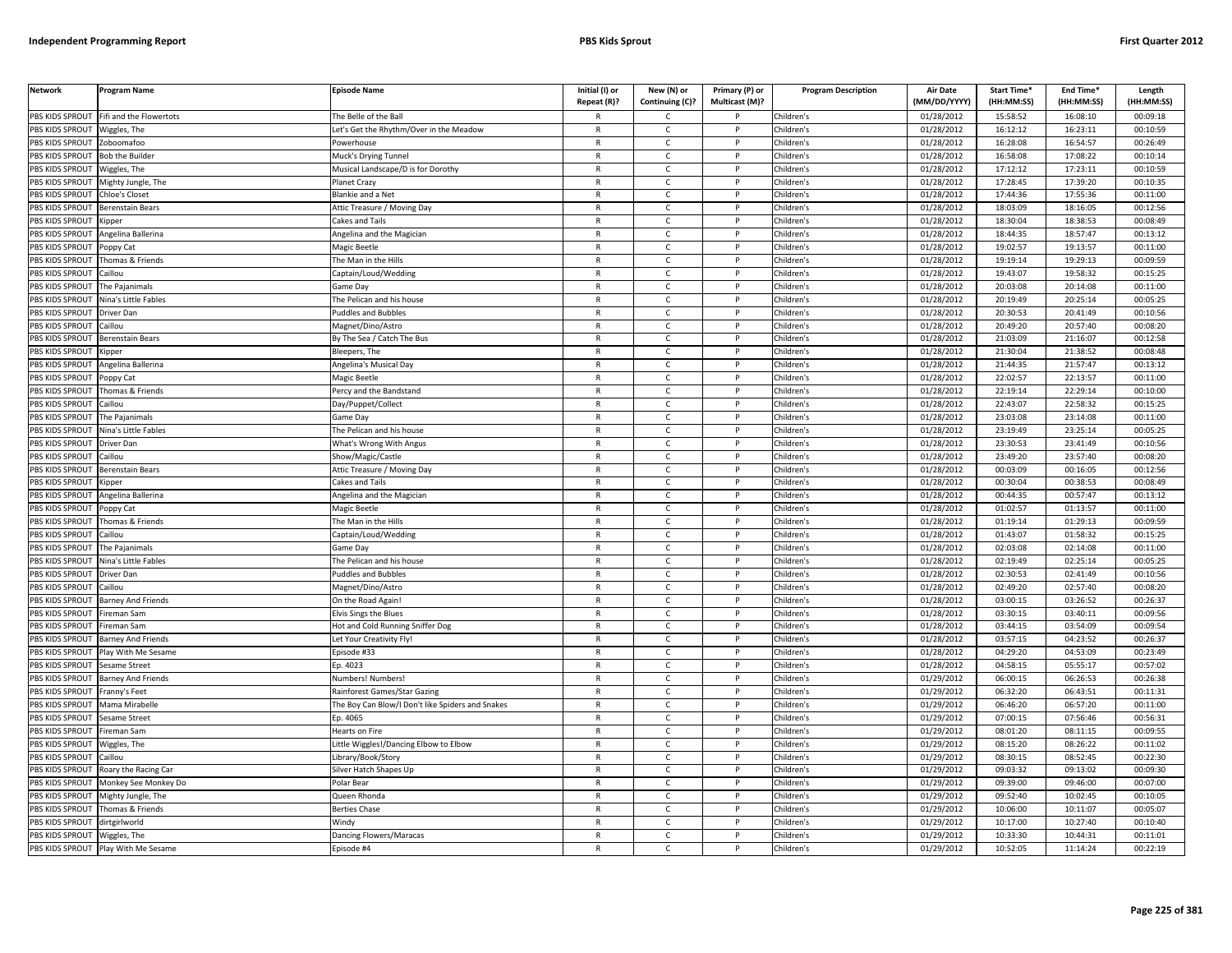| <b>Network</b>  | Program Name                         | <b>Episode Name</b>                    | Initial (I) or               | New (N) or        | Primary (P) or<br>Multicast (M)? | <b>Program Description</b> | <b>Air Date</b><br>(MM/DD/YYYY) | Start Time*<br>(HH:MM:SS) | End Time*<br>(HH:MM:SS) | Length<br>(HH:MM:SS) |
|-----------------|--------------------------------------|----------------------------------------|------------------------------|-------------------|----------------------------------|----------------------------|---------------------------------|---------------------------|-------------------------|----------------------|
|                 |                                      |                                        | Repeat (R)?                  | Continuing (C)?   |                                  |                            |                                 |                           |                         |                      |
| PBS KIDS SPROUT | What's Your News?                    |                                        |                              | C                 |                                  | Children's                 | 01/29/2012                      | 11:24:52                  | 11:35:17                | 00:10:25             |
| PBS KIDS SPROUT | Caillou                              | Gilbert/Saw/Jungle                     | $\mathsf{R}$                 | $\mathsf{C}$      | P                                | Children's                 | 01/29/2012                      | 12:00:15                  | 12:22:45                | 00:22:30             |
| PBS KIDS SPROUT | aillou                               | Drums/Band/Sing                        | $\mathsf{R}$                 | $\mathsf{C}$      | P                                | Children's                 | 01/29/2012                      | 12:30:15                  | 12:52:45                | 00:22:30             |
| PBS KIDS SPROUT | ilms & Specials                      | Caillou's Holiday Movie                | $\mathsf{R}$<br>$\mathsf{R}$ | C<br>$\mathsf{C}$ | P<br>P                           | Children's                 | 01/29/2012                      | 13:00:10                  | 14:12:52                | 01:12:42             |
| PBS KIDS SPROUT | LazyTown                             | Sports Candy Festival                  |                              |                   | P                                | Children's                 | 01/29/2012                      | 14:30:20                  | 14:54:15                | 00:23:55             |
| PBS KIDS SPROUT | SuperWHY                             | Dr. Doolittle                          | $\mathsf{R}$                 | $\mathsf{C}$      | P                                | Children's                 | 01/29/2012                      | 15:02:37                  | 15:28:01                | 00:25:24             |
| PBS KIDS SPROUT | Thomas & Friends                     | Iome At last                           | R                            | $\mathsf{C}$      |                                  | Children's                 | 01/29/2012                      | 15:32:12                  | 15:37:49                | 00:05:37             |
| PBS KIDS SPROUT | Roary the Racing Car                 | Cry Cold                               | $\mathsf{R}$                 | $\mathsf{C}$      | P                                | Children's                 | 01/29/2012                      | 15:42:49                  | 15:52:07                | 00:09:18             |
| PBS KIDS SPROUT | Fifi and the Flowertots              | ifi's Scarecrow                        | R                            | C                 |                                  | Children's                 | 01/29/2012                      | 15:58:52                  | 16:08:10                | 00:09:18             |
| PBS KIDS SPROUT | Viggles, The                         | et's Get the Rhythm/Over in the Meadow | $\mathsf{R}$                 | $\mathsf{C}$      |                                  | Children's                 | 01/29/2012                      | 16:12:12                  | 16:23:11                | 00:10:59             |
| PBS KIDS SPROUT | Zoboomafoo                           | Creature Neighbors                     | $\mathsf{R}$                 | C                 | P                                | Children's                 | 01/29/2012                      | 16:28:08                  | 16:54:57                | 00:26:49             |
| PBS KIDS SPROUT | <b>Bob the Builder</b>               | Benny's Jungle Trouble                 | $\mathsf{R}$                 | $\mathsf{C}$      | D                                | Children's                 | 01/29/2012                      | 16:58:08                  | 17:08:22                | 00:10:14             |
| PBS KIDS SPROUT | Wiggles, The                         | The Sporting Salsa!/Jack and Jill      | $\mathsf{R}$                 | C                 | P                                | Children's                 | 01/29/2012                      | 17:12:12                  | 17:23:11                | 00:10:59             |
| PBS KIDS SPROUT | Mighty Jungle, The                   | Babysitting Kico                       | $\mathsf{R}$                 | $\mathsf{C}$      |                                  | Children's                 | 01/29/2012                      | 17:28:45                  | 17:39:20                | 00:10:35             |
| PBS KIDS SPROUT | Chloe's Closet                       | He's Got Rhythm                        | R                            | $\mathsf{C}$      | P                                | Children's                 | 01/29/2012                      | 17:44:36                  | 17:55:36                | 00:11:00             |
| PBS KIDS SPROUT | Berenstain Bears                     | Giddy Grandma, The / Trouble at School | $\mathsf{R}$                 | $\mathsf{C}$      |                                  | Children's                 | 01/29/2012                      | 18:03:09                  | 18:16:08                | 00:12:59             |
| PBS KIDS SPROUT | Kipper                               | ong Walk, The                          | R                            | $\mathsf{C}$      | P                                | Children's                 | 01/29/2012                      | 18:30:04                  | 18:38:53                | 00:08:49             |
| PBS KIDS SPROUT | Angelina Ballerina                   | Angelina Cheerleader                   | $\mathsf{R}$                 | $\mathsf{C}$      | P                                | Children's                 | 01/29/2012                      | 18:44:35                  | 18:57:47                | 00:13:12             |
| PBS KIDS SPROUT | oppy Cat                             | Cloud Song                             | $\mathsf{R}$                 | C                 | P                                | Children's                 | 01/29/2012                      | 19:02:57                  | 19:13:57                | 00:11:00             |
| PBS KIDS SPROUT | Thomas & Friends                     | homas Puts the Brakes On               | $\mathsf{R}$                 | $\mathsf{C}$      | P                                | Children's                 | 01/29/2012                      | 19:19:14                  | 19:29:13                | 00:09:59             |
| PBS KIDS SPROUT | aillou                               | Shop/Apple/Halloween Costume           | $\mathsf{R}$                 | $\mathsf{C}$      | P                                | Children's                 | 01/29/2012                      | 19:43:07                  | 19:58:32                | 00:15:25             |
| PBS KIDS SPROUT | The Pajanimals                       | Share Day                              | R                            | $\mathsf{C}$      | P                                | Children's                 | 01/29/2012                      | 20:03:08                  | 20:14:08                | 00:11:00             |
| PBS KIDS SPROUT | Nina's Little Fables                 | The Caterpillar and the Cocoon         | $\mathsf{R}$                 | $\mathsf{C}$      | D                                | Children's                 | 01/29/2012                      | 20:19:49                  | 20:25:14                | 00:05:25             |
| PBS KIDS SPROUT | Driver Dan                           | How Could I Forget?                    | $\mathsf{R}$                 | C                 |                                  | Children's                 | 01/29/2012                      | 20:30:53                  | 20:41:49                | 00:10:56             |
| PBS KIDS SPROUT | `aillou                              | ibrary/Book/Story.                     | $\mathsf{R}$                 | $\mathsf{C}$      |                                  | Children's                 | 01/29/2012                      | 20:49:20                  | 20:57:40                | 00:08:20             |
| PBS KIDS SPROUT | Berenstain Bears                     | By The Sea / Catch The Bus             | $\mathsf{R}$                 | c                 | P                                | Children's                 | 01/29/2012                      | 21:03:09                  | 21:16:05                | 00:12:56             |
| PBS KIDS SPROUT | (ipper                               | Snowy Day                              | $\mathsf{R}$                 | $\mathsf{C}$      | D                                | Children's                 | 01/29/2012                      | 21:30:04                  | 21:38:48                | 00:08:44             |
| PBS KIDS SPROUT | Angelina Ballerina                   | Angelina's Crazy Solo                  | R                            | $\mathsf{C}$      | P                                | Children's                 | 01/29/2012                      | 21:44:35                  | 21:57:48                | 00:13:13             |
| PBS KIDS SPROUT | oppy Cat                             | loud Song                              | $\mathsf{R}$                 | $\mathsf{C}$      |                                  | Children's                 | 01/29/2012                      | 22:02:57                  | 22:13:57                | 00:11:00             |
| PBS KIDS SPROUT | Thomas & Friends                     | Push Me, Pull You                      | $\mathsf{R}$                 | $\mathsf{C}$      | P                                | Children's                 | 01/29/2012                      | 22:19:14                  | 22:29:13                | 00:09:59             |
| PBS KIDS SPROUT | aillou                               | Gilbert/Saw/Jungle                     | $\mathsf{R}$                 | $\mathsf{C}$      |                                  | Children's                 | 01/29/2012                      | 22:43:07                  | 22:58:32                | 00:15:25             |
| PBS KIDS SPROUT | The Pajanimals                       | Share Day                              | $\mathsf{R}$                 | C                 | P                                | Children's                 | 01/29/2012                      | 23:03:08                  | 23:14:08                | 00:11:00             |
| PBS KIDS SPROUT | Nina's Little Fables                 | he Caterpillar and the Cocoon          | $\mathsf{R}$                 | $\mathsf{C}$      | P                                | Children's                 | 01/29/2012                      | 23:19:49                  | 23:25:14                | 00:05:25             |
| PBS KIDS SPROUT | <b>Driver Dan</b>                    | ump To It                              | $\mathsf{R}$                 | C                 | P                                | Children's                 | 01/29/2012                      | 23:30:53                  | 23:41:49                | 00:10:56             |
| PBS KIDS SPROUT | aillou                               | Show/Magic/Castle                      | R                            | $\mathsf{C}$      | P                                | Children's                 | 01/29/2012                      | 23:49:20                  | 23:57:40                | 00:08:20             |
| PBS KIDS SPROUT | <b>Berenstain Bears</b>              | Giddy Grandma, The / Trouble at School | $\mathsf{R}$                 | $\mathsf{C}$      | P                                | Children's                 | 01/29/2012                      | 00:03:09                  | 00:16:08                | 00:12:59             |
| PBS KIDS SPROUT | Kinner                               | Long Walk, The                         | R                            | $\mathsf{C}$      | P                                | Children's                 | 01/29/2012                      | 00:30:04                  | 00:38:53                | 00:08:49             |
| PBS KIDS SPROUT | Angelina Ballerina                   | Angelina Cheerleader                   | $\mathsf{R}$                 | $\mathsf{C}$      | D                                | Children's                 | 01/29/2012                      | 00:44:35                  | 00:57:47                | 00:13:12             |
| PBS KIDS SPROUT | Poppy Cat                            | loud Song                              | $\mathsf{R}$                 | $\mathsf{C}$      | P                                | Children's                 | 01/29/2012                      | 01:02:57                  | 01:13:57                | 00:11:00             |
| PBS KIDS SPROUT | homas & Friends                      | homas Puts the Brakes On               | $\mathsf{R}$                 | $\mathsf{C}$      |                                  | Children's                 | 01/29/2012                      | 01:19:14                  | 01:29:13                | 00:09:59             |
| PBS KIDS SPROUT | Caillou                              | Shop/Apple/Halloween Costume           | $\mathsf{R}$                 | c                 | P                                | Children's                 | 01/29/2012                      | 01:43:07                  | 01:58:32                | 00:15:25             |
| PBS KIDS SPROUT | he Pajanimals                        | Share Day                              | $\mathsf{R}$                 | $\mathsf{C}$      | Þ                                | Children's                 | 01/29/2012                      | 02:03:08                  | 02:14:08                | 00:11:00             |
| PBS KIDS SPROUT | Nina's Little Fables                 | The Caterpillar and the Cocoon         | $\mathsf{R}$                 | $\mathsf{C}$      | P                                | Children's                 | 01/29/2012                      | 02:19:49                  | 02:25:14                | 00:05:25             |
| PBS KIDS SPROUT | Driver Dan                           | low Could I Forget?                    | $\mathsf{R}$                 | $\mathsf{C}$      | P                                | Children's                 | 01/29/2012                      | 02:30:53                  | 02:41:49                | 00:10:56             |
| PBS KIDS SPROUT | `aillou                              | ibrary/Book/Story                      | $\mathsf{R}$                 | $\mathsf{C}$      | P                                | Children's                 | 01/29/2012                      | 02:49:20                  | 02:57:40                | 00:08:20             |
| PBS KIDS SPROUT | Barney And Friends                   | My Friends, The Doctor and Dentist     | $\mathsf{R}$                 | $\mathsf{C}$      |                                  | Children's                 | 01/29/2012                      | 03:00:15                  | 03:26:52                | 00:26:37             |
| PBS KIDS SPROUT | ireman Sam                           | lood's Flood                           | R                            | C                 | P                                | Children's                 | 01/29/2012                      | 03:30:15                  | 03:40:12                | 00:09:57             |
| PBS KIDS SPROUT | ireman Sam                           | learts on Fire                         | $\mathsf{R}$                 | $\mathsf{C}$      | P                                | Children's                 | 01/29/2012                      | 03:44:15                  | 03:54:10                | 00:09:55             |
| PBS KIDS SPROUT | <b>Barney And Friends</b>            | magine That                            | $\mathsf{R}$                 | C                 | P                                | Children's                 | 01/29/2012                      | 03:57:15                  | 04:23:52                | 00:26:37             |
| PBS KIDS SPROUT | Play With Me Sesame                  | pisode #34                             | $\mathsf{R}$                 | $\mathsf{C}$      | P                                | Children's                 | 01/29/2012                      | 04:29:20                  | 04:53:11                | 00:23:51             |
| PBS KIDS SPROUT | Sesame Street                        | D. 4028                                | $\mathsf{R}$                 | $\mathsf{C}$      | P                                | Children's                 | 01/29/2012                      | 04:58:15                  | 05:55:17                | 00:57:02             |
| PBS KIDS SPROUT | <b>Barney And Friends</b>            | laying Games/Fun with Reading          | $\mathsf{R}$                 | $\mathsf{C}$      | P                                | Children's                 | 01/30/2012                      | 06:02:19                  | 06:15:54                | 00:13:35             |
| PBS KIDS SPROUT | Thomas & Friends                     | Toby's Special Surprise                | $\mathsf{R}$                 | $\mathsf{C}$      | Þ                                | Children's                 | 01/30/2012                      | 06:23:20                  | 06:32:50                | 00:09:30             |
| PBS KIDS SPROUT | Play With Me Sesame                  | pisode #34                             | R                            | c                 | P                                | Children's                 | 01/30/2012                      | 06:40:19                  | 07:03:05                | 00:22:46             |
| PBS KIDS SPROUT | Viggles, The                         | ondon Bridge/There Was a Princess      | $\mathsf{R}$                 | $\mathsf{C}$      |                                  | Children's                 | 01/30/2012                      | 07:10:43                  | 07:20:44                | 00:10:01             |
| PBS KIDS SPROUT | Chloe's Closet                       | Clock A Doodle Doo                     | $\mathsf{R}$                 | $\mathsf{C}$      | P                                | Children's                 | 01/30/2012                      | 07:26:52                  | 07:37:52                | 00:11:00             |
|                 | PBS KIDS SPROUT Monkey See Monkey Do | Flamingo                               | R                            | Ċ                 | P                                | Children's                 | 01/30/2012                      | 07:43:12                  | 07:50:12                | 00:07:00             |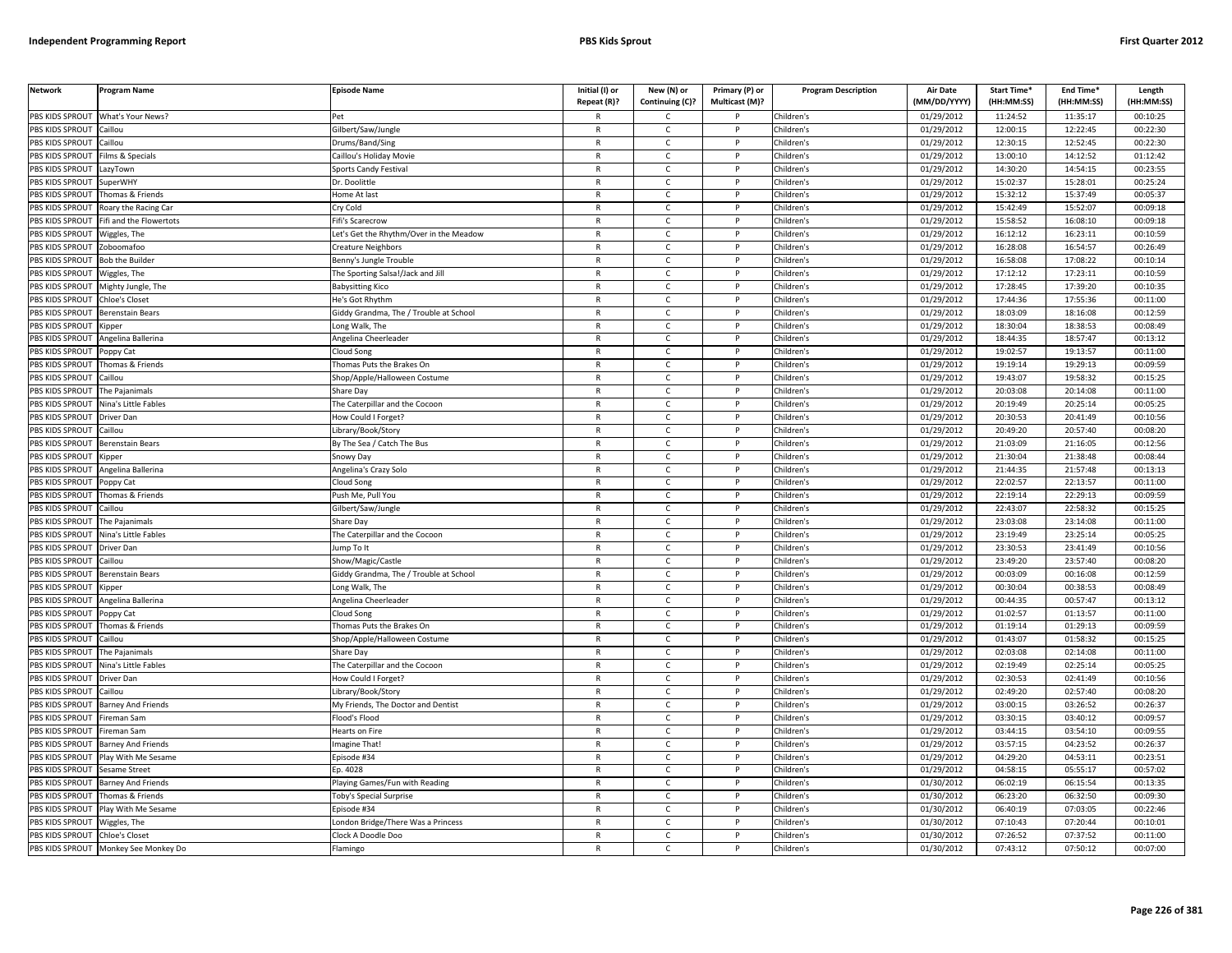| <b>Network</b>                     | Program Name                           | Episode Name                                      | Initial (I) or<br>Repeat (R)? | New (N) or<br>Continuing (C)? | Primary (P) or<br>Multicast (M)? | <b>Program Description</b> | <b>Air Date</b><br>(MM/DD/YYYY) | <b>Start Time*</b><br>(HH:MM:SS) | End Time*<br>(HH:MM:SS) | Length<br>(HH:MM:SS) |
|------------------------------------|----------------------------------------|---------------------------------------------------|-------------------------------|-------------------------------|----------------------------------|----------------------------|---------------------------------|----------------------------------|-------------------------|----------------------|
| PBS KIDS SPROUT                    | Thomas & Friends                       | <b>Bulldog</b>                                    |                               | C                             |                                  | Children's                 | 01/30/2012                      | 08:01:00                         | 08:06:37                | 00:05:37             |
| PBS KIDS SPROUT                    | <b>Bob the Builder</b>                 | Muck's Monster                                    | $\mathsf{R}$                  | $\mathsf{C}$                  | $\mathsf{P}$                     | Children's                 | 01/30/2012                      | 08:12:16                         | 08:22:31                | 00:10:15             |
| PBS KIDS SPROUT                    | LazyTown                               | Rottenbeard                                       | $\mathsf{R}$                  | $\mathsf{C}$                  | P                                | Children's                 | 01/30/2012                      | 08:28:49                         | 08:51:49                | 00:23:00             |
| <b>PBS KIDS SPROUT</b>             | Fireman Sam                            | Stranded                                          | $\mathbb{R}$                  | $\mathsf{C}$                  | P                                | Children's                 | 01/30/2012                      | 09:04:00                         | 09:13:31                | 00:09:31             |
| PBS KIDS SPROUT                    | <b>Barney And Friends</b>              | Lost and Found/A Pot Full of Sunshine             | $\mathsf{R}$                  | $\mathsf{C}$                  | P                                | Children's                 | 01/30/2012                      | 09:21:00                         | 09:34:01                | 00:13:01             |
| PBS KIDS SPROUT                    | SuperWH\                               | Humpty Dumpty                                     | $\mathsf{R}$                  | $\mathsf{C}$                  | D                                | Children's                 | 01/30/2012                      | 10:01:00                         | 10:26:24                | 00:25:24             |
| PBS KIDS SPROUT                    | Dive Olly Dive                         | Skid Stuff/Grandpa Claude                         | R                             | C                             |                                  | Children's                 | 01/30/2012                      | 10:39:30                         | 10:50:57                | 00:11:27             |
| PBS KIDS SPROUT                    | Play With Me Sesame                    | Episode #45                                       | $\mathsf{R}$                  | $\mathsf{C}$                  | <b>D</b>                         | Children's                 | 01/30/2012                      | 11:03:05                         | 11:25:31                | 00:22:26             |
| PBS KIDS SPROUT                    | What's Your News?                      | Dance                                             | R                             | C                             | P                                | Children's                 | 01/30/2012                      | 11:35:35                         | 11:46:00                | 00:10:25             |
| PBS KIDS SPROUT                    | Caillou                                | 3est/Strong/Wheels                                | $\mathsf{R}$                  | $\mathsf{C}$                  | P                                | Children's                 | 01/30/2012                      | 12:00:15                         | 12:22:45                | 00:22:30             |
| PBS KIDS SPROUT                    | Caillou                                | Show/Magic/Castle                                 | $\mathsf{R}$                  | C                             | P                                | Children's                 | 01/30/2012                      | 12:30:15                         | 12:52:45                | 00:22:30             |
| PBS KIDS SPROUT                    | Sesame Street                          | Abby's First Sleepover                            |                               | ${\sf N}$                     | <b>D</b>                         | Children's                 | 01/30/2012                      | 13:01:05                         | 13:55:06                | 00:54:01             |
| PBS KIDS SPROUT                    | Films & Specials                       | Abby in Wonderland                                |                               | N                             | P                                | Children's                 | 01/30/2012                      | 14:01:20                         | 14:42:24                | 00:41:04             |
| PBS KIDS SPROUT                    | (ipper                                 | Magic Act, The                                    | $\mathsf{R}$                  | C                             |                                  | Children's                 | 01/30/2012                      | 14:48:15                         | 14:57:04                | 00:08:49             |
| PBS KIDS SPROUT                    | SuperWHY                               | The Magic Porridge Pot                            | $\mathsf{R}$                  | C                             | P                                | Children's                 | 01/30/2012                      | 15:01:10                         | 15:27:35                | 00:26:25             |
| PBS KIDS SPROUT                    | Thomas & Friends                       | Paints Pots and Queens                            | $\mathsf{R}$                  | C                             | P                                | Children's                 | 01/30/2012                      | 15:32:10                         | 15:37:47                | 00:05:37             |
| PBS KIDS SPROUT                    | Roary the Racing Car                   | Furz's Tea Party                                  | $\mathsf{R}$                  | $\mathsf{C}$                  | P                                | Children's                 | 01/30/2012                      | 15:42:05                         | 15:52:08                | 00:10:03             |
| PBS KIDS SPROUT                    | Fifi and the Flowertots                | Flying Lessons                                    | $\mathsf{R}$                  | $\mathsf{C}$                  | P                                | Children's                 | 01/30/2012                      | 15:58:10                         | 16:08:13                | 00:10:03             |
| <b>PBS KIDS SPROUT</b>             | Wiggles, The                           | The Magical Stick/Watching The Sky                | $\mathbb{R}$                  | $\mathsf{C}$                  | P                                | Children's                 | 01/30/2012                      | 16:12:25                         | 16:24:01                | 00:11:36             |
| PBS KIDS SPROUT                    | Zoboomafoo                             | <b>Funny Faces</b>                                | $\mathsf{R}$                  | C                             | P                                | Children's                 | 01/30/2012                      | 16:28:15                         | 16:55:04                | 00:26:49             |
| PBS KIDS SPROUT                    | <b>Bob the Builder</b>                 | Wendy's Magic Birthday                            | $\mathsf{R}$                  | $\mathsf{C}$                  | P                                | Children's                 | 01/30/2012                      | 16:58:20                         | 17:08:35                | 00:10:15             |
| PBS KIDS SPROUT                    | Wiggles, The                           | Fairy Dancing!/Getting Strong                     | $\mathsf{R}$                  | C                             |                                  | Children's                 | 01/30/2012                      | 17:12:15                         | 17:23:14                | 00:10:59             |
| PBS KIDS SPROUT                    | Mighty Jungle, The                     | The Magic Hat                                     | $\mathsf{R}$                  | $\mathsf{C}$                  | P                                | Children's                 | 01/30/2012                      | 17:28:10                         | 17:39:25                | 00:11:15             |
| PBS KIDS SPROUT                    | Chloe's Closet                         | The Color Pink                                    | R                             | C                             | P                                | Children's                 | 01/30/2012                      | 17:44:25                         | 17:55:55                | 00:11:30             |
| PBS KIDS SPROUT                    | Berenstain Bears                       | Bears for all Seasons / Grow It                   | $\mathsf{R}$                  | $\mathsf{C}$                  | <b>D</b>                         | Children's                 | 01/30/2012                      | 18:03:07                         | 18:16:04                | 00:12:57             |
| PBS KIDS SPROUT                    | Thomas & Friends                       | Toby's New Whistle                                | R                             | $\mathsf{C}$                  | P                                | Children's                 | 01/30/2012                      | 18:29:07                         | 18:39:57                | 00:10:50             |
| PBS KIDS SPROUT                    | Angelina Ballerina                     | Angelina's Cheese Rol                             | $\mathsf{R}$                  | C                             |                                  | Children's                 | 01/30/2012                      | 18:45:27                         | 18:58:39                | 00:13:12             |
| PBS KIDS SPROUT                    | Poppy Cat                              | Birthday Treasure                                 | $\mathsf{R}$                  | $\mathsf{C}$                  | P                                | Children's                 | 01/30/2012                      | 19:03:42                         | 19:14:42                | 00:11:00             |
| PBS KIDS SPROUT                    | Vina's Little Fables                   | The Love Doves                                    | $\mathsf{R}$                  | C                             | P                                | Children's                 | 01/30/2012                      | 19:20:52                         | 19:26:17                | 00:05:25             |
| PBS KIDS SPROUT                    | Caillou                                | Best/Strong/Wheels                                | $\mathsf{R}$                  | C                             | P                                | Children's                 | 01/30/2012                      | 19:42:07                         | 19:57:32                | 00:15:25             |
| PBS KIDS SPROUT                    | The Pajanimals                         | Super Squacky                                     | $\mathsf{R}$                  | $\mathsf{C}$                  | P                                | Children's                 | 01/30/2012                      | 20:01:07                         | 20:12:07                | 00:11:00             |
| PBS KIDS SPROUT                    | <b>Kipper</b>                          | Flying Machines, The                              | $\mathsf{R}$                  | $\mathsf{C}$                  | P                                | Children's                 | 01/30/2012                      | 20:16:22                         | 20:25:05                | 00:08:43             |
| PBS KIDS SPROUT                    | Driver Dan                             | <b>Treasure Adventure</b>                         | $\mathsf{R}$                  | $\mathsf{C}$                  | P                                | Children's                 | 01/30/2012                      | 20:30:52                         | 20:41:48                | 00:10:56             |
| PBS KIDS SPROUT                    | Caillou                                | Road/Building/Sky                                 | $\mathsf{R}$<br>$\mathsf{R}$  | C                             | P<br>P                           | Children's                 | 01/30/2012                      | 20:49:20                         | 20:57:40                | 00:08:20             |
| PBS KIDS SPROUT                    | Berenstain Bears                       | White Water Adventure / Say Please and Thank You  | $\mathsf{R}$                  | C<br>$\mathsf{C}$             | P                                | Children's                 | 01/30/2012                      | 21:03:07<br>21:29:07             | 21:16:05<br>21:40:01    | 00:12:58<br>00:10:54 |
| PBS KIDS SPROUT<br>PBS KIDS SPROUT | Thomas & Friends<br>Angelina Ballerina | Thomas's Tall Friend<br>Angelina's Oldest Friend  | $\mathsf{R}$                  | $\mathsf{C}$                  |                                  | Children's<br>Children's   | 01/30/2012<br>01/30/2012        | 21:45:27                         | 21:58:38                | 00:13:11             |
| PBS KIDS SPROUT                    |                                        |                                                   | $\mathsf{R}$                  | $\mathsf{C}$                  | <b>D</b>                         |                            | 01/30/2012                      | 22:03:42                         | 22:14:42                | 00:11:00             |
| PBS KIDS SPROUT                    | Poppy Cat<br>Nina's Little Fables      | <b>Birthday Treasure</b>                          | R                             | c                             | P                                | Children's<br>Children's   | 01/30/2012                      | 22:20:52                         | 22:26:17                | 00:05:25             |
| PBS KIDS SPROUT                    | `aillou                                | The Tortoise and the Hedgehog<br>Snow/Shoot/Tobog | $\mathsf{R}$                  | $\epsilon$                    | <b>D</b>                         | Children's                 | 01/30/2012                      | 22:42:07                         | 22:57:32                | 00:15:25             |
| PBS KIDS SPROUT                    | The Pajanimals                         | Super Squacky                                     | R                             | C                             | P                                | Children's                 | 01/30/2012                      | 23:01:07                         | 23:12:07                | 00:11:00             |
| PBS KIDS SPROUT                    | (ipper                                 | Magic Act, The                                    | $\mathsf{R}$                  | $\mathsf{C}$                  | D                                | Children's                 | 01/30/2012                      | 23:16:22                         | 23:25:11                | 00:08:49             |
| <b>PBS KIDS SPROUT</b>             | Driver Dan                             | Can Do, You Can Do                                | $\mathsf{R}$                  | $\mathsf{C}$                  | P                                | Children's                 | 01/30/2012                      | 23:30:52                         | 23:41:48                | 00:10:56             |
| PBS KIDS SPROUT                    | Caillou                                | Road/Building/Sky                                 | $\mathsf{R}$                  | C                             | P                                | Children's                 | 01/30/2012                      | 23:49:20                         | 23:57:40                | 00:08:20             |
| PBS KIDS SPROUT                    | Berenstain Bears                       | Bears for all Seasons / Grow It                   | $\mathsf{R}$                  | C                             | P                                | Children's                 | 01/30/2012                      | 00:03:07                         | 00:16:04                | 00:12:57             |
| PBS KIDS SPROUT                    | Thomas & Friends                       | <b>Toby's New Whistle</b>                         |                               | $\mathsf{C}$                  |                                  | Children's                 | 01/30/2012                      | 00:29:07                         | 00:39:57                | 00:10:50             |
| PBS KIDS SPROUT                    | Angelina Ballerina                     | Angelina's Cheese Roll                            | R                             | $\mathsf{C}$                  | $\mathsf{P}$                     | Children's                 | 01/30/2012                      | 00:45:27                         | 00:58:39                | 00:13:12             |
| PBS KIDS SPROUT                    | Poppy Cat                              | Birthday Treasure                                 | $\mathsf{R}$                  | $\mathsf{C}$                  | P                                | Children's                 | 01/30/2012                      | 01:03:42                         | 01:14:42                | 00:11:00             |
| PBS KIDS SPROUT                    | Nina's Little Fables                   | The Love Doves                                    | $\mathsf{R}$                  | C                             | P                                | Children's                 | 01/30/2012                      | 01:20:52                         | 01:26:17                | 00:05:25             |
| PBS KIDS SPROUT                    | Caillou                                | Best/Strong/Wheels                                | $\mathsf{R}$                  | C                             | P                                | Children's                 | 01/30/2012                      | 01:42:07                         | 01:57:32                | 00:15:25             |
| PBS KIDS SPROUT                    | The Pajanimals                         | Super Squacky                                     | $\mathsf{R}$                  | $\mathsf{C}$                  | P                                | Children's                 | 01/30/2012                      | 02:01:07                         | 02:12:07                | 00:11:00             |
| PBS KIDS SPROUT                    | Kipper                                 | Flying Machines, The                              | $\mathsf{R}$                  | $\mathsf{C}$                  |                                  | Children's                 | 01/30/2012                      | 02:16:22                         | 02:25:05                | 00:08:43             |
| PBS KIDS SPROUT                    | Driver Dar                             | Treasure Adventure                                | $\mathsf{R}$                  | $\mathsf{C}$                  | D                                | Children's                 | 01/30/2012                      | 02:30:52                         | 02:41:48                | 00:10:56             |
| PBS KIDS SPROUT                    | Caillou                                | Road/Building/Sky                                 | R                             | C                             | P                                | Children's                 | 01/30/2012                      | 02:49:20                         | 02:57:40                | 00:08:20             |
| PBS KIDS SPROUT                    | Barney And Friends                     | The Misbegotten Moon: A Space Adventure           | $\mathsf{R}$                  | $\mathsf{C}$                  | D                                | Children's                 | 01/30/2012                      | 03:00:15                         | 03:26:41                | 00:26:26             |
| <b>PBS KIDS SPROUT</b>             | Fireman Sam                            | Stranded                                          | R                             | C                             | P                                | Children's                 | 01/30/2012                      | 03:30:15                         | 03:40:12                | 00:09:57             |
| PBS KIDS SPROUT                    | Fireman Sam                            | Perilous Path                                     | $\mathsf{R}$                  | $\mathsf{C}$                  | D                                | Children's                 | 01/30/2012                      | 03:44:15                         | 03:54:11                | 00:09:56             |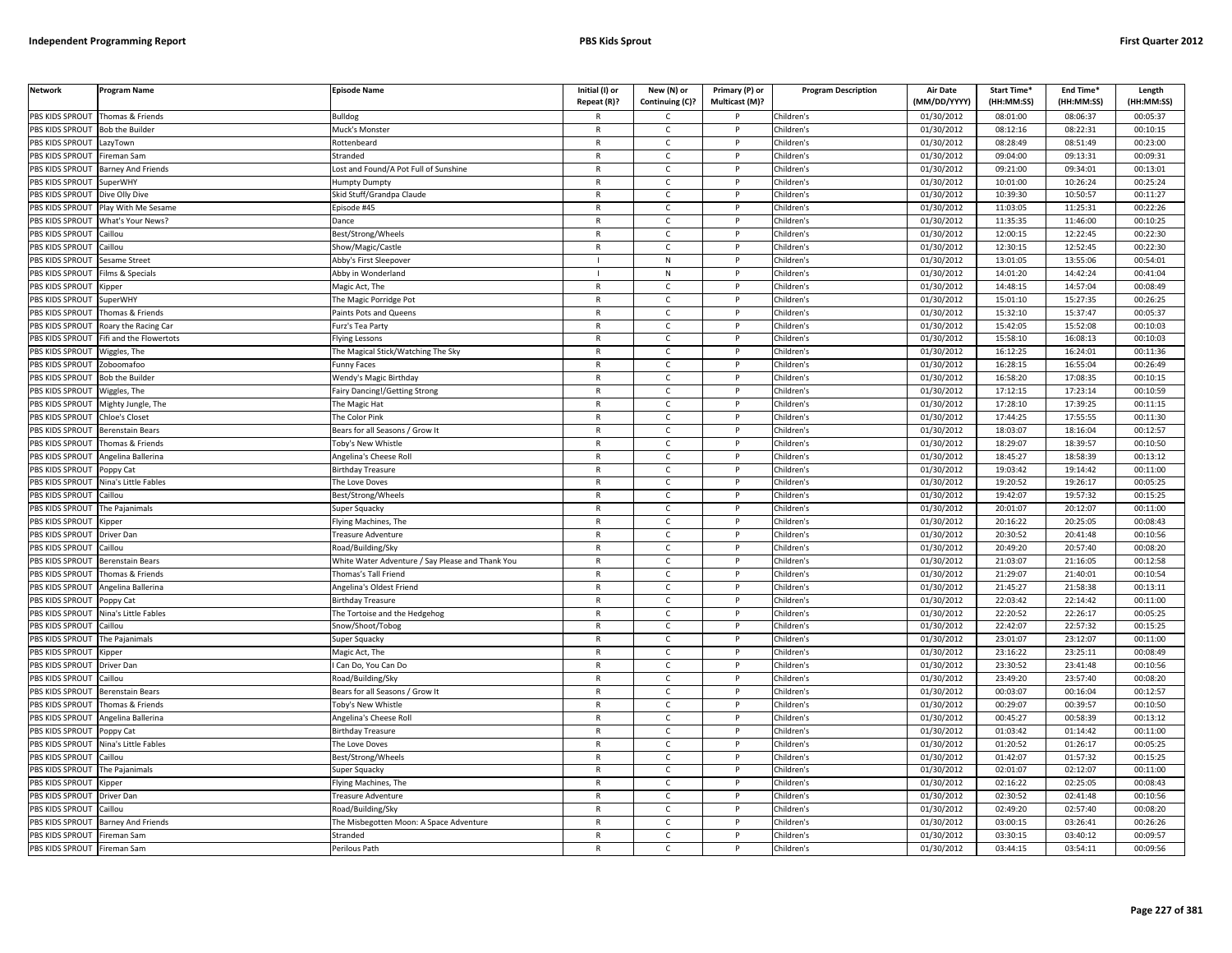| <b>Network</b>         | Program Name                   | <b>Episode Name</b>                              | Initial (I) or<br>Repeat (R)? | New (N) or<br>Continuing (C)? | Primary (P) or<br>Multicast (M)? | <b>Program Description</b> | <b>Air Date</b><br>(MM/DD/YYYY) | Start Time*<br>(HH:MM:SS) | End Time <sup>®</sup><br>(HH:MM:SS) | Length<br>(HH:MM:SS) |
|------------------------|--------------------------------|--------------------------------------------------|-------------------------------|-------------------------------|----------------------------------|----------------------------|---------------------------------|---------------------------|-------------------------------------|----------------------|
| PBS KIDS SPROUT        | <b>Barney And Friends</b>      | All About Me                                     |                               | C                             |                                  | Children's                 | 01/30/2012                      | 03:57:15                  | 04:23:52                            | 00:26:37             |
| PBS KIDS SPROUT        | Play With Me Sesame            | Episode #35                                      | $\mathsf{R}$                  | $\mathsf{C}$                  | $\mathsf{P}$                     | Children's                 | 01/30/2012                      | 04:29:20                  | 04:53:09                            | 00:23:49             |
| PBS KIDS SPROUT        | Sesame Street                  | Ep: 3787- Books                                  | $\mathsf{R}$                  | $\mathsf{C}$                  | P                                | Children's                 | 01/30/2012                      | 04:58:15                  | 05:56:00                            | 00:57:45             |
| <b>PBS KIDS SPROUT</b> | Barney And Friends             | Playing Games/Fun with Reading                   | $\mathbb{R}$                  | $\mathsf{C}$                  | P                                | Children's                 | 01/31/2012                      | 06:02:19                  | 06:16:05                            | 00:13:46             |
| PBS KIDS SPROUT        | Thomas & Friends               | <b>Excellent Emily</b>                           | $\mathsf{R}$                  | $\mathsf{C}$                  | P                                | Children's                 | 01/31/2012                      | 06:23:20                  | 06:32:50                            | 00:09:30             |
| PBS KIDS SPROUT        | Play With Me Sesame            | pisode #35                                       | $\mathsf{R}$                  | $\mathsf{C}$                  |                                  | Children's                 | 01/31/2012                      | 06:40:19                  | 07:03:03                            | 00:22:44             |
| PBS KIDS SPROUT        | Wiggles, The                   | The Banana Boat/Incy Wincy Spider                | R                             | C                             |                                  | Children's                 | 01/31/2012                      | 07:10:43                  | 07:20:31                            | 00:09:48             |
| PBS KIDS SPROUT        | Chloe's Closet                 | Those Wonderful Toys                             | $\mathsf{R}$                  | $\mathsf{C}$                  | P                                | Children's                 | 01/31/2012                      | 07:26:52                  | 07:37:52                            | 00:11:00             |
| PBS KIDS SPROUT        | Monkey See Monkey Do           | Giraffe                                          | R                             | $\mathsf{C}$                  | P                                | Children's                 | 01/31/2012                      | 07:43:12                  | 07:50:12                            | 00:07:00             |
| PBS KIDS SPROUT        | Thomas & Friends               | Four Little Engines                              | $\mathsf{R}$                  | $\mathsf{C}$                  | P                                | Children's                 | 01/31/2012                      | 08:01:00                  | 08:06:37                            | 00:05:37             |
| PBS KIDS SPROUT        | <b>Bob the Builder</b>         | Spud the Dragon                                  | ${\sf R}$                     | $\mathsf{C}$                  | P                                | Children's                 | 01/31/2012                      | 08:12:16                  | 08:22:31                            | 00:10:15             |
| PBS KIDS SPROUT        | LazyTown                       | Cry Dinosaur                                     | ${\sf R}$                     | $\mathsf{C}$                  | P                                | Children's                 | 01/31/2012                      | 08:28:49                  | 08:51:26                            | 00:22:37             |
| PBS KIDS SPROUT        | Fireman Sam                    | Off Duty Sam                                     | $\mathsf{R}$                  | $\mathsf{C}$                  | P                                | Children's                 | 01/31/2012                      | 09:04:00                  | 09:13:31                            | 00:09:31             |
| PBS KIDS SPROUT        | Barney And Friends             | Frail Boss Barney/Get Happy!                     | $\mathsf{R}$                  | C                             |                                  | Children's                 | 01/31/2012                      | 09:21:00                  | 09:34:10                            | 00:13:10             |
| PBS KIDS SPROUT        | SuperWHY                       | Jack and the Beanstalk                           | $\mathsf{R}$                  | C                             | P                                | Children's                 | 01/31/2012                      | 10:01:00                  | 10:26:23                            | 00:25:23             |
| PBS KIDS SPROUT        | Dive Olly Dive                 | Slip Sliding Away/Ranger's Rodeo                 | $\mathsf{R}$                  | $\mathsf{C}$                  | P                                | Children's                 | 01/31/2012                      | 10:39:30                  | 10:50:57                            | 00:11:27             |
| PBS KIDS SPROUT        | Play With Me Sesame            | Episode #46                                      | $\mathsf{R}$                  | $\mathsf{C}$                  | $\mathsf{P}$                     | Children's                 | 01/31/2012                      | 11:03:05                  | 11:25:24                            | 00:22:19             |
| PBS KIDS SPROUT        | What's Your News?              | Whistle                                          | $\mathsf{R}$                  | $\mathsf{C}$                  | P                                | Children's                 | 01/31/2012                      | 11:35:35                  | 11:46:00                            | 00:10:25             |
| PBS KIDS SPROUT        | Caillou                        | Road/Building/Sky                                | $\mathbb{R}$                  | $\mathsf{C}$                  | P                                | Children's                 | 01/31/2012                      | 12:00:15                  | 12:22:45                            | 00:22:30             |
| PBS KIDS SPROUT        | Caillou                        | Antarctic/Sea/Bayou                              | $\mathsf{R}$                  | C                             | P                                | Children's                 | 01/31/2012                      | 12:30:15                  | 12:52:45                            | 00:22:30             |
| PBS KIDS SPROUT        | Sesame Street                  | <b>Golden Triangle of Destiny</b>                |                               | N                             |                                  | Children's                 | 01/31/2012                      | 13:00:15                  | 13:51:08                            | 00:50:53             |
| PBS KIDS SPROUT        | <b>Barney And Friends</b>      | Ruff's Musical Zoo/The Princess and the Frog     | $\mathsf{R}$                  | $\mathsf{C}$                  |                                  | Children's                 | 01/31/2012                      | 14:00:15                  | 14:13:55                            | 00:13:40             |
| PBS KIDS SPROUT        |                                |                                                  | $\mathsf{R}$                  | $\mathsf{C}$                  | <b>D</b>                         | Children's                 | 01/31/2012                      | 14:17:15                  | 14:27:10                            | 00:09:55             |
| PBS KIDS SPROUT        | Fireman Sam<br><b>SuperWHY</b> | The One That Got Away                            | R                             | $\mathsf{C}$                  | P                                | Children's                 | 01/31/2012                      | 15:02:37                  | 15:28:01                            | 00:25:24             |
| PBS KIDS SPROUT        | Thomas & Friends               | The Story of Mother Goose<br>Gallant Old Engine  | $\mathbb{R}$                  | $\mathsf{C}$                  | <b>D</b>                         | Children's                 | 01/31/2012                      | 15:32:12                  | 15:37:49                            | 00:05:37             |
|                        |                                |                                                  |                               |                               | P                                |                            |                                 | 15:42:49                  |                                     |                      |
| PBS KIDS SPROUT        | Roary the Racing Car           | Let's Hear it For Big Chris                      | $\mathsf{R}$<br>$\mathsf{R}$  | $\mathsf{C}$<br>$\mathsf{C}$  | P                                | Children's                 | 01/31/2012                      | 15:58:52                  | 15:52:07                            | 00:09:18             |
| PBS KIDS SPROUT        | ifi and the Flowertots         | Fifi's Good Turn                                 |                               |                               |                                  | Children's                 | 01/31/2012                      |                           | 16:08:10                            | 00:09:18             |
| PBS KIDS SPROUT        | Wiggles, The                   | Who Am I?/Murray Had A Turtle                    | $\mathsf{R}$                  | $\mathsf{C}$                  | P                                | Children's                 | 01/31/2012                      | 16:12:12                  | 16:23:12                            | 00:11:00             |
| PBS KIDS SPROUT        | Zoboomafoo                     | Crocodilian                                      | $\mathsf{R}$                  | $\mathsf{C}$                  | P                                | Children's                 | 01/31/2012                      | 16:28:08<br>16:58:08      | 16:54:57<br>17:08:22                | 00:26:49             |
| PBS KIDS SPROUT        | <b>Bob the Builder</b>         | Packer's First Day                               | $\mathsf{R}$<br>$\mathsf{R}$  | $\mathsf{C}$                  | P                                | Children's                 | 01/31/2012                      |                           |                                     | 00:10:14             |
| PBS KIDS SPROUT        | Wiggles, The                   | Wags House/Two Fine Gentlemen                    | $\mathsf{R}$                  | $\mathsf{C}$<br>$\mathsf{C}$  | P                                | Children's                 | 01/31/2012                      | 17:12:12                  | 17:23:12                            | 00:11:00             |
| PBS KIDS SPROUT        | Mighty Jungle, The             | The Magic Hat                                    |                               |                               | P                                | Children's                 | 01/31/2012                      | 17:28:45                  | 17:39:20                            | 00:10:35             |
| PBS KIDS SPROUT        | Chloe's Closet                 | Fancy Footwork                                   | $\mathsf{R}$                  | $\mathsf{C}$                  |                                  | Children's                 | 01/31/2012                      | 17:44:36                  | 17:55:36                            | 00:11:00             |
| PBS KIDS SPROUT        | Berenstain Bears               | Go Up and Down / Big Bear Small Bear             | $\mathsf{R}$<br>$\mathsf{R}$  | C                             | P<br>P                           | Children's                 | 01/31/2012                      | 18:03:07                  | 18:16:05                            | 00:12:58             |
| PBS KIDS SPROUT        | Thomas & Friends               | A Blooming Mess                                  | $\mathsf{R}$                  | $\mathsf{C}$<br>$\mathsf{C}$  | P                                | Children's                 | 01/31/2012                      | 18:29:07<br>18:45:27      | 18:39:57<br>18:58:38                | 00:10:50<br>00:13:11 |
| PBS KIDS SPROUT        | Angelina Ballerina             | Angelina and the Musical Plant<br>Lost Stuff     | $\mathsf{R}$                  | $\mathsf{C}$                  |                                  | Children's<br>Children's   | 01/31/2012                      | 19:03:42                  | 19:14:42                            | 00:11:00             |
| PBS KIDS SPROUT        | Poppy Cat                      |                                                  | $\mathsf{R}$                  | $\mathsf{C}$                  | <b>D</b>                         |                            | 01/31/2012                      |                           |                                     |                      |
| PBS KIDS SPROUT        | Nina's Little Fables           | The Sparrow and the Feathers                     |                               |                               | P                                | Children's                 | 01/31/2012                      | 19:20:52                  | 19:26:17                            | 00:05:25             |
| PBS KIDS SPROUT        | Caillou                        | Road/Building/Sky                                | R<br>$\mathsf{R}$             | $\mathsf{C}$                  | D                                | Children's                 | 01/31/2012                      | 19:42:07                  | 19:57:32                            | 00:15:25             |
| PBS KIDS SPROUT        | The Pajanimals                 | Dream a Happy Dream                              |                               | $\mathsf{C}$                  |                                  | Children's                 | 01/31/2012                      | 20:01:07                  | 20:12:07                            | 00:11:00             |
| PBS KIDS SPROUT        | Kipper                         | Arnold's Drum                                    | $\mathsf{R}$<br>$\mathsf{R}$  | $\mathsf{C}$                  | P                                | Children's                 | 01/31/2012                      | 20:16:22                  | 20:25:07                            | 00:08:45             |
| PBS KIDS SPROUT        | Driver Dan                     | The Runaway Carrot                               |                               | $\mathsf{C}$                  |                                  | Children's                 | 01/31/2012                      | 20:30:52                  | 20:41:48                            | 00:10:56             |
| PBS KIDS SPROUT        | Caillou                        | Help/Fire/Rescue                                 | $\mathsf{R}$                  | $\mathsf{C}$                  | P                                | Children's                 | 01/31/2012                      | 20:49:20                  | 20:57:40                            | 00:08:20             |
| PBS KIDS SPROUT        | Berenstain Bears               | White Water Adventure / Say Please and Thank You | $\mathsf{R}$                  | $\mathsf{C}$                  | P<br>P                           | Children's                 | 01/31/2012                      | 21:03:07                  | 21:16:04                            | 00:12:57             |
| PBS KIDS SPROUT        | Thomas & Friends               | James In The Dark                                | $\mathsf{R}$                  | $\mathsf{C}$                  |                                  | Children's                 | 01/31/2012                      | 21:29:07                  | 21:40:01                            | 00:10:54             |
| PBS KIDS SPROUT        | Angelina Ballerina             | Angelina and the Hip Hop Kid                     | $\mathsf{R}$                  | $\mathsf{C}$                  |                                  | Children's                 | 01/31/2012                      | 21:45:27                  | 21:58:39                            | 00:13:12             |
| PBS KIDS SPROUT        | Poppy Cat                      | Lost Stuff                                       | $\mathsf{R}$                  | $\mathsf{C}$                  | $\mathsf{P}$                     | Children's                 | 01/31/2012                      | 22:03:42                  | 22:14:42                            | 00:11:00             |
| PBS KIDS SPROUT        | Nina's Little Fables           | The Ants and the Competition                     | $\mathsf{R}$                  | $\mathsf{C}$                  | P                                | Children's                 | 01/31/2012                      | 22:20:52                  | 22:26:17                            | 00:05:25             |
| PBS KIDS SPROUT        | Caillou                        | Drums/Band/Sing                                  | $\mathsf{R}$                  | $\mathsf{C}$                  | P                                | Children's                 | 01/31/2012                      | 22:42:07                  | 22:57:32                            | 00:15:25             |
| PBS KIDS SPROUT        | The Pajanimals                 | Dream a Happy Dream                              | $\mathsf{R}$                  | $\mathsf{C}$                  | P                                | Children's                 | 01/31/2012                      | 23:01:07                  | 23:12:07                            | 00:11:00             |
| PBS KIDS SPROUT        | <i><b>Sipper</b></i>           | Cakes and Tails                                  | $\mathsf{R}$                  | $\mathsf{C}$                  | P                                | Children's                 | 01/31/2012                      | 23:16:22                  | 23:25:11                            | 00:08:49             |
| PBS KIDS SPROUT        | Driver Dan                     | All Play Together                                | $\mathsf{R}$                  | $\mathsf{C}$                  |                                  | Children's                 | 01/31/2012                      | 23:30:52                  | 23:41:48                            | 00:10:56             |
| PBS KIDS SPROUT        | Caillou                        | Road/Building/Sky                                | $\mathsf{R}$                  | $\mathsf{C}$                  | D                                | Children's                 | 01/31/2012                      | 23:49:20                  | 23:57:40                            | 00:08:20             |
| PBS KIDS SPROUT        | Berenstain Bears               | Go Up and Down / Big Bear Small Bear             | R                             | $\mathsf{C}$                  | P                                | Children's                 | 01/31/2012                      | 00:03:07                  | 00:16:05                            | 00:12:58             |
| PBS KIDS SPROUT        | homas & Friends                | A Blooming Mess                                  | $\mathsf{R}$                  | $\mathsf{C}$                  |                                  | Children's                 | 01/31/2012                      | 00:29:07                  | 00:39:57                            | 00:10:50             |
| PBS KIDS SPROUT        | Angelina Ballerina             | Angelina and the Musical Plant                   | $\mathsf{R}$                  | $\mathsf{C}$                  | P                                | Children's                 | 01/31/2012                      | 00:45:27                  | 00:58:38                            | 00:13:11             |
| PBS KIDS SPROUT        | Poppy Cat                      | Lost Stuff                                       | $\mathsf{R}$                  | $\mathsf{C}$                  | D                                | Children's                 | 01/31/2012                      | 01:03:42                  | 01:14:42                            | 00:11:00             |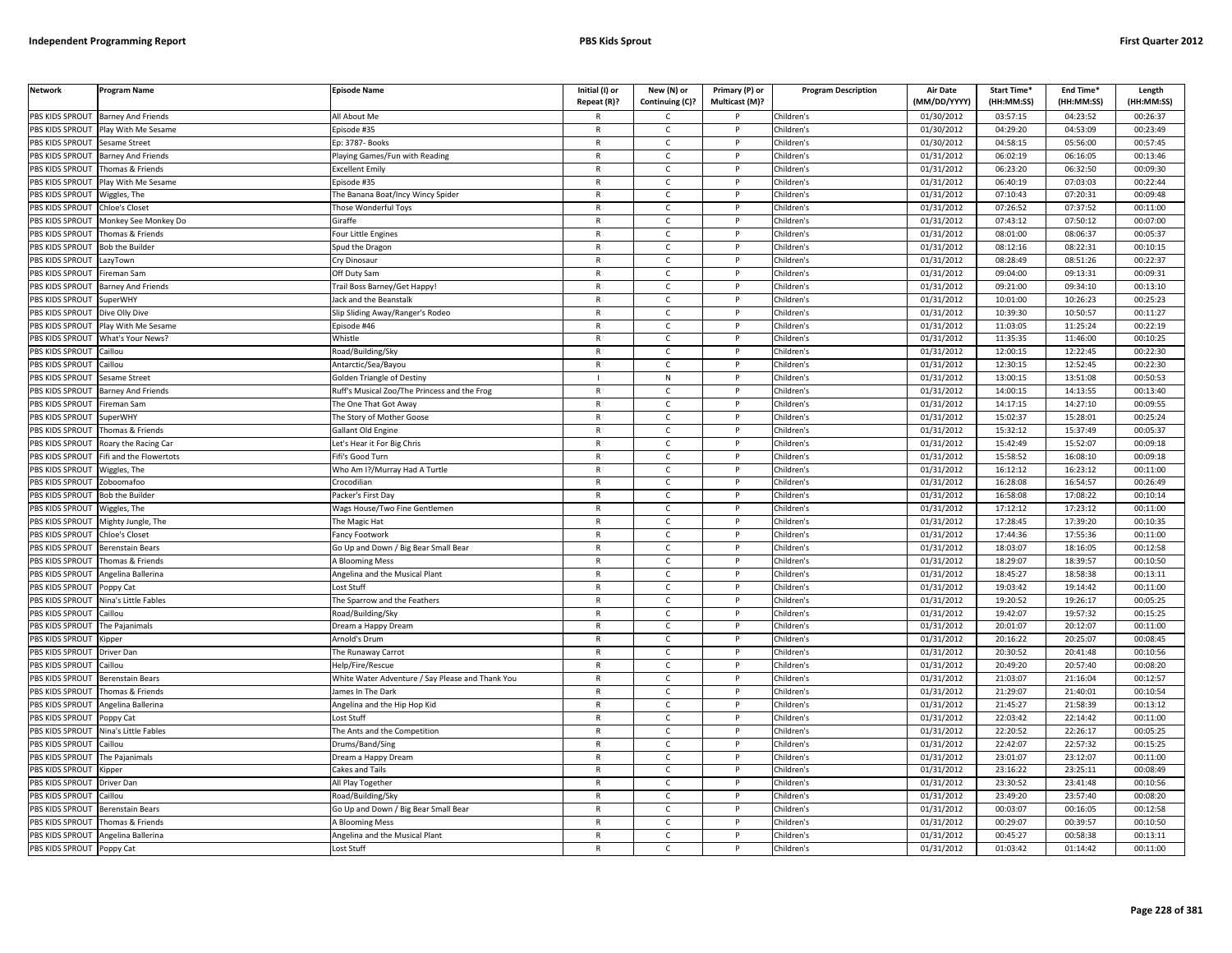| <b>Network</b>        | Program Name                                 | <b>Episode Name</b>                                       | Initial (I) or<br>Repeat (R)? | New (N) or<br>Continuing (C)? | Primary (P) or<br>Multicast (M)? | <b>Program Description</b> | Air Date<br>(MM/DD/YYYY) | <b>Start Time*</b><br>(HH:MM:SS) | End Time <sup>®</sup><br>(HH:MM:SS) | Length<br>(HH:MM:SS) |
|-----------------------|----------------------------------------------|-----------------------------------------------------------|-------------------------------|-------------------------------|----------------------------------|----------------------------|--------------------------|----------------------------------|-------------------------------------|----------------------|
|                       | PBS KIDS SPROUT Nina's Little Fables         | The Sparrow and the Feathers                              | R                             | C                             |                                  | Children's                 | 01/31/2012               | 01:20:52                         | 01:26:17                            | 00:05:25             |
| PBS KIDS SPROUT       | Caillou                                      | Road/Building/Sky                                         | $\mathsf{R}$                  | $\mathsf{C}$                  | P                                | Children's                 | 01/31/2012               | 01:42:07                         | 01:57:32                            | 00:15:25             |
| PBS KIDS SPROUT       | The Paianimals                               | Dream a Happy Dream                                       | $\mathsf{R}$                  | $\mathsf{C}$                  | P                                | Children's                 | 01/31/2012               | 02:01:07                         | 02:12:07                            | 00:11:00             |
| PBS KIDS SPROUT       | Kipper                                       | Arnold's Drum                                             | $\mathsf{R}$                  | $\mathsf{C}$                  | P                                | Children's                 | 01/31/2012               | 02:16:22                         | 02:25:07                            | 00:08:45             |
| PBS KIDS SPROUT       | <b>Driver Dan</b>                            | The Runaway Carrot                                        | $\mathsf{R}$                  | $\mathsf{C}$                  | P                                | Children's                 | 01/31/2012               | 02:30:52                         | 02:41:48                            | 00:10:56             |
| PBS KIDS SPROUT       | aillou                                       | lelp/Fire/Rescue                                          | $\mathsf{R}$                  | $\mathsf{C}$                  | P                                | Children's                 | 01/31/2012               | 02:49:20                         | 02:57:40                            | 00:08:20             |
| <b>BS KIDS SPROUT</b> | <b>Barney And Friends</b>                    | Riff to the Rescue!: A Wild West Adventure                | $\mathsf{R}$                  | $\mathsf{C}$                  | P                                | Children's                 | 01/31/2012               | 03:00:15                         | 03:26:52                            | 00:26:37             |
| PBS KIDS SPROUT       | ireman Sam                                   | Off Duty Sam                                              | $\mathsf{R}$                  | $\mathsf{C}$                  | P                                | Children's                 | 01/31/2012               | 03:30:15                         | 03:40:13                            | 00:09:58             |
| PBS KIDS SPROUT       | ireman Sam                                   | Best Foot Forward                                         | $\mathsf{R}$                  | $\mathsf{C}$                  | P                                | Children's                 | 01/31/2012               | 03:44:15                         | 03:54:11                            | 00:09:56             |
| PBS KIDS SPROUT       | <b>Barney And Friends</b>                    | My Baby Brother                                           | $\mathsf{R}$                  | $\mathsf{C}$                  | D                                | Children's                 | 01/31/2012               | 03:57:15                         | 04:23:52                            | 00:26:37             |
| PBS KIDS SPROUT       | Play With Me Sesame                          | Episode #36                                               | $\mathsf{R}$                  | $\mathsf{C}$                  | P                                | Children's                 | 01/31/2012               | 04:29:20                         | 04:53:05                            | 00:23:45             |
| PBS KIDS SPROUT       | Sesame Street                                | $\overline{Ep}$ . 3901-Singing                            | $\mathsf{R}$                  | $\mathsf{C}$                  | <b>D</b>                         | Children's                 | 01/31/2012               | 04:58:15                         | 05:54:53                            | 00:56:38             |
| PBS KIDS SPROUT       | <b>Barney And Friends</b>                    | Making Mistakes/Separation                                | $\mathsf{R}$                  | $\mathsf{C}$                  | P                                | Children's                 | 02/01/2012               | 06:02:19                         | 06:15:57                            | 00:13:38             |
| PBS KIDS SPROUT       | Thomas & Friends                             | Saved You                                                 | $\mathsf{R}$                  | $\mathsf{C}$                  | P                                | Children's                 | 02/01/2012               | 06:23:20                         | 06:32:50                            | 00:09:30             |
| PBS KIDS SPROUT       | Play With Me Sesame                          | pisode #36                                                | $\mathsf{R}$                  | $\mathsf{C}$                  | P                                | Children's                 | 02/01/2012               | 06:40:19                         | 07:02:59                            | 00:22:40             |
| PBS KIDS SPROUT       | Wiggles, The                                 | The Banana Boat/Incy Wincy Spider                         | $\mathsf{R}$                  | $\mathsf{C}$                  | P                                | Children's                 | 02/01/2012               | 07:10:43                         | 07:20:32                            | 00:09:49             |
| PBS KIDS SPROUT       | Chloe's Closet                               | <b>Try Away Home</b>                                      | $\mathsf{R}$                  | $\mathsf{C}$                  | $\mathsf{P}$                     | Children's                 | 02/01/2012               | 07:26:52                         | 07:37:52                            | 00:11:00             |
| PBS KIDS SPROUT       | Monkey See Monkey Do                         | Bull                                                      | $\mathsf{R}$                  | $\mathsf{C}$                  | P                                | Children's                 | 02/01/2012               | 07:43:12                         | 07:50:12                            | 00:07:00             |
| PBS KIDS SPROUT       | Thomas & Friends                             | Trucks                                                    | $\mathsf{R}$                  | $\mathsf{C}$                  | P                                | Children's                 | 02/01/2012               | 08:01:00                         | 08:06:37                            | 00:05:37             |
| PBS KIDS SPROUT       | <b>Bob the Builder</b>                       | Pilchard Steals the Show                                  | R                             | $\mathsf{C}$                  | P                                | Children's                 | 02/01/2012               | 08:12:16                         | 08:22:30                            | 00:10:14             |
| PBS KIDS SPROUT       | azyTown                                      | Crystal Caper                                             | $\mathsf{R}$                  | $\mathsf{C}$                  | P                                | Children's                 | 02/01/2012               | 08:28:49                         | 08:52:06                            | 00:23:17             |
| <b>BS KIDS SPROUT</b> | ireman Sam                                   | Sheep Dog Trials                                          | $\mathsf{R}$                  | $\mathsf{C}$                  | P                                | Children's                 | 02/01/2012               | 09:04:00                         | 09:13:31                            | 00:09:31             |
| PBS KIDS SPROUT       |                                              |                                                           | $\mathsf{R}$                  | $\mathsf{C}$                  | P                                | Children's                 |                          | 09:21:00                         | 09:34:06                            | 00:13:06             |
|                       | <b>Barney And Friends</b><br><b>SuperWHY</b> | Trail Boss Barney/Get Happy!<br>The Tortoise and the Hare |                               | $\mathsf{C}$                  | P                                |                            | 02/01/2012               | 10:01:00                         | 10:26:24                            |                      |
| PBS KIDS SPROUT       |                                              |                                                           | R<br>$\mathsf{R}$             | $\mathsf{C}$                  | P                                | Children's                 | 02/01/2012               |                                  |                                     | 00:25:24             |
| PBS KIDS SPROUT       | Dive Olly Dive                               | ilip Sliding Away/Ranger's Rodeo                          |                               |                               |                                  | Children's                 | 02/01/2012               | 10:39:30                         | 10:50:57                            | 00:11:27             |
| PBS KIDS SPROUT       | Play With Me Sesame                          | pisode #47                                                | $\mathsf{R}$<br>$\mathsf{R}$  | $\mathsf{C}$<br>$\mathsf{C}$  | P<br>P                           | Children's                 | 02/01/2012               | 11:03:05                         | 11:25:24                            | 00:22:19             |
| PBS KIDS SPROUT       | What's Your News?                            | Broken Ankle                                              |                               |                               |                                  | Children's                 | 02/01/2012               | 11:35:35                         | 11:46:00                            | 00:10:25             |
| PBS KIDS SPROUT       | Caillou                                      | Slide/Sailor/Creepy                                       | $\mathsf{R}$                  | $\mathsf{C}$                  | $\mathsf{P}$<br><b>D</b>         | Children's                 | 02/01/2012               | 12:00:15                         | 12:22:45                            | 00:22:30             |
| PBS KIDS SPROUT       | aillou                                       | Magnet/Dino/Astro                                         | $\mathsf{R}$                  | $\mathsf{C}$                  |                                  | Children's                 | 02/01/2012               | 12:30:15                         | 12:52:45                            | 00:22:30             |
| PBS KIDS SPROUT       | Sesame Street                                | Sock Chaos                                                |                               | ${\sf N}$                     | P                                | Children's                 | 02/01/2012               | 13:00:15                         | 13:53:29                            | 00:53:14             |
| PBS KIDS SPROUT       | <b>Barney And Friends</b>                    | Ruff's Musical Zoo/The Princess and the Frog              | $\mathsf{R}$                  | $\mathsf{C}$                  | P                                | Children's                 | 02/01/2012               | 14:00:15                         | 14:13:55                            | 00:13:40             |
| PBS KIDS SPROUT       | ireman Sam                                   | Dinosaur Hunt                                             | $\mathsf{R}$                  | $\mathsf{C}$                  | P                                | Children's                 | 02/01/2012               | 14:17:15                         | 14:27:10                            | 00:09:55             |
| PBS KIDS SPROUT       | azyTown                                      | Remote Control                                            | $\mathsf{R}$                  | $\mathsf{C}$                  | P                                | Children's                 | 02/01/2012               | 14:30:20                         | 14:53:22                            | 00:23:02             |
| PBS KIDS SPROUT       | SuperWHY                                     | The Ugly Duckling: Becoming a Swan                        | $\mathsf{R}$                  | $\mathsf{C}$                  | P                                | Children's                 | 02/01/2012               | 15:02:37                         | 15:28:01                            | 00:25:24             |
| PBS KIDS SPROUT       | Thomas & Friends                             | <b>Rusty to Rescue</b>                                    | $\mathsf{R}$                  | $\mathsf{C}$                  | P                                | Children's                 | 02/01/2012               | 15:32:12                         | 15:37:49                            | 00:05:37             |
| PBS KIDS SPROUT       | Roary the Racing Car                         | Nick Solves the Case                                      | $\mathsf{R}$                  | $\mathsf{C}$                  | P                                | Children's                 | 02/01/2012               | 15:42:49                         | 15:52:07                            | 00:09:18             |
| PBS KIDS SPROUT       | ifi and the Flowertots                       | orget Me Tot                                              | R                             | C                             | P                                | Children's                 | 02/01/2012               | 15:58:52                         | 16:08:10                            | 00:09:18             |
| PBS KIDS SPROUT       | Wiggles, The                                 | Who Am I?/Murray Had A Turtle                             | $\mathsf{R}$                  | $\mathsf{C}$                  | P                                | Children's                 | 02/01/2012               | 16:12:12                         | 16:23:15                            | 00:11:03             |
| PBS KIDS SPROUT       | Zoboomafoo                                   | Armor                                                     | $\mathsf{R}$                  | C                             | P                                | Children's                 | 02/01/2012               | 16:28:08                         | 16:54:59                            | 00:26:51             |
| PBS KIDS SPROUT       | <b>Bob the Builder</b>                       | The Bob House                                             | $\mathsf{R}$                  | $\mathsf{C}$                  | P                                | Children's                 | 02/01/2012               | 16:58:08                         | 17:08:22                            | 00:10:14             |
| <b>BS KIDS SPROUT</b> | Wiggles, The                                 | Wags House/Two Fine Gentlemen                             | $\mathsf{R}$                  | $\mathsf{C}$                  | P                                | Children's                 | 02/01/2012               | 17:12:12                         | 17:23:10                            | 00:10:58             |
| PBS KIDS SPROUT       | Mighty Jungle, The                           | The Ice Cream Castle                                      | $\mathsf{R}$                  | $\mathcal{C}$                 | Þ                                | Children's                 | 02/01/2012               | 17:28:45                         | 17:39:13                            | 00:10:28             |
| PBS KIDS SPROUT       | Chloe's Closet                               | No Body's Perfect                                         | R                             | c                             | $\mathsf{P}$                     | Children's                 | 02/01/2012               | 17:44:36                         | 17:55:36                            | 00:11:00             |
| PBS KIDS SPROUT       | Berenstain Bears                             | Go Up and Down / Big Bear Small Bear                      | $\mathsf{R}$                  | $\mathsf{C}$                  | P                                | Children's                 | 02/01/2012               | 18:03:07                         | 18:16:04                            | 00:12:57             |
| PBS KIDS SPROUT       | Thomas & Friends                             | homas and the Runaway Kite                                | $\mathsf{R}$                  | $\mathsf{C}$                  | P                                | Children's                 | 02/01/2012               | 18:29:07                         | 18:39:57                            | 00:10:50             |
| PBS KIDS SPROUT       | Angelina Ballerina                           | Angelina's Hip Hop Boys Show                              | $\mathsf{R}$                  | $\mathsf{C}$                  | P                                | Children's                 | 02/01/2012               | 18:45:27                         | 18:58:39                            | 00:13:12             |
| PBS KIDS SPROUT       | Poppy Cat                                    | Rocket-Cat Radio                                          | $\mathsf{R}$                  | $\mathsf{C}$                  | P                                | Children's                 | 02/01/2012               | 19:03:42                         | 19:14:42                            | 00:11:00             |
| PBS KIDS SPROUT       | <b>Jina's Little Fables</b>                  | he Pelican and his house                                  | $\mathsf{R}$                  | $\mathsf{C}$                  | P                                | Children's                 | 02/01/2012               | 19:20:52                         | 19:26:17                            | 00:05:25             |
| PBS KIDS SPROUT       | Caillou                                      | Slide/Sailor/Creepy                                       | $\mathsf{R}$                  | $\mathsf{C}$                  | P                                | Children's                 | 02/01/2012               | 19:42:07                         | 19:57:32                            | 00:15:25             |
| PBS KIDS SPROUT       | The Pajanimals                               | Happy Birthday Sweet Pea Sue                              | R                             | C                             | P                                | Children's                 | 02/01/2012               | 20:01:07                         | 20:12:07                            | 00:11:00             |
| PBS KIDS SPROUT       | Kipper                                       | Key, The                                                  | R                             | $\mathsf{C}$                  | P                                | Children's                 | 02/01/2012               | 20:16:22                         | 20:25:05                            | 00:08:43             |
| PBS KIDS SPROUT       | Driver Dan                                   | icture Puzzle                                             | $\mathsf{R}$                  | $\mathsf{C}$                  | P                                | Children's                 | 02/01/2012               | 20:30:52                         | 20:41:48                            | 00:10:56             |
| PBS KIDS SPROUT       | Caillou                                      | Help/Fire/Rescue                                          | $\mathsf{R}$                  | $\mathsf{C}$                  | P                                | Children's                 | 02/01/2012               | 20:49:20                         | 20:57:40                            | 00:08:20             |
| PBS KIDS SPROUT       | <b>Berenstain Bears</b>                      | Showdown at Birder's Wood/Help Around The Workshop        | $\mathsf{R}$                  | $\mathsf{C}$                  | P                                | Children's                 | 02/01/2012               | 21:03:07                         | 21:16:05                            | 00:12:58             |
| PBS KIDS SPROUT       | Thomas & Friends                             | ingy Pongy Pick Up                                        | $\mathsf{R}$                  | $\mathsf{C}$                  | P                                | Children's                 | 02/01/2012               | 21:29:07                         | 21:40:01                            | 00:10:54             |
| PBS KIDS SPROUT       | Angelina Ballerina                           | Angelina and the Broken Fiddle                            | $\mathsf{R}$                  | C                             | P                                | Children's                 | 02/01/2012               | 21:45:27                         | 21:58:39                            | 00:13:12             |
| PBS KIDS SPROUT       | Poppy Cat                                    | Rocket-Cat Radio                                          | $\mathsf{R}$                  | $\epsilon$                    | P                                | Children's                 | $\sqrt{02}/01/2012$      | 22:03:42                         | 22:14:42                            | 00:11:00             |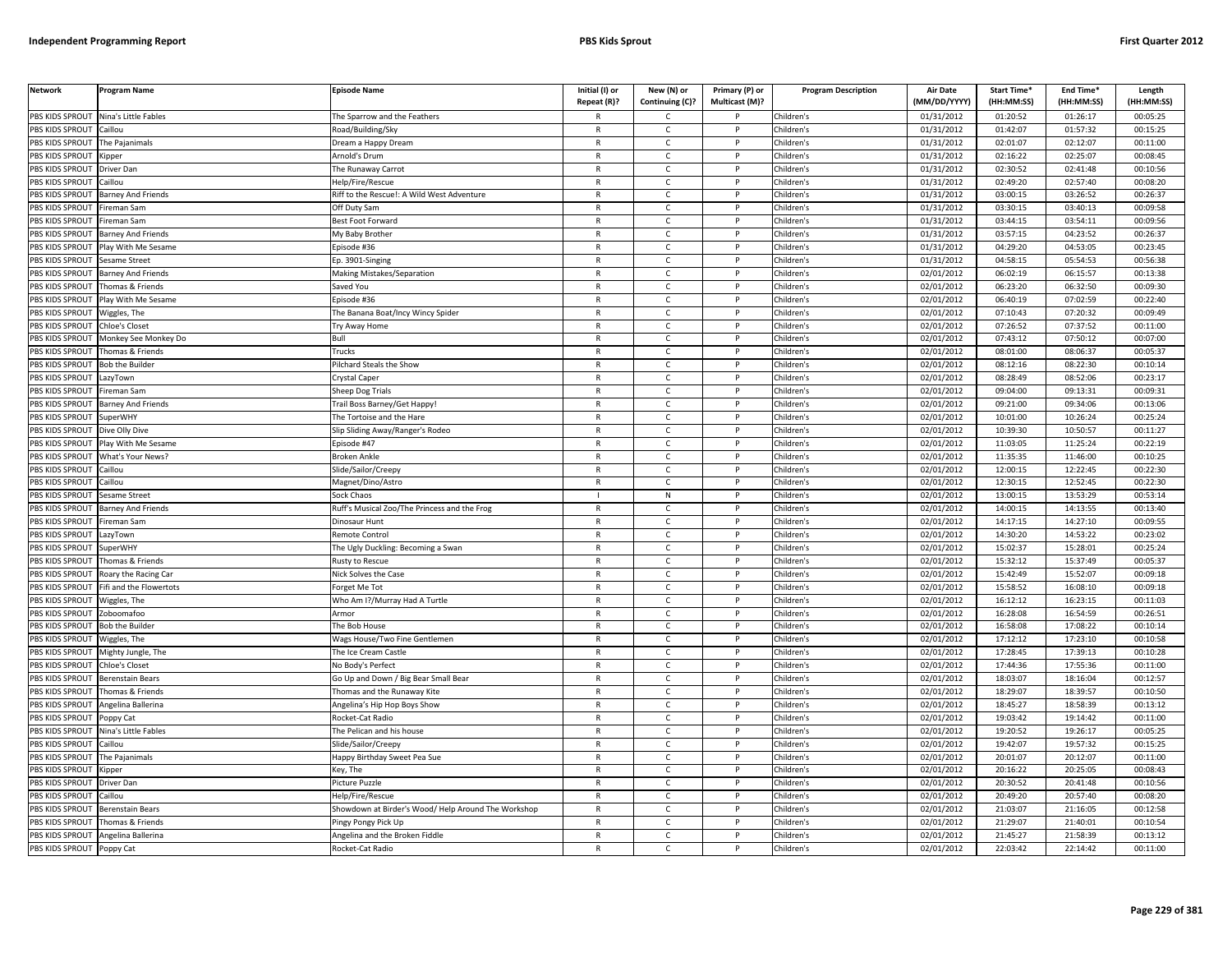| <b>Network</b>        | <b>Program Name</b>       | <b>Episode Name</b>                       | Initial (I) or | New (N) or      | Primary (P) or | <b>Program Description</b> | <b>Air Date</b> | Start Time* | End Time*  | Length     |
|-----------------------|---------------------------|-------------------------------------------|----------------|-----------------|----------------|----------------------------|-----------------|-------------|------------|------------|
|                       |                           |                                           | Repeat (R)?    | Continuing (C)? | Multicast (M)? |                            | (MM/DD/YYYY)    | (HH:MM:SS)  | (HH:MM:SS) | (HH:MM:SS) |
| PBS KIDS SPROUT       | Nina's Little Fables      | he Mouse and the Dog                      | R              | Ċ               |                | Children's                 | 02/01/2012      | 22:20:52    | 22:26:17   | 00:05:25   |
| PBS KIDS SPROUT       | Caillou                   | Show/Magic/Castle                         | $\mathsf{R}$   | $\mathsf{C}$    | P              | Children's                 | 02/01/2012      | 22:42:07    | 22:57:32   | 00:15:25   |
| <b>BS KIDS SPROUT</b> | The Pajanimals            | Happy Birthday Sweet Pea Sue              | $\mathsf{R}$   | $\mathsf{C}$    |                | Children's                 | 02/01/2012      | 23:01:07    | 23:12:07   | 00:11:00   |
| PBS KIDS SPROUT       | (ipper                    | ong Walk, The                             | $\mathsf{R}$   | $\mathsf{C}$    | Þ              | Children's                 | 02/01/2012      | 23:16:22    | 23:25:11   | 00:08:49   |
| PBS KIDS SPROUT       | Driver Dan                | Wish I Was                                | $\mathsf{R}$   | C               |                | Children's                 | 02/01/2012      | 23:30:52    | 23:41:48   | 00:10:56   |
| PBS KIDS SPROUT       | aillou                    | lelp/Fire/Rescue                          | $\mathsf{R}$   | $\mathsf{C}$    | P              | Children's                 | 02/01/2012      | 23:49:20    | 23:57:40   | 00:08:20   |
| PBS KIDS SPROUT       | Berenstain Bears          | Go Up and Down / Big Bear Small Bear      | R              | $\mathsf{C}$    | P              | Children's                 | 02/01/2012      | 00:03:07    | 00:16:04   | 00:12:57   |
| PBS KIDS SPROUT       | homas & Friends           | homas and the Runaway Kite                | $\mathsf{R}$   | $\mathsf{C}$    | P              | Children's                 | 02/01/2012      | 00:29:07    | 00:39:57   | 00:10:50   |
| PBS KIDS SPROUT       | Angelina Ballerina        | Angelina's Hip Hop Boys Show              | $\mathsf{R}$   | $\mathsf{C}$    | P              | Children's                 | 02/01/2012      | 00:45:27    | 00:58:39   | 00:13:12   |
| PBS KIDS SPROUT       | oppy Cat                  | <b>Rocket-Cat Radio</b>                   | $\mathsf{R}$   | $\mathsf{C}$    |                | Children's                 | 02/01/2012      | 01:03:42    | 01:14:42   | 00:11:00   |
| PBS KIDS SPROUT       | Nina's Little Fables      | The Pelican and his house                 | $\mathsf{R}$   | $\mathsf{C}$    | P              | Children's                 | 02/01/2012      | 01:20:52    | 01:26:17   | 00:05:25   |
| PBS KIDS SPROUT       | aillou                    | Slide/Sailor/Creepy                       | $\mathsf{R}$   | $\mathsf{C}$    |                | Children's                 | 02/01/2012      | 01:42:07    | 01:57:32   | 00:15:25   |
| PBS KIDS SPROUT       | The Pajanimals            | Happy Birthday Sweet Pea Sue              | $\mathsf{R}$   | $\mathsf{C}$    | P              | Children's                 | 02/01/2012      | 02:01:07    | 02:12:07   | 00:11:00   |
| PBS KIDS SPROUT       | <b>Kipper</b>             | (ey, The                                  | R              | $\mathsf{C}$    |                | Children's                 | 02/01/2012      | 02:16:22    | 02:25:05   | 00:08:43   |
| PBS KIDS SPROUT       | Driver Dan                | Picture Puzzle                            | $\mathsf{R}$   | $\mathsf{C}$    | $\mathsf{P}$   | Children's                 | 02/01/2012      | 02:30:52    | 02:41:48   | 00:10:56   |
| PBS KIDS SPROUT       | Caillou                   | lelp/Fire/Rescue                          | R              | C               | P              | Children's                 | 02/01/2012      | 02:49:20    | 02:57:40   | 00:08:20   |
| PBS KIDS SPROUT       | <b>Barney And Friends</b> | ights, Camera, Action!: A Movie Adventure | R              | $\mathsf{C}$    | P              | Children's                 | 02/01/2012      | 03:00:15    | 03:26:45   | 00:26:30   |
| PBS KIDS SPROUT       | Fireman Sam               | Sheep Dog Trials                          | $\mathsf{R}$   | $\mathsf{C}$    | P              | Children's                 | 02/01/2012      | 03:30:15    | 03:40:12   | 00:09:57   |
| PBS KIDS SPROUT       | ireman Sam                | Mother's Helper                           | $\mathsf{R}$   | $\mathsf{C}$    | P              | Children's                 | 02/01/2012      | 03:44:15    | 03:54:10   | 00:09:55   |
| PBS KIDS SPROUT       | <b>Barney And Friends</b> | (eep on Truckin'                          | R              | Ċ               |                | Children's                 | 02/01/2012      | 03:57:15    | 04:23:53   | 00:26:38   |
| PBS KIDS SPROUT       | lay With Me Sesame        | pisode #37                                | $\mathsf{R}$   | $\mathsf{C}$    | Þ              | Children's                 | 02/01/2012      | 04:29:20    | 04:53:10   | 00:23:50   |
| <b>BS KIDS SPROUT</b> | Sesame Street             | p: 3792-Water                             | R              | C               |                | Children's                 | 02/01/2012      | 04:58:15    | 05:56:06   | 00:57:51   |
| PBS KIDS SPROUT       | Barney And Friends        | Making Mistakes/Separation                | $\mathsf{R}$   | $\mathsf{C}$    | Þ              | Children's                 | 02/02/2012      | 06:02:19    | 06:16:01   | 00:13:42   |
| PBS KIDS SPROUT       | Thomas & Friends          | Duncan and the Hot Air Balloon            | R              | $\mathsf{C}$    | P              | Children's                 | 02/02/2012      | 06:23:20    | 06:32:50   | 00:09:30   |
| PBS KIDS SPROUT       | lay With Me Sesame        | pisode #37                                | $\mathsf{R}$   | $\mathsf{C}$    | D              | Children's                 | 02/02/2012      | 06:40:19    | 07:03:04   | 00:22:45   |
| PBS KIDS SPROUT       | Wiggles, The              | airy Dancing!/Getting Strong-             | $\mathsf{R}$   | $\mathsf{C}$    | P              | Children's                 | 02/02/2012      | 07:10:43    | 07:20:31   | 00:09:48   |
| PBS KIDS SPROUT       | hloe's Closet             | isten Up                                  | R              | $\mathsf{C}$    |                | Children's                 | 02/02/2012      | 07:26:52    | 07:37:52   | 00:11:00   |
| PBS KIDS SPROUT       | Monkey See Monkey Do      | Squirrel                                  | $\mathsf{R}$   | $\mathsf{C}$    | P              | Children's                 | 02/02/2012      | 07:43:12    | 07:50:12   | 00:07:00   |
| PBS KIDS SPROUT       | Thomas & Friends          | Iome At last                              | $\mathsf{R}$   | $\mathsf{C}$    |                | Children's                 | 02/02/2012      | 08:01:00    | 08:06:37   | 00:05:37   |
| PBS KIDS SPROUT       | <b>Bob the Builder</b>    | <b>Bob's Bird Hide</b>                    | $\mathsf{R}$   | $\mathsf{C}$    | P              | Children's                 | 02/02/2012      | 08:12:16    | 08:22:32   | 00:10:16   |
| PBS KIDS SPROUT       | LazyTown                  | leepless in LazyTown                      | R              | $\mathsf{C}$    |                | Children's                 | 02/02/2012      | 08:28:49    | 08:51:54   | 00:23:05   |
| PBS KIDS SPROUT       | ireman Sam                | Poorly Penny                              | $\mathsf{R}$   | $\mathsf{C}$    | P              | Children's                 | 02/02/2012      | 09:04:00    | 09:13:31   | 00:09:31   |
| PBS KIDS SPROUT       | <b>Barney And Friends</b> | Big as Barney/No, No, No!                 | $\mathsf{R}$   | $\mathsf{C}$    | P              | Children's                 | 02/02/2012      | 09:21:00    | 09:34:09   | 00:13:09   |
| PBS KIDS SPROUT       | <b>SuperWHY</b>           | <b>Goldilocks and the Three Bears</b>     | R              | $\mathsf{C}$    | P              | Children's                 | 02/02/2012      | 10:01:00    | 10:26:24   | 00:25:24   |
| PBS KIDS SPROUT       | Dive Olly Dive            | The Big Swap/Detective Beth               | R              | $\mathsf{C}$    | P              | Children's                 | 02/02/2012      | 10:39:30    | 10:50:57   | 00:11:27   |
| PBS KIDS SPROUT       | Play With Me Sesame       | Episode #48                               | $\mathsf{R}$   | $\mathsf{C}$    | P              | Children's                 | 02/02/2012      | 11:03:05    | 11:25:27   | 00:22:22   |
| PBS KIDS SPROUT       | What's Your News?         | leepover                                  | R              | Ċ               |                | Children's                 | 02/02/2012      | 11:35:35    | 11:46:00   | 00:10:25   |
| PBS KIDS SPROUT       | Caillou                   | inow/Shoot/Tobog                          | $\mathsf{R}$   | $\mathsf{C}$    | Þ              | Children's                 | 02/02/2012      | 12:00:15    | 12:22:45   | 00:22:30   |
| PBS KIDS SPROUT       | Caillou                   | ibrary/Book/Story                         | R              | C               |                | Children's                 | 02/02/2012      | 12:30:15    | 12:52:45   | 00:22:30   |
| PBS KIDS SPROUT       | Sesame Street             | irefly Show                               |                | ${\sf N}$       |                | Children's                 | 02/02/2012      | 13:00:15    | 13:53:08   | 00:52:53   |
| <b>BS KIDS SPROUT</b> | <b>Barney And Friends</b> | Welcome, Cousin Riff/Special Skills       | $\mathsf{R}$   | $\mathsf{C}$    | P              | Children's                 | 02/02/2012      | 14:00:15    | 14:13:54   | 00:13:39   |
| PBS KIDS SPROUT       | ireman Sam                | loating Cart                              | $\mathsf{R}$   | $\mathsf{C}$    | Þ              | Children's                 | 02/02/2012      | 14:17:15    | 14:27:12   | 00:09:57   |
| PBS KIDS SPROUT       | LazyTown                  | Secret Agent Zero                         | $\mathsf{R}$   | $\mathsf{C}$    | P              | Children's                 | 02/02/2012      | 14:30:20    | 14:53:30   | 00:23:10   |
| PBS KIDS SPROUT       | SuperWHY                  | he Muddled-Up Fairytales                  | $\mathsf{R}$   | $\mathsf{C}$    | D              | Children's                 | 02/02/2012      | 15:02:37    | 15:28:00   | 00:25:23   |
| PBS KIDS SPROUT       | Thomas & Friends          | Thomas and Stepney                        | $\mathsf{R}$   | $\mathsf{C}$    | P              | Children's                 | 02/02/2012      | 15:32:12    | 15:37:49   | 00:05:37   |
| PBS KIDS SPROUT       | Roary the Racing Car      | Simply the Best                           | $\mathsf{R}$   | $\mathsf{C}$    | D              | Children's                 | 02/02/2012      | 15:42:49    | 15:52:07   | 00:09:18   |
| PBS KIDS SPROUT       | Fifi and the Flowertots   | <b>Big Band Night</b>                     | R              | $\mathsf{C}$    | P              | Children's                 | 02/02/2012      | 15:58:52    | 16:08:10   | 00:09:18   |
| PBS KIDS SPROUT       | Niggles, The              | a Bamba/Oranges and Lemons                | $\mathsf{R}$   | $\mathsf{C}$    | P              | Children's                 | 02/02/2012      | 16:12:12    | 16:23:11   | 00:10:59   |
| PBS KIDS SPROUT       | Zoboomafoo                | Messy & Clean                             | $\mathsf{R}$   | $\mathsf{C}$    | $\mathsf{P}$   | Children's                 | 02/02/2012      | 16:28:08    | 16:54:58   | 00:26:50   |
| PBS KIDS SPROUT       | <b>Bob the Builder</b>    | Bob's Fresh Start                         | $\mathsf{R}$   | C               |                | Children's                 | 02/02/2012      | 16:58:08    | 17:08:23   | 00:10:15   |
| PBS KIDS SPROUT       | Wiggles, The              | Feddy Bear, Teddy Bear/Wiggletastic       | R              | $\mathsf{C}$    | P              | Children's                 | 02/02/2012      | 17:12:12    | 17:23:11   | 00:10:59   |
| PBS KIDS SPROUT       | Mighty Jungle, The        | Dressup Tea Party                         | $\mathsf{R}$   | C               | P              | Children's                 | 02/02/2012      | 17:28:45    | 17:39:20   | 00:10:35   |
| PBS KIDS SPROUT       | <b>Chloe's Closet</b>     | Old Rabbit, New Tricks                    | $\mathsf{R}$   | $\mathsf{C}$    | P              | Children's                 | 02/02/2012      | 17:44:36    | 17:55:36   | 00:11:00   |
| PBS KIDS SPROUT       | <b>Berenstain Bears</b>   | rouble Grownn Ups / Too Much TV           | R              | Ċ               |                | Children's                 | 02/02/2012      | 18:03:07    | 18:16:05   | 00:12:58   |
| PBS KIDS SPROUT       | Thomas & Friends          | Steamy Sodor                              | $\mathsf{R}$   | $\mathsf{C}$    | P              | Children's                 | 02/02/2012      | 18:29:07    | 18:39:58   | 00:10:51   |
| PBS KIDS SPROUT       | Angelina Ballerina        | Angelina's New Home                       | R              | C               |                | Children's                 | 02/02/2012      | 18:45:27    | 18:58:39   | 00:13:12   |
| PBS KIDS SPROUT       | Poppy Cat                 | Waterfall Lane                            | $\mathsf{R}$   | $\mathsf{C}$    |                | Children's                 | 02/02/2012      | 19:03:42    | 19:14:42   | 00:11:00   |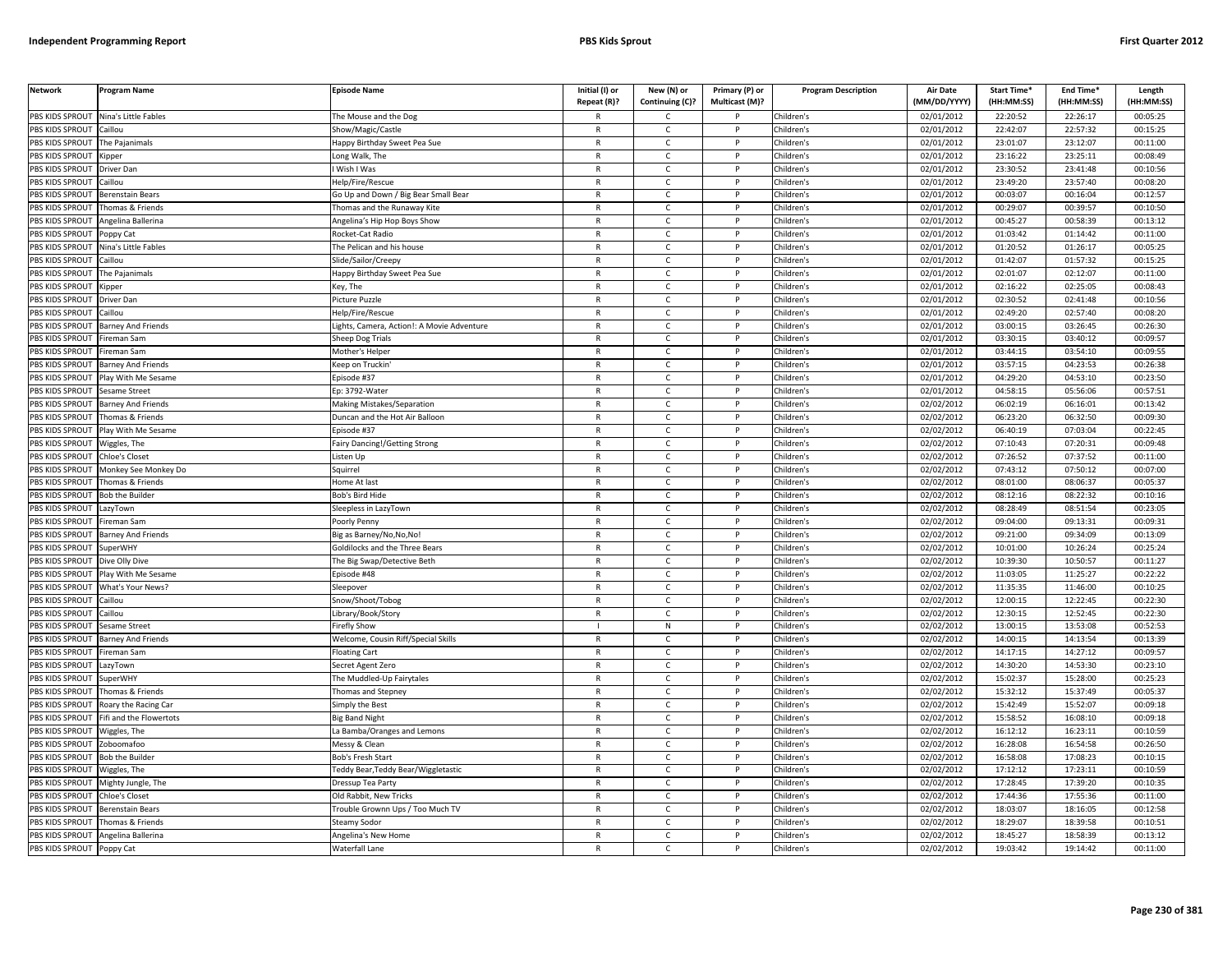| <b>Network</b>                     | Program Name                                                                                                                                                                                                                     | <b>Episode Name</b>                                 | Initial (I) or               | New (N) or                   | Primary (P) or | <b>Program Description</b> | <b>Air Date</b>          | Start Time*          | End Time*            | Length               |
|------------------------------------|----------------------------------------------------------------------------------------------------------------------------------------------------------------------------------------------------------------------------------|-----------------------------------------------------|------------------------------|------------------------------|----------------|----------------------------|--------------------------|----------------------|----------------------|----------------------|
|                                    |                                                                                                                                                                                                                                  |                                                     | Repeat (R)?                  | Continuing (C)?              | Multicast (M)? |                            | (MM/DD/YYYY)             | (HH:MM:SS)           | (HH:MM:SS)           | (HH:MM:SS)           |
| PBS KIDS SPROUT<br>PBS KIDS SPROUT | Nina's Little Fables<br>Caillou                                                                                                                                                                                                  | The Caterpillar and the Cocoon                      | $\mathsf{R}$                 | $\mathsf{C}$<br>$\mathsf{C}$ | P              | Children's                 | 02/02/2012               | 19:20:52<br>19:42:07 | 19:26:17             | 00:05:25             |
| PBS KIDS SPROUT                    |                                                                                                                                                                                                                                  | Snow/Shoot/Tobog                                    |                              |                              |                | Children's                 | 02/02/2012               |                      | 19:57:32<br>20:12:07 | 00:15:25             |
| PBS KIDS SPROUT                    | The Pajanimals                                                                                                                                                                                                                   | No Bath for Me                                      | $\mathsf{R}$<br>${\sf R}$    | $\mathsf{C}$<br>$\mathsf{C}$ | P              | Children's                 | 02/02/2012               | 20:01:07<br>20:16:22 | 20:25:08             | 00:11:00<br>00:08:46 |
| PBS KIDS SPROUT                    | (ippe)                                                                                                                                                                                                                           | Holiday, The                                        | R                            |                              | P              | Children's                 | 02/02/2012<br>02/02/2012 | 20:30:52             | 20:41:48             | 00:10:56             |
| PBS KIDS SPROUT                    | Driver Dan                                                                                                                                                                                                                       | Нір Нор Нір Нор                                     | $\mathsf{R}$                 | c                            | P              | Children's                 |                          |                      |                      |                      |
| PBS KIDS SPROUT                    | Caillou                                                                                                                                                                                                                          | Help/Fire/Rescue                                    | $\mathsf{R}$                 | C                            | P              | Children's                 | 02/02/2012               | 20:49:20<br>21:03:07 | 20:57:40<br>21:16:04 | 00:08:20<br>00:12:57 |
|                                    | Berenstain Bears                                                                                                                                                                                                                 | Showdown at Birder's Wood/ Help Around The Workshop | $\mathsf{R}$                 | C                            | <b>D</b>       | Children's                 | 02/02/2012               |                      |                      |                      |
| PBS KIDS SPROUT                    | Thomas & Friends                                                                                                                                                                                                                 | Charlie and Eddi                                    |                              | $\mathsf{C}$                 | P              | Children's                 | 02/02/2012               | 21:29:07             | 21:40:01             | 00:10:54             |
| PBS KIDS SPROUT                    | Angelina Ballerina                                                                                                                                                                                                               | Angelina and Alice's Big Night                      | $\mathsf{R}$<br>$\mathsf{R}$ | $\mathsf{C}$                 |                | Children's                 | 02/02/2012               | 21:45:27             | 21:58:39             | 00:13:12             |
| PBS KIDS SPROUT                    | oppy Cat                                                                                                                                                                                                                         | <b>Naterfall Lane</b>                               |                              | $\mathsf{C}$                 | P              | Children's                 | 02/02/2012               | 22:03:42             | 22:14:42             | 00:11:00             |
| PBS KIDS SPROUT                    | Nina's Little Fables                                                                                                                                                                                                             | The Owl and his voice                               | $\mathsf{R}$                 | C                            |                | Children's                 | 02/02/2012               | 22:20:52             | 22:26:17             | 00:05:25             |
| <b>PBS KIDS SPROUT</b>             | Caillou                                                                                                                                                                                                                          | Antarctic/Sea/Bayou                                 | $\mathsf{R}$                 | C                            |                | Children's                 | 02/02/2012               | 22:42:07             | 22:57:32             | 00:15:25             |
| PBS KIDS SPROUT                    | The Pajanimals                                                                                                                                                                                                                   | No Bath for Me                                      | $\mathsf{R}$                 | $\mathsf{C}$                 | $\mathsf{P}$   | Children's                 | 02/02/2012               | 23:01:07             | 23:12:07             | 00:11:00             |
| PBS KIDS SPROUT                    | <ipper< td=""><td>Surprise Party</td><td><math>\mathsf{R}</math></td><td>C</td><td>P</td><td>Children's</td><td>02/02/2012</td><td>23:16:22</td><td>23:25:11</td><td>00:08:49</td></ipper<>                                      | Surprise Party                                      | $\mathsf{R}$                 | C                            | P              | Children's                 | 02/02/2012               | 23:16:22             | 23:25:11             | 00:08:49             |
| PBS KIDS SPROUT                    | Driver Dan                                                                                                                                                                                                                       | <b>Bigger and Bigger</b>                            | $\mathsf{R}$<br>$\mathsf{R}$ | $\mathsf{C}$                 | P<br>P         | Children's                 | 02/02/2012               | 23:30:52             | 23:41:48             | 00:10:56             |
| PBS KIDS SPROUT                    | Caillou                                                                                                                                                                                                                          | Help/Fire/Rescue                                    |                              | $\mathsf{C}$                 |                | Children's                 | 02/02/2012               | 23:49:20             | 23:57:40             | 00:08:20             |
| PBS KIDS SPROUT                    | Berenstain Bears                                                                                                                                                                                                                 | Trouble Grownn Ups / Too Much TV                    | $\mathsf{R}$                 | $\mathsf{C}$                 | P              | Children's                 | 02/02/2012               | 00:03:07             | 00:16:05             | 00:12:58             |
| PBS KIDS SPROUT                    | Thomas & Friends                                                                                                                                                                                                                 | Steamy Sodor                                        | $\mathsf{R}$                 | $\mathsf{C}$                 | P              | Children's                 | 02/02/2012               | 00:29:07             | 00:39:58             | 00:10:51             |
| PBS KIDS SPROUT                    | Angelina Ballerina                                                                                                                                                                                                               | Angelina's New Home                                 | $\mathsf{R}$                 | $\mathsf{C}$                 | P              | Children's                 | 02/02/2012               | 00:45:27             | 00:58:39             | 00:13:12             |
| PBS KIDS SPROUT                    | Poppy Cat                                                                                                                                                                                                                        | Waterfall Lane                                      | $\mathsf{R}$                 | $\mathsf{C}$                 | P              | Children's                 | 02/02/2012               | 01:03:42             | 01:14:42             | 00:11:00             |
| PBS KIDS SPROUT                    | Nina's Little Fables                                                                                                                                                                                                             | The Caterpillar and the Cocoon                      | $\mathsf{R}$                 | $\mathsf{C}$                 | P              | Children's                 | 02/02/2012               | 01:20:52             | 01:26:17             | 00:05:25             |
| PBS KIDS SPROUT                    | Caillou                                                                                                                                                                                                                          | Snow/Shoot/Tobog                                    | $\mathsf{R}$                 | $\mathsf{C}$                 | P              | Children's                 | 02/02/2012               | 01:42:07             | 01:57:32             | 00:15:25             |
| PBS KIDS SPROUT                    | The Pajanimals                                                                                                                                                                                                                   | No Bath for M                                       | $\mathsf{R}$                 | $\mathsf{C}$                 | D              | Children's                 | 02/02/2012               | 02:01:07             | 02:12:07             | 00:11:00             |
| <b>PBS KIDS SPROUT</b>             | <ipper< td=""><td>Holiday, The</td><td><math>\mathsf{R}</math></td><td><math display="inline">\mathsf{C}</math></td><td>P</td><td>Children's</td><td>02/02/2012</td><td>02:16:22</td><td>02:25:08</td><td>00:08:46</td></ipper<> | Holiday, The                                        | $\mathsf{R}$                 | $\mathsf{C}$                 | P              | Children's                 | 02/02/2012               | 02:16:22             | 02:25:08             | 00:08:46             |
| PBS KIDS SPROUT                    | Driver Dar                                                                                                                                                                                                                       | Hip Hop Hip Hop                                     | $\mathsf{R}$                 | $\mathsf{C}$                 |                | Children's                 | 02/02/2012               | 02:30:52             | 02:41:48             | 00:10:56             |
| PBS KIDS SPROUT                    | Caillou                                                                                                                                                                                                                          | Help/Fire/Rescue                                    | $\mathsf{R}$                 | C                            | P              | Children's                 | 02/02/2012               | 02:49:20             | 02:57:40             | 00:08:20             |
| PBS KIDS SPROUT                    | <b>Barney And Friends</b>                                                                                                                                                                                                        | To Catch a Thief: A Mystery Adventure               | $\mathsf{R}$                 | $\mathsf{C}$                 |                | Children's                 | 02/02/2012               | 03:00:15             | 03:26:51             | 00:26:36             |
| PBS KIDS SPROUT                    | Fireman Sam                                                                                                                                                                                                                      | Poorly Penny                                        | $\mathsf{R}$                 | $\mathsf{C}$                 | P              | Children's                 | 02/02/2012               | 03:30:15             | 03:40:13             | 00:09:58             |
| PBS KIDS SPROUT                    | Fireman Sam                                                                                                                                                                                                                      | Seeing Red                                          |                              | C.                           |                | Children's                 | 02/02/2012               | 03:44:15             | 03:54:10             | 00:09:55             |
| PBS KIDS SPROUT                    | Barney And Friends                                                                                                                                                                                                               | 'm a Buildei                                        | R                            | C                            | P              | Children's                 | 02/02/2012               | 03:57:15             | 04:23:52             | 00:26:37             |
| PBS KIDS SPROUT                    | Play With Me Sesame                                                                                                                                                                                                              | Episode #38                                         | $\mathsf{R}$                 | C                            | P              | Children's                 | 02/02/2012               | 04:29:20             | 04:53:13             | 00:23:53             |
| PBS KIDS SPROUT                    | Sesame Street                                                                                                                                                                                                                    | Ep. 3806-Food                                       | $\mathsf{R}$                 | $\mathsf{C}$                 | P              | Children's                 | 02/02/2012               | 04:58:15             | 05:56:06             | 00:57:51             |
| PBS KIDS SPROUT                    | <b>Barney And Friends</b>                                                                                                                                                                                                        | Days of the Week/Sharing                            | $\mathsf{R}$                 | $\mathsf{C}$                 | P              | Children's                 | 02/03/2012               | 06:02:19             | 06:16:00             | 00:13:41             |
| PBS KIDS SPROUT                    | Thomas & Friends                                                                                                                                                                                                                 | James Works It Out (Winter)                         | $\mathsf{R}$                 | $\mathsf{C}$                 | P              | Children's                 | 02/03/2012               | 06:23:20             | 06:32:50             | 00:09:30             |
| PBS KIDS SPROUT                    | Play With Me Sesame                                                                                                                                                                                                              | Episode #38                                         | $\mathsf{R}$                 | $\mathsf{C}$                 | P              | Children's                 | 02/03/2012               | 06:40:19             | 07:03:07             | 00:22:48             |
| PBS KIDS SPROUT                    | Wiggles, The                                                                                                                                                                                                                     | Fairy Dancing!/Getting Strong                       | $\mathsf{R}$                 | $\mathsf{C}$                 | P              | Children's                 | 02/03/2012               | 07:10:43             | 07:20:31             | 00:09:48             |
| PBS KIDS SPROUT                    | Chloe's Closet                                                                                                                                                                                                                   | Don't Fall A Sheep                                  | $\mathsf{R}$                 | C                            |                | Children's                 | 02/03/2012               | 07:26:52             | 07:37:52             | 00:11:00             |
| PBS KIDS SPROUT                    | Monkey See Monkey Do                                                                                                                                                                                                             | Hippo                                               | $\mathsf{R}$                 | $\mathsf{C}$                 | P              | Children's                 | 02/03/2012               | 07:43:12             | 07:50:12             | 00:07:00             |
| PBS KIDS SPROUT                    | Thomas & Friends                                                                                                                                                                                                                 | የock and Roll                                       | R                            | C                            | P              | Children's                 | 02/03/2012               | 08:01:00             | 08:06:37             | 00:05:37             |
| PBS KIDS SPROUT                    | Bob the Builder                                                                                                                                                                                                                  | <b>Bob's Auntie</b>                                 | $\mathsf{R}$                 | $\mathsf{C}$                 | P              | Children's                 | 02/03/2012               | 08:12:16             | 08:22:32             | 00:10:16             |
| PBS KIDS SPROUT                    | LazyTown                                                                                                                                                                                                                         | Lazy Scouts                                         | $\mathsf{R}$                 | $\mathsf{C}$                 | P              | Children's                 | 02/03/2012               | 08:28:49             | 08:51:56             | 00:23:07             |
| PBS KIDS SPROUT                    | <sup>=</sup> ireman Sam                                                                                                                                                                                                          | Pirates of Pontypandy                               | $\mathsf{R}$                 | $\mathsf{C}$                 |                | Children's                 | 02/03/2012               | 09:04:00             | 09:13:31             | 00:09:31             |
| PBS KIDS SPROUT                    | <b>Barney And Friends</b>                                                                                                                                                                                                        | Big as Barney/No,No,No!                             | $\mathsf{R}$                 | $\mathsf{C}$                 | P              | Children's                 | 02/03/2012               | 09:21:00             | 09:34:09             | 00:13:09             |
| PBS KIDS SPROUT                    | SuperWHY                                                                                                                                                                                                                         | The Boy Who Cried Wolf                              | $\mathsf{R}$                 | C                            | P              | Children's                 | 02/03/2012               | 10:01:00             | 10:26:24             | 00:25:24             |
| PBS KIDS SPROUT                    | Dive Olly Dive                                                                                                                                                                                                                   | The Big Swap/Detective Beth                         | $\mathsf{R}$                 | C                            | P              | Children's                 | 02/03/2012               | 10:39:30             | 10:50:57             | 00:11:27             |
| PBS KIDS SPROUT                    | Play With Me Sesame                                                                                                                                                                                                              | Episode #49                                         | $\mathsf{R}$                 | $\mathsf{C}$                 | P              | Children's                 | 02/03/2012               | 11:03:05             | 11:25:21             | 00:22:16             |
| PBS KIDS SPROUT                    | What's Your News?                                                                                                                                                                                                                | Grandma                                             | $\mathsf{R}$                 | $\mathsf{C}$                 | $\mathsf{P}$   | Children's                 | 02/03/2012               | 11:35:35             | 11:46:00             | 00:10:25             |
| PBS KIDS SPROUT                    | Caillou                                                                                                                                                                                                                          | Drums/Band/Sing                                     | $\mathsf{R}$                 | $\mathsf{C}$                 | P              | Children's                 | 02/03/2012               | 12:00:15             | 12:22:45             | 00:22:30             |
| PBS KIDS SPROUT                    | Caillou                                                                                                                                                                                                                          | Present/Chef/Paint                                  | $\mathsf{R}$                 | C                            | P              | Children's                 | 02/03/2012               | 12:30:15             | 12:52:45             | 00:22:30             |
| PBS KIDS SPROUT                    | Sesame Street                                                                                                                                                                                                                    | Max the Magician                                    |                              | N                            | P              | Children's                 | 02/03/2012               | 13:00:15             | 13:54:08             | 00:53:53             |
| PBS KIDS SPROUT                    | <b>Barney And Friends</b>                                                                                                                                                                                                        | Welcome, Cousin Riff/Special Skills                 | $\mathsf{R}$                 | $\mathsf{C}$                 | P              | Children's                 | 02/03/2012               | 14:00:15             | 14:13:54             | 00:13:39             |
| PBS KIDS SPROUT                    | Fireman Sam                                                                                                                                                                                                                      | Cry Wolf                                            | $\mathsf{R}$                 | $\mathsf{C}$                 |                | Children's                 | 02/03/2012               | 14:17:15             | 14:27:12             | 00:09:57             |
| PBS KIDS SPROUT                    | .azyTown                                                                                                                                                                                                                         | Sportacus Who?                                      | $\mathsf{R}$                 | $\mathsf{C}$                 | <sub>D</sub>   | Children's                 | 02/03/2012               | 14:30:20             | 14:53:06             | 00:22:46             |
| PBS KIDS SPROUT                    | SuperWHY                                                                                                                                                                                                                         | Comic Book: The Attack of the Eraser                | R                            | $\mathsf{C}$                 | P              | Children's                 | 02/03/2012               | 15:02:37             | 15:28:01             | 00:25:24             |
| PBS KIDS SPROUT                    | Thomas & Friends                                                                                                                                                                                                                 | Henry and the Elephant                              | $\mathsf{R}$                 | $\mathsf{C}$                 |                | Children's                 | 02/03/2012               | 15:32:12             | 15:37:49             | 00:05:37             |
| PBS KIDS SPROUT                    | Roary the Racing Car                                                                                                                                                                                                             | Zizzy Wins the Day                                  | $\mathsf{R}$                 | C                            | P              | Children's                 | 02/03/2012               | 15:42:49             | 15:52:07             | 00:09:18             |
| PBS KIDS SPROUT                    | Fifi and the Flowertots                                                                                                                                                                                                          | Daisy Chain Dance                                   |                              | $\mathsf{C}$                 |                | Children's                 | 02/03/2012               | 15:58:52             | 16:08:10             | 00:09:18             |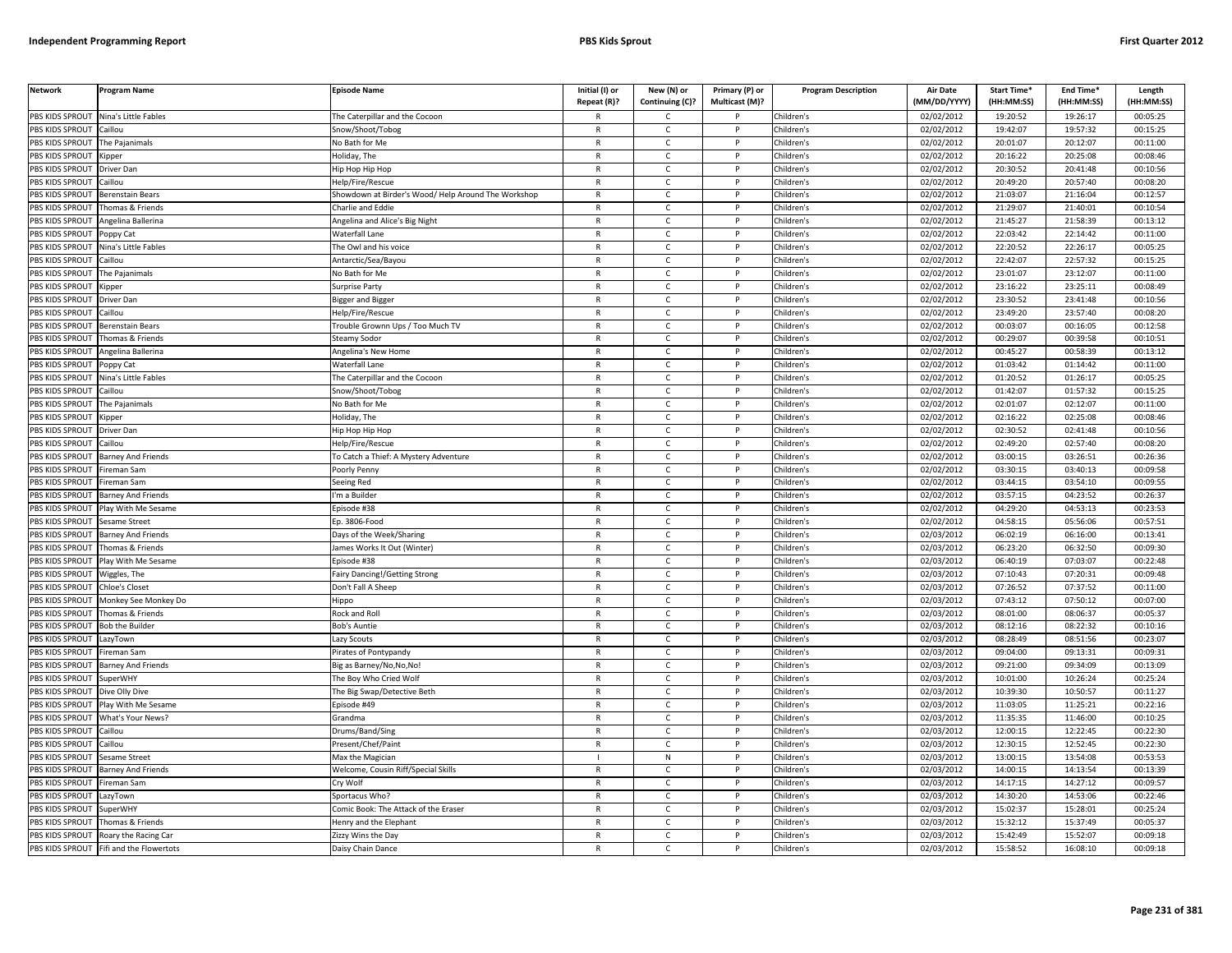| <b>Network</b>                     | Program Name                | <b>Episode Name</b>                        | Initial (I) or | New (N) or        | Primary (P) or | <b>Program Description</b> | <b>Air Date</b>     | Start Time* | End Time*  | Length     |
|------------------------------------|-----------------------------|--------------------------------------------|----------------|-------------------|----------------|----------------------------|---------------------|-------------|------------|------------|
|                                    |                             |                                            | Repeat (R)?    | Continuing (C)?   | Multicast (M)? |                            | (MM/DD/YYYY)        | (HH:MM:SS)  | (HH:MM:SS) | (HH:MM:SS) |
| PBS KIDS SPROUT                    | Wiggles, The                | a Bamba/Oranges and Lemons                 | R              | Ċ                 |                | Children's                 | 02/03/2012          | 16:12:12    | 16:23:11   | 00:10:59   |
| <b>PBS KIDS SPROUT</b>             | Zoboomafoo                  | umpers                                     | $\mathsf{R}$   | $\mathsf{C}$      | P              | Children's                 | 02/03/2012          | 16:28:08    | 16:54:56   | 00:26:48   |
| <b>BS KIDS SPROUT</b>              | <b>Bob the Builder</b>      | ofty's Shelter                             | $\mathsf{R}$   | $\mathsf{C}$      |                | Children's                 | 02/03/2012          | 16:58:08    | 17:08:24   | 00:10:16   |
| PBS KIDS SPROUT                    | Viggles, The                | eddy Bear, Teddy Bear/Wiggletastic         | $\mathsf{R}$   | $\mathsf{C}$      | Þ              | Children's                 | 02/03/2012          | 17:12:12    | 17:23:12   | 00:11:00   |
| PBS KIDS SPROUT                    | Mighty Jungle, The          | <b>Babu's Missing Ball</b>                 | $\mathsf{R}$   | C                 |                | Children's                 | 02/03/2012          | 17:28:45    | 17:39:20   | 00:10:35   |
| PBS KIDS SPROUT                    | hloe's Closet               | re-School Musical                          | $\mathsf{R}$   | $\mathsf{C}$      | P              | Children's                 | 02/03/2012          | 17:44:36    | 17:55:36   | 00:11:00   |
| PBS KIDS SPROUT                    | ilms & Specials             | Abby in Wonderland                         | R              | $\mathsf{C}$      | P              | Children's                 | 02/03/2012          | 18:03:00    | 18:44:04   | 00:41:04   |
| PBS KIDS SPROUT                    | oppy Cat                    | 'odel Mountain                             | $\mathsf{R}$   | $\mathsf{C}$      | P              | Children's                 | 02/03/2012          | 19:06:42    | 19:17:42   | 00:11:00   |
| PBS KIDS SPROUT                    | Nina's Little Fables        | light of the Birds                         | $\mathsf{R}$   | $\mathsf{C}$      | $\mathsf{P}$   | Children's                 | 02/03/2012          | 19:22:52    | 19:28:17   | 00:05:25   |
| PBS KIDS SPROUT                    | aillou                      | )rums/Band/Sing                            | $\mathsf{R}$   | $\mathsf{C}$      |                | Children's                 | 02/03/2012          | 19:42:52    | 19:58:17   | 00:15:25   |
| PBS KIDS SPROUT                    | The Pajanimals              | <b>Try and Try Again</b>                   | $\mathsf{R}$   | $\mathsf{C}$      | P              | Children's                 | 02/03/2012          | 20:01:07    | 20:12:07   | 00:11:00   |
| PBS KIDS SPROUT                    | <b>Kipper</b>               | Big Race                                   | $\mathsf{R}$   | $\mathsf{C}$      | D              | Children's                 | 02/03/2012          | 20:16:17    | 20:25:04   | 00:08:47   |
| PBS KIDS SPROUT                    | Driver Dan                  | <b>Hip's Adventure</b>                     | $\mathsf{R}$   | $\mathsf{C}$      | P              | Children's                 | 02/03/2012          | 20:30:52    | 20:41:47   | 00:10:55   |
| PBS KIDS SPROUT                    | aillou                      | ilide/Sailor/Creepy                        | R              | $\mathsf{C}$      |                | Children's                 | 02/03/2012          | 20:49:20    | 20:57:40   | 00:08:20   |
| PBS KIDS SPROUT                    | ilms & Specials             | Abby in Wonderland                         | $\mathsf{R}$   | $\mathsf{C}$      | $\mathsf{P}$   | Children's                 | 02/03/2012          | 21:03:00    | 21:44:04   | 00:41:04   |
| PBS KIDS SPROUT                    | Poppy Cat                   | odel Mountain                              | R              | C                 | P              | Children's                 | 02/03/2012          | 22:06:42    | 22:17:42   | 00:11:00   |
| PBS KIDS SPROUT                    | Nina's Little Fables        | The Thirsty Crow                           | R              | $\mathsf{C}$      | P              | Children's                 | 02/03/2012          | 22:22:52    | 22:28:17   | 00:05:25   |
| PBS KIDS SPROUT                    | aillou                      | Magnet/Dino/Astro                          | $\mathsf{R}$   | $\mathsf{C}$      | P              | Children's                 | 02/03/2012          | 22:42:52    | 22:58:17   | 00:15:25   |
| PBS KIDS SPROUT                    | The Pajanimals              | <b>Try and Try Again</b>                   | $\mathsf{R}$   | $\mathsf{C}$      | P              | Children's                 | 02/03/2012          | 23:01:07    | 23:12:07   | 00:11:00   |
| PBS KIDS SPROUT                    | Kipper                      | irates                                     | R              | C.                |                | Children's                 | 02/03/2012          | 23:16:17    | 23:25:06   | 00:08:49   |
| PBS KIDS SPROUT                    | Driver Dan                  | allulah's Favorite Food                    | $\mathsf{R}$   | $\mathsf{C}$      | D              | Children's                 | 02/03/2012          | 23:30:52    | 23:41:48   | 00:10:56   |
| <b>BS KIDS SPROUT</b>              | aillou                      | ilide/Sailor/Creepy                        | R              | C                 |                | Children's                 | 02/03/2012          | 23:49:20    | 23:57:40   | 00:08:20   |
| PBS KIDS SPROUT                    | ilms & Specials             | Abby in Wonderland                         | $\mathsf{R}$   | $\mathsf{C}$      | P              | Children's                 | 02/03/2012          | 00:03:00    | 00:44:04   | 00:41:04   |
| PBS KIDS SPROUT                    | oppy Cat                    | 'odel Mountain                             | R              | $\mathsf{C}$      | P              | Children's                 | 02/03/2012          | 01:06:42    | 01:17:42   | 00:11:00   |
| PBS KIDS SPROUT                    | <b>lina's Little Fables</b> | light of the Birds                         | $\mathsf{R}$   | $\mathsf{C}$      | P              | Children's                 | 02/03/2012          | 01:22:52    | 01:28:17   | 00:05:25   |
| PBS KIDS SPROUT                    | aillou                      | Drums/Band/Sing                            | $\mathsf{R}$   | $\mathsf{C}$      | P              | Children's                 | 02/03/2012          | 01:42:52    | 01:58:17   | 00:15:25   |
| PBS KIDS SPROUT                    | The Pajanimals              | <b>Try and Try Again</b>                   | R              | $\mathsf{C}$      |                | Children's                 | $\sqrt{02}/03/2012$ | 02:01:07    | 02:12:07   | 00:11:00   |
| PBS KIDS SPROUT                    | Kipper                      | Big Race                                   | $\mathsf{R}$   | $\mathsf{C}$      | $\mathsf{P}$   | Children's                 | 02/03/2012          | 02:16:17    | 02:25:04   | 00:08:47   |
| PBS KIDS SPROUT                    | <b>Driver Dan</b>           | lip's Adventure                            | $\mathsf{R}$   | $\mathsf{C}$      |                | Children's                 | 02/03/2012          | 02:30:52    | 02:41:47   | 00:10:55   |
| PBS KIDS SPROUT                    | Caillou                     | Slide/Sailor/Creepy                        | $\mathsf{R}$   | $\mathsf{C}$      | P              | Children's                 | 02/03/2012          | 02:49:20    | 02:57:40   | 00:08:20   |
| PBS KIDS SPROUT                    | Barney And Friends          | The Magic Lamp: A Travel Adventure         | R              | $\mathsf{C}$      | P              | Children's                 | 02/03/2012          | 03:00:15    | 03:26:48   | 00:26:33   |
| PBS KIDS SPROUT                    | ireman Sam                  | Pirates of Pontypandy                      | $\mathsf{R}$   | $\mathsf{C}$      | $\mathsf{P}$   | Children's                 | 02/03/2012          | 03:30:15    | 03:40:13   | 00:09:58   |
| PBS KIDS SPROUT                    | ireman Sam                  | No Nurse Like You                          | $\mathsf{R}$   | $\mathsf{C}$      | P              | Children's                 | 02/03/2012          | 03:44:15    | 03:54:10   | 00:09:55   |
| PBS KIDS SPROUT                    | <b>Barney And Friends</b>   | Coming on Strong                           | R              | $\mathsf{C}$      | P              | Children's                 | 02/03/2012          | 03:57:15    | 04:23:52   | 00:26:37   |
| PBS KIDS SPROUT                    | Play With Me Sesame         | pisode #39                                 | R              | $\mathsf{C}$      | P              | Children's                 | 02/03/2012          | 04:29:20    | 04:53:05   | 00:23:45   |
| PBS KIDS SPROUT                    | Sesame Street               | Ep. 3831-Water                             | $\mathsf{R}$   | $\mathsf{C}$      | P              | Children's                 | 02/03/2012          | 04:58:15    | 05:55:55   | 00:57:40   |
| PBS KIDS SPROUT                    | <b>Barney And Friends</b>   | Spring Into Fun                            | R              | $\mathsf{C}$      |                | Children's                 | 02/04/2012          | 06:00:15    | 06:26:53   | 00:26:38   |
| PBS KIDS SPROUT                    | ranny's Feet                | Rainforest Games/Star Gazing               | $\mathsf{R}$   | $\mathsf{C}$      | D              | Children's                 | 02/04/2012          | 06:32:20    | 06:43:51   | 00:11:31   |
| PBS KIDS SPROUT                    | Mama Mirabelle              | Here Today, Gone Tomorrow/Nobody's Perfect | R              | C                 |                | Children's                 | 02/04/2012          | 06:46:20    | 06:57:20   | 00:11:00   |
| PBS KIDS SPROUT                    | esame Street                | p. 4066                                    | $\mathsf{R}$   | $\mathsf{C}$      |                | Children's                 | 02/04/2012          | 07:00:15    | 07:55:40   | 00:55:25   |
| <b>BS KIDS SPROUT</b>              | Fireman Sam                 | erilous Path                               | $\mathsf{R}$   | $\mathsf{C}$      | P              | Children's                 | 02/04/2012          | 08:01:20    | 08:11:16   | 00:09:56   |
| PBS KIDS SPROUT                    | Niggles, The                | ondon Town!/Fly Through the Sky            | $\mathsf{R}$   | $\mathsf{C}$      | Þ              | Children's                 | 02/04/2012          | 08:15:20    | 08:26:19   | 00:10:59   |
| PBS KIDS SPROUT                    | Caillou                     | resent/Chef/Paint                          | $\mathsf{R}$   | $\mathsf{C}$      | P              | Children's                 | 02/04/2012          | 08:30:15    | 08:52:45   | 00:22:30   |
| PBS KIDS SPROUT                    | Roary the Racing Car        | Pitfall Perils                             | $\mathsf{R}$   | $\mathsf{C}$      | D              | Children's                 | 02/04/2012          | 09:03:32    | 09:13:02   | 00:09:30   |
| PBS KIDS SPROUT                    | Monkey See Monkey Do        | Crab                                       | $\mathsf{R}$   | $\mathsf{C}$      | P              | Children's                 | 02/04/2012          | 09:39:00    | 09:46:00   | 00:07:00   |
| PBS KIDS SPROUT                    | Mighty Jungle, The          | pot the Giraffe                            | $\mathsf{R}$   | $\mathsf{C}$      | D              | Children's                 | 02/04/2012          | 09:52:40    | 10:02:45   | 00:10:05   |
| PBS KIDS SPROUT                    | Thomas & Friends            | A New Friend For Thomas                    | R              | $\mathsf{C}$      | P              | Children's                 | 02/04/2012          | 10:06:00    | 10:11:06   | 00:05:06   |
| PBS KIDS SPROUT                    | lirtgirlworld               | lugs                                       | $\mathsf{R}$   | $\mathsf{C}$      | P              | Children's                 | 02/04/2012          | 10:17:00    | 10:27:40   | 00:10:40   |
| PBS KIDS SPROUT                    | Wiggles, The                | Dancing with Wags/Australian Music         | $\mathsf{R}$   | $\mathsf{C}$      | $\mathsf{P}$   | Children's                 | 02/04/2012          | 10:33:30    | 10:44:15   | 00:10:45   |
| PBS KIDS SPROUT                    | lay With Me Sesame          | pisode #5                                  | $\mathsf{R}$   | C                 |                | Children's                 | 02/04/2012          | 10:52:05    | 11:14:22   | 00:22:17   |
| PBS KIDS SPROUT                    | What's Your News?           | <b>Trampoline</b>                          | R              | $\mathsf{C}$      | P              | Children's                 | 02/04/2012          | 11:24:52    | 11:35:17   | 00:10:25   |
| PBS KIDS SPROUT                    | Caillou                     | Show/Magic/Castle                          | $\mathsf{R}$   | C                 | P              | Children's                 | 02/04/2012          | 12:00:15    | 12:22:45   | 00:22:30   |
| PBS KIDS SPROUT                    | Caillou                     |                                            | $\mathsf{R}$   | $\mathsf{C}$      | P              | Children's                 | 02/04/2012          | 12:30:15    | 12:52:45   | 00:22:30   |
|                                    |                             | Captain/Loud/Wedding                       |                |                   |                |                            |                     | 13:00:15    | 13:53:07   | 00:52:52   |
| PBS KIDS SPROUT<br>PBS KIDS SPROUT | Sesame Street               | Annual Triangle Toss                       | $\mathsf{R}$   | N<br>$\mathsf{C}$ | P              | Children's<br>Children's   | 02/04/2012          | 14:00:15    | 14:13:53   | 00:13:38   |
|                                    | <b>Barney And Friends</b>   | Airplanes/Boats                            |                |                   |                |                            | 02/04/2012          |             |            |            |
| PBS KIDS SPROUT                    | Fireman Sam                 | Sheep On The Road                          | R<br>R         | C<br>$\mathsf{C}$ |                | Children's                 | 02/04/2012          | 14:17:15    | 14:27:12   | 00:09:57   |
| PBS KIDS SPROUT                    | LazyTown                    | Zap It!                                    |                |                   |                | Children's                 | 02/04/2012          | 14:30:20    | 14:53:46   | 00:23:26   |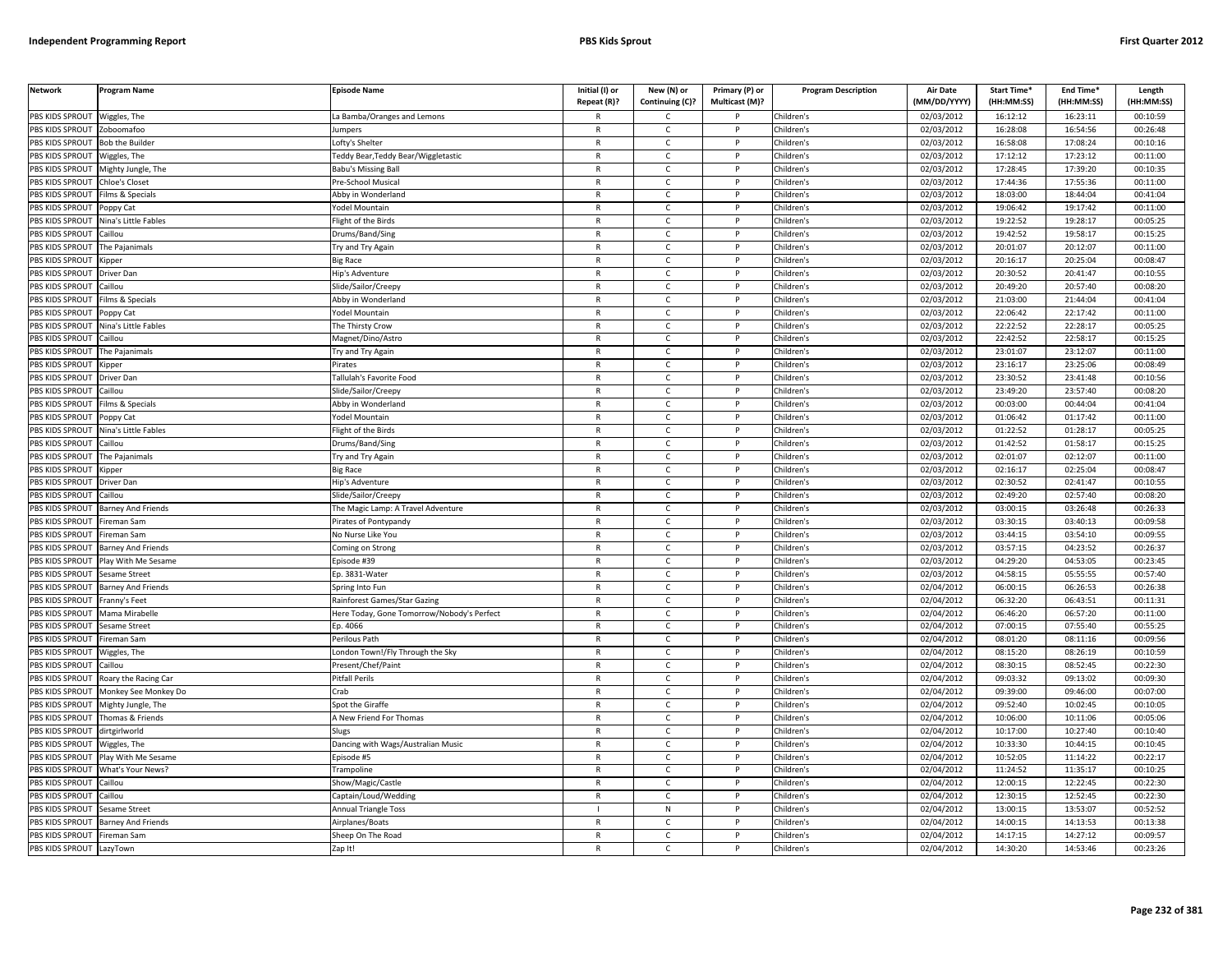| <b>Network</b>                   | Program Name                | <b>Episode Name</b>                          | Initial (I) or               | New (N) or                   | Primary (P) or | <b>Program Description</b> | <b>Air Date</b>         | <b>Start Time*</b> | End Time <sup>®</sup><br>(HH:MM:SS) | Length<br>(HH:MM:SS) |
|----------------------------------|-----------------------------|----------------------------------------------|------------------------------|------------------------------|----------------|----------------------------|-------------------------|--------------------|-------------------------------------|----------------------|
|                                  |                             |                                              | Repeat (R)?                  | Continuing (C)?              | Multicast (M)? |                            | (MM/DD/YYYY)            | (HH:MM:SS)         |                                     |                      |
| PBS KIDS SPROUT                  | SuperWHY                    | The Big Game                                 |                              | C                            |                | Children's                 | 02/04/2012              | 15:02:37           | 15:28:01                            | 00:25:24             |
| PBS KIDS SPROUT                  | Thomas & Friends            | <b>Rock and Roll</b>                         | $\mathsf{R}$                 | $\mathsf{C}$                 | P              | Children's                 | 02/04/2012              | 15:32:12           | 15:37:49                            | 00:05:37             |
| PBS KIDS SPROUT                  | Roary the Racing Car        | esting Time for Maxi                         | $\mathsf{R}$                 | $\mathsf{C}$                 | P              | Children's                 | 02/04/2012              | 15:42:49           | 15:52:07                            | 00:09:18             |
| PBS KIDS SPROUT                  | Fifi and the Flowertots     | Singalong Song                               | $\mathsf{R}$                 | $\mathsf{C}$                 | P<br>P         | Children's                 | 02/04/2012              | 15:58:52           | 16:08:10                            | 00:09:18             |
| PBS KIDS SPROUT                  | Wiggles, The                | Hey Diddle Diddle/This Way and That Way      | $\mathsf{R}$                 | $\mathsf{C}$                 |                | Children's                 | 02/04/2012              | 16:12:12           | 16:23:12                            | 00:11:00             |
| PBS KIDS SPROUT                  | Zoboomafoo                  | <b>Homes</b>                                 | $\mathsf{R}$                 | $\mathsf{C}$                 | P              | Children's                 | 02/04/2012              | 16:28:08           | 16:54:57                            | 00:26:49             |
| PBS KIDS SPROUT                  | <b>Bob the Builder</b>      | Dizzy and the Talkie Talkie                  | $\mathsf{R}$                 | C                            | P              | Children's                 | 02/04/2012              | 16:58:08           | 17:08:23                            | 00:10:15             |
| PBS KIDS SPROUT                  | Wiggles, The                | <b>English Country Garden/Circus Fun</b>     | $\mathsf{R}$                 | $\mathsf{C}$                 | P              | Children's                 | 02/04/2012              | 17:12:12           | 17:23:16                            | 00:11:04             |
| PBS KIDS SPROUT                  | Mighty Jungle, The          | <b>Watch that Egg!</b>                       | $\mathsf{R}$                 | $\mathsf{C}$                 | P              | Children's                 | 02/04/2012              | 17:28:45           | 17:39:20                            | 00:10:35             |
| PBS KIDS SPROUT                  | Chloe's Closet              | <b>Bump in the Night</b>                     | $\mathsf{R}$                 | $\mathsf{C}$                 | P              | Children's                 | 02/04/2012              | 17:44:36           | 17:55:36                            | 00:11:00             |
| <b>BS KIDS SPROUT</b>            | <b>Berenstain Bears</b>     | Giddy Grandma, The / Trouble at School       | $\mathsf{R}$<br>$\mathsf{R}$ | $\mathsf{C}$<br>$\mathsf{C}$ | p<br>D         | Children's                 | 02/04/2012              | 18:03:09           | 18:16:05                            | 00:12:56             |
| PBS KIDS SPROUT                  | <i><b>Sipper</b></i>        | Surprise Party                               |                              |                              |                | Children's                 | 02/04/2012              | 18:30:04           | 18:38:53                            | 00:08:49             |
| PBS KIDS SPROUT                  | Angelina Ballerina          | Angelina's Ballet School                     | R                            | C                            | $\mathsf{P}$   | Children's                 | 02/04/2012              | 18:44:35           | 18:57:47                            | 00:13:12             |
| PBS KIDS SPROUT                  | 'oppy Cat                   | ost Stuff                                    | $\mathsf{R}$                 | $\mathsf{C}$                 | D              | Children's                 | 02/04/2012              | 19:02:57           | 19:13:57                            | 00:11:00             |
| PBS KIDS SPROUT                  | homas & Friends             | Percy and the Bandstand                      | $\mathsf{R}$                 | $\mathsf{C}$                 | P              | Children's                 | 02/04/2012              | 19:19:14           | 19:29:14                            | 00:10:00             |
| PBS KIDS SPROUT                  | aillou                      | Bird/Trip/Dragon                             | $\mathsf{R}$                 | $\mathsf{C}$                 | P              | Children's                 | $\sqrt{02}/04/2012$     | 19:43:07           | 19:58:32                            | 00:15:25             |
| PBS KIDS SPROUT                  | The Pajanimals              | The Rocket Ride                              | $\mathsf{R}$                 | $\mathsf{C}$                 | P              | Children's                 | 02/04/2012              | 20:03:08           | 20:14:08                            | 00:11:00             |
| PBS KIDS SPROUT                  | <b>Nina's Little Fables</b> | light of the Birds                           | $\mathsf{R}$                 | $\mathsf{C}$                 | P              | Children's                 | 02/04/2012              | 20:19:49           | 20:25:14                            | 00:05:25             |
| PBS KIDS SPROUT                  | Driver Dan                  | Sing Along Ting Along                        | $\mathsf{R}$                 | $\mathsf{C}$                 | P              | Children's                 | 02/04/2012              | 20:30:53           | 20:41:49                            | 00:10:56             |
| PBS KIDS SPROUT                  | Caillou                     | ibrary/Book/Story                            | $\mathsf{R}$                 | $\mathsf{C}$                 | P              | Children's                 | 02/04/2012              | 20:49:20           | 20:57:40                            | 00:08:20             |
| PBS KIDS SPROUT                  | Berenstain Bears            | amily Get Together / The Stinky Milk Mystery | $\mathsf{R}$                 | $\mathsf{C}$                 | P              | Children's                 | 02/04/2012              | 21:03:09           | 21:16:07                            | 00:12:58             |
| PBS KIDS SPROUT                  | Kipper                      | ig's Cousin                                  | $\mathsf{R}$                 | C                            | P              | Children's                 | 02/04/2012              | 21:30:04           | 21:38:52                            | 00:08:48             |
| PBS KIDS SPROUT                  | Angelina Ballerina          | Angelina and the Irish Jig                   | $\mathsf{R}$                 | $\mathsf{C}$                 | P              | Children's                 | 02/04/2012              | 21:44:35           | 21:57:47                            | 00:13:12             |
| PBS KIDS SPROUT                  | Poppy Cat                   | Lost Stuff                                   | $\mathsf{R}$                 | $\mathsf{C}$                 | P              | Children's                 | $\sqrt{02}/04/2012$     | 22:02:57           | 22:13:57                            | 00:11:00             |
| PBS KIDS SPROUT                  | Thomas & Friends            | Best Friends                                 | $\mathsf{R}$                 | $\mathsf{C}$                 | P              | Children's                 | 02/04/2012              | 22:19:14           | 22:29:13                            | 00:09:59             |
| <b>BS KIDS SPROUT</b>            | aillou                      | Best/Strong/Wheels                           | $\mathsf{R}$                 | $\mathsf{C}$                 | P              | Children's                 | 02/04/2012              | 22:43:07           | 22:58:32                            | 00:15:25             |
| PBS KIDS SPROUT                  | The Pajanimals              | The Rocket Ride                              | $\mathsf{R}$                 | $\mathsf{C}$                 | Þ              | Children's                 | 02/04/2012              | 23:03:08           | 23:14:08                            | 00:11:00             |
| PBS KIDS SPROUT                  | Nina's Little Fables        | light of the Birds                           | R                            | C                            | $\mathsf{P}$   | Children's                 | 02/04/2012              | 23:19:49           | 23:25:14                            | 00:05:25             |
| PBS KIDS SPROUT                  | Driver Dan                  | oopy Cake                                    | $\mathsf{R}$                 | $\mathsf{C}$                 | P              | Children's                 | 02/04/2012              | 23:30:53           | 23:41:49                            | 00:10:56             |
| PBS KIDS SPROUT                  | Caillou                     | Antarctic/Sea/Bayou                          | $\mathsf{R}$                 | $\mathsf{C}$                 | $\mathsf{P}$   | Children's                 | 02/04/2012              | 23:49:20           | 23:57:40                            | 00:08:20             |
| PBS KIDS SPROUT                  | Berenstain Bears            | Giddy Grandma, The / Trouble at School       | $\mathsf{R}$                 | $\mathsf{C}$                 | P              | Children's                 | 02/04/2012              | 00:03:09           | 00:16:05                            | 00:12:56             |
| PBS KIDS SPROUT                  | Kipper                      | Surprise Party                               | $\mathsf{R}$                 | $\mathsf{C}$                 | P              | Children's                 | 02/04/2012              | 00:30:04           | 00:38:53                            | 00:08:49             |
| PBS KIDS SPROUT                  | ngelina Ballerina           | ngelina's Ballet School                      | $\mathsf{R}$                 | $\mathsf{C}$                 | P              | Children's                 | 02/04/2012              | 00:44:35           | 00:57:47                            | 00:13:12             |
| PBS KIDS SPROUT                  | Poppy Cat                   | Lost Stuff                                   | $\mathsf{R}$                 | $\mathsf{C}$                 | P              | Children's                 | 02/04/2012              | 01:02:57           | 01:13:57                            | 00:11:00             |
| PBS KIDS SPROUT                  | Thomas & Friends            | Percy and the Bandstand                      | $\mathsf{R}$                 | C                            | P              | Children's                 | 02/04/2012              | 01:19:14           | 01:29:14                            | 00:10:00             |
| PBS KIDS SPROUT                  | Caillou                     | Bird/Trip/Dragon                             | $\mathsf{R}$                 | $\mathsf{C}$                 | P              | Children's                 | 02/04/2012              | 01:43:07           | 01:58:32                            | 00:15:25             |
| PBS KIDS SPROUT                  | The Pajanimals              | he Rocket Ride                               | $\mathsf{R}$                 | C                            | P              | Children's                 | 02/04/2012              | 02:03:08           | 02:14:08                            | 00:11:00             |
| PBS KIDS SPROUT                  | Nina's Little Fables        | light of the Birds                           | $\mathsf{R}$                 | $\mathsf{C}$                 | P              | Children's                 | 02/04/2012              | 02:19:49           | 02:25:14                            | 00:05:25             |
| PBS KIDS SPROUT                  | <b>Driver Dan</b>           | Sing Along Ting Along                        | $\mathsf{R}$                 | $\mathsf{C}$                 | P              | Children's                 | 02/04/2012              | 02:30:53           | 02:41:49                            | 00:10:56             |
| PBS KIDS SPROUT                  | Caillou                     | ibrary/Book/Story                            | $\mathsf{R}$                 | $\mathsf{C}$                 | P              | Children's                 | 02/04/2012              | 02:49:20           | 02:57:40                            | 00:08:20             |
| <b>BS KIDS SPROUT</b>            | <b>Barney And Friends</b>   | he Amazing Captain Pickles: A Hero Adventure | $\mathsf{R}$                 | c                            | P              | Children's                 | 02/04/2012              | 03:00:15           | 03:26:45                            | 00:26:30             |
| PBS KIDS SPROUT                  | ireman Sam                  | Pontypandy Pioneers                          | $\mathsf{R}$                 | $\mathsf{C}$                 | D              | Children's                 | 02/04/2012              | 03:30:15           | 03:40:13                            | 00:09:58             |
| PBS KIDS SPROUT                  | ireman Sam                  | The One That Got Away                        | $\mathsf{R}$                 | C                            | $\mathsf{P}$   | Children's                 | 02/04/2012              | 03:44:15           | 03:54:10                            | 00:09:55             |
| PBS KIDS SPROUT                  | Barney And Friends          | et's Play Games!                             | $\mathsf{R}$                 | $\mathsf{C}$                 | P              | Children's                 | 02/04/2012              | 03:57:15           | 04:23:52                            | 00:26:37             |
| PBS KIDS SPROUT                  | Play With Me Sesame         | Episode #40                                  | $\mathsf{R}$                 | C                            | P              | Children's                 | 02/04/2012              | 04:29:20           | 04:53:18                            | 00:23:58             |
| PBS KIDS SPROUT                  | Sesame Street               | Ep. 3851-Singing                             | $\mathsf{R}$                 | $\mathsf{C}$                 | D              | Children's                 | 02/04/2012              | 04:58:15           | 05:54:38                            | 00:56:23             |
| PBS KIDS SPROUT                  | <b>Barney And Friends</b>   | Play It Safe                                 | $\mathsf{R}$                 | $\mathsf{C}$                 | P              | Children's                 | 02/05/2012              | 06:00:15           | 06:26:53                            | 00:26:38             |
| PBS KIDS SPROUT                  | ranny's Feet                | andamonium/Tower Power                       | $\mathsf{R}$                 | C                            | P              | Children's                 | 02/05/2012              | 06:32:20           | 06:43:51                            | 00:11:31             |
| PBS KIDS SPROUT                  | Mama Mirabelle              | Here Today, Gone Tomorrow/Nobody's Perfect   | $\mathsf{R}$                 | $\mathsf{C}$                 | P              | Children's                 | 02/05/2012              | 06:46:20           | 06:57:20                            | 00:11:00             |
| PBS KIDS SPROUT                  | Sesame Street               | Ep. 4067                                     | R                            | $\mathsf{C}$                 | P              | Children's                 | 02/05/2012              | 07:00:15           | 07:55:06                            | 00:54:51             |
| PBS KIDS SPROUT                  | Fireman Sam                 | Best Foot Forward                            | $\mathsf{R}$                 | $\mathsf{C}$                 | P              | Children's                 | 02/05/2012              | 08:01:20           | 08:11:16                            | 00:09:56             |
| PBS KIDS SPROUT                  | Wiggles, The                | ondon Town!/Fly Through the Sky              | $\mathsf{R}$                 | $\mathsf{C}$                 | P              | Children's                 | 02/05/2012              | 08:15:20           | 08:26:19                            | 00:10:59             |
| PBS KIDS SPROUT                  | Caillou                     | Captain/Loud/Wedding                         | R                            | $\mathsf{C}$                 | P              | Children's                 | 02/05/2012              | 08:30:15           | 08:52:45                            | 00:22:30             |
| PBS KIDS SPROUT                  | Roary the Racing Car        | <b>Manners Please</b>                        | $\mathsf{R}$                 | $\mathsf{C}$                 | P              | Children's                 | 02/05/2012              | 09:03:32           | 09:13:02                            | 00:09:30             |
| PBS KIDS SPROUT                  | Monkey See Monkey Do        | າບອ                                          | $\mathsf{R}$                 | $\mathsf{C}$                 | P              | Children's                 | 02/05/2012              | 09:39:00           | 09:46:00                            | 00:07:00             |
| PBS KIDS SPROUT                  | Mighty Jungle, The          | All That Sparkles                            | $\mathsf{R}$                 | C                            | P              | Children's                 | 02/05/2012              | 09:52:40           | 10:02:45                            | 00:10:05             |
| PBS KIDS SPROUT Thomas & Friends |                             | Pop Goes the Diesel                          | R                            | $\epsilon$                   | P              | Children's                 | $\overline{02}/05/2012$ | 10:06:00           | 10:11:07                            | 00:05:07             |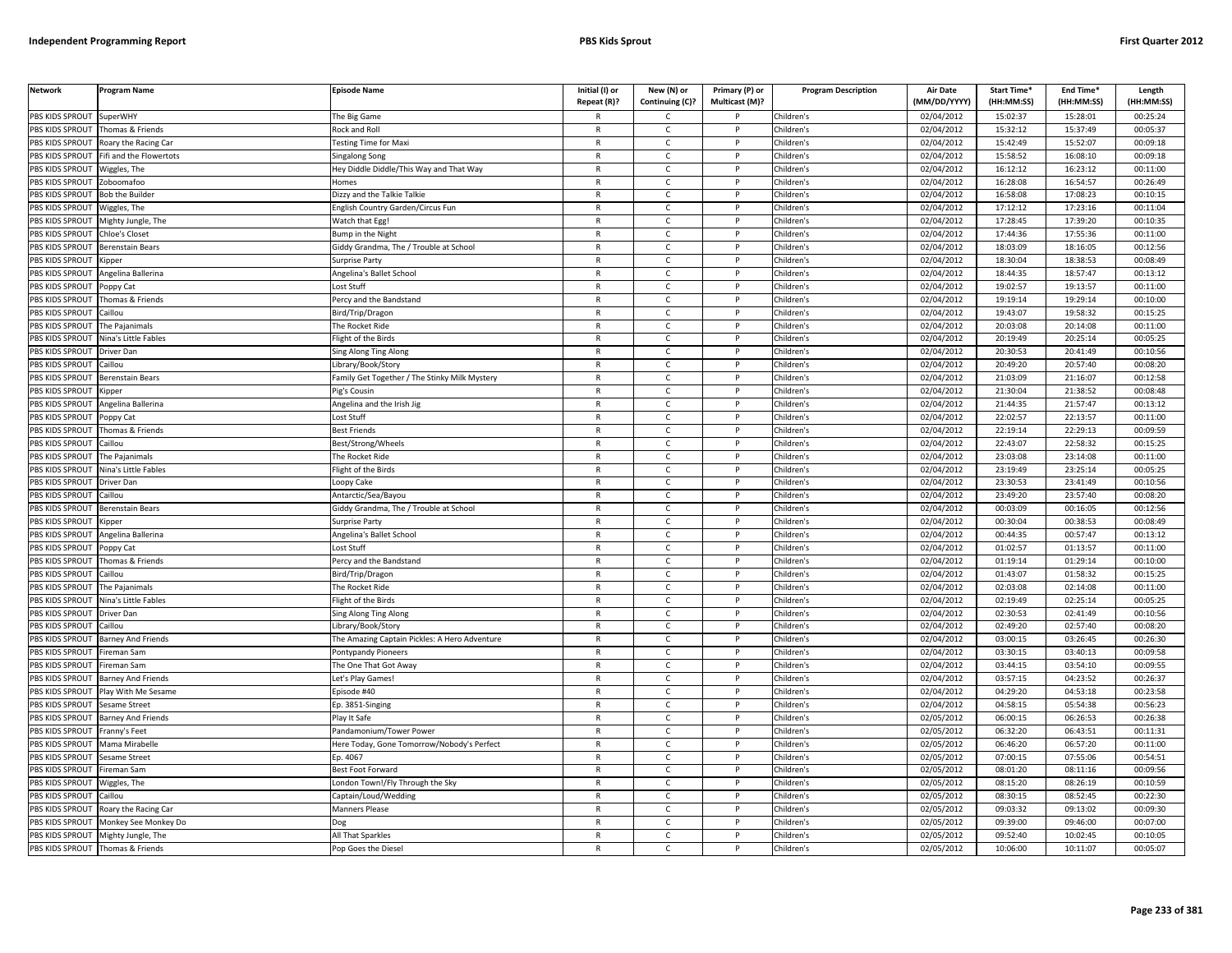| <b>Network</b>                     | Program Name                | <b>Episode Name</b>                              | Initial (I) or<br>Repeat (R)? | New (N) or<br>Continuing (C)? | Primary (P) or<br>Multicast (M)? | <b>Program Description</b> | <b>Air Date</b><br>(MM/DD/YYYY) | Start Time*<br>(HH:MM:SS) | End Time*<br>(HH:MM:SS) | Length<br>(HH:MM:SS) |
|------------------------------------|-----------------------------|--------------------------------------------------|-------------------------------|-------------------------------|----------------------------------|----------------------------|---------------------------------|---------------------------|-------------------------|----------------------|
| PBS KIDS SPROUT                    | dirtgirlworld               | ound <sup>:</sup>                                |                               | C                             |                                  | Children's                 | 02/05/2012                      | 10:17:00                  | 10:27:40                | 00:10:40             |
| PBS KIDS SPROUT                    | Wiggles, The                | Hats/Out in the Bush                             | $\mathsf{R}$                  | $\mathsf{C}$                  | $\mathsf{P}$                     | Children's                 | 02/05/2012                      | 10:33:30                  | 10:43:22                | 00:09:52             |
| PBS KIDS SPROUT                    | Play With Me Sesame         | Episode #6                                       | $\mathsf{R}$                  | $\mathsf{C}$                  | P                                | Children's                 | 02/05/2012                      | 10:52:05                  | 11:14:37                | 00:22:32             |
| <b>PBS KIDS SPROUT</b>             | What's Your News?           | Hide and Seek                                    | $\mathbb{R}$                  | $\mathsf{C}$                  | P                                | Children's                 | 02/05/2012                      | 11:24:52                  | 11:35:17                | 00:10:25             |
| PBS KIDS SPROUT                    | Caillou                     | Antarctic/Sea/Bayou                              | $\mathsf{R}$                  | $\mathsf{C}$                  | P                                | Children's                 | 02/05/2012                      | 12:00:15                  | 12:22:45                | 00:22:30             |
| PBS KIDS SPROUT                    | Caillou                     | Bird/Trip/Dragon                                 | $\mathsf{R}$                  | $\mathsf{C}$                  | D                                | Children's                 | 02/05/2012                      | 12:30:15                  | 12:52:45                | 00:22:30             |
| PBS KIDS SPROUT                    | Sesame Street               | Elmo and Zoe's Hat Contest                       |                               | N                             |                                  | Children's                 | 02/05/2012                      | 13:00:15                  | 13:53:51                | 00:53:36             |
| PBS KIDS SPROUT                    | Barney And Friends          | Airplanes/Boats                                  | $\mathsf{R}$                  | $\mathsf{C}$                  | P                                | Children's                 | 02/05/2012                      | 14:00:15                  | 14:13:57                | 00:13:42             |
| PBS KIDS SPROUT                    | Fireman Sam                 | Hot Air                                          | R                             | $\mathsf{C}$                  | P                                | Children's                 | 02/05/2012                      | 14:17:15                  | 14:27:12                | 00:09:57             |
| PBS KIDS SPROUT                    | LazyTown                    | Records Day                                      | $\mathsf{R}$                  | $\mathsf{C}$                  | P                                | Children's                 | 02/05/2012                      | 14:30:20                  | 14:54:12                | 00:23:52             |
| PBS KIDS SPROUT                    | <b>SuperWHY</b>             | The Cookbook                                     | ${\sf R}$                     | $\mathsf{C}$                  | P                                | Children's                 | 02/05/2012                      | 15:02:37                  | 15:28:00                | 00:25:23             |
| PBS KIDS SPROUT                    | Thomas & Friends            | <b>Bulls Eyes</b>                                | ${\sf R}$                     | $\mathsf{C}$                  | <b>D</b>                         | Children's                 | 02/05/2012                      | 15:32:12                  | 15:37:49                | 00:05:37             |
| PBS KIDS SPROUT                    | Roary the Racing Car        | Mum's the Word                                   | $\mathsf{R}$                  | $\mathsf{C}$                  | P                                | Children's                 | 02/05/2012                      | 15:42:49                  | 15:52:07                | 00:09:18             |
| PBS KIDS SPROUT                    | ifi and the Flowertots      | Pip the Gardener                                 | $\mathsf{R}$                  | C                             |                                  | Children's                 | 02/05/2012                      | 15:58:52                  | 16:08:10                | 00:09:18             |
| PBS KIDS SPROUT                    | Niggles, The                | Hey Diddle Diddle/This Way and That Way          | $\mathsf{R}$                  | C                             | P                                | Children's                 | 02/05/2012                      | 16:12:12                  | 16:23:11                | 00:10:59             |
| PBS KIDS SPROUT                    | Zoboomafoo                  | -ling                                            | $\mathsf{R}$                  | $\mathsf{C}$                  | P                                | Children's                 | 02/05/2012                      | 16:28:08                  | 16:54:57                | 00:26:49             |
| PBS KIDS SPROUT                    | <b>Bob the Builder</b>      | Scoop's Recruit                                  | $\mathsf{R}$                  | $\mathsf{C}$                  | P                                | Children's                 | 02/05/2012                      | 16:58:08                  | 17:08:23                | 00:10:15             |
| PBS KIDS SPROUT                    | Wiggles, The                | Inglish Country Garden/Circus Fun                | $\mathsf{R}$                  | $\mathsf{C}$                  | P                                | Children's                 | 02/05/2012                      | 17:12:12                  | 17:23:13                | 00:11:01             |
| PBS KIDS SPROUT                    | Mighty Jungle, The          | <b>Bruce's First Sleepover</b>                   | $\mathbb{R}$                  | $\mathsf{C}$                  | P                                | Children's                 | 02/05/2012                      | 17:28:45                  | 17:39:20                | 00:10:35             |
| PBS KIDS SPROUT                    | <b>Chloe's Closet</b>       | Rainbow Riddle                                   | $\mathsf{R}$                  | C                             | P                                | Children's                 | 02/05/2012                      | 17:44:36                  | 17:55:36                | 00:11:00             |
| PBS KIDS SPROUT                    | Berenstain Bears            | ump Rope Contest, The / Lost in a Cave           | $\mathsf{R}$                  | $\mathsf{C}$                  | P                                | Children's                 | 02/05/2012                      | 18:03:09                  | 18:16:09                | 00:13:00             |
| PBS KIDS SPROUT                    | <b>Kipper</b>               | <sup>p</sup> irates                              | $\mathsf{R}$                  | $\mathsf{C}$                  |                                  | Children's                 | 02/05/2012                      | 18:30:04                  | 18:38:53                | 00:08:49             |
| PBS KIDS SPROUT                    | Angelina Ballerina          | Angelina's Lunch Table                           | $\mathsf{R}$                  | $\mathsf{C}$                  | P                                | Children's                 | 02/05/2012                      | 18:44:35                  | 18:57:47                | 00:13:12             |
| PBS KIDS SPROUT                    | Poppy Cat                   | Waterfall Lane                                   | R                             | $\mathsf{C}$                  | P                                | Children's                 | 02/05/2012                      | 19:02:57                  | 19:13:57                | 00:11:00             |
| PBS KIDS SPROUT                    | Thomas & Friends            | Push Me, Pull You                                | $\mathbb{R}$                  | $\mathsf{C}$                  | P                                | Children's                 | 02/05/2012                      | 19:19:14                  | 19:29:13                | 00:09:59             |
| PBS KIDS SPROUT                    | Caillou                     | Surprise/Miss/Sleep                              | $\mathsf{R}$                  | $\mathsf{C}$                  | P                                | Children's                 | 02/05/2012                      | 19:43:07                  | 19:58:32                | 00:15:25             |
| PBS KIDS SPROUT                    | The Pajanimals              | Night Will Sing Us to Sleep                      | ${\sf R}$                     | $\mathsf{C}$                  | P                                | Children's                 | 02/05/2012                      | 20:03:08                  | 20:14:08                | 00:11:00             |
| PBS KIDS SPROUT                    | Nina's Little Fables        | The Fox and the Tortoise                         | $\mathsf{R}$                  | $\mathsf{C}$                  | P                                | Children's                 | 02/05/2012                      | 20:19:49                  | 20:25:14                | 00:05:25             |
| PBS KIDS SPROUT                    | Driver Dan                  | <b>Bouncy Chores</b>                             | $\mathsf{R}$                  | $\mathsf{C}$                  | P                                | Children's                 | 02/05/2012                      | 20:30:53                  | 20:41:49                | 00:10:56             |
| PBS KIDS SPROUT                    | Caillou                     | Library/Book/Story                               | $\mathsf{R}$                  | C                             | P                                | Children's                 | 02/05/2012                      | 20:49:20                  | 20:57:40                | 00:08:20             |
| PBS KIDS SPROUT                    | <b>Berenstain Bears</b>     | Family Get Together / The Stinky Milk Mystery    | $\mathsf{R}$                  | $\mathsf{C}$                  | P                                | Children's                 | 02/05/2012                      | 21:03:09                  | 21:16:04                | 00:12:55             |
| PBS KIDS SPROUT                    | <b>Kipper</b>               | Paddling Pool, The                               | $\mathsf{R}$                  | $\mathsf{C}$                  | $\mathsf{P}$                     | Children's                 | 02/05/2012                      | 21:30:04                  | 21:38:50                | 00:08:46             |
| PBS KIDS SPROUT                    | Angelina Ballerina          | Angelina En Pointe                               | $\mathsf{R}$                  | $\mathsf{C}$                  | P                                | Children's                 | 02/05/2012                      | 21:44:35                  | 21:57:47                | 00:13:12             |
| PBS KIDS SPROUT                    | Poppy Cat                   | Waterfall Lane                                   | $\mathsf{R}$                  | C                             | P<br>P                           | Children's                 | 02/05/2012                      | 22:02:57                  | 22:13:57                | 00:11:00             |
| PBS KIDS SPROUT                    | Thomas & Friends<br>Caillou | Thomas and the Billboard                         | $\mathsf{R}$<br>$\mathsf{R}$  | $\mathsf{C}$<br>$\mathsf{C}$  | P                                | Children's                 | 02/05/2012                      | 22:19:14<br>22:43:07      | 22:29:13<br>22:58:32    | 00:09:59<br>00:15:25 |
| PBS KIDS SPROUT<br>PBS KIDS SPROUT | The Pajanimals              | Road/Building/Sky<br>Vight Will Sing Us to Sleep | $\mathsf{R}$                  | $\mathsf{C}$                  |                                  | Children's<br>Children's   | 02/05/2012<br>02/05/2012        | 23:03:08                  | 23:14:08                | 00:11:00             |
| PBS KIDS SPROUT                    | Nina's Little Fables        | The Fox and the Tortoise                         | $\mathsf{R}$                  | $\mathsf{C}$                  | P                                |                            | 02/05/2012                      | 23:19:49                  | 23:25:14                | 00:05:25             |
| PBS KIDS SPROUT                    | Driver Dan                  | Special Friends                                  | $\mathsf{R}$                  | $\mathsf{C}$                  | P                                | Children's<br>Children's   | 02/05/2012                      | 23:30:53                  | 23:41:49                | 00:10:56             |
| PBS KIDS SPROUT                    | Caillou                     | Antarctic/Sea/Bayou                              | $\mathsf{R}$                  | $\mathsf{C}$                  | <sub>D</sub>                     | Children's                 | 02/05/2012                      | 23:49:20                  | 23:57:40                | 00:08:20             |
| PBS KIDS SPROUT                    | Berenstain Bears            | Jump Rope Contest, The / Lost in a Cave          | $\mathsf{R}$                  | $\mathsf{C}$                  | P                                | Children's                 | 02/05/2012                      | 00:03:09                  | 00:16:09                | 00:13:00             |
| PBS KIDS SPROUT                    | .ipper                      | Pirates                                          | $\mathsf{R}$                  | $\mathsf{C}$                  | D                                | Children's                 | 02/05/2012                      | 00:30:04                  | 00:38:53                | 00:08:49             |
| PBS KIDS SPROUT                    | Angelina Ballerina          | Angelina's Lunch Table                           | $\mathsf{R}$                  | $\mathsf{C}$                  | P                                | Children's                 | 02/05/2012                      | 00:44:35                  | 00:57:47                | 00:13:12             |
| PBS KIDS SPROUT                    | Poppy Cat                   | Waterfall Lane                                   | $\mathsf{R}$                  | $\mathsf{C}$                  | P                                | Children's                 | 02/05/2012                      | 01:02:57                  | 01:13:57                | 00:11:00             |
| PBS KIDS SPROUT                    | Thomas & Friends            | Push Me, Pull You                                | $\mathsf{R}$                  | $\mathsf{C}$                  | P                                | Children's                 | 02/05/2012                      | 01:19:14                  | 01:29:13                | 00:09:59             |
| PBS KIDS SPROUT                    | Caillou                     | Surprise/Miss/Sleep                              | $\mathsf{R}$                  | $\mathsf{C}$                  | P                                | Children's                 | 02/05/2012                      | 01:43:07                  | 01:58:32                | 00:15:25             |
| PBS KIDS SPROUT                    | The Pajanimals              | Night Will Sing Us to Sleep                      | $\mathsf{R}$                  | $\mathsf{C}$                  | $\mathsf{P}$                     | Children's                 | 02/05/2012                      | 02:03:08                  | 02:14:08                | 00:11:00             |
| PBS KIDS SPROUT                    | Nina's Little Fables        | The Fox and the Tortoise                         | $\mathsf{R}$                  | $\mathsf{C}$                  | P                                | Children's                 | 02/05/2012                      | 02:19:49                  | 02:25:14                | 00:05:25             |
| PBS KIDS SPROUT                    | Driver Dan                  | <b>Bouncy Chores</b>                             | $\mathsf{R}$                  | $\mathsf{C}$                  | P                                | Children's                 | 02/05/2012                      | 02:30:53                  | 02:41:49                | 00:10:56             |
| PBS KIDS SPROUT                    | Caillou                     | ibrary/Book/Story                                | $\mathsf{R}$                  | $\mathsf{C}$                  | P                                | Children's                 | 02/05/2012                      | 02:49:20                  | 02:57:40                | 00:08:20             |
| PBS KIDS SPROUT                    | <b>Barney And Friends</b>   | A Game for Everyone: A Sports Adventure          | $\mathsf{R}$                  | $\mathsf{C}$                  | P                                | Children's                 | 02/05/2012                      | 03:00:15                  | 03:26:48                | 00:26:33             |
| PBS KIDS SPROUT                    | Fireman Sam                 | <b>Twitching the Night Away</b>                  | $\mathsf{R}$                  | $\mathsf{C}$                  |                                  | Children's                 | 02/05/2012                      | 03:30:15                  | 03:40:13                | 00:09:58             |
| PBS KIDS SPROUT                    | Fireman Sam                 | Dinosaur Hunt                                    | $\mathsf{R}$                  | $\mathsf{C}$                  | P                                | Children's                 | 02/05/2012                      | 03:44:15                  | 03:54:10                | 00:09:55             |
| PBS KIDS SPROUT                    | <b>Barney And Friends</b>   | You Can Count on Me                              | R                             | $\mathsf{C}$                  | P                                | Children's                 | 02/05/2012                      | 03:57:15                  | 04:23:52                | 00:26:37             |
| PBS KIDS SPROUT                    | lay With Me Sesame          | pisode #41                                       | $\mathsf{R}$                  | $\mathsf{C}$                  | <sub>D</sub>                     | Children's                 | 02/05/2012                      | 04:29:20                  | 04:53:20                | 00:24:00             |
| PBS KIDS SPROUT                    | <b>Sesame Street</b>        | Ep. 3853-Exercise                                | $\mathsf{R}$                  | $\mathsf{C}$                  | P                                | Children's                 | 02/05/2012                      | 04:58:15                  | 05:54:52                | 00:56:37             |
| PBS KIDS SPROUT                    | <b>Barney And Friends</b>   | Days of the Week/Sharing                         | $\mathsf{R}$                  | $\mathsf{C}$                  | P                                | Children's                 | 02/06/2012                      | 06:02:19                  | 06:15:51                | 00:13:32             |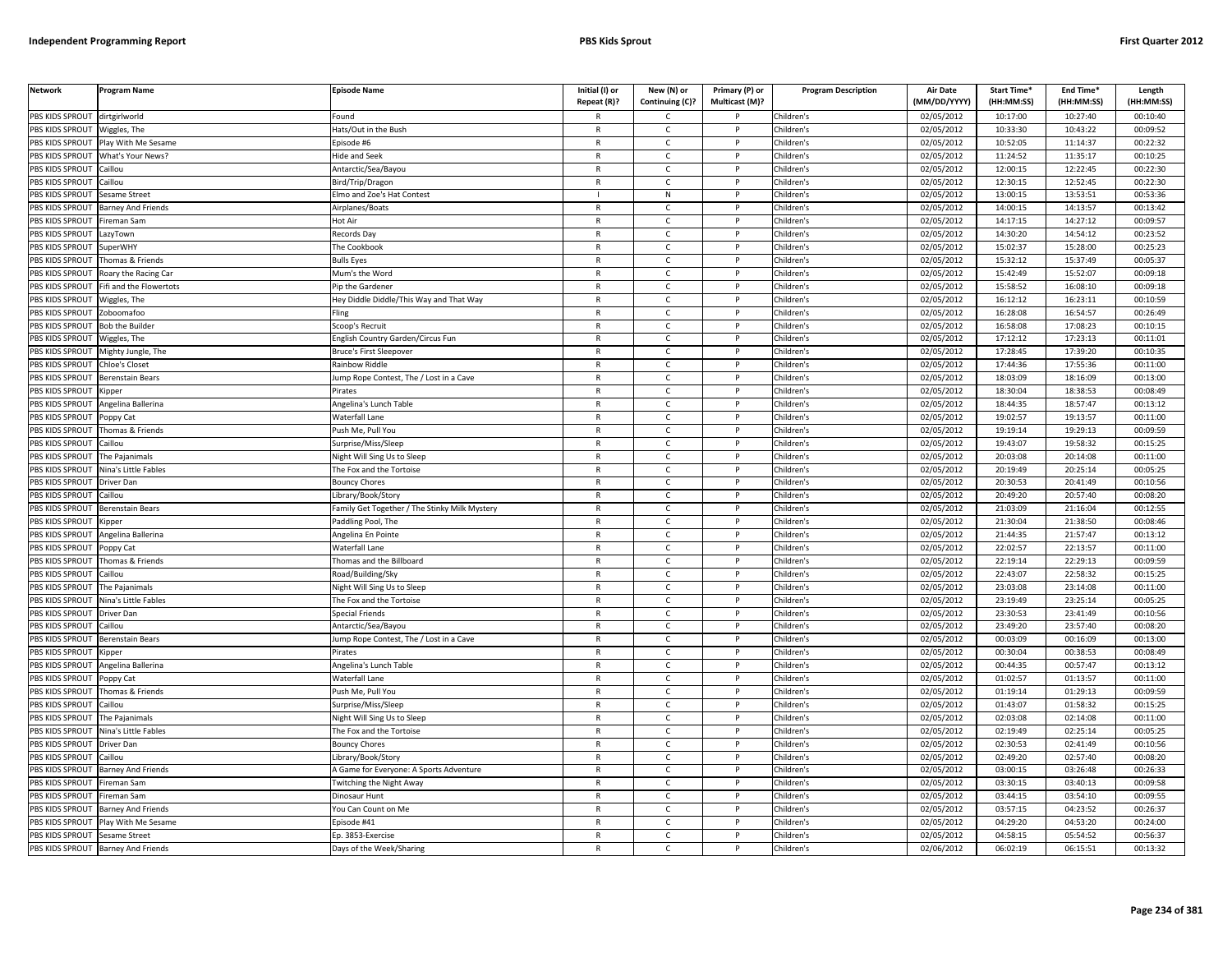| <b>Network</b>                 | Program Name                | <b>Episode Name</b>                   | Initial (I) or | New (N) or      | Primary (P) or | <b>Program Description</b> | Air Date            | Start Time* | End Time*            | Length     |
|--------------------------------|-----------------------------|---------------------------------------|----------------|-----------------|----------------|----------------------------|---------------------|-------------|----------------------|------------|
|                                |                             |                                       | Repeat (R)?    | Continuing (C)? | Multicast (M)? |                            | (MM/DD/YYYY)        | (HH:MM:SS)  | (HH:MM:SS)           | (HH:MM:SS) |
| PBS KIDS SPROUT                | Thomas & Friends            | <b>Fram Trouble</b>                   |                | C               |                | Children's                 | 02/06/2012          | 06:23:20    | 06:32:50             | 00:09:30   |
| PBS KIDS SPROUT                | Play With Me Sesame         | Episode #39                           | $\mathsf{R}$   | $\mathsf{C}$    | P              | Children's                 | 02/06/2012          | 06:41:19    | 07:03:59             | 00:22:40   |
| PBS KIDS SPROUT                | Wiggles, The                | ussycat, Pussycat/Fun at Wigglehouse  | $\mathsf{R}$   | $\mathsf{C}$    | P              | Children's                 | 02/06/2012          | 07:11:43    | 07:21:35             | 00:09:52   |
| PBS KIDS SPROUT                | Chloe's Closet              | He's Got Rhythm                       | $\mathsf{R}$   | $\mathsf{C}$    | P              | Children's                 | 02/06/2012          | 07:27:52    | 07:38:52             | 00:11:00   |
| PBS KIDS SPROUT                | Monkey See Monkey Do        | amel                                  | $\mathsf{R}$   | $\mathsf{C}$    | P              | Children's                 | 02/06/2012          | 07:44:12    | 07:51:12             | 00:07:00   |
| PBS KIDS SPROUT                | Thomas & Friends            | <b>Gallant Old Engine</b>             | $\mathsf{R}$   | $\mathsf{C}$    | P              | Children's                 | 02/06/2012          | 08:02:00    | 08:07:37             | 00:05:37   |
| PBS KIDS SPROUT                | <b>Bob the Builder</b>      | Bob and the Big Freeze                | $\mathsf{R}$   | $\mathsf{C}$    | P              | Children's                 | 02/06/2012          | 08:13:16    | 08:23:31             | 00:10:15   |
| PBS KIDS SPROUT                | azyTown                     | My Treehouse                          | $\mathsf{R}$   | $\mathsf{C}$    | P              | Children's                 | 02/06/2012          | 08:29:49    | 08:52:59             | 00:23:10   |
| PBS KIDS SPROUT                | ireman Sam                  | Pontypandy Pioneers                   | $\mathsf{R}$   | C               | P              | Children's                 | 02/06/2012          | 09:04:00    | 09:13:31             | 00:09:31   |
| PBS KIDS SPROUT                | Barney And Friends          | Best in Show/The Chase                | $\mathsf{R}$   | $\mathsf{C}$    | P              | Children's                 | 02/06/2012          | 09:21:00    | 09:34:05             | 00:13:05   |
| <b>BS KIDS SPROUT</b>          | SuperWHY                    | iddalick the Frog                     | $\mathsf{R}$   | $\mathsf{C}$    | P              | Children's                 | 02/06/2012          | 10:01:00    | 10:25:54             | 00:24:54   |
| PBS KIDS SPROUT                | Dive Olly Dive              | Iome Sweet Shell/Cucumber Confusion   | $\overline{R}$ | $\mathsf{C}$    | P              | Children's                 | 02/06/2012          | 10:39:30    | 10:50:57             | 00:11:27   |
| PBS KIDS SPROUT                | Play With Me Sesame         | pisode #50                            | $\mathsf{R}$   | $\mathsf{C}$    | P              | Children's                 | 02/06/2012          | 11:03:05    | 11:25:23             | 00:22:18   |
| PBS KIDS SPROUT                | What's Your News?           | 30ok                                  | $\overline{R}$ | $\mathsf{C}$    | Þ              | Children's                 | 02/06/2012          | 11:35:35    | 11:46:00             | 00:10:25   |
| PBS KIDS SPROUT                | Caillou                     | Magnet/Dino/Astro                     | $\mathsf{R}$   | $\mathsf{C}$    | P              | Children's                 | 02/06/2012          | 12:00:15    | 12:22:45             | 00:22:30   |
| <b>PBS KIDS SPROUT</b>         | aillou                      | Surprise/Miss/Sleep                   | $\mathsf{R}$   | $\mathsf{C}$    | P              | Children's                 | $\sqrt{02}/06/2012$ | 12:30:15    | 12:52:45             | 00:22:30   |
| PBS KIDS SPROUT                | Sesame Street               | Hurry Up, You're Running Out of Time  | $\mathbf{I}$   | N               | P              | Children's                 | 02/06/2012          | 13:00:15    | 13:52:59             | 00:52:44   |
| PBS KIDS SPROUT                | <b>Barney And Friends</b>   | <b>Butterflies/Bugs</b>               | $\mathsf{R}$   | $\mathsf{C}$    | P              | Children's                 | 02/06/2012          | 14:00:15    | 14:13:59             | 00:13:44   |
| PBS KIDS SPROUT                | ireman Sam                  | Danger By The Double                  | $\mathsf{R}$   | $\mathsf{C}$    | P              | Children's                 | 02/06/2012          | 14:17:15    | 14:27:12             | 00:09:57   |
| PBS KIDS SPROUT                | LazyTown                    | Ziggy's Alien                         | $\mathsf{R}$   | $\mathsf{C}$    | P              | Children's                 | 02/06/2012          | 14:30:20    | 14:53:45             | 00:23:25   |
| PBS KIDS SPROUT                | SuperWHY                    | The Beach Day Mystery                 | $\mathsf{R}$   | $\mathsf{C}$    | P              | Children's                 | 02/06/2012          | 15:02:37    | 15:28:01             | 00:25:24   |
| PBS KIDS SPROUT                | Thomas & Friends            | <b>Toad Stands By</b>                 | $\mathsf{R}$   | $\mathsf{C}$    | P              | Children's                 | 02/06/2012          | 15:32:12    | 15:37:49             | 00:05:37   |
| PBS KIDS SPROUT                | Roary the Racing Car        | How the Hatch Was Won                 | $\mathsf{R}$   | $\mathsf{C}$    | P              | Children's                 | 02/06/2012          | 15:42:49    | 15:52:07             | 00:09:18   |
| <b>BS KIDS SPROUT</b>          | ifi and the Flowertots      | lugsy's Rescue                        | $\mathsf{R}$   | $\mathsf{C}$    | P              | Children's                 | 02/06/2012          | 15:58:52    | 16:08:10             | 00:09:18   |
| PBS KIDS SPROUT                | Viggles, The                | Jeff Get's a Letter/This Old Man      | $\mathsf{R}$   | $\mathsf{C}$    | P              | Children's                 | 02/06/2012          | 16:12:12    | 16:23:12             | 00:11:00   |
| PBS KIDS SPROUT                | Zoboomafoo                  | Running                               | $\mathsf{R}$   | $\mathsf{C}$    | P              | Children's                 | 02/06/2012          | 16:28:08    | 16:54:58             | 00:26:50   |
| PBS KIDS SPROUT                | <b>Bob the Builder</b>      | Where's Robert?                       | $\mathsf{R}$   | $\mathsf{C}$    | P              | Children's                 | 02/06/2012          | 16:58:08    | 17:08:23             | 00:10:15   |
| PBS KIDS SPROUT                | Wiggles, The                | Frere Jacques/The Turkey in the Straw | $\mathsf{R}$   | $\mathsf{C}$    | P              | Children's                 | 02/06/2012          | 17:12:12    | 17:23:11             | 00:10:59   |
| PBS KIDS SPROUT                | Mighty Jungle, The          | The Mighty Jungle Club                | $\mathsf{R}$   | $\mathsf{C}$    | P              | Children's                 | 02/06/2012          | 17:28:45    | 17:39:20             | 00:10:35   |
| PBS KIDS SPROUT                | Chloe's Closet              | Monkeys of the Caribbean              | $\mathsf{R}$   | $\mathsf{C}$    | P              | Children's                 | 02/06/2012          | 17:44:36    | 17:55:36             | 00:11:00   |
| PBS KIDS SPROUT                | Berenstain Bears            | Attic Treasure / Moving Day           | $\mathsf{R}$   | $\mathsf{C}$    | P              | Children's                 | 02/06/2012          | 18:03:07    | 18:16:05             | 00:12:58   |
| PBS KIDS SPROUT                | homas & Friends             | The Biggest Present of All            | R              | $\mathsf{C}$    | P              | Children's                 | 02/06/2012          | 18:29:07    | 18:39:58             | 00:10:51   |
| PBS KIDS SPROUT                | Angelina Ballerina          | Angelina's New Ballet Teacher         | $\mathsf{R}$   | $\mathsf{C}$    | P              | Children's                 | 02/06/2012          | 18:45:27    | 18:58:39             | 00:13:12   |
| PBS KIDS SPROUT                | Poppy Cat                   | Drippy Forest                         | $\mathsf{R}$   | $\mathsf{C}$    | P              | Children's                 | 02/06/2012          | 19:03:42    | 19:14:42             | 00:11:00   |
| PBS KIDS SPROUT                | Nina's Little Fables        | he Fox and the Tortoise               | $\mathsf{R}$   | $\mathsf{C}$    | P              | Children's                 | 02/06/2012          | 19:20:52    | 19:26:17             | 00:05:25   |
| PBS KIDS SPROUT                | Caillou                     | Show/Magic/Castle                     | $\mathsf{R}$   | $\mathsf{C}$    | P              | Children's                 | 02/06/2012          | 19:41:52    | 19:57:17             | 00:15:25   |
| PBS KIDS SPROUT                | The Paianimals              | House of Pancakes                     | $\mathsf{R}$   | $\mathsf{C}$    | P              | Children's                 | 02/06/2012          | 20:01:07    | 20:12:07             | 00:11:00   |
| PBS KIDS SPROUT                | Kipper                      | Arnold on Wheels                      | $\mathsf{R}$   | $\mathsf{C}$    | $\mathsf{P}$   | Children's                 | 02/06/2012          | 20:16:17    | 20:25:03             | 00:08:46   |
| PBS KIDS SPROUT                | Driver Dan                  | he Missing Pebbles                    | $\mathsf{R}$   | C               | P              | Children's                 | 02/06/2012          | 20:30:52    | 20:41:48             | 00:10:56   |
| PBS KIDS SPROUT                | aillou                      | ilide/Sailor/Creepy                   | $\mathsf{R}$   | $\mathsf{C}$    | P              | Children's                 | 02/06/2012          | 20:49:20    | 20:57:40             | 00:08:20   |
| <b>BS KIDS SPROUT</b>          | <b>Berenstain Bears</b>     | That Stump Must Go / Draw It          | $\mathsf{R}$   | c               | P              | Children's                 | 02/06/2012          | 21:03:07    | 21:16:04             | 00:12:57   |
| PBS KIDS SPROUT                | homas & Friends             | lenry's Health & Safety               | $\mathsf{R}$   | $\mathsf{C}$    | P              | Children's                 | 02/06/2012          | 21:29:07    | 21:40:01             | 00:10:54   |
| PBS KIDS SPROUT                | Angelina Ballerina          | Angelina's Musical Day                | $\mathsf{R}$   | $\mathsf{C}$    | P              | Children's                 | 02/06/2012          | 21:45:27    | 21:58:39             | 00:13:12   |
| PBS KIDS SPROUT                | 'oppy Cat                   |                                       | $\mathsf{R}$   | $\mathsf{C}$    | P              | Children's                 | 02/06/2012          | 22:03:42    | 22:14:42             | 00:11:00   |
| PBS KIDS SPROUT                | Nina's Little Fables        | <b>Orippy Forest</b>                  | $\mathsf{R}$   | $\mathsf{C}$    | P              | Children's                 | 02/06/2012          | 22:20:52    | 22:26:17             | 00:05:25   |
|                                |                             | he Rhino and the Sparrow              |                | $\mathsf{C}$    | P              |                            |                     | 22:41:52    |                      |            |
| PBS KIDS SPROUT                | aillou                      | ibrary/Book/Story                     | R              |                 |                | Children's                 | 02/06/2012          | 23:01:07    | 22:57:17<br>23:12:07 | 00:15:25   |
| PBS KIDS SPROUT                | The Pajanimals              | House of Pancakes                     | $\mathsf{R}$   | $\mathsf{C}$    | P              | Children's                 | 02/06/2012          |             |                      | 00:11:00   |
| PBS KIDS SPROUT                | <b>Kipper</b>               | iger's Cold                           | $\mathsf{R}$   | $\mathsf{C}$    | P              | Children's                 | 02/06/2012          | 23:16:17    | 23:25:06             | 00:08:49   |
| PBS KIDS SPROUT                | <b>Driver Dan</b>           | Tallulah's Favorite Food              | $\mathsf{R}$   | $\mathsf{C}$    | P              | Children's                 | 02/06/2012          | 23:30:52    | 23:41:48             | 00:10:56   |
| PBS KIDS SPROUT                | Caillou                     | Slide/Sailor/Creepy                   | $\mathsf{R}$   | $\mathsf{C}$    | P              | Children's                 | 02/06/2012          | 23:49:20    | 23:57:40             | 00:08:20   |
| PBS KIDS SPROUT                | <b>Berenstain Bears</b>     | Attic Treasure / Moving Day           | $\mathsf{R}$   | $\mathsf{C}$    | P              | Children's                 | 02/06/2012          | 00:03:07    | 00:16:05             | 00:12:58   |
| PBS KIDS SPROUT                | Thomas & Friends            | The Biggest Present of All            | $\mathsf{R}$   | $\mathsf{C}$    | P              | Children's                 | 02/06/2012          | 00:29:07    | 00:39:58             | 00:10:51   |
| PBS KIDS SPROUT                | <b>Ingelina Ballerina</b>   | Angelina's New Ballet Teacher         | $\mathsf{R}$   | $\mathsf{C}$    | P              | Children's                 | 02/06/2012          | 00:45:27    | 00:58:39             | 00:13:12   |
| PBS KIDS SPROUT                | Poppy Cat                   | Drippy Forest                         | R              | C               | P              | Children's                 | 02/06/2012          | 01:03:42    | 01:14:42             | 00:11:00   |
| PBS KIDS SPROUT                | <b>Nina's Little Fables</b> | he Fox and the Tortoise               | $\mathsf{R}$   | $\mathsf{C}$    | <b>D</b>       | Children's                 | 02/06/2012          | 01:20:52    | 01:26:17             | 00:05:25   |
| PBS KIDS SPROUT                | Caillou                     | Show/Magic/Castle                     | $\mathsf{R}$   | C               | P              | Children's                 | 02/06/2012          | 01:41:52    | 01:57:17             | 00:15:25   |
| PBS KIDS SPROUT The Pajanimals |                             | House of Pancakes                     | $\mathsf{R}$   | $\mathsf{C}$    | P              | Children's                 | 02/06/2012          | 02:01:07    | 02:12:07             | 00:11:00   |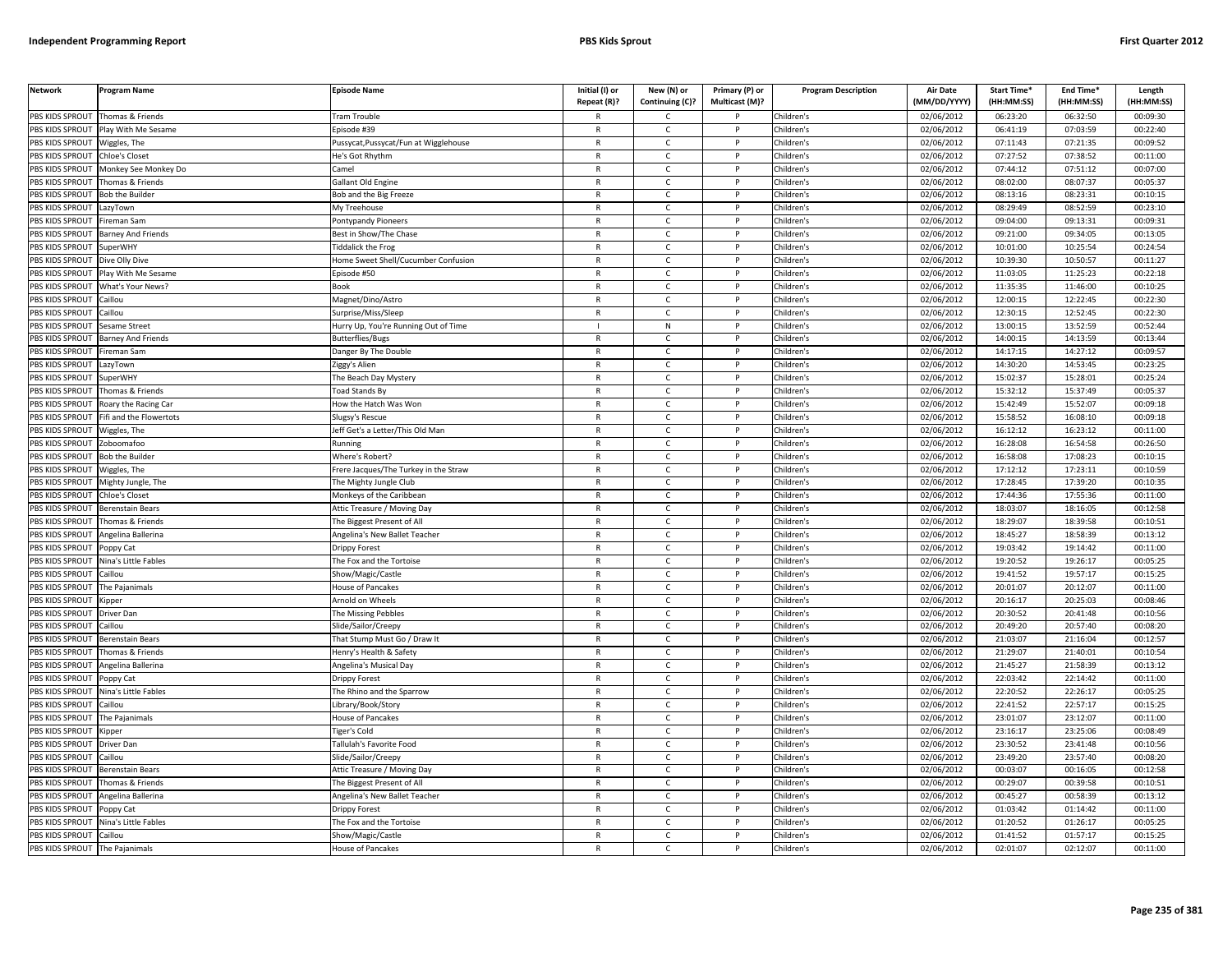| <b>Network</b>                 | Program Name                | <b>Episode Name</b>                               | Initial (I) or | New (N) or      | Primary (P) or | <b>Program Description</b> | <b>Air Date</b> | Start Time* | End Time*  | Length     |
|--------------------------------|-----------------------------|---------------------------------------------------|----------------|-----------------|----------------|----------------------------|-----------------|-------------|------------|------------|
|                                |                             |                                                   | Repeat (R)?    | Continuing (C)? | Multicast (M)? |                            | (MM/DD/YYYY)    | (HH:MM:SS)  | (HH:MM:SS) | (HH:MM:SS) |
| PBS KIDS SPROUT                | Kipper                      | Arnold on Wheels                                  |                | C               |                | Children's                 | 02/06/2012      | 02:16:17    | 02:25:03   | 00:08:46   |
| PBS KIDS SPROUT                | <b>Driver Dan</b>           | The Missing Pebbles                               | R              | $\mathsf{C}$    | P              | Children's                 | 02/06/2012      | 02:30:52    | 02:41:48   | 00:10:56   |
| PBS KIDS SPROUT                | aillou                      | ilide/Sailor/Creepy                               | $\mathsf{R}$   | $\mathsf{C}$    | P              | Children's                 | 02/06/2012      | 02:49:20    | 02:57:40   | 00:08:20   |
| PBS KIDS SPROUT                | Barney And Friends          | The Reluctant Dragon: A Fairy Tale Adventure      | $\mathsf{R}$   | $\mathsf{C}$    | P              | Children's                 | 02/06/2012      | 03:00:15    | 03:26:51   | 00:26:36   |
| PBS KIDS SPROUT                | ireman Sam                  | Double Trouble                                    | $\mathsf{R}$   | $\mathsf{C}$    | P              | Children's                 | 02/06/2012      | 03:30:15    | 03:40:13   | 00:09:58   |
| PBS KIDS SPROUT                | ireman Sam                  | loating Cart                                      | $\mathsf{R}$   | $\mathsf{C}$    | P              | Children's                 | 02/06/2012      | 03:44:15    | 03:54:12   | 00:09:57   |
| PBS KIDS SPROUT                | <b>Barney And Friends</b>   | A Wonderful World of Colors and Shapes            | R              | $\mathsf{C}$    | P              | Children's                 | 02/06/2012      | 03:57:15    | 04:23:52   | 00:26:37   |
| PBS KIDS SPROUT                | Play With Me Sesame         | pisode #42                                        | $\mathsf{R}$   | $\mathsf{C}$    | P              | Children's                 | 02/06/2012      | 04:29:20    | 04:53:26   | 00:24:06   |
| PBS KIDS SPROUT                | Sesame Street               | p. 3854-Babies                                    | R              | C               |                | Children's                 | 02/06/2012      | 04:58:15    | 05:56:04   | 00:57:49   |
| PBS KIDS SPROUT                | Barney And Friends          | Rabbits/Ducks and Fish                            | $\mathsf{R}$   | $\mathsf{C}$    |                | Children's                 | 02/07/2012      | 06:02:19    | 06:16:03   | 00:13:44   |
| <b>BS KIDS SPROUT</b>          | Thomas & Friends            | Don't Go Back                                     | R              | $\mathsf{C}$    | P              | Children's                 | 02/07/2012      | 06:23:20    | 06:32:50   | 00:09:30   |
| PBS KIDS SPROUT                | lay With Me Sesame          | pisode #40                                        | $\mathsf{R}$   | $\mathsf{C}$    | Þ              | Children's                 | 02/07/2012      | 06:41:19    | 07:04:12   | 00:22:53   |
| PBS KIDS SPROUT                | Wiggles, The                | Hello!/The Five Senses                            | $\mathsf{R}$   | C               | P              | Children's                 | 02/07/2012      | 07:11:43    | 07:21:32   | 00:09:49   |
| PBS KIDS SPROUT                | hloe's Closet               | icket to Squaresville                             | $\mathsf{R}$   | $\mathsf{C}$    |                | Children's                 | 02/07/2012      | 07:27:52    | 07:38:52   | 00:11:00   |
| PBS KIDS SPROUT                | Monkey See Monkey Do        | Rabbit                                            | $\mathsf{R}$   | $\mathsf{C}$    | P              | Children's                 | 02/07/2012      | 07:44:12    | 07:51:12   | 00:07:00   |
| PBS KIDS SPROUT                | Thomas & Friends            | Rusty to Rescue                                   | $\mathsf{R}$   | $\mathsf{C}$    |                | Children's                 | 02/07/2012      | 08:02:00    | 08:07:37   | 00:05:37   |
| PBS KIDS SPROUT                | <b>Bob the Builder</b>      | Clumsy Roley                                      | R              | $\mathsf{C}$    | P              | Children's                 | 02/07/2012      | 08:13:16    | 08:23:32   | 00:10:16   |
| PBS KIDS SPROUT                | azyTown                     | Swiped Sweets                                     | $\mathsf{R}$   | $\mathsf{C}$    | P              | Children's                 | 02/07/2012      | 08:29:49    | 08:52:43   | 00:22:54   |
| PBS KIDS SPROUT                | ireman Sam                  | <b>Twitching the Night Away</b>                   | $\mathsf{R}$   | C               | P              | Children's                 | 02/07/2012      | 09:04:00    | 09:13:31   | 00:09:31   |
| PBS KIDS SPROUT                | <b>Barney And Friends</b>   | Best in Show/The Chase                            | $\mathsf{R}$   | $\mathsf{C}$    | P              | Children's                 | 02/07/2012      | 09:21:00    | 09:34:16   | 00:13:16   |
| PBS KIDS SPROUT                | SuperWHY                    | Hansel & Gretel: A Healthy Adventure              | $\mathsf{R}$   | $\mathsf{C}$    | P              | Children's                 | 02/07/2012      | 10:01:00    | 10:25:53   | 00:24:53   |
| PBS KIDS SPROUT                | Dive Olly Dive              | Iome Sweet Shell/Cucumber Confusion               | R              | Ċ               | P              | Children's                 | 02/07/2012      | 10:39:30    | 10:50:57   | 00:11:27   |
| PBS KIDS SPROUT                | Play With Me Sesame         | pisode #51                                        | $\mathsf{R}$   | $\mathsf{C}$    | Þ              | Children's                 | 02/07/2012      | 11:03:05    | 11:25:37   | 00:22:32   |
| PBS KIDS SPROUT                | What's Your News?           | Robot                                             | R              | C               |                | Children's                 | 02/07/2012      | 11:35:35    | 11:46:00   | 00:10:25   |
| PBS KIDS SPROUT                | aillou                      | ibrary/Book/Story.                                | $\mathsf{R}$   | $\mathsf{C}$    |                | Children's                 | 02/07/2012      | 12:00:15    | 12:22:45   | 00:22:30   |
| PBS KIDS SPROUT                | Caillou                     | Patient/Police/Grandpa's Friend                   | $\mathsf{R}$   | C               | P              | Children's                 | 02/07/2012      | 12:30:15    | 12:52:45   | 00:22:30   |
| PBS KIDS SPROUT                | Sesame Street               | <b>Felly the Tiebreaker</b>                       |                | ${\sf N}$       | Þ              | Children's                 | 02/07/2012      | 13:00:15    | 13:52:40   | 00:52:25   |
| PBS KIDS SPROUT                | Barney And Friends          | Butterflies/Bugs                                  | R              | $\mathsf{C}$    | P              | Children's                 | 02/07/2012      | 14:00:15    | 14:13:51   | 00:13:36   |
| PBS KIDS SPROUT                | ireman Sam                  | When Fools Rush In                                | $\mathsf{R}$   | $\mathsf{C}$    |                | Children's                 | 02/07/2012      | 14:17:15    | 14:27:12   | 00:09:57   |
| PBS KIDS SPROUT                | LazyTown                    | Play Day                                          | $\mathsf{R}$   | $\mathsf{C}$    | P              | Children's                 | 02/07/2012      | 14:30:20    | 14:53:37   | 00:23:17   |
| PBS KIDS SPROUT                | SuperWHY                    | The Three Little Pigs                             | $\mathsf{R}$   | $\mathsf{C}$    |                | Children's                 | 02/07/2012      | 15:02:37    | 15:28:31   | 00:25:54   |
| PBS KIDS SPROUT                | Thomas & Friends            | ∶ish                                              | $\mathsf{R}$   | $\mathsf{C}$    | P              | Children's                 | 02/07/2012      | 15:32:12    | 15:37:49   | 00:05:37   |
| PBS KIDS SPROUT                | Roary the Racing Car        | Go Gadget James and Maxi                          | $\mathsf{R}$   | $\mathsf{C}$    | P              | Children's                 | 02/07/2012      | 15:42:49    | 15:52:07   | 00:09:18   |
| PBS KIDS SPROUT                | ifi and the Flowertots      | Milkshake                                         | $\mathsf{R}$   | C               | P              | Children's                 | 02/07/2012      | 15:58:52    | 16:08:10   | 00:09:18   |
| PBS KIDS SPROUT                | Wiggles, The                | A Sailor Went To Sea/Her Eyes Shone Like Diamonds | R              | $\mathsf{C}$    | P              | Children's                 | 02/07/2012      | 16:12:12    | 16:23:11   | 00:10:59   |
| PBS KIDS SPROUT                | Zoboomafoo                  | Pets                                              | $\mathsf{R}$   | $\mathsf{C}$    | P              | Children's                 | 02/07/2012      | 16:28:08    | 16:54:55   | 00:26:47   |
| <b>PBS KIDS SPROUT</b>         | <b>Bob the Builder</b>      | Wendy's Welcome                                   | R              | Ċ               |                | Children's                 | 02/07/2012      | 16:58:08    | 17:08:23   | 00:10:15   |
| PBS KIDS SPROUT                | Niggles, The                | Frere Jacques/The Turkey in the Straw             | $\mathsf{R}$   | $\mathsf{C}$    | Þ              | Children's                 | 02/07/2012      | 17:12:12    | 17:23:11   | 00:10:59   |
| PBS KIDS SPROUT                | Mighty Jungle, The          | Bananas for Bananas                               | R              | $\mathsf{C}$    |                | Children's                 | 02/07/2012      | 17:28:45    | 17:39:20   | 00:10:35   |
| PBS KIDS SPROUT                | hloe's Closet               | let's Quest                                       | $\mathsf{R}$   | $\mathsf{C}$    |                | Children's                 | 02/07/2012      | 17:44:36    | 17:55:36   | 00:11:00   |
| PBS KIDS SPROUT                | Berenstain Bears            | Attic Treasure / Moving Day                       | $\mathsf{R}$   | $\mathsf{C}$    | P              | Children's                 | 02/07/2012      | 18:03:07    | 18:16:03   | 00:12:56   |
| PBS KIDS SPROUT                | homas & Friends             | Snow Tracks                                       | $\mathsf{R}$   | $\mathsf{C}$    | Þ              | Children's                 | 02/07/2012      | 18:29:07    | 18:39:57   | 00:10:50   |
| PBS KIDS SPROUT                | Angelina Ballerina          | <b>Ingelina's Dance Partner</b>                   | $\mathsf{R}$   | $\mathsf{C}$    | P              | Children's                 | 02/07/2012      | 18:45:27    | 18:58:38   | 00:13:11   |
| PBS KIDS SPROUT                | oppy Cat                    | unken Ship                                        | $\mathsf{R}$   | $\mathsf{C}$    |                | Children's                 | 02/07/2012      | 19:03:42    | 19:14:42   | 00:11:00   |
| PBS KIDS SPROUT                | Nina's Little Fables        | The Dog and the Hedgehog                          | $\mathsf{R}$   | $\mathsf{C}$    | P              | Children's                 | 02/07/2012      | 19:20:52    | 19:26:17   | 00:05:25   |
| PBS KIDS SPROUT                | aillou                      | Antarctic/Sea/Bayou                               | R              | $\mathsf{C}$    |                | Children's                 | 02/07/2012      | 19:41:52    | 19:57:17   | 00:15:25   |
| PBS KIDS SPROUT                | The Pajanimals              | Blankie in the Laundry                            | R              | C               | P              | Children's                 | 02/07/2012      | 20:01:07    | 20:12:07   | 00:11:00   |
|                                |                             |                                                   |                |                 | P              |                            |                 |             |            |            |
| PBS KIDS SPROUT                | <b>Kipper</b>               | ig's Sweater                                      | $\mathsf{R}$   | $\mathsf{C}$    |                | Children's                 | 02/07/2012      | 20:16:17    | 20:25:02   | 00:08:45   |
| PBS KIDS SPROUT                | Driver Dan                  | <b>String Thing</b>                               | $\mathsf{R}$   | C               | P              | Children's                 | 02/07/2012      | 20:30:52    | 20:41:48   | 00:10:56   |
| PBS KIDS SPROUT                | aillou                      | Slide/Sailor/Creepy                               | $\mathsf{R}$   | $\mathsf{C}$    | P              | Children's                 | 02/07/2012      | 20:49:20    | 20:57:40   | 00:08:20   |
| PBS KIDS SPROUT                | <b>Berenstain Bears</b>     | Papa's Pizza / The Female Fullback                | $\mathsf{R}$   | $\mathsf{C}$    | P              | Children's                 | 02/07/2012      | 21:03:07    | 21:16:05   | 00:12:58   |
| PBS KIDS SPROUT                | Thomas & Friends            | Diesel's Special Delivery                         | R              | $\mathsf{C}$    |                | Children's                 | 02/07/2012      | 21:29:07    | 21:40:01   | 00:10:54   |
| PBS KIDS SPROUT                | Angelina Ballerina          | Angelina's Crazy Solo                             | $\mathsf{R}$   | $\mathsf{C}$    | D              | Children's                 | 02/07/2012      | 21:45:27    | 21:58:40   | 00:13:13   |
| PBS KIDS SPROUT                | oppy Cat                    | Sunken Ship                                       | R              | с               |                | Children's                 | 02/07/2012      | 22:03:42    | 22:14:42   | 00:11:00   |
| PBS KIDS SPROUT                | <b>lina's Little Fables</b> | he Fox and the Tortoise                           | $\mathsf{R}$   | $\mathsf{C}$    |                | Children's                 | 02/07/2012      | 22:20:52    | 22:26:17   | 00:05:25   |
| PBS KIDS SPROUT                | Caillou                     | Present/Chef/Paint                                | $\mathsf{R}$   | $\mathsf{C}$    | P              | Children's                 | 02/07/2012      | 22:41:52    | 22:57:17   | 00:15:25   |
| PBS KIDS SPROUT The Pajanimals |                             | <b>Blankie in the Laundry</b>                     | R              | Ċ               | p              | Children's                 | 02/07/2012      | 23:01:07    | 23:12:07   | 00:11:00   |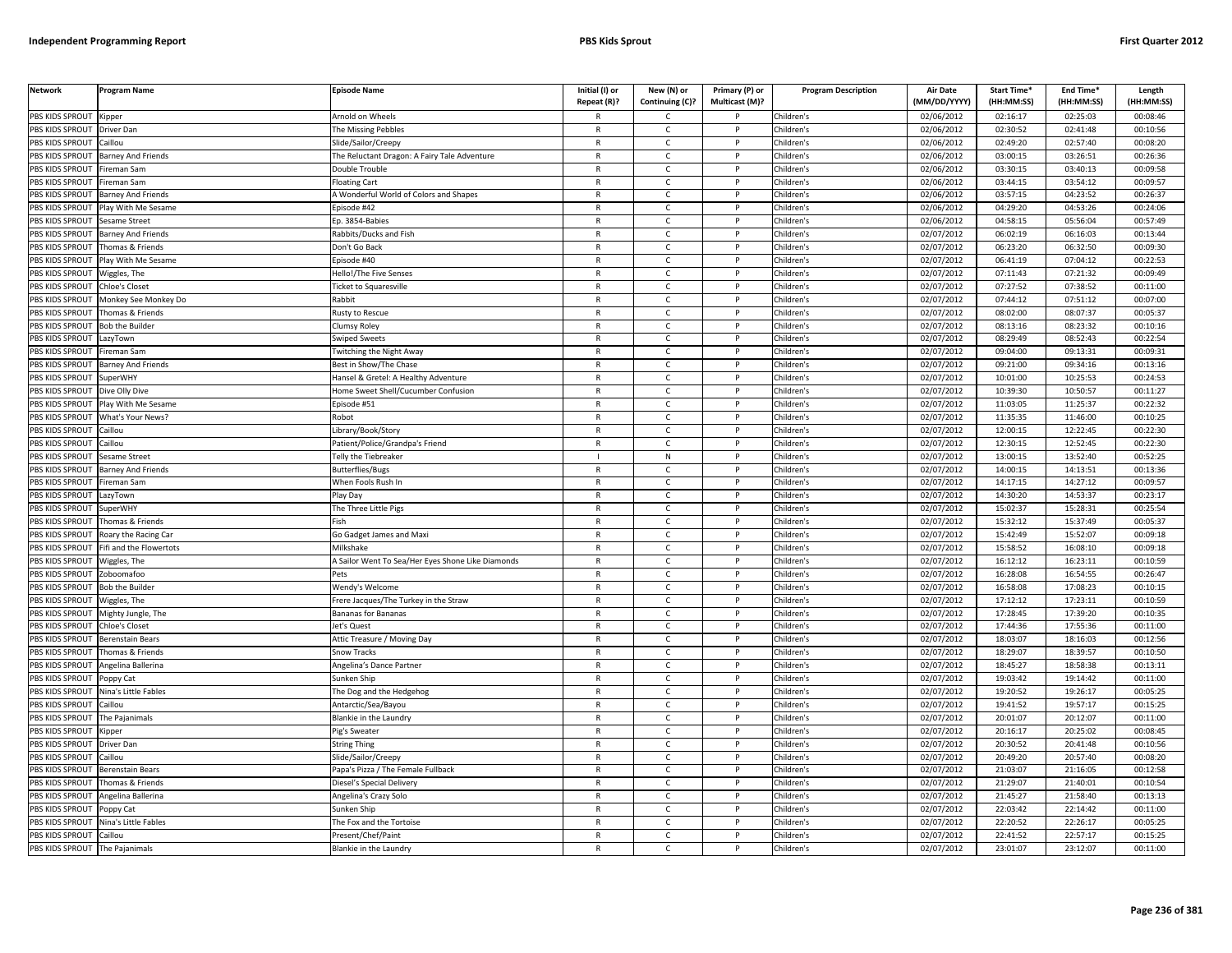| PBS KIDS SPROUT Kipper<br>ooking After Arnold<br>Children's<br>02/07/2012<br>23:16:17<br>23:25:03<br>00:08:46<br>$\mathsf{R}$<br>C<br>23:30:52<br>23:41:48<br>PBS KIDS SPROUT<br>Driver Dan<br>Hide and Sheep<br>$\mathsf{C}$<br>P<br>Children's<br>02/07/2012<br>00:10:56<br>$\mathsf{R}$<br>PBS KIDS SPROUT<br>Children's<br>02/07/2012<br>23:49:20<br>23:57:40<br>00:08:20<br>Caillou<br>Slide/Sailor/Creepy<br>$\mathsf{R}$<br>$\mathsf{C}$<br>P<br>PBS KIDS SPROUT<br>Children's<br>02/07/2012<br>00:03:07<br>00:16:03<br>00:12:56<br><b>Berenstain Bears</b><br>Attic Treasure / Moving Day<br>$\mathsf{R}$<br>$\mathsf{C}$<br>P<br>PBS KIDS SPROUT<br>Thomas & Friends<br>Snow Tracks<br>Children's<br>02/07/2012<br>00:29:07<br>00:39:57<br>00:10:50<br>$\mathsf{R}$<br>$\mathsf{C}$<br>P<br>PBS KIDS SPROUT<br>Angelina Ballerina<br>Angelina's Dance Partner<br>$\mathsf{R}$<br>$\mathsf{C}$<br>P<br>Children's<br>02/07/2012<br>00:45:27<br>00:58:38<br>00:13:11<br>02/07/2012<br>01:03:42<br>00:11:00<br><b>BS KIDS SPROUT</b><br>Poppy Cat<br>Sunken Ship<br>$\mathsf{R}$<br>P<br>Children's<br>01:14:42<br>C<br>PBS KIDS SPROUT<br>$\mathsf{C}$<br>P<br>Children's<br>02/07/2012<br>01:20:52<br>01:26:17<br>00:05:25<br>Nina's Little Fables<br>$\mathsf{R}$<br>The Dog and the Hedgehog<br>PBS KIDS SPROUT<br>Children's<br>02/07/2012<br>01:41:52<br>01:57:17<br>00:15:25<br>Caillou<br>$\mathsf{C}$<br>P<br>Antarctic/Sea/Bayou<br>$\mathsf{R}$<br>PBS KIDS SPROUT<br>$\mathsf{R}$<br>$\mathsf{C}$<br>D<br>Children's<br>02/07/2012<br>02:01:07<br>02:12:07<br>00:11:00<br>The Pajanimals<br>Blankie in the Laundry<br>PBS KIDS SPROUT<br>$\mathsf{C}$<br>Children's<br>02/07/2012<br>02:16:17<br>02:25:02<br>00:08:45<br>Pig's Sweater<br>$\mathsf{R}$<br>P<br>Kipper<br>$\sqrt{02}/07/2012$<br>02:30:52<br>02:41:48<br>00:10:56<br>PBS KIDS SPROUT<br>$\mathsf{R}$<br>$\mathsf{C}$<br><b>D</b><br>Children's<br>String Thing<br>Driver Dan<br>$\mathsf{R}$<br>$\mathsf{C}$<br>02:49:20<br>02:57:40<br>PBS KIDS SPROUT<br>Caillou<br>P<br>Children's<br>02/07/2012<br>00:08:20<br>Slide/Sailor/Creepy<br>02/07/2012<br>PBS KIDS SPROUT<br>$\mathsf{R}$<br>$\mathsf{C}$<br>P<br>Children's<br>03:00:15<br>03:26:53<br>00:26:38<br><b>Barney And Friends</b><br>All Aboard!<br>03:30:15<br>03:40:13<br>00:09:58<br>PBS KIDS SPROUT<br>Sailor Steele<br>$\mathsf{C}$<br>P<br>Children's<br>02/07/2012<br>ireman Sam<br>$\mathsf{R}$<br>02/07/2012<br>03:44:15<br>03:54:12<br>PBS KIDS SPROUT<br>ireman Sam<br>try Wolf<br>$\mathsf{R}$<br>$\mathsf{C}$<br>P<br>Children's<br>00:09:57<br>03:57:15<br>04:23:52<br>PBS KIDS SPROUT<br><b>Barney And Friends</b><br>Easy as ABC<br>$\mathsf{R}$<br>$\mathsf{C}$<br>$\mathsf{P}$<br>Children's<br>02/07/2012<br>00:26:37<br>PBS KIDS SPROUT<br>Play With Me Sesame<br>pisode #43<br>$\mathsf{C}$<br>P<br>Children's<br>02/07/2012<br>04:29:20<br>04:53:29<br>00:24:09<br>$\mathsf{R}$<br>PBS KIDS SPROUT<br>Ep. 3856-Singing<br>$\mathsf{C}$<br>P<br>Children's<br>02/07/2012<br>04:58:15<br>05:54:54<br>00:56:39<br><b>Sesame Street</b><br>$\mathsf{R}$<br>PBS KIDS SPROUT<br><b>Barney And Friends</b><br>Rabbits/Ducks and Fish<br>$\mathsf{R}$<br>$\mathsf{C}$<br>P<br>Children's<br>02/08/2012<br>06:02:19<br>06:16:01<br>00:13:42<br>Children's<br>02/08/2012<br>06:23:20<br>06:32:50<br>00:09:30<br>PBS KIDS SPROUT<br>Thomas & Friends<br>Gordon Takes a Shortcut<br>$\mathsf{R}$<br>$\mathsf{C}$<br>P<br>PBS KIDS SPROUT<br>02/08/2012<br>06:41:19<br>07:04:14<br>00:22:55<br>Play With Me Sesame<br>pisode #41<br>$\mathsf{R}$<br>$\mathsf{C}$<br>P<br>Children's<br>PBS KIDS SPROUT<br>Hello!/The Five Senses<br>$\mathsf{R}$<br>$\mathsf{C}$<br>P<br>Children's<br>02/08/2012<br>07:11:43<br>07:21:31<br>00:09:48<br>Niggles, The<br>PBS KIDS SPROUT<br>Chloe's Closet<br>ancy Footwork<br>$\mathsf{R}$<br>$\mathsf{C}$<br>Children's<br>02/08/2012<br>07:27:52<br>07:38:52<br>00:11:00<br>P<br>PBS KIDS SPROUT<br>Monkey See Monkey Do<br>$\mathsf{R}$<br>$\mathsf{C}$<br>P<br>Children's<br>02/08/2012<br>07:44:12<br>07:51:12<br>00:07:00<br>Owl<br>PBS KIDS SPROUT<br>02/08/2012<br>08:02:00<br>08:07:37<br>00:05:37<br>Thomas & Friends<br>$\mathsf{R}$<br>$\mathsf{C}$<br>Children's<br>homas and Stepney<br>P<br>PBS KIDS SPROUT<br>$\mathsf{R}$<br>$\mathsf{C}$<br>P<br>Children's<br>02/08/2012<br>08:13:16<br>08:23:31<br>00:10:15<br><b>Bob the Builder</b><br>Bob of the North<br>08:53:03<br>PBS KIDS SPROUT<br>$\mathsf{R}$<br>$\mathsf{C}$<br>P<br>Children's<br>02/08/2012<br>08:29:49<br>00:23:14<br>azyTown.<br>Happy Brush Day<br>PBS KIDS SPROUT<br>Children's<br>02/08/2012<br>09:04:00<br>09:13:31<br>00:09:31<br>Double Trouble<br>$\mathsf{R}$<br>$\mathsf{C}$<br>Þ<br>ireman Sam<br>09:21:00<br>PBS KIDS SPROUT<br>Children's<br>02/08/2012<br>09:34:09<br>00:13:09<br><b>Barney And Friends</b><br>Dream Big!/That's What a Mommy Is<br>$\mathsf{R}$<br>$\mathsf{C}$<br>P<br>$\overline{c}$<br>PBS KIDS SPROUT<br>$\mathsf{R}$<br>P<br>Children's<br>02/08/2012<br>10:01:00<br>10:26:23<br>00:25:23<br><b>SuperWHY</b><br>The Twelve Dancing Princesses<br>10:39:30<br>10:50:57<br>PBS KIDS SPROUT<br>Children's<br>02/08/2012<br>00:11:27<br>Dive Olly Dive<br>The Squidling Trail/Friends 4-Ever<br>$\mathsf{R}$<br>$\mathsf{C}$<br>P<br>02/08/2012<br>PBS KIDS SPROUT<br>Play With Me Sesame<br>pisode #52<br>$\mathsf{R}$<br>$\mathsf{C}$<br>P<br>Children's<br>11:03:05<br>11:25:30<br>00:22:25<br>11:46:00<br>PBS KIDS SPROUT<br>What's Your News?<br>$\mathsf{C}$<br>P<br>Children's<br>02/08/2012<br>11:35:35<br>00:10:25<br>amping<br>$\mathsf{R}$<br>12:22:45<br>PBS KIDS SPROUT<br>Caillou<br>Present/Chef/Paint<br>$\mathsf{R}$<br>$\mathsf{C}$<br>P<br>Children's<br>02/08/2012<br>12:00:15<br>00:22:30<br>PBS KIDS SPROUT<br>$\mathsf{C}$<br>P<br>Children's<br>02/08/2012<br>12:30:15<br>12:52:45<br>00:22:30<br>Caillou<br>Day/Puppet/Collect<br>$\mathsf{R}$<br>PBS KIDS SPROUT<br>Curly Bear Chases Cake<br>Children's<br>02/08/2012<br>13:00:15<br>13:51:55<br>00:51:40<br>Sesame Street<br>N<br>P<br>02/08/2012<br>14:00:15<br>00:13:37<br>PBS KIDS SPROUT<br><b>Barney And Friends</b><br>Shapes/Colors<br>$\mathsf{R}$<br>$\mathsf{C}$<br>P<br>Children's<br>14:13:52<br>14:17:15<br>14:27:13<br>PBS KIDS SPROUT<br>ireman Sam<br>Blow Me Down<br>$\mathsf{R}$<br>C<br>P<br>Children's<br>02/08/2012<br>00:09:58<br>14:30:20<br>14:53:30<br>PBS KIDS SPROUT<br>azyTown<br>rince Stingy<br>$\mathsf{R}$<br>$\mathsf{C}$<br>P<br>Children's<br>02/08/2012<br>00:23:10<br><b>BS KIDS SPROUT</b><br>SuperWHY<br>Children's<br>02/08/2012<br>15:02:37<br>15:28:31<br>00:25:54<br>lansel and Gretel<br>$\mathsf{R}$<br>$\mathsf{C}$<br>P<br>PBS KIDS SPROUT<br>$\mathsf{R}$<br>$\mathcal{C}$<br>Þ<br>Children's<br>02/08/2012<br>15:32:12<br>15:37:49<br>00:05:37<br>Thomas & Friends<br>Special Attraction<br>PBS KIDS SPROUT<br>02/08/2012<br>15:42:49<br>15:52:07<br>00:09:18<br>Roary the Racing Car<br>C<br>P<br>Children's<br>Mr. Carburettor or Bust<br>R<br>PBS KIDS SPROUT<br>Children's<br>02/08/2012<br>15:58:52<br>00:09:18<br>$\mathsf{R}$<br>$\mathsf{C}$<br>P<br>16:08:10<br>ifi and the Flowertots<br>lowertot Rainbow<br>PBS KIDS SPROUT<br>02/08/2012<br>16:12:12<br>16:23:11<br>Beach, Beach, Sandy Beach/Old Dan Tucker<br>$\mathsf{R}$<br>$\mathsf{C}$<br>P<br>Children's<br>00:10:59<br>Wiggles, The<br>16:54:57<br>PBS KIDS SPROUT<br>$\mathsf{C}$<br>Children's<br>02/08/2012<br>16:28:08<br>00:26:49<br>$\mathsf{R}$<br>P<br>Zoboomafoo<br>owerhouse<br>17:08:23<br>PBS KIDS SPROUT<br>Children's<br>$\sqrt{02}/08/2012$<br>16:58:08<br>00:10:15<br><b>Bob the Builder</b><br>Roley's New Friend<br>$\mathsf{R}$<br>$\mathsf{C}$<br>P<br>PBS KIDS SPROUT<br>Children's<br>02/08/2012<br>17:12:12<br>17:23:11<br>Wiggles, The<br>winkle Twinkle/Sam Get's a Letter<br>$\mathsf{R}$<br>$\mathsf{C}$<br>P<br>00:10:59<br>17:28:45<br>17:39:20<br>PBS KIDS SPROUT<br>Mighty Jungle, The<br>Queen Rhonda<br>$\mathsf{R}$<br>$\mathsf{C}$<br>P<br>Children's<br>02/08/2012<br>00:10:35<br>PBS KIDS SPROUT<br>02/08/2012<br>17:44:36<br>17:55:36<br>Chloe's Closet<br><b>Braking Away</b><br>R<br>C<br>P<br>Children's<br>00:11:00<br>PBS KIDS SPROUT<br><b>Berenstain Bears</b><br>Birthday Boy / Camp<br>$\mathsf{C}$<br>P<br>Children's<br>02/08/2012<br>18:03:07<br>18:16:03<br>00:12:56<br>R<br>PBS KIDS SPROUT<br>Thomas & Friends<br>lenry's Good Deeds<br>$\mathsf{R}$<br>$\mathsf{C}$<br>P<br>Children's<br>02/08/2012<br>18:29:07<br>18:39:57<br>00:10:50<br>02/08/2012<br>18:45:27<br>18:58:38<br>00:13:11<br>PBS KIDS SPROUT<br>Angelina Ballerina<br>Angelina's Gift for Ms. Mimi<br>$\mathsf{R}$<br>$\mathsf{C}$<br>P<br>Children's<br>PBS KIDS SPROUT<br>Children's<br>02/08/2012<br>19:03:42<br>19:14:42<br>00:11:00<br>Poppy Cat<br>Missing Keys<br>$\mathsf{R}$<br>$\mathsf{C}$<br>P<br>PBS KIDS SPROUT<br>Nina's Little Fables<br>Children's<br>02/08/2012<br>19:20:52<br>19:26:17<br>00:05:25<br>The Mouse, the Hare, and the Goat<br>$\mathsf{R}$<br>$\mathsf{C}$<br>P<br>PBS KIDS SPROUT<br>Magnet/Dino/Astro<br>Children's<br>02/08/2012<br>19:41:52<br>19:57:17<br>00:15:25<br>Caillou<br>$\mathsf{R}$<br>C<br>P<br>PBS KIDS SPROUT The Pajanimals<br>02/08/2012<br>20:01:07<br>20:12:07<br>00:11:00<br>Apollo's Special Day<br>$\mathsf{R}$<br>$\epsilon$<br>P<br>Children's | <b>Network</b> | Program Name | <b>Episode Name</b> | Initial (I) or<br>Repeat (R)? | New (N) or<br>Continuing (C)? | Primary (P) or<br>Multicast (M)? | <b>Program Description</b> | <b>Air Date</b><br>(MM/DD/YYYY) | Start Time*<br>(HH:MM:SS) | End Time <sup>®</sup><br>(HH:MM:SS) | Length<br>(HH:MM:SS) |
|-------------------------------------------------------------------------------------------------------------------------------------------------------------------------------------------------------------------------------------------------------------------------------------------------------------------------------------------------------------------------------------------------------------------------------------------------------------------------------------------------------------------------------------------------------------------------------------------------------------------------------------------------------------------------------------------------------------------------------------------------------------------------------------------------------------------------------------------------------------------------------------------------------------------------------------------------------------------------------------------------------------------------------------------------------------------------------------------------------------------------------------------------------------------------------------------------------------------------------------------------------------------------------------------------------------------------------------------------------------------------------------------------------------------------------------------------------------------------------------------------------------------------------------------------------------------------------------------------------------------------------------------------------------------------------------------------------------------------------------------------------------------------------------------------------------------------------------------------------------------------------------------------------------------------------------------------------------------------------------------------------------------------------------------------------------------------------------------------------------------------------------------------------------------------------------------------------------------------------------------------------------------------------------------------------------------------------------------------------------------------------------------------------------------------------------------------------------------------------------------------------------------------------------------------------------------------------------------------------------------------------------------------------------------------------------------------------------------------------------------------------------------------------------------------------------------------------------------------------------------------------------------------------------------------------------------------------------------------------------------------------------------------------------------------------------------------------------------------------------------------------------------------------------------------------------------------------------------------------------------------------------------------------------------------------------------------------------------------------------------------------------------------------------------------------------------------------------------------------------------------------------------------------------------------------------------------------------------------------------------------------------------------------------------------------------------------------------------------------------------------------------------------------------------------------------------------------------------------------------------------------------------------------------------------------------------------------------------------------------------------------------------------------------------------------------------------------------------------------------------------------------------------------------------------------------------------------------------------------------------------------------------------------------------------------------------------------------------------------------------------------------------------------------------------------------------------------------------------------------------------------------------------------------------------------------------------------------------------------------------------------------------------------------------------------------------------------------------------------------------------------------------------------------------------------------------------------------------------------------------------------------------------------------------------------------------------------------------------------------------------------------------------------------------------------------------------------------------------------------------------------------------------------------------------------------------------------------------------------------------------------------------------------------------------------------------------------------------------------------------------------------------------------------------------------------------------------------------------------------------------------------------------------------------------------------------------------------------------------------------------------------------------------------------------------------------------------------------------------------------------------------------------------------------------------------------------------------------------------------------------------------------------------------------------------------------------------------------------------------------------------------------------------------------------------------------------------------------------------------------------------------------------------------------------------------------------------------------------------------------------------------------------------------------------------------------------------------------------------------------------------------------------------------------------------------------------------------------------------------------------------------------------------------------------------------------------------------------------------------------------------------------------------------------------------------------------------------------------------------------------------------------------------------------------------------------------------------------------------------------------------------------------------------------------------------------------------------------------------------------------------------------------------------------------------------------------------------------------------------------------------------------------------------------------------------------------------------------------------------------------------------------------------------------------------------------------------------------------------------------------------------------------------------------------------------------------------------------------------------------------------------------------------------------------------------------------------------------------------------------------------------------------------------------------------------------------------------------------------------------------------------------------------------------------------------------------------------------------------------------------------------------------------------------------------------------------------------------------------------------------------------------------------------------------------------------------------------------------------------------------------------------------------------------------------------------------------------------------------------------------------------------------------------------------------------------------------------------------------------------------------------------------------------------------------------------------------------------------------------------------------------------------------------------------------------------------------------------------------------------------------------------------------------------------------------------------------------------------------------------------------------------------------------------------------------------------------------------------------------------------------------------------------------------------------------------------------------------------------------------------------------------------------------------------------------------------------------------------------------------------------------------------------------------------------------------------------------------------------------------------------------------------------------------------------------------------------------------------------------------------------------------------------------------------------------------|----------------|--------------|---------------------|-------------------------------|-------------------------------|----------------------------------|----------------------------|---------------------------------|---------------------------|-------------------------------------|----------------------|
|                                                                                                                                                                                                                                                                                                                                                                                                                                                                                                                                                                                                                                                                                                                                                                                                                                                                                                                                                                                                                                                                                                                                                                                                                                                                                                                                                                                                                                                                                                                                                                                                                                                                                                                                                                                                                                                                                                                                                                                                                                                                                                                                                                                                                                                                                                                                                                                                                                                                                                                                                                                                                                                                                                                                                                                                                                                                                                                                                                                                                                                                                                                                                                                                                                                                                                                                                                                                                                                                                                                                                                                                                                                                                                                                                                                                                                                                                                                                                                                                                                                                                                                                                                                                                                                                                                                                                                                                                                                                                                                                                                                                                                                                                                                                                                                                                                                                                                                                                                                                                                                                                                                                                                                                                                                                                                                                                                                                                                                                                                                                                                                                                                                                                                                                                                                                                                                                                                                                                                                                                                                                                                                                                                                                                                                                                                                                                                                                                                                                                                                                                                                                                                                                                                                                                                                                                                                                                                                                                                                                                                                                                                                                                                                                                                                                                                                                                                                                                                                                                                                                                                                                                                                                                                                                                                                                                                                                                                                                                                                                                                                                                                                                                                                                                                                                                                                                                                                                                                                                                                                                                                                                                                                                                                                                                                                                                                                                                                                                                                                                                                                                                                                                                                                                                                                                                                                                                                                                                                           |                |              |                     |                               |                               |                                  |                            |                                 |                           |                                     |                      |
|                                                                                                                                                                                                                                                                                                                                                                                                                                                                                                                                                                                                                                                                                                                                                                                                                                                                                                                                                                                                                                                                                                                                                                                                                                                                                                                                                                                                                                                                                                                                                                                                                                                                                                                                                                                                                                                                                                                                                                                                                                                                                                                                                                                                                                                                                                                                                                                                                                                                                                                                                                                                                                                                                                                                                                                                                                                                                                                                                                                                                                                                                                                                                                                                                                                                                                                                                                                                                                                                                                                                                                                                                                                                                                                                                                                                                                                                                                                                                                                                                                                                                                                                                                                                                                                                                                                                                                                                                                                                                                                                                                                                                                                                                                                                                                                                                                                                                                                                                                                                                                                                                                                                                                                                                                                                                                                                                                                                                                                                                                                                                                                                                                                                                                                                                                                                                                                                                                                                                                                                                                                                                                                                                                                                                                                                                                                                                                                                                                                                                                                                                                                                                                                                                                                                                                                                                                                                                                                                                                                                                                                                                                                                                                                                                                                                                                                                                                                                                                                                                                                                                                                                                                                                                                                                                                                                                                                                                                                                                                                                                                                                                                                                                                                                                                                                                                                                                                                                                                                                                                                                                                                                                                                                                                                                                                                                                                                                                                                                                                                                                                                                                                                                                                                                                                                                                                                                                                                                                                           |                |              |                     |                               |                               |                                  |                            |                                 |                           |                                     |                      |
|                                                                                                                                                                                                                                                                                                                                                                                                                                                                                                                                                                                                                                                                                                                                                                                                                                                                                                                                                                                                                                                                                                                                                                                                                                                                                                                                                                                                                                                                                                                                                                                                                                                                                                                                                                                                                                                                                                                                                                                                                                                                                                                                                                                                                                                                                                                                                                                                                                                                                                                                                                                                                                                                                                                                                                                                                                                                                                                                                                                                                                                                                                                                                                                                                                                                                                                                                                                                                                                                                                                                                                                                                                                                                                                                                                                                                                                                                                                                                                                                                                                                                                                                                                                                                                                                                                                                                                                                                                                                                                                                                                                                                                                                                                                                                                                                                                                                                                                                                                                                                                                                                                                                                                                                                                                                                                                                                                                                                                                                                                                                                                                                                                                                                                                                                                                                                                                                                                                                                                                                                                                                                                                                                                                                                                                                                                                                                                                                                                                                                                                                                                                                                                                                                                                                                                                                                                                                                                                                                                                                                                                                                                                                                                                                                                                                                                                                                                                                                                                                                                                                                                                                                                                                                                                                                                                                                                                                                                                                                                                                                                                                                                                                                                                                                                                                                                                                                                                                                                                                                                                                                                                                                                                                                                                                                                                                                                                                                                                                                                                                                                                                                                                                                                                                                                                                                                                                                                                                                                           |                |              |                     |                               |                               |                                  |                            |                                 |                           |                                     |                      |
|                                                                                                                                                                                                                                                                                                                                                                                                                                                                                                                                                                                                                                                                                                                                                                                                                                                                                                                                                                                                                                                                                                                                                                                                                                                                                                                                                                                                                                                                                                                                                                                                                                                                                                                                                                                                                                                                                                                                                                                                                                                                                                                                                                                                                                                                                                                                                                                                                                                                                                                                                                                                                                                                                                                                                                                                                                                                                                                                                                                                                                                                                                                                                                                                                                                                                                                                                                                                                                                                                                                                                                                                                                                                                                                                                                                                                                                                                                                                                                                                                                                                                                                                                                                                                                                                                                                                                                                                                                                                                                                                                                                                                                                                                                                                                                                                                                                                                                                                                                                                                                                                                                                                                                                                                                                                                                                                                                                                                                                                                                                                                                                                                                                                                                                                                                                                                                                                                                                                                                                                                                                                                                                                                                                                                                                                                                                                                                                                                                                                                                                                                                                                                                                                                                                                                                                                                                                                                                                                                                                                                                                                                                                                                                                                                                                                                                                                                                                                                                                                                                                                                                                                                                                                                                                                                                                                                                                                                                                                                                                                                                                                                                                                                                                                                                                                                                                                                                                                                                                                                                                                                                                                                                                                                                                                                                                                                                                                                                                                                                                                                                                                                                                                                                                                                                                                                                                                                                                                                                           |                |              |                     |                               |                               |                                  |                            |                                 |                           |                                     |                      |
|                                                                                                                                                                                                                                                                                                                                                                                                                                                                                                                                                                                                                                                                                                                                                                                                                                                                                                                                                                                                                                                                                                                                                                                                                                                                                                                                                                                                                                                                                                                                                                                                                                                                                                                                                                                                                                                                                                                                                                                                                                                                                                                                                                                                                                                                                                                                                                                                                                                                                                                                                                                                                                                                                                                                                                                                                                                                                                                                                                                                                                                                                                                                                                                                                                                                                                                                                                                                                                                                                                                                                                                                                                                                                                                                                                                                                                                                                                                                                                                                                                                                                                                                                                                                                                                                                                                                                                                                                                                                                                                                                                                                                                                                                                                                                                                                                                                                                                                                                                                                                                                                                                                                                                                                                                                                                                                                                                                                                                                                                                                                                                                                                                                                                                                                                                                                                                                                                                                                                                                                                                                                                                                                                                                                                                                                                                                                                                                                                                                                                                                                                                                                                                                                                                                                                                                                                                                                                                                                                                                                                                                                                                                                                                                                                                                                                                                                                                                                                                                                                                                                                                                                                                                                                                                                                                                                                                                                                                                                                                                                                                                                                                                                                                                                                                                                                                                                                                                                                                                                                                                                                                                                                                                                                                                                                                                                                                                                                                                                                                                                                                                                                                                                                                                                                                                                                                                                                                                                                                           |                |              |                     |                               |                               |                                  |                            |                                 |                           |                                     |                      |
|                                                                                                                                                                                                                                                                                                                                                                                                                                                                                                                                                                                                                                                                                                                                                                                                                                                                                                                                                                                                                                                                                                                                                                                                                                                                                                                                                                                                                                                                                                                                                                                                                                                                                                                                                                                                                                                                                                                                                                                                                                                                                                                                                                                                                                                                                                                                                                                                                                                                                                                                                                                                                                                                                                                                                                                                                                                                                                                                                                                                                                                                                                                                                                                                                                                                                                                                                                                                                                                                                                                                                                                                                                                                                                                                                                                                                                                                                                                                                                                                                                                                                                                                                                                                                                                                                                                                                                                                                                                                                                                                                                                                                                                                                                                                                                                                                                                                                                                                                                                                                                                                                                                                                                                                                                                                                                                                                                                                                                                                                                                                                                                                                                                                                                                                                                                                                                                                                                                                                                                                                                                                                                                                                                                                                                                                                                                                                                                                                                                                                                                                                                                                                                                                                                                                                                                                                                                                                                                                                                                                                                                                                                                                                                                                                                                                                                                                                                                                                                                                                                                                                                                                                                                                                                                                                                                                                                                                                                                                                                                                                                                                                                                                                                                                                                                                                                                                                                                                                                                                                                                                                                                                                                                                                                                                                                                                                                                                                                                                                                                                                                                                                                                                                                                                                                                                                                                                                                                                                                           |                |              |                     |                               |                               |                                  |                            |                                 |                           |                                     |                      |
|                                                                                                                                                                                                                                                                                                                                                                                                                                                                                                                                                                                                                                                                                                                                                                                                                                                                                                                                                                                                                                                                                                                                                                                                                                                                                                                                                                                                                                                                                                                                                                                                                                                                                                                                                                                                                                                                                                                                                                                                                                                                                                                                                                                                                                                                                                                                                                                                                                                                                                                                                                                                                                                                                                                                                                                                                                                                                                                                                                                                                                                                                                                                                                                                                                                                                                                                                                                                                                                                                                                                                                                                                                                                                                                                                                                                                                                                                                                                                                                                                                                                                                                                                                                                                                                                                                                                                                                                                                                                                                                                                                                                                                                                                                                                                                                                                                                                                                                                                                                                                                                                                                                                                                                                                                                                                                                                                                                                                                                                                                                                                                                                                                                                                                                                                                                                                                                                                                                                                                                                                                                                                                                                                                                                                                                                                                                                                                                                                                                                                                                                                                                                                                                                                                                                                                                                                                                                                                                                                                                                                                                                                                                                                                                                                                                                                                                                                                                                                                                                                                                                                                                                                                                                                                                                                                                                                                                                                                                                                                                                                                                                                                                                                                                                                                                                                                                                                                                                                                                                                                                                                                                                                                                                                                                                                                                                                                                                                                                                                                                                                                                                                                                                                                                                                                                                                                                                                                                                                                           |                |              |                     |                               |                               |                                  |                            |                                 |                           |                                     |                      |
|                                                                                                                                                                                                                                                                                                                                                                                                                                                                                                                                                                                                                                                                                                                                                                                                                                                                                                                                                                                                                                                                                                                                                                                                                                                                                                                                                                                                                                                                                                                                                                                                                                                                                                                                                                                                                                                                                                                                                                                                                                                                                                                                                                                                                                                                                                                                                                                                                                                                                                                                                                                                                                                                                                                                                                                                                                                                                                                                                                                                                                                                                                                                                                                                                                                                                                                                                                                                                                                                                                                                                                                                                                                                                                                                                                                                                                                                                                                                                                                                                                                                                                                                                                                                                                                                                                                                                                                                                                                                                                                                                                                                                                                                                                                                                                                                                                                                                                                                                                                                                                                                                                                                                                                                                                                                                                                                                                                                                                                                                                                                                                                                                                                                                                                                                                                                                                                                                                                                                                                                                                                                                                                                                                                                                                                                                                                                                                                                                                                                                                                                                                                                                                                                                                                                                                                                                                                                                                                                                                                                                                                                                                                                                                                                                                                                                                                                                                                                                                                                                                                                                                                                                                                                                                                                                                                                                                                                                                                                                                                                                                                                                                                                                                                                                                                                                                                                                                                                                                                                                                                                                                                                                                                                                                                                                                                                                                                                                                                                                                                                                                                                                                                                                                                                                                                                                                                                                                                                                                           |                |              |                     |                               |                               |                                  |                            |                                 |                           |                                     |                      |
|                                                                                                                                                                                                                                                                                                                                                                                                                                                                                                                                                                                                                                                                                                                                                                                                                                                                                                                                                                                                                                                                                                                                                                                                                                                                                                                                                                                                                                                                                                                                                                                                                                                                                                                                                                                                                                                                                                                                                                                                                                                                                                                                                                                                                                                                                                                                                                                                                                                                                                                                                                                                                                                                                                                                                                                                                                                                                                                                                                                                                                                                                                                                                                                                                                                                                                                                                                                                                                                                                                                                                                                                                                                                                                                                                                                                                                                                                                                                                                                                                                                                                                                                                                                                                                                                                                                                                                                                                                                                                                                                                                                                                                                                                                                                                                                                                                                                                                                                                                                                                                                                                                                                                                                                                                                                                                                                                                                                                                                                                                                                                                                                                                                                                                                                                                                                                                                                                                                                                                                                                                                                                                                                                                                                                                                                                                                                                                                                                                                                                                                                                                                                                                                                                                                                                                                                                                                                                                                                                                                                                                                                                                                                                                                                                                                                                                                                                                                                                                                                                                                                                                                                                                                                                                                                                                                                                                                                                                                                                                                                                                                                                                                                                                                                                                                                                                                                                                                                                                                                                                                                                                                                                                                                                                                                                                                                                                                                                                                                                                                                                                                                                                                                                                                                                                                                                                                                                                                                                                           |                |              |                     |                               |                               |                                  |                            |                                 |                           |                                     |                      |
|                                                                                                                                                                                                                                                                                                                                                                                                                                                                                                                                                                                                                                                                                                                                                                                                                                                                                                                                                                                                                                                                                                                                                                                                                                                                                                                                                                                                                                                                                                                                                                                                                                                                                                                                                                                                                                                                                                                                                                                                                                                                                                                                                                                                                                                                                                                                                                                                                                                                                                                                                                                                                                                                                                                                                                                                                                                                                                                                                                                                                                                                                                                                                                                                                                                                                                                                                                                                                                                                                                                                                                                                                                                                                                                                                                                                                                                                                                                                                                                                                                                                                                                                                                                                                                                                                                                                                                                                                                                                                                                                                                                                                                                                                                                                                                                                                                                                                                                                                                                                                                                                                                                                                                                                                                                                                                                                                                                                                                                                                                                                                                                                                                                                                                                                                                                                                                                                                                                                                                                                                                                                                                                                                                                                                                                                                                                                                                                                                                                                                                                                                                                                                                                                                                                                                                                                                                                                                                                                                                                                                                                                                                                                                                                                                                                                                                                                                                                                                                                                                                                                                                                                                                                                                                                                                                                                                                                                                                                                                                                                                                                                                                                                                                                                                                                                                                                                                                                                                                                                                                                                                                                                                                                                                                                                                                                                                                                                                                                                                                                                                                                                                                                                                                                                                                                                                                                                                                                                                                           |                |              |                     |                               |                               |                                  |                            |                                 |                           |                                     |                      |
|                                                                                                                                                                                                                                                                                                                                                                                                                                                                                                                                                                                                                                                                                                                                                                                                                                                                                                                                                                                                                                                                                                                                                                                                                                                                                                                                                                                                                                                                                                                                                                                                                                                                                                                                                                                                                                                                                                                                                                                                                                                                                                                                                                                                                                                                                                                                                                                                                                                                                                                                                                                                                                                                                                                                                                                                                                                                                                                                                                                                                                                                                                                                                                                                                                                                                                                                                                                                                                                                                                                                                                                                                                                                                                                                                                                                                                                                                                                                                                                                                                                                                                                                                                                                                                                                                                                                                                                                                                                                                                                                                                                                                                                                                                                                                                                                                                                                                                                                                                                                                                                                                                                                                                                                                                                                                                                                                                                                                                                                                                                                                                                                                                                                                                                                                                                                                                                                                                                                                                                                                                                                                                                                                                                                                                                                                                                                                                                                                                                                                                                                                                                                                                                                                                                                                                                                                                                                                                                                                                                                                                                                                                                                                                                                                                                                                                                                                                                                                                                                                                                                                                                                                                                                                                                                                                                                                                                                                                                                                                                                                                                                                                                                                                                                                                                                                                                                                                                                                                                                                                                                                                                                                                                                                                                                                                                                                                                                                                                                                                                                                                                                                                                                                                                                                                                                                                                                                                                                                                           |                |              |                     |                               |                               |                                  |                            |                                 |                           |                                     |                      |
|                                                                                                                                                                                                                                                                                                                                                                                                                                                                                                                                                                                                                                                                                                                                                                                                                                                                                                                                                                                                                                                                                                                                                                                                                                                                                                                                                                                                                                                                                                                                                                                                                                                                                                                                                                                                                                                                                                                                                                                                                                                                                                                                                                                                                                                                                                                                                                                                                                                                                                                                                                                                                                                                                                                                                                                                                                                                                                                                                                                                                                                                                                                                                                                                                                                                                                                                                                                                                                                                                                                                                                                                                                                                                                                                                                                                                                                                                                                                                                                                                                                                                                                                                                                                                                                                                                                                                                                                                                                                                                                                                                                                                                                                                                                                                                                                                                                                                                                                                                                                                                                                                                                                                                                                                                                                                                                                                                                                                                                                                                                                                                                                                                                                                                                                                                                                                                                                                                                                                                                                                                                                                                                                                                                                                                                                                                                                                                                                                                                                                                                                                                                                                                                                                                                                                                                                                                                                                                                                                                                                                                                                                                                                                                                                                                                                                                                                                                                                                                                                                                                                                                                                                                                                                                                                                                                                                                                                                                                                                                                                                                                                                                                                                                                                                                                                                                                                                                                                                                                                                                                                                                                                                                                                                                                                                                                                                                                                                                                                                                                                                                                                                                                                                                                                                                                                                                                                                                                                                                           |                |              |                     |                               |                               |                                  |                            |                                 |                           |                                     |                      |
|                                                                                                                                                                                                                                                                                                                                                                                                                                                                                                                                                                                                                                                                                                                                                                                                                                                                                                                                                                                                                                                                                                                                                                                                                                                                                                                                                                                                                                                                                                                                                                                                                                                                                                                                                                                                                                                                                                                                                                                                                                                                                                                                                                                                                                                                                                                                                                                                                                                                                                                                                                                                                                                                                                                                                                                                                                                                                                                                                                                                                                                                                                                                                                                                                                                                                                                                                                                                                                                                                                                                                                                                                                                                                                                                                                                                                                                                                                                                                                                                                                                                                                                                                                                                                                                                                                                                                                                                                                                                                                                                                                                                                                                                                                                                                                                                                                                                                                                                                                                                                                                                                                                                                                                                                                                                                                                                                                                                                                                                                                                                                                                                                                                                                                                                                                                                                                                                                                                                                                                                                                                                                                                                                                                                                                                                                                                                                                                                                                                                                                                                                                                                                                                                                                                                                                                                                                                                                                                                                                                                                                                                                                                                                                                                                                                                                                                                                                                                                                                                                                                                                                                                                                                                                                                                                                                                                                                                                                                                                                                                                                                                                                                                                                                                                                                                                                                                                                                                                                                                                                                                                                                                                                                                                                                                                                                                                                                                                                                                                                                                                                                                                                                                                                                                                                                                                                                                                                                                                                           |                |              |                     |                               |                               |                                  |                            |                                 |                           |                                     |                      |
|                                                                                                                                                                                                                                                                                                                                                                                                                                                                                                                                                                                                                                                                                                                                                                                                                                                                                                                                                                                                                                                                                                                                                                                                                                                                                                                                                                                                                                                                                                                                                                                                                                                                                                                                                                                                                                                                                                                                                                                                                                                                                                                                                                                                                                                                                                                                                                                                                                                                                                                                                                                                                                                                                                                                                                                                                                                                                                                                                                                                                                                                                                                                                                                                                                                                                                                                                                                                                                                                                                                                                                                                                                                                                                                                                                                                                                                                                                                                                                                                                                                                                                                                                                                                                                                                                                                                                                                                                                                                                                                                                                                                                                                                                                                                                                                                                                                                                                                                                                                                                                                                                                                                                                                                                                                                                                                                                                                                                                                                                                                                                                                                                                                                                                                                                                                                                                                                                                                                                                                                                                                                                                                                                                                                                                                                                                                                                                                                                                                                                                                                                                                                                                                                                                                                                                                                                                                                                                                                                                                                                                                                                                                                                                                                                                                                                                                                                                                                                                                                                                                                                                                                                                                                                                                                                                                                                                                                                                                                                                                                                                                                                                                                                                                                                                                                                                                                                                                                                                                                                                                                                                                                                                                                                                                                                                                                                                                                                                                                                                                                                                                                                                                                                                                                                                                                                                                                                                                                                                           |                |              |                     |                               |                               |                                  |                            |                                 |                           |                                     |                      |
|                                                                                                                                                                                                                                                                                                                                                                                                                                                                                                                                                                                                                                                                                                                                                                                                                                                                                                                                                                                                                                                                                                                                                                                                                                                                                                                                                                                                                                                                                                                                                                                                                                                                                                                                                                                                                                                                                                                                                                                                                                                                                                                                                                                                                                                                                                                                                                                                                                                                                                                                                                                                                                                                                                                                                                                                                                                                                                                                                                                                                                                                                                                                                                                                                                                                                                                                                                                                                                                                                                                                                                                                                                                                                                                                                                                                                                                                                                                                                                                                                                                                                                                                                                                                                                                                                                                                                                                                                                                                                                                                                                                                                                                                                                                                                                                                                                                                                                                                                                                                                                                                                                                                                                                                                                                                                                                                                                                                                                                                                                                                                                                                                                                                                                                                                                                                                                                                                                                                                                                                                                                                                                                                                                                                                                                                                                                                                                                                                                                                                                                                                                                                                                                                                                                                                                                                                                                                                                                                                                                                                                                                                                                                                                                                                                                                                                                                                                                                                                                                                                                                                                                                                                                                                                                                                                                                                                                                                                                                                                                                                                                                                                                                                                                                                                                                                                                                                                                                                                                                                                                                                                                                                                                                                                                                                                                                                                                                                                                                                                                                                                                                                                                                                                                                                                                                                                                                                                                                                                           |                |              |                     |                               |                               |                                  |                            |                                 |                           |                                     |                      |
|                                                                                                                                                                                                                                                                                                                                                                                                                                                                                                                                                                                                                                                                                                                                                                                                                                                                                                                                                                                                                                                                                                                                                                                                                                                                                                                                                                                                                                                                                                                                                                                                                                                                                                                                                                                                                                                                                                                                                                                                                                                                                                                                                                                                                                                                                                                                                                                                                                                                                                                                                                                                                                                                                                                                                                                                                                                                                                                                                                                                                                                                                                                                                                                                                                                                                                                                                                                                                                                                                                                                                                                                                                                                                                                                                                                                                                                                                                                                                                                                                                                                                                                                                                                                                                                                                                                                                                                                                                                                                                                                                                                                                                                                                                                                                                                                                                                                                                                                                                                                                                                                                                                                                                                                                                                                                                                                                                                                                                                                                                                                                                                                                                                                                                                                                                                                                                                                                                                                                                                                                                                                                                                                                                                                                                                                                                                                                                                                                                                                                                                                                                                                                                                                                                                                                                                                                                                                                                                                                                                                                                                                                                                                                                                                                                                                                                                                                                                                                                                                                                                                                                                                                                                                                                                                                                                                                                                                                                                                                                                                                                                                                                                                                                                                                                                                                                                                                                                                                                                                                                                                                                                                                                                                                                                                                                                                                                                                                                                                                                                                                                                                                                                                                                                                                                                                                                                                                                                                                                           |                |              |                     |                               |                               |                                  |                            |                                 |                           |                                     |                      |
|                                                                                                                                                                                                                                                                                                                                                                                                                                                                                                                                                                                                                                                                                                                                                                                                                                                                                                                                                                                                                                                                                                                                                                                                                                                                                                                                                                                                                                                                                                                                                                                                                                                                                                                                                                                                                                                                                                                                                                                                                                                                                                                                                                                                                                                                                                                                                                                                                                                                                                                                                                                                                                                                                                                                                                                                                                                                                                                                                                                                                                                                                                                                                                                                                                                                                                                                                                                                                                                                                                                                                                                                                                                                                                                                                                                                                                                                                                                                                                                                                                                                                                                                                                                                                                                                                                                                                                                                                                                                                                                                                                                                                                                                                                                                                                                                                                                                                                                                                                                                                                                                                                                                                                                                                                                                                                                                                                                                                                                                                                                                                                                                                                                                                                                                                                                                                                                                                                                                                                                                                                                                                                                                                                                                                                                                                                                                                                                                                                                                                                                                                                                                                                                                                                                                                                                                                                                                                                                                                                                                                                                                                                                                                                                                                                                                                                                                                                                                                                                                                                                                                                                                                                                                                                                                                                                                                                                                                                                                                                                                                                                                                                                                                                                                                                                                                                                                                                                                                                                                                                                                                                                                                                                                                                                                                                                                                                                                                                                                                                                                                                                                                                                                                                                                                                                                                                                                                                                                                                           |                |              |                     |                               |                               |                                  |                            |                                 |                           |                                     |                      |
|                                                                                                                                                                                                                                                                                                                                                                                                                                                                                                                                                                                                                                                                                                                                                                                                                                                                                                                                                                                                                                                                                                                                                                                                                                                                                                                                                                                                                                                                                                                                                                                                                                                                                                                                                                                                                                                                                                                                                                                                                                                                                                                                                                                                                                                                                                                                                                                                                                                                                                                                                                                                                                                                                                                                                                                                                                                                                                                                                                                                                                                                                                                                                                                                                                                                                                                                                                                                                                                                                                                                                                                                                                                                                                                                                                                                                                                                                                                                                                                                                                                                                                                                                                                                                                                                                                                                                                                                                                                                                                                                                                                                                                                                                                                                                                                                                                                                                                                                                                                                                                                                                                                                                                                                                                                                                                                                                                                                                                                                                                                                                                                                                                                                                                                                                                                                                                                                                                                                                                                                                                                                                                                                                                                                                                                                                                                                                                                                                                                                                                                                                                                                                                                                                                                                                                                                                                                                                                                                                                                                                                                                                                                                                                                                                                                                                                                                                                                                                                                                                                                                                                                                                                                                                                                                                                                                                                                                                                                                                                                                                                                                                                                                                                                                                                                                                                                                                                                                                                                                                                                                                                                                                                                                                                                                                                                                                                                                                                                                                                                                                                                                                                                                                                                                                                                                                                                                                                                                                                           |                |              |                     |                               |                               |                                  |                            |                                 |                           |                                     |                      |
|                                                                                                                                                                                                                                                                                                                                                                                                                                                                                                                                                                                                                                                                                                                                                                                                                                                                                                                                                                                                                                                                                                                                                                                                                                                                                                                                                                                                                                                                                                                                                                                                                                                                                                                                                                                                                                                                                                                                                                                                                                                                                                                                                                                                                                                                                                                                                                                                                                                                                                                                                                                                                                                                                                                                                                                                                                                                                                                                                                                                                                                                                                                                                                                                                                                                                                                                                                                                                                                                                                                                                                                                                                                                                                                                                                                                                                                                                                                                                                                                                                                                                                                                                                                                                                                                                                                                                                                                                                                                                                                                                                                                                                                                                                                                                                                                                                                                                                                                                                                                                                                                                                                                                                                                                                                                                                                                                                                                                                                                                                                                                                                                                                                                                                                                                                                                                                                                                                                                                                                                                                                                                                                                                                                                                                                                                                                                                                                                                                                                                                                                                                                                                                                                                                                                                                                                                                                                                                                                                                                                                                                                                                                                                                                                                                                                                                                                                                                                                                                                                                                                                                                                                                                                                                                                                                                                                                                                                                                                                                                                                                                                                                                                                                                                                                                                                                                                                                                                                                                                                                                                                                                                                                                                                                                                                                                                                                                                                                                                                                                                                                                                                                                                                                                                                                                                                                                                                                                                                                           |                |              |                     |                               |                               |                                  |                            |                                 |                           |                                     |                      |
|                                                                                                                                                                                                                                                                                                                                                                                                                                                                                                                                                                                                                                                                                                                                                                                                                                                                                                                                                                                                                                                                                                                                                                                                                                                                                                                                                                                                                                                                                                                                                                                                                                                                                                                                                                                                                                                                                                                                                                                                                                                                                                                                                                                                                                                                                                                                                                                                                                                                                                                                                                                                                                                                                                                                                                                                                                                                                                                                                                                                                                                                                                                                                                                                                                                                                                                                                                                                                                                                                                                                                                                                                                                                                                                                                                                                                                                                                                                                                                                                                                                                                                                                                                                                                                                                                                                                                                                                                                                                                                                                                                                                                                                                                                                                                                                                                                                                                                                                                                                                                                                                                                                                                                                                                                                                                                                                                                                                                                                                                                                                                                                                                                                                                                                                                                                                                                                                                                                                                                                                                                                                                                                                                                                                                                                                                                                                                                                                                                                                                                                                                                                                                                                                                                                                                                                                                                                                                                                                                                                                                                                                                                                                                                                                                                                                                                                                                                                                                                                                                                                                                                                                                                                                                                                                                                                                                                                                                                                                                                                                                                                                                                                                                                                                                                                                                                                                                                                                                                                                                                                                                                                                                                                                                                                                                                                                                                                                                                                                                                                                                                                                                                                                                                                                                                                                                                                                                                                                                                           |                |              |                     |                               |                               |                                  |                            |                                 |                           |                                     |                      |
|                                                                                                                                                                                                                                                                                                                                                                                                                                                                                                                                                                                                                                                                                                                                                                                                                                                                                                                                                                                                                                                                                                                                                                                                                                                                                                                                                                                                                                                                                                                                                                                                                                                                                                                                                                                                                                                                                                                                                                                                                                                                                                                                                                                                                                                                                                                                                                                                                                                                                                                                                                                                                                                                                                                                                                                                                                                                                                                                                                                                                                                                                                                                                                                                                                                                                                                                                                                                                                                                                                                                                                                                                                                                                                                                                                                                                                                                                                                                                                                                                                                                                                                                                                                                                                                                                                                                                                                                                                                                                                                                                                                                                                                                                                                                                                                                                                                                                                                                                                                                                                                                                                                                                                                                                                                                                                                                                                                                                                                                                                                                                                                                                                                                                                                                                                                                                                                                                                                                                                                                                                                                                                                                                                                                                                                                                                                                                                                                                                                                                                                                                                                                                                                                                                                                                                                                                                                                                                                                                                                                                                                                                                                                                                                                                                                                                                                                                                                                                                                                                                                                                                                                                                                                                                                                                                                                                                                                                                                                                                                                                                                                                                                                                                                                                                                                                                                                                                                                                                                                                                                                                                                                                                                                                                                                                                                                                                                                                                                                                                                                                                                                                                                                                                                                                                                                                                                                                                                                                                           |                |              |                     |                               |                               |                                  |                            |                                 |                           |                                     |                      |
|                                                                                                                                                                                                                                                                                                                                                                                                                                                                                                                                                                                                                                                                                                                                                                                                                                                                                                                                                                                                                                                                                                                                                                                                                                                                                                                                                                                                                                                                                                                                                                                                                                                                                                                                                                                                                                                                                                                                                                                                                                                                                                                                                                                                                                                                                                                                                                                                                                                                                                                                                                                                                                                                                                                                                                                                                                                                                                                                                                                                                                                                                                                                                                                                                                                                                                                                                                                                                                                                                                                                                                                                                                                                                                                                                                                                                                                                                                                                                                                                                                                                                                                                                                                                                                                                                                                                                                                                                                                                                                                                                                                                                                                                                                                                                                                                                                                                                                                                                                                                                                                                                                                                                                                                                                                                                                                                                                                                                                                                                                                                                                                                                                                                                                                                                                                                                                                                                                                                                                                                                                                                                                                                                                                                                                                                                                                                                                                                                                                                                                                                                                                                                                                                                                                                                                                                                                                                                                                                                                                                                                                                                                                                                                                                                                                                                                                                                                                                                                                                                                                                                                                                                                                                                                                                                                                                                                                                                                                                                                                                                                                                                                                                                                                                                                                                                                                                                                                                                                                                                                                                                                                                                                                                                                                                                                                                                                                                                                                                                                                                                                                                                                                                                                                                                                                                                                                                                                                                                                           |                |              |                     |                               |                               |                                  |                            |                                 |                           |                                     |                      |
|                                                                                                                                                                                                                                                                                                                                                                                                                                                                                                                                                                                                                                                                                                                                                                                                                                                                                                                                                                                                                                                                                                                                                                                                                                                                                                                                                                                                                                                                                                                                                                                                                                                                                                                                                                                                                                                                                                                                                                                                                                                                                                                                                                                                                                                                                                                                                                                                                                                                                                                                                                                                                                                                                                                                                                                                                                                                                                                                                                                                                                                                                                                                                                                                                                                                                                                                                                                                                                                                                                                                                                                                                                                                                                                                                                                                                                                                                                                                                                                                                                                                                                                                                                                                                                                                                                                                                                                                                                                                                                                                                                                                                                                                                                                                                                                                                                                                                                                                                                                                                                                                                                                                                                                                                                                                                                                                                                                                                                                                                                                                                                                                                                                                                                                                                                                                                                                                                                                                                                                                                                                                                                                                                                                                                                                                                                                                                                                                                                                                                                                                                                                                                                                                                                                                                                                                                                                                                                                                                                                                                                                                                                                                                                                                                                                                                                                                                                                                                                                                                                                                                                                                                                                                                                                                                                                                                                                                                                                                                                                                                                                                                                                                                                                                                                                                                                                                                                                                                                                                                                                                                                                                                                                                                                                                                                                                                                                                                                                                                                                                                                                                                                                                                                                                                                                                                                                                                                                                                                           |                |              |                     |                               |                               |                                  |                            |                                 |                           |                                     |                      |
|                                                                                                                                                                                                                                                                                                                                                                                                                                                                                                                                                                                                                                                                                                                                                                                                                                                                                                                                                                                                                                                                                                                                                                                                                                                                                                                                                                                                                                                                                                                                                                                                                                                                                                                                                                                                                                                                                                                                                                                                                                                                                                                                                                                                                                                                                                                                                                                                                                                                                                                                                                                                                                                                                                                                                                                                                                                                                                                                                                                                                                                                                                                                                                                                                                                                                                                                                                                                                                                                                                                                                                                                                                                                                                                                                                                                                                                                                                                                                                                                                                                                                                                                                                                                                                                                                                                                                                                                                                                                                                                                                                                                                                                                                                                                                                                                                                                                                                                                                                                                                                                                                                                                                                                                                                                                                                                                                                                                                                                                                                                                                                                                                                                                                                                                                                                                                                                                                                                                                                                                                                                                                                                                                                                                                                                                                                                                                                                                                                                                                                                                                                                                                                                                                                                                                                                                                                                                                                                                                                                                                                                                                                                                                                                                                                                                                                                                                                                                                                                                                                                                                                                                                                                                                                                                                                                                                                                                                                                                                                                                                                                                                                                                                                                                                                                                                                                                                                                                                                                                                                                                                                                                                                                                                                                                                                                                                                                                                                                                                                                                                                                                                                                                                                                                                                                                                                                                                                                                                                           |                |              |                     |                               |                               |                                  |                            |                                 |                           |                                     |                      |
|                                                                                                                                                                                                                                                                                                                                                                                                                                                                                                                                                                                                                                                                                                                                                                                                                                                                                                                                                                                                                                                                                                                                                                                                                                                                                                                                                                                                                                                                                                                                                                                                                                                                                                                                                                                                                                                                                                                                                                                                                                                                                                                                                                                                                                                                                                                                                                                                                                                                                                                                                                                                                                                                                                                                                                                                                                                                                                                                                                                                                                                                                                                                                                                                                                                                                                                                                                                                                                                                                                                                                                                                                                                                                                                                                                                                                                                                                                                                                                                                                                                                                                                                                                                                                                                                                                                                                                                                                                                                                                                                                                                                                                                                                                                                                                                                                                                                                                                                                                                                                                                                                                                                                                                                                                                                                                                                                                                                                                                                                                                                                                                                                                                                                                                                                                                                                                                                                                                                                                                                                                                                                                                                                                                                                                                                                                                                                                                                                                                                                                                                                                                                                                                                                                                                                                                                                                                                                                                                                                                                                                                                                                                                                                                                                                                                                                                                                                                                                                                                                                                                                                                                                                                                                                                                                                                                                                                                                                                                                                                                                                                                                                                                                                                                                                                                                                                                                                                                                                                                                                                                                                                                                                                                                                                                                                                                                                                                                                                                                                                                                                                                                                                                                                                                                                                                                                                                                                                                                                           |                |              |                     |                               |                               |                                  |                            |                                 |                           |                                     |                      |
|                                                                                                                                                                                                                                                                                                                                                                                                                                                                                                                                                                                                                                                                                                                                                                                                                                                                                                                                                                                                                                                                                                                                                                                                                                                                                                                                                                                                                                                                                                                                                                                                                                                                                                                                                                                                                                                                                                                                                                                                                                                                                                                                                                                                                                                                                                                                                                                                                                                                                                                                                                                                                                                                                                                                                                                                                                                                                                                                                                                                                                                                                                                                                                                                                                                                                                                                                                                                                                                                                                                                                                                                                                                                                                                                                                                                                                                                                                                                                                                                                                                                                                                                                                                                                                                                                                                                                                                                                                                                                                                                                                                                                                                                                                                                                                                                                                                                                                                                                                                                                                                                                                                                                                                                                                                                                                                                                                                                                                                                                                                                                                                                                                                                                                                                                                                                                                                                                                                                                                                                                                                                                                                                                                                                                                                                                                                                                                                                                                                                                                                                                                                                                                                                                                                                                                                                                                                                                                                                                                                                                                                                                                                                                                                                                                                                                                                                                                                                                                                                                                                                                                                                                                                                                                                                                                                                                                                                                                                                                                                                                                                                                                                                                                                                                                                                                                                                                                                                                                                                                                                                                                                                                                                                                                                                                                                                                                                                                                                                                                                                                                                                                                                                                                                                                                                                                                                                                                                                                                           |                |              |                     |                               |                               |                                  |                            |                                 |                           |                                     |                      |
|                                                                                                                                                                                                                                                                                                                                                                                                                                                                                                                                                                                                                                                                                                                                                                                                                                                                                                                                                                                                                                                                                                                                                                                                                                                                                                                                                                                                                                                                                                                                                                                                                                                                                                                                                                                                                                                                                                                                                                                                                                                                                                                                                                                                                                                                                                                                                                                                                                                                                                                                                                                                                                                                                                                                                                                                                                                                                                                                                                                                                                                                                                                                                                                                                                                                                                                                                                                                                                                                                                                                                                                                                                                                                                                                                                                                                                                                                                                                                                                                                                                                                                                                                                                                                                                                                                                                                                                                                                                                                                                                                                                                                                                                                                                                                                                                                                                                                                                                                                                                                                                                                                                                                                                                                                                                                                                                                                                                                                                                                                                                                                                                                                                                                                                                                                                                                                                                                                                                                                                                                                                                                                                                                                                                                                                                                                                                                                                                                                                                                                                                                                                                                                                                                                                                                                                                                                                                                                                                                                                                                                                                                                                                                                                                                                                                                                                                                                                                                                                                                                                                                                                                                                                                                                                                                                                                                                                                                                                                                                                                                                                                                                                                                                                                                                                                                                                                                                                                                                                                                                                                                                                                                                                                                                                                                                                                                                                                                                                                                                                                                                                                                                                                                                                                                                                                                                                                                                                                                                           |                |              |                     |                               |                               |                                  |                            |                                 |                           |                                     |                      |
|                                                                                                                                                                                                                                                                                                                                                                                                                                                                                                                                                                                                                                                                                                                                                                                                                                                                                                                                                                                                                                                                                                                                                                                                                                                                                                                                                                                                                                                                                                                                                                                                                                                                                                                                                                                                                                                                                                                                                                                                                                                                                                                                                                                                                                                                                                                                                                                                                                                                                                                                                                                                                                                                                                                                                                                                                                                                                                                                                                                                                                                                                                                                                                                                                                                                                                                                                                                                                                                                                                                                                                                                                                                                                                                                                                                                                                                                                                                                                                                                                                                                                                                                                                                                                                                                                                                                                                                                                                                                                                                                                                                                                                                                                                                                                                                                                                                                                                                                                                                                                                                                                                                                                                                                                                                                                                                                                                                                                                                                                                                                                                                                                                                                                                                                                                                                                                                                                                                                                                                                                                                                                                                                                                                                                                                                                                                                                                                                                                                                                                                                                                                                                                                                                                                                                                                                                                                                                                                                                                                                                                                                                                                                                                                                                                                                                                                                                                                                                                                                                                                                                                                                                                                                                                                                                                                                                                                                                                                                                                                                                                                                                                                                                                                                                                                                                                                                                                                                                                                                                                                                                                                                                                                                                                                                                                                                                                                                                                                                                                                                                                                                                                                                                                                                                                                                                                                                                                                                                                           |                |              |                     |                               |                               |                                  |                            |                                 |                           |                                     |                      |
|                                                                                                                                                                                                                                                                                                                                                                                                                                                                                                                                                                                                                                                                                                                                                                                                                                                                                                                                                                                                                                                                                                                                                                                                                                                                                                                                                                                                                                                                                                                                                                                                                                                                                                                                                                                                                                                                                                                                                                                                                                                                                                                                                                                                                                                                                                                                                                                                                                                                                                                                                                                                                                                                                                                                                                                                                                                                                                                                                                                                                                                                                                                                                                                                                                                                                                                                                                                                                                                                                                                                                                                                                                                                                                                                                                                                                                                                                                                                                                                                                                                                                                                                                                                                                                                                                                                                                                                                                                                                                                                                                                                                                                                                                                                                                                                                                                                                                                                                                                                                                                                                                                                                                                                                                                                                                                                                                                                                                                                                                                                                                                                                                                                                                                                                                                                                                                                                                                                                                                                                                                                                                                                                                                                                                                                                                                                                                                                                                                                                                                                                                                                                                                                                                                                                                                                                                                                                                                                                                                                                                                                                                                                                                                                                                                                                                                                                                                                                                                                                                                                                                                                                                                                                                                                                                                                                                                                                                                                                                                                                                                                                                                                                                                                                                                                                                                                                                                                                                                                                                                                                                                                                                                                                                                                                                                                                                                                                                                                                                                                                                                                                                                                                                                                                                                                                                                                                                                                                                                           |                |              |                     |                               |                               |                                  |                            |                                 |                           |                                     |                      |
|                                                                                                                                                                                                                                                                                                                                                                                                                                                                                                                                                                                                                                                                                                                                                                                                                                                                                                                                                                                                                                                                                                                                                                                                                                                                                                                                                                                                                                                                                                                                                                                                                                                                                                                                                                                                                                                                                                                                                                                                                                                                                                                                                                                                                                                                                                                                                                                                                                                                                                                                                                                                                                                                                                                                                                                                                                                                                                                                                                                                                                                                                                                                                                                                                                                                                                                                                                                                                                                                                                                                                                                                                                                                                                                                                                                                                                                                                                                                                                                                                                                                                                                                                                                                                                                                                                                                                                                                                                                                                                                                                                                                                                                                                                                                                                                                                                                                                                                                                                                                                                                                                                                                                                                                                                                                                                                                                                                                                                                                                                                                                                                                                                                                                                                                                                                                                                                                                                                                                                                                                                                                                                                                                                                                                                                                                                                                                                                                                                                                                                                                                                                                                                                                                                                                                                                                                                                                                                                                                                                                                                                                                                                                                                                                                                                                                                                                                                                                                                                                                                                                                                                                                                                                                                                                                                                                                                                                                                                                                                                                                                                                                                                                                                                                                                                                                                                                                                                                                                                                                                                                                                                                                                                                                                                                                                                                                                                                                                                                                                                                                                                                                                                                                                                                                                                                                                                                                                                                                                           |                |              |                     |                               |                               |                                  |                            |                                 |                           |                                     |                      |
|                                                                                                                                                                                                                                                                                                                                                                                                                                                                                                                                                                                                                                                                                                                                                                                                                                                                                                                                                                                                                                                                                                                                                                                                                                                                                                                                                                                                                                                                                                                                                                                                                                                                                                                                                                                                                                                                                                                                                                                                                                                                                                                                                                                                                                                                                                                                                                                                                                                                                                                                                                                                                                                                                                                                                                                                                                                                                                                                                                                                                                                                                                                                                                                                                                                                                                                                                                                                                                                                                                                                                                                                                                                                                                                                                                                                                                                                                                                                                                                                                                                                                                                                                                                                                                                                                                                                                                                                                                                                                                                                                                                                                                                                                                                                                                                                                                                                                                                                                                                                                                                                                                                                                                                                                                                                                                                                                                                                                                                                                                                                                                                                                                                                                                                                                                                                                                                                                                                                                                                                                                                                                                                                                                                                                                                                                                                                                                                                                                                                                                                                                                                                                                                                                                                                                                                                                                                                                                                                                                                                                                                                                                                                                                                                                                                                                                                                                                                                                                                                                                                                                                                                                                                                                                                                                                                                                                                                                                                                                                                                                                                                                                                                                                                                                                                                                                                                                                                                                                                                                                                                                                                                                                                                                                                                                                                                                                                                                                                                                                                                                                                                                                                                                                                                                                                                                                                                                                                                                                           |                |              |                     |                               |                               |                                  |                            |                                 |                           |                                     |                      |
|                                                                                                                                                                                                                                                                                                                                                                                                                                                                                                                                                                                                                                                                                                                                                                                                                                                                                                                                                                                                                                                                                                                                                                                                                                                                                                                                                                                                                                                                                                                                                                                                                                                                                                                                                                                                                                                                                                                                                                                                                                                                                                                                                                                                                                                                                                                                                                                                                                                                                                                                                                                                                                                                                                                                                                                                                                                                                                                                                                                                                                                                                                                                                                                                                                                                                                                                                                                                                                                                                                                                                                                                                                                                                                                                                                                                                                                                                                                                                                                                                                                                                                                                                                                                                                                                                                                                                                                                                                                                                                                                                                                                                                                                                                                                                                                                                                                                                                                                                                                                                                                                                                                                                                                                                                                                                                                                                                                                                                                                                                                                                                                                                                                                                                                                                                                                                                                                                                                                                                                                                                                                                                                                                                                                                                                                                                                                                                                                                                                                                                                                                                                                                                                                                                                                                                                                                                                                                                                                                                                                                                                                                                                                                                                                                                                                                                                                                                                                                                                                                                                                                                                                                                                                                                                                                                                                                                                                                                                                                                                                                                                                                                                                                                                                                                                                                                                                                                                                                                                                                                                                                                                                                                                                                                                                                                                                                                                                                                                                                                                                                                                                                                                                                                                                                                                                                                                                                                                                                                           |                |              |                     |                               |                               |                                  |                            |                                 |                           |                                     |                      |
|                                                                                                                                                                                                                                                                                                                                                                                                                                                                                                                                                                                                                                                                                                                                                                                                                                                                                                                                                                                                                                                                                                                                                                                                                                                                                                                                                                                                                                                                                                                                                                                                                                                                                                                                                                                                                                                                                                                                                                                                                                                                                                                                                                                                                                                                                                                                                                                                                                                                                                                                                                                                                                                                                                                                                                                                                                                                                                                                                                                                                                                                                                                                                                                                                                                                                                                                                                                                                                                                                                                                                                                                                                                                                                                                                                                                                                                                                                                                                                                                                                                                                                                                                                                                                                                                                                                                                                                                                                                                                                                                                                                                                                                                                                                                                                                                                                                                                                                                                                                                                                                                                                                                                                                                                                                                                                                                                                                                                                                                                                                                                                                                                                                                                                                                                                                                                                                                                                                                                                                                                                                                                                                                                                                                                                                                                                                                                                                                                                                                                                                                                                                                                                                                                                                                                                                                                                                                                                                                                                                                                                                                                                                                                                                                                                                                                                                                                                                                                                                                                                                                                                                                                                                                                                                                                                                                                                                                                                                                                                                                                                                                                                                                                                                                                                                                                                                                                                                                                                                                                                                                                                                                                                                                                                                                                                                                                                                                                                                                                                                                                                                                                                                                                                                                                                                                                                                                                                                                                                           |                |              |                     |                               |                               |                                  |                            |                                 |                           |                                     |                      |
|                                                                                                                                                                                                                                                                                                                                                                                                                                                                                                                                                                                                                                                                                                                                                                                                                                                                                                                                                                                                                                                                                                                                                                                                                                                                                                                                                                                                                                                                                                                                                                                                                                                                                                                                                                                                                                                                                                                                                                                                                                                                                                                                                                                                                                                                                                                                                                                                                                                                                                                                                                                                                                                                                                                                                                                                                                                                                                                                                                                                                                                                                                                                                                                                                                                                                                                                                                                                                                                                                                                                                                                                                                                                                                                                                                                                                                                                                                                                                                                                                                                                                                                                                                                                                                                                                                                                                                                                                                                                                                                                                                                                                                                                                                                                                                                                                                                                                                                                                                                                                                                                                                                                                                                                                                                                                                                                                                                                                                                                                                                                                                                                                                                                                                                                                                                                                                                                                                                                                                                                                                                                                                                                                                                                                                                                                                                                                                                                                                                                                                                                                                                                                                                                                                                                                                                                                                                                                                                                                                                                                                                                                                                                                                                                                                                                                                                                                                                                                                                                                                                                                                                                                                                                                                                                                                                                                                                                                                                                                                                                                                                                                                                                                                                                                                                                                                                                                                                                                                                                                                                                                                                                                                                                                                                                                                                                                                                                                                                                                                                                                                                                                                                                                                                                                                                                                                                                                                                                                                           |                |              |                     |                               |                               |                                  |                            |                                 |                           |                                     |                      |
|                                                                                                                                                                                                                                                                                                                                                                                                                                                                                                                                                                                                                                                                                                                                                                                                                                                                                                                                                                                                                                                                                                                                                                                                                                                                                                                                                                                                                                                                                                                                                                                                                                                                                                                                                                                                                                                                                                                                                                                                                                                                                                                                                                                                                                                                                                                                                                                                                                                                                                                                                                                                                                                                                                                                                                                                                                                                                                                                                                                                                                                                                                                                                                                                                                                                                                                                                                                                                                                                                                                                                                                                                                                                                                                                                                                                                                                                                                                                                                                                                                                                                                                                                                                                                                                                                                                                                                                                                                                                                                                                                                                                                                                                                                                                                                                                                                                                                                                                                                                                                                                                                                                                                                                                                                                                                                                                                                                                                                                                                                                                                                                                                                                                                                                                                                                                                                                                                                                                                                                                                                                                                                                                                                                                                                                                                                                                                                                                                                                                                                                                                                                                                                                                                                                                                                                                                                                                                                                                                                                                                                                                                                                                                                                                                                                                                                                                                                                                                                                                                                                                                                                                                                                                                                                                                                                                                                                                                                                                                                                                                                                                                                                                                                                                                                                                                                                                                                                                                                                                                                                                                                                                                                                                                                                                                                                                                                                                                                                                                                                                                                                                                                                                                                                                                                                                                                                                                                                                                                           |                |              |                     |                               |                               |                                  |                            |                                 |                           |                                     |                      |
|                                                                                                                                                                                                                                                                                                                                                                                                                                                                                                                                                                                                                                                                                                                                                                                                                                                                                                                                                                                                                                                                                                                                                                                                                                                                                                                                                                                                                                                                                                                                                                                                                                                                                                                                                                                                                                                                                                                                                                                                                                                                                                                                                                                                                                                                                                                                                                                                                                                                                                                                                                                                                                                                                                                                                                                                                                                                                                                                                                                                                                                                                                                                                                                                                                                                                                                                                                                                                                                                                                                                                                                                                                                                                                                                                                                                                                                                                                                                                                                                                                                                                                                                                                                                                                                                                                                                                                                                                                                                                                                                                                                                                                                                                                                                                                                                                                                                                                                                                                                                                                                                                                                                                                                                                                                                                                                                                                                                                                                                                                                                                                                                                                                                                                                                                                                                                                                                                                                                                                                                                                                                                                                                                                                                                                                                                                                                                                                                                                                                                                                                                                                                                                                                                                                                                                                                                                                                                                                                                                                                                                                                                                                                                                                                                                                                                                                                                                                                                                                                                                                                                                                                                                                                                                                                                                                                                                                                                                                                                                                                                                                                                                                                                                                                                                                                                                                                                                                                                                                                                                                                                                                                                                                                                                                                                                                                                                                                                                                                                                                                                                                                                                                                                                                                                                                                                                                                                                                                                                           |                |              |                     |                               |                               |                                  |                            |                                 |                           |                                     |                      |
|                                                                                                                                                                                                                                                                                                                                                                                                                                                                                                                                                                                                                                                                                                                                                                                                                                                                                                                                                                                                                                                                                                                                                                                                                                                                                                                                                                                                                                                                                                                                                                                                                                                                                                                                                                                                                                                                                                                                                                                                                                                                                                                                                                                                                                                                                                                                                                                                                                                                                                                                                                                                                                                                                                                                                                                                                                                                                                                                                                                                                                                                                                                                                                                                                                                                                                                                                                                                                                                                                                                                                                                                                                                                                                                                                                                                                                                                                                                                                                                                                                                                                                                                                                                                                                                                                                                                                                                                                                                                                                                                                                                                                                                                                                                                                                                                                                                                                                                                                                                                                                                                                                                                                                                                                                                                                                                                                                                                                                                                                                                                                                                                                                                                                                                                                                                                                                                                                                                                                                                                                                                                                                                                                                                                                                                                                                                                                                                                                                                                                                                                                                                                                                                                                                                                                                                                                                                                                                                                                                                                                                                                                                                                                                                                                                                                                                                                                                                                                                                                                                                                                                                                                                                                                                                                                                                                                                                                                                                                                                                                                                                                                                                                                                                                                                                                                                                                                                                                                                                                                                                                                                                                                                                                                                                                                                                                                                                                                                                                                                                                                                                                                                                                                                                                                                                                                                                                                                                                                                           |                |              |                     |                               |                               |                                  |                            |                                 |                           |                                     |                      |
|                                                                                                                                                                                                                                                                                                                                                                                                                                                                                                                                                                                                                                                                                                                                                                                                                                                                                                                                                                                                                                                                                                                                                                                                                                                                                                                                                                                                                                                                                                                                                                                                                                                                                                                                                                                                                                                                                                                                                                                                                                                                                                                                                                                                                                                                                                                                                                                                                                                                                                                                                                                                                                                                                                                                                                                                                                                                                                                                                                                                                                                                                                                                                                                                                                                                                                                                                                                                                                                                                                                                                                                                                                                                                                                                                                                                                                                                                                                                                                                                                                                                                                                                                                                                                                                                                                                                                                                                                                                                                                                                                                                                                                                                                                                                                                                                                                                                                                                                                                                                                                                                                                                                                                                                                                                                                                                                                                                                                                                                                                                                                                                                                                                                                                                                                                                                                                                                                                                                                                                                                                                                                                                                                                                                                                                                                                                                                                                                                                                                                                                                                                                                                                                                                                                                                                                                                                                                                                                                                                                                                                                                                                                                                                                                                                                                                                                                                                                                                                                                                                                                                                                                                                                                                                                                                                                                                                                                                                                                                                                                                                                                                                                                                                                                                                                                                                                                                                                                                                                                                                                                                                                                                                                                                                                                                                                                                                                                                                                                                                                                                                                                                                                                                                                                                                                                                                                                                                                                                                           |                |              |                     |                               |                               |                                  |                            |                                 |                           |                                     |                      |
|                                                                                                                                                                                                                                                                                                                                                                                                                                                                                                                                                                                                                                                                                                                                                                                                                                                                                                                                                                                                                                                                                                                                                                                                                                                                                                                                                                                                                                                                                                                                                                                                                                                                                                                                                                                                                                                                                                                                                                                                                                                                                                                                                                                                                                                                                                                                                                                                                                                                                                                                                                                                                                                                                                                                                                                                                                                                                                                                                                                                                                                                                                                                                                                                                                                                                                                                                                                                                                                                                                                                                                                                                                                                                                                                                                                                                                                                                                                                                                                                                                                                                                                                                                                                                                                                                                                                                                                                                                                                                                                                                                                                                                                                                                                                                                                                                                                                                                                                                                                                                                                                                                                                                                                                                                                                                                                                                                                                                                                                                                                                                                                                                                                                                                                                                                                                                                                                                                                                                                                                                                                                                                                                                                                                                                                                                                                                                                                                                                                                                                                                                                                                                                                                                                                                                                                                                                                                                                                                                                                                                                                                                                                                                                                                                                                                                                                                                                                                                                                                                                                                                                                                                                                                                                                                                                                                                                                                                                                                                                                                                                                                                                                                                                                                                                                                                                                                                                                                                                                                                                                                                                                                                                                                                                                                                                                                                                                                                                                                                                                                                                                                                                                                                                                                                                                                                                                                                                                                                                           |                |              |                     |                               |                               |                                  |                            |                                 |                           |                                     |                      |
|                                                                                                                                                                                                                                                                                                                                                                                                                                                                                                                                                                                                                                                                                                                                                                                                                                                                                                                                                                                                                                                                                                                                                                                                                                                                                                                                                                                                                                                                                                                                                                                                                                                                                                                                                                                                                                                                                                                                                                                                                                                                                                                                                                                                                                                                                                                                                                                                                                                                                                                                                                                                                                                                                                                                                                                                                                                                                                                                                                                                                                                                                                                                                                                                                                                                                                                                                                                                                                                                                                                                                                                                                                                                                                                                                                                                                                                                                                                                                                                                                                                                                                                                                                                                                                                                                                                                                                                                                                                                                                                                                                                                                                                                                                                                                                                                                                                                                                                                                                                                                                                                                                                                                                                                                                                                                                                                                                                                                                                                                                                                                                                                                                                                                                                                                                                                                                                                                                                                                                                                                                                                                                                                                                                                                                                                                                                                                                                                                                                                                                                                                                                                                                                                                                                                                                                                                                                                                                                                                                                                                                                                                                                                                                                                                                                                                                                                                                                                                                                                                                                                                                                                                                                                                                                                                                                                                                                                                                                                                                                                                                                                                                                                                                                                                                                                                                                                                                                                                                                                                                                                                                                                                                                                                                                                                                                                                                                                                                                                                                                                                                                                                                                                                                                                                                                                                                                                                                                                                                           |                |              |                     |                               |                               |                                  |                            |                                 |                           |                                     |                      |
|                                                                                                                                                                                                                                                                                                                                                                                                                                                                                                                                                                                                                                                                                                                                                                                                                                                                                                                                                                                                                                                                                                                                                                                                                                                                                                                                                                                                                                                                                                                                                                                                                                                                                                                                                                                                                                                                                                                                                                                                                                                                                                                                                                                                                                                                                                                                                                                                                                                                                                                                                                                                                                                                                                                                                                                                                                                                                                                                                                                                                                                                                                                                                                                                                                                                                                                                                                                                                                                                                                                                                                                                                                                                                                                                                                                                                                                                                                                                                                                                                                                                                                                                                                                                                                                                                                                                                                                                                                                                                                                                                                                                                                                                                                                                                                                                                                                                                                                                                                                                                                                                                                                                                                                                                                                                                                                                                                                                                                                                                                                                                                                                                                                                                                                                                                                                                                                                                                                                                                                                                                                                                                                                                                                                                                                                                                                                                                                                                                                                                                                                                                                                                                                                                                                                                                                                                                                                                                                                                                                                                                                                                                                                                                                                                                                                                                                                                                                                                                                                                                                                                                                                                                                                                                                                                                                                                                                                                                                                                                                                                                                                                                                                                                                                                                                                                                                                                                                                                                                                                                                                                                                                                                                                                                                                                                                                                                                                                                                                                                                                                                                                                                                                                                                                                                                                                                                                                                                                                                           |                |              |                     |                               |                               |                                  |                            |                                 |                           |                                     |                      |
|                                                                                                                                                                                                                                                                                                                                                                                                                                                                                                                                                                                                                                                                                                                                                                                                                                                                                                                                                                                                                                                                                                                                                                                                                                                                                                                                                                                                                                                                                                                                                                                                                                                                                                                                                                                                                                                                                                                                                                                                                                                                                                                                                                                                                                                                                                                                                                                                                                                                                                                                                                                                                                                                                                                                                                                                                                                                                                                                                                                                                                                                                                                                                                                                                                                                                                                                                                                                                                                                                                                                                                                                                                                                                                                                                                                                                                                                                                                                                                                                                                                                                                                                                                                                                                                                                                                                                                                                                                                                                                                                                                                                                                                                                                                                                                                                                                                                                                                                                                                                                                                                                                                                                                                                                                                                                                                                                                                                                                                                                                                                                                                                                                                                                                                                                                                                                                                                                                                                                                                                                                                                                                                                                                                                                                                                                                                                                                                                                                                                                                                                                                                                                                                                                                                                                                                                                                                                                                                                                                                                                                                                                                                                                                                                                                                                                                                                                                                                                                                                                                                                                                                                                                                                                                                                                                                                                                                                                                                                                                                                                                                                                                                                                                                                                                                                                                                                                                                                                                                                                                                                                                                                                                                                                                                                                                                                                                                                                                                                                                                                                                                                                                                                                                                                                                                                                                                                                                                                                                           |                |              |                     |                               |                               |                                  |                            |                                 |                           |                                     |                      |
|                                                                                                                                                                                                                                                                                                                                                                                                                                                                                                                                                                                                                                                                                                                                                                                                                                                                                                                                                                                                                                                                                                                                                                                                                                                                                                                                                                                                                                                                                                                                                                                                                                                                                                                                                                                                                                                                                                                                                                                                                                                                                                                                                                                                                                                                                                                                                                                                                                                                                                                                                                                                                                                                                                                                                                                                                                                                                                                                                                                                                                                                                                                                                                                                                                                                                                                                                                                                                                                                                                                                                                                                                                                                                                                                                                                                                                                                                                                                                                                                                                                                                                                                                                                                                                                                                                                                                                                                                                                                                                                                                                                                                                                                                                                                                                                                                                                                                                                                                                                                                                                                                                                                                                                                                                                                                                                                                                                                                                                                                                                                                                                                                                                                                                                                                                                                                                                                                                                                                                                                                                                                                                                                                                                                                                                                                                                                                                                                                                                                                                                                                                                                                                                                                                                                                                                                                                                                                                                                                                                                                                                                                                                                                                                                                                                                                                                                                                                                                                                                                                                                                                                                                                                                                                                                                                                                                                                                                                                                                                                                                                                                                                                                                                                                                                                                                                                                                                                                                                                                                                                                                                                                                                                                                                                                                                                                                                                                                                                                                                                                                                                                                                                                                                                                                                                                                                                                                                                                                                           |                |              |                     |                               |                               |                                  |                            |                                 |                           |                                     |                      |
|                                                                                                                                                                                                                                                                                                                                                                                                                                                                                                                                                                                                                                                                                                                                                                                                                                                                                                                                                                                                                                                                                                                                                                                                                                                                                                                                                                                                                                                                                                                                                                                                                                                                                                                                                                                                                                                                                                                                                                                                                                                                                                                                                                                                                                                                                                                                                                                                                                                                                                                                                                                                                                                                                                                                                                                                                                                                                                                                                                                                                                                                                                                                                                                                                                                                                                                                                                                                                                                                                                                                                                                                                                                                                                                                                                                                                                                                                                                                                                                                                                                                                                                                                                                                                                                                                                                                                                                                                                                                                                                                                                                                                                                                                                                                                                                                                                                                                                                                                                                                                                                                                                                                                                                                                                                                                                                                                                                                                                                                                                                                                                                                                                                                                                                                                                                                                                                                                                                                                                                                                                                                                                                                                                                                                                                                                                                                                                                                                                                                                                                                                                                                                                                                                                                                                                                                                                                                                                                                                                                                                                                                                                                                                                                                                                                                                                                                                                                                                                                                                                                                                                                                                                                                                                                                                                                                                                                                                                                                                                                                                                                                                                                                                                                                                                                                                                                                                                                                                                                                                                                                                                                                                                                                                                                                                                                                                                                                                                                                                                                                                                                                                                                                                                                                                                                                                                                                                                                                                                           |                |              |                     |                               |                               |                                  |                            |                                 |                           |                                     |                      |
|                                                                                                                                                                                                                                                                                                                                                                                                                                                                                                                                                                                                                                                                                                                                                                                                                                                                                                                                                                                                                                                                                                                                                                                                                                                                                                                                                                                                                                                                                                                                                                                                                                                                                                                                                                                                                                                                                                                                                                                                                                                                                                                                                                                                                                                                                                                                                                                                                                                                                                                                                                                                                                                                                                                                                                                                                                                                                                                                                                                                                                                                                                                                                                                                                                                                                                                                                                                                                                                                                                                                                                                                                                                                                                                                                                                                                                                                                                                                                                                                                                                                                                                                                                                                                                                                                                                                                                                                                                                                                                                                                                                                                                                                                                                                                                                                                                                                                                                                                                                                                                                                                                                                                                                                                                                                                                                                                                                                                                                                                                                                                                                                                                                                                                                                                                                                                                                                                                                                                                                                                                                                                                                                                                                                                                                                                                                                                                                                                                                                                                                                                                                                                                                                                                                                                                                                                                                                                                                                                                                                                                                                                                                                                                                                                                                                                                                                                                                                                                                                                                                                                                                                                                                                                                                                                                                                                                                                                                                                                                                                                                                                                                                                                                                                                                                                                                                                                                                                                                                                                                                                                                                                                                                                                                                                                                                                                                                                                                                                                                                                                                                                                                                                                                                                                                                                                                                                                                                                                                           |                |              |                     |                               |                               |                                  |                            |                                 |                           |                                     |                      |
|                                                                                                                                                                                                                                                                                                                                                                                                                                                                                                                                                                                                                                                                                                                                                                                                                                                                                                                                                                                                                                                                                                                                                                                                                                                                                                                                                                                                                                                                                                                                                                                                                                                                                                                                                                                                                                                                                                                                                                                                                                                                                                                                                                                                                                                                                                                                                                                                                                                                                                                                                                                                                                                                                                                                                                                                                                                                                                                                                                                                                                                                                                                                                                                                                                                                                                                                                                                                                                                                                                                                                                                                                                                                                                                                                                                                                                                                                                                                                                                                                                                                                                                                                                                                                                                                                                                                                                                                                                                                                                                                                                                                                                                                                                                                                                                                                                                                                                                                                                                                                                                                                                                                                                                                                                                                                                                                                                                                                                                                                                                                                                                                                                                                                                                                                                                                                                                                                                                                                                                                                                                                                                                                                                                                                                                                                                                                                                                                                                                                                                                                                                                                                                                                                                                                                                                                                                                                                                                                                                                                                                                                                                                                                                                                                                                                                                                                                                                                                                                                                                                                                                                                                                                                                                                                                                                                                                                                                                                                                                                                                                                                                                                                                                                                                                                                                                                                                                                                                                                                                                                                                                                                                                                                                                                                                                                                                                                                                                                                                                                                                                                                                                                                                                                                                                                                                                                                                                                                                                           |                |              |                     |                               |                               |                                  |                            |                                 |                           |                                     |                      |
|                                                                                                                                                                                                                                                                                                                                                                                                                                                                                                                                                                                                                                                                                                                                                                                                                                                                                                                                                                                                                                                                                                                                                                                                                                                                                                                                                                                                                                                                                                                                                                                                                                                                                                                                                                                                                                                                                                                                                                                                                                                                                                                                                                                                                                                                                                                                                                                                                                                                                                                                                                                                                                                                                                                                                                                                                                                                                                                                                                                                                                                                                                                                                                                                                                                                                                                                                                                                                                                                                                                                                                                                                                                                                                                                                                                                                                                                                                                                                                                                                                                                                                                                                                                                                                                                                                                                                                                                                                                                                                                                                                                                                                                                                                                                                                                                                                                                                                                                                                                                                                                                                                                                                                                                                                                                                                                                                                                                                                                                                                                                                                                                                                                                                                                                                                                                                                                                                                                                                                                                                                                                                                                                                                                                                                                                                                                                                                                                                                                                                                                                                                                                                                                                                                                                                                                                                                                                                                                                                                                                                                                                                                                                                                                                                                                                                                                                                                                                                                                                                                                                                                                                                                                                                                                                                                                                                                                                                                                                                                                                                                                                                                                                                                                                                                                                                                                                                                                                                                                                                                                                                                                                                                                                                                                                                                                                                                                                                                                                                                                                                                                                                                                                                                                                                                                                                                                                                                                                                                           |                |              |                     |                               |                               |                                  |                            |                                 |                           |                                     |                      |
|                                                                                                                                                                                                                                                                                                                                                                                                                                                                                                                                                                                                                                                                                                                                                                                                                                                                                                                                                                                                                                                                                                                                                                                                                                                                                                                                                                                                                                                                                                                                                                                                                                                                                                                                                                                                                                                                                                                                                                                                                                                                                                                                                                                                                                                                                                                                                                                                                                                                                                                                                                                                                                                                                                                                                                                                                                                                                                                                                                                                                                                                                                                                                                                                                                                                                                                                                                                                                                                                                                                                                                                                                                                                                                                                                                                                                                                                                                                                                                                                                                                                                                                                                                                                                                                                                                                                                                                                                                                                                                                                                                                                                                                                                                                                                                                                                                                                                                                                                                                                                                                                                                                                                                                                                                                                                                                                                                                                                                                                                                                                                                                                                                                                                                                                                                                                                                                                                                                                                                                                                                                                                                                                                                                                                                                                                                                                                                                                                                                                                                                                                                                                                                                                                                                                                                                                                                                                                                                                                                                                                                                                                                                                                                                                                                                                                                                                                                                                                                                                                                                                                                                                                                                                                                                                                                                                                                                                                                                                                                                                                                                                                                                                                                                                                                                                                                                                                                                                                                                                                                                                                                                                                                                                                                                                                                                                                                                                                                                                                                                                                                                                                                                                                                                                                                                                                                                                                                                                                                           |                |              |                     |                               |                               |                                  |                            |                                 |                           |                                     |                      |
|                                                                                                                                                                                                                                                                                                                                                                                                                                                                                                                                                                                                                                                                                                                                                                                                                                                                                                                                                                                                                                                                                                                                                                                                                                                                                                                                                                                                                                                                                                                                                                                                                                                                                                                                                                                                                                                                                                                                                                                                                                                                                                                                                                                                                                                                                                                                                                                                                                                                                                                                                                                                                                                                                                                                                                                                                                                                                                                                                                                                                                                                                                                                                                                                                                                                                                                                                                                                                                                                                                                                                                                                                                                                                                                                                                                                                                                                                                                                                                                                                                                                                                                                                                                                                                                                                                                                                                                                                                                                                                                                                                                                                                                                                                                                                                                                                                                                                                                                                                                                                                                                                                                                                                                                                                                                                                                                                                                                                                                                                                                                                                                                                                                                                                                                                                                                                                                                                                                                                                                                                                                                                                                                                                                                                                                                                                                                                                                                                                                                                                                                                                                                                                                                                                                                                                                                                                                                                                                                                                                                                                                                                                                                                                                                                                                                                                                                                                                                                                                                                                                                                                                                                                                                                                                                                                                                                                                                                                                                                                                                                                                                                                                                                                                                                                                                                                                                                                                                                                                                                                                                                                                                                                                                                                                                                                                                                                                                                                                                                                                                                                                                                                                                                                                                                                                                                                                                                                                                                                           |                |              |                     |                               |                               |                                  |                            |                                 |                           |                                     |                      |
|                                                                                                                                                                                                                                                                                                                                                                                                                                                                                                                                                                                                                                                                                                                                                                                                                                                                                                                                                                                                                                                                                                                                                                                                                                                                                                                                                                                                                                                                                                                                                                                                                                                                                                                                                                                                                                                                                                                                                                                                                                                                                                                                                                                                                                                                                                                                                                                                                                                                                                                                                                                                                                                                                                                                                                                                                                                                                                                                                                                                                                                                                                                                                                                                                                                                                                                                                                                                                                                                                                                                                                                                                                                                                                                                                                                                                                                                                                                                                                                                                                                                                                                                                                                                                                                                                                                                                                                                                                                                                                                                                                                                                                                                                                                                                                                                                                                                                                                                                                                                                                                                                                                                                                                                                                                                                                                                                                                                                                                                                                                                                                                                                                                                                                                                                                                                                                                                                                                                                                                                                                                                                                                                                                                                                                                                                                                                                                                                                                                                                                                                                                                                                                                                                                                                                                                                                                                                                                                                                                                                                                                                                                                                                                                                                                                                                                                                                                                                                                                                                                                                                                                                                                                                                                                                                                                                                                                                                                                                                                                                                                                                                                                                                                                                                                                                                                                                                                                                                                                                                                                                                                                                                                                                                                                                                                                                                                                                                                                                                                                                                                                                                                                                                                                                                                                                                                                                                                                                                                           |                |              |                     |                               |                               |                                  |                            |                                 |                           |                                     |                      |
|                                                                                                                                                                                                                                                                                                                                                                                                                                                                                                                                                                                                                                                                                                                                                                                                                                                                                                                                                                                                                                                                                                                                                                                                                                                                                                                                                                                                                                                                                                                                                                                                                                                                                                                                                                                                                                                                                                                                                                                                                                                                                                                                                                                                                                                                                                                                                                                                                                                                                                                                                                                                                                                                                                                                                                                                                                                                                                                                                                                                                                                                                                                                                                                                                                                                                                                                                                                                                                                                                                                                                                                                                                                                                                                                                                                                                                                                                                                                                                                                                                                                                                                                                                                                                                                                                                                                                                                                                                                                                                                                                                                                                                                                                                                                                                                                                                                                                                                                                                                                                                                                                                                                                                                                                                                                                                                                                                                                                                                                                                                                                                                                                                                                                                                                                                                                                                                                                                                                                                                                                                                                                                                                                                                                                                                                                                                                                                                                                                                                                                                                                                                                                                                                                                                                                                                                                                                                                                                                                                                                                                                                                                                                                                                                                                                                                                                                                                                                                                                                                                                                                                                                                                                                                                                                                                                                                                                                                                                                                                                                                                                                                                                                                                                                                                                                                                                                                                                                                                                                                                                                                                                                                                                                                                                                                                                                                                                                                                                                                                                                                                                                                                                                                                                                                                                                                                                                                                                                                                           |                |              |                     |                               |                               |                                  |                            |                                 |                           |                                     |                      |
|                                                                                                                                                                                                                                                                                                                                                                                                                                                                                                                                                                                                                                                                                                                                                                                                                                                                                                                                                                                                                                                                                                                                                                                                                                                                                                                                                                                                                                                                                                                                                                                                                                                                                                                                                                                                                                                                                                                                                                                                                                                                                                                                                                                                                                                                                                                                                                                                                                                                                                                                                                                                                                                                                                                                                                                                                                                                                                                                                                                                                                                                                                                                                                                                                                                                                                                                                                                                                                                                                                                                                                                                                                                                                                                                                                                                                                                                                                                                                                                                                                                                                                                                                                                                                                                                                                                                                                                                                                                                                                                                                                                                                                                                                                                                                                                                                                                                                                                                                                                                                                                                                                                                                                                                                                                                                                                                                                                                                                                                                                                                                                                                                                                                                                                                                                                                                                                                                                                                                                                                                                                                                                                                                                                                                                                                                                                                                                                                                                                                                                                                                                                                                                                                                                                                                                                                                                                                                                                                                                                                                                                                                                                                                                                                                                                                                                                                                                                                                                                                                                                                                                                                                                                                                                                                                                                                                                                                                                                                                                                                                                                                                                                                                                                                                                                                                                                                                                                                                                                                                                                                                                                                                                                                                                                                                                                                                                                                                                                                                                                                                                                                                                                                                                                                                                                                                                                                                                                                                                           |                |              |                     |                               |                               |                                  |                            |                                 |                           |                                     |                      |
|                                                                                                                                                                                                                                                                                                                                                                                                                                                                                                                                                                                                                                                                                                                                                                                                                                                                                                                                                                                                                                                                                                                                                                                                                                                                                                                                                                                                                                                                                                                                                                                                                                                                                                                                                                                                                                                                                                                                                                                                                                                                                                                                                                                                                                                                                                                                                                                                                                                                                                                                                                                                                                                                                                                                                                                                                                                                                                                                                                                                                                                                                                                                                                                                                                                                                                                                                                                                                                                                                                                                                                                                                                                                                                                                                                                                                                                                                                                                                                                                                                                                                                                                                                                                                                                                                                                                                                                                                                                                                                                                                                                                                                                                                                                                                                                                                                                                                                                                                                                                                                                                                                                                                                                                                                                                                                                                                                                                                                                                                                                                                                                                                                                                                                                                                                                                                                                                                                                                                                                                                                                                                                                                                                                                                                                                                                                                                                                                                                                                                                                                                                                                                                                                                                                                                                                                                                                                                                                                                                                                                                                                                                                                                                                                                                                                                                                                                                                                                                                                                                                                                                                                                                                                                                                                                                                                                                                                                                                                                                                                                                                                                                                                                                                                                                                                                                                                                                                                                                                                                                                                                                                                                                                                                                                                                                                                                                                                                                                                                                                                                                                                                                                                                                                                                                                                                                                                                                                                                                           |                |              |                     |                               |                               |                                  |                            |                                 |                           |                                     |                      |
|                                                                                                                                                                                                                                                                                                                                                                                                                                                                                                                                                                                                                                                                                                                                                                                                                                                                                                                                                                                                                                                                                                                                                                                                                                                                                                                                                                                                                                                                                                                                                                                                                                                                                                                                                                                                                                                                                                                                                                                                                                                                                                                                                                                                                                                                                                                                                                                                                                                                                                                                                                                                                                                                                                                                                                                                                                                                                                                                                                                                                                                                                                                                                                                                                                                                                                                                                                                                                                                                                                                                                                                                                                                                                                                                                                                                                                                                                                                                                                                                                                                                                                                                                                                                                                                                                                                                                                                                                                                                                                                                                                                                                                                                                                                                                                                                                                                                                                                                                                                                                                                                                                                                                                                                                                                                                                                                                                                                                                                                                                                                                                                                                                                                                                                                                                                                                                                                                                                                                                                                                                                                                                                                                                                                                                                                                                                                                                                                                                                                                                                                                                                                                                                                                                                                                                                                                                                                                                                                                                                                                                                                                                                                                                                                                                                                                                                                                                                                                                                                                                                                                                                                                                                                                                                                                                                                                                                                                                                                                                                                                                                                                                                                                                                                                                                                                                                                                                                                                                                                                                                                                                                                                                                                                                                                                                                                                                                                                                                                                                                                                                                                                                                                                                                                                                                                                                                                                                                                                                           |                |              |                     |                               |                               |                                  |                            |                                 |                           |                                     |                      |
|                                                                                                                                                                                                                                                                                                                                                                                                                                                                                                                                                                                                                                                                                                                                                                                                                                                                                                                                                                                                                                                                                                                                                                                                                                                                                                                                                                                                                                                                                                                                                                                                                                                                                                                                                                                                                                                                                                                                                                                                                                                                                                                                                                                                                                                                                                                                                                                                                                                                                                                                                                                                                                                                                                                                                                                                                                                                                                                                                                                                                                                                                                                                                                                                                                                                                                                                                                                                                                                                                                                                                                                                                                                                                                                                                                                                                                                                                                                                                                                                                                                                                                                                                                                                                                                                                                                                                                                                                                                                                                                                                                                                                                                                                                                                                                                                                                                                                                                                                                                                                                                                                                                                                                                                                                                                                                                                                                                                                                                                                                                                                                                                                                                                                                                                                                                                                                                                                                                                                                                                                                                                                                                                                                                                                                                                                                                                                                                                                                                                                                                                                                                                                                                                                                                                                                                                                                                                                                                                                                                                                                                                                                                                                                                                                                                                                                                                                                                                                                                                                                                                                                                                                                                                                                                                                                                                                                                                                                                                                                                                                                                                                                                                                                                                                                                                                                                                                                                                                                                                                                                                                                                                                                                                                                                                                                                                                                                                                                                                                                                                                                                                                                                                                                                                                                                                                                                                                                                                                                           |                |              |                     |                               |                               |                                  |                            |                                 |                           |                                     |                      |
|                                                                                                                                                                                                                                                                                                                                                                                                                                                                                                                                                                                                                                                                                                                                                                                                                                                                                                                                                                                                                                                                                                                                                                                                                                                                                                                                                                                                                                                                                                                                                                                                                                                                                                                                                                                                                                                                                                                                                                                                                                                                                                                                                                                                                                                                                                                                                                                                                                                                                                                                                                                                                                                                                                                                                                                                                                                                                                                                                                                                                                                                                                                                                                                                                                                                                                                                                                                                                                                                                                                                                                                                                                                                                                                                                                                                                                                                                                                                                                                                                                                                                                                                                                                                                                                                                                                                                                                                                                                                                                                                                                                                                                                                                                                                                                                                                                                                                                                                                                                                                                                                                                                                                                                                                                                                                                                                                                                                                                                                                                                                                                                                                                                                                                                                                                                                                                                                                                                                                                                                                                                                                                                                                                                                                                                                                                                                                                                                                                                                                                                                                                                                                                                                                                                                                                                                                                                                                                                                                                                                                                                                                                                                                                                                                                                                                                                                                                                                                                                                                                                                                                                                                                                                                                                                                                                                                                                                                                                                                                                                                                                                                                                                                                                                                                                                                                                                                                                                                                                                                                                                                                                                                                                                                                                                                                                                                                                                                                                                                                                                                                                                                                                                                                                                                                                                                                                                                                                                                                           |                |              |                     |                               |                               |                                  |                            |                                 |                           |                                     |                      |
|                                                                                                                                                                                                                                                                                                                                                                                                                                                                                                                                                                                                                                                                                                                                                                                                                                                                                                                                                                                                                                                                                                                                                                                                                                                                                                                                                                                                                                                                                                                                                                                                                                                                                                                                                                                                                                                                                                                                                                                                                                                                                                                                                                                                                                                                                                                                                                                                                                                                                                                                                                                                                                                                                                                                                                                                                                                                                                                                                                                                                                                                                                                                                                                                                                                                                                                                                                                                                                                                                                                                                                                                                                                                                                                                                                                                                                                                                                                                                                                                                                                                                                                                                                                                                                                                                                                                                                                                                                                                                                                                                                                                                                                                                                                                                                                                                                                                                                                                                                                                                                                                                                                                                                                                                                                                                                                                                                                                                                                                                                                                                                                                                                                                                                                                                                                                                                                                                                                                                                                                                                                                                                                                                                                                                                                                                                                                                                                                                                                                                                                                                                                                                                                                                                                                                                                                                                                                                                                                                                                                                                                                                                                                                                                                                                                                                                                                                                                                                                                                                                                                                                                                                                                                                                                                                                                                                                                                                                                                                                                                                                                                                                                                                                                                                                                                                                                                                                                                                                                                                                                                                                                                                                                                                                                                                                                                                                                                                                                                                                                                                                                                                                                                                                                                                                                                                                                                                                                                                                           |                |              |                     |                               |                               |                                  |                            |                                 |                           |                                     |                      |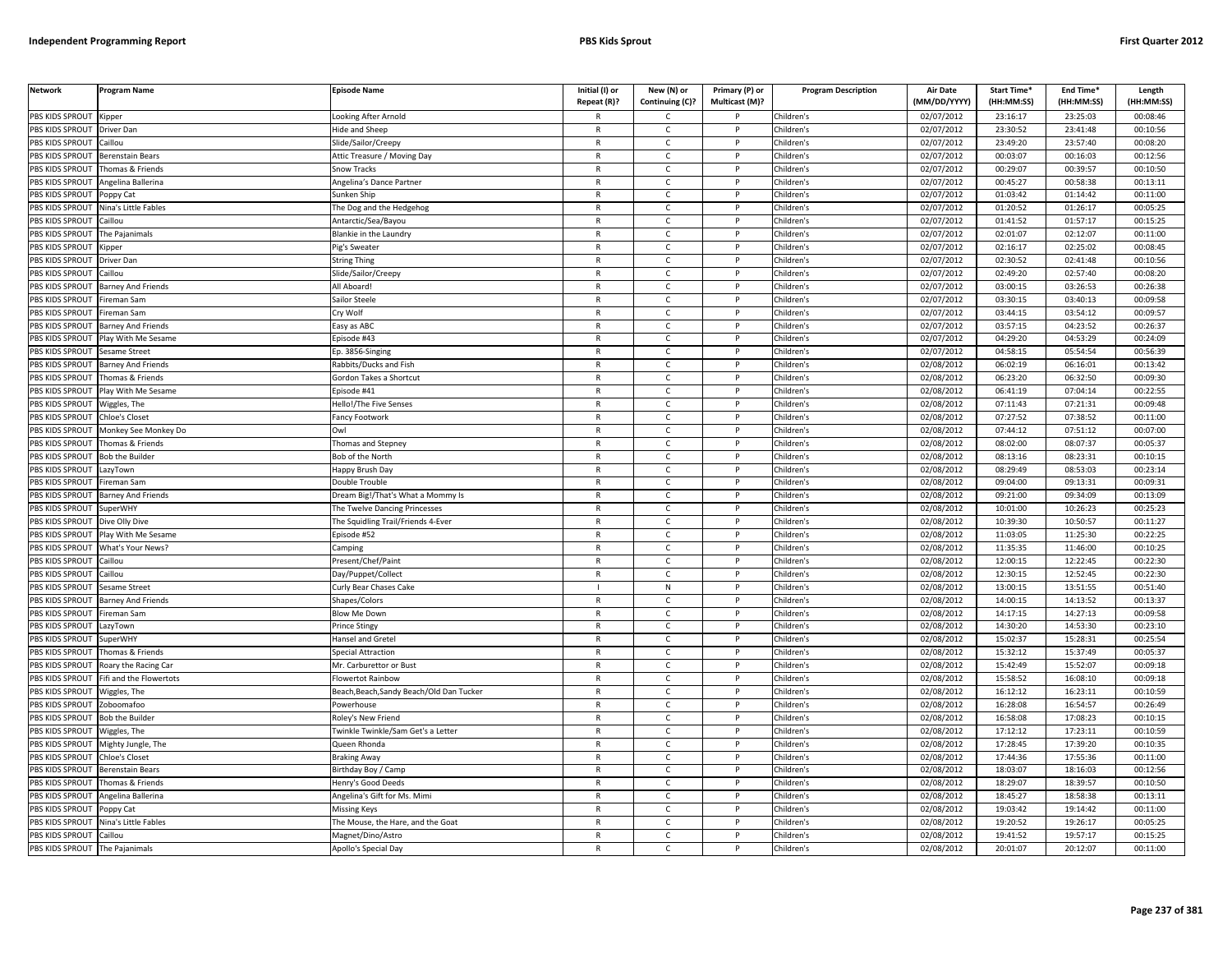| Network                | Program Name              | Episode Name                       | Initial (I) or<br>Repeat (R)? | New (N) or<br>Continuing (C)? | Primary (P) or<br>Multicast (M)? | <b>Program Description</b> | <b>Air Date</b><br>(MM/DD/YYYY) | <b>Start Time*</b><br>(HH:MM:SS) | End Time*<br>(HH:MM:SS) | Length<br>(HH:MM:SS) |
|------------------------|---------------------------|------------------------------------|-------------------------------|-------------------------------|----------------------------------|----------------------------|---------------------------------|----------------------------------|-------------------------|----------------------|
| PBS KIDS SPROUT        | Kipper                    | <b>Buried Treasure</b>             |                               | C                             |                                  | Children's                 | 02/08/2012                      | 20:16:17                         | 20:25:03                | 00:08:46             |
| PBS KIDS SPROUT        | Driver Dan                | <b>Amazing Race</b>                | $\mathsf{R}$                  | $\mathsf{C}$                  | P                                | Children's                 | 02/08/2012                      | 20:30:52                         | 20:41:48                | 00:10:56             |
| PBS KIDS SPROUT        | Caillou                   | Snow/Shoot/Tobog                   | $\mathsf{R}$                  | $\mathsf{C}$                  | P                                | Children's                 | 02/08/2012                      | 20:49:20                         | 20:57:40                | 00:08:20             |
| PBS KIDS SPROUT        | Berenstain Bears          | Papa's Pizza / The Female Fullback | $\mathsf{R}$                  | $\mathsf{C}$                  | P                                | Children's                 | 02/08/2012                      | 21:03:07                         | 21:16:04                | 00:12:57             |
| PBS KIDS SPROUT        | Thomas & Friends          | Pop Goes Thomas                    | R                             | $\mathsf{C}$                  |                                  | Children's                 | 02/08/2012                      | 21:29:07                         | 21:40:01                | 00:10:54             |
| PBS KIDS SPROUT        | Angelina Ballerina        | Angelina and the Irish Jig         | $\mathsf{R}$                  | $\mathsf{C}$                  |                                  | Children's                 | 02/08/2012                      | 21:45:27                         | 21:58:39                | 00:13:12             |
| <b>BS KIDS SPROUT</b>  | Poppy Cat                 | Missing Keys                       | $\mathsf{R}$                  | C                             |                                  | Children's                 | 02/08/2012                      | 22:03:42                         | 22:14:42                | 00:11:00             |
| PBS KIDS SPROUT        | Nina's Little Fables      | The Sparrow and the Feathers       | $\mathsf{R}$                  | $\mathsf{C}$                  | P                                | Children's                 | 02/08/2012                      | 22:20:52                         | 22:26:17                | 00:05:25             |
| PBS KIDS SPROUT        | Caillou                   | Captain/Loud/Wedding               | R                             | $\mathsf{C}$                  | P                                | Children's                 | 02/08/2012                      | 22:41:52                         | 22:57:17                | 00:15:25             |
| PBS KIDS SPROUT        | he Pajanimals             | Apollo's Special Day               | $\mathsf{R}$                  | $\mathsf{C}$                  | P                                | Children's                 | 02/08/2012                      | 23:01:07                         | 23:12:07                | 00:11:00             |
| PBS KIDS SPROUT        | Kipper                    | Mouse, The                         | $\mathsf{R}$                  | $\mathsf{C}$                  | P                                | Children's                 | 02/08/2012                      | 23:16:17                         | 23:25:06                | 00:08:49             |
| PBS KIDS SPROUT        | Driver Dan                | What's Wrong With Angus            | ${\sf R}$                     | $\mathsf{C}$                  | P                                | Children's                 | 02/08/2012                      | 23:30:52                         | 23:41:48                | 00:10:56             |
| PBS KIDS SPROUT        | Caillou                   | Slide/Sailor/Creepy                | R                             | $\mathsf{C}$                  | P                                | Children's                 | 02/08/2012                      | 23:49:20                         | 23:57:40                | 00:08:20             |
| PBS KIDS SPROUT        | Berenstain Bears          | Birthday Boy / Camp                | $\mathsf{R}$                  | C                             | P                                | Children's                 | 02/08/2012                      | 00:03:07                         | 00:16:03                | 00:12:56             |
| PBS KIDS SPROUT        | homas & Friends           | Henry's Good Deeds                 | $\mathsf{R}$                  | $\mathsf{C}$                  | P                                | Children's                 | 02/08/2012                      | 00:29:07                         | 00:39:57                | 00:10:50             |
| PBS KIDS SPROUT        | Angelina Ballerina        | Angelina's Gift for Ms. Mimi       | $\mathsf{R}$                  | $\mathsf{C}$                  | P                                | Children's                 | 02/08/2012                      | 00:45:27                         | 00:58:38                | 00:13:11             |
| PBS KIDS SPROUT        | oppy Cat                  | Missing Keys                       | $\mathsf{R}$                  | $\mathsf{C}$                  | P                                | Children's                 | 02/08/2012                      | 01:03:42                         | 01:14:42                | 00:11:00             |
| PBS KIDS SPROUT        | Nina's Little Fables      | The Mouse, the Hare, and the Goat  | $\mathsf{R}$                  | $\mathsf{C}$                  | P                                | Children's                 | 02/08/2012                      | 01:20:52                         | 01:26:17                | 00:05:25             |
| PBS KIDS SPROUT        | Caillou                   | Magnet/Dino/Astro                  | $\mathsf{R}$                  | $\mathsf{C}$                  | P                                | Children's                 | 02/08/2012                      | 01:41:52                         | 01:57:17                | 00:15:25             |
| PBS KIDS SPROUT        | The Pajanimals            | Apollo's Special Day               | R                             | C                             | P                                | Children's                 | 02/08/2012                      | 02:01:07                         | 02:12:07                | 00:11:00             |
| PBS KIDS SPROUT        | (ippe                     | <b>Buried Treasure</b>             | $\mathsf{R}$                  | $\mathsf{C}$                  |                                  | Children's                 | 02/08/2012                      | 02:16:17                         | 02:25:03                | 00:08:46             |
| <b>BS KIDS SPROUT</b>  | Driver Dan                | Amazing Race                       | $\mathsf{R}$                  | $\mathsf{C}$                  |                                  | Children's                 | 02/08/2012                      | 02:30:52                         | 02:41:48                | 00:10:56             |
| PBS KIDS SPROUT        | aillou                    | Snow/Shoot/Tobog                   | $\mathsf{R}$                  | $\mathsf{C}$                  | P                                | Children's                 | 02/08/2012                      | 02:49:20                         | 02:57:40                | 00:08:20             |
| PBS KIDS SPROUT        | <b>Barney And Friends</b> | Jp, Down And Around                | R                             | $\mathsf{C}$                  | P                                | Children's                 | 02/08/2012                      | 03:00:15                         | 03:26:53                | 00:26:38             |
| PBS KIDS SPROUT        | ireman Sam                | Dily's Big Surprise                | $\mathsf{R}$                  | $\mathsf{C}$                  | P                                | Children's                 | 02/08/2012                      | 03:30:15                         | 03:40:13                | 00:09:58             |
| PBS KIDS SPROUT        | Fireman Sam               | Sheep On The Road                  | $\mathsf{R}$                  | $\mathsf{C}$                  | P                                | Children's                 | 02/08/2012                      | 03:44:15                         | 03:54:12                | 00:09:57             |
| PBS KIDS SPROUT        | Barney And Friends        | ook What I Can Do!                 | $\mathsf{R}$                  | $\mathsf{C}$                  | P                                | Children's                 | 02/08/2012                      | 03:57:15                         | 04:23:52                | 00:26:37             |
| PBS KIDS SPROUT        | Play With Me Sesame       | pisode #44                         | R                             | $\mathsf{C}$                  | P                                | Children's                 | 02/08/2012                      | 04:29:20                         | 04:53:16                | 00:23:56             |
| <b>PBS KIDS SPROUT</b> | esame Street              | p. 3860-Singing                    | $\mathsf{R}$                  | $\mathsf{C}$                  | P                                | Children's                 | 02/08/2012                      | 04:58:15                         | 05:54:41                | 00:56:26             |
| PBS KIDS SPROUT        | <b>Barney And Friends</b> | Mother Goose/Fairy Tales           | $\mathsf{R}$                  | $\mathsf{C}$                  | P                                | Children's                 | 02/09/2012                      | 06:02:19                         | 06:15:59                | 00:13:40             |
| PBS KIDS SPROUT        | Thomas & Friends          | The Man in the Hills               | $\mathsf{R}$                  | $\mathsf{C}$                  | D                                | Children's                 | 02/09/2012                      | 06:23:20                         | 06:32:50                | 00:09:30             |
| PBS KIDS SPROUT        | Play With Me Sesame       | pisode #42                         | $\mathsf{R}$                  | $\mathsf{C}$                  | P                                | Children's                 | 02/09/2012                      | 06:41:19                         | 07:04:20                | 00:23:01             |
| PBS KIDS SPROUT        | Wiggles, The              | Big, Bigger, Biggest!/See-Saw      | $\mathsf{R}$                  | $\mathsf{C}$                  | P                                | Children's                 | 02/09/2012                      | 07:11:43                         | 07:21:45                | 00:10:02             |
| PBS KIDS SPROUT        | Chloe's Closet            | No Body's Perfect                  | $\mathsf{R}$                  | $\mathsf{C}$                  | P                                | Children's                 | 02/09/2012                      | 07:27:52                         | 07:38:52                | 00:11:00             |
| PBS KIDS SPROUT        | Monkey See Monkey Do      | lephant                            | R                             | C                             | P                                | Children's                 | 02/09/2012                      | 07:44:12                         | 07:51:12                | 00:07:00             |
| PBS KIDS SPROUT        | Thomas & Friends          | lenry and the Elephant             | $\mathsf{R}$                  | $\mathsf{C}$                  | P                                | Children's                 | 02/09/2012                      | 08:02:00                         | 08:07:37                | 00:05:37             |
| <b>BS KIDS SPROUT</b>  | <b>Bob the Builder</b>    | <b>Bob's Metal Detector</b>        | R                             | $\mathsf{C}$                  |                                  | Children's                 | 02/09/2012                      | 08:13:16                         | 08:23:31                | 00:10:15             |
| PBS KIDS SPROUT        | azyTowr                   | ixelspix                           | $\mathsf{R}$                  | $\mathsf{C}$                  | D                                | Children's                 | 02/09/2012                      | 08:29:49                         | 08:52:30                | 00:22:41             |
| PBS KIDS SPROUT        | ireman Sam                | Sailor Steele                      | $\mathsf{R}$                  | $\mathsf{C}$                  | P                                | Children's                 | 02/09/2012                      | 09:04:00                         | 09:13:31                | 00:09:31             |
| PBS KIDS SPROUT        | arney And Friends         | Dream Big!/That's What a Mommy Is  | $\mathsf{R}$                  | $\mathsf{C}$                  | D                                | Children's                 | 02/09/2012                      | 09:21:00                         | 09:34:05                | 00:13:05             |
| PBS KIDS SPROUT        | <b>SuperWHY</b>           | Little Miss Muffet                 | $\mathsf{R}$                  | $\mathsf{C}$                  | P                                | Children's                 | 02/09/2012                      | 10:01:00                         | 10:26:25                | 00:25:25             |
| PBS KIDS SPROUT        | Dive Olly Dive            | Sub D-Day/Baby Sitting Blue        | $\mathsf{R}$                  | $\mathsf{C}$                  | P                                | Children's                 | 02/09/2012                      | 10:39:30                         | 10:50:57                | 00:11:27             |
| PBS KIDS SPROUT        | Play With Me Sesame       | pisode #53                         | R                             | $\mathsf{C}$                  | P                                | Children's                 | 02/09/2012                      | 11:03:05                         | 11:25:18                | 00:22:13             |
| PBS KIDS SPROUT        | What's Your News?         | am Sandwich                        | $\mathsf{R}$                  | $\mathsf{C}$                  | P                                | Children's                 | 02/09/2012                      | 11:35:35                         | 11:46:00                | 00:10:25             |
| PBS KIDS SPROUT        | Caillou                   | Captain/Loud/Wedding               | $\mathsf{R}$                  | $\mathsf{C}$                  | P                                | Children's                 | 02/09/2012                      | 12:00:15                         | 12:22:45                | 00:22:30             |
| PBS KIDS SPROUT        | aillou                    | Gilbert/Saw/Jungle                 | R                             | $\mathsf{C}$                  |                                  | Children's                 | 02/09/2012                      | 12:30:15                         | 12:52:45                | 00:22:30             |
| PBS KIDS SPROUT        | Sesame Street             | Big Bird and Snuffy's Talent Show  | $\mathbf{I}$                  | ${\sf N}$                     | $\mathsf{P}$                     | Children's                 | 02/09/2012                      | 13:00:15                         | 13:50:53                | 00:50:38             |
| PBS KIDS SPROUT        | <b>Barney And Friends</b> | Shapes/Colors                      | $\mathsf{R}$                  | $\mathsf{C}$                  | P                                | Children's                 | 02/09/2012                      | 14:00:15                         | 14:13:52                | 00:13:37             |
| PBS KIDS SPROUT        | Fireman Sam               | Elvis Sings the Blues              | $\mathsf{R}$                  | $\mathsf{C}$                  | P                                | Children's                 | 02/09/2012                      | 14:17:15                         | 14:27:11                | 00:09:56             |
| PBS KIDS SPROUT        | LazyTown                  | Dancing Duel                       | R                             | $\mathsf{C}$                  | P                                | Children's                 | 02/09/2012                      | 14:30:20                         | 14:54:14                | 00:23:54             |
| PBS KIDS SPROUT        | SuperWHY                  | lumpty Dumpty                      | $\mathsf{R}$                  | $\mathsf{C}$                  | P                                | Children's                 | 02/09/2012                      | 15:02:37                         | 15:28:31                | 00:25:54             |
| <b>BS KIDS SPROUT</b>  | Thomas & Friends          | Mind That Bike                     | $\mathsf{R}$                  | $\mathsf{C}$                  |                                  | Children's                 | 02/09/2012                      | 15:32:12                         | 15:37:48                | 00:05:36             |
| PBS KIDS SPROUT        | Roary the Racing Car      | Iome is Where the Hatch Is         | $\mathsf{R}$                  | $\mathsf{C}$                  | D                                | Children's                 | 02/09/2012                      | 15:42:49                         | 15:52:07                | 00:09:18             |
| PBS KIDS SPROUT        | ifi and the Flowertots    | rosty Morning                      | R                             | С                             |                                  | Children's                 | 02/09/2012                      | 15:58:52                         | 16:08:10                | 00:09:18             |
| PBS KIDS SPROUT        | Viggles, The              | ondon Bridge/There Was a Princess. | $\mathsf{R}$                  | $\mathsf{C}$                  |                                  | Children's                 | 02/09/2012                      | 16:12:12                         | 16:23:11                | 00:10:59             |
| PBS KIDS SPROUT        | Zoboomafoo                | Playtime                           | $\mathsf{R}$                  | $\mathsf{C}$                  | P                                | Children's                 | 02/09/2012                      | 16:28:08                         | 16:54:53                | 00:26:45             |
| PBS KIDS SPROUT        | <b>Bob the Builde</b>     | Two Scoops                         | R                             | Ċ                             | p                                | Children's                 | 02/09/2012                      | 16:58:08                         | 17:08:23                | 00:10:15             |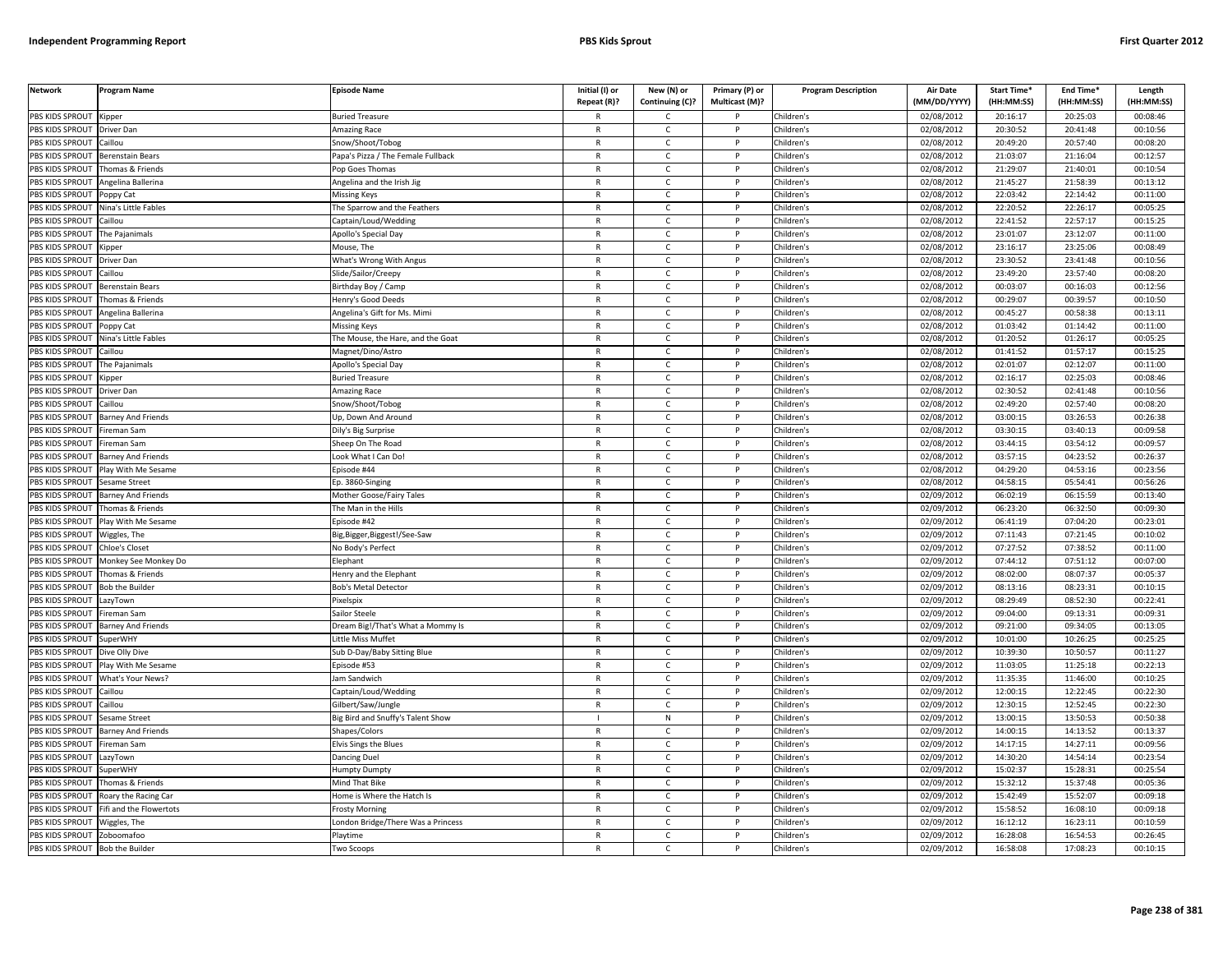| <b>Network</b>                | <b>Program Name</b>       | <b>Episode Name</b>                    | Initial (I) or | New (N) or      | Primary (P) or | <b>Program Description</b> | <b>Air Date</b>     | Start Time* | End Time*  | Length     |
|-------------------------------|---------------------------|----------------------------------------|----------------|-----------------|----------------|----------------------------|---------------------|-------------|------------|------------|
|                               |                           |                                        | Repeat (R)?    | Continuing (C)? | Multicast (M)? |                            | (MM/DD/YYYY)        | (HH:MM:SS)  | (HH:MM:SS) | (HH:MM:SS) |
| PBS KIDS SPROUT               | Wiggles, The              | winkle Twinkle/Sam Get's a Letter      | R              | Ċ               |                | Children's                 | 02/09/2012          | 17:12:12    | 17:23:10   | 00:10:58   |
| PBS KIDS SPROUT               | Mighty Jungle, The        | Spot the Giraffe                       | $\mathsf{R}$   | $\mathsf{C}$    | P              | Children's                 | 02/09/2012          | 17:28:45    | 17:39:20   | 00:10:35   |
| <b>BS KIDS SPROUT</b>         | Chloe's Closet            | The Sound of Echoes                    | $\mathsf{R}$   | $\mathsf{C}$    |                | Children's                 | 02/09/2012          | 17:44:36    | 17:55:36   | 00:11:00   |
| PBS KIDS SPROUT               | Berenstain Bears          | Giddy Grandma, The / Trouble at School | $\mathsf{R}$   | $\mathsf{C}$    | Þ              | Children's                 | 02/09/2012          | 18:03:07    | 18:16:03   | 00:12:56   |
| PBS KIDS SPROUT               | homas & Friends           | <b>Buzzy Bees</b>                      | $\mathsf{R}$   | C               |                | Children's                 | 02/09/2012          | 18:29:07    | 18:39:57   | 00:10:50   |
| PBS KIDS SPROUT               | ngelina Ballerina         | <b>Ingelina's Oldest Friend</b>        | $\mathsf{R}$   | $\mathsf{C}$    | P              | Children's                 | 02/09/2012          | 18:45:27    | 18:58:38   | 00:13:11   |
| PBS KIDS SPROUT               | oppy Cat                  | Case Closed                            | R              | $\mathsf{C}$    | P              | Children's                 | 02/09/2012          | 19:03:42    | 19:14:42   | 00:11:00   |
| PBS KIDS SPROUT               | Nina's Little Fables      | The Lion and the Mouse                 | $\mathsf{R}$   | $\mathsf{C}$    | P              | Children's                 | 02/09/2012          | 19:20:52    | 19:26:17   | 00:05:25   |
| PBS KIDS SPROUT               | Caillou                   | ibrary/Book/Story.                     | $\mathsf{R}$   | $\mathsf{C}$    | P              | Children's                 | 02/09/2012          | 19:41:52    | 19:57:17   | 00:15:25   |
| PBS KIDS SPROUT               | he Pajanimals             | m Sorry, Really Sorry                  | $\mathsf{R}$   | $\mathsf{C}$    |                | Children's                 | 02/09/2012          | 20:01:07    | 20:12:07   | 00:11:00   |
| PBS KIDS SPROUT               | Kipper                    | lay Time                               | $\mathsf{R}$   | $\mathsf{C}$    | P              | Children's                 | 02/09/2012          | 20:16:17    | 20:25:03   | 00:08:46   |
| PBS KIDS SPROUT               | Driver Dan                | oopy's Delivery                        | $\mathsf{R}$   | $\mathsf{C}$    |                | Children's                 | 02/09/2012          | 20:30:52    | 20:41:48   | 00:10:56   |
| PBS KIDS SPROUT               | aillou                    | inow/Shoot/Tobog                       | $\mathsf{R}$   | $\mathsf{C}$    | P              | Children's                 | 02/09/2012          | 20:49:20    | 20:57:40   | 00:08:20   |
| PBS KIDS SPROUT               | Berenstain Bears          | Bears for all Seasons / Grow It        | R              | $\mathsf{C}$    |                | Children's                 | 02/09/2012          | 21:03:07    | 21:16:05   | 00:12:58   |
| PBS KIDS SPROUT               | homas & Friends           | Victor Says Yes                        | $\mathsf{R}$   | $\mathsf{C}$    | $\mathsf{P}$   | Children's                 | 02/09/2012          | 21:29:07    | 21:40:01   | 00:10:54   |
| PBS KIDS SPROUT               | Angelina Ballerina        | Angelina En Pointe                     | R              | C               | P              | Children's                 | 02/09/2012          | 21:45:27    | 21:58:39   | 00:13:12   |
| PBS KIDS SPROUT               | oppy Cat                  | Case Closed                            | R              | $\mathsf{C}$    | P              | Children's                 | 02/09/2012          | 22:03:42    | 22:14:42   | 00:11:00   |
| PBS KIDS SPROUT               | Nina's Little Fables      | The Pelican and his house              | $\mathsf{R}$   | $\mathsf{C}$    | P              | Children's                 | 02/09/2012          | 22:20:52    | 22:26:17   | 00:05:25   |
| PBS KIDS SPROUT               | aillou                    | Bird/Trip/Dragon                       | $\mathsf{R}$   | $\mathsf{C}$    | P              | Children's                 | $\sqrt{02}/09/2012$ | 22:41:52    | 22:57:17   | 00:15:25   |
| PBS KIDS SPROUT               | The Pajanimals            | m Sorry, Really Sorry                  | R              | Ċ               |                | Children's                 | 02/09/2012          | 23:01:07    | 23:12:07   | 00:11:00   |
| PBS KIDS SPROUT               | ippe                      | louds                                  | $\mathsf{R}$   | $\mathsf{C}$    | Þ              | Children's                 | 02/09/2012          | 23:16:17    | 23:25:03   | 00:08:46   |
| <b>BS KIDS SPROUT</b>         | Driver Dan                | ump To It                              | R              | C               |                | Children's                 | 02/09/2012          | 23:30:52    | 23:41:48   | 00:10:56   |
| PBS KIDS SPROUT               | aillou                    | Snow/Shoot/Tobog                       | $\mathsf{R}$   | $\mathsf{C}$    | Þ              | Children's                 | 02/09/2012          | 23:49:20    | 23:57:40   | 00:08:20   |
| PBS KIDS SPROUT               | Berenstain Bears          | Giddy Grandma, The / Trouble at School | R              | $\mathsf{C}$    | P              | Children's                 | 02/09/2012          | 00:03:07    | 00:16:03   | 00:12:56   |
| PBS KIDS SPROUT               | homas & Friends           | <b>Buzzy Bees</b>                      | $\mathsf{R}$   | $\mathsf{C}$    | D              | Children's                 | 02/09/2012          | 00:29:07    | 00:39:57   | 00:10:50   |
| PBS KIDS SPROUT               | Angelina Ballerina        | Angelina's Oldest Friend               | $\mathsf{R}$   | $\mathsf{C}$    | P              | Children's                 | 02/09/2012          | 00:45:27    | 00:58:38   | 00:13:11   |
| PBS KIDS SPROUT               | oppy Cat                  | Case Closed                            | R              | $\mathsf{C}$    |                | Children's                 | $\sqrt{02}/09/2012$ | 01:03:42    | 01:14:42   | 00:11:00   |
| PBS KIDS SPROUT               | Nina's Little Fables      | The Lion and the Mouse                 | $\mathsf{R}$   | $\mathsf{C}$    | P              | Children's                 | 02/09/2012          | 01:20:52    | 01:26:17   | 00:05:25   |
| PBS KIDS SPROUT               | aillou                    | ibrary/Book/Story                      | $\mathsf{R}$   | $\mathsf{C}$    |                | Children's                 | 02/09/2012          | 01:41:52    | 01:57:17   | 00:15:25   |
| PBS KIDS SPROUT               | The Pajanimals            | 'm Sorry, Really Sorry                 | $\mathsf{R}$   | $\mathsf{C}$    | P              | Children's                 | 02/09/2012          | 02:01:07    | 02:12:07   | 00:11:00   |
| PBS KIDS SPROUT               | Kipper                    | lay Time                               | R              | $\mathsf{C}$    |                | Children's                 | 02/09/2012          | 02:16:17    | 02:25:03   | 00:08:46   |
| PBS KIDS SPROUT               | Driver Dan                | oopy's Delivery                        | $\mathsf{R}$   | $\mathsf{C}$    | P              | Children's                 | 02/09/2012          | 02:30:52    | 02:41:48   | 00:10:56   |
| PBS KIDS SPROUT               | aillou                    | Snow/Shoot/Tobog                       | $\mathsf{R}$   | $\mathsf{C}$    | P              | Children's                 | 02/09/2012          | 02:49:20    | 02:57:40   | 00:08:20   |
| PBS KIDS SPROUT               | <b>Barney And Friends</b> | Tea-riffic Manners                     | R              | C               | P              | Children's                 | 02/09/2012          | 03:00:15    | 03:26:53   | 00:26:38   |
| PBS KIDS SPROUT               | ireman Sam                | A Day at the Seaside                   | R              | $\mathsf{C}$    | P              | Children's                 | 02/09/2012          | 03:30:15    | 03:40:13   | 00:09:58   |
| PBS KIDS SPROUT               | ireman Sam                | Alarm on the Beach                     | $\mathsf{R}$   | $\mathsf{C}$    | P              | Children's                 | 02/09/2012          | 03:44:15    | 03:54:12   | 00:09:57   |
| PBS KIDS SPROUT               | <b>Barney And Friends</b> | Making A Move!                         | R              | Ċ               |                | Children's                 | 02/09/2012          | 03:57:15    | 04:23:52   | 00:26:37   |
| PBS KIDS SPROUT               | Play With Me Sesame       | pisode #45                             | $\mathsf{R}$   | $\mathsf{C}$    | Þ              | Children's                 | 02/09/2012          | 04:29:20    | 04:53:17   | 00:23:57   |
| PBS KIDS SPROUT               | Sesame Street             | p. 3862-Bananas                        | R              | C               |                | Children's                 | 02/09/2012          | 04:58:15    | 05:54:55   | 00:56:40   |
| PBS KIDS SPROUT               | Barney And Friends        | Mother Goose/Fairy Tales               | $\mathsf{R}$   | $\mathsf{C}$    |                | Children's                 | 02/10/2012          | 06:02:19    | 06:15:58   | 00:13:39   |
| <b>BS KIDS SPROUT</b>         | Thomas & Friends          | homas Puts the Brakes On               | $\mathsf{R}$   | $\mathsf{C}$    | P              | Children's                 | 02/10/2012          | 06:23:20    | 06:32:50   | 00:09:30   |
| PBS KIDS SPROUT               | lay With Me Sesame        | pisode #43                             | $\mathsf{R}$   | $\mathsf{C}$    | Þ              | Children's                 | 02/10/2012          | 06:41:19    | 07:04:23   | 00:23:04   |
| PBS KIDS SPROUT               | Wiggles, The              | 3ig, Bigger, Biggest!/See-Saw          | $\mathsf{R}$   | $\mathsf{C}$    | P              | Children's                 | 02/10/2012          | 07:11:43    | 07:21:31   | 00:09:48   |
| PBS KIDS SPROUT               | hloe's Closet             | Old Rabbit, New Tricks                 | $\mathsf{R}$   | $\mathsf{C}$    | D              | Children's                 | 02/10/2012          | 07:27:52    | 07:38:52   | 00:11:00   |
| PBS KIDS SPROUT               | Monkey See Monkey Do      | Cat                                    | $\mathsf{R}$   | $\mathsf{C}$    | P              | Children's                 | 02/10/2012          | 07:44:12    | 07:51:12   | 00:07:00   |
| PBS KIDS SPROUT               | Thomas & Friends          | <b>Bulls Eyes</b>                      | $\mathsf{R}$   | $\mathsf{C}$    | D              | Children's                 | 02/10/2012          | 08:02:00    | 08:07:37   | 00:05:37   |
| PBS KIDS SPROUT               | <b>Bob the Builder</b>    | <b>Bob's Pizza</b>                     | R              | $\mathsf{C}$    | P              | Children's                 | 02/10/2012          | 08:13:16    | 08:23:31   | 00:10:15   |
| PBS KIDS SPROUT               | azyTown                   | iportafake                             | $\mathsf{R}$   | $\mathsf{C}$    | P              | Children's                 | 02/10/2012          | 08:29:49    | 08:52:49   | 00:23:00   |
| PBS KIDS SPROUT               | ireman Sam                | Dily's Big Surprise                    | $\mathsf{R}$   | $\mathsf{C}$    | $\mathsf{P}$   | Children's                 | 02/10/2012          | 09:04:00    | 09:13:31   | 00:09:31   |
| PBS KIDS SPROUT               | <b>Barney And Friends</b> | The Shrinking Blankey/The Awful Tooth  | $\mathsf{R}$   | C               |                | Children's                 | 02/10/2012          | 09:21:00    | 09:34:09   | 00:13:09   |
| PBS KIDS SPROUT               | SuperWHY                  | Sleeping Beauty                        | R              | $\mathsf{C}$    | P              | Children's                 | 02/10/2012          | 10:01:00    | 10:25:54   | 00:24:54   |
| PBS KIDS SPROUT               | Dive Olly Dive            | Sub D-Day/Baby Sitting Blue            | $\mathsf{R}$   | C               | P              | Children's                 | 02/10/2012          | 10:39:30    | 10:50:57   | 00:11:27   |
| PBS KIDS SPROUT               | Play With Me Sesame       | Episode #56                            | $\mathsf{R}$   | $\mathsf{C}$    | P              | Children's                 | 02/10/2012          | 11:03:05    | 11:25:28   | 00:22:23   |
| PBS KIDS SPROUT               | What's Your News?         | <b>Bike</b>                            | R              | Ċ               |                | Children's                 | 02/10/2012          | 11:35:35    | 11:46:00   | 00:10:25   |
| PBS KIDS SPROUT               | Caillou                   | Sird/Trip/Dragon                       | $\mathsf{R}$   | $\mathsf{C}$    | P              | Children's                 | 02/10/2012          | 12:00:15    | 12:22:45   | 00:22:30   |
| PBS KIDS SPROUT               | Caillou                   | Best/Strong/Wheels                     | R              | C               |                | Children's                 | 02/10/2012          | 12:30:15    | 12:52:45   | 00:22:30   |
| PBS KIDS SPROUT Sesame Street |                           | Number 6 Day                           |                | N               |                | Children's                 | 02/10/2012          | 13:00:15    | 13:53:43   | 00:53:28   |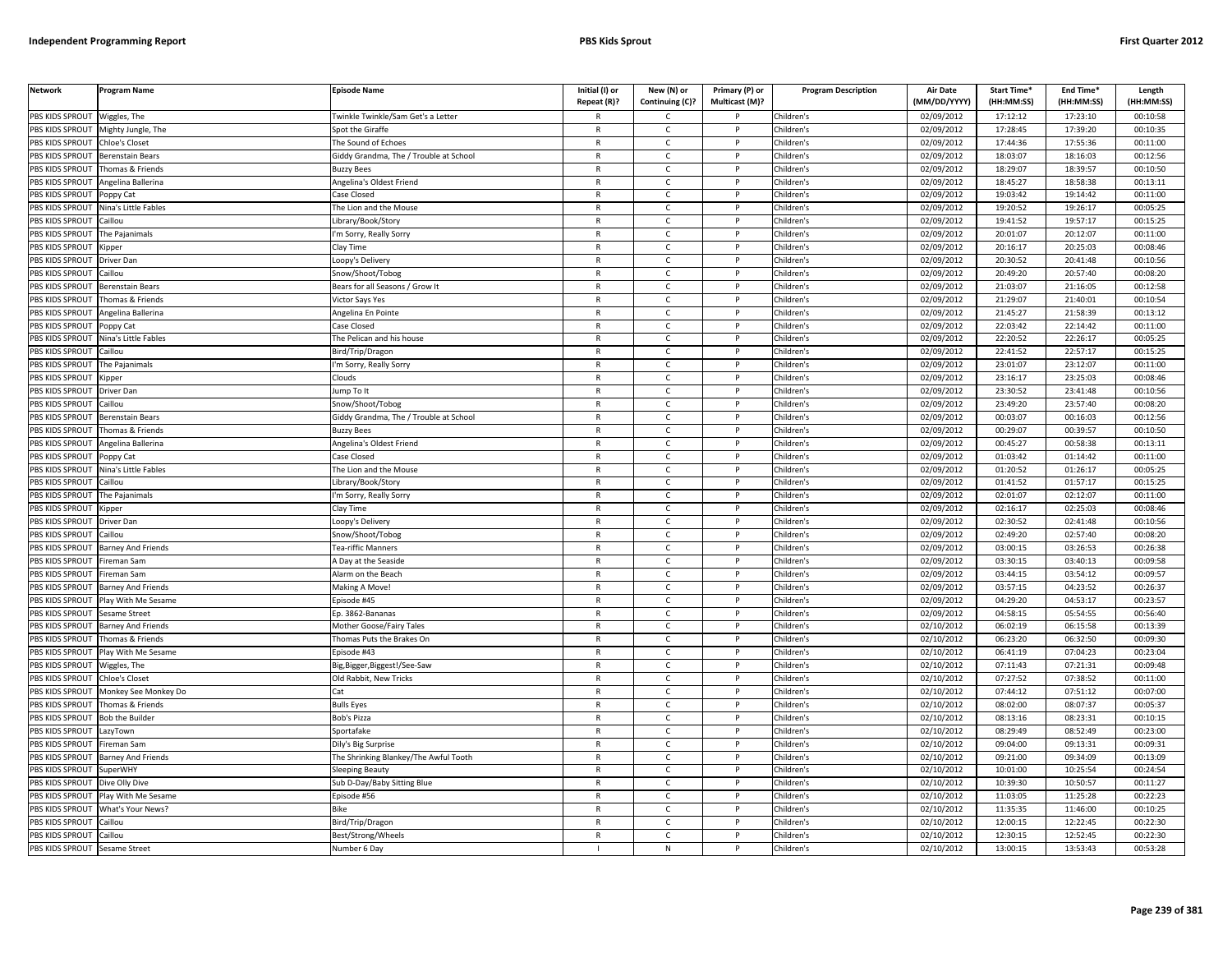| <b>Network</b>        | Program Name                                                                                                                                                                                                     | <b>Episode Name</b>                                        | Initial (I) or<br>Repeat (R)? | New (N) or<br>Continuing (C)? | Primary (P) or<br>Multicast (M)? | <b>Program Description</b> | <b>Air Date</b><br>(MM/DD/YYYY) | Start Time*<br>(HH:MM:SS) | End Time*<br>(HH:MM:SS) | Length<br>(HH:MM:SS) |
|-----------------------|------------------------------------------------------------------------------------------------------------------------------------------------------------------------------------------------------------------|------------------------------------------------------------|-------------------------------|-------------------------------|----------------------------------|----------------------------|---------------------------------|---------------------------|-------------------------|----------------------|
| PBS KIDS SPROUT       | <b>Barney And Friends</b>                                                                                                                                                                                        | Seeing/Hearing                                             |                               | C                             |                                  | Children's                 | 02/10/2012                      | 14:00:15                  | 14:13:41                | 00:13:26             |
| PBS KIDS SPROUT       | Fireman Sam                                                                                                                                                                                                      | Flood's Flood                                              | $\mathsf{R}$                  | $\mathsf{C}$                  | $\mathsf{P}$                     | Children's                 | 02/10/2012                      | 14:17:15                  | 14:27:12                | 00:09:57             |
| PBS KIDS SPROUT       | LazyTown                                                                                                                                                                                                         | Rockin' Robbie                                             | $\mathsf{R}$                  | $\mathsf{C}$                  | P                                | Children's                 | 02/10/2012                      | 14:30:20                  | 14:53:42                | 00:23:22             |
| PBS KIDS SPROUT       | SuperWHY                                                                                                                                                                                                         | Jack and the Beanstalk                                     | $\mathsf{R}$                  | $\mathsf{C}$                  | P                                | Children's                 | 02/10/2012                      | 15:02:37                  | 15:28:30                | 00:25:53             |
| PBS KIDS SPROUT       | Thomas & Friends                                                                                                                                                                                                 | Toby's Discovery                                           | R                             | $\mathsf{C}$                  | P                                | Children's                 | 02/10/2012                      | 15:32:12                  | 15:37:49                | 00:05:37             |
| PBS KIDS SPROUT       | Roary the Racing Car                                                                                                                                                                                             | utting On a Show                                           | $\overline{R}$                | $\mathsf{C}$                  |                                  | Children's                 | 02/10/2012                      | 15:42:49                  | 15:52:07                | 00:09:18             |
| <b>BS KIDS SPROUT</b> | ifi and the Flowertots                                                                                                                                                                                           | oppady's Day Off                                           | R                             | C                             |                                  | Children's                 | 02/10/2012                      | 15:58:52                  | 16:08:10                | 00:09:18             |
| PBS KIDS SPROUT       | Niggles, The                                                                                                                                                                                                     | ondon Bridge/There Was a Princess                          | $\mathsf{R}$                  | $\mathsf{C}$                  | P                                | Children's                 | 02/10/2012                      | 16:12:12                  | 16:23:24                | 00:11:12             |
| PBS KIDS SPROUT       | Zoboomafoo                                                                                                                                                                                                       | Fast & Slow                                                | R                             | c                             | P                                | Children's                 | 02/10/2012                      | 16:28:08                  | 16:54:57                | 00:26:49             |
| PBS KIDS SPROUT       | <b>Bob the Builder</b>                                                                                                                                                                                           | Benny's Bacl                                               | $\mathsf{R}$                  | $\mathsf{C}$                  | P                                | Children's                 | 02/10/2012                      | 16:58:08                  | 17:08:23                | 00:10:15             |
| PBS KIDS SPROUT       | Wiggles, The                                                                                                                                                                                                     | 'm A Cowboy/Smell Your Way Through the Day                 | R                             | $\mathsf{C}$                  | P                                | Children's                 | 02/10/2012                      | 17:12:12                  | 17:23:11                | 00:10:59             |
| PBS KIDS SPROUT       | Mighty Jungle, The                                                                                                                                                                                               | All That Sparkles                                          | $\mathsf{R}$                  | $\mathsf{C}$                  | P                                | Children's                 | 02/10/2012                      | 17:28:45                  | 17:39:20                | 00:10:35             |
| PBS KIDS SPROUT       | Chloe's Closet                                                                                                                                                                                                   | ight Left Feet                                             | $\mathsf{R}$                  | $\mathsf{C}$                  | P                                | Children's                 | 02/10/2012                      | 17:44:36                  | 17:55:36                | 00:11:00             |
| PBS KIDS SPROUT       | Berenstain Bears                                                                                                                                                                                                 | ump Rope Contest, The / Lost in a Cave                     | $\mathsf{R}$                  | $\mathsf{C}$                  | P                                | Children's                 | 02/10/2012                      | 18:03:07                  | 18:16:07                | 00:13:00             |
| PBS KIDS SPROUT       | homas & Friends                                                                                                                                                                                                  | Hiro Helps Out                                             | $\mathsf{R}$                  | $\mathsf{C}$                  | P                                | Children's                 | 02/10/2012                      | 18:29:07                  | 18:39:57                | 00:10:50             |
| PBS KIDS SPROUT       | Angelina Ballerina                                                                                                                                                                                               | Angelina and the Hip Hop Kid                               | R                             | $\mathsf{C}$                  | P                                | Children's                 | 02/10/2012                      | 18:45:27                  | 18:58:39                | 00:13:12             |
| PBS KIDS SPROUT       | oppy Cat                                                                                                                                                                                                         | ungle Butterfly                                            | R                             | $\mathsf{C}$                  | P                                | Children's                 | 02/10/2012                      | 19:03:42                  | 19:14:42                | 00:11:00             |
| PBS KIDS SPROUT       | Nina's Little Fables                                                                                                                                                                                             | he Fox and the Stork                                       | $\mathsf{R}$                  | $\mathsf{C}$                  | P                                | Children's                 | 02/10/2012                      | 19:20:52                  | 19:26:17                | 00:05:25             |
| PBS KIDS SPROUT       | Caillou                                                                                                                                                                                                          | Present/Chef/Paint                                         | R                             | c                             | P                                | Children's                 | 02/10/2012                      | 19:41:52                  | 19:57:17                | 00:15:25             |
| PBS KIDS SPROUT       | The Pajanimals                                                                                                                                                                                                   | Iome Sweet Home                                            | R                             | $\mathsf{C}$                  | P                                | Children's                 | 02/10/2012                      | 20:01:07                  | 20:12:07                | 00:11:00             |
| PBS KIDS SPROUT       | <b>Kipper</b>                                                                                                                                                                                                    | urple Park Monster                                         | $\mathsf{R}$                  | $\mathsf{C}$                  | P                                | Children's                 | 02/10/2012                      | 20:16:17                  | 20:25:03                | 00:08:46             |
| PBS KIDS SPROUT       | Driver Dan                                                                                                                                                                                                       | Can Do, You Can Do                                         | R                             | $\mathsf{C}$                  | P                                | Children's                 | 02/10/2012                      | 20:30:52                  | 20:41:48                | 00:10:56             |
| PBS KIDS SPROUT       | aillou                                                                                                                                                                                                           | Snow/Shoot/Tobog                                           | $\mathsf{R}$                  | $\mathsf{C}$                  | <b>D</b>                         | Children's                 | 02/10/2012                      | 20:49:20                  | 20:57:40                | 00:08:20             |
| PBS KIDS SPROUT       | Berenstain Bears                                                                                                                                                                                                 | Bears for all Seasons / Grow It                            | R                             | C                             | P                                | Children's                 | 02/10/2012                      | 21:03:07                  | 21:16:04                | 00:12:57             |
| PBS KIDS SPROUT       | homas & Friends                                                                                                                                                                                                  | umping Jobi Wood                                           | $\mathsf{R}$                  | $\mathsf{C}$                  | P                                | Children's                 | 02/10/2012                      | 21:29:07                  | 21:39:57                | 00:10:50             |
| PBS KIDS SPROUT       | Angelina Ballerina                                                                                                                                                                                               | Angelina's Rock Band                                       | R                             | $\mathsf{C}$                  | P                                | Children's                 | 02/10/2012                      | 21:45:27                  | 21:58:39                | 00:13:12             |
| PBS KIDS SPROUT       | oppy Cat                                                                                                                                                                                                         | ungle Butterfly                                            | $\mathsf{R}$                  | $\mathsf{C}$                  | P                                | Children's                 | 02/10/2012                      | 22:03:42                  | 22:14:42                | 00:11:00             |
| PBS KIDS SPROUT       | Nina's Little Fables                                                                                                                                                                                             | The Caterpillar and the Cocoon                             | $\mathsf{R}$                  | $\mathsf{C}$                  | P                                | Children's                 | 02/10/2012                      | 22:20:52                  | 22:26:17                | 00:05:25             |
| PBS KIDS SPROUT       | aillou                                                                                                                                                                                                           | Surprise/Miss/Sleep                                        | $\mathsf{R}$                  | $\mathsf{C}$                  | P                                | Children's                 | 02/10/2012                      | 22:41:52                  | 22:57:17                | 00:15:25             |
| PBS KIDS SPROUT       | The Pajanimals                                                                                                                                                                                                   | Home Sweet Home                                            | $\mathsf{R}$                  | $\mathsf{C}$                  | P                                | Children's                 | 02/10/2012                      | 23:01:07                  | 23:12:07                | 00:11:00             |
| PBS KIDS SPROUT       | (ipper                                                                                                                                                                                                           | Crazy Golf                                                 | $\mathsf{R}$                  | $\mathsf{C}$                  | P                                | Children's                 | 02/10/2012                      | 23:16:17                  | 23:25:03                | 00:08:46             |
| PBS KIDS SPROUT       | Driver Dan                                                                                                                                                                                                       | oopy Cake                                                  | $\mathsf{R}$                  | C                             | P                                | Children's                 | 02/10/2012                      | 23:30:52                  | 23:41:48                | 00:10:56             |
| PBS KIDS SPROUT       | aillou                                                                                                                                                                                                           | inow/Shoot/Tobog                                           | $\mathsf{R}$                  | $\mathsf{C}$                  | P                                | Children's                 | 02/10/2012                      | 23:49:20                  | 23:57:40                | 00:08:20             |
| PBS KIDS SPROUT       | Berenstain Bears                                                                                                                                                                                                 | ump Rope Contest, The / Lost in a Cave                     | $\mathsf{R}$                  | $\mathsf{C}$                  | P                                | Children's                 | 02/10/2012                      | 00:03:07                  | 00:16:07                | 00:13:00             |
| PBS KIDS SPROUT       | Thomas & Friends                                                                                                                                                                                                 | liro Helps Out                                             | R                             | $\mathsf{C}$                  | P                                | Children's                 | 02/10/2012                      | 00:29:07                  | 00:39:57                | 00:10:50             |
| PBS KIDS SPROUT       | Angelina Ballerina                                                                                                                                                                                               | Angelina and the Hip Hop Kid                               | $\mathsf{R}$                  | $\mathsf{C}$                  | P                                | Children's                 | 02/10/2012                      | 00:45:27                  | 00:58:39                | 00:13:12             |
| PBS KIDS SPROUT       | Poppy Cat                                                                                                                                                                                                        | ungle Butterfly                                            | R                             | C                             | P                                | Children's                 | 02/10/2012                      | 01:03:42                  | 01:14:42                | 00:11:00             |
| PBS KIDS SPROUT       | Nina's Little Fables                                                                                                                                                                                             | The Fox and the Stork                                      | $\mathsf{R}$                  | $\mathsf{C}$                  | P                                | Children's                 | 02/10/2012                      | 01:20:52                  | 01:26:17                | 00:05:25             |
| PBS KIDS SPROUT       | `aillou                                                                                                                                                                                                          | Present/Chef/Paint                                         | R                             | $\mathsf{C}$                  |                                  | Children's                 | 02/10/2012                      | 01:41:52                  | 01:57:17                | 00:15:25             |
| PBS KIDS SPROUT       | The Paianimals                                                                                                                                                                                                   | <b>Iome Sweet Home</b>                                     | $\mathsf{R}$                  | $\mathsf{C}$                  | P                                | Children's                 | 02/10/2012                      | 02:01:07                  | 02:12:07                | 00:11:00             |
| <b>BS KIDS SPROUT</b> | <ipper< td=""><td>urple Park Monster</td><td>R</td><td><math display="inline">\mathsf{C}</math></td><td>P</td><td>Children's</td><td>02/10/2012</td><td>02:16:17</td><td>02:25:03</td><td>00:08:46</td></ipper<> | urple Park Monster                                         | R                             | $\mathsf{C}$                  | P                                | Children's                 | 02/10/2012                      | 02:16:17                  | 02:25:03                | 00:08:46             |
| PBS KIDS SPROUT       | Driver Dan                                                                                                                                                                                                       | Can Do, You Can Do                                         | ${\sf R}$                     | $\mathsf{C}$                  | P                                | Children's                 | 02/10/2012                      | 02:30:52                  | 02:41:48                | 00:10:56             |
| PBS KIDS SPROUT       | Caillou                                                                                                                                                                                                          | Snow/Shoot/Tobog                                           | R                             | $\mathsf{C}$                  | P                                | Children's                 | 02/10/2012                      | 02:49:20                  | 02:57:40                | 00:08:20             |
| PBS KIDS SPROUT       | <b>Barney And Friends</b>                                                                                                                                                                                        | Stop! Go!                                                  | $\mathsf{R}$                  | $\mathsf{C}$                  | P                                | Children's                 | 02/10/2012                      | 03:00:15                  | 03:26:53                | 00:26:38             |
| PBS KIDS SPROUT       | ireman Sam                                                                                                                                                                                                       | Model Plane                                                | $\mathsf{R}$                  | $\mathsf{C}$                  | P                                | Children's                 | 02/10/2012                      | 03:30:15                  | 03:40:13                | 00:09:58             |
| PBS KIDS SPROUT       | ireman Sam                                                                                                                                                                                                       | lot Air                                                    | $\mathsf{R}$                  | $\mathsf{C}$                  | P                                | Children's                 | 02/10/2012                      | 03:44:15                  | 03:54:12                | 00:09:57             |
| PBS KIDS SPROUT       | Barney And Friends                                                                                                                                                                                               | Iome, Safe Home                                            | $\mathsf{R}$                  | $\mathsf{C}$                  | P                                | Children's                 | 02/10/2012                      | 03:57:15                  | 04:23:53                | 00:26:38             |
| PBS KIDS SPROUT       | lay With Me Sesame                                                                                                                                                                                               | pisode #46                                                 | $\overline{R}$                | $\mathsf{C}$                  |                                  | Children's                 | 02/10/2012                      | 04:29:20                  | 04:53:10                | 00:23:50             |
| PBS KIDS SPROUT       | Sesame Street                                                                                                                                                                                                    | Ep. 3863-Drawing                                           | R                             | C                             | P                                | Children's                 | 02/10/2012                      | 04:58:15                  | 05:54:54                | 00:56:39             |
| PBS KIDS SPROUT       | <b>Barney And Friends</b>                                                                                                                                                                                        | It's A Happy Day                                           | R                             | C                             |                                  | Children's                 | 02/11/2012                      | 06:00:15                  | 06:26:52                | 00:26:37             |
| PBS KIDS SPROUT       | Franny's Feet                                                                                                                                                                                                    | Pandamonium/Tower Power                                    | R                             | $\mathsf{C}$                  | P                                | Children's                 | 02/11/2012                      | 06:32:20                  | 06:43:51                | 00:11:31             |
| PBS KIDS SPROUT       | Mama Mirabelle                                                                                                                                                                                                   | hings That Go Yip, Howl, and Screech in the Night/Cracking | $\mathsf{R}$                  | $\mathsf{C}$                  | P                                | Children's                 | 02/11/2012                      | 06:46:20                  | 06:57:20                | 00:11:00             |
| PBS KIDS SPROUT       | Sesame Street                                                                                                                                                                                                    | Ep. 4068                                                   | $\mathsf{R}$                  | $\mathsf{C}$                  | P                                | Children's                 | 02/11/2012                      | 07:00:15                  | 07:56:16                | 00:56:01             |
| PBS KIDS SPROUT       | ireman Sam                                                                                                                                                                                                       | Mother's Helper                                            | R                             | $\mathsf{C}$                  |                                  | Children's                 | 02/11/2012                      | 08:01:20                  | 08:11:15                | 00:09:55             |
| PBS KIDS SPROUT       | Wiggles, The                                                                                                                                                                                                     | ing in San Francisco (SANTA)/Topsey-Turvey Day             | $\mathsf{R}$                  | $\mathsf{C}$                  | P                                | Children's                 | 02/11/2012                      | 08:15:20                  | 08:26:20                | 00:11:00             |
| PBS KIDS SPROUT       | Caillou                                                                                                                                                                                                          | Bird/Trip/Dragon                                           | R                             | C                             |                                  | Children's                 | 02/11/2012                      | 08:30:15                  | 08:52:45                | 00:22:30             |
| PBS KIDS SPROUT       | Roary the Racing Car                                                                                                                                                                                             | Big Chris' Big Jump                                        | $\mathsf{R}$                  | $\mathsf{C}$                  |                                  | Children's                 | 02/11/2012                      | 09:03:32                  | 09:13:02                | 00:09:30             |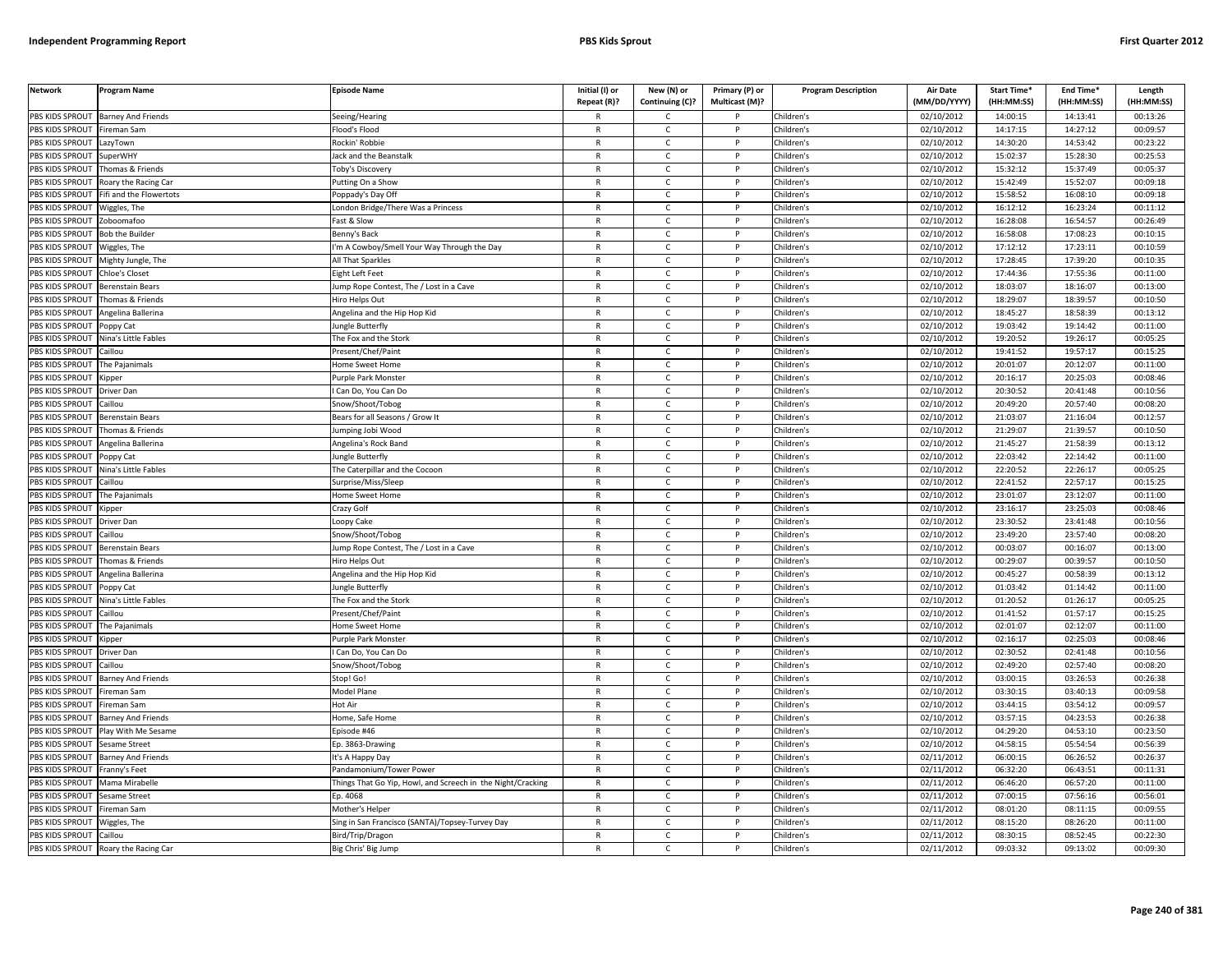| <b>Network</b>         | Program Name              | <b>Episode Name</b>                                         | Initial (I) or<br>Repeat (R)? | New (N) or<br>Continuing (C)? | Primary (P) or<br>Multicast (M)? | <b>Program Description</b> | <b>Air Date</b><br>(MM/DD/YYYY) | Start Time*<br>(HH:MM:SS) | End Time <sup>®</sup><br>(HH:MM:SS) | Length<br>(HH:MM:SS) |
|------------------------|---------------------------|-------------------------------------------------------------|-------------------------------|-------------------------------|----------------------------------|----------------------------|---------------------------------|---------------------------|-------------------------------------|----------------------|
| PBS KIDS SPROUT        | Monkey See Monkey Do      | Seal                                                        |                               | C                             |                                  | Children's                 | 02/11/2012                      | 09:39:00                  | 09:46:00                            | 00:07:00             |
| PBS KIDS SPROUT        | Mighty Jungle, The        | Mighty Juice                                                | $\mathsf{R}$                  | C                             | P                                | Children's                 | 02/11/2012                      | 09:52:40                  | 10:02:45                            | 00:10:05             |
| PBS KIDS SPROUT        | Thomas & Friends          | Better Late Than Never                                      | $\mathsf{R}$                  | $\mathsf{C}$                  | P                                | Children's                 | 02/11/2012                      | 10:06:00                  | 10:11:07                            | 00:05:07             |
| PBS KIDS SPROUT        | dirtgirlworld             | Leak                                                        | $\mathsf{R}$                  | $\mathsf{C}$                  | P                                | Children's                 | 02/11/2012                      | 10:17:00                  | 10:27:40                            | 00:10:40             |
| PBS KIDS SPROUT        | Wiggles, The              | Hats/Out in the Bush                                        | $\mathsf{R}$                  | $\mathsf{C}$                  | P                                | Children's                 | 02/11/2012                      | 10:33:30                  | 10:44:27                            | 00:10:57             |
| <b>PBS KIDS SPROUT</b> | Play With Me Sesame       | Episode #7                                                  | $\mathsf{R}$                  | $\mathsf{C}$                  | P                                | Children's                 | 02/11/2012                      | 10:52:05                  | 11:14:17                            | 00:22:12             |
| PBS KIDS SPROUT        | What's Your News?         | Chicken                                                     | $\mathsf{R}$                  | $\mathsf{C}$                  | P                                | Children's                 | 02/11/2012                      | 11:24:52                  | 11:35:17                            | 00:10:25             |
| PBS KIDS SPROUT        | Caillou                   | Surprise/Miss/Sleep                                         | $\mathsf{R}$                  | $\mathsf{C}$                  | P                                | Children's                 | 02/11/2012                      | 12:00:15                  | 12:22:45                            | 00:22:30             |
| PBS KIDS SPROUT        | Caillou                   | Road/Building/Sky                                           | R                             | $\mathsf{C}$                  |                                  | Children's                 | 02/11/2012                      | 12:30:15                  | 12:52:45                            | 00:22:30             |
| PBS KIDS SPROUT        | Sesame Street             | Abby Thinks Oscar is a Prince                               |                               | N                             |                                  | Children's                 | 02/11/2012                      | 13:00:15                  | 13:53:19                            | 00:53:04             |
| PBS KIDS SPROUT        | <b>Barney And Friends</b> | Seeing/Hearing                                              | $\mathsf{R}$                  | $\mathsf{C}$                  | P                                | Children's                 | 02/11/2012                      | 14:00:15                  | 14:13:49                            | 00:13:34             |
| PBS KIDS SPROUT        | Fireman Sam               | Stranded                                                    | $\mathsf{R}$                  | $\mathsf{C}$                  | D                                | Children's                 | 02/11/2012                      | 14:17:15                  | 14:27:12                            | 00:09:57             |
| PBS KIDS SPROUT        | LazyTown                  | Little Sportacus                                            | $\mathsf{R}$                  | C                             | P                                | Children's                 | 02/11/2012                      | 14:30:20                  | 14:53:53                            | 00:23:33             |
| PBS KIDS SPROUT        | <b>SuperWHY</b>           | The Tortoise and the Hare                                   | $\mathsf{R}$                  | $\mathsf{C}$                  |                                  | Children's                 | 02/11/2012                      | 15:02:37                  | 15:28:31                            | 00:25:54             |
| PBS KIDS SPROUT        | Thomas & Friends          | Happy Ever After                                            | $\mathsf{R}$                  | $\mathsf{C}$                  | P                                | Children's                 | 02/11/2012                      | 15:32:12                  | 15:37:52                            | 00:05:40             |
| PBS KIDS SPROUT        | Roary the Racing Car      | Motor Mouth                                                 | $\mathsf{R}$                  | $\mathsf{C}$                  |                                  | Children's                 | 02/11/2012                      | 15:42:49                  | 15:52:07                            | 00:09:18             |
| PBS KIDS SPROUT        | Fifi and the Flowertots   | Can We Have Our Ball Back Please?                           | $\mathsf{R}$                  | C                             | P                                | Children's                 | 02/11/2012                      | 15:58:52                  | 16:08:10                            | 00:09:18             |
| PBS KIDS SPROUT        | Wiggles, The              | The Banana Boat/Incy Wincy Spider                           | $\mathsf{R}$                  | $\mathsf{C}$                  | P                                | Children's                 | 02/11/2012                      | 16:12:12                  | 16:23:11                            | 00:10:59             |
| PBS KIDS SPROUT        | Zoboomafoo                | Jumpers                                                     | $\mathsf{R}$                  | $\mathsf{C}$                  | P                                | Children's                 | 02/11/2012                      | 16:28:08                  | 16:54:56                            | 00:26:48             |
| PBS KIDS SPROUT        | <b>Bob the Builder</b>    | Spuds' Straw Surprise                                       | $\mathsf{R}$                  | $\mathsf{C}$                  | P                                | Children's                 | 02/11/2012                      | 16:58:08                  | 17:08:23                            | 00:10:15             |
| PBS KIDS SPROUT        | Wiggles, The              |                                                             | $\mathsf{R}$                  | $\mathsf{C}$                  | P                                | Children's                 | 02/11/2012                      | 17:12:12                  | 17:23:11                            | 00:10:59             |
| PBS KIDS SPROUT        |                           | 'm A Cowboy/Smell Your Way Through the Day                  | $\mathsf{R}$                  | $\mathsf{C}$                  | P                                | Children's                 | 02/11/2012                      | 17:28:45                  | 17:39:20                            | 00:10:35             |
| PBS KIDS SPROUT        | Mighty Jungle, The        | Mighty Juice                                                | $\mathsf{R}$                  | $\mathsf{C}$                  | P                                |                            |                                 | 17:44:36                  | 17:55:36                            | 00:11:00             |
|                        | Chloe's Closet            | Sun Daze                                                    |                               |                               |                                  | Children's                 | 02/11/2012                      |                           |                                     |                      |
| PBS KIDS SPROUT        | Films & Specials          | Abby in Wonderland                                          | $\mathsf{R}$<br>$\mathsf{R}$  | C<br>$\mathsf{C}$             |                                  | Children's                 | 02/11/2012                      | 18:03:00                  | 18:44:04                            | 00:41:04             |
| PBS KIDS SPROUT        | oppy Cat                  | Special Delivery                                            |                               |                               |                                  | Children's                 | 02/11/2012                      | 19:06:42                  | 19:17:42                            | 00:11:00             |
| PBS KIDS SPROUT        | Nina's Little Fables      | The Dog and the Hedgehog                                    | $\mathsf{R}$<br>$\mathsf{R}$  | C                             | P<br>P                           | Children's                 | 02/11/2012                      | 19:22:52                  | 19:28:17                            | 00:05:25             |
| PBS KIDS SPROUT        | Caillou                   | Patient/Police/Grandpa's Friend                             |                               | $\mathsf{C}$                  |                                  | Children's                 | 02/11/2012                      | 19:42:52                  | 19:58:17                            | 00:15:25             |
| PBS KIDS SPROUT        | The Pajanimals            | Puppy Love                                                  | $\mathsf{R}$                  | C                             | P                                | Children's                 | 02/11/2012                      | 20:01:07                  | 20:12:07                            | 00:11:00             |
| PBS KIDS SPROUT        | .ipper                    | Figer's Torch                                               | $\mathsf{R}$                  | $\mathsf{C}$                  |                                  | Children's                 | 02/11/2012                      | 20:16:17                  | 20:25:05                            | 00:08:48             |
| PBS KIDS SPROUT        | Driver Dan                | <b>Making Tracks</b>                                        | $\mathsf{R}$                  | $\mathsf{C}$                  | P                                | Children's                 | 02/11/2012                      | 20:30:52                  | 20:41:48                            | 00:10:56             |
| PBS KIDS SPROUT        | Caillou                   | Present/Chef/Paint                                          | $\mathsf{R}$                  | C                             |                                  | Children's                 | 02/11/2012                      | 20:49:20                  | 20:57:40                            | 00:08:20             |
| PBS KIDS SPROUT        | Films & Specials          | Abby in Wonderland                                          | $\mathsf{R}$                  | C                             | P                                | Children's                 | 02/11/2012                      | 21:03:00                  | 21:44:04                            | 00:41:04             |
| PBS KIDS SPROUT        | Poppy Cat                 | Special Delivery                                            | $\mathsf{R}$                  | $\mathsf{C}$                  | P                                | Children's                 | 02/11/2012                      | 22:06:42                  | 22:17:42                            | 00:11:00             |
| PBS KIDS SPROUT        | Nina's Little Fables      | The Dog and the Hedgehog                                    | $\mathsf{R}$                  | C                             | P                                | Children's                 | 02/11/2012                      | 22:22:52                  | 22:28:17                            | 00:05:25             |
| PBS KIDS SPROUT        | Caillou                   | Patient/Police/Grandpa's Friend                             | $\mathsf{R}$                  | $\mathsf{C}$                  | P                                | Children's                 | 02/11/2012                      | 22:42:52                  | 22:58:17                            | 00:15:25             |
| <b>PBS KIDS SPROUT</b> | The Paianimals            | uppy Love                                                   | $\mathsf{R}$                  | $\mathsf{C}$                  | P                                | Children's                 | 02/11/2012                      | 23:01:07                  | 23:12:07                            | 00:11:00             |
| PBS KIDS SPROUT        | <b>Kipper</b>             | Tiger's Torch                                               | $\mathsf{R}$                  | $\mathsf{C}$                  | P                                | Children's                 | 02/11/2012                      | 23:17:03                  | 23:25:51                            | 00:08:48             |
| PBS KIDS SPROUT        | Driver Dan                | <b>Making Tracks</b>                                        | $\mathsf{R}$                  | $\mathsf{C}$                  | P                                | Children's                 | 02/11/2012                      | 23:30:52                  | 23:41:48                            | 00:10:56             |
| PBS KIDS SPROUT        | Caillou                   | Present/Chef/Paint                                          | $\mathsf{R}$                  | c                             | P                                | Children's                 | 02/11/2012                      | 23:49:20                  | 23:57:40                            | 00:08:20             |
| PBS KIDS SPROUT        | ilms & Specials           | Abby in Wonderland                                          | $\mathsf{R}$                  | $\mathsf{C}$                  |                                  | Children's                 | 02/11/2012                      | 00:03:00                  | 00:44:04                            | 00:41:04             |
| PBS KIDS SPROUT        | Poppy Cat                 | Special Delivery                                            | $\mathsf{R}$                  | $\mathsf{C}$                  | P                                | Children's                 | 02/11/2012                      | 01:06:42                  | 01:17:42                            | 00:11:00             |
| PBS KIDS SPROUT        | Nina's Little Fables      | The Dog and the Hedgehog                                    | $\mathsf{R}$                  | $\mathsf{C}$                  | P                                | Children's                 | 02/11/2012                      | 01:22:52                  | 01:28:17                            | 00:05:25             |
| PBS KIDS SPROUT        | Caillou                   | Patient/Police/Grandpa's Friend                             | $\mathsf{R}$                  | $\mathsf{C}$                  | P                                | Children's                 | 02/11/2012                      | 01:42:52                  | 01:58:17                            | 00:15:25             |
| PBS KIDS SPROUT        | The Pajanimals            | uppy Love                                                   | $\mathsf{R}$                  | $\mathsf{C}$                  |                                  | Children's                 | 02/11/2012                      | 02:01:07                  | 02:12:07                            | 00:11:00             |
| PBS KIDS SPROUT        | <b>Kipper</b>             | <b>Figer's Torch</b>                                        | ${\sf R}$                     | $\mathsf{C}$                  | P                                | Children's                 | 02/11/2012                      | 02:17:03                  | 02:25:51                            | 00:08:48             |
| PBS KIDS SPROUT        | Driver Dan                | <b>Making Tracks</b>                                        | R                             | C                             |                                  | Children's                 | 02/11/2012                      | 02:30:52                  | 02:41:48                            | 00:10:56             |
| PBS KIDS SPROUT        | Caillou                   | Present/Chef/Paint                                          | $\mathsf{R}$                  | C                             | P                                | Children's                 | 02/11/2012                      | 02:49:20                  | 02:57:40                            | 00:08:20             |
| PBS KIDS SPROUT        | <b>Barney And Friends</b> | Red, Yellow and Blue                                        | $\mathsf{R}$                  | $\mathsf{C}$                  | P                                | Children's                 | 02/11/2012                      | 03:00:15                  | 03:26:53                            | 00:26:38             |
| PBS KIDS SPROUT        | Fireman Sam               | Three Legged Race                                           | $\mathsf{R}$                  | C                             | P                                | Children's                 | 02/11/2012                      | 03:30:15                  | 03:40:13                            | 00:09:58             |
| PBS KIDS SPROUT        | ireman Sam                | Danger By The Double                                        | $\mathsf{R}$                  | $\mathsf{C}$                  | P                                | Children's                 | 02/11/2012                      | 03:44:15                  | 03:54:12                            | 00:09:57             |
| PBS KIDS SPROUT        | Barney And Friends        | On the Road Again!                                          | $\mathsf{R}$                  | $\mathsf{C}$                  | P                                | Children's                 | 02/11/2012                      | 03:57:15                  | 04:23:52                            | 00:26:37             |
| PBS KIDS SPROUT        | Play With Me Sesame       | Episode #47                                                 | $\mathsf{R}$                  | $\mathsf{C}$                  | P                                | Children's                 | 02/11/2012                      | 04:29:20                  | 04:53:11                            | 00:23:51             |
| PBS KIDS SPROUT        | Sesame Street             | Ep. 3865-Singing                                            | $\mathsf{R}$                  | $\mathsf{C}$                  | <sub>D</sub>                     | Children's                 | 02/11/2012                      | 04:58:15                  | 05:54:40                            | 00:56:25             |
| PBS KIDS SPROUT        | <b>Barney And Friends</b> | My Family And Me                                            | R                             | C                             | D                                | Children's                 | 02/12/2012                      | 06:00:15                  | 06:26:52                            | 00:26:37             |
| PBS KIDS SPROUT        | ranny's Feet <sup>:</sup> | On Your Toes/It Figures                                     | $\mathsf{R}$                  | $\mathsf{C}$                  |                                  | Children's                 | 02/12/2012                      | 06:32:20                  | 06:43:51                            | 00:11:31             |
| PBS KIDS SPROUT        | Mama Mirabelle            | Things That Go Yip, Howl, and Screech in the Night/Cracking | $\mathsf{R}$                  | C                             | P                                | Children's                 | 02/12/2012                      | 06:46:20                  | 06:57:20                            | 00:11:00             |
| PBS KIDS SPROUT        | <b>Sesame Street</b>      | Ep. 4069                                                    | $\mathsf{R}$                  | $\mathsf{C}$                  | D                                | Children's                 | 02/12/2012                      | 07:00:15                  | 07:55:37                            | 00:55:22             |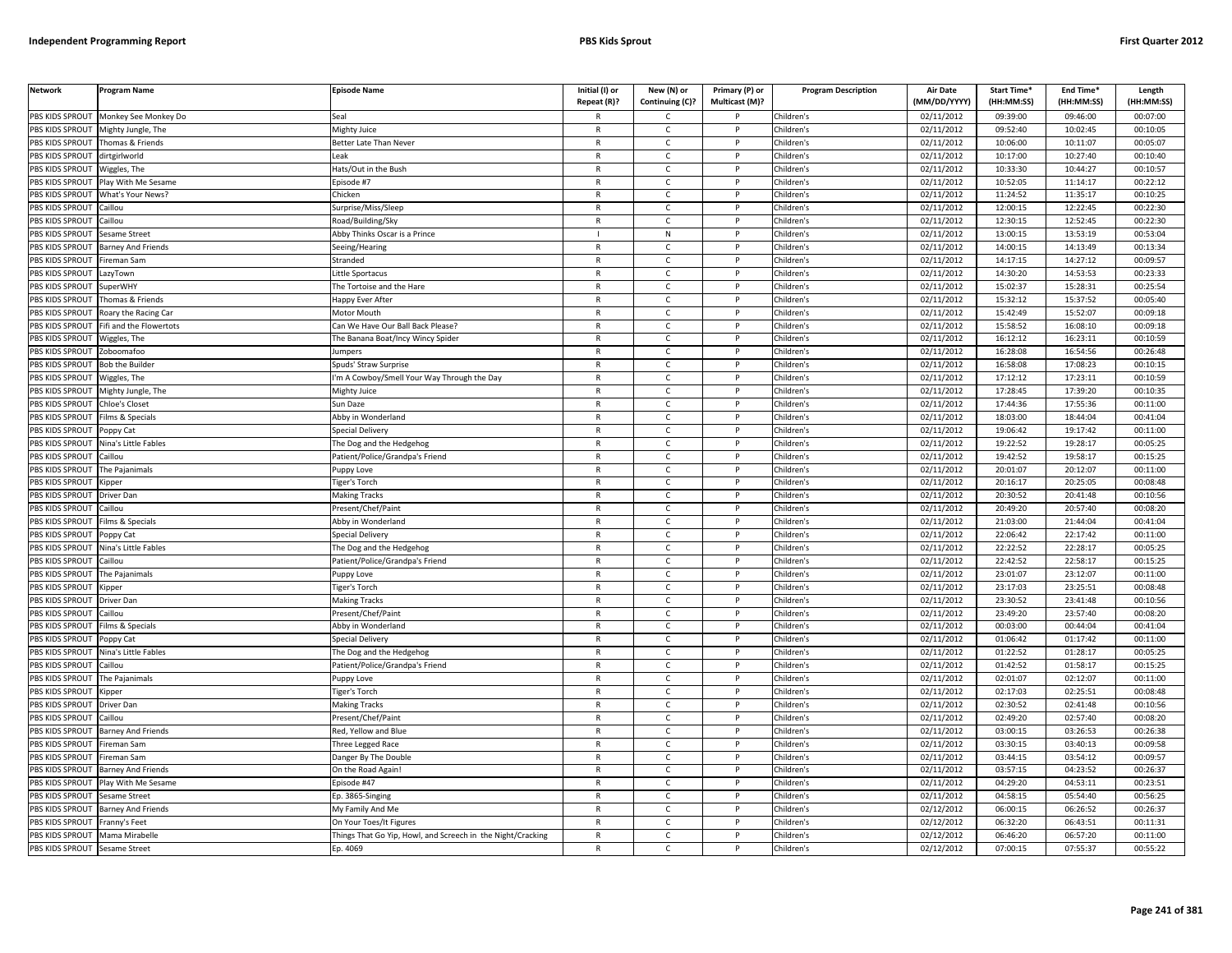| <b>Network</b>        | <b>Program Name</b>         | <b>Episode Name</b>                      | Initial (I) or | New (N) or      | Primary (P) or | <b>Program Description</b> | <b>Air Date</b>         | Start Time* | End Time*  | Length     |
|-----------------------|-----------------------------|------------------------------------------|----------------|-----------------|----------------|----------------------------|-------------------------|-------------|------------|------------|
|                       |                             |                                          | Repeat (R)?    | Continuing (C)? | Multicast (M)? |                            | (MM/DD/YYYY)            | (HH:MM:SS)  | (HH:MM:SS) | (HH:MM:SS) |
| PBS KIDS SPROUT       | ireman Sam                  | Seeing Red                               |                | C.              |                | Children's                 | 02/12/2012              | 08:01:20    | 08:11:15   | 00:09:55   |
| PBS KIDS SPROUT       | Wiggles, The                | Where's Jeff?/Rosy Tea (CHRISTMAS MEDLY) | $\mathsf{R}$   | $\mathsf{C}$    | P              | Children's                 | 02/12/2012              | 08:15:20    | 08:26:20   | 00:11:00   |
| <b>BS KIDS SPROUT</b> | aillou                      | Surprise/Miss/Sleep                      | R              | $\mathsf{C}$    |                | Children's                 | 02/12/2012              | 08:30:15    | 08:52:45   | 00:22:30   |
| PBS KIDS SPROUT       | Roary the Racing Car        | <b>Brassless Band</b>                    | $\mathsf{R}$   | $\mathsf{C}$    | <sub>D</sub>   | Children's                 | 02/12/2012              | 09:03:32    | 09:13:02   | 00:09:30   |
| PBS KIDS SPROUT       | Monkey See Monkey Do        | Duck                                     | R              | c               |                | Children's                 | 02/12/2012              | 09:39:00    | 09:46:00   | 00:07:00   |
| PBS KIDS SPROUT       | Mighty Jungle, The          | Beehive Boogie                           | $\mathsf{R}$   | $\mathsf{C}$    | P              | Children's                 | 02/12/2012              | 09:52:40    | 10:02:45   | 00:10:05   |
| PBS KIDS SPROUT       | Thomas & Friends            | homas Comes To Breakfast                 | R              | $\mathsf{C}$    | P              | Children's                 | 02/12/2012              | 10:06:00    | 10:11:05   | 00:05:05   |
| PBS KIDS SPROUT       | dirtgirlworld               | ond Pals                                 | $\mathsf{R}$   | $\mathsf{C}$    | P              | Children's                 | 02/12/2012              | 10:17:00    | 10:27:40   | 00:10:40   |
| PBS KIDS SPROUT       | Wiggles, The                | Captain Feathersword's Birthday/Games    | $\mathsf{R}$   | $\mathsf{C}$    | P              | Children's                 | $\overline{02}/12/2012$ | 10:33:30    | 10:44:24   | 00:10:54   |
| PBS KIDS SPROUT       | lay With Me Sesame          | pisode #8                                | $\mathsf{R}$   | $\mathsf{C}$    |                | Children's                 | 02/12/2012              | 10:52:05    | 11:14:32   | 00:22:27   |
| PBS KIDS SPROUT       | What's Your News?           | Kicking a Ball                           | R              | c               | P              | Children's                 | 02/12/2012              | 11:24:52    | 11:35:17   | 00:10:25   |
| PBS KIDS SPROUT       | aillou                      | atient/Police/Grandpa's Friend           | $\mathsf{R}$   | $\mathsf{C}$    |                | Children's                 | 02/12/2012              | 12:00:15    | 12:22:45   | 00:22:30   |
| PBS KIDS SPROUT       | Caillou                     | Help/Fire/Rescue                         | R              | $\mathsf{C}$    | P              | Children's                 | 02/12/2012              | 12:30:15    | 12:52:45   | 00:22:30   |
| PBS KIDS SPROUT       | Sesame Street               | Where, Oh Where, is Radar?               |                | N               |                | Children's                 | 02/12/2012              | 13:00:15    | 13:52:32   | 00:52:17   |
| PBS KIDS SPROUT       | <b>Barney And Friends</b>   | Glad to Be Me/Arts                       | $\mathsf{R}$   | $\mathsf{C}$    | P              | Children's                 | 02/12/2012              | 14:00:15    | 14:14:03   | 00:13:48   |
| PBS KIDS SPROUT       | ireman Sam                  | Off Duty Sam                             | R              | $\mathsf{C}$    |                | Children's                 | 02/12/2012              | 14:17:15    | 14:27:13   | 00:09:58   |
| PBS KIDS SPROUT       | azyTown.                    | Frash Trouble                            | R              | C               | P              | Children's                 | 02/12/2012              | 14:30:20    | 14:53:23   | 00:23:03   |
| <b>BS KIDS SPROUT</b> | SuperWHY                    | <b>Goldilocks and the Three Bears</b>    | R              | $\mathsf{C}$    |                | Children's                 | 02/12/2012              | 15:02:37    | 15:28:31   | 00:25:54   |
| PBS KIDS SPROUT       | Thomas & Friends            | lizabeth the Vintage Lorry               | $\mathsf{R}$   | $\mathsf{C}$    | P              | Children's                 | 02/12/2012              | 15:32:12    | 15:37:41   | 00:05:29   |
| PBS KIDS SPROUT       | Roary the Racing Car        | <b>Iomesick Tin Top</b>                  | R              | $\mathsf{C}$    | P              | Children's                 | 02/12/2012              | 15:42:49    | 15:52:07   | 00:09:18   |
| PBS KIDS SPROUT       | ifi and the Flowertots      | liolet's Big Bracelet                    | $\mathsf{R}$   | $\mathsf{C}$    | P              | Children's                 | 02/12/2012              | 15:58:52    | 16:08:10   | 00:09:18   |
| <b>BS KIDS SPROUT</b> | Wiggles, The                | he Banana Boat/Incy Wincy Spider         | R              | $\mathsf{C}$    | P              | Children's                 | 02/12/2012              | 16:12:12    | 16:23:12   | 00:11:00   |
| PBS KIDS SPROUT       | Zoboomafoo                  | unny Faces <sup>-</sup>                  | $\overline{R}$ | $\mathsf{C}$    | <sub>D</sub>   | Children's                 | 02/12/2012              | 16:28:08    | 16:54:57   | 00:26:49   |
| PBS KIDS SPROUT       | <b>Bob the Builder</b>      | Off-Road Scrambler                       | $\mathsf{R}$   | $\mathsf{C}$    | P              | Children's                 | 02/12/2012              | 16:58:08    | 17:08:23   | 00:10:15   |
| PBS KIDS SPROUT       | Viggles, The                | he Horn Pipe/Miss Polly Had A Dolly      | R              | $\mathsf{C}$    |                | Children's                 | 02/12/2012              | 17:12:12    | 17:23:09   | 00:10:57   |
| PBS KIDS SPROUT       | Mighty Jungle, The          | ungle Picnic                             | $\mathsf{R}$   | $\mathsf{C}$    | P              | Children's                 | 02/12/2012              | 17:28:45    | 17:39:20   | 00:10:35   |
| PBS KIDS SPROUT       | <b>Chloe's Closet</b>       | Bump in the Sand                         | $\overline{R}$ | $\mathsf{C}$    |                | Children's                 | 02/12/2012              | 17:44:36    | 17:55:36   | 00:11:00   |
| PBS KIDS SPROUT       | Berenstain Bears            | Birthday Boy / Camp                      | $\mathsf{R}$   | $\mathsf{C}$    | P              | Children's                 | 02/12/2012              | 18:03:09    | 18:16:05   | 00:12:56   |
| PBS KIDS SPROUT       | (ipper                      | ooking After Arnold                      | R              | $\mathsf{C}$    |                | Children's                 | 02/12/2012              | 18:30:04    | 18:38:50   | 00:08:46   |
| PBS KIDS SPROUT       | Angelina Ballerina          | Angelina and the Front Page              | R              | c               | P              | Children's                 | 02/12/2012              | 18:44:35    | 18:57:47   | 00:13:12   |
| PBS KIDS SPROUT       | Poppy Cat                   | Sunken Ship                              | R              | $\mathsf{C}$    | P              | Children's                 | 02/12/2012              | 19:02:57    | 19:13:57   | 00:11:00   |
| PBS KIDS SPROUT       | homas & Friends             | lide and Peep                            | $\mathsf{R}$   | $\mathsf{C}$    | P              | Children's                 | 02/12/2012              | 19:19:14    | 19:29:13   | 00:09:59   |
| PBS KIDS SPROUT       | aillou                      | Day/Puppet/Collect                       | $\mathsf{R}$   | $\mathsf{C}$    | P              | Children's                 | 02/12/2012              | 19:43:07    | 19:58:32   | 00:15:25   |
| PBS KIDS SPROUT       | The Pajanimals              | ight in the Sky                          | $\mathsf{R}$   | $\mathsf{C}$    | P              | Children's                 | 02/12/2012              | 20:03:07    | 20:14:07   | 00:11:00   |
| PBS KIDS SPROUT       | Nina's Little Fables        | The Mouse, the Hare, and the Goat        | R              | $\mathsf{C}$    | P              | Children's                 | 02/12/2012              | 20:19:49    | 20:25:14   | 00:05:25   |
| PBS KIDS SPROUT       | Driver Dan                  | іпарру Нарру                             | $\mathsf{R}$   | $\mathsf{C}$    | D              | Children's                 | 02/12/2012              | 20:30:53    | 20:41:49   | 00:10:56   |
| <b>BS KIDS SPROUT</b> | `aillou                     | Present/Chef/Paint                       | R              | C               |                | Children's                 | 02/12/2012              | 20:49:20    | 20:57:40   | 00:08:20   |
| PBS KIDS SPROUT       | Berenstain Bears            | New Neighbors / The Big Election         | R              | $\mathsf{C}$    | <b>D</b>       | Children's                 | 02/12/2012              | 21:03:09    | 21:16:04   | 00:12:55   |
| PBS KIDS SPROUT       | <b>Kipper</b>               | Conker Tree, The                         | R              | $\mathsf{C}$    | P              | Children's                 | 02/12/2012              | 21:30:04    | 21:38:50   | 00:08:46   |
| PBS KIDS SPROUT       | <b>Ingelina Ballerina</b>   | Angelina's Lost Ice Skates               | $\overline{R}$ | $\mathsf{C}$    | <b>D</b>       | Children's                 | 02/12/2012              | 21:44:35    | 21:57:48   | 00:13:13   |
| PBS KIDS SPROUT       | Poppy Cat                   | Cheese Mountain                          | $\mathsf{R}$   | $\mathsf{C}$    | P              | Children's                 | 02/12/2012              | 22:02:57    | 22:13:57   | 00:11:00   |
| PBS KIDS SPROUT       | homas & Friends             | Rosie's Carnival Special                 | $\mathsf{R}$   | $\mathsf{C}$    |                | Children's                 | 02/12/2012              | 22:19:14    | 22:29:13   | 00:09:59   |
| PBS KIDS SPROUT       | Caillou                     | Slide/Sailor/Creepy                      | R              | $\mathsf{C}$    | P              | Children's                 | 02/12/2012              | 22:43:07    | 22:58:32   | 00:15:25   |
| PBS KIDS SPROUT       | The Pajanimals              | ight in the Sky                          | $\mathsf{R}$   | $\mathsf{C}$    |                | Children's                 | 02/12/2012              | 23:03:07    | 23:14:07   | 00:11:00   |
| PBS KIDS SPROUT       | Nina's Little Fables        | The Mouse, the Hare, and the Goat        | $\mathsf{R}$   | c               | P              | Children's                 | 02/12/2012              | 23:19:49    | 23:25:14   | 00:05:25   |
| PBS KIDS SPROUT       | <b>Driver Dan</b>           | Surprise                                 | $\mathsf{R}$   | $\mathsf{C}$    | P              | Children's                 | 02/12/2012              | 23:30:53    | 23:41:49   | 00:10:56   |
| PBS KIDS SPROUT       | aillou                      | Magnet/Dino/Astro                        | $\mathsf{R}$   | $\mathsf{C}$    | P              | Children's                 | 02/12/2012              | 23:49:20    | 23:57:40   | 00:08:20   |
| PBS KIDS SPROUT       | <b>Berenstain Bears</b>     | Birthday Boy / Camp                      | $\mathsf{R}$   | $\mathsf{C}$    | P              | Children's                 | 02/12/2012              | 00:03:09    | 00:16:05   | 00:12:56   |
| PBS KIDS SPROUT       | Kipper                      | Looking After Arnold                     | R              | c               | P              | Children's                 | 02/12/2012              | 00:30:04    | 00:38:50   | 00:08:46   |
| PBS KIDS SPROUT       | Angelina Ballerina          | Angelina and the Front Page              | R              | C               | P              | Children's                 | 02/12/2012              | 00:44:35    | 00:57:47   | 00:13:12   |
| PBS KIDS SPROUT       | oppy Cat                    | Sunken Ship                              | $\mathsf{R}$   | $\mathsf{C}$    | P              | Children's                 | 02/12/2012              | 01:02:57    | 01:13:57   | 00:11:00   |
| <b>BS KIDS SPROUT</b> | Thomas & Friends            | lide and Peep                            | R              | $\mathsf{C}$    |                | Children's                 | 02/12/2012              | 01:19:14    | 01:29:13   | 00:09:59   |
| PBS KIDS SPROUT       | aillou                      | Day/Puppet/Collect                       | $\overline{R}$ | $\mathsf{C}$    | <b>D</b>       | Children's                 | 02/12/2012              | 01:43:07    | 01:58:32   | 00:15:25   |
| PBS KIDS SPROUT       | The Pajanimals              | ight in the Sky                          | R              | $\mathsf{C}$    | P              | Children's                 | 02/12/2012              | 02:03:07    | 02:14:07   | 00:11:00   |
| PBS KIDS SPROUT       | <b>Vina's Little Fables</b> | he Mouse, the Hare, and the Goat         | $\overline{R}$ | $\mathsf{C}$    |                | Children's                 | 02/12/2012              | 02:19:49    | 02:25:14   | 00:05:25   |
| PBS KIDS SPROUT       | Driver Dan                  | Snappy Happy                             | $\mathsf{R}$   | $\mathsf{C}$    | P              | Children's                 | 02/12/2012              | 02:30:53    | 02:41:49   | 00:10:56   |
| PBS KIDS SPROUT       | Caillou                     | Present/Chef/Paint                       |                | $\mathsf{C}$    | P              | Children's                 | 02/12/2012              | 02:49:20    | 02:57:40   | 00:08:20   |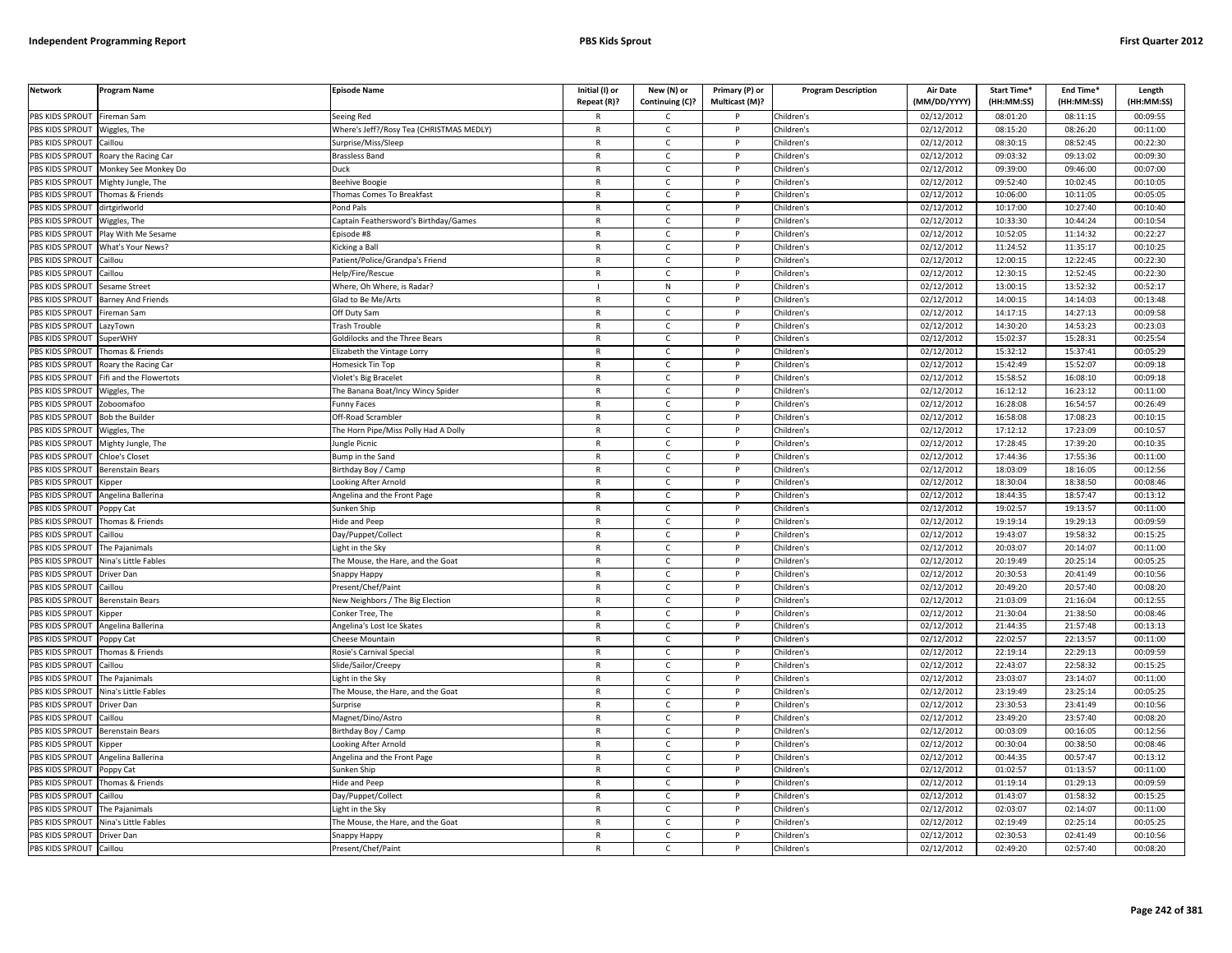| <b>Network</b>        | <b>Program Name</b>         | <b>Episode Name</b>                         | Initial (I) or | New (N) or      | Primary (P) or | <b>Program Description</b> | <b>Air Date</b>     | Start Time* | End Time*  | Length     |
|-----------------------|-----------------------------|---------------------------------------------|----------------|-----------------|----------------|----------------------------|---------------------|-------------|------------|------------|
|                       |                             |                                             | Repeat (R)?    | Continuing (C)? | Multicast (M)? |                            | (MM/DD/YYYY)        | (HH:MM:SS)  | (HH:MM:SS) | (HH:MM:SS) |
| PBS KIDS SPROUT       | <b>Barney And Friends</b>   | Play For Exercise                           |                | C.              |                | Children's                 | 02/12/2012          | 03:00:15    | 03:26:53   | 00:26:38   |
| PBS KIDS SPROUT       | Fireman Sam                 | <b>Norman's Ark</b>                         | $\mathsf{R}$   | $\mathsf{C}$    | P              | Children's                 | 02/12/2012          | 03:30:15    | 03:40:13   | 00:09:58   |
| <b>BS KIDS SPROUT</b> | ireman Sam                  | When Fools Rush In                          | $\mathsf{R}$   | $\mathsf{C}$    |                | Children's                 | 02/12/2012          | 03:44:15    | 03:54:12   | 00:09:57   |
| PBS KIDS SPROUT       | arney And Friends           | My Friends, The Doctor and Dentist          | $\mathsf{R}$   | $\mathsf{C}$    | Þ              | Children's                 | 02/12/2012          | 03:57:15    | 04:23:52   | 00:26:37   |
| PBS KIDS SPROUT       | Play With Me Sesame         | pisode #48                                  | $\mathsf{R}$   | C               |                | Children's                 | 02/12/2012          | 04:29:20    | 04:53:14   | 00:23:54   |
| PBS KIDS SPROUT       | iesame Street               | p. 3870-Telephones                          | $\mathsf{R}$   | $\mathsf{C}$    | P              | Children's                 | 02/12/2012          | 04:58:15    | 05:54:40   | 00:56:25   |
| PBS KIDS SPROUT       | <b>Barney And Friends</b>   | hings I Can Do/Differences                  | R              | $\mathsf{C}$    | P              | Children's                 | 02/13/2012          | 06:02:19    | 06:15:57   | 00:13:38   |
| PBS KIDS SPROUT       | homas & Friends             | ercy and the Bandstand                      | $\mathsf{R}$   | $\mathsf{C}$    | P              | Children's                 | 02/13/2012          | 06:23:20    | 06:32:51   | 00:09:31   |
| PBS KIDS SPROUT       | Play With Me Sesame         | Episode #44                                 | $\mathsf{R}$   | $\mathsf{C}$    | $\mathsf{P}$   | Children's                 | 02/13/2012          | 06:41:19    | 07:04:10   | 00:22:51   |
| PBS KIDS SPROUT       | Viggles, The                | Musical Landscape/D is for Dorothy          | $\mathsf{R}$   | $\mathsf{C}$    |                | Children's                 | 02/13/2012          | 07:11:43    | 07:21:30   | 00:09:47   |
| PBS KIDS SPROUT       | Chloe's Closet              | Pre-School Musical                          | $\mathsf{R}$   | $\mathsf{C}$    | P              | Children's                 | 02/13/2012          | 07:27:52    | 07:38:52   | 00:11:00   |
| PBS KIDS SPROUT       | Monkey See Monkey Do        | Ostrich                                     | $\mathsf{R}$   | $\mathsf{C}$    |                | Children's                 | 02/13/2012          | 07:44:12    | 07:51:12   | 00:07:00   |
| PBS KIDS SPROUT       | homas & Friends             | <b>Foad Stands By</b>                       | $\mathsf{R}$   | $\mathsf{C}$    | P              | Children's                 | 02/13/2012          | 08:02:00    | 08:07:37   | 00:05:37   |
| PBS KIDS SPROUT       | <b>Bob the Builder</b>      | <b>Wendy's Moving Company</b>               | R              | $\mathsf{C}$    |                | Children's                 | 02/13/2012          | 08:13:16    | 08:23:31   | 00:10:15   |
| PBS KIDS SPROUT       | .azyTown                    | The Laziest Town                            | $\mathsf{R}$   | $\mathsf{C}$    | $\mathsf{P}$   | Children's                 | 02/13/2012          | 08:29:49    | 08:52:10   | 00:22:21   |
| PBS KIDS SPROUT       | Fireman Sam                 | Model Plane                                 | R              | C               | P              | Children's                 | 02/13/2012          | 09:04:00    | 09:13:31   | 00:09:31   |
| PBS KIDS SPROUT       | <b>Barney And Friends</b>   | The Shrinking Blankey/The Awful Tooth       | R              | $\mathsf{C}$    | P              | Children's                 | 02/13/2012          | 09:21:00    | 09:34:09   | 00:13:09   |
| PBS KIDS SPROUT       | SuperWHY                    | The Ant and the Grasshopper                 | $\mathsf{R}$   | $\mathsf{C}$    | P              | Children's                 | 02/13/2012          | 10:01:00    | 10:26:24   | 00:25:24   |
| PBS KIDS SPROUT       | Dive Olly Dive              | The Lost City of Gold/Luseal Loops the Loop | $\mathsf{R}$   | $\mathsf{C}$    | P              | Children's                 | 02/13/2012          | 10:39:30    | 10:50:57   | 00:11:27   |
| PBS KIDS SPROUT       | Play With Me Sesame         | pisode #57                                  | R              | C.              |                | Children's                 | 02/13/2012          | 11:03:05    | 11:25:24   | 00:22:19   |
| PBS KIDS SPROUT       | <b>Nhat's Your News?</b>    | 3reakfast                                   | $\mathsf{R}$   | $\mathsf{C}$    | D              | Children's                 | 02/13/2012          | 11:35:35    | 11:46:00   | 00:10:25   |
| <b>BS KIDS SPROUT</b> | `aillou                     | Day/Puppet/Collect                          | R              | C               |                | Children's                 | 02/13/2012          | 12:00:15    | 12:22:45   | 00:22:30   |
| PBS KIDS SPROUT       | aillou                      | Slide/Sailor/Creepy                         | $\mathsf{R}$   | $\mathsf{C}$    | Þ              | Children's                 | 02/13/2012          | 12:30:15    | 12:52:45   | 00:22:30   |
| PBS KIDS SPROUT       | Sesame Street               | Slimey Adopts a Pet Bug                     |                | N               | P              | Children's                 | 02/13/2012          | 13:00:15    | 13:55:40   | 00:55:25   |
| PBS KIDS SPROUT       | Barney And Friends          | Glad to Be Me/Arts                          | $\mathsf{R}$   | $\mathsf{C}$    | P              | Children's                 | 02/13/2012          | 14:00:15    | 14:13:43   | 00:13:28   |
| PBS KIDS SPROUT       | ireman Sam                  | Sheep Dog Trials                            | $\mathsf{R}$   | $\mathsf{C}$    | P              | Children's                 | 02/13/2012          | 14:17:15    | 14:27:12   | 00:09:57   |
| PBS KIDS SPROUT       | .azyTown                    | Double Trouble                              | R              | $\mathsf{C}$    |                | Children's                 | $\sqrt{02}/13/2012$ | 14:30:20    | 14:54:28   | 00:24:08   |
| PBS KIDS SPROUT       | SuperWHY                    | The Boy Who Cried Wolf                      | $\mathsf{R}$   | $\mathsf{C}$    | P              | Children's                 | 02/13/2012          | 15:02:37    | 15:28:31   | 00:25:54   |
| PBS KIDS SPROUT       | homas & Friends             | A Big Day for Thomas                        | $\mathsf{R}$   | $\mathsf{C}$    | P              | Children's                 | 02/13/2012          | 15:32:12    | 15:37:49   | 00:05:37   |
| PBS KIDS SPROUT       | Roary the Racing Car        | Horse Power Dinkie                          | $\mathsf{R}$   | $\mathsf{C}$    | P              | Children's                 | 02/13/2012          | 15:42:49    | 15:52:07   | 00:09:18   |
| PBS KIDS SPROUT       | ifi and the Flowertots      | uzzbuzz is Afraid of the Dark               | R              | $\mathsf{C}$    | P              | Children's                 | 02/13/2012          | 15:58:52    | 16:08:10   | 00:09:18   |
| PBS KIDS SPROUT       | Wiggles, The                | airy Dancing!/Getting Strong                | $\mathsf{R}$   | $\mathsf{C}$    | P              | Children's                 | 02/13/2012          | 16:12:12    | 16:23:11   | 00:10:59   |
| PBS KIDS SPROUT       | Zoboomafoo                  | Spots & Stripes                             | $\mathsf{R}$   | $\mathsf{C}$    | P              | Children's                 | 02/13/2012          | 16:28:08    | 16:54:56   | 00:26:48   |
| PBS KIDS SPROUT       | <b>Bob the Builder</b>      | Meet Marjorie                               | R              | $\mathsf{C}$    | P              | Children's                 | 02/13/2012          | 16:58:08    | 17:08:23   | 00:10:15   |
| PBS KIDS SPROUT       | Wiggles, The                | The Horn Pipe/Miss Polly Had A Dolly        | R              | $\mathsf{C}$    | P              | Children's                 | 02/13/2012          | 17:12:12    | 17:23:11   | 00:10:59   |
| PBS KIDS SPROUT       | Mighty Jungle, The          | ungle Snow Day (Winter)                     | $\mathsf{R}$   | $\mathsf{C}$    | P              | Children's                 | $\sqrt{02}/13/2012$ | 17:28:45    | 17:39:20   | 00:10:35   |
| PBS KIDS SPROUT       | Chloe's Closet              | On the Right Track                          | R              | Ċ               |                | Children's                 | 02/13/2012          | 17:44:36    | 17:55:36   | 00:11:00   |
| PBS KIDS SPROUT       | Berenstain Bears            | ump Rope Contest, The / Lost in a Cave      | $\mathsf{R}$   | $\mathsf{C}$    | D              | Children's                 | 02/13/2012          | 18:03:07    | 18:16:02   | 00:12:55   |
| PBS KIDS SPROUT       | homas & Friends             | homas's Tall Friend                         | R              | C               |                | Children's                 | 02/13/2012          | 18:29:07    | 18:40:01   | 00:10:54   |
| PBS KIDS SPROUT       | <b>Ingelina Ballerina</b>   | Angelina and the Broken Fiddle              | $\mathsf{R}$   | $\mathsf{C}$    |                | Children's                 | 02/13/2012          | 18:45:27    | 18:58:39   | 00:13:12   |
| <b>BS KIDS SPROUT</b> | oppy Cat                    | orgotten Circus                             | $\mathsf{R}$   | $\mathsf{C}$    | P              | Children's                 | 02/13/2012          | 19:03:42    | 19:14:42   | 00:11:00   |
| PBS KIDS SPROUT       | <b>Vina's Little Fables</b> | The Crow and the Fox                        | $\mathsf{R}$   | $\mathsf{C}$    | Þ              | Children's                 | 02/13/2012          | 19:20:52    | 19:26:17   | 00:05:25   |
| PBS KIDS SPROUT       | Caillou                     | Captain/Loud/Wedding                        | $\mathsf{R}$   | $\mathsf{C}$    | P              | Children's                 | 02/13/2012          | 19:41:52    | 19:57:17   | 00:15:25   |
| PBS KIDS SPROUT       | The Pajanimals              | <b>Colourful Problem</b>                    | $\mathsf{R}$   | $\epsilon$      | P              | Children's                 | 02/13/2012          | 20:01:07    | 20:12:07   | 00:11:00   |
| PBS KIDS SPROUT       | Kipper                      | River Trip, The                             | $\mathsf{R}$   | $\mathsf{C}$    | P              | Children's                 | 02/13/2012          | 20:16:17    | 20:25:04   | 00:08:47   |
| PBS KIDS SPROUT       | Driver Dan                  | All Play Together                           | $\mathsf{R}$   | $\mathsf{C}$    | D              | Children's                 | 02/13/2012          | 20:30:52    | 20:41:48   | 00:10:56   |
| PBS KIDS SPROUT       | Caillou                     | Drums/Band/Sing                             | R              | $\mathsf{C}$    | P              | Children's                 | 02/13/2012          | 20:49:20    | 20:57:40   | 00:08:20   |
| PBS KIDS SPROUT       | Berenstain Bears            | Go Up and Down / Big Bear Small Bear        | $\mathsf{R}$   | $\mathsf{C}$    | P              | Children's                 | 02/13/2012          | 21:03:07    | 21:16:05   | 00:12:58   |
| PBS KIDS SPROUT       | homas & Friends             | homas & Scruff                              | $\mathsf{R}$   | $\mathsf{C}$    | $\mathsf{P}$   | Children's                 | 02/13/2012          | 21:29:07    | 21:39:57   | 00:10:50   |
| PBS KIDS SPROUT       | Angelina Ballerina          | Angelina's Lost Ice Skates                  | $\mathsf{R}$   | C               |                | Children's                 | 02/13/2012          | 21:45:27    | 21:58:40   | 00:13:13   |
| PBS KIDS SPROUT       | Poppy Cat                   | orgotten Circus                             | R              | $\mathsf{C}$    | P              | Children's                 | 02/13/2012          | 22:03:42    | 22:14:42   | 00:11:00   |
| PBS KIDS SPROUT       | Nina's Little Fables        | light of the Birds                          | R              | C               | P              | Children's                 | 02/13/2012          | 22:20:52    | 22:26:17   | 00:05:25   |
| PBS KIDS SPROUT       | aillou                      | Patient/Police/Grandpa's Friend             | $\mathsf{R}$   | $\mathsf{C}$    | P              | Children's                 | 02/13/2012          | 22:41:52    | 22:57:17   | 00:15:25   |
| PBS KIDS SPROUT       | The Pajanimals              | A Colourful Problem                         | R              | Ċ               |                | Children's                 | 02/13/2012          | 23:01:07    | 23:12:07   | 00:11:00   |
| PBS KIDS SPROUT       | <b>Cinner</b>               | ig Freeze, The                              | $\mathsf{R}$   | $\mathsf{C}$    | P              | Children's                 | 02/13/2012          | 23:16:17    | 23:24:59   | 00:08:42   |
| PBS KIDS SPROUT       | Driver Dan                  | Special Friends                             | R              | C               |                | Children's                 | 02/13/2012          | 23:30:52    | 23:41:48   | 00:10:56   |
| PBS KIDS SPROUT       | aillou                      | Snow/Shoot/Tobog                            | R              | $\mathsf{C}$    |                | Children's                 | 02/13/2012          | 23:49:20    | 23:57:40   | 00:08:20   |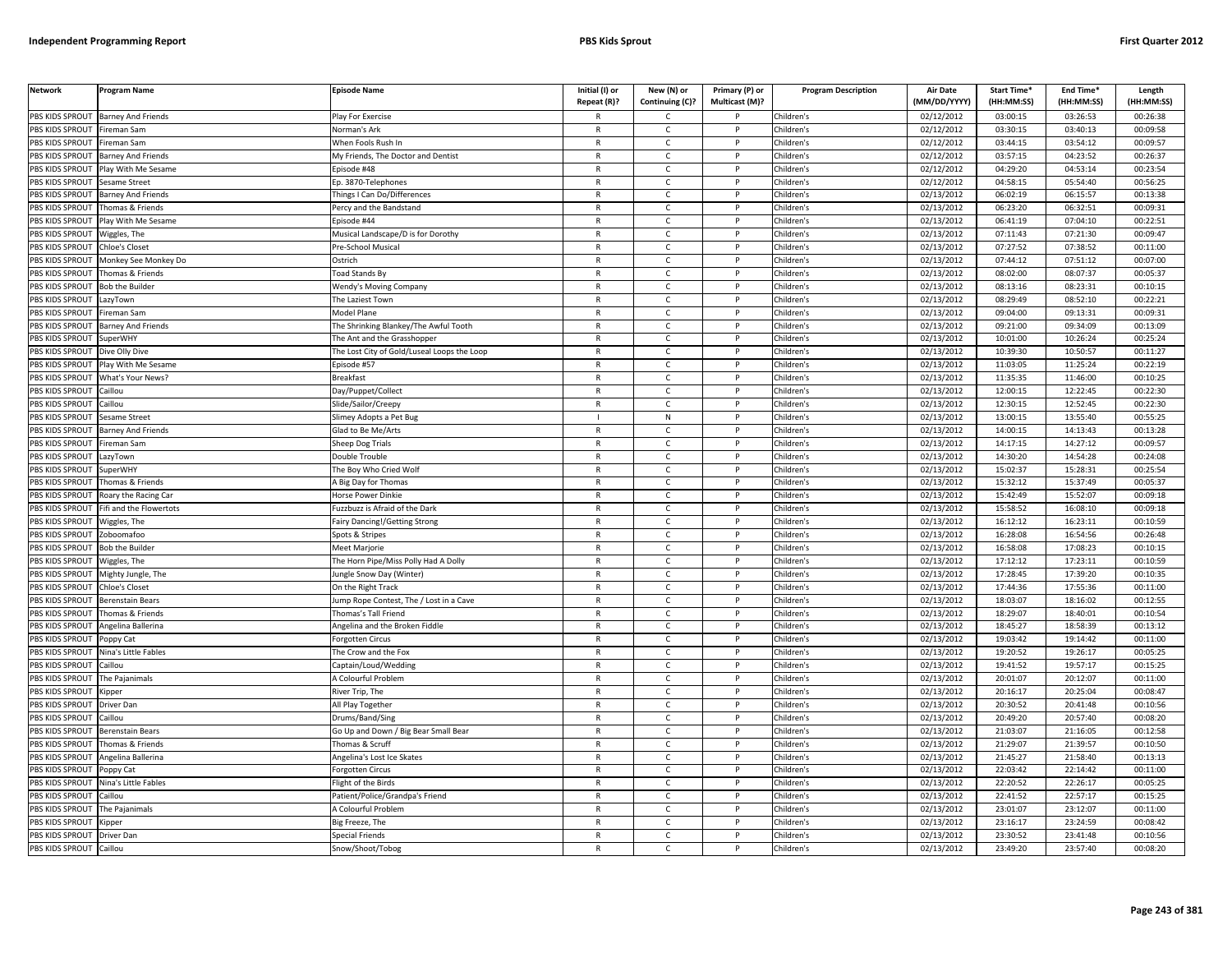| <b>Network</b>         | <b>Program Name</b>     | <b>Episode Name</b>                     | Initial (I) or<br>Repeat (R)? | New (N) or<br>Continuing (C)? | Primary (P) or<br>Multicast (M)? | <b>Program Description</b> | <b>Air Date</b><br>(MM/DD/YYYY) | Start Time*<br>(HH:MM:SS) | End Time*<br>(HH:MM:SS) | Length<br>(HH:MM:SS) |
|------------------------|-------------------------|-----------------------------------------|-------------------------------|-------------------------------|----------------------------------|----------------------------|---------------------------------|---------------------------|-------------------------|----------------------|
| PBS KIDS SPROUT        | <b>Berenstain Bears</b> | ump Rope Contest, The / Lost in a Cave  |                               | $\mathsf{C}$                  |                                  | Children's                 | 02/13/2012                      | 00:03:07                  | 00:16:02                | 00:12:55             |
| PBS KIDS SPROUT        | Thomas & Friends        | Thomas's Tall Friend                    | $\mathsf{R}$                  | $\mathsf{C}$                  | P                                | Children's                 | 02/13/2012                      | 00:29:07                  | 00:40:01                | 00:10:54             |
| PBS KIDS SPROUT        | Angelina Ballerina      | Angelina and the Broken Fiddle          | $\mathsf{R}$                  | $\mathsf{C}$                  |                                  | Children's                 | 02/13/2012                      | 00:45:27                  | 00:58:39                | 00:13:12             |
| PBS KIDS SPROUT        | Poppy Cat               | orgotten Circus <sup>-</sup>            | $\mathsf{R}$                  | $\mathsf{C}$                  | D                                | Children's                 | 02/13/2012                      | 01:03:42                  | 01:14:42                | 00:11:00             |
| PBS KIDS SPROUT        | Nina's Little Fables    | The Crow and the Fox                    | $\mathsf{R}$                  | C                             |                                  | Children's                 | 02/13/2012                      | 01:20:52                  | 01:26:17                | 00:05:25             |
| PBS KIDS SPROUT        | `aillou                 | Captain/Loud/Wedding                    | $\mathsf{R}$                  | $\mathsf{C}$                  | P                                | Children's                 | 02/13/2012                      | 01:41:52                  | 01:57:17                | 00:15:25             |
| PBS KIDS SPROUT        | The Pajanimals          | <b>A Colourful Problem</b>              | $\mathsf{R}$                  | $\mathsf{C}$                  | P                                | Children's                 | 02/13/2012                      | 02:01:07                  | 02:12:07                | 00:11:00             |
| PBS KIDS SPROUT        | <b>Sipper</b>           | River Trip, The                         | ${\sf R}$                     | $\mathsf{C}$                  | <b>D</b>                         | Children's                 | 02/13/2012                      | 02:16:17                  | 02:25:04                | 00:08:47             |
| PBS KIDS SPROUT        | Driver Dan              | All Play Together                       | ${\sf R}$                     | $\mathsf{C}$                  | P                                | Children's                 | 02/13/2012                      | 02:30:52                  | 02:41:48                | 00:10:56             |
| PBS KIDS SPROUT        | Caillou                 | <b>Drums/Band/Sing</b>                  | $\mathsf{R}$                  | $\mathsf{C}$                  |                                  | Children's                 | 02/13/2012                      | 02:49:20                  | 02:57:40                | 00:08:20             |
| PBS KIDS SPROUT        | Barney And Friends      | A New Friend                            | $\mathsf{R}$                  | C                             | P                                | Children's                 | 02/13/2012                      | 03:00:15                  | 03:26:53                | 00:26:38             |
| PBS KIDS SPROUT        | Fireman Sam             | Mike's Rocket                           | $\mathsf{R}$                  | $\mathsf{C}$                  | P                                | Children's                 | 02/13/2012                      | 03:30:15                  | 03:40:13                | 00:09:58             |
| PBS KIDS SPROUT        | Fireman Sam             | <b>Blow Me Down</b>                     | $\mathsf{R}$                  | $\mathsf{C}$                  | P                                | Children's                 | 02/13/2012                      | 03:44:15                  | 03:54:13                | 00:09:58             |
| PBS KIDS SPROUT        | Barney And Friends      | The Misbegotten Moon: A Space Adventure | $\mathsf{R}$                  | $\mathsf{C}$                  |                                  | Children's                 | 02/13/2012                      | 03:57:15                  | 04:23:41                | 00:26:26             |
| PBS KIDS SPROUT        | Play With Me Sesame     | Episode #49                             | $\mathsf{R}$                  | $\mathsf{C}$                  | P                                | Children's                 | 02/13/2012                      | 04:29:20                  | 04:53:07                | 00:23:47             |
| PBS KIDS SPROUT        | Sesame Street           | Ep. 3872-Books                          | $\mathsf{R}$                  | $\mathsf{C}$                  | P                                | Children's                 | 02/13/2012                      | 04:58:15                  | 05:54:53                | 00:56:38             |
| PBS KIDS SPROUT        | Barney And Friends      | Caring/Rhythm                           | $\mathsf{R}$                  | $\mathsf{C}$                  | P                                | Children's                 | 02/14/2012                      | 06:02:19                  | 06:15:57                | 00:13:38             |
| PBS KIDS SPROUT        | Thomas & Friends        | Push Me, Pull You                       | $\mathsf{R}$                  | $\mathsf{C}$                  |                                  | Children's                 | 02/14/2012                      | 06:23:20                  | 06:32:50                | 00:09:30             |
| PBS KIDS SPROUT        | Play With Me Sesame     | Episode #45                             | $\mathsf{R}$                  | $\mathsf{C}$                  | P                                | Children's                 | 02/14/2012                      | 06:41:19                  | 07:04:11                | 00:22:52             |
| PBS KIDS SPROUT        | Wiggles, The            | Musical Landscape/D is for Dorothy      | $\mathsf{R}$                  | $\mathsf{C}$                  |                                  | Children's                 | $\overline{02}/14/2012$         | 07:11:43                  | 07:21:31                | 00:09:48             |
| PBS KIDS SPROUT        | Chloe's Closet          | Bump in the Night                       | $\mathsf{R}$                  | $\mathsf{C}$                  | P                                | Children's                 | 02/14/2012                      | 07:27:52                  | 07:38:52                | 00:11:00             |
| PBS KIDS SPROUT        | Monkey See Monkey Do    | Peacock                                 | $\mathsf{R}$                  | $\mathsf{C}$                  |                                  | Children's                 | 02/14/2012                      | 07:44:12                  | 07:51:12                | 00:07:00             |
| PBS KIDS SPROUT        | Thomas & Friends        | Fish                                    | $\mathsf{R}$                  | $\mathsf{C}$                  | D                                | Children's                 | 02/14/2012                      | 08:02:00                  | 08:07:37                | 00:05:37             |
| PBS KIDS SPROUT        | <b>Bob the Builder</b>  | Mr. Beasley's Vegetable Patch           | $\mathsf{R}$                  | $\mathsf{C}$                  | P                                | Children's                 | 02/14/2012                      | 08:13:16                  | 08:23:31                | 00:10:15             |
| PBS KIDS SPROUT        | .azyTown                | Dear Diary                              | $\mathsf{R}$                  | $\mathsf{C}$                  |                                  | Children's                 | 02/14/2012                      | 08:29:49                  | 08:52:50                | 00:23:01             |
| PBS KIDS SPROUT        | Fireman Sam             | Three Legged Race                       | $\mathsf{R}$                  | $\mathsf{C}$                  | P                                | Children's                 | 02/14/2012                      | 09:04:00                  | 09:13:31                | 00:09:31             |
| PBS KIDS SPROUT        | Barney And Friends      | Caring/Rhythm                           | $\mathsf{R}$                  | $\mathsf{C}$                  |                                  | Children's                 | 02/14/2012                      | 09:21:00                  | 09:34:10                | 00:13:10             |
| PBS KIDS SPROUT        | <b>SuperWHY</b>         | The Little Red Hen                      | $\mathsf{R}$                  | $\mathsf{C}$                  | P                                | Children's                 | 02/14/2012                      | 10:01:00                  | 10:26:24                | 00:25:24             |
| PBS KIDS SPROUT        | Dive Olly Dive          | The Squidling Trail/Friends 4-Ever      | R                             | $\mathsf{C}$                  |                                  | Children's                 | 02/14/2012                      | 10:39:30                  | 10:50:57                | 00:11:27             |
| PBS KIDS SPROUT        | Play With Me Sesame     | Episode #13                             | $\mathsf{R}$                  | C                             | P                                | Children's                 | 02/14/2012                      | 11:03:05                  | 11:25:33                | 00:22:28             |
| PBS KIDS SPROUT        | What's Your News?       | Play                                    | $\mathsf{R}$                  | $\mathsf{C}$                  | P                                | Children's                 | 02/14/2012                      | 11:35:35                  | 11:46:00                | 00:10:25             |
| PBS KIDS SPROUT        | Caillou                 | Valentines Day/Spring/April Fools       |                               | ${\sf N}$                     | $\mathsf{P}$                     | Children's                 | 02/14/2012                      | 12:00:15                  | 12:22:45                | 00:22:30             |
| PBS KIDS SPROUT        | Caillou                 | Snow/Shoot/Tobog                        | $\mathsf{R}$                  | $\mathsf{C}$                  | P                                | Children's                 | 02/14/2012                      | 12:30:15                  | 12:52:45                | 00:22:30             |
| PBS KIDS SPROUT        | Sesame Street           | Annual Triangle Toss                    |                               | N                             | P                                | Children's                 | 02/14/2012                      | 13:00:15                  | 13:53:07                | 00:52:52             |
| PBS KIDS SPROUT        | LazyTown                | Welcome to LazyTown                     | $\mathsf{R}$                  | $\mathsf{C}$                  | P                                | Children's                 | 02/14/2012                      | 14:02:15                  | 14:26:11                | 00:23:56             |
| PBS KIDS SPROUT        | Fireman Sam             | Seeing Red                              | $\mathsf{R}$                  | $\mathsf{C}$                  | P                                | Children's                 | 02/14/2012                      | 14:37:00                  | 14:46:55                | 00:09:55             |
| PBS KIDS SPROUT        | dirtgirlworld           | Harmony                                 | $\mathsf{R}$                  | C                             |                                  | Children's                 | 02/14/2012                      | 14:54:10                  | 15:05:10                | 00:11:00             |
| PBS KIDS SPROUT        | Bob the Builder         | <b>Bob's Big Surprise</b>               | $\mathsf{R}$                  | $\mathsf{C}$                  | <b>D</b>                         | Children's                 | 02/14/2012                      | 15:28:00                  | 15:38:16                | 00:10:16             |
| PBS KIDS SPROUT        | Roary the Racing Car    | Zizzy Spectacular                       | $\mathsf{R}$                  | $\mathsf{C}$                  | P                                | Children's                 | 02/14/2012                      | 15:44:30                  | 15:54:33                | 00:10:03             |
| PBS KIDS SPROUT        | SuperWHY                | The Elves and the Shoemaker             | $\mathsf{R}$                  | $\mathsf{C}$                  | <b>D</b>                         | Children's                 | 02/14/2012                      | 16:02:37                  | 16:28:31                | 00:25:54             |
| PBS KIDS SPROUT        | Niggles, The            | Pussycat, Pussycat/Fun at Wigglehouse   | $\mathsf{R}$                  | $\mathsf{C}$                  | P                                | Children's                 | 02/14/2012                      | 16:34:08                  | 16:45:11                | 00:11:03             |
| PBS KIDS SPROUT        | Monkey See Monkey Do    | Flamingo                                | $\mathsf{R}$                  | $\mathsf{C}$                  |                                  | Children's                 | 02/14/2012                      | 16:49:08                  | 16:56:08                | 00:07:00             |
| <b>PBS KIDS SPROUT</b> | <b>Bob the Builder</b>  | Muck's Mud Hut                          | $\mathsf{R}$                  | $\mathsf{C}$                  | P                                | Children's                 | 02/14/2012                      | 17:01:12                  | 17:11:27                | 00:10:15             |
| PBS KIDS SPROUT        | Wiggles, The            | Allo,Allo,Allo!/Three Little Kittens    | $\mathsf{R}$                  | $\mathsf{C}$                  | P                                | Children's                 | 02/14/2012                      | 17:16:08                  | 17:27:21                | 00:11:13             |
| PBS KIDS SPROUT        | Mighty Jungle, The      | Bananas for Bananas                     | $\mathsf{R}$                  | C                             | P                                | Children's                 | 02/14/2012                      | 17:31:45                  | 17:42:20                | 00:10:35             |
| PBS KIDS SPROUT        | Chloe's Closet          | For Love of Monet                       | $\mathsf{R}$                  | $\mathsf{C}$                  | P                                | Children's                 | 02/14/2012                      | 17:46:36                  | 17:57:36                | 00:11:00             |
| PBS KIDS SPROUT        | Berenstain Bears        | Giddy Grandma, The / Trouble at School  | $\mathsf{R}$                  | $\mathsf{C}$                  | P                                | Children's                 | 02/14/2012                      | 18:03:07                  | 18:16:06                | 00:12:59             |
| PBS KIDS SPROUT        | Thomas & Friends        | Diesel's Special Delivery               | $\mathsf{R}$                  | $\mathsf{C}$                  | P                                | Children's                 | 02/14/2012                      | 18:29:07                  | 18:40:01                | 00:10:54             |
| PBS KIDS SPROUT        | Angelina Ballerina      | Angelina's Secret Valentine             |                               | N                             | P                                | Children's                 | 02/14/2012                      | 18:45:27                  | 18:58:39                | 00:13:12             |
| PBS KIDS SPROUT        | Poppy Cat               | Welcome Walrus                          | $\mathsf{R}$                  | $\mathsf{C}$                  | P                                | Children's                 | 02/14/2012                      | 19:03:42                  | 19:14:42                | 00:11:00             |
| PBS KIDS SPROUT        | Nina's Little Fables    | The Love Doves                          | $\mathsf{R}$                  | $\mathsf{C}$                  | P                                | Children's                 | 02/14/2012                      | 19:20:52                  | 19:26:17                | 00:05:25             |
| PBS KIDS SPROUT        | Caillou                 | Valentines Day/Spring/April Fools       | $\mathsf{R}$                  | $\mathsf{C}$                  |                                  | Children's                 | 02/14/2012                      | 19:41:52                  | 19:57:17                | 00:15:25             |
| PBS KIDS SPROUT        | The Pajanimals          | Game Day                                | $\mathsf{R}$                  | $\mathsf{C}$                  | <sub>D</sub>                     | Children's                 | 02/14/2012                      | 20:01:07                  | 20:12:07                | 00:11:00             |
| PBS KIDS SPROUT        | <b>Kipper</b>           | Butterfly, The                          | R                             | $\mathsf{C}$                  | P                                | Children's                 | 02/14/2012                      | 20:16:17                  | 20:25:05                | 00:08:48             |
| PBS KIDS SPROUT        | Driver Dan              | ook At Me!                              | $\mathsf{R}$                  | $\mathsf{C}$                  |                                  | Children's                 | 02/14/2012                      | 20:30:52                  | 20:41:48                | 00:10:56             |
| PBS KIDS SPROUT        | Caillou                 | Valentines Day/Spring/April Fools       | $\mathsf{R}$                  | $\mathsf{C}$                  | P                                | Children's                 | 02/14/2012                      | 20:49:20                  | 20:57:40                | 00:08:20             |
| PBS KIDS SPROUT        | <b>Berenstain Bears</b> | Giddy Grandma, The / Trouble at School  | $\mathsf{R}$                  | $\mathsf{C}$                  | D                                | Children's                 | 02/14/2012                      | 21:03:07                  | 21:16:06                | 00:12:59             |
|                        |                         |                                         |                               |                               |                                  |                            |                                 |                           |                         |                      |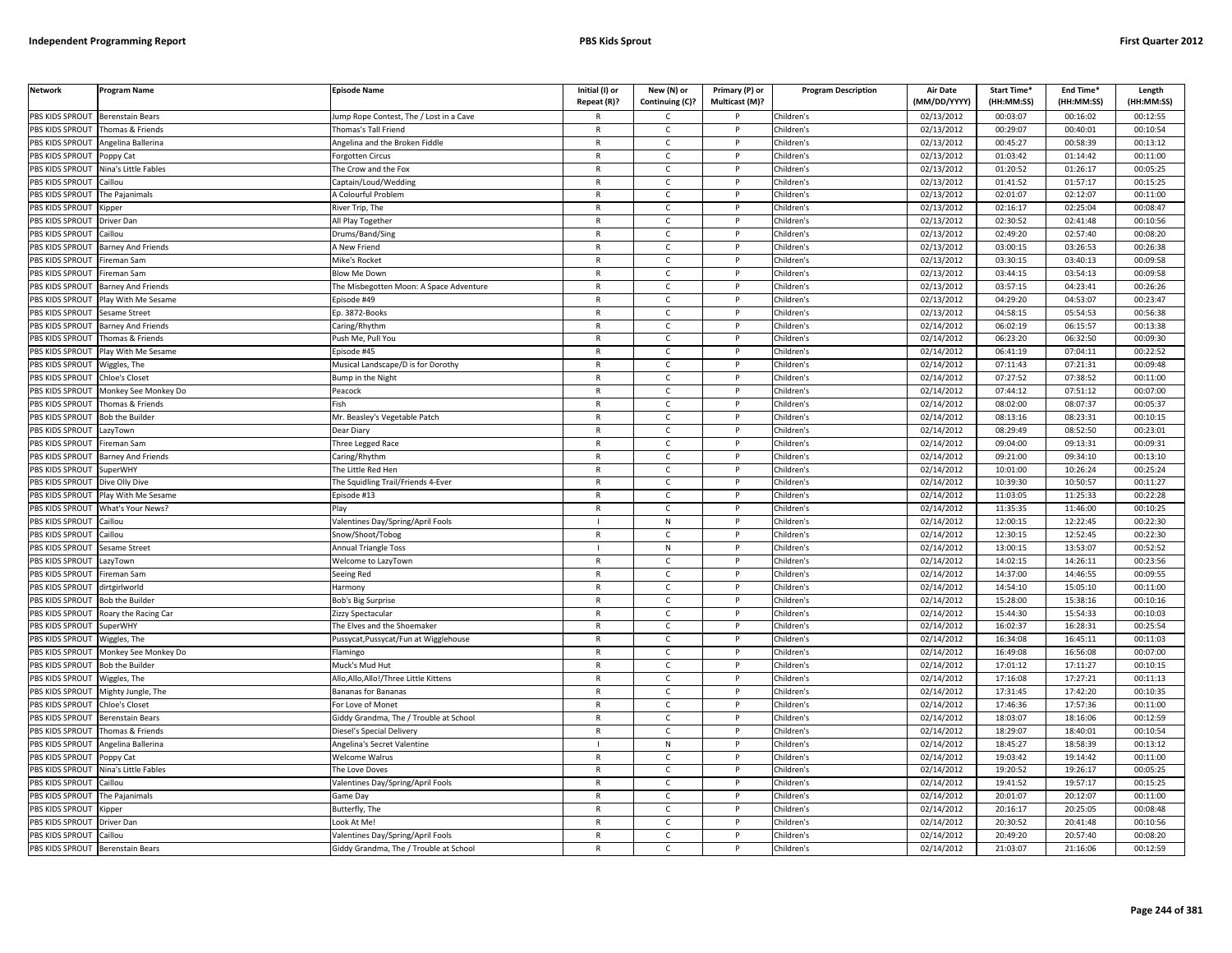| <b>Network</b>        | Program Name              | <b>Episode Name</b>                         | Initial (I) or<br>Repeat (R)? | New (N) or<br>Continuing (C)? | Primary (P) or<br>Multicast (M)? | <b>Program Description</b> | <b>Air Date</b><br>(MM/DD/YYYY) | Start Time*<br>(HH:MM:SS) | End Time <sup>®</sup><br>(HH:MM:SS) | Length<br>(HH:MM:SS) |
|-----------------------|---------------------------|---------------------------------------------|-------------------------------|-------------------------------|----------------------------------|----------------------------|---------------------------------|---------------------------|-------------------------------------|----------------------|
| PBS KIDS SPROUT       | Thomas & Friends          | Diesel's Special Delivery                   | R                             | C                             |                                  | Children's                 | 02/14/2012                      | 21:29:07                  | 21:40:01                            | 00:10:54             |
| PBS KIDS SPROUT       | Angelina Ballerina        | Angelina's Secret Valentine                 | $\mathsf{R}$                  | $\mathsf{C}$                  | P                                | Children's                 | 02/14/2012                      | 21:45:27                  | 21:58:39                            | 00:13:12             |
| PBS KIDS SPROUT       | Poppy Cat                 | Welcome Walrus                              | $\mathsf{R}$                  | $\mathsf{C}$                  | P                                | Children's                 | 02/14/2012                      | 22:03:42                  | 22:14:42                            | 00:11:00             |
| PBS KIDS SPROUT       | Nina's Little Fables      | The Love Doves                              | $\mathsf{R}$                  | $\mathsf{C}$                  | P                                | Children's                 | 02/14/2012                      | 22:20:52                  | 22:26:17                            | 00:05:25             |
| PBS KIDS SPROUT       | Caillou                   | Valentines Day/Spring/April Fools           | $\mathsf{R}$                  | $\mathsf{C}$                  | P                                | Children's                 | 02/14/2012                      | 22:41:52                  | 22:57:17                            | 00:15:25             |
| PBS KIDS SPROUT       | The Pajanimals            | Game Day                                    | $\mathsf{R}$                  | $\mathsf{C}$                  | <sub>D</sub>                     | Children's                 | 02/14/2012                      | 23:01:07                  | 23:12:07                            | 00:11:00             |
| <b>BS KIDS SPROUT</b> | Kipper                    | Butterfly, The                              | $\mathsf{R}$                  | C                             | P                                | Children's                 | 02/14/2012                      | 23:16:17                  | 23:25:05                            | 00:08:48             |
| PBS KIDS SPROUT       | Driver Dan                | Look At Me!                                 | $\mathsf{R}$                  | $\mathsf{C}$                  | P                                | Children's                 | 02/14/2012                      | 23:30:52                  | 23:41:48                            | 00:10:56             |
| PBS KIDS SPROUT       | Caillou                   | Valentines Day/Spring/April Fools           | $\mathsf{R}$                  | $\mathsf{C}$                  | P                                | Children's                 | 02/14/2012                      | 23:49:20                  | 23:57:40                            | 00:08:20             |
| PBS KIDS SPROUT       | Berenstain Bears          | Giddy Grandma, The / Trouble at School      | $\mathsf{R}$                  | $\mathsf{C}$                  | P                                | Children's                 | 02/14/2012                      | 00:03:07                  | 00:16:06                            | 00:12:59             |
| PBS KIDS SPROUT       | Thomas & Friends          | Diesel's Special Delivery                   | $\mathsf{R}$                  | $\mathsf{C}$                  | P                                | Children's                 | 02/14/2012                      | 00:29:07                  | 00:40:01                            | 00:10:54             |
| PBS KIDS SPROUT       | Angelina Ballerina        | Angelina's Secret Valentine                 | $\mathsf{R}$                  | $\mathsf{C}$                  | P                                | Children's                 | 02/14/2012                      | 00:45:27                  | 00:58:39                            | 00:13:12             |
| PBS KIDS SPROUT       | Poppy Cat                 | Welcome Walrus                              | $\mathsf{R}$                  | $\mathsf{C}$                  | P                                | Children's                 | 02/14/2012                      | 01:03:42                  | 01:14:42                            | 00:11:00             |
| PBS KIDS SPROUT       | lina's Little Fables      | he Love Doves                               | R                             | C                             | P                                | Children's                 | 02/14/2012                      | 01:20:52                  | 01:26:17                            | 00:05:25             |
| PBS KIDS SPROUT       | Caillou                   | Valentines Day/Spring/April Fools           | $\mathsf{R}$                  | C                             | $\mathsf{P}$                     | Children's                 | 02/14/2012                      | 01:41:52                  | 01:57:17                            | 00:15:25             |
| PBS KIDS SPROUT       | The Pajanimals            | Game Day                                    | $\mathsf{R}$                  | $\mathsf{C}$                  | P                                | Children's                 | 02/14/2012                      | 02:01:07                  | 02:12:07                            | 00:11:00             |
| PBS KIDS SPROUT       | Kipper                    | Butterfly, The                              | $\mathsf{R}$                  | $\mathsf{C}$                  | P                                | Children's                 | 02/14/2012                      | 02:16:17                  | 02:25:05                            | 00:08:48             |
| PBS KIDS SPROUT       | Driver Dan                | Look At Me!                                 | $\mathsf{R}$                  | $\mathsf{C}$                  | P                                | Children's                 | 02/14/2012                      | 02:30:52                  | 02:41:48                            | 00:10:56             |
| PBS KIDS SPROUT       | Caillou                   | Valentines Day/Spring/April Fools           | $\mathsf{R}$                  | $\mathsf{C}$                  | P                                | Children's                 | 02/14/2012                      | 02:49:20                  | 02:57:40                            | 00:08:20             |
| PBS KIDS SPROUT       | <b>Barney And Friends</b> | t's A Happy Day                             | R                             | $\mathsf{C}$                  | P                                | Children's                 | 02/14/2012                      | 03:00:15                  | 03:26:52                            | 00:26:37             |
| PBS KIDS SPROUT       | ireman Sam                | aper Plane Down                             | $\mathsf{R}$                  | $\mathsf{C}$                  | P                                | Children's                 | 02/14/2012                      | 03:30:15                  | 03:40:11                            | 00:09:56             |
| <b>BS KIDS SPROUT</b> | Fireman Sam               | <b>Elvis Sings the Blues</b>                | $\mathsf{R}$                  | $\mathsf{C}$                  | P                                | Children's                 | 02/14/2012                      | 03:44:15                  | 03:54:11                            | 00:09:56             |
| PBS KIDS SPROUT       | Barney And Friends        | Caring Hearts                               | $\mathsf{R}$                  | $\mathsf{C}$                  | P                                | Children's                 | 02/14/2012                      | 03:57:15                  | 04:23:52                            | 00:26:37             |
| PBS KIDS SPROUT       | Play With Me Sesame       | pisode #50                                  | R                             | $\mathsf{C}$                  | P                                | Children's                 | 02/14/2012                      | 04:29:20                  | 04:53:09                            | 00:23:49             |
| PBS KIDS SPROUT       | Sesame Street             | p. 3875-Shoes                               | $\mathsf{R}$                  | $\mathsf{C}$                  | P                                | Children's                 | 02/14/2012                      | 04:58:15                  | 05:54:40                            | 00:56:25             |
| PBS KIDS SPROUT       | <b>Barney And Friends</b> | Dancing/Singing                             | $\mathsf{R}$                  | $\mathsf{C}$                  | P                                | Children's                 | 02/15/2012                      | 06:02:19                  | 06:15:49                            | 00:13:30             |
| PBS KIDS SPROUT       | homas & Friends           | Best Friends                                | $\mathsf{R}$                  | $\mathsf{C}$                  | D                                | Children's                 | 02/15/2012                      | 06:23:20                  | 06:32:50                            | 00:09:30             |
| PBS KIDS SPROUT       | Play With Me Sesame       | pisode #46                                  | $\mathsf{R}$                  | $\mathsf{C}$                  | P                                | Children's                 | 02/15/2012                      | 06:41:19                  | 07:04:04                            | 00:22:45             |
| PBS KIDS SPROUT       | Wiggles, The              | he Sporting Salsa!/Jack and Jill            | $\mathsf{R}$                  | $\mathsf{C}$                  | P                                | Children's                 | 02/15/2012                      | 07:11:43                  | 07:21:31                            | 00:09:48             |
| PBS KIDS SPROUT       | <b>Chloe's Closet</b>     | Rainbow Riddle                              | $\mathsf{R}$                  | $\mathsf{C}$                  | $\mathsf{P}$                     | Children's                 | 02/15/2012                      | 07:27:52                  | 07:38:52                            | 00:11:00             |
| PBS KIDS SPROUT       | Monkey See Monkey Do      | Gorilla                                     | $\mathsf{R}$                  | $\mathsf{C}$                  | P                                | Children's                 | 02/15/2012                      | 07:44:12                  | 07:51:12                            | 00:07:00             |
| PBS KIDS SPROUT       | homas & Friends           | Special Attraction                          | $\mathsf{R}$                  | $\mathsf{C}$                  | P                                | Children's                 | 02/15/2012                      | 08:02:00                  | 08:07:37                            | 00:05:37             |
| PBS KIDS SPROUT       | <b>Bob the Builder</b>    | Lofty and the Rabbits                       | $\mathsf{R}$                  | $\mathsf{C}$                  | P                                | Children's                 | 02/15/2012                      | 08:13:16                  | 08:23:31                            | 00:10:15             |
| PBS KIDS SPROUT       | azyTown.                  | Sports Candy Festival                       | $\mathsf{R}$                  | $\mathsf{C}$                  | $\mathsf{P}$                     | Children's                 | 02/15/2012                      | 08:29:49                  | 08:52:59                            | 00:23:10             |
| PBS KIDS SPROUT       | Fireman Sam               | Norman's Ark                                | $\mathsf{R}$                  | $\mathsf{C}$                  | P                                | Children's                 | 02/15/2012                      | 09:04:00                  | 09:13:31                            | 00:09:31             |
| PBS KIDS SPROUT       | <b>Barney And Friends</b> | The Blame Game/What's Your Name?            | $\mathsf{R}$                  | $\mathsf{C}$                  | P                                | Children's                 | 02/15/2012                      | 09:21:00                  | 09:34:10                            | 00:13:10             |
| <b>BS KIDS SPROUT</b> | SuperWHY                  | The Frog Prince                             | $\mathsf{R}$                  | $\mathsf{C}$                  | P                                | Children's                 | 02/15/2012                      | 10:01:00                  | 10:26:22                            | 00:25:22             |
| PBS KIDS SPROUT       | Dive Olly Dive            | The Lost City of Gold/Luseal Loops the Loop | $\mathsf{R}$                  | $\mathsf{C}$                  | P                                | Children's                 | 02/15/2012                      | 10:39:30                  | 10:50:57                            | 00:11:27             |
| PBS KIDS SPROUT       | Play With Me Sesame       | pisode #59                                  | $\mathsf{R}$                  | $\mathsf C$                   | P                                | Children's                 | 02/15/2012                      | 11:03:05                  | 11:25:39                            | 00:22:34             |
| PBS KIDS SPROUT       | What's Your News?         | iano                                        | $\mathsf{R}$                  | $\mathsf{C}$                  | <sub>D</sub>                     | Children's                 | 02/15/2012                      | 11:35:35                  | 11:46:00                            | 00:10:25             |
| PBS KIDS SPROUT       | Caillou                   | Best/Strong/Wheels                          | R                             | $\mathsf{C}$                  | P                                | Children's                 | 02/15/2012                      | 12:00:15                  | 12:22:45                            | 00:22:30             |
| PBS KIDS SPROUT       | aillou                    | Drums/Band/Sing                             | $\mathsf{R}$                  | $\mathsf{C}$                  | P                                | Children's                 | 02/15/2012                      | 12:30:15                  | 12:52:45                            | 00:22:30             |
| PBS KIDS SPROUT       | Sesame Street             | Abby's First Sleepover                      | п                             | N                             | P                                | Children's                 | 02/15/2012                      | 13:00:15                  | 13:54:16                            | 00:54:01             |
| PBS KIDS SPROUT       | azyTown                   | Or. Rottenstein                             | $\mathsf{R}$                  | $\mathsf{C}$                  | P                                | Children's                 | 02/15/2012                      | 14:02:15                  | 14:26:13                            | 00:23:58             |
| PBS KIDS SPROUT       | ireman Sam                | Poorly Penny                                | $\mathsf{R}$                  | $\mathsf{C}$                  | P                                | Children's                 | 02/15/2012                      | 14:37:00                  | 14:46:58                            | 00:09:58             |
| PBS KIDS SPROUT       | dirtgirlworld             | Morning                                     | $\mathsf{R}$                  | $\mathsf{C}$                  | P                                | Children's                 | 02/15/2012                      | 14:54:10                  | 15:05:10                            | 00:11:00             |
| PBS KIDS SPROUT       | <b>Bob the Builder</b>    | ofy to the Rescue                           | $\mathsf{R}$                  | $\mathsf{C}$                  | $\mathsf{P}$                     | Children's                 | 02/15/2012                      | 15:28:00                  | 15:38:15                            | 00:10:15             |
| PBS KIDS SPROUT       | Roary the Racing Car      | Dodgems                                     | $\mathsf{R}$                  | $\mathsf{C}$                  | P                                | Children's                 | 02/15/2012                      | 15:44:30                  | 15:54:33                            | 00:10:03             |
| PBS KIDS SPROUT       | SuperWHY                  | <b>Beauty and the Beast</b>                 | $\mathsf{R}$                  | $\mathsf{C}$                  | P                                | Children's                 | 02/15/2012                      | 16:02:37                  | 16:28:31                            | 00:25:54             |
| PBS KIDS SPROUT       | Wiggles, The              | <b>Iello!/The Five Senses</b>               | R                             | $\mathsf{C}$                  | P                                | Children's                 | 02/15/2012                      | 16:34:08                  | 16:45:08                            | 00:11:00             |
| PBS KIDS SPROUT       | Monkey See Monkey Do      | Giraffe                                     | $\mathsf{R}$                  | $\mathsf{C}$                  | P                                | Children's                 | 02/15/2012                      | 16:49:08                  | 16:56:08                            | 00:07:00             |
| PBS KIDS SPROUT       | <b>Bob the Builder</b>    | Wendy's Party Plan                          | $\mathsf{R}$                  | $\mathsf{C}$                  | P                                | Children's                 | 02/15/2012                      | 17:01:12                  | 17:11:27                            | 00:10:15             |
| PBS KIDS SPROUT       | Niggles, The              | Allo,Allo,Allo!/Three Little Kittens        | $\mathsf{R}$                  | $\mathsf{C}$                  | P                                | Children's                 | 02/15/2012                      | 17:16:08                  | 17:27:11                            | 00:11:03             |
| PBS KIDS SPROUT       | Mighty Jungle, The        | Beehive Boogie                              | $\mathsf{R}$                  | $\mathsf C$                   | P                                | Children's                 | 02/15/2012                      | 17:31:45                  | 17:42:20                            | 00:10:35             |
| PBS KIDS SPROUT       | hloe's Closet             | Do Little, Do Big                           | $\mathsf{R}$                  | $\mathsf{C}$                  | Þ                                | Children's                 | 02/15/2012                      | 17:46:36                  | 17:57:36                            | 00:11:00             |
| PBS KIDS SPROUT       | <b>Berenstain Bears</b>   | Birthday Boy / Camp                         | $\mathsf{R}$                  | C                             | P                                | Children's                 | 02/15/2012                      | 18:03:07                  | 18:15:59                            | 00:12:52             |
| PBS KIDS SPROUT       | Thomas & Friends          | Pingy Pongy Pick Up                         | $\mathsf{R}$                  | $\mathsf{C}$                  | P                                | Children's                 | 02/15/2012                      | 18:29:07                  | 18:40:01                            | 00:10:54             |
|                       |                           |                                             |                               |                               |                                  |                            |                                 |                           |                                     |                      |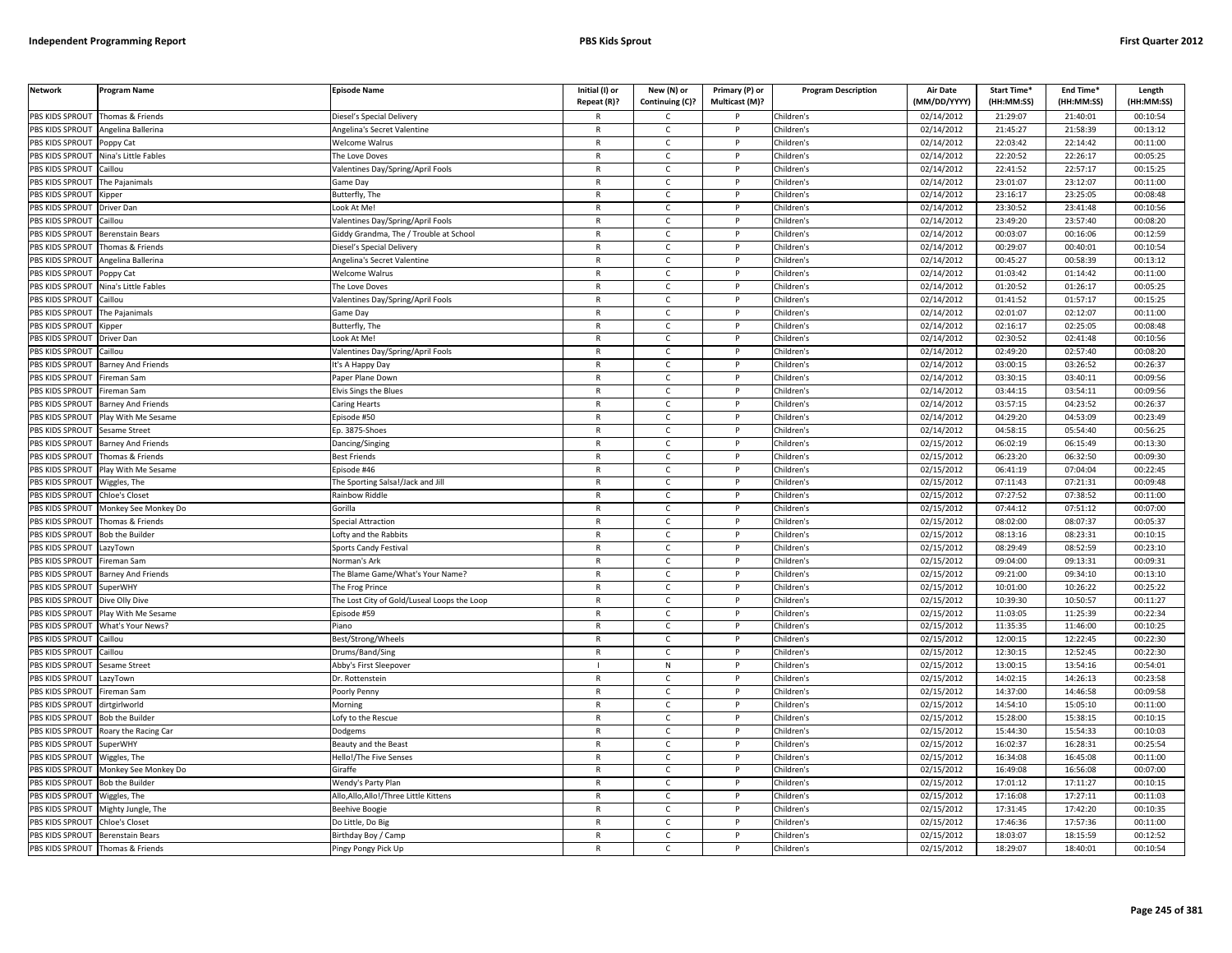| <b>Network</b>  | Program Name              | <b>Episode Name</b>                        | Initial (I) or<br>Repeat (R)? | New (N) or<br>Continuing (C)? | Primary (P) or<br>Multicast (M)? | <b>Program Description</b> | Air Date<br>(MM/DD/YYYY) | Start Time*<br>(HH:MM:SS) | End Time <sup>®</sup><br>(HH:MM:SS) | Length<br>(HH:MM:SS) |
|-----------------|---------------------------|--------------------------------------------|-------------------------------|-------------------------------|----------------------------------|----------------------------|--------------------------|---------------------------|-------------------------------------|----------------------|
| PBS KIDS SPROUT | Angelina Ballerina        | Angelina and Alice's Big Night             |                               | C                             |                                  | Children's                 | 02/15/2012               | 18:45:27                  | 18:58:39                            | 00:13:12             |
| PBS KIDS SPROUT | Poppy Cat                 | <b>Marshmallow Mines</b>                   | $\mathsf{R}$                  | $\mathsf{C}$                  | $\mathsf{P}$                     | Children's                 | 02/15/2012               | 19:03:42                  | 19:14:42                            | 00:11:00             |
| PBS KIDS SPROUT | Nina's Little Fables      | The Mouse, the Hare, and the Raven         | $\mathsf{R}$                  | $\mathsf{C}$                  |                                  | Children's                 | 02/15/2012               | 19:20:52                  | 19:26:17                            | 00:05:25             |
| PBS KIDS SPROUT | Caillou                   | Surprise/Miss/Sleep                        | $\mathbb{R}$                  | $\mathsf{C}$                  | P                                | Children's                 | 02/15/2012               | 19:41:52                  | 19:57:17                            | 00:15:25             |
| PBS KIDS SPROUT | The Pajanimals            | Share Day                                  | $\mathsf{R}$                  | $\mathsf{C}$                  | P                                | Children's                 | 02/15/2012               | 20:01:07                  | 20:12:07                            | 00:11:00             |
| PBS KIDS SPROUT | (ipper                    | Missing Tape Mystery, The                  | $\mathsf{R}$                  | $\mathsf{C}$                  |                                  | Children's                 | 02/15/2012               | 20:16:17                  | 20:25:04                            | 00:08:47             |
| PBS KIDS SPROUT | Driver Dan                | Bigger and Bigger                          | R                             | C                             |                                  | Children's                 | 02/15/2012               | 20:30:52                  | 20:41:48                            | 00:10:56             |
| PBS KIDS SPROUT | Caillou                   | Drums/Band/Sing                            | $\mathsf{R}$                  | $\mathsf{C}$                  | P                                | Children's                 | 02/15/2012               | 20:49:20                  | 20:57:40                            | 00:08:20             |
| PBS KIDS SPROUT | <b>Berenstain Bears</b>   | Frouble Grownn Ups / Too Much TV           | R                             | C                             | P                                | Children's                 | 02/15/2012               | 21:03:07                  | 21:16:05                            | 00:12:58             |
| PBS KIDS SPROUT | Thomas & Friends          | litters & Japes                            | $\mathsf{R}$                  | $\mathsf{C}$                  | P                                | Children's                 | 02/15/2012               | 21:29:07                  | 21:39:57                            | 00:10:50             |
| PBS KIDS SPROUT | Angelina Ballerina        | Angelina and the New Music Store           | $\mathsf{R}$                  | $\mathsf{C}$                  | P                                | Children's                 | 02/15/2012               | 21:45:27                  | 21:58:39                            | 00:13:12             |
| PBS KIDS SPROUT | Poppy Cat                 | Marshmallow Mines                          | $\mathsf{R}$                  | $\mathsf{C}$                  | <b>D</b>                         | Children's                 | 02/15/2012               | 22:03:42                  | 22:14:42                            | 00:11:00             |
| PBS KIDS SPROUT | Nina's Little Fables      | The Dog and the Hedgehog                   | $\mathsf{R}$                  | $\mathsf{C}$                  | P                                | Children's                 | 02/15/2012               | 22:20:52                  | 22:26:17                            | 00:05:25             |
| PBS KIDS SPROUT | Caillou                   | Gilbert/Saw/Jungle                         | $\mathsf{R}$                  | C                             |                                  | Children's                 | 02/15/2012               | 22:41:52                  | 22:57:17                            | 00:15:25             |
| PBS KIDS SPROUT | The Pajanimals            | Share Day                                  | $\mathsf{R}$                  | C                             | P                                | Children's                 | 02/15/2012               | 23:01:07                  | 23:12:07                            | 00:11:00             |
| PBS KIDS SPROUT | <b>Kipper</b>             | Fair, The                                  | $\mathsf{R}$                  | $\mathsf{C}$                  | P                                | Children's                 | 02/15/2012               | 23:16:17                  | 23:25:06                            | 00:08:49             |
| PBS KIDS SPROUT | Driver Dan                | Surprise                                   | $\mathsf{R}$                  | $\mathsf{C}$                  | $\mathsf{P}$                     | Children's                 | 02/15/2012               | 23:30:52                  | 23:41:48                            | 00:10:56             |
| PBS KIDS SPROUT | Caillou                   | Drums/Band/Sing                            | $\mathsf{R}$                  | $\mathsf{C}$                  | P                                | Children's                 | 02/15/2012               | 23:49:20                  | 23:57:40                            | 00:08:20             |
| PBS KIDS SPROUT | Berenstain Bears          | Birthday Boy / Camp                        | $\mathbb{R}$                  | $\mathsf{C}$                  | P                                | Children's                 | 02/15/2012               | 00:03:07                  | 00:15:59                            | 00:12:52             |
| PBS KIDS SPROUT | Thomas & Friends          | ingy Pongy Pick Up                         | $\mathsf{R}$                  | C                             | P                                | Children's                 | 02/15/2012               | 00:29:07                  | 00:40:01                            | 00:10:54             |
| PBS KIDS SPROUT | Angelina Ballerina        | Angelina and Alice's Big Night             | $\mathsf{R}$                  | $\mathsf{C}$                  |                                  | Children's                 | 02/15/2012               | 00:45:27                  | 00:58:39                            | 00:13:12             |
| PBS KIDS SPROUT | Poppy Cat                 | <b>Marshmallow Mines</b>                   | $\mathsf{R}$                  | $\mathsf{C}$                  |                                  | Children's                 | 02/15/2012               | 01:03:42                  | 01:14:42                            | 00:11:00             |
| PBS KIDS SPROUT | Nina's Little Fables      | The Mouse, the Hare, and the Raven         | $\mathsf{R}$                  | $\mathsf{C}$                  | <b>D</b>                         | Children's                 | 02/15/2012               | 01:20:52                  | 01:26:17                            | 00:05:25             |
| PBS KIDS SPROUT | Caillou                   | Surprise/Miss/Sleep                        | R                             | C                             | P                                | Children's                 | 02/15/2012               | 01:41:52                  | 01:57:17                            | 00:15:25             |
| PBS KIDS SPROUT | The Pajanimals            | Share Day                                  | $\mathbb{R}$                  | $\mathsf{C}$                  | <b>D</b>                         | Children's                 | 02/15/2012               | 02:01:07                  | 02:12:07                            | 00:11:00             |
| PBS KIDS SPROUT | Kipper                    | Missing Tape Mystery, The                  | $\mathsf{R}$                  | $\mathsf{C}$                  | P                                | Children's                 | 02/15/2012               | 02:16:17                  | 02:25:04                            | 00:08:47             |
| PBS KIDS SPROUT | Driver Dan                | Bigger and Bigger                          | $\mathsf{R}$                  | $\mathsf{C}$                  | P                                | Children's                 | 02/15/2012               | 02:30:52                  | 02:41:48                            | 00:10:56             |
| PBS KIDS SPROUT | Caillou                   | Drums/Band/Sing                            | $\mathsf{R}$                  | $\mathsf{C}$                  | P                                | Children's                 | 02/15/2012               | 02:49:20                  | 02:57:40                            | 00:08:20             |
| PBS KIDS SPROUT | Barney And Friends        | Spring Into Fun                            | $\mathsf{R}$                  | $\mathsf{C}$                  |                                  | Children's                 | 02/15/2012               | 03:00:15                  | 03:26:53                            | 00:26:38             |
| PBS KIDS SPROUT | Fireman Sam               | Hot and Cold Running Sniffer Dog           | $\mathsf{R}$                  | C                             | P                                | Children's                 | 02/15/2012               | 03:30:15                  | 03:40:09                            | 00:09:54             |
| PBS KIDS SPROUT | Fireman Sam               | lood's Flood                               | $\mathsf{R}$                  | $\mathsf{C}$                  | P                                | Children's                 | 02/15/2012               | 03:44:15                  | 03:54:12                            | 00:09:57             |
| PBS KIDS SPROUT | Barney And Friends        | lights, Camera, Action!: A Movie Adventure | $\mathsf{R}$                  | $\mathsf{C}$                  | P                                | Children's                 | 02/15/2012               | 03:57:15                  | 04:23:45                            | 00:26:30             |
| PBS KIDS SPROUT | Play With Me Sesame       | Episode #51                                | $\mathsf{R}$                  | $\mathsf{C}$                  |                                  | Children's                 | 02/15/2012               | 04:29:20                  | 04:53:22                            | 00:24:02             |
| PBS KIDS SPROUT | Sesame Street             | Ep. 3878-Jackets                           | $\mathsf{R}$                  | C                             | P                                | Children's                 | 02/15/2012               | 04:58:15                  | 05:54:53                            | 00:56:38             |
| PBS KIDS SPROUT | <b>Barney And Friends</b> | Dancing/Singing                            | $\mathsf{R}$                  | C                             | P                                | Children's                 | 02/16/2012               | 06:02:19                  | 06:15:54                            | 00:13:35             |
| PBS KIDS SPROUT | Thomas & Friends          | <b>Hide and Peep</b>                       | $\mathsf{R}$                  | $\mathsf{C}$                  | P                                | Children's                 | 02/16/2012               | 06:23:20                  | 06:32:49                            | 00:09:29             |
| PBS KIDS SPROUT | Play With Me Sesame       | Episode #47                                | $\mathsf{R}$                  | $\mathsf{C}$                  |                                  | Children's                 | 02/16/2012               | 06:41:19                  | 07:04:05                            | 00:22:46             |
| PBS KIDS SPROUT | Wiggles, The              | The Sporting Salsa!/Jack and Jill          | $\mathsf{R}$                  | $\mathsf{C}$                  | <b>D</b>                         | Children's                 | 02/16/2012               | 07:11:43                  | 07:21:30                            | 00:09:47             |
| PBS KIDS SPROUT | Chloe's Closet            | Monkeys of the Caribbean                   | R                             | $\mathsf{C}$                  | P                                | Children's                 | 02/16/2012               | 07:27:52                  | 07:38:52                            | 00:11:00             |
| PBS KIDS SPROUT | Monkey See Monkey Do      | Penguin                                    | $\mathsf{R}$                  | $\mathsf{C}$                  | <b>D</b>                         | Children's                 | 02/16/2012               | 07:44:12                  | 07:51:12                            | 00:07:00             |
| PBS KIDS SPROUT | Thomas & Friends          | Mind That Bike                             | $\mathsf{R}$                  | $\mathsf{C}$                  | P                                | Children's                 | 02/16/2012               | 08:02:00                  | 08:07:36                            | 00:05:36             |
| PBS KIDS SPROUT | <b>Bob the Builder</b>    | Lofty and the Giant Carrot                 | $\mathsf{R}$                  | $\mathsf{C}$                  |                                  | Children's                 | 02/16/2012               | 08:13:16                  | 08:23:31                            | 00:10:15             |
| PBS KIDS SPROUT | LazyTown                  | Crystal Caper                              | $\mathsf{R}$                  | $\mathsf{C}$                  | P                                | Children's                 | 02/16/2012               | 08:29:49                  | 08:53:06                            | 00:23:17             |
| PBS KIDS SPROUT | Fireman Sam               | Paper Plane Down                           | $\mathsf{R}$                  | $\mathsf{C}$                  | P                                | Children's                 | 02/16/2012               | 09:04:00                  | 09:13:30                            | 00:09:30             |
| PBS KIDS SPROUT | <b>Barney And Friends</b> | The Magic Caboose/BJ the Great             | $\mathsf{R}$                  | $\mathsf{C}$                  | P                                | Children's                 | 02/16/2012               | 09:21:00                  | 09:34:04                            | 00:13:04             |
| PBS KIDS SPROUT | <b>SuperWHY</b>           | The Princess and the Pea                   | $\mathsf{R}$                  | $\mathsf{C}$                  |                                  | Children's                 | 02/16/2012               | 10:01:00                  | 10:26:22                            | 00:25:22             |
| PBS KIDS SPROUT | Dive Olly Dive            | Uma Under the Weather/Less Is More         | $\mathsf{R}$                  | $\mathsf{C}$                  | P                                | Children's                 | 02/16/2012               | 10:39:30                  | 10:50:57                            | 00:11:27             |
| PBS KIDS SPROUT | Play With Me Sesame       | Episode #61                                | $\mathsf{R}$                  | $\mathsf{C}$                  | P                                | Children's                 | 02/16/2012               | 11:03:05                  | 11:25:27                            | 00:22:22             |
| PBS KIDS SPROUT | What's Your News?         | Digging                                    | $\mathsf{R}$                  | C                             | P                                | Children's                 | 02/16/2012               | 11:35:35                  | 11:46:00                            | 00:10:25             |
| PBS KIDS SPROUT | Caillou                   | Road/Building/Sky                          | $\mathsf{R}$                  | $\mathsf{C}$                  | P                                | Children's                 | 02/16/2012               | 12:00:15                  | 12:22:45                            | 00:22:30             |
| PBS KIDS SPROUT | Caillou                   | Show/Magic/Castle                          | $\mathsf{R}$                  | $\mathsf{C}$                  | P                                | Children's                 | 02/16/2012               | 12:30:15                  | 12:52:45                            | 00:22:30             |
| PBS KIDS SPROUT | Sesame Street             | Sesame Street Bird Games                   |                               | N                             |                                  | Children's                 | 02/16/2012               | 13:00:15                  | 13:53:11                            | 00:52:56             |
| PBS KIDS SPROUT | azyTown                   | Sports Day                                 | $\mathsf{R}$                  | $\mathsf{C}$                  | D                                | Children's                 | 02/16/2012               | 14:02:15                  | 14:25:56                            | 00:23:41             |
| PBS KIDS SPROUT | Fireman Sam               | Pirates of Pontypandy                      | R                             | $\mathsf{C}$                  | D                                | Children's                 | 02/16/2012               | 14:37:00                  | 14:46:58                            | 00:09:58             |
| PBS KIDS SPROUT | dirtgirlworld             | Grubby                                     | $\mathsf{R}$                  | $\mathsf{C}$                  |                                  | Children's                 | 02/16/2012               | 14:54:10                  | 15:04:58                            | 00:10:48             |
| PBS KIDS SPROUT | <b>Bob the Builder</b>    | Dizzy's Bird Watch                         | $\mathsf{R}$                  | C                             | P                                | Children's                 | 02/16/2012               | 15:28:00                  | 15:38:17                            | 00:10:17             |
| PBS KIDS SPROUT | Roary the Racing Car      | Tall Story Roary                           | $\mathsf{R}$                  | $\mathsf{C}$                  | D                                | Children's                 | 02/16/2012               | 15:44:30                  | 15:54:33                            | 00:10:03             |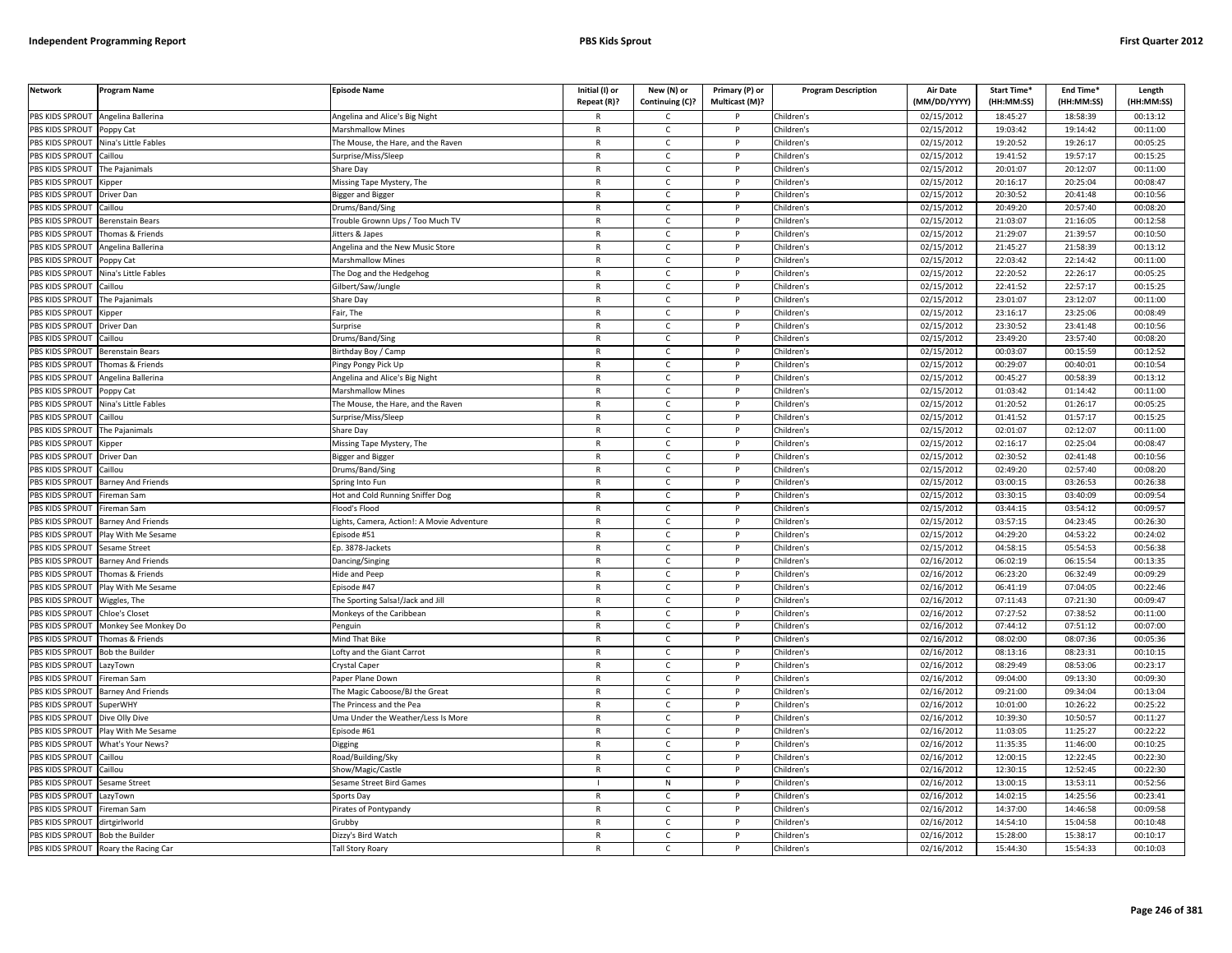| <b>Network</b>         | <b>Program Name</b>       | <b>Episode Name</b>                          | Initial (I) or | New (N) or      | Primary (P) or | <b>Program Description</b> | <b>Air Date</b> | Start Time* | End Time*  | Length     |
|------------------------|---------------------------|----------------------------------------------|----------------|-----------------|----------------|----------------------------|-----------------|-------------|------------|------------|
|                        |                           |                                              | Repeat (R)?    | Continuing (C)? | Multicast (M)? |                            | (MM/DD/YYYY)    | (HH:MM:SS)  | (HH:MM:SS) | (HH:MM:SS) |
| PBS KIDS SPROUT        | SuperWHY                  | Ranunzel                                     |                | $\mathsf{C}$    |                | Children's                 | 02/16/2012      | 16:02:37    | 16:28:32   | 00:25:55   |
| PBS KIDS SPROUT        | Wiggles, The              | Hello!/The Five Senses                       | $\mathsf{R}$   | $\mathsf{C}$    | P              | Children's                 | 02/16/2012      | 16:34:08    | 16:45:07   | 00:10:59   |
| PBS KIDS SPROUT        | Monkey See Monkey Do      | Հով∣                                         | $\mathsf{R}$   | $\mathsf{C}$    |                | hildren's                  | 02/16/2012      | 16:49:08    | 16:56:08   | 00:07:00   |
| PBS KIDS SPROUT        | Bob the Builder           | Scrambler in the Doghouse                    | $\mathsf{R}$   | $\mathsf{C}$    | D              | hildren's                  | 02/16/2012      | 17:01:12    | 17:11:27   | 00:10:15   |
| PBS KIDS SPROUT        | Wiggles, The              | Nick-Nack Paddy-Wack/I Drive the Big Red Car | $\mathsf{R}$   | C               |                | Children's                 | 02/16/2012      | 17:16:08    | 17:27:07   | 00:10:59   |
| PBS KIDS SPROUT        | Mighty Jungle, The        | <b>Iower Picking Rules</b>                   | $\mathsf{R}$   | $\mathsf{C}$    |                | hildren's                  | 02/16/2012      | 17:31:45    | 17:42:20   | 00:10:35   |
| PBS KIDS SPROUT        | Chloe's Closet            | Hey Hey He's a Monkey                        | $\mathsf{R}$   | $\mathsf{C}$    | P              | hildren's                  | 02/16/2012      | 17:46:36    | 17:57:36   | 00:11:00   |
| PBS KIDS SPROUT        | Berenstain Bears          | Visit The Dentist / Too Much Junkfood        |                | ${\sf N}$       |                | hildren's                  | 02/16/2012      | 18:03:07    | 18:16:05   | 00:12:58   |
| PBS KIDS SPROUT        | Thomas & Friends          | Charlie and Eddie                            | $\mathsf{R}$   | $\mathsf{C}$    | D              | hildren's                  | 02/16/2012      | 18:29:07    | 18:40:01   | 00:10:54   |
| PBS KIDS SPROUT        | Angelina Ballerina        | Angelina and the Giant                       | $\mathsf{R}$   | $\mathsf{C}$    |                | hildren's                  | 02/16/2012      | 18:45:27    | 18:58:39   | 00:13:12   |
| PBS KIDS SPROUT        | Poppy Cat                 | Dear Rocket-Cat                              | $\mathsf{R}$   | C               | P              | hildren's                  | 02/16/2012      | 19:03:42    | 19:14:42   | 00:11:00   |
| PBS KIDS SPROUT        | Nina's Little Fables      | Two Goats and a Bridge                       | $\mathsf{R}$   | C               |                | Children's                 | 02/16/2012      | 19:20:52    | 19:26:18   | 00:05:26   |
| PBS KIDS SPROUT        | Caillou                   | Day/Puppet/Collect                           | R              | $\mathsf{C}$    | P              | hildren's                  | 02/16/2012      | 19:41:52    | 19:57:17   | 00:15:25   |
| PBS KIDS SPROUT        | The Pajanimals            | he Rocket Ride                               | $\mathsf{R}$   | $\mathsf{C}$    |                | hildren's                  | 02/16/2012      | 20:01:07    | 20:12:07   | 00:11:00   |
| PBS KIDS SPROUT        | <b>Kipper</b>             | <b>Sipper the Hero</b>                       | $\mathsf{R}$   | $\mathsf{C}$    | P              | Children's                 | 02/16/2012      | 20:16:17    | 20:25:03   | 00:08:46   |
| PBS KIDS SPROUT        | Driver Dan                | <b>Fallulah's Favorite Food</b>              | $\mathsf{R}$   | $\mathsf{C}$    |                | Children's                 | 02/16/2012      | 20:30:52    | 20:41:48   | 00:10:56   |
| PBS KIDS SPROUT        | Caillou                   | Show/Magic/Castle                            | R              | $\mathsf{C}$    | P              | hildren's                  | 02/16/2012      | 20:49:20    | 20:57:40   | 00:08:20   |
| PBS KIDS SPROUT        | Berenstain Bears          | Frouble Grownn Ups / Too Much TV             | $\mathsf{R}$   | $\mathsf{C}$    |                | Children's                 | 02/16/2012      | 21:03:07    | 21:16:02   | 00:12:55   |
| PBS KIDS SPROUT        | Thomas & Friends          | Creaky Cranky                                | $\mathsf{R}$   | $\mathsf{C}$    | P              | Children's                 | 02/16/2012      | 21:29:07    | 21:39:57   | 00:10:50   |
| PBS KIDS SPROUT        | Angelina Ballerina        | Angelina and Ms. Mimi                        | $\mathsf{R}$   | $\mathsf{C}$    |                | Children's                 | 02/16/2012      | 21:45:27    | 21:58:39   | 00:13:12   |
| PBS KIDS SPROUT        | oppy Cat                  | Dear Rocket-Cat                              | $\mathsf{R}$   | $\mathsf{C}$    | P              | hildren's                  | 02/16/2012      | 22:03:42    | 22:14:42   | 00:11:00   |
| PBS KIDS SPROUT        | Nina's Little Fables      | The Mouse, the Hare, and the Goat            | $\mathsf{R}$   | $\mathsf{C}$    |                | hildren's                  | 02/16/2012      | 22:20:52    | 22:26:17   | 00:05:25   |
| PBS KIDS SPROUT        | Caillou                   | Best/Strong/Wheels                           | $\mathsf{R}$   | $\mathsf{C}$    | Þ              | children' <mark>s</mark>   | 02/16/2012      | 22:41:52    | 22:57:17   | 00:15:25   |
| PBS KIDS SPROUT        | The Pajanimals            | The Rocket Ride                              | R              | $\mathsf{C}$    | P              | Children's                 | 02/16/2012      | 23:01:07    | 23:12:07   | 00:11:00   |
| PBS KIDS SPROUT        | .ipper                    | Big Owl's Bath                               | $\mathsf{R}$   | C               |                | hildren's                  | 02/16/2012      | 23:16:17    | 23:25:03   | 00:08:46   |
| PBS KIDS SPROUT        | Driver Dan                | /rooms Go Crash                              | R              | C               | P              | Children's                 | 02/16/2012      | 23:30:52    | 23:41:48   | 00:10:56   |
| PBS KIDS SPROUT        | Caillou                   | Drums/Band/Sing                              | $\mathsf{R}$   | $\mathsf{C}$    |                | hildren's                  | 02/16/2012      | 23:49:20    | 23:57:40   | 00:08:20   |
| PBS KIDS SPROUT        | Berenstain Bears          | Visit The Dentist / Too Much Junkfood        | $\mathsf{R}$   | $\mathsf{C}$    | P              | hildren's                  | 02/16/2012      | 00:03:07    | 00:16:05   | 00:12:58   |
| PBS KIDS SPROUT        | Thomas & Friends          | Charlie and Eddie                            |                | C               |                | hildren's                  | 02/16/2012      | 00:29:07    | 00:40:01   | 00:10:54   |
| PBS KIDS SPROUT        | Angelina Ballerina        | Angelina and the Giant                       | $\mathsf{R}$   | C               | P              | hildren's                  | 02/16/2012      | 00:45:27    | 00:58:39   | 00:13:12   |
| PBS KIDS SPROUT        | Poppy Cat                 | Dear Rocket-Cat                              | $\mathsf{R}$   | C               |                | Children's                 | 02/16/2012      | 01:03:42    | 01:14:42   | 00:11:00   |
| PBS KIDS SPROUT        | Nina's Little Fables      | Two Goats and a Bridge                       | $\mathsf{R}$   | $\mathsf{C}$    | P              | Children's                 | 02/16/2012      | 01:20:52    | 01:26:18   | 00:05:26   |
| PBS KIDS SPROUT        | Caillou                   | Day/Puppet/Collect                           | $\mathsf{R}$   | $\mathsf{C}$    | P              | Children's                 | 02/16/2012      | 01:41:52    | 01:57:17   | 00:15:25   |
| PBS KIDS SPROUT        | The Pajanimals            | The Rocket Ride                              | $\mathsf{R}$   | $\mathsf{C}$    | P              | Children's                 | 02/16/2012      | 02:01:07    | 02:12:07   | 00:11:00   |
| PBS KIDS SPROUT        | <b>Kipper</b>             | ipper the Hero                               | $\mathsf{R}$   | $\mathsf{C}$    |                | Children's                 | 02/16/2012      | 02:16:17    | 02:25:03   | 00:08:46   |
| PBS KIDS SPROUT        | Driver Dan                | <b>Fallulah's Favorite Food</b>              | $\mathsf{R}$   | $\mathsf{C}$    | P              | hildren's                  | 02/16/2012      | 02:30:52    | 02:41:48   | 00:10:56   |
| PBS KIDS SPROUT        | Caillou                   | Show/Magic/Castle                            | $\mathsf{R}$   | C               |                | hildren's                  | 02/16/2012      | 02:49:20    | 02:57:40   | 00:08:20   |
| PBS KIDS SPROUT        | Barney And Friends        | Play It Safe                                 | $\mathsf{R}$   | $\epsilon$      | D              | hildren's                  | 02/16/2012      | 03:00:15    | 03:26:53   | 00:26:38   |
| PBS KIDS SPROUT        | Fireman Sam               | learts on Fire                               | $\mathsf{R}$   | C               | P              | hildren's                  | 02/16/2012      | 03:30:15    | 03:40:10   | 00:09:55   |
| PBS KIDS SPROUT        | Fireman Sam               | Stranded                                     | $\mathsf{R}$   | $\mathsf{C}$    | D              | hildren's                  | 02/16/2012      | 03:44:15    | 03:54:12   | 00:09:57   |
| PBS KIDS SPROUT        | <b>Barney And Friends</b> | To Catch a Thief: A Mystery Adventure        | $\mathsf{R}$   | $\mathsf{C}$    | D              | Children's                 | 02/16/2012      | 03:57:15    | 04:23:51   | 00:26:36   |
| PBS KIDS SPROUT        | Play With Me Sesame       | Episode #52                                  | $\mathsf{R}$   | $\mathsf{C}$    |                | Children's                 | 02/16/2012      | 04:29:20    | 04:53:16   | 00:23:56   |
| PBS KIDS SPROUT        | Sesame Street             | Ep. 3879-Farms                               | R              | C               | P              | Children's                 | 02/16/2012      | 04:58:15    | 05:54:54   | 00:56:39   |
| PBS KIDS SPROUT        | Barney And Friends        | Neighborhood/Careers                         | $\mathsf{R}$   | C               |                | Children's                 | 02/17/2012      | 06:02:19    | 06:15:58   | 00:13:39   |
| PBS KIDS SPROUT        | Thomas & Friends          | Gordon and the Engineer                      | $\mathsf{R}$   | C               | P              | hildren's                  | 02/17/2012      | 06:23:20    | 06:32:49   | 00:09:29   |
| PBS KIDS SPROUT        | Play With Me Sesame       | pisode #48                                   | $\mathsf{R}$   | $\mathsf{C}$    |                | Children's                 | 02/17/2012      | 06:41:19    | 07:04:08   | 00:22:49   |
| PBS KIDS SPROUT        | Wiggles, The              | Wags House/Two Fine Gentlemen                | $\mathsf{R}$   | $\mathsf{C}$    | P              | hildren's                  | 02/17/2012      | 07:11:43    | 07:21:32   | 00:09:49   |
| PBS KIDS SPROUT        | Chloe's Closet            | Jet's Quest                                  | $\mathsf{R}$   | $\mathsf{C}$    | P              | Children's                 | 02/17/2012      | 07:27:52    | 07:38:52   | 00:11:00   |
| PBS KIDS SPROUT        | Monkey See Monkey Do      | rog                                          | $\mathsf{R}$   | C               | P              | Children's                 | 02/17/2012      | 07:44:12    | 07:51:12   | 00:07:00   |
| PBS KIDS SPROUT        | Thomas & Friends          | <b>Toby's Discovery</b>                      | $\mathsf{R}$   | C               | P              | Children's                 | 02/17/2012      | 08:02:00    | 08:07:37   | 00:05:37   |
| PBS KIDS SPROUT        | <b>Bob the Builder</b>    | Bob's Egg and Spoon Race                     | $\mathsf{R}$   | $\mathsf{C}$    | P              | hildren's                  | 02/17/2012      | 08:13:16    | 08:23:32   | 00:10:16   |
| PBS KIDS SPROUT        | Fireman Sam               | Hot and Cold Running Sniffer Dog             | $\mathsf{R}$   | $\mathsf{C}$    |                | hildren's                  | 02/17/2012      | 09:04:00    | 09:13:29   | 00:09:29   |
| PBS KIDS SPROUT        | Barney And Friends        | The Magic Caboose/BJ the Great               | $\mathsf{R}$   | $\mathsf{C}$    | D              | Children's                 | 02/17/2012      | 09:21:00    | 09:34:20   | 00:13:20   |
| PBS KIDS SPROUT        | <b>SuperWHY</b>           | ittle Red Riding Hood.                       | R              | C.              | P              | hildren's                  | 02/17/2012      | 10:01:00    | 10:26:23   | 00:25:23   |
| PBS KIDS SPROUT        | Dive Olly Dive            | Jma Under the Weather/Less Is More           |                | $\mathsf{C}$    |                | hildren's                  | 02/17/2012      | 10:39:30    | 10:50:57   | 00:11:27   |
| <b>PBS KIDS SPROUT</b> | Play With Me Sesame       | Episode #62                                  | $\mathsf{R}$   | $\mathsf{C}$    | P              | Children's                 | 02/17/2012      | 11:03:05    | 11:25:44   | 00:22:39   |
| PBS KIDS SPROUT        | What's Your News?         | Pet                                          | $\mathsf{R}$   | $\Gamma$        |                | Children's                 | 02/17/2012      | 11:35:35    | 11:46:00   | 00:10:25   |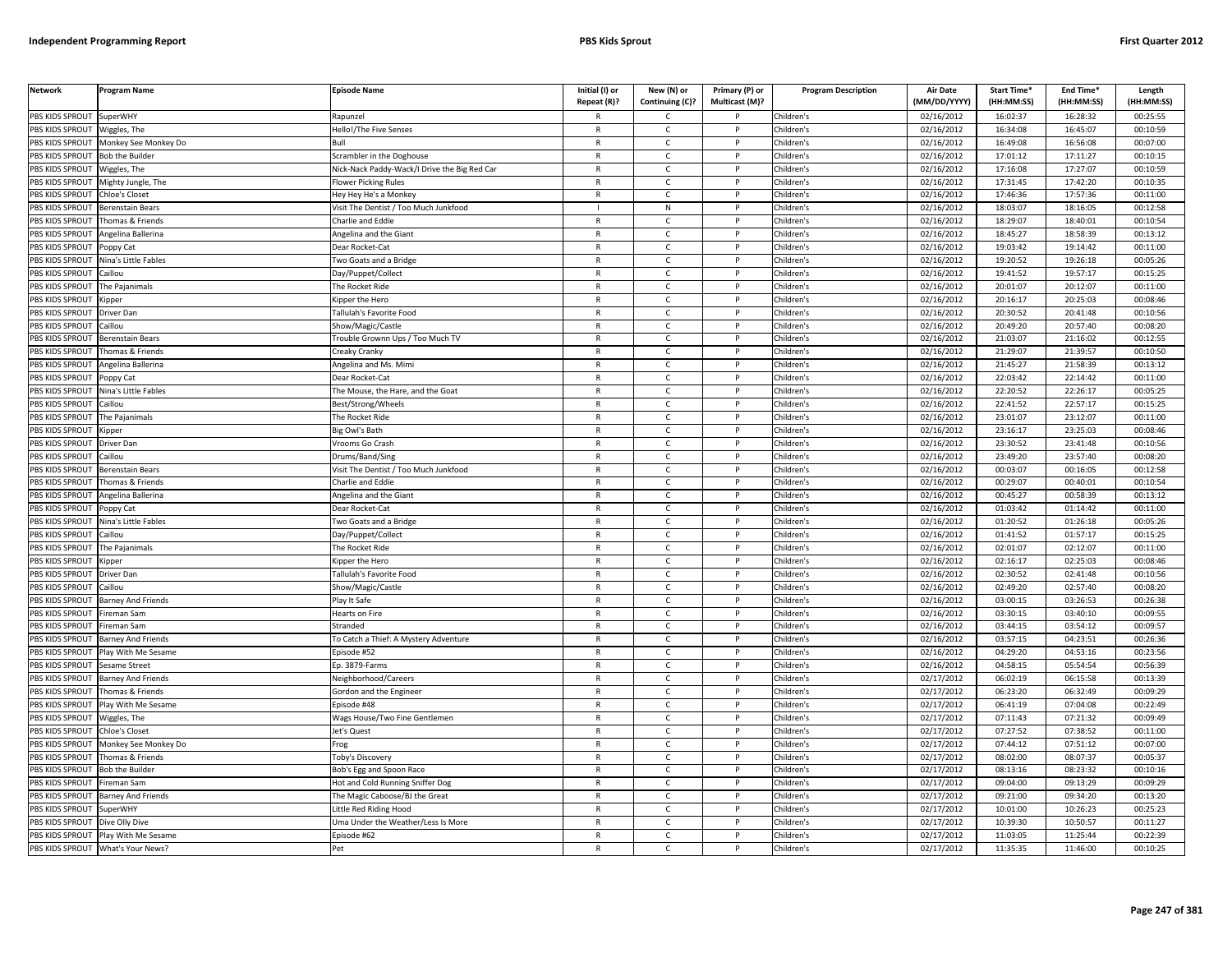| <b>Network</b>                           | Program Name              | <b>Episode Name</b>                                 | Initial (I) or    | New (N) or                   | Primary (P) or | <b>Program Description</b> | <b>Air Date</b>          | Start Time*            | End Time*              | Length                 |
|------------------------------------------|---------------------------|-----------------------------------------------------|-------------------|------------------------------|----------------|----------------------------|--------------------------|------------------------|------------------------|------------------------|
| PBS KIDS SPROUT                          |                           |                                                     | Repeat (R)?       | Continuing (C)?              | Multicast (M)? |                            | (MM/DD/YYYY)             | (HH:MM:SS)<br>12:00:15 | (HH:MM:SS)<br>12:22:45 | (HH:MM:SS)<br>00:22:30 |
| PBS KIDS SPROUT                          | Caillou<br>Caillou        | Slide/Sailor/Creepy                                 | $\mathsf{R}$      | C.<br>$\mathsf{C}$           | P              | Children's                 | 02/17/2012               |                        | 12:52:45               | 00:22:30               |
|                                          |                           | Antarctic/Sea/Bayou                                 |                   |                              |                | Children's                 | 02/17/2012               | 12:30:15               |                        |                        |
| <b>BS KIDS SPROUT</b><br>PBS KIDS SPROUT | Sesame Street             | Imo Wants to be Like Gordon                         | $\mathsf{R}$      | ${\sf N}$<br>$\mathsf{C}$    | D              | Children's                 | 02/17/2012               | 13:00:15<br>14:02:15   | 13:52:32<br>14:25:46   | 00:52:17<br>00:23:31   |
| PBS KIDS SPROUT                          | azyTown                   | Defeeted                                            | R                 | C                            |                | Children's                 | 02/17/2012               | 14:37:00               | 14:46:58               | 00:09:58               |
|                                          | ireman Sam                | ontypandy Pioneers                                  | $\mathsf{R}$      | $\mathsf{C}$                 | P              | Children's                 | 02/17/2012<br>02/17/2012 | 14:54:10               |                        |                        |
| PBS KIDS SPROUT<br>PBS KIDS SPROUT       | lirtgirlworld             | Antics                                              | R                 | $\mathsf{C}$                 | P              | Children's                 | 02/17/2012               | 15:28:00               | 15:05:10<br>15:38:16   | 00:11:00<br>00:10:16   |
|                                          | <b>Bob the Builder</b>    | Wallpaper Wendy                                     | $\mathsf{R}$      | $\mathsf{C}$                 | <b>D</b>       | Children's                 |                          |                        |                        |                        |
| PBS KIDS SPROUT                          | Roary the Racing Car      | lot Stuff                                           |                   |                              | P              | Children's                 | 02/17/2012               | 15:44:30               | 15:54:33               | 00:10:03               |
| PBS KIDS SPROUT<br>PBS KIDS SPROUT       | SuperWHY                  | The Ugly Duckling                                   | R                 | $\mathsf{C}$<br>$\mathsf{C}$ |                | Children's<br>Children's   | 02/17/2012<br>02/17/2012 | 16:02:37<br>16:34:08   | 16:28:31<br>16:45:21   | 00:25:54<br>00:11:13   |
|                                          | Viggles, The              | lig, Bigger, Biggest!/See-Saw                       | $\mathsf{R}$      |                              | P              |                            |                          |                        |                        |                        |
| PBS KIDS SPROUT<br>PBS KIDS SPROUT       | Monkey See Monkey Do      | Sauirrel                                            | R<br>$\mathsf{R}$ | c<br>$\mathsf{C}$            |                | Children's                 | 02/17/2012<br>02/17/2012 | 16:49:08<br>17:01:12   | 16:56:08<br>17:11:27   | 00:07:00<br>00:10:15   |
|                                          | <b>Bob the Builder</b>    | Benny's Important Job                               |                   |                              | P              | Children's                 |                          |                        |                        |                        |
| PBS KIDS SPROUT                          | Wiggles, The              | Nick-Nack Paddy-Wack/I Drive the Big Red Car        | R                 | $\mathsf{C}$<br>$\mathsf{C}$ |                | Children's                 | 02/17/2012               | 17:16:08               | 17:27:09<br>17:42:20   | 00:11:01               |
| PBS KIDS SPROUT                          | Mighty Jungle, The        | ungle Campout                                       | $\mathsf{R}$      | $\mathsf{C}$                 | P              | Children's                 | 02/17/2012               | 17:31:45<br>17:46:36   | 17:57:36               | 00:10:35               |
| PBS KIDS SPROUT                          | Chloe's Closet            | Purple Like Me                                      |                   |                              |                | Children's                 | 02/17/2012               |                        |                        | 00:11:00               |
| PBS KIDS SPROUT                          | <b>Berenstain Bears</b>   | Visit The Dentist / Too Much Junkfood               | R                 | C                            | P<br>P         | Children's                 | 02/17/2012               | 18:03:07               | 18:16:02               | 00:12:55               |
| PBS KIDS SPROUT                          | homas & Friends           | Toby and the Whistling Woods                        | R                 | C                            |                | Children's                 | 02/17/2012               | 18:29:07               | 18:40:01               | 00:10:54               |
| PBS KIDS SPROUT                          | Angelina Ballerina        | Angelina's Musical Day                              | $\mathsf{R}$      | $\mathsf{C}$                 | P              | Children's                 | 02/17/2012               | 18:45:27               | 18:58:39               | 00:13:12               |
| PBS KIDS SPROUT                          | oppy Cat                  | Lost Balloon                                        | $\mathsf{R}$      | $\mathsf{C}$                 | P              | Children's                 | 02/17/2012               | 19:03:42               | 19:14:42               | 00:11:00               |
| PBS KIDS SPROUT                          | Nina's Little Fables      | The Dog and the Crab                                | R                 | $\mathsf{C}$                 |                | Children's                 | 02/17/2012               | 19:20:52               | 19:26:17               | 00:05:25               |
| PBS KIDS SPROUT                          | aillou                    | iilbert/Saw/Jungle                                  | $\mathsf{R}$      | $\mathsf{C}$                 | P              | Children's                 | 02/17/2012               | 19:41:52               | 19:57:17               | 00:15:25               |
| <b>BS KIDS SPROUT</b>                    | The Pajanimals            | Vight Will Sing Us to Sleep                         | R                 | C                            |                | Children's                 | 02/17/2012               | 20:01:07               | 20:12:07               | 00:11:00               |
| PBS KIDS SPROUT                          | .ipper                    | Magic Carpet, The                                   | R                 | $\mathsf{C}$                 | <b>D</b>       | Children's                 | 02/17/2012               | 20:16:17               | 20:25:03               | 00:08:46               |
| PBS KIDS SPROUT                          | Driver Dan                | lide and Sheep                                      | R                 | $\mathsf{C}$                 | P              | Children's                 | 02/17/2012               | 20:30:52               | 20:41:48               | 00:10:56               |
| PBS KIDS SPROUT                          | aillou                    | how/Magic/Castle                                    | $\mathsf{R}$      | $\mathsf{C}$                 | P              | Children's                 | 02/17/2012               | 20:49:20               | 20:57:40               | 00:08:20               |
| PBS KIDS SPROUT                          | Berenstain Bears          | Attic Treasure / Moving Day                         | $\mathsf{R}$      | $\mathsf{C}$                 | P              | Children's                 | 02/17/2012               | 21:03:07               | 21:16:05               | 00:12:58               |
| PBS KIDS SPROUT                          | homas & Friends           | The Lion of Sodor                                   | R                 | $\mathsf{C}$                 |                | Children's                 | 02/17/2012               | 21:29:07               | 21:39:56               | 00:10:49               |
| PBS KIDS SPROUT                          | Angelina Ballerina        | Angelina and Super Polly                            | R                 | $\mathsf{C}$                 | P              | Children's                 | 02/17/2012               | 21:45:27               | 21:58:40               | 00:13:13               |
| PBS KIDS SPROUT                          | oppy Cat                  | ost Balloon                                         | R                 | $\mathsf{C}$                 |                | Children's                 | 02/17/2012               | 22:03:42               | 22:14:42               | 00:11:00               |
| PBS KIDS SPROUT                          | Nina's Little Fables      | The Lion and the Mouse                              | $\mathsf{R}$      | c                            | P              | Children's                 | 02/17/2012               | 22:20:52               | 22:26:17               | 00:05:25               |
| PBS KIDS SPROUT                          | aillou                    | Road/Building/Sky                                   | R                 | $\mathsf{C}$                 | P              | Children's                 | 02/17/2012               | 22:41:52               | 22:57:17               | 00:15:25               |
| PBS KIDS SPROUT                          | The Pajanimals            | Night Will Sing Us to Sleep                         | $\mathsf{R}$      | $\mathsf{C}$                 | P              | Children's                 | 02/17/2012               | 23:01:07               | 23:12:07               | 00:11:00               |
| PBS KIDS SPROUT                          | Kipper                    | iger's Joke Box                                     | $\mathsf{R}$      | $\mathsf{C}$                 | P              | Children's                 | 02/17/2012               | 23:16:17               | 23:25:03               | 00:08:46               |
| PBS KIDS SPROUT                          | Driver Dan                | Precious' Ting                                      | $\mathsf{R}$      | c                            | P              | Children's                 | 02/17/2012               | 23:30:52               | 23:41:48               | 00:10:56               |
| PBS KIDS SPROUT                          | Caillou                   | Show/Magic/Castle                                   | R                 | $\mathsf{C}$                 | P              | Children's                 | 02/17/2012               | 23:49:20               | 23:57:40               | 00:08:20               |
| PBS KIDS SPROUT                          | <b>Berenstain Bears</b>   | Visit The Dentist / Too Much Junkfood               | $\mathsf{R}$      | $\mathsf{C}$                 | P              | Children's                 | 02/17/2012               | 00:03:07               | 00:16:02               | 00:12:55               |
| PBS KIDS SPROUT                          | Thomas & Friends          | Toby and the Whistling Woods                        | R                 | $\mathsf{C}$                 |                | Children's                 | 02/17/2012               | 00:29:07               | 00:40:01               | 00:10:54               |
| PBS KIDS SPROUT                          | Angelina Ballerina        | Angelina's Musical Day                              | $\mathsf{R}$      | $\mathcal{C}$                | D              | Children's                 | 02/17/2012               | 00:45:27               | 00:58:39               | 00:13:12               |
| PBS KIDS SPROUT                          | Poppy Cat                 | ost Balloon                                         | R                 | C                            |                | Children's                 | 02/17/2012               | 01:03:42               | 01:14:42               | 00:11:00               |
| PBS KIDS SPROUT                          | lina's Little Fables      | he Dog and the Crab                                 | R                 | $\mathsf{C}$                 |                | Children's                 | 02/17/2012               | 01:20:52               | 01:26:17               | 00:05:25               |
| <b>BS KIDS SPROUT</b>                    | Caillou                   | Gilbert/Saw/Jungle                                  | R                 | $\mathsf{C}$                 | P              | Children's                 | 02/17/2012               | 01:41:52               | 01:57:17               | 00:15:25               |
| PBS KIDS SPROUT                          | he Pajanimals             | Night Will Sing Us to Sleep                         | R                 | $\epsilon$                   | <b>D</b>       | Children's                 | 02/17/2012               | 02:01:07               | 02:12:07               | 00:11:00               |
| PBS KIDS SPROUT                          | Kipper                    | Magic Carpet, The                                   | $\mathsf{R}$      | $\mathsf{C}$                 | P              | Children's                 | 02/17/2012               | 02:16:17               | 02:25:03               | 00:08:46               |
| PBS KIDS SPROUT                          | )river Dan                | lide and Sheep                                      | R                 | $\mathsf{C}$                 |                | Children's                 | 02/17/2012               | 02:30:52               | 02:41:48               | 00:10:56               |
| PBS KIDS SPROUT                          | Caillou                   | Show/Magic/Castle                                   | $\mathsf{R}$      | $\mathsf{C}$                 | P              | Children's                 | 02/17/2012               | 02:49:20               | 02:57:40               | 00:08:20               |
| PBS KIDS SPROUT                          | Barney And Friends        | Numbers! Numbers!                                   | R                 | $\mathsf{C}$                 |                | Children's                 | $\overline{02}/17/2012$  | 03:00:15               | 03:26:53               | 00:26:38               |
| PBS KIDS SPROUT                          | ireman Sam                | Perilous Path                                       | R                 | $\mathsf{C}$                 | P              | Children's                 | 02/17/2012               | 03:30:15               | 03:40:11               | 00:09:56               |
| PBS KIDS SPROUT                          | ireman Sam                | Off Duty Sam                                        | R                 | $\mathsf{C}$                 | P              | Children's                 | 02/17/2012               | 03:44:15               | 03:54:13               | 00:09:58               |
| PBS KIDS SPROUT                          | <b>Barney And Friends</b> | The Magic Lamp: A Travel Adventure                  | $\mathsf{R}$      | $\mathsf{C}$                 | P              | Children's                 | 02/17/2012               | 03:57:15               | 04:23:48               | 00:26:33               |
| PBS KIDS SPROUT                          | Play With Me Sesame       | Episode #53                                         | $\mathsf{R}$      | C                            |                | Children's                 | 02/17/2012               | 04:29:20               | 04:53:04               | 00:23:44               |
| PBS KIDS SPROUT                          | Sesame Street             | Ep. 3888-Singing                                    | R                 | $\mathsf{C}$                 | P              | Children's                 | 02/17/2012               | 04:58:15               | 05:54:53               | 00:56:38               |
| PBS KIDS SPROUT                          | <b>Barney And Friends</b> | A Fountain of Fun                                   | R                 | c                            | P              | Children's                 | 02/18/2012               | 06:00:15               | 06:26:53               | 00:26:38               |
| PBS KIDS SPROUT                          | Franny's Feet             | On Your Toes/It Figures                             | $\mathsf{R}$      | $\mathsf{C}$                 | P              | Children's                 | 02/18/2012               | 06:32:20               | 06:43:51               | 00:11:31               |
| PBS KIDS SPROUT                          | Mama Mirabelle            | Savanna Kwaanza/You Must Have Been a Beautiful Baby | R                 | $\mathsf{C}$                 |                | Children's                 | 02/18/2012               | 06:46:20               | 06:57:20               | 00:11:00               |
| PBS KIDS SPROUT                          | Sesame Street             | p. 4074                                             | $\mathsf{R}$      | $\mathsf{C}$                 | P              | Children's                 | 02/18/2012               | 07:00:15               | 07:55:15               | 00:55:00               |
| PBS KIDS SPROUT                          | Fireman Sam               | No Nurse Like You                                   | R                 | C                            |                | Children's                 | 02/18/2012               | 08:01:20               | 08:11:15               | 00:09:55               |
| PBS KIDS SPROUT                          | Wiggles, The              | You Might Like a Pet/Detective Murray               | R                 | $\mathsf{C}$                 |                | Children's                 | 02/18/2012               | 08:15:20               | 08:26:20               | 00:11:00               |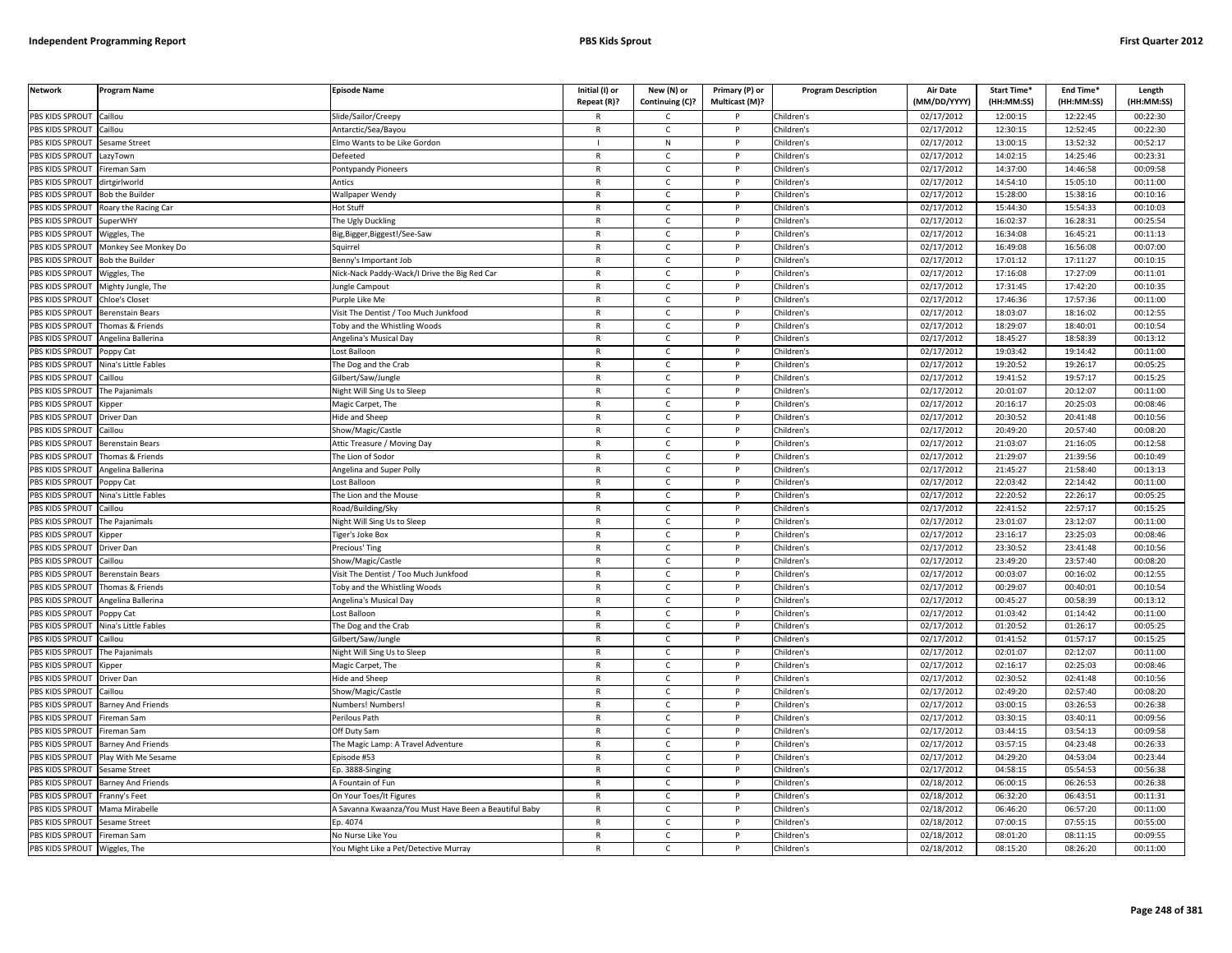| <b>Network</b>                     | <b>Program Name</b>       | <b>Episode Name</b>                       | Initial (I) or               | New (N) or        | Primary (P) or | <b>Program Description</b> | <b>Air Date</b>          | Start Time*          | End Time*            | Length               |
|------------------------------------|---------------------------|-------------------------------------------|------------------------------|-------------------|----------------|----------------------------|--------------------------|----------------------|----------------------|----------------------|
|                                    |                           |                                           | Repeat (R)?                  | Continuing (C)?   | Multicast (M)? |                            | (MM/DD/YYYY)             | (HH:MM:SS)           | (HH:MM:SS)           | (HH:MM:SS)           |
| PBS KIDS SPROUT                    | Caillou                   | atient/Police/Grandpa's Friend            |                              | $\mathsf{C}$      |                | Children's                 | 02/18/2012               | 08:30:15             | 08:52:45             | 00:22:30             |
| PBS KIDS SPROUT                    | Roary the Racing Car      | Crash Landing                             | $\mathsf{R}$                 | $\mathsf{C}$      | P              | Children's                 | 02/18/2012               | 09:03:32             | 09:13:02             | 00:09:30             |
| PBS KIDS SPROUT                    | Monkey See Monkey Do      | Kangaroo                                  |                              | $\mathsf{C}$      |                | Children's                 | 02/18/2012               | 09:39:00             | 09:46:00             | 00:07:00             |
| PBS KIDS SPROUT                    | Mighty Jungle, The        | Flower Picking Rules                      | $\mathsf{R}$                 | $\mathsf{C}$      | D              | hildren's                  | 02/18/2012               | 09:52:40             | 10:02:45             | 00:10:05             |
| PBS KIDS SPROUT                    | Thomas & Friends          | <b>Wooly Bear</b>                         |                              | C                 |                | hildren's                  | 02/18/2012               | 10:06:00             | 10:11:05             | 00:05:05             |
| PBS KIDS SPROUT                    | dirtgirlworld             | ungus                                     | $\mathsf{R}$                 | $\mathsf{C}$      |                | Children's                 | 02/18/2012               | 10:17:00             | 10:27:40             | 00:10:40             |
| PBS KIDS SPROUT                    | Wiggles, The              | Captain Feathersword's Birthday/Games     | $\mathsf{R}$                 | $\mathsf{C}$      | D              | Children's                 | 02/18/2012               | 10:33:30             | 10:44:07             | 00:10:37             |
| PBS KIDS SPROUT                    | Play With Me Sesame       | Episode #9                                | $\mathsf{R}$                 | $\mathsf{C}$      | D              | Children's                 | 02/18/2012               | 10:52:05             | 11:14:36             | 00:22:31             |
| PBS KIDS SPROUT                    | What's Your News?         | Losing Things                             | $\mathsf{R}$                 | $\mathsf{C}$      | D              | Children's                 | 02/18/2012               | 11:24:52             | 11:35:17             | 00:10:25             |
| PBS KIDS SPROUT                    | Caillou                   | inow/Shoot/Tobog                          |                              | $\mathsf{C}$      |                | Children's                 | 02/18/2012               | 12:00:15             | 12:22:45             | 00:22:30             |
| PBS KIDS SPROUT                    | Caillou                   | Magnet/Dino/Astro                         | $\mathsf{R}$                 | C                 | P              | Children's                 | 02/18/2012               | 12:30:15             | 12:52:45             | 00:22:30             |
| PBS KIDS SPROUT                    | Sesame Street             | Elmo and Leela Look for a Mine-it is Cure |                              | N                 |                | Children's                 | 02/18/2012               | 13:00:15             | 13:53:40             | 00:53:25             |
| PBS KIDS SPROUT                    | LazyTown                  | Rottenbeard                               | R                            | $\mathsf{C}$      | P              | Children's                 | 02/18/2012               | 14:02:15             | 14:26:00             | 00:23:45             |
| PBS KIDS SPROUT                    | Fireman Sam               | Twitching the Night Away                  | $\mathsf{R}$                 | $\mathsf{C}$      |                | Children's                 | 02/18/2012               | 14:37:00             | 14:46:58             | 00:09:58             |
| PBS KIDS SPROUT                    | dirtgirlworld             | Choice                                    | $\mathsf{R}$                 | $\mathsf{C}$      | P              | Children's                 | 02/18/2012               | 14:54:10             | 15:05:10             | 00:11:00             |
| PBS KIDS SPROUT                    | <b>Bob the Builder</b>    | Wendy's Big Game                          | $\mathsf{R}$                 | $\mathsf{C}$      |                | Children's                 | 02/18/2012               | 15:28:00             | 15:38:16             | 00:10:16             |
| PBS KIDS SPROUT                    | Roary the Racing Car      | Rules are Rules                           | $\mathsf{R}$                 | $\mathsf{C}$      | D              | Children's                 | 02/18/2012               | 15:44:30             | 15:54:33             | 00:10:03             |
| PBS KIDS SPROUT                    | SuperWHY                  | Little Miss Muffet                        | $\mathsf{R}$                 | $\mathsf{C}$      |                | Children's                 | 02/18/2012               | 16:02:37             | 16:28:32             | 00:25:55             |
| PBS KIDS SPROUT                    | Niggles, The              | 3ig, Bigger, Biggest!/See-Saw             | $\mathsf{R}$                 | $\mathsf{C}$      | D              | hildren's                  | 02/18/2012               | 16:34:08             | 16:45:07             | 00:10:59             |
| PBS KIDS SPROUT                    | Monkey See Monkey Do      | lippo                                     | R                            | $\mathsf{C}$      |                | Children's                 | 02/18/2012               | 16:49:08             | 16:56:08             | 00:07:00             |
| PBS KIDS SPROUT                    | <b>Bob the Builder</b>    | ut-It-Together Spud                       | $\mathsf{R}$                 | $\mathsf{C}$      | P              | Children's                 | 02/18/2012               | 17:01:12             | 17:11:27             | 00:10:15             |
| PBS KIDS SPROUT                    | Wiggles, The              | We Feel Like Dancing!/The Shimmie Shake   | R                            | $\mathsf{C}$      | D              | hildren's                  | 02/18/2012               | 17:16:08             | 17:27:07             | 00:10:59             |
| PBS KIDS SPROUT                    | Mighty Jungle, The        | Chocolate Marshmallow the Monkey          | $\mathsf{R}$                 | C                 | P              | hildren's                  | 02/18/2012               | 17:31:45             | 17:42:20             | 00:10:35             |
| PBS KIDS SPROUT                    | Chloe's Closet            | Little Big Boy                            | $\mathsf{R}$                 | c                 |                | Children's                 | 02/18/2012               | 17:46:36             | 17:57:36             | 00:11:00             |
| PBS KIDS SPROUT                    | <b>Berenstain Bears</b>   |                                           | $\mathsf{R}$                 | $\mathsf{C}$      |                | Children's                 | 02/18/2012               | 18:03:09             | 18:16:01             | 00:12:52             |
|                                    |                           | Birthday Boy / Camp                       | $\mathsf{R}$                 |                   | P              |                            |                          | 18:30:04             | 18:38:53             | 00:08:49             |
| PBS KIDS SPROUT<br>PBS KIDS SPROUT | Kipper                    | Mouse, The                                | $\mathsf{R}$                 | C<br>$\mathsf{C}$ |                | Children's                 | 02/18/2012<br>02/18/2012 | 18:44:35             | 18:57:47             | 00:13:12             |
|                                    | Angelina Ballerina        | Angelina's Cheese Roll                    |                              |                   | P              | Children's                 |                          |                      |                      |                      |
| PBS KIDS SPROUT                    | Poppy Cat                 | <b>Buried Treasure</b>                    | $\mathsf{R}$<br>$\mathsf{R}$ | $\mathsf{C}$      | P              | Children's                 | 02/18/2012               | 19:02:57             | 19:13:57<br>19:29:13 | 00:11:00<br>00:09:59 |
| PBS KIDS SPROUT                    | Thomas & Friends          | Gordon and the Engineer                   |                              | $\mathsf{C}$      | P              | Children's                 | 02/18/2012               | 19:19:14<br>19:43:07 |                      |                      |
| PBS KIDS SPROUT                    | Caillou                   | Gilbert/Saw/Jungle                        | $\mathsf{R}$                 | C                 |                | Children's                 | 02/18/2012               |                      | 19:58:32             | 00:15:25             |
| PBS KIDS SPROUT                    | The Pajanimals            | Under the Bed                             | $\mathsf{R}$                 | C                 | P              | Children's                 | 02/18/2012               | 20:03:07             | 20:14:07             | 00:11:00             |
| PBS KIDS SPROUT                    | Nina's Little Fables      | The Lion and the Mouse                    | $\mathsf{R}$                 | $\mathsf{C}$      | P              | Children's                 | 02/18/2012               | 20:19:49             | 20:25:14             | 00:05:25             |
| PBS KIDS SPROUT                    | Driver Dan                | Dinosaur Footprints                       | $\mathsf{R}$                 | $\mathsf{C}$      |                | Children's                 | 02/18/2012               | 20:30:53             | 20:41:49             | 00:10:56             |
| PBS KIDS SPROUT                    | Caillou                   | Present/Chef/Paint                        | $\mathsf{R}$                 | $\mathsf{C}$      | D              | Children's                 | 02/18/2012               | 20:49:20             | 20:57:40             | 00:08:20             |
| PBS KIDS SPROUT                    | <b>Berenstain Bears</b>   | he Hiccup Cure / Think of those in Need   | $\mathsf{R}$                 | $\mathsf{C}$      |                | Children's                 | 02/18/2012               | 21:03:09             | 21:16:07             | 00:12:58             |
| PBS KIDS SPROUT                    | (ipper                    | The Goldfish                              |                              | $\mathsf{C}$      |                | Children's                 | 02/18/2012               | 21:30:04             | 21:38:52             | 00:08:48             |
| PBS KIDS SPROUT                    | Angelina Ballerina        | Angelina and the New Music Store          |                              | C                 |                | Children's                 | 02/18/2012               | 21:44:35             | 21:57:47             | 00:13:12             |
| PBS KIDS SPROUT                    | oppy Cat                  | Space Monsters                            | $\mathsf{R}$                 | $\mathsf{C}$      | D              | hildren's                  | 02/18/2012               | 22:02:57             | 22:13:57             | 00:11:00             |
| <b>PBS KIDS SPROUT</b>             | Thomas & Friends          | Mountain Marvel                           | R                            | C                 | P              | Children's                 | 02/18/2012               | 22:19:14             | 22:29:13             | 00:09:59             |
| PBS KIDS SPROUT                    | Caillou                   | inow/Shoot/Tobog                          | $\mathsf{R}$                 | $\mathsf{C}$      | D              | Children's                 | 02/18/2012               | 22:43:07             | 22:58:32             | 00:15:25             |
| PBS KIDS SPROUT                    | The Pajanimals            | Under the Bed                             | $\mathsf{R}$                 | $\mathsf{C}$      | D              | Children's                 | 02/18/2012               | 23:03:07             | 23:14:07             | 00:11:00             |
| PBS KIDS SPROUT                    | Nina's Little Fables      | The Lion and the Mouse                    | $\mathsf{R}$                 | $\mathsf{C}$      |                | Children's                 | 02/18/2012               | 23:19:49             | 23:25:14             | 00:05:25             |
| PBS KIDS SPROUT                    | Driver Dan                | Vrooms Go Crash                           | R                            | $\mathsf{C}$      | P              | Children's                 | 02/18/2012               | 23:30:53             | 23:41:49             | 00:10:56             |
| PBS KIDS SPROUT                    | Caillou                   | Magnet/Dino/Astro                         | $\mathsf{R}$                 | C                 |                | Children's                 | 02/18/2012               | 23:49:20             | 23:57:40             | 00:08:20             |
| PBS KIDS SPROUT                    | Berenstain Bears          | Birthday Boy / Camp                       | $\mathsf{R}$                 | C                 | P              | Children's                 | 02/18/2012               | 00:03:09             | 00:16:01             | 00:12:52             |
| PBS KIDS SPROUT                    | <i><b>Sipper</b></i>      | Mouse, The                                | $\mathsf{R}$                 | $\mathsf{C}$      | D              | Children's                 | 02/18/2012               | 00:30:04             | 00:38:53             | 00:08:49             |
| PBS KIDS SPROUT                    | Angelina Ballerina        | Angelina's Cheese Roll                    | $\mathsf{R}$                 | $\mathsf{C}$      | P              | Children's                 | 02/18/2012               | 00:44:35             | 00:57:47             | 00:13:12             |
| PBS KIDS SPROUT                    | Poppy Cat                 | <b>Buried Treasure</b>                    | $\mathsf{R}$                 | $\mathsf{C}$      |                | Children's                 | 02/18/2012               | 01:02:57             | 01:13:57             | 00:11:00             |
| PBS KIDS SPROUT                    | Thomas & Friends          | Gordon and the Engineer                   | $\mathsf{R}$                 | C                 | P              | Children's                 | 02/18/2012               | 01:19:14             | 01:29:13             | 00:09:59             |
| PBS KIDS SPROUT                    | Caillou                   | Gilbert/Saw/Jungle                        | $\mathsf{R}$                 | C                 | P              | Children's                 | 02/18/2012               | 01:43:07             | 01:58:32             | 00:15:25             |
| PBS KIDS SPROUT                    | The Pajanimals            | <b>Jnder the Bed</b>                      | $\mathsf{R}$                 | $\mathsf{C}$      | P              | Children's                 | 02/18/2012               | 02:03:07             | 02:14:07             | 00:11:00             |
| PBS KIDS SPROUT                    | Nina's Little Fables      | The Lion and the Mouse                    | $\mathsf{R}$                 | $\mathsf{C}$      |                | Children's                 | 02/18/2012               | 02:19:49             | 02:25:14             | 00:05:25             |
| PBS KIDS SPROUT                    | Driver Dan                | Dinosaur Footprints                       | $\mathsf{R}$                 | $\mathsf{C}$      | D              | Children's                 | 02/18/2012               | 02:30:53             | 02:41:49             | 00:10:56             |
| PBS KIDS SPROUT                    | Caillou                   | Present/Chef/Paint                        | R                            | $\mathsf{C}$      | P              | hildren's                  | 02/18/2012               | 02:49:20             | 02:57:40             | 00:08:20             |
| PBS KIDS SPROUT                    | <b>Barney And Friends</b> | My Family And Me                          | $\mathsf{R}$                 | $\mathsf{C}$      |                | hildren's                  | 02/18/2012               | 03:00:15             | 03:26:52             | 00:26:37             |
| PBS KIDS SPROUT                    | Fireman Sam               | Best Foot Forward                         | $\mathsf{R}$                 | C                 | P              | Children's                 | 02/18/2012               | 03:30:15             | 03:40:11             | 00:09:56             |
| PBS KIDS SPROUT                    | Fireman Sam               | Sheep Dog Trials                          | $\mathsf{R}$                 | $\Gamma$          |                | Children's                 | 02/18/2012               | 03:44:15             | 03:54:12             | 00:09:57             |
|                                    |                           |                                           |                              |                   |                |                            |                          |                      |                      |                      |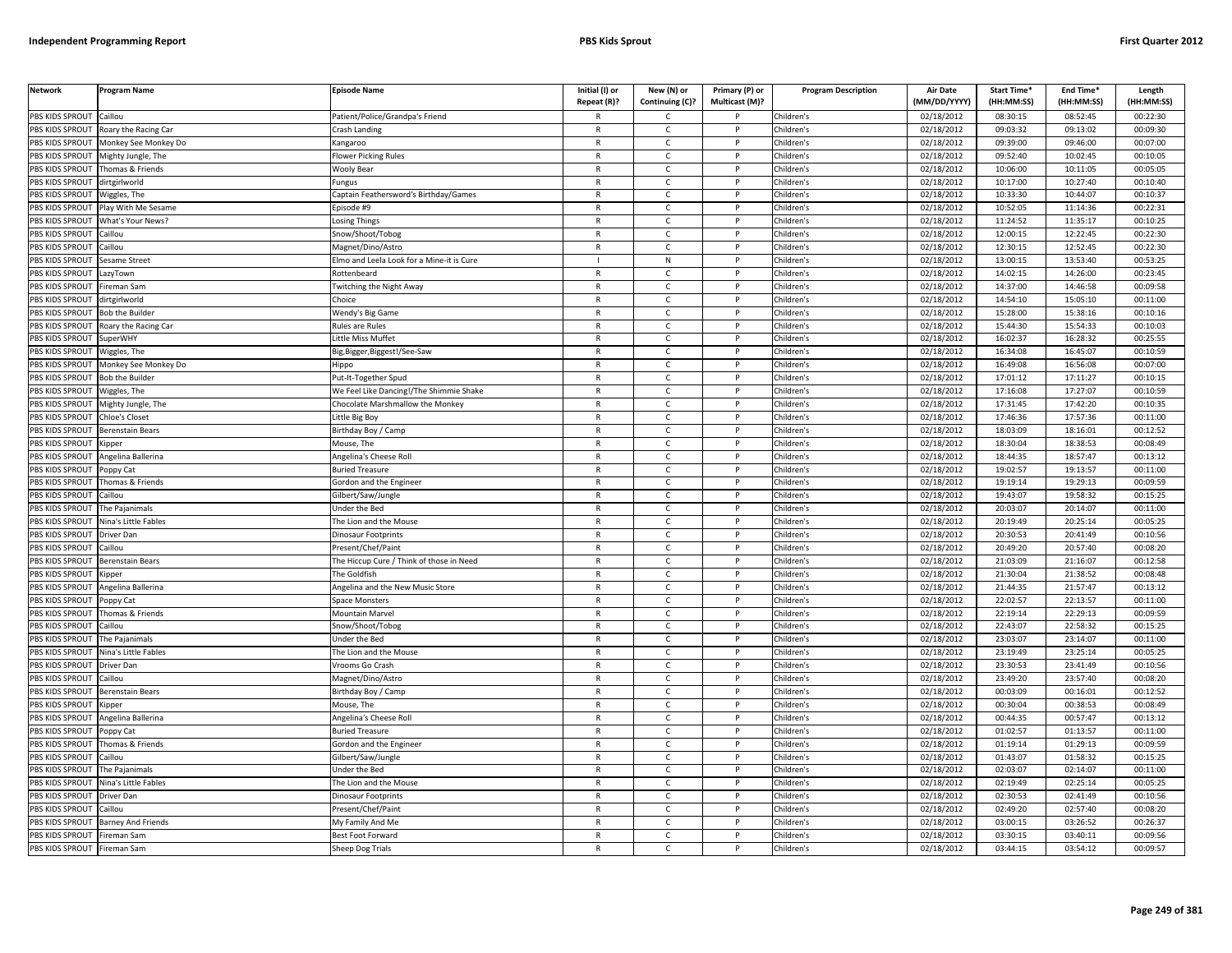| <b>Network</b>        | Program Name                       | <b>Episode Name</b>                           | Initial (I) or<br>Repeat (R)? | New (N) or<br>Continuing (C)? | Primary (P) or<br>Multicast (M)? | <b>Program Description</b> | Air Date<br>(MM/DD/YYYY) | <b>Start Time*</b><br>(HH:MM:SS) | End Time*<br>(HH:MM:SS) | Length<br>(HH:MM:SS) |
|-----------------------|------------------------------------|-----------------------------------------------|-------------------------------|-------------------------------|----------------------------------|----------------------------|--------------------------|----------------------------------|-------------------------|----------------------|
|                       | PBS KIDS SPROUT Barney And Friends | The Amazing Captain Pickles: A Hero Adventure | R                             | C                             |                                  | Children's                 | 02/18/2012               | 03:57:15                         | 04:23:45                | 00:26:30             |
| PBS KIDS SPROUT       | Play With Me Sesame                | Episode #56                                   | $\mathsf{R}$                  | $\mathsf{C}$                  | P                                | Children's                 | 02/18/2012               | 04:29:20                         | 04:53:15                | 00:23:55             |
| PBS KIDS SPROUT       | Sesame Street                      | Ep. 3890-Hair                                 | $\mathsf{R}$                  | $\mathsf{C}$                  | P                                | Children's                 | 02/18/2012               | 04:58:15                         | 05:54:40                | 00:56:25             |
| PBS KIDS SPROUT       | <b>Barney And Friends</b>          | Once Upon a Fairy Tale                        | $\mathsf{R}$                  | $\mathsf{C}$                  | D                                | Children's                 | 02/19/2012               | 06:00:15                         | 06:26:53                | 00:26:38             |
| PBS KIDS SPROUT       | Franny's Feet                      | A Perfect Fit/Sound Advice                    | R                             | $\mathsf{C}$                  |                                  | Children's                 | 02/19/2012               | 06:32:20                         | 06:43:51                | 00:11:31             |
| PBS KIDS SPROUT       | Mama Mirabelle                     | Change is Gonna Come/Trumpet While You Work   | $\mathsf{R}$                  | $\mathsf{C}$                  |                                  | Children's                 | 02/19/2012               | 06:46:20                         | 06:57:20                | 00:11:00             |
| <b>BS KIDS SPROUT</b> | Sesame Street                      | D. 4076                                       | $\mathsf{R}$                  | C                             |                                  | Children's                 | 02/19/2012               | 07:00:15                         | 07:55:46                | 00:55:31             |
| PBS KIDS SPROUT       | ireman Sam                         | The One That Got Away                         | $\mathsf{R}$                  | $\mathsf{C}$                  | D                                | Children's                 | 02/19/2012               | 08:01:20                         | 08:11:15                | 00:09:55             |
| PBS KIDS SPROUT       | Wiggles, The                       | You Might Like a Pet/Detective Murray         | R                             | $\mathsf{C}$                  | P                                | Children's                 | 02/19/2012               | 08:15:20                         | 08:26:22                | 00:11:02             |
| PBS KIDS SPROUT       | `aillou                            | Day/Puppet/Collect                            | $\mathsf{R}$                  | $\mathsf{C}$                  | P                                | Children's                 | 02/19/2012               | 08:30:15                         | 08:52:45                | 00:22:30             |
| PBS KIDS SPROUT       | Roary the Racing Car               | ugga's New Job                                | $\mathsf{R}$                  | $\mathsf{C}$                  | P                                | Children's                 | 02/19/2012               | 09:03:32                         | 09:13:02                | 00:09:30             |
| PBS KIDS SPROUT       | Monkey See Monkey Do               | <b>Turtle</b>                                 | $\mathsf{R}$                  | $\mathsf{C}$                  | D                                | Children's                 | 02/19/2012               | 09:39:00                         | 09:46:00                | 00:07:00             |
| PBS KIDS SPROUT       | Mighty Jungle, The                 | ungle Campout                                 | $\mathsf{R}$                  | $\mathsf{C}$                  | P                                | Children's                 | 02/19/2012               | 09:52:40                         | 10:02:45                | 00:10:05             |
| PBS KIDS SPROUT       | homas & Friends                    | ercys Promise                                 | $\mathsf{R}$                  | $\mathsf{C}$                  | P                                | Children's                 | 02/19/2012               | 10:06:00                         | 10:11:07                | 00:05:07             |
| PBS KIDS SPROUT       | dirtgirlworld                      | Apples                                        | $\mathsf{R}$                  | $\mathsf{C}$                  | P                                | Children's                 | 02/19/2012               | 10:17:00                         | 10:27:40                | 00:10:40             |
| PBS KIDS SPROUT       | Wiggles, The                       | Dorothy Visits the Art Gallery/Vegetable Soup | R                             | $\mathsf{C}$                  | P                                | Children's                 | 02/19/2012               | 10:33:30                         | 10:44:48                | 00:11:18             |
| PBS KIDS SPROUT       | Play With Me Sesame                | Episode #10                                   | $\mathsf{R}$                  | $\mathsf{C}$                  | P                                | Children's                 | 02/19/2012               | 10:52:05                         | 11:14:19                | 00:22:14             |
| PBS KIDS SPROUT       | What's Your News?                  | Lost Sock                                     | $\mathsf{R}$                  | $\mathsf{C}$                  | P                                | Children's                 | 02/19/2012               | 11:24:52                         | 11:35:17                | 00:10:25             |
| PBS KIDS SPROUT       | Caillou                            | Drums/Band/Sing                               | $\mathsf{R}$                  | $\mathsf{C}$                  | P                                | Children's                 | 02/19/2012               | 12:00:15                         | 12:22:45                | 00:22:30             |
| PBS KIDS SPROUT       | Caillou                            | ibrary/Book/Story                             | R                             | C                             | P                                | Children's                 | 02/19/2012               | 12:30:15                         | 12:52:45                | 00:22:30             |
| PBS KIDS SPROUT       | Sesame Street                      | Hurry Up, You're Running Out of Time          |                               | ${\sf N}$                     |                                  | Children's                 | 02/19/2012               | 13:00:15                         | 13:52:59                | 00:52:44             |
| <b>BS KIDS SPROUT</b> | LazyTown                           | Cry Dinosaur                                  | $\mathsf{R}$                  | $\mathsf{C}$                  |                                  | Children's                 | 02/19/2012               | 14:02:15                         | 14:25:37                | 00:23:22             |
| PBS KIDS SPROUT       | ireman Sam                         | Double Trouble                                | $\mathsf{R}$                  | $\mathsf{C}$                  | D                                | Children's                 | 02/19/2012               | 14:37:00                         | 14:46:58                | 00:09:58             |
| PBS KIDS SPROUT       | dirtgirlworld                      | Juice                                         | R                             | $\mathsf{C}$                  | P                                | Children's                 | 02/19/2012               | 14:54:10                         | 15:05:10                | 00:11:00             |
| PBS KIDS SPROUT       | Bob the Builder                    | Nendy's Tennis Court                          | $\mathsf{R}$                  | $\mathsf{C}$                  | D                                | Children's                 | 02/19/2012               | 15:28:00                         | 15:38:16                | 00:10:16             |
| PBS KIDS SPROUT       | Roary the Racing Car               | Furz's Tea Party                              | $\mathsf{R}$                  | $\mathsf{C}$                  | P                                | Children's                 | 02/19/2012               | 15:44:30                         | 15:54:33                | 00:10:03             |
| PBS KIDS SPROUT       | SuperWHY                           | Cinderella                                    | $\mathsf{R}$                  | $\mathsf{C}$                  | P                                | Children's                 | 02/19/2012               | 16:02:37                         | 16:28:31                | 00:25:54             |
| PBS KIDS SPROUT       | Wiggles, The                       | Musical Landscape/D is for Dorothy            | R                             | $\mathsf{C}$                  | $\mathsf{P}$                     | Children's                 | 02/19/2012               | 16:34:08                         | 16:45:06                | 00:10:58             |
| PBS KIDS SPROUT       | Monkey See Monkey Do               | amel                                          | $\mathsf{R}$                  | $\mathsf{C}$                  | P                                | Children's                 | 02/19/2012               | 16:49:08                         | 16:56:08                | 00:07:00             |
| PBS KIDS SPROUT       | <b>Bob the Builder</b>             | Roley's Round Up                              | $\mathsf{R}$                  | $\mathsf{C}$                  | P                                | Children's                 | 02/19/2012               | 17:01:12                         | 17:11:27                | 00:10:15             |
| PBS KIDS SPROUT       | Wiggles, The                       | We Feel Like Dancing!/The Shimmie Shake       | $\mathsf{R}$                  | $\mathsf{C}$                  | P                                | Children's                 | 02/19/2012               | 17:16:08                         | 17:27:07                | 00:10:59             |
| PBS KIDS SPROUT       | Mighty Jungle, The                 | Rhonda's Candy                                | $\mathsf{R}$                  | $\mathsf{C}$                  | P                                | Children's                 | 02/19/2012               | 17:31:45                         | 17:42:20                | 00:10:35             |
| PBS KIDS SPROUT       | <b>Chloe's Closet</b>              | Easy as Cake                                  | $\mathsf{R}$                  | $\mathsf{C}$                  | P                                | Children's                 | 02/19/2012               | 17:46:36                         | 17:57:36                | 00:11:00             |
| PBS KIDS SPROUT       | <b>Berenstain Bears</b>            | Visit The Dentist / Too Much Junkfood         | $\mathsf{R}$                  | $\mathsf{C}$                  | P                                | Children's                 | 02/19/2012               | 18:03:09                         | 18:16:07                | 00:12:58             |
| PBS KIDS SPROUT       | Kipper                             | Clouds                                        | R                             | C                             | P                                | Children's                 | 02/19/2012               | 18:30:04                         | 18:38:50                | 00:08:46             |
| PBS KIDS SPROUT       | Angelina Ballerina                 | Angelina and the Musical Plant                | $\mathsf{R}$                  | $\mathsf{C}$                  | P                                | Children's                 | 02/19/2012               | 18:44:35                         | 18:57:46                | 00:13:11             |
| <b>BS KIDS SPROUT</b> | Poppy Cat                          | Cheese Mountain                               | R                             | $\mathsf{C}$                  |                                  | Children's                 | 02/19/2012               | 19:02:57                         | 19:13:57                | 00:11:00             |
| PBS KIDS SPROUT       | Thomas & Friends                   | Thomas Sets Sail                              | $\mathsf{R}$                  | $\mathsf{C}$                  | Þ                                | Children's                 | 02/19/2012               | 19:19:14                         | 19:29:13                | 00:09:59             |
| PBS KIDS SPROUT       | Caillou                            | Best/Strong/Wheels                            | $\mathsf{R}$                  | $\mathsf{C}$                  | P                                | Children's                 | 02/19/2012               | 19:43:07                         | 19:58:32                | 00:15:25             |
| PBS KIDS SPROUT       | he Pajanimals                      | Queen for a Night                             | $\mathsf{R}$                  | $\mathsf{C}$                  |                                  | Children's                 | 02/19/2012               | 20:03:07                         | 20:14:07                | 00:11:00             |
| PBS KIDS SPROUT       | Nina's Little Fables               | The Fox and the Stork                         | $\mathsf{R}$                  | $\mathsf{C}$                  | D                                | Children's                 | 02/19/2012               | 20:19:49                         | 20:25:14                | 00:05:25             |
| PBS KIDS SPROUT       | Driver Dan                         | Sandcastle Skittles                           | $\mathsf{R}$                  | $\mathsf{C}$                  | D                                | Children's                 | 02/19/2012               | 20:30:53                         | 20:41:49                | 00:10:56             |
| PBS KIDS SPROUT       | Caillou                            | Captain/Loud/Wedding                          | $\mathsf{R}$                  | $\mathsf{C}$                  | $\mathsf{P}$                     | Children's                 | 02/19/2012               | 20:49:20                         | 20:57:40                | 00:08:20             |
| PBS KIDS SPROUT       | Berenstain Bears                   | The Hiccup Cure / Think of those in Need      | $\mathsf{R}$                  | $\mathsf{C}$                  | P                                | Children's                 | 02/19/2012               | 21:03:09                         | 21:16:05                | 00:12:56             |
| PBS KIDS SPROUT       | <b>Kipper</b>                      | Sleepless Nights                              | $\mathsf{R}$                  | $\mathsf{C}$                  | P                                | Children's                 | 02/19/2012               | 21:30:04                         | 21:38:52                | 00:08:48             |
| PBS KIDS SPROUT       | Angelina Ballerina                 | Angelina and Ms. Mimi                         | R                             | $\mathsf{C}$                  |                                  | Children's                 | 02/19/2012               | 21:44:35                         | 21:57:47                | 00:13:12             |
| PBS KIDS SPROUT       | oppy Cat                           | Missing Keys                                  | $\mathsf{R}$                  | $\mathsf{C}$                  | P                                | Children's                 | 02/19/2012               | 22:02:57                         | 22:13:57                | 00:11:00             |
| PBS KIDS SPROUT       | Thomas & Friends                   | Henry Gets It Wrong                           | $\mathsf{R}$                  | $\mathsf{C}$                  | P                                | Children's                 | 02/19/2012               | 22:19:14                         | 22:29:13                | 00:09:59             |
| PBS KIDS SPROUT       | Caillou                            | Drums/Band/Sing                               | $\mathsf{R}$                  | C                             | P                                | Children's                 | 02/19/2012               | 22:43:07                         | 22:58:32                | 00:15:25             |
| PBS KIDS SPROUT       | The Pajanimals                     | Queen for a Night                             | R                             | $\mathsf{C}$                  | P                                | Children's                 | 02/19/2012               | 23:03:07                         | 23:14:07                | 00:11:00             |
| PBS KIDS SPROUT       | Nina's Little Fables               | The Fox and the Stork                         | $\mathsf{R}$                  | $\mathsf{C}$                  | P                                | Children's                 | 02/19/2012               | 23:19:49                         | 23:25:14                | 00:05:25             |
| <b>BS KIDS SPROUT</b> | Driver Dan                         | Precious' Ting                                | R                             | $\mathsf{C}$                  |                                  | Children's                 | 02/19/2012               | 23:30:53                         | 23:41:49                | 00:10:56             |
| PBS KIDS SPROUT       | aillou                             | Magnet/Dino/Astro                             | $\mathsf{R}$                  | $\mathsf{C}$                  | D                                | Children's                 | 02/19/2012               | 23:49:20                         | 23:57:40                | 00:08:20             |
| PBS KIDS SPROUT       | Berenstain Bears                   | Visit The Dentist / Too Much Junkfood         | R                             | $\mathsf{C}$                  |                                  | Children's                 | 02/19/2012               | 00:03:09                         | 00:16:07                | 00:12:58             |
| PBS KIDS SPROUT       | (ipper                             | ebuol:                                        | $\mathsf{R}$                  | $\mathsf{C}$                  |                                  | Children's                 | 02/19/2012               | 00:30:04                         | 00:38:50                | 00:08:46             |
| PBS KIDS SPROUT       | Angelina Ballerina                 | Angelina and the Musical Plant                | $\mathsf{R}$                  | $\mathsf{C}$                  | P                                | Children's                 | 02/19/2012               | 00:44:35                         | 00:57:46                | 00:13:11             |
| PBS KIDS SPROUT       | Poppy Cat                          | Cheese Mountain                               | R                             | Ċ                             | P                                | Children's                 | 02/19/2012               | 01:02:57                         | 01:13:57                | 00:11:00             |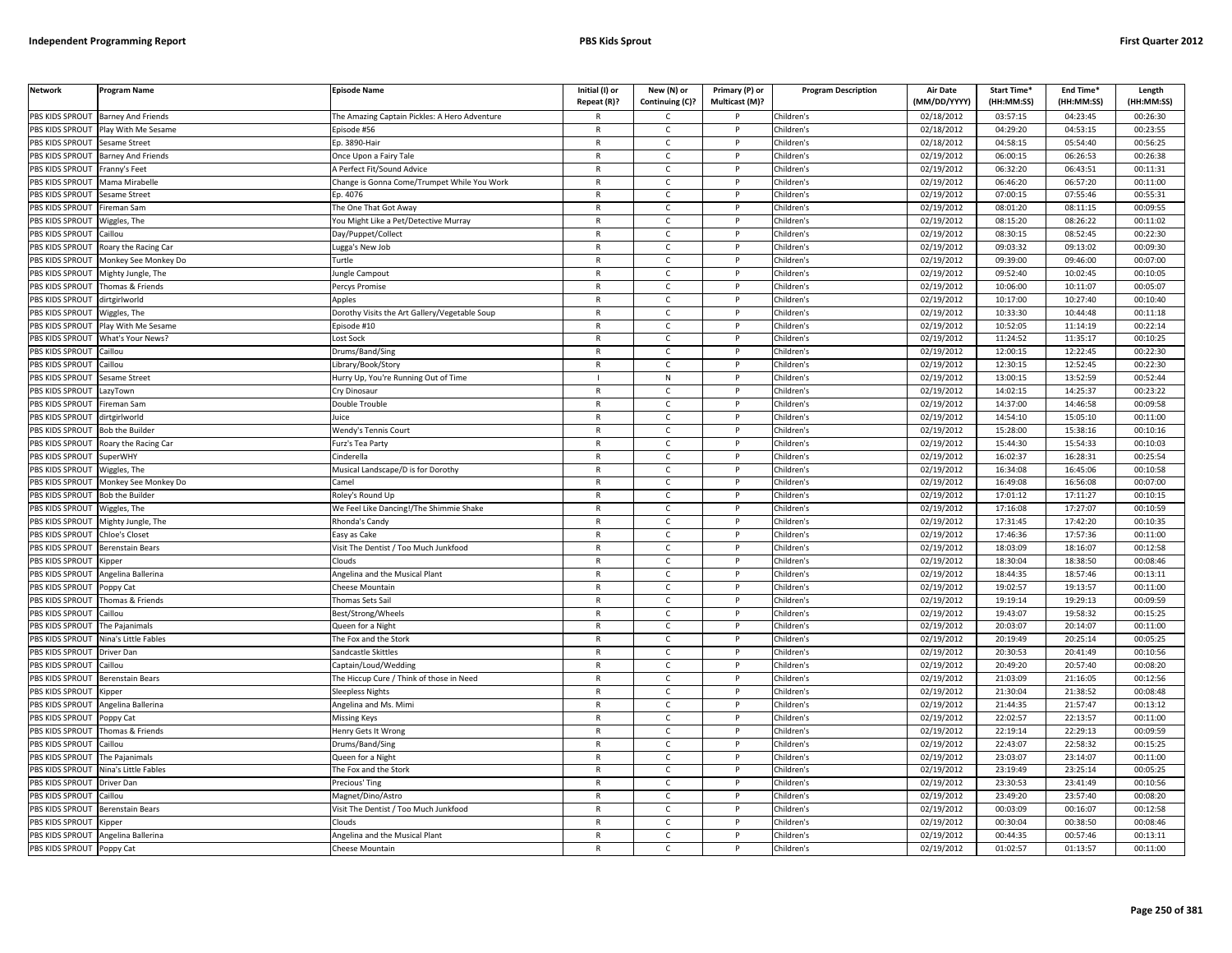| <b>Network</b>                       | <b>Program Name</b>       | <b>Episode Name</b>                                 | Initial (I) or<br>Repeat (R)? | New (N) or<br>Continuing (C)? | Primary (P) or<br>Multicast (M)? | <b>Program Description</b> | <b>Air Date</b><br>(MM/DD/YYYY) | <b>Start Time*</b><br>(HH:MM:SS) | End Time*<br>(HH:MM:SS) | Length<br>(HH:MM:SS) |
|--------------------------------------|---------------------------|-----------------------------------------------------|-------------------------------|-------------------------------|----------------------------------|----------------------------|---------------------------------|----------------------------------|-------------------------|----------------------|
| PBS KIDS SPROUT                      | Thomas & Friends          | Thomas Sets Sail                                    | R                             | C                             |                                  | Children's                 | 02/19/2012                      | 01:19:14                         | 01:29:13                | 00:09:59             |
| PBS KIDS SPROUT                      | Caillou                   | Best/Strong/Wheels                                  | $\mathsf{R}$                  | $\mathsf{C}$                  | P                                | Children's                 | 02/19/2012                      | 01:43:07                         | 01:58:32                | 00:15:25             |
| PBS KIDS SPROUT                      | The Pajanimals            | Queen for a Night                                   | $\mathsf{R}$                  | $\mathsf{C}$                  | P                                | Children's                 | 02/19/2012                      | 02:03:07                         | 02:14:07                | 00:11:00             |
| PBS KIDS SPROUT                      | Nina's Little Fables      | The Fox and the Stork                               | $\mathsf{R}$                  | $\mathsf{C}$                  | P                                | Children's                 | 02/19/2012                      | 02:19:49                         | 02:25:14                | 00:05:25             |
| PBS KIDS SPROUT Driver Dan           |                           | Sandcastle Skittles                                 | $\mathsf{R}$                  | C                             | P                                | Children's                 | 02/19/2012                      | 02:30:53                         | 02:41:49                | 00:10:56             |
| PBS KIDS SPROUT                      | Caillou                   | Captain/Loud/Wedding                                | $\mathsf{R}$                  | $\mathsf{C}$                  | P                                | Children's                 | 02/19/2012                      | 02:49:20                         | 02:57:40                | 00:08:20             |
| PBS KIDS SPROUT                      | <b>Barney And Friends</b> | A Fountain of Fun                                   | $\mathsf{R}$                  | $\mathsf{C}$                  | P                                | Children's                 | 02/19/2012                      | 03:00:15                         | 03:26:53                | 00:26:38             |
| PBS KIDS SPROUT                      | Fireman Sam               | Mother's Helper                                     | $\mathsf{R}$                  | $\mathsf{C}$                  | P                                | Children's                 | 02/19/2012                      | 03:30:15                         | 03:40:10                | 00:09:55             |
| PBS KIDS SPROUT                      | Fireman Sam               | Poorly Penny                                        | $\mathsf{R}$                  | $\mathsf{C}$                  | P                                | Children's                 | 02/19/2012                      | 03:44:15                         | 03:54:13                | 00:09:58             |
| PBS KIDS SPROUT                      | <b>Barney And Friends</b> | A Game for Everyone: A Sports Adventure             | $\mathsf{R}$                  | $\mathsf{C}$                  | p                                | Children's                 | 02/19/2012                      | 03:57:15                         | 04:23:48                | 00:26:33             |
| PBS KIDS SPROUT                      | Play With Me Sesame       | Episode #57                                         | $\mathsf{R}$                  | $\mathsf{C}$                  | P                                | Children's                 | 02/19/2012                      | 04:29:20                         | 04:53:09                | 00:23:49             |
| PBS KIDS SPROUT                      | Sesame Street             | Ep. 3894-Farms                                      | $\mathsf{R}$                  | C                             | P                                | Children's                 | $\sqrt{02}/19/2012$             | 04:58:15                         | 05:54:53                | 00:56:38             |
| PBS KIDS SPROUT                      | <b>Barney And Friends</b> | Neighborhood/Careers                                | $\mathsf{R}$                  | $\mathsf{C}$                  | P                                | Children's                 | 02/20/2012                      | 06:02:19                         | 06:15:56                | 00:13:37             |
| PBS KIDS SPROUT                      | Thomas & Friends          | Saved You                                           | $\mathsf{R}$                  | $\mathsf{C}$                  | P                                | Children's                 | 02/20/2012                      | 06:23:20                         | 06:32:50                | 00:09:30             |
| PBS KIDS SPROUT                      | Play With Me Sesame       | Episode #49                                         | $\mathsf{R}$                  | $\mathsf{C}$                  | P                                | Children's                 | 02/20/2012                      | 06:41:19                         | 07:04:01                | 00:22:42             |
| <b>PBS KIDS SPROUT</b>               | Wiggles, The              | Wags House/Two Fine Gentlemen                       | $\mathsf{R}$                  | $\mathsf{C}$                  | P                                | Children's                 | 02/20/2012                      | 07:11:43                         | 07:21:30                | 00:09:47             |
| PBS KIDS SPROUT                      | Chloe's Closet            | Super Best Friends                                  | $\mathsf{R}$                  | $\mathsf{C}$                  | P                                | Children's                 | 02/20/2012                      | 07:27:52                         | 07:38:52                | 00:11:00             |
| PBS KIDS SPROUT                      | Monkey See Monkey Do      | Lion                                                | R                             | $\mathsf{C}$                  | P                                | Children's                 | 02/20/2012                      | 07:44:12                         | 07:51:12                | 00:07:00             |
| PBS KIDS SPROUT                      | Thomas & Friends          | Heroes                                              | $\mathsf{R}$                  | $\mathsf{C}$                  | P                                | Children's                 | 02/20/2012                      | 08:02:00                         | 08:07:40                | 00:05:40             |
| PBS KIDS SPROUT                      | <b>Bob the Builder</b>    | Scoop Saves the Day                                 | $\mathsf{R}$                  | C                             | P                                | Children's                 | 02/20/2012                      | 08:13:16                         | 08:23:30                | 00:10:14             |
| PBS KIDS SPROUT                      | LazyTown                  | Hero for a Day                                      | $\mathsf{R}$                  | $\mathsf{C}$                  | P                                | Children's                 | 02/20/2012                      | 08:29:49                         | 08:52:53                | 00:23:04             |
| PBS KIDS SPROUT                      | SuperWHY                  | Momotaro The Peach Boy                              | $\mathsf{R}$                  | $\mathsf{C}$                  | P                                | Children's                 | 02/20/2012                      | 09:04:30                         | 09:29:24                | 00:24:54             |
| PBS KIDS SPROUT                      | <b>SuperWHY</b>           | The Stars in the Sky                                | $\mathsf{R}$                  | $\mathsf{C}$                  | p                                | Children's                 | 02/20/2012                      | 09:41:00                         | 10:05:54                | 00:24:54             |
| PBS KIDS SPROUT                      | SuperWHY                  | The Three Feathers                                  | $\mathsf{R}$                  | C                             | P                                | Children's                 | 02/20/2012                      | 10:18:00                         | 10:42:54                | 00:24:54             |
| PBS KIDS SPROUT                      | SuperWHY                  | Juan Bobo & The Pig                                 | $\mathsf{R}$                  | $\mathsf{C}$                  | P                                | Children's                 | 02/20/2012                      | 10:52:00                         | 11:16:54                | 00:24:54             |
| PBS KIDS SPROUT                      | SuperWHY                  | The Rolling Rice Cakes                              | $\mathsf{R}$                  | C                             | P                                | Children's                 | 02/20/2012                      | 11:25:35                         | 11:50:44                | 00:25:09             |
| PBS KIDS SPROUT                      | Caillou                   | Patient/Police/Grandpa's Friend                     | $\mathsf{R}$                  | $\mathsf{C}$                  | P                                | Children's                 | 02/20/2012                      | 12:00:15                         | 12:22:45                | 00:22:30             |
| PBS KIDS SPROUT                      | Caillou                   | Help/Fire/Rescue                                    | $\mathsf{R}$                  | $\mathsf{C}$                  | P                                | Children's                 | 02/20/2012                      | 12:30:15                         | 12:52:45                | 00:22:30             |
| PBS KIDS SPROUT                      | Sesame Street             | Elmo Steps in for Super Grover                      |                               | ${\sf N}$                     | P                                | Children's                 | 02/20/2012                      | 13:00:15                         | 13:53:50                | 00:53:35             |
| PBS KIDS SPROUT                      | LazyTown                  | LazyTown's New Superhero Part 1                     | $\mathsf{R}$                  | $\mathsf{C}$                  | P                                | Children's                 | 02/20/2012                      | 14:02:15                         | 14:23:20                | 00:21:05             |
| <b>PBS KIDS SPROUT</b>               | Fireman Sam               | Sailor Steele                                       | $\mathsf{R}$                  | C                             | P                                | Children's                 | $\sqrt{02}/20/2012$             | 14:37:00                         | 14:46:58                | 00:09:58             |
| PBS KIDS SPROUT                      | dirtgirlworld             | Wild                                                | R                             | $\mathsf{C}$                  | P                                | Children's                 | 02/20/2012                      | 14:54:10                         | 15:05:10                | 00:11:00             |
| PBS KIDS SPROUT                      | <b>Bob the Builder</b>    | Pilchard Goes Fishing                               | $\mathsf{R}$                  | C                             | P                                | Children's                 | 02/20/2012                      | 15:28:00                         | 15:38:17                | 00:10:17             |
| PBS KIDS SPROUT                      | Roary the Racing Car      | Save our Tree                                       | $\mathsf{R}$                  | $\mathsf{C}$                  | P                                | Children's                 | 02/20/2012                      | 15:44:30                         | 15:54:33                | 00:10:03             |
| PBS KIDS SPROUT                      | SuperWHY                  | The Ant and the Grasshopper                         | $\mathsf{R}$                  | C                             | P                                | Children's                 | 02/20/2012                      | 16:02:37                         | 16:28:31                | 00:25:54             |
| PBS KIDS SPROUT Wiggles, The         |                           | Musical Landscape/D is for Dorothy                  | $\mathbb{R}$                  | $\mathsf{C}$                  | P                                | Children's                 | 02/20/2012                      | 16:34:08                         | 16:45:07                | 00:10:59             |
| PBS KIDS SPROUT                      | Monkey See Monkey Do      | Rabbit                                              | $\mathsf{R}$                  | C                             | P                                | Children's                 | 02/20/2012                      | 16:49:08                         | 16:56:08                | 00:07:00             |
| PBS KIDS SPROUT                      | <b>Bob the Builder</b>    | Dizzy the Detective                                 | $\mathsf{R}$                  | $\mathsf{C}$                  | P                                | Children's                 | 02/20/2012                      | 17:01:12                         | 17:11:27                | 00:10:15             |
| PBS KIDS SPROUT Wiggles, The         |                           | Let's Get the Rhythm/Over in the Meadow             | $\mathsf{R}$                  | $\mathsf{C}$                  | P                                | Children's                 | 02/20/2012                      | 17:16:08                         | 17:27:07                | 00:10:59             |
| PBS KIDS SPROUT                      | Mighty Jungle, The        | Wand-a-Rhonda                                       | $\mathsf{R}$                  | $\mathsf{C}$                  | P                                | Children's                 | 02/20/2012                      | 17:31:45                         | 17:42:20                | 00:10:35             |
| PBS KIDS SPROUT                      | Chloe's Closet            | Super Best Friends                                  | $\mathsf{R}$                  | $\mathsf{C}$                  | P                                | Children's                 | 02/20/2012                      | 17:46:36                         | 17:57:36                | 00:11:00             |
| PBS KIDS SPROUT                      | <b>Berenstain Bears</b>   | Trick Or Treat / Lend a Helping Hand                | $\mathsf{R}$                  | $\mathsf{C}$                  | p                                | Children's                 | 02/20/2012                      | 18:03:07                         | 18:16:03                | 00:12:56             |
| PBS KIDS SPROUT                      | Thomas & Friends          | Henry's Health & Safety                             | R                             | C                             | P                                | Children's                 | 02/20/2012                      | 18:29:07                         | 18:40:01                | 00:10:54             |
| PBS KIDS SPROUT                      | Angelina Ballerina        | Angelina's Crazy Solo                               | $\mathsf{R}$                  | $\mathsf{C}$                  | P                                | Children's                 | 02/20/2012                      | 18:45:27                         | 18:58:40                | 00:13:13             |
| PBS KIDS SPROUT                      | Poppy Cat                 | Chilly Hills                                        | $\mathsf{R}$                  | $\mathsf{C}$                  | P                                | Children's                 | 02/20/2012                      | 19:03:42                         | 19:14:42                | 00:11:00             |
| PBS KIDS SPROUT                      | Nina's Little Fables      | The Mole and the Eagle                              | $\mathsf{R}$                  | $\mathsf{C}$                  | P                                | Children's                 | 02/20/2012                      | 19:20:52                         | 19:26:17                | 00:05:25             |
| PBS KIDS SPROUT                      | Caillou                   | Patient/Police/Grandpa's Friend                     | $\mathsf{R}$                  | $\mathsf{C}$                  | P                                | Children's                 | $\sqrt{02}/20/2012$             | 19:41:52                         | 19:57:17                | 00:15:25             |
| PBS KIDS SPROUT                      | The Pajanimals            | Juppy Love                                          | $\mathsf{R}$                  | $\mathsf{C}$                  | P                                | Children's                 | 02/20/2012                      | 20:01:07                         | 20:12:07                | 00:11:00             |
| PBS KIDS SPROUT                      | Kipper                    | Farm, The                                           | $\mathsf{R}$                  | $\mathsf{C}$                  | P                                | Children's                 | 02/20/2012                      | 20:16:17                         | 20:25:03                | 00:08:46             |
| PBS KIDS SPROUT                      | Driver Dan                | What's Wrong With Angus                             | $\mathsf{R}$                  | C                             | P                                | Children's                 | 02/20/2012                      | 20:30:52                         | 20:41:48                | 00:10:56             |
| PBS KIDS SPROUT                      | Caillou                   | Patient/Police/Grandpa's Friend                     | R                             | $\mathsf{C}$                  | P                                | Children's                 | 02/20/2012                      | 20:49:20                         | 20:57:40                | 00:08:20             |
| PBS KIDS SPROUT                      | <b>Berenstain Bears</b>   | Showdown at Birder's Wood/ Help Around The Workshop | $\mathsf{R}$                  | $\mathsf{C}$                  | P                                | Children's                 | 02/20/2012                      | 21:03:07                         | 21:16:05                | 00:12:58             |
| PBS KIDS SPROUT                      | Thomas & Friends          | <b>Tickled Pink</b>                                 | $\mathsf{R}$                  | $\mathsf{C}$                  | P                                | Children's                 | 02/20/2012                      | 21:29:07                         | 21:39:56                | 00:10:49             |
| PBS KIDS SPROUT                      | Angelina Ballerina        | Angelina's Dance Like a Cake Day                    | $\mathsf{R}$                  | $\mathsf{C}$                  | P                                | Children's                 | 02/20/2012                      | 21:45:27                         | 21:58:40                | 00:13:13             |
| PBS KIDS SPROUT                      | Poppy Cat                 | Chilly Hills                                        | $\mathsf{R}$                  | $\mathsf{C}$                  | P                                | Children's                 | 02/20/2012                      | 22:03:42                         | 22:14:42                | 00:11:00             |
| PBS KIDS SPROUT Nina's Little Fables |                           | The Fox and the Stork                               | $\mathsf{R}$                  | C                             |                                  | Children's                 | 02/20/2012                      | 22:20:52                         | 22:26:17                | 00:05:25             |
| PBS KIDS SPROUT Caillou              |                           | Help/Fire/Rescue                                    | R                             | $\epsilon$                    | P                                | Children's                 | 02/20/2012                      | 22:41:52                         | 22:57:17                | 00:15:25             |
|                                      |                           |                                                     |                               |                               |                                  |                            |                                 |                                  |                         |                      |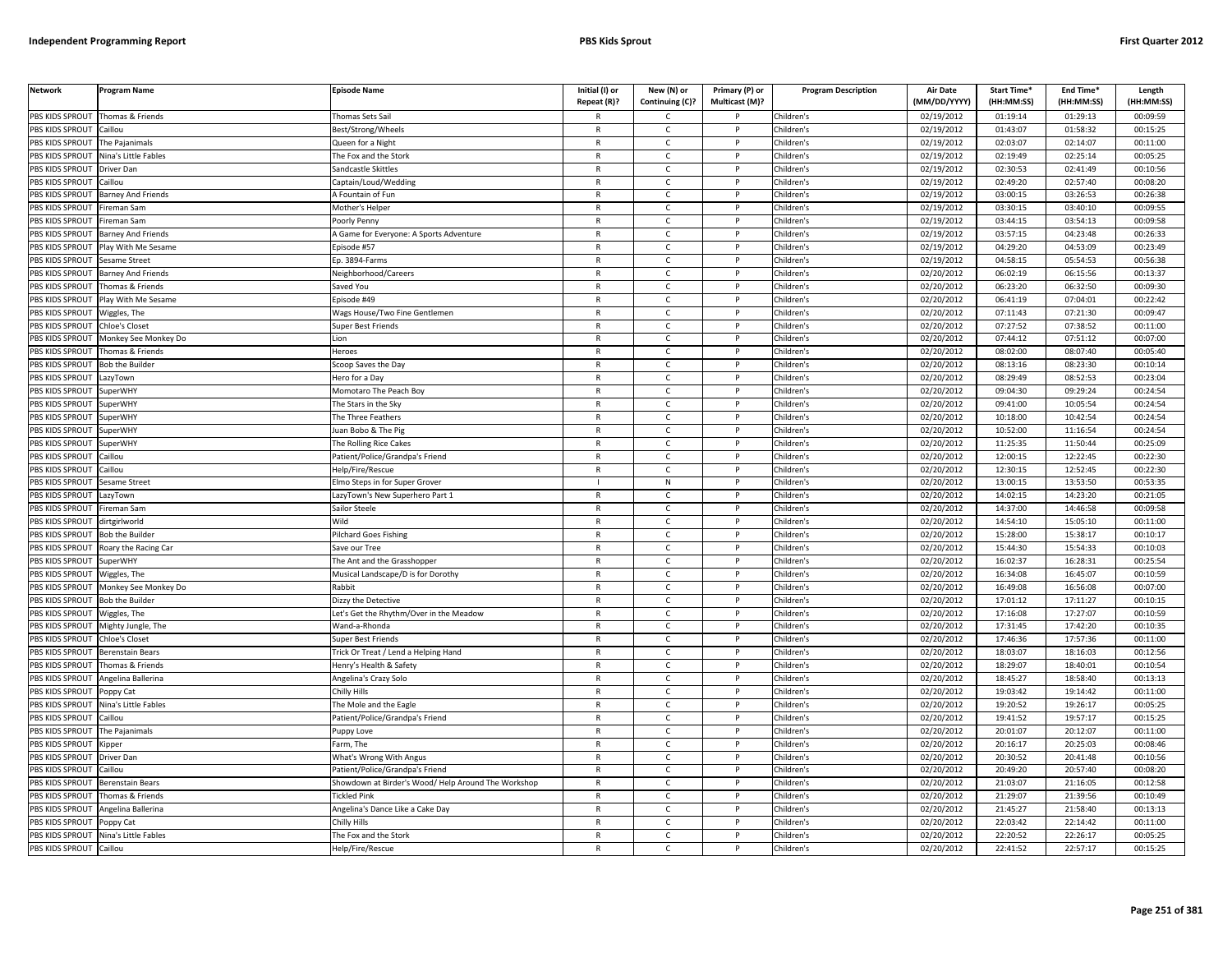| PBS KIDS SPROUT<br>The Pajanimals<br>Children's<br>02/20/2012<br>23:01:07<br>23:12:07<br>00:11:00<br>uppy Love<br>C<br>PBS KIDS SPROUT<br>iger's Rocket<br>$\mathsf{C}$<br>Children's<br>02/20/2012<br>23:16:17<br>23:25:03<br>00:08:46<br>Kipper<br>$\mathsf{R}$<br>P<br>PBS KIDS SPROUT<br>Children's<br>02/20/2012<br>23:30:52<br>23:41:48<br>00:10:56<br>Driver Dan<br>Dance Yourself Dizzy<br>$\mathsf{R}$<br>$\mathsf{C}$<br>P<br>02/20/2012<br>23:49:20<br>23:57:40<br>00:08:20<br>PBS KIDS SPROUT<br>Caillou<br>Help/Fire/Rescue<br>$\mathsf{R}$<br>$\mathsf{C}$<br>P<br>Children's<br>PBS KIDS SPROUT<br>Children's<br>02/20/2012<br>00:03:07<br>00:16:03<br>00:12:56<br><b>Berenstain Bears</b><br>Frick Or Treat / Lend a Helping Hand<br>R<br>$\mathsf{C}$<br>PBS KIDS SPROUT<br>homas & Friends<br>$\mathsf{R}$<br>$\mathsf{C}$<br>Children's<br>02/20/2012<br>00:29:07<br>00:40:01<br>00:10:54<br>lenry's Health & Safety<br>00:45:27<br><b>BS KIDS SPROUT</b><br>Angelina Ballerina<br>Angelina's Crazy Solo<br>R<br>Children's<br>02/20/2012<br>00:58:40<br>00:13:13<br>C<br>$\mathsf{C}$<br>02/20/2012<br>01:03:42<br>01:14:42<br>00:11:00<br>PBS KIDS SPROUT<br>Chilly Hills<br>$\mathsf{R}$<br>D<br>Children's<br>oppy Cat<br>02/20/2012<br>01:20:52<br>PBS KIDS SPROUT<br>Nina's Little Fables<br>$\mathsf{C}$<br>Children's<br>01:26:17<br>00:05:25<br>The Mole and the Eagle<br>$\mathsf{R}$<br>P<br>PBS KIDS SPROUT<br>$\mathsf{R}$<br>$\mathsf{C}$<br>02/20/2012<br>01:41:52<br>01:57:17<br>00:15:25<br>aillou<br>P<br>Children's<br>atient/Police/Grandpa's Friend<br>PBS KIDS SPROUT<br>02/20/2012<br>02:01:07<br>02:12:07<br>00:11:00<br>The Pajanimals<br>$\mathsf{R}$<br>$\mathsf{C}$<br>P<br>Children's<br>Puppy Love<br>$\sqrt{02}/20/2012$<br>02:16:17<br>PBS KIDS SPROUT<br>$\mathsf{R}$<br>$\mathsf{C}$<br>Children's<br>02:25:03<br>00:08:46<br><sup>:</sup> arm, The<br>P<br><b>Kipper</b><br>$\mathsf{R}$<br>$\mathsf{C}$<br>PBS KIDS SPROUT<br>$\mathsf{P}$<br>Children's<br>02/20/2012<br>02:30:52<br>02:41:48<br>00:10:56<br>Driver Dan<br>What's Wrong With Angus<br>PBS KIDS SPROUT<br>02/20/2012<br>02:49:20<br>02:57:40<br>00:08:20<br>$\mathsf{R}$<br>$\mathsf{C}$<br>Children's<br>aillou<br>atient/Police/Grandpa's Friend<br>P<br>PBS KIDS SPROUT<br>$\mathsf{R}$<br>$\mathsf{C}$<br>Children's<br>02/20/2012<br>03:00:15<br>03:26:45<br>00:26:30<br>Barney And Friends<br>The Amazing Captain Pickles: A Hero Adventure<br>P<br>02/20/2012<br>PBS KIDS SPROUT<br>ireman Sam<br>Seeing Red<br>$\mathsf{R}$<br>$\mathsf{C}$<br>Children's<br>03:30:15<br>03:40:10<br>00:09:55<br>P<br>PBS KIDS SPROUT<br>ireman Sam<br>$\mathsf{R}$<br>$\mathsf{C}$<br>$\mathsf{P}$<br>Children's<br>02/20/2012<br>03:44:15<br>03:54:13<br>00:09:58<br>Pirates of Pontypandy<br>PBS KIDS SPROUT<br>The Reluctant Dragon: A Fairy Tale Adventure<br>$\mathsf{R}$<br>$\mathsf{C}$<br>Children's<br>02/20/2012<br>03:57:15<br>04:23:51<br>00:26:36<br><b>Barney And Friends</b><br>P<br>$\mathsf{C}$<br>Children's<br>02/20/2012<br>04:29:20<br>04:53:12<br>00:23:52<br>PBS KIDS SPROUT<br>Play With Me Sesame<br>Episode #58<br>$\mathsf{R}$<br>P<br>PBS KIDS SPROUT<br>Ep. 3895-Flowers, Plants, Trees!<br>$\mathsf{C}$<br>Children's<br>02/20/2012<br>04:58:15<br>05:54:40<br>00:56:25<br><b>Sesame Street</b><br>R<br>P<br>PBS KIDS SPROUT<br>$\mathsf{R}$<br>$\mathsf{C}$<br>P<br>Children's<br>02/21/2012<br>06:02:19<br>06:15:52<br>00:13:33<br><b>Barney And Friends</b><br>China/Kenya<br>02/21/2012<br>06:23:20<br>06:32:49<br>00:09:29<br>PBS KIDS SPROUT<br>Thomas & Friends<br>Thomas Sets Sail<br>R<br>$\mathsf{C}$<br>Children's<br>PBS KIDS SPROUT<br>$\mathsf{R}$<br>$\mathsf{C}$<br>Children's<br>02/21/2012<br>06:41:19<br>07:04:03<br>00:22:44<br>Play With Me Sesame<br>pisode #50<br>Þ<br>PBS KIDS SPROUT<br>Children's<br>02/21/2012<br>07:11:43<br>07:21:31<br>00:09:48<br>Wiggles, The<br>$\mathsf{R}$<br>c<br>'eddy Bear,Teddy Bear/Wiggletastic<br>PBS KIDS SPROUT<br>he Sound of Echoes<br>$\mathsf{R}$<br>$\mathsf{C}$<br>Children's<br>02/21/2012<br>07:27:52<br>07:38:52<br>00:11:00<br><b>Chloe's Closet</b><br>07:44:12<br>00:07:00<br>PBS KIDS SPROUT<br>$\mathsf{C}$<br>Children's<br>02/21/2012<br>07:51:12<br>Monkey See Monkey Do<br>$\mathsf{R}$<br>P<br>Rooster<br>$\mathsf{C}$<br>02/21/2012<br>08:02:00<br>08:07:29<br>00:05:29<br>PBS KIDS SPROUT<br>$\mathsf{R}$<br>P<br>Children's<br>Thomas & Friends<br><b>Elizabeth the Vintage Lorry</b><br>02/21/2012<br>08:23:31<br>00:10:15<br>PBS KIDS SPROUT<br>$\mathsf{R}$<br>$\mathsf{C}$<br>$\mathsf{P}$<br>Children's<br>08:13:16<br><b>Bob the Builder</b><br><b>Trix's Tiles</b><br>02/21/2012<br>08:52:05<br>PBS KIDS SPROUT<br>$\mathsf{R}$<br>$\mathsf{C}$<br>Children's<br>08:29:49<br>00:22:16<br>P<br>azyTown<br><b>Remote Control</b><br>PBS KIDS SPROUT<br>$\mathsf{C}$<br>Children's<br>02/21/2012<br>09:04:00<br>09:13:30<br>00:09:30<br>Perilous Path<br>$\mathsf{R}$<br>$\mathsf{P}$<br>ireman Sam<br>02/21/2012<br>PBS KIDS SPROUT<br>Ruff's Musical Zoo/The Princess and the Frog<br>$\mathsf{C}$<br>Children's<br>09:21:00<br>09:34:10<br>00:13:10<br><b>Barney And Friends</b><br>$\mathsf{R}$<br>P<br>02/21/2012<br>10:01:00<br>10:26:23<br>PBS KIDS SPROUT<br>SuperWHY<br><b>Tom Thumb</b><br>R<br>$\mathsf{C}$<br>P<br>Children's<br>00:25:23<br>PBS KIDS SPROUT<br>Shell Shock/Sunken Suzy<br>$\mathsf{R}$<br>$\mathsf{C}$<br>P<br>Children's<br>02/21/2012<br>10:39:30<br>10:50:57<br>00:11:27<br>Dive Olly Dive<br>PBS KIDS SPROUT<br>Play With Me Sesame<br>Episode #63<br>$\mathsf{R}$<br>$\mathsf{C}$<br>P<br>Children's<br>02/21/2012<br>11:03:05<br>11:25:26<br>00:22:21<br>02/21/2012<br>PBS KIDS SPROUT<br>What's Your News?<br>$\mathsf{R}$<br>$\mathsf{C}$<br>Children's<br>11:35:35<br>11:46:00<br>00:10:25<br>rampoline<br>P<br>PBS KIDS SPROUT<br>Children's<br>02/21/2012<br>12:00:15<br>12:22:45<br>00:22:30<br>Caillou<br>Antarctic/Sea/Bayou<br>$\mathsf{R}$<br>$\mathsf{C}$<br>P<br>PBS KIDS SPROUT<br>Children's<br>02/21/2012<br>12:30:15<br>12:52:45<br>00:22:30<br>Caillou<br>Captain/Loud/Wedding<br>$\mathsf{R}$<br>C<br>P<br>00:54:08<br>PBS KIDS SPROUT<br>${\sf N}$<br>P<br>Children's<br>02/21/2012<br>13:00:15<br>13:54:23<br>Sesame Street<br>Maria the Cowgirl<br>$\blacksquare$<br>PBS KIDS SPROUT<br>R<br>Ċ<br>Children's<br>02/21/2012<br>14:02:15<br>14:26:05<br>00:23:50<br>LazyTown<br>Sleepless in LazyTown<br>02/21/2012<br>14:37:00<br>14:46:58<br>00:09:58<br>PBS KIDS SPROUT<br>Dily's Big Surprise<br>$\mathsf{R}$<br>$\mathsf{C}$<br>P<br>Children's<br>ireman Sam<br><b>BS KIDS SPROUT</b><br>02/21/2012<br>14:54:10<br>15:05:10<br>00:11:00<br>$\mathsf{R}$<br>$\mathsf{C}$<br>Children's<br>dirtgirlworld<br>eeds<br>P<br>PBS KIDS SPROUT<br><b>Bob's Boots</b><br>$\mathsf{R}$<br>$\mathsf{C}$<br>Children's<br>02/21/2012<br>15:28:00<br>15:38:17<br>00:10:17<br><b>Bob the Builder</b><br>Þ<br>PBS KIDS SPROUT<br>02/21/2012<br>15:44:30<br>15:54:33<br>00:10:03<br>C<br>Children's<br>Roary the Racing Car<br>'rucksy's Sleep Over<br>R<br>P<br>02/21/2012<br>00:25:51<br>PBS KIDS SPROUT<br>$\mathsf{R}$<br>$\mathsf{C}$<br>P<br>Children's<br>16:02:37<br>16:28:28<br>SuperWHY<br>he Little Red Hen<br>PBS KIDS SPROUT<br>02/21/2012<br>16:34:08<br>16:45:07<br>00:10:59<br>$\mathsf{C}$<br>Children's<br>Wiggles, The<br>The Sporting Salsa!/Jack and Jill<br>$\mathsf{R}$<br>P<br>02/21/2012<br>PBS KIDS SPROUT<br>$\mathsf{C}$<br>Children's<br>16:49:08<br>16:56:08<br>00:07:00<br>Monkey See Monkey Do<br>$\mathsf{R}$<br>P<br>PBS KIDS SPROUT<br>$\mathsf{C}$<br>$\sqrt{02}/21/2012$<br>17:01:12<br>17:11:27<br>00:10:15<br><b>Bob the Builder</b><br>$\mathsf{R}$<br>P<br>Children's<br>Two Jobs Travis<br>PBS KIDS SPROUT<br>$\mathsf{C}$<br>02/21/2012<br>17:16:08<br>17:27:07<br>00:10:59<br>Wiggles, The<br>et's Get the Rhythm/Over in the Meadow<br>$\mathsf{R}$<br>P<br>Children's<br>17:31:45<br>17:42:20<br>PBS KIDS SPROUT<br>Rhonda's Birthday<br>R<br>$\mathsf{C}$<br>P<br>Children's<br>02/21/2012<br>00:10:35<br>Mighty Jungle, The<br>PBS KIDS SPROUT<br>$\mathsf{C}$<br>02/21/2012<br>17:46:36<br>17:57:36<br>Chloe's Closet<br>Stay on Your Toes<br>$\mathsf{R}$<br>Children's<br>00:11:00<br>PBS KIDS SPROUT<br>$\mathsf{C}$<br>Children's<br>02/21/2012<br>18:03:07<br>18:16:03<br>00:12:56<br><b>Berenstain Bears</b><br>Mama's New Job / Mighty Milton<br>R<br>P<br>PBS KIDS SPROUT<br>Thomas & Friends<br>$\mathsf{R}$<br>$\mathsf{C}$<br>Children's<br>02/21/2012<br>18:29:07<br>18:40:01<br>00:10:54<br>Diesel's Special Delivery<br>P<br>02/21/2012<br>18:45:27<br>18:58:39<br>PBS KIDS SPROUT<br>Angelina Ballerina<br>Angelina and the Irish Jig<br>$\mathsf{R}$<br>$\mathsf{C}$<br>P<br>Children's<br>00:13:12<br>02/21/2012<br>19:03:42<br>00:11:00<br>PBS KIDS SPROUT<br>Poppy Cat<br>ricky Cricket<br>R<br>Ċ<br>Children's<br>19:14:42<br>PBS KIDS SPROUT<br>Children's<br>02/21/2012<br>19:20:52<br>19:26:17<br>00:05:25<br>Nina's Little Fables<br>he Tortoise and the Hare<br>$\mathsf{R}$<br>$\mathsf{C}$<br>P<br>PBS KIDS SPROUT<br>Children's<br>02/21/2012<br>19:41:52<br>19:57:17<br>00:15:25<br>Caillou<br>Best/Strong/Wheels<br>R<br>C | <b>Network</b>  | Program Name   | <b>Episode Name</b> | Initial (I) or<br>Repeat (R)? | New (N) or<br>Continuing (C)? | Primary (P) or<br>Multicast (M)? | <b>Program Description</b> | Air Date<br>(MM/DD/YYYY) | Start Time*<br>(HH:MM:SS) | End Time*<br>(HH:MM:SS) | Length<br>(HH:MM:SS) |
|-------------------------------------------------------------------------------------------------------------------------------------------------------------------------------------------------------------------------------------------------------------------------------------------------------------------------------------------------------------------------------------------------------------------------------------------------------------------------------------------------------------------------------------------------------------------------------------------------------------------------------------------------------------------------------------------------------------------------------------------------------------------------------------------------------------------------------------------------------------------------------------------------------------------------------------------------------------------------------------------------------------------------------------------------------------------------------------------------------------------------------------------------------------------------------------------------------------------------------------------------------------------------------------------------------------------------------------------------------------------------------------------------------------------------------------------------------------------------------------------------------------------------------------------------------------------------------------------------------------------------------------------------------------------------------------------------------------------------------------------------------------------------------------------------------------------------------------------------------------------------------------------------------------------------------------------------------------------------------------------------------------------------------------------------------------------------------------------------------------------------------------------------------------------------------------------------------------------------------------------------------------------------------------------------------------------------------------------------------------------------------------------------------------------------------------------------------------------------------------------------------------------------------------------------------------------------------------------------------------------------------------------------------------------------------------------------------------------------------------------------------------------------------------------------------------------------------------------------------------------------------------------------------------------------------------------------------------------------------------------------------------------------------------------------------------------------------------------------------------------------------------------------------------------------------------------------------------------------------------------------------------------------------------------------------------------------------------------------------------------------------------------------------------------------------------------------------------------------------------------------------------------------------------------------------------------------------------------------------------------------------------------------------------------------------------------------------------------------------------------------------------------------------------------------------------------------------------------------------------------------------------------------------------------------------------------------------------------------------------------------------------------------------------------------------------------------------------------------------------------------------------------------------------------------------------------------------------------------------------------------------------------------------------------------------------------------------------------------------------------------------------------------------------------------------------------------------------------------------------------------------------------------------------------------------------------------------------------------------------------------------------------------------------------------------------------------------------------------------------------------------------------------------------------------------------------------------------------------------------------------------------------------------------------------------------------------------------------------------------------------------------------------------------------------------------------------------------------------------------------------------------------------------------------------------------------------------------------------------------------------------------------------------------------------------------------------------------------------------------------------------------------------------------------------------------------------------------------------------------------------------------------------------------------------------------------------------------------------------------------------------------------------------------------------------------------------------------------------------------------------------------------------------------------------------------------------------------------------------------------------------------------------------------------------------------------------------------------------------------------------------------------------------------------------------------------------------------------------------------------------------------------------------------------------------------------------------------------------------------------------------------------------------------------------------------------------------------------------------------------------------------------------------------------------------------------------------------------------------------------------------------------------------------------------------------------------------------------------------------------------------------------------------------------------------------------------------------------------------------------------------------------------------------------------------------------------------------------------------------------------------------------------------------------------------------------------------------------------------------------------------------------------------------------------------------------------------------------------------------------------------------------------------------------------------------------------------------------------------------------------------------------------------------------------------------------------------------------------------------------------------------------------------------------------------------------------------------------------------------------------------------------------------------------------------------------------------------------------------------------------------------------------------------------------------------------------------------------------------------------------------------------------------------------------------------------------------------------------------------------------------------------------------------------------------------------------------------------------------------------------------------------------------------------------------------------------------------------------------------------------------------------------------------------------------------------------------------------------------------------------------------------------------------------------------------------------------------------------------------------------------------------------------------------------------------------------------------------------------------------------------------------------------------------------------------------------------------------------------------------------------------------------------------------------------------------------------------------------------------------------------------------------------------------------------------------------------------------------------------------------------------------------------------------------------------------------------------------------------------------------------------------------------------------------------------------------------------------------------------------------------------------------------------------------------------------------------------------------------------------------------------------------------------------|-----------------|----------------|---------------------|-------------------------------|-------------------------------|----------------------------------|----------------------------|--------------------------|---------------------------|-------------------------|----------------------|
|                                                                                                                                                                                                                                                                                                                                                                                                                                                                                                                                                                                                                                                                                                                                                                                                                                                                                                                                                                                                                                                                                                                                                                                                                                                                                                                                                                                                                                                                                                                                                                                                                                                                                                                                                                                                                                                                                                                                                                                                                                                                                                                                                                                                                                                                                                                                                                                                                                                                                                                                                                                                                                                                                                                                                                                                                                                                                                                                                                                                                                                                                                                                                                                                                                                                                                                                                                                                                                                                                                                                                                                                                                                                                                                                                                                                                                                                                                                                                                                                                                                                                                                                                                                                                                                                                                                                                                                                                                                                                                                                                                                                                                                                                                                                                                                                                                                                                                                                                                                                                                                                                                                                                                                                                                                                                                                                                                                                                                                                                                                                                                                                                                                                                                                                                                                                                                                                                                                                                                                                                                                                                                                                                                                                                                                                                                                                                                                                                                                                                                                                                                                                                                                                                                                                                                                                                                                                                                                                                                                                                                                                                                                                                                                                                                                                                                                                                                                                                                                                                                                                                                                                                                                                                                                                                                                                                                                                                                                                                                                                                                                                                                                                                                                                                                                                                                                                                                                                                                                                                                                                                                                                                                                                                                                                                                                                                                                                                                                                                                                                                                                                                                                                                                                                                                                                                           |                 |                |                     |                               |                               |                                  |                            |                          |                           |                         |                      |
|                                                                                                                                                                                                                                                                                                                                                                                                                                                                                                                                                                                                                                                                                                                                                                                                                                                                                                                                                                                                                                                                                                                                                                                                                                                                                                                                                                                                                                                                                                                                                                                                                                                                                                                                                                                                                                                                                                                                                                                                                                                                                                                                                                                                                                                                                                                                                                                                                                                                                                                                                                                                                                                                                                                                                                                                                                                                                                                                                                                                                                                                                                                                                                                                                                                                                                                                                                                                                                                                                                                                                                                                                                                                                                                                                                                                                                                                                                                                                                                                                                                                                                                                                                                                                                                                                                                                                                                                                                                                                                                                                                                                                                                                                                                                                                                                                                                                                                                                                                                                                                                                                                                                                                                                                                                                                                                                                                                                                                                                                                                                                                                                                                                                                                                                                                                                                                                                                                                                                                                                                                                                                                                                                                                                                                                                                                                                                                                                                                                                                                                                                                                                                                                                                                                                                                                                                                                                                                                                                                                                                                                                                                                                                                                                                                                                                                                                                                                                                                                                                                                                                                                                                                                                                                                                                                                                                                                                                                                                                                                                                                                                                                                                                                                                                                                                                                                                                                                                                                                                                                                                                                                                                                                                                                                                                                                                                                                                                                                                                                                                                                                                                                                                                                                                                                                                                           |                 |                |                     |                               |                               |                                  |                            |                          |                           |                         |                      |
|                                                                                                                                                                                                                                                                                                                                                                                                                                                                                                                                                                                                                                                                                                                                                                                                                                                                                                                                                                                                                                                                                                                                                                                                                                                                                                                                                                                                                                                                                                                                                                                                                                                                                                                                                                                                                                                                                                                                                                                                                                                                                                                                                                                                                                                                                                                                                                                                                                                                                                                                                                                                                                                                                                                                                                                                                                                                                                                                                                                                                                                                                                                                                                                                                                                                                                                                                                                                                                                                                                                                                                                                                                                                                                                                                                                                                                                                                                                                                                                                                                                                                                                                                                                                                                                                                                                                                                                                                                                                                                                                                                                                                                                                                                                                                                                                                                                                                                                                                                                                                                                                                                                                                                                                                                                                                                                                                                                                                                                                                                                                                                                                                                                                                                                                                                                                                                                                                                                                                                                                                                                                                                                                                                                                                                                                                                                                                                                                                                                                                                                                                                                                                                                                                                                                                                                                                                                                                                                                                                                                                                                                                                                                                                                                                                                                                                                                                                                                                                                                                                                                                                                                                                                                                                                                                                                                                                                                                                                                                                                                                                                                                                                                                                                                                                                                                                                                                                                                                                                                                                                                                                                                                                                                                                                                                                                                                                                                                                                                                                                                                                                                                                                                                                                                                                                                                           |                 |                |                     |                               |                               |                                  |                            |                          |                           |                         |                      |
|                                                                                                                                                                                                                                                                                                                                                                                                                                                                                                                                                                                                                                                                                                                                                                                                                                                                                                                                                                                                                                                                                                                                                                                                                                                                                                                                                                                                                                                                                                                                                                                                                                                                                                                                                                                                                                                                                                                                                                                                                                                                                                                                                                                                                                                                                                                                                                                                                                                                                                                                                                                                                                                                                                                                                                                                                                                                                                                                                                                                                                                                                                                                                                                                                                                                                                                                                                                                                                                                                                                                                                                                                                                                                                                                                                                                                                                                                                                                                                                                                                                                                                                                                                                                                                                                                                                                                                                                                                                                                                                                                                                                                                                                                                                                                                                                                                                                                                                                                                                                                                                                                                                                                                                                                                                                                                                                                                                                                                                                                                                                                                                                                                                                                                                                                                                                                                                                                                                                                                                                                                                                                                                                                                                                                                                                                                                                                                                                                                                                                                                                                                                                                                                                                                                                                                                                                                                                                                                                                                                                                                                                                                                                                                                                                                                                                                                                                                                                                                                                                                                                                                                                                                                                                                                                                                                                                                                                                                                                                                                                                                                                                                                                                                                                                                                                                                                                                                                                                                                                                                                                                                                                                                                                                                                                                                                                                                                                                                                                                                                                                                                                                                                                                                                                                                                                                           |                 |                |                     |                               |                               |                                  |                            |                          |                           |                         |                      |
|                                                                                                                                                                                                                                                                                                                                                                                                                                                                                                                                                                                                                                                                                                                                                                                                                                                                                                                                                                                                                                                                                                                                                                                                                                                                                                                                                                                                                                                                                                                                                                                                                                                                                                                                                                                                                                                                                                                                                                                                                                                                                                                                                                                                                                                                                                                                                                                                                                                                                                                                                                                                                                                                                                                                                                                                                                                                                                                                                                                                                                                                                                                                                                                                                                                                                                                                                                                                                                                                                                                                                                                                                                                                                                                                                                                                                                                                                                                                                                                                                                                                                                                                                                                                                                                                                                                                                                                                                                                                                                                                                                                                                                                                                                                                                                                                                                                                                                                                                                                                                                                                                                                                                                                                                                                                                                                                                                                                                                                                                                                                                                                                                                                                                                                                                                                                                                                                                                                                                                                                                                                                                                                                                                                                                                                                                                                                                                                                                                                                                                                                                                                                                                                                                                                                                                                                                                                                                                                                                                                                                                                                                                                                                                                                                                                                                                                                                                                                                                                                                                                                                                                                                                                                                                                                                                                                                                                                                                                                                                                                                                                                                                                                                                                                                                                                                                                                                                                                                                                                                                                                                                                                                                                                                                                                                                                                                                                                                                                                                                                                                                                                                                                                                                                                                                                                                           |                 |                |                     |                               |                               |                                  |                            |                          |                           |                         |                      |
|                                                                                                                                                                                                                                                                                                                                                                                                                                                                                                                                                                                                                                                                                                                                                                                                                                                                                                                                                                                                                                                                                                                                                                                                                                                                                                                                                                                                                                                                                                                                                                                                                                                                                                                                                                                                                                                                                                                                                                                                                                                                                                                                                                                                                                                                                                                                                                                                                                                                                                                                                                                                                                                                                                                                                                                                                                                                                                                                                                                                                                                                                                                                                                                                                                                                                                                                                                                                                                                                                                                                                                                                                                                                                                                                                                                                                                                                                                                                                                                                                                                                                                                                                                                                                                                                                                                                                                                                                                                                                                                                                                                                                                                                                                                                                                                                                                                                                                                                                                                                                                                                                                                                                                                                                                                                                                                                                                                                                                                                                                                                                                                                                                                                                                                                                                                                                                                                                                                                                                                                                                                                                                                                                                                                                                                                                                                                                                                                                                                                                                                                                                                                                                                                                                                                                                                                                                                                                                                                                                                                                                                                                                                                                                                                                                                                                                                                                                                                                                                                                                                                                                                                                                                                                                                                                                                                                                                                                                                                                                                                                                                                                                                                                                                                                                                                                                                                                                                                                                                                                                                                                                                                                                                                                                                                                                                                                                                                                                                                                                                                                                                                                                                                                                                                                                                                                           |                 |                |                     |                               |                               |                                  |                            |                          |                           |                         |                      |
|                                                                                                                                                                                                                                                                                                                                                                                                                                                                                                                                                                                                                                                                                                                                                                                                                                                                                                                                                                                                                                                                                                                                                                                                                                                                                                                                                                                                                                                                                                                                                                                                                                                                                                                                                                                                                                                                                                                                                                                                                                                                                                                                                                                                                                                                                                                                                                                                                                                                                                                                                                                                                                                                                                                                                                                                                                                                                                                                                                                                                                                                                                                                                                                                                                                                                                                                                                                                                                                                                                                                                                                                                                                                                                                                                                                                                                                                                                                                                                                                                                                                                                                                                                                                                                                                                                                                                                                                                                                                                                                                                                                                                                                                                                                                                                                                                                                                                                                                                                                                                                                                                                                                                                                                                                                                                                                                                                                                                                                                                                                                                                                                                                                                                                                                                                                                                                                                                                                                                                                                                                                                                                                                                                                                                                                                                                                                                                                                                                                                                                                                                                                                                                                                                                                                                                                                                                                                                                                                                                                                                                                                                                                                                                                                                                                                                                                                                                                                                                                                                                                                                                                                                                                                                                                                                                                                                                                                                                                                                                                                                                                                                                                                                                                                                                                                                                                                                                                                                                                                                                                                                                                                                                                                                                                                                                                                                                                                                                                                                                                                                                                                                                                                                                                                                                                                                           |                 |                |                     |                               |                               |                                  |                            |                          |                           |                         |                      |
|                                                                                                                                                                                                                                                                                                                                                                                                                                                                                                                                                                                                                                                                                                                                                                                                                                                                                                                                                                                                                                                                                                                                                                                                                                                                                                                                                                                                                                                                                                                                                                                                                                                                                                                                                                                                                                                                                                                                                                                                                                                                                                                                                                                                                                                                                                                                                                                                                                                                                                                                                                                                                                                                                                                                                                                                                                                                                                                                                                                                                                                                                                                                                                                                                                                                                                                                                                                                                                                                                                                                                                                                                                                                                                                                                                                                                                                                                                                                                                                                                                                                                                                                                                                                                                                                                                                                                                                                                                                                                                                                                                                                                                                                                                                                                                                                                                                                                                                                                                                                                                                                                                                                                                                                                                                                                                                                                                                                                                                                                                                                                                                                                                                                                                                                                                                                                                                                                                                                                                                                                                                                                                                                                                                                                                                                                                                                                                                                                                                                                                                                                                                                                                                                                                                                                                                                                                                                                                                                                                                                                                                                                                                                                                                                                                                                                                                                                                                                                                                                                                                                                                                                                                                                                                                                                                                                                                                                                                                                                                                                                                                                                                                                                                                                                                                                                                                                                                                                                                                                                                                                                                                                                                                                                                                                                                                                                                                                                                                                                                                                                                                                                                                                                                                                                                                                                           |                 |                |                     |                               |                               |                                  |                            |                          |                           |                         |                      |
|                                                                                                                                                                                                                                                                                                                                                                                                                                                                                                                                                                                                                                                                                                                                                                                                                                                                                                                                                                                                                                                                                                                                                                                                                                                                                                                                                                                                                                                                                                                                                                                                                                                                                                                                                                                                                                                                                                                                                                                                                                                                                                                                                                                                                                                                                                                                                                                                                                                                                                                                                                                                                                                                                                                                                                                                                                                                                                                                                                                                                                                                                                                                                                                                                                                                                                                                                                                                                                                                                                                                                                                                                                                                                                                                                                                                                                                                                                                                                                                                                                                                                                                                                                                                                                                                                                                                                                                                                                                                                                                                                                                                                                                                                                                                                                                                                                                                                                                                                                                                                                                                                                                                                                                                                                                                                                                                                                                                                                                                                                                                                                                                                                                                                                                                                                                                                                                                                                                                                                                                                                                                                                                                                                                                                                                                                                                                                                                                                                                                                                                                                                                                                                                                                                                                                                                                                                                                                                                                                                                                                                                                                                                                                                                                                                                                                                                                                                                                                                                                                                                                                                                                                                                                                                                                                                                                                                                                                                                                                                                                                                                                                                                                                                                                                                                                                                                                                                                                                                                                                                                                                                                                                                                                                                                                                                                                                                                                                                                                                                                                                                                                                                                                                                                                                                                                                           |                 |                |                     |                               |                               |                                  |                            |                          |                           |                         |                      |
|                                                                                                                                                                                                                                                                                                                                                                                                                                                                                                                                                                                                                                                                                                                                                                                                                                                                                                                                                                                                                                                                                                                                                                                                                                                                                                                                                                                                                                                                                                                                                                                                                                                                                                                                                                                                                                                                                                                                                                                                                                                                                                                                                                                                                                                                                                                                                                                                                                                                                                                                                                                                                                                                                                                                                                                                                                                                                                                                                                                                                                                                                                                                                                                                                                                                                                                                                                                                                                                                                                                                                                                                                                                                                                                                                                                                                                                                                                                                                                                                                                                                                                                                                                                                                                                                                                                                                                                                                                                                                                                                                                                                                                                                                                                                                                                                                                                                                                                                                                                                                                                                                                                                                                                                                                                                                                                                                                                                                                                                                                                                                                                                                                                                                                                                                                                                                                                                                                                                                                                                                                                                                                                                                                                                                                                                                                                                                                                                                                                                                                                                                                                                                                                                                                                                                                                                                                                                                                                                                                                                                                                                                                                                                                                                                                                                                                                                                                                                                                                                                                                                                                                                                                                                                                                                                                                                                                                                                                                                                                                                                                                                                                                                                                                                                                                                                                                                                                                                                                                                                                                                                                                                                                                                                                                                                                                                                                                                                                                                                                                                                                                                                                                                                                                                                                                                                           |                 |                |                     |                               |                               |                                  |                            |                          |                           |                         |                      |
|                                                                                                                                                                                                                                                                                                                                                                                                                                                                                                                                                                                                                                                                                                                                                                                                                                                                                                                                                                                                                                                                                                                                                                                                                                                                                                                                                                                                                                                                                                                                                                                                                                                                                                                                                                                                                                                                                                                                                                                                                                                                                                                                                                                                                                                                                                                                                                                                                                                                                                                                                                                                                                                                                                                                                                                                                                                                                                                                                                                                                                                                                                                                                                                                                                                                                                                                                                                                                                                                                                                                                                                                                                                                                                                                                                                                                                                                                                                                                                                                                                                                                                                                                                                                                                                                                                                                                                                                                                                                                                                                                                                                                                                                                                                                                                                                                                                                                                                                                                                                                                                                                                                                                                                                                                                                                                                                                                                                                                                                                                                                                                                                                                                                                                                                                                                                                                                                                                                                                                                                                                                                                                                                                                                                                                                                                                                                                                                                                                                                                                                                                                                                                                                                                                                                                                                                                                                                                                                                                                                                                                                                                                                                                                                                                                                                                                                                                                                                                                                                                                                                                                                                                                                                                                                                                                                                                                                                                                                                                                                                                                                                                                                                                                                                                                                                                                                                                                                                                                                                                                                                                                                                                                                                                                                                                                                                                                                                                                                                                                                                                                                                                                                                                                                                                                                                                           |                 |                |                     |                               |                               |                                  |                            |                          |                           |                         |                      |
|                                                                                                                                                                                                                                                                                                                                                                                                                                                                                                                                                                                                                                                                                                                                                                                                                                                                                                                                                                                                                                                                                                                                                                                                                                                                                                                                                                                                                                                                                                                                                                                                                                                                                                                                                                                                                                                                                                                                                                                                                                                                                                                                                                                                                                                                                                                                                                                                                                                                                                                                                                                                                                                                                                                                                                                                                                                                                                                                                                                                                                                                                                                                                                                                                                                                                                                                                                                                                                                                                                                                                                                                                                                                                                                                                                                                                                                                                                                                                                                                                                                                                                                                                                                                                                                                                                                                                                                                                                                                                                                                                                                                                                                                                                                                                                                                                                                                                                                                                                                                                                                                                                                                                                                                                                                                                                                                                                                                                                                                                                                                                                                                                                                                                                                                                                                                                                                                                                                                                                                                                                                                                                                                                                                                                                                                                                                                                                                                                                                                                                                                                                                                                                                                                                                                                                                                                                                                                                                                                                                                                                                                                                                                                                                                                                                                                                                                                                                                                                                                                                                                                                                                                                                                                                                                                                                                                                                                                                                                                                                                                                                                                                                                                                                                                                                                                                                                                                                                                                                                                                                                                                                                                                                                                                                                                                                                                                                                                                                                                                                                                                                                                                                                                                                                                                                                                           |                 |                |                     |                               |                               |                                  |                            |                          |                           |                         |                      |
|                                                                                                                                                                                                                                                                                                                                                                                                                                                                                                                                                                                                                                                                                                                                                                                                                                                                                                                                                                                                                                                                                                                                                                                                                                                                                                                                                                                                                                                                                                                                                                                                                                                                                                                                                                                                                                                                                                                                                                                                                                                                                                                                                                                                                                                                                                                                                                                                                                                                                                                                                                                                                                                                                                                                                                                                                                                                                                                                                                                                                                                                                                                                                                                                                                                                                                                                                                                                                                                                                                                                                                                                                                                                                                                                                                                                                                                                                                                                                                                                                                                                                                                                                                                                                                                                                                                                                                                                                                                                                                                                                                                                                                                                                                                                                                                                                                                                                                                                                                                                                                                                                                                                                                                                                                                                                                                                                                                                                                                                                                                                                                                                                                                                                                                                                                                                                                                                                                                                                                                                                                                                                                                                                                                                                                                                                                                                                                                                                                                                                                                                                                                                                                                                                                                                                                                                                                                                                                                                                                                                                                                                                                                                                                                                                                                                                                                                                                                                                                                                                                                                                                                                                                                                                                                                                                                                                                                                                                                                                                                                                                                                                                                                                                                                                                                                                                                                                                                                                                                                                                                                                                                                                                                                                                                                                                                                                                                                                                                                                                                                                                                                                                                                                                                                                                                                                           |                 |                |                     |                               |                               |                                  |                            |                          |                           |                         |                      |
|                                                                                                                                                                                                                                                                                                                                                                                                                                                                                                                                                                                                                                                                                                                                                                                                                                                                                                                                                                                                                                                                                                                                                                                                                                                                                                                                                                                                                                                                                                                                                                                                                                                                                                                                                                                                                                                                                                                                                                                                                                                                                                                                                                                                                                                                                                                                                                                                                                                                                                                                                                                                                                                                                                                                                                                                                                                                                                                                                                                                                                                                                                                                                                                                                                                                                                                                                                                                                                                                                                                                                                                                                                                                                                                                                                                                                                                                                                                                                                                                                                                                                                                                                                                                                                                                                                                                                                                                                                                                                                                                                                                                                                                                                                                                                                                                                                                                                                                                                                                                                                                                                                                                                                                                                                                                                                                                                                                                                                                                                                                                                                                                                                                                                                                                                                                                                                                                                                                                                                                                                                                                                                                                                                                                                                                                                                                                                                                                                                                                                                                                                                                                                                                                                                                                                                                                                                                                                                                                                                                                                                                                                                                                                                                                                                                                                                                                                                                                                                                                                                                                                                                                                                                                                                                                                                                                                                                                                                                                                                                                                                                                                                                                                                                                                                                                                                                                                                                                                                                                                                                                                                                                                                                                                                                                                                                                                                                                                                                                                                                                                                                                                                                                                                                                                                                                                           |                 |                |                     |                               |                               |                                  |                            |                          |                           |                         |                      |
|                                                                                                                                                                                                                                                                                                                                                                                                                                                                                                                                                                                                                                                                                                                                                                                                                                                                                                                                                                                                                                                                                                                                                                                                                                                                                                                                                                                                                                                                                                                                                                                                                                                                                                                                                                                                                                                                                                                                                                                                                                                                                                                                                                                                                                                                                                                                                                                                                                                                                                                                                                                                                                                                                                                                                                                                                                                                                                                                                                                                                                                                                                                                                                                                                                                                                                                                                                                                                                                                                                                                                                                                                                                                                                                                                                                                                                                                                                                                                                                                                                                                                                                                                                                                                                                                                                                                                                                                                                                                                                                                                                                                                                                                                                                                                                                                                                                                                                                                                                                                                                                                                                                                                                                                                                                                                                                                                                                                                                                                                                                                                                                                                                                                                                                                                                                                                                                                                                                                                                                                                                                                                                                                                                                                                                                                                                                                                                                                                                                                                                                                                                                                                                                                                                                                                                                                                                                                                                                                                                                                                                                                                                                                                                                                                                                                                                                                                                                                                                                                                                                                                                                                                                                                                                                                                                                                                                                                                                                                                                                                                                                                                                                                                                                                                                                                                                                                                                                                                                                                                                                                                                                                                                                                                                                                                                                                                                                                                                                                                                                                                                                                                                                                                                                                                                                                                           |                 |                |                     |                               |                               |                                  |                            |                          |                           |                         |                      |
|                                                                                                                                                                                                                                                                                                                                                                                                                                                                                                                                                                                                                                                                                                                                                                                                                                                                                                                                                                                                                                                                                                                                                                                                                                                                                                                                                                                                                                                                                                                                                                                                                                                                                                                                                                                                                                                                                                                                                                                                                                                                                                                                                                                                                                                                                                                                                                                                                                                                                                                                                                                                                                                                                                                                                                                                                                                                                                                                                                                                                                                                                                                                                                                                                                                                                                                                                                                                                                                                                                                                                                                                                                                                                                                                                                                                                                                                                                                                                                                                                                                                                                                                                                                                                                                                                                                                                                                                                                                                                                                                                                                                                                                                                                                                                                                                                                                                                                                                                                                                                                                                                                                                                                                                                                                                                                                                                                                                                                                                                                                                                                                                                                                                                                                                                                                                                                                                                                                                                                                                                                                                                                                                                                                                                                                                                                                                                                                                                                                                                                                                                                                                                                                                                                                                                                                                                                                                                                                                                                                                                                                                                                                                                                                                                                                                                                                                                                                                                                                                                                                                                                                                                                                                                                                                                                                                                                                                                                                                                                                                                                                                                                                                                                                                                                                                                                                                                                                                                                                                                                                                                                                                                                                                                                                                                                                                                                                                                                                                                                                                                                                                                                                                                                                                                                                                                           |                 |                |                     |                               |                               |                                  |                            |                          |                           |                         |                      |
|                                                                                                                                                                                                                                                                                                                                                                                                                                                                                                                                                                                                                                                                                                                                                                                                                                                                                                                                                                                                                                                                                                                                                                                                                                                                                                                                                                                                                                                                                                                                                                                                                                                                                                                                                                                                                                                                                                                                                                                                                                                                                                                                                                                                                                                                                                                                                                                                                                                                                                                                                                                                                                                                                                                                                                                                                                                                                                                                                                                                                                                                                                                                                                                                                                                                                                                                                                                                                                                                                                                                                                                                                                                                                                                                                                                                                                                                                                                                                                                                                                                                                                                                                                                                                                                                                                                                                                                                                                                                                                                                                                                                                                                                                                                                                                                                                                                                                                                                                                                                                                                                                                                                                                                                                                                                                                                                                                                                                                                                                                                                                                                                                                                                                                                                                                                                                                                                                                                                                                                                                                                                                                                                                                                                                                                                                                                                                                                                                                                                                                                                                                                                                                                                                                                                                                                                                                                                                                                                                                                                                                                                                                                                                                                                                                                                                                                                                                                                                                                                                                                                                                                                                                                                                                                                                                                                                                                                                                                                                                                                                                                                                                                                                                                                                                                                                                                                                                                                                                                                                                                                                                                                                                                                                                                                                                                                                                                                                                                                                                                                                                                                                                                                                                                                                                                                                           |                 |                |                     |                               |                               |                                  |                            |                          |                           |                         |                      |
|                                                                                                                                                                                                                                                                                                                                                                                                                                                                                                                                                                                                                                                                                                                                                                                                                                                                                                                                                                                                                                                                                                                                                                                                                                                                                                                                                                                                                                                                                                                                                                                                                                                                                                                                                                                                                                                                                                                                                                                                                                                                                                                                                                                                                                                                                                                                                                                                                                                                                                                                                                                                                                                                                                                                                                                                                                                                                                                                                                                                                                                                                                                                                                                                                                                                                                                                                                                                                                                                                                                                                                                                                                                                                                                                                                                                                                                                                                                                                                                                                                                                                                                                                                                                                                                                                                                                                                                                                                                                                                                                                                                                                                                                                                                                                                                                                                                                                                                                                                                                                                                                                                                                                                                                                                                                                                                                                                                                                                                                                                                                                                                                                                                                                                                                                                                                                                                                                                                                                                                                                                                                                                                                                                                                                                                                                                                                                                                                                                                                                                                                                                                                                                                                                                                                                                                                                                                                                                                                                                                                                                                                                                                                                                                                                                                                                                                                                                                                                                                                                                                                                                                                                                                                                                                                                                                                                                                                                                                                                                                                                                                                                                                                                                                                                                                                                                                                                                                                                                                                                                                                                                                                                                                                                                                                                                                                                                                                                                                                                                                                                                                                                                                                                                                                                                                                                           |                 |                |                     |                               |                               |                                  |                            |                          |                           |                         |                      |
|                                                                                                                                                                                                                                                                                                                                                                                                                                                                                                                                                                                                                                                                                                                                                                                                                                                                                                                                                                                                                                                                                                                                                                                                                                                                                                                                                                                                                                                                                                                                                                                                                                                                                                                                                                                                                                                                                                                                                                                                                                                                                                                                                                                                                                                                                                                                                                                                                                                                                                                                                                                                                                                                                                                                                                                                                                                                                                                                                                                                                                                                                                                                                                                                                                                                                                                                                                                                                                                                                                                                                                                                                                                                                                                                                                                                                                                                                                                                                                                                                                                                                                                                                                                                                                                                                                                                                                                                                                                                                                                                                                                                                                                                                                                                                                                                                                                                                                                                                                                                                                                                                                                                                                                                                                                                                                                                                                                                                                                                                                                                                                                                                                                                                                                                                                                                                                                                                                                                                                                                                                                                                                                                                                                                                                                                                                                                                                                                                                                                                                                                                                                                                                                                                                                                                                                                                                                                                                                                                                                                                                                                                                                                                                                                                                                                                                                                                                                                                                                                                                                                                                                                                                                                                                                                                                                                                                                                                                                                                                                                                                                                                                                                                                                                                                                                                                                                                                                                                                                                                                                                                                                                                                                                                                                                                                                                                                                                                                                                                                                                                                                                                                                                                                                                                                                                                           |                 |                |                     |                               |                               |                                  |                            |                          |                           |                         |                      |
|                                                                                                                                                                                                                                                                                                                                                                                                                                                                                                                                                                                                                                                                                                                                                                                                                                                                                                                                                                                                                                                                                                                                                                                                                                                                                                                                                                                                                                                                                                                                                                                                                                                                                                                                                                                                                                                                                                                                                                                                                                                                                                                                                                                                                                                                                                                                                                                                                                                                                                                                                                                                                                                                                                                                                                                                                                                                                                                                                                                                                                                                                                                                                                                                                                                                                                                                                                                                                                                                                                                                                                                                                                                                                                                                                                                                                                                                                                                                                                                                                                                                                                                                                                                                                                                                                                                                                                                                                                                                                                                                                                                                                                                                                                                                                                                                                                                                                                                                                                                                                                                                                                                                                                                                                                                                                                                                                                                                                                                                                                                                                                                                                                                                                                                                                                                                                                                                                                                                                                                                                                                                                                                                                                                                                                                                                                                                                                                                                                                                                                                                                                                                                                                                                                                                                                                                                                                                                                                                                                                                                                                                                                                                                                                                                                                                                                                                                                                                                                                                                                                                                                                                                                                                                                                                                                                                                                                                                                                                                                                                                                                                                                                                                                                                                                                                                                                                                                                                                                                                                                                                                                                                                                                                                                                                                                                                                                                                                                                                                                                                                                                                                                                                                                                                                                                                                           |                 |                |                     |                               |                               |                                  |                            |                          |                           |                         |                      |
|                                                                                                                                                                                                                                                                                                                                                                                                                                                                                                                                                                                                                                                                                                                                                                                                                                                                                                                                                                                                                                                                                                                                                                                                                                                                                                                                                                                                                                                                                                                                                                                                                                                                                                                                                                                                                                                                                                                                                                                                                                                                                                                                                                                                                                                                                                                                                                                                                                                                                                                                                                                                                                                                                                                                                                                                                                                                                                                                                                                                                                                                                                                                                                                                                                                                                                                                                                                                                                                                                                                                                                                                                                                                                                                                                                                                                                                                                                                                                                                                                                                                                                                                                                                                                                                                                                                                                                                                                                                                                                                                                                                                                                                                                                                                                                                                                                                                                                                                                                                                                                                                                                                                                                                                                                                                                                                                                                                                                                                                                                                                                                                                                                                                                                                                                                                                                                                                                                                                                                                                                                                                                                                                                                                                                                                                                                                                                                                                                                                                                                                                                                                                                                                                                                                                                                                                                                                                                                                                                                                                                                                                                                                                                                                                                                                                                                                                                                                                                                                                                                                                                                                                                                                                                                                                                                                                                                                                                                                                                                                                                                                                                                                                                                                                                                                                                                                                                                                                                                                                                                                                                                                                                                                                                                                                                                                                                                                                                                                                                                                                                                                                                                                                                                                                                                                                                           |                 |                |                     |                               |                               |                                  |                            |                          |                           |                         |                      |
|                                                                                                                                                                                                                                                                                                                                                                                                                                                                                                                                                                                                                                                                                                                                                                                                                                                                                                                                                                                                                                                                                                                                                                                                                                                                                                                                                                                                                                                                                                                                                                                                                                                                                                                                                                                                                                                                                                                                                                                                                                                                                                                                                                                                                                                                                                                                                                                                                                                                                                                                                                                                                                                                                                                                                                                                                                                                                                                                                                                                                                                                                                                                                                                                                                                                                                                                                                                                                                                                                                                                                                                                                                                                                                                                                                                                                                                                                                                                                                                                                                                                                                                                                                                                                                                                                                                                                                                                                                                                                                                                                                                                                                                                                                                                                                                                                                                                                                                                                                                                                                                                                                                                                                                                                                                                                                                                                                                                                                                                                                                                                                                                                                                                                                                                                                                                                                                                                                                                                                                                                                                                                                                                                                                                                                                                                                                                                                                                                                                                                                                                                                                                                                                                                                                                                                                                                                                                                                                                                                                                                                                                                                                                                                                                                                                                                                                                                                                                                                                                                                                                                                                                                                                                                                                                                                                                                                                                                                                                                                                                                                                                                                                                                                                                                                                                                                                                                                                                                                                                                                                                                                                                                                                                                                                                                                                                                                                                                                                                                                                                                                                                                                                                                                                                                                                                                           |                 |                |                     |                               |                               |                                  |                            |                          |                           |                         |                      |
|                                                                                                                                                                                                                                                                                                                                                                                                                                                                                                                                                                                                                                                                                                                                                                                                                                                                                                                                                                                                                                                                                                                                                                                                                                                                                                                                                                                                                                                                                                                                                                                                                                                                                                                                                                                                                                                                                                                                                                                                                                                                                                                                                                                                                                                                                                                                                                                                                                                                                                                                                                                                                                                                                                                                                                                                                                                                                                                                                                                                                                                                                                                                                                                                                                                                                                                                                                                                                                                                                                                                                                                                                                                                                                                                                                                                                                                                                                                                                                                                                                                                                                                                                                                                                                                                                                                                                                                                                                                                                                                                                                                                                                                                                                                                                                                                                                                                                                                                                                                                                                                                                                                                                                                                                                                                                                                                                                                                                                                                                                                                                                                                                                                                                                                                                                                                                                                                                                                                                                                                                                                                                                                                                                                                                                                                                                                                                                                                                                                                                                                                                                                                                                                                                                                                                                                                                                                                                                                                                                                                                                                                                                                                                                                                                                                                                                                                                                                                                                                                                                                                                                                                                                                                                                                                                                                                                                                                                                                                                                                                                                                                                                                                                                                                                                                                                                                                                                                                                                                                                                                                                                                                                                                                                                                                                                                                                                                                                                                                                                                                                                                                                                                                                                                                                                                                                           |                 |                |                     |                               |                               |                                  |                            |                          |                           |                         |                      |
|                                                                                                                                                                                                                                                                                                                                                                                                                                                                                                                                                                                                                                                                                                                                                                                                                                                                                                                                                                                                                                                                                                                                                                                                                                                                                                                                                                                                                                                                                                                                                                                                                                                                                                                                                                                                                                                                                                                                                                                                                                                                                                                                                                                                                                                                                                                                                                                                                                                                                                                                                                                                                                                                                                                                                                                                                                                                                                                                                                                                                                                                                                                                                                                                                                                                                                                                                                                                                                                                                                                                                                                                                                                                                                                                                                                                                                                                                                                                                                                                                                                                                                                                                                                                                                                                                                                                                                                                                                                                                                                                                                                                                                                                                                                                                                                                                                                                                                                                                                                                                                                                                                                                                                                                                                                                                                                                                                                                                                                                                                                                                                                                                                                                                                                                                                                                                                                                                                                                                                                                                                                                                                                                                                                                                                                                                                                                                                                                                                                                                                                                                                                                                                                                                                                                                                                                                                                                                                                                                                                                                                                                                                                                                                                                                                                                                                                                                                                                                                                                                                                                                                                                                                                                                                                                                                                                                                                                                                                                                                                                                                                                                                                                                                                                                                                                                                                                                                                                                                                                                                                                                                                                                                                                                                                                                                                                                                                                                                                                                                                                                                                                                                                                                                                                                                                                                           |                 |                |                     |                               |                               |                                  |                            |                          |                           |                         |                      |
|                                                                                                                                                                                                                                                                                                                                                                                                                                                                                                                                                                                                                                                                                                                                                                                                                                                                                                                                                                                                                                                                                                                                                                                                                                                                                                                                                                                                                                                                                                                                                                                                                                                                                                                                                                                                                                                                                                                                                                                                                                                                                                                                                                                                                                                                                                                                                                                                                                                                                                                                                                                                                                                                                                                                                                                                                                                                                                                                                                                                                                                                                                                                                                                                                                                                                                                                                                                                                                                                                                                                                                                                                                                                                                                                                                                                                                                                                                                                                                                                                                                                                                                                                                                                                                                                                                                                                                                                                                                                                                                                                                                                                                                                                                                                                                                                                                                                                                                                                                                                                                                                                                                                                                                                                                                                                                                                                                                                                                                                                                                                                                                                                                                                                                                                                                                                                                                                                                                                                                                                                                                                                                                                                                                                                                                                                                                                                                                                                                                                                                                                                                                                                                                                                                                                                                                                                                                                                                                                                                                                                                                                                                                                                                                                                                                                                                                                                                                                                                                                                                                                                                                                                                                                                                                                                                                                                                                                                                                                                                                                                                                                                                                                                                                                                                                                                                                                                                                                                                                                                                                                                                                                                                                                                                                                                                                                                                                                                                                                                                                                                                                                                                                                                                                                                                                                                           |                 |                |                     |                               |                               |                                  |                            |                          |                           |                         |                      |
|                                                                                                                                                                                                                                                                                                                                                                                                                                                                                                                                                                                                                                                                                                                                                                                                                                                                                                                                                                                                                                                                                                                                                                                                                                                                                                                                                                                                                                                                                                                                                                                                                                                                                                                                                                                                                                                                                                                                                                                                                                                                                                                                                                                                                                                                                                                                                                                                                                                                                                                                                                                                                                                                                                                                                                                                                                                                                                                                                                                                                                                                                                                                                                                                                                                                                                                                                                                                                                                                                                                                                                                                                                                                                                                                                                                                                                                                                                                                                                                                                                                                                                                                                                                                                                                                                                                                                                                                                                                                                                                                                                                                                                                                                                                                                                                                                                                                                                                                                                                                                                                                                                                                                                                                                                                                                                                                                                                                                                                                                                                                                                                                                                                                                                                                                                                                                                                                                                                                                                                                                                                                                                                                                                                                                                                                                                                                                                                                                                                                                                                                                                                                                                                                                                                                                                                                                                                                                                                                                                                                                                                                                                                                                                                                                                                                                                                                                                                                                                                                                                                                                                                                                                                                                                                                                                                                                                                                                                                                                                                                                                                                                                                                                                                                                                                                                                                                                                                                                                                                                                                                                                                                                                                                                                                                                                                                                                                                                                                                                                                                                                                                                                                                                                                                                                                                                           |                 |                |                     |                               |                               |                                  |                            |                          |                           |                         |                      |
|                                                                                                                                                                                                                                                                                                                                                                                                                                                                                                                                                                                                                                                                                                                                                                                                                                                                                                                                                                                                                                                                                                                                                                                                                                                                                                                                                                                                                                                                                                                                                                                                                                                                                                                                                                                                                                                                                                                                                                                                                                                                                                                                                                                                                                                                                                                                                                                                                                                                                                                                                                                                                                                                                                                                                                                                                                                                                                                                                                                                                                                                                                                                                                                                                                                                                                                                                                                                                                                                                                                                                                                                                                                                                                                                                                                                                                                                                                                                                                                                                                                                                                                                                                                                                                                                                                                                                                                                                                                                                                                                                                                                                                                                                                                                                                                                                                                                                                                                                                                                                                                                                                                                                                                                                                                                                                                                                                                                                                                                                                                                                                                                                                                                                                                                                                                                                                                                                                                                                                                                                                                                                                                                                                                                                                                                                                                                                                                                                                                                                                                                                                                                                                                                                                                                                                                                                                                                                                                                                                                                                                                                                                                                                                                                                                                                                                                                                                                                                                                                                                                                                                                                                                                                                                                                                                                                                                                                                                                                                                                                                                                                                                                                                                                                                                                                                                                                                                                                                                                                                                                                                                                                                                                                                                                                                                                                                                                                                                                                                                                                                                                                                                                                                                                                                                                                                           |                 |                |                     |                               |                               |                                  |                            |                          |                           |                         |                      |
|                                                                                                                                                                                                                                                                                                                                                                                                                                                                                                                                                                                                                                                                                                                                                                                                                                                                                                                                                                                                                                                                                                                                                                                                                                                                                                                                                                                                                                                                                                                                                                                                                                                                                                                                                                                                                                                                                                                                                                                                                                                                                                                                                                                                                                                                                                                                                                                                                                                                                                                                                                                                                                                                                                                                                                                                                                                                                                                                                                                                                                                                                                                                                                                                                                                                                                                                                                                                                                                                                                                                                                                                                                                                                                                                                                                                                                                                                                                                                                                                                                                                                                                                                                                                                                                                                                                                                                                                                                                                                                                                                                                                                                                                                                                                                                                                                                                                                                                                                                                                                                                                                                                                                                                                                                                                                                                                                                                                                                                                                                                                                                                                                                                                                                                                                                                                                                                                                                                                                                                                                                                                                                                                                                                                                                                                                                                                                                                                                                                                                                                                                                                                                                                                                                                                                                                                                                                                                                                                                                                                                                                                                                                                                                                                                                                                                                                                                                                                                                                                                                                                                                                                                                                                                                                                                                                                                                                                                                                                                                                                                                                                                                                                                                                                                                                                                                                                                                                                                                                                                                                                                                                                                                                                                                                                                                                                                                                                                                                                                                                                                                                                                                                                                                                                                                                                                           |                 |                |                     |                               |                               |                                  |                            |                          |                           |                         |                      |
|                                                                                                                                                                                                                                                                                                                                                                                                                                                                                                                                                                                                                                                                                                                                                                                                                                                                                                                                                                                                                                                                                                                                                                                                                                                                                                                                                                                                                                                                                                                                                                                                                                                                                                                                                                                                                                                                                                                                                                                                                                                                                                                                                                                                                                                                                                                                                                                                                                                                                                                                                                                                                                                                                                                                                                                                                                                                                                                                                                                                                                                                                                                                                                                                                                                                                                                                                                                                                                                                                                                                                                                                                                                                                                                                                                                                                                                                                                                                                                                                                                                                                                                                                                                                                                                                                                                                                                                                                                                                                                                                                                                                                                                                                                                                                                                                                                                                                                                                                                                                                                                                                                                                                                                                                                                                                                                                                                                                                                                                                                                                                                                                                                                                                                                                                                                                                                                                                                                                                                                                                                                                                                                                                                                                                                                                                                                                                                                                                                                                                                                                                                                                                                                                                                                                                                                                                                                                                                                                                                                                                                                                                                                                                                                                                                                                                                                                                                                                                                                                                                                                                                                                                                                                                                                                                                                                                                                                                                                                                                                                                                                                                                                                                                                                                                                                                                                                                                                                                                                                                                                                                                                                                                                                                                                                                                                                                                                                                                                                                                                                                                                                                                                                                                                                                                                                                           |                 |                |                     |                               |                               |                                  |                            |                          |                           |                         |                      |
|                                                                                                                                                                                                                                                                                                                                                                                                                                                                                                                                                                                                                                                                                                                                                                                                                                                                                                                                                                                                                                                                                                                                                                                                                                                                                                                                                                                                                                                                                                                                                                                                                                                                                                                                                                                                                                                                                                                                                                                                                                                                                                                                                                                                                                                                                                                                                                                                                                                                                                                                                                                                                                                                                                                                                                                                                                                                                                                                                                                                                                                                                                                                                                                                                                                                                                                                                                                                                                                                                                                                                                                                                                                                                                                                                                                                                                                                                                                                                                                                                                                                                                                                                                                                                                                                                                                                                                                                                                                                                                                                                                                                                                                                                                                                                                                                                                                                                                                                                                                                                                                                                                                                                                                                                                                                                                                                                                                                                                                                                                                                                                                                                                                                                                                                                                                                                                                                                                                                                                                                                                                                                                                                                                                                                                                                                                                                                                                                                                                                                                                                                                                                                                                                                                                                                                                                                                                                                                                                                                                                                                                                                                                                                                                                                                                                                                                                                                                                                                                                                                                                                                                                                                                                                                                                                                                                                                                                                                                                                                                                                                                                                                                                                                                                                                                                                                                                                                                                                                                                                                                                                                                                                                                                                                                                                                                                                                                                                                                                                                                                                                                                                                                                                                                                                                                                                           |                 |                |                     |                               |                               |                                  |                            |                          |                           |                         |                      |
|                                                                                                                                                                                                                                                                                                                                                                                                                                                                                                                                                                                                                                                                                                                                                                                                                                                                                                                                                                                                                                                                                                                                                                                                                                                                                                                                                                                                                                                                                                                                                                                                                                                                                                                                                                                                                                                                                                                                                                                                                                                                                                                                                                                                                                                                                                                                                                                                                                                                                                                                                                                                                                                                                                                                                                                                                                                                                                                                                                                                                                                                                                                                                                                                                                                                                                                                                                                                                                                                                                                                                                                                                                                                                                                                                                                                                                                                                                                                                                                                                                                                                                                                                                                                                                                                                                                                                                                                                                                                                                                                                                                                                                                                                                                                                                                                                                                                                                                                                                                                                                                                                                                                                                                                                                                                                                                                                                                                                                                                                                                                                                                                                                                                                                                                                                                                                                                                                                                                                                                                                                                                                                                                                                                                                                                                                                                                                                                                                                                                                                                                                                                                                                                                                                                                                                                                                                                                                                                                                                                                                                                                                                                                                                                                                                                                                                                                                                                                                                                                                                                                                                                                                                                                                                                                                                                                                                                                                                                                                                                                                                                                                                                                                                                                                                                                                                                                                                                                                                                                                                                                                                                                                                                                                                                                                                                                                                                                                                                                                                                                                                                                                                                                                                                                                                                                                           |                 |                |                     |                               |                               |                                  |                            |                          |                           |                         |                      |
|                                                                                                                                                                                                                                                                                                                                                                                                                                                                                                                                                                                                                                                                                                                                                                                                                                                                                                                                                                                                                                                                                                                                                                                                                                                                                                                                                                                                                                                                                                                                                                                                                                                                                                                                                                                                                                                                                                                                                                                                                                                                                                                                                                                                                                                                                                                                                                                                                                                                                                                                                                                                                                                                                                                                                                                                                                                                                                                                                                                                                                                                                                                                                                                                                                                                                                                                                                                                                                                                                                                                                                                                                                                                                                                                                                                                                                                                                                                                                                                                                                                                                                                                                                                                                                                                                                                                                                                                                                                                                                                                                                                                                                                                                                                                                                                                                                                                                                                                                                                                                                                                                                                                                                                                                                                                                                                                                                                                                                                                                                                                                                                                                                                                                                                                                                                                                                                                                                                                                                                                                                                                                                                                                                                                                                                                                                                                                                                                                                                                                                                                                                                                                                                                                                                                                                                                                                                                                                                                                                                                                                                                                                                                                                                                                                                                                                                                                                                                                                                                                                                                                                                                                                                                                                                                                                                                                                                                                                                                                                                                                                                                                                                                                                                                                                                                                                                                                                                                                                                                                                                                                                                                                                                                                                                                                                                                                                                                                                                                                                                                                                                                                                                                                                                                                                                                                           |                 |                |                     |                               |                               |                                  |                            |                          |                           |                         |                      |
|                                                                                                                                                                                                                                                                                                                                                                                                                                                                                                                                                                                                                                                                                                                                                                                                                                                                                                                                                                                                                                                                                                                                                                                                                                                                                                                                                                                                                                                                                                                                                                                                                                                                                                                                                                                                                                                                                                                                                                                                                                                                                                                                                                                                                                                                                                                                                                                                                                                                                                                                                                                                                                                                                                                                                                                                                                                                                                                                                                                                                                                                                                                                                                                                                                                                                                                                                                                                                                                                                                                                                                                                                                                                                                                                                                                                                                                                                                                                                                                                                                                                                                                                                                                                                                                                                                                                                                                                                                                                                                                                                                                                                                                                                                                                                                                                                                                                                                                                                                                                                                                                                                                                                                                                                                                                                                                                                                                                                                                                                                                                                                                                                                                                                                                                                                                                                                                                                                                                                                                                                                                                                                                                                                                                                                                                                                                                                                                                                                                                                                                                                                                                                                                                                                                                                                                                                                                                                                                                                                                                                                                                                                                                                                                                                                                                                                                                                                                                                                                                                                                                                                                                                                                                                                                                                                                                                                                                                                                                                                                                                                                                                                                                                                                                                                                                                                                                                                                                                                                                                                                                                                                                                                                                                                                                                                                                                                                                                                                                                                                                                                                                                                                                                                                                                                                                                           |                 |                |                     |                               |                               |                                  |                            |                          |                           |                         |                      |
|                                                                                                                                                                                                                                                                                                                                                                                                                                                                                                                                                                                                                                                                                                                                                                                                                                                                                                                                                                                                                                                                                                                                                                                                                                                                                                                                                                                                                                                                                                                                                                                                                                                                                                                                                                                                                                                                                                                                                                                                                                                                                                                                                                                                                                                                                                                                                                                                                                                                                                                                                                                                                                                                                                                                                                                                                                                                                                                                                                                                                                                                                                                                                                                                                                                                                                                                                                                                                                                                                                                                                                                                                                                                                                                                                                                                                                                                                                                                                                                                                                                                                                                                                                                                                                                                                                                                                                                                                                                                                                                                                                                                                                                                                                                                                                                                                                                                                                                                                                                                                                                                                                                                                                                                                                                                                                                                                                                                                                                                                                                                                                                                                                                                                                                                                                                                                                                                                                                                                                                                                                                                                                                                                                                                                                                                                                                                                                                                                                                                                                                                                                                                                                                                                                                                                                                                                                                                                                                                                                                                                                                                                                                                                                                                                                                                                                                                                                                                                                                                                                                                                                                                                                                                                                                                                                                                                                                                                                                                                                                                                                                                                                                                                                                                                                                                                                                                                                                                                                                                                                                                                                                                                                                                                                                                                                                                                                                                                                                                                                                                                                                                                                                                                                                                                                                                                           |                 |                |                     |                               |                               |                                  |                            |                          |                           |                         |                      |
|                                                                                                                                                                                                                                                                                                                                                                                                                                                                                                                                                                                                                                                                                                                                                                                                                                                                                                                                                                                                                                                                                                                                                                                                                                                                                                                                                                                                                                                                                                                                                                                                                                                                                                                                                                                                                                                                                                                                                                                                                                                                                                                                                                                                                                                                                                                                                                                                                                                                                                                                                                                                                                                                                                                                                                                                                                                                                                                                                                                                                                                                                                                                                                                                                                                                                                                                                                                                                                                                                                                                                                                                                                                                                                                                                                                                                                                                                                                                                                                                                                                                                                                                                                                                                                                                                                                                                                                                                                                                                                                                                                                                                                                                                                                                                                                                                                                                                                                                                                                                                                                                                                                                                                                                                                                                                                                                                                                                                                                                                                                                                                                                                                                                                                                                                                                                                                                                                                                                                                                                                                                                                                                                                                                                                                                                                                                                                                                                                                                                                                                                                                                                                                                                                                                                                                                                                                                                                                                                                                                                                                                                                                                                                                                                                                                                                                                                                                                                                                                                                                                                                                                                                                                                                                                                                                                                                                                                                                                                                                                                                                                                                                                                                                                                                                                                                                                                                                                                                                                                                                                                                                                                                                                                                                                                                                                                                                                                                                                                                                                                                                                                                                                                                                                                                                                                                           |                 |                |                     |                               |                               |                                  |                            |                          |                           |                         |                      |
|                                                                                                                                                                                                                                                                                                                                                                                                                                                                                                                                                                                                                                                                                                                                                                                                                                                                                                                                                                                                                                                                                                                                                                                                                                                                                                                                                                                                                                                                                                                                                                                                                                                                                                                                                                                                                                                                                                                                                                                                                                                                                                                                                                                                                                                                                                                                                                                                                                                                                                                                                                                                                                                                                                                                                                                                                                                                                                                                                                                                                                                                                                                                                                                                                                                                                                                                                                                                                                                                                                                                                                                                                                                                                                                                                                                                                                                                                                                                                                                                                                                                                                                                                                                                                                                                                                                                                                                                                                                                                                                                                                                                                                                                                                                                                                                                                                                                                                                                                                                                                                                                                                                                                                                                                                                                                                                                                                                                                                                                                                                                                                                                                                                                                                                                                                                                                                                                                                                                                                                                                                                                                                                                                                                                                                                                                                                                                                                                                                                                                                                                                                                                                                                                                                                                                                                                                                                                                                                                                                                                                                                                                                                                                                                                                                                                                                                                                                                                                                                                                                                                                                                                                                                                                                                                                                                                                                                                                                                                                                                                                                                                                                                                                                                                                                                                                                                                                                                                                                                                                                                                                                                                                                                                                                                                                                                                                                                                                                                                                                                                                                                                                                                                                                                                                                                                                           |                 |                |                     |                               |                               |                                  |                            |                          |                           |                         |                      |
|                                                                                                                                                                                                                                                                                                                                                                                                                                                                                                                                                                                                                                                                                                                                                                                                                                                                                                                                                                                                                                                                                                                                                                                                                                                                                                                                                                                                                                                                                                                                                                                                                                                                                                                                                                                                                                                                                                                                                                                                                                                                                                                                                                                                                                                                                                                                                                                                                                                                                                                                                                                                                                                                                                                                                                                                                                                                                                                                                                                                                                                                                                                                                                                                                                                                                                                                                                                                                                                                                                                                                                                                                                                                                                                                                                                                                                                                                                                                                                                                                                                                                                                                                                                                                                                                                                                                                                                                                                                                                                                                                                                                                                                                                                                                                                                                                                                                                                                                                                                                                                                                                                                                                                                                                                                                                                                                                                                                                                                                                                                                                                                                                                                                                                                                                                                                                                                                                                                                                                                                                                                                                                                                                                                                                                                                                                                                                                                                                                                                                                                                                                                                                                                                                                                                                                                                                                                                                                                                                                                                                                                                                                                                                                                                                                                                                                                                                                                                                                                                                                                                                                                                                                                                                                                                                                                                                                                                                                                                                                                                                                                                                                                                                                                                                                                                                                                                                                                                                                                                                                                                                                                                                                                                                                                                                                                                                                                                                                                                                                                                                                                                                                                                                                                                                                                                                           |                 |                |                     |                               |                               |                                  |                            |                          |                           |                         |                      |
|                                                                                                                                                                                                                                                                                                                                                                                                                                                                                                                                                                                                                                                                                                                                                                                                                                                                                                                                                                                                                                                                                                                                                                                                                                                                                                                                                                                                                                                                                                                                                                                                                                                                                                                                                                                                                                                                                                                                                                                                                                                                                                                                                                                                                                                                                                                                                                                                                                                                                                                                                                                                                                                                                                                                                                                                                                                                                                                                                                                                                                                                                                                                                                                                                                                                                                                                                                                                                                                                                                                                                                                                                                                                                                                                                                                                                                                                                                                                                                                                                                                                                                                                                                                                                                                                                                                                                                                                                                                                                                                                                                                                                                                                                                                                                                                                                                                                                                                                                                                                                                                                                                                                                                                                                                                                                                                                                                                                                                                                                                                                                                                                                                                                                                                                                                                                                                                                                                                                                                                                                                                                                                                                                                                                                                                                                                                                                                                                                                                                                                                                                                                                                                                                                                                                                                                                                                                                                                                                                                                                                                                                                                                                                                                                                                                                                                                                                                                                                                                                                                                                                                                                                                                                                                                                                                                                                                                                                                                                                                                                                                                                                                                                                                                                                                                                                                                                                                                                                                                                                                                                                                                                                                                                                                                                                                                                                                                                                                                                                                                                                                                                                                                                                                                                                                                                                           |                 |                |                     |                               |                               |                                  |                            |                          |                           |                         |                      |
|                                                                                                                                                                                                                                                                                                                                                                                                                                                                                                                                                                                                                                                                                                                                                                                                                                                                                                                                                                                                                                                                                                                                                                                                                                                                                                                                                                                                                                                                                                                                                                                                                                                                                                                                                                                                                                                                                                                                                                                                                                                                                                                                                                                                                                                                                                                                                                                                                                                                                                                                                                                                                                                                                                                                                                                                                                                                                                                                                                                                                                                                                                                                                                                                                                                                                                                                                                                                                                                                                                                                                                                                                                                                                                                                                                                                                                                                                                                                                                                                                                                                                                                                                                                                                                                                                                                                                                                                                                                                                                                                                                                                                                                                                                                                                                                                                                                                                                                                                                                                                                                                                                                                                                                                                                                                                                                                                                                                                                                                                                                                                                                                                                                                                                                                                                                                                                                                                                                                                                                                                                                                                                                                                                                                                                                                                                                                                                                                                                                                                                                                                                                                                                                                                                                                                                                                                                                                                                                                                                                                                                                                                                                                                                                                                                                                                                                                                                                                                                                                                                                                                                                                                                                                                                                                                                                                                                                                                                                                                                                                                                                                                                                                                                                                                                                                                                                                                                                                                                                                                                                                                                                                                                                                                                                                                                                                                                                                                                                                                                                                                                                                                                                                                                                                                                                                                           |                 |                |                     |                               |                               |                                  |                            |                          |                           |                         |                      |
|                                                                                                                                                                                                                                                                                                                                                                                                                                                                                                                                                                                                                                                                                                                                                                                                                                                                                                                                                                                                                                                                                                                                                                                                                                                                                                                                                                                                                                                                                                                                                                                                                                                                                                                                                                                                                                                                                                                                                                                                                                                                                                                                                                                                                                                                                                                                                                                                                                                                                                                                                                                                                                                                                                                                                                                                                                                                                                                                                                                                                                                                                                                                                                                                                                                                                                                                                                                                                                                                                                                                                                                                                                                                                                                                                                                                                                                                                                                                                                                                                                                                                                                                                                                                                                                                                                                                                                                                                                                                                                                                                                                                                                                                                                                                                                                                                                                                                                                                                                                                                                                                                                                                                                                                                                                                                                                                                                                                                                                                                                                                                                                                                                                                                                                                                                                                                                                                                                                                                                                                                                                                                                                                                                                                                                                                                                                                                                                                                                                                                                                                                                                                                                                                                                                                                                                                                                                                                                                                                                                                                                                                                                                                                                                                                                                                                                                                                                                                                                                                                                                                                                                                                                                                                                                                                                                                                                                                                                                                                                                                                                                                                                                                                                                                                                                                                                                                                                                                                                                                                                                                                                                                                                                                                                                                                                                                                                                                                                                                                                                                                                                                                                                                                                                                                                                                                           |                 |                |                     |                               |                               |                                  |                            |                          |                           |                         |                      |
|                                                                                                                                                                                                                                                                                                                                                                                                                                                                                                                                                                                                                                                                                                                                                                                                                                                                                                                                                                                                                                                                                                                                                                                                                                                                                                                                                                                                                                                                                                                                                                                                                                                                                                                                                                                                                                                                                                                                                                                                                                                                                                                                                                                                                                                                                                                                                                                                                                                                                                                                                                                                                                                                                                                                                                                                                                                                                                                                                                                                                                                                                                                                                                                                                                                                                                                                                                                                                                                                                                                                                                                                                                                                                                                                                                                                                                                                                                                                                                                                                                                                                                                                                                                                                                                                                                                                                                                                                                                                                                                                                                                                                                                                                                                                                                                                                                                                                                                                                                                                                                                                                                                                                                                                                                                                                                                                                                                                                                                                                                                                                                                                                                                                                                                                                                                                                                                                                                                                                                                                                                                                                                                                                                                                                                                                                                                                                                                                                                                                                                                                                                                                                                                                                                                                                                                                                                                                                                                                                                                                                                                                                                                                                                                                                                                                                                                                                                                                                                                                                                                                                                                                                                                                                                                                                                                                                                                                                                                                                                                                                                                                                                                                                                                                                                                                                                                                                                                                                                                                                                                                                                                                                                                                                                                                                                                                                                                                                                                                                                                                                                                                                                                                                                                                                                                                                           |                 |                |                     |                               |                               |                                  |                            |                          |                           |                         |                      |
|                                                                                                                                                                                                                                                                                                                                                                                                                                                                                                                                                                                                                                                                                                                                                                                                                                                                                                                                                                                                                                                                                                                                                                                                                                                                                                                                                                                                                                                                                                                                                                                                                                                                                                                                                                                                                                                                                                                                                                                                                                                                                                                                                                                                                                                                                                                                                                                                                                                                                                                                                                                                                                                                                                                                                                                                                                                                                                                                                                                                                                                                                                                                                                                                                                                                                                                                                                                                                                                                                                                                                                                                                                                                                                                                                                                                                                                                                                                                                                                                                                                                                                                                                                                                                                                                                                                                                                                                                                                                                                                                                                                                                                                                                                                                                                                                                                                                                                                                                                                                                                                                                                                                                                                                                                                                                                                                                                                                                                                                                                                                                                                                                                                                                                                                                                                                                                                                                                                                                                                                                                                                                                                                                                                                                                                                                                                                                                                                                                                                                                                                                                                                                                                                                                                                                                                                                                                                                                                                                                                                                                                                                                                                                                                                                                                                                                                                                                                                                                                                                                                                                                                                                                                                                                                                                                                                                                                                                                                                                                                                                                                                                                                                                                                                                                                                                                                                                                                                                                                                                                                                                                                                                                                                                                                                                                                                                                                                                                                                                                                                                                                                                                                                                                                                                                                                                           |                 |                |                     |                               |                               |                                  |                            |                          |                           |                         |                      |
|                                                                                                                                                                                                                                                                                                                                                                                                                                                                                                                                                                                                                                                                                                                                                                                                                                                                                                                                                                                                                                                                                                                                                                                                                                                                                                                                                                                                                                                                                                                                                                                                                                                                                                                                                                                                                                                                                                                                                                                                                                                                                                                                                                                                                                                                                                                                                                                                                                                                                                                                                                                                                                                                                                                                                                                                                                                                                                                                                                                                                                                                                                                                                                                                                                                                                                                                                                                                                                                                                                                                                                                                                                                                                                                                                                                                                                                                                                                                                                                                                                                                                                                                                                                                                                                                                                                                                                                                                                                                                                                                                                                                                                                                                                                                                                                                                                                                                                                                                                                                                                                                                                                                                                                                                                                                                                                                                                                                                                                                                                                                                                                                                                                                                                                                                                                                                                                                                                                                                                                                                                                                                                                                                                                                                                                                                                                                                                                                                                                                                                                                                                                                                                                                                                                                                                                                                                                                                                                                                                                                                                                                                                                                                                                                                                                                                                                                                                                                                                                                                                                                                                                                                                                                                                                                                                                                                                                                                                                                                                                                                                                                                                                                                                                                                                                                                                                                                                                                                                                                                                                                                                                                                                                                                                                                                                                                                                                                                                                                                                                                                                                                                                                                                                                                                                                                                           |                 |                |                     |                               |                               |                                  |                            |                          |                           |                         |                      |
|                                                                                                                                                                                                                                                                                                                                                                                                                                                                                                                                                                                                                                                                                                                                                                                                                                                                                                                                                                                                                                                                                                                                                                                                                                                                                                                                                                                                                                                                                                                                                                                                                                                                                                                                                                                                                                                                                                                                                                                                                                                                                                                                                                                                                                                                                                                                                                                                                                                                                                                                                                                                                                                                                                                                                                                                                                                                                                                                                                                                                                                                                                                                                                                                                                                                                                                                                                                                                                                                                                                                                                                                                                                                                                                                                                                                                                                                                                                                                                                                                                                                                                                                                                                                                                                                                                                                                                                                                                                                                                                                                                                                                                                                                                                                                                                                                                                                                                                                                                                                                                                                                                                                                                                                                                                                                                                                                                                                                                                                                                                                                                                                                                                                                                                                                                                                                                                                                                                                                                                                                                                                                                                                                                                                                                                                                                                                                                                                                                                                                                                                                                                                                                                                                                                                                                                                                                                                                                                                                                                                                                                                                                                                                                                                                                                                                                                                                                                                                                                                                                                                                                                                                                                                                                                                                                                                                                                                                                                                                                                                                                                                                                                                                                                                                                                                                                                                                                                                                                                                                                                                                                                                                                                                                                                                                                                                                                                                                                                                                                                                                                                                                                                                                                                                                                                                                           |                 |                |                     |                               |                               |                                  |                            |                          |                           |                         |                      |
|                                                                                                                                                                                                                                                                                                                                                                                                                                                                                                                                                                                                                                                                                                                                                                                                                                                                                                                                                                                                                                                                                                                                                                                                                                                                                                                                                                                                                                                                                                                                                                                                                                                                                                                                                                                                                                                                                                                                                                                                                                                                                                                                                                                                                                                                                                                                                                                                                                                                                                                                                                                                                                                                                                                                                                                                                                                                                                                                                                                                                                                                                                                                                                                                                                                                                                                                                                                                                                                                                                                                                                                                                                                                                                                                                                                                                                                                                                                                                                                                                                                                                                                                                                                                                                                                                                                                                                                                                                                                                                                                                                                                                                                                                                                                                                                                                                                                                                                                                                                                                                                                                                                                                                                                                                                                                                                                                                                                                                                                                                                                                                                                                                                                                                                                                                                                                                                                                                                                                                                                                                                                                                                                                                                                                                                                                                                                                                                                                                                                                                                                                                                                                                                                                                                                                                                                                                                                                                                                                                                                                                                                                                                                                                                                                                                                                                                                                                                                                                                                                                                                                                                                                                                                                                                                                                                                                                                                                                                                                                                                                                                                                                                                                                                                                                                                                                                                                                                                                                                                                                                                                                                                                                                                                                                                                                                                                                                                                                                                                                                                                                                                                                                                                                                                                                                                                           |                 |                |                     |                               |                               |                                  |                            |                          |                           |                         |                      |
|                                                                                                                                                                                                                                                                                                                                                                                                                                                                                                                                                                                                                                                                                                                                                                                                                                                                                                                                                                                                                                                                                                                                                                                                                                                                                                                                                                                                                                                                                                                                                                                                                                                                                                                                                                                                                                                                                                                                                                                                                                                                                                                                                                                                                                                                                                                                                                                                                                                                                                                                                                                                                                                                                                                                                                                                                                                                                                                                                                                                                                                                                                                                                                                                                                                                                                                                                                                                                                                                                                                                                                                                                                                                                                                                                                                                                                                                                                                                                                                                                                                                                                                                                                                                                                                                                                                                                                                                                                                                                                                                                                                                                                                                                                                                                                                                                                                                                                                                                                                                                                                                                                                                                                                                                                                                                                                                                                                                                                                                                                                                                                                                                                                                                                                                                                                                                                                                                                                                                                                                                                                                                                                                                                                                                                                                                                                                                                                                                                                                                                                                                                                                                                                                                                                                                                                                                                                                                                                                                                                                                                                                                                                                                                                                                                                                                                                                                                                                                                                                                                                                                                                                                                                                                                                                                                                                                                                                                                                                                                                                                                                                                                                                                                                                                                                                                                                                                                                                                                                                                                                                                                                                                                                                                                                                                                                                                                                                                                                                                                                                                                                                                                                                                                                                                                                                                           |                 |                |                     |                               |                               |                                  |                            |                          |                           |                         |                      |
|                                                                                                                                                                                                                                                                                                                                                                                                                                                                                                                                                                                                                                                                                                                                                                                                                                                                                                                                                                                                                                                                                                                                                                                                                                                                                                                                                                                                                                                                                                                                                                                                                                                                                                                                                                                                                                                                                                                                                                                                                                                                                                                                                                                                                                                                                                                                                                                                                                                                                                                                                                                                                                                                                                                                                                                                                                                                                                                                                                                                                                                                                                                                                                                                                                                                                                                                                                                                                                                                                                                                                                                                                                                                                                                                                                                                                                                                                                                                                                                                                                                                                                                                                                                                                                                                                                                                                                                                                                                                                                                                                                                                                                                                                                                                                                                                                                                                                                                                                                                                                                                                                                                                                                                                                                                                                                                                                                                                                                                                                                                                                                                                                                                                                                                                                                                                                                                                                                                                                                                                                                                                                                                                                                                                                                                                                                                                                                                                                                                                                                                                                                                                                                                                                                                                                                                                                                                                                                                                                                                                                                                                                                                                                                                                                                                                                                                                                                                                                                                                                                                                                                                                                                                                                                                                                                                                                                                                                                                                                                                                                                                                                                                                                                                                                                                                                                                                                                                                                                                                                                                                                                                                                                                                                                                                                                                                                                                                                                                                                                                                                                                                                                                                                                                                                                                                                           |                 |                |                     |                               |                               |                                  |                            |                          |                           |                         |                      |
|                                                                                                                                                                                                                                                                                                                                                                                                                                                                                                                                                                                                                                                                                                                                                                                                                                                                                                                                                                                                                                                                                                                                                                                                                                                                                                                                                                                                                                                                                                                                                                                                                                                                                                                                                                                                                                                                                                                                                                                                                                                                                                                                                                                                                                                                                                                                                                                                                                                                                                                                                                                                                                                                                                                                                                                                                                                                                                                                                                                                                                                                                                                                                                                                                                                                                                                                                                                                                                                                                                                                                                                                                                                                                                                                                                                                                                                                                                                                                                                                                                                                                                                                                                                                                                                                                                                                                                                                                                                                                                                                                                                                                                                                                                                                                                                                                                                                                                                                                                                                                                                                                                                                                                                                                                                                                                                                                                                                                                                                                                                                                                                                                                                                                                                                                                                                                                                                                                                                                                                                                                                                                                                                                                                                                                                                                                                                                                                                                                                                                                                                                                                                                                                                                                                                                                                                                                                                                                                                                                                                                                                                                                                                                                                                                                                                                                                                                                                                                                                                                                                                                                                                                                                                                                                                                                                                                                                                                                                                                                                                                                                                                                                                                                                                                                                                                                                                                                                                                                                                                                                                                                                                                                                                                                                                                                                                                                                                                                                                                                                                                                                                                                                                                                                                                                                                                           |                 |                |                     |                               |                               |                                  |                            |                          |                           |                         |                      |
|                                                                                                                                                                                                                                                                                                                                                                                                                                                                                                                                                                                                                                                                                                                                                                                                                                                                                                                                                                                                                                                                                                                                                                                                                                                                                                                                                                                                                                                                                                                                                                                                                                                                                                                                                                                                                                                                                                                                                                                                                                                                                                                                                                                                                                                                                                                                                                                                                                                                                                                                                                                                                                                                                                                                                                                                                                                                                                                                                                                                                                                                                                                                                                                                                                                                                                                                                                                                                                                                                                                                                                                                                                                                                                                                                                                                                                                                                                                                                                                                                                                                                                                                                                                                                                                                                                                                                                                                                                                                                                                                                                                                                                                                                                                                                                                                                                                                                                                                                                                                                                                                                                                                                                                                                                                                                                                                                                                                                                                                                                                                                                                                                                                                                                                                                                                                                                                                                                                                                                                                                                                                                                                                                                                                                                                                                                                                                                                                                                                                                                                                                                                                                                                                                                                                                                                                                                                                                                                                                                                                                                                                                                                                                                                                                                                                                                                                                                                                                                                                                                                                                                                                                                                                                                                                                                                                                                                                                                                                                                                                                                                                                                                                                                                                                                                                                                                                                                                                                                                                                                                                                                                                                                                                                                                                                                                                                                                                                                                                                                                                                                                                                                                                                                                                                                                                                           |                 |                |                     |                               |                               |                                  |                            |                          |                           |                         |                      |
|                                                                                                                                                                                                                                                                                                                                                                                                                                                                                                                                                                                                                                                                                                                                                                                                                                                                                                                                                                                                                                                                                                                                                                                                                                                                                                                                                                                                                                                                                                                                                                                                                                                                                                                                                                                                                                                                                                                                                                                                                                                                                                                                                                                                                                                                                                                                                                                                                                                                                                                                                                                                                                                                                                                                                                                                                                                                                                                                                                                                                                                                                                                                                                                                                                                                                                                                                                                                                                                                                                                                                                                                                                                                                                                                                                                                                                                                                                                                                                                                                                                                                                                                                                                                                                                                                                                                                                                                                                                                                                                                                                                                                                                                                                                                                                                                                                                                                                                                                                                                                                                                                                                                                                                                                                                                                                                                                                                                                                                                                                                                                                                                                                                                                                                                                                                                                                                                                                                                                                                                                                                                                                                                                                                                                                                                                                                                                                                                                                                                                                                                                                                                                                                                                                                                                                                                                                                                                                                                                                                                                                                                                                                                                                                                                                                                                                                                                                                                                                                                                                                                                                                                                                                                                                                                                                                                                                                                                                                                                                                                                                                                                                                                                                                                                                                                                                                                                                                                                                                                                                                                                                                                                                                                                                                                                                                                                                                                                                                                                                                                                                                                                                                                                                                                                                                                                           |                 |                |                     |                               |                               |                                  |                            |                          |                           |                         |                      |
|                                                                                                                                                                                                                                                                                                                                                                                                                                                                                                                                                                                                                                                                                                                                                                                                                                                                                                                                                                                                                                                                                                                                                                                                                                                                                                                                                                                                                                                                                                                                                                                                                                                                                                                                                                                                                                                                                                                                                                                                                                                                                                                                                                                                                                                                                                                                                                                                                                                                                                                                                                                                                                                                                                                                                                                                                                                                                                                                                                                                                                                                                                                                                                                                                                                                                                                                                                                                                                                                                                                                                                                                                                                                                                                                                                                                                                                                                                                                                                                                                                                                                                                                                                                                                                                                                                                                                                                                                                                                                                                                                                                                                                                                                                                                                                                                                                                                                                                                                                                                                                                                                                                                                                                                                                                                                                                                                                                                                                                                                                                                                                                                                                                                                                                                                                                                                                                                                                                                                                                                                                                                                                                                                                                                                                                                                                                                                                                                                                                                                                                                                                                                                                                                                                                                                                                                                                                                                                                                                                                                                                                                                                                                                                                                                                                                                                                                                                                                                                                                                                                                                                                                                                                                                                                                                                                                                                                                                                                                                                                                                                                                                                                                                                                                                                                                                                                                                                                                                                                                                                                                                                                                                                                                                                                                                                                                                                                                                                                                                                                                                                                                                                                                                                                                                                                                                           |                 |                |                     |                               |                               |                                  |                            |                          |                           |                         |                      |
|                                                                                                                                                                                                                                                                                                                                                                                                                                                                                                                                                                                                                                                                                                                                                                                                                                                                                                                                                                                                                                                                                                                                                                                                                                                                                                                                                                                                                                                                                                                                                                                                                                                                                                                                                                                                                                                                                                                                                                                                                                                                                                                                                                                                                                                                                                                                                                                                                                                                                                                                                                                                                                                                                                                                                                                                                                                                                                                                                                                                                                                                                                                                                                                                                                                                                                                                                                                                                                                                                                                                                                                                                                                                                                                                                                                                                                                                                                                                                                                                                                                                                                                                                                                                                                                                                                                                                                                                                                                                                                                                                                                                                                                                                                                                                                                                                                                                                                                                                                                                                                                                                                                                                                                                                                                                                                                                                                                                                                                                                                                                                                                                                                                                                                                                                                                                                                                                                                                                                                                                                                                                                                                                                                                                                                                                                                                                                                                                                                                                                                                                                                                                                                                                                                                                                                                                                                                                                                                                                                                                                                                                                                                                                                                                                                                                                                                                                                                                                                                                                                                                                                                                                                                                                                                                                                                                                                                                                                                                                                                                                                                                                                                                                                                                                                                                                                                                                                                                                                                                                                                                                                                                                                                                                                                                                                                                                                                                                                                                                                                                                                                                                                                                                                                                                                                                                           |                 |                |                     |                               |                               |                                  |                            |                          |                           |                         |                      |
|                                                                                                                                                                                                                                                                                                                                                                                                                                                                                                                                                                                                                                                                                                                                                                                                                                                                                                                                                                                                                                                                                                                                                                                                                                                                                                                                                                                                                                                                                                                                                                                                                                                                                                                                                                                                                                                                                                                                                                                                                                                                                                                                                                                                                                                                                                                                                                                                                                                                                                                                                                                                                                                                                                                                                                                                                                                                                                                                                                                                                                                                                                                                                                                                                                                                                                                                                                                                                                                                                                                                                                                                                                                                                                                                                                                                                                                                                                                                                                                                                                                                                                                                                                                                                                                                                                                                                                                                                                                                                                                                                                                                                                                                                                                                                                                                                                                                                                                                                                                                                                                                                                                                                                                                                                                                                                                                                                                                                                                                                                                                                                                                                                                                                                                                                                                                                                                                                                                                                                                                                                                                                                                                                                                                                                                                                                                                                                                                                                                                                                                                                                                                                                                                                                                                                                                                                                                                                                                                                                                                                                                                                                                                                                                                                                                                                                                                                                                                                                                                                                                                                                                                                                                                                                                                                                                                                                                                                                                                                                                                                                                                                                                                                                                                                                                                                                                                                                                                                                                                                                                                                                                                                                                                                                                                                                                                                                                                                                                                                                                                                                                                                                                                                                                                                                                                                           |                 |                |                     |                               |                               |                                  |                            |                          |                           |                         |                      |
|                                                                                                                                                                                                                                                                                                                                                                                                                                                                                                                                                                                                                                                                                                                                                                                                                                                                                                                                                                                                                                                                                                                                                                                                                                                                                                                                                                                                                                                                                                                                                                                                                                                                                                                                                                                                                                                                                                                                                                                                                                                                                                                                                                                                                                                                                                                                                                                                                                                                                                                                                                                                                                                                                                                                                                                                                                                                                                                                                                                                                                                                                                                                                                                                                                                                                                                                                                                                                                                                                                                                                                                                                                                                                                                                                                                                                                                                                                                                                                                                                                                                                                                                                                                                                                                                                                                                                                                                                                                                                                                                                                                                                                                                                                                                                                                                                                                                                                                                                                                                                                                                                                                                                                                                                                                                                                                                                                                                                                                                                                                                                                                                                                                                                                                                                                                                                                                                                                                                                                                                                                                                                                                                                                                                                                                                                                                                                                                                                                                                                                                                                                                                                                                                                                                                                                                                                                                                                                                                                                                                                                                                                                                                                                                                                                                                                                                                                                                                                                                                                                                                                                                                                                                                                                                                                                                                                                                                                                                                                                                                                                                                                                                                                                                                                                                                                                                                                                                                                                                                                                                                                                                                                                                                                                                                                                                                                                                                                                                                                                                                                                                                                                                                                                                                                                                                                           |                 |                |                     |                               |                               |                                  |                            |                          |                           |                         |                      |
|                                                                                                                                                                                                                                                                                                                                                                                                                                                                                                                                                                                                                                                                                                                                                                                                                                                                                                                                                                                                                                                                                                                                                                                                                                                                                                                                                                                                                                                                                                                                                                                                                                                                                                                                                                                                                                                                                                                                                                                                                                                                                                                                                                                                                                                                                                                                                                                                                                                                                                                                                                                                                                                                                                                                                                                                                                                                                                                                                                                                                                                                                                                                                                                                                                                                                                                                                                                                                                                                                                                                                                                                                                                                                                                                                                                                                                                                                                                                                                                                                                                                                                                                                                                                                                                                                                                                                                                                                                                                                                                                                                                                                                                                                                                                                                                                                                                                                                                                                                                                                                                                                                                                                                                                                                                                                                                                                                                                                                                                                                                                                                                                                                                                                                                                                                                                                                                                                                                                                                                                                                                                                                                                                                                                                                                                                                                                                                                                                                                                                                                                                                                                                                                                                                                                                                                                                                                                                                                                                                                                                                                                                                                                                                                                                                                                                                                                                                                                                                                                                                                                                                                                                                                                                                                                                                                                                                                                                                                                                                                                                                                                                                                                                                                                                                                                                                                                                                                                                                                                                                                                                                                                                                                                                                                                                                                                                                                                                                                                                                                                                                                                                                                                                                                                                                                                                           |                 |                |                     |                               |                               |                                  |                            |                          |                           |                         |                      |
|                                                                                                                                                                                                                                                                                                                                                                                                                                                                                                                                                                                                                                                                                                                                                                                                                                                                                                                                                                                                                                                                                                                                                                                                                                                                                                                                                                                                                                                                                                                                                                                                                                                                                                                                                                                                                                                                                                                                                                                                                                                                                                                                                                                                                                                                                                                                                                                                                                                                                                                                                                                                                                                                                                                                                                                                                                                                                                                                                                                                                                                                                                                                                                                                                                                                                                                                                                                                                                                                                                                                                                                                                                                                                                                                                                                                                                                                                                                                                                                                                                                                                                                                                                                                                                                                                                                                                                                                                                                                                                                                                                                                                                                                                                                                                                                                                                                                                                                                                                                                                                                                                                                                                                                                                                                                                                                                                                                                                                                                                                                                                                                                                                                                                                                                                                                                                                                                                                                                                                                                                                                                                                                                                                                                                                                                                                                                                                                                                                                                                                                                                                                                                                                                                                                                                                                                                                                                                                                                                                                                                                                                                                                                                                                                                                                                                                                                                                                                                                                                                                                                                                                                                                                                                                                                                                                                                                                                                                                                                                                                                                                                                                                                                                                                                                                                                                                                                                                                                                                                                                                                                                                                                                                                                                                                                                                                                                                                                                                                                                                                                                                                                                                                                                                                                                                                                           |                 |                |                     |                               |                               |                                  |                            |                          |                           |                         |                      |
|                                                                                                                                                                                                                                                                                                                                                                                                                                                                                                                                                                                                                                                                                                                                                                                                                                                                                                                                                                                                                                                                                                                                                                                                                                                                                                                                                                                                                                                                                                                                                                                                                                                                                                                                                                                                                                                                                                                                                                                                                                                                                                                                                                                                                                                                                                                                                                                                                                                                                                                                                                                                                                                                                                                                                                                                                                                                                                                                                                                                                                                                                                                                                                                                                                                                                                                                                                                                                                                                                                                                                                                                                                                                                                                                                                                                                                                                                                                                                                                                                                                                                                                                                                                                                                                                                                                                                                                                                                                                                                                                                                                                                                                                                                                                                                                                                                                                                                                                                                                                                                                                                                                                                                                                                                                                                                                                                                                                                                                                                                                                                                                                                                                                                                                                                                                                                                                                                                                                                                                                                                                                                                                                                                                                                                                                                                                                                                                                                                                                                                                                                                                                                                                                                                                                                                                                                                                                                                                                                                                                                                                                                                                                                                                                                                                                                                                                                                                                                                                                                                                                                                                                                                                                                                                                                                                                                                                                                                                                                                                                                                                                                                                                                                                                                                                                                                                                                                                                                                                                                                                                                                                                                                                                                                                                                                                                                                                                                                                                                                                                                                                                                                                                                                                                                                                                                           | PBS KIDS SPROUT | The Pajanimals | ight in the Sky     | R                             | $\mathsf{C}$                  |                                  | Children's                 | 02/21/2012               | 20:01:07                  | 20:12:07                | 00:11:00             |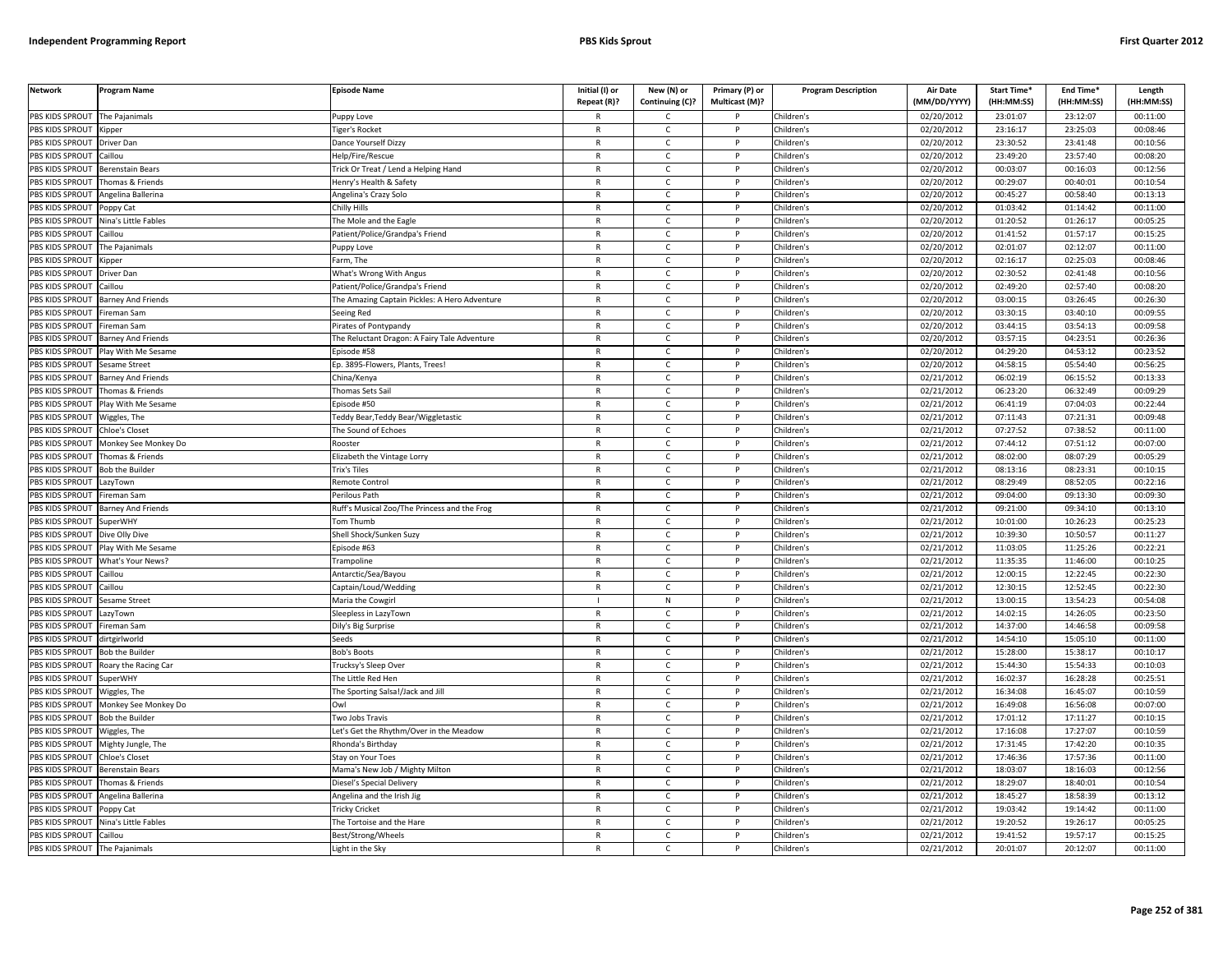| <b>Network</b>                     | Program Name                                                                                                                                                                                                                                               | <b>Episode Name</b>                                      | Initial (I) or<br>Repeat (R)? | New (N) or<br>Continuing (C)? | Primary (P) or<br>Multicast (M)? | <b>Program Description</b> | <b>Air Date</b><br>(MM/DD/YYYY) | <b>Start Time*</b><br>(HH:MM:SS) | End Time*<br>(HH:MM:SS) | Length<br>(HH:MM:SS) |
|------------------------------------|------------------------------------------------------------------------------------------------------------------------------------------------------------------------------------------------------------------------------------------------------------|----------------------------------------------------------|-------------------------------|-------------------------------|----------------------------------|----------------------------|---------------------------------|----------------------------------|-------------------------|----------------------|
| PBS KIDS SPROUT                    |                                                                                                                                                                                                                                                            |                                                          |                               | C                             |                                  |                            |                                 | 20:16:17                         | 20:25:03                | 00:08:46             |
| PBS KIDS SPROUT                    | Kipper                                                                                                                                                                                                                                                     | The Visitor                                              | $\mathsf{R}$                  |                               | P                                | Children's<br>Children's   | 02/21/2012                      | 20:30:52                         | 20:41:48                | 00:10:56             |
|                                    | <b>Driver Dan</b><br>aillou                                                                                                                                                                                                                                | ump To It                                                | $\mathsf{R}$                  | $\mathsf{C}$                  | P                                |                            | 02/21/2012                      |                                  |                         |                      |
| PBS KIDS SPROUT<br>PBS KIDS SPROUT | Berenstain Bears                                                                                                                                                                                                                                           | how/Magic/Castle                                         | $\mathsf{R}$                  | $\mathsf{C}$<br>$\mathsf{C}$  | P                                | Children's<br>Children's   | 02/21/2012<br>02/21/2012        | 20:49:20<br>21:03:07             | 20:57:40<br>21:16:06    | 00:08:20<br>00:12:59 |
| PBS KIDS SPROUT                    | Thomas & Friends                                                                                                                                                                                                                                           | Giddy Grandma, The / Trouble at School<br>Double Trouble | $\mathsf{R}$                  | $\mathsf{C}$                  | P                                | Children's                 | 02/21/2012                      | 21:29:07                         | 21:39:56                | 00:10:49             |
| PBS KIDS SPROUT                    |                                                                                                                                                                                                                                                            |                                                          | $\mathsf{R}$                  | $\mathsf{C}$                  | P                                | Children's                 | 02/21/2012                      | 21:45:27                         | 21:58:40                | 00:13:13             |
| PBS KIDS SPROUT                    | Angelina Ballerina                                                                                                                                                                                                                                         | Angelina's Sleepover<br>ricky Cricket                    | $\mathsf{R}$                  | C                             | P                                | Children's                 | 02/21/2012                      | 22:03:42                         | 22:14:42                | 00:11:00             |
|                                    | Poppy Cat                                                                                                                                                                                                                                                  |                                                          | $\mathsf{R}$                  | $\mathsf{C}$                  | P                                |                            |                                 | 22:20:52                         | 22:26:17                | 00:05:25             |
| PBS KIDS SPROUT                    | Nina's Little Fables<br>Caillou                                                                                                                                                                                                                            | The Crow and the Fox                                     | R                             | C                             |                                  | Children's                 | 02/21/2012                      |                                  |                         |                      |
| PBS KIDS SPROUT                    |                                                                                                                                                                                                                                                            | Slide/Sailor/Creepy                                      | $\mathsf{R}$                  | $\mathsf{C}$                  | P                                | Children's                 | 02/21/2012                      | 22:41:52<br>23:01:07             | 22:57:17                | 00:15:25             |
| PBS KIDS SPROUT                    | The Pajanimals                                                                                                                                                                                                                                             | ight in the Sky                                          |                               |                               |                                  | Children's                 | 02/21/2012                      |                                  | 23:12:07                | 00:11:00             |
| <b>BS KIDS SPROUT</b>              | <ipper< td=""><td>Water Water Everywhere</td><td>R<br/><math>\mathsf{R}</math></td><td><math>\mathsf{C}</math><br/><math>\mathsf{C}</math></td><td></td><td>Children's</td><td>02/21/2012</td><td>23:16:17</td><td>23:25:01</td><td>00:08:44</td></ipper<> | Water Water Everywhere                                   | R<br>$\mathsf{R}$             | $\mathsf{C}$<br>$\mathsf{C}$  |                                  | Children's                 | 02/21/2012                      | 23:16:17                         | 23:25:01                | 00:08:44             |
| PBS KIDS SPROUT                    | Driver Dan                                                                                                                                                                                                                                                 | Wheel Trouble                                            |                               |                               |                                  | Children's                 | 02/21/2012                      | 23:30:52                         | 23:41:48                | 00:10:56             |
| <b>BS KIDS SPROUT</b>              | Caillou                                                                                                                                                                                                                                                    | Show/Magic/Castle                                        | R                             | C                             | P                                | Children's                 | 02/21/2012                      | 23:49:20                         | 23:57:40                | 00:08:20             |
| PBS KIDS SPROUT                    | Berenstain Bears                                                                                                                                                                                                                                           | Mama's New Job / Mighty Milton                           | $\mathsf{R}$                  | $\mathsf{C}$                  |                                  | Children's                 | 02/21/2012                      | 00:03:07                         | 00:16:03                | 00:12:56             |
| PBS KIDS SPROUT                    | Thomas & Friends                                                                                                                                                                                                                                           | Diesel's Special Delivery                                | $\mathsf{R}$                  | $\mathsf{C}$                  | P                                | Children's                 | 02/21/2012                      | 00:29:07                         | 00:40:01                | 00:10:54             |
| PBS KIDS SPROUT                    | Angelina Ballerina                                                                                                                                                                                                                                         | Angelina and the Irish Jig                               | $\mathsf{R}$                  | $\mathsf{C}$                  |                                  | Children's                 | 02/21/2012                      | 00:45:27                         | 00:58:39                | 00:13:12             |
| PBS KIDS SPROUT                    | Poppy Cat                                                                                                                                                                                                                                                  | <b>Tricky Cricket</b>                                    | R                             | $\mathsf{C}$                  | P                                | Children's                 | 02/21/2012                      | 01:03:42                         | 01:14:42                | 00:11:00             |
| PBS KIDS SPROUT                    | <b>lina's Little Fables</b>                                                                                                                                                                                                                                | he Tortoise and the Hare                                 | $\mathsf{R}$                  | $\mathsf{C}$                  | P                                | Children's                 | 02/21/2012                      | 01:20:52                         | 01:26:17                | 00:05:25             |
| PBS KIDS SPROUT                    | aillou                                                                                                                                                                                                                                                     | Best/Strong/Wheels                                       | $\mathsf{R}$                  | $\mathsf{C}$                  | P                                | Children's                 | 02/21/2012                      | 01:41:52                         | 01:57:17                | 00:15:25             |
| PBS KIDS SPROUT                    | The Pajanimals                                                                                                                                                                                                                                             | ight in the Sky                                          | $\mathsf{R}$                  | $\mathsf{C}$                  | P                                | Children's                 | 02/21/2012                      | 02:01:07                         | 02:12:07                | 00:11:00             |
| PBS KIDS SPROUT                    | <b>Kipper</b>                                                                                                                                                                                                                                              | The Visitor                                              | R                             | $\mathsf{C}$                  | P                                | Children's                 | 02/21/2012                      | 02:16:17                         | 02:25:03                | 00:08:46             |
| PBS KIDS SPROUT                    | Driver Dan                                                                                                                                                                                                                                                 | ump To It                                                | $\mathsf{R}$                  | C                             | P                                | Children's                 | 02/21/2012                      | 02:30:52                         | 02:41:48                | 00:10:56             |
| PBS KIDS SPROUT                    | Caillou                                                                                                                                                                                                                                                    | Show/Magic/Castle                                        | $\mathsf{R}$                  | $\mathsf{C}$                  | P                                | Children's                 | 02/21/2012                      | 02:49:20                         | 02:57:40                | 00:08:20             |
| PBS KIDS SPROUT                    | Barney And Friends                                                                                                                                                                                                                                         | Day And Night                                            | R                             | Ċ                             |                                  | Children's                 | 02/21/2012                      | 03:00:15                         | 03:26:52                | 00:26:37             |
| PBS KIDS SPROUT                    | ireman Sam                                                                                                                                                                                                                                                 | <b>Vo Nurse Like You</b>                                 | $\mathsf{R}$                  | $\mathsf{C}$                  | P                                | Children's                 | $\sqrt{02}/21/2012$             | 03:30:15                         | 03:40:10                | 00:09:55             |
| <b>BS KIDS SPROUT</b>              | ireman Sam                                                                                                                                                                                                                                                 | ontypandy Pioneers                                       | R                             | C                             |                                  | Children's                 | 02/21/2012                      | 03:44:15                         | 03:54:13                | 00:09:58             |
| PBS KIDS SPROUT                    | Barney And Friends                                                                                                                                                                                                                                         | All Aboard!                                              | R                             | $\mathsf{C}$                  |                                  | Children's                 | 02/21/2012                      | 03:57:15                         | 04:23:53                | 00:26:38             |
| PBS KIDS SPROUT                    | Play With Me Sesame                                                                                                                                                                                                                                        | pisode #59                                               | R                             | C                             | P                                | Children's                 | 02/21/2012                      | 04:29:20                         | 04:53:23                | 00:24:03             |
| PBS KIDS SPROUT                    | esame Street                                                                                                                                                                                                                                               | p. 3898-Music                                            | $\mathsf{R}$                  | $\mathsf{C}$                  | P                                | Children's                 | 02/21/2012                      | 04:58:15                         | 05:54:54                | 00:56:39             |
| PBS KIDS SPROUT                    | <b>Barney And Friends</b>                                                                                                                                                                                                                                  | China/Kenya                                              | $\mathsf{R}$                  | $\mathsf{C}$                  | P                                | Children's                 | 02/22/2012                      | 06:02:19                         | 06:15:54                | 00:13:35             |
| PBS KIDS SPROUT                    | Thomas & Friends                                                                                                                                                                                                                                           | Emily's Rubbish                                          | $\mathsf{R}$                  | $\mathsf{C}$                  | D                                | Children's                 | 02/22/2012                      | 06:23:20                         | 06:32:49                | 00:09:29             |
| PBS KIDS SPROUT                    | Play With Me Sesame                                                                                                                                                                                                                                        | Episode #51                                              | $\mathsf{R}$                  | $\mathsf{C}$                  | P                                | Children's                 | 02/22/2012                      | 06:41:19                         | 07:04:16                | 00:22:57             |
| PBS KIDS SPROUT                    | Wiggles, The                                                                                                                                                                                                                                               | eddy Bear, Teddy Bear/Wiggletastic                       | $\mathsf{R}$                  | $\mathsf{C}$                  | P                                | Children's                 | 02/22/2012                      | 07:11:43                         | 07:21:32                | 00:09:49             |
| PBS KIDS SPROUT                    | Chloe's Closet                                                                                                                                                                                                                                             | Eight Left Feet                                          | $\mathsf{R}$                  | $\mathsf{C}$                  | $\mathsf{P}$                     | Children's                 | 02/22/2012                      | 07:27:52                         | 07:38:52                | 00:11:00             |
| PBS KIDS SPROUT                    | Monkey See Monkey Do                                                                                                                                                                                                                                       | inake                                                    | $\mathsf{R}$                  | C                             |                                  | Children's                 | 02/22/2012                      | 07:44:12                         | 07:51:12                | 00:07:00             |
| PBS KIDS SPROUT                    | Thomas & Friends                                                                                                                                                                                                                                           | A Big Day for Thomas                                     | R                             | $\mathsf{C}$                  | P                                | Children's                 | 02/22/2012                      | 08:02:00                         | 08:07:37                | 00:05:37             |
| PBS KIDS SPROUT                    | <b>Bob the Builder</b>                                                                                                                                                                                                                                     | Mr. Sabatini Picks Up the Pieces                         | $\mathsf{R}$                  | C                             | P                                | Children's                 | 02/22/2012                      | 08:13:16                         | 08:23:31                | 00:10:15             |
| PBS KIDS SPROUT                    | azyTown                                                                                                                                                                                                                                                    | Secret Agent Zero                                        | $\mathsf{R}$                  | $\mathsf{C}$                  | P                                | Children's                 | 02/22/2012                      | 08:29:49                         | 08:52:14                | 00:22:25             |
| PBS KIDS SPROUT                    | ireman Sam                                                                                                                                                                                                                                                 | Best Foot Forward                                        | R                             | C.                            |                                  | Children's                 | 02/22/2012                      | 09:04:00                         | 09:13:30                | 00:09:30             |
| PBS KIDS SPROUT                    | <b>Barney And Friends</b>                                                                                                                                                                                                                                  | Ruff's Musical Zoo/The Princess and the Frog             | $\mathsf{R}$                  | $\mathsf{C}$                  | P                                | Children's                 | 02/22/2012                      | 09:21:00                         | 09:34:10                | 00:13:10             |
| <b>BS KIDS SPROUT</b>              | SuperWHY                                                                                                                                                                                                                                                   | ittle Bo Peep                                            | R                             | c                             |                                  | Children's                 | 02/22/2012                      | 10:01:00                         | 10:26:22                | 00:25:22             |
| PBS KIDS SPROUT                    | Dive Olly Dive                                                                                                                                                                                                                                             | Shell Shock/Sunken Suzy                                  | $\mathsf{R}$                  | $\mathsf{C}$                  |                                  | Children's                 | 02/22/2012                      | 10:39:30                         | 10:50:57                | 00:11:27             |
| PBS KIDS SPROUT                    | Play With Me Sesame                                                                                                                                                                                                                                        | pisode #64                                               | R                             | $\mathsf{C}$                  | P                                | Children's                 | 02/22/2012                      | 11:03:05                         | 11:25:37                | 00:22:32             |
| PBS KIDS SPROUT                    | What's Your News?                                                                                                                                                                                                                                          | lide and Seek                                            | $\mathsf{R}$                  | $\mathsf{C}$                  | P                                | Children's                 | 02/22/2012                      | 11:35:35                         | 11:46:00                | 00:10:25             |
| PBS KIDS SPROUT                    | Caillou                                                                                                                                                                                                                                                    | Magnet/Dino/Astro                                        | $\mathsf{R}$                  | $\mathsf{C}$                  | P                                | Children's                 | 02/22/2012                      | 12:00:15                         | 12:22:45                | 00:22:30             |
| PBS KIDS SPROUT                    | aillou                                                                                                                                                                                                                                                     | Bird/Trip/Dragon                                         | $\mathsf{R}$                  | $\mathsf{C}$                  | Þ                                | Children's                 | 02/22/2012                      | 12:30:15                         | 12:52:45                | 00:22:30             |
| PBS KIDS SPROUT                    | Sesame Street                                                                                                                                                                                                                                              | The Cookie Touch                                         | $\mathbf{I}$                  | ${\sf N}$                     | P                                | Children's                 | 02/22/2012                      | 13:00:15                         | 13:52:46                | 00:52:31             |
| PBS KIDS SPROUT                    | azyTown                                                                                                                                                                                                                                                    | azy Scouts                                               | $\mathsf{R}$                  | $\mathsf{C}$                  | P                                | Children's                 | 02/22/2012                      | 14:02:15                         | 14:26:07                | 00:23:52             |
| PBS KIDS SPROUT                    | ireman Sam                                                                                                                                                                                                                                                 | A Day at the Seaside                                     | R                             | $\mathsf{C}$                  | P                                | Children's                 | 02/22/2012                      | 14:37:00                         | 14:46:58                | 00:09:58             |
| PBS KIDS SPROUT                    | dirtgirlworld                                                                                                                                                                                                                                              | <b>Hayman</b>                                            | $\mathsf{R}$                  | $\mathsf{C}$                  |                                  | Children's                 | 02/22/2012                      | 14:54:10                         | 15:05:07                | 00:10:57             |
| PBS KIDS SPROUT                    | <b>Bob the Builder</b>                                                                                                                                                                                                                                     | Bob's Day Off                                            | R                             | $\mathsf{C}$                  | P                                | Children's                 | 02/22/2012                      | 15:28:00                         | 15:38:16                | 00:10:16             |
| PBS KIDS SPROUT                    | Roary the Racing Car                                                                                                                                                                                                                                       | Cry Cold                                                 | $\mathsf{R}$                  | $\mathsf{C}$                  | P                                | Children's                 | 02/22/2012                      | 15:44:30                         | 15:54:33                | 00:10:03             |
| PBS KIDS SPROUT                    | SuperWHY                                                                                                                                                                                                                                                   | The Frog Prince                                          | $\mathsf{R}$                  | $\mathsf{C}$                  | P                                | Children's                 | 02/22/2012                      | 16:02:37                         | 16:28:28                | 00:25:51             |
| PBS KIDS SPROUT                    | Wiggles, The                                                                                                                                                                                                                                               | he Sporting Salsa!/Jack and Jill                         | R                             | Ċ                             |                                  | Children's                 | 02/22/2012                      | 16:34:08                         | 16:45:06                | 00:10:58             |
| PBS KIDS SPROUT                    | Monkey See Monkey Do                                                                                                                                                                                                                                       | lephant                                                  | $\mathsf{R}$                  | $\mathsf{C}$                  | P                                | Children's                 | 02/22/2012                      | 16:49:08                         | 16:56:08                | 00:07:00             |
| PBS KIDS SPROUT                    | <b>Bob the Builder</b>                                                                                                                                                                                                                                     | Scrambler and the Colorful Cave                          | R                             | C                             |                                  | Children's                 | 02/22/2012                      | 17:01:12                         | 17:11:27                | 00:10:15             |
| PBS KIDS SPROUT                    | Wiggles, The                                                                                                                                                                                                                                               | Spy/Keep Moving!                                         | R                             | $\mathsf{C}$                  |                                  | Children's                 | 02/22/2012                      | 17:16:08                         | 17:27:07                | 00:10:59             |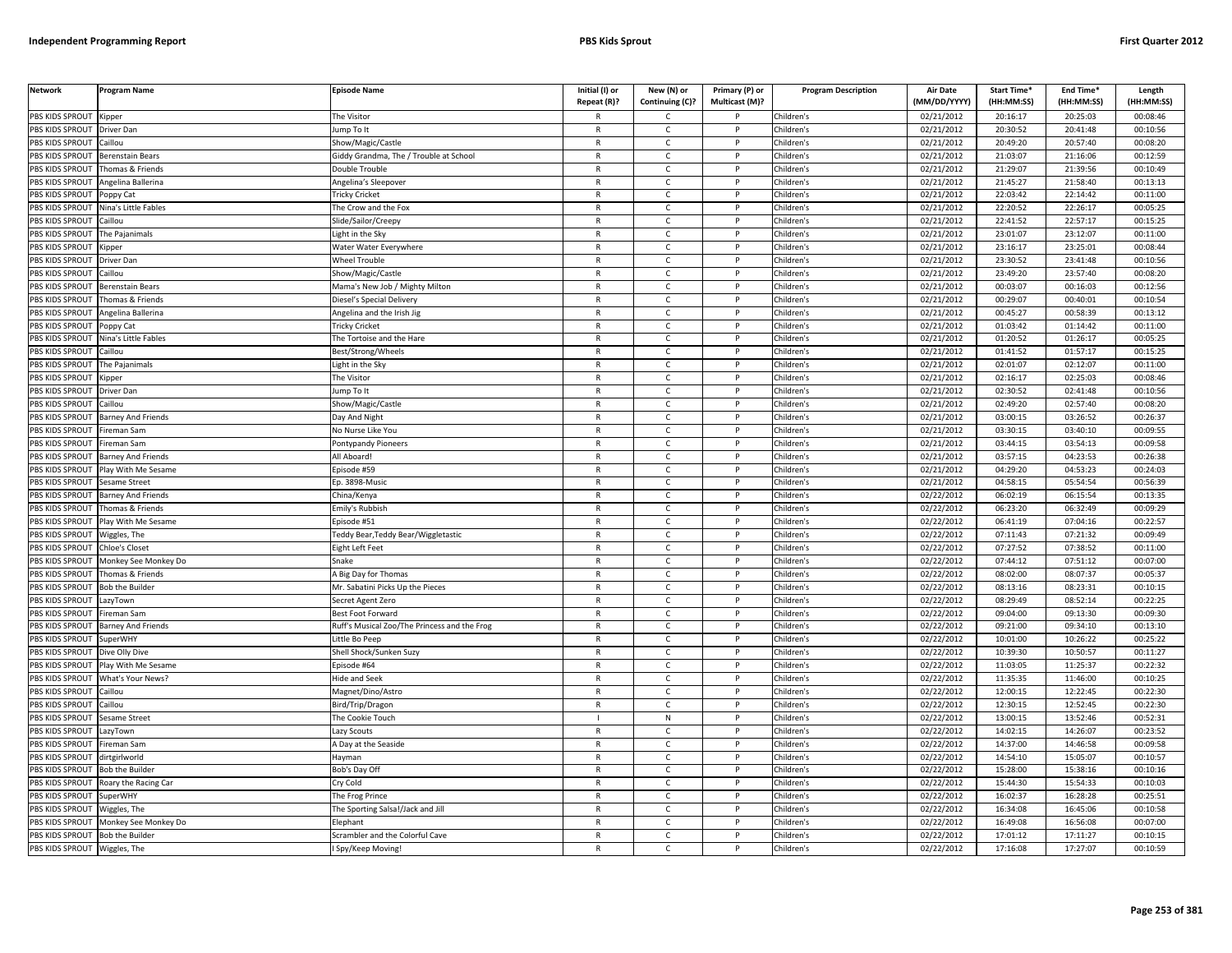| <b>Network</b>  | <b>Program Name</b>       | <b>Episode Name</b>                    | Initial (I) or<br>Repeat (R)? | New (N) or<br>Continuing (C)? | Primary (P) or<br>Multicast (M)? | <b>Program Description</b> | <b>Air Date</b><br>(MM/DD/YYYY) | Start Time*<br>(HH:MM:SS) | End Time*<br>(HH:MM:SS) | Length<br>(HH:MM:SS) |
|-----------------|---------------------------|----------------------------------------|-------------------------------|-------------------------------|----------------------------------|----------------------------|---------------------------------|---------------------------|-------------------------|----------------------|
| PBS KIDS SPROUT | Mighty Jungle, The        | Silly Day in the Jungle                |                               | $\mathsf{C}$                  |                                  | Children's                 | 02/22/2012                      | 17:31:45                  | 17:42:20                | 00:10:35             |
| PBS KIDS SPROUT | Chloe's Closet            | Big Shoes to Fill                      | $\mathsf{R}$                  | $\mathsf{C}$                  | P                                | Children's                 | 02/22/2012                      | 17:46:36                  | 17:57:36                | 00:11:00             |
| PBS KIDS SPROUT | <b>Berenstain Bears</b>   | Go To School / Week at Grandma's       | $\mathsf{R}$                  | $\mathsf{C}$                  |                                  | Children's                 | 02/22/2012                      | 18:03:07                  | 18:16:07                | 00:13:00             |
| PBS KIDS SPROUT | Thomas & Friends          | Pop Goes Thomas                        | $\mathsf{R}$                  | $\mathsf{C}$                  | P                                | Children's                 | 02/22/2012                      | 18:29:07                  | 18:40:01                | 00:10:54             |
| PBS KIDS SPROUT | Angelina Ballerina        | Angelina En Pointe                     | $\mathsf{R}$                  | C                             |                                  | Children's                 | 02/22/2012                      | 18:45:27                  | 18:58:39                | 00:13:12             |
| PBS KIDS SPROUT | oppy Cat                  | Runaway Turtle                         | $\mathsf{R}$                  | $\mathsf{C}$                  | P                                | Children's                 | 02/22/2012                      | 19:03:42                  | 19:14:42                | 00:11:00             |
| PBS KIDS SPROUT | Nina's Little Fables      | The Ant and the Cricket                | $\mathsf{R}$                  | C                             | P                                | Children's                 | 02/22/2012                      | 19:20:52                  | 19:26:17                | 00:05:25             |
| PBS KIDS SPROUT | Caillou                   | Road/Building/Sky                      | ${\sf R}$                     | $\mathsf{C}$                  | <b>D</b>                         | Children's                 | 02/22/2012                      | 19:41:52                  | 19:57:17                | 00:15:25             |
| PBS KIDS SPROUT | The Pajanimals            | Under the Bed                          | ${\sf R}$                     | $\mathsf{C}$                  | P                                | Children's                 | $\overline{02}/22/2012$         | 20:01:07                  | 20:12:07                | 00:11:00             |
| PBS KIDS SPROUT | .ipper                    | Umbrella, The                          | $\mathsf{R}$                  | $\mathsf{C}$                  |                                  | Children's                 | 02/22/2012                      | 20:16:17                  | 20:25:03                | 00:08:46             |
| PBS KIDS SPROUT | Driver Dan                | Loopy Cake                             | $\mathsf{R}$                  | C                             | P                                | Children's                 | 02/22/2012                      | 20:30:52                  | 20:41:48                | 00:10:56             |
| PBS KIDS SPROUT | Caillou                   | Antarctic/Sea/Bayou                    | $\mathsf{R}$                  | $\mathsf{C}$                  | P                                | Children's                 | 02/22/2012                      | 20:49:20                  | 20:57:40                | 00:08:20             |
| PBS KIDS SPROUT | Berenstain Bears          | Giddy Grandma, The / Trouble at School | $\mathsf{R}$                  | $\mathsf{C}$                  | $\mathsf{P}$                     | Children's                 | 02/22/2012                      | 21:03:07                  | 21:16:03                | 00:12:56             |
| PBS KIDS SPROUT | Thomas & Friends          | Slippy Sodor                           | $\mathsf{R}$                  | C                             | P                                | Children's                 | 02/22/2012                      | 21:29:07                  | 21:39:56                | 00:10:49             |
| PBS KIDS SPROUT | Angelina Ballerina        | Angelina's Noisy, Messy Lunchtime      | $\mathsf{R}$                  | $\mathsf{C}$                  | P                                | Children's                 | 02/22/2012                      | 21:45:27                  | 21:58:39                | 00:13:12             |
| PBS KIDS SPROUT | Poppy Cat                 | <b>Runaway Turtle</b>                  | $\mathsf{R}$                  | $\mathsf{C}$                  | P                                | Children's                 | 02/22/2012                      | 22:03:42                  | 22:14:42                | 00:11:00             |
| PBS KIDS SPROUT | Nina's Little Fables      | The Crab and the Stork                 | $\mathsf{R}$                  | $\mathsf{C}$                  | P                                | Children's                 | 02/22/2012                      | 22:20:52                  | 22:26:17                | 00:05:25             |
| PBS KIDS SPROUT | Caillou                   | Snow/Shoot/Tobog                       | $\mathsf{R}$                  | $\mathsf{C}$                  | P                                | Children's                 | 02/22/2012                      | 22:41:52                  | 22:57:17                | 00:15:25             |
| PBS KIDS SPROUT | The Pajanimals            | Under the Bed                          | $\mathsf{R}$                  | $\mathsf{C}$                  | P                                | Children's                 | 02/22/2012                      | 23:01:07                  | 23:12:07                | 00:11:00             |
| PBS KIDS SPROUT | <b>Kipper</b>             | <sup>2</sup> ig's Shop                 | $\mathsf{R}$                  | $\mathsf{C}$                  | P                                | Children's                 | 02/22/2012                      | 23:16:17                  | 23:25:00                | 00:08:43             |
| PBS KIDS SPROUT | Driver Dan                | (eep On Trying                         | $\mathsf{R}$                  | $\mathsf{C}$                  | P                                | Children's                 | 02/22/2012                      | 23:30:52                  | 23:41:48                | 00:10:56             |
| PBS KIDS SPROUT | Caillou                   | Show/Magic/Castle                      | $\mathsf{R}$                  | $\mathsf{C}$                  |                                  | Children's                 | 02/22/2012                      | 23:49:20                  | 23:57:40                | 00:08:20             |
| PBS KIDS SPROUT | Berenstain Bears          | Go To School / Week at Grandma's       | $\mathsf{R}$                  | $\mathsf{C}$                  | D                                | Children's                 | 02/22/2012                      | 00:03:07                  | 00:16:07                | 00:13:00             |
| PBS KIDS SPROUT | Thomas & Friends          | Pop Goes Thomas                        | $\mathsf{R}$                  | $\mathsf{C}$                  | P                                | Children's                 | 02/22/2012                      | 00:29:07                  | 00:40:01                | 00:10:54             |
| PBS KIDS SPROUT | Angelina Ballerina        | Angelina En Pointe                     | $\mathsf{R}$                  | $\mathsf{C}$                  |                                  | Children's                 | 02/22/2012                      | 00:45:27                  | 00:58:39                | 00:13:12             |
| PBS KIDS SPROUT | Poppy Cat                 | Runaway Turtle                         | $\mathsf{R}$                  | C                             | P                                | Children's                 | 02/22/2012                      | 01:03:42                  | 01:14:42                | 00:11:00             |
| PBS KIDS SPROUT | Nina's Little Fables      | The Ant and the Cricket                | $\mathsf{R}$                  | $\mathsf{C}$                  |                                  | Children's                 | 02/22/2012                      | 01:20:52                  | 01:26:17                | 00:05:25             |
| PBS KIDS SPROUT | Caillou                   | Road/Building/Sky                      | ${\sf R}$                     | $\mathsf{C}$                  | P                                | Children's                 | 02/22/2012                      | 01:41:52                  | 01:57:17                | 00:15:25             |
| PBS KIDS SPROUT | The Pajanimals            | <b>Jnder the Bed</b>                   | R                             | $\mathsf{C}$                  |                                  | Children's                 | 02/22/2012                      | 02:01:07                  | 02:12:07                | 00:11:00             |
| PBS KIDS SPROUT | <b>Kipper</b>             | Umbrella, The                          | $\mathsf{R}$                  | C                             | P                                | Children's                 | 02/22/2012                      | 02:16:17                  | 02:25:03                | 00:08:46             |
| PBS KIDS SPROUT | Driver Dan                | Loopy Cake                             | $\mathsf{R}$                  | C                             | P                                | Children's                 | 02/22/2012                      | 02:30:52                  | 02:41:48                | 00:10:56             |
| PBS KIDS SPROUT | Caillou                   | Antarctic/Sea/Bayou                    | $\mathsf{R}$                  | $\mathsf{C}$                  | $\mathsf{P}$                     | Children's                 | 02/22/2012                      | 02:49:20                  | 02:57:40                | 00:08:20             |
| PBS KIDS SPROUT | <b>Barney And Friends</b> | A Little Big Day                       | $\mathsf{R}$                  | $\mathsf{C}$                  | P                                | Children's                 | 02/22/2012                      | 03:00:15                  | 03:26:52                | 00:26:37             |
| PBS KIDS SPROUT | Fireman Sam               | The One That Got Away                  | $\mathsf{R}$                  | $\mathsf{C}$                  | P                                | Children's                 | 02/22/2012                      | 03:30:15                  | 03:40:10                | 00:09:55             |
| PBS KIDS SPROUT | Fireman Sam               | <b>Twitching the Night Away</b>        | $\mathsf{R}$                  | $\mathsf{C}$                  | P                                | Children's                 | 02/22/2012                      | 03:44:15                  | 03:54:13                | 00:09:58             |
| PBS KIDS SPROUT | Barney And Friends        | Up, Down And Around                    | $\mathsf{R}$                  | $\mathsf{C}$                  | P                                | Children's                 | 02/22/2012                      | 03:57:15                  | 04:23:53                | 00:26:38             |
| PBS KIDS SPROUT | Play With Me Sesame       | Episode #61                            | $\mathsf{R}$                  | C                             |                                  | Children's                 | 02/22/2012                      | 04:29:20                  | 04:53:13                | 00:23:53             |
| PBS KIDS SPROUT | Sesame Street             | Ep. 3900-Babies                        | $\mathsf{R}$                  | $\mathsf{C}$                  | P                                | Children's                 | 02/22/2012                      | 04:58:15                  | 05:54:39                | 00:56:24             |
| PBS KIDS SPROUT | <b>Barney And Friends</b> | Full Team Ahead                        | $\mathsf{R}$                  | $\mathsf{C}$                  | P                                | Children's                 | 02/23/2012                      | 06:02:19                  | 06:15:59                | 00:13:40             |
| PBS KIDS SPROUT | Thomas & Friends          | Dream On                               | $\mathsf{R}$                  | $\mathsf{C}$                  | P                                | Children's                 | 02/23/2012                      | 06:23:20                  | 06:32:49                | 00:09:29             |
| PBS KIDS SPROUT | Play With Me Sesame       | Episode #52                            | $\mathsf{R}$                  | $\mathsf{C}$                  | P                                | Children's                 | 02/23/2012                      | 06:41:19                  | 07:04:10                | 00:22:51             |
| PBS KIDS SPROUT | <i>N</i> iggles, The      | English Country Garden/Circus Fun      | $\mathsf{R}$                  | $\mathsf{C}$                  |                                  | Children's                 | 02/23/2012                      | 07:11:43                  | 07:21:35                | 00:09:52             |
| PBS KIDS SPROUT | <b>Chloe's Closet</b>     | Sun Daze                               | $\mathsf{R}$                  | $\mathsf{C}$                  | P                                | Children's                 | 02/23/2012                      | 07:27:52                  | 07:38:52                | 00:11:00             |
| PBS KIDS SPROUT | Monkey See Monkey Do      | Polar Bear                             | $\mathsf{R}$                  | $\mathsf{C}$                  | P                                | Children's                 | 02/23/2012                      | 07:44:12                  | 07:51:12                | 00:07:00             |
| PBS KIDS SPROUT | Thomas & Friends          | A Proud Day for James                  | $\mathsf{R}$                  | C                             | P                                | Children's                 | 02/23/2012                      | 08:02:00                  | 08:07:35                | 00:05:35             |
| PBS KIDS SPROUT | <b>Bob the Builder</b>    | Roley to the Rescue                    | $\mathsf{R}$                  | $\mathsf{C}$                  | P                                | Children's                 | 02/23/2012                      | 08:13:16                  | 08:23:32                | 00:10:16             |
| PBS KIDS SPROUT | LazyTown                  | Sportacus Who?                         | $\mathsf{R}$                  | $\mathsf{C}$                  | P                                | Children's                 | 02/23/2012                      | 08:29:49                  | 08:51:49                | 00:22:00             |
| PBS KIDS SPROUT | Fireman Sam               | Seeing Red                             | $\mathsf{R}$                  | $\mathsf{C}$                  | P                                | Children's                 | 02/23/2012                      | 09:04:00                  | 09:13:29                | 00:09:29             |
| PBS KIDS SPROUT | <b>Barney And Friends</b> | Welcome, Cousin Riff/Special Skills    | $\mathsf{R}$                  | C                             | P                                | Children's                 | 02/23/2012                      | 09:21:00                  | 09:34:12                | 00:13:12             |
| PBS KIDS SPROUT | <b>SuperWHY</b>           | The Emperor's New Clothes              | $\mathsf{R}$                  | C                             | P                                | Children's                 | 02/23/2012                      | 10:01:00                  | 10:26:22                | 00:25:22             |
| PBS KIDS SPROUT | Dive Olly Dive            | A Boost From Beth/Flying Seahorses     | $\mathsf{R}$                  | $\mathsf{C}$                  | P                                | Children's                 | $\overline{02}/23/2012$         | 10:39:30                  | 10:50:57                | 00:11:27             |
| PBS KIDS SPROUT | Play With Me Sesame       | Episode #65                            | $\mathsf{R}$                  | $\mathsf{C}$                  |                                  | Children's                 | 02/23/2012                      | 11:03:05                  | 11:25:42                | 00:22:37             |
| PBS KIDS SPROUT | What's Your News?         | Chicken                                | $\mathsf{R}$                  | $\mathsf{C}$                  | <sub>D</sub>                     | Children's                 | 02/23/2012                      | 11:35:35                  | 11:46:00                | 00:10:25             |
| PBS KIDS SPROUT | Caillou                   |                                        | R                             | $\mathsf{C}$                  | P                                | Children's                 | 02/23/2012                      | 12:00:15                  | 12:22:45                | 00:22:30             |
| PBS KIDS SPROUT | `aillou                   | Library/Book/Story                     | $\mathsf{R}$                  | $\mathsf{C}$                  |                                  | Children's                 | 02/23/2012                      | 12:30:15                  | 12:52:45                | 00:22:30             |
| PBS KIDS SPROUT |                           | Surprise/Miss/Sleep                    |                               | ${\sf N}$                     | P                                | Children's                 | 02/23/2012                      | 13:00:15                  | 13:53:37                | 00:53:22             |
| PBS KIDS SPROUT | Sesame Street<br>LazyTown | The Help-o-Bots<br>My Treehouse        | $\mathsf{R}$                  | $\mathsf{C}$                  | D                                | Children's                 | 02/23/2012                      | 14:02:15                  | 14:26:10                | 00:23:55             |
|                 |                           |                                        |                               |                               |                                  |                            |                                 |                           |                         |                      |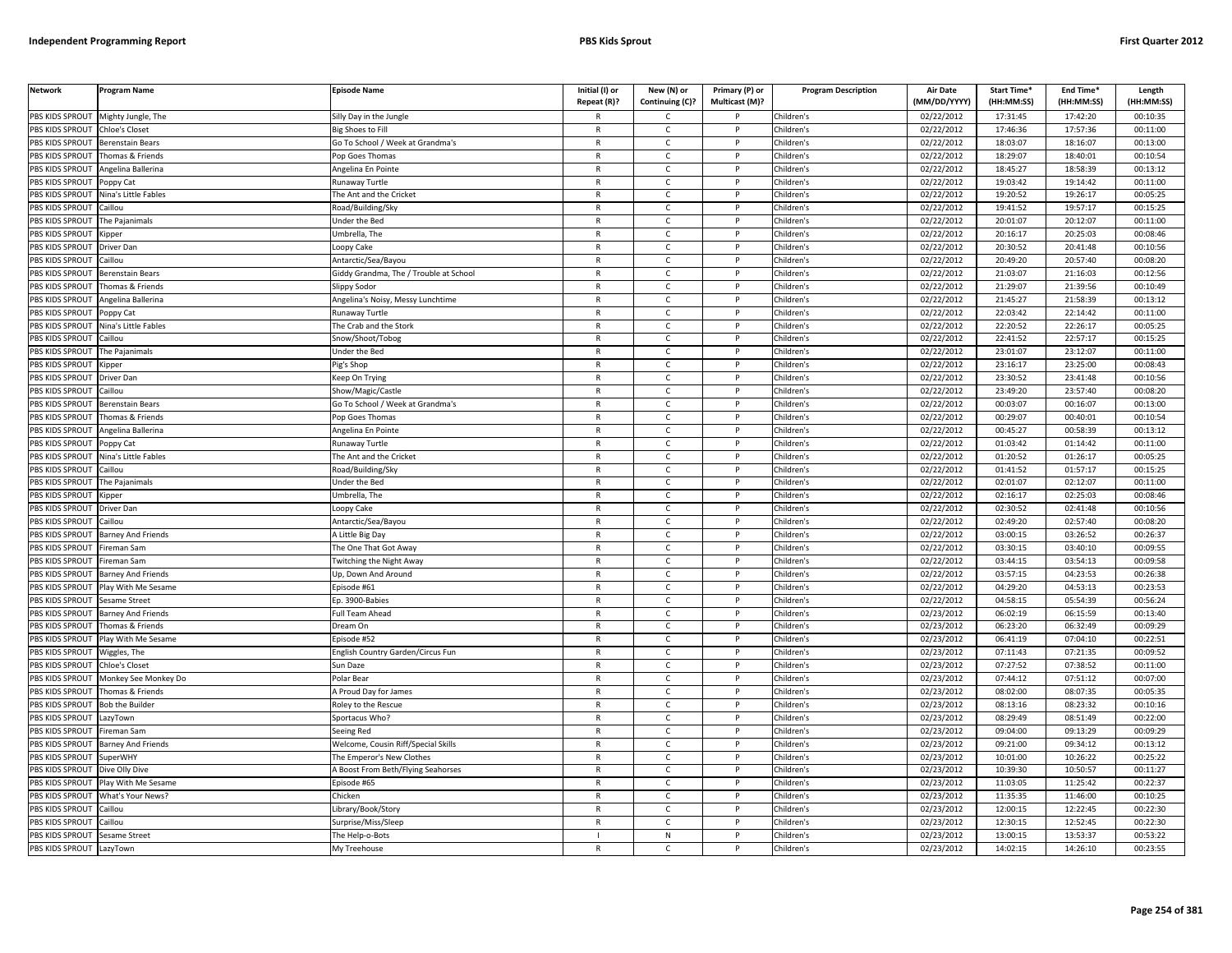| <b>Network</b>        | Program Name              | <b>Episode Name</b>                    | Initial (I) or<br>Repeat (R)? | New (N) or<br>Continuing (C)? | Primary (P) or<br>Multicast (M)? | <b>Program Description</b> | <b>Air Date</b><br>(MM/DD/YYYY) | <b>Start Time*</b><br>(HH:MM:SS) | End Time*<br>(HH:MM:SS) | Length<br>(HH:MM:SS) |
|-----------------------|---------------------------|----------------------------------------|-------------------------------|-------------------------------|----------------------------------|----------------------------|---------------------------------|----------------------------------|-------------------------|----------------------|
| PBS KIDS SPROUT       | Fireman Sam               | <b>Model Plane</b>                     |                               | C                             |                                  | Children's                 | 02/23/2012                      | 14:37:00                         | 14:46:58                | 00:09:58             |
| PBS KIDS SPROUT       | dirtgirlworld             |                                        | $\mathsf{R}$                  | $\mathsf{C}$                  | P                                | Children's                 | 02/23/2012                      | 14:54:10                         | 15:05:10                | 00:11:00             |
| PBS KIDS SPROUT       | <b>Bob the Builder</b>    | oley's Tortoise                        | $\mathsf{R}$                  | $\mathsf{C}$                  | P                                | Children's                 | 02/23/2012                      | 15:28:00                         | 15:38:17                | 00:10:17             |
| PBS KIDS SPROUT       | Roary the Racing Car      | Marsha's Wonderful Life                | $\mathsf{R}$                  | $\mathsf{C}$                  | P                                | Children's                 | 02/23/2012                      | 15:44:30                         | 15:54:33                | 00:10:03             |
| PBS KIDS SPROUT       | <b>SuperWHY</b>           | The Princess and the Pea               | $\mathsf{R}$                  | $\mathsf{C}$                  | P                                | Children's                 | 02/23/2012                      | 16:02:37                         | 16:28:28                | 00:25:51             |
| PBS KIDS SPROUT       | Wiggles, The              | Wags House/Two Fine Gentlemen          | $\mathsf{R}$                  | $\mathsf{C}$                  | P                                | Children's                 | 02/23/2012                      | 16:34:08                         | 16:45:08                | 00:11:00             |
| PBS KIDS SPROUT       | Monkey See Monkey Do      |                                        | $\mathsf{R}$                  | C                             | P                                | Children's                 | 02/23/2012                      | 16:49:08                         | 16:56:08                | 00:07:00             |
| PBS KIDS SPROUT       | <b>Bob the Builder</b>    | Spud's Bumper Harvest                  | $\mathsf{R}$                  | $\mathsf{C}$                  | P                                | Children's                 | 02/23/2012                      | 17:01:12                         | 17:11:27                | 00:10:15             |
| PBS KIDS SPROUT       | Wiggles, The              | Who Am I?/Murray Had A Turtle          | R                             | C                             |                                  | Children's                 | 02/23/2012                      | 17:16:08                         | 17:27:08                | 00:11:00             |
| PBS KIDS SPROUT       | Mighty Jungle, The        | lanet Crazy                            | $\mathsf{R}$                  | $\mathsf{C}$                  | P                                | Children's                 | 02/23/2012                      | 17:31:45                         | 17:42:20                | 00:10:35             |
| <b>BS KIDS SPROUT</b> | Chloe's Closet            | All Green Thumbs                       | R                             | $\mathsf{C}$                  |                                  | Children's                 | 02/23/2012                      | 17:46:36                         | 17:57:36                | 00:11:00             |
| PBS KIDS SPROUT       | Berenstain Bears          | Go To School / Week at Grandma's       | $\mathsf{R}$                  | $\mathsf{C}$                  |                                  | Children's                 | 02/23/2012                      | 18:03:07                         | 18:16:03                | 00:12:56             |
| PBS KIDS SPROUT       | homas & Friends           | Victor Says Yes                        | R                             | C                             | P                                | Children's                 | 02/23/2012                      | 18:29:07                         | 18:40:01                | 00:10:54             |
| PBS KIDS SPROUT       | ngelina Ballerina         | <b>Ingelina's Rock Band</b>            | $\mathsf{R}$                  | $\mathsf{C}$                  |                                  | Children's                 | 02/23/2012                      | 18:45:27                         | 18:58:39                | 00:13:12             |
| PBS KIDS SPROUT       | oppy Cat                  | <b>Going Coconuts</b>                  | $\mathsf{R}$                  | $\mathsf{C}$                  | P                                | Children's                 | 02/23/2012                      | 19:03:42                         | 19:14:42                | 00:11:00             |
| PBS KIDS SPROUT       | Nina's Little Fables      | The Goat and the Hare                  | $\mathsf{R}$                  | $\mathsf{C}$                  |                                  | Children's                 | 02/23/2012                      | 19:20:52                         | 19:26:17                | 00:05:25             |
| PBS KIDS SPROUT       | Caillou                   | Slide/Sailor/Creepy                    | R                             | $\mathsf{C}$                  | P                                | Children's                 | 02/23/2012                      | 19:41:52                         | 19:57:17                | 00:15:25             |
| PBS KIDS SPROUT       | he Pajanimals             | <b>Queen for a Night</b>               | $\mathsf{R}$                  | $\mathsf{C}$                  | P                                | Children's                 | 02/23/2012                      | 20:01:07                         | 20:12:07                | 00:11:00             |
| PBS KIDS SPROUT       | Kipper                    | Nothing Ever Happens                   | $\mathsf{R}$                  | $\mathsf{C}$                  | P                                | Children's                 | 02/23/2012                      | 20:16:17                         | 20:25:05                | 00:08:48             |
| PBS KIDS SPROUT       | Driver Dan                | Special Friends                        | $\mathsf{R}$                  | $\mathsf{C}$                  | P                                | Children's                 | 02/23/2012                      | 20:30:52                         | 20:41:48                | 00:10:56             |
| PBS KIDS SPROUT       | Caillou                   | Antarctic/Sea/Bayou                    | R                             | $\mathsf{C}$                  | P                                | Children's                 | 02/23/2012                      | 20:49:20                         | 20:57:40                | 00:08:20             |
| PBS KIDS SPROUT       | <b>Berenstain Bears</b>   | ump Rope Contest, The / Lost in a Cave | $\mathsf{R}$                  | C                             | P                                | Children's                 | 02/23/2012                      | 21:03:07                         | 21:16:07                | 00:13:00             |
| PBS KIDS SPROUT       | Thomas & Friends          | The Early Bird                         | $\mathsf{R}$                  | $\mathsf{C}$                  | P                                | Children's                 | 02/23/2012                      | 21:29:07                         | 21:39:56                | 00:10:49             |
| PBS KIDS SPROUT       | Angelina Ballerina        | Angelina and the Front Row Ticket      | R                             | Ċ                             |                                  | Children's                 | 02/23/2012                      | 21:45:27                         | 21:58:40                | 00:13:13             |
| PBS KIDS SPROUT       | oppy Cat                  | Going Coconuts                         | $\mathsf{R}$                  | $\mathsf{C}$                  | P                                | Children's                 | $\sqrt{02}/23/2012$             | 22:03:42                         | 22:14:42                | 00:11:00             |
| <b>BS KIDS SPROUT</b> | Vina's Little Fables      | he Mouse, the Hare, and the Raven      | R                             | C                             |                                  | Children's                 | 02/23/2012                      | 22:20:52                         | 22:26:17                | 00:05:25             |
| PBS KIDS SPROUT       | aillou                    | Drums/Band/Sing                        | R                             | $\mathsf{C}$                  |                                  | Children's                 | 02/23/2012                      | 22:41:52                         | 22:57:17                | 00:15:25             |
| PBS KIDS SPROUT       | The Pajanimals            | Queen for a Night                      | R                             | C                             | P                                | Children's                 | 02/23/2012                      | 23:01:07                         | 23:12:07                | 00:11:00             |
| PBS KIDS SPROUT       | ipper                     | lide and Seek                          | $\mathsf{R}$                  | $\mathsf{C}$                  | P                                | Children's                 | 02/23/2012                      | 23:16:17                         | 23:25:00                | 00:08:43             |
| PBS KIDS SPROUT       | Driver Dan                | The Nosy Surprise                      | $\mathsf{R}$                  | $\mathsf{C}$                  | P                                | Children's                 | 02/23/2012                      | 23:30:52                         | 23:41:48                | 00:10:56             |
| PBS KIDS SPROUT       | aillou                    | Antarctic/Sea/Bayou                    | $\mathsf{R}$                  | $\mathsf{C}$                  | D                                | Children's                 | 02/23/2012                      | 23:49:20                         | 23:57:40                | 00:08:20             |
| PBS KIDS SPROUT       | Berenstain Bears          | Go To School / Week at Grandma's       | $\mathsf{R}$                  | $\mathsf{C}$                  | P                                | Children's                 | $\sqrt{02}/23/2012$             | 00:03:07                         | 00:16:03                | 00:12:56             |
| PBS KIDS SPROUT       | homas & Friends           | lictor Says Yes                        | $\mathsf{R}$                  | $\mathsf{C}$                  | P                                | Children's                 | 02/23/2012                      | 00:29:07                         | 00:40:01                | 00:10:54             |
| PBS KIDS SPROUT       | Angelina Ballerina        | Angelina's Rock Band                   | $\mathsf{R}$                  | $\mathsf{C}$                  | $\mathsf{P}$                     | Children's                 | 02/23/2012                      | 00:45:27                         | 00:58:39                | 00:13:12             |
| PBS KIDS SPROUT       | oppy Cat                  | <b>Going Coconuts</b>                  | $\mathsf{R}$                  | C                             |                                  | Children's                 | 02/23/2012                      | 01:03:42                         | 01:14:42                | 00:11:00             |
| PBS KIDS SPROUT       | Nina's Little Fables      | The Goat and the Hare                  | R                             | $\mathsf{C}$                  | P                                | Children's                 | 02/23/2012                      | 01:20:52                         | 01:26:17                | 00:05:25             |
| PBS KIDS SPROUT       | aillou                    | Slide/Sailor/Creepy                    | R                             | C                             | P                                | Children's                 | 02/23/2012                      | 01:41:52                         | 01:57:17                | 00:15:25             |
| PBS KIDS SPROUT       | The Pajanimals            | Queen for a Night                      | $\mathsf{R}$                  | $\mathsf{C}$                  | P                                | Children's                 | 02/23/2012                      | 02:01:07                         | 02:12:07                | 00:11:00             |
| PBS KIDS SPROUT       | Kipper                    | Nothing Ever Happens                   | R                             | Ċ                             |                                  | Children's                 | 02/23/2012                      | 02:16:17                         | 02:25:05                | 00:08:48             |
| PBS KIDS SPROUT       | Driver Dan                | Special Friends                        | $\mathsf{R}$                  | $\mathsf{C}$                  | P                                | Children's                 | 02/23/2012                      | 02:30:52                         | 02:41:48                | 00:10:56             |
| <b>BS KIDS SPROUT</b> | aillou                    | Antarctic/Sea/Bayou                    | R                             | c                             |                                  | Children's                 | 02/23/2012                      | 02:49:20                         | 02:57:40                | 00:08:20             |
| PBS KIDS SPROUT       | Barney And Friends        | verybody's Got Feelings                | $\mathsf{R}$                  | $\mathsf{C}$                  |                                  | Children's                 | 02/23/2012                      | 03:00:15                         | 03:26:52                | 00:26:37             |
| PBS KIDS SPROUT       | ireman Sam                | )inosaur Hunt                          | R                             | C                             | P                                | Children's                 | 02/23/2012                      | 03:30:15                         | 03:40:10                | 00:09:55             |
| PBS KIDS SPROUT       | ireman Sam                | Oouble Trouble                         | $\mathsf{R}$                  | $\mathsf{C}$                  | P                                | Children's                 | 02/23/2012                      | 03:44:15                         | 03:54:13                | 00:09:58             |
| PBS KIDS SPROUT       | <b>Barney And Friends</b> | <b>Fea-riffic Manners</b>              | $\mathsf{R}$                  | $\mathsf{C}$                  | P                                | Children's                 | 02/23/2012                      | 03:57:15                         | 04:23:53                | 00:26:38             |
| PBS KIDS SPROUT       | Play With Me Sesame       | pisode #62                             | $\mathsf{R}$                  | $\mathsf{C}$                  | Þ                                | Children's                 | 02/23/2012                      | 04:29:20                         | 04:53:29                | 00:24:09             |
| PBS KIDS SPROUT       | Sesame Street             | Ep. 3901-Singing                       | $\mathsf{R}$                  | $\mathsf{C}$                  | P                                | Children's                 | 02/23/2012                      | 04:58:15                         | 05:54:53                | 00:56:38             |
| PBS KIDS SPROUT       |                           |                                        | $\mathsf{R}$                  | $\mathsf{C}$                  | P                                | Children's                 | 02/24/2012                      | 06:02:19                         | 06:15:56                | 00:13:37             |
|                       | Barney And Friends        | he Magic Words/Litterbot               |                               |                               | P                                |                            |                                 |                                  |                         |                      |
| PBS KIDS SPROUT       | Thomas & Friends          | Cool Truckings                         | R<br>$\mathsf{R}$             | $\mathsf{C}$<br>$\mathsf{C}$  |                                  | Children's                 | 02/24/2012                      | 06:23:20<br>06:41:19             | 06:32:49                | 00:09:29             |
| PBS KIDS SPROUT       | lay With Me Sesame        | pisode #53                             |                               |                               |                                  | Children's                 | 02/24/2012                      |                                  | 07:03:58                | 00:22:39             |
| PBS KIDS SPROUT       | Wiggles, The              | inglish Country Garden/Circus Fun      | R                             | $\mathsf{C}$                  | P                                | Children's                 | 02/24/2012                      | 07:11:43                         | 07:21:32                | 00:09:49             |
| PBS KIDS SPROUT       | hloe's Closet             | Bump in the Sand                       | $\mathsf{R}$                  | $\mathsf{C}$                  | P                                | Children's                 | 02/24/2012                      | 07:27:52                         | 07:38:52                | 00:11:00             |
| PBS KIDS SPROUT       | Monkey See Monkey Do      | Crab                                   | $\mathsf{R}$                  | $\mathsf{C}$                  | P                                | Children's                 | 02/24/2012                      | 07:44:12                         | 07:51:12                | 00:07:00             |
| PBS KIDS SPROUT       | Thomas & Friends          | homas Goes Fishing                     | R                             | Ċ                             |                                  | Children's                 | 02/24/2012                      | 08:02:00                         | 08:07:35                | 00:05:35             |
| PBS KIDS SPROUT       | <b>Bob the Builder</b>    | Spud's Big Splash                      | $\mathsf{R}$                  | $\mathsf{C}$                  | P                                | Children's                 | 02/24/2012                      | 08:13:16                         | 08:23:31                | 00:10:15             |
| PBS KIDS SPROUT       | azyTown                   | Zao It!                                | R                             | C                             |                                  | Children's                 | 02/24/2012                      | 08:29:49                         | 08:52:29                | 00:22:40             |
| PBS KIDS SPROUT       | Fireman Sam               | The Wrong Smell                        | R                             | $\mathsf{C}$                  |                                  | Children's                 | 02/24/2012                      | 09:04:00                         | 09:13:30                | 00:09:30             |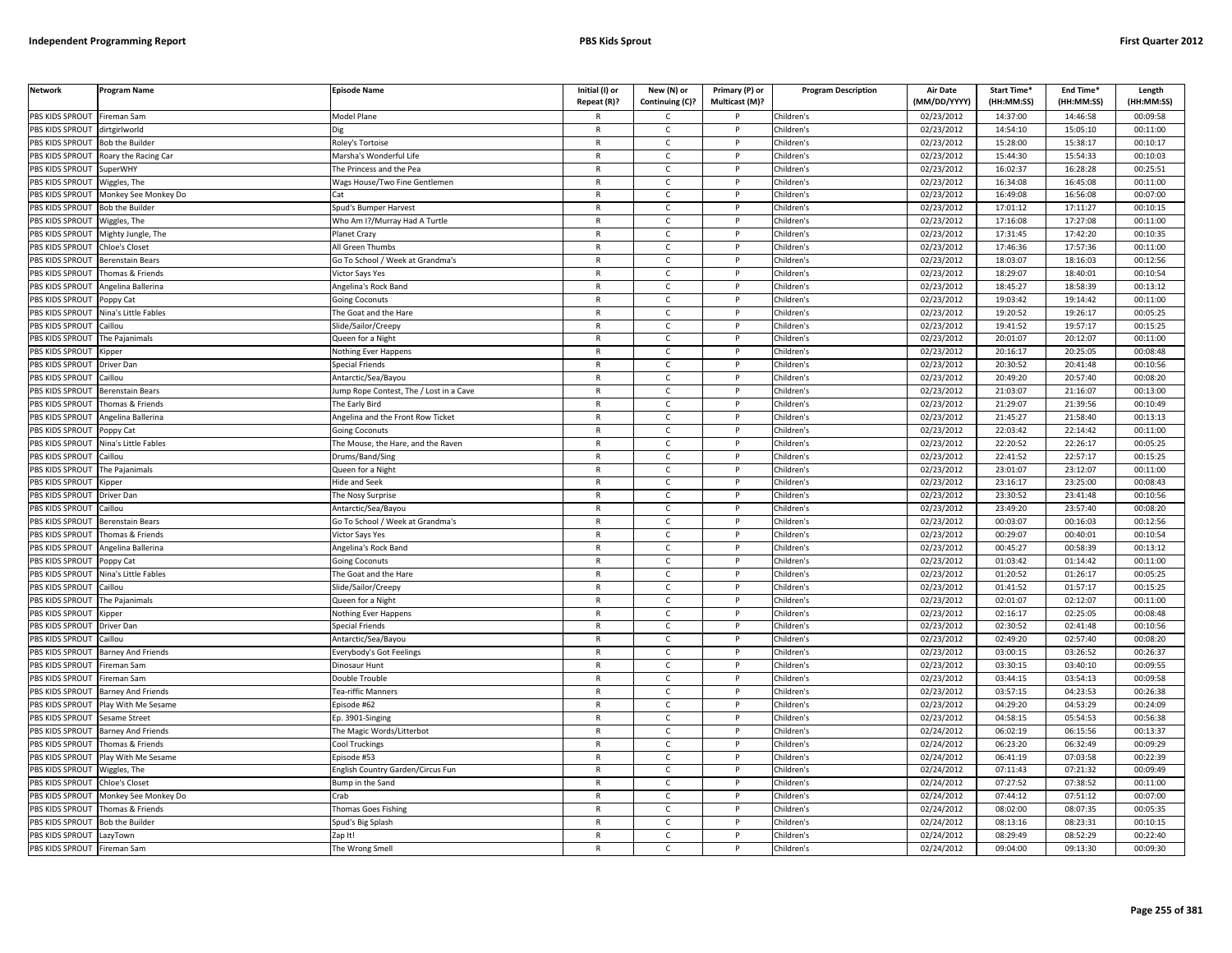| <b>Network</b>         | <b>Program Name</b>                | <b>Episode Name</b>                    | Initial (I) or | New (N) or      | Primary (P) or | <b>Program Description</b> | <b>Air Date</b> | Start Time* | End Time*  | Length     |
|------------------------|------------------------------------|----------------------------------------|----------------|-----------------|----------------|----------------------------|-----------------|-------------|------------|------------|
|                        |                                    |                                        | Repeat (R)?    | Continuing (C)? | Multicast (M)? |                            | (MM/DD/YYYY)    | (HH:MM:SS)  | (HH:MM:SS) | (HH:MM:SS) |
| PBS KIDS SPROUT        | <b>Barney And Friends</b>          | Welcome, Cousin Riff/Special Skills    | R              | Ċ               |                | Children's                 | 02/24/2012      | 09:21:00    | 09:34:12   | 00:13:12   |
| PBS KIDS SPROUT        | SuperWHY                           | The Three Billy Goats Gruff            | $\mathsf{R}$   | $\mathsf{C}$    | P              | Children's                 | 02/24/2012      | 10:01:00    | 10:26:23   | 00:25:23   |
| <b>BS KIDS SPROUT</b>  | Dive Olly Dive                     | Old Smokey Blows His Top/Fear of Fog   | R              | $\mathsf{C}$    |                | Children's                 | 02/24/2012      | 10:39:30    | 10:50:57   | 00:11:27   |
| PBS KIDS SPROUT        | Play With Me Sesame                | pisode #66                             | $\mathsf{R}$   | $\mathsf{C}$    | Þ              | Children's                 | 02/24/2012      | 11:03:05    | 11:25:33   | 00:22:28   |
| PBS KIDS SPROUT        | What's Your News?                  | <b>Kicking a Bal</b>                   | R              | C               |                | Children's                 | 02/24/2012      | 11:35:35    | 11:46:00   | 00:10:25   |
| PBS KIDS SPROUT        | aillou                             | resent/Chef/Paint                      | $\mathsf{R}$   | $\mathsf{C}$    | P              | Children's                 | 02/24/2012      | 12:00:15    | 12:22:45   | 00:22:30   |
| PBS KIDS SPROUT        | Caillou                            | Patient/Police/Grandpa's Friend        | R              | $\mathsf{C}$    | P              | Children's                 | 02/24/2012      | 12:30:15    | 12:52:45   | 00:22:30   |
| PBS KIDS SPROUT        | esame Street                       | Baby Bear's New Sitter                 |                | ${\sf N}$       | P              | Children's                 | 02/24/2012      | 13:00:15    | 13:53:39   | 00:53:24   |
| PBS KIDS SPROUT        | LazyTown                           | Swiped Sweets                          | $\mathsf{R}$   | $\mathsf{C}$    | P              | Children's                 | 02/24/2012      | 14:02:15    | 14:25:54   | 00:23:39   |
| PBS KIDS SPROUT        | ireman Sam                         | hree Legged Race                       | $\mathsf{R}$   | $\mathsf{C}$    |                | Children's                 | 02/24/2012      | 14:37:00    | 14:46:58   | 00:09:58   |
| PBS KIDS SPROUT        | dirtgirlworld                      | Bees                                   | $\mathsf{R}$   | $\mathsf{C}$    | P              | Children's                 | 02/24/2012      | 14:54:10    | 15:05:10   | 00:11:00   |
| PBS KIDS SPROUT        | <b>Bob the Builder</b>             | Pilchard's Breakfast                   | $\mathsf{R}$   | $\mathsf{C}$    |                | Children's                 | 02/24/2012      | 15:28:00    | 15:38:14   | 00:10:14   |
| PBS KIDS SPROUT        | Roary the Racing Car               | Let's Hear it For Big Chris            | $\mathsf{R}$   | $\mathsf{C}$    | P              | Children's                 | 02/24/2012      | 15:44:30    | 15:54:33   | 00:10:03   |
| PBS KIDS SPROUT        | SuperWHY                           | ittle Red Riding Hood                  | R              | $\mathsf{C}$    |                | Children's                 | 02/24/2012      | 16:02:37    | 16:28:29   | 00:25:52   |
| PBS KIDS SPROUT        | Wiggles, The                       | Wags House/Two Fine Gentlemen          | $\mathsf{R}$   | $\mathsf{C}$    | P              | Children's                 | 02/24/2012      | 16:34:08    | 16:45:06   | 00:10:58   |
| PBS KIDS SPROUT        | Monkey See Monkey Do               | Ostrich                                | R              | C               | P              | Children's                 | 02/24/2012      | 16:49:08    | 16:56:08   | 00:07:00   |
| PBS KIDS SPROUT        | <b>Bob the Builder</b>             | Muck's Convoy                          | R              | $\mathsf{C}$    | P              | Children's                 | 02/24/2012      | 17:01:12    | 17:11:27   | 00:10:15   |
| PBS KIDS SPROUT        | Wiggles, The                       | Who Am I?/Murray Had A Turtle          | $\mathsf{R}$   | $\mathsf{C}$    | P              | Children's                 | 02/24/2012      | 17:16:08    | 17:27:11   | 00:11:03   |
| PBS KIDS SPROUT        | Mighty Jungle, The                 | <b>Babysitting Kico</b>                | $\mathsf{R}$   | $\mathsf{C}$    | P              | Children's                 | 02/24/2012      | 17:31:45    | 17:42:20   | 00:10:35   |
| PBS KIDS SPROUT        | Chloe's Closet                     | yrannosaurus Wrecks                    | R              | Ċ               |                | Children's                 | 02/24/2012      | 17:46:36    | 17:57:36   | 00:11:00   |
| PBS KIDS SPROUT        | Berenstain Bears                   | rouble With Pets / The Sitter          | $\mathsf{R}$   | $\mathsf{C}$    | D              | Children's                 | 02/24/2012      | 18:03:07    | 18:16:06   | 00:12:59   |
| <b>BS KIDS SPROUT</b>  | Thomas & Friends                   | umping Jobi Wood                       | R              | C               |                | Children's                 | 02/24/2012      | 18:29:07    | 18:39:57   | 00:10:50   |
| PBS KIDS SPROUT        | <b>Ingelina Ballerina</b>          | Angelina's Lost Ice Skates             | $\mathsf{R}$   | $\mathsf{C}$    | Þ              | Children's                 | 02/24/2012      | 18:45:27    | 18:58:40   | 00:13:13   |
| PBS KIDS SPROUT        | oppy Cat                           | Space Monsters                         | R              | $\mathsf{C}$    | P              | Children's                 | 02/24/2012      | 19:03:42    | 19:14:42   | 00:11:00   |
| PBS KIDS SPROUT        | <b>lina's Little Fables</b>        | he Hedgehog and the Stork              | $\mathsf{R}$   | $\mathsf{C}$    |                | Children's                 | 02/24/2012      | 19:20:52    | 19:26:17   | 00:05:25   |
| PBS KIDS SPROUT        | `aillou                            | Snow/Shoot/Tobog                       | $\mathsf{R}$   | $\mathsf{C}$    | P              | Children's                 | 02/24/2012      | 19:41:52    | 19:57:17   | 00:15:25   |
| PBS KIDS SPROUT        | The Pajanimals                     | Missing Mom and Dad                    | R              | $\mathsf{C}$    |                | Children's                 | 02/24/2012      | 20:01:07    | 20:12:07   | 00:11:00   |
| PBS KIDS SPROUT        | Kipper                             | Pig's Present                          | $\mathsf{R}$   | $\mathsf{C}$    | P              | Children's                 | 02/24/2012      | 20:16:17    | 20:25:05   | 00:08:48   |
| PBS KIDS SPROUT        | Driver Dan                         | We're Not The Same                     | $\mathsf{R}$   | $\mathsf{C}$    |                | Children's                 | 02/24/2012      | 20:30:52    | 20:41:48   | 00:10:56   |
| PBS KIDS SPROUT        | Caillou                            | Antarctic/Sea/Bayou                    | $\mathsf{R}$   | $\mathsf{C}$    | P              | Children's                 | 02/24/2012      | 20:49:20    | 20:57:40   | 00:08:20   |
| PBS KIDS SPROUT        | Berenstain Bears                   | ump Rope Contest, The / Lost in a Cave | R              | $\mathsf{C}$    | P              | Children's                 | 02/24/2012      | 21:03:07    | 21:16:02   | 00:12:55   |
| PBS KIDS SPROUT        | homas & Friends                    | Play Time                              | $\mathsf{R}$   | $\mathsf{C}$    | $\mathsf{P}$   | Children's                 | 02/24/2012      | 21:29:07    | 21:39:57   | 00:10:50   |
| PBS KIDS SPROUT        | Angelina Ballerina                 | Angelina Keeps the Peace               | $\mathsf{R}$   | $\mathsf{C}$    | P              | Children's                 | 02/24/2012      | 21:45:27    | 21:58:39   | 00:13:12   |
| PBS KIDS SPROUT        | oppy Cat                           | Space Monsters                         | $\mathsf{R}$   | $\mathsf{C}$    | P              | Children's                 | 02/24/2012      | 22:03:42    | 22:14:42   | 00:11:00   |
| PBS KIDS SPROUT        | Nina's Little Fables               | Two Goats and a Bridge                 | R              | $\mathsf{C}$    | P              | Children's                 | 02/24/2012      | 22:20:52    | 22:26:18   | 00:05:26   |
| PBS KIDS SPROUT        | aillou                             | Show/Magic/Castle                      | $\mathsf{R}$   | $\mathsf{C}$    | P              | Children's                 | 02/24/2012      | 22:41:52    | 22:57:17   | 00:15:25   |
| <b>PBS KIDS SPROUT</b> | The Paianimals                     | Missing Mom and Dad                    | R              | Ċ               |                | Children's                 | 02/24/2012      | 23:01:07    | 23:12:07   | 00:11:00   |
| PBS KIDS SPROUT        | <b>Kipper</b>                      | ledgdhog Watch                         | $\mathsf{R}$   | $\mathsf{C}$    | D              | Children's                 | 02/24/2012      | 23:16:17    | 23:25:01   | 00:08:44   |
| PBS KIDS SPROUT        | Driver Dan                         | oo Hot To Trot                         | R              | C               |                | Children's                 | 02/24/2012      | 23:30:52    | 23:41:48   | 00:10:56   |
| PBS KIDS SPROUT        | aillou                             | Antarctic/Sea/Bayou                    | $\mathsf{R}$   | $\mathsf{C}$    |                | Children's                 | 02/24/2012      | 23:49:20    | 23:57:40   | 00:08:20   |
| <b>BS KIDS SPROUT</b>  | Berenstain Bears                   | rouble With Pets / The Sitter          | $\mathsf{R}$   | $\mathsf{C}$    | P              | Children's                 | 02/24/2012      | 00:03:07    | 00:16:06   | 00:12:59   |
| PBS KIDS SPROUT        | homas & Friends                    | umping Jobi Wood                       | $\mathsf{R}$   | $\mathsf{C}$    | Þ              | Children's                 | 02/24/2012      | 00:29:07    | 00:39:57   | 00:10:50   |
| PBS KIDS SPROUT        | Angelina Ballerina                 | Angelina's Lost Ice Skates             | $\mathsf{R}$   | $\mathsf{C}$    | P              | Children's                 | 02/24/2012      | 00:45:27    | 00:58:40   | 00:13:13   |
| PBS KIDS SPROUT        | oppy Cat                           | pace Monsters                          | $\mathsf{R}$   | $\mathsf{C}$    | D              | Children's                 | 02/24/2012      | 01:03:42    | 01:14:42   | 00:11:00   |
| PBS KIDS SPROUT        | Nina's Little Fables               | The Hedgehog and the Stork             | $\mathsf{R}$   | $\mathsf{C}$    | P              | Children's                 | 02/24/2012      | 01:20:52    | 01:26:17   | 00:05:25   |
| PBS KIDS SPROUT        | aillou                             | inow/Shoot/Tobog                       | $\mathsf{R}$   | $\mathsf{C}$    | D              | Children's                 | 02/24/2012      | 01:41:52    | 01:57:17   | 00:15:25   |
| PBS KIDS SPROUT        | The Pajanimals                     | Missing Mom and Dad                    | R              | $\mathsf{C}$    | P              | Children's                 | 02/24/2012      | 02:01:07    | 02:12:07   | 00:11:00   |
| PBS KIDS SPROUT        | ipper                              | ig's Present                           | $\mathsf{R}$   | $\mathsf{C}$    | P              | Children's                 | 02/24/2012      | 02:16:17    | 02:25:05   | 00:08:48   |
| PBS KIDS SPROUT        | Driver Dan                         | We're Not The Same                     | $\mathsf{R}$   | $\mathsf{C}$    | $\mathsf{P}$   | Children's                 | 02/24/2012      | 02:30:52    | 02:41:48   | 00:10:56   |
| PBS KIDS SPROUT        | aillou                             | Antarctic/Sea/Bayou                    | $\mathsf{R}$   | C               |                | Children's                 | 02/24/2012      | 02:49:20    | 02:57:40   | 00:08:20   |
| PBS KIDS SPROUT        | <b>Barney And Friends</b>          | Caring Hearts                          | R              | $\mathsf{C}$    | P              | Children's                 | 02/24/2012      | 03:00:15    | 03:26:52   | 00:26:37   |
| PBS KIDS SPROUT        | Fireman Sam                        | loating Cart                           | $\mathsf{R}$   | $\mathsf{C}$    | P              | Children's                 | 02/24/2012      | 03:30:15    | 03:40:12   | 00:09:57   |
| PBS KIDS SPROUT        | ireman Sam                         | Sailor Steele                          | $\mathsf{R}$   | $\mathsf{C}$    | P              | Children's                 | 02/24/2012      | 03:44:15    | 03:54:13   | 00:09:58   |
| PBS KIDS SPROUT        | <b>Barney And Friends</b>          | Stop! Go!                              | R              | Ċ               |                | Children's                 | 02/24/2012      | 03:57:15    | 04:23:53   | 00:26:38   |
| PBS KIDS SPROUT        | Play With Me Sesame                | pisode #63                             | $\mathsf{R}$   | $\mathsf{C}$    | P              | Children's                 | 02/24/2012      | 04:29:20    | 04:53:11   | 00:23:51   |
| PBS KIDS SPROUT        | <b>Sesame Street</b>               | Ep. 3902-Dogs                          | R              | C               |                | Children's                 | 02/24/2012      | 04:58:15    | 05:54:53   | 00:56:38   |
|                        | PBS KIDS SPROUT Barney And Friends | Day And Night                          | R              | $\mathsf{C}$    |                | Children's                 | 02/25/2012      | 06:00:15    | 06:26:52   | 00:26:37   |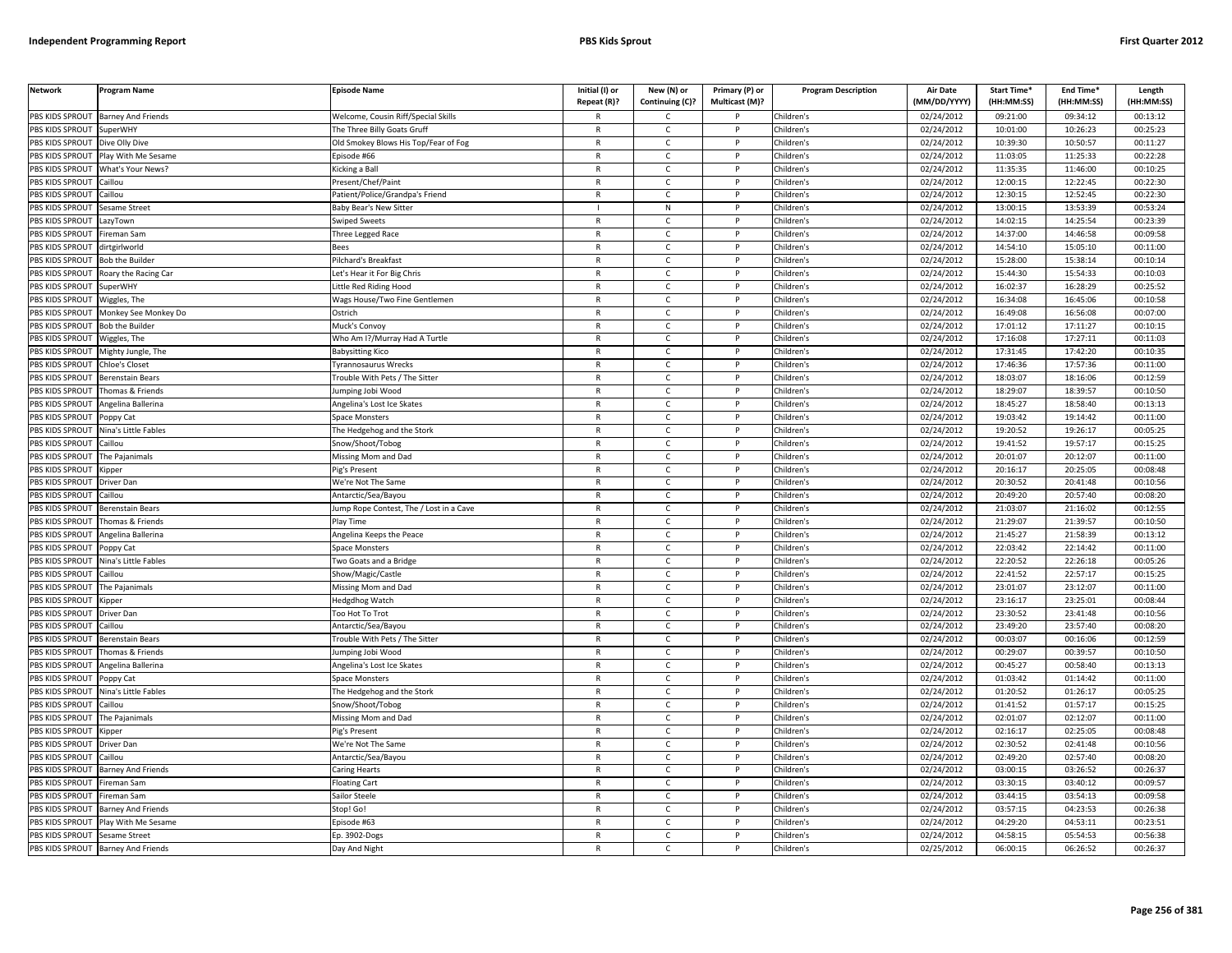| <b>Network</b>         | Program Name           | <b>Episode Name</b>                         | Initial (I) or<br>Repeat (R)? | New (N) or<br>Continuing (C)? | Primary (P) or<br>Multicast (M)? | <b>Program Description</b> | <b>Air Date</b><br>(MM/DD/YYYY) | Start Time*<br>(HH:MM:SS) | End Time*<br>(HH:MM:SS) | Length<br>(HH:MM:SS) |
|------------------------|------------------------|---------------------------------------------|-------------------------------|-------------------------------|----------------------------------|----------------------------|---------------------------------|---------------------------|-------------------------|----------------------|
| PBS KIDS SPROUT        | Franny's Feet          | A Perfect Fit/Sound Advice                  |                               | $\mathsf{C}$                  |                                  | Children's                 | 02/25/2012                      | 06:32:20                  | 06:43:51                | 00:11:31             |
| PBS KIDS SPROUT        | Mama Mirabelle         | Change is Gonna Come/Trumpet While You Work | $\mathsf{R}$                  | $\mathsf{C}$                  | P                                | Children's                 | 02/25/2012                      | 06:46:20                  | 06:57:20                | 00:11:00             |
| PBS KIDS SPROUT        | Sesame Street          | Ep. 4077                                    | $\mathsf{R}$                  | $\mathsf{C}$                  |                                  | Children's                 | 02/25/2012                      | 07:00:15                  | 07:54:43                | 00:54:28             |
| PBS KIDS SPROUT        | Fireman Sam            | Dinosaur Hunt                               | ${\sf R}$                     | $\mathsf{C}$                  | D                                | Children's                 | 02/25/2012                      | 08:01:20                  | 08:11:15                | 00:09:55             |
| PBS KIDS SPROUT        | Wiggles, The           | Hot Potato!/Central Park New York           | $\mathsf{R}$                  | C                             |                                  | Children's                 | 02/25/2012                      | 08:15:20                  | 08:26:20                | 00:11:00             |
| PBS KIDS SPROUT        | `aillou                | Gilbert/Saw/Jungle                          | $\mathsf{R}$                  | $\mathsf{C}$                  | P                                | Children's                 | 02/25/2012                      | 08:30:15                  | 08:52:45                | 00:22:30             |
| PBS KIDS SPROUT        | Roary the Racing Car   | Officer Roary (Snow)                        | $\mathsf{R}$                  | C                             | P                                | Children's                 | 02/25/2012                      | 09:03:32                  | 09:13:02                | 00:09:30             |
| PBS KIDS SPROUT        | Monkey See Monkey Do   | Flamingo                                    | ${\sf R}$                     | $\mathsf{C}$                  | <b>D</b>                         | Children's                 | 02/25/2012                      | 09:39:00                  | 09:46:00                | 00:07:00             |
| PBS KIDS SPROUT        | Mighty Jungle, The     | ungle Snow Day (Winter)                     | ${\sf R}$                     | $\mathsf{C}$                  | P                                | Children's                 | 02/25/2012                      | 09:52:40                  | 10:02:45                | 00:10:05             |
| PBS KIDS SPROUT        | homas & Friends        | Donald's Duck                               | $\mathsf{R}$                  | $\mathsf{C}$                  |                                  | Children's                 | 02/25/2012                      | 10:06:00                  | 10:11:07                | 00:05:07             |
| PBS KIDS SPROUT        | dirtgirlworld          | Wheels                                      | $\mathsf{R}$                  | C                             | P                                | Children's                 | 02/25/2012                      | 10:17:00                  | 10:27:40                | 00:10:40             |
| PBS KIDS SPROUT        | Wiggles, The           | Water Play/Let's Build                      | $\mathsf{R}$                  | $\mathsf{C}$                  | P                                | Children's                 | 02/25/2012                      | 10:33:30                  | 10:44:50                | 00:11:20             |
| PBS KIDS SPROUT        | Play With Me Sesame    | Episode #11                                 | $\mathsf{R}$                  | $\mathsf{C}$                  | $\mathsf{P}$                     | Children's                 | 02/25/2012                      | 10:52:05                  | 11:14:35                | 00:22:30             |
| PBS KIDS SPROUT        | What's Your News?      | <b>Dressing Myself</b>                      | $\mathsf{R}$                  | $\mathsf{C}$                  |                                  | Children's                 | 02/25/2012                      | 11:24:52                  | 11:35:17                | 00:10:25             |
| PBS KIDS SPROUT        | Caillou                | Captain/Loud/Wedding                        | $\mathsf{R}$                  | $\mathsf{C}$                  | P                                | Children's                 | 02/25/2012                      | 12:00:15                  | 12:22:45                | 00:22:30             |
| PBS KIDS SPROUT        | Caillou                | Day/Puppet/Collect                          | $\mathsf{R}$                  | $\mathsf{C}$                  |                                  | Children's                 | 02/25/2012                      | 12:30:15                  | 12:52:45                | 00:22:30             |
| PBS KIDS SPROUT        | Sesame Street          | <b>Golden Triangle of Destiny</b>           |                               | N                             | P                                | Children's                 | 02/25/2012                      | 13:00:15                  | 13:51:08                | 00:50:53             |
| <b>PBS KIDS SPROUT</b> | LazyTown               | Happy Brush Day                             | $\mathsf{R}$                  | $\mathsf{C}$                  |                                  | Children's                 | 02/25/2012                      | 14:02:15                  | 14:26:14                | 00:23:59             |
| PBS KIDS SPROUT        | Fireman Sam            | Norman's Ark                                | $\mathsf{R}$                  | $\mathsf{C}$                  | P                                | Children's                 | 02/25/2012                      | 14:37:00                  | 14:46:58                | 00:09:58             |
| PBS KIDS SPROUT        | dirtgirlworld          | Circles                                     | $\mathsf{R}$                  | $\mathsf{C}$                  |                                  | Children's                 | 02/25/2012                      | 14:54:10                  | 15:05:10                | 00:11:00             |
| PBS KIDS SPROUT        | <b>Bob the Builder</b> | <b>Trailer Travis</b>                       | $\mathsf{R}$                  | $\mathsf{C}$                  | P                                | Children's                 | 02/25/2012                      | 15:28:00                  | 15:38:16                | 00:10:16             |
| PBS KIDS SPROUT        | Roary the Racing Car   | Nick Solves the Case                        | $\mathsf{R}$                  | $\mathsf{C}$                  |                                  | Children's                 | 02/25/2012                      | 15:44:30                  | 15:54:33                | 00:10:03             |
| PBS KIDS SPROUT        | SuperWHY               | Tom Thumb                                   | $\mathsf{R}$                  | $\mathsf{C}$                  | D                                | Children's                 | 02/25/2012                      | 16:02:37                  | 16:28:29                | 00:25:52             |
| PBS KIDS SPROUT        | Wiggles, The           | Feddy Bear, Teddy Bear/Wiggletastic         | $\mathsf{R}$                  | $\mathsf{C}$                  | P                                | Children's                 | 02/25/2012                      | 16:34:08                  | 16:45:07                | 00:10:59             |
| PBS KIDS SPROUT        | Monkey See Monkey Do   | Peacock                                     | $\mathsf{R}$                  | $\mathsf{C}$                  |                                  | Children's                 | 02/25/2012                      | 16:49:08                  | 16:56:08                | 00:07:00             |
| PBS KIDS SPROUT        | <b>Bob the Builder</b> | While Bob's Away, Robert Will Play          | $\mathsf{R}$                  | C                             | P                                | Children's                 | 02/25/2012                      | 17:01:12                  | 17:11:27                | 00:10:15             |
| PBS KIDS SPROUT        | Wiggles, The           | La Bamba/Oranges and Lemons                 | $\mathsf{R}$                  | $\mathsf{C}$                  |                                  | Children's                 | 02/25/2012                      | 17:16:08                  | 17:27:07                | 00:10:59             |
| PBS KIDS SPROUT        | Mighty Jungle, The     | Tag that Sloth                              | ${\sf R}$                     | $\mathsf{C}$                  | P                                | Children's                 | 02/25/2012                      | 17:31:45                  | 17:42:20                | 00:10:35             |
| PBS KIDS SPROUT        | Chloe's Closet         | <b>Brushing Around</b>                      | R                             | $\mathsf{C}$                  |                                  | Children's                 | 02/25/2012                      | 17:46:36                  | 17:57:36                | 00:11:00             |
| PBS KIDS SPROUT        | Berenstain Bears       | Visit The Dentist / Too Much Junkfood       | $\mathsf{R}$                  | C                             | P                                | Children's                 | 02/25/2012                      | 18:03:09                  | 18:16:04                | 00:12:55             |
| PBS KIDS SPROUT        | <b>Kipper</b>          | Crazy Golf                                  | $\mathsf{R}$                  | $\mathsf{C}$                  | P                                | Children's                 | 02/25/2012                      | 18:30:04                  | 18:38:50                | 00:08:46             |
| PBS KIDS SPROUT        | Angelina Ballerina     | Angelina's Hip Hop Boys Show                | $\mathsf{R}$                  | $\mathsf{C}$                  | $\mathsf{P}$                     | Children's                 | 02/25/2012                      | 18:44:35                  | 18:57:47                | 00:13:12             |
| PBS KIDS SPROUT        | Poppy Cat              | Space Monsters                              | $\mathsf{R}$                  | $\mathsf{C}$                  | P                                | Children's                 | 02/25/2012                      | 19:02:57                  | 19:13:57                | 00:11:00             |
| PBS KIDS SPROUT        | Thomas & Friends       | Emily's Rubbish                             | $\mathsf{R}$                  | $\mathsf{C}$                  | P                                | Children's                 | 02/25/2012                      | 19:19:14                  | 19:29:13                | 00:09:59             |
| PBS KIDS SPROUT        | Caillou                | Road/Building/Sky                           | $\mathsf{R}$                  | $\mathsf{C}$                  | P                                | Children's                 | 02/25/2012                      | 19:43:07                  | 19:58:32                | 00:15:25             |
| PBS KIDS SPROUT        | The Pajanimals         | Missing Mom and Dad                         | $\mathsf{R}$                  | $\mathsf{C}$                  | P                                | Children's                 | 02/25/2012                      | 20:03:07                  | 20:14:07                | 00:11:00             |
| PBS KIDS SPROUT        | Nina's Little Fables   | The Crow and the Fox                        | $\mathsf{R}$                  | C                             |                                  | Children's                 | 02/25/2012                      | 20:19:49                  | 20:25:14                | 00:05:25             |
| PBS KIDS SPROUT        | Driver Dan             | Sweetie's Lullaby                           | $\mathsf{R}$                  | $\mathsf{C}$                  | <b>D</b>                         | Children's                 | 02/25/2012                      | 20:30:53                  | 20:41:49                | 00:10:56             |
| PBS KIDS SPROUT        | Caillou                | Captain/Loud/Wedding                        | $\mathsf{R}$                  | $\mathsf{C}$                  | P                                | Children's                 | 02/25/2012                      | 20:49:20                  | 20:57:40                | 00:08:20             |
| PBS KIDS SPROUT        | Berenstain Bears       | Go to the Movies / Pet Show                 | $\mathsf{R}$                  | $\mathsf{C}$                  | <b>D</b>                         | Children's                 | 02/25/2012                      | 21:03:09                  | 21:16:06                | 00:12:57             |
| PBS KIDS SPROUT        | <b>Kipper</b>          | Camping Trip, The                           | $\mathsf{R}$                  | $\mathsf{C}$                  | P                                | Children's                 | 02/25/2012                      | 21:30:04                  | 21:38:51                | 00:08:47             |
| PBS KIDS SPROUT        | Angelina Ballerina     | Angelina and Super Polly                    | $\mathsf{R}$                  | $\mathsf{C}$                  |                                  | Children's                 | 02/25/2012                      | 21:44:35                  | 21:57:48                | 00:13:13             |
| PBS KIDS SPROUT        | Poppy Cat              | Runaway Turtle                              | $\mathsf{R}$                  | $\mathsf{C}$                  | P                                | Children's                 | 02/25/2012                      | 22:02:57                  | 22:13:57                | 00:11:00             |
| PBS KIDS SPROUT        | Thomas & Friends       | Heave Ho Thomas                             | $\mathsf{R}$                  | $\mathsf{C}$                  |                                  | Children's                 | 02/25/2012                      | 22:19:14                  | 22:29:13                | 00:09:59             |
| PBS KIDS SPROUT        | Caillou                | Show/Magic/Castle                           | $\mathsf{R}$                  | C                             | P                                | Children's                 | 02/25/2012                      | 22:43:07                  | 22:58:32                | 00:15:25             |
| PBS KIDS SPROUT        | The Pajanimals         | Missing Mom and Dad                         | $\mathsf{R}$                  | $\mathsf{C}$                  | P                                | Children's                 | 02/25/2012                      | 23:03:07                  | 23:14:07                | 00:11:00             |
| PBS KIDS SPROUT        | Nina's Little Fables   | The Crow and the Fox                        | $\mathsf{R}$                  | $\mathsf{C}$                  | $\mathsf{P}$                     | Children's                 | 02/25/2012                      | 23:19:49                  | 23:25:14                | 00:05:25             |
| PBS KIDS SPROUT        | Driver Dan             | Dance Yourself Dizzy                        | $\mathsf{R}$                  | $\mathsf{C}$                  | P                                | Children's                 | 02/25/2012                      | 23:30:53                  | 23:41:49                | 00:10:56             |
| PBS KIDS SPROUT        | Caillou                | ibrary/Book/Story                           | $\mathsf{R}$                  | C                             | P                                | Children's                 | 02/25/2012                      | 23:49:20                  | 23:57:40                | 00:08:20             |
| PBS KIDS SPROUT        | Berenstain Bears       | Visit The Dentist / Too Much Junkfood       | $\mathsf{R}$                  | $\mathsf{C}$                  | P                                | Children's                 | 02/25/2012                      | 00:03:09                  | 00:16:04                | 00:12:55             |
| PBS KIDS SPROUT        | (inner                 | Crazy Golf                                  | $\mathsf{R}$                  | $\mathsf{C}$                  | P                                | Children's                 | 02/25/2012                      | 00:30:04                  | 00:38:50                | 00:08:46             |
| PBS KIDS SPROUT        | Angelina Ballerina     | Angelina's Hip Hop Boys Show                | $\mathsf{R}$                  | $\mathsf{C}$                  |                                  | Children's                 | 02/25/2012                      | 00:44:35                  | 00:57:47                | 00:13:12             |
| PBS KIDS SPROUT        | Poppy Cat              | Space Monsters                              | $\mathsf{R}$                  | $\mathsf{C}$                  | <sub>D</sub>                     | Children's                 | 02/25/2012                      | 01:02:57                  | 01:13:57                | 00:11:00             |
| PBS KIDS SPROUT        | Thomas & Friends       | Emily's Rubbish                             | R                             | $\mathsf{C}$                  | P                                | Children's                 | 02/25/2012                      | 01:19:14                  | 01:29:13                | 00:09:59             |
| PBS KIDS SPROUT        | `aillou                | Road/Building/Sky                           | $\mathsf{R}$                  | $\mathsf{C}$                  |                                  | Children's                 | 02/25/2012                      | 01:43:07                  | 01:58:32                | 00:15:25             |
| PBS KIDS SPROUT        | The Pajanimals         | Missing Mom and Dad                         | $\mathsf{R}$                  | C                             | P                                | Children's                 | 02/25/2012                      | 02:03:07                  | 02:14:07                | 00:11:00             |
| PBS KIDS SPROUT        | Nina's Little Fables   | The Crow and the Fox                        | $\mathsf{R}$                  | $\mathsf{C}$                  | P                                | Children's                 | 02/25/2012                      | 02:19:49                  | 02:25:14                | 00:05:25             |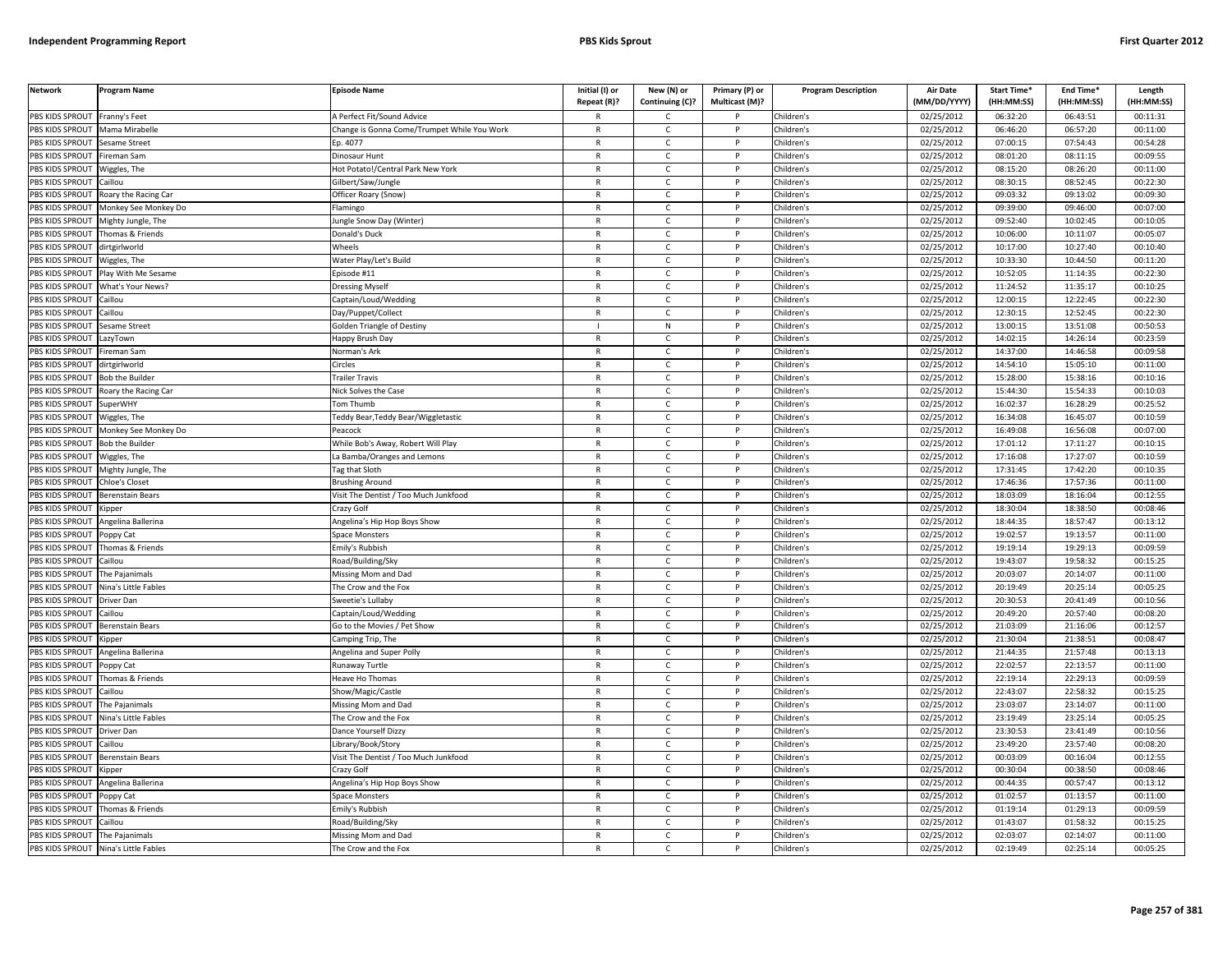| <b>Network</b>         | <b>Program Name</b>       | <b>Episode Name</b>                               | Initial (I) or<br>Repeat (R)? | New (N) or<br>Continuing (C)? | Primary (P) or<br>Multicast (M)? | <b>Program Description</b> | <b>Air Date</b><br>(MM/DD/YYYY) | Start Time*<br>(HH:MM:SS) | End Time*<br>(HH:MM:SS) | Length<br>(HH:MM:SS) |
|------------------------|---------------------------|---------------------------------------------------|-------------------------------|-------------------------------|----------------------------------|----------------------------|---------------------------------|---------------------------|-------------------------|----------------------|
| PBS KIDS SPROUT        | <b>Driver Dan</b>         | Sweetie's Lullaby                                 |                               | $\mathsf{C}$                  |                                  | Children's                 | 02/25/2012                      | 02:30:53                  | 02:41:49                | 00:10:56             |
| PBS KIDS SPROUT        | Caillou                   | Captain/Loud/Wedding                              | $\mathsf{R}$                  | $\mathsf{C}$                  | P                                | Children's                 | 02/25/2012                      | 02:49:20                  | 02:57:40                | 00:08:20             |
| PBS KIDS SPROUT        | <b>Barney And Friends</b> | Let's Make Music!                                 | $\mathsf{R}$                  | $\mathsf{C}$                  |                                  | Children's                 | 02/25/2012                      | 03:00:15                  | 03:26:52                | 00:26:37             |
| PBS KIDS SPROUT        | Fireman Sam               | Cry Wolf                                          | $\mathsf{R}$                  | $\mathsf{C}$                  | <sub>D</sub>                     | Children's                 | 02/25/2012                      | 03:30:15                  | 03:40:12                | 00:09:57             |
| PBS KIDS SPROUT        | Fireman Sam               | Dily's Big Surprise                               | $\mathsf{R}$                  | $\mathsf{C}$                  |                                  | Children's                 | 02/25/2012                      | 03:44:15                  | 03:54:13                | 00:09:58             |
| PBS KIDS SPROUT        | Barney And Friends        | Red, Yellow and Blue                              | $\mathsf{R}$                  | $\mathsf{C}$                  | P                                | Children's                 | 02/25/2012                      | 03:57:15                  | 04:23:53                | 00:26:38             |
| PBS KIDS SPROUT        | Play With Me Sesame       | Episode #64                                       | $\mathsf{R}$                  | $\mathsf{C}$                  | P                                | Children's                 | 02/25/2012                      | 04:29:20                  | 04:53:21                | 00:24:01             |
| PBS KIDS SPROUT        | Sesame Street             | Ep. 3905-Dancing                                  | $\mathsf{R}$                  | $\mathsf{C}$                  | P                                | Children's                 | 02/25/2012                      | 04:58:15                  | 05:54:40                | 00:56:25             |
| <b>PBS KIDS SPROUT</b> | <b>Barney And Friends</b> | A Little Big Day                                  | ${\sf R}$                     | $\mathsf{C}$                  | P                                | Children's                 | 02/26/2012                      | 06:00:15                  | 06:26:52                | 00:26:37             |
| PBS KIDS SPROUT        | ranny's Feet              | apa Penguin/Ballroom Bugaboo                      | $\mathsf{R}$                  | $\mathsf{C}$                  |                                  | Children's                 | 02/26/2012                      | 06:32:20                  | 06:43:51                | 00:11:31             |
| PBS KIDS SPROUT        | Mama Mirabell             | Spot the Difference/Hot and Cold Running Critters | $\mathsf{R}$                  | C                             | P                                | Children's                 | 02/26/2012                      | 06:46:20                  | 06:57:20                | 00:11:00             |
| PBS KIDS SPROUT        | Sesame Street             | Ep. 4082                                          | $\mathsf{R}$                  | $\mathsf{C}$                  |                                  | Children's                 | 02/26/2012                      | 07:00:15                  | 07:55:35                | 00:55:20             |
| PBS KIDS SPROUT        | Fireman Sam               | <b>Floating Cart</b>                              | $\mathsf{R}$                  | $\mathsf{C}$                  | P                                | Children's                 | 02/26/2012                      | 08:01:20                  | 08:11:17                | 00:09:57             |
| PBS KIDS SPROUT        | Wiggles, The              | Hot Potato!/Central Park New York                 | $\mathsf{R}$                  | $\mathsf{C}$                  |                                  | Children's                 | 02/26/2012                      | 08:15:20                  | 08:26:23                | 00:11:03             |
| PBS KIDS SPROUT        | Caillou                   | Best/Strong/Wheels                                | $\mathsf{R}$                  | $\mathsf{C}$                  | $\mathsf{P}$                     | Children's                 | 02/26/2012                      | 08:30:15                  | 08:52:45                | 00:22:30             |
| PBS KIDS SPROUT        | Roary the Racing Car      | Winter Breeze                                     | $\mathsf{R}$                  | $\mathsf{C}$                  | P                                | Children's                 | 02/26/2012                      | 09:03:32                  | 09:13:02                | 00:09:30             |
| PBS KIDS SPROUT        | Monkey See Monkey Do      | Giraffe                                           | $\mathsf{R}$                  | $\mathsf{C}$                  | P                                | Children's                 | 02/26/2012                      | 09:39:00                  | 09:46:00                | 00:07:00             |
| PBS KIDS SPROUT        | Mighty Jungle, The        | Chocolate Marshmallow the Monkey                  | $\mathsf{R}$                  | $\mathsf{C}$                  | P                                | Children's                 | 02/26/2012                      | 09:52:40                  | 10:02:45                | 00:10:05             |
| PBS KIDS SPROUT        | Thomas & Friends          | Sleeping Beauty                                   | $\mathsf{R}$                  | $\mathsf{C}$                  | P                                | Children's                 | 02/26/2012                      | 10:06:00                  | 10:11:07                | 00:05:07             |
| PBS KIDS SPROUT        | dirtgirlworld             | <b>Tools</b>                                      | $\mathsf{R}$                  | $\mathsf{C}$                  | P                                | Children's                 | 02/26/2012                      | 10:17:00                  | 10:27:40                | 00:10:40             |
| PBS KIDS SPROUT        | Niggles, The              | Water Play/Let's Build                            | $\mathsf{R}$                  | $\mathsf{C}$                  | <sub>D</sub>                     | Children's                 | 02/26/2012                      | 10:33:30                  | 10:44:25                | 00:10:55             |
| PBS KIDS SPROUT        | Play With Me Sesame       | Episode #12                                       | R                             | C                             |                                  | Children's                 | 02/26/2012                      | 10:52:05                  | 11:14:23                | 00:22:18             |
| PBS KIDS SPROUT        | What's Your News?         | Haircut                                           | $\mathsf{R}$                  | $\mathsf{C}$                  | P                                | Children's                 | 02/26/2012                      | 11:24:52                  | 11:35:17                | 00:10:25             |
| PBS KIDS SPROUT        | Caillou                   | Bird/Trip/Dragon                                  | $\mathsf{R}$                  | $\mathsf{C}$                  | P                                | Children's                 | 02/26/2012                      | 12:00:15                  | 12:22:45                | 00:22:30             |
| PBS KIDS SPROUT        | Caillou                   | Gilbert/Saw/Jungle                                | $\mathsf{R}$                  | $\mathsf{C}$                  | P                                | Children's                 | 02/26/2012                      | 12:30:15                  | 12:52:45                | 00:22:30             |
| PBS KIDS SPROUT        | Sesame Street             | Sock Chaos                                        |                               | ${\sf N}$                     | P                                | Children's                 | 02/26/2012                      | 13:00:15                  | 13:53:29                | 00:53:14             |
| PBS KIDS SPROUT        | LazyTown                  | Pixelspix                                         | $\overline{R}$                | $\mathsf{C}$                  |                                  | Children's                 | 02/26/2012                      | 14:02:15                  | 14:25:41                | 00:23:26             |
| PBS KIDS SPROUT        | Fireman Sam               | Mike's Rocket                                     | $\mathsf{R}$                  | $\mathsf{C}$                  | P                                | Children's                 | 02/26/2012                      | 14:37:00                  | 14:46:58                | 00:09:58             |
| PBS KIDS SPROUT        | dirtgirlworld             | lam                                               | $\mathsf{R}$                  | $\mathsf{C}$                  |                                  | Children's                 | 02/26/2012                      | 14:54:10                  | 15:05:10                | 00:11:00             |
| PBS KIDS SPROUT        | <b>Bob the Builder</b>    | Scoop Has Some Fun                                | $\mathsf{R}$                  | C                             | P                                | Children's                 | 02/26/2012                      | 15:28:00                  | 15:38:15                | 00:10:15             |
| PBS KIDS SPROUT        | Roary the Racing Car      | Simply the Best                                   | $\mathsf{R}$                  | $\mathsf{C}$                  | P                                | Children's                 | 02/26/2012                      | 15:44:30                  | 15:54:33                | 00:10:03             |
| PBS KIDS SPROUT        | <b>SuperWHY</b>           | Little Bo Peep                                    | $\mathsf{R}$                  | $\mathsf{C}$                  | $\mathsf{P}$                     | Children's                 | 02/26/2012                      | 16:02:37                  | 16:28:28                | 00:25:51             |
| PBS KIDS SPROUT        | Wiggles, The              | Teddy Bear, Teddy Bear/Wiggletastic               | $\mathsf{R}$                  | $\mathsf{C}$                  | P                                | Children's                 | 02/26/2012                      | 16:34:08                  | 16:45:08                | 00:11:00             |
| PBS KIDS SPROUT        | Monkey See Monkey Do      | Gorilla                                           | $\mathsf{R}$                  | $\mathsf{C}$                  | P                                | Children's                 | 02/26/2012                      | 16:49:08                  | 16:56:08                | 00:07:00             |
| PBS KIDS SPROUT        | <b>Bob the Builder</b>    | <b>Bob's Three Jobs</b>                           | $\mathsf{R}$                  | $\mathsf{C}$                  | P                                | Children's                 | 02/26/2012                      | 17:01:12                  | 17:11:27                | 00:10:15             |
| <b>PBS KIDS SPROUT</b> | Wiggles, The              | a Bamba/Oranges and Lemons                        | $\mathsf{R}$                  | $\mathsf{C}$                  | P                                | Children's                 | 02/26/2012                      | 17:16:08                  | 17:27:07                | 00:10:59             |
| PBS KIDS SPROUT        | Mighty Jungle, The        | The Magic Hat                                     | $\mathsf{R}$                  | $\mathsf{C}$                  |                                  | Children's                 | 02/26/2012                      | 17:31:45                  | 17:42:20                | 00:10:35             |
| PBS KIDS SPROUT        | Chloe's Closet            | Hairy Tale                                        | $\mathsf{R}$                  | $\mathsf{C}$                  | D                                | Children's                 | 02/26/2012                      | 17:46:36                  | 17:57:36                | 00:11:00             |
| PBS KIDS SPROUT        | Berenstain Bears          | Mama's New Job / Mighty Milton                    | R                             | $\mathsf{C}$                  |                                  | Children's                 | 02/26/2012                      | 18:03:09                  | 18:16:08                | 00:12:59             |
| PBS KIDS SPROUT        | .ipper                    | Magic Carpet, The                                 | $\mathsf{R}$                  | $\mathsf{C}$                  |                                  | Children's                 | 02/26/2012                      | 18:30:04                  | 18:38:50                | 00:08:46             |
| PBS KIDS SPROUT        | Angelina Ballerina        | Angelina's New Home                               | $\mathsf{R}$                  | $\mathsf{C}$                  | P                                | Children's                 | 02/26/2012                      | 18:44:35                  | 18:57:47                | 00:13:12             |
| PBS KIDS SPROUT        | Poppy Cat                 | <b>Missing Keys</b>                               | $\mathsf{R}$                  | $\mathsf{C}$                  | <b>D</b>                         | Children's                 | 02/26/2012                      | 19:02:57                  | 19:13:57                | 00:11:00             |
| PBS KIDS SPROUT        | Thomas & Friends          | Dream On                                          | $\mathsf{R}$                  | $\mathsf{C}$                  | P                                | Children's                 | 02/26/2012                      | 19:19:14                  | 19:29:13                | 00:09:59             |
| PBS KIDS SPROUT        | Caillou                   | Help/Fire/Rescue                                  | $\mathsf{R}$                  | $\mathsf{C}$                  |                                  | Children's                 | 02/26/2012                      | 19:43:07                  | 19:58:32                | 00:15:25             |
| PBS KIDS SPROUT        | The Pajanimals            | Tomorrow is Brand New                             | $\mathsf{R}$                  | $\mathsf{C}$                  | P                                | Children's                 | 02/26/2012                      | 20:03:07                  | 20:14:07                | 00:11:00             |
| PBS KIDS SPROUT        | Nina's Little Fables      | The Crab and the Stork                            | $\mathsf{R}$                  | $\mathsf{C}$                  | P                                | Children's                 | 02/26/2012                      | 20:19:49                  | 20:25:14                | 00:05:25             |
| PBS KIDS SPROUT        | Driver Dan                | Look At Me!                                       | $\mathsf{R}$                  | $\mathsf{C}$                  | P                                | Children's                 | 02/26/2012                      | 20:30:53                  | 20:41:49                | 00:10:56             |
| PBS KIDS SPROUT        | Caillou                   | Captain/Loud/Wedding                              | $\mathsf{R}$                  | $\mathsf{C}$                  | P                                | Children's                 | 02/26/2012                      | 20:49:20                  | 20:57:40                | 00:08:20             |
| PBS KIDS SPROUT        | Berenstain Bears          | Go to the Movies / Pet Show                       | $\mathsf{R}$                  | $\mathsf{C}$                  | P                                | Children's                 | 02/26/2012                      | 21:03:09                  | 21:16:05                | 00:12:56             |
| PBS KIDS SPROUT        | <b>Kipper</b>             | Igloo, The                                        | $\mathsf{R}$                  | C                             |                                  | Children's                 | 02/26/2012                      | 21:30:04                  | 21:38:51                | 00:08:47             |
| PBS KIDS SPROUT        | Angelina Ballerina        | Angelina's Dance Like a Cake Day                  | $\mathsf{R}$                  | $\mathsf{C}$                  | P                                | Children's                 | 02/26/2012                      | 21:44:35                  | 21:57:48                | 00:13:13             |
| PBS KIDS SPROUT        | Poppy Cat                 | ost Balloon                                       | $\mathsf{R}$                  | $\mathsf{C}$                  | P                                | Children's                 | 02/26/2012                      | 22:02:57                  | 22:13:57                | 00:11:00             |
| PBS KIDS SPROUT        | Thomas & Friends          | Toby's Special Surprise                           | $\mathsf{R}$                  | $\mathsf{C}$                  | P                                | Children's                 | 02/26/2012                      | 22:19:14                  | 22:29:13                | 00:09:59             |
| PBS KIDS SPROUT        | Caillou                   | Antarctic/Sea/Bayou                               | $\mathsf{R}$                  | $\mathsf{C}$                  | P                                | Children's                 | 02/26/2012                      | 22:43:07                  | 22:58:32                | 00:15:25             |
| PBS KIDS SPROUT        | The Pajanimals            | <b>Fomorrow is Brand New</b>                      | $\mathsf{R}$                  | $\mathsf{C}$                  | P                                | Children's                 | 02/26/2012                      | 23:03:07                  | 23:14:07                | 00:11:00             |
| PBS KIDS SPROUT        | Nina's Little Fables      | The Crab and the Stork                            |                               | C                             |                                  | Children's                 | 02/26/2012                      | 23:19:49                  | 23:25:14                | 00:05:25             |
| PBS KIDS SPROUT        | <b>Driver Dan</b>         | <b>Wheel Trouble</b>                              | $\mathsf{R}$                  | $\mathsf{C}$                  |                                  | Children's                 | 02/26/2012                      | 23:30:53                  | 23:41:49                | 00:10:56             |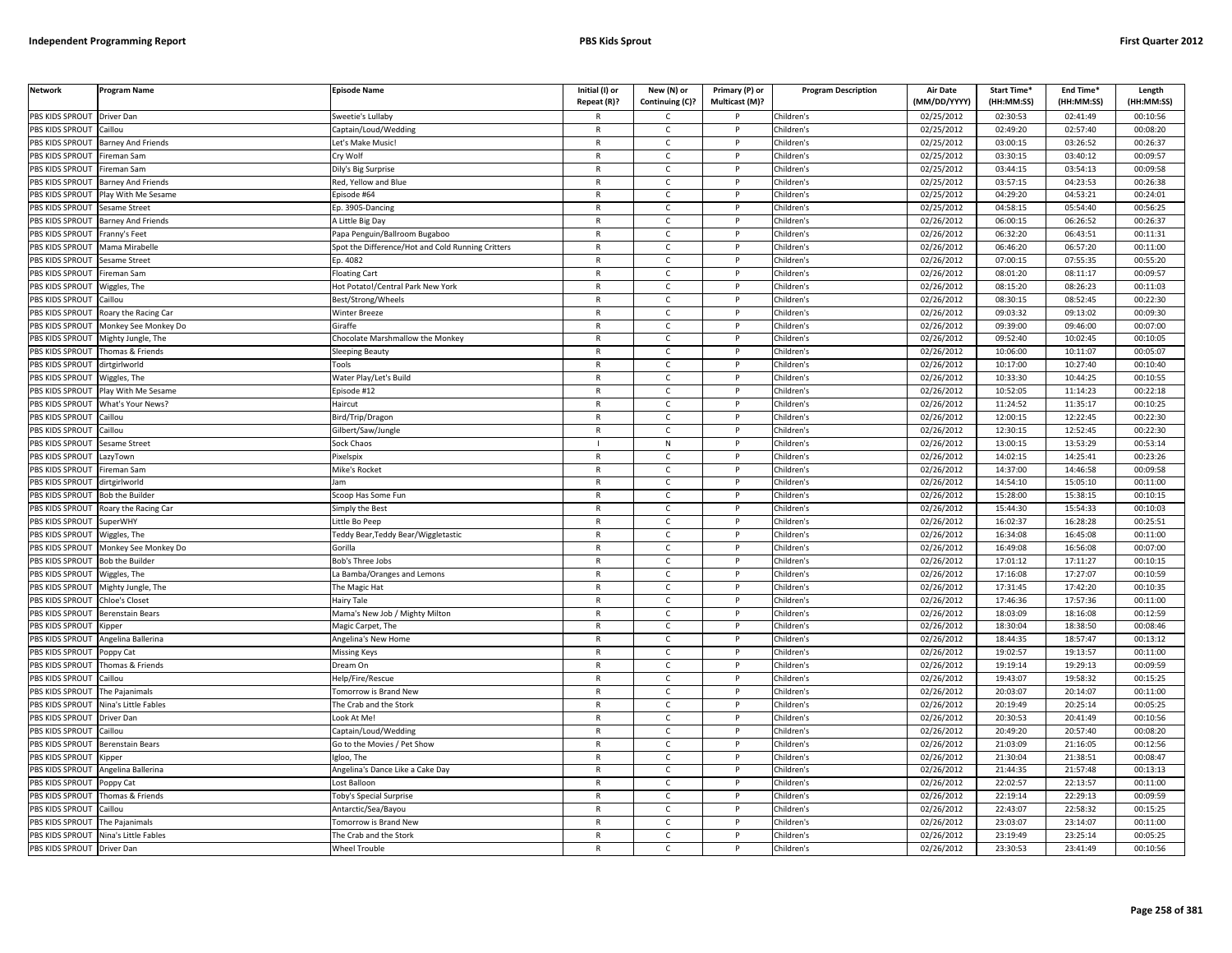| <b>Network</b>        | Program Name              | <b>Episode Name</b>                     | Initial (I) or | New (N) or      | Primary (P) or | <b>Program Description</b> | <b>Air Date</b>     | Start Time* | End Time*  | Length     |
|-----------------------|---------------------------|-----------------------------------------|----------------|-----------------|----------------|----------------------------|---------------------|-------------|------------|------------|
|                       |                           |                                         | Repeat (R)?    | Continuing (C)? | Multicast (M)? |                            | (MM/DD/YYYY)        | (HH:MM:SS)  | (HH:MM:SS) | (HH:MM:SS) |
| PBS KIDS SPROUT       | Caillou                   | ibrary/Book/Story                       | R              | Ċ               |                | Children's                 | 02/26/2012          | 23:49:20    | 23:57:40   | 00:08:20   |
| PBS KIDS SPROUT       | <b>Berenstain Bears</b>   | Mama's New Job / Mighty Milton          | $\mathsf{R}$   | $\mathsf{C}$    | P              | Children's                 | 02/26/2012          | 00:03:09    | 00:16:08   | 00:12:59   |
| <b>BS KIDS SPROUT</b> | <b>Kipper</b>             | Magic Carpet, The                       | $\mathsf{R}$   | $\mathsf{C}$    |                | Children's                 | 02/26/2012          | 00:30:04    | 00:38:50   | 00:08:46   |
| PBS KIDS SPROUT       | ngelina Ballerina         | Angelina's New Home                     | $\mathsf{R}$   | $\mathsf{C}$    | Þ              | Children's                 | 02/26/2012          | 00:44:35    | 00:57:47   | 00:13:12   |
| PBS KIDS SPROUT       | Poppy Cat                 | <b>Missing Keys</b>                     | $\mathsf{R}$   | C               |                | Children's                 | 02/26/2012          | 01:02:57    | 01:13:57   | 00:11:00   |
| PBS KIDS SPROUT       | homas & Friends           | )ream On                                | $\mathsf{R}$   | $\mathsf{C}$    | P              | Children's                 | 02/26/2012          | 01:19:14    | 01:29:13   | 00:09:59   |
| PBS KIDS SPROUT       | Caillou                   | Help/Fire/Rescue                        | R              | $\mathsf{C}$    | P              | Children's                 | 02/26/2012          | 01:43:07    | 01:58:32   | 00:15:25   |
| PBS KIDS SPROUT       | he Pajanimals             | omorrow is Brand New                    | $\mathsf{R}$   | $\mathsf{C}$    | P              | Children's                 | 02/26/2012          | 02:03:07    | 02:14:07   | 00:11:00   |
| PBS KIDS SPROUT       | Nina's Little Fables      | The Crab and the Stork                  | $\mathsf{R}$   | $\mathsf{C}$    | $\mathsf{P}$   | Children's                 | 02/26/2012          | 02:19:49    | 02:25:14   | 00:05:25   |
| PBS KIDS SPROUT       | Driver Dan                | ook At Me!                              | $\mathsf{R}$   | $\mathsf{C}$    |                | Children's                 | 02/26/2012          | 02:30:53    | 02:41:49   | 00:10:56   |
| PBS KIDS SPROUT       | aillou                    | Captain/Loud/Wedding                    | $\mathsf{R}$   | $\mathsf{C}$    | P              | Children's                 | 02/26/2012          | 02:49:20    | 02:57:40   | 00:08:20   |
| PBS KIDS SPROUT       | Barney And Friends        | Movin' Along                            | $\mathsf{R}$   | $\mathsf{C}$    |                | Children's                 | 02/26/2012          | 03:00:15    | 03:26:52   | 00:26:37   |
| PBS KIDS SPROUT       | ireman Sam                | Sheep On The Road                       | $\mathsf{R}$   | $\mathsf{C}$    | P              | Children's                 | 02/26/2012          | 03:30:15    | 03:40:12   | 00:09:57   |
| PBS KIDS SPROUT       | ireman Sam                | Day at the Seaside                      | R              | $\mathsf{C}$    |                | Children's                 | 02/26/2012          | 03:44:15    | 03:54:13   | 00:09:58   |
| PBS KIDS SPROUT       | <b>Barney And Friends</b> | Play For Exercise                       | $\mathsf{R}$   | $\mathsf{C}$    | $\mathsf{P}$   | Children's                 | 02/26/2012          | 03:57:15    | 04:23:53   | 00:26:38   |
| PBS KIDS SPROUT       | Play With Me Sesame       | Episode #65                             | R              | C               | P              | Children's                 | 02/26/2012          | 04:29:20    | 04:53:27   | 00:24:07   |
| PBS KIDS SPROUT       | Sesame Street             | Ep. 3907-Dogs                           | R              | $\mathsf{C}$    | P              | Children's                 | 02/26/2012          | 04:58:15    | 05:54:53   | 00:56:38   |
| PBS KIDS SPROUT       | <b>Barney And Friends</b> | The Magic Words/Litterbot               | $\mathsf{R}$   | $\mathsf{C}$    | P              | Children's                 | 02/27/2012          | 06:02:19    | 06:16:01   | 00:13:42   |
| PBS KIDS SPROUT       | Thomas & Friends          | homas and the Spaceship                 | $\mathsf{R}$   | $\mathsf{C}$    | P              | Children's                 | $\sqrt{02}/27/2012$ | 06:23:20    | 06:32:49   | 00:09:29   |
| PBS KIDS SPROUT       | Play With Me Sesame       | pisode #56                              | R              | C.              |                | Children's                 | 02/27/2012          | 06:41:19    | 07:04:09   | 00:22:50   |
| PBS KIDS SPROUT       | Viggles, The              | rere Jacques/The Turkey in the Straw    | $\mathsf{R}$   | $\mathsf{C}$    | D              | Children's                 | 02/27/2012          | 07:11:43    | 07:21:31   | 00:09:48   |
| <b>BS KIDS SPROUT</b> | Chloe's Closet            | On the Right Track                      | R              | C               |                | Children's                 | 02/27/2012          | 07:27:52    | 07:38:52   | 00:11:00   |
| PBS KIDS SPROUT       | Monkey See Monkey Do      |                                         | $\mathsf{R}$   | $\mathsf{C}$    | Þ              | Children's                 | 02/27/2012          | 07:44:12    | 07:51:12   | 00:07:00   |
| PBS KIDS SPROUT       | Thomas & Friends          | erence the Tractor'                     | R              | $\mathsf{C}$    | P              | Children's                 | 02/27/2012          | 08:02:00    | 08:07:35   | 00:05:35   |
| PBS KIDS SPROUT       | <b>Bob the Builder</b>    | Spud the Musketeer                      | $\mathsf{R}$   | $\mathsf{C}$    | P              | Children's                 | 02/27/2012          | 08:13:16    | 08:23:31   | 00:10:15   |
| PBS KIDS SPROUT       | azyTown.                  | Records Day                             | $\mathsf{R}$   | $\mathsf{C}$    | P              | Children's                 | 02/27/2012          | 08:29:49    | 08:52:55   | 00:23:06   |
| PBS KIDS SPROUT       | ireman Sam                | No Nurse Like You                       | R              | $\mathsf{C}$    |                | Children's                 | 02/27/2012          | 09:04:00    | 09:13:29   | 00:09:29   |
| PBS KIDS SPROUT       | <b>Barney And Friends</b> | Airplanes/Boats                         | $\mathsf{R}$   | $\mathsf{C}$    | P              | Children's                 | 02/27/2012          | 09:21:00    | 09:34:11   | 00:13:11   |
| PBS KIDS SPROUT       | uperWHY                   | humbelina                               | $\mathsf{R}$   | $\mathsf{C}$    |                | Children's                 | 02/27/2012          | 10:01:00    | 10:26:24   | 00:25:24   |
| PBS KIDS SPROUT       | Dive Olly Dive            | Skid the Hero/Risky Ranger              | $\mathsf{R}$   | $\mathsf{C}$    | P              | Children's                 | 02/27/2012          | 10:39:30    | 10:50:57   | 00:11:27   |
| PBS KIDS SPROUT       | Play With Me Sesame       | pisode #67                              | R              | $\mathsf{C}$    | P              | Children's                 | 02/27/2012          | 11:03:05    | 11:25:38   | 00:22:33   |
| PBS KIDS SPROUT       | What's Your News?         | osing Things                            | $\mathsf{R}$   | $\mathsf{C}$    | P              | Children's                 | 02/27/2012          | 11:35:35    | 11:46:00   | 00:10:25   |
| PBS KIDS SPROUT       | aillou                    | Surprise/Miss/Sleep                     | $\mathsf{R}$   | $\mathsf{C}$    | P              | Children's                 | 02/27/2012          | 12:00:15    | 12:22:45   | 00:22:30   |
| PBS KIDS SPROUT       | Caillou                   | Best/Strong/Wheels                      | R              | C               | P              | Children's                 | 02/27/2012          | 12:30:15    | 12:52:45   | 00:22:30   |
| PBS KIDS SPROUT       | Sesame Street             | irefly Show                             |                | N               | P              | Children's                 | 02/27/2012          | 13:00:15    | 13:53:08   | 00:52:53   |
| PBS KIDS SPROUT       | azyTown                   | Robbie's Greatest Misses                | $\mathsf{R}$   | $\mathsf{C}$    | P              | Children's                 | 02/27/2012          | 14:02:15    | 14:25:45   | 00:23:30   |
| PBS KIDS SPROUT       | ireman Sam                | Paper Plane Down                        | R              | Ċ               |                | Children's                 | 02/27/2012          | 14:37:00    | 14:46:56   | 00:09:56   |
| PBS KIDS SPROUT       | dirtgirlworld             | $\n  l$                                 | $\mathsf{R}$   | $\mathsf{C}$    | D              | Children's                 | 02/27/2012          | 14:54:10    | 15:05:10   | 00:11:00   |
| PBS KIDS SPROUT       | <b>Bob the Builder</b>    | Scoop's Stegosaurus                     | R              | C               |                | Children's                 | 02/27/2012          | 15:28:00    | 15:38:16   | 00:10:16   |
| PBS KIDS SPROUT       | Roary the Racing Car      | Officer Roary (Snow                     | $\mathsf{R}$   | $\mathsf{C}$    |                | Children's                 | 02/27/2012          | 15:44:40    | 15:54:43   | 00:10:03   |
| <b>BS KIDS SPROUT</b> | SuperWHY                  | he Emperor's New Clothes                | $\mathsf{R}$   | $\mathsf{C}$    | P              | Children's                 | 02/27/2012          | 16:02:37    | 16:28:28   | 00:25:51   |
| PBS KIDS SPROUT       | Niggles, The              | inglish Country Garden/Circus Fun       | $\mathsf{R}$   | $\mathsf{C}$    | Þ              | Children's                 | 02/27/2012          | 16:34:08    | 16:45:12   | 00:11:04   |
| PBS KIDS SPROUT       | Monkey See Monkey Do      | enguin                                  | $\mathsf{R}$   | $\mathsf{C}$    | P              | Children's                 | 02/27/2012          | 16:49:08    | 16:56:08   | 00:07:00   |
| PBS KIDS SPROUT       | <b>Bob the Builder</b>    | icoop Knows It All                      | $\mathsf{R}$   | $\mathsf{C}$    | D              | Children's                 | 02/27/2012          | 17:01:12    | 17:11:27   | 00:10:15   |
| PBS KIDS SPROUT       | Wiggles, The              | Hey Diddle Diddle/This Way and That Way | $\mathsf{R}$   | $\mathsf{C}$    | P              | Children's                 | 02/27/2012          | 17:16:08    | 17:27:08   | 00:11:00   |
| PBS KIDS SPROUT       | Mighty Jungle, The        | The Ice Cream Castle                    | $\mathsf{R}$   | $\mathsf{C}$    | D              | Children's                 | 02/27/2012          | 17:31:45    | 17:42:13   | 00:10:28   |
| PBS KIDS SPROUT       | Chloe's Closet            | Raiders of the Lost Egg                 | R              | $\mathsf{C}$    | P              | Children's                 | 02/27/2012          | 17:46:36    | 17:57:36   | 00:11:00   |
| PBS KIDS SPROUT       | Berenstain Bears          | rouble With Pets / The Sitter           | $\mathsf{R}$   | $\mathsf{C}$    | P              | Children's                 | 02/27/2012          | 18:03:07    | 18:16:04   | 00:12:57   |
| PBS KIDS SPROUT       | homas & Friends           | homas & Scruff                          | $\mathsf{R}$   | $\mathsf{C}$    | $\mathsf{P}$   | Children's                 | 02/27/2012          | 18:29:07    | 18:39:57   | 00:10:50   |
| PBS KIDS SPROUT       | Angelina Ballerina        | Angelina and the New Music Store        | $\mathsf{R}$   | C               |                | Children's                 | 02/27/2012          | 18:45:27    | 18:58:39   | 00:13:12   |
| PBS KIDS SPROUT       | oppy Cat                  | <b>Buried Treasure</b>                  | R              | $\mathsf{C}$    | P              | Children's                 | 02/27/2012          | 19:03:42    | 19:14:42   | 00:11:00   |
| PBS KIDS SPROUT       | Nina's Little Fables      | he Tortoise and the Hedgehog            | $\mathsf{R}$   | C               | P              | Children's                 | 02/27/2012          | 19:20:52    | 19:26:17   | 00:05:25   |
| PBS KIDS SPROUT       | aillou                    | Drums/Band/Sing                         | $\mathsf{R}$   | $\mathsf{C}$    | P              | Children's                 | 02/27/2012          | 19:41:52    | 19:57:17   | 00:15:25   |
| PBS KIDS SPROUT       | The Pajanimals            | omorrow is Brand New                    | R              | Ċ               |                | Children's                 | 02/27/2012          | 20:01:07    | 20:12:07   | 00:11:00   |
| PBS KIDS SPROUT       | Kipper                    | ainbow Puddle, The                      | $\mathsf{R}$   | $\mathsf{C}$    | P              | Children's                 | $\sqrt{02}/27/2012$ | 20:16:17    | 20:25:06   | 00:08:49   |
| PBS KIDS SPROUT       | Driver Dan                | Surprise                                | R              | C               |                | Children's                 | 02/27/2012          | 20:30:52    | 20:41:48   | 00:10:56   |
| PBS KIDS SPROUT       | aillou                    | Magnet/Dino/Astro                       | R              | $\mathsf{C}$    |                | Children's                 | 02/27/2012          | 20:49:20    | 20:57:40   | 00:08:20   |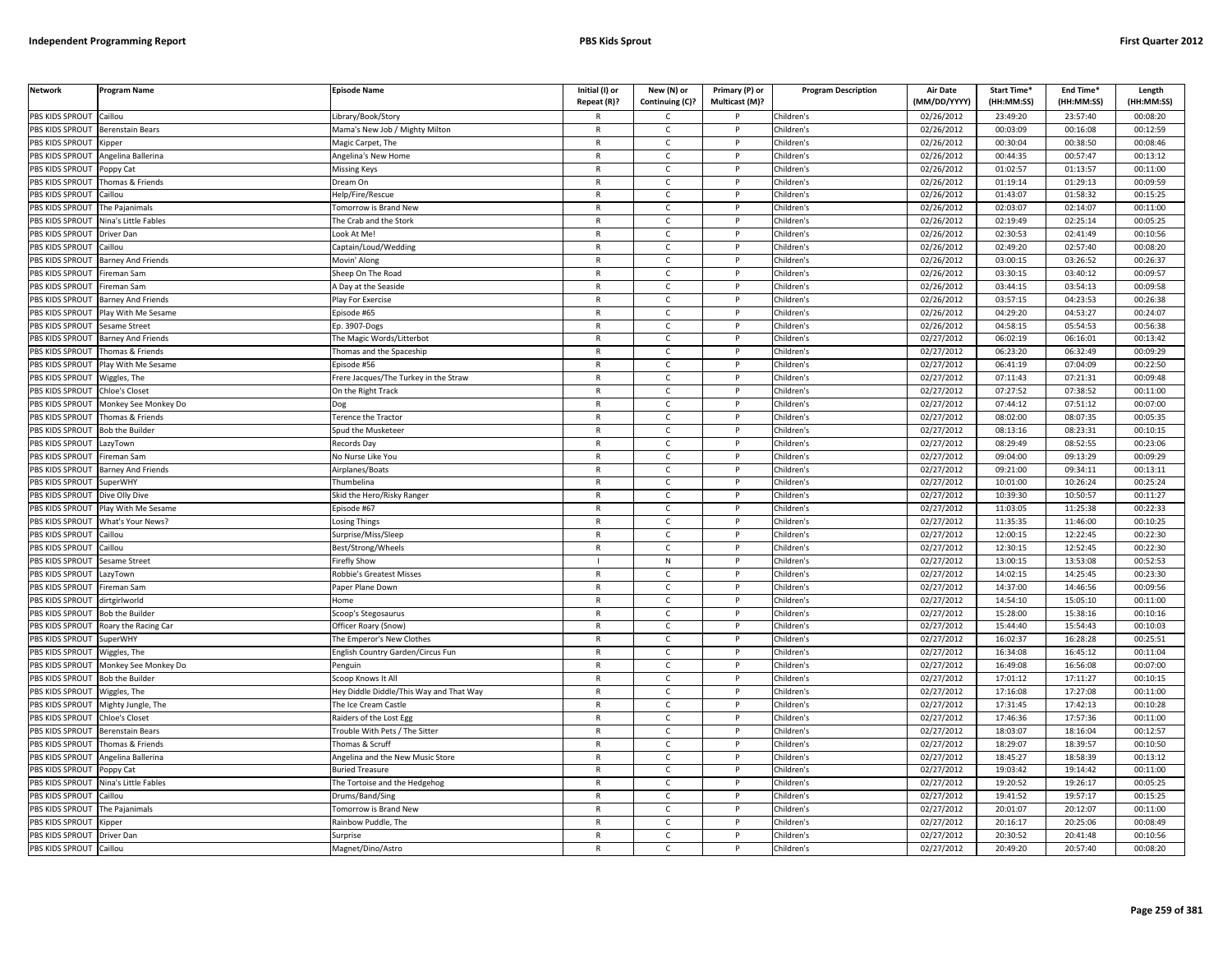| <b>Network</b>         | Program Name              | <b>Episode Name</b>                         | Initial (I) or<br>Repeat (R)? | New (N) or<br>Continuing (C)? | Primary (P) or<br>Multicast (M)? | <b>Program Description</b> | <b>Air Date</b><br>(MM/DD/YYYY) | Start Time*<br>(HH:MM:SS) | End Time <sup>®</sup><br>(HH:MM:SS) | Length<br>(HH:MM:SS) |
|------------------------|---------------------------|---------------------------------------------|-------------------------------|-------------------------------|----------------------------------|----------------------------|---------------------------------|---------------------------|-------------------------------------|----------------------|
| PBS KIDS SPROUT        | <b>Berenstain Bears</b>   | Birthday Boy / Camp                         |                               | C                             |                                  | Children's                 | 02/27/2012                      | 21:03:07                  | 21:16:03                            | 00:12:56             |
| PBS KIDS SPROUT        | Thomas & Friends          | Thomas and the Pigs                         | $\mathsf{R}$                  | $\mathsf{C}$                  | $\mathsf{P}$                     | Children's                 | 02/27/2012                      | 21:29:07                  | 21:39:57                            | 00:10:50             |
| PBS KIDS SPROUT        | Angelina Ballerina        | Angelina and Alice Mousikova                | $\mathsf{R}$                  | $\mathsf{C}$                  | P                                | Children's                 | 02/27/2012                      | 21:45:27                  | 21:58:39                            | 00:13:12             |
| PBS KIDS SPROUT        | Poppy Cat                 | Royal Toad                                  | $\mathbb{R}$                  | $\mathsf{C}$                  | P                                | Children's                 | 02/27/2012                      | 22:03:42                  | 22:14:42                            | 00:11:00             |
| PBS KIDS SPROUT        | Nina's Little Fables      | The Dog and the Crab                        | $\mathsf{R}$                  | $\mathsf{C}$                  | P                                | Children's                 | 02/27/2012                      | 22:20:52                  | 22:26:17                            | 00:05:25             |
| PBS KIDS SPROUT        | Caillou                   | Antarctic/Sea/Bayou                         | $\mathsf{R}$                  | $\mathsf{C}$                  |                                  | Children's                 | 02/27/2012                      | 22:41:52                  | 22:57:17                            | 00:15:25             |
| PBS KIDS SPROUT        | The Pajanimals            | <b>Fomorrow is Brand New</b>                | R                             | $\mathsf{C}$                  |                                  | Children's                 | 02/27/2012                      | 23:01:07                  | 23:12:07                            | 00:11:00             |
| PBS KIDS SPROUT        | <b>Sipper</b>             | Skates                                      | $\mathsf{R}$                  | $\mathsf{C}$                  | P                                | Children's                 | 02/27/2012                      | 23:16:17                  | 23:25:01                            | 00:08:44             |
| PBS KIDS SPROUT        | Driver Dan                | Just Try It                                 | R                             | C                             | P                                | Children's                 | 02/27/2012                      | 23:30:52                  | 23:41:47                            | 00:10:55             |
| PBS KIDS SPROUT        | Caillou                   | Antarctic/Sea/Bayou                         | $\mathsf{R}$                  | $\mathsf{C}$                  | P                                | Children's                 | 02/27/2012                      | 23:49:20                  | 23:57:40                            | 00:08:20             |
| PBS KIDS SPROUT        | Berenstain Bears          | Frouble With Pets / The Sitter              | $\mathsf{R}$                  | $\mathsf{C}$                  | P                                | Children's                 | 02/27/2012                      | 00:03:07                  | 00:16:04                            | 00:12:57             |
| PBS KIDS SPROUT        | Thomas & Friends          | Thomas & Scruff                             | $\mathsf{R}$                  | $\mathsf{C}$                  | P                                | Children's                 | 02/27/2012                      | 00:29:07                  | 00:39:57                            | 00:10:50             |
| PBS KIDS SPROUT        | Angelina Ballerina        | Angelina and the New Music Store            | $\mathsf{R}$                  | $\mathsf{C}$                  | P                                | Children's                 | 02/27/2012                      | 00:45:27                  | 00:58:39                            | 00:13:12             |
| PBS KIDS SPROUT        | Poppy Cat                 | <b>Buried Treasure</b>                      | $\mathsf{R}$                  | $\mathsf{C}$                  | P                                | Children's                 | 02/27/2012                      | 01:03:42                  | 01:14:42                            | 00:11:00             |
| PBS KIDS SPROUT        | Nina's Little Fables      | The Tortoise and the Hedgehog               | $\mathsf{R}$                  | $\mathsf{C}$                  | P                                | Children's                 | 02/27/2012                      | 01:20:52                  | 01:26:17                            | 00:05:25             |
| PBS KIDS SPROUT        | Caillou                   | Drums/Band/Sing                             | $\mathsf{R}$                  | $\mathsf{C}$                  | P                                | Children's                 | 02/27/2012                      | 01:41:52                  | 01:57:17                            | 00:15:25             |
| PBS KIDS SPROUT        | The Pajanimals            | <b>Fomorrow is Brand New</b>                | $\mathsf{R}$                  | $\mathsf{C}$                  | P                                | Children's                 | 02/27/2012                      | 02:01:07                  | 02:12:07                            | 00:11:00             |
| PBS KIDS SPROUT        | <b>Kipper</b>             | Rainbow Puddle, The                         | $\mathsf{R}$                  | $\mathsf{C}$                  | P                                | Children's                 | 02/27/2012                      | 02:16:17                  | 02:25:06                            | 00:08:49             |
| PBS KIDS SPROUT        | Driver Dan                | Surprise                                    | $\mathsf{R}$                  | C                             | P                                | Children's                 | 02/27/2012                      | 02:30:52                  | 02:41:48                            | 00:10:56             |
| PBS KIDS SPROUT        | Caillou                   | Magnet/Dino/Astro                           | $\mathsf{R}$                  | $\mathsf{C}$                  | P                                | Children's                 | 02/27/2012                      | 02:49:20                  | 02:57:40                            | 00:08:20             |
| PBS KIDS SPROUT        | Barney And Friends        | Let Your Creativity Fly!                    | $\mathsf{R}$                  | $\mathsf{C}$                  | P                                | Children's                 | 02/27/2012                      | 03:00:15                  | 03:26:52                            | 00:26:37             |
| PBS KIDS SPROUT        | Fireman Sam               | <b>Narm on the Beach</b>                    | $\mathsf{R}$                  | $\mathsf{C}$                  |                                  | Children's                 | 02/27/2012                      | 03:30:15                  | 03:40:12                            | 00:09:57             |
| PBS KIDS SPROUT        | Fireman Sam               | Model Plane                                 | $\mathsf{R}$                  | $\mathsf{C}$                  | P                                | Children's                 | 02/27/2012                      | 03:44:15                  | 03:54:13                            | 00:09:58             |
| PBS KIDS SPROUT        | <b>Barney And Friends</b> | A New Friend                                | R                             | c                             | P                                | Children's                 | 02/27/2012                      | 03:57:15                  | 04:23:53                            | 00:26:38             |
| PBS KIDS SPROUT        | Play With Me Sesame       | pisode #66                                  | $\mathsf{R}$                  | $\mathsf{C}$                  | P                                | Children's                 | 02/27/2012                      | 04:29:20                  | 04:53:16                            | 00:23:56             |
| PBS KIDS SPROUT        | Sesame Street             | Ep. 3909-Bananas                            | $\mathsf{R}$                  | $\mathsf{C}$                  | P                                | Children's                 | 02/27/2012                      | 04:58:15                  | 05:54:52                            | 00:56:37             |
| PBS KIDS SPROUT        | Barney And Friends        | Bop 'til You Drop/The Sleepless Sleepover   | $\mathsf{R}$                  | $\mathsf{C}$                  | P                                | Children's                 | 02/28/2012                      | 06:02:19                  | 06:15:58                            | 00:13:39             |
| PBS KIDS SPROUT        | Thomas & Friends          | Hector the Horrid                           | $\mathsf{R}$                  | $\mathsf{C}$                  | P                                | Children's                 | 02/28/2012                      | 06:23:20                  | 06:32:49                            | 00:09:29             |
| <b>PBS KIDS SPROUT</b> | Play With Me Sesame       | Episode #57                                 | $\mathsf{R}$                  | $\mathsf{C}$                  | P                                | Children's                 | 02/28/2012                      | 06:41:19                  | 07:04:03                            | 00:22:44             |
| PBS KIDS SPROUT        | Wiggles, The              | Frere Jacques/The Turkey in the Straw       | $\mathsf{R}$                  | $\mathsf{C}$                  | P                                | Children's                 | 02/28/2012                      | 07:11:43                  | 07:21:31                            | 00:09:48             |
| <b>PBS KIDS SPROUT</b> | <b>Chloe's Closet</b>     | Do Little, Do Big                           | $\mathsf{R}$                  | C                             | P                                | Children's                 | 02/28/2012                      | 07:27:52                  | 07:38:52                            | 00:11:00             |
| PBS KIDS SPROUT        | Monkey See Monkey Do      | Seal                                        | $\mathsf{R}$                  | C                             | P                                | Children's                 | 02/28/2012                      | 07:44:12                  | 07:51:12                            | 00:07:00             |
| PBS KIDS SPROUT        | Thomas & Friends          | Thomas and Berties Great Race               | $\mathsf{R}$                  | $\mathsf{C}$                  | P                                | Children's                 | 02/28/2012                      | 08:02:00                  | 08:07:37                            | 00:05:37             |
| PBS KIDS SPROUT        | <b>Bob the Builder</b>    | Wendy's Magic Birthday                      | $\mathsf{R}$                  | $\mathsf{C}$                  | P                                | Children's                 | 02/28/2012                      | 08:13:16                  | 08:23:31                            | 00:10:15             |
| PBS KIDS SPROUT        | LazyTown                  | Play Day                                    | $\mathsf{R}$                  | $\mathsf{C}$                  | P                                | Children's                 | 02/28/2012                      | 08:29:49                  | 08:52:20                            | 00:22:31             |
| PBS KIDS SPROUT        | ireman Sam                | The One That Got Away                       | $\mathsf{R}$                  | $\mathsf{C}$                  | P                                | Children's                 | 02/28/2012                      | 09:04:00                  | 09:13:29                            | 00:09:29             |
| PBS KIDS SPROUT        | <b>Barney And Friends</b> | Airplanes/Boats                             | $\mathsf{R}$                  | C                             | P                                | Children's                 | 02/28/2012                      | 09:21:00                  | 09:34:16                            | 00:13:16             |
| PBS KIDS SPROUT        | <b>SuperWHY</b>           | Goldilocks and the Three Bears: The Mystery | $\mathsf{R}$                  | $\mathsf{C}$                  | P                                | Children's                 | 02/28/2012                      | 10:01:00                  | 10:26:24                            | 00:25:24             |
| PBS KIDS SPROUT        | Dive Olly Dive            | Beth's Nature/Navigation Consternation      | $\mathsf{R}$                  | $\mathsf{C}$                  |                                  | Children's                 | 02/28/2012                      | 10:39:30                  | 10:50:57                            | 00:11:27             |
| PBS KIDS SPROUT        | Play With Me Sesame       | Episode #68                                 | $\mathsf{R}$                  | $\mathsf{C}$                  | P                                | Children's                 | 02/28/2012                      | 11:03:05                  | 11:25:36                            | 00:22:31             |
| PBS KIDS SPROUT        | What's Your News?         | Lost Sock                                   | R                             | $\mathsf{C}$                  | P                                | Children's                 | 02/28/2012                      | 11:35:35                  | 11:46:00                            | 00:10:25             |
| PBS KIDS SPROUT        | Caillou                   | Patient/Police/Grandpa's Friend             | $\mathsf{R}$                  | $\mathsf{C}$                  | P                                | Children's                 | 02/28/2012                      | 12:00:15                  | 12:22:45                            | 00:22:30             |
| PBS KIDS SPROUT        | Caillou                   | Road/Building/Sky                           | R                             | C                             | P                                | Children's                 | 02/28/2012                      | 12:30:15                  | 12:52:45                            | 00:22:30             |
| PBS KIDS SPROUT        | Sesame Street             | Max the Magician                            |                               | ${\sf N}$                     | P                                | Children's                 | 02/28/2012                      | 13:00:15                  | 13:54:08                            | 00:53:53             |
| PBS KIDS SPROUT        | LazyTown                  | Soccer Sucker                               |                               | ${\sf N}$                     | P<br>D                           | Children's                 | 02/28/2012                      | 14:02:15                  | 14:25:55                            | 00:23:40             |
| PBS KIDS SPROUT        | Fireman Sam               | Hot and Cold Running Sniffer Dog            | $\mathsf{R}$                  | $\mathsf{C}$                  |                                  | Children's                 | 02/28/2012                      | 14:37:00                  | 14:46:54                            | 00:09:54             |
| PBS KIDS SPROUT        | dirtgirlworld             | Walkabout                                   | $\mathsf{R}$                  | $\mathsf{C}$                  | P                                | Children's                 | $\overline{02}/28/2012$         | 14:54:10                  | 15:05:10                            | 00:11:00             |
| PBS KIDS SPROUT        | Bob the Builder           | One Shot Wendy                              | $\mathsf{R}$                  | $\mathsf{C}$                  | P                                | Children's                 | 02/28/2012                      | 15:28:00                  | 15:38:15                            | 00:10:15             |
| PBS KIDS SPROUT        | Roary the Racing Car      | Winter Breeze                               | $\mathsf{R}$                  | C                             | P                                | Children's                 | 02/28/2012                      | 15:44:40                  | 15:54:43                            | 00:10:03             |
| PBS KIDS SPROUT        | SuperWHY                  | The Twelve Dancing Princesses               | $\mathsf{R}$                  | C                             |                                  | Children's                 | 02/28/2012                      | 16:02:37                  | 16:28:29                            | 00:25:52             |
| PBS KIDS SPROUT        | Wiggles, The              | <b>English Country Garden/Circus Fun</b>    | $\mathsf{R}$                  | $\mathsf{C}$                  | P                                | Children's                 | 02/28/2012                      | 16:34:08                  | 16:45:09                            | 00:11:01             |
| PBS KIDS SPROUT        | Monkey See Monkey Do      | Frog                                        | $\mathsf{R}$                  | $\mathsf{C}$                  | P                                | Children's                 | 02/28/2012                      | 16:49:08                  | 16:56:08                            | 00:07:00             |
| PBS KIDS SPROUT        | <b>Bob the Builder</b>    | Mr. Bentley's Assistant                     | $\mathsf{R}$                  | $\mathsf{C}$                  | P<br>P                           | Children's                 | 02/28/2012                      | 17:01:12                  | 17:11:26                            | 00:10:14             |
| PBS KIDS SPROUT        | Wiggles, The              | Hey Diddle Diddle/This Way and That Way     | $\mathsf{R}$                  | $\mathsf{C}$                  | P                                | Children's                 | 02/28/2012                      | 17:16:08                  | 17:27:07                            | 00:10:59             |
| PBS KIDS SPROUT        | Mighty Jungle, The        | Dressup Tea Party                           | $\mathsf{R}$                  | $\mathsf{C}$                  |                                  | Children's                 | 02/28/2012                      | 17:31:45                  | 17:42:20                            | 00:10:35             |
| PBS KIDS SPROUT        | <b>Chloe's Closet</b>     | <b>Best in Snow</b>                         | $\mathsf{R}$                  | C<br>$\epsilon$               |                                  | Children's                 | 02/28/2012                      | 17:46:36                  | 17:57:36                            | 00:11:00             |
| PBS KIDS SPROUT        | <b>Berenstain Bears</b>   | Trick Or Treat / Lend a Helping Hand        |                               |                               |                                  | Children's                 | 02/28/2012                      | 18:03:07                  | 18:16:03                            | 00:12:56             |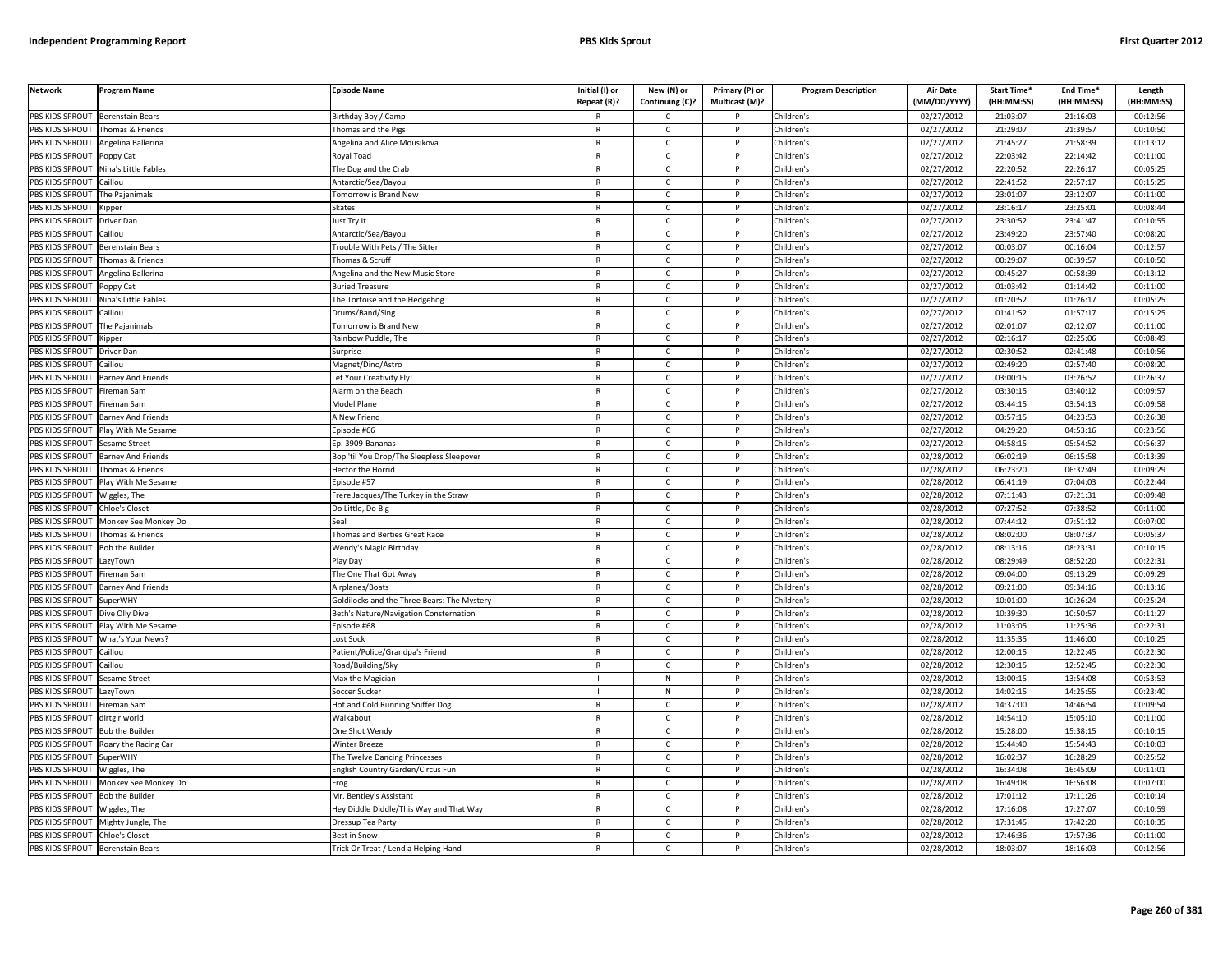| PBS KIDS SPROUT<br>Children's<br>02/28/2012<br>18:29:07<br>18:39:57<br>00:10:50<br>Thomas & Friends<br>O The Indignity!<br>Ċ<br>R<br><b>PBS KIDS SPROUT</b><br>Angelina Ballerina<br>Children's<br>02/28/2012<br>18:45:27<br>18:58:39<br>00:13:12<br>Angelina and Ms. Mimi<br>$\mathsf{R}$<br>$\mathsf{C}$<br>P<br><b>BS KIDS SPROUT</b><br>Children's<br>02/28/2012<br>19:03:42<br>19:14:42<br>00:11:00<br>Poppy Cat<br>heese Mountain<br>$\mathsf{R}$<br>$\mathsf{C}$<br>PBS KIDS SPROUT<br>$\mathsf{R}$<br>$\mathsf{C}$<br>Þ<br>Children's<br>02/28/2012<br>19:20:52<br>19:26:17<br>00:05:25<br>Vina's Little Fables<br>The Ants and the Competition<br>PBS KIDS SPROUT<br>$\mathsf{R}$<br>C<br>Children's<br>02/28/2012<br>19:41:52<br>19:57:17<br>00:15:25<br>Caillou<br>Show/Magic/Castle<br>$\mathsf{C}$<br>02/28/2012<br>20:01:07<br>20:12:07<br>PBS KIDS SPROUT<br>he Pajanimals<br>$\mathsf{R}$<br>P<br>Children's<br>00:11:00<br>A Present for Mom<br>PBS KIDS SPROUT<br>02/28/2012<br>20:16:17<br>20:25:05<br>00:08:48<br>Butterfly, The<br>$\mathsf{C}$<br>Children's<br>R<br>P<br>Kipper<br>$\mathsf{R}$<br>$\mathsf{C}$<br>P<br>02/28/2012<br>20:30:52<br>00:10:56<br>PBS KIDS SPROUT<br>Children's<br>20:41:48<br>Driver Dan<br>/rooms Go Crash<br>PBS KIDS SPROUT<br>$\mathsf{C}$<br>Children's<br>02/28/2012<br>20:49:20<br>20:57:40<br>00:08:20<br>Caillou<br>Magnet/Dino/Astro<br>$\mathsf{R}$<br>$\mathsf{P}$<br>02/28/2012<br>21:03:07<br>00:12:52<br>PBS KIDS SPROUT<br>$\mathsf{C}$<br>Children's<br>21:15:59<br>$\mathsf{R}$<br>Berenstain Bears<br>Birthday Boy / Camp<br>$\mathsf{C}$<br>02/28/2012<br>21:29:07<br>21:39:58<br>00:10:51<br>PBS KIDS SPROUT<br>homas & Friends<br>'ime for a Story<br>$\mathsf{R}$<br>P<br>Children's<br>$\mathsf{C}$<br>Children's<br>02/28/2012<br>21:45:27<br>21:58:39<br>00:13:12<br>PBS KIDS SPROUT<br>Angelina and Gracie's Creative Day<br>$\mathsf{R}$<br>Angelina Ballerina<br>PBS KIDS SPROUT<br>Pickle Springs<br>$\mathsf{R}$<br>$\mathsf{C}$<br>P<br>Children's<br>02/28/2012<br>22:03:42<br>22:14:42<br>00:11:00<br>oppy Cat<br>02/28/2012<br>22:20:52<br>22:26:17<br>00:05:25<br>PBS KIDS SPROUT<br>Vina's Little Fables<br>he Mole and the Eagle<br>R<br>$\mathsf{C}$<br>Children's<br>22:41:52<br>22:57:17<br>PBS KIDS SPROUT<br>Caillou<br>Magnet/Dino/Astro<br>$\mathsf{R}$<br>$\mathsf{C}$<br>$\mathsf{P}$<br>Children's<br>02/28/2012<br>00:15:25<br>PBS KIDS SPROUT<br>The Pajanimals<br>A Present for Mom<br>Children's<br>02/28/2012<br>23:01:07<br>23:12:07<br>00:11:00<br>R<br>C<br>P<br>PBS KIDS SPROUT<br>$\mathsf{C}$<br>Children's<br>02/28/2012<br>23:16:17<br>23:25:03<br>00:08:46<br>Kipper<br>Cousins<br>R<br>P<br>PBS KIDS SPROUT<br>Children's<br>02/28/2012<br>23:30:52<br>23:41:47<br>00:10:55<br>Driver Dan<br>Shush<br>$\mathsf{R}$<br>$\mathsf{C}$<br>P<br>02/28/2012<br>23:49:20<br>23:57:40<br>00:08:20<br>PBS KIDS SPROUT<br>aillou<br>$\mathsf{R}$<br>$\mathsf{C}$<br>P<br>Children's<br>Magnet/Dino/Astro<br>02/28/2012<br>00:03:07<br>00:16:03<br>00:12:56<br>PBS KIDS SPROUT<br>Berenstain Bears<br>rick Or Treat / Lend a Helping Hand<br>R<br>C.<br>Children's<br><b>BS KIDS SPROUT</b><br>$\mathsf{R}$<br>$\mathsf{C}$<br>D<br>Children's<br>02/28/2012<br>00:29:07<br>00:39:57<br>00:10:50<br>homas & Friends<br>O The Indignity<br><b>BS KIDS SPROUT</b><br>Angelina Ballerina<br>Children's<br>02/28/2012<br>00:45:27<br>00:58:39<br>00:13:12<br>Angelina and Ms. Mimi<br>R<br>C<br>$\mathsf{C}$<br>02/28/2012<br>01:03:42<br>PBS KIDS SPROUT<br>$\mathsf{R}$<br>Þ<br>Children's<br>01:14:42<br>00:11:00<br>oppy Cat<br>Cheese Mountain<br>PBS KIDS SPROUT<br>Nina's Little Fables<br>R<br>$\mathsf{C}$<br>Children's<br>02/28/2012<br>01:20:52<br>01:26:17<br>00:05:25<br>he Ants and the Competition<br>P<br>PBS KIDS SPROUT<br>$\mathsf{C}$<br>02/28/2012<br>01:41:52<br>01:57:17<br>00:15:25<br>$\mathsf{R}$<br>P<br>Children's<br>aillou<br>Show/Magic/Castle<br>02:01:07<br>PBS KIDS SPROUT<br>$\mathsf{C}$<br>Children's<br>02/28/2012<br>02:12:07<br>00:11:00<br>The Pajanimals<br>A Present for Mom<br>$\mathsf{R}$<br>P<br>02/28/2012<br>02:16:17<br>02:25:05<br>00:08:48<br>PBS KIDS SPROUT<br>R<br>$\mathsf{C}$<br>Children's<br>Butterfly, The<br><b>Kipper</b><br>$\mathsf{C}$<br>PBS KIDS SPROUT<br>$\mathsf{R}$<br>$\mathsf{P}$<br>Children's<br>02/28/2012<br>02:30:52<br>02:41:48<br>00:10:56<br>Driver Dan<br>Vrooms Go Crash<br>PBS KIDS SPROUT<br>Children's<br>02/28/2012<br>02:49:20<br>02:57:40<br>00:08:20<br>$\mathsf{R}$<br>$\mathsf{C}$<br>aillou<br>Magnet/Dino/Astro<br>03:00:15<br>03:26:52<br>00:26:37<br>PBS KIDS SPROUT<br>Children's<br>02/28/2012<br><b>Barney And Friends</b><br>magine That!<br>$\mathsf{R}$<br>$\mathsf{C}$<br>P<br>02/28/2012<br>03:40:12<br>PBS KIDS SPROUT<br>ireman Sam<br>lot Air<br>R<br>$\mathsf{C}$<br>Children's<br>03:30:15<br>00:09:57<br>P<br>03:54:13<br>PBS KIDS SPROUT<br>ireman Sam<br>$\mathsf{R}$<br>$\mathsf{C}$<br>$\mathsf{P}$<br>Children's<br>02/28/2012<br>03:44:15<br>00:09:58<br>hree Legged Race<br>PBS KIDS SPROUT<br>$\mathsf{C}$<br>Children's<br>02/28/2012<br>03:57:15<br>04:23:53<br>00:26:38<br><b>Barney And Friends</b><br>Numbers! Numbers!<br>$\mathsf{R}$<br>P<br>PBS KIDS SPROUT<br>Play With Me Sesame<br>$\mathsf{C}$<br>Children's<br>02/28/2012<br>04:29:20<br>04:53:22<br>00:24:02<br>Episode #67<br>R<br>P<br>PBS KIDS SPROUT<br><b>Sesame Street</b><br>Ep. 3912-Food<br>$\mathsf{C}$<br>Children's<br>02/28/2012<br>04:58:15<br>05:54:53<br>00:56:38<br>R<br>P<br>02/29/2012<br>06:02:19<br>06:15:59<br>00:13:40<br>PBS KIDS SPROUT<br><b>Barney And Friends</b><br>Bop 'til You Drop/The Sleepless Sleepover<br>$\mathsf{R}$<br>$\mathsf{C}$<br>P<br>Children's<br>02/29/2012<br>06:23:20<br>06:32:49<br>00:09:29<br>PBS KIDS SPROUT<br>Thomas & Friends<br>homas and the Storyteller<br>R<br>$\mathsf{C}$<br>Children's<br>PBS KIDS SPROUT<br>Play With Me Sesame<br>$\mathsf{R}$<br>$\mathsf{C}$<br>D<br>Children's<br>02/29/2012<br>06:41:19<br>07:04:06<br>00:22:47<br>pisode #58<br>PBS KIDS SPROUT<br>winkle Twinkle/Sam Get's a Letter<br>R<br>C<br>Children's<br>02/29/2012<br>07:11:43<br>07:21:31<br>00:09:48<br>Wiggles, The<br>07:27:52<br>PBS KIDS SPROUT<br>$\mathsf{R}$<br>$\mathsf{C}$<br>Children's<br>02/29/2012<br>07:38:52<br>00:11:00<br>Chloe's Closet<br>ley Hey He's a Monkey<br><b>BS KIDS SPROUT</b><br>02/29/2012<br>07:44:12<br>07:51:12<br>00:07:00<br>$\mathsf{C}$<br>Children's<br>Monkey See Monkey Do<br>Duck<br>$\mathsf{R}$<br>P<br>$\mathsf{C}$<br>02/29/2012<br>08:02:00<br>08:07:37<br>00:05:37<br>PBS KIDS SPROUT<br>rouble in the Shed<br>$\mathsf{R}$<br>Þ<br>Children's<br>Thomas & Friends<br>08:23:33<br>00:10:17<br>PBS KIDS SPROUT<br>Buffalo Bob<br>$\mathsf{C}$<br>Children's<br>02/29/2012<br>08:13:16<br><b>Bob the Builder</b><br>$\mathsf{R}$<br>P<br>02/29/2012<br>08:29:49<br>08:52:14<br>00:22:25<br>PBS KIDS SPROUT<br>$\mathsf{R}$<br>$\mathsf{C}$<br>Children's<br>rince Stingy<br>D<br>azyTown<br>09:04:00<br>09:13:29<br>00:09:29<br>PBS KIDS SPROUT<br>$\mathsf{C}$<br>Children's<br>02/29/2012<br>ireman Sam<br>Dinosaur Hunt<br>$\mathsf{R}$<br>P<br>PBS KIDS SPROUT<br>$\mathsf{C}$<br>Children's<br>02/29/2012<br>09:21:00<br>09:34:17<br>00:13:17<br>$\mathsf{R}$<br><b>Barney And Friends</b><br><b>Butterflies/Bugs</b><br>D<br>10:01:00<br>10:26:24<br>PBS KIDS SPROUT<br><b>SuperWHY</b><br>$\mathsf{C}$<br>Children's<br>02/29/2012<br>00:25:24<br>Beauty and the Beast<br>R<br>P<br>02/29/2012<br>PBS KIDS SPROUT<br>Dive Olly Dive<br>Beth's Nature/Navigation Consternation<br>$\mathsf{R}$<br>$\mathsf{C}$<br>P<br>Children's<br>10:39:30<br>10:50:57<br>00:11:27<br>11:03:05<br>00:22:16<br>PBS KIDS SPROUT<br>Play With Me Sesame<br>pisode #69<br>$\mathsf{R}$<br>$\mathsf{C}$<br>$\mathsf{P}$<br>Children's<br>02/29/2012<br>11:25:21<br>02/29/2012<br>11:46:00<br>PBS KIDS SPROUT<br>What's Your News?<br>Dressing Myself<br>$\mathsf{R}$<br>C<br>Children's<br>11:35:35<br>00:10:25<br>PBS KIDS SPROUT<br>$\mathsf{C}$<br>Children's<br>02/29/2012<br>12:00:15<br>12:22:45<br>00:22:30<br>Caillou<br>Day/Puppet/Collect<br>R<br>P<br>PBS KIDS SPROUT<br>Children's<br>02/29/2012<br>12:30:15<br>12:52:45<br>00:22:30<br>Caillou<br>lelp/Fire/Rescue<br>$\mathsf{R}$<br>C<br>P<br>02/29/2012<br>13:00:45<br>13:48:00<br>00:47:15<br>PBS KIDS SPROUT<br>ilms & Specials<br>Elmo and Abby's Birthday Fun<br>$\blacksquare$<br>N<br>P<br>Children's<br>02/29/2012<br>14:02:15<br>14:25:40<br>00:23:25<br>PBS KIDS SPROUT<br>LazyTown<br>liggy's Alien<br>R<br>Ċ<br>Children's<br>PBS KIDS SPROUT<br>Children's<br>02/29/2012<br>14:37:00<br>14:46:56<br>00:09:56<br>ireman Sam<br>erilous Path<br>$\mathsf{R}$<br>$\mathsf{C}$<br>P<br>PBS KIDS SPROUT<br>Children's<br>02/29/2012<br>14:54:10<br>15:05:10<br>00:11:00<br>dirtgirlworld<br>Balance<br>R<br>C<br>PBS KIDS SPROUT<br>02/29/2012<br>15:28:00<br>15:38:16<br><b>Bob the Builder</b><br><b>Bob and the Bandstand</b><br>R<br>$\mathsf{C}$<br>Children's<br>00:10:16 | <b>Network</b> | Program Name | <b>Episode Name</b> | Initial (I) or | New (N) or      | Primary (P) or | <b>Program Description</b> | <b>Air Date</b> | Start Time* | End Time*  | Length     |
|-------------------------------------------------------------------------------------------------------------------------------------------------------------------------------------------------------------------------------------------------------------------------------------------------------------------------------------------------------------------------------------------------------------------------------------------------------------------------------------------------------------------------------------------------------------------------------------------------------------------------------------------------------------------------------------------------------------------------------------------------------------------------------------------------------------------------------------------------------------------------------------------------------------------------------------------------------------------------------------------------------------------------------------------------------------------------------------------------------------------------------------------------------------------------------------------------------------------------------------------------------------------------------------------------------------------------------------------------------------------------------------------------------------------------------------------------------------------------------------------------------------------------------------------------------------------------------------------------------------------------------------------------------------------------------------------------------------------------------------------------------------------------------------------------------------------------------------------------------------------------------------------------------------------------------------------------------------------------------------------------------------------------------------------------------------------------------------------------------------------------------------------------------------------------------------------------------------------------------------------------------------------------------------------------------------------------------------------------------------------------------------------------------------------------------------------------------------------------------------------------------------------------------------------------------------------------------------------------------------------------------------------------------------------------------------------------------------------------------------------------------------------------------------------------------------------------------------------------------------------------------------------------------------------------------------------------------------------------------------------------------------------------------------------------------------------------------------------------------------------------------------------------------------------------------------------------------------------------------------------------------------------------------------------------------------------------------------------------------------------------------------------------------------------------------------------------------------------------------------------------------------------------------------------------------------------------------------------------------------------------------------------------------------------------------------------------------------------------------------------------------------------------------------------------------------------------------------------------------------------------------------------------------------------------------------------------------------------------------------------------------------------------------------------------------------------------------------------------------------------------------------------------------------------------------------------------------------------------------------------------------------------------------------------------------------------------------------------------------------------------------------------------------------------------------------------------------------------------------------------------------------------------------------------------------------------------------------------------------------------------------------------------------------------------------------------------------------------------------------------------------------------------------------------------------------------------------------------------------------------------------------------------------------------------------------------------------------------------------------------------------------------------------------------------------------------------------------------------------------------------------------------------------------------------------------------------------------------------------------------------------------------------------------------------------------------------------------------------------------------------------------------------------------------------------------------------------------------------------------------------------------------------------------------------------------------------------------------------------------------------------------------------------------------------------------------------------------------------------------------------------------------------------------------------------------------------------------------------------------------------------------------------------------------------------------------------------------------------------------------------------------------------------------------------------------------------------------------------------------------------------------------------------------------------------------------------------------------------------------------------------------------------------------------------------------------------------------------------------------------------------------------------------------------------------------------------------------------------------------------------------------------------------------------------------------------------------------------------------------------------------------------------------------------------------------------------------------------------------------------------------------------------------------------------------------------------------------------------------------------------------------------------------------------------------------------------------------------------------------------------------------------------------------------------------------------------------------------------------------------------------------------------------------------------------------------------------------------------------------------------------------------------------------------------------------------------------------------------------------------------------------------------------------------------------------------------------------------------------------------------------------------------------------------------------------------------------------------------------------------------------------------------------------------------------------------------------------------------------------------------------------------------------------------------------------------------------------------------------------------------------------------------------------------------------------------------------------------------------------------------------------------------------------------------------------------------------------------------------------------------------------------------------------------------------------------------------------------------------------------------------------------------------------------------------------------------------------------------------------------------------------------------------------------------------------------------------------------------------------------------------------------------------------------------------------------------------------------------------------------------------------------------------------------------------------------------------------------------------------------------------------------------------------------------------------------------------------------------------------------------------------------------------------------------------------------------------------------------------------------------------------------------------------------------------------------------------------------------------------------------------------|----------------|--------------|---------------------|----------------|-----------------|----------------|----------------------------|-----------------|-------------|------------|------------|
|                                                                                                                                                                                                                                                                                                                                                                                                                                                                                                                                                                                                                                                                                                                                                                                                                                                                                                                                                                                                                                                                                                                                                                                                                                                                                                                                                                                                                                                                                                                                                                                                                                                                                                                                                                                                                                                                                                                                                                                                                                                                                                                                                                                                                                                                                                                                                                                                                                                                                                                                                                                                                                                                                                                                                                                                                                                                                                                                                                                                                                                                                                                                                                                                                                                                                                                                                                                                                                                                                                                                                                                                                                                                                                                                                                                                                                                                                                                                                                                                                                                                                                                                                                                                                                                                                                                                                                                                                                                                                                                                                                                                                                                                                                                                                                                                                                                                                                                                                                                                                                                                                                                                                                                                                                                                                                                                                                                                                                                                                                                                                                                                                                                                                                                                                                                                                                                                                                                                                                                                                                                                                                                                                                                                                                                                                                                                                                                                                                                                                                                                                                                                                                                                                                                                                                                                                                                                                                                                                                                                                                                                                                                                                                                                                                                                                                                                                                                                                                                                                                                                                                                                                                                                                                                                                                                                                                                                                                                                                                                                                                                                                                                                                                                                                                                                                                                                                                                                                                                                                                                                                                                                                                                                                                                                                                                                                                                                                                                                                                                                                                                                                                                                     |                |              |                     | Repeat (R)?    | Continuing (C)? | Multicast (M)? |                            | (MM/DD/YYYY)    | (HH:MM:SS)  | (HH:MM:SS) | (HH:MM:SS) |
|                                                                                                                                                                                                                                                                                                                                                                                                                                                                                                                                                                                                                                                                                                                                                                                                                                                                                                                                                                                                                                                                                                                                                                                                                                                                                                                                                                                                                                                                                                                                                                                                                                                                                                                                                                                                                                                                                                                                                                                                                                                                                                                                                                                                                                                                                                                                                                                                                                                                                                                                                                                                                                                                                                                                                                                                                                                                                                                                                                                                                                                                                                                                                                                                                                                                                                                                                                                                                                                                                                                                                                                                                                                                                                                                                                                                                                                                                                                                                                                                                                                                                                                                                                                                                                                                                                                                                                                                                                                                                                                                                                                                                                                                                                                                                                                                                                                                                                                                                                                                                                                                                                                                                                                                                                                                                                                                                                                                                                                                                                                                                                                                                                                                                                                                                                                                                                                                                                                                                                                                                                                                                                                                                                                                                                                                                                                                                                                                                                                                                                                                                                                                                                                                                                                                                                                                                                                                                                                                                                                                                                                                                                                                                                                                                                                                                                                                                                                                                                                                                                                                                                                                                                                                                                                                                                                                                                                                                                                                                                                                                                                                                                                                                                                                                                                                                                                                                                                                                                                                                                                                                                                                                                                                                                                                                                                                                                                                                                                                                                                                                                                                                                                                     |                |              |                     |                |                 |                |                            |                 |             |            |            |
|                                                                                                                                                                                                                                                                                                                                                                                                                                                                                                                                                                                                                                                                                                                                                                                                                                                                                                                                                                                                                                                                                                                                                                                                                                                                                                                                                                                                                                                                                                                                                                                                                                                                                                                                                                                                                                                                                                                                                                                                                                                                                                                                                                                                                                                                                                                                                                                                                                                                                                                                                                                                                                                                                                                                                                                                                                                                                                                                                                                                                                                                                                                                                                                                                                                                                                                                                                                                                                                                                                                                                                                                                                                                                                                                                                                                                                                                                                                                                                                                                                                                                                                                                                                                                                                                                                                                                                                                                                                                                                                                                                                                                                                                                                                                                                                                                                                                                                                                                                                                                                                                                                                                                                                                                                                                                                                                                                                                                                                                                                                                                                                                                                                                                                                                                                                                                                                                                                                                                                                                                                                                                                                                                                                                                                                                                                                                                                                                                                                                                                                                                                                                                                                                                                                                                                                                                                                                                                                                                                                                                                                                                                                                                                                                                                                                                                                                                                                                                                                                                                                                                                                                                                                                                                                                                                                                                                                                                                                                                                                                                                                                                                                                                                                                                                                                                                                                                                                                                                                                                                                                                                                                                                                                                                                                                                                                                                                                                                                                                                                                                                                                                                                                     |                |              |                     |                |                 |                |                            |                 |             |            |            |
|                                                                                                                                                                                                                                                                                                                                                                                                                                                                                                                                                                                                                                                                                                                                                                                                                                                                                                                                                                                                                                                                                                                                                                                                                                                                                                                                                                                                                                                                                                                                                                                                                                                                                                                                                                                                                                                                                                                                                                                                                                                                                                                                                                                                                                                                                                                                                                                                                                                                                                                                                                                                                                                                                                                                                                                                                                                                                                                                                                                                                                                                                                                                                                                                                                                                                                                                                                                                                                                                                                                                                                                                                                                                                                                                                                                                                                                                                                                                                                                                                                                                                                                                                                                                                                                                                                                                                                                                                                                                                                                                                                                                                                                                                                                                                                                                                                                                                                                                                                                                                                                                                                                                                                                                                                                                                                                                                                                                                                                                                                                                                                                                                                                                                                                                                                                                                                                                                                                                                                                                                                                                                                                                                                                                                                                                                                                                                                                                                                                                                                                                                                                                                                                                                                                                                                                                                                                                                                                                                                                                                                                                                                                                                                                                                                                                                                                                                                                                                                                                                                                                                                                                                                                                                                                                                                                                                                                                                                                                                                                                                                                                                                                                                                                                                                                                                                                                                                                                                                                                                                                                                                                                                                                                                                                                                                                                                                                                                                                                                                                                                                                                                                                                     |                |              |                     |                |                 |                |                            |                 |             |            |            |
|                                                                                                                                                                                                                                                                                                                                                                                                                                                                                                                                                                                                                                                                                                                                                                                                                                                                                                                                                                                                                                                                                                                                                                                                                                                                                                                                                                                                                                                                                                                                                                                                                                                                                                                                                                                                                                                                                                                                                                                                                                                                                                                                                                                                                                                                                                                                                                                                                                                                                                                                                                                                                                                                                                                                                                                                                                                                                                                                                                                                                                                                                                                                                                                                                                                                                                                                                                                                                                                                                                                                                                                                                                                                                                                                                                                                                                                                                                                                                                                                                                                                                                                                                                                                                                                                                                                                                                                                                                                                                                                                                                                                                                                                                                                                                                                                                                                                                                                                                                                                                                                                                                                                                                                                                                                                                                                                                                                                                                                                                                                                                                                                                                                                                                                                                                                                                                                                                                                                                                                                                                                                                                                                                                                                                                                                                                                                                                                                                                                                                                                                                                                                                                                                                                                                                                                                                                                                                                                                                                                                                                                                                                                                                                                                                                                                                                                                                                                                                                                                                                                                                                                                                                                                                                                                                                                                                                                                                                                                                                                                                                                                                                                                                                                                                                                                                                                                                                                                                                                                                                                                                                                                                                                                                                                                                                                                                                                                                                                                                                                                                                                                                                                                     |                |              |                     |                |                 |                |                            |                 |             |            |            |
|                                                                                                                                                                                                                                                                                                                                                                                                                                                                                                                                                                                                                                                                                                                                                                                                                                                                                                                                                                                                                                                                                                                                                                                                                                                                                                                                                                                                                                                                                                                                                                                                                                                                                                                                                                                                                                                                                                                                                                                                                                                                                                                                                                                                                                                                                                                                                                                                                                                                                                                                                                                                                                                                                                                                                                                                                                                                                                                                                                                                                                                                                                                                                                                                                                                                                                                                                                                                                                                                                                                                                                                                                                                                                                                                                                                                                                                                                                                                                                                                                                                                                                                                                                                                                                                                                                                                                                                                                                                                                                                                                                                                                                                                                                                                                                                                                                                                                                                                                                                                                                                                                                                                                                                                                                                                                                                                                                                                                                                                                                                                                                                                                                                                                                                                                                                                                                                                                                                                                                                                                                                                                                                                                                                                                                                                                                                                                                                                                                                                                                                                                                                                                                                                                                                                                                                                                                                                                                                                                                                                                                                                                                                                                                                                                                                                                                                                                                                                                                                                                                                                                                                                                                                                                                                                                                                                                                                                                                                                                                                                                                                                                                                                                                                                                                                                                                                                                                                                                                                                                                                                                                                                                                                                                                                                                                                                                                                                                                                                                                                                                                                                                                                                     |                |              |                     |                |                 |                |                            |                 |             |            |            |
|                                                                                                                                                                                                                                                                                                                                                                                                                                                                                                                                                                                                                                                                                                                                                                                                                                                                                                                                                                                                                                                                                                                                                                                                                                                                                                                                                                                                                                                                                                                                                                                                                                                                                                                                                                                                                                                                                                                                                                                                                                                                                                                                                                                                                                                                                                                                                                                                                                                                                                                                                                                                                                                                                                                                                                                                                                                                                                                                                                                                                                                                                                                                                                                                                                                                                                                                                                                                                                                                                                                                                                                                                                                                                                                                                                                                                                                                                                                                                                                                                                                                                                                                                                                                                                                                                                                                                                                                                                                                                                                                                                                                                                                                                                                                                                                                                                                                                                                                                                                                                                                                                                                                                                                                                                                                                                                                                                                                                                                                                                                                                                                                                                                                                                                                                                                                                                                                                                                                                                                                                                                                                                                                                                                                                                                                                                                                                                                                                                                                                                                                                                                                                                                                                                                                                                                                                                                                                                                                                                                                                                                                                                                                                                                                                                                                                                                                                                                                                                                                                                                                                                                                                                                                                                                                                                                                                                                                                                                                                                                                                                                                                                                                                                                                                                                                                                                                                                                                                                                                                                                                                                                                                                                                                                                                                                                                                                                                                                                                                                                                                                                                                                                                     |                |              |                     |                |                 |                |                            |                 |             |            |            |
|                                                                                                                                                                                                                                                                                                                                                                                                                                                                                                                                                                                                                                                                                                                                                                                                                                                                                                                                                                                                                                                                                                                                                                                                                                                                                                                                                                                                                                                                                                                                                                                                                                                                                                                                                                                                                                                                                                                                                                                                                                                                                                                                                                                                                                                                                                                                                                                                                                                                                                                                                                                                                                                                                                                                                                                                                                                                                                                                                                                                                                                                                                                                                                                                                                                                                                                                                                                                                                                                                                                                                                                                                                                                                                                                                                                                                                                                                                                                                                                                                                                                                                                                                                                                                                                                                                                                                                                                                                                                                                                                                                                                                                                                                                                                                                                                                                                                                                                                                                                                                                                                                                                                                                                                                                                                                                                                                                                                                                                                                                                                                                                                                                                                                                                                                                                                                                                                                                                                                                                                                                                                                                                                                                                                                                                                                                                                                                                                                                                                                                                                                                                                                                                                                                                                                                                                                                                                                                                                                                                                                                                                                                                                                                                                                                                                                                                                                                                                                                                                                                                                                                                                                                                                                                                                                                                                                                                                                                                                                                                                                                                                                                                                                                                                                                                                                                                                                                                                                                                                                                                                                                                                                                                                                                                                                                                                                                                                                                                                                                                                                                                                                                                                     |                |              |                     |                |                 |                |                            |                 |             |            |            |
|                                                                                                                                                                                                                                                                                                                                                                                                                                                                                                                                                                                                                                                                                                                                                                                                                                                                                                                                                                                                                                                                                                                                                                                                                                                                                                                                                                                                                                                                                                                                                                                                                                                                                                                                                                                                                                                                                                                                                                                                                                                                                                                                                                                                                                                                                                                                                                                                                                                                                                                                                                                                                                                                                                                                                                                                                                                                                                                                                                                                                                                                                                                                                                                                                                                                                                                                                                                                                                                                                                                                                                                                                                                                                                                                                                                                                                                                                                                                                                                                                                                                                                                                                                                                                                                                                                                                                                                                                                                                                                                                                                                                                                                                                                                                                                                                                                                                                                                                                                                                                                                                                                                                                                                                                                                                                                                                                                                                                                                                                                                                                                                                                                                                                                                                                                                                                                                                                                                                                                                                                                                                                                                                                                                                                                                                                                                                                                                                                                                                                                                                                                                                                                                                                                                                                                                                                                                                                                                                                                                                                                                                                                                                                                                                                                                                                                                                                                                                                                                                                                                                                                                                                                                                                                                                                                                                                                                                                                                                                                                                                                                                                                                                                                                                                                                                                                                                                                                                                                                                                                                                                                                                                                                                                                                                                                                                                                                                                                                                                                                                                                                                                                                                     |                |              |                     |                |                 |                |                            |                 |             |            |            |
|                                                                                                                                                                                                                                                                                                                                                                                                                                                                                                                                                                                                                                                                                                                                                                                                                                                                                                                                                                                                                                                                                                                                                                                                                                                                                                                                                                                                                                                                                                                                                                                                                                                                                                                                                                                                                                                                                                                                                                                                                                                                                                                                                                                                                                                                                                                                                                                                                                                                                                                                                                                                                                                                                                                                                                                                                                                                                                                                                                                                                                                                                                                                                                                                                                                                                                                                                                                                                                                                                                                                                                                                                                                                                                                                                                                                                                                                                                                                                                                                                                                                                                                                                                                                                                                                                                                                                                                                                                                                                                                                                                                                                                                                                                                                                                                                                                                                                                                                                                                                                                                                                                                                                                                                                                                                                                                                                                                                                                                                                                                                                                                                                                                                                                                                                                                                                                                                                                                                                                                                                                                                                                                                                                                                                                                                                                                                                                                                                                                                                                                                                                                                                                                                                                                                                                                                                                                                                                                                                                                                                                                                                                                                                                                                                                                                                                                                                                                                                                                                                                                                                                                                                                                                                                                                                                                                                                                                                                                                                                                                                                                                                                                                                                                                                                                                                                                                                                                                                                                                                                                                                                                                                                                                                                                                                                                                                                                                                                                                                                                                                                                                                                                                     |                |              |                     |                |                 |                |                            |                 |             |            |            |
|                                                                                                                                                                                                                                                                                                                                                                                                                                                                                                                                                                                                                                                                                                                                                                                                                                                                                                                                                                                                                                                                                                                                                                                                                                                                                                                                                                                                                                                                                                                                                                                                                                                                                                                                                                                                                                                                                                                                                                                                                                                                                                                                                                                                                                                                                                                                                                                                                                                                                                                                                                                                                                                                                                                                                                                                                                                                                                                                                                                                                                                                                                                                                                                                                                                                                                                                                                                                                                                                                                                                                                                                                                                                                                                                                                                                                                                                                                                                                                                                                                                                                                                                                                                                                                                                                                                                                                                                                                                                                                                                                                                                                                                                                                                                                                                                                                                                                                                                                                                                                                                                                                                                                                                                                                                                                                                                                                                                                                                                                                                                                                                                                                                                                                                                                                                                                                                                                                                                                                                                                                                                                                                                                                                                                                                                                                                                                                                                                                                                                                                                                                                                                                                                                                                                                                                                                                                                                                                                                                                                                                                                                                                                                                                                                                                                                                                                                                                                                                                                                                                                                                                                                                                                                                                                                                                                                                                                                                                                                                                                                                                                                                                                                                                                                                                                                                                                                                                                                                                                                                                                                                                                                                                                                                                                                                                                                                                                                                                                                                                                                                                                                                                                     |                |              |                     |                |                 |                |                            |                 |             |            |            |
|                                                                                                                                                                                                                                                                                                                                                                                                                                                                                                                                                                                                                                                                                                                                                                                                                                                                                                                                                                                                                                                                                                                                                                                                                                                                                                                                                                                                                                                                                                                                                                                                                                                                                                                                                                                                                                                                                                                                                                                                                                                                                                                                                                                                                                                                                                                                                                                                                                                                                                                                                                                                                                                                                                                                                                                                                                                                                                                                                                                                                                                                                                                                                                                                                                                                                                                                                                                                                                                                                                                                                                                                                                                                                                                                                                                                                                                                                                                                                                                                                                                                                                                                                                                                                                                                                                                                                                                                                                                                                                                                                                                                                                                                                                                                                                                                                                                                                                                                                                                                                                                                                                                                                                                                                                                                                                                                                                                                                                                                                                                                                                                                                                                                                                                                                                                                                                                                                                                                                                                                                                                                                                                                                                                                                                                                                                                                                                                                                                                                                                                                                                                                                                                                                                                                                                                                                                                                                                                                                                                                                                                                                                                                                                                                                                                                                                                                                                                                                                                                                                                                                                                                                                                                                                                                                                                                                                                                                                                                                                                                                                                                                                                                                                                                                                                                                                                                                                                                                                                                                                                                                                                                                                                                                                                                                                                                                                                                                                                                                                                                                                                                                                                                     |                |              |                     |                |                 |                |                            |                 |             |            |            |
|                                                                                                                                                                                                                                                                                                                                                                                                                                                                                                                                                                                                                                                                                                                                                                                                                                                                                                                                                                                                                                                                                                                                                                                                                                                                                                                                                                                                                                                                                                                                                                                                                                                                                                                                                                                                                                                                                                                                                                                                                                                                                                                                                                                                                                                                                                                                                                                                                                                                                                                                                                                                                                                                                                                                                                                                                                                                                                                                                                                                                                                                                                                                                                                                                                                                                                                                                                                                                                                                                                                                                                                                                                                                                                                                                                                                                                                                                                                                                                                                                                                                                                                                                                                                                                                                                                                                                                                                                                                                                                                                                                                                                                                                                                                                                                                                                                                                                                                                                                                                                                                                                                                                                                                                                                                                                                                                                                                                                                                                                                                                                                                                                                                                                                                                                                                                                                                                                                                                                                                                                                                                                                                                                                                                                                                                                                                                                                                                                                                                                                                                                                                                                                                                                                                                                                                                                                                                                                                                                                                                                                                                                                                                                                                                                                                                                                                                                                                                                                                                                                                                                                                                                                                                                                                                                                                                                                                                                                                                                                                                                                                                                                                                                                                                                                                                                                                                                                                                                                                                                                                                                                                                                                                                                                                                                                                                                                                                                                                                                                                                                                                                                                                                     |                |              |                     |                |                 |                |                            |                 |             |            |            |
|                                                                                                                                                                                                                                                                                                                                                                                                                                                                                                                                                                                                                                                                                                                                                                                                                                                                                                                                                                                                                                                                                                                                                                                                                                                                                                                                                                                                                                                                                                                                                                                                                                                                                                                                                                                                                                                                                                                                                                                                                                                                                                                                                                                                                                                                                                                                                                                                                                                                                                                                                                                                                                                                                                                                                                                                                                                                                                                                                                                                                                                                                                                                                                                                                                                                                                                                                                                                                                                                                                                                                                                                                                                                                                                                                                                                                                                                                                                                                                                                                                                                                                                                                                                                                                                                                                                                                                                                                                                                                                                                                                                                                                                                                                                                                                                                                                                                                                                                                                                                                                                                                                                                                                                                                                                                                                                                                                                                                                                                                                                                                                                                                                                                                                                                                                                                                                                                                                                                                                                                                                                                                                                                                                                                                                                                                                                                                                                                                                                                                                                                                                                                                                                                                                                                                                                                                                                                                                                                                                                                                                                                                                                                                                                                                                                                                                                                                                                                                                                                                                                                                                                                                                                                                                                                                                                                                                                                                                                                                                                                                                                                                                                                                                                                                                                                                                                                                                                                                                                                                                                                                                                                                                                                                                                                                                                                                                                                                                                                                                                                                                                                                                                                     |                |              |                     |                |                 |                |                            |                 |             |            |            |
|                                                                                                                                                                                                                                                                                                                                                                                                                                                                                                                                                                                                                                                                                                                                                                                                                                                                                                                                                                                                                                                                                                                                                                                                                                                                                                                                                                                                                                                                                                                                                                                                                                                                                                                                                                                                                                                                                                                                                                                                                                                                                                                                                                                                                                                                                                                                                                                                                                                                                                                                                                                                                                                                                                                                                                                                                                                                                                                                                                                                                                                                                                                                                                                                                                                                                                                                                                                                                                                                                                                                                                                                                                                                                                                                                                                                                                                                                                                                                                                                                                                                                                                                                                                                                                                                                                                                                                                                                                                                                                                                                                                                                                                                                                                                                                                                                                                                                                                                                                                                                                                                                                                                                                                                                                                                                                                                                                                                                                                                                                                                                                                                                                                                                                                                                                                                                                                                                                                                                                                                                                                                                                                                                                                                                                                                                                                                                                                                                                                                                                                                                                                                                                                                                                                                                                                                                                                                                                                                                                                                                                                                                                                                                                                                                                                                                                                                                                                                                                                                                                                                                                                                                                                                                                                                                                                                                                                                                                                                                                                                                                                                                                                                                                                                                                                                                                                                                                                                                                                                                                                                                                                                                                                                                                                                                                                                                                                                                                                                                                                                                                                                                                                                     |                |              |                     |                |                 |                |                            |                 |             |            |            |
|                                                                                                                                                                                                                                                                                                                                                                                                                                                                                                                                                                                                                                                                                                                                                                                                                                                                                                                                                                                                                                                                                                                                                                                                                                                                                                                                                                                                                                                                                                                                                                                                                                                                                                                                                                                                                                                                                                                                                                                                                                                                                                                                                                                                                                                                                                                                                                                                                                                                                                                                                                                                                                                                                                                                                                                                                                                                                                                                                                                                                                                                                                                                                                                                                                                                                                                                                                                                                                                                                                                                                                                                                                                                                                                                                                                                                                                                                                                                                                                                                                                                                                                                                                                                                                                                                                                                                                                                                                                                                                                                                                                                                                                                                                                                                                                                                                                                                                                                                                                                                                                                                                                                                                                                                                                                                                                                                                                                                                                                                                                                                                                                                                                                                                                                                                                                                                                                                                                                                                                                                                                                                                                                                                                                                                                                                                                                                                                                                                                                                                                                                                                                                                                                                                                                                                                                                                                                                                                                                                                                                                                                                                                                                                                                                                                                                                                                                                                                                                                                                                                                                                                                                                                                                                                                                                                                                                                                                                                                                                                                                                                                                                                                                                                                                                                                                                                                                                                                                                                                                                                                                                                                                                                                                                                                                                                                                                                                                                                                                                                                                                                                                                                                     |                |              |                     |                |                 |                |                            |                 |             |            |            |
|                                                                                                                                                                                                                                                                                                                                                                                                                                                                                                                                                                                                                                                                                                                                                                                                                                                                                                                                                                                                                                                                                                                                                                                                                                                                                                                                                                                                                                                                                                                                                                                                                                                                                                                                                                                                                                                                                                                                                                                                                                                                                                                                                                                                                                                                                                                                                                                                                                                                                                                                                                                                                                                                                                                                                                                                                                                                                                                                                                                                                                                                                                                                                                                                                                                                                                                                                                                                                                                                                                                                                                                                                                                                                                                                                                                                                                                                                                                                                                                                                                                                                                                                                                                                                                                                                                                                                                                                                                                                                                                                                                                                                                                                                                                                                                                                                                                                                                                                                                                                                                                                                                                                                                                                                                                                                                                                                                                                                                                                                                                                                                                                                                                                                                                                                                                                                                                                                                                                                                                                                                                                                                                                                                                                                                                                                                                                                                                                                                                                                                                                                                                                                                                                                                                                                                                                                                                                                                                                                                                                                                                                                                                                                                                                                                                                                                                                                                                                                                                                                                                                                                                                                                                                                                                                                                                                                                                                                                                                                                                                                                                                                                                                                                                                                                                                                                                                                                                                                                                                                                                                                                                                                                                                                                                                                                                                                                                                                                                                                                                                                                                                                                                                     |                |              |                     |                |                 |                |                            |                 |             |            |            |
|                                                                                                                                                                                                                                                                                                                                                                                                                                                                                                                                                                                                                                                                                                                                                                                                                                                                                                                                                                                                                                                                                                                                                                                                                                                                                                                                                                                                                                                                                                                                                                                                                                                                                                                                                                                                                                                                                                                                                                                                                                                                                                                                                                                                                                                                                                                                                                                                                                                                                                                                                                                                                                                                                                                                                                                                                                                                                                                                                                                                                                                                                                                                                                                                                                                                                                                                                                                                                                                                                                                                                                                                                                                                                                                                                                                                                                                                                                                                                                                                                                                                                                                                                                                                                                                                                                                                                                                                                                                                                                                                                                                                                                                                                                                                                                                                                                                                                                                                                                                                                                                                                                                                                                                                                                                                                                                                                                                                                                                                                                                                                                                                                                                                                                                                                                                                                                                                                                                                                                                                                                                                                                                                                                                                                                                                                                                                                                                                                                                                                                                                                                                                                                                                                                                                                                                                                                                                                                                                                                                                                                                                                                                                                                                                                                                                                                                                                                                                                                                                                                                                                                                                                                                                                                                                                                                                                                                                                                                                                                                                                                                                                                                                                                                                                                                                                                                                                                                                                                                                                                                                                                                                                                                                                                                                                                                                                                                                                                                                                                                                                                                                                                                                     |                |              |                     |                |                 |                |                            |                 |             |            |            |
|                                                                                                                                                                                                                                                                                                                                                                                                                                                                                                                                                                                                                                                                                                                                                                                                                                                                                                                                                                                                                                                                                                                                                                                                                                                                                                                                                                                                                                                                                                                                                                                                                                                                                                                                                                                                                                                                                                                                                                                                                                                                                                                                                                                                                                                                                                                                                                                                                                                                                                                                                                                                                                                                                                                                                                                                                                                                                                                                                                                                                                                                                                                                                                                                                                                                                                                                                                                                                                                                                                                                                                                                                                                                                                                                                                                                                                                                                                                                                                                                                                                                                                                                                                                                                                                                                                                                                                                                                                                                                                                                                                                                                                                                                                                                                                                                                                                                                                                                                                                                                                                                                                                                                                                                                                                                                                                                                                                                                                                                                                                                                                                                                                                                                                                                                                                                                                                                                                                                                                                                                                                                                                                                                                                                                                                                                                                                                                                                                                                                                                                                                                                                                                                                                                                                                                                                                                                                                                                                                                                                                                                                                                                                                                                                                                                                                                                                                                                                                                                                                                                                                                                                                                                                                                                                                                                                                                                                                                                                                                                                                                                                                                                                                                                                                                                                                                                                                                                                                                                                                                                                                                                                                                                                                                                                                                                                                                                                                                                                                                                                                                                                                                                                     |                |              |                     |                |                 |                |                            |                 |             |            |            |
|                                                                                                                                                                                                                                                                                                                                                                                                                                                                                                                                                                                                                                                                                                                                                                                                                                                                                                                                                                                                                                                                                                                                                                                                                                                                                                                                                                                                                                                                                                                                                                                                                                                                                                                                                                                                                                                                                                                                                                                                                                                                                                                                                                                                                                                                                                                                                                                                                                                                                                                                                                                                                                                                                                                                                                                                                                                                                                                                                                                                                                                                                                                                                                                                                                                                                                                                                                                                                                                                                                                                                                                                                                                                                                                                                                                                                                                                                                                                                                                                                                                                                                                                                                                                                                                                                                                                                                                                                                                                                                                                                                                                                                                                                                                                                                                                                                                                                                                                                                                                                                                                                                                                                                                                                                                                                                                                                                                                                                                                                                                                                                                                                                                                                                                                                                                                                                                                                                                                                                                                                                                                                                                                                                                                                                                                                                                                                                                                                                                                                                                                                                                                                                                                                                                                                                                                                                                                                                                                                                                                                                                                                                                                                                                                                                                                                                                                                                                                                                                                                                                                                                                                                                                                                                                                                                                                                                                                                                                                                                                                                                                                                                                                                                                                                                                                                                                                                                                                                                                                                                                                                                                                                                                                                                                                                                                                                                                                                                                                                                                                                                                                                                                                     |                |              |                     |                |                 |                |                            |                 |             |            |            |
|                                                                                                                                                                                                                                                                                                                                                                                                                                                                                                                                                                                                                                                                                                                                                                                                                                                                                                                                                                                                                                                                                                                                                                                                                                                                                                                                                                                                                                                                                                                                                                                                                                                                                                                                                                                                                                                                                                                                                                                                                                                                                                                                                                                                                                                                                                                                                                                                                                                                                                                                                                                                                                                                                                                                                                                                                                                                                                                                                                                                                                                                                                                                                                                                                                                                                                                                                                                                                                                                                                                                                                                                                                                                                                                                                                                                                                                                                                                                                                                                                                                                                                                                                                                                                                                                                                                                                                                                                                                                                                                                                                                                                                                                                                                                                                                                                                                                                                                                                                                                                                                                                                                                                                                                                                                                                                                                                                                                                                                                                                                                                                                                                                                                                                                                                                                                                                                                                                                                                                                                                                                                                                                                                                                                                                                                                                                                                                                                                                                                                                                                                                                                                                                                                                                                                                                                                                                                                                                                                                                                                                                                                                                                                                                                                                                                                                                                                                                                                                                                                                                                                                                                                                                                                                                                                                                                                                                                                                                                                                                                                                                                                                                                                                                                                                                                                                                                                                                                                                                                                                                                                                                                                                                                                                                                                                                                                                                                                                                                                                                                                                                                                                                                     |                |              |                     |                |                 |                |                            |                 |             |            |            |
|                                                                                                                                                                                                                                                                                                                                                                                                                                                                                                                                                                                                                                                                                                                                                                                                                                                                                                                                                                                                                                                                                                                                                                                                                                                                                                                                                                                                                                                                                                                                                                                                                                                                                                                                                                                                                                                                                                                                                                                                                                                                                                                                                                                                                                                                                                                                                                                                                                                                                                                                                                                                                                                                                                                                                                                                                                                                                                                                                                                                                                                                                                                                                                                                                                                                                                                                                                                                                                                                                                                                                                                                                                                                                                                                                                                                                                                                                                                                                                                                                                                                                                                                                                                                                                                                                                                                                                                                                                                                                                                                                                                                                                                                                                                                                                                                                                                                                                                                                                                                                                                                                                                                                                                                                                                                                                                                                                                                                                                                                                                                                                                                                                                                                                                                                                                                                                                                                                                                                                                                                                                                                                                                                                                                                                                                                                                                                                                                                                                                                                                                                                                                                                                                                                                                                                                                                                                                                                                                                                                                                                                                                                                                                                                                                                                                                                                                                                                                                                                                                                                                                                                                                                                                                                                                                                                                                                                                                                                                                                                                                                                                                                                                                                                                                                                                                                                                                                                                                                                                                                                                                                                                                                                                                                                                                                                                                                                                                                                                                                                                                                                                                                                                     |                |              |                     |                |                 |                |                            |                 |             |            |            |
|                                                                                                                                                                                                                                                                                                                                                                                                                                                                                                                                                                                                                                                                                                                                                                                                                                                                                                                                                                                                                                                                                                                                                                                                                                                                                                                                                                                                                                                                                                                                                                                                                                                                                                                                                                                                                                                                                                                                                                                                                                                                                                                                                                                                                                                                                                                                                                                                                                                                                                                                                                                                                                                                                                                                                                                                                                                                                                                                                                                                                                                                                                                                                                                                                                                                                                                                                                                                                                                                                                                                                                                                                                                                                                                                                                                                                                                                                                                                                                                                                                                                                                                                                                                                                                                                                                                                                                                                                                                                                                                                                                                                                                                                                                                                                                                                                                                                                                                                                                                                                                                                                                                                                                                                                                                                                                                                                                                                                                                                                                                                                                                                                                                                                                                                                                                                                                                                                                                                                                                                                                                                                                                                                                                                                                                                                                                                                                                                                                                                                                                                                                                                                                                                                                                                                                                                                                                                                                                                                                                                                                                                                                                                                                                                                                                                                                                                                                                                                                                                                                                                                                                                                                                                                                                                                                                                                                                                                                                                                                                                                                                                                                                                                                                                                                                                                                                                                                                                                                                                                                                                                                                                                                                                                                                                                                                                                                                                                                                                                                                                                                                                                                                                     |                |              |                     |                |                 |                |                            |                 |             |            |            |
|                                                                                                                                                                                                                                                                                                                                                                                                                                                                                                                                                                                                                                                                                                                                                                                                                                                                                                                                                                                                                                                                                                                                                                                                                                                                                                                                                                                                                                                                                                                                                                                                                                                                                                                                                                                                                                                                                                                                                                                                                                                                                                                                                                                                                                                                                                                                                                                                                                                                                                                                                                                                                                                                                                                                                                                                                                                                                                                                                                                                                                                                                                                                                                                                                                                                                                                                                                                                                                                                                                                                                                                                                                                                                                                                                                                                                                                                                                                                                                                                                                                                                                                                                                                                                                                                                                                                                                                                                                                                                                                                                                                                                                                                                                                                                                                                                                                                                                                                                                                                                                                                                                                                                                                                                                                                                                                                                                                                                                                                                                                                                                                                                                                                                                                                                                                                                                                                                                                                                                                                                                                                                                                                                                                                                                                                                                                                                                                                                                                                                                                                                                                                                                                                                                                                                                                                                                                                                                                                                                                                                                                                                                                                                                                                                                                                                                                                                                                                                                                                                                                                                                                                                                                                                                                                                                                                                                                                                                                                                                                                                                                                                                                                                                                                                                                                                                                                                                                                                                                                                                                                                                                                                                                                                                                                                                                                                                                                                                                                                                                                                                                                                                                                     |                |              |                     |                |                 |                |                            |                 |             |            |            |
|                                                                                                                                                                                                                                                                                                                                                                                                                                                                                                                                                                                                                                                                                                                                                                                                                                                                                                                                                                                                                                                                                                                                                                                                                                                                                                                                                                                                                                                                                                                                                                                                                                                                                                                                                                                                                                                                                                                                                                                                                                                                                                                                                                                                                                                                                                                                                                                                                                                                                                                                                                                                                                                                                                                                                                                                                                                                                                                                                                                                                                                                                                                                                                                                                                                                                                                                                                                                                                                                                                                                                                                                                                                                                                                                                                                                                                                                                                                                                                                                                                                                                                                                                                                                                                                                                                                                                                                                                                                                                                                                                                                                                                                                                                                                                                                                                                                                                                                                                                                                                                                                                                                                                                                                                                                                                                                                                                                                                                                                                                                                                                                                                                                                                                                                                                                                                                                                                                                                                                                                                                                                                                                                                                                                                                                                                                                                                                                                                                                                                                                                                                                                                                                                                                                                                                                                                                                                                                                                                                                                                                                                                                                                                                                                                                                                                                                                                                                                                                                                                                                                                                                                                                                                                                                                                                                                                                                                                                                                                                                                                                                                                                                                                                                                                                                                                                                                                                                                                                                                                                                                                                                                                                                                                                                                                                                                                                                                                                                                                                                                                                                                                                                                     |                |              |                     |                |                 |                |                            |                 |             |            |            |
|                                                                                                                                                                                                                                                                                                                                                                                                                                                                                                                                                                                                                                                                                                                                                                                                                                                                                                                                                                                                                                                                                                                                                                                                                                                                                                                                                                                                                                                                                                                                                                                                                                                                                                                                                                                                                                                                                                                                                                                                                                                                                                                                                                                                                                                                                                                                                                                                                                                                                                                                                                                                                                                                                                                                                                                                                                                                                                                                                                                                                                                                                                                                                                                                                                                                                                                                                                                                                                                                                                                                                                                                                                                                                                                                                                                                                                                                                                                                                                                                                                                                                                                                                                                                                                                                                                                                                                                                                                                                                                                                                                                                                                                                                                                                                                                                                                                                                                                                                                                                                                                                                                                                                                                                                                                                                                                                                                                                                                                                                                                                                                                                                                                                                                                                                                                                                                                                                                                                                                                                                                                                                                                                                                                                                                                                                                                                                                                                                                                                                                                                                                                                                                                                                                                                                                                                                                                                                                                                                                                                                                                                                                                                                                                                                                                                                                                                                                                                                                                                                                                                                                                                                                                                                                                                                                                                                                                                                                                                                                                                                                                                                                                                                                                                                                                                                                                                                                                                                                                                                                                                                                                                                                                                                                                                                                                                                                                                                                                                                                                                                                                                                                                                     |                |              |                     |                |                 |                |                            |                 |             |            |            |
|                                                                                                                                                                                                                                                                                                                                                                                                                                                                                                                                                                                                                                                                                                                                                                                                                                                                                                                                                                                                                                                                                                                                                                                                                                                                                                                                                                                                                                                                                                                                                                                                                                                                                                                                                                                                                                                                                                                                                                                                                                                                                                                                                                                                                                                                                                                                                                                                                                                                                                                                                                                                                                                                                                                                                                                                                                                                                                                                                                                                                                                                                                                                                                                                                                                                                                                                                                                                                                                                                                                                                                                                                                                                                                                                                                                                                                                                                                                                                                                                                                                                                                                                                                                                                                                                                                                                                                                                                                                                                                                                                                                                                                                                                                                                                                                                                                                                                                                                                                                                                                                                                                                                                                                                                                                                                                                                                                                                                                                                                                                                                                                                                                                                                                                                                                                                                                                                                                                                                                                                                                                                                                                                                                                                                                                                                                                                                                                                                                                                                                                                                                                                                                                                                                                                                                                                                                                                                                                                                                                                                                                                                                                                                                                                                                                                                                                                                                                                                                                                                                                                                                                                                                                                                                                                                                                                                                                                                                                                                                                                                                                                                                                                                                                                                                                                                                                                                                                                                                                                                                                                                                                                                                                                                                                                                                                                                                                                                                                                                                                                                                                                                                                                     |                |              |                     |                |                 |                |                            |                 |             |            |            |
|                                                                                                                                                                                                                                                                                                                                                                                                                                                                                                                                                                                                                                                                                                                                                                                                                                                                                                                                                                                                                                                                                                                                                                                                                                                                                                                                                                                                                                                                                                                                                                                                                                                                                                                                                                                                                                                                                                                                                                                                                                                                                                                                                                                                                                                                                                                                                                                                                                                                                                                                                                                                                                                                                                                                                                                                                                                                                                                                                                                                                                                                                                                                                                                                                                                                                                                                                                                                                                                                                                                                                                                                                                                                                                                                                                                                                                                                                                                                                                                                                                                                                                                                                                                                                                                                                                                                                                                                                                                                                                                                                                                                                                                                                                                                                                                                                                                                                                                                                                                                                                                                                                                                                                                                                                                                                                                                                                                                                                                                                                                                                                                                                                                                                                                                                                                                                                                                                                                                                                                                                                                                                                                                                                                                                                                                                                                                                                                                                                                                                                                                                                                                                                                                                                                                                                                                                                                                                                                                                                                                                                                                                                                                                                                                                                                                                                                                                                                                                                                                                                                                                                                                                                                                                                                                                                                                                                                                                                                                                                                                                                                                                                                                                                                                                                                                                                                                                                                                                                                                                                                                                                                                                                                                                                                                                                                                                                                                                                                                                                                                                                                                                                                                     |                |              |                     |                |                 |                |                            |                 |             |            |            |
|                                                                                                                                                                                                                                                                                                                                                                                                                                                                                                                                                                                                                                                                                                                                                                                                                                                                                                                                                                                                                                                                                                                                                                                                                                                                                                                                                                                                                                                                                                                                                                                                                                                                                                                                                                                                                                                                                                                                                                                                                                                                                                                                                                                                                                                                                                                                                                                                                                                                                                                                                                                                                                                                                                                                                                                                                                                                                                                                                                                                                                                                                                                                                                                                                                                                                                                                                                                                                                                                                                                                                                                                                                                                                                                                                                                                                                                                                                                                                                                                                                                                                                                                                                                                                                                                                                                                                                                                                                                                                                                                                                                                                                                                                                                                                                                                                                                                                                                                                                                                                                                                                                                                                                                                                                                                                                                                                                                                                                                                                                                                                                                                                                                                                                                                                                                                                                                                                                                                                                                                                                                                                                                                                                                                                                                                                                                                                                                                                                                                                                                                                                                                                                                                                                                                                                                                                                                                                                                                                                                                                                                                                                                                                                                                                                                                                                                                                                                                                                                                                                                                                                                                                                                                                                                                                                                                                                                                                                                                                                                                                                                                                                                                                                                                                                                                                                                                                                                                                                                                                                                                                                                                                                                                                                                                                                                                                                                                                                                                                                                                                                                                                                                                     |                |              |                     |                |                 |                |                            |                 |             |            |            |
|                                                                                                                                                                                                                                                                                                                                                                                                                                                                                                                                                                                                                                                                                                                                                                                                                                                                                                                                                                                                                                                                                                                                                                                                                                                                                                                                                                                                                                                                                                                                                                                                                                                                                                                                                                                                                                                                                                                                                                                                                                                                                                                                                                                                                                                                                                                                                                                                                                                                                                                                                                                                                                                                                                                                                                                                                                                                                                                                                                                                                                                                                                                                                                                                                                                                                                                                                                                                                                                                                                                                                                                                                                                                                                                                                                                                                                                                                                                                                                                                                                                                                                                                                                                                                                                                                                                                                                                                                                                                                                                                                                                                                                                                                                                                                                                                                                                                                                                                                                                                                                                                                                                                                                                                                                                                                                                                                                                                                                                                                                                                                                                                                                                                                                                                                                                                                                                                                                                                                                                                                                                                                                                                                                                                                                                                                                                                                                                                                                                                                                                                                                                                                                                                                                                                                                                                                                                                                                                                                                                                                                                                                                                                                                                                                                                                                                                                                                                                                                                                                                                                                                                                                                                                                                                                                                                                                                                                                                                                                                                                                                                                                                                                                                                                                                                                                                                                                                                                                                                                                                                                                                                                                                                                                                                                                                                                                                                                                                                                                                                                                                                                                                                                     |                |              |                     |                |                 |                |                            |                 |             |            |            |
|                                                                                                                                                                                                                                                                                                                                                                                                                                                                                                                                                                                                                                                                                                                                                                                                                                                                                                                                                                                                                                                                                                                                                                                                                                                                                                                                                                                                                                                                                                                                                                                                                                                                                                                                                                                                                                                                                                                                                                                                                                                                                                                                                                                                                                                                                                                                                                                                                                                                                                                                                                                                                                                                                                                                                                                                                                                                                                                                                                                                                                                                                                                                                                                                                                                                                                                                                                                                                                                                                                                                                                                                                                                                                                                                                                                                                                                                                                                                                                                                                                                                                                                                                                                                                                                                                                                                                                                                                                                                                                                                                                                                                                                                                                                                                                                                                                                                                                                                                                                                                                                                                                                                                                                                                                                                                                                                                                                                                                                                                                                                                                                                                                                                                                                                                                                                                                                                                                                                                                                                                                                                                                                                                                                                                                                                                                                                                                                                                                                                                                                                                                                                                                                                                                                                                                                                                                                                                                                                                                                                                                                                                                                                                                                                                                                                                                                                                                                                                                                                                                                                                                                                                                                                                                                                                                                                                                                                                                                                                                                                                                                                                                                                                                                                                                                                                                                                                                                                                                                                                                                                                                                                                                                                                                                                                                                                                                                                                                                                                                                                                                                                                                                                     |                |              |                     |                |                 |                |                            |                 |             |            |            |
|                                                                                                                                                                                                                                                                                                                                                                                                                                                                                                                                                                                                                                                                                                                                                                                                                                                                                                                                                                                                                                                                                                                                                                                                                                                                                                                                                                                                                                                                                                                                                                                                                                                                                                                                                                                                                                                                                                                                                                                                                                                                                                                                                                                                                                                                                                                                                                                                                                                                                                                                                                                                                                                                                                                                                                                                                                                                                                                                                                                                                                                                                                                                                                                                                                                                                                                                                                                                                                                                                                                                                                                                                                                                                                                                                                                                                                                                                                                                                                                                                                                                                                                                                                                                                                                                                                                                                                                                                                                                                                                                                                                                                                                                                                                                                                                                                                                                                                                                                                                                                                                                                                                                                                                                                                                                                                                                                                                                                                                                                                                                                                                                                                                                                                                                                                                                                                                                                                                                                                                                                                                                                                                                                                                                                                                                                                                                                                                                                                                                                                                                                                                                                                                                                                                                                                                                                                                                                                                                                                                                                                                                                                                                                                                                                                                                                                                                                                                                                                                                                                                                                                                                                                                                                                                                                                                                                                                                                                                                                                                                                                                                                                                                                                                                                                                                                                                                                                                                                                                                                                                                                                                                                                                                                                                                                                                                                                                                                                                                                                                                                                                                                                                                     |                |              |                     |                |                 |                |                            |                 |             |            |            |
|                                                                                                                                                                                                                                                                                                                                                                                                                                                                                                                                                                                                                                                                                                                                                                                                                                                                                                                                                                                                                                                                                                                                                                                                                                                                                                                                                                                                                                                                                                                                                                                                                                                                                                                                                                                                                                                                                                                                                                                                                                                                                                                                                                                                                                                                                                                                                                                                                                                                                                                                                                                                                                                                                                                                                                                                                                                                                                                                                                                                                                                                                                                                                                                                                                                                                                                                                                                                                                                                                                                                                                                                                                                                                                                                                                                                                                                                                                                                                                                                                                                                                                                                                                                                                                                                                                                                                                                                                                                                                                                                                                                                                                                                                                                                                                                                                                                                                                                                                                                                                                                                                                                                                                                                                                                                                                                                                                                                                                                                                                                                                                                                                                                                                                                                                                                                                                                                                                                                                                                                                                                                                                                                                                                                                                                                                                                                                                                                                                                                                                                                                                                                                                                                                                                                                                                                                                                                                                                                                                                                                                                                                                                                                                                                                                                                                                                                                                                                                                                                                                                                                                                                                                                                                                                                                                                                                                                                                                                                                                                                                                                                                                                                                                                                                                                                                                                                                                                                                                                                                                                                                                                                                                                                                                                                                                                                                                                                                                                                                                                                                                                                                                                                     |                |              |                     |                |                 |                |                            |                 |             |            |            |
|                                                                                                                                                                                                                                                                                                                                                                                                                                                                                                                                                                                                                                                                                                                                                                                                                                                                                                                                                                                                                                                                                                                                                                                                                                                                                                                                                                                                                                                                                                                                                                                                                                                                                                                                                                                                                                                                                                                                                                                                                                                                                                                                                                                                                                                                                                                                                                                                                                                                                                                                                                                                                                                                                                                                                                                                                                                                                                                                                                                                                                                                                                                                                                                                                                                                                                                                                                                                                                                                                                                                                                                                                                                                                                                                                                                                                                                                                                                                                                                                                                                                                                                                                                                                                                                                                                                                                                                                                                                                                                                                                                                                                                                                                                                                                                                                                                                                                                                                                                                                                                                                                                                                                                                                                                                                                                                                                                                                                                                                                                                                                                                                                                                                                                                                                                                                                                                                                                                                                                                                                                                                                                                                                                                                                                                                                                                                                                                                                                                                                                                                                                                                                                                                                                                                                                                                                                                                                                                                                                                                                                                                                                                                                                                                                                                                                                                                                                                                                                                                                                                                                                                                                                                                                                                                                                                                                                                                                                                                                                                                                                                                                                                                                                                                                                                                                                                                                                                                                                                                                                                                                                                                                                                                                                                                                                                                                                                                                                                                                                                                                                                                                                                                     |                |              |                     |                |                 |                |                            |                 |             |            |            |
|                                                                                                                                                                                                                                                                                                                                                                                                                                                                                                                                                                                                                                                                                                                                                                                                                                                                                                                                                                                                                                                                                                                                                                                                                                                                                                                                                                                                                                                                                                                                                                                                                                                                                                                                                                                                                                                                                                                                                                                                                                                                                                                                                                                                                                                                                                                                                                                                                                                                                                                                                                                                                                                                                                                                                                                                                                                                                                                                                                                                                                                                                                                                                                                                                                                                                                                                                                                                                                                                                                                                                                                                                                                                                                                                                                                                                                                                                                                                                                                                                                                                                                                                                                                                                                                                                                                                                                                                                                                                                                                                                                                                                                                                                                                                                                                                                                                                                                                                                                                                                                                                                                                                                                                                                                                                                                                                                                                                                                                                                                                                                                                                                                                                                                                                                                                                                                                                                                                                                                                                                                                                                                                                                                                                                                                                                                                                                                                                                                                                                                                                                                                                                                                                                                                                                                                                                                                                                                                                                                                                                                                                                                                                                                                                                                                                                                                                                                                                                                                                                                                                                                                                                                                                                                                                                                                                                                                                                                                                                                                                                                                                                                                                                                                                                                                                                                                                                                                                                                                                                                                                                                                                                                                                                                                                                                                                                                                                                                                                                                                                                                                                                                                                     |                |              |                     |                |                 |                |                            |                 |             |            |            |
|                                                                                                                                                                                                                                                                                                                                                                                                                                                                                                                                                                                                                                                                                                                                                                                                                                                                                                                                                                                                                                                                                                                                                                                                                                                                                                                                                                                                                                                                                                                                                                                                                                                                                                                                                                                                                                                                                                                                                                                                                                                                                                                                                                                                                                                                                                                                                                                                                                                                                                                                                                                                                                                                                                                                                                                                                                                                                                                                                                                                                                                                                                                                                                                                                                                                                                                                                                                                                                                                                                                                                                                                                                                                                                                                                                                                                                                                                                                                                                                                                                                                                                                                                                                                                                                                                                                                                                                                                                                                                                                                                                                                                                                                                                                                                                                                                                                                                                                                                                                                                                                                                                                                                                                                                                                                                                                                                                                                                                                                                                                                                                                                                                                                                                                                                                                                                                                                                                                                                                                                                                                                                                                                                                                                                                                                                                                                                                                                                                                                                                                                                                                                                                                                                                                                                                                                                                                                                                                                                                                                                                                                                                                                                                                                                                                                                                                                                                                                                                                                                                                                                                                                                                                                                                                                                                                                                                                                                                                                                                                                                                                                                                                                                                                                                                                                                                                                                                                                                                                                                                                                                                                                                                                                                                                                                                                                                                                                                                                                                                                                                                                                                                                                     |                |              |                     |                |                 |                |                            |                 |             |            |            |
|                                                                                                                                                                                                                                                                                                                                                                                                                                                                                                                                                                                                                                                                                                                                                                                                                                                                                                                                                                                                                                                                                                                                                                                                                                                                                                                                                                                                                                                                                                                                                                                                                                                                                                                                                                                                                                                                                                                                                                                                                                                                                                                                                                                                                                                                                                                                                                                                                                                                                                                                                                                                                                                                                                                                                                                                                                                                                                                                                                                                                                                                                                                                                                                                                                                                                                                                                                                                                                                                                                                                                                                                                                                                                                                                                                                                                                                                                                                                                                                                                                                                                                                                                                                                                                                                                                                                                                                                                                                                                                                                                                                                                                                                                                                                                                                                                                                                                                                                                                                                                                                                                                                                                                                                                                                                                                                                                                                                                                                                                                                                                                                                                                                                                                                                                                                                                                                                                                                                                                                                                                                                                                                                                                                                                                                                                                                                                                                                                                                                                                                                                                                                                                                                                                                                                                                                                                                                                                                                                                                                                                                                                                                                                                                                                                                                                                                                                                                                                                                                                                                                                                                                                                                                                                                                                                                                                                                                                                                                                                                                                                                                                                                                                                                                                                                                                                                                                                                                                                                                                                                                                                                                                                                                                                                                                                                                                                                                                                                                                                                                                                                                                                                                     |                |              |                     |                |                 |                |                            |                 |             |            |            |
|                                                                                                                                                                                                                                                                                                                                                                                                                                                                                                                                                                                                                                                                                                                                                                                                                                                                                                                                                                                                                                                                                                                                                                                                                                                                                                                                                                                                                                                                                                                                                                                                                                                                                                                                                                                                                                                                                                                                                                                                                                                                                                                                                                                                                                                                                                                                                                                                                                                                                                                                                                                                                                                                                                                                                                                                                                                                                                                                                                                                                                                                                                                                                                                                                                                                                                                                                                                                                                                                                                                                                                                                                                                                                                                                                                                                                                                                                                                                                                                                                                                                                                                                                                                                                                                                                                                                                                                                                                                                                                                                                                                                                                                                                                                                                                                                                                                                                                                                                                                                                                                                                                                                                                                                                                                                                                                                                                                                                                                                                                                                                                                                                                                                                                                                                                                                                                                                                                                                                                                                                                                                                                                                                                                                                                                                                                                                                                                                                                                                                                                                                                                                                                                                                                                                                                                                                                                                                                                                                                                                                                                                                                                                                                                                                                                                                                                                                                                                                                                                                                                                                                                                                                                                                                                                                                                                                                                                                                                                                                                                                                                                                                                                                                                                                                                                                                                                                                                                                                                                                                                                                                                                                                                                                                                                                                                                                                                                                                                                                                                                                                                                                                                                     |                |              |                     |                |                 |                |                            |                 |             |            |            |
|                                                                                                                                                                                                                                                                                                                                                                                                                                                                                                                                                                                                                                                                                                                                                                                                                                                                                                                                                                                                                                                                                                                                                                                                                                                                                                                                                                                                                                                                                                                                                                                                                                                                                                                                                                                                                                                                                                                                                                                                                                                                                                                                                                                                                                                                                                                                                                                                                                                                                                                                                                                                                                                                                                                                                                                                                                                                                                                                                                                                                                                                                                                                                                                                                                                                                                                                                                                                                                                                                                                                                                                                                                                                                                                                                                                                                                                                                                                                                                                                                                                                                                                                                                                                                                                                                                                                                                                                                                                                                                                                                                                                                                                                                                                                                                                                                                                                                                                                                                                                                                                                                                                                                                                                                                                                                                                                                                                                                                                                                                                                                                                                                                                                                                                                                                                                                                                                                                                                                                                                                                                                                                                                                                                                                                                                                                                                                                                                                                                                                                                                                                                                                                                                                                                                                                                                                                                                                                                                                                                                                                                                                                                                                                                                                                                                                                                                                                                                                                                                                                                                                                                                                                                                                                                                                                                                                                                                                                                                                                                                                                                                                                                                                                                                                                                                                                                                                                                                                                                                                                                                                                                                                                                                                                                                                                                                                                                                                                                                                                                                                                                                                                                                     |                |              |                     |                |                 |                |                            |                 |             |            |            |
|                                                                                                                                                                                                                                                                                                                                                                                                                                                                                                                                                                                                                                                                                                                                                                                                                                                                                                                                                                                                                                                                                                                                                                                                                                                                                                                                                                                                                                                                                                                                                                                                                                                                                                                                                                                                                                                                                                                                                                                                                                                                                                                                                                                                                                                                                                                                                                                                                                                                                                                                                                                                                                                                                                                                                                                                                                                                                                                                                                                                                                                                                                                                                                                                                                                                                                                                                                                                                                                                                                                                                                                                                                                                                                                                                                                                                                                                                                                                                                                                                                                                                                                                                                                                                                                                                                                                                                                                                                                                                                                                                                                                                                                                                                                                                                                                                                                                                                                                                                                                                                                                                                                                                                                                                                                                                                                                                                                                                                                                                                                                                                                                                                                                                                                                                                                                                                                                                                                                                                                                                                                                                                                                                                                                                                                                                                                                                                                                                                                                                                                                                                                                                                                                                                                                                                                                                                                                                                                                                                                                                                                                                                                                                                                                                                                                                                                                                                                                                                                                                                                                                                                                                                                                                                                                                                                                                                                                                                                                                                                                                                                                                                                                                                                                                                                                                                                                                                                                                                                                                                                                                                                                                                                                                                                                                                                                                                                                                                                                                                                                                                                                                                                                     |                |              |                     |                |                 |                |                            |                 |             |            |            |
|                                                                                                                                                                                                                                                                                                                                                                                                                                                                                                                                                                                                                                                                                                                                                                                                                                                                                                                                                                                                                                                                                                                                                                                                                                                                                                                                                                                                                                                                                                                                                                                                                                                                                                                                                                                                                                                                                                                                                                                                                                                                                                                                                                                                                                                                                                                                                                                                                                                                                                                                                                                                                                                                                                                                                                                                                                                                                                                                                                                                                                                                                                                                                                                                                                                                                                                                                                                                                                                                                                                                                                                                                                                                                                                                                                                                                                                                                                                                                                                                                                                                                                                                                                                                                                                                                                                                                                                                                                                                                                                                                                                                                                                                                                                                                                                                                                                                                                                                                                                                                                                                                                                                                                                                                                                                                                                                                                                                                                                                                                                                                                                                                                                                                                                                                                                                                                                                                                                                                                                                                                                                                                                                                                                                                                                                                                                                                                                                                                                                                                                                                                                                                                                                                                                                                                                                                                                                                                                                                                                                                                                                                                                                                                                                                                                                                                                                                                                                                                                                                                                                                                                                                                                                                                                                                                                                                                                                                                                                                                                                                                                                                                                                                                                                                                                                                                                                                                                                                                                                                                                                                                                                                                                                                                                                                                                                                                                                                                                                                                                                                                                                                                                                     |                |              |                     |                |                 |                |                            |                 |             |            |            |
|                                                                                                                                                                                                                                                                                                                                                                                                                                                                                                                                                                                                                                                                                                                                                                                                                                                                                                                                                                                                                                                                                                                                                                                                                                                                                                                                                                                                                                                                                                                                                                                                                                                                                                                                                                                                                                                                                                                                                                                                                                                                                                                                                                                                                                                                                                                                                                                                                                                                                                                                                                                                                                                                                                                                                                                                                                                                                                                                                                                                                                                                                                                                                                                                                                                                                                                                                                                                                                                                                                                                                                                                                                                                                                                                                                                                                                                                                                                                                                                                                                                                                                                                                                                                                                                                                                                                                                                                                                                                                                                                                                                                                                                                                                                                                                                                                                                                                                                                                                                                                                                                                                                                                                                                                                                                                                                                                                                                                                                                                                                                                                                                                                                                                                                                                                                                                                                                                                                                                                                                                                                                                                                                                                                                                                                                                                                                                                                                                                                                                                                                                                                                                                                                                                                                                                                                                                                                                                                                                                                                                                                                                                                                                                                                                                                                                                                                                                                                                                                                                                                                                                                                                                                                                                                                                                                                                                                                                                                                                                                                                                                                                                                                                                                                                                                                                                                                                                                                                                                                                                                                                                                                                                                                                                                                                                                                                                                                                                                                                                                                                                                                                                                                     |                |              |                     |                |                 |                |                            |                 |             |            |            |
|                                                                                                                                                                                                                                                                                                                                                                                                                                                                                                                                                                                                                                                                                                                                                                                                                                                                                                                                                                                                                                                                                                                                                                                                                                                                                                                                                                                                                                                                                                                                                                                                                                                                                                                                                                                                                                                                                                                                                                                                                                                                                                                                                                                                                                                                                                                                                                                                                                                                                                                                                                                                                                                                                                                                                                                                                                                                                                                                                                                                                                                                                                                                                                                                                                                                                                                                                                                                                                                                                                                                                                                                                                                                                                                                                                                                                                                                                                                                                                                                                                                                                                                                                                                                                                                                                                                                                                                                                                                                                                                                                                                                                                                                                                                                                                                                                                                                                                                                                                                                                                                                                                                                                                                                                                                                                                                                                                                                                                                                                                                                                                                                                                                                                                                                                                                                                                                                                                                                                                                                                                                                                                                                                                                                                                                                                                                                                                                                                                                                                                                                                                                                                                                                                                                                                                                                                                                                                                                                                                                                                                                                                                                                                                                                                                                                                                                                                                                                                                                                                                                                                                                                                                                                                                                                                                                                                                                                                                                                                                                                                                                                                                                                                                                                                                                                                                                                                                                                                                                                                                                                                                                                                                                                                                                                                                                                                                                                                                                                                                                                                                                                                                                                     |                |              |                     |                |                 |                |                            |                 |             |            |            |
|                                                                                                                                                                                                                                                                                                                                                                                                                                                                                                                                                                                                                                                                                                                                                                                                                                                                                                                                                                                                                                                                                                                                                                                                                                                                                                                                                                                                                                                                                                                                                                                                                                                                                                                                                                                                                                                                                                                                                                                                                                                                                                                                                                                                                                                                                                                                                                                                                                                                                                                                                                                                                                                                                                                                                                                                                                                                                                                                                                                                                                                                                                                                                                                                                                                                                                                                                                                                                                                                                                                                                                                                                                                                                                                                                                                                                                                                                                                                                                                                                                                                                                                                                                                                                                                                                                                                                                                                                                                                                                                                                                                                                                                                                                                                                                                                                                                                                                                                                                                                                                                                                                                                                                                                                                                                                                                                                                                                                                                                                                                                                                                                                                                                                                                                                                                                                                                                                                                                                                                                                                                                                                                                                                                                                                                                                                                                                                                                                                                                                                                                                                                                                                                                                                                                                                                                                                                                                                                                                                                                                                                                                                                                                                                                                                                                                                                                                                                                                                                                                                                                                                                                                                                                                                                                                                                                                                                                                                                                                                                                                                                                                                                                                                                                                                                                                                                                                                                                                                                                                                                                                                                                                                                                                                                                                                                                                                                                                                                                                                                                                                                                                                                                     |                |              |                     |                |                 |                |                            |                 |             |            |            |
|                                                                                                                                                                                                                                                                                                                                                                                                                                                                                                                                                                                                                                                                                                                                                                                                                                                                                                                                                                                                                                                                                                                                                                                                                                                                                                                                                                                                                                                                                                                                                                                                                                                                                                                                                                                                                                                                                                                                                                                                                                                                                                                                                                                                                                                                                                                                                                                                                                                                                                                                                                                                                                                                                                                                                                                                                                                                                                                                                                                                                                                                                                                                                                                                                                                                                                                                                                                                                                                                                                                                                                                                                                                                                                                                                                                                                                                                                                                                                                                                                                                                                                                                                                                                                                                                                                                                                                                                                                                                                                                                                                                                                                                                                                                                                                                                                                                                                                                                                                                                                                                                                                                                                                                                                                                                                                                                                                                                                                                                                                                                                                                                                                                                                                                                                                                                                                                                                                                                                                                                                                                                                                                                                                                                                                                                                                                                                                                                                                                                                                                                                                                                                                                                                                                                                                                                                                                                                                                                                                                                                                                                                                                                                                                                                                                                                                                                                                                                                                                                                                                                                                                                                                                                                                                                                                                                                                                                                                                                                                                                                                                                                                                                                                                                                                                                                                                                                                                                                                                                                                                                                                                                                                                                                                                                                                                                                                                                                                                                                                                                                                                                                                                                     |                |              |                     |                |                 |                |                            |                 |             |            |            |
|                                                                                                                                                                                                                                                                                                                                                                                                                                                                                                                                                                                                                                                                                                                                                                                                                                                                                                                                                                                                                                                                                                                                                                                                                                                                                                                                                                                                                                                                                                                                                                                                                                                                                                                                                                                                                                                                                                                                                                                                                                                                                                                                                                                                                                                                                                                                                                                                                                                                                                                                                                                                                                                                                                                                                                                                                                                                                                                                                                                                                                                                                                                                                                                                                                                                                                                                                                                                                                                                                                                                                                                                                                                                                                                                                                                                                                                                                                                                                                                                                                                                                                                                                                                                                                                                                                                                                                                                                                                                                                                                                                                                                                                                                                                                                                                                                                                                                                                                                                                                                                                                                                                                                                                                                                                                                                                                                                                                                                                                                                                                                                                                                                                                                                                                                                                                                                                                                                                                                                                                                                                                                                                                                                                                                                                                                                                                                                                                                                                                                                                                                                                                                                                                                                                                                                                                                                                                                                                                                                                                                                                                                                                                                                                                                                                                                                                                                                                                                                                                                                                                                                                                                                                                                                                                                                                                                                                                                                                                                                                                                                                                                                                                                                                                                                                                                                                                                                                                                                                                                                                                                                                                                                                                                                                                                                                                                                                                                                                                                                                                                                                                                                                                     |                |              |                     |                |                 |                |                            |                 |             |            |            |
|                                                                                                                                                                                                                                                                                                                                                                                                                                                                                                                                                                                                                                                                                                                                                                                                                                                                                                                                                                                                                                                                                                                                                                                                                                                                                                                                                                                                                                                                                                                                                                                                                                                                                                                                                                                                                                                                                                                                                                                                                                                                                                                                                                                                                                                                                                                                                                                                                                                                                                                                                                                                                                                                                                                                                                                                                                                                                                                                                                                                                                                                                                                                                                                                                                                                                                                                                                                                                                                                                                                                                                                                                                                                                                                                                                                                                                                                                                                                                                                                                                                                                                                                                                                                                                                                                                                                                                                                                                                                                                                                                                                                                                                                                                                                                                                                                                                                                                                                                                                                                                                                                                                                                                                                                                                                                                                                                                                                                                                                                                                                                                                                                                                                                                                                                                                                                                                                                                                                                                                                                                                                                                                                                                                                                                                                                                                                                                                                                                                                                                                                                                                                                                                                                                                                                                                                                                                                                                                                                                                                                                                                                                                                                                                                                                                                                                                                                                                                                                                                                                                                                                                                                                                                                                                                                                                                                                                                                                                                                                                                                                                                                                                                                                                                                                                                                                                                                                                                                                                                                                                                                                                                                                                                                                                                                                                                                                                                                                                                                                                                                                                                                                                                     |                |              |                     |                |                 |                |                            |                 |             |            |            |
|                                                                                                                                                                                                                                                                                                                                                                                                                                                                                                                                                                                                                                                                                                                                                                                                                                                                                                                                                                                                                                                                                                                                                                                                                                                                                                                                                                                                                                                                                                                                                                                                                                                                                                                                                                                                                                                                                                                                                                                                                                                                                                                                                                                                                                                                                                                                                                                                                                                                                                                                                                                                                                                                                                                                                                                                                                                                                                                                                                                                                                                                                                                                                                                                                                                                                                                                                                                                                                                                                                                                                                                                                                                                                                                                                                                                                                                                                                                                                                                                                                                                                                                                                                                                                                                                                                                                                                                                                                                                                                                                                                                                                                                                                                                                                                                                                                                                                                                                                                                                                                                                                                                                                                                                                                                                                                                                                                                                                                                                                                                                                                                                                                                                                                                                                                                                                                                                                                                                                                                                                                                                                                                                                                                                                                                                                                                                                                                                                                                                                                                                                                                                                                                                                                                                                                                                                                                                                                                                                                                                                                                                                                                                                                                                                                                                                                                                                                                                                                                                                                                                                                                                                                                                                                                                                                                                                                                                                                                                                                                                                                                                                                                                                                                                                                                                                                                                                                                                                                                                                                                                                                                                                                                                                                                                                                                                                                                                                                                                                                                                                                                                                                                                     |                |              |                     |                |                 |                |                            |                 |             |            |            |
|                                                                                                                                                                                                                                                                                                                                                                                                                                                                                                                                                                                                                                                                                                                                                                                                                                                                                                                                                                                                                                                                                                                                                                                                                                                                                                                                                                                                                                                                                                                                                                                                                                                                                                                                                                                                                                                                                                                                                                                                                                                                                                                                                                                                                                                                                                                                                                                                                                                                                                                                                                                                                                                                                                                                                                                                                                                                                                                                                                                                                                                                                                                                                                                                                                                                                                                                                                                                                                                                                                                                                                                                                                                                                                                                                                                                                                                                                                                                                                                                                                                                                                                                                                                                                                                                                                                                                                                                                                                                                                                                                                                                                                                                                                                                                                                                                                                                                                                                                                                                                                                                                                                                                                                                                                                                                                                                                                                                                                                                                                                                                                                                                                                                                                                                                                                                                                                                                                                                                                                                                                                                                                                                                                                                                                                                                                                                                                                                                                                                                                                                                                                                                                                                                                                                                                                                                                                                                                                                                                                                                                                                                                                                                                                                                                                                                                                                                                                                                                                                                                                                                                                                                                                                                                                                                                                                                                                                                                                                                                                                                                                                                                                                                                                                                                                                                                                                                                                                                                                                                                                                                                                                                                                                                                                                                                                                                                                                                                                                                                                                                                                                                                                                     |                |              |                     |                |                 |                |                            |                 |             |            |            |
|                                                                                                                                                                                                                                                                                                                                                                                                                                                                                                                                                                                                                                                                                                                                                                                                                                                                                                                                                                                                                                                                                                                                                                                                                                                                                                                                                                                                                                                                                                                                                                                                                                                                                                                                                                                                                                                                                                                                                                                                                                                                                                                                                                                                                                                                                                                                                                                                                                                                                                                                                                                                                                                                                                                                                                                                                                                                                                                                                                                                                                                                                                                                                                                                                                                                                                                                                                                                                                                                                                                                                                                                                                                                                                                                                                                                                                                                                                                                                                                                                                                                                                                                                                                                                                                                                                                                                                                                                                                                                                                                                                                                                                                                                                                                                                                                                                                                                                                                                                                                                                                                                                                                                                                                                                                                                                                                                                                                                                                                                                                                                                                                                                                                                                                                                                                                                                                                                                                                                                                                                                                                                                                                                                                                                                                                                                                                                                                                                                                                                                                                                                                                                                                                                                                                                                                                                                                                                                                                                                                                                                                                                                                                                                                                                                                                                                                                                                                                                                                                                                                                                                                                                                                                                                                                                                                                                                                                                                                                                                                                                                                                                                                                                                                                                                                                                                                                                                                                                                                                                                                                                                                                                                                                                                                                                                                                                                                                                                                                                                                                                                                                                                                                     |                |              |                     |                |                 |                |                            |                 |             |            |            |
|                                                                                                                                                                                                                                                                                                                                                                                                                                                                                                                                                                                                                                                                                                                                                                                                                                                                                                                                                                                                                                                                                                                                                                                                                                                                                                                                                                                                                                                                                                                                                                                                                                                                                                                                                                                                                                                                                                                                                                                                                                                                                                                                                                                                                                                                                                                                                                                                                                                                                                                                                                                                                                                                                                                                                                                                                                                                                                                                                                                                                                                                                                                                                                                                                                                                                                                                                                                                                                                                                                                                                                                                                                                                                                                                                                                                                                                                                                                                                                                                                                                                                                                                                                                                                                                                                                                                                                                                                                                                                                                                                                                                                                                                                                                                                                                                                                                                                                                                                                                                                                                                                                                                                                                                                                                                                                                                                                                                                                                                                                                                                                                                                                                                                                                                                                                                                                                                                                                                                                                                                                                                                                                                                                                                                                                                                                                                                                                                                                                                                                                                                                                                                                                                                                                                                                                                                                                                                                                                                                                                                                                                                                                                                                                                                                                                                                                                                                                                                                                                                                                                                                                                                                                                                                                                                                                                                                                                                                                                                                                                                                                                                                                                                                                                                                                                                                                                                                                                                                                                                                                                                                                                                                                                                                                                                                                                                                                                                                                                                                                                                                                                                                                                     |                |              |                     |                |                 |                |                            |                 |             |            |            |
|                                                                                                                                                                                                                                                                                                                                                                                                                                                                                                                                                                                                                                                                                                                                                                                                                                                                                                                                                                                                                                                                                                                                                                                                                                                                                                                                                                                                                                                                                                                                                                                                                                                                                                                                                                                                                                                                                                                                                                                                                                                                                                                                                                                                                                                                                                                                                                                                                                                                                                                                                                                                                                                                                                                                                                                                                                                                                                                                                                                                                                                                                                                                                                                                                                                                                                                                                                                                                                                                                                                                                                                                                                                                                                                                                                                                                                                                                                                                                                                                                                                                                                                                                                                                                                                                                                                                                                                                                                                                                                                                                                                                                                                                                                                                                                                                                                                                                                                                                                                                                                                                                                                                                                                                                                                                                                                                                                                                                                                                                                                                                                                                                                                                                                                                                                                                                                                                                                                                                                                                                                                                                                                                                                                                                                                                                                                                                                                                                                                                                                                                                                                                                                                                                                                                                                                                                                                                                                                                                                                                                                                                                                                                                                                                                                                                                                                                                                                                                                                                                                                                                                                                                                                                                                                                                                                                                                                                                                                                                                                                                                                                                                                                                                                                                                                                                                                                                                                                                                                                                                                                                                                                                                                                                                                                                                                                                                                                                                                                                                                                                                                                                                                                     |                |              |                     |                |                 |                |                            |                 |             |            |            |
|                                                                                                                                                                                                                                                                                                                                                                                                                                                                                                                                                                                                                                                                                                                                                                                                                                                                                                                                                                                                                                                                                                                                                                                                                                                                                                                                                                                                                                                                                                                                                                                                                                                                                                                                                                                                                                                                                                                                                                                                                                                                                                                                                                                                                                                                                                                                                                                                                                                                                                                                                                                                                                                                                                                                                                                                                                                                                                                                                                                                                                                                                                                                                                                                                                                                                                                                                                                                                                                                                                                                                                                                                                                                                                                                                                                                                                                                                                                                                                                                                                                                                                                                                                                                                                                                                                                                                                                                                                                                                                                                                                                                                                                                                                                                                                                                                                                                                                                                                                                                                                                                                                                                                                                                                                                                                                                                                                                                                                                                                                                                                                                                                                                                                                                                                                                                                                                                                                                                                                                                                                                                                                                                                                                                                                                                                                                                                                                                                                                                                                                                                                                                                                                                                                                                                                                                                                                                                                                                                                                                                                                                                                                                                                                                                                                                                                                                                                                                                                                                                                                                                                                                                                                                                                                                                                                                                                                                                                                                                                                                                                                                                                                                                                                                                                                                                                                                                                                                                                                                                                                                                                                                                                                                                                                                                                                                                                                                                                                                                                                                                                                                                                                                     |                |              |                     |                |                 |                |                            |                 |             |            |            |
|                                                                                                                                                                                                                                                                                                                                                                                                                                                                                                                                                                                                                                                                                                                                                                                                                                                                                                                                                                                                                                                                                                                                                                                                                                                                                                                                                                                                                                                                                                                                                                                                                                                                                                                                                                                                                                                                                                                                                                                                                                                                                                                                                                                                                                                                                                                                                                                                                                                                                                                                                                                                                                                                                                                                                                                                                                                                                                                                                                                                                                                                                                                                                                                                                                                                                                                                                                                                                                                                                                                                                                                                                                                                                                                                                                                                                                                                                                                                                                                                                                                                                                                                                                                                                                                                                                                                                                                                                                                                                                                                                                                                                                                                                                                                                                                                                                                                                                                                                                                                                                                                                                                                                                                                                                                                                                                                                                                                                                                                                                                                                                                                                                                                                                                                                                                                                                                                                                                                                                                                                                                                                                                                                                                                                                                                                                                                                                                                                                                                                                                                                                                                                                                                                                                                                                                                                                                                                                                                                                                                                                                                                                                                                                                                                                                                                                                                                                                                                                                                                                                                                                                                                                                                                                                                                                                                                                                                                                                                                                                                                                                                                                                                                                                                                                                                                                                                                                                                                                                                                                                                                                                                                                                                                                                                                                                                                                                                                                                                                                                                                                                                                                                                     |                |              |                     |                |                 |                |                            |                 |             |            |            |
|                                                                                                                                                                                                                                                                                                                                                                                                                                                                                                                                                                                                                                                                                                                                                                                                                                                                                                                                                                                                                                                                                                                                                                                                                                                                                                                                                                                                                                                                                                                                                                                                                                                                                                                                                                                                                                                                                                                                                                                                                                                                                                                                                                                                                                                                                                                                                                                                                                                                                                                                                                                                                                                                                                                                                                                                                                                                                                                                                                                                                                                                                                                                                                                                                                                                                                                                                                                                                                                                                                                                                                                                                                                                                                                                                                                                                                                                                                                                                                                                                                                                                                                                                                                                                                                                                                                                                                                                                                                                                                                                                                                                                                                                                                                                                                                                                                                                                                                                                                                                                                                                                                                                                                                                                                                                                                                                                                                                                                                                                                                                                                                                                                                                                                                                                                                                                                                                                                                                                                                                                                                                                                                                                                                                                                                                                                                                                                                                                                                                                                                                                                                                                                                                                                                                                                                                                                                                                                                                                                                                                                                                                                                                                                                                                                                                                                                                                                                                                                                                                                                                                                                                                                                                                                                                                                                                                                                                                                                                                                                                                                                                                                                                                                                                                                                                                                                                                                                                                                                                                                                                                                                                                                                                                                                                                                                                                                                                                                                                                                                                                                                                                                                                     |                |              |                     |                |                 |                |                            |                 |             |            |            |
|                                                                                                                                                                                                                                                                                                                                                                                                                                                                                                                                                                                                                                                                                                                                                                                                                                                                                                                                                                                                                                                                                                                                                                                                                                                                                                                                                                                                                                                                                                                                                                                                                                                                                                                                                                                                                                                                                                                                                                                                                                                                                                                                                                                                                                                                                                                                                                                                                                                                                                                                                                                                                                                                                                                                                                                                                                                                                                                                                                                                                                                                                                                                                                                                                                                                                                                                                                                                                                                                                                                                                                                                                                                                                                                                                                                                                                                                                                                                                                                                                                                                                                                                                                                                                                                                                                                                                                                                                                                                                                                                                                                                                                                                                                                                                                                                                                                                                                                                                                                                                                                                                                                                                                                                                                                                                                                                                                                                                                                                                                                                                                                                                                                                                                                                                                                                                                                                                                                                                                                                                                                                                                                                                                                                                                                                                                                                                                                                                                                                                                                                                                                                                                                                                                                                                                                                                                                                                                                                                                                                                                                                                                                                                                                                                                                                                                                                                                                                                                                                                                                                                                                                                                                                                                                                                                                                                                                                                                                                                                                                                                                                                                                                                                                                                                                                                                                                                                                                                                                                                                                                                                                                                                                                                                                                                                                                                                                                                                                                                                                                                                                                                                                                     |                |              |                     |                |                 |                |                            |                 |             |            |            |
|                                                                                                                                                                                                                                                                                                                                                                                                                                                                                                                                                                                                                                                                                                                                                                                                                                                                                                                                                                                                                                                                                                                                                                                                                                                                                                                                                                                                                                                                                                                                                                                                                                                                                                                                                                                                                                                                                                                                                                                                                                                                                                                                                                                                                                                                                                                                                                                                                                                                                                                                                                                                                                                                                                                                                                                                                                                                                                                                                                                                                                                                                                                                                                                                                                                                                                                                                                                                                                                                                                                                                                                                                                                                                                                                                                                                                                                                                                                                                                                                                                                                                                                                                                                                                                                                                                                                                                                                                                                                                                                                                                                                                                                                                                                                                                                                                                                                                                                                                                                                                                                                                                                                                                                                                                                                                                                                                                                                                                                                                                                                                                                                                                                                                                                                                                                                                                                                                                                                                                                                                                                                                                                                                                                                                                                                                                                                                                                                                                                                                                                                                                                                                                                                                                                                                                                                                                                                                                                                                                                                                                                                                                                                                                                                                                                                                                                                                                                                                                                                                                                                                                                                                                                                                                                                                                                                                                                                                                                                                                                                                                                                                                                                                                                                                                                                                                                                                                                                                                                                                                                                                                                                                                                                                                                                                                                                                                                                                                                                                                                                                                                                                                                                     |                |              |                     |                |                 |                |                            |                 |             |            |            |
|                                                                                                                                                                                                                                                                                                                                                                                                                                                                                                                                                                                                                                                                                                                                                                                                                                                                                                                                                                                                                                                                                                                                                                                                                                                                                                                                                                                                                                                                                                                                                                                                                                                                                                                                                                                                                                                                                                                                                                                                                                                                                                                                                                                                                                                                                                                                                                                                                                                                                                                                                                                                                                                                                                                                                                                                                                                                                                                                                                                                                                                                                                                                                                                                                                                                                                                                                                                                                                                                                                                                                                                                                                                                                                                                                                                                                                                                                                                                                                                                                                                                                                                                                                                                                                                                                                                                                                                                                                                                                                                                                                                                                                                                                                                                                                                                                                                                                                                                                                                                                                                                                                                                                                                                                                                                                                                                                                                                                                                                                                                                                                                                                                                                                                                                                                                                                                                                                                                                                                                                                                                                                                                                                                                                                                                                                                                                                                                                                                                                                                                                                                                                                                                                                                                                                                                                                                                                                                                                                                                                                                                                                                                                                                                                                                                                                                                                                                                                                                                                                                                                                                                                                                                                                                                                                                                                                                                                                                                                                                                                                                                                                                                                                                                                                                                                                                                                                                                                                                                                                                                                                                                                                                                                                                                                                                                                                                                                                                                                                                                                                                                                                                                                     |                |              |                     |                |                 |                |                            |                 |             |            |            |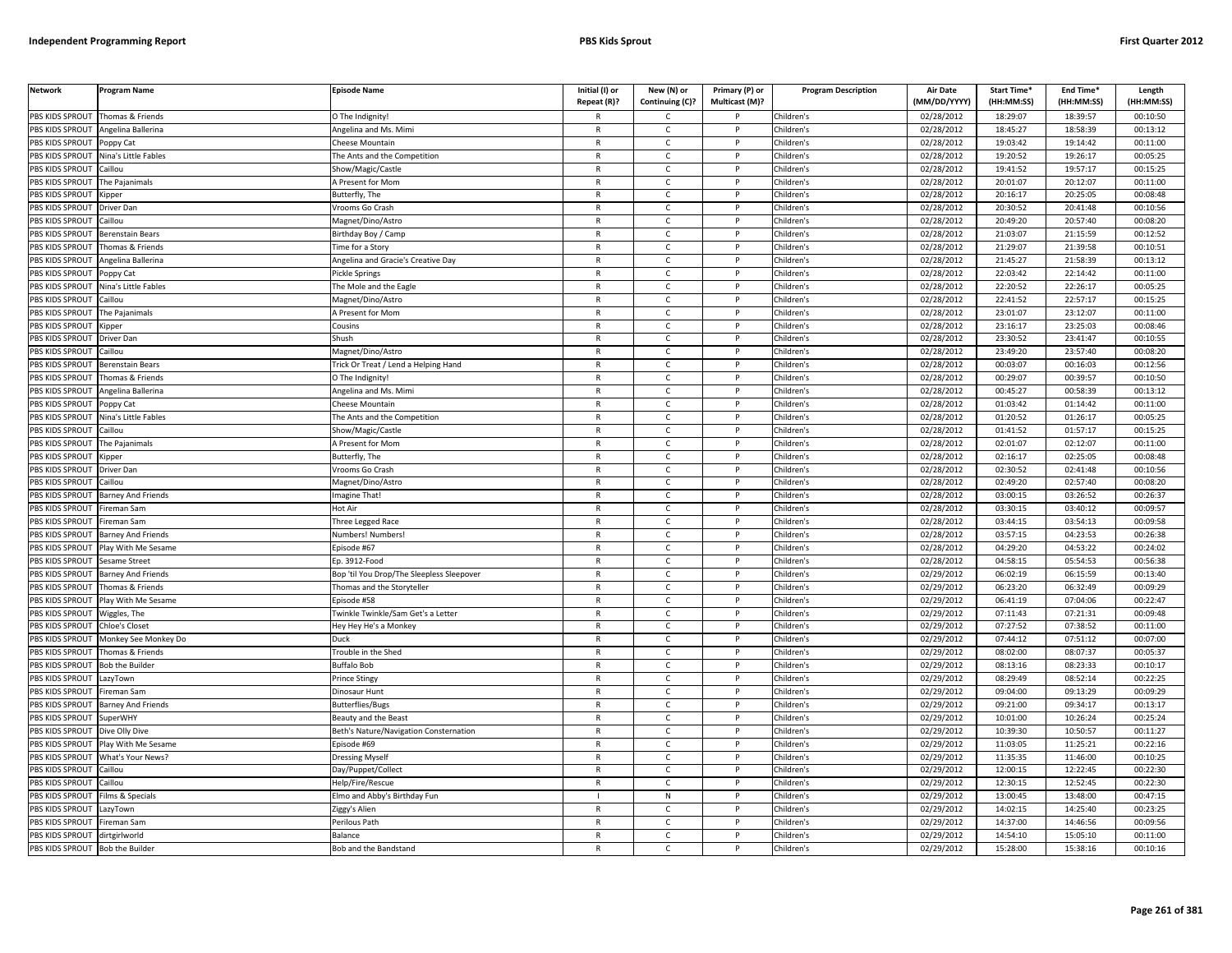| <b>Network</b>  | <b>Program Name</b>       | <b>Episode Name</b>                     | Initial (I) or<br>Repeat (R)? | New (N) or<br>Continuing (C)? | Primary (P) or<br>Multicast (M)? | <b>Program Description</b> | <b>Air Date</b><br>(MM/DD/YYYY) | Start Time*<br>(HH:MM:SS) | End Time*<br>(HH:MM:SS) | Length<br>(HH:MM:SS) |
|-----------------|---------------------------|-----------------------------------------|-------------------------------|-------------------------------|----------------------------------|----------------------------|---------------------------------|---------------------------|-------------------------|----------------------|
| PBS KIDS SPROUT | Roary the Racing Car      | <b>Demolition Derby</b>                 |                               | $\mathsf{C}$                  |                                  | Children's                 | 02/29/2012                      | 15:44:40                  | 15:54:43                | 00:10:03             |
| PBS KIDS SPROUT | <b>SuperWHY</b>           | The Three Billy Goats Gruff             | $\mathsf{R}$                  | $\mathsf{C}$                  | P                                | Children's                 | 02/29/2012                      | 16:02:37                  | 16:28:29                | 00:25:52             |
| PBS KIDS SPROUT | Wiggles, The              | Frere Jacques/The Turkey in the Straw   | $\mathsf{R}$                  | $\mathsf{C}$                  |                                  | Children's                 | 02/29/2012                      | 16:34:08                  | 16:45:07                | 00:10:59             |
| PBS KIDS SPROUT | Monkey See Monkey Do      | l ion                                   | ${\sf R}$                     | $\mathsf{C}$                  | P                                | Children's                 | 02/29/2012                      | 16:49:08                  | 16:56:08                | 00:07:00             |
| PBS KIDS SPROUT | <b>Bob the Builder</b>    | Roley's Moleys                          | $\mathsf{R}$                  | C                             |                                  | Children's                 | 02/29/2012                      | 17:01:12                  | 17:11:26                | 00:10:14             |
| PBS KIDS SPROUT | Niggles, The              | Jeff Get's a Letter/This Old Man        | $\mathsf{R}$                  | $\mathsf{C}$                  | P                                | Children's                 | 02/29/2012                      | 17:16:08                  | 17:27:08                | 00:11:00             |
| PBS KIDS SPROUT | Mighty Jungle, The        | <b>Babu's Missing Ball</b>              | $\mathsf{R}$                  | C                             | P                                | Children's                 | 02/29/2012                      | 17:31:45                  | 17:42:20                | 00:10:35             |
| PBS KIDS SPROUT | Chloe's Closet            | Leave it to the Beavers                 | ${\sf R}$                     | $\mathsf{C}$                  | <b>D</b>                         | Children's                 | 02/29/2012                      | 17:46:36                  | 17:57:36                | 00:11:00             |
| PBS KIDS SPROUT | Berenstain Bears          | Frouble With Money / Double Dare        | ${\sf R}$                     | $\mathsf{C}$                  | P                                | Children's                 | 02/29/2012                      | 18:03:07                  | 18:16:06                | 00:12:59             |
| PBS KIDS SPROUT | homas & Friends           | litters & Japes                         | $\mathsf{R}$                  | $\mathsf{C}$                  |                                  | Children's                 | 02/29/2012                      | 18:29:07                  | 18:39:57                | 00:10:50             |
| PBS KIDS SPROUT | Angelina Ballerina        | Angelina and Super Polly                | $\mathsf{R}$                  | C                             | P                                | Children's                 | 02/29/2012                      | 18:45:27                  | 18:58:40                | 00:13:13             |
| PBS KIDS SPROUT | Poppy Cat                 | Pickle Springs                          | $\mathsf{R}$                  | $\mathsf{C}$                  | P                                | Children's                 | 02/29/2012                      | 19:03:42                  | 19:14:42                | 00:11:00             |
| PBS KIDS SPROUT | Nina's Little Fables      | The Mouse and the Dog                   | $\mathsf{R}$                  | $\mathsf{C}$                  | $\mathsf{P}$                     | Children's                 | 02/29/2012                      | 19:20:52                  | 19:26:17                | 00:05:25             |
| PBS KIDS SPROUT | Caillou                   | Antarctic/Sea/Bayou                     | $\mathsf{R}$                  | C                             | P                                | Children's                 | 02/29/2012                      | 19:41:52                  | 19:57:17                | 00:15:25             |
| PBS KIDS SPROUT | The Pajanimals            | Winning Isn't Everything                | $\mathsf{R}$                  | $\mathsf{C}$                  | P                                | Children's                 | 02/29/2012                      | 20:01:07                  | 20:12:07                | 00:11:00             |
| PBS KIDS SPROUT | Kipper                    | Bleepers, The                           | $\mathsf{R}$                  | $\mathsf{C}$                  | P                                | Children's                 | 02/29/2012                      | 20:16:17                  | 20:25:05                | 00:08:48             |
| PBS KIDS SPROUT | Driver Dan                | Precious' Ting                          | $\mathsf{R}$                  | $\mathsf{C}$                  | P                                | Children's                 | 02/29/2012                      | 20:30:52                  | 20:41:48                | 00:10:56             |
| PBS KIDS SPROUT | Caillou                   | Magnet/Dino/Astro                       | $\mathsf{R}$                  | $\mathsf{C}$                  | P                                | Children's                 | 02/29/2012                      | 20:49:20                  | 20:57:40                | 00:08:20             |
| PBS KIDS SPROUT | Berenstain Bears          | Visit The Dentist / Too Much Junkfood   | $\mathsf{R}$                  | $\mathsf{C}$                  | P                                | Children's                 | 02/29/2012                      | 21:03:07                  | 21:16:05                | 00:12:58             |
| PBS KIDS SPROUT | Thomas & Friends          | Percy's Parcel                          | $\mathsf{R}$                  | $\mathsf{C}$                  | P                                | Children's                 | $\overline{02}/29/2012$         | 21:29:07                  | 21:39:58                | 00:10:51             |
| PBS KIDS SPROUT | Angelina Ballerina        | Angelina's Big Part                     | $\mathsf{R}$                  | $\mathsf{C}$                  | P                                | Children's                 | 02/29/2012                      | 21:45:27                  | 21:58:39                | 00:13:12             |
| PBS KIDS SPROUT | Poppy Cat                 | Pearl Hunt                              | $\mathsf{R}$                  | C                             |                                  | Children's                 | 02/29/2012                      | 22:03:42                  | 22:14:42                | 00:11:00             |
| PBS KIDS SPROUT | Nina's Little Fables      | The Tortoise and the Hare               | $\mathsf{R}$                  | $\mathsf{C}$                  | D                                | Children's                 | 02/29/2012                      | 22:20:52                  | 22:26:17                | 00:05:25             |
| PBS KIDS SPROUT | Caillou                   | Library/Book/Story                      | $\mathsf{R}$                  | $\mathsf{C}$                  | P                                | Children's                 | 02/29/2012                      | 22:41:52                  | 22:57:17                | 00:15:25             |
| PBS KIDS SPROUT | The Pajanimals            | Winning Isn't Everything                | $\mathsf{R}$                  | $\mathsf{C}$                  |                                  | Children's                 | 02/29/2012                      | 23:01:07                  | 23:12:07                | 00:11:00             |
| PBS KIDS SPROUT | <b>Kipper</b>             | Flying Machines, The                    | $\mathsf{R}$                  | C                             | P                                | Children's                 | 02/29/2012                      | 23:16:17                  | 23:25:00                | 00:08:43             |
| PBS KIDS SPROUT | Driver Dan                | <b>Puddles and Bubbles</b>              | $\mathsf{R}$                  | $\mathsf{C}$                  | P                                | Children's                 | $\overline{02}/29/2012$         | 23:30:52                  | 23:41:48                | 00:10:56             |
| PBS KIDS SPROUT | Caillou                   | Magnet/Dino/Astro                       | ${\sf R}$                     | $\mathsf{C}$                  | P                                | Children's                 | 02/29/2012                      | 23:49:20                  | 23:57:40                | 00:08:20             |
| PBS KIDS SPROUT | Berenstain Bears          | Frouble With Money / Double Dare        | R                             | $\mathsf{C}$                  |                                  | Children's                 | 02/29/2012                      | 00:03:07                  | 00:16:06                | 00:12:59             |
| PBS KIDS SPROUT | Thomas & Friends          | litters & Japes                         | R                             | C                             | P                                | Children's                 | 02/29/2012                      | 00:29:07                  | 00:39:57                | 00:10:50             |
| PBS KIDS SPROUT | Angelina Ballerina        | Angelina and Super Polly                | $\mathsf{R}$                  | C                             | P                                | Children's                 | 02/29/2012                      | 00:45:27                  | 00:58:40                | 00:13:13             |
| PBS KIDS SPROUT | Poppy Cat                 | Pickle Springs                          | $\mathsf{R}$                  | C                             | P                                | Children's                 | 02/29/2012                      | 01:03:42                  | 01:14:42                | 00:11:00             |
| PBS KIDS SPROUT | Nina's Little Fables      | The Mouse and the Dog                   | $\mathsf{R}$                  | $\mathsf{C}$                  | P                                | Children's                 | 02/29/2012                      | 01:20:52                  | 01:26:17                | 00:05:25             |
| PBS KIDS SPROUT | Caillou                   | Antarctic/Sea/Bayou                     | $\mathsf{R}$                  | $\mathsf{C}$                  | P                                | Children's                 | 02/29/2012                      | 01:41:52                  | 01:57:17                | 00:15:25             |
| PBS KIDS SPROUT | The Pajanimals            | Winning Isn't Everything                | $\mathsf{R}$                  | $\mathsf{C}$                  | P                                | Children's                 | 02/29/2012                      | 02:01:07                  | 02:12:07                | 00:11:00             |
| PBS KIDS SPROUT | (ipper                    | Bleepers, The                           | ${\sf R}$                     | $\mathsf{C}$                  | P                                | Children's                 | 02/29/2012                      | 02:16:17                  | 02:25:05                | 00:08:48             |
| PBS KIDS SPROUT | Driver Dan                | Precious' Ting                          | $\mathsf{R}$                  | C                             |                                  | Children's                 | 02/29/2012                      | 02:30:52                  | 02:41:48                | 00:10:56             |
| PBS KIDS SPROUT | Caillou                   | Magnet/Dino/Astro                       | $\mathsf{R}$                  | $\mathsf{C}$                  | <b>D</b>                         | Children's                 | 02/29/2012                      | 02:49:20                  | 02:57:40                | 00:08:20             |
| PBS KIDS SPROUT | <b>Barney And Friends</b> | All About Me                            | $\mathsf{R}$                  | $\mathsf{C}$                  | P                                | Children's                 | 02/29/2012                      | 03:00:15                  | 03:26:52                | 00:26:37             |
| PBS KIDS SPROUT | Fireman Sam               | Danger By The Double                    | $\mathsf{R}$                  | $\mathsf{C}$                  | P                                | Children's                 | 02/29/2012                      | 03:30:15                  | 03:40:12                | 00:09:57             |
| PBS KIDS SPROUT | Fireman Sam               | Norman's Ark                            | $\mathsf{R}$                  | $\mathsf{C}$                  | P                                | Children's                 | 02/29/2012                      | 03:44:15                  | 03:54:13                | 00:09:58             |
| PBS KIDS SPROUT | Barney And Friends        | Spring Into Fun                         | $\mathsf{R}$                  | $\mathsf{C}$                  |                                  | Children's                 | 02/29/2012                      | 03:57:15                  | 04:23:53                | 00:26:38             |
| PBS KIDS SPROUT | Play With Me Sesame       | Episode #68                             | $\mathsf{R}$                  | $\mathsf{C}$                  | P                                | Children's                 | 02/29/2012                      | 04:29:20                  | 04:53:20                | 00:24:00             |
| PBS KIDS SPROUT | Sesame Street             | Ep. 3913-Water                          | $\mathsf{R}$                  | $\mathsf{C}$                  | P                                | Children's                 | 02/29/2012                      | 04:58:15                  | 05:54:53                | 00:56:38             |
| PBS KIDS SPROUT | Barney And Friends        | Little Red Rockin' Hood/The Whole Truth | $\mathsf{R}$                  | C                             | P                                | Children's                 | 03/01/2012                      | 06:02:19                  | 06:16:00                | 00:13:41             |
| PBS KIDS SPROUT | Thomas & Friends          | Skarloey Storms Through                 | $\mathsf{R}$                  | $\mathsf{C}$                  | P                                | Children's                 | 03/01/2012                      | 06:23:20                  | 06:32:49                | 00:09:29             |
| PBS KIDS SPROUT | Play With Me Sesame       | Episode #59                             | $\mathsf{R}$                  | $\mathsf{C}$                  | $\mathsf{P}$                     | Children's                 | 03/01/2012                      | 06:41:19                  | 07:04:17                | 00:22:58             |
| PBS KIDS SPROUT | Wiggles, The              | Twinkle Twinkle/Sam Get's a Letter      | $\mathsf{R}$                  | $\mathsf{C}$                  | P                                | Children's                 | 03/01/2012                      | 07:11:43                  | 07:21:30                | 00:09:47             |
| PBS KIDS SPROUT | <b>Chloe's Closet</b>     | Purple Like Me                          | $\mathsf{R}$                  | C                             | P                                | Children's                 | 03/01/2012                      | 07:27:52                  | 07:38:52                | 00:11:00             |
| PBS KIDS SPROUT | Monkey See Monkey Do      | Kangaroo                                | $\mathsf{R}$                  | C                             | P                                | Children's                 | 03/01/2012                      | 07:44:12                  | 07:51:12                | 00:07:00             |
| PBS KIDS SPROUT | Thomas & Friends          | Toby the Tram Engine                    | $\mathsf{R}$                  | $\mathsf{C}$                  | P                                | Children's                 | 03/01/2012                      | 08:02:00                  | 08:07:37                | 00:05:37             |
| PBS KIDS SPROUT | <b>Bob the Builder</b>    | <b>3ob Saves the Porcupines</b>         | $\mathsf{R}$                  | $\mathsf{C}$                  |                                  | Children's                 | 03/01/2012                      | 08:13:16                  | 08:23:32                | 00:10:16             |
| PBS KIDS SPROUT | azyTown.                  | Dancing Duel                            | $\mathsf{R}$                  | $\mathsf{C}$                  | D                                | Children's                 | 03/01/2012                      | 08:29:49                  | 08:52:58                | 00:23:09             |
| PBS KIDS SPROUT | Fireman Sam               | <b>Floating Cart</b>                    | R                             | $\mathsf{C}$                  | P                                | Children's                 | 03/01/2012                      | 09:04:00                  | 09:13:31                | 00:09:31             |
| PBS KIDS SPROUT | Barney And Friends        | Butterflies/Bugs                        | $\mathsf{R}$                  | $\mathsf{C}$                  |                                  | Children's                 | 03/01/2012                      | 09:21:00                  | 09:34:09                | 00:13:09             |
| PBS KIDS SPROUT | SuperWHY                  | The Twelve Dancing Princesses           | $\mathsf{R}$                  | C                             | P                                | Children's                 | 03/01/2012                      | 10:01:00                  | 10:26:23                | 00:25:23             |
| PBS KIDS SPROUT | Dive Olly Dive            | Minky the Turtle/Camoflage King         | $\mathsf{R}$                  | $\mathsf{C}$                  | D                                | Children's                 | 03/01/2012                      | 10:39:30                  | 10:50:57                | 00:11:27             |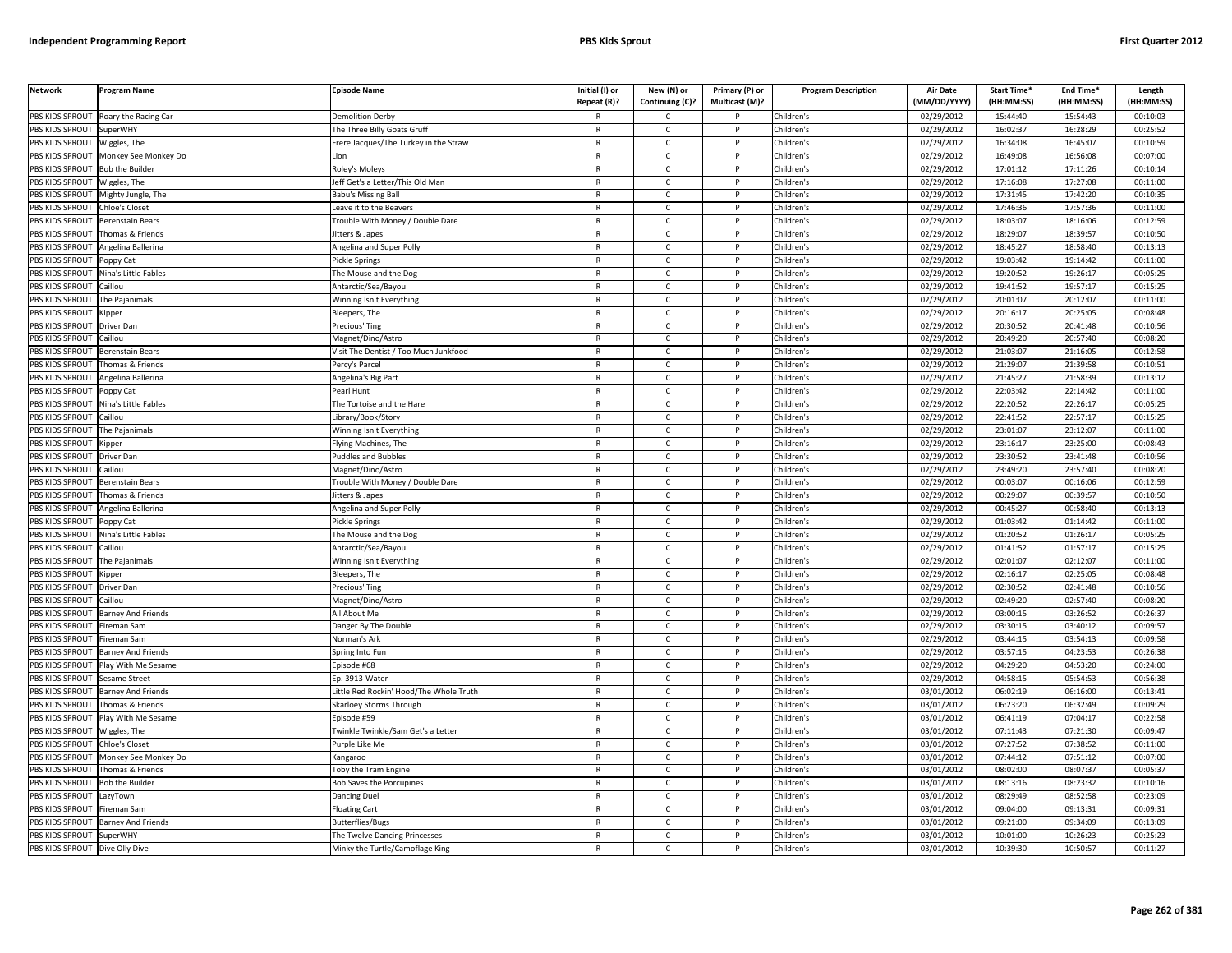| <b>Network</b>        | Program Name              | <b>Episode Name</b>                               | Initial (I) or<br>Repeat (R)? | New (N) or<br>Continuing (C)? | Primary (P) or<br>Multicast (M)? | <b>Program Description</b> | <b>Air Date</b><br>(MM/DD/YYYY) | <b>Start Time*</b><br>(HH:MM:SS) | End Time*<br>(HH:MM:SS) | Length<br>(HH:MM:SS) |
|-----------------------|---------------------------|---------------------------------------------------|-------------------------------|-------------------------------|----------------------------------|----------------------------|---------------------------------|----------------------------------|-------------------------|----------------------|
| PBS KIDS SPROUT       | Play With Me Sesame       | pisode #70                                        | R                             | C                             |                                  | Children's                 | 03/01/2012                      | 11:03:05                         | 11:25:37                | 00:22:32             |
| PBS KIDS SPROUT       | What's Your News?         | Haircut                                           | $\mathsf{R}$                  | $\mathsf{C}$                  | P                                | Children's                 | 03/01/2012                      | 11:35:35                         | 11:46:00                | 00:10:25             |
| PBS KIDS SPROUT       | Caillou                   | Gilbert/Saw/Jungle                                | $\mathsf{R}$                  | $\mathsf{C}$                  | P                                | Children's                 | 03/01/2012                      | 12:00:15                         | 12:22:45                | 00:22:30             |
| PBS KIDS SPROUT       | Caillou                   | Slide/Sailor/Creepy                               | $\mathsf{R}$                  | $\mathsf{C}$                  | D                                | Children's                 | 03/01/2012                      | 12:30:15                         | 12:52:45                | 00:22:30             |
| PBS KIDS SPROUT       | Sesame Street             | Annual Triangle Toss                              |                               | N                             |                                  | Children's                 | 03/01/2012                      | 13:00:15                         | 13:53:07                | 00:52:52             |
| PBS KIDS SPROUT       | azyTown                   | he Laziest Town                                   | $\mathsf{R}$                  | $\mathsf{C}$                  |                                  | Children's                 | 03/01/2012                      | 14:02:15                         | 14:25:21                | 00:23:06             |
| <b>BS KIDS SPROUT</b> | ireman Sam                | Best Foot Forward                                 | $\mathsf{R}$                  | C                             |                                  | Children's                 | 03/01/2012                      | 14:37:00                         | 14:46:56                | 00:09:56             |
| PBS KIDS SPROUT       | lirtgirlworld             | iwap                                              | $\mathsf{R}$                  | $\mathsf{C}$                  | D                                | Children's                 | 03/01/2012                      | 14:54:10                         | 15:05:10                | 00:11:00             |
| PBS KIDS SPROUT       | <b>Bob the Builder</b>    | armer Pickle's Pigpen                             | R                             | $\mathsf{C}$                  | P                                | Children's                 | 03/01/2012                      | 15:28:00                         | 15:38:17                | 00:10:17             |
| PBS KIDS SPROUT       | Roary the Racing Car      | <b>Manners Please</b>                             | $\mathsf{R}$                  | $\mathsf{C}$                  | P                                | Children's                 | 03/01/2012                      | 15:44:40                         | 15:54:43                | 00:10:03             |
| PBS KIDS SPROUT       | <b>SuperWHY</b>           | Thumbelina                                        | $\mathsf{R}$                  | $\mathsf{C}$                  | P                                | Children's                 | 03/01/2012                      | 16:02:37                         | 16:28:31                | 00:25:54             |
| PBS KIDS SPROUT       | Wiggles, The              | Frere Jacques/The Turkey in the Straw             | ${\sf R}$                     | $\mathsf{C}$                  | P                                | Children's                 | 03/01/2012                      | 16:34:08                         | 16:45:07                | 00:10:59             |
| PBS KIDS SPROUT       | Monkey See Monkey Do      | Rooster                                           | $\mathsf{R}$                  | $\mathsf{C}$                  | P                                | Children's                 | 03/01/2012                      | 16:49:08                         | 16:56:08                | 00:07:00             |
| PBS KIDS SPROUT       | <b>Bob the Builder</b>    | pud Rushes It                                     | $\mathsf{R}$                  | C                             | P                                | Children's                 | 03/01/2012                      | 17:01:12                         | 17:11:26                | 00:10:14             |
| PBS KIDS SPROUT       | Wiggles, The              | A Sailor Went To Sea/Her Eyes Shone Like Diamonds | $\mathsf{R}$                  | $\mathsf{C}$                  | P                                | Children's                 | 03/01/2012                      | 17:16:08                         | 17:27:07                | 00:10:59             |
| PBS KIDS SPROUT       | Mighty Jungle, The        | Watch that Egg!                                   | $\mathsf{R}$                  | $\mathsf{C}$                  | P                                | Children's                 | 03/01/2012                      | 17:31:45                         | 17:42:20                | 00:10:35             |
| PBS KIDS SPROUT       | Chloe's Closet            | n the Fix                                         | $\mathsf{R}$                  | $\mathsf{C}$                  | P                                | Children's                 | 03/01/2012                      | 17:46:36                         | 17:57:36                | 00:11:00             |
| PBS KIDS SPROUT       | <b>Berenstain Bears</b>   | Frouble With Money / Double Dare                  | $\mathsf{R}$                  | $\mathsf{C}$                  | P                                | Children's                 | 03/01/2012                      | 18:03:07                         | 18:16:04                | 00:12:57             |
| PBS KIDS SPROUT       | Thomas & Friends          | Creaky Cranky                                     | $\mathsf{R}$                  | $\mathsf{C}$                  | P                                | Children's                 | 03/01/2012                      | 18:29:07                         | 18:39:57                | 00:10:50             |
| PBS KIDS SPROUT       | Angelina Ballerina        | Angelina's Dance Like a Cake Day                  | R                             | C                             | P                                | Children's                 | 03/01/2012                      | 18:45:27                         | 18:58:40                | 00:13:13             |
| PBS KIDS SPROUT       | oppy Cat                  | Pearl Hunt                                        | $\mathsf{R}$                  | $\mathsf{C}$                  |                                  | Children's                 | 03/01/2012                      | 19:03:42                         | 19:14:42                | 00:11:00             |
| <b>BS KIDS SPROUT</b> | Nina's Little Fables      | The Owl and his voice                             | $\mathsf{R}$                  | $\mathsf{C}$                  |                                  | Children's                 | 03/01/2012                      | 19:20:52                         | 19:26:17                | 00:05:25             |
| PBS KIDS SPROUT       | aillou                    | Magnet/Dino/Astro                                 | $\mathsf{R}$                  | $\mathsf{C}$                  | Þ                                | Children's                 | 03/01/2012                      | 19:41:52                         | 19:57:17                | 00:15:25             |
| PBS KIDS SPROUT       | The Pajanimals            | An Octopus Hug                                    | $\mathsf{R}$                  | $\mathsf{C}$                  | P                                | Children's                 | 03/01/2012                      | 20:01:07                         | 20:12:07                | 00:11:00             |
| PBS KIDS SPROUT       | (ipper                    | inowy Day                                         | $\mathsf{R}$                  | $\mathsf{C}$                  | D                                | Children's                 | 03/01/2012                      | 20:16:17                         | 20:25:01                | 00:08:44             |
| PBS KIDS SPROUT       | Driver Dan                | Dance Yourself Dizzy                              | $\mathsf{R}$                  | $\mathsf{C}$                  | P                                | Children's                 | 03/01/2012                      | 20:30:52                         | 20:41:48                | 00:10:56             |
| PBS KIDS SPROUT       | aillou                    | ibrary/Book/Story                                 | $\mathsf{R}$                  | $\mathsf{C}$                  | P                                | Children's                 | 03/01/2012                      | 20:49:20                         | 20:57:40                | 00:08:20             |
| PBS KIDS SPROUT       | Berenstain Bears          | Visit The Dentist / Too Much Junkfood             | R                             | $\mathsf{C}$                  | P                                | Children's                 | 03/01/2012                      | 21:03:07                         | 21:16:02                | 00:12:55             |
| PBS KIDS SPROUT       | homas & Friends           | 'oby's New Whistle                                | $\mathsf{R}$                  | $\mathsf{C}$                  | P                                | Children's                 | 03/01/2012                      | 21:29:07                         | 21:39:57                | 00:10:50             |
| PBS KIDS SPROUT       | Angelina Ballerina        | Angelina and the Tummy Butterflies                | $\mathsf{R}$                  | $\mathsf{C}$                  | P                                | Children's                 | 03/01/2012                      | 21:45:27                         | 21:58:39                | 00:13:12             |
| PBS KIDS SPROUT       | oppy Cat                  | Snowman Rescue                                    | $\mathsf{R}$                  | $\mathsf{C}$                  | P                                | Children's                 | 03/01/2012                      | 22:03:42                         | 22:14:42                | 00:11:00             |
| PBS KIDS SPROUT       | Vina's Little Fables      | The Ant and the Cricket                           | $\mathsf{R}$                  | $\mathsf{C}$                  | P                                | Children's                 | 03/01/2012                      | 22:20:52                         | 22:26:17                | 00:05:25             |
| PBS KIDS SPROUT       | Caillou                   | resent/Chef/Paint                                 | $\mathsf{R}$                  | $\mathsf{C}$                  | P                                | Children's                 | 03/01/2012                      | 22:41:52                         | 22:57:17                | 00:15:25             |
| PBS KIDS SPROUT       | The Pajanimals            | An Octopus Hug                                    | $\mathsf{R}$                  | $\mathsf{C}$                  | P                                | Children's                 | 03/01/2012                      | 23:01:07                         | 23:12:07                | 00:11:00             |
| PBS KIDS SPROUT       | Kipper                    | Arnold's Drum                                     | R                             | C                             | P                                | Children's                 | 03/01/2012                      | 23:16:17                         | 23:25:02                | 00:08:45             |
| PBS KIDS SPROUT       | Driver Dan                | low Could I Forget?                               | $\mathsf{R}$                  | $\mathsf{C}$                  | P                                | Children's                 | 03/01/2012                      | 23:30:52                         | 23:41:48                | 00:10:56             |
| <b>BS KIDS SPROUT</b> | aillou                    | Magnet/Dino/Astro                                 | $\mathsf{R}$                  | $\mathsf{C}$                  |                                  | Children's                 | 03/01/2012                      | 23:49:20                         | 23:57:40                | 00:08:20             |
| PBS KIDS SPROUT       | Berenstain Bears          | Frouble With Money / Double Dare                  | $\mathsf{R}$                  | $\mathsf{C}$                  | Þ                                | Children's                 | 03/01/2012                      | 00:03:07                         | 00:16:04                | 00:12:57             |
| PBS KIDS SPROUT       | Thomas & Friends          | Creaky Cranky                                     | $\mathsf{R}$                  | $\mathsf{C}$                  | P                                | Children's                 | 03/01/2012                      | 00:29:07                         | 00:39:57                | 00:10:50             |
| PBS KIDS SPROUT       | ngelina Ballerina         | Angelina's Dance Like a Cake Day                  | $\mathsf{R}$                  | $\mathsf{C}$                  |                                  | Children's                 | 03/01/2012                      | 00:45:27                         | 00:58:40                | 00:13:13             |
| PBS KIDS SPROUT       | oppy Cat                  | earl Hunt                                         | $\mathsf{R}$                  | $\mathsf{C}$                  | P                                | Children's                 | 03/01/2012                      | 01:03:42                         | 01:14:42                | 00:11:00             |
| PBS KIDS SPROUT       | Nina's Little Fables      | The Owl and his voice                             | $\mathsf{R}$                  | $\mathsf{C}$                  | P                                | Children's                 | $\sqrt{03}/01/2012$             | 01:20:52                         | 01:26:17                | 00:05:25             |
| PBS KIDS SPROUT       | Caillou                   | Magnet/Dino/Astro                                 | R                             | $\mathsf{C}$                  | $\mathsf{P}$                     | Children's                 | 03/01/2012                      | 01:41:52                         | 01:57:17                | 00:15:25             |
| PBS KIDS SPROUT       | The Pajanimals            | An Octopus Hug                                    | $\mathsf{R}$                  | $\mathsf{C}$                  | P                                | Children's                 | 03/01/2012                      | 02:01:07                         | 02:12:07                | 00:11:00             |
| PBS KIDS SPROUT       | Kipper                    | Snowy Day                                         | $\mathsf{R}$                  | $\mathsf{C}$                  | P                                | Children's                 | 03/01/2012                      | 02:16:17                         | 02:25:01                | 00:08:44             |
| PBS KIDS SPROUT       | Driver Dan                | Dance Yourself Dizzy                              | $\mathsf{R}$                  | $\mathsf{C}$                  |                                  | Children's                 | 03/01/2012                      | 02:30:52                         | 02:41:48                | 00:10:56             |
| PBS KIDS SPROUT       | aillou                    | ibrary/Book/Story                                 | $\mathsf{R}$                  | $\mathsf{C}$                  | $\mathsf{P}$                     | Children's                 | 03/01/2012                      | 02:49:20                         | 02:57:40                | 00:08:20             |
| PBS KIDS SPROUT       | <b>Barney And Friends</b> | My Baby Brother                                   | $\mathsf{R}$                  | $\mathsf{C}$                  | P                                | Children's                 | 03/01/2012                      | 03:00:15                         | 03:26:52                | 00:26:37             |
| PBS KIDS SPROUT       | ireman Sam                | When Fools Rush In                                | $\mathsf{R}$                  | C                             | P                                | Children's                 | 03/01/2012                      | 03:30:15                         | 03:40:12                | 00:09:57             |
| PBS KIDS SPROUT       | Fireman Sam               | Mike's Rocket                                     | R                             | $\mathsf{C}$                  | P                                | Children's                 | 03/01/2012                      | 03:44:15                         | 03:54:13                | 00:09:58             |
| PBS KIDS SPROUT       | <b>Barney And Friends</b> | Play It Safe                                      | $\mathsf{R}$                  | $\mathsf{C}$                  | P                                | Children's                 | 03/01/2012                      | 03:57:15                         | 04:23:53                | 00:26:38             |
| <b>BS KIDS SPROUT</b> | Play With Me Sesame       | Episode #69                                       | R                             | $\mathsf{C}$                  |                                  | Children's                 | 03/01/2012                      | 04:29:20                         | 04:53:05                | 00:23:45             |
| PBS KIDS SPROUT       | Sesame Street             | Ep. 3916                                          | $\mathsf{R}$                  | $\mathsf{C}$                  | D                                | Children's                 | 03/01/2012                      | 04:58:15                         | 05:54:53                | 00:56:38             |
| PBS KIDS SPROUT       | <b>Barney And Friends</b> | ittle Red Rockin' Hood/The Whole Truth            | R                             | $\mathsf{C}$                  | P                                | Children's                 | 03/02/2012                      | 06:02:19                         | 06:15:59                | 00:13:40             |
| PBS KIDS SPROUT       | homas & Friends           | homas and the Lighthouse                          | $\mathsf{R}$                  | $\mathsf{C}$                  |                                  | Children's                 | 03/02/2012                      | 06:23:20                         | 06:32:49                | 00:09:29             |
| PBS KIDS SPROUT       | Play With Me Sesame       | Episode #61                                       | $\mathsf{R}$                  | $\mathsf{C}$                  | P                                | Children's                 | 03/02/2012                      | 06:41:19                         | 07:04:06                | 00:22:47             |
| PBS KIDS SPROUT       | Wiggles, The              | 'm A Cowboy/Smell Your Way Through the Day        | R                             | Ċ                             | P                                | Children's                 | 03/02/2012                      | 07:11:43                         | 07:21:31                | 00:09:48             |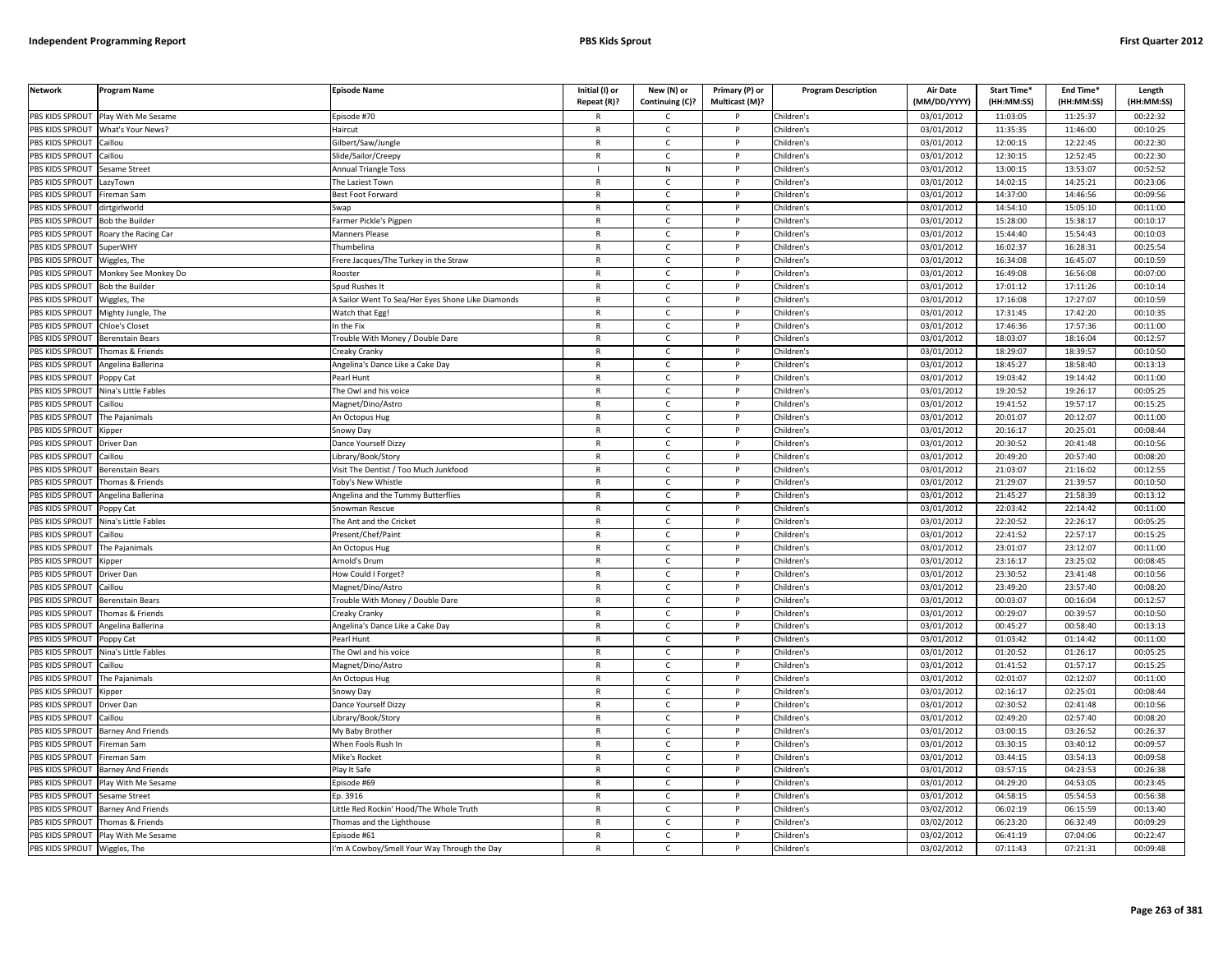| <b>Network</b>                     | Program Name                               | Episode Name                                | Initial (I) or<br>Repeat (R)? | New (N) or<br>Continuing (C)? | Primary (P) or<br>Multicast (M)? | <b>Program Description</b> | <b>Air Date</b><br>(MM/DD/YYYY) | <b>Start Time*</b><br>(HH:MM:SS) | End Time <sup>®</sup><br>(HH:MM:SS) | Length<br>(HH:MM:SS) |
|------------------------------------|--------------------------------------------|---------------------------------------------|-------------------------------|-------------------------------|----------------------------------|----------------------------|---------------------------------|----------------------------------|-------------------------------------|----------------------|
|                                    |                                            |                                             |                               |                               |                                  |                            |                                 |                                  |                                     |                      |
| PBS KIDS SPROUT<br>PBS KIDS SPROUT | <b>Chloe's Closet</b>                      | <b>Braking Away</b>                         |                               | C                             |                                  | Children's<br>Children's   | 03/02/2012                      | 07:27:52<br>07:44:12             | 07:38:52<br>07:51:12                | 00:11:00<br>00:07:00 |
|                                    | Monkey See Monkey Do                       | Turtle                                      | $\mathsf{R}$<br>$\mathsf{R}$  | $\mathsf{C}$                  | P<br>P                           |                            | 03/02/2012                      |                                  |                                     |                      |
| PBS KIDS SPROUT<br>PBS KIDS SPROUT | Thomas & Friends<br><b>Bob the Builder</b> | Down the Mine                               | $\mathsf{R}$                  | $\mathsf{C}$<br>$\mathsf{C}$  | P                                | Children's<br>Children's   | 03/02/2012<br>03/02/2012        | 08:02:00<br>08:13:16             | 08:07:37<br>08:23:32                | 00:05:37<br>00:10:16 |
| PBS KIDS SPROUT                    |                                            | <b>Bob's Bugle</b><br>Rockin' Robbie        | $\mathsf{R}$                  | $\mathsf{C}$                  | P                                | Children's                 |                                 | 08:29:49                         | 08:52:26                            | 00:22:37             |
|                                    | LazyTown                                   |                                             |                               |                               | P                                |                            | 03/02/2012                      |                                  |                                     |                      |
| PBS KIDS SPROUT                    | Fireman Sam                                | Cry Wolf                                    | $\mathsf{R}$                  | $\mathsf{C}$                  | P                                | Children's                 | 03/02/2012                      | 09:04:00                         | 09:13:31                            | 00:09:31             |
| PBS KIDS SPROUT                    | <b>Barney And Friends</b>                  | Shapes/Colors                               | $\mathsf{R}$                  | $\mathsf{C}$                  |                                  | Children's                 | 03/02/2012                      | 09:21:00                         | 09:34:10                            | 00:13:10             |
| PBS KIDS SPROUT                    | <b>SuperWHY</b>                            | The Foolish Wishes                          | $\mathsf{R}$                  | $\mathsf{C}$                  | P                                | Children's                 | 03/02/2012                      | 10:01:00                         | 10:26:54                            | 00:25:54             |
| PBS KIDS SPROUT                    | Dive Olly Dive                             | Follow That Lobster/Win the Golden Fin      | R                             | C                             |                                  | Children's                 | 03/02/2012                      | 10:39:30                         | 10:50:57                            | 00:11:27             |
| PBS KIDS SPROUT                    | lay With Me Sesame                         | Episode #71                                 | $\mathsf{R}$                  | $\mathsf{C}$                  |                                  | Children's                 | 03/02/2012                      | 11:03:05                         | 11:25:42                            | 00:22:37             |
| PBS KIDS SPROUT                    | What's Your News?                          | Delicious Smoothie                          | $\mathsf{R}$                  | $\mathsf{C}$                  | P                                | Children's                 | 03/02/2012                      | 11:35:35                         | 11:46:00                            | 00:10:25             |
| PBS KIDS SPROUT                    | Caillou                                    | Best/Strong/Wheels                          | $\mathsf{R}$                  | $\mathsf{C}$                  | P                                | Children's                 | 03/02/2012                      | 12:00:15                         | 12:22:45                            | 00:22:30             |
| PBS KIDS SPROUT                    | Caillou                                    | Snow/Shoot/Tobog                            | $\mathsf{R}$                  | $\mathsf{C}$                  | P                                | Children's                 | 03/02/2012                      | 12:30:15                         | 12:52:45                            | 00:22:30             |
| PBS KIDS SPROUT                    | Sesame Street                              | Elmo and Zoe's Hat Contest                  |                               | N                             | Þ                                | Children's                 | 03/02/2012                      | 13:00:15                         | 13:53:51                            | 00:53:36             |
| PBS KIDS SPROUT                    | LazyTown                                   | Dear Diary                                  | $\mathsf{R}$                  | $\mathsf{C}$                  | $\mathsf{P}$                     | Children's                 | 03/02/2012                      | 14:02:15                         | 14:26:01                            | 00:23:46             |
| <b>PBS KIDS SPROUT</b>             | Fireman Sam                                | Mother's Helper                             | $\mathsf{R}$                  | $\mathsf{C}$                  | P                                | Children's                 | 03/02/2012                      | 14:37:00                         | 14:46:55                            | 00:09:55             |
| PBS KIDS SPROUT                    | dirtgirlworld                              | Windy                                       | R                             | $\mathsf{C}$                  | P                                | Children's                 | 03/02/2012                      | 14:54:10                         | 15:05:10                            | 00:11:00             |
| PBS KIDS SPROUT                    | <b>Bob the Builder</b>                     | Roley and the Rockstar                      | $\mathsf{R}$                  | $\mathsf{C}$                  | P                                | Children's                 | 03/02/2012                      | 15:28:00                         | 15:38:15                            | 00:10:15             |
| PBS KIDS SPROUT                    | Roary the Racing Car                       | Big Chris' Big Jump                         | $\mathsf{R}$                  | $\mathsf{C}$                  | P                                | Children's                 | 03/02/2012                      | 15:44:40                         | 15:54:43                            | 00:10:03             |
| PBS KIDS SPROUT                    | SuperWHY                                   | Goldilocks and the Three Bears: The Mystery | $\mathsf{R}$                  | $\mathsf{C}$                  | P                                | Children's                 | 03/02/2012                      | 16:02:37                         | 16:28:31                            | 00:25:54             |
| PBS KIDS SPROUT                    | Wiggles, The                               | Twinkle Twinkle/Sam Get's a Letter          | $\mathsf{R}$                  | $\mathsf{C}$                  | P                                | Children's                 | 03/02/2012                      | 16:34:08                         | 16:45:07                            | 00:10:59             |
| PBS KIDS SPROUT                    | Monkey See Monkey Do                       | Snake                                       | $\mathsf{R}$                  | $\mathsf{C}$                  | P                                | Children's                 | 03/02/2012                      | 16:49:08                         | 16:56:08                            | 00:07:00             |
| PBS KIDS SPROUT                    | <b>Bob the Builder</b>                     | Scrambler's Seaweed Delivery                | $\mathsf{R}$                  | $\mathsf{C}$                  | Þ                                | Children's                 | 03/02/2012                      | 17:01:12                         | 17:11:26                            | 00:10:14             |
| PBS KIDS SPROUT                    | Wiggles, The                               | Beach, Beach, Sandy Beach/Old Dan Tucker    | R                             | C                             |                                  | Children's                 | 03/02/2012                      | 17:16:08                         | 17:27:07                            | 00:10:59             |
| PBS KIDS SPROUT                    | Mighty Jungle, The                         | <b>Bruce's First Sleepover</b>              | $\mathsf{R}$                  | $\mathsf{C}$                  |                                  | Children's                 | 03/02/2012                      | 17:31:45                         | 17:42:20                            | 00:10:35             |
| PBS KIDS SPROUT                    | Chloe's Closet                             | Follow the Castle's Brick Road              | $\mathsf{R}$                  | $\mathsf{C}$                  | P                                | Children's                 | 03/02/2012                      | 17:46:36                         | 17:57:36                            | 00:11:00             |
| PBS KIDS SPROUT                    | Berenstain Bears                           | Out For The Team / Count Their Blessings    | $\mathsf{R}$                  | $\mathsf{C}$                  | P                                | Children's                 | 03/02/2012                      | 18:03:07                         | 18:16:06                            | 00:12:59             |
| PBS KIDS SPROUT                    | Thomas & Friends                           | The Lion of Sodor                           | $\mathsf{R}$                  | $\mathsf{C}$                  | P                                | Children's                 | 03/02/2012                      | 18:29:07                         | 18:39:56                            | 00:10:49             |
| <b>PBS KIDS SPROUT</b>             | Angelina Ballerina                         | Angelina's Sleepover                        | ${\sf R}$                     | $\mathsf{C}$                  | P                                | Children's                 | 03/02/2012                      | 18:45:27                         | 18:58:40                            | 00:13:13             |
| PBS KIDS SPROUT                    | Poppy Cat                                  | Snowman Rescue                              | $\mathsf{R}$                  | $\mathsf{C}$                  | P                                | Children's                 | 03/02/2012                      | 19:03:42                         | 19:14:42                            | 00:11:00             |
| <b>PBS KIDS SPROUT</b>             | Nina's Little Fables                       | The Thirsty Crow                            | $\mathsf{R}$                  | C                             | P                                | Children's                 | 03/02/2012                      | 19:20:52                         | 19:26:17                            | 00:05:25             |
| PBS KIDS SPROUT                    | Caillou                                    | Library/Book/Story                          | R                             | $\mathsf{C}$                  | P                                | Children's                 | 03/02/2012                      | 19:41:52                         | 19:57:17                            | 00:15:25             |
| PBS KIDS SPROUT                    | The Pajanimals                             | A Super Sweet Night                         | $\mathsf{R}$                  | $\mathsf{C}$                  | P                                | Children's                 | 03/02/2012                      | 20:01:07                         | 20:12:07                            | 00:11:00             |
| PBS KIDS SPROUT                    |                                            | Pig's Cousin                                | $\mathsf{R}$                  | $\mathsf{C}$                  | P                                | Children's                 | 03/02/2012                      | 20:16:17                         | 20:25:05                            | 00:08:48             |
| PBS KIDS SPROUT                    | Kipper<br>Driver Dan                       | <b>Wheel Trouble</b>                        | R                             | $\mathsf{C}$                  | P                                | Children's                 | 03/02/2012                      | 20:30:52                         | 20:41:48                            | 00:10:56             |
|                                    | Caillou                                    |                                             | $\mathsf{R}$                  | $\mathsf{C}$                  | P                                |                            | 03/02/2012                      | 20:49:20                         | 20:57:40                            | 00:08:20             |
| PBS KIDS SPROUT<br>PBS KIDS SPROUT | <b>Berenstain Bears</b>                    | Library/Book/Story                          | R                             | $\mathsf{C}$                  |                                  | Children's<br>Children's   |                                 | 21:03:07                         | 21:16:06                            | 00:12:59             |
|                                    |                                            | Mama's New Job / Mighty Milton              |                               |                               | D                                |                            | 03/02/2012                      |                                  |                                     |                      |
| PBS KIDS SPROUT                    | Thomas & Friends                           | A Blooming Mess                             | $\mathsf{R}$                  | $\mathsf{C}$                  |                                  | Children's                 | 03/02/2012                      | 21:29:07                         | 21:39:57                            | 00:10:50             |
| PBS KIDS SPROUT                    | Angelina Ballerina                         | Angelina and the Magician                   | $\mathsf{R}$                  | c                             | P<br>P                           | Children's                 | 03/02/2012                      | 21:45:27                         | 21:58:39                            | 00:13:12             |
| PBS KIDS SPROUT                    | oppy Cat                                   | Shooting Star                               | $\mathsf{R}$                  | $\mathsf{C}$                  |                                  | Children's                 | 03/02/2012                      | 22:03:42                         | 22:14:42                            | 00:11:00             |
| PBS KIDS SPROUT                    | Nina's Little Fables                       | The Goat and the Hare                       | R                             | $\mathsf{C}$                  | P                                | Children's                 | 03/02/2012                      | 22:20:52                         | 22:26:17                            | 00:05:25             |
| PBS KIDS SPROUT                    | Caillou                                    | Captain/Loud/Wedding                        | $\mathsf{R}$                  | $\mathsf{C}$                  | P                                | Children's                 | 03/02/2012                      | 22:41:52                         | 22:57:17                            | 00:15:25             |
| PBS KIDS SPROUT                    | The Pajanimals                             | A Super Sweet Night                         | $\mathsf{R}$                  | $\mathsf{C}$                  | P                                | Children's                 | 03/02/2012                      | 23:01:07                         | 23:12:07                            | 00:11:00             |
| PBS KIDS SPROUT                    | <i><b>Sipper</b></i>                       | Key, The                                    | $\mathsf{R}$                  | $\mathsf{C}$                  | P                                | Children's                 | 03/02/2012                      | 23:16:17                         | 23:25:00                            | 00:08:43             |
| PBS KIDS SPROUT                    | Driver Dan                                 | Sing Along Ting Along                       | $\mathsf{R}$                  | $\mathsf{C}$                  | P                                | Children's                 | 03/02/2012                      | 23:30:52                         | 23:41:48                            | 00:10:56             |
| PBS KIDS SPROUT                    | Caillou                                    | ibrary/Book/Story.                          | $\mathsf{R}$                  | C                             | P                                | Children's                 | 03/02/2012                      | 23:49:20                         | 23:57:40                            | 00:08:20             |
| PBS KIDS SPROUT                    | Berenstain Bears                           | Out For The Team / Count Their Blessings    | R                             | $\mathsf{C}$                  | P                                | Children's                 | 03/02/2012                      | 00:03:07                         | 00:16:06                            | 00:12:59             |
| PBS KIDS SPROUT                    | Thomas & Friends                           | The Lion of Sodor                           | $\mathsf{R}$                  | $\mathsf{C}$                  | P                                | Children's                 | 03/02/2012                      | 00:29:07                         | 00:39:56                            | 00:10:49             |
| PBS KIDS SPROUT                    | Angelina Ballerina                         | Angelina's Sleepover                        | $\mathsf{R}$                  | $\mathsf{C}$                  | P                                | Children's                 | 03/02/2012                      | 00:45:27                         | 00:58:40                            | 00:13:13             |
| PBS KIDS SPROUT                    | Poppy Cat                                  | Snowman Rescue                              | R                             | $\mathsf{C}$                  | P                                | Children's                 | 03/02/2012                      | 01:03:42                         | 01:14:42                            | 00:11:00             |
| <b>PBS KIDS SPROUT</b>             | Nina's Little Fables                       | The Thirsty Crow                            | $\mathsf{R}$                  | $\mathsf{C}$                  | P                                | Children's                 | 03/02/2012                      | 01:20:52                         | 01:26:17                            | 00:05:25             |
| PBS KIDS SPROUT                    | Caillou                                    | Library/Book/Story                          | R                             | $\mathsf{C}$                  | p                                | Children's                 | 03/02/2012                      | 01:41:52                         | 01:57:17                            | 00:15:25             |
| PBS KIDS SPROUT                    | The Pajanimals                             | A Super Sweet Night                         | $\mathsf{R}$                  | $\mathsf{C}$                  | D                                | Children's                 | 03/02/2012                      | 02:01:07                         | 02:12:07                            | 00:11:00             |
| PBS KIDS SPROUT                    | Kipper                                     | <sup>2</sup> ig's Cousin                    | R                             | c                             | P                                | Children's                 | 03/02/2012                      | 02:16:17                         | 02:25:05                            | 00:08:48             |
| PBS KIDS SPROUT                    | Driver Dan                                 | Wheel Trouble                               | $\mathsf{R}$                  | $\mathsf{C}$                  |                                  | Children's                 | 03/02/2012                      | 02:30:52                         | 02:41:48                            | 00:10:56             |
| PBS KIDS SPROUT                    | Caillou                                    | Library/Book/Story                          | $\mathsf{R}$                  | $\mathsf{C}$                  | P                                | Children's                 | 03/02/2012                      | 02:49:20                         | 02:57:40                            | 00:08:20             |
| PBS KIDS SPROUT                    | <b>Barney And Friends</b>                  | Keep on Truckin                             | R                             | Ċ                             | P                                | Children's                 | 03/02/2012                      | 03:00:15                         | 03:26:53                            | 00:26:38             |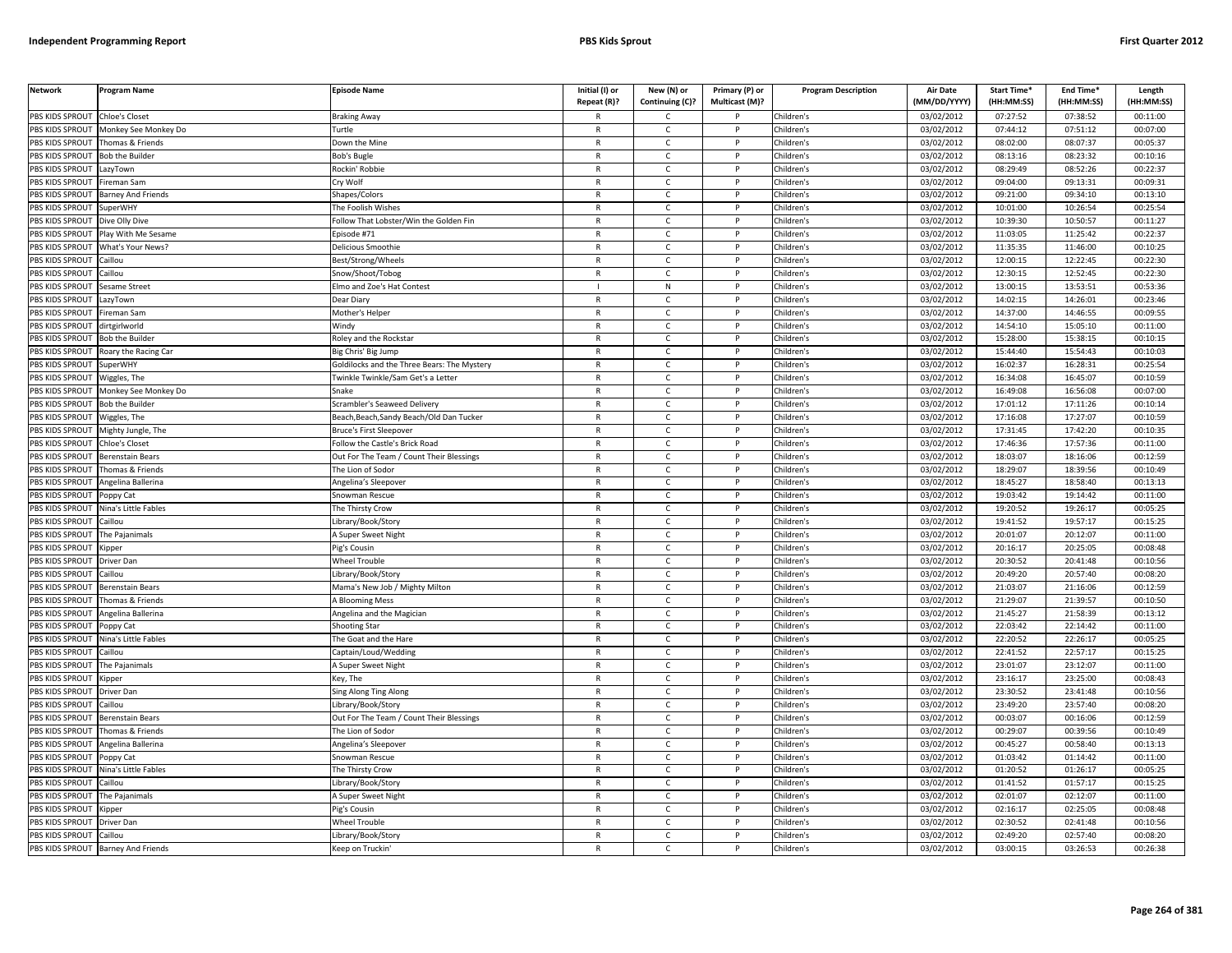| <b>Network</b>  | <b>Program Name</b>       | <b>Episode Name</b>                               | Initial (I) or<br>Repeat (R)? | New (N) or<br>Continuing (C)? | Primary (P) or<br>Multicast (M)? | <b>Program Description</b> | <b>Air Date</b><br>(MM/DD/YYYY) | Start Time*<br>(HH:MM:SS) | End Time*<br>(HH:MM:SS) | Length<br>(HH:MM:SS) |
|-----------------|---------------------------|---------------------------------------------------|-------------------------------|-------------------------------|----------------------------------|----------------------------|---------------------------------|---------------------------|-------------------------|----------------------|
| PBS KIDS SPROUT | Fireman Sam               | <b>Fwitching the Night Away</b>                   |                               | $\mathsf{C}$                  |                                  | Children's                 | 03/02/2012                      | 03:30:15                  | 03:40:13                | 00:09:58             |
| PBS KIDS SPROUT | Fireman Sam               | <b>Blow Me Down</b>                               | $\mathsf{R}$                  | $\mathsf{C}$                  | P                                | Children's                 | 03/02/2012                      | 03:44:15                  | 03:54:13                | 00:09:58             |
| PBS KIDS SPROUT | <b>Barney And Friends</b> | t's A Happy Day                                   | $\mathsf{R}$                  | $\mathsf{C}$                  |                                  | Children's                 | 03/02/2012                      | 03:57:15                  | 04:23:52                | 00:26:37             |
| PBS KIDS SPROUT | Play With Me Sesame       | Episode #70                                       | ${\sf R}$                     | $\mathsf{C}$                  | D                                | Children's                 | 03/02/2012                      | 04:29:20                  | 04:53:21                | 00:24:01             |
| PBS KIDS SPROUT | Sesame Street             | Ep. 3917-Bugs                                     | $\mathsf{R}$                  | C                             |                                  | Children's                 | 03/02/2012                      | 04:58:15                  | 05:54:53                | 00:56:38             |
| PBS KIDS SPROUT | Barney And Friends        | Everybody's Got Feelings                          | $\mathsf{R}$                  | $\mathsf{C}$                  | P                                | Children's                 | 03/03/2012                      | 06:00:15                  | 06:26:52                | 00:26:37             |
| PBS KIDS SPROUT | Franny's Feet             | Papa Penguin/Ballroom Bugaboo                     | $\mathsf{R}$                  | $\mathsf{C}$                  | P                                | Children's                 | 03/03/2012                      | 06:32:20                  | 06:43:51                | 00:11:31             |
| PBS KIDS SPROUT | Mama Mirabelle            | Spot the Difference/Hot and Cold Running Critters | ${\sf R}$                     | $\mathsf{C}$                  | <b>D</b>                         | Children's                 | 03/03/2012                      | 06:46:20                  | 06:57:20                | 00:11:00             |
| PBS KIDS SPROUT | Sesame Street             | Ep. 4032 - SEASON 34                              | ${\sf R}$                     | $\mathsf{C}$                  | P                                | Children's                 | 03/03/2012                      | 07:00:15                  | 07:55:17                | 00:55:02             |
| PBS KIDS SPROUT | ireman Sam                | Cry Wolf                                          | $\mathsf{R}$                  | $\mathsf{C}$                  |                                  | Children's                 | 03/03/2012                      | 08:01:20                  | 08:11:17                | 00:09:57             |
| PBS KIDS SPROUT | Wiggles, The              | The Wiggle Groove/Rolling Down the Sand Hills     | $\mathsf{R}$                  | C                             | P                                | Children's                 | 03/03/2012                      | 08:15:20                  | 08:26:21                | 00:11:01             |
| PBS KIDS SPROUT | Caillou                   | Road/Building/Sky                                 | $\mathsf{R}$                  | $\mathsf{C}$                  | P                                | Children's                 | 03/03/2012                      | 08:30:15                  | 08:52:45                | 00:22:30             |
| PBS KIDS SPROUT | Roary the Racing Car      | Big Chris' Lucky Vest                             | $\mathsf{R}$                  | $\mathsf{C}$                  | $\mathsf{P}$                     | Children's                 | 03/03/2012                      | 09:03:32                  | 09:13:02                | 00:09:30             |
| PBS KIDS SPROUT | Monkey See Monkey Do      |                                                   | $\mathsf{R}$                  | $\mathsf{C}$                  |                                  | Children's                 | 03/03/2012                      | 09:39:00                  | 09:46:00                | 00:07:00             |
| PBS KIDS SPROUT | Mighty Jungle, The        | Rhonda's Candy                                    | $\mathsf{R}$                  | $\mathsf{C}$                  | P                                | Children's                 | 03/03/2012                      | 09:52:40                  | 10:02:45                | 00:10:05             |
| PBS KIDS SPROUT | Thomas & Friends          | <b>Bulldog</b>                                    | $\mathsf{R}$                  | $\mathsf{C}$                  | P                                | Children's                 | 03/03/2012                      | 10:06:00                  | 10:11:07                | 00:05:07             |
| PBS KIDS SPROUT | dirtgirlworld             | <b>Time Machine</b>                               | $\mathsf{R}$                  | $\mathsf{C}$                  | P                                | Children's                 | 03/03/2012                      | 10:17:00                  | 10:27:40                | 00:10:40             |
| PBS KIDS SPROUT | Wiggles, The              | Too Toot, Chugga Chugga/By the Sea                | $\mathsf{R}$                  | $\mathsf{C}$                  | P                                | Children's                 | 03/03/2012                      | 10:33:30                  | 10:43:44                | 00:10:14             |
| PBS KIDS SPROUT | Play With Me Sesame       | Episode #13                                       | $\mathsf{R}$                  | $\mathsf{C}$                  | P                                | Children's                 | 03/03/2012                      | 10:52:05                  | 11:14:33                | 00:22:28             |
| PBS KIDS SPROUT | What's Your News?         | Delicious Smoothie                                | $\mathsf{R}$                  | $\mathsf{C}$                  | P                                | Children's                 | 03/03/2012                      | 11:24:52                  | 11:35:17                | 00:10:25             |
| PBS KIDS SPROUT | Caillou                   | Road/Building/Sky                                 | $\mathsf{R}$                  | $\mathsf{C}$                  | P                                | Children's                 | 03/03/2012                      | 12:00:15                  | 12:22:45                | 00:22:30             |
| PBS KIDS SPROUT | Caillou                   | Drums/Band/Sing                                   | $\mathsf{R}$                  | $\mathsf{C}$                  |                                  | Children's                 | 03/03/2012                      | 12:30:15                  | 12:52:45                | 00:22:30             |
| PBS KIDS SPROUT | Sesame Street             | Telly the Tiebreaker                              |                               | ${\sf N}$                     | D                                | Children's                 | 03/03/2012                      | 13:00:15                  | 13:52:40                | 00:52:25             |
| PBS KIDS SPROUT | LazyTown                  | Sports Candy Festival                             | $\mathsf{R}$                  | $\mathsf{C}$                  | P                                | Children's                 | 03/03/2012                      | 14:02:15                  | 14:26:10                | 00:23:55             |
| PBS KIDS SPROUT | ireman Sam                | Seeing Red                                        | $\mathsf{R}$                  | $\mathsf{C}$                  |                                  | Children's                 | 03/03/2012                      | 14:37:00                  | 14:46:55                | 00:09:55             |
| PBS KIDS SPROUT | dirtgirlworld             | Slugs                                             | $\mathsf{R}$                  | $\mathsf{C}$                  | P                                | Children's                 | 03/03/2012                      | 14:54:10                  | 15:05:10                | 00:11:00             |
| PBS KIDS SPROUT | <b>Bob the Builder</b>    | Scruffty the Detective                            | $\mathsf{R}$                  | $\mathsf{C}$                  |                                  | Children's                 | 03/03/2012                      | 15:28:00                  | 15:38:16                | 00:10:16             |
| PBS KIDS SPROUT | Roary the Racing Car      | <b>Brassless Band</b>                             | $\mathsf{R}$                  | $\mathsf{C}$                  | P                                | Children's                 | 03/03/2012                      | 15:44:40                  | 15:54:43                | 00:10:03             |
| PBS KIDS SPROUT | SuperWHY                  | Beauty and the Beast                              | R                             | $\mathsf{C}$                  |                                  | Children's                 | 03/03/2012                      | 16:02:37                  | 16:28:31                | 00:25:54             |
| PBS KIDS SPROUT | Wiggles, The              | Fwinkle Twinkle/Sam Get's a Letter                | $\mathsf{R}$                  | C                             | P                                | Children's                 | 03/03/2012                      | 16:34:08                  | 16:45:06                | 00:10:58             |
| PBS KIDS SPROUT | Monkey See Monkey Do      | Polar Bear                                        | $\mathsf{R}$                  | $\mathsf{C}$                  | P                                | Children's                 | 03/03/2012                      | 16:49:08                  | 16:56:08                | 00:07:00             |
| PBS KIDS SPROUT | <b>Bob the Builder</b>    | Massive Muck                                      | $\mathsf{R}$                  | $\mathsf{C}$                  | $\mathsf{P}$                     | Children's                 | 03/03/2012                      | 17:01:12                  | 17:11:25                | 00:10:13             |
| PBS KIDS SPROUT | Wiggles, The              | ondon Bridge/There Was a Princess                 | $\mathsf{R}$                  | $\mathsf{C}$                  | P                                | Children's                 | 03/03/2012                      | 17:16:08                  | 17:27:07                | 00:10:59             |
| PBS KIDS SPROUT | Mighty Jungle, The        | The Mighty Jungle Club                            | $\mathsf{R}$                  | $\mathsf{C}$                  | P                                | Children's                 | 03/03/2012                      | 17:31:45                  | 17:42:20                | 00:10:35             |
| PBS KIDS SPROUT | Chloe's Closet            | cing Escapades                                    | $\mathsf{R}$                  | $\mathsf{C}$                  | P                                | Children's                 | 03/03/2012                      | 17:46:36                  | 17:57:36                | 00:11:00             |
| PBS KIDS SPROUT | Berenstain Bears          | Mama's New Job / Mighty Milton                    | $\mathsf{R}$                  | $\mathsf{C}$                  | P                                | Children's                 | 03/03/2012                      | 18:03:09                  | 18:16:05                | 00:12:56             |
| PBS KIDS SPROUT | <b>Kipper</b>             | Big Freeze, The                                   | $\mathsf{R}$                  | C                             |                                  | Children's                 | 03/03/2012                      | 18:30:04                  | 18:38:46                | 00:08:42             |
| PBS KIDS SPROUT | Angelina Ballerina        | Angelina's New School                             | $\mathsf{R}$                  | $\mathsf{C}$                  | <b>D</b>                         | Children's                 | 03/03/2012                      | 18:44:35                  | 18:57:48                | 00:13:13             |
| PBS KIDS SPROUT | Poppy Cat                 | Runaway Turtle                                    | $\mathsf{R}$                  | $\mathsf{C}$                  | P                                | Children's                 | 03/03/2012                      | 19:02:57                  | 19:13:57                | 00:11:00             |
| PBS KIDS SPROUT | Thomas & Friends          | Cool Truckings                                    | $\mathsf{R}$                  | $\mathsf{C}$                  | <b>D</b>                         | Children's                 | 03/03/2012                      | 19:19:14                  | 19:29:13                | 00:09:59             |
| PBS KIDS SPROUT | Caillou                   | Slide/Sailor/Creepy                               | $\mathsf{R}$                  | $\mathsf{C}$                  | P                                | Children's                 | 03/03/2012                      | 19:43:07                  | 19:58:32                | 00:15:25             |
| PBS KIDS SPROUT | The Pajanimals            | A Present for Mom                                 | $\mathsf{R}$                  | $\mathsf{C}$                  |                                  | Children's                 | 03/03/2012                      | 20:03:07                  | 20:14:07                | 00:11:00             |
| PBS KIDS SPROUT | Nina's Little Fables      | The Mouse, the Hare, and the Raven                | $\mathsf{R}$                  | $\mathsf{C}$                  | P                                | Children's                 | 03/03/2012                      | 20:19:49                  | 20:25:14                | 00:05:25             |
| PBS KIDS SPROUT | Driver Dan                | Sky High Loopy                                    | $\mathsf{R}$                  | $\mathsf{C}$                  |                                  | Children's                 | 03/03/2012                      | 20:30:53                  | 20:41:49                | 00:10:56             |
| PBS KIDS SPROUT | Caillou                   | Shop/Apple/Halloween Costume                      | $\mathsf{R}$                  | C                             | P                                | Children's                 | 03/03/2012                      | 20:49:20                  | 20:57:40                | 00:08:20             |
| PBS KIDS SPROUT | Berenstain Bears          | The Car Trip / Pick Up and Put Away               | $\mathsf{R}$                  | $\mathsf{C}$                  | P                                | Children's                 | 03/03/2012                      | 21:03:09                  | 21:16:07                | 00:12:58             |
| PBS KIDS SPROUT | <i><b>Sipper</b></i>      | Hiccups                                           | $\mathsf{R}$                  | $\mathsf{C}$                  | P                                | Children's                 | 03/03/2012                      | 21:30:04                  | 21:38:50                | 00:08:46             |
| PBS KIDS SPROUT | Angelina Ballerina        | Angelina's Sleepover                              | $\mathsf{R}$                  | $\mathsf{C}$                  | P                                | Children's                 | 03/03/2012                      | 21:44:35                  | 21:57:48                | 00:13:13             |
| PBS KIDS SPROUT | Poppy Cat                 | Dear Rocket-Cat                                   | $\mathsf{R}$                  | $\mathsf{C}$                  | P                                | Children's                 | 03/03/2012                      | 22:02:57                  | 22:13:57                | 00:11:00             |
| PBS KIDS SPROUT | Thomas & Friends          | <b>Excellent Emily</b>                            | $\mathsf{R}$                  | $\mathsf{C}$                  | P                                | Children's                 | 03/03/2012                      | 22:19:14                  | 22:29:13                | 00:09:59             |
| PBS KIDS SPROUT | Caillou                   | Magnet/Dino/Astro                                 | $\mathsf{R}$                  | $\mathsf{C}$                  | P                                | Children's                 | 03/03/2012                      | 22:43:07                  | 22:58:32                | 00:15:25             |
| PBS KIDS SPROUT | The Pajanimals            | A Present for Mom                                 | $\mathsf{R}$                  | $\mathsf{C}$                  |                                  | Children's                 | 03/03/2012                      | 23:03:07                  | 23:14:07                | 00:11:00             |
| PBS KIDS SPROUT | Nina's Little Fables      | The Mouse, the Hare, and the Raven                | $\mathsf{R}$                  | $\mathsf{C}$                  | D                                | Children's                 | 03/03/2012                      | 23:19:49                  | 23:25:14                | 00:05:25             |
| PBS KIDS SPROUT | Driver Dan                | Keep On Trying                                    | R                             | $\mathsf{C}$                  | P                                | Children's                 | 03/03/2012                      | 23:30:53                  | 23:41:49                | 00:10:56             |
| PBS KIDS SPROUT | Caillou                   | ibrary/Book/Story.                                | $\mathsf{R}$                  | $\mathsf{C}$                  |                                  | Children's                 | 03/03/2012                      | 23:49:20                  | 23:57:40                | 00:08:20             |
| PBS KIDS SPROUT | <b>Berenstain Bears</b>   | Mama's New Job / Mighty Milton                    | $\mathsf{R}$                  | $\mathsf{C}$                  | P                                | Children's                 | 03/03/2012                      | 00:03:09                  | 00:16:05                | 00:12:56             |
| PBS KIDS SPROUT | Kipper                    | Big Freeze, The                                   | $\mathsf{R}$                  | $\mathsf{C}$                  | D                                | Children's                 | 03/03/2012                      | 00:30:04                  | 00:38:46                | 00:08:42             |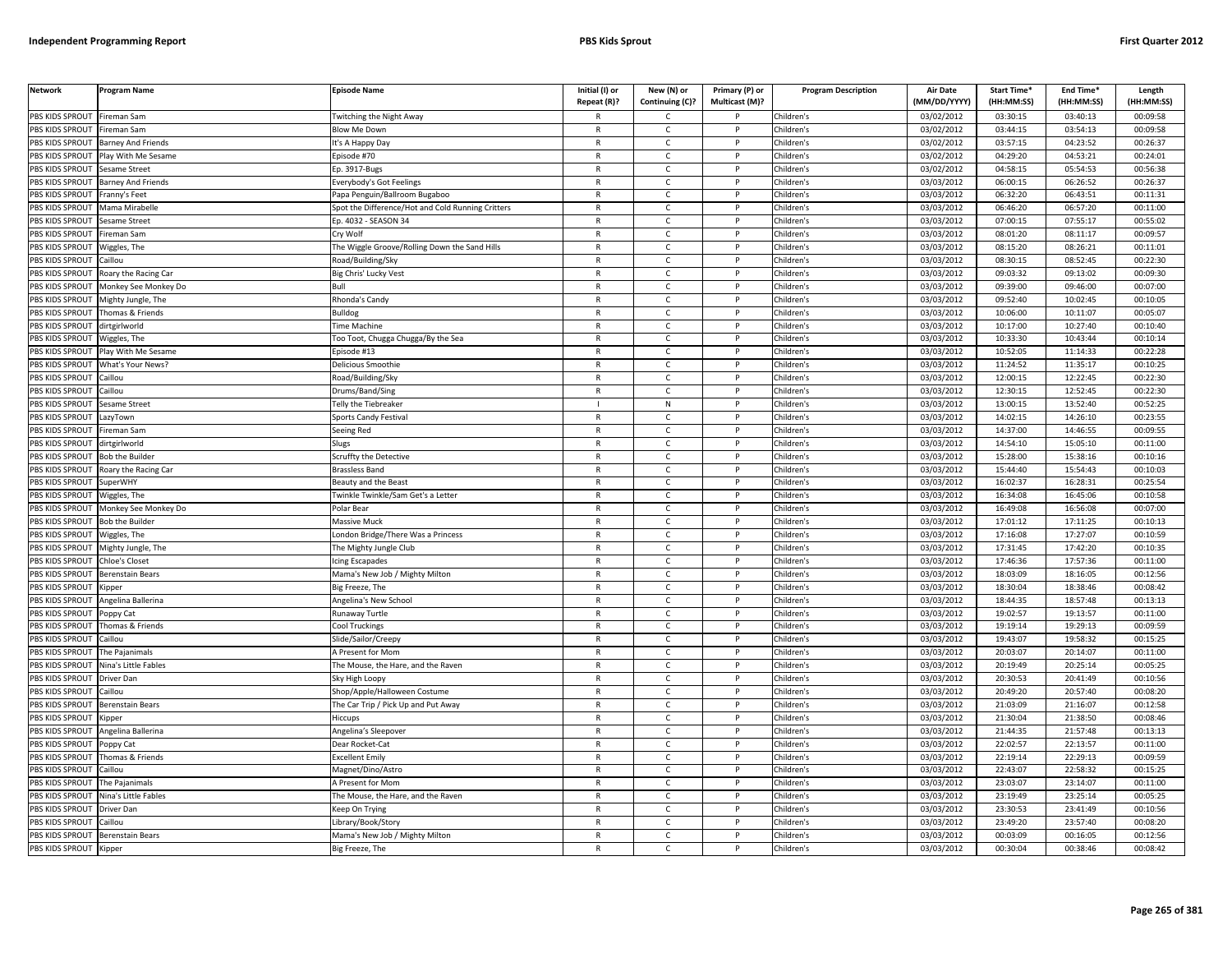| <b>Network</b>        | Program Name              | <b>Episode Name</b>                              | Initial (I) or<br>Repeat (R)? | New (N) or<br>Continuing (C)? | Primary (P) or<br>Multicast (M)? | <b>Program Description</b> | Air Date<br>(MM/DD/YYYY) | <b>Start Time*</b><br>(HH:MM:SS) | End Time*<br>(HH:MM:SS) | Length<br>(HH:MM:SS) |
|-----------------------|---------------------------|--------------------------------------------------|-------------------------------|-------------------------------|----------------------------------|----------------------------|--------------------------|----------------------------------|-------------------------|----------------------|
| PBS KIDS SPROUT       | Angelina Ballerina        | Angelina's New School                            | R                             | C                             |                                  | Children's                 | 03/03/2012               | 00:44:35                         | 00:57:48                | 00:13:13             |
| PBS KIDS SPROUT       | Poppy Cat                 | Runaway Turtle                                   | $\mathsf{R}$                  | $\mathsf{C}$                  | P                                | Children's                 | 03/03/2012               | 01:02:57                         | 01:13:57                | 00:11:00             |
| PBS KIDS SPROUT       | Thomas & Friends          | Cool Truckings                                   | $\mathsf{R}$                  | $\mathsf{C}$                  | P                                | Children's                 | 03/03/2012               | 01:19:14                         | 01:29:13                | 00:09:59             |
| PBS KIDS SPROUT       | aillou                    | Slide/Sailor/Creepy                              | $\mathsf{R}$                  | $\mathsf{C}$                  | D                                | Children's                 | 03/03/2012               | 01:43:07                         | 01:58:32                | 00:15:25             |
| PBS KIDS SPROUT       | The Pajanimals            | A Present for Mom                                | R                             | $\mathsf{C}$                  |                                  | Children's                 | 03/03/2012               | 02:03:07                         | 02:14:07                | 00:11:00             |
| PBS KIDS SPROUT       | Vina's Little Fables      | he Mouse, the Hare, and the Raven                | $\mathsf{R}$                  | $\mathsf{C}$                  |                                  | Children's                 | 03/03/2012               | 02:19:49                         | 02:25:14                | 00:05:25             |
| <b>BS KIDS SPROUT</b> | Driver Dan                | Sky High Loopy                                   | R                             | C                             |                                  | Children's                 | 03/03/2012               | 02:30:53                         | 02:41:49                | 00:10:56             |
| PBS KIDS SPROUT       | aillou                    | Shop/Apple/Halloween Costume                     | $\mathsf{R}$                  | $\mathsf{C}$                  | P                                | Children's                 | 03/03/2012               | 02:49:20                         | 02:57:40                | 00:08:20             |
| PBS KIDS SPROUT       | <b>Barney And Friends</b> | 'm a Builder                                     | R                             | $\mathsf{C}$                  | P                                | Children's                 | 03/03/2012               | 03:00:15                         | 03:26:52                | 00:26:37             |
| PBS KIDS SPROUT       | ireman Sam                | Double Trouble                                   | $\mathsf{R}$                  | $\mathsf{C}$                  | P                                | Children's                 | 03/03/2012               | 03:30:15                         | 03:40:13                | 00:09:58             |
| PBS KIDS SPROUT       | ireman Sam                | <b>Elvis Sings the Blues</b>                     | $\mathsf{R}$                  | $\mathsf{C}$                  | P                                | Children's                 | 03/03/2012               | 03:44:15                         | 03:54:11                | 00:09:56             |
| PBS KIDS SPROUT       | Barney And Friends        | My Family And Me                                 | ${\sf R}$                     | $\mathsf{C}$                  | P                                | Children's                 | $\sqrt{03}/03/2012$      | 03:57:15                         | 04:23:52                | 00:26:37             |
| PBS KIDS SPROUT       | Play With Me Sesame       | pisode #71                                       | $\mathsf{R}$                  | $\mathsf{C}$                  | $\mathsf{P}$                     | Children's                 | 03/03/2012               | 04:29:20                         | 04:53:26                | 00:24:06             |
| PBS KIDS SPROUT       | esame Street              | p. 3918                                          | $\mathsf{R}$                  | $\mathsf{C}$                  | P                                | Children's                 | 03/03/2012               | 04:58:15                         | 05:54:52                | 00:56:37             |
| PBS KIDS SPROUT       | <b>Barney And Friends</b> | Caring Hearts                                    | $\mathsf{R}$                  | $\mathsf{C}$                  | P                                | Children's                 | 03/04/2012               | 06:00:15                         | 06:26:52                | 00:26:37             |
| PBS KIDS SPROUT       | Franny's Feet             | <b>Wedding Day Woe/Slippery Sandcastles</b>      | $\mathsf{R}$                  | $\mathsf{C}$                  | P                                | Children's                 | 03/04/2012               | 06:32:20                         | 06:43:52                | 00:11:32             |
| PBS KIDS SPROUT       | Mama Mirabelle            | Why Zebras Can't Fly/Super Duper Savanna Animals | $\mathsf{R}$                  | $\mathsf{C}$                  | P                                | Children's                 | 03/04/2012               | 06:46:20                         | 06:57:20                | 00:11:00             |
| PBS KIDS SPROUT       | Sesame Street             | Ep. 4036                                         | $\mathsf{R}$                  | $\mathsf{C}$                  | P                                | Children's                 | 03/04/2012               | 07:00:15                         | 07:56:11                | 00:55:56             |
| PBS KIDS SPROUT       | ireman Sam                | Sheep On The Road                                | $\mathsf{R}$                  | $\mathsf{C}$                  | P                                | Children's                 | 03/04/2012               | 08:01:20                         | 08:11:17                | 00:09:57             |
| PBS KIDS SPROUT       | Wiggles, The              | The Wiggle Groove/Rolling Down the Sand Hills    | R                             | C                             | P                                | Children's                 | 03/04/2012               | 08:15:20                         | 08:26:21                | 00:11:01             |
| PBS KIDS SPROUT       | aillou                    | ilide/Sailor/Creepy                              | $\mathsf{R}$                  | $\mathsf{C}$                  |                                  | Children's                 | 03/04/2012               | 08:30:15                         | 08:52:45                | 00:22:30             |
| <b>BS KIDS SPROUT</b> | Roary the Racing Car      | Silver Hatch Fun Run                             | R                             | $\mathsf{C}$                  |                                  | Children's                 | 03/04/2012               | 09:03:32                         | 09:13:02                | 00:09:30             |
| PBS KIDS SPROUT       | Monkey See Monkey Do      | Squirrel                                         | $\mathsf{R}$                  | $\mathsf{C}$                  | Þ                                | Children's                 | 03/04/2012               | 09:39:00                         | 09:46:00                | 00:07:00             |
| PBS KIDS SPROUT       | Mighty Jungle, The        | Wand-a-Rhonda                                    | $\mathsf{R}$                  | $\mathsf{C}$                  | P                                | Children's                 | 03/04/2012               | 09:52:40                         | 10:02:45                | 00:10:05             |
| PBS KIDS SPROUT       | homas & Friends           | Rock and Roll                                    | $\mathsf{R}$                  | $\mathsf{C}$                  | D                                | Children's                 | 03/04/2012               | 10:06:00                         | 10:11:07                | 00:05:07             |
| PBS KIDS SPROUT       | dirtgirlworld             | Rainbows                                         | $\mathsf{R}$                  | $\mathsf{C}$                  | P                                | Children's                 | 03/04/2012               | 10:17:00                         | 10:27:40                | 00:10:40             |
| PBS KIDS SPROUT       | Viggles, The              | Sound Stories/Nursery Rhymes                     | $\mathsf{R}$                  | $\mathsf{C}$                  | P                                | Children's                 | 03/04/2012               | 10:33:30                         | 10:44:49                | 00:11:19             |
| PBS KIDS SPROUT       | Play With Me Sesame       | pisode #14                                       | R                             | $\mathsf{C}$                  | $\mathsf{P}$                     | Children's                 | 03/04/2012               | 10:52:05                         | 11:14:26                | 00:22:21             |
| PBS KIDS SPROUT       | What's Your News?         | uppet Show                                       | $\mathsf{R}$                  | $\mathsf{C}$                  | P                                | Children's                 | 03/04/2012               | 11:24:52                         | 11:35:17                | 00:10:25             |
| PBS KIDS SPROUT       | Caillou                   | Help/Fire/Rescue                                 | $\mathsf{R}$                  | $\mathsf{C}$                  | P                                | Children's                 | 03/04/2012               | 12:00:15                         | 12:22:45                | 00:22:30             |
| PBS KIDS SPROUT       | Caillou                   | Show/Magic/Castle                                | $\mathsf{R}$                  | $\mathsf{C}$                  | P                                | Children's                 | 03/04/2012               | 12:30:15                         | 12:52:45                | 00:22:30             |
| PBS KIDS SPROUT       | Sesame Street             | Curly Bear Chases Cake                           |                               | ${\sf N}$                     | P                                | Children's                 | 03/04/2012               | 13:00:15                         | 13:51:55                | 00:51:40             |
| PBS KIDS SPROUT       | LazyTown                  | Remote Control                                   | $\mathsf{R}$                  | $\mathsf{C}$                  | P                                | Children's                 | 03/04/2012               | 14:02:15                         | 14:25:16                | 00:23:01             |
| PBS KIDS SPROUT       | ireman Sam                | No Nurse Like You                                | $\mathsf{R}$                  | $\mathsf{C}$                  | P                                | Children's                 | 03/04/2012               | 14:37:00                         | 14:46:55                | 00:09:55             |
| PBS KIDS SPROUT       | dirtgirlworld             | ound                                             | R                             | C                             | P                                | Children's                 | 03/04/2012               | 14:54:10                         | 15:05:10                | 00:11:00             |
| PBS KIDS SPROUT       | <b>Bob the Builder</b>    | Watercolor Wendy                                 | $\mathsf{R}$                  | $\mathsf{C}$                  | P                                | Children's                 | 03/04/2012               | 15:28:00                         | 15:38:17                | 00:10:17             |
| <b>BS KIDS SPROUT</b> | Roary the Racing Car      | Crash Landing                                    | R                             | $\mathsf{C}$                  |                                  | Children's                 | 03/04/2012               | 15:44:40                         | 15:54:43                | 00:10:03             |
| PBS KIDS SPROUT       | SuperWHY                  | <b>Rumpelstiltskin</b>                           | $\mathsf{R}$                  | $\mathsf{C}$                  | Þ                                | Children's                 | 03/04/2012               | 16:02:37                         | 16:28:01                | 00:25:24             |
| PBS KIDS SPROUT       | Wiggles, The              | m A Cowboy/Smell Your Way Through the Day        | $\mathsf{R}$                  | $\mathsf{C}$                  | P                                | Children's                 | 03/04/2012               | 16:34:08                         | 16:45:07                | 00:10:59             |
| PBS KIDS SPROUT       | Monkey See Monkey Do      | `rah                                             | $\mathsf{R}$                  | $\mathsf{C}$                  | Þ                                | Children's                 | 03/04/2012               | 16:49:08                         | 16:56:08                | 00:07:00             |
| PBS KIDS SPROUT       | <b>Bob the Builder</b>    | Roley's Apple Press                              | $\mathsf{R}$                  | $\mathsf{C}$                  | P                                | Children's                 | 03/04/2012               | 17:01:12                         | 17:11:26                | 00:10:14             |
| PBS KIDS SPROUT       | Niggles, The              | ondon Bridge/There Was a Princess                | $\mathsf{R}$                  | $\mathsf{C}$                  | P                                | Children's                 | 03/04/2012               | 17:16:08                         | 17:27:20                | 00:11:12             |
| PBS KIDS SPROUT       | Mighty Jungle, The        | Queen Rhonda                                     | R                             | $\mathsf{C}$                  | $\mathsf{P}$                     | Children's                 | 03/04/2012               | 17:31:45                         | 17:42:20                | 00:10:35             |
| PBS KIDS SPROUT       | <b>Chloe's Closet</b>     | <b>Extra Special Delivery</b>                    | $\mathsf{R}$                  | $\mathsf{C}$                  | P                                | Children's                 | 03/04/2012               | 17:46:36                         | 17:57:36                | 00:11:00             |
| PBS KIDS SPROUT       | Berenstain Bears          | Go To School / Week at Grandma's                 | $\mathsf{R}$                  | $\mathsf{C}$                  | P                                | Children's                 | 03/04/2012               | 18:03:09                         | 18:16:09                | 00:13:00             |
| PBS KIDS SPROUT       | <b>Kipper</b>             | lake's Frienc                                    | $\mathsf{R}$                  | $\mathsf{C}$                  |                                  | Children's                 | 03/04/2012               | 18:30:04                         | 18:38:50                | 00:08:46             |
| PBS KIDS SPROUT       | Angelina Ballerina        | Angelina's New Ballet Teacher                    | $\mathsf{R}$                  | $\mathsf{C}$                  | P                                | Children's                 | 03/04/2012               | 18:44:35                         | 18:57:47                | 00:13:12             |
| PBS KIDS SPROUT       | Poppy Cat                 | Lost Balloon                                     | $\mathsf{R}$                  | $\mathsf{C}$                  | P                                | Children's                 | 03/04/2012               | 19:02:57                         | 19:13:57                | 00:11:00             |
| PBS KIDS SPROUT       | Thomas & Friends          | Thomas and the Spaceship                         | $\mathsf{R}$                  | C                             | P                                | Children's                 | 03/04/2012               | 19:19:14                         | 19:29:13                | 00:09:59             |
| PBS KIDS SPROUT       | Caillou                   | Snow/Shoot/Tobog                                 | R                             | $\mathsf{C}$                  | P                                | Children's                 | 03/04/2012               | 19:43:07                         | 19:58:32                | 00:15:25             |
| PBS KIDS SPROUT       | The Paianimals            | Winning Isn't Everything                         | $\mathsf{R}$                  | $\mathsf{C}$                  | P                                | Children's                 | 03/04/2012               | 20:03:07                         | 20:14:07                | 00:11:00             |
| <b>BS KIDS SPROUT</b> | Nina's Little Fables      | Two Goats and a Bridge                           | $\mathsf{R}$                  | $\mathsf{C}$                  |                                  | Children's                 | 03/04/2012               | 20:19:49                         | 20:25:15                | 00:05:26             |
| PBS KIDS SPROUT       | Driver Dan                | Puddle Muddle                                    | $\mathsf{R}$                  | $\mathsf{C}$                  | Þ                                | Children's                 | 03/04/2012               | 20:30:53                         | 20:41:49                | 00:10:56             |
| PBS KIDS SPROUT       | Caillou                   | Shop/Apple/Halloween Costume                     | R                             | $\mathsf{C}$                  | P                                | Children's                 | 03/04/2012               | 20:49:20                         | 20:57:40                | 00:08:20             |
| PBS KIDS SPROUT       | Berenstain Bears          | he Car Trip / Pick Up and Put Away               | $\mathsf{R}$                  | $\mathsf{C}$                  |                                  | Children's                 | 03/04/2012               | 21:03:09                         | 21:16:05                | 00:12:56             |
| PBS KIDS SPROUT       | Kipper                    | Space Invaders                                   | $\mathsf{R}$                  | $\mathsf{C}$                  | P                                | Children's                 | 03/04/2012               | 21:30:04                         | 21:38:50                | 00:08:46             |
| PBS KIDS SPROUT       | Angelina Ballerina        | Angelina's Noisy, Messy Lunchtime                | R                             | Ċ                             | P                                | Children's                 | 03/04/2012               | 21:44:35                         | 21:57:47                | 00:13:12             |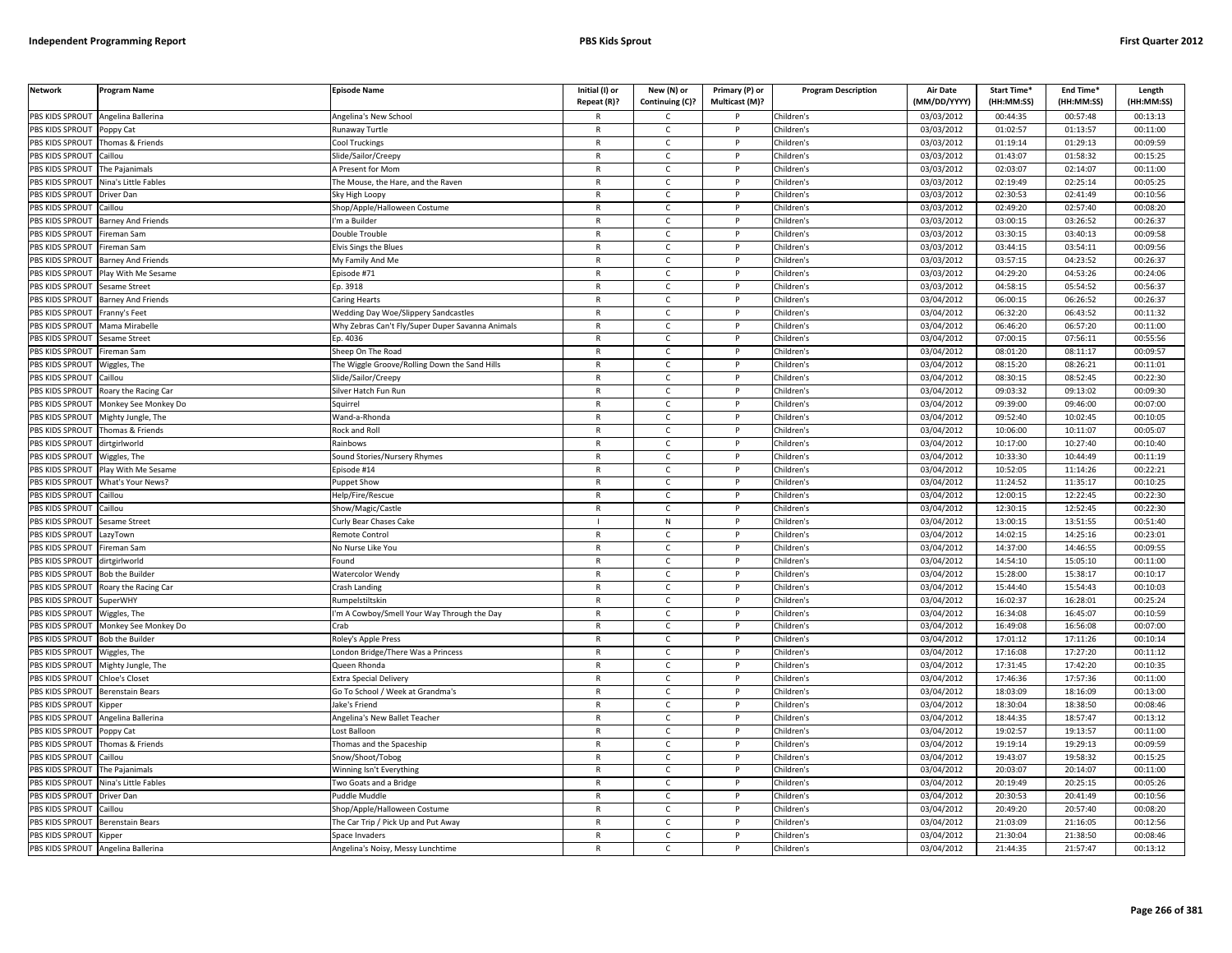| <b>Network</b>        | Program Name              | <b>Episode Name</b>                        | Initial (I) or | New (N) or      | Primary (P) or | <b>Program Description</b> | <b>Air Date</b>     | Start Time* | End Time*  | Length     |
|-----------------------|---------------------------|--------------------------------------------|----------------|-----------------|----------------|----------------------------|---------------------|-------------|------------|------------|
|                       |                           |                                            | Repeat (R)?    | Continuing (C)? | Multicast (M)? |                            | (MM/DD/YYYY)        | (HH:MM:SS)  | (HH:MM:SS) | (HH:MM:SS) |
| PBS KIDS SPROUT       | Poppy Cat                 | <b>Dolphin Dreams</b>                      | R              | Ċ               |                | Children's                 | 03/04/2012          | 22:02:57    | 22:13:57   | 00:11:00   |
| PBS KIDS SPROUT       | Thomas & Friends          | The Party Surprise (Winter)                | $\mathsf{R}$   | $\mathsf{C}$    | P              | Children's                 | 03/04/2012          | 22:19:14    | 22:29:14   | 00:10:00   |
| <b>BS KIDS SPROUT</b> | `aillou                   | ibrary/Book/Story                          | $\mathsf{R}$   | $\mathsf{C}$    | Þ              | Children's                 | 03/04/2012          | 22:43:07    | 22:58:32   | 00:15:25   |
| PBS KIDS SPROUT       | The Pajanimals            | Winning Isn't Everything                   | $\mathsf{R}$   | $\mathsf{C}$    |                | Children's                 | 03/04/2012          | 23:03:07    | 23:14:07   | 00:11:00   |
| PBS KIDS SPROUT       | Nina's Little Fables      | iwo Goats and a Bridge                     | $\mathsf{R}$   | C               |                | Children's                 | 03/04/2012          | 23:19:49    | 23:25:15   | 00:05:26   |
| PBS KIDS SPROUT       | Driver Dan                | he Nosy Surprise                           | $\mathsf{R}$   | $\mathsf{C}$    | P              | Children's                 | 03/04/2012          | 23:30:53    | 23:41:49   | 00:10:56   |
| PBS KIDS SPROUT       | Caillou                   | resent/Chef/Paint                          | R              | $\mathsf{C}$    | P              | Children's                 | 03/04/2012          | 23:49:20    | 23:57:40   | 00:08:20   |
| PBS KIDS SPROUT       | Berenstain Bears          | Go To School / Week at Grandma's           | $\mathsf{R}$   | $\mathsf{C}$    | P              | Children's                 | 03/04/2012          | 00:03:09    | 00:16:09   | 00:13:00   |
| PBS KIDS SPROUT       | <b>Kipper</b>             | lake's Friend                              | $\mathsf{R}$   | $\mathsf{C}$    | $\mathsf{P}$   | Children's                 | 03/04/2012          | 00:30:04    | 00:38:50   | 00:08:46   |
| PBS KIDS SPROUT       | ngelina Ballerina         | ngelina's New Ballet Teacher               | R              | $\mathsf{C}$    |                | Children's                 | 03/04/2012          | 00:44:35    | 00:57:47   | 00:13:12   |
| PBS KIDS SPROUT       | oppy Cat                  | ost Balloon                                | $\mathsf{R}$   | $\mathsf{C}$    | P              | Children's                 | 03/04/2012          | 01:02:57    | 01:13:57   | 00:11:00   |
| PBS KIDS SPROUT       | Thomas & Friends          | Thomas and the Spaceship                   | $\mathsf{R}$   | $\mathsf{C}$    |                | Children's                 | 03/04/2012          | 01:19:14    | 01:29:13   | 00:09:59   |
| PBS KIDS SPROUT       | aillou                    | Snow/Shoot/Tobog                           | $\mathsf{R}$   | $\mathsf{C}$    | P              | Children's                 | 03/04/2012          | 01:43:07    | 01:58:32   | 00:15:25   |
| PBS KIDS SPROUT       | The Pajanimals            | Winning Isn't Everything                   | R              | $\mathsf{C}$    |                | Children's                 | 03/04/2012          | 02:03:07    | 02:14:07   | 00:11:00   |
| PBS KIDS SPROUT       | Nina's Little Fables      | Two Goats and a Bridge                     | $\mathsf{R}$   | $\mathsf{C}$    | $\mathsf{P}$   | Children's                 | 03/04/2012          | 02:19:49    | 02:25:15   | 00:05:26   |
| PBS KIDS SPROUT       | <b>Driver Dan</b>         | uddle Muddle                               | R              | C               | P              | Children's                 | 03/04/2012          | 02:30:53    | 02:41:49   | 00:10:56   |
| PBS KIDS SPROUT       | Caillou                   | Shop/Apple/Halloween Costume               | R              | $\mathsf{C}$    | P              | Children's                 | 03/04/2012          | 02:49:20    | 02:57:40   | 00:08:20   |
| PBS KIDS SPROUT       | <b>Barney And Friends</b> | Coming on Strong                           | $\mathsf{R}$   | $\mathsf{C}$    | P              | Children's                 | 03/04/2012          | 03:00:15    | 03:26:52   | 00:26:37   |
| PBS KIDS SPROUT       | ireman Sam                | Sailor Steele                              | $\mathsf{R}$   | $\mathsf{C}$    | P              | Children's                 | 03/04/2012          | 03:30:15    | 03:40:13   | 00:09:58   |
| PBS KIDS SPROUT       | ireman Sam                | lood's Flood                               | R              | C.              |                | Children's                 | $\sqrt{03}/04/2012$ | 03:44:15    | 03:54:12   | 00:09:57   |
| PBS KIDS SPROUT       | arney And Friends         | A Fountain of Fun                          | $\mathsf{R}$   | $\mathsf{C}$    | D              | Children's                 | 03/04/2012          | 03:57:15    | 04:23:53   | 00:26:38   |
| <b>BS KIDS SPROUT</b> | Play With Me Sesame       | pisode #72                                 | R              | C               |                | Children's                 | 03/04/2012          | 04:29:20    | 04:53:09   | 00:23:49   |
| PBS KIDS SPROUT       | Sesame Street             | p. 3919                                    | $\mathsf{R}$   | $\mathsf{C}$    | Þ              | Children's                 | 03/04/2012          | 04:58:15    | 05:54:53   | 00:56:38   |
| PBS KIDS SPROUT       | <b>Barney And Friends</b> | he Wind and Sun/The Nature of Things       | R              | $\mathsf{C}$    | P              | Children's                 | 03/05/2012          | 06:02:19    | 06:15:54   | 00:13:35   |
| PBS KIDS SPROUT       | homas & Friends           | Sir Handel in Charge                       | $\mathsf{R}$   | $\mathsf{C}$    | P              | Children's                 | 03/05/2012          | 06:23:20    | 06:32:49   | 00:09:29   |
| PBS KIDS SPROUT       | Play With Me Sesame       | pisode #62                                 | $\mathsf{R}$   | $\mathsf{C}$    | P              | Children's                 | 03/05/2012          | 06:41:19    | 07:04:23   | 00:23:04   |
| PBS KIDS SPROUT       | Niggles, The              | 'm A Cowboy/Smell Your Way Through the Day | $\overline{R}$ | $\mathsf{C}$    |                | Children's                 | $\sqrt{03}/05/2012$ | 07:11:43    | 07:21:31   | 00:09:48   |
| PBS KIDS SPROUT       | Chloe's Closet            | ittle Big Boy                              | $\mathsf{R}$   | $\mathsf{C}$    | P              | Children's                 | 03/05/2012          | 07:27:52    | 07:38:52   | 00:11:00   |
| PBS KIDS SPROUT       | Monkey See Monkey Do      | lamingo                                    | $\mathsf{R}$   | $\mathsf{C}$    |                | Children's                 | 03/05/2012          | 07:44:12    | 07:51:12   | 00:07:00   |
| PBS KIDS SPROUT       | Thomas & Friends          | A Cow on the Line                          | $\mathsf{R}$   | $\mathsf{C}$    | P              | Children's                 | 03/05/2012          | 08:02:00    | 08:07:36   | 00:05:36   |
| PBS KIDS SPROUT       | <b>Bob the Builder</b>    | Bob's Birthday                             | R              | $\mathsf{C}$    | P              | Children's                 | 03/05/2012          | 08:13:16    | 08:23:32   | 00:10:16   |
| PBS KIDS SPROUT       | azyTown                   | Soccer Sucker                              | $\mathsf{R}$   | $\mathsf{C}$    | P              | Children's                 | 03/05/2012          | 08:29:49    | 08:52:44   | 00:22:55   |
| PBS KIDS SPROUT       | ireman Sam                | Sheep On The Road                          | $\mathsf{R}$   | $\mathsf{C}$    | P              | Children's                 | 03/05/2012          | 09:04:00    | 09:13:31   | 00:09:31   |
| PBS KIDS SPROUT       | <b>Barney And Friends</b> | Shapes/Colors                              | $\mathsf{R}$   | C               | P              | Children's                 | 03/05/2012          | 09:21:00    | 09:34:10   | 00:13:10   |
| PBS KIDS SPROUT       | SuperWHY                  | The Goose and the Golden Eggs              | R              | $\mathsf{C}$    | P              | Children's                 | 03/05/2012          | 10:01:00    | 10:25:54   | 00:24:54   |
| PBS KIDS SPROUT       | Dive Olly Dive            | Don't Tell Beth/Space Monkey From Mars     | $\mathsf{R}$   | $\mathsf{C}$    | P              | Children's                 | 03/05/2012          | 10:39:30    | 10:50:57   | 00:11:27   |
| PBS KIDS SPROUT       | Play With Me Sesame       | Episode #72                                | R              | Ċ               |                | Children's                 | 03/05/2012          | 11:03:05    | 11:25:25   | 00:22:20   |
| PBS KIDS SPROUT       | What's Your News?         | uppet Show                                 | $\mathsf{R}$   | $\mathsf{C}$    | D              | Children's                 | 03/05/2012          | 11:35:35    | 11:46:00   | 00:10:25   |
| PBS KIDS SPROUT       | Caillou                   | Slide/Sailor/Creepy                        | R              | C               |                | Children's                 | 03/05/2012          | 12:00:15    | 12:22:45   | 00:22:30   |
| PBS KIDS SPROUT       | aillou                    | Antarctic/Sea/Bayou                        | $\mathsf{R}$   | $\mathsf{C}$    |                | Children's                 | 03/05/2012          | 12:30:15    | 12:52:45   | 00:22:30   |
| <b>BS KIDS SPROUT</b> | Sesame Street             | Big Bird and Snuffy's Talent Show          |                | ${\sf N}$       | P              | Children's                 | 03/05/2012          | 13:00:15    | 13:50:53   | 00:50:38   |
| PBS KIDS SPROUT       | .azyTown                  | Secret Agent Zero                          | $\mathsf{R}$   | $\mathsf{C}$    | Þ              | Children's                 | 03/05/2012          | 14:02:15    | 14:25:25   | 00:23:10   |
| PBS KIDS SPROUT       | ireman Sam                | The One That Got Away                      | $\mathsf{R}$   | C               | P              | Children's                 | 03/05/2012          | 14:37:00    | 14:46:55   | 00:09:55   |
| PBS KIDS SPROUT       | dirtgirlworld             | ادہ                                        | $\mathsf{R}$   | $\epsilon$      | P              | Children's                 | 03/05/2012          | 14:54:10    | 15:05:10   | 00:11:00   |
| PBS KIDS SPROUT       | <b>Bob the Builder</b>    | Scruffty's Big Day                         | $\mathsf{R}$   | $\mathsf{C}$    | P              | Children's                 | 03/05/2012          | 15:28:00    | 15:38:15   | 00:10:15   |
| PBS KIDS SPROUT       | Roary the Racing Car      | ugga's New Job                             | $\mathsf{R}$   | $\mathsf{C}$    | D              | Children's                 | 03/05/2012          | 15:44:40    | 15:54:43   | 00:10:03   |
| PBS KIDS SPROUT       | <b>SuperWHY</b>           | <b>Fiddalick the Frog</b>                  | R              | $\mathsf{C}$    | P              | Children's                 | 03/05/2012          | 16:02:37    | 16:28:01   | 00:25:24   |
| PBS KIDS SPROUT       | Wiggles, The              | m A Cowboy/Smell Your Way Through the Day  | $\mathsf{R}$   | $\mathsf{C}$    | P              | Children's                 | 03/05/2012          | 16:34:08    | 16:45:07   | 00:10:59   |
| PBS KIDS SPROUT       | Monkey See Monkey Do      | วดค                                        | $\mathsf{R}$   | $\mathsf{C}$    | $\mathsf{P}$   | Children's                 | 03/05/2012          | 16:49:08    | 16:56:08   | 00:07:00   |
| PBS KIDS SPROUT       | <b>Bob the Builder</b>    | <b>Fravis' Giddy Day</b>                   | $\mathsf{R}$   | C               |                | Children's                 | 03/05/2012          | 17:01:12    | 17:11:26   | 00:10:14   |
| PBS KIDS SPROUT       | Wiggles, The              | The Banana Boat/Incy Wincy Spider          | R              | $\mathsf{C}$    | P              | Children's                 | 03/05/2012          | 17:16:08    | 17:27:07   | 00:10:59   |
| PBS KIDS SPROUT       | Mighty Jungle, The        | Spot the Giraffe                           | R              | C               | P              | Children's                 | 03/05/2012          | 17:31:45    | 17:42:20   | 00:10:35   |
| PBS KIDS SPROUT       | <b>Chloe's Closet</b>     | To Borrow, To Borrow                       | $\mathsf{R}$   | $\mathsf{C}$    | P              | Children's                 | 03/05/2012          | 17:46:36    | 17:57:36   | 00:11:00   |
| PBS KIDS SPROUT       | <b>Berenstain Bears</b>   | Out For The Team / Count Their Blessings   | R              | Ċ               |                | Children's                 | 03/05/2012          | 18:03:07    | 18:16:07   | 00:13:00   |
| PBS KIDS SPROUT       | Thomas & Friends          | ickled Pink                                | $\mathsf{R}$   | $\mathsf{C}$    | P              | Children's                 | 03/05/2012          | 18:29:07    | 18:39:56   | 00:10:49   |
| PBS KIDS SPROUT       | Angelina Ballerina        | Angelina's Noisy, Messy Lunchtime          | R              | C               |                | Children's                 | 03/05/2012          | 18:45:27    | 18:58:39   | 00:13:12   |
| PBS KIDS SPROUT       | Poppy Cat                 | Mt. Zuzu                                   | R              | $\mathsf{C}$    |                | Children's                 | 03/05/2012          | 19:03:42    | 19:14:42   | 00:11:00   |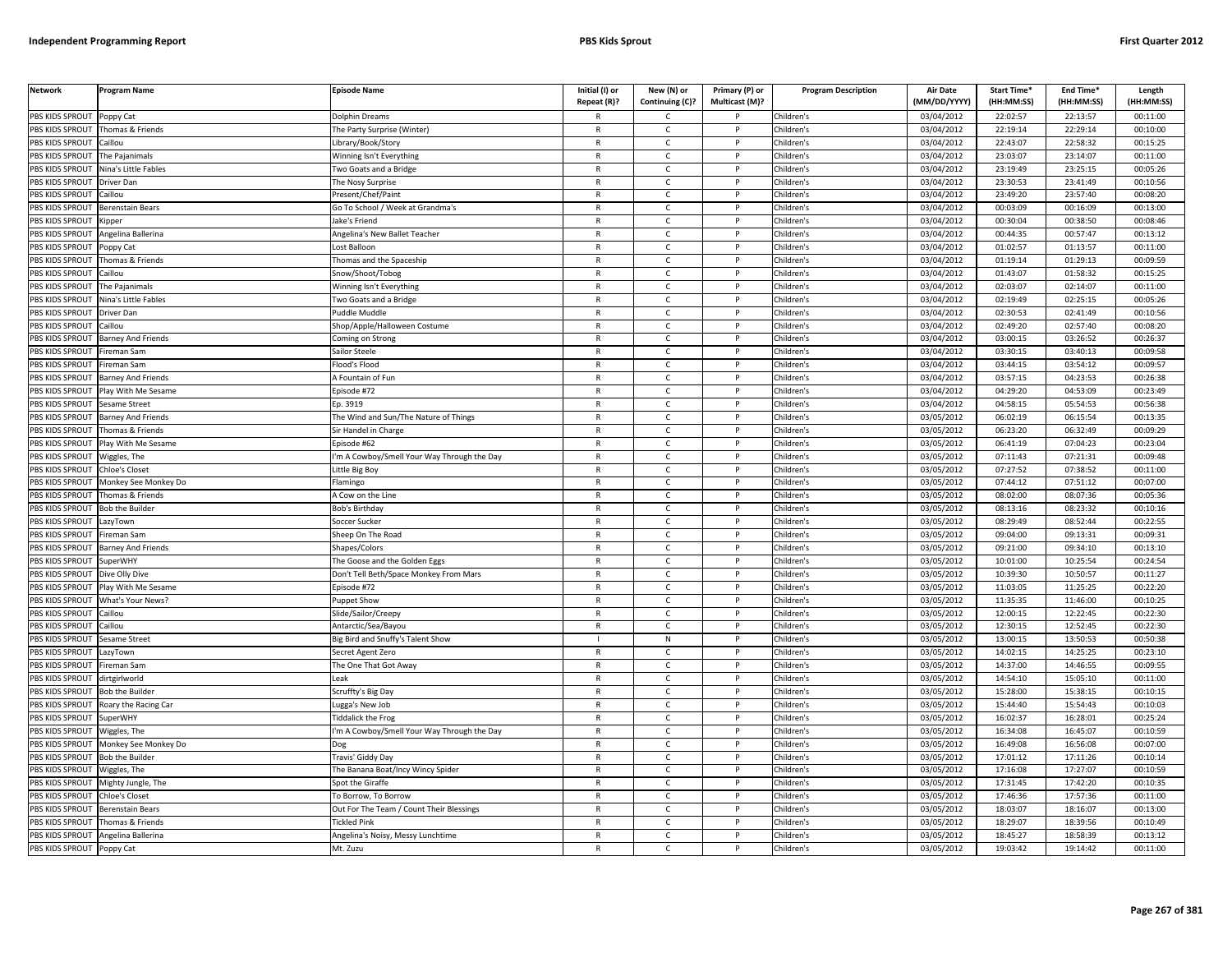| <b>Network</b>               | <b>Program Name</b>       | <b>Episode Name</b>                      | Initial (I) or | New (N) or      | Primary (P) or        | <b>Program Description</b> | <b>Air Date</b> | Start Time* | End Time*  | Length     |
|------------------------------|---------------------------|------------------------------------------|----------------|-----------------|-----------------------|----------------------------|-----------------|-------------|------------|------------|
|                              |                           |                                          | Repeat (R)?    | Continuing (C)? | <b>Multicast (M)?</b> |                            | (MM/DD/YYYY)    | (HH:MM:SS)  | (HH:MM:SS) | (HH:MM:SS) |
| PBS KIDS SPROUT              | Nina's Little Fables      | The Rhino and the Sparrow                | R              | C.              |                       | Children's                 | 03/05/2012      | 19:20:52    | 19:26:17   | 00:05:25   |
| PBS KIDS SPROUT              | Caillou                   | Present/Chef/Paint                       | $\mathsf{R}$   | $\mathsf{C}$    | P                     | Children's                 | 03/05/2012      | 19:41:52    | 19:57:17   | 00:15:25   |
| <b>BS KIDS SPROUT</b>        | The Pajanimals            | A Not-So-Great Outdoors                  | $\mathsf{R}$   | $\mathsf{C}$    | P                     | Children's                 | 03/05/2012      | 20:01:07    | 20:12:07   | 00:11:00   |
| PBS KIDS SPROUT              | .ipper                    | Paddling Pool, The                       | $\mathsf{R}$   | $\mathsf{C}$    | P                     | Children's                 | 03/05/2012      | 20:16:17    | 20:25:03   | 00:08:46   |
| PBS KIDS SPROUT              | Driver Dan                | Keep On Trying                           | $\mathsf{R}$   | C               | P                     | Children's                 | 03/05/2012      | 20:30:52    | 20:41:48   | 00:10:56   |
| PBS KIDS SPROUT              | aillou                    | ibrary/Book/Story                        | $\mathsf{R}$   | $\mathsf{C}$    | P                     | Children's                 | 03/05/2012      | 20:49:20    | 20:57:40   | 00:08:20   |
| PBS KIDS SPROUT              | Berenstain Bears          | Mama's New Job / Mighty Milton           | $\mathsf{R}$   | $\mathsf{C}$    | P                     | Children's                 | 03/05/2012      | 21:03:07    | 21:16:03   | 00:12:56   |
| PBS KIDS SPROUT              | homas & Friends           | homas and the Runaway Kite               | $\overline{R}$ | $\mathsf{C}$    | P                     | Children's                 | 03/05/2012      | 21:29:07    | 21:39:57   | 00:10:50   |
| PBS KIDS SPROUT              | Angelina Ballerina        | Angelina Cheerleader                     | $\mathsf{R}$   | $\mathsf{C}$    | P                     | Children's                 | 03/05/2012      | 21:45:27    | 21:58:39   | 00:13:12   |
| PBS KIDS SPROUT              | oppy Cat                  | Nise Toad                                | R              | C               | P                     | Children's                 | 03/05/2012      | 22:03:42    | 22:14:42   | 00:11:00   |
| PBS KIDS SPROUT              | Nina's Little Fables      | The Hedgehog and the Stork               | $\mathsf{R}$   | $\mathsf{C}$    | P                     | Children's                 | 03/05/2012      | 22:20:52    | 22:26:17   | 00:05:25   |
| PBS KIDS SPROUT              | Caillou                   | Bird/Trip/Dragon                         | $\mathsf{R}$   | $\mathsf{C}$    | P                     | Children's                 | 03/05/2012      | 22:41:52    | 22:57:17   | 00:15:25   |
| PBS KIDS SPROUT              | The Pajanimals            | Mot-So-Great Outdoors                    | $\mathsf{R}$   | $\mathsf{C}$    | P                     | Children's                 | 03/05/2012      | 23:01:07    | 23:12:07   | 00:11:00   |
| PBS KIDS SPROUT              | <b>Kipper</b>             | Ioliday, The                             | $\mathsf{R}$   | $\mathsf{C}$    | P                     | Children's                 | 03/05/2012      | 23:16:17    | 23:25:03   | 00:08:46   |
| PBS KIDS SPROUT              | Driver Dan                | Bouncy Chores                            | $\mathsf{R}$   | $\mathsf{C}$    | P                     | Children's                 | 03/05/2012      | 23:30:52    | 23:41:48   | 00:10:56   |
| PBS KIDS SPROUT              | Caillou                   | ibrary/Book/Story.                       | $\mathsf{R}$   | $\mathsf{C}$    | P                     | Children's                 | 03/05/2012      | 23:49:20    | 23:57:40   | 00:08:20   |
| PBS KIDS SPROUT              | <b>Berenstain Bears</b>   | Out For The Team / Count Their Blessings | $\mathsf{R}$   | $\mathsf{C}$    | P                     | Children's                 | 03/05/2012      | 00:03:07    | 00:16:07   | 00:13:00   |
| PBS KIDS SPROUT              | Thomas & Friends          | <b>Tickled Pink</b>                      | $\mathsf{R}$   | $\mathsf{C}$    | P                     | Children's                 | 03/05/2012      | 00:29:07    | 00:39:56   | 00:10:49   |
| PBS KIDS SPROUT              | Angelina Ballerina        | Angelina's Noisy, Messy Lunchtime        | $\mathsf{R}$   | $\mathsf{C}$    | P                     | Children's                 | 03/05/2012      | 00:45:27    | 00:58:39   | 00:13:12   |
| PBS KIDS SPROUT              | Poppy Cat                 | Mt. Zuzu                                 | $\mathsf{R}$   | $\mathsf{C}$    | P                     | Children's                 | 03/05/2012      | 01:03:42    | 01:14:42   | 00:11:00   |
| PBS KIDS SPROUT              | lina's Little Fables      | he Rhino and the Sparrow                 | $\mathsf{R}$   | $\mathsf{C}$    | $\mathsf{P}$          | Children's                 | 03/05/2012      | 01:20:52    | 01:26:17   | 00:05:25   |
| <b>BS KIDS SPROUT</b>        | `aillou                   | Present/Chef/Paint                       | $\mathsf{R}$   | C               | P                     | Children's                 | 03/05/2012      | 01:41:52    | 01:57:17   | 00:15:25   |
| PBS KIDS SPROUT              | The Pajanimals            | A Not-So-Great Outdoors                  | $\mathsf{R}$   | $\mathsf{C}$    | P                     | Children's                 | 03/05/2012      | 02:01:07    | 02:12:07   | 00:11:00   |
| PBS KIDS SPROUT              | Kipper                    | addling Pool, The                        | $\mathsf{R}$   | $\mathsf{C}$    | P                     | Children's                 | 03/05/2012      | 02:16:17    | 02:25:03   | 00:08:46   |
| PBS KIDS SPROUT              | Driver Dan                | Geep On Trying                           | $\mathsf{R}$   | $\mathsf{C}$    | P                     | Children's                 | 03/05/2012      | 02:30:52    | 02:41:48   | 00:10:56   |
| PBS KIDS SPROUT              | Caillou                   | ibrary/Book/Story.                       | $\mathsf{R}$   | $\mathsf{C}$    | P                     | Children's                 | 03/05/2012      | 02:49:20    | 02:57:40   | 00:08:20   |
| PBS KIDS SPROUT              | <b>Barney And Friends</b> | et's Play Games!                         | $\overline{R}$ | $\mathsf{C}$    | Þ                     | Children's                 | 03/05/2012      | 03:00:15    | 03:26:52   | 00:26:37   |
| PBS KIDS SPROUT              | ireman Sam                | Dily's Big Surprise                      | $\mathsf{R}$   | $\mathsf{C}$    | P                     | Children's                 | 03/05/2012      | 03:30:15    | 03:40:13   | 00:09:58   |
| PBS KIDS SPROUT              | ireman Sam                | itranded                                 | $\mathsf{R}$   | $\mathsf{C}$    | P                     | Children's                 | 03/05/2012      | 03:44:15    | 03:54:12   | 00:09:57   |
| PBS KIDS SPROUT              | <b>Barney And Friends</b> | Once Upon a Fairy Tale                   | $\mathsf{R}$   | $\mathsf{C}$    | P                     | Children's                 | 03/05/2012      | 03:57:15    | 04:23:53   | 00:26:38   |
| PBS KIDS SPROUT              | Play With Me Sesame       | pisode #73                               | $\mathsf{R}$   | C               | P                     | Children's                 | 03/05/2012      | 04:29:20    | 04:53:04   | 00:23:44   |
| PBS KIDS SPROUT              | Sesame Street             | Ep. 3920-Computers                       | $\mathsf{R}$   | $\mathsf{C}$    | P                     | Children's                 | 03/05/2012      | 04:58:15    | 05:54:53   | 00:56:38   |
| PBS KIDS SPROUT              | <b>Barney And Friends</b> | The Wind and Sun/The Nature of Things    | $\mathsf{R}$   | $\mathsf{C}$    | P                     | Children's                 | 03/06/2012      | 06:02:19    | 06:16:02   | 00:13:43   |
| PBS KIDS SPROUT              | Thomas & Friends          | <b>Fhomas and the Billboard</b>          | $\mathsf{R}$   | $\mathsf{C}$    | P                     | Children's                 | 03/06/2012      | 06:23:20    | 06:32:50   | 00:09:30   |
| PBS KIDS SPROUT              | Play With Me Sesame       | Episode #63                              | $\mathsf{R}$   | C               | P                     | Children's                 | 03/06/2012      | 06:41:19    | 07:04:05   | 00:22:46   |
| PBS KIDS SPROUT              | Wiggles, The              | The Horn Pipe/Miss Polly Had A Dolly     | $\mathsf{R}$   | $\mathsf{C}$    | P                     | Children's                 | 03/06/2012      | 07:11:43    | 07:21:29   | 00:09:46   |
| PBS KIDS SPROUT              | Chloe's Closet            | Easy as Cake                             | $\mathsf{R}$   | $\mathsf{C}$    | P                     | Children's                 | 03/06/2012      | 07:27:52    | 07:38:52   | 00:11:00   |
| PBS KIDS SPROUT              | Monkey See Monkey Do      | Giraffe                                  | $\mathsf{R}$   | $\mathcal{C}$   | P                     | Children's                 | 03/06/2012      | 07:44:12    | 07:51:12   | 00:07:00   |
| PBS KIDS SPROUT              | Thomas & Friends          | Berties Chase                            | $\mathsf{R}$   | $\mathsf{C}$    | P                     | Children's                 | 03/06/2012      | 08:02:00    | 08:07:37   | 00:05:37   |
| PBS KIDS SPROUT              | <b>Bob the Builder</b>    | Bob's Barnraising                        | $\mathsf{R}$   | $\mathsf{C}$    | P                     | Children's                 | 03/06/2012      | 08:13:16    | 08:23:37   | 00:10:21   |
| PBS KIDS SPROUT              | azyTown                   | Robbie's Greatest Misses                 | $\mathsf{R}$   | $\mathsf{C}$    | P                     | Children's                 | 03/06/2012      | 08:29:49    | 08:52:34   | 00:22:45   |
| PBS KIDS SPROUT              | ireman Sam                | Alarm on the Beach                       | $\mathsf{R}$   | $\mathsf{C}$    | P                     | Children's                 | 03/06/2012      | 09:04:00    | 09:13:33   | 00:09:33   |
| PBS KIDS SPROUT              | <b>Barney And Friends</b> | Seeing/Hearing                           | $\mathsf{R}$   | $\mathsf{C}$    | P                     | Children's                 | 03/06/2012      | 09:21:00    | 09:33:59   | 00:12:59   |
| PBS KIDS SPROUT              | SuperWHY                  | The Magic Porridge Pot                   | $\overline{R}$ | $\mathsf{C}$    | <sub>D</sub>          | Children's                 | 03/06/2012      | 10:01:00    | 10:25:55   | 00:24:55   |
| PBS KIDS SPROUT              | Dive Olly Dive            | Don't Tell Beth/Space Monkey From Mars   | $\mathsf{R}$   | $\mathsf{C}$    | P                     | Children's                 | 03/06/2012      | 10:39:30    | 10:50:57   | 00:11:27   |
| PBS KIDS SPROUT              | Play With Me Sesame       | pisode #73                               | $\mathsf{R}$   | $\mathsf{C}$    | P                     | Children's                 | 03/06/2012      | 11:03:05    | 11:25:19   | 00:22:14   |
| PBS KIDS SPROUT              | What's Your News?         | Dance                                    | R              | $\mathsf{C}$    | P                     | Children's                 | 03/06/2012      | 11:35:35    | 11:46:00   | 00:10:25   |
| PBS KIDS SPROUT              | aillou                    | inow/Shoot/Tobog                         | $\mathsf{R}$   | $\mathsf{C}$    | P                     | Children's                 | 03/06/2012      | 12:00:15    | 12:22:45   | 00:22:30   |
| PBS KIDS SPROUT              | Caillou                   | Magnet/Dino/Astro                        | $\mathsf{R}$   | $\mathsf{C}$    | P                     | Children's                 | 03/06/2012      | 12:30:15    | 12:52:45   | 00:22:30   |
| PBS KIDS SPROUT              | Sesame Street             | Number 6 Day                             |                | N               | P                     | Children's                 | 03/06/2012      | 13:00:15    | 13:53:43   | 00:53:28   |
| PBS KIDS SPROUT              | LazyTown                  | Sportacus Who?                           | R              | $\mathsf{C}$    | P                     | Children's                 | 03/06/2012      | 14:02:15    | 14:25:00   | 00:22:45   |
| PBS KIDS SPROUT              | Fireman Sam               | Dinosaur Hunt                            | $\mathsf{R}$   | C               | P                     | Children's                 | 03/06/2012      | 14:37:00    | 14:46:55   | 00:09:55   |
| PBS KIDS SPROUT              | dirtgirlworld             | Harmony                                  | $\mathsf{R}$   | $\mathsf{C}$    | P                     | Children's                 | 03/06/2012      | 14:54:10    | 15:05:10   | 00:11:00   |
| PBS KIDS SPROUT              | <b>Bob the Builder</b>    | nspector Spud                            | $\mathsf{R}$   | $\mathsf{C}$    | P                     | Children's                 | 03/06/2012      | 15:28:00    | 15:38:15   | 00:10:15   |
| <b>PBS KIDS SPROUT</b>       | Roary the Racing Car      | Big Chris' Lucky Vest                    | $\mathsf{R}$   | $\mathsf{C}$    | P                     | Children's                 | 03/06/2012      | 15:44:40    | 15:54:43   | 00:10:03   |
| PBS KIDS SPROUT              | SuperWHY                  | Sleeping Beauty                          | $\mathsf{R}$   | C               | D                     | Children's                 | 03/06/2012      | 16:02:37    | 16:28:01   | 00:25:24   |
| PBS KIDS SPROUT Wiggles, The |                           | The Horn Pipe/Miss Polly Had A Dolly     |                | $\epsilon$      | P                     | Children's                 | 03/06/2012      | 16:34:08    | 16:45:05   | 00:10:57   |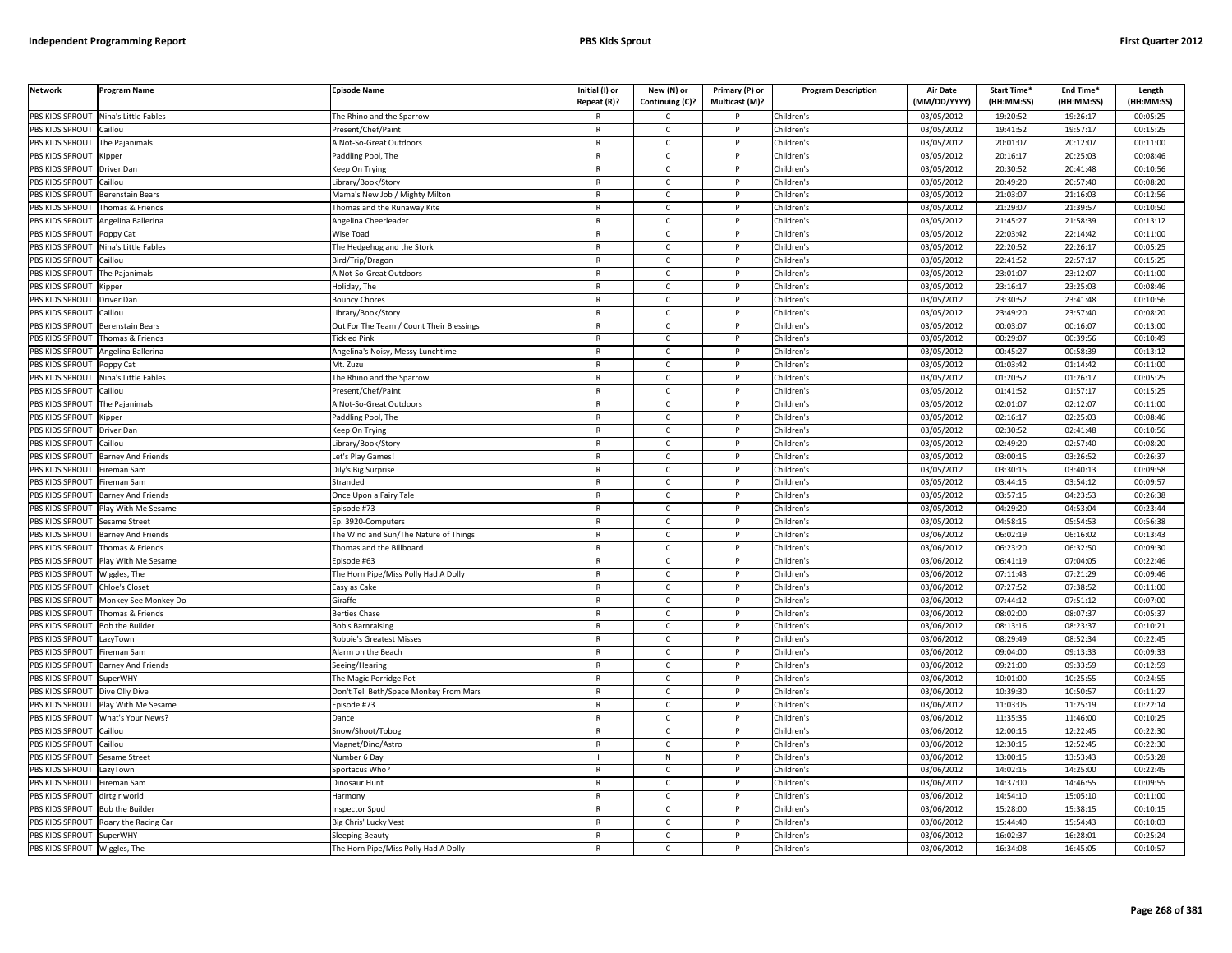| PBS KIDS SPROUT<br>Monkey See Monkey Do<br>Children's<br>03/06/2012<br>16:49:08<br>16:56:08<br>00:07:00<br>Seal<br>C<br>R<br>PBS KIDS SPROUT<br><b>Bob the Builder</b><br>$\mathsf{C}$<br>Children's<br>03/06/2012<br>17:01:12<br>17:11:26<br>00:10:14<br>Muck's Drying Tunnel<br>$\mathsf{R}$<br>P<br>PBS KIDS SPROUT<br>Children's<br>03/06/2012<br>17:16:08<br>17:27:08<br>00:11:00<br>Wiggles, The<br>The Banana Boat/Incy Wincy Spider<br>$\mathsf{R}$<br>$\mathsf{C}$<br>P<br>PBS KIDS SPROUT<br>03/06/2012<br>17:31:45<br>17:42:20<br>00:10:35<br>Mighty Jungle, The<br>All That Sparkles<br>$\mathsf{R}$<br>$\mathsf{C}$<br>P<br>Children's<br>PBS KIDS SPROUT<br>Children's<br>03/06/2012<br>17:46:36<br>17:57:36<br>00:11:00<br>Chloe's Closet<br>Get Your Kicks<br>R<br>$\mathsf{C}$<br>P<br>PBS KIDS SPROUT<br>$\mathsf{R}$<br>$\mathsf{C}$<br>Children's<br>03/06/2012<br>18:03:07<br>18:16:05<br>00:12:58<br><b>Berenstain Bears</b><br>Slumber Party / The Talent Show<br>18:29:07<br>PBS KIDS SPROUT<br>Thomas & Friends<br>Double Trouble<br>$\mathsf{R}$<br>$\mathsf{C}$<br>Children's<br>03/06/2012<br>18:39:56<br>00:10:49<br>PBS KIDS SPROUT<br>$\mathsf{C}$<br>03/06/2012<br>18:45:27<br>18:58:40<br>00:13:13<br>$\mathsf{R}$<br>P<br>Children's<br>Angelina Ballerina<br>Angelina and the Front Row Ticket<br>03/06/2012<br>19:03:42<br>00:11:00<br>PBS KIDS SPROUT<br>$\mathsf{C}$<br>Children's<br>19:14:42<br>Poppy Cat<br><b>Shooting Star</b><br>$\mathsf{R}$<br>P<br>PBS KIDS SPROUT<br>$\mathsf{R}$<br>$\mathsf{C}$<br>p<br>03/06/2012<br>19:20:52<br>19:26:17<br>00:05:25<br>Children's<br>Nina's Little Fables<br>The Love Doves<br>PBS KIDS SPROUT<br>$\mathsf{C}$<br>03/06/2012<br>19:41:52<br>19:57:17<br>00:15:25<br>$\mathsf{R}$<br>P<br>Children's<br>Caillou<br>Captain/Loud/Wedding<br>PBS KIDS SPROUT<br>$\sqrt{03}/06/2012$<br>20:01:07<br>20:12:07<br>$\mathsf{R}$<br>$\mathsf{C}$<br>D<br>Children's<br>00:11:00<br>The Pajanimals<br>Super Squacky<br>PBS KIDS SPROUT<br>$\mathsf{C}$<br>R<br>P<br>Children's<br>03/06/2012<br>20:16:17<br>20:25:05<br>00:08:48<br>Kipper<br>Figer's Torch<br>PBS KIDS SPROUT<br>$\mathsf{R}$<br>$\mathsf{C}$<br>Children's<br>03/06/2012<br>20:30:52<br>20:41:48<br>00:10:56<br>Driver Dan<br>The Nosy Surprise<br>P<br>20:49:20<br>20:57:40<br>PBS KIDS SPROUT<br>$\mathsf{C}$<br>Children's<br>03/06/2012<br>00:08:20<br>Caillou<br>Present/Chef/Paint<br>$\mathsf{R}$<br>P<br>PBS KIDS SPROUT<br>03/06/2012<br>21:16:07<br>Go To School / Week at Grandma's<br>$\mathsf{R}$<br>$\mathsf{C}$<br>Children's<br>21:03:07<br>00:13:00<br>Berenstain Bears<br>P<br>PBS KIDS SPROUT<br>21:39:58<br>Thomas & Friends<br>$\mathsf{R}$<br>$\mathsf{C}$<br>$\mathsf{P}$<br>Children's<br>03/06/2012<br>21:29:07<br>00:10:51<br>Steamy Sodor<br>PBS KIDS SPROUT<br>$\mathsf{C}$<br>Children's<br>03/06/2012<br>21:45:27<br>21:58:39<br>00:13:12<br>Angelina Ballerina<br>Angelina's Ballet School<br>$\mathsf{R}$<br>P<br>PBS KIDS SPROUT<br>Children's<br>03/06/2012<br>22:03:42<br>22:14:42<br>00:11:00<br>Poppy Cat<br><b>Bumble Fumble</b><br>$\mathsf{R}$<br>C<br>P<br>PBS KIDS SPROUT<br>Nina's Little Fables<br>$\mathsf{C}$<br>P<br>Children's<br>03/06/2012<br>22:20:52<br>22:26:17<br>00:05:25<br>The Tortoise and the Hedgehog<br>$\mathsf{R}$<br>PBS KIDS SPROUT<br>03/06/2012<br>22:41:52<br>22:57:17<br>00:15:25<br>Caillou<br>Surprise/Miss/Sleep<br>$\mathsf{R}$<br>$\mathsf{C}$<br>P<br>Children's<br>PBS KIDS SPROUT<br>03/06/2012<br>23:01:07<br>23:12:07<br>00:11:00<br>The Pajanimals<br>Super Squacky<br>R<br>$\mathsf{C}$<br>p<br>Children's<br>PBS KIDS SPROUT<br>$\mathsf{R}$<br>$\mathsf{C}$<br>p<br>Children's<br>03/06/2012<br>23:16:17<br>23:25:04<br>00:08:47<br><b>Big Race</b><br><b>Kipper</b><br>PBS KIDS SPROUT<br>$\mathsf{C}$<br>Children's<br>03/06/2012<br>23:30:52<br>23:41:48<br>00:10:56<br>Driver Dan<br><b>Making Tracks</b><br>R<br>P<br>PBS KIDS SPROUT<br>$\mathsf{R}$<br>$\mathsf{C}$<br>Children's<br>03/06/2012<br>23:49:20<br>23:57:40<br>00:08:20<br>Caillou<br>ibrary/Book/Story.<br>00:03:07<br>00:12:58<br>PBS KIDS SPROUT<br>$\mathsf{C}$<br>Children's<br>03/06/2012<br>00:16:05<br>Berenstain Bears<br>Slumber Party / The Talent Show<br>$\mathsf{R}$<br>P<br>PBS KIDS SPROUT<br>$\mathsf{R}$<br>$\mathsf{C}$<br>P<br>03/06/2012<br>00:29:07<br>00:39:56<br>00:10:49<br>Children's<br>Thomas & Friends<br>Double Trouble<br>PBS KIDS SPROUT<br>$\mathsf{R}$<br>$\mathsf{C}$<br>03/06/2012<br>00:45:27<br>00:58:40<br>00:13:13<br>Angelina Ballerina<br>Angelina and the Front Row Ticket<br>P<br>Children's<br>PBS KIDS SPROUT<br>$\mathsf{C}$<br>03/06/2012<br>01:03:42<br>01:14:42<br>00:11:00<br>$\mathsf{R}$<br>Children's<br>oppy Cat<br>Shooting Star<br>P<br>01:20:52<br>PBS KIDS SPROUT<br>03/06/2012<br>01:26:17<br>00:05:25<br>Nina's Little Fables<br>$\mathsf{R}$<br>$\mathsf{C}$<br>P<br>Children's<br>The Love Doves<br><b>PBS KIDS SPROUT</b><br>$\overline{c}$<br>03/06/2012<br>01:41:52<br>01:57:17<br>00:15:25<br>Caillou<br>Captain/Loud/Wedding<br>$\mathsf{R}$<br>P<br>Children's<br>PBS KIDS SPROUT<br>Children's<br>03/06/2012<br>02:01:07<br>02:12:07<br>00:11:00<br>The Pajanimals<br>Super Squacky<br>R<br>$\mathsf{C}$<br>P<br>03/06/2012<br>PBS KIDS SPROUT<br>iger's Torch<br>$\mathsf{R}$<br>$\mathsf{C}$<br>P<br>Children's<br>02:16:17<br>02:25:05<br>00:08:48<br>Kipper<br>PBS KIDS SPROUT<br>$\mathsf{C}$<br>P<br>Children's<br>03/06/2012<br>02:30:52<br>02:41:48<br>00:10:56<br>Driver Dar<br>The Nosy Surprise<br>$\mathsf{R}$<br>PBS KIDS SPROUT<br>03/06/2012<br>Caillou<br>Present/Chef/Paint<br>$\mathsf{R}$<br>$\mathsf{C}$<br>P<br>Children's<br>02:49:20<br>02:57:40<br>00:08:20<br><b>PBS KIDS SPROUT</b><br>$\mathsf{C}$<br>Children's<br>03/06/2012<br>03:00:15<br>03:26:52<br>00:26:37<br>Barney And Friends<br>You Can Count on Me<br>$\mathsf{R}$<br>P<br>PBS KIDS SPROUT<br>Children's<br>03/06/2012<br>03:30:15<br>03:40:13<br>00:09:58<br>ireman Sam<br>A Day at the Seaside<br>$\mathsf{R}$<br>C<br>P<br>03:44:15<br>00:09:58<br>PBS KIDS SPROUT<br>Off Duty Sam<br>$\mathsf{R}$<br>$\mathsf{C}$<br>P<br>Children's<br>03/06/2012<br>03:54:13<br>Fireman Sam<br>PBS KIDS SPROUT<br>Day And Night<br>R<br>C<br>Children's<br>03/06/2012<br>03:57:15<br>04:23:52<br>00:26:37<br><b>Barney And Friends</b><br>PBS KIDS SPROUT<br>Episode #74<br>$\mathsf{R}$<br>$\mathsf{C}$<br>P<br>Children's<br>03/06/2012<br>04:29:20<br>04:53:07<br>00:23:47<br>Play With Me Sesame<br>PBS KIDS SPROUT<br>03/06/2012<br>04:58:15<br>05:54:53<br>00:56:38<br>Ep. 3921-Exercise<br>R<br>$\mathsf{C}$<br>p<br>Children's<br>Sesame Street<br>PBS KIDS SPROUT<br>$\mathsf{R}$<br>$\mathsf{C}$<br>03/07/2012<br>06:02:19<br>06:16:03<br>00:13:44<br>The New Kid/Grandpa's Visit<br>Children's<br>Barney And Friends<br>PBS KIDS SPROUT<br>03/07/2012<br>06:23:20<br>C<br>Children's<br>06:32:50<br>00:09:30<br>'homas & Friends<br>Steady Eddie<br>R<br>P<br>PBS KIDS SPROUT<br>03/07/2012<br>06:41:19<br>07:04:16<br>00:22:57<br>$\mathsf{R}$<br>$\mathsf{C}$<br>P<br>Children's<br>lay With Me Sesame<br>Episode #64<br>03/07/2012<br>07:11:43<br>07:21:31<br>PBS KIDS SPROUT<br>The Horn Pipe/Miss Polly Had A Dolly<br>$\mathsf{C}$<br>Children's<br>00:09:48<br>$\mathsf{R}$<br>P<br>Wiggles, The<br>07:27:52<br>PBS KIDS SPROUT<br>$\mathsf{C}$<br>Children's<br>03/07/2012<br>07:38:52<br>00:11:00<br>Chloe's Closet<br>$\mathsf{R}$<br>P<br>Stay on Your Toes<br>PBS KIDS SPROUT<br>03/07/2012<br>07:44:12<br>07:51:12<br>$\mathsf{C}$<br>Children's<br>00:07:00<br>Monkey See Monkey Do<br>Bull<br>R<br>P<br>PBS KIDS SPROUT<br>$\mathsf{C}$<br>03/07/2012<br>08:02:00<br>00:05:36<br>Thomas & Friends<br>A New Friend For Thomas<br>$\mathsf{R}$<br>P<br>Children's<br>08:07:36<br>08:13:16<br>08:23:32<br>PBS KIDS SPROUT<br><b>Bob the Builder</b><br>Bob's Big Surprise<br>R<br>$\mathsf{C}$<br>P<br>Children's<br>03/07/2012<br>00:10:16<br>PBS KIDS SPROUT<br>03/07/2012<br>08:29:49<br>08:53:12<br>00:23:23<br>LazyTown<br>Double Trouble<br>$\mathsf{R}$<br>C<br>Children's<br>P<br>PBS KIDS SPROUT<br>Hot Air<br>$\mathsf{C}$<br>P<br>Children's<br>03/07/2012<br>09:04:00<br>09:13:32<br>00:09:32<br>ireman Sam<br>R<br>PBS KIDS SPROUT<br><b>Barney And Friends</b><br>$\mathsf{R}$<br>$\mathsf{C}$<br>P<br>Children's<br>03/07/2012<br>09:21:00<br>09:34:07<br>00:13:07<br>Seeing/Hearing<br>03/07/2012<br>10:01:00<br>10:25:54<br>00:24:54<br>PBS KIDS SPROUT<br><b>SuperWHY</b><br>Pinocchio<br>$\mathsf{R}$<br>$\mathsf{C}$<br>P<br>Children's<br>03/07/2012<br>10:39:30<br>00:11:27<br>PBS KIDS SPROUT<br>Dive Olly Dive<br>Sticky Stone/Shankley Ahoy<br>R<br>Ċ<br>Children's<br>10:50:57<br>PBS KIDS SPROUT<br>Children's<br>03/07/2012<br>11:03:05<br>11:25:23<br>00:22:18<br>Play With Me Sesame<br>Episode #74<br>$\mathsf{R}$<br>$\mathsf{C}$<br>P<br>PBS KIDS SPROUT<br>Children's<br>03/07/2012<br>11:35:35<br>11:46:00<br>00:10:25<br>What's Your News?<br>Whistle<br>R<br>C<br>03/07/2012<br>12:00:15<br>00:22:30<br>PBS KIDS SPROUT<br>Caillou<br>$\mathsf{R}$<br>$\mathsf{C}$<br>P<br>Children's<br>12:22:45<br>Drums/Band/Sing | <b>Network</b> | Program Name | <b>Episode Name</b> | Initial (I) or<br>Repeat (R)? | New (N) or<br>Continuing (C)? | Primary (P) or<br>Multicast (M)? | <b>Program Description</b> | <b>Air Date</b><br>(MM/DD/YYYY) | Start Time*<br>(HH:MM:SS) | End Time*<br>(HH:MM:SS) | Length<br>(HH:MM:SS) |
|------------------------------------------------------------------------------------------------------------------------------------------------------------------------------------------------------------------------------------------------------------------------------------------------------------------------------------------------------------------------------------------------------------------------------------------------------------------------------------------------------------------------------------------------------------------------------------------------------------------------------------------------------------------------------------------------------------------------------------------------------------------------------------------------------------------------------------------------------------------------------------------------------------------------------------------------------------------------------------------------------------------------------------------------------------------------------------------------------------------------------------------------------------------------------------------------------------------------------------------------------------------------------------------------------------------------------------------------------------------------------------------------------------------------------------------------------------------------------------------------------------------------------------------------------------------------------------------------------------------------------------------------------------------------------------------------------------------------------------------------------------------------------------------------------------------------------------------------------------------------------------------------------------------------------------------------------------------------------------------------------------------------------------------------------------------------------------------------------------------------------------------------------------------------------------------------------------------------------------------------------------------------------------------------------------------------------------------------------------------------------------------------------------------------------------------------------------------------------------------------------------------------------------------------------------------------------------------------------------------------------------------------------------------------------------------------------------------------------------------------------------------------------------------------------------------------------------------------------------------------------------------------------------------------------------------------------------------------------------------------------------------------------------------------------------------------------------------------------------------------------------------------------------------------------------------------------------------------------------------------------------------------------------------------------------------------------------------------------------------------------------------------------------------------------------------------------------------------------------------------------------------------------------------------------------------------------------------------------------------------------------------------------------------------------------------------------------------------------------------------------------------------------------------------------------------------------------------------------------------------------------------------------------------------------------------------------------------------------------------------------------------------------------------------------------------------------------------------------------------------------------------------------------------------------------------------------------------------------------------------------------------------------------------------------------------------------------------------------------------------------------------------------------------------------------------------------------------------------------------------------------------------------------------------------------------------------------------------------------------------------------------------------------------------------------------------------------------------------------------------------------------------------------------------------------------------------------------------------------------------------------------------------------------------------------------------------------------------------------------------------------------------------------------------------------------------------------------------------------------------------------------------------------------------------------------------------------------------------------------------------------------------------------------------------------------------------------------------------------------------------------------------------------------------------------------------------------------------------------------------------------------------------------------------------------------------------------------------------------------------------------------------------------------------------------------------------------------------------------------------------------------------------------------------------------------------------------------------------------------------------------------------------------------------------------------------------------------------------------------------------------------------------------------------------------------------------------------------------------------------------------------------------------------------------------------------------------------------------------------------------------------------------------------------------------------------------------------------------------------------------------------------------------------------------------------------------------------------------------------------------------------------------------------------------------------------------------------------------------------------------------------------------------------------------------------------------------------------------------------------------------------------------------------------------------------------------------------------------------------------------------------------------------------------------------------------------------------------------------------------------------------------------------------------------------------------------------------------------------------------------------------------------------------------------------------------------------------------------------------------------------------------------------------------------------------------------------------------------------------------------------------------------------------------------------------------------------------------------------------------------------------------------------------------------------------------------------------------------------------------------------------------------------------------------------------------------------------------------------------------------------------------------------------------------------------------------------------------------------------------------------------------------------------------------------------------------------------------------------------------------------------------------------------------------------------------------------------------------------------------------------------------------------------------------------------------------------------------------------------------------------------------------------------------------------------------------------------------------------------------------------------------------------------------------------------------------------------------------------------------------------------------------------------------------------------------------------------------------------------------------------------------------------------------------------------------------------------------------------------------------------------------------------------------------------------------------------------------------------------------------------------------------------------------------------------------------------------------------------------------------------------------------------------------------------------------------------------------------------------------------------------------------------------------------------------------------------------------------------------|----------------|--------------|---------------------|-------------------------------|-------------------------------|----------------------------------|----------------------------|---------------------------------|---------------------------|-------------------------|----------------------|
|                                                                                                                                                                                                                                                                                                                                                                                                                                                                                                                                                                                                                                                                                                                                                                                                                                                                                                                                                                                                                                                                                                                                                                                                                                                                                                                                                                                                                                                                                                                                                                                                                                                                                                                                                                                                                                                                                                                                                                                                                                                                                                                                                                                                                                                                                                                                                                                                                                                                                                                                                                                                                                                                                                                                                                                                                                                                                                                                                                                                                                                                                                                                                                                                                                                                                                                                                                                                                                                                                                                                                                                                                                                                                                                                                                                                                                                                                                                                                                                                                                                                                                                                                                                                                                                                                                                                                                                                                                                                                                                                                                                                                                                                                                                                                                                                                                                                                                                                                                                                                                                                                                                                                                                                                                                                                                                                                                                                                                                                                                                                                                                                                                                                                                                                                                                                                                                                                                                                                                                                                                                                                                                                                                                                                                                                                                                                                                                                                                                                                                                                                                                                                                                                                                                                                                                                                                                                                                                                                                                                                                                                                                                                                                                                                                                                                                                                                                                                                                                                                                                                                                                                                                                                                                                                                                                                                                                                                                                                                                                                                                                                                                                                                                                                                                                                                                                                                                                                                                                                                                                                                                                                                                                                                                                                                                                                                                                                                                                                                                                                                                                                                                                                                                                                                                          |                |              |                     |                               |                               |                                  |                            |                                 |                           |                         |                      |
|                                                                                                                                                                                                                                                                                                                                                                                                                                                                                                                                                                                                                                                                                                                                                                                                                                                                                                                                                                                                                                                                                                                                                                                                                                                                                                                                                                                                                                                                                                                                                                                                                                                                                                                                                                                                                                                                                                                                                                                                                                                                                                                                                                                                                                                                                                                                                                                                                                                                                                                                                                                                                                                                                                                                                                                                                                                                                                                                                                                                                                                                                                                                                                                                                                                                                                                                                                                                                                                                                                                                                                                                                                                                                                                                                                                                                                                                                                                                                                                                                                                                                                                                                                                                                                                                                                                                                                                                                                                                                                                                                                                                                                                                                                                                                                                                                                                                                                                                                                                                                                                                                                                                                                                                                                                                                                                                                                                                                                                                                                                                                                                                                                                                                                                                                                                                                                                                                                                                                                                                                                                                                                                                                                                                                                                                                                                                                                                                                                                                                                                                                                                                                                                                                                                                                                                                                                                                                                                                                                                                                                                                                                                                                                                                                                                                                                                                                                                                                                                                                                                                                                                                                                                                                                                                                                                                                                                                                                                                                                                                                                                                                                                                                                                                                                                                                                                                                                                                                                                                                                                                                                                                                                                                                                                                                                                                                                                                                                                                                                                                                                                                                                                                                                                                                                          |                |              |                     |                               |                               |                                  |                            |                                 |                           |                         |                      |
|                                                                                                                                                                                                                                                                                                                                                                                                                                                                                                                                                                                                                                                                                                                                                                                                                                                                                                                                                                                                                                                                                                                                                                                                                                                                                                                                                                                                                                                                                                                                                                                                                                                                                                                                                                                                                                                                                                                                                                                                                                                                                                                                                                                                                                                                                                                                                                                                                                                                                                                                                                                                                                                                                                                                                                                                                                                                                                                                                                                                                                                                                                                                                                                                                                                                                                                                                                                                                                                                                                                                                                                                                                                                                                                                                                                                                                                                                                                                                                                                                                                                                                                                                                                                                                                                                                                                                                                                                                                                                                                                                                                                                                                                                                                                                                                                                                                                                                                                                                                                                                                                                                                                                                                                                                                                                                                                                                                                                                                                                                                                                                                                                                                                                                                                                                                                                                                                                                                                                                                                                                                                                                                                                                                                                                                                                                                                                                                                                                                                                                                                                                                                                                                                                                                                                                                                                                                                                                                                                                                                                                                                                                                                                                                                                                                                                                                                                                                                                                                                                                                                                                                                                                                                                                                                                                                                                                                                                                                                                                                                                                                                                                                                                                                                                                                                                                                                                                                                                                                                                                                                                                                                                                                                                                                                                                                                                                                                                                                                                                                                                                                                                                                                                                                                                                          |                |              |                     |                               |                               |                                  |                            |                                 |                           |                         |                      |
|                                                                                                                                                                                                                                                                                                                                                                                                                                                                                                                                                                                                                                                                                                                                                                                                                                                                                                                                                                                                                                                                                                                                                                                                                                                                                                                                                                                                                                                                                                                                                                                                                                                                                                                                                                                                                                                                                                                                                                                                                                                                                                                                                                                                                                                                                                                                                                                                                                                                                                                                                                                                                                                                                                                                                                                                                                                                                                                                                                                                                                                                                                                                                                                                                                                                                                                                                                                                                                                                                                                                                                                                                                                                                                                                                                                                                                                                                                                                                                                                                                                                                                                                                                                                                                                                                                                                                                                                                                                                                                                                                                                                                                                                                                                                                                                                                                                                                                                                                                                                                                                                                                                                                                                                                                                                                                                                                                                                                                                                                                                                                                                                                                                                                                                                                                                                                                                                                                                                                                                                                                                                                                                                                                                                                                                                                                                                                                                                                                                                                                                                                                                                                                                                                                                                                                                                                                                                                                                                                                                                                                                                                                                                                                                                                                                                                                                                                                                                                                                                                                                                                                                                                                                                                                                                                                                                                                                                                                                                                                                                                                                                                                                                                                                                                                                                                                                                                                                                                                                                                                                                                                                                                                                                                                                                                                                                                                                                                                                                                                                                                                                                                                                                                                                                                                          |                |              |                     |                               |                               |                                  |                            |                                 |                           |                         |                      |
|                                                                                                                                                                                                                                                                                                                                                                                                                                                                                                                                                                                                                                                                                                                                                                                                                                                                                                                                                                                                                                                                                                                                                                                                                                                                                                                                                                                                                                                                                                                                                                                                                                                                                                                                                                                                                                                                                                                                                                                                                                                                                                                                                                                                                                                                                                                                                                                                                                                                                                                                                                                                                                                                                                                                                                                                                                                                                                                                                                                                                                                                                                                                                                                                                                                                                                                                                                                                                                                                                                                                                                                                                                                                                                                                                                                                                                                                                                                                                                                                                                                                                                                                                                                                                                                                                                                                                                                                                                                                                                                                                                                                                                                                                                                                                                                                                                                                                                                                                                                                                                                                                                                                                                                                                                                                                                                                                                                                                                                                                                                                                                                                                                                                                                                                                                                                                                                                                                                                                                                                                                                                                                                                                                                                                                                                                                                                                                                                                                                                                                                                                                                                                                                                                                                                                                                                                                                                                                                                                                                                                                                                                                                                                                                                                                                                                                                                                                                                                                                                                                                                                                                                                                                                                                                                                                                                                                                                                                                                                                                                                                                                                                                                                                                                                                                                                                                                                                                                                                                                                                                                                                                                                                                                                                                                                                                                                                                                                                                                                                                                                                                                                                                                                                                                                                          |                |              |                     |                               |                               |                                  |                            |                                 |                           |                         |                      |
|                                                                                                                                                                                                                                                                                                                                                                                                                                                                                                                                                                                                                                                                                                                                                                                                                                                                                                                                                                                                                                                                                                                                                                                                                                                                                                                                                                                                                                                                                                                                                                                                                                                                                                                                                                                                                                                                                                                                                                                                                                                                                                                                                                                                                                                                                                                                                                                                                                                                                                                                                                                                                                                                                                                                                                                                                                                                                                                                                                                                                                                                                                                                                                                                                                                                                                                                                                                                                                                                                                                                                                                                                                                                                                                                                                                                                                                                                                                                                                                                                                                                                                                                                                                                                                                                                                                                                                                                                                                                                                                                                                                                                                                                                                                                                                                                                                                                                                                                                                                                                                                                                                                                                                                                                                                                                                                                                                                                                                                                                                                                                                                                                                                                                                                                                                                                                                                                                                                                                                                                                                                                                                                                                                                                                                                                                                                                                                                                                                                                                                                                                                                                                                                                                                                                                                                                                                                                                                                                                                                                                                                                                                                                                                                                                                                                                                                                                                                                                                                                                                                                                                                                                                                                                                                                                                                                                                                                                                                                                                                                                                                                                                                                                                                                                                                                                                                                                                                                                                                                                                                                                                                                                                                                                                                                                                                                                                                                                                                                                                                                                                                                                                                                                                                                                                          |                |              |                     |                               |                               |                                  |                            |                                 |                           |                         |                      |
|                                                                                                                                                                                                                                                                                                                                                                                                                                                                                                                                                                                                                                                                                                                                                                                                                                                                                                                                                                                                                                                                                                                                                                                                                                                                                                                                                                                                                                                                                                                                                                                                                                                                                                                                                                                                                                                                                                                                                                                                                                                                                                                                                                                                                                                                                                                                                                                                                                                                                                                                                                                                                                                                                                                                                                                                                                                                                                                                                                                                                                                                                                                                                                                                                                                                                                                                                                                                                                                                                                                                                                                                                                                                                                                                                                                                                                                                                                                                                                                                                                                                                                                                                                                                                                                                                                                                                                                                                                                                                                                                                                                                                                                                                                                                                                                                                                                                                                                                                                                                                                                                                                                                                                                                                                                                                                                                                                                                                                                                                                                                                                                                                                                                                                                                                                                                                                                                                                                                                                                                                                                                                                                                                                                                                                                                                                                                                                                                                                                                                                                                                                                                                                                                                                                                                                                                                                                                                                                                                                                                                                                                                                                                                                                                                                                                                                                                                                                                                                                                                                                                                                                                                                                                                                                                                                                                                                                                                                                                                                                                                                                                                                                                                                                                                                                                                                                                                                                                                                                                                                                                                                                                                                                                                                                                                                                                                                                                                                                                                                                                                                                                                                                                                                                                                                          |                |              |                     |                               |                               |                                  |                            |                                 |                           |                         |                      |
|                                                                                                                                                                                                                                                                                                                                                                                                                                                                                                                                                                                                                                                                                                                                                                                                                                                                                                                                                                                                                                                                                                                                                                                                                                                                                                                                                                                                                                                                                                                                                                                                                                                                                                                                                                                                                                                                                                                                                                                                                                                                                                                                                                                                                                                                                                                                                                                                                                                                                                                                                                                                                                                                                                                                                                                                                                                                                                                                                                                                                                                                                                                                                                                                                                                                                                                                                                                                                                                                                                                                                                                                                                                                                                                                                                                                                                                                                                                                                                                                                                                                                                                                                                                                                                                                                                                                                                                                                                                                                                                                                                                                                                                                                                                                                                                                                                                                                                                                                                                                                                                                                                                                                                                                                                                                                                                                                                                                                                                                                                                                                                                                                                                                                                                                                                                                                                                                                                                                                                                                                                                                                                                                                                                                                                                                                                                                                                                                                                                                                                                                                                                                                                                                                                                                                                                                                                                                                                                                                                                                                                                                                                                                                                                                                                                                                                                                                                                                                                                                                                                                                                                                                                                                                                                                                                                                                                                                                                                                                                                                                                                                                                                                                                                                                                                                                                                                                                                                                                                                                                                                                                                                                                                                                                                                                                                                                                                                                                                                                                                                                                                                                                                                                                                                                                          |                |              |                     |                               |                               |                                  |                            |                                 |                           |                         |                      |
|                                                                                                                                                                                                                                                                                                                                                                                                                                                                                                                                                                                                                                                                                                                                                                                                                                                                                                                                                                                                                                                                                                                                                                                                                                                                                                                                                                                                                                                                                                                                                                                                                                                                                                                                                                                                                                                                                                                                                                                                                                                                                                                                                                                                                                                                                                                                                                                                                                                                                                                                                                                                                                                                                                                                                                                                                                                                                                                                                                                                                                                                                                                                                                                                                                                                                                                                                                                                                                                                                                                                                                                                                                                                                                                                                                                                                                                                                                                                                                                                                                                                                                                                                                                                                                                                                                                                                                                                                                                                                                                                                                                                                                                                                                                                                                                                                                                                                                                                                                                                                                                                                                                                                                                                                                                                                                                                                                                                                                                                                                                                                                                                                                                                                                                                                                                                                                                                                                                                                                                                                                                                                                                                                                                                                                                                                                                                                                                                                                                                                                                                                                                                                                                                                                                                                                                                                                                                                                                                                                                                                                                                                                                                                                                                                                                                                                                                                                                                                                                                                                                                                                                                                                                                                                                                                                                                                                                                                                                                                                                                                                                                                                                                                                                                                                                                                                                                                                                                                                                                                                                                                                                                                                                                                                                                                                                                                                                                                                                                                                                                                                                                                                                                                                                                                                          |                |              |                     |                               |                               |                                  |                            |                                 |                           |                         |                      |
|                                                                                                                                                                                                                                                                                                                                                                                                                                                                                                                                                                                                                                                                                                                                                                                                                                                                                                                                                                                                                                                                                                                                                                                                                                                                                                                                                                                                                                                                                                                                                                                                                                                                                                                                                                                                                                                                                                                                                                                                                                                                                                                                                                                                                                                                                                                                                                                                                                                                                                                                                                                                                                                                                                                                                                                                                                                                                                                                                                                                                                                                                                                                                                                                                                                                                                                                                                                                                                                                                                                                                                                                                                                                                                                                                                                                                                                                                                                                                                                                                                                                                                                                                                                                                                                                                                                                                                                                                                                                                                                                                                                                                                                                                                                                                                                                                                                                                                                                                                                                                                                                                                                                                                                                                                                                                                                                                                                                                                                                                                                                                                                                                                                                                                                                                                                                                                                                                                                                                                                                                                                                                                                                                                                                                                                                                                                                                                                                                                                                                                                                                                                                                                                                                                                                                                                                                                                                                                                                                                                                                                                                                                                                                                                                                                                                                                                                                                                                                                                                                                                                                                                                                                                                                                                                                                                                                                                                                                                                                                                                                                                                                                                                                                                                                                                                                                                                                                                                                                                                                                                                                                                                                                                                                                                                                                                                                                                                                                                                                                                                                                                                                                                                                                                                                                          |                |              |                     |                               |                               |                                  |                            |                                 |                           |                         |                      |
|                                                                                                                                                                                                                                                                                                                                                                                                                                                                                                                                                                                                                                                                                                                                                                                                                                                                                                                                                                                                                                                                                                                                                                                                                                                                                                                                                                                                                                                                                                                                                                                                                                                                                                                                                                                                                                                                                                                                                                                                                                                                                                                                                                                                                                                                                                                                                                                                                                                                                                                                                                                                                                                                                                                                                                                                                                                                                                                                                                                                                                                                                                                                                                                                                                                                                                                                                                                                                                                                                                                                                                                                                                                                                                                                                                                                                                                                                                                                                                                                                                                                                                                                                                                                                                                                                                                                                                                                                                                                                                                                                                                                                                                                                                                                                                                                                                                                                                                                                                                                                                                                                                                                                                                                                                                                                                                                                                                                                                                                                                                                                                                                                                                                                                                                                                                                                                                                                                                                                                                                                                                                                                                                                                                                                                                                                                                                                                                                                                                                                                                                                                                                                                                                                                                                                                                                                                                                                                                                                                                                                                                                                                                                                                                                                                                                                                                                                                                                                                                                                                                                                                                                                                                                                                                                                                                                                                                                                                                                                                                                                                                                                                                                                                                                                                                                                                                                                                                                                                                                                                                                                                                                                                                                                                                                                                                                                                                                                                                                                                                                                                                                                                                                                                                                                                          |                |              |                     |                               |                               |                                  |                            |                                 |                           |                         |                      |
|                                                                                                                                                                                                                                                                                                                                                                                                                                                                                                                                                                                                                                                                                                                                                                                                                                                                                                                                                                                                                                                                                                                                                                                                                                                                                                                                                                                                                                                                                                                                                                                                                                                                                                                                                                                                                                                                                                                                                                                                                                                                                                                                                                                                                                                                                                                                                                                                                                                                                                                                                                                                                                                                                                                                                                                                                                                                                                                                                                                                                                                                                                                                                                                                                                                                                                                                                                                                                                                                                                                                                                                                                                                                                                                                                                                                                                                                                                                                                                                                                                                                                                                                                                                                                                                                                                                                                                                                                                                                                                                                                                                                                                                                                                                                                                                                                                                                                                                                                                                                                                                                                                                                                                                                                                                                                                                                                                                                                                                                                                                                                                                                                                                                                                                                                                                                                                                                                                                                                                                                                                                                                                                                                                                                                                                                                                                                                                                                                                                                                                                                                                                                                                                                                                                                                                                                                                                                                                                                                                                                                                                                                                                                                                                                                                                                                                                                                                                                                                                                                                                                                                                                                                                                                                                                                                                                                                                                                                                                                                                                                                                                                                                                                                                                                                                                                                                                                                                                                                                                                                                                                                                                                                                                                                                                                                                                                                                                                                                                                                                                                                                                                                                                                                                                                                          |                |              |                     |                               |                               |                                  |                            |                                 |                           |                         |                      |
|                                                                                                                                                                                                                                                                                                                                                                                                                                                                                                                                                                                                                                                                                                                                                                                                                                                                                                                                                                                                                                                                                                                                                                                                                                                                                                                                                                                                                                                                                                                                                                                                                                                                                                                                                                                                                                                                                                                                                                                                                                                                                                                                                                                                                                                                                                                                                                                                                                                                                                                                                                                                                                                                                                                                                                                                                                                                                                                                                                                                                                                                                                                                                                                                                                                                                                                                                                                                                                                                                                                                                                                                                                                                                                                                                                                                                                                                                                                                                                                                                                                                                                                                                                                                                                                                                                                                                                                                                                                                                                                                                                                                                                                                                                                                                                                                                                                                                                                                                                                                                                                                                                                                                                                                                                                                                                                                                                                                                                                                                                                                                                                                                                                                                                                                                                                                                                                                                                                                                                                                                                                                                                                                                                                                                                                                                                                                                                                                                                                                                                                                                                                                                                                                                                                                                                                                                                                                                                                                                                                                                                                                                                                                                                                                                                                                                                                                                                                                                                                                                                                                                                                                                                                                                                                                                                                                                                                                                                                                                                                                                                                                                                                                                                                                                                                                                                                                                                                                                                                                                                                                                                                                                                                                                                                                                                                                                                                                                                                                                                                                                                                                                                                                                                                                                                          |                |              |                     |                               |                               |                                  |                            |                                 |                           |                         |                      |
|                                                                                                                                                                                                                                                                                                                                                                                                                                                                                                                                                                                                                                                                                                                                                                                                                                                                                                                                                                                                                                                                                                                                                                                                                                                                                                                                                                                                                                                                                                                                                                                                                                                                                                                                                                                                                                                                                                                                                                                                                                                                                                                                                                                                                                                                                                                                                                                                                                                                                                                                                                                                                                                                                                                                                                                                                                                                                                                                                                                                                                                                                                                                                                                                                                                                                                                                                                                                                                                                                                                                                                                                                                                                                                                                                                                                                                                                                                                                                                                                                                                                                                                                                                                                                                                                                                                                                                                                                                                                                                                                                                                                                                                                                                                                                                                                                                                                                                                                                                                                                                                                                                                                                                                                                                                                                                                                                                                                                                                                                                                                                                                                                                                                                                                                                                                                                                                                                                                                                                                                                                                                                                                                                                                                                                                                                                                                                                                                                                                                                                                                                                                                                                                                                                                                                                                                                                                                                                                                                                                                                                                                                                                                                                                                                                                                                                                                                                                                                                                                                                                                                                                                                                                                                                                                                                                                                                                                                                                                                                                                                                                                                                                                                                                                                                                                                                                                                                                                                                                                                                                                                                                                                                                                                                                                                                                                                                                                                                                                                                                                                                                                                                                                                                                                                                          |                |              |                     |                               |                               |                                  |                            |                                 |                           |                         |                      |
|                                                                                                                                                                                                                                                                                                                                                                                                                                                                                                                                                                                                                                                                                                                                                                                                                                                                                                                                                                                                                                                                                                                                                                                                                                                                                                                                                                                                                                                                                                                                                                                                                                                                                                                                                                                                                                                                                                                                                                                                                                                                                                                                                                                                                                                                                                                                                                                                                                                                                                                                                                                                                                                                                                                                                                                                                                                                                                                                                                                                                                                                                                                                                                                                                                                                                                                                                                                                                                                                                                                                                                                                                                                                                                                                                                                                                                                                                                                                                                                                                                                                                                                                                                                                                                                                                                                                                                                                                                                                                                                                                                                                                                                                                                                                                                                                                                                                                                                                                                                                                                                                                                                                                                                                                                                                                                                                                                                                                                                                                                                                                                                                                                                                                                                                                                                                                                                                                                                                                                                                                                                                                                                                                                                                                                                                                                                                                                                                                                                                                                                                                                                                                                                                                                                                                                                                                                                                                                                                                                                                                                                                                                                                                                                                                                                                                                                                                                                                                                                                                                                                                                                                                                                                                                                                                                                                                                                                                                                                                                                                                                                                                                                                                                                                                                                                                                                                                                                                                                                                                                                                                                                                                                                                                                                                                                                                                                                                                                                                                                                                                                                                                                                                                                                                                                          |                |              |                     |                               |                               |                                  |                            |                                 |                           |                         |                      |
|                                                                                                                                                                                                                                                                                                                                                                                                                                                                                                                                                                                                                                                                                                                                                                                                                                                                                                                                                                                                                                                                                                                                                                                                                                                                                                                                                                                                                                                                                                                                                                                                                                                                                                                                                                                                                                                                                                                                                                                                                                                                                                                                                                                                                                                                                                                                                                                                                                                                                                                                                                                                                                                                                                                                                                                                                                                                                                                                                                                                                                                                                                                                                                                                                                                                                                                                                                                                                                                                                                                                                                                                                                                                                                                                                                                                                                                                                                                                                                                                                                                                                                                                                                                                                                                                                                                                                                                                                                                                                                                                                                                                                                                                                                                                                                                                                                                                                                                                                                                                                                                                                                                                                                                                                                                                                                                                                                                                                                                                                                                                                                                                                                                                                                                                                                                                                                                                                                                                                                                                                                                                                                                                                                                                                                                                                                                                                                                                                                                                                                                                                                                                                                                                                                                                                                                                                                                                                                                                                                                                                                                                                                                                                                                                                                                                                                                                                                                                                                                                                                                                                                                                                                                                                                                                                                                                                                                                                                                                                                                                                                                                                                                                                                                                                                                                                                                                                                                                                                                                                                                                                                                                                                                                                                                                                                                                                                                                                                                                                                                                                                                                                                                                                                                                                                          |                |              |                     |                               |                               |                                  |                            |                                 |                           |                         |                      |
|                                                                                                                                                                                                                                                                                                                                                                                                                                                                                                                                                                                                                                                                                                                                                                                                                                                                                                                                                                                                                                                                                                                                                                                                                                                                                                                                                                                                                                                                                                                                                                                                                                                                                                                                                                                                                                                                                                                                                                                                                                                                                                                                                                                                                                                                                                                                                                                                                                                                                                                                                                                                                                                                                                                                                                                                                                                                                                                                                                                                                                                                                                                                                                                                                                                                                                                                                                                                                                                                                                                                                                                                                                                                                                                                                                                                                                                                                                                                                                                                                                                                                                                                                                                                                                                                                                                                                                                                                                                                                                                                                                                                                                                                                                                                                                                                                                                                                                                                                                                                                                                                                                                                                                                                                                                                                                                                                                                                                                                                                                                                                                                                                                                                                                                                                                                                                                                                                                                                                                                                                                                                                                                                                                                                                                                                                                                                                                                                                                                                                                                                                                                                                                                                                                                                                                                                                                                                                                                                                                                                                                                                                                                                                                                                                                                                                                                                                                                                                                                                                                                                                                                                                                                                                                                                                                                                                                                                                                                                                                                                                                                                                                                                                                                                                                                                                                                                                                                                                                                                                                                                                                                                                                                                                                                                                                                                                                                                                                                                                                                                                                                                                                                                                                                                                                          |                |              |                     |                               |                               |                                  |                            |                                 |                           |                         |                      |
|                                                                                                                                                                                                                                                                                                                                                                                                                                                                                                                                                                                                                                                                                                                                                                                                                                                                                                                                                                                                                                                                                                                                                                                                                                                                                                                                                                                                                                                                                                                                                                                                                                                                                                                                                                                                                                                                                                                                                                                                                                                                                                                                                                                                                                                                                                                                                                                                                                                                                                                                                                                                                                                                                                                                                                                                                                                                                                                                                                                                                                                                                                                                                                                                                                                                                                                                                                                                                                                                                                                                                                                                                                                                                                                                                                                                                                                                                                                                                                                                                                                                                                                                                                                                                                                                                                                                                                                                                                                                                                                                                                                                                                                                                                                                                                                                                                                                                                                                                                                                                                                                                                                                                                                                                                                                                                                                                                                                                                                                                                                                                                                                                                                                                                                                                                                                                                                                                                                                                                                                                                                                                                                                                                                                                                                                                                                                                                                                                                                                                                                                                                                                                                                                                                                                                                                                                                                                                                                                                                                                                                                                                                                                                                                                                                                                                                                                                                                                                                                                                                                                                                                                                                                                                                                                                                                                                                                                                                                                                                                                                                                                                                                                                                                                                                                                                                                                                                                                                                                                                                                                                                                                                                                                                                                                                                                                                                                                                                                                                                                                                                                                                                                                                                                                                                          |                |              |                     |                               |                               |                                  |                            |                                 |                           |                         |                      |
|                                                                                                                                                                                                                                                                                                                                                                                                                                                                                                                                                                                                                                                                                                                                                                                                                                                                                                                                                                                                                                                                                                                                                                                                                                                                                                                                                                                                                                                                                                                                                                                                                                                                                                                                                                                                                                                                                                                                                                                                                                                                                                                                                                                                                                                                                                                                                                                                                                                                                                                                                                                                                                                                                                                                                                                                                                                                                                                                                                                                                                                                                                                                                                                                                                                                                                                                                                                                                                                                                                                                                                                                                                                                                                                                                                                                                                                                                                                                                                                                                                                                                                                                                                                                                                                                                                                                                                                                                                                                                                                                                                                                                                                                                                                                                                                                                                                                                                                                                                                                                                                                                                                                                                                                                                                                                                                                                                                                                                                                                                                                                                                                                                                                                                                                                                                                                                                                                                                                                                                                                                                                                                                                                                                                                                                                                                                                                                                                                                                                                                                                                                                                                                                                                                                                                                                                                                                                                                                                                                                                                                                                                                                                                                                                                                                                                                                                                                                                                                                                                                                                                                                                                                                                                                                                                                                                                                                                                                                                                                                                                                                                                                                                                                                                                                                                                                                                                                                                                                                                                                                                                                                                                                                                                                                                                                                                                                                                                                                                                                                                                                                                                                                                                                                                                                          |                |              |                     |                               |                               |                                  |                            |                                 |                           |                         |                      |
|                                                                                                                                                                                                                                                                                                                                                                                                                                                                                                                                                                                                                                                                                                                                                                                                                                                                                                                                                                                                                                                                                                                                                                                                                                                                                                                                                                                                                                                                                                                                                                                                                                                                                                                                                                                                                                                                                                                                                                                                                                                                                                                                                                                                                                                                                                                                                                                                                                                                                                                                                                                                                                                                                                                                                                                                                                                                                                                                                                                                                                                                                                                                                                                                                                                                                                                                                                                                                                                                                                                                                                                                                                                                                                                                                                                                                                                                                                                                                                                                                                                                                                                                                                                                                                                                                                                                                                                                                                                                                                                                                                                                                                                                                                                                                                                                                                                                                                                                                                                                                                                                                                                                                                                                                                                                                                                                                                                                                                                                                                                                                                                                                                                                                                                                                                                                                                                                                                                                                                                                                                                                                                                                                                                                                                                                                                                                                                                                                                                                                                                                                                                                                                                                                                                                                                                                                                                                                                                                                                                                                                                                                                                                                                                                                                                                                                                                                                                                                                                                                                                                                                                                                                                                                                                                                                                                                                                                                                                                                                                                                                                                                                                                                                                                                                                                                                                                                                                                                                                                                                                                                                                                                                                                                                                                                                                                                                                                                                                                                                                                                                                                                                                                                                                                                                          |                |              |                     |                               |                               |                                  |                            |                                 |                           |                         |                      |
|                                                                                                                                                                                                                                                                                                                                                                                                                                                                                                                                                                                                                                                                                                                                                                                                                                                                                                                                                                                                                                                                                                                                                                                                                                                                                                                                                                                                                                                                                                                                                                                                                                                                                                                                                                                                                                                                                                                                                                                                                                                                                                                                                                                                                                                                                                                                                                                                                                                                                                                                                                                                                                                                                                                                                                                                                                                                                                                                                                                                                                                                                                                                                                                                                                                                                                                                                                                                                                                                                                                                                                                                                                                                                                                                                                                                                                                                                                                                                                                                                                                                                                                                                                                                                                                                                                                                                                                                                                                                                                                                                                                                                                                                                                                                                                                                                                                                                                                                                                                                                                                                                                                                                                                                                                                                                                                                                                                                                                                                                                                                                                                                                                                                                                                                                                                                                                                                                                                                                                                                                                                                                                                                                                                                                                                                                                                                                                                                                                                                                                                                                                                                                                                                                                                                                                                                                                                                                                                                                                                                                                                                                                                                                                                                                                                                                                                                                                                                                                                                                                                                                                                                                                                                                                                                                                                                                                                                                                                                                                                                                                                                                                                                                                                                                                                                                                                                                                                                                                                                                                                                                                                                                                                                                                                                                                                                                                                                                                                                                                                                                                                                                                                                                                                                                                          |                |              |                     |                               |                               |                                  |                            |                                 |                           |                         |                      |
|                                                                                                                                                                                                                                                                                                                                                                                                                                                                                                                                                                                                                                                                                                                                                                                                                                                                                                                                                                                                                                                                                                                                                                                                                                                                                                                                                                                                                                                                                                                                                                                                                                                                                                                                                                                                                                                                                                                                                                                                                                                                                                                                                                                                                                                                                                                                                                                                                                                                                                                                                                                                                                                                                                                                                                                                                                                                                                                                                                                                                                                                                                                                                                                                                                                                                                                                                                                                                                                                                                                                                                                                                                                                                                                                                                                                                                                                                                                                                                                                                                                                                                                                                                                                                                                                                                                                                                                                                                                                                                                                                                                                                                                                                                                                                                                                                                                                                                                                                                                                                                                                                                                                                                                                                                                                                                                                                                                                                                                                                                                                                                                                                                                                                                                                                                                                                                                                                                                                                                                                                                                                                                                                                                                                                                                                                                                                                                                                                                                                                                                                                                                                                                                                                                                                                                                                                                                                                                                                                                                                                                                                                                                                                                                                                                                                                                                                                                                                                                                                                                                                                                                                                                                                                                                                                                                                                                                                                                                                                                                                                                                                                                                                                                                                                                                                                                                                                                                                                                                                                                                                                                                                                                                                                                                                                                                                                                                                                                                                                                                                                                                                                                                                                                                                                                          |                |              |                     |                               |                               |                                  |                            |                                 |                           |                         |                      |
|                                                                                                                                                                                                                                                                                                                                                                                                                                                                                                                                                                                                                                                                                                                                                                                                                                                                                                                                                                                                                                                                                                                                                                                                                                                                                                                                                                                                                                                                                                                                                                                                                                                                                                                                                                                                                                                                                                                                                                                                                                                                                                                                                                                                                                                                                                                                                                                                                                                                                                                                                                                                                                                                                                                                                                                                                                                                                                                                                                                                                                                                                                                                                                                                                                                                                                                                                                                                                                                                                                                                                                                                                                                                                                                                                                                                                                                                                                                                                                                                                                                                                                                                                                                                                                                                                                                                                                                                                                                                                                                                                                                                                                                                                                                                                                                                                                                                                                                                                                                                                                                                                                                                                                                                                                                                                                                                                                                                                                                                                                                                                                                                                                                                                                                                                                                                                                                                                                                                                                                                                                                                                                                                                                                                                                                                                                                                                                                                                                                                                                                                                                                                                                                                                                                                                                                                                                                                                                                                                                                                                                                                                                                                                                                                                                                                                                                                                                                                                                                                                                                                                                                                                                                                                                                                                                                                                                                                                                                                                                                                                                                                                                                                                                                                                                                                                                                                                                                                                                                                                                                                                                                                                                                                                                                                                                                                                                                                                                                                                                                                                                                                                                                                                                                                                                          |                |              |                     |                               |                               |                                  |                            |                                 |                           |                         |                      |
|                                                                                                                                                                                                                                                                                                                                                                                                                                                                                                                                                                                                                                                                                                                                                                                                                                                                                                                                                                                                                                                                                                                                                                                                                                                                                                                                                                                                                                                                                                                                                                                                                                                                                                                                                                                                                                                                                                                                                                                                                                                                                                                                                                                                                                                                                                                                                                                                                                                                                                                                                                                                                                                                                                                                                                                                                                                                                                                                                                                                                                                                                                                                                                                                                                                                                                                                                                                                                                                                                                                                                                                                                                                                                                                                                                                                                                                                                                                                                                                                                                                                                                                                                                                                                                                                                                                                                                                                                                                                                                                                                                                                                                                                                                                                                                                                                                                                                                                                                                                                                                                                                                                                                                                                                                                                                                                                                                                                                                                                                                                                                                                                                                                                                                                                                                                                                                                                                                                                                                                                                                                                                                                                                                                                                                                                                                                                                                                                                                                                                                                                                                                                                                                                                                                                                                                                                                                                                                                                                                                                                                                                                                                                                                                                                                                                                                                                                                                                                                                                                                                                                                                                                                                                                                                                                                                                                                                                                                                                                                                                                                                                                                                                                                                                                                                                                                                                                                                                                                                                                                                                                                                                                                                                                                                                                                                                                                                                                                                                                                                                                                                                                                                                                                                                                                          |                |              |                     |                               |                               |                                  |                            |                                 |                           |                         |                      |
|                                                                                                                                                                                                                                                                                                                                                                                                                                                                                                                                                                                                                                                                                                                                                                                                                                                                                                                                                                                                                                                                                                                                                                                                                                                                                                                                                                                                                                                                                                                                                                                                                                                                                                                                                                                                                                                                                                                                                                                                                                                                                                                                                                                                                                                                                                                                                                                                                                                                                                                                                                                                                                                                                                                                                                                                                                                                                                                                                                                                                                                                                                                                                                                                                                                                                                                                                                                                                                                                                                                                                                                                                                                                                                                                                                                                                                                                                                                                                                                                                                                                                                                                                                                                                                                                                                                                                                                                                                                                                                                                                                                                                                                                                                                                                                                                                                                                                                                                                                                                                                                                                                                                                                                                                                                                                                                                                                                                                                                                                                                                                                                                                                                                                                                                                                                                                                                                                                                                                                                                                                                                                                                                                                                                                                                                                                                                                                                                                                                                                                                                                                                                                                                                                                                                                                                                                                                                                                                                                                                                                                                                                                                                                                                                                                                                                                                                                                                                                                                                                                                                                                                                                                                                                                                                                                                                                                                                                                                                                                                                                                                                                                                                                                                                                                                                                                                                                                                                                                                                                                                                                                                                                                                                                                                                                                                                                                                                                                                                                                                                                                                                                                                                                                                                                                          |                |              |                     |                               |                               |                                  |                            |                                 |                           |                         |                      |
|                                                                                                                                                                                                                                                                                                                                                                                                                                                                                                                                                                                                                                                                                                                                                                                                                                                                                                                                                                                                                                                                                                                                                                                                                                                                                                                                                                                                                                                                                                                                                                                                                                                                                                                                                                                                                                                                                                                                                                                                                                                                                                                                                                                                                                                                                                                                                                                                                                                                                                                                                                                                                                                                                                                                                                                                                                                                                                                                                                                                                                                                                                                                                                                                                                                                                                                                                                                                                                                                                                                                                                                                                                                                                                                                                                                                                                                                                                                                                                                                                                                                                                                                                                                                                                                                                                                                                                                                                                                                                                                                                                                                                                                                                                                                                                                                                                                                                                                                                                                                                                                                                                                                                                                                                                                                                                                                                                                                                                                                                                                                                                                                                                                                                                                                                                                                                                                                                                                                                                                                                                                                                                                                                                                                                                                                                                                                                                                                                                                                                                                                                                                                                                                                                                                                                                                                                                                                                                                                                                                                                                                                                                                                                                                                                                                                                                                                                                                                                                                                                                                                                                                                                                                                                                                                                                                                                                                                                                                                                                                                                                                                                                                                                                                                                                                                                                                                                                                                                                                                                                                                                                                                                                                                                                                                                                                                                                                                                                                                                                                                                                                                                                                                                                                                                                          |                |              |                     |                               |                               |                                  |                            |                                 |                           |                         |                      |
|                                                                                                                                                                                                                                                                                                                                                                                                                                                                                                                                                                                                                                                                                                                                                                                                                                                                                                                                                                                                                                                                                                                                                                                                                                                                                                                                                                                                                                                                                                                                                                                                                                                                                                                                                                                                                                                                                                                                                                                                                                                                                                                                                                                                                                                                                                                                                                                                                                                                                                                                                                                                                                                                                                                                                                                                                                                                                                                                                                                                                                                                                                                                                                                                                                                                                                                                                                                                                                                                                                                                                                                                                                                                                                                                                                                                                                                                                                                                                                                                                                                                                                                                                                                                                                                                                                                                                                                                                                                                                                                                                                                                                                                                                                                                                                                                                                                                                                                                                                                                                                                                                                                                                                                                                                                                                                                                                                                                                                                                                                                                                                                                                                                                                                                                                                                                                                                                                                                                                                                                                                                                                                                                                                                                                                                                                                                                                                                                                                                                                                                                                                                                                                                                                                                                                                                                                                                                                                                                                                                                                                                                                                                                                                                                                                                                                                                                                                                                                                                                                                                                                                                                                                                                                                                                                                                                                                                                                                                                                                                                                                                                                                                                                                                                                                                                                                                                                                                                                                                                                                                                                                                                                                                                                                                                                                                                                                                                                                                                                                                                                                                                                                                                                                                                                                          |                |              |                     |                               |                               |                                  |                            |                                 |                           |                         |                      |
|                                                                                                                                                                                                                                                                                                                                                                                                                                                                                                                                                                                                                                                                                                                                                                                                                                                                                                                                                                                                                                                                                                                                                                                                                                                                                                                                                                                                                                                                                                                                                                                                                                                                                                                                                                                                                                                                                                                                                                                                                                                                                                                                                                                                                                                                                                                                                                                                                                                                                                                                                                                                                                                                                                                                                                                                                                                                                                                                                                                                                                                                                                                                                                                                                                                                                                                                                                                                                                                                                                                                                                                                                                                                                                                                                                                                                                                                                                                                                                                                                                                                                                                                                                                                                                                                                                                                                                                                                                                                                                                                                                                                                                                                                                                                                                                                                                                                                                                                                                                                                                                                                                                                                                                                                                                                                                                                                                                                                                                                                                                                                                                                                                                                                                                                                                                                                                                                                                                                                                                                                                                                                                                                                                                                                                                                                                                                                                                                                                                                                                                                                                                                                                                                                                                                                                                                                                                                                                                                                                                                                                                                                                                                                                                                                                                                                                                                                                                                                                                                                                                                                                                                                                                                                                                                                                                                                                                                                                                                                                                                                                                                                                                                                                                                                                                                                                                                                                                                                                                                                                                                                                                                                                                                                                                                                                                                                                                                                                                                                                                                                                                                                                                                                                                                                                          |                |              |                     |                               |                               |                                  |                            |                                 |                           |                         |                      |
|                                                                                                                                                                                                                                                                                                                                                                                                                                                                                                                                                                                                                                                                                                                                                                                                                                                                                                                                                                                                                                                                                                                                                                                                                                                                                                                                                                                                                                                                                                                                                                                                                                                                                                                                                                                                                                                                                                                                                                                                                                                                                                                                                                                                                                                                                                                                                                                                                                                                                                                                                                                                                                                                                                                                                                                                                                                                                                                                                                                                                                                                                                                                                                                                                                                                                                                                                                                                                                                                                                                                                                                                                                                                                                                                                                                                                                                                                                                                                                                                                                                                                                                                                                                                                                                                                                                                                                                                                                                                                                                                                                                                                                                                                                                                                                                                                                                                                                                                                                                                                                                                                                                                                                                                                                                                                                                                                                                                                                                                                                                                                                                                                                                                                                                                                                                                                                                                                                                                                                                                                                                                                                                                                                                                                                                                                                                                                                                                                                                                                                                                                                                                                                                                                                                                                                                                                                                                                                                                                                                                                                                                                                                                                                                                                                                                                                                                                                                                                                                                                                                                                                                                                                                                                                                                                                                                                                                                                                                                                                                                                                                                                                                                                                                                                                                                                                                                                                                                                                                                                                                                                                                                                                                                                                                                                                                                                                                                                                                                                                                                                                                                                                                                                                                                                                          |                |              |                     |                               |                               |                                  |                            |                                 |                           |                         |                      |
|                                                                                                                                                                                                                                                                                                                                                                                                                                                                                                                                                                                                                                                                                                                                                                                                                                                                                                                                                                                                                                                                                                                                                                                                                                                                                                                                                                                                                                                                                                                                                                                                                                                                                                                                                                                                                                                                                                                                                                                                                                                                                                                                                                                                                                                                                                                                                                                                                                                                                                                                                                                                                                                                                                                                                                                                                                                                                                                                                                                                                                                                                                                                                                                                                                                                                                                                                                                                                                                                                                                                                                                                                                                                                                                                                                                                                                                                                                                                                                                                                                                                                                                                                                                                                                                                                                                                                                                                                                                                                                                                                                                                                                                                                                                                                                                                                                                                                                                                                                                                                                                                                                                                                                                                                                                                                                                                                                                                                                                                                                                                                                                                                                                                                                                                                                                                                                                                                                                                                                                                                                                                                                                                                                                                                                                                                                                                                                                                                                                                                                                                                                                                                                                                                                                                                                                                                                                                                                                                                                                                                                                                                                                                                                                                                                                                                                                                                                                                                                                                                                                                                                                                                                                                                                                                                                                                                                                                                                                                                                                                                                                                                                                                                                                                                                                                                                                                                                                                                                                                                                                                                                                                                                                                                                                                                                                                                                                                                                                                                                                                                                                                                                                                                                                                                                          |                |              |                     |                               |                               |                                  |                            |                                 |                           |                         |                      |
|                                                                                                                                                                                                                                                                                                                                                                                                                                                                                                                                                                                                                                                                                                                                                                                                                                                                                                                                                                                                                                                                                                                                                                                                                                                                                                                                                                                                                                                                                                                                                                                                                                                                                                                                                                                                                                                                                                                                                                                                                                                                                                                                                                                                                                                                                                                                                                                                                                                                                                                                                                                                                                                                                                                                                                                                                                                                                                                                                                                                                                                                                                                                                                                                                                                                                                                                                                                                                                                                                                                                                                                                                                                                                                                                                                                                                                                                                                                                                                                                                                                                                                                                                                                                                                                                                                                                                                                                                                                                                                                                                                                                                                                                                                                                                                                                                                                                                                                                                                                                                                                                                                                                                                                                                                                                                                                                                                                                                                                                                                                                                                                                                                                                                                                                                                                                                                                                                                                                                                                                                                                                                                                                                                                                                                                                                                                                                                                                                                                                                                                                                                                                                                                                                                                                                                                                                                                                                                                                                                                                                                                                                                                                                                                                                                                                                                                                                                                                                                                                                                                                                                                                                                                                                                                                                                                                                                                                                                                                                                                                                                                                                                                                                                                                                                                                                                                                                                                                                                                                                                                                                                                                                                                                                                                                                                                                                                                                                                                                                                                                                                                                                                                                                                                                                                          |                |              |                     |                               |                               |                                  |                            |                                 |                           |                         |                      |
|                                                                                                                                                                                                                                                                                                                                                                                                                                                                                                                                                                                                                                                                                                                                                                                                                                                                                                                                                                                                                                                                                                                                                                                                                                                                                                                                                                                                                                                                                                                                                                                                                                                                                                                                                                                                                                                                                                                                                                                                                                                                                                                                                                                                                                                                                                                                                                                                                                                                                                                                                                                                                                                                                                                                                                                                                                                                                                                                                                                                                                                                                                                                                                                                                                                                                                                                                                                                                                                                                                                                                                                                                                                                                                                                                                                                                                                                                                                                                                                                                                                                                                                                                                                                                                                                                                                                                                                                                                                                                                                                                                                                                                                                                                                                                                                                                                                                                                                                                                                                                                                                                                                                                                                                                                                                                                                                                                                                                                                                                                                                                                                                                                                                                                                                                                                                                                                                                                                                                                                                                                                                                                                                                                                                                                                                                                                                                                                                                                                                                                                                                                                                                                                                                                                                                                                                                                                                                                                                                                                                                                                                                                                                                                                                                                                                                                                                                                                                                                                                                                                                                                                                                                                                                                                                                                                                                                                                                                                                                                                                                                                                                                                                                                                                                                                                                                                                                                                                                                                                                                                                                                                                                                                                                                                                                                                                                                                                                                                                                                                                                                                                                                                                                                                                                                          |                |              |                     |                               |                               |                                  |                            |                                 |                           |                         |                      |
|                                                                                                                                                                                                                                                                                                                                                                                                                                                                                                                                                                                                                                                                                                                                                                                                                                                                                                                                                                                                                                                                                                                                                                                                                                                                                                                                                                                                                                                                                                                                                                                                                                                                                                                                                                                                                                                                                                                                                                                                                                                                                                                                                                                                                                                                                                                                                                                                                                                                                                                                                                                                                                                                                                                                                                                                                                                                                                                                                                                                                                                                                                                                                                                                                                                                                                                                                                                                                                                                                                                                                                                                                                                                                                                                                                                                                                                                                                                                                                                                                                                                                                                                                                                                                                                                                                                                                                                                                                                                                                                                                                                                                                                                                                                                                                                                                                                                                                                                                                                                                                                                                                                                                                                                                                                                                                                                                                                                                                                                                                                                                                                                                                                                                                                                                                                                                                                                                                                                                                                                                                                                                                                                                                                                                                                                                                                                                                                                                                                                                                                                                                                                                                                                                                                                                                                                                                                                                                                                                                                                                                                                                                                                                                                                                                                                                                                                                                                                                                                                                                                                                                                                                                                                                                                                                                                                                                                                                                                                                                                                                                                                                                                                                                                                                                                                                                                                                                                                                                                                                                                                                                                                                                                                                                                                                                                                                                                                                                                                                                                                                                                                                                                                                                                                                                          |                |              |                     |                               |                               |                                  |                            |                                 |                           |                         |                      |
|                                                                                                                                                                                                                                                                                                                                                                                                                                                                                                                                                                                                                                                                                                                                                                                                                                                                                                                                                                                                                                                                                                                                                                                                                                                                                                                                                                                                                                                                                                                                                                                                                                                                                                                                                                                                                                                                                                                                                                                                                                                                                                                                                                                                                                                                                                                                                                                                                                                                                                                                                                                                                                                                                                                                                                                                                                                                                                                                                                                                                                                                                                                                                                                                                                                                                                                                                                                                                                                                                                                                                                                                                                                                                                                                                                                                                                                                                                                                                                                                                                                                                                                                                                                                                                                                                                                                                                                                                                                                                                                                                                                                                                                                                                                                                                                                                                                                                                                                                                                                                                                                                                                                                                                                                                                                                                                                                                                                                                                                                                                                                                                                                                                                                                                                                                                                                                                                                                                                                                                                                                                                                                                                                                                                                                                                                                                                                                                                                                                                                                                                                                                                                                                                                                                                                                                                                                                                                                                                                                                                                                                                                                                                                                                                                                                                                                                                                                                                                                                                                                                                                                                                                                                                                                                                                                                                                                                                                                                                                                                                                                                                                                                                                                                                                                                                                                                                                                                                                                                                                                                                                                                                                                                                                                                                                                                                                                                                                                                                                                                                                                                                                                                                                                                                                                          |                |              |                     |                               |                               |                                  |                            |                                 |                           |                         |                      |
|                                                                                                                                                                                                                                                                                                                                                                                                                                                                                                                                                                                                                                                                                                                                                                                                                                                                                                                                                                                                                                                                                                                                                                                                                                                                                                                                                                                                                                                                                                                                                                                                                                                                                                                                                                                                                                                                                                                                                                                                                                                                                                                                                                                                                                                                                                                                                                                                                                                                                                                                                                                                                                                                                                                                                                                                                                                                                                                                                                                                                                                                                                                                                                                                                                                                                                                                                                                                                                                                                                                                                                                                                                                                                                                                                                                                                                                                                                                                                                                                                                                                                                                                                                                                                                                                                                                                                                                                                                                                                                                                                                                                                                                                                                                                                                                                                                                                                                                                                                                                                                                                                                                                                                                                                                                                                                                                                                                                                                                                                                                                                                                                                                                                                                                                                                                                                                                                                                                                                                                                                                                                                                                                                                                                                                                                                                                                                                                                                                                                                                                                                                                                                                                                                                                                                                                                                                                                                                                                                                                                                                                                                                                                                                                                                                                                                                                                                                                                                                                                                                                                                                                                                                                                                                                                                                                                                                                                                                                                                                                                                                                                                                                                                                                                                                                                                                                                                                                                                                                                                                                                                                                                                                                                                                                                                                                                                                                                                                                                                                                                                                                                                                                                                                                                                                          |                |              |                     |                               |                               |                                  |                            |                                 |                           |                         |                      |
|                                                                                                                                                                                                                                                                                                                                                                                                                                                                                                                                                                                                                                                                                                                                                                                                                                                                                                                                                                                                                                                                                                                                                                                                                                                                                                                                                                                                                                                                                                                                                                                                                                                                                                                                                                                                                                                                                                                                                                                                                                                                                                                                                                                                                                                                                                                                                                                                                                                                                                                                                                                                                                                                                                                                                                                                                                                                                                                                                                                                                                                                                                                                                                                                                                                                                                                                                                                                                                                                                                                                                                                                                                                                                                                                                                                                                                                                                                                                                                                                                                                                                                                                                                                                                                                                                                                                                                                                                                                                                                                                                                                                                                                                                                                                                                                                                                                                                                                                                                                                                                                                                                                                                                                                                                                                                                                                                                                                                                                                                                                                                                                                                                                                                                                                                                                                                                                                                                                                                                                                                                                                                                                                                                                                                                                                                                                                                                                                                                                                                                                                                                                                                                                                                                                                                                                                                                                                                                                                                                                                                                                                                                                                                                                                                                                                                                                                                                                                                                                                                                                                                                                                                                                                                                                                                                                                                                                                                                                                                                                                                                                                                                                                                                                                                                                                                                                                                                                                                                                                                                                                                                                                                                                                                                                                                                                                                                                                                                                                                                                                                                                                                                                                                                                                                                          |                |              |                     |                               |                               |                                  |                            |                                 |                           |                         |                      |
|                                                                                                                                                                                                                                                                                                                                                                                                                                                                                                                                                                                                                                                                                                                                                                                                                                                                                                                                                                                                                                                                                                                                                                                                                                                                                                                                                                                                                                                                                                                                                                                                                                                                                                                                                                                                                                                                                                                                                                                                                                                                                                                                                                                                                                                                                                                                                                                                                                                                                                                                                                                                                                                                                                                                                                                                                                                                                                                                                                                                                                                                                                                                                                                                                                                                                                                                                                                                                                                                                                                                                                                                                                                                                                                                                                                                                                                                                                                                                                                                                                                                                                                                                                                                                                                                                                                                                                                                                                                                                                                                                                                                                                                                                                                                                                                                                                                                                                                                                                                                                                                                                                                                                                                                                                                                                                                                                                                                                                                                                                                                                                                                                                                                                                                                                                                                                                                                                                                                                                                                                                                                                                                                                                                                                                                                                                                                                                                                                                                                                                                                                                                                                                                                                                                                                                                                                                                                                                                                                                                                                                                                                                                                                                                                                                                                                                                                                                                                                                                                                                                                                                                                                                                                                                                                                                                                                                                                                                                                                                                                                                                                                                                                                                                                                                                                                                                                                                                                                                                                                                                                                                                                                                                                                                                                                                                                                                                                                                                                                                                                                                                                                                                                                                                                                                          |                |              |                     |                               |                               |                                  |                            |                                 |                           |                         |                      |
|                                                                                                                                                                                                                                                                                                                                                                                                                                                                                                                                                                                                                                                                                                                                                                                                                                                                                                                                                                                                                                                                                                                                                                                                                                                                                                                                                                                                                                                                                                                                                                                                                                                                                                                                                                                                                                                                                                                                                                                                                                                                                                                                                                                                                                                                                                                                                                                                                                                                                                                                                                                                                                                                                                                                                                                                                                                                                                                                                                                                                                                                                                                                                                                                                                                                                                                                                                                                                                                                                                                                                                                                                                                                                                                                                                                                                                                                                                                                                                                                                                                                                                                                                                                                                                                                                                                                                                                                                                                                                                                                                                                                                                                                                                                                                                                                                                                                                                                                                                                                                                                                                                                                                                                                                                                                                                                                                                                                                                                                                                                                                                                                                                                                                                                                                                                                                                                                                                                                                                                                                                                                                                                                                                                                                                                                                                                                                                                                                                                                                                                                                                                                                                                                                                                                                                                                                                                                                                                                                                                                                                                                                                                                                                                                                                                                                                                                                                                                                                                                                                                                                                                                                                                                                                                                                                                                                                                                                                                                                                                                                                                                                                                                                                                                                                                                                                                                                                                                                                                                                                                                                                                                                                                                                                                                                                                                                                                                                                                                                                                                                                                                                                                                                                                                                                          |                |              |                     |                               |                               |                                  |                            |                                 |                           |                         |                      |
|                                                                                                                                                                                                                                                                                                                                                                                                                                                                                                                                                                                                                                                                                                                                                                                                                                                                                                                                                                                                                                                                                                                                                                                                                                                                                                                                                                                                                                                                                                                                                                                                                                                                                                                                                                                                                                                                                                                                                                                                                                                                                                                                                                                                                                                                                                                                                                                                                                                                                                                                                                                                                                                                                                                                                                                                                                                                                                                                                                                                                                                                                                                                                                                                                                                                                                                                                                                                                                                                                                                                                                                                                                                                                                                                                                                                                                                                                                                                                                                                                                                                                                                                                                                                                                                                                                                                                                                                                                                                                                                                                                                                                                                                                                                                                                                                                                                                                                                                                                                                                                                                                                                                                                                                                                                                                                                                                                                                                                                                                                                                                                                                                                                                                                                                                                                                                                                                                                                                                                                                                                                                                                                                                                                                                                                                                                                                                                                                                                                                                                                                                                                                                                                                                                                                                                                                                                                                                                                                                                                                                                                                                                                                                                                                                                                                                                                                                                                                                                                                                                                                                                                                                                                                                                                                                                                                                                                                                                                                                                                                                                                                                                                                                                                                                                                                                                                                                                                                                                                                                                                                                                                                                                                                                                                                                                                                                                                                                                                                                                                                                                                                                                                                                                                                                                          |                |              |                     |                               |                               |                                  |                            |                                 |                           |                         |                      |
|                                                                                                                                                                                                                                                                                                                                                                                                                                                                                                                                                                                                                                                                                                                                                                                                                                                                                                                                                                                                                                                                                                                                                                                                                                                                                                                                                                                                                                                                                                                                                                                                                                                                                                                                                                                                                                                                                                                                                                                                                                                                                                                                                                                                                                                                                                                                                                                                                                                                                                                                                                                                                                                                                                                                                                                                                                                                                                                                                                                                                                                                                                                                                                                                                                                                                                                                                                                                                                                                                                                                                                                                                                                                                                                                                                                                                                                                                                                                                                                                                                                                                                                                                                                                                                                                                                                                                                                                                                                                                                                                                                                                                                                                                                                                                                                                                                                                                                                                                                                                                                                                                                                                                                                                                                                                                                                                                                                                                                                                                                                                                                                                                                                                                                                                                                                                                                                                                                                                                                                                                                                                                                                                                                                                                                                                                                                                                                                                                                                                                                                                                                                                                                                                                                                                                                                                                                                                                                                                                                                                                                                                                                                                                                                                                                                                                                                                                                                                                                                                                                                                                                                                                                                                                                                                                                                                                                                                                                                                                                                                                                                                                                                                                                                                                                                                                                                                                                                                                                                                                                                                                                                                                                                                                                                                                                                                                                                                                                                                                                                                                                                                                                                                                                                                                                          |                |              |                     |                               |                               |                                  |                            |                                 |                           |                         |                      |
|                                                                                                                                                                                                                                                                                                                                                                                                                                                                                                                                                                                                                                                                                                                                                                                                                                                                                                                                                                                                                                                                                                                                                                                                                                                                                                                                                                                                                                                                                                                                                                                                                                                                                                                                                                                                                                                                                                                                                                                                                                                                                                                                                                                                                                                                                                                                                                                                                                                                                                                                                                                                                                                                                                                                                                                                                                                                                                                                                                                                                                                                                                                                                                                                                                                                                                                                                                                                                                                                                                                                                                                                                                                                                                                                                                                                                                                                                                                                                                                                                                                                                                                                                                                                                                                                                                                                                                                                                                                                                                                                                                                                                                                                                                                                                                                                                                                                                                                                                                                                                                                                                                                                                                                                                                                                                                                                                                                                                                                                                                                                                                                                                                                                                                                                                                                                                                                                                                                                                                                                                                                                                                                                                                                                                                                                                                                                                                                                                                                                                                                                                                                                                                                                                                                                                                                                                                                                                                                                                                                                                                                                                                                                                                                                                                                                                                                                                                                                                                                                                                                                                                                                                                                                                                                                                                                                                                                                                                                                                                                                                                                                                                                                                                                                                                                                                                                                                                                                                                                                                                                                                                                                                                                                                                                                                                                                                                                                                                                                                                                                                                                                                                                                                                                                                                          |                |              |                     |                               |                               |                                  |                            |                                 |                           |                         |                      |
|                                                                                                                                                                                                                                                                                                                                                                                                                                                                                                                                                                                                                                                                                                                                                                                                                                                                                                                                                                                                                                                                                                                                                                                                                                                                                                                                                                                                                                                                                                                                                                                                                                                                                                                                                                                                                                                                                                                                                                                                                                                                                                                                                                                                                                                                                                                                                                                                                                                                                                                                                                                                                                                                                                                                                                                                                                                                                                                                                                                                                                                                                                                                                                                                                                                                                                                                                                                                                                                                                                                                                                                                                                                                                                                                                                                                                                                                                                                                                                                                                                                                                                                                                                                                                                                                                                                                                                                                                                                                                                                                                                                                                                                                                                                                                                                                                                                                                                                                                                                                                                                                                                                                                                                                                                                                                                                                                                                                                                                                                                                                                                                                                                                                                                                                                                                                                                                                                                                                                                                                                                                                                                                                                                                                                                                                                                                                                                                                                                                                                                                                                                                                                                                                                                                                                                                                                                                                                                                                                                                                                                                                                                                                                                                                                                                                                                                                                                                                                                                                                                                                                                                                                                                                                                                                                                                                                                                                                                                                                                                                                                                                                                                                                                                                                                                                                                                                                                                                                                                                                                                                                                                                                                                                                                                                                                                                                                                                                                                                                                                                                                                                                                                                                                                                                                          |                |              |                     |                               |                               |                                  |                            |                                 |                           |                         |                      |
|                                                                                                                                                                                                                                                                                                                                                                                                                                                                                                                                                                                                                                                                                                                                                                                                                                                                                                                                                                                                                                                                                                                                                                                                                                                                                                                                                                                                                                                                                                                                                                                                                                                                                                                                                                                                                                                                                                                                                                                                                                                                                                                                                                                                                                                                                                                                                                                                                                                                                                                                                                                                                                                                                                                                                                                                                                                                                                                                                                                                                                                                                                                                                                                                                                                                                                                                                                                                                                                                                                                                                                                                                                                                                                                                                                                                                                                                                                                                                                                                                                                                                                                                                                                                                                                                                                                                                                                                                                                                                                                                                                                                                                                                                                                                                                                                                                                                                                                                                                                                                                                                                                                                                                                                                                                                                                                                                                                                                                                                                                                                                                                                                                                                                                                                                                                                                                                                                                                                                                                                                                                                                                                                                                                                                                                                                                                                                                                                                                                                                                                                                                                                                                                                                                                                                                                                                                                                                                                                                                                                                                                                                                                                                                                                                                                                                                                                                                                                                                                                                                                                                                                                                                                                                                                                                                                                                                                                                                                                                                                                                                                                                                                                                                                                                                                                                                                                                                                                                                                                                                                                                                                                                                                                                                                                                                                                                                                                                                                                                                                                                                                                                                                                                                                                                                          |                |              |                     |                               |                               |                                  |                            |                                 |                           |                         |                      |
|                                                                                                                                                                                                                                                                                                                                                                                                                                                                                                                                                                                                                                                                                                                                                                                                                                                                                                                                                                                                                                                                                                                                                                                                                                                                                                                                                                                                                                                                                                                                                                                                                                                                                                                                                                                                                                                                                                                                                                                                                                                                                                                                                                                                                                                                                                                                                                                                                                                                                                                                                                                                                                                                                                                                                                                                                                                                                                                                                                                                                                                                                                                                                                                                                                                                                                                                                                                                                                                                                                                                                                                                                                                                                                                                                                                                                                                                                                                                                                                                                                                                                                                                                                                                                                                                                                                                                                                                                                                                                                                                                                                                                                                                                                                                                                                                                                                                                                                                                                                                                                                                                                                                                                                                                                                                                                                                                                                                                                                                                                                                                                                                                                                                                                                                                                                                                                                                                                                                                                                                                                                                                                                                                                                                                                                                                                                                                                                                                                                                                                                                                                                                                                                                                                                                                                                                                                                                                                                                                                                                                                                                                                                                                                                                                                                                                                                                                                                                                                                                                                                                                                                                                                                                                                                                                                                                                                                                                                                                                                                                                                                                                                                                                                                                                                                                                                                                                                                                                                                                                                                                                                                                                                                                                                                                                                                                                                                                                                                                                                                                                                                                                                                                                                                                                                          |                |              |                     |                               |                               |                                  |                            |                                 |                           |                         |                      |
|                                                                                                                                                                                                                                                                                                                                                                                                                                                                                                                                                                                                                                                                                                                                                                                                                                                                                                                                                                                                                                                                                                                                                                                                                                                                                                                                                                                                                                                                                                                                                                                                                                                                                                                                                                                                                                                                                                                                                                                                                                                                                                                                                                                                                                                                                                                                                                                                                                                                                                                                                                                                                                                                                                                                                                                                                                                                                                                                                                                                                                                                                                                                                                                                                                                                                                                                                                                                                                                                                                                                                                                                                                                                                                                                                                                                                                                                                                                                                                                                                                                                                                                                                                                                                                                                                                                                                                                                                                                                                                                                                                                                                                                                                                                                                                                                                                                                                                                                                                                                                                                                                                                                                                                                                                                                                                                                                                                                                                                                                                                                                                                                                                                                                                                                                                                                                                                                                                                                                                                                                                                                                                                                                                                                                                                                                                                                                                                                                                                                                                                                                                                                                                                                                                                                                                                                                                                                                                                                                                                                                                                                                                                                                                                                                                                                                                                                                                                                                                                                                                                                                                                                                                                                                                                                                                                                                                                                                                                                                                                                                                                                                                                                                                                                                                                                                                                                                                                                                                                                                                                                                                                                                                                                                                                                                                                                                                                                                                                                                                                                                                                                                                                                                                                                                                          |                |              |                     |                               |                               |                                  |                            |                                 |                           |                         |                      |
|                                                                                                                                                                                                                                                                                                                                                                                                                                                                                                                                                                                                                                                                                                                                                                                                                                                                                                                                                                                                                                                                                                                                                                                                                                                                                                                                                                                                                                                                                                                                                                                                                                                                                                                                                                                                                                                                                                                                                                                                                                                                                                                                                                                                                                                                                                                                                                                                                                                                                                                                                                                                                                                                                                                                                                                                                                                                                                                                                                                                                                                                                                                                                                                                                                                                                                                                                                                                                                                                                                                                                                                                                                                                                                                                                                                                                                                                                                                                                                                                                                                                                                                                                                                                                                                                                                                                                                                                                                                                                                                                                                                                                                                                                                                                                                                                                                                                                                                                                                                                                                                                                                                                                                                                                                                                                                                                                                                                                                                                                                                                                                                                                                                                                                                                                                                                                                                                                                                                                                                                                                                                                                                                                                                                                                                                                                                                                                                                                                                                                                                                                                                                                                                                                                                                                                                                                                                                                                                                                                                                                                                                                                                                                                                                                                                                                                                                                                                                                                                                                                                                                                                                                                                                                                                                                                                                                                                                                                                                                                                                                                                                                                                                                                                                                                                                                                                                                                                                                                                                                                                                                                                                                                                                                                                                                                                                                                                                                                                                                                                                                                                                                                                                                                                                                                          |                |              |                     |                               |                               |                                  |                            |                                 |                           |                         |                      |
|                                                                                                                                                                                                                                                                                                                                                                                                                                                                                                                                                                                                                                                                                                                                                                                                                                                                                                                                                                                                                                                                                                                                                                                                                                                                                                                                                                                                                                                                                                                                                                                                                                                                                                                                                                                                                                                                                                                                                                                                                                                                                                                                                                                                                                                                                                                                                                                                                                                                                                                                                                                                                                                                                                                                                                                                                                                                                                                                                                                                                                                                                                                                                                                                                                                                                                                                                                                                                                                                                                                                                                                                                                                                                                                                                                                                                                                                                                                                                                                                                                                                                                                                                                                                                                                                                                                                                                                                                                                                                                                                                                                                                                                                                                                                                                                                                                                                                                                                                                                                                                                                                                                                                                                                                                                                                                                                                                                                                                                                                                                                                                                                                                                                                                                                                                                                                                                                                                                                                                                                                                                                                                                                                                                                                                                                                                                                                                                                                                                                                                                                                                                                                                                                                                                                                                                                                                                                                                                                                                                                                                                                                                                                                                                                                                                                                                                                                                                                                                                                                                                                                                                                                                                                                                                                                                                                                                                                                                                                                                                                                                                                                                                                                                                                                                                                                                                                                                                                                                                                                                                                                                                                                                                                                                                                                                                                                                                                                                                                                                                                                                                                                                                                                                                                                                          |                |              |                     |                               |                               |                                  |                            |                                 |                           |                         |                      |
|                                                                                                                                                                                                                                                                                                                                                                                                                                                                                                                                                                                                                                                                                                                                                                                                                                                                                                                                                                                                                                                                                                                                                                                                                                                                                                                                                                                                                                                                                                                                                                                                                                                                                                                                                                                                                                                                                                                                                                                                                                                                                                                                                                                                                                                                                                                                                                                                                                                                                                                                                                                                                                                                                                                                                                                                                                                                                                                                                                                                                                                                                                                                                                                                                                                                                                                                                                                                                                                                                                                                                                                                                                                                                                                                                                                                                                                                                                                                                                                                                                                                                                                                                                                                                                                                                                                                                                                                                                                                                                                                                                                                                                                                                                                                                                                                                                                                                                                                                                                                                                                                                                                                                                                                                                                                                                                                                                                                                                                                                                                                                                                                                                                                                                                                                                                                                                                                                                                                                                                                                                                                                                                                                                                                                                                                                                                                                                                                                                                                                                                                                                                                                                                                                                                                                                                                                                                                                                                                                                                                                                                                                                                                                                                                                                                                                                                                                                                                                                                                                                                                                                                                                                                                                                                                                                                                                                                                                                                                                                                                                                                                                                                                                                                                                                                                                                                                                                                                                                                                                                                                                                                                                                                                                                                                                                                                                                                                                                                                                                                                                                                                                                                                                                                                                                          |                |              |                     |                               |                               |                                  |                            |                                 |                           |                         |                      |
|                                                                                                                                                                                                                                                                                                                                                                                                                                                                                                                                                                                                                                                                                                                                                                                                                                                                                                                                                                                                                                                                                                                                                                                                                                                                                                                                                                                                                                                                                                                                                                                                                                                                                                                                                                                                                                                                                                                                                                                                                                                                                                                                                                                                                                                                                                                                                                                                                                                                                                                                                                                                                                                                                                                                                                                                                                                                                                                                                                                                                                                                                                                                                                                                                                                                                                                                                                                                                                                                                                                                                                                                                                                                                                                                                                                                                                                                                                                                                                                                                                                                                                                                                                                                                                                                                                                                                                                                                                                                                                                                                                                                                                                                                                                                                                                                                                                                                                                                                                                                                                                                                                                                                                                                                                                                                                                                                                                                                                                                                                                                                                                                                                                                                                                                                                                                                                                                                                                                                                                                                                                                                                                                                                                                                                                                                                                                                                                                                                                                                                                                                                                                                                                                                                                                                                                                                                                                                                                                                                                                                                                                                                                                                                                                                                                                                                                                                                                                                                                                                                                                                                                                                                                                                                                                                                                                                                                                                                                                                                                                                                                                                                                                                                                                                                                                                                                                                                                                                                                                                                                                                                                                                                                                                                                                                                                                                                                                                                                                                                                                                                                                                                                                                                                                                                          |                |              |                     |                               |                               |                                  |                            |                                 |                           |                         |                      |
|                                                                                                                                                                                                                                                                                                                                                                                                                                                                                                                                                                                                                                                                                                                                                                                                                                                                                                                                                                                                                                                                                                                                                                                                                                                                                                                                                                                                                                                                                                                                                                                                                                                                                                                                                                                                                                                                                                                                                                                                                                                                                                                                                                                                                                                                                                                                                                                                                                                                                                                                                                                                                                                                                                                                                                                                                                                                                                                                                                                                                                                                                                                                                                                                                                                                                                                                                                                                                                                                                                                                                                                                                                                                                                                                                                                                                                                                                                                                                                                                                                                                                                                                                                                                                                                                                                                                                                                                                                                                                                                                                                                                                                                                                                                                                                                                                                                                                                                                                                                                                                                                                                                                                                                                                                                                                                                                                                                                                                                                                                                                                                                                                                                                                                                                                                                                                                                                                                                                                                                                                                                                                                                                                                                                                                                                                                                                                                                                                                                                                                                                                                                                                                                                                                                                                                                                                                                                                                                                                                                                                                                                                                                                                                                                                                                                                                                                                                                                                                                                                                                                                                                                                                                                                                                                                                                                                                                                                                                                                                                                                                                                                                                                                                                                                                                                                                                                                                                                                                                                                                                                                                                                                                                                                                                                                                                                                                                                                                                                                                                                                                                                                                                                                                                                                                          |                |              |                     |                               |                               |                                  |                            |                                 |                           |                         |                      |
|                                                                                                                                                                                                                                                                                                                                                                                                                                                                                                                                                                                                                                                                                                                                                                                                                                                                                                                                                                                                                                                                                                                                                                                                                                                                                                                                                                                                                                                                                                                                                                                                                                                                                                                                                                                                                                                                                                                                                                                                                                                                                                                                                                                                                                                                                                                                                                                                                                                                                                                                                                                                                                                                                                                                                                                                                                                                                                                                                                                                                                                                                                                                                                                                                                                                                                                                                                                                                                                                                                                                                                                                                                                                                                                                                                                                                                                                                                                                                                                                                                                                                                                                                                                                                                                                                                                                                                                                                                                                                                                                                                                                                                                                                                                                                                                                                                                                                                                                                                                                                                                                                                                                                                                                                                                                                                                                                                                                                                                                                                                                                                                                                                                                                                                                                                                                                                                                                                                                                                                                                                                                                                                                                                                                                                                                                                                                                                                                                                                                                                                                                                                                                                                                                                                                                                                                                                                                                                                                                                                                                                                                                                                                                                                                                                                                                                                                                                                                                                                                                                                                                                                                                                                                                                                                                                                                                                                                                                                                                                                                                                                                                                                                                                                                                                                                                                                                                                                                                                                                                                                                                                                                                                                                                                                                                                                                                                                                                                                                                                                                                                                                                                                                                                                                                                          |                |              |                     |                               |                               |                                  |                            |                                 |                           |                         |                      |
|                                                                                                                                                                                                                                                                                                                                                                                                                                                                                                                                                                                                                                                                                                                                                                                                                                                                                                                                                                                                                                                                                                                                                                                                                                                                                                                                                                                                                                                                                                                                                                                                                                                                                                                                                                                                                                                                                                                                                                                                                                                                                                                                                                                                                                                                                                                                                                                                                                                                                                                                                                                                                                                                                                                                                                                                                                                                                                                                                                                                                                                                                                                                                                                                                                                                                                                                                                                                                                                                                                                                                                                                                                                                                                                                                                                                                                                                                                                                                                                                                                                                                                                                                                                                                                                                                                                                                                                                                                                                                                                                                                                                                                                                                                                                                                                                                                                                                                                                                                                                                                                                                                                                                                                                                                                                                                                                                                                                                                                                                                                                                                                                                                                                                                                                                                                                                                                                                                                                                                                                                                                                                                                                                                                                                                                                                                                                                                                                                                                                                                                                                                                                                                                                                                                                                                                                                                                                                                                                                                                                                                                                                                                                                                                                                                                                                                                                                                                                                                                                                                                                                                                                                                                                                                                                                                                                                                                                                                                                                                                                                                                                                                                                                                                                                                                                                                                                                                                                                                                                                                                                                                                                                                                                                                                                                                                                                                                                                                                                                                                                                                                                                                                                                                                                                                          |                |              |                     |                               |                               |                                  |                            |                                 |                           |                         |                      |
|                                                                                                                                                                                                                                                                                                                                                                                                                                                                                                                                                                                                                                                                                                                                                                                                                                                                                                                                                                                                                                                                                                                                                                                                                                                                                                                                                                                                                                                                                                                                                                                                                                                                                                                                                                                                                                                                                                                                                                                                                                                                                                                                                                                                                                                                                                                                                                                                                                                                                                                                                                                                                                                                                                                                                                                                                                                                                                                                                                                                                                                                                                                                                                                                                                                                                                                                                                                                                                                                                                                                                                                                                                                                                                                                                                                                                                                                                                                                                                                                                                                                                                                                                                                                                                                                                                                                                                                                                                                                                                                                                                                                                                                                                                                                                                                                                                                                                                                                                                                                                                                                                                                                                                                                                                                                                                                                                                                                                                                                                                                                                                                                                                                                                                                                                                                                                                                                                                                                                                                                                                                                                                                                                                                                                                                                                                                                                                                                                                                                                                                                                                                                                                                                                                                                                                                                                                                                                                                                                                                                                                                                                                                                                                                                                                                                                                                                                                                                                                                                                                                                                                                                                                                                                                                                                                                                                                                                                                                                                                                                                                                                                                                                                                                                                                                                                                                                                                                                                                                                                                                                                                                                                                                                                                                                                                                                                                                                                                                                                                                                                                                                                                                                                                                                                                          |                |              |                     |                               |                               |                                  |                            |                                 |                           |                         |                      |
|                                                                                                                                                                                                                                                                                                                                                                                                                                                                                                                                                                                                                                                                                                                                                                                                                                                                                                                                                                                                                                                                                                                                                                                                                                                                                                                                                                                                                                                                                                                                                                                                                                                                                                                                                                                                                                                                                                                                                                                                                                                                                                                                                                                                                                                                                                                                                                                                                                                                                                                                                                                                                                                                                                                                                                                                                                                                                                                                                                                                                                                                                                                                                                                                                                                                                                                                                                                                                                                                                                                                                                                                                                                                                                                                                                                                                                                                                                                                                                                                                                                                                                                                                                                                                                                                                                                                                                                                                                                                                                                                                                                                                                                                                                                                                                                                                                                                                                                                                                                                                                                                                                                                                                                                                                                                                                                                                                                                                                                                                                                                                                                                                                                                                                                                                                                                                                                                                                                                                                                                                                                                                                                                                                                                                                                                                                                                                                                                                                                                                                                                                                                                                                                                                                                                                                                                                                                                                                                                                                                                                                                                                                                                                                                                                                                                                                                                                                                                                                                                                                                                                                                                                                                                                                                                                                                                                                                                                                                                                                                                                                                                                                                                                                                                                                                                                                                                                                                                                                                                                                                                                                                                                                                                                                                                                                                                                                                                                                                                                                                                                                                                                                                                                                                                                                          |                |              |                     |                               |                               |                                  |                            |                                 |                           |                         |                      |
|                                                                                                                                                                                                                                                                                                                                                                                                                                                                                                                                                                                                                                                                                                                                                                                                                                                                                                                                                                                                                                                                                                                                                                                                                                                                                                                                                                                                                                                                                                                                                                                                                                                                                                                                                                                                                                                                                                                                                                                                                                                                                                                                                                                                                                                                                                                                                                                                                                                                                                                                                                                                                                                                                                                                                                                                                                                                                                                                                                                                                                                                                                                                                                                                                                                                                                                                                                                                                                                                                                                                                                                                                                                                                                                                                                                                                                                                                                                                                                                                                                                                                                                                                                                                                                                                                                                                                                                                                                                                                                                                                                                                                                                                                                                                                                                                                                                                                                                                                                                                                                                                                                                                                                                                                                                                                                                                                                                                                                                                                                                                                                                                                                                                                                                                                                                                                                                                                                                                                                                                                                                                                                                                                                                                                                                                                                                                                                                                                                                                                                                                                                                                                                                                                                                                                                                                                                                                                                                                                                                                                                                                                                                                                                                                                                                                                                                                                                                                                                                                                                                                                                                                                                                                                                                                                                                                                                                                                                                                                                                                                                                                                                                                                                                                                                                                                                                                                                                                                                                                                                                                                                                                                                                                                                                                                                                                                                                                                                                                                                                                                                                                                                                                                                                                                                          |                |              |                     |                               |                               |                                  |                            |                                 |                           |                         |                      |
|                                                                                                                                                                                                                                                                                                                                                                                                                                                                                                                                                                                                                                                                                                                                                                                                                                                                                                                                                                                                                                                                                                                                                                                                                                                                                                                                                                                                                                                                                                                                                                                                                                                                                                                                                                                                                                                                                                                                                                                                                                                                                                                                                                                                                                                                                                                                                                                                                                                                                                                                                                                                                                                                                                                                                                                                                                                                                                                                                                                                                                                                                                                                                                                                                                                                                                                                                                                                                                                                                                                                                                                                                                                                                                                                                                                                                                                                                                                                                                                                                                                                                                                                                                                                                                                                                                                                                                                                                                                                                                                                                                                                                                                                                                                                                                                                                                                                                                                                                                                                                                                                                                                                                                                                                                                                                                                                                                                                                                                                                                                                                                                                                                                                                                                                                                                                                                                                                                                                                                                                                                                                                                                                                                                                                                                                                                                                                                                                                                                                                                                                                                                                                                                                                                                                                                                                                                                                                                                                                                                                                                                                                                                                                                                                                                                                                                                                                                                                                                                                                                                                                                                                                                                                                                                                                                                                                                                                                                                                                                                                                                                                                                                                                                                                                                                                                                                                                                                                                                                                                                                                                                                                                                                                                                                                                                                                                                                                                                                                                                                                                                                                                                                                                                                                                                          |                |              |                     |                               |                               |                                  |                            |                                 |                           |                         |                      |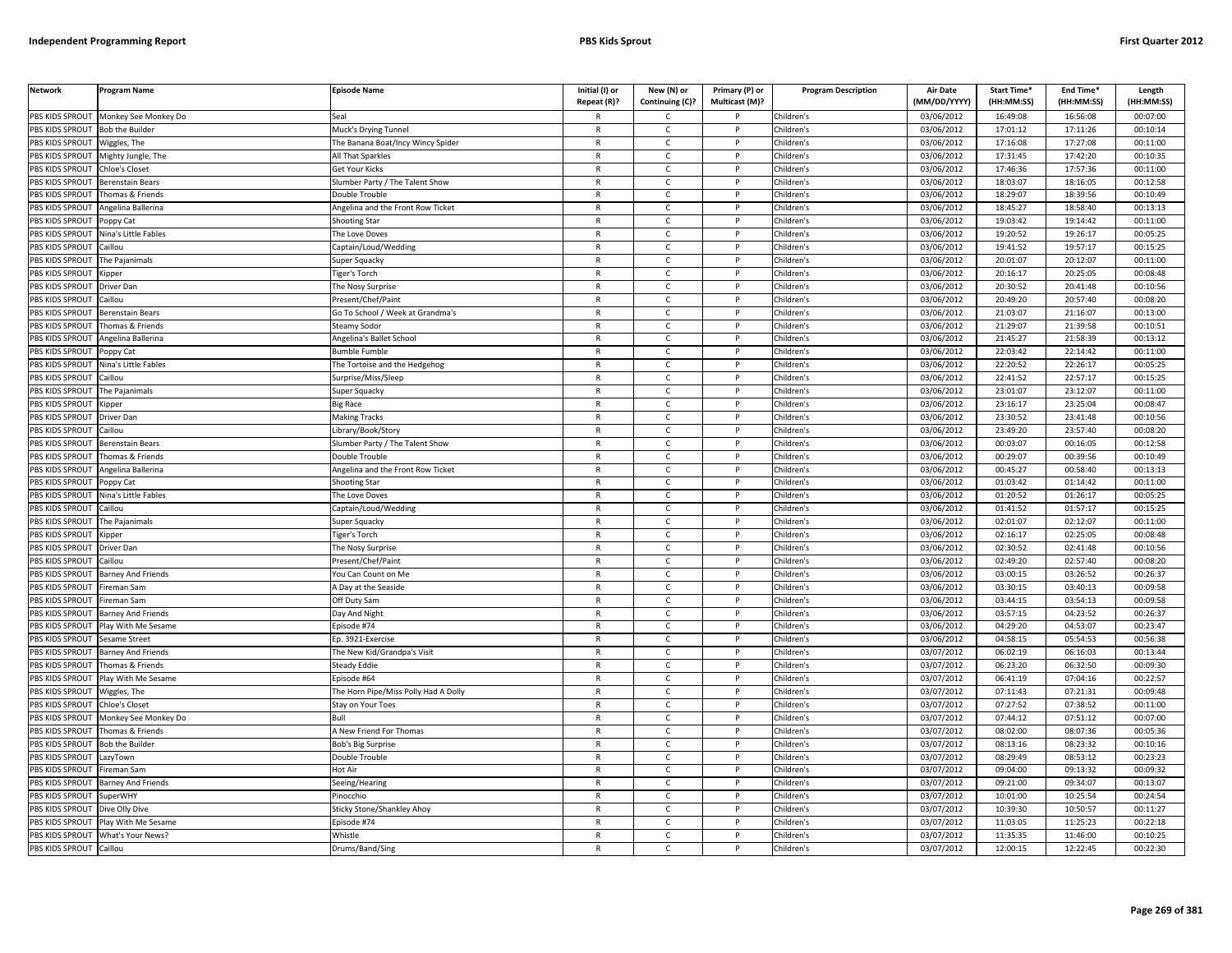| <b>Network</b>                   | Program Name              | <b>Episode Name</b>                    | Initial (I) or | New (N) or      | Primary (P) or | <b>Program Description</b> | <b>Air Date</b> | Start Time* | End Time*  | Length     |
|----------------------------------|---------------------------|----------------------------------------|----------------|-----------------|----------------|----------------------------|-----------------|-------------|------------|------------|
|                                  |                           |                                        | Repeat (R)?    | Continuing (C)? | Multicast (M)? |                            | (MM/DD/YYYY)    | (HH:MM:SS)  | (HH:MM:SS) | (HH:MM:SS) |
| PBS KIDS SPROUT                  | Caillou                   | ibrary/Book/Story                      | R              | Ċ               |                | Children's                 | 03/07/2012      | 12:30:15    | 12:52:45   | 00:22:30   |
| PBS KIDS SPROUT                  | <b>Sesame Street</b>      | Abby Thinks Oscar is a Prince          |                | N               | P              | Children's                 | 03/07/2012      | 13:00:15    | 13:53:19   | 00:53:04   |
| <b>BS KIDS SPROUT</b>            | azyTown                   | Zap It!                                | $\mathsf{R}$   | $\mathsf{C}$    |                | Children's                 | 03/07/2012      | 14:02:15    | 14:25:40   | 00:23:25   |
| PBS KIDS SPROUT                  | ireman Sam                | loating Cart                           | $\mathsf{R}$   | $\mathsf{C}$    | Þ              | Children's                 | 03/07/2012      | 14:37:00    | 14:46:57   | 00:09:57   |
| PBS KIDS SPROUT                  | dirtgirlworld             | <b>Siants</b>                          | $\mathsf{R}$   | C               |                | Children's                 | 03/07/2012      | 14:54:10    | 15:05:10   | 00:11:00   |
| PBS KIDS SPROUT                  | Bob the Builder           | Cock-A-Doodle Spud                     | $\mathsf{R}$   | $\mathsf{C}$    | P              | Children's                 | 03/07/2012      | 15:28:00    | 15:38:16   | 00:10:16   |
| PBS KIDS SPROUT                  | Roary the Racing Car      | Silver Hatch Fun Run                   | R              | $\mathsf{C}$    | P              | Children's                 | 03/07/2012      | 15:44:40    | 15:54:43   | 00:10:03   |
| PBS KIDS SPROUT                  | SuperWHY                  | The Foolish Wishes                     | $\mathsf{R}$   | $\mathsf{C}$    | P              | Children's                 | 03/07/2012      | 16:02:37    | 16:29:01   | 00:26:24   |
| PBS KIDS SPROUT                  | Wiggles, The              | The Horn Pipe/Miss Polly Had A Dolly   | $\mathsf{R}$   | $\mathsf{C}$    | P              | Children's                 | 03/07/2012      | 16:34:08    | 16:45:07   | 00:10:59   |
| PBS KIDS SPROUT                  | Monkey See Monkey Do      | Duck                                   | $\mathsf{R}$   | $\mathsf{C}$    |                | Children's                 | 03/07/2012      | 16:49:08    | 16:56:08   | 00:07:00   |
| PBS KIDS SPROUT                  | <b>Bob the Builder</b>    | Benny's Jungle Trouble                 | $\mathsf{R}$   | $\mathsf{C}$    | P              | Children's                 | 03/07/2012      | 17:01:12    | 17:11:26   | 00:10:14   |
| PBS KIDS SPROUT                  | Wiggles, The              | airy Dancing!/Getting Strong           | $\mathsf{R}$   | $\mathsf{C}$    |                | Children's                 | 03/07/2012      | 17:16:08    | 17:27:07   | 00:10:59   |
| PBS KIDS SPROUT                  | Mighty Jungle, The        | Mighty Juice                           | $\mathsf{R}$   | $\mathsf{C}$    | P              | Children's                 | 03/07/2012      | 17:31:45    | 17:42:20   | 00:10:35   |
| PBS KIDS SPROUT                  | hloe's Closet             | moke Alarmed                           | R              | $\mathsf{C}$    |                | Children's                 | 03/07/2012      | 17:46:36    | 17:57:36   | 00:11:00   |
| PBS KIDS SPROUT                  | <b>Berenstain Bears</b>   | Slumber Party / The Talent Show        | $\mathsf{R}$   | $\mathsf{C}$    | $\mathsf{P}$   | Children's                 | 03/07/2012      | 18:03:07    | 18:16:03   | 00:12:56   |
| PBS KIDS SPROUT                  | Thomas & Friends          | Slippy Sodor                           | R              | C               | P              | Children's                 | 03/07/2012      | 18:29:07    | 18:39:56   | 00:10:49   |
| PBS KIDS SPROUT                  | Angelina Ballerina        | Angelina Keeps the Peace               | R              | $\mathsf{C}$    | P              | Children's                 | 03/07/2012      | 18:45:27    | 18:58:39   | 00:13:12   |
| PBS KIDS SPROUT                  | Poppy Cat                 | Case Closed                            | $\mathsf{R}$   | $\mathsf{C}$    | P              | Children's                 | 03/07/2012      | 19:03:42    | 19:14:42   | 00:11:00   |
| PBS KIDS SPROUT                  | Nina's Little Fables      | The Sparrow and the Feathers           | $\mathsf{R}$   | $\mathsf{C}$    | P              | Children's                 | 03/07/2012      | 19:20:52    | 19:26:17   | 00:05:25   |
| PBS KIDS SPROUT                  | Caillou                   | Shop/Apple/Halloween Costume           | R              | C.              |                | Children's                 | 03/07/2012      | 19:41:52    | 19:57:17   | 00:15:25   |
| PBS KIDS SPROUT                  | he Pajanimals             | )ream a Happy Dream                    | $\mathsf{R}$   | $\mathsf{C}$    | Þ              | Children's                 | 03/07/2012      | 20:01:07    | 20:12:07   | 00:11:00   |
| <b>BS KIDS SPROUT</b>            | Kipper                    | Conker Tree, The                       | R              | C               |                | Children's                 | 03/07/2012      | 20:16:17    | 20:25:03   | 00:08:46   |
| PBS KIDS SPROUT                  | Driver Dan                | <b>Too Hot To Trot</b>                 | $\mathsf{R}$   | $\mathsf{C}$    | P              | Children's                 | 03/07/2012      | 20:30:52    | 20:41:48   | 00:10:56   |
| PBS KIDS SPROUT                  | Caillou                   | resent/Chef/Paint                      | R              | $\mathsf{C}$    | P              | Children's                 | 03/07/2012      | 20:49:20    | 20:57:40   | 00:08:20   |
| PBS KIDS SPROUT                  | Berenstain Bears          | Go To School / Week at Grandma's       | $\mathsf{R}$   | $\mathsf{C}$    | P              | Children's                 | 03/07/2012      | 21:03:07    | 21:16:03   | 00:12:56   |
| PBS KIDS SPROUT                  | Thomas & Friends          | Splish, Splash, Splosh                 | $\mathsf{R}$   | $\mathsf{C}$    | P              | Children's                 | 03/07/2012      | 21:29:07    | 21:39:57   | 00:10:50   |
| PBS KIDS SPROUT                  | Angelina Ballerina        | Angelina's Lunch Table                 | R              | $\mathsf{C}$    |                | Children's                 | 03/07/2012      | 21:45:27    | 21:58:39   | 00:13:12   |
| PBS KIDS SPROUT                  | oppy Cat                  | Case Closed                            | $\mathsf{R}$   | $\mathsf{C}$    | P              | Children's                 | 03/07/2012      | 22:03:42    | 22:14:42   | 00:11:00   |
| PBS KIDS SPROUT                  | lina's Little Fables      | he Ants and the Competition            | $\mathsf{R}$   | $\mathsf{C}$    |                | Children's                 | 03/07/2012      | 22:20:52    | 22:26:17   | 00:05:25   |
| PBS KIDS SPROUT                  | Caillou                   | Patient/Police/Grandpa's Friend        | $\mathsf{R}$   | $\mathsf{C}$    | P              | Children's                 | 03/07/2012      | 22:41:52    | 22:57:17   | 00:15:25   |
| PBS KIDS SPROUT                  | The Pajanimals            | Dream a Happy Dream                    | R              | $\mathsf{C}$    |                | Children's                 | 03/07/2012      | 23:01:07    | 23:12:07   | 00:11:00   |
| PBS KIDS SPROUT                  | Kipper                    | Arnold on Wheels                       | $\mathsf{R}$   | $\mathsf{C}$    | P              | Children's                 | 03/07/2012      | 23:16:17    | 23:25:03   | 00:08:46   |
| PBS KIDS SPROUT                  | Driver Dan                | Snappy Happy                           | $\mathsf{R}$   | $\mathsf{C}$    | P              | Children's                 | 03/07/2012      | 23:30:52    | 23:41:48   | 00:10:56   |
| PBS KIDS SPROUT                  | Caillou                   | Present/Chef/Paint                     | R              | C               | P              | Children's                 | 03/07/2012      | 23:49:20    | 23:57:40   | 00:08:20   |
| PBS KIDS SPROUT                  | <b>Berenstain Bears</b>   | Slumber Party / The Talent Show        | R              | $\mathsf{C}$    | P              | Children's                 | 03/07/2012      | 00:03:07    | 00:16:03   | 00:12:56   |
| PBS KIDS SPROUT                  | Thomas & Friends          | Slippy Sodor                           | $\mathsf{R}$   | $\mathsf{C}$    | P              | Children's                 | 03/07/2012      | 00:29:07    | 00:39:56   | 00:10:49   |
| PBS KIDS SPROUT                  | Angelina Ballerina        | Angelina Keeps the Peace               | R              | $\mathsf{C}$    |                | Children's                 | 03/07/2012      | 00:45:27    | 00:58:39   | 00:13:12   |
| PBS KIDS SPROUT                  | oppy Cat                  | Case Closed                            | $\mathsf{R}$   | $\mathsf{C}$    | Þ              | Children's                 | 03/07/2012      | 01:03:42    | 01:14:42   | 00:11:00   |
| PBS KIDS SPROUT                  | Nina's Little Fables      | The Sparrow and the Feathers           | R              | C               |                | Children's                 | 03/07/2012      | 01:20:52    | 01:26:17   | 00:05:25   |
| PBS KIDS SPROUT                  | aillou                    | Shop/Apple/Halloween Costume           | $\mathsf{R}$   | $\mathsf{C}$    |                | Children's                 | 03/07/2012      | 01:41:52    | 01:57:17   | 00:15:25   |
| <b>BS KIDS SPROUT</b>            | The Pajanimals            | Oream a Happy Dream                    | $\mathsf{R}$   | $\mathsf{C}$    | P              | Children's                 | 03/07/2012      | 02:01:07    | 02:12:07   | 00:11:00   |
| PBS KIDS SPROUT                  | (ipper                    | Conker Tree, The                       | $\mathsf{R}$   | $\mathsf{C}$    | Þ              | Children's                 | 03/07/2012      | 02:16:17    | 02:25:03   | 00:08:46   |
| PBS KIDS SPROUT                  | Driver Dan                | <b>Too Hot To Trot</b>                 | $\mathsf{R}$   | $\mathsf{C}$    | P              | Children's                 | 03/07/2012      | 02:30:52    | 02:41:48   | 00:10:56   |
| PBS KIDS SPROUT                  | aillou                    | resent/Chef/Paint                      | $\mathsf{R}$   | $\mathsf{C}$    | D              | Children's                 | 03/07/2012      | 02:49:20    | 02:57:40   | 00:08:20   |
| PBS KIDS SPROUT                  | <b>Barney And Friends</b> | A Wonderful World of Colors and Shapes | $\mathsf{R}$   | $\mathsf{C}$    | P              | Children's                 | 03/07/2012      | 03:00:15    | 03:26:52   | 00:26:37   |
| PBS KIDS SPROUT                  | ireman Sam                | Model Plane                            | $\mathsf{R}$   | $\mathsf{C}$    | D              | Children's                 | 03/07/2012      | 03:30:15    | 03:40:13   | 00:09:58   |
| PBS KIDS SPROUT                  | ireman Sam                | Sheep Dog Trials                       | R              | $\mathsf{C}$    | P              | Children's                 | 03/07/2012      | 03:44:15    | 03:54:12   | 00:09:57   |
| PBS KIDS SPROUT                  | Barney And Friends        | Little Big Day                         | $\mathsf{R}$   | $\mathsf{C}$    | P              | Children's                 | 03/07/2012      | 03:57:15    | 04:23:52   | 00:26:37   |
| PBS KIDS SPROUT                  | Play With Me Sesame       | pisode #75                             | $\mathsf{R}$   | $\mathsf{C}$    | $\mathsf{P}$   | Children's                 | 03/07/2012      | 04:29:20    | 04:53:04   | 00:23:44   |
| PBS KIDS SPROUT                  | Sesame Street             | Ep. 3924-Drawing                       | $\mathsf{R}$   | C               |                | Children's                 | 03/07/2012      | 04:58:15    | 05:54:53   | 00:56:38   |
| PBS KIDS SPROUT                  | <b>Barney And Friends</b> | The New Kid/Grandpa's Visit            | R              | $\mathsf{C}$    | P              | Children's                 | 03/08/2012      | 06:02:19    | 06:16:01   | 00:13:42   |
| PBS KIDS SPROUT                  | Thomas & Friends          | he Party Surprise (Winter)             | $\mathsf{R}$   | C               | P              | Children's                 | 03/08/2012      | 06:23:20    | 06:32:51   | 00:09:31   |
| PBS KIDS SPROUT                  | Play With Me Sesame       | Episode #65                            | $\mathsf{R}$   | $\mathsf{C}$    | P              | Children's                 | 03/08/2012      | 06:41:19    | 07:04:22   | 00:23:03   |
| PBS KIDS SPROUT                  | Wiggles, The              | Allo,Allo,Allo!/Three Little Kittens   | R              | Ċ               |                | Children's                 | 03/08/2012      | 07:11:43    | 07:21:45   | 00:10:02   |
| PBS KIDS SPROUT                  | Chloe's Closet            | lig Shoes to Fill                      | $\mathsf{R}$   | $\mathsf{C}$    | P              | Children's                 | 03/08/2012      | 07:27:52    | 07:38:52   | 00:11:00   |
| PBS KIDS SPROUT                  | Monkey See Monkey Do      | Sauirrel                               | R              | C               |                | Children's                 | 03/08/2012      | 07:44:12    | 07:51:12   | 00:07:00   |
| PBS KIDS SPROUT Thomas & Friends |                           | Pop Goes the Diesel                    | R              | $\mathsf{C}$    |                | Children's                 | 03/08/2012      | 08:02:00    | 08:07:37   | 00:05:37   |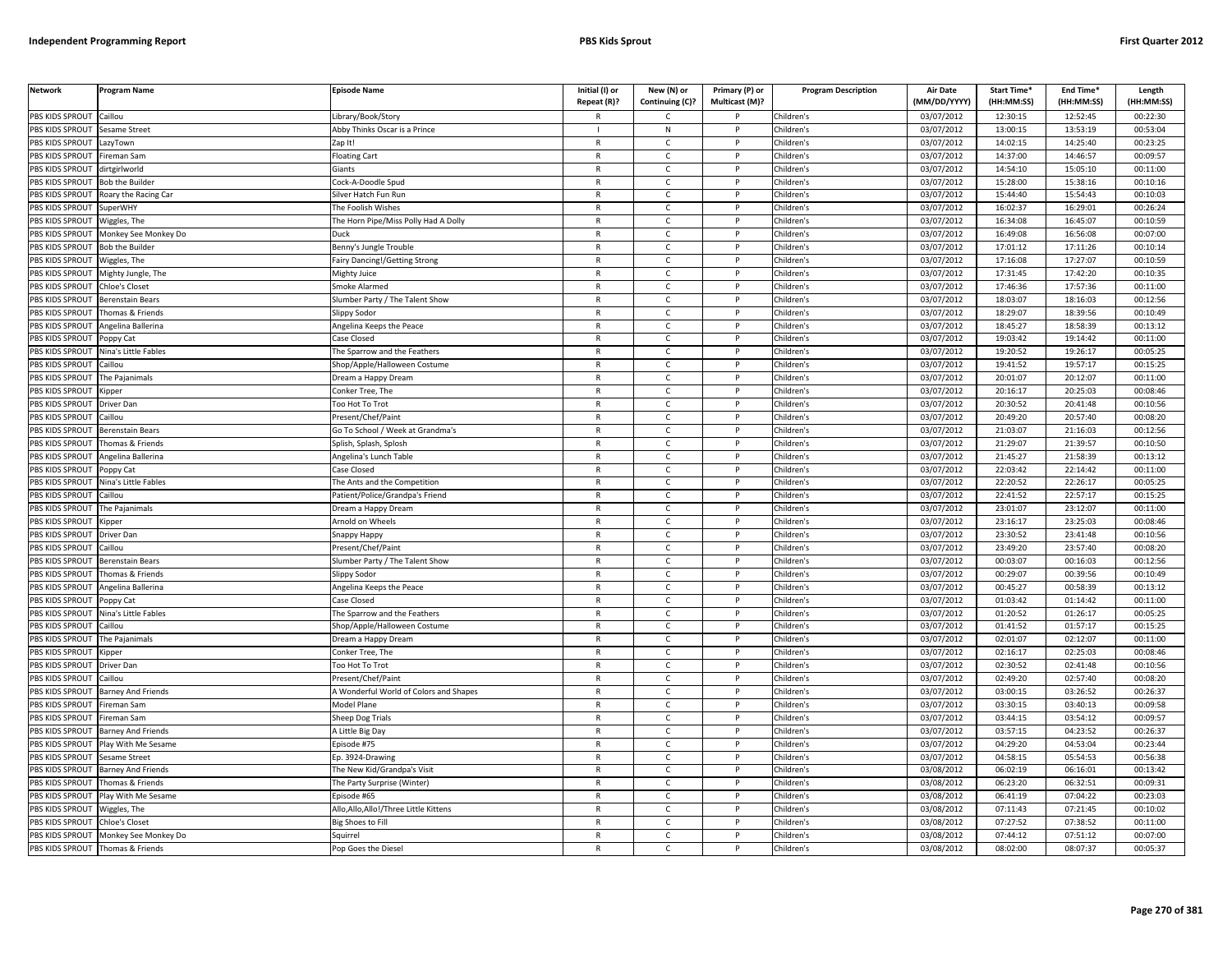| <b>Network</b>         | Program Name              | <b>Episode Name</b>                        | Initial (I) or<br>Repeat (R)? | New (N) or<br>Continuing (C)? | Primary (P) or<br>Multicast (M)? | <b>Program Description</b> | <b>Air Date</b><br>(MM/DD/YYYY) | Start Time*<br>(HH:MM:SS) | End Time <sup>®</sup><br>(HH:MM:SS) | Length<br>(HH:MM:SS) |
|------------------------|---------------------------|--------------------------------------------|-------------------------------|-------------------------------|----------------------------------|----------------------------|---------------------------------|---------------------------|-------------------------------------|----------------------|
| PBS KIDS SPROUT        | <b>Bob the Builder</b>    | ofy to the Rescue                          |                               | C                             |                                  | Children's                 | 03/08/2012                      | 08:13:16                  | 08:23:31                            | 00:10:15             |
| PBS KIDS SPROUT        | LazyTown                  | Snow Monster                               | $\mathsf{R}$                  | $\mathsf{C}$                  | $\mathsf{P}$                     | Children's                 | 03/08/2012                      | 08:29:49                  | 08:52:06                            | 00:22:17             |
| PBS KIDS SPROUT        | Fireman Sam               | Danger By The Double                       | $\mathsf{R}$                  | $\mathsf{C}$                  | P                                | Children's                 | 03/08/2012                      | 09:04:00                  | 09:13:31                            | 00:09:31             |
| PBS KIDS SPROUT        | Barney And Friends        | Glad to Be Me/Arts                         | $\mathbb{R}$                  | $\mathsf{C}$                  | P                                | Children's                 | 03/08/2012                      | 09:21:00                  | 09:34:01                            | 00:13:01             |
| PBS KIDS SPROUT        | <b>SuperWHY</b>           | The Gingerbread Boy                        | $\mathsf{R}$                  | $\mathsf{C}$                  | P                                | Children's                 | 03/08/2012                      | 10:01:00                  | 10:25:54                            | 00:24:54             |
| PBS KIDS SPROUT        | Dive Olly Dive            | Sticky Stone/Shankley Ahoy                 | $\mathsf{R}$                  | $\mathsf{C}$                  |                                  | Children's                 | 03/08/2012                      | 10:39:30                  | 10:50:57                            | 00:11:27             |
| PBS KIDS SPROUT        | Play With Me Sesame       | Episode #75                                | R                             | C                             |                                  | Children's                 | 03/08/2012                      | 11:03:05                  | 11:25:20                            | 00:22:15             |
| PBS KIDS SPROUT        | What's Your News?         | Broken Ankle                               | $\mathsf{R}$                  | $\mathsf{C}$                  | <b>D</b>                         | Children's                 | 03/08/2012                      | 11:35:35                  | 11:46:00                            | 00:10:25             |
| <b>PBS KIDS SPROUT</b> | Caillou                   | Show/Magic/Castle                          | R                             | $\mathsf{C}$                  | P                                | Children's                 | 03/08/2012                      | 12:00:15                  | 12:22:45                            | 00:22:30             |
| PBS KIDS SPROUT        | Caillou                   | Present/Chef/Paint                         | $\mathsf{R}$                  | $\mathsf{C}$                  | <b>D</b>                         | Children's                 | 03/08/2012                      | 12:30:15                  | 12:52:45                            | 00:22:30             |
| PBS KIDS SPROUT        | Sesame Street             | Where, Oh Where, is Radar?                 |                               | ${\sf N}$                     | P                                | Children's                 | 03/08/2012                      | 13:00:15                  | 13:52:32                            | 00:52:17             |
| PBS KIDS SPROUT        | LazyTown                  | Records Day                                | ${\sf R}$                     | $\mathsf{C}$                  | <b>D</b>                         | Children's                 | 03/08/2012                      | 14:02:15                  | 14:26:06                            | 00:23:51             |
| PBS KIDS SPROUT        | Fireman Sam               | Cry Wolf                                   | $\mathsf{R}$                  | $\mathsf{C}$                  | P                                | Children's                 | 03/08/2012                      | 14:37:00                  | 14:46:57                            | 00:09:57             |
| <b>PBS KIDS SPROUT</b> | dirtgirlworld             | Beach                                      | $\mathsf{R}$                  | C                             |                                  | Children's                 | 03/08/2012                      | 14:54:10                  | 15:04:30                            | 00:10:20             |
| PBS KIDS SPROUT        | Bob the Builde            | Wendy's Surprise Party                     | $\mathsf{R}$                  | C                             | P                                | Children's                 | 03/08/2012                      | 15:28:00                  | 15:38:15                            | 00:10:15             |
| PBS KIDS SPROUT        | Roary the Racing Car      | It's a Go, Go, Go at Silver Hatch          | $\mathsf{R}$                  | $\mathsf{C}$                  | P                                | Children's                 | 03/08/2012                      | 15:44:40                  | 15:54:43                            | 00:10:03             |
| PBS KIDS SPROUT        | SuperWHY                  | The Goose and the Golden Eggs              | $\mathsf{R}$                  | $\mathsf{C}$                  | $\mathsf{P}$                     | Children's                 | 03/08/2012                      | 16:02:37                  | 16:28:01                            | 00:25:24             |
| PBS KIDS SPROUT        | Wiggles, The              | Allo, Allo, Allo!/Three Little Kittens     | $\mathsf{R}$                  | $\mathsf{C}$                  | P                                | Children's                 | 03/08/2012                      | 16:34:08                  | 16:45:21                            | 00:11:13             |
| PBS KIDS SPROUT        | Monkey See Monkey Do      | Kangaroo                                   | $\mathbb{R}$                  | $\mathsf{C}$                  | P                                | Children's                 | 03/08/2012                      | 16:49:08                  | 16:56:08                            | 00:07:00             |
| PBS KIDS SPROUT        | <b>Bob the Builder</b>    | Dizzy the Walking Bus                      | $\mathsf{R}$                  | C                             | P                                | Children's                 | 03/08/2012                      | 17:01:12                  | 17:11:26                            | 00:10:14             |
| PBS KIDS SPROUT        | Wiggles, The              | Fairy Dancing!/Getting Strong              | $\mathsf{R}$                  | $\mathsf{C}$                  | P                                | Children's                 | 03/08/2012                      | 17:16:08                  | 17:27:07                            | 00:10:59             |
| PBS KIDS SPROUT        | Mighty Jungle, The        | Jungle Picnic                              | $\mathsf{R}$                  | $\mathsf{C}$                  |                                  | Children's                 | 03/08/2012                      | 17:31:45                  | 17:42:20                            | 00:10:35             |
| PBS KIDS SPROUT        | Chloe's Closet            | These Boots Are Made For Jumping           | $\mathsf{R}$                  | $\mathsf{C}$                  | P                                | Children's                 | 03/08/2012                      | 17:46:36                  | 17:57:36                            | 00:11:00             |
| PBS KIDS SPROUT        | Berenstain Bears          | The Haunted Lighthouse / The Baby Chipmunk | R                             | $\mathsf{C}$                  | P                                | Children's                 | 03/08/2012                      | 18:03:07                  | 18:16:03                            | 00:12:56             |
| PBS KIDS SPROUT        | Thomas & Friends          | The Early Bird                             | $\mathsf{R}$                  | $\mathsf{C}$                  | <sub>D</sub>                     | Children's                 | 03/08/2012                      | 18:29:07                  | 18:39:56                            | 00:10:49             |
| PBS KIDS SPROUT        | Angelina Ballerina        | Angelina and Alice Mousikova               | $\mathsf{R}$                  | $\mathsf{C}$                  | P                                | Children's                 | 03/08/2012                      | 18:45:27                  | 18:58:39                            | 00:13:12             |
| PBS KIDS SPROUT        | Poppy Cat                 | Welcome Walrus                             | $\mathsf{R}$                  | $\mathsf{C}$                  | P                                | Children's                 | 03/08/2012                      | 19:03:42                  | 19:14:42                            | 00:11:00             |
| PBS KIDS SPROUT        | Nina's Little Fables      | The Pelican and his house                  | $\mathsf{R}$                  | $\mathsf{C}$                  | P                                | Children's                 | 03/08/2012                      | 19:20:52                  | 19:26:17                            | 00:05:25             |
| PBS KIDS SPROUT        | Caillou                   | Bird/Trip/Dragon                           | $\mathsf{R}$                  | $\mathsf{C}$                  |                                  | Children's                 | 03/08/2012                      | 19:41:52                  | 19:57:17                            | 00:15:25             |
| PBS KIDS SPROUT        | The Pajanimals            | Happy Birthday Sweet Pea Sue               | $\mathsf{R}$                  | $\mathsf{C}$                  | P                                | Children's                 | 03/08/2012                      | 20:01:07                  | 20:12:07                            | 00:11:00             |
| PBS KIDS SPROUT        | <b>Kipper</b>             | The Goldfish                               | $\mathsf{R}$                  | $\mathsf{C}$                  | P                                | Children's                 | 03/08/2012                      | 20:16:17                  | 20:25:05                            | 00:08:48             |
| PBS KIDS SPROUT        | Driver Dan                | Just Try If                                | $\mathsf{R}$                  | $\mathsf{C}$                  | P                                | Children's                 | 03/08/2012                      | 20:30:52                  | 20:41:47                            | 00:10:55             |
| PBS KIDS SPROUT        | Caillou                   | Present/Chef/Paint                         | $\mathsf{R}$                  | $\mathsf{C}$                  | P                                | Children's                 | 03/08/2012                      | 20:49:20                  | 20:57:40                            | 00:08:20             |
| PBS KIDS SPROUT        | Berenstain Bears          | Trouble With Pets / The Sitter             | $\mathsf{R}$                  | C                             | P                                | Children's                 | 03/08/2012                      | 21:03:07                  | 21:16:06                            | 00:12:59             |
| PBS KIDS SPROUT        | Thomas & Friends          | The Biggest Present of All                 | $\mathsf{R}$                  | $\mathsf{C}$                  | P                                | Children's                 | 03/08/2012                      | 21:29:07                  | 21:39:58                            | 00:10:51             |
| PBS KIDS SPROUT        | Angelina Ballerina        | Angelina's Big News                        | $\mathsf{R}$                  | $\mathsf{C}$                  | P                                | Children's                 | 03/08/2012                      | 21:45:27                  | 21:58:38                            | 00:13:11             |
| PBS KIDS SPROUT        | Poppy Cat                 | <b>Welcome Walrus</b>                      | $\mathsf{R}$                  | $\mathsf{C}$                  |                                  | Children's                 | 03/08/2012                      | 22:03:42                  | 22:14:42                            | 00:11:00             |
| PBS KIDS SPROUT        | Nina's Little Fables      | The Mouse and the Dog                      | $\mathsf{R}$                  | $\mathsf{C}$                  | <b>D</b>                         | Children's                 | 03/08/2012                      | 22:20:52                  | 22:26:17                            | 00:05:25             |
| PBS KIDS SPROUT        | Caillou                   | Day/Puppet/Collect                         | R                             | $\mathsf{C}$                  | P                                | Children's                 | 03/08/2012                      | 22:41:52                  | 22:57:17                            | 00:15:25             |
| PBS KIDS SPROUT        | The Pajanimals            | Happy Birthday Sweet Pea Sue               | $\mathsf{R}$                  | $\mathsf{C}$                  | <b>D</b>                         | Children's                 | 03/08/2012                      | 23:01:07                  | 23:12:07                            | 00:11:00             |
| PBS KIDS SPROUT        | Kipper                    | Pig's Sweater                              | $\mathsf{R}$                  | $\mathsf{C}$                  | P                                | Children's                 | 03/08/2012                      | 23:16:17                  | 23:25:02                            | 00:08:45             |
| PBS KIDS SPROUT        | Driver Dan                | Dinosaur Footprints                        | $\mathsf{R}$                  | $\mathsf{C}$                  |                                  | Children's                 | 03/08/2012                      | 23:30:52                  | 23:41:48                            | 00:10:56             |
| PBS KIDS SPROUT        | Caillou                   | Present/Chef/Paint                         | $\mathsf{R}$                  | $\mathsf{C}$                  | P                                | Children's                 | 03/08/2012                      | 23:49:20                  | 23:57:40                            | 00:08:20             |
| PBS KIDS SPROUT        | Berenstain Bears          | The Haunted Lighthouse / The Baby Chipmunk | $\mathsf{R}$                  | $\mathsf{C}$                  | P                                | Children's                 | 03/08/2012                      | 00:03:07                  | 00:16:03                            | 00:12:56             |
| PBS KIDS SPROUT        | Thomas & Friends          | The Early Bird                             | $\mathsf{R}$                  | $\mathsf{C}$                  | P                                | Children's                 | 03/08/2012                      | 00:29:07                  | 00:39:56                            | 00:10:49             |
| PBS KIDS SPROUT        | Angelina Ballerina        | Angelina and Alice Mousikova               | $\mathsf{R}$                  | $\mathsf{C}$                  |                                  | Children's                 | 03/08/2012                      | 00:45:27                  | 00:58:39                            | 00:13:12             |
| PBS KIDS SPROUT        | Poppy Cat                 | Welcome Walrus                             | $\mathsf{R}$                  | $\mathsf{C}$                  | P                                | Children's                 | 03/08/2012                      | 01:03:42                  | 01:14:42                            | 00:11:00             |
| PBS KIDS SPROUT        | Nina's Little Fables      | The Pelican and his house                  | $\mathsf{R}$                  | $\mathsf{C}$                  | P                                | Children's                 | 03/08/2012                      | 01:20:52                  | 01:26:17                            | 00:05:25             |
| PBS KIDS SPROUT        | Caillou                   | Bird/Trip/Dragon                           | $\mathsf{R}$                  | $\mathsf{C}$                  | P                                | Children's                 | 03/08/2012                      | 01:41:52                  | 01:57:17                            | 00:15:25             |
| PBS KIDS SPROUT        | The Pajanimals            | Happy Birthday Sweet Pea Sue               | $\mathsf{R}$                  | $\mathsf{C}$                  | P                                | Children's                 | 03/08/2012                      | 02:01:07                  | 02:12:07                            | 00:11:00             |
| PBS KIDS SPROUT        | <i><b>Sipper</b></i>      | The Goldfish                               | $\mathsf{R}$                  | $\mathsf{C}$                  | P                                | Children's                 | 03/08/2012                      | 02:16:17                  | 02:25:05                            | 00:08:48             |
| PBS KIDS SPROUT        | Driver Dan                | Just Try It                                | $\mathsf{R}$                  | $\mathsf{C}$                  |                                  | Children's                 | 03/08/2012                      | 02:30:52                  | 02:41:47                            | 00:10:55             |
| PBS KIDS SPROUT        | Caillou                   | Present/Chef/Paint                         | $\mathsf{R}$                  | $\mathsf{C}$                  | D                                | Children's                 | 03/08/2012                      | 02:49:20                  | 02:57:40                            | 00:08:20             |
| PBS KIDS SPROUT        | Barney And Friends        | Easy as ABC                                | $\mathsf{R}$                  | $\mathsf{C}$                  | P                                | Children's                 | 03/08/2012                      | 03:00:15                  | 03:26:52                            | 00:26:37             |
| PBS KIDS SPROUT        | ireman Sam                | Three Legged Race                          | $\mathsf{R}$                  | $\mathsf{C}$                  |                                  | Children's                 | 03/08/2012                      | 03:30:15                  | 03:40:13                            | 00:09:58             |
| PBS KIDS SPROUT        | Fireman Sam               | Poorly Penny                               | $\mathsf{R}$                  | $\mathsf{C}$                  | P                                | Children's                 | 03/08/2012                      | 03:44:15                  | 03:54:13                            | 00:09:58             |
| PBS KIDS SPROUT        | <b>Barney And Friends</b> | Everybody's Got Feelings                   | $\mathsf{R}$                  | $\mathsf{C}$                  | D                                | Children's                 | 03/08/2012                      | 03:57:15                  | 04:23:52                            | 00:26:37             |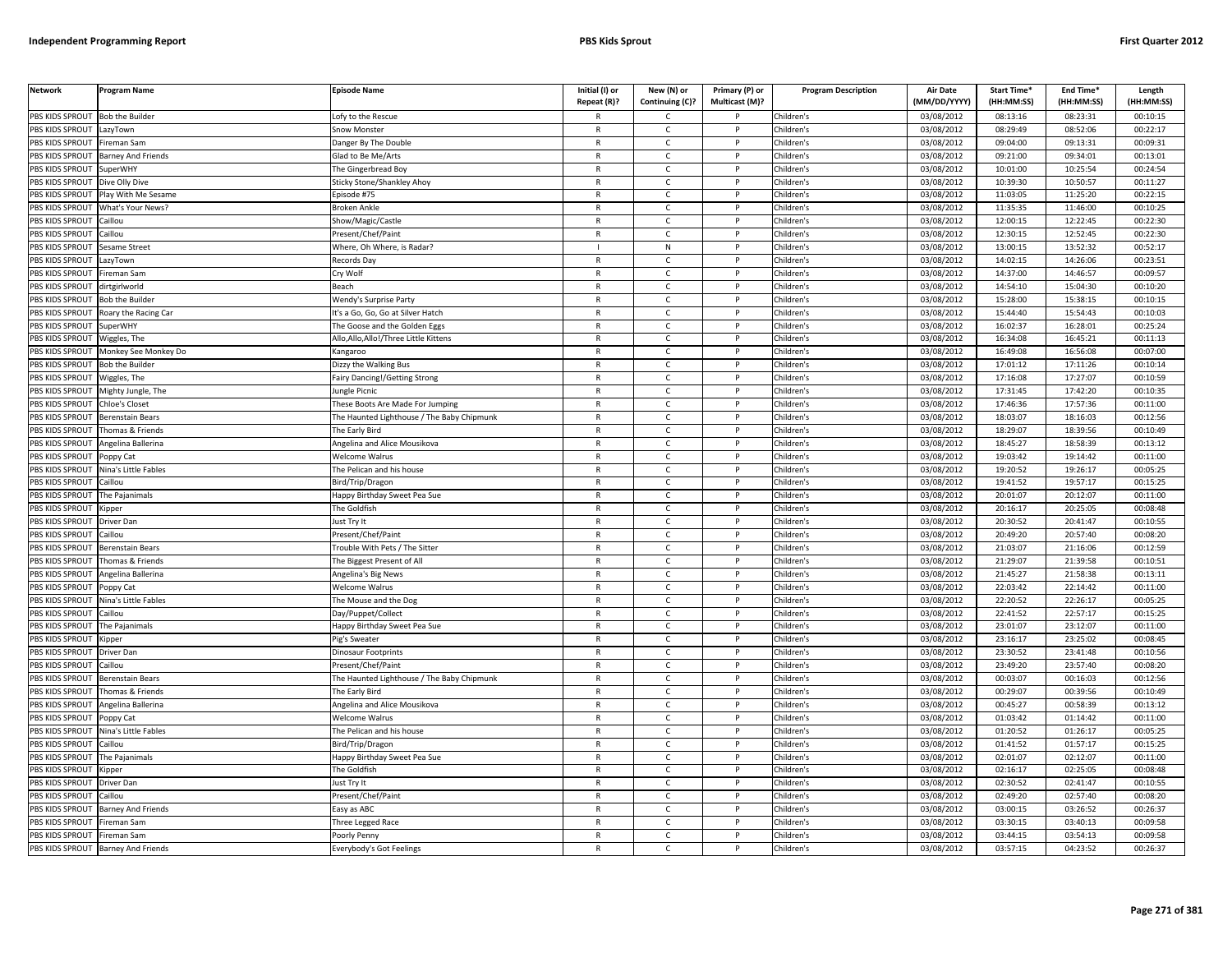| <b>Network</b>                       | Program Name              | <b>Episode Name</b>                       | Initial (I) or<br>Repeat (R)? | New (N) or<br>Continuing (C)? | Primary (P) or<br>Multicast (M)? | <b>Program Description</b> | <b>Air Date</b><br>(MM/DD/YYYY) | Start Time*<br>(HH:MM:SS) | End Time*<br>(HH:MM:SS) | Length<br>(HH:MM:SS) |
|--------------------------------------|---------------------------|-------------------------------------------|-------------------------------|-------------------------------|----------------------------------|----------------------------|---------------------------------|---------------------------|-------------------------|----------------------|
| PBS KIDS SPROUT                      | Play With Me Sesame       | Episode #77                               | R                             | C                             |                                  | Children's                 | 03/08/2012                      | 04:29:20                  | 04:53:08                | 00:23:48             |
| PBS KIDS SPROUT                      | <b>Sesame Street</b>      | Ep. 3925                                  | $\mathsf{R}$                  | $\mathsf{C}$                  | P                                | Children's                 | 03/08/2012                      | 04:58:15                  | 05:54:53                | 00:56:38             |
| PBS KIDS SPROUT                      | <b>Barney And Friends</b> | Barney's Big Garden/Listen                | $\mathsf{R}$                  | $\mathsf{C}$                  | P                                | Children's                 | 03/09/2012                      | 06:02:19                  | 06:15:57                | 00:13:38             |
| PBS KIDS SPROUT                      | Thomas & Friends          | lames Works It Out (Winter)               | $\mathsf{R}$                  | $\mathsf{C}$                  | D                                | Children's                 | 03/09/2012                      | 06:23:20                  | 06:32:50                | 00:09:30             |
| PBS KIDS SPROUT                      | Play With Me Sesame       | pisode #66                                | R                             | $\mathsf{C}$                  |                                  | Children's                 | 03/09/2012                      | 06:41:19                  | 07:04:12                | 00:22:53             |
| PBS KIDS SPROUT                      | Viggles, The              | Allo,Allo,Allo!/Three Little Kittens      | $\mathsf{R}$                  | $\mathsf{C}$                  |                                  | Children's                 | 03/09/2012                      | 07:11:43                  | 07:21:35                | 00:09:52             |
| <b>BS KIDS SPROUT</b>                | Chloe's Closet            | All Green Thumbs                          | R                             | C                             |                                  | Children's                 | 03/09/2012                      | 07:27:52                  | 07:38:52                | 00:11:00             |
| PBS KIDS SPROUT                      | Monkey See Monkey Do      | lippo                                     | $\mathsf{R}$                  | $\mathsf{C}$                  | D                                | Children's                 | 03/09/2012                      | 07:44:12                  | 07:51:12                | 00:07:00             |
| PBS KIDS SPROUT                      | Thomas & Friends          | Better Late Than Never                    | R                             | $\mathsf{C}$                  | P                                | Children's                 | 03/09/2012                      | 08:02:00                  | 08:07:37                | 00:05:37             |
| PBS KIDS SPROUT                      | <b>Bob the Builder</b>    | Dizzy's Bird Watch                        | $\mathsf{R}$                  | $\mathsf{C}$                  | P                                | Children's                 | 03/09/2012                      | 08:13:16                  | 08:23:33                | 00:10:17             |
| PBS KIDS SPROUT                      | LazyTown                  | <b>Energy Book</b>                        | $\mathsf{R}$                  | $\mathsf{C}$                  | P                                | Children's                 | 03/09/2012                      | 08:29:49                  | 08:52:02                | 00:22:13             |
| PBS KIDS SPROUT                      | ireman Sam                | When Fools Rush In                        | $\mathsf{R}$                  | $\mathsf{C}$                  | D                                | Children's                 | 03/09/2012                      | 09:04:00                  | 09:13:31                | 00:09:31             |
| PBS KIDS SPROUT                      | <b>Barney And Friends</b> | Glad to Be Me/Arts                        | $\mathsf{R}$                  | $\mathsf{C}$                  | P                                | Children's                 | 03/09/2012                      | 09:21:00                  | 09:34:21                | 00:13:21             |
| PBS KIDS SPROUT                      | uperWHY                   | he Stars in the Sky                       | $\mathsf{R}$                  | C                             | P                                | Children's                 | 03/09/2012                      | 10:01:00                  | 10:25:54                | 00:24:54             |
| PBS KIDS SPROUT                      | Dive Olly Dive            | To Catch a Thief/A Jelly Old Time         | $\mathsf{R}$                  | $\mathsf{C}$                  | P                                | Children's                 | 03/09/2012                      | 10:39:30                  | 10:50:57                | 00:11:27             |
| PBS KIDS SPROUT                      | Play With Me Sesame       | Episode #77                               | $\mathsf{R}$                  | $\mathsf{C}$                  | P                                | Children's                 | 03/09/2012                      | 11:03:05                  | 11:25:24                | 00:22:19             |
| PBS KIDS SPROUT                      | What's Your News?         | Sleepover                                 | $\mathsf{R}$                  | $\mathsf{C}$                  | P                                | Children's                 | 03/09/2012                      | 11:35:35                  | 11:46:00                | 00:10:25             |
| PBS KIDS SPROUT                      | Caillou                   | Antarctic/Sea/Bayou                       | $\mathsf{R}$                  | $\mathsf{C}$                  | P                                | Children's                 | 03/09/2012                      | 12:00:15                  | 12:22:45                | 00:22:30             |
| PBS KIDS SPROUT                      | Caillou                   | Captain/Loud/Wedding                      | $\mathsf{R}$                  | $\mathsf{C}$                  | P                                | Children's                 | 03/09/2012                      | 12:30:15                  | 12:52:45                | 00:22:30             |
| PBS KIDS SPROUT                      | Sesame Street             | Slimey Adopts a Pet Bug                   |                               | N                             | P                                | Children's                 | 03/09/2012                      | 13:00:15                  | 13:55:40                | 00:55:25             |
| PBS KIDS SPROUT                      | azyTown                   | lay Day                                   | $\mathsf{R}$                  | $\mathsf{C}$                  |                                  | Children's                 | 03/09/2012                      | 14:02:15                  | 14:25:31                | 00:23:16             |
| <b>BS KIDS SPROUT</b>                | ireman Sam                | Sheep On The Road                         | $\mathsf{R}$                  | $\mathsf{C}$                  |                                  | Children's                 | 03/09/2012                      | 14:37:00                  | 14:46:57                | 00:09:57             |
| PBS KIDS SPROUT                      | lirtgirlworld             | Pond Pals                                 | $\mathsf{R}$                  | $\mathsf{C}$                  | Þ                                | Children's                 | 03/09/2012                      | 14:54:10                  | 15:05:10                | 00:11:00             |
| PBS KIDS SPROUT                      | <b>Bob the Builder</b>    | Skateboard Spud                           | R                             | $\mathsf{C}$                  | P                                | Children's                 | 03/09/2012                      | 15:28:00                  | 15:38:15                | 00:10:15             |
| PBS KIDS SPROUT                      | Roary the Racing Car      | Silver Hatch Heroes                       | $\mathsf{R}$                  | $\mathsf{C}$                  | D                                | Children's                 | 03/09/2012                      | 15:44:40                  | 15:54:43                | 00:10:03             |
| PBS KIDS SPROUT                      | SuperWHY                  | The Magic Porridge Pot                    | $\mathsf{R}$                  | $\mathsf{C}$                  | P                                | Children's                 | 03/09/2012                      | 16:02:37                  | 16:28:02                | 00:25:25             |
| PBS KIDS SPROUT                      | <i>N</i> iggles, The      | Allo,Allo,Allo!/Three Little Kittens      | $\mathsf{R}$                  | $\mathsf{C}$                  | P                                | Children's                 | 03/09/2012                      | 16:34:08                  | 16:45:11                | 00:11:03             |
| PBS KIDS SPROUT                      | Monkey See Monkey Do      | urtle                                     | R                             | $\mathsf{C}$                  | P                                | Children's                 | 03/09/2012                      | 16:49:08                  | 16:56:08                | 00:07:00             |
| PBS KIDS SPROUT                      | <b>Bob the Builder</b>    | acker's First Day                         | $\mathsf{R}$                  | $\mathsf{C}$                  | P                                | Children's                 | 03/09/2012                      | 17:01:12                  | 17:11:26                | 00:10:14             |
| PBS KIDS SPROUT                      | Wiggles, The              | Pussycat, Pussycat/Fun at Wigglehouse     | $\mathsf{R}$                  | $\mathsf{C}$                  | P                                | Children's                 | 03/09/2012                      | 17:16:08                  | 17:27:11                | 00:11:03             |
| PBS KIDS SPROUT                      | Mighty Jungle, The        | Beehive Boogie                            | $\mathsf{R}$                  | $\mathsf{C}$                  | D                                | Children's                 | 03/09/2012                      | 17:31:45                  | 17:42:20                | 00:10:35             |
| PBS KIDS SPROUT                      | hloe's Closet             | rowing Up                                 | $\mathsf{R}$                  | $\mathsf{C}$                  | P                                | Children's                 | 03/09/2012                      | 17:46:36                  | 17:57:36                | 00:11:00             |
| PBS KIDS SPROUT                      | <b>Berenstain Bears</b>   | Get the Gimmies/Green Eyed Monster        | $\mathsf{R}$                  | $\mathsf{C}$                  | P                                | Children's                 | 03/09/2012                      | 18:03:07                  | 18:16:04                | 00:12:57             |
| PBS KIDS SPROUT                      | Thomas & Friends          | Play Time                                 | $\mathsf{R}$                  | $\mathsf{C}$                  | P                                | Children's                 | 03/09/2012                      | 18:29:07                  | 18:39:57                | 00:10:50             |
| PBS KIDS SPROUT                      | Angelina Ballerina        | Angelina and Gracie's Creative Day        | R                             | C                             | P                                | Children's                 | 03/09/2012                      | 18:45:27                  | 18:58:39                | 00:13:12             |
| PBS KIDS SPROUT                      | oppy Cat                  | orgotten Circus                           | $\mathsf{R}$                  | $\mathsf{C}$                  | P                                | Children's                 | 03/09/2012                      | 19:03:42                  | 19:14:42                | 00:11:00             |
| <b>BS KIDS SPROUT</b>                | Nina's Little Fables      | he Caterpillar and the Cocoon             | R                             | $\mathsf{C}$                  |                                  | Children's                 | 03/09/2012                      | 19:20:52                  | 19:26:17                | 00:05:25             |
| PBS KIDS SPROUT                      | aillou                    | Surprise/Miss/Sleep                       | $\mathsf{R}$                  | $\mathsf{C}$                  | Þ                                | Children's                 | 03/09/2012                      | 19:41:52                  | 19:57:17                | 00:15:25             |
| PBS KIDS SPROUT                      | The Pajanimals            | No Bath for Me                            | R                             | $\mathsf{C}$                  | P                                | Children's                 | 03/09/2012                      | 20:01:07                  | 20:12:07                | 00:11:00             |
| PBS KIDS SPROUT                      | ippe                      | leepless Nights                           | $\mathsf{R}$                  | $\mathsf{C}$                  |                                  | Children's                 | 03/09/2012                      | 20:16:17                  | 20:25:05                | 00:08:48             |
| PBS KIDS SPROUT                      | Driver Dan                | Shush                                     | $\mathsf{R}$                  | $\mathsf{C}$                  | P                                | Children's                 | 03/09/2012                      | 20:30:52                  | 20:41:47                | 00:10:55             |
| PBS KIDS SPROUT                      | aillou                    | Captain/Loud/Wedding                      | $\mathsf{R}$                  | $\mathsf{C}$                  | P                                | Children's                 | 03/09/2012                      | 20:49:20                  | 20:57:40                | 00:08:20             |
| PBS KIDS SPROUT                      | Berenstain Bears          | rouble With Pets / The Sitter             | R                             | $\mathsf{C}$                  | $\mathsf{P}$                     | Children's                 | 03/09/2012                      | 21:03:07                  | 21:16:04                | 00:12:57             |
| PBS KIDS SPROUT                      | Thomas & Friends          | now Tracks                                | $\mathsf{R}$                  | $\mathsf{C}$                  | P                                | Children's                 | 03/09/2012                      | 21:29:07                  | 21:39:57                | 00:10:50             |
| PBS KIDS SPROUT                      | Angelina Ballerina        | Angelina and the Front Page               | $\mathsf{R}$                  | $\mathsf{C}$                  | P                                | Children's                 | 03/09/2012                      | 21:45:27                  | 21:58:39                | 00:13:12             |
| PBS KIDS SPROUT                      | oppy Cat                  | orgotten Circus                           | $\mathsf{R}$                  | $\mathsf{C}$                  |                                  | Children's                 | 03/09/2012                      | 22:03:42                  | 22:14:42                | 00:11:00             |
| PBS KIDS SPROUT                      | Nina's Little Fables      | The Owl and his voice                     | $\mathsf{R}$                  | $\mathsf{C}$                  | $\mathsf{P}$                     | Children's                 | 03/09/2012                      | 22:20:52                  | 22:26:17                | 00:05:25             |
| PBS KIDS SPROUT                      | Caillou                   | Gilbert/Saw/Jungle                        | $\mathsf{R}$                  | $\mathsf{C}$                  | P                                | Children's                 | 03/09/2012                      | 22:41:52                  | 22:57:17                | 00:15:25             |
| PBS KIDS SPROUT                      | The Pajanimals            | No Bath for Me                            | $\mathsf{R}$                  | C                             | P                                | Children's                 | 03/09/2012                      | 23:01:07                  | 23:12:07                | 00:11:00             |
| PBS KIDS SPROUT                      | Kipper                    | <b>Buried Treasure</b>                    | R                             | C                             | P                                | Children's                 | 03/09/2012                      | 23:16:17                  | 23:25:03                | 00:08:46             |
| PBS KIDS SPROUT                      | <b>Driver Dan</b>         | Sandcastle Skittles                       | $\mathsf{R}$                  | $\mathsf{C}$                  | P                                | Children's                 | $\sqrt{03}/09/2012$             | 23:30:52                  | 23:41:48                | 00:10:56             |
| PBS KIDS SPROUT                      | aillou                    | Present/Chef/Paint                        | R                             | $\mathsf{C}$                  |                                  | Children's                 | 03/09/2012                      | 23:49:20                  | 23:57:40                | 00:08:20             |
| PBS KIDS SPROUT                      | Berenstain Bears          | Get the Gimmies/Green Eyed Monster        | $\mathsf{R}$                  | $\mathsf{C}$                  | D                                | Children's                 | 03/09/2012                      | 00:03:07                  | 00:16:04                | 00:12:57             |
| PBS KIDS SPROUT                      | Thomas & Friends          | lay Time                                  | R                             | $\mathsf{C}$                  |                                  | Children's                 | 03/09/2012                      | 00:29:07                  | 00:39:57                | 00:10:50             |
| PBS KIDS SPROUT                      | ngelina Ballerina         | <b>Ingelina and Gracie's Creative Day</b> | $\mathsf{R}$                  | $\mathsf{C}$                  |                                  | Children's                 | 03/09/2012                      | 00:45:27                  | 00:58:39                | 00:13:12             |
| PBS KIDS SPROUT                      | Poppy Cat                 | orgotten Circus                           | $\mathsf{R}$                  | $\mathsf{C}$                  | P                                | Children's                 | 03/09/2012                      | 01:03:42                  | 01:14:42                | 00:11:00             |
| PBS KIDS SPROUT Nina's Little Fables |                           | The Caterpillar and the Cocoon            | R                             | Ċ                             | P                                | Children's                 | 03/09/2012                      | 01:20:52                  | 01:26:17                | 00:05:25             |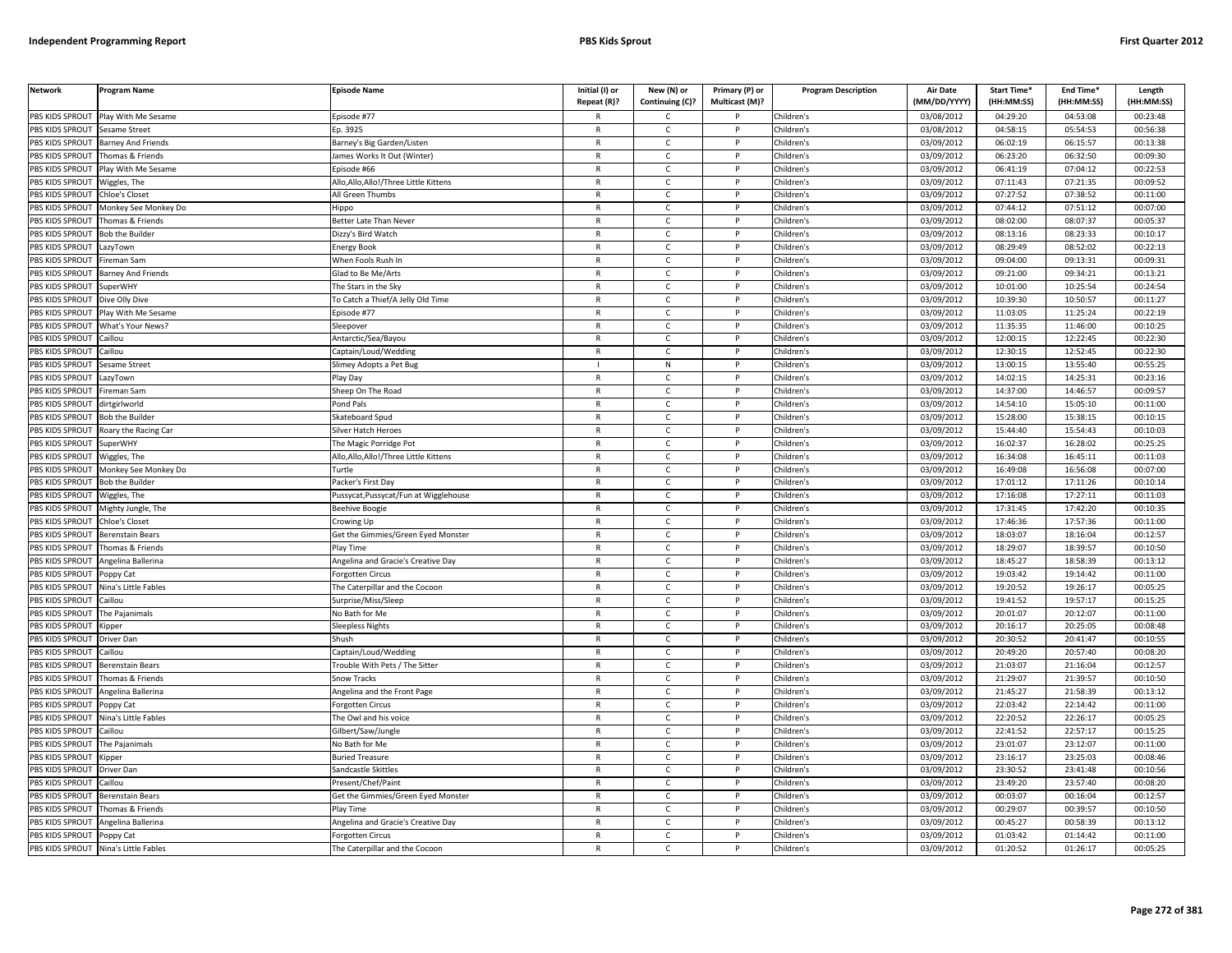| <b>Network</b>                     | Program Name                      | <b>Episode Name</b>                                    | Initial (I) or<br>Repeat (R)? | New (N) or<br>Continuing (C)? | Primary (P) or<br>Multicast (M)? | <b>Program Description</b> | <b>Air Date</b><br>(MM/DD/YYYY) | Start Time*<br>(HH:MM:SS) | End Time <sup>®</sup><br>(HH:MM:SS) | Length<br>(HH:MM:SS) |
|------------------------------------|-----------------------------------|--------------------------------------------------------|-------------------------------|-------------------------------|----------------------------------|----------------------------|---------------------------------|---------------------------|-------------------------------------|----------------------|
| PBS KIDS SPROUT                    | Caillou                           | Surprise/Miss/Sleep                                    | R                             | C                             |                                  | Children's                 | 03/09/2012                      | 01:41:52                  | 01:57:17                            | 00:15:25             |
| PBS KIDS SPROUT                    | The Pajanimals                    | No Bath for Me                                         | $\mathsf{R}$                  | $\mathsf{C}$                  | P                                | Children's                 | 03/09/2012                      | 02:01:07                  | 02:12:07                            | 00:11:00             |
| PBS KIDS SPROUT                    | Kipper                            | Sleepless Nights                                       | $\mathsf{R}$                  | $\mathsf{C}$                  | P                                | Children's                 | 03/09/2012                      | 02:16:17                  | 02:25:05                            | 00:08:48             |
| PBS KIDS SPROUT                    | <b>Driver Dan</b>                 | Shush                                                  | $\mathsf{R}$                  | $\mathsf{C}$                  | P                                | Children's                 | 03/09/2012                      | 02:30:52                  | 02:41:47                            | 00:10:55             |
| PBS KIDS SPROUT                    | Caillou                           | Captain/Loud/Wedding                                   | $\mathsf{R}$                  | $\mathsf{C}$                  | P                                | Children's                 | 03/09/2012                      | 02:49:20                  | 02:57:40                            | 00:08:20             |
| PBS KIDS SPROUT                    | Barney And Friends                | ook What I Can Do!                                     | $\mathsf{R}$                  | $\mathsf{C}$                  | P                                | Children's                 | 03/09/2012                      | 03:00:15                  | 03:26:52                            | 00:26:37             |
| <b>BS KIDS SPROUT</b>              | ireman Sam                        | Norman's Ark                                           | $\mathsf{R}$                  | $\mathsf{C}$                  | P                                | Children's                 | 03/09/2012                      | 03:30:15                  | 03:40:13                            | 00:09:58             |
| PBS KIDS SPROUT                    | ireman Sam                        | aper Plane Down                                        | $\mathsf{R}$                  | $\mathsf{C}$                  | P                                | Children's                 | 03/09/2012                      | 03:44:15                  | 03:54:11                            | 00:09:56             |
| PBS KIDS SPROUT                    | <b>Barney And Friends</b>         | Caring Hearts                                          | $\mathsf{R}$                  | $\mathsf{C}$                  | P                                | Children's                 | 03/09/2012                      | 03:57:15                  | 04:23:52                            | 00:26:37             |
| PBS KIDS SPROUT                    | lay With Me Sesame                | pisode #78                                             | $\mathsf{R}$                  | $\mathsf{C}$                  | P                                | Children's                 | 03/09/2012                      | 04:29:20                  | 04:53:09                            | 00:23:49             |
| PBS KIDS SPROUT                    | Sesame Street                     | Ep. 3926-Bugs                                          | $\mathsf{R}$                  | $\mathsf{C}$                  | P                                | Children's                 | 03/09/2012                      | 04:58:15                  | 05:54:53                            | 00:56:38             |
| PBS KIDS SPROUT                    | <b>Barney And Friends</b>         | Let's Make Music!                                      | $\mathsf{R}$                  | $\mathsf{C}$                  | <b>D</b>                         | Children's                 | 03/10/2012                      | 06:00:15                  | 06:26:52                            | 00:26:37             |
| PBS KIDS SPROUT                    | Franny's Feet                     | <b>Wedding Day Woe/Slippery Sandcastles</b>            | $\mathsf{R}$                  | $\mathsf{C}$                  | P                                | Children's                 | 03/10/2012                      | 06:32:20                  | 06:43:52                            | 00:11:32             |
| PBS KIDS SPROUT                    | Mama Mirabelle                    | Why Zebras Can't Fly/Super Duper Savanna Animals       | $\mathsf{R}$                  | $\mathsf{C}$                  | P                                | Children's                 | 03/10/2012                      | 06:46:20                  | 06:57:20                            | 00:11:00             |
| PBS KIDS SPROUT                    | Sesame Street                     | Ep. 4038                                               | $\mathsf{R}$                  | $\mathsf{C}$                  | P                                | Children's                 | 03/10/2012                      | 07:00:15                  | 07:55:43                            | 00:55:28             |
| PBS KIDS SPROUT                    | ireman Sam                        | Hot Air                                                | $\mathsf{R}$                  | $\mathsf{C}$                  | P                                | Children's                 | 03/10/2012                      | 08:01:20                  | 08:11:17                            | 00:09:57             |
| PBS KIDS SPROUT                    | Wiggles, The                      | Dance with Wags the Dog/Here Come the Chicken! (SANTA) | $\mathsf{R}$                  | $\mathsf{C}$                  | $\mathsf{P}$                     | Children's                 | 03/10/2012                      | 08:15:20                  | 08:26:20                            | 00:11:00             |
| PBS KIDS SPROUT                    | Caillou                           | Snow/Shoot/Tobog                                       | $\mathsf{R}$                  | $\mathsf{C}$                  | P                                | Children's                 | 03/10/2012                      | 08:30:15                  | 08:52:45                            | 00:22:30             |
| PBS KIDS SPROUT                    | Roary the Racing Car              | Silver Hatch Heroes                                    | $\mathsf{R}$                  | $\mathsf{C}$                  | P                                | Children's                 | 03/10/2012                      | 09:03:32                  | 09:13:02                            | 00:09:30             |
| PBS KIDS SPROUT                    | Monkey See Monkey Do              | lippo                                                  | $\mathsf{R}$                  | $\mathsf{C}$                  | P                                | Children's                 | 03/10/2012                      | 09:39:00                  | 09:46:00                            | 00:07:00             |
| PBS KIDS SPROUT                    | Mighty Jungle, The                | Rhonda's Birthday                                      | $\mathsf{R}$                  | $\mathsf{C}$                  | P                                | Children's                 | 03/10/2012                      | 09:52:40                  | 10:02:45                            | 00:10:05             |
| <b>BS KIDS SPROUT</b>              | Thomas & Friends                  | Gallant Old Engine                                     | $\mathsf{R}$                  | $\mathsf{C}$                  | P                                | Children's                 | 03/10/2012                      | 10:06:00                  | 10:11:07                            | 00:05:07             |
| PBS KIDS SPROUT                    | dirtgirlworld                     | Scrapbox Racer                                         | $\mathsf{R}$                  | $\mathsf{C}$                  | P                                | Children's                 | 03/10/2012                      | 10:17:00                  | 10:27:40                            | 00:10:40             |
| PBS KIDS SPROUT                    | Wiggles, The                      | Dorothy Visits the Museum/Musical Stories              | R                             | $\mathsf{C}$                  | P                                | Children's                 | 03/10/2012                      | 10:33:30                  | 10:44:43                            | 00:11:13             |
| PBS KIDS SPROUT                    | Vay With Me Sesame                | pisode #15                                             | $\mathsf{R}$                  | $\mathsf{C}$                  | P                                | Children's                 | 03/10/2012                      | 10:52:05                  | 11:14:24                            | 00:22:19             |
| PBS KIDS SPROUT                    | What's Your News?                 | Dance                                                  | $\mathsf{R}$                  | $\mathsf{C}$                  | P                                | Children's                 | 03/10/2012                      | 11:24:52                  | 11:35:17                            | 00:10:25             |
| PBS KIDS SPROUT                    | Caillou                           | Magnet/Dino/Astro                                      | $\mathsf{R}$                  | $\mathsf{C}$                  | P                                | Children's                 | 03/10/2012                      | 12:00:15                  | 12:22:45                            | 00:22:30             |
| PBS KIDS SPROUT                    | Caillou                           | Bird/Trip/Dragon                                       | $\mathsf{R}$                  | $\mathsf{C}$                  | P                                | Children's                 | 03/10/2012                      | 12:30:15                  | 12:52:45                            | 00:22:30             |
| PBS KIDS SPROUT                    | Sesame Street                     | Imo Steps in for Super Grover                          |                               | ${\sf N}$                     | <b>D</b>                         | Children's                 | 03/10/2012                      | 13:00:15                  | 13:53:50                            | 00:53:35             |
| PBS KIDS SPROUT                    | LazyTown                          | Prince Stingy                                          | $\mathsf{R}$                  | $\mathsf{C}$                  | P                                | Children's                 | 03/10/2012                      | 14:02:15                  | 14:25:25                            | 00:23:10             |
| PBS KIDS SPROUT                    | ireman Sam                        | Alarm on the Beach                                     | $\mathsf{R}$                  | $\mathsf{C}$                  | P                                | Children's                 | 03/10/2012                      | 14:37:00                  | 14:46:57                            | 00:09:57             |
| PBS KIDS SPROUT                    | dirtgirlworld                     | ungus                                                  | $\mathsf{R}$                  | $\mathsf{C}$                  | P                                | Children's                 | 03/10/2012                      | 14:54:10                  | 15:05:10                            | 00:11:00             |
| PBS KIDS SPROUT                    | <b>Bob the Builder</b>            | Muck's Monster                                         | $\mathsf{R}$                  | $\mathsf{C}$                  | P                                | Children's                 | 03/10/2012                      | 15:28:00                  | 15:38:15                            | 00:10:15             |
| PBS KIDS SPROUT                    | Roary the Racing Car              | Dodgems                                                | $\mathsf{R}$                  | $\mathsf{C}$                  | P                                | Children's                 | 03/10/2012                      | 15:44:40                  | 15:54:43                            | 00:10:03             |
| PBS KIDS SPROUT                    | <b>SuperWHY</b>                   | Pinocchio                                              | $\mathsf{R}$                  | $\mathsf{C}$                  | P                                | Children's                 | 03/10/2012                      | 16:02:37                  | 16:28:01                            | 00:25:24             |
| PBS KIDS SPROUT                    | Wiggles, The                      | Nick-Nack Paddy-Wack/I Drive the Big Red Car           | $\mathsf{R}$                  | $\mathsf{C}$                  | P                                | Children's                 | 03/10/2012                      | 16:34:08                  | 16:45:07                            | 00:10:59             |
| PBS KIDS SPROUT                    | Monkey See Monkey Do              | lamingo                                                | R                             | C                             | P                                | Children's                 | 03/10/2012                      | 16:49:08                  | 16:56:08                            | 00:07:00             |
| PBS KIDS SPROUT                    | <b>Bob the Builder</b>            | The Bob House                                          | $\mathsf{R}$<br>$\mathsf{R}$  | $\mathsf{C}$                  | P<br>P                           | Children's                 | 03/10/2012                      | 17:01:12                  | 17:11:26                            | 00:10:14             |
| PBS KIDS SPROUT<br>PBS KIDS SPROUT | Wiggles, The                      | Hello!/The Five Senses                                 | $\mathsf{R}$                  | C<br>$\mathsf{C}$             | P                                | Children's<br>Children's   | 03/10/2012                      | 17:16:08<br>17:31:45      | 17:27:08<br>17:42:20                | 00:11:00<br>00:10:35 |
| <b>BS KIDS SPROUT</b>              | Mighty Jungle, The                | lower Picking Rules<br>On Frozen Pond                  | $\mathsf{R}$                  | $\mathsf{C}$                  | P                                |                            | 03/10/2012                      | 17:46:36                  | 17:57:36                            | 00:11:00             |
| PBS KIDS SPROUT                    | Chloe's Closet<br>ilms & Specials | <b>Elmo and Abby's Birthday Fun</b>                    | $\mathsf{R}$                  | $\mathcal{C}$                 | Þ                                | Children's<br>Children's   | 03/10/2012<br>03/10/2012        | 18:03:00                  | 18:50:15                            | 00:47:15             |
| PBS KIDS SPROUT                    |                                   |                                                        |                               |                               | P                                |                            |                                 | 19:03:42                  | 19:14:42                            |                      |
| PBS KIDS SPROUT                    | Poppy Cat<br>Vina's Little Fables | Dear Rocket-Cat<br>he Dog and the Crab                 | R<br>$\mathsf{R}$             | C<br>$\mathsf{C}$             | P                                | Children's<br>Children's   | 03/10/2012<br>03/10/2012        | 19:20:52                  | 19:26:17                            | 00:11:00<br>00:05:25 |
| PBS KIDS SPROUT                    | Caillou                           | Drums/Band/Sing                                        | $\mathsf{R}$                  | $\mathsf{C}$                  | P                                | Children's                 | 03/10/2012                      | 19:41:52                  | 19:57:17                            | 00:15:25             |
| PBS KIDS SPROUT                    | The Pajanimals                    | An Octopus Hug                                         | $\mathsf{R}$                  | $\mathsf{C}$                  | P                                | Children's                 | 03/10/2012                      | 20:01:07                  | 20:12:07                            | 00:11:00             |
| PBS KIDS SPROUT                    | Kipper                            | Magnifying Glass                                       | $\mathsf{R}$                  | $\mathsf{C}$                  | P                                | Children's                 | 03/10/2012                      | 20:16:17                  | 20:25:04                            | 00:08:47             |
| PBS KIDS SPROUT                    | Driver Dan                        | aster Faster                                           | $\mathsf{R}$                  | $\mathsf{C}$                  | P                                | Children's                 | 03/10/2012                      | 20:30:52                  | 20:41:48                            | 00:10:56             |
| PBS KIDS SPROUT                    | Caillou                           | Bird/Trip/Dragon                                       | $\mathsf{R}$                  | $\mathsf{C}$                  | P                                | Children's                 | 03/10/2012                      | 20:49:20                  | 20:57:40                            | 00:08:20             |
| PBS KIDS SPROUT                    | ilms & Specials                   | Elmo and Abby's Birthday Fun                           | R                             | C                             | P                                | Children's                 | 03/10/2012                      | 21:03:00                  | 21:50:15                            | 00:47:15             |
| PBS KIDS SPROUT                    | Poppy Cat                         | Cousin Alma                                            | R                             | $\mathsf{C}$                  | P                                | Children's                 | 03/10/2012                      | 22:03:42                  | 22:14:42                            | 00:11:00             |
| PBS KIDS SPROUT                    | Nina's Little Fables              | he Dog and the Crab                                    | $\mathsf{R}$                  | $\mathsf{C}$                  | P                                | Children's                 | 03/10/2012                      | 22:20:52                  | 22:26:17                            | 00:05:25             |
| PBS KIDS SPROUT                    | Caillou                           | Present/Chef/Paint                                     | $\mathsf{R}$                  | $\mathsf{C}$                  | P                                | Children's                 | 03/10/2012                      | 22:41:52                  | 22:57:17                            | 00:15:25             |
| PBS KIDS SPROUT                    | The Pajanimals                    | An Octopus Hug                                         | $\mathsf{R}$                  | $\mathsf{C}$                  | P                                | Children's                 | 03/10/2012                      | 23:01:07                  | 23:12:07                            | 00:11:00             |
| PBS KIDS SPROUT                    | Kipper                            | Magnifying Glass                                       | $\mathsf{R}$                  | $\mathsf{C}$                  | P                                | Children's                 | 03/10/2012                      | 23:16:17                  | 23:25:04                            | 00:08:47             |
| PBS KIDS SPROUT                    | <b>Driver Dan</b>                 | <b>Too Hot To Trot</b>                                 | $\mathsf{R}$                  | C                             | P                                | Children's                 | 03/10/2012                      | 23:30:52                  | 23:41:48                            | 00:10:56             |
| PBS KIDS SPROUT                    | Caillou                           | Library/Book/Story                                     | R                             | $\epsilon$                    | P                                | Children's                 | $\sqrt{03}/10/2012$             | 23:49:20                  | 23:57:40                            | 00:08:20             |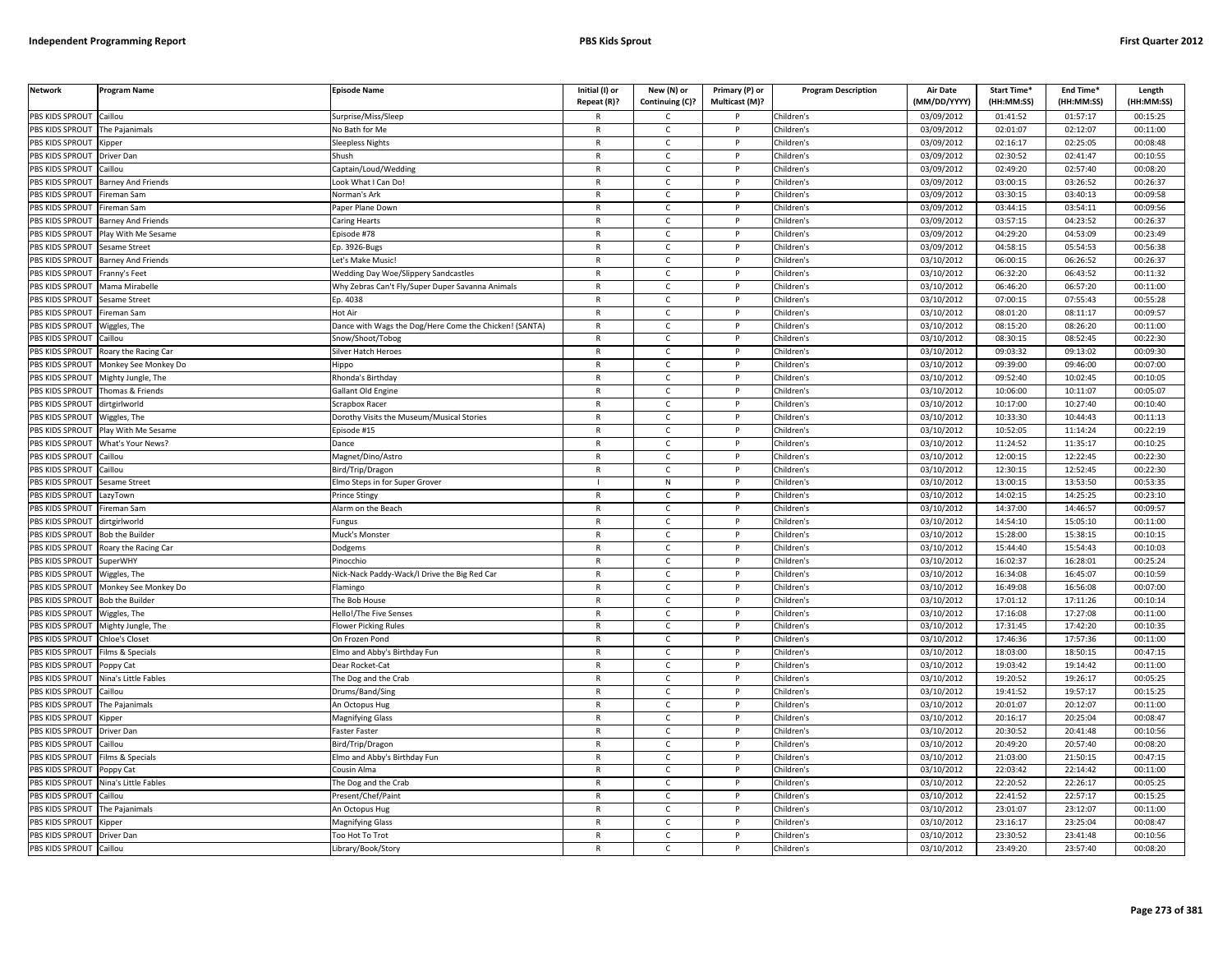| 03/10/2012<br>00:03:00<br>00:50:15<br>00:47:15<br>PBS KIDS SPROUT<br>Films & Specials<br>Elmo and Abby's Birthday Fun<br>Children's<br>$\mathsf{C}$<br>PBS KIDS SPROUT<br>Children's<br>03/10/2012<br>01:03:42<br>Poppy Cat<br>Dear Rocket-Cat<br>$\mathsf{R}$<br>$\mathsf{C}$<br>P<br>01:14:42<br>00:11:00<br>PBS KIDS SPROUT<br>Nina's Little Fables<br>03/10/2012<br>01:20:52<br>01:26:17<br>00:05:25<br>The Dog and the Crab<br>$\mathsf{C}$<br>Children's<br>$\mathsf{R}$<br>PBS KIDS SPROUT<br>$\mathsf{R}$<br>$\mathsf{C}$<br><sub>D</sub><br>Children's<br>03/10/2012<br>01:41:52<br>01:57:17<br>00:15:25<br>Caillou<br>Drums/Band/Sing<br>PBS KIDS SPROUT<br>The Pajanimals<br>Children's<br>03/10/2012<br>03:01:07<br>03:12:07<br>00:11:00<br>An Octopus Hug<br>$\mathsf{R}$<br>C<br>PBS KIDS SPROUT<br>03/10/2012<br>03:25:04<br>$\mathsf{R}$<br>$\mathsf{C}$<br>Children's<br>03:16:17<br>00:08:47<br><b>Magnifying Glass</b><br>P<br>.ipper<br>PBS KIDS SPROUT<br>03/10/2012<br>03:30:52<br>03:41:48<br>00:10:56<br>Faster Faster<br>$\mathsf{C}$<br>Children's<br>Driver Dan<br>$\mathsf{R}$<br>P<br>PBS KIDS SPROUT<br>$\mathsf{C}$<br>03/10/2012<br>03:49:20<br>03:57:40<br>00:08:20<br>Bird/Trip/Dragon<br>$\mathsf{R}$<br><b>D</b><br>Children's<br>Caillou<br>PBS KIDS SPROUT<br>04:26:52<br>$\mathsf{C}$<br>03/10/2012<br>04:00:15<br>00:26:37<br><b>Barney And Friends</b><br>Let's Make Music!<br>$\mathsf{R}$<br>Children's<br>P<br>03/10/2012<br>04:55:29<br>PBS KIDS SPROUT<br>lay With Me Sesame<br>$\mathsf{C}$<br>Children's<br>04:31:20<br>00:24:09<br>pisode #1<br>$\mathsf{R}$<br>PBS KIDS SPROUT<br>03/10/2012<br>05:00:15<br>05:56:53<br>00:56:38<br>Sesame Street<br>Ep. 3928-Pets<br>$\mathsf{R}$<br>C<br>P<br>Children's<br>PBS KIDS SPROUT<br>03/11/2012<br>06:00:15<br>06:26:52<br>00:26:37<br>Barney And Friends<br>$\mathsf{C}$<br>Children's<br>Movin' Along<br>$\mathsf{R}$<br>PBS KIDS SPROUT<br>Franny's Feet<br>ights in the Night/Picture This<br>$\mathsf{R}$<br>$\mathsf{C}$<br>P<br>Children's<br>03/11/2012<br>06:32:20<br>06:43:51<br>00:11:31<br>06:46:20<br>06:57:20<br>PBS KIDS SPROUT<br>Mama Mirabelle<br>Come out of Your Shell/Travels with Mama<br>$\mathsf{C}$<br>Children's<br>03/11/2012<br>00:11:00<br>$\mathsf{R}$<br>07:56:11<br>PBS KIDS SPROUT<br>Sesame Street<br>Ep. 4039<br>$\mathsf{R}$<br>$\mathsf{C}$<br>$\mathsf{P}$<br>Children's<br>03/11/2012<br>07:00:15<br>00:55:56<br>PBS KIDS SPROUT<br>Children's<br>03/11/2012<br>08:01:20<br>08:11:17<br>00:09:57<br>Fireman Sam<br>Danger By The Double<br>$\mathsf{R}$<br>C<br>P<br>PBS KIDS SPROUT<br>Sail Around the World/Dorothy's Tea Time (SANTA)<br>$\mathsf{C}$<br>Children's<br>03/11/2012<br>08:15:20<br>08:26:21<br>00:11:01<br>Wiggles, The<br>$\mathsf{R}$<br>P<br>PBS KIDS SPROUT<br>03/11/2012<br>08:30:15<br>08:52:45<br>00:22:30<br>Caillou<br>Drums/Band/Sing<br>$\mathsf{R}$<br>$\mathsf{C}$<br>P<br>Children's<br>09:03:32<br>00:09:30<br>PBS KIDS SPROUT<br>Roary the Racing Car<br>Dodgems<br>$\mathsf{R}$<br>$\mathsf{C}$<br>P<br>Children's<br>03/11/2012<br>09:13:02<br>PBS KIDS SPROUT<br>03/11/2012<br>09:39:00<br>09:46:00<br>00:07:00<br>Monkey See Monkey Do<br>Camel<br>$\mathsf{R}$<br>$\mathsf{C}$<br>P<br>Children's<br>PBS KIDS SPROUT<br>$\mathsf{R}$<br>$\mathsf{C}$<br>D<br>Children's<br>03/11/2012<br>09:52:40<br>10:02:45<br>00:10:05<br>Mighty Jungle, The<br>Silly Day in the Jungle<br>PBS KIDS SPROUT<br>Thomas & Friends<br>03/11/2012<br>10:06:00<br>10:11:07<br>00:05:07<br>Rusty to Rescue<br>C<br>Children's<br>R<br>PBS KIDS SPROUT<br>$\mathsf{C}$<br>10:17:00<br>Pollination<br>$\mathsf{R}$<br><b>D</b><br>Children's<br>03/11/2012<br>10:27:40<br>00:10:40<br>dirtgirlworld<br>PBS KIDS SPROUT<br>10:33:30<br>10:44:42<br>Dorothy Visits the Museum/Musical Stories<br>$\mathsf{C}$<br>Children's<br>03/11/2012<br>00:11:12<br>Wiggles, The<br>$\mathsf{R}$<br>P<br>PBS KIDS SPROUT<br>03/11/2012<br>10:52:05<br>11:14:31<br>00:22:26<br>lay With Me Sesame<br>$\mathsf{C}$<br>$\mathsf{P}$<br>Children's<br>Episode #16<br>$\mathsf{R}$<br>11:24:52<br>PBS KIDS SPROUT<br>$\mathsf{C}$<br>03/11/2012<br>11:35:17<br>00:10:25<br>What's Your News?<br>Whistle<br>$\mathsf{R}$<br>Children's<br>P<br>PBS KIDS SPROUT<br>12:00:15<br>12:22:45<br>00:22:30<br>$\mathsf{C}$<br>Children's<br>03/11/2012<br>Caillou<br>Library/Book/Story<br>$\mathsf{R}$<br>PBS KIDS SPROUT<br>$\mathsf{R}$<br>$\mathsf{C}$<br>03/11/2012<br>12:30:15<br>12:52:45<br>00:22:30<br>Caillou<br>Surprise/Miss/Sleep<br>P<br>Children's<br>PBS KIDS SPROUT<br>03/11/2012<br>13:00:15<br>13:54:16<br>00:54:01<br>Children's<br>Sesame Street<br>Abby's First Sleepover<br>N<br>14:02:15<br>14:25:45<br>00:23:30<br>PBS KIDS SPROUT<br>03/11/2012<br>LazyTown<br><b>Robbie's Greatest Misses</b><br>$\mathsf{R}$<br>C<br>Children's<br>P<br>PBS KIDS SPROUT<br>14:37:00<br>14:46:57<br>Fireman Sam<br>Hot Air<br>$\mathsf{C}$<br>Children's<br>03/11/2012<br>00:09:57<br>$\mathsf{R}$<br>P<br>14:54:10<br>15:05:10<br>PBS KIDS SPROUT<br>dirtgirlworld<br>Apples<br>$\mathsf{R}$<br>$\mathsf{C}$<br>Children's<br>03/11/2012<br>00:11:00<br>$\mathsf{P}$<br>PBS KIDS SPROUT<br>$\mathsf{C}$<br>Children's<br>03/11/2012<br>15:28:00<br>15:38:15<br>00:10:15<br><b>Bob the Builder</b><br>Spud the Dragon<br>$\mathsf{R}$<br>P<br>PBS KIDS SPROUT<br>03/11/2012<br>15:44:40<br>15:54:43<br>00:10:03<br>Roary the Racing Car<br>Tall Story Roary<br>$\mathsf{R}$<br>C<br>P<br>Children's<br>PBS KIDS SPROUT<br><b>SuperWHY</b><br>$\mathsf{C}$<br>Children's<br>03/11/2012<br>16:02:37<br>16:28:01<br>00:25:24<br>Momotaro The Peach Boy<br>$\mathsf{R}$<br>P<br>16:34:08<br>16:45:09<br>PBS KIDS SPROUT<br>Niggles, The<br>Nick-Nack Paddy-Wack/I Drive the Big Red Car<br>$\mathsf{R}$<br>$\mathsf{C}$<br>P<br>Children's<br>03/11/2012<br>00:11:01<br>PBS KIDS SPROUT<br>03/11/2012<br>16:49:08<br>16:56:08<br>00:07:00<br>Monkey See Monkey Do<br>Giraffe<br>$\mathsf{R}$<br>$\mathsf{C}$<br>Children's<br>PBS KIDS SPROUT<br><b>Bob the Builder</b><br><b>Bob's Fresh Start</b><br>$\mathsf{R}$<br>$\mathsf{C}$<br>D<br>Children's<br>03/11/2012<br>17:01:12<br>17:11:27<br>00:10:15<br>PBS KIDS SPROUT<br>Hello!/The Five Senses<br>Children's<br>03/11/2012<br>17:16:08<br>17:27:07<br>00:10:59<br>Wiggles, The<br>R<br>C<br>PBS KIDS SPROUT<br>$\mathsf{R}$<br>$\mathsf{C}$<br>Children's<br>03/11/2012<br>17:31:45<br>17:42:20<br>00:10:35<br>Mighty Jungle, The<br>ungle Campout<br>PBS KIDS SPROUT<br>03/11/2012<br>17:46:36<br>17:57:36<br>00:11:00<br>Chloe's Closet<br>$\mathsf{C}$<br>Children's<br>The Great Banana Caper<br>$\mathsf{R}$<br>P<br>PBS KIDS SPROUT<br>03/11/2012<br>18:03:09<br>00:12:59<br>Trouble With Pets / The Sitter<br>$\mathsf{R}$<br>$\epsilon$<br><b>D</b><br>Children's<br>18:16:08<br>Berenstain Bears<br>PBS KIDS SPROUT<br>18:30:04<br>18:38:50<br>$\mathsf{C}$<br>03/11/2012<br>00:08:46<br><b>Kipper</b><br>Big Owl's Bath<br>$\mathsf{R}$<br>P<br>Children's<br>PBS KIDS SPROUT<br>03/11/2012<br>18:44:35<br>00:13:11<br>$\mathsf{C}$<br>Children's<br>18:57:46<br>Angelina Ballerina<br>Angelina's Gift for Ms. Mimi<br>$\mathsf{R}$<br>19:02:57<br>19:13:57<br>PBS KIDS SPROUT<br>$\mathsf{C}$<br>03/11/2012<br>00:11:00<br>Poppy Cat<br>Dolphin Dreams<br>$\mathsf{R}$<br>P<br>Children's<br>PBS KIDS SPROUT<br>03/11/2012<br>19:19:14<br>19:29:13<br>00:09:59<br>Thomas & Friends<br>$\mathsf{C}$<br>Children's<br>Thomas and the Storyteller<br>$\mathsf{R}$<br>PBS KIDS SPROUT<br>19:43:07<br>19:58:32<br>$\mathsf{C}$<br>Children's<br>03/11/2012<br>00:15:25<br>Caillou<br>Show/Magic/Castle<br>$\mathsf{R}$<br>P<br>03/11/2012<br>PBS KIDS SPROUT<br>The Pajanimals<br>A Super Sweet Night<br>$\mathsf{R}$<br>$\mathsf{C}$<br>P<br>Children's<br>20:03:07<br>20:14:07<br>00:11:00<br>20:19:49<br>PBS KIDS SPROUT<br>Nina's Little Fables<br>The Mole and the Eagle<br>$\mathsf{R}$<br>$\mathsf{C}$<br>P<br>Children's<br>03/11/2012<br>20:25:14<br>00:05:25<br>PBS KIDS SPROUT<br>20:30:53<br>20:41:49<br>Driver Dan<br>Mix and Match<br>C<br>Children's<br>03/11/2012<br>00:10:56<br>R<br>PBS KIDS SPROUT<br>$\mathsf{C}$<br>Children's<br>03/11/2012<br>20:49:20<br>20:57:40<br>00:08:20<br>Caillou<br>Bird/Trip/Dragon<br>$\mathsf{R}$<br>P<br>PBS KIDS SPROUT<br>lug and Make Up / Big Road Race<br>Children's<br>03/11/2012<br>21:03:09<br>21:16:06<br>00:12:57<br>Berenstain Bears<br>$\mathsf{R}$<br>C<br>P<br>21:30:04<br>21:38:50<br>00:08:46<br>PBS KIDS SPROUT<br><b>Cipper is Unwell</b><br>$\mathsf{R}$<br>$\mathsf{C}$<br>P<br>Children's<br>03/11/2012<br><i><b>Sipper</b></i><br>21:44:35<br>21:57:47<br>00:13:12<br>PBS KIDS SPROUT<br>Angelina Ballerina<br>Angelina Keeps the Peace<br>$\mathsf{R}$<br>$\mathsf{C}$<br>Children's<br>03/11/2012<br>PBS KIDS SPROUT<br>03/11/2012<br>22:02:57<br>22:13:57<br>00:11:00<br>Poppy Cat<br>Case Closed<br>$\mathsf{R}$<br>$\mathsf{C}$<br>P<br>Children's<br>PBS KIDS SPROUT<br>Thomas & Friends<br>Duncan and the Hot Air Balloon<br>03/11/2012<br>22:19:14<br>22:29:13<br>00:09:59<br>C<br>Children's<br>PBS KIDS SPROUT<br>22:43:07<br>Caillou<br>Captain/Loud/Wedding<br>$\mathsf{R}$<br>$\mathsf{C}$<br>Children's<br>22:58:32<br>00:15:25 | <b>Network</b> | Program Name | <b>Episode Name</b> | Initial (I) or<br>Repeat (R)? | New (N) or<br>Continuing (C)? | Primary (P) or<br>Multicast (M)? | <b>Program Description</b> | <b>Air Date</b><br>(MM/DD/YYYY) | Start Time*<br>(HH:MM:SS) | End Time*<br>(HH:MM:SS) | Length<br>(HH:MM:SS) |
|-----------------------------------------------------------------------------------------------------------------------------------------------------------------------------------------------------------------------------------------------------------------------------------------------------------------------------------------------------------------------------------------------------------------------------------------------------------------------------------------------------------------------------------------------------------------------------------------------------------------------------------------------------------------------------------------------------------------------------------------------------------------------------------------------------------------------------------------------------------------------------------------------------------------------------------------------------------------------------------------------------------------------------------------------------------------------------------------------------------------------------------------------------------------------------------------------------------------------------------------------------------------------------------------------------------------------------------------------------------------------------------------------------------------------------------------------------------------------------------------------------------------------------------------------------------------------------------------------------------------------------------------------------------------------------------------------------------------------------------------------------------------------------------------------------------------------------------------------------------------------------------------------------------------------------------------------------------------------------------------------------------------------------------------------------------------------------------------------------------------------------------------------------------------------------------------------------------------------------------------------------------------------------------------------------------------------------------------------------------------------------------------------------------------------------------------------------------------------------------------------------------------------------------------------------------------------------------------------------------------------------------------------------------------------------------------------------------------------------------------------------------------------------------------------------------------------------------------------------------------------------------------------------------------------------------------------------------------------------------------------------------------------------------------------------------------------------------------------------------------------------------------------------------------------------------------------------------------------------------------------------------------------------------------------------------------------------------------------------------------------------------------------------------------------------------------------------------------------------------------------------------------------------------------------------------------------------------------------------------------------------------------------------------------------------------------------------------------------------------------------------------------------------------------------------------------------------------------------------------------------------------------------------------------------------------------------------------------------------------------------------------------------------------------------------------------------------------------------------------------------------------------------------------------------------------------------------------------------------------------------------------------------------------------------------------------------------------------------------------------------------------------------------------------------------------------------------------------------------------------------------------------------------------------------------------------------------------------------------------------------------------------------------------------------------------------------------------------------------------------------------------------------------------------------------------------------------------------------------------------------------------------------------------------------------------------------------------------------------------------------------------------------------------------------------------------------------------------------------------------------------------------------------------------------------------------------------------------------------------------------------------------------------------------------------------------------------------------------------------------------------------------------------------------------------------------------------------------------------------------------------------------------------------------------------------------------------------------------------------------------------------------------------------------------------------------------------------------------------------------------------------------------------------------------------------------------------------------------------------------------------------------------------------------------------------------------------------------------------------------------------------------------------------------------------------------------------------------------------------------------------------------------------------------------------------------------------------------------------------------------------------------------------------------------------------------------------------------------------------------------------------------------------------------------------------------------------------------------------------------------------------------------------------------------------------------------------------------------------------------------------------------------------------------------------------------------------------------------------------------------------------------------------------------------------------------------------------------------------------------------------------------------------------------------------------------------------------------------------------------------------------------------------------------------------------------------------------------------------------------------------------------------------------------------------------------------------------------------------------------------------------------------------------------------------------------------------------------------------------------------------------------------------------------------------------------------------------------------------------------------------------------------------------------------------------------------------------------------------------------------------------------------------------------------------------------------------------------------------------------------------------------------------------------------------------------------------------------------------------------------------------------------------------------------------------------------------------------------------------------------------------------------------------------------------------------------------------------------------------------------------------------------------------------------------------------------------------------------------------------------------------------------------------------------------------------------------------------------------------------------------------------------------------------------------------------------------------------------------------------------------------------------------------------------------------------------------------------------------------------------------------------------------------------------------------------------------------------------------------------------------------------------------------------------------------------------------------------------------------------------------------------------------------------------------------------------------------------------------------------------------------------------------------------------------------------------------------------------------------------------------------------------------------------------------------------------------------------------------------------------------------------------------------------------------------------------|----------------|--------------|---------------------|-------------------------------|-------------------------------|----------------------------------|----------------------------|---------------------------------|---------------------------|-------------------------|----------------------|
|                                                                                                                                                                                                                                                                                                                                                                                                                                                                                                                                                                                                                                                                                                                                                                                                                                                                                                                                                                                                                                                                                                                                                                                                                                                                                                                                                                                                                                                                                                                                                                                                                                                                                                                                                                                                                                                                                                                                                                                                                                                                                                                                                                                                                                                                                                                                                                                                                                                                                                                                                                                                                                                                                                                                                                                                                                                                                                                                                                                                                                                                                                                                                                                                                                                                                                                                                                                                                                                                                                                                                                                                                                                                                                                                                                                                                                                                                                                                                                                                                                                                                                                                                                                                                                                                                                                                                                                                                                                                                                                                                                                                                                                                                                                                                                                                                                                                                                                                                                                                                                                                                                                                                                                                                                                                                                                                                                                                                                                                                                                                                                                                                                                                                                                                                                                                                                                                                                                                                                                                                                                                                                                                                                                                                                                                                                                                                                                                                                                                                                                                                                                                                                                                                                                                                                                                                                                                                                                                                                                                                                                                                                                                                                                                                                                                                                                                                                                                                                                                                                                                                                                                                                                                                                                                                                                                                                                                                                                                                                                                                                                                                                                                                                                                                                                                                                                                                                                                                                                                                                                                                                                                                                                                                                                                                                                                                                                                                                                                                                                                                                                                                                                                                                                                                                                                                                                       |                |              |                     |                               |                               |                                  |                            |                                 |                           |                         |                      |
|                                                                                                                                                                                                                                                                                                                                                                                                                                                                                                                                                                                                                                                                                                                                                                                                                                                                                                                                                                                                                                                                                                                                                                                                                                                                                                                                                                                                                                                                                                                                                                                                                                                                                                                                                                                                                                                                                                                                                                                                                                                                                                                                                                                                                                                                                                                                                                                                                                                                                                                                                                                                                                                                                                                                                                                                                                                                                                                                                                                                                                                                                                                                                                                                                                                                                                                                                                                                                                                                                                                                                                                                                                                                                                                                                                                                                                                                                                                                                                                                                                                                                                                                                                                                                                                                                                                                                                                                                                                                                                                                                                                                                                                                                                                                                                                                                                                                                                                                                                                                                                                                                                                                                                                                                                                                                                                                                                                                                                                                                                                                                                                                                                                                                                                                                                                                                                                                                                                                                                                                                                                                                                                                                                                                                                                                                                                                                                                                                                                                                                                                                                                                                                                                                                                                                                                                                                                                                                                                                                                                                                                                                                                                                                                                                                                                                                                                                                                                                                                                                                                                                                                                                                                                                                                                                                                                                                                                                                                                                                                                                                                                                                                                                                                                                                                                                                                                                                                                                                                                                                                                                                                                                                                                                                                                                                                                                                                                                                                                                                                                                                                                                                                                                                                                                                                                                                                       |                |              |                     |                               |                               |                                  |                            |                                 |                           |                         |                      |
|                                                                                                                                                                                                                                                                                                                                                                                                                                                                                                                                                                                                                                                                                                                                                                                                                                                                                                                                                                                                                                                                                                                                                                                                                                                                                                                                                                                                                                                                                                                                                                                                                                                                                                                                                                                                                                                                                                                                                                                                                                                                                                                                                                                                                                                                                                                                                                                                                                                                                                                                                                                                                                                                                                                                                                                                                                                                                                                                                                                                                                                                                                                                                                                                                                                                                                                                                                                                                                                                                                                                                                                                                                                                                                                                                                                                                                                                                                                                                                                                                                                                                                                                                                                                                                                                                                                                                                                                                                                                                                                                                                                                                                                                                                                                                                                                                                                                                                                                                                                                                                                                                                                                                                                                                                                                                                                                                                                                                                                                                                                                                                                                                                                                                                                                                                                                                                                                                                                                                                                                                                                                                                                                                                                                                                                                                                                                                                                                                                                                                                                                                                                                                                                                                                                                                                                                                                                                                                                                                                                                                                                                                                                                                                                                                                                                                                                                                                                                                                                                                                                                                                                                                                                                                                                                                                                                                                                                                                                                                                                                                                                                                                                                                                                                                                                                                                                                                                                                                                                                                                                                                                                                                                                                                                                                                                                                                                                                                                                                                                                                                                                                                                                                                                                                                                                                                                                       |                |              |                     |                               |                               |                                  |                            |                                 |                           |                         |                      |
|                                                                                                                                                                                                                                                                                                                                                                                                                                                                                                                                                                                                                                                                                                                                                                                                                                                                                                                                                                                                                                                                                                                                                                                                                                                                                                                                                                                                                                                                                                                                                                                                                                                                                                                                                                                                                                                                                                                                                                                                                                                                                                                                                                                                                                                                                                                                                                                                                                                                                                                                                                                                                                                                                                                                                                                                                                                                                                                                                                                                                                                                                                                                                                                                                                                                                                                                                                                                                                                                                                                                                                                                                                                                                                                                                                                                                                                                                                                                                                                                                                                                                                                                                                                                                                                                                                                                                                                                                                                                                                                                                                                                                                                                                                                                                                                                                                                                                                                                                                                                                                                                                                                                                                                                                                                                                                                                                                                                                                                                                                                                                                                                                                                                                                                                                                                                                                                                                                                                                                                                                                                                                                                                                                                                                                                                                                                                                                                                                                                                                                                                                                                                                                                                                                                                                                                                                                                                                                                                                                                                                                                                                                                                                                                                                                                                                                                                                                                                                                                                                                                                                                                                                                                                                                                                                                                                                                                                                                                                                                                                                                                                                                                                                                                                                                                                                                                                                                                                                                                                                                                                                                                                                                                                                                                                                                                                                                                                                                                                                                                                                                                                                                                                                                                                                                                                                                                       |                |              |                     |                               |                               |                                  |                            |                                 |                           |                         |                      |
|                                                                                                                                                                                                                                                                                                                                                                                                                                                                                                                                                                                                                                                                                                                                                                                                                                                                                                                                                                                                                                                                                                                                                                                                                                                                                                                                                                                                                                                                                                                                                                                                                                                                                                                                                                                                                                                                                                                                                                                                                                                                                                                                                                                                                                                                                                                                                                                                                                                                                                                                                                                                                                                                                                                                                                                                                                                                                                                                                                                                                                                                                                                                                                                                                                                                                                                                                                                                                                                                                                                                                                                                                                                                                                                                                                                                                                                                                                                                                                                                                                                                                                                                                                                                                                                                                                                                                                                                                                                                                                                                                                                                                                                                                                                                                                                                                                                                                                                                                                                                                                                                                                                                                                                                                                                                                                                                                                                                                                                                                                                                                                                                                                                                                                                                                                                                                                                                                                                                                                                                                                                                                                                                                                                                                                                                                                                                                                                                                                                                                                                                                                                                                                                                                                                                                                                                                                                                                                                                                                                                                                                                                                                                                                                                                                                                                                                                                                                                                                                                                                                                                                                                                                                                                                                                                                                                                                                                                                                                                                                                                                                                                                                                                                                                                                                                                                                                                                                                                                                                                                                                                                                                                                                                                                                                                                                                                                                                                                                                                                                                                                                                                                                                                                                                                                                                                                                       |                |              |                     |                               |                               |                                  |                            |                                 |                           |                         |                      |
|                                                                                                                                                                                                                                                                                                                                                                                                                                                                                                                                                                                                                                                                                                                                                                                                                                                                                                                                                                                                                                                                                                                                                                                                                                                                                                                                                                                                                                                                                                                                                                                                                                                                                                                                                                                                                                                                                                                                                                                                                                                                                                                                                                                                                                                                                                                                                                                                                                                                                                                                                                                                                                                                                                                                                                                                                                                                                                                                                                                                                                                                                                                                                                                                                                                                                                                                                                                                                                                                                                                                                                                                                                                                                                                                                                                                                                                                                                                                                                                                                                                                                                                                                                                                                                                                                                                                                                                                                                                                                                                                                                                                                                                                                                                                                                                                                                                                                                                                                                                                                                                                                                                                                                                                                                                                                                                                                                                                                                                                                                                                                                                                                                                                                                                                                                                                                                                                                                                                                                                                                                                                                                                                                                                                                                                                                                                                                                                                                                                                                                                                                                                                                                                                                                                                                                                                                                                                                                                                                                                                                                                                                                                                                                                                                                                                                                                                                                                                                                                                                                                                                                                                                                                                                                                                                                                                                                                                                                                                                                                                                                                                                                                                                                                                                                                                                                                                                                                                                                                                                                                                                                                                                                                                                                                                                                                                                                                                                                                                                                                                                                                                                                                                                                                                                                                                                                                       |                |              |                     |                               |                               |                                  |                            |                                 |                           |                         |                      |
|                                                                                                                                                                                                                                                                                                                                                                                                                                                                                                                                                                                                                                                                                                                                                                                                                                                                                                                                                                                                                                                                                                                                                                                                                                                                                                                                                                                                                                                                                                                                                                                                                                                                                                                                                                                                                                                                                                                                                                                                                                                                                                                                                                                                                                                                                                                                                                                                                                                                                                                                                                                                                                                                                                                                                                                                                                                                                                                                                                                                                                                                                                                                                                                                                                                                                                                                                                                                                                                                                                                                                                                                                                                                                                                                                                                                                                                                                                                                                                                                                                                                                                                                                                                                                                                                                                                                                                                                                                                                                                                                                                                                                                                                                                                                                                                                                                                                                                                                                                                                                                                                                                                                                                                                                                                                                                                                                                                                                                                                                                                                                                                                                                                                                                                                                                                                                                                                                                                                                                                                                                                                                                                                                                                                                                                                                                                                                                                                                                                                                                                                                                                                                                                                                                                                                                                                                                                                                                                                                                                                                                                                                                                                                                                                                                                                                                                                                                                                                                                                                                                                                                                                                                                                                                                                                                                                                                                                                                                                                                                                                                                                                                                                                                                                                                                                                                                                                                                                                                                                                                                                                                                                                                                                                                                                                                                                                                                                                                                                                                                                                                                                                                                                                                                                                                                                                                                       |                |              |                     |                               |                               |                                  |                            |                                 |                           |                         |                      |
|                                                                                                                                                                                                                                                                                                                                                                                                                                                                                                                                                                                                                                                                                                                                                                                                                                                                                                                                                                                                                                                                                                                                                                                                                                                                                                                                                                                                                                                                                                                                                                                                                                                                                                                                                                                                                                                                                                                                                                                                                                                                                                                                                                                                                                                                                                                                                                                                                                                                                                                                                                                                                                                                                                                                                                                                                                                                                                                                                                                                                                                                                                                                                                                                                                                                                                                                                                                                                                                                                                                                                                                                                                                                                                                                                                                                                                                                                                                                                                                                                                                                                                                                                                                                                                                                                                                                                                                                                                                                                                                                                                                                                                                                                                                                                                                                                                                                                                                                                                                                                                                                                                                                                                                                                                                                                                                                                                                                                                                                                                                                                                                                                                                                                                                                                                                                                                                                                                                                                                                                                                                                                                                                                                                                                                                                                                                                                                                                                                                                                                                                                                                                                                                                                                                                                                                                                                                                                                                                                                                                                                                                                                                                                                                                                                                                                                                                                                                                                                                                                                                                                                                                                                                                                                                                                                                                                                                                                                                                                                                                                                                                                                                                                                                                                                                                                                                                                                                                                                                                                                                                                                                                                                                                                                                                                                                                                                                                                                                                                                                                                                                                                                                                                                                                                                                                                                                       |                |              |                     |                               |                               |                                  |                            |                                 |                           |                         |                      |
|                                                                                                                                                                                                                                                                                                                                                                                                                                                                                                                                                                                                                                                                                                                                                                                                                                                                                                                                                                                                                                                                                                                                                                                                                                                                                                                                                                                                                                                                                                                                                                                                                                                                                                                                                                                                                                                                                                                                                                                                                                                                                                                                                                                                                                                                                                                                                                                                                                                                                                                                                                                                                                                                                                                                                                                                                                                                                                                                                                                                                                                                                                                                                                                                                                                                                                                                                                                                                                                                                                                                                                                                                                                                                                                                                                                                                                                                                                                                                                                                                                                                                                                                                                                                                                                                                                                                                                                                                                                                                                                                                                                                                                                                                                                                                                                                                                                                                                                                                                                                                                                                                                                                                                                                                                                                                                                                                                                                                                                                                                                                                                                                                                                                                                                                                                                                                                                                                                                                                                                                                                                                                                                                                                                                                                                                                                                                                                                                                                                                                                                                                                                                                                                                                                                                                                                                                                                                                                                                                                                                                                                                                                                                                                                                                                                                                                                                                                                                                                                                                                                                                                                                                                                                                                                                                                                                                                                                                                                                                                                                                                                                                                                                                                                                                                                                                                                                                                                                                                                                                                                                                                                                                                                                                                                                                                                                                                                                                                                                                                                                                                                                                                                                                                                                                                                                                                                       |                |              |                     |                               |                               |                                  |                            |                                 |                           |                         |                      |
|                                                                                                                                                                                                                                                                                                                                                                                                                                                                                                                                                                                                                                                                                                                                                                                                                                                                                                                                                                                                                                                                                                                                                                                                                                                                                                                                                                                                                                                                                                                                                                                                                                                                                                                                                                                                                                                                                                                                                                                                                                                                                                                                                                                                                                                                                                                                                                                                                                                                                                                                                                                                                                                                                                                                                                                                                                                                                                                                                                                                                                                                                                                                                                                                                                                                                                                                                                                                                                                                                                                                                                                                                                                                                                                                                                                                                                                                                                                                                                                                                                                                                                                                                                                                                                                                                                                                                                                                                                                                                                                                                                                                                                                                                                                                                                                                                                                                                                                                                                                                                                                                                                                                                                                                                                                                                                                                                                                                                                                                                                                                                                                                                                                                                                                                                                                                                                                                                                                                                                                                                                                                                                                                                                                                                                                                                                                                                                                                                                                                                                                                                                                                                                                                                                                                                                                                                                                                                                                                                                                                                                                                                                                                                                                                                                                                                                                                                                                                                                                                                                                                                                                                                                                                                                                                                                                                                                                                                                                                                                                                                                                                                                                                                                                                                                                                                                                                                                                                                                                                                                                                                                                                                                                                                                                                                                                                                                                                                                                                                                                                                                                                                                                                                                                                                                                                                                                       |                |              |                     |                               |                               |                                  |                            |                                 |                           |                         |                      |
|                                                                                                                                                                                                                                                                                                                                                                                                                                                                                                                                                                                                                                                                                                                                                                                                                                                                                                                                                                                                                                                                                                                                                                                                                                                                                                                                                                                                                                                                                                                                                                                                                                                                                                                                                                                                                                                                                                                                                                                                                                                                                                                                                                                                                                                                                                                                                                                                                                                                                                                                                                                                                                                                                                                                                                                                                                                                                                                                                                                                                                                                                                                                                                                                                                                                                                                                                                                                                                                                                                                                                                                                                                                                                                                                                                                                                                                                                                                                                                                                                                                                                                                                                                                                                                                                                                                                                                                                                                                                                                                                                                                                                                                                                                                                                                                                                                                                                                                                                                                                                                                                                                                                                                                                                                                                                                                                                                                                                                                                                                                                                                                                                                                                                                                                                                                                                                                                                                                                                                                                                                                                                                                                                                                                                                                                                                                                                                                                                                                                                                                                                                                                                                                                                                                                                                                                                                                                                                                                                                                                                                                                                                                                                                                                                                                                                                                                                                                                                                                                                                                                                                                                                                                                                                                                                                                                                                                                                                                                                                                                                                                                                                                                                                                                                                                                                                                                                                                                                                                                                                                                                                                                                                                                                                                                                                                                                                                                                                                                                                                                                                                                                                                                                                                                                                                                                                                       |                |              |                     |                               |                               |                                  |                            |                                 |                           |                         |                      |
|                                                                                                                                                                                                                                                                                                                                                                                                                                                                                                                                                                                                                                                                                                                                                                                                                                                                                                                                                                                                                                                                                                                                                                                                                                                                                                                                                                                                                                                                                                                                                                                                                                                                                                                                                                                                                                                                                                                                                                                                                                                                                                                                                                                                                                                                                                                                                                                                                                                                                                                                                                                                                                                                                                                                                                                                                                                                                                                                                                                                                                                                                                                                                                                                                                                                                                                                                                                                                                                                                                                                                                                                                                                                                                                                                                                                                                                                                                                                                                                                                                                                                                                                                                                                                                                                                                                                                                                                                                                                                                                                                                                                                                                                                                                                                                                                                                                                                                                                                                                                                                                                                                                                                                                                                                                                                                                                                                                                                                                                                                                                                                                                                                                                                                                                                                                                                                                                                                                                                                                                                                                                                                                                                                                                                                                                                                                                                                                                                                                                                                                                                                                                                                                                                                                                                                                                                                                                                                                                                                                                                                                                                                                                                                                                                                                                                                                                                                                                                                                                                                                                                                                                                                                                                                                                                                                                                                                                                                                                                                                                                                                                                                                                                                                                                                                                                                                                                                                                                                                                                                                                                                                                                                                                                                                                                                                                                                                                                                                                                                                                                                                                                                                                                                                                                                                                                                                       |                |              |                     |                               |                               |                                  |                            |                                 |                           |                         |                      |
|                                                                                                                                                                                                                                                                                                                                                                                                                                                                                                                                                                                                                                                                                                                                                                                                                                                                                                                                                                                                                                                                                                                                                                                                                                                                                                                                                                                                                                                                                                                                                                                                                                                                                                                                                                                                                                                                                                                                                                                                                                                                                                                                                                                                                                                                                                                                                                                                                                                                                                                                                                                                                                                                                                                                                                                                                                                                                                                                                                                                                                                                                                                                                                                                                                                                                                                                                                                                                                                                                                                                                                                                                                                                                                                                                                                                                                                                                                                                                                                                                                                                                                                                                                                                                                                                                                                                                                                                                                                                                                                                                                                                                                                                                                                                                                                                                                                                                                                                                                                                                                                                                                                                                                                                                                                                                                                                                                                                                                                                                                                                                                                                                                                                                                                                                                                                                                                                                                                                                                                                                                                                                                                                                                                                                                                                                                                                                                                                                                                                                                                                                                                                                                                                                                                                                                                                                                                                                                                                                                                                                                                                                                                                                                                                                                                                                                                                                                                                                                                                                                                                                                                                                                                                                                                                                                                                                                                                                                                                                                                                                                                                                                                                                                                                                                                                                                                                                                                                                                                                                                                                                                                                                                                                                                                                                                                                                                                                                                                                                                                                                                                                                                                                                                                                                                                                                                                       |                |              |                     |                               |                               |                                  |                            |                                 |                           |                         |                      |
|                                                                                                                                                                                                                                                                                                                                                                                                                                                                                                                                                                                                                                                                                                                                                                                                                                                                                                                                                                                                                                                                                                                                                                                                                                                                                                                                                                                                                                                                                                                                                                                                                                                                                                                                                                                                                                                                                                                                                                                                                                                                                                                                                                                                                                                                                                                                                                                                                                                                                                                                                                                                                                                                                                                                                                                                                                                                                                                                                                                                                                                                                                                                                                                                                                                                                                                                                                                                                                                                                                                                                                                                                                                                                                                                                                                                                                                                                                                                                                                                                                                                                                                                                                                                                                                                                                                                                                                                                                                                                                                                                                                                                                                                                                                                                                                                                                                                                                                                                                                                                                                                                                                                                                                                                                                                                                                                                                                                                                                                                                                                                                                                                                                                                                                                                                                                                                                                                                                                                                                                                                                                                                                                                                                                                                                                                                                                                                                                                                                                                                                                                                                                                                                                                                                                                                                                                                                                                                                                                                                                                                                                                                                                                                                                                                                                                                                                                                                                                                                                                                                                                                                                                                                                                                                                                                                                                                                                                                                                                                                                                                                                                                                                                                                                                                                                                                                                                                                                                                                                                                                                                                                                                                                                                                                                                                                                                                                                                                                                                                                                                                                                                                                                                                                                                                                                                                                       |                |              |                     |                               |                               |                                  |                            |                                 |                           |                         |                      |
|                                                                                                                                                                                                                                                                                                                                                                                                                                                                                                                                                                                                                                                                                                                                                                                                                                                                                                                                                                                                                                                                                                                                                                                                                                                                                                                                                                                                                                                                                                                                                                                                                                                                                                                                                                                                                                                                                                                                                                                                                                                                                                                                                                                                                                                                                                                                                                                                                                                                                                                                                                                                                                                                                                                                                                                                                                                                                                                                                                                                                                                                                                                                                                                                                                                                                                                                                                                                                                                                                                                                                                                                                                                                                                                                                                                                                                                                                                                                                                                                                                                                                                                                                                                                                                                                                                                                                                                                                                                                                                                                                                                                                                                                                                                                                                                                                                                                                                                                                                                                                                                                                                                                                                                                                                                                                                                                                                                                                                                                                                                                                                                                                                                                                                                                                                                                                                                                                                                                                                                                                                                                                                                                                                                                                                                                                                                                                                                                                                                                                                                                                                                                                                                                                                                                                                                                                                                                                                                                                                                                                                                                                                                                                                                                                                                                                                                                                                                                                                                                                                                                                                                                                                                                                                                                                                                                                                                                                                                                                                                                                                                                                                                                                                                                                                                                                                                                                                                                                                                                                                                                                                                                                                                                                                                                                                                                                                                                                                                                                                                                                                                                                                                                                                                                                                                                                                                       |                |              |                     |                               |                               |                                  |                            |                                 |                           |                         |                      |
|                                                                                                                                                                                                                                                                                                                                                                                                                                                                                                                                                                                                                                                                                                                                                                                                                                                                                                                                                                                                                                                                                                                                                                                                                                                                                                                                                                                                                                                                                                                                                                                                                                                                                                                                                                                                                                                                                                                                                                                                                                                                                                                                                                                                                                                                                                                                                                                                                                                                                                                                                                                                                                                                                                                                                                                                                                                                                                                                                                                                                                                                                                                                                                                                                                                                                                                                                                                                                                                                                                                                                                                                                                                                                                                                                                                                                                                                                                                                                                                                                                                                                                                                                                                                                                                                                                                                                                                                                                                                                                                                                                                                                                                                                                                                                                                                                                                                                                                                                                                                                                                                                                                                                                                                                                                                                                                                                                                                                                                                                                                                                                                                                                                                                                                                                                                                                                                                                                                                                                                                                                                                                                                                                                                                                                                                                                                                                                                                                                                                                                                                                                                                                                                                                                                                                                                                                                                                                                                                                                                                                                                                                                                                                                                                                                                                                                                                                                                                                                                                                                                                                                                                                                                                                                                                                                                                                                                                                                                                                                                                                                                                                                                                                                                                                                                                                                                                                                                                                                                                                                                                                                                                                                                                                                                                                                                                                                                                                                                                                                                                                                                                                                                                                                                                                                                                                                                       |                |              |                     |                               |                               |                                  |                            |                                 |                           |                         |                      |
|                                                                                                                                                                                                                                                                                                                                                                                                                                                                                                                                                                                                                                                                                                                                                                                                                                                                                                                                                                                                                                                                                                                                                                                                                                                                                                                                                                                                                                                                                                                                                                                                                                                                                                                                                                                                                                                                                                                                                                                                                                                                                                                                                                                                                                                                                                                                                                                                                                                                                                                                                                                                                                                                                                                                                                                                                                                                                                                                                                                                                                                                                                                                                                                                                                                                                                                                                                                                                                                                                                                                                                                                                                                                                                                                                                                                                                                                                                                                                                                                                                                                                                                                                                                                                                                                                                                                                                                                                                                                                                                                                                                                                                                                                                                                                                                                                                                                                                                                                                                                                                                                                                                                                                                                                                                                                                                                                                                                                                                                                                                                                                                                                                                                                                                                                                                                                                                                                                                                                                                                                                                                                                                                                                                                                                                                                                                                                                                                                                                                                                                                                                                                                                                                                                                                                                                                                                                                                                                                                                                                                                                                                                                                                                                                                                                                                                                                                                                                                                                                                                                                                                                                                                                                                                                                                                                                                                                                                                                                                                                                                                                                                                                                                                                                                                                                                                                                                                                                                                                                                                                                                                                                                                                                                                                                                                                                                                                                                                                                                                                                                                                                                                                                                                                                                                                                                                                       |                |              |                     |                               |                               |                                  |                            |                                 |                           |                         |                      |
|                                                                                                                                                                                                                                                                                                                                                                                                                                                                                                                                                                                                                                                                                                                                                                                                                                                                                                                                                                                                                                                                                                                                                                                                                                                                                                                                                                                                                                                                                                                                                                                                                                                                                                                                                                                                                                                                                                                                                                                                                                                                                                                                                                                                                                                                                                                                                                                                                                                                                                                                                                                                                                                                                                                                                                                                                                                                                                                                                                                                                                                                                                                                                                                                                                                                                                                                                                                                                                                                                                                                                                                                                                                                                                                                                                                                                                                                                                                                                                                                                                                                                                                                                                                                                                                                                                                                                                                                                                                                                                                                                                                                                                                                                                                                                                                                                                                                                                                                                                                                                                                                                                                                                                                                                                                                                                                                                                                                                                                                                                                                                                                                                                                                                                                                                                                                                                                                                                                                                                                                                                                                                                                                                                                                                                                                                                                                                                                                                                                                                                                                                                                                                                                                                                                                                                                                                                                                                                                                                                                                                                                                                                                                                                                                                                                                                                                                                                                                                                                                                                                                                                                                                                                                                                                                                                                                                                                                                                                                                                                                                                                                                                                                                                                                                                                                                                                                                                                                                                                                                                                                                                                                                                                                                                                                                                                                                                                                                                                                                                                                                                                                                                                                                                                                                                                                                                                       |                |              |                     |                               |                               |                                  |                            |                                 |                           |                         |                      |
|                                                                                                                                                                                                                                                                                                                                                                                                                                                                                                                                                                                                                                                                                                                                                                                                                                                                                                                                                                                                                                                                                                                                                                                                                                                                                                                                                                                                                                                                                                                                                                                                                                                                                                                                                                                                                                                                                                                                                                                                                                                                                                                                                                                                                                                                                                                                                                                                                                                                                                                                                                                                                                                                                                                                                                                                                                                                                                                                                                                                                                                                                                                                                                                                                                                                                                                                                                                                                                                                                                                                                                                                                                                                                                                                                                                                                                                                                                                                                                                                                                                                                                                                                                                                                                                                                                                                                                                                                                                                                                                                                                                                                                                                                                                                                                                                                                                                                                                                                                                                                                                                                                                                                                                                                                                                                                                                                                                                                                                                                                                                                                                                                                                                                                                                                                                                                                                                                                                                                                                                                                                                                                                                                                                                                                                                                                                                                                                                                                                                                                                                                                                                                                                                                                                                                                                                                                                                                                                                                                                                                                                                                                                                                                                                                                                                                                                                                                                                                                                                                                                                                                                                                                                                                                                                                                                                                                                                                                                                                                                                                                                                                                                                                                                                                                                                                                                                                                                                                                                                                                                                                                                                                                                                                                                                                                                                                                                                                                                                                                                                                                                                                                                                                                                                                                                                                                                       |                |              |                     |                               |                               |                                  |                            |                                 |                           |                         |                      |
|                                                                                                                                                                                                                                                                                                                                                                                                                                                                                                                                                                                                                                                                                                                                                                                                                                                                                                                                                                                                                                                                                                                                                                                                                                                                                                                                                                                                                                                                                                                                                                                                                                                                                                                                                                                                                                                                                                                                                                                                                                                                                                                                                                                                                                                                                                                                                                                                                                                                                                                                                                                                                                                                                                                                                                                                                                                                                                                                                                                                                                                                                                                                                                                                                                                                                                                                                                                                                                                                                                                                                                                                                                                                                                                                                                                                                                                                                                                                                                                                                                                                                                                                                                                                                                                                                                                                                                                                                                                                                                                                                                                                                                                                                                                                                                                                                                                                                                                                                                                                                                                                                                                                                                                                                                                                                                                                                                                                                                                                                                                                                                                                                                                                                                                                                                                                                                                                                                                                                                                                                                                                                                                                                                                                                                                                                                                                                                                                                                                                                                                                                                                                                                                                                                                                                                                                                                                                                                                                                                                                                                                                                                                                                                                                                                                                                                                                                                                                                                                                                                                                                                                                                                                                                                                                                                                                                                                                                                                                                                                                                                                                                                                                                                                                                                                                                                                                                                                                                                                                                                                                                                                                                                                                                                                                                                                                                                                                                                                                                                                                                                                                                                                                                                                                                                                                                                                       |                |              |                     |                               |                               |                                  |                            |                                 |                           |                         |                      |
|                                                                                                                                                                                                                                                                                                                                                                                                                                                                                                                                                                                                                                                                                                                                                                                                                                                                                                                                                                                                                                                                                                                                                                                                                                                                                                                                                                                                                                                                                                                                                                                                                                                                                                                                                                                                                                                                                                                                                                                                                                                                                                                                                                                                                                                                                                                                                                                                                                                                                                                                                                                                                                                                                                                                                                                                                                                                                                                                                                                                                                                                                                                                                                                                                                                                                                                                                                                                                                                                                                                                                                                                                                                                                                                                                                                                                                                                                                                                                                                                                                                                                                                                                                                                                                                                                                                                                                                                                                                                                                                                                                                                                                                                                                                                                                                                                                                                                                                                                                                                                                                                                                                                                                                                                                                                                                                                                                                                                                                                                                                                                                                                                                                                                                                                                                                                                                                                                                                                                                                                                                                                                                                                                                                                                                                                                                                                                                                                                                                                                                                                                                                                                                                                                                                                                                                                                                                                                                                                                                                                                                                                                                                                                                                                                                                                                                                                                                                                                                                                                                                                                                                                                                                                                                                                                                                                                                                                                                                                                                                                                                                                                                                                                                                                                                                                                                                                                                                                                                                                                                                                                                                                                                                                                                                                                                                                                                                                                                                                                                                                                                                                                                                                                                                                                                                                                                                       |                |              |                     |                               |                               |                                  |                            |                                 |                           |                         |                      |
|                                                                                                                                                                                                                                                                                                                                                                                                                                                                                                                                                                                                                                                                                                                                                                                                                                                                                                                                                                                                                                                                                                                                                                                                                                                                                                                                                                                                                                                                                                                                                                                                                                                                                                                                                                                                                                                                                                                                                                                                                                                                                                                                                                                                                                                                                                                                                                                                                                                                                                                                                                                                                                                                                                                                                                                                                                                                                                                                                                                                                                                                                                                                                                                                                                                                                                                                                                                                                                                                                                                                                                                                                                                                                                                                                                                                                                                                                                                                                                                                                                                                                                                                                                                                                                                                                                                                                                                                                                                                                                                                                                                                                                                                                                                                                                                                                                                                                                                                                                                                                                                                                                                                                                                                                                                                                                                                                                                                                                                                                                                                                                                                                                                                                                                                                                                                                                                                                                                                                                                                                                                                                                                                                                                                                                                                                                                                                                                                                                                                                                                                                                                                                                                                                                                                                                                                                                                                                                                                                                                                                                                                                                                                                                                                                                                                                                                                                                                                                                                                                                                                                                                                                                                                                                                                                                                                                                                                                                                                                                                                                                                                                                                                                                                                                                                                                                                                                                                                                                                                                                                                                                                                                                                                                                                                                                                                                                                                                                                                                                                                                                                                                                                                                                                                                                                                                                                       |                |              |                     |                               |                               |                                  |                            |                                 |                           |                         |                      |
|                                                                                                                                                                                                                                                                                                                                                                                                                                                                                                                                                                                                                                                                                                                                                                                                                                                                                                                                                                                                                                                                                                                                                                                                                                                                                                                                                                                                                                                                                                                                                                                                                                                                                                                                                                                                                                                                                                                                                                                                                                                                                                                                                                                                                                                                                                                                                                                                                                                                                                                                                                                                                                                                                                                                                                                                                                                                                                                                                                                                                                                                                                                                                                                                                                                                                                                                                                                                                                                                                                                                                                                                                                                                                                                                                                                                                                                                                                                                                                                                                                                                                                                                                                                                                                                                                                                                                                                                                                                                                                                                                                                                                                                                                                                                                                                                                                                                                                                                                                                                                                                                                                                                                                                                                                                                                                                                                                                                                                                                                                                                                                                                                                                                                                                                                                                                                                                                                                                                                                                                                                                                                                                                                                                                                                                                                                                                                                                                                                                                                                                                                                                                                                                                                                                                                                                                                                                                                                                                                                                                                                                                                                                                                                                                                                                                                                                                                                                                                                                                                                                                                                                                                                                                                                                                                                                                                                                                                                                                                                                                                                                                                                                                                                                                                                                                                                                                                                                                                                                                                                                                                                                                                                                                                                                                                                                                                                                                                                                                                                                                                                                                                                                                                                                                                                                                                                                       |                |              |                     |                               |                               |                                  |                            |                                 |                           |                         |                      |
|                                                                                                                                                                                                                                                                                                                                                                                                                                                                                                                                                                                                                                                                                                                                                                                                                                                                                                                                                                                                                                                                                                                                                                                                                                                                                                                                                                                                                                                                                                                                                                                                                                                                                                                                                                                                                                                                                                                                                                                                                                                                                                                                                                                                                                                                                                                                                                                                                                                                                                                                                                                                                                                                                                                                                                                                                                                                                                                                                                                                                                                                                                                                                                                                                                                                                                                                                                                                                                                                                                                                                                                                                                                                                                                                                                                                                                                                                                                                                                                                                                                                                                                                                                                                                                                                                                                                                                                                                                                                                                                                                                                                                                                                                                                                                                                                                                                                                                                                                                                                                                                                                                                                                                                                                                                                                                                                                                                                                                                                                                                                                                                                                                                                                                                                                                                                                                                                                                                                                                                                                                                                                                                                                                                                                                                                                                                                                                                                                                                                                                                                                                                                                                                                                                                                                                                                                                                                                                                                                                                                                                                                                                                                                                                                                                                                                                                                                                                                                                                                                                                                                                                                                                                                                                                                                                                                                                                                                                                                                                                                                                                                                                                                                                                                                                                                                                                                                                                                                                                                                                                                                                                                                                                                                                                                                                                                                                                                                                                                                                                                                                                                                                                                                                                                                                                                                                                       |                |              |                     |                               |                               |                                  |                            |                                 |                           |                         |                      |
|                                                                                                                                                                                                                                                                                                                                                                                                                                                                                                                                                                                                                                                                                                                                                                                                                                                                                                                                                                                                                                                                                                                                                                                                                                                                                                                                                                                                                                                                                                                                                                                                                                                                                                                                                                                                                                                                                                                                                                                                                                                                                                                                                                                                                                                                                                                                                                                                                                                                                                                                                                                                                                                                                                                                                                                                                                                                                                                                                                                                                                                                                                                                                                                                                                                                                                                                                                                                                                                                                                                                                                                                                                                                                                                                                                                                                                                                                                                                                                                                                                                                                                                                                                                                                                                                                                                                                                                                                                                                                                                                                                                                                                                                                                                                                                                                                                                                                                                                                                                                                                                                                                                                                                                                                                                                                                                                                                                                                                                                                                                                                                                                                                                                                                                                                                                                                                                                                                                                                                                                                                                                                                                                                                                                                                                                                                                                                                                                                                                                                                                                                                                                                                                                                                                                                                                                                                                                                                                                                                                                                                                                                                                                                                                                                                                                                                                                                                                                                                                                                                                                                                                                                                                                                                                                                                                                                                                                                                                                                                                                                                                                                                                                                                                                                                                                                                                                                                                                                                                                                                                                                                                                                                                                                                                                                                                                                                                                                                                                                                                                                                                                                                                                                                                                                                                                                                                       |                |              |                     |                               |                               |                                  |                            |                                 |                           |                         |                      |
|                                                                                                                                                                                                                                                                                                                                                                                                                                                                                                                                                                                                                                                                                                                                                                                                                                                                                                                                                                                                                                                                                                                                                                                                                                                                                                                                                                                                                                                                                                                                                                                                                                                                                                                                                                                                                                                                                                                                                                                                                                                                                                                                                                                                                                                                                                                                                                                                                                                                                                                                                                                                                                                                                                                                                                                                                                                                                                                                                                                                                                                                                                                                                                                                                                                                                                                                                                                                                                                                                                                                                                                                                                                                                                                                                                                                                                                                                                                                                                                                                                                                                                                                                                                                                                                                                                                                                                                                                                                                                                                                                                                                                                                                                                                                                                                                                                                                                                                                                                                                                                                                                                                                                                                                                                                                                                                                                                                                                                                                                                                                                                                                                                                                                                                                                                                                                                                                                                                                                                                                                                                                                                                                                                                                                                                                                                                                                                                                                                                                                                                                                                                                                                                                                                                                                                                                                                                                                                                                                                                                                                                                                                                                                                                                                                                                                                                                                                                                                                                                                                                                                                                                                                                                                                                                                                                                                                                                                                                                                                                                                                                                                                                                                                                                                                                                                                                                                                                                                                                                                                                                                                                                                                                                                                                                                                                                                                                                                                                                                                                                                                                                                                                                                                                                                                                                                                                       |                |              |                     |                               |                               |                                  |                            |                                 |                           |                         |                      |
|                                                                                                                                                                                                                                                                                                                                                                                                                                                                                                                                                                                                                                                                                                                                                                                                                                                                                                                                                                                                                                                                                                                                                                                                                                                                                                                                                                                                                                                                                                                                                                                                                                                                                                                                                                                                                                                                                                                                                                                                                                                                                                                                                                                                                                                                                                                                                                                                                                                                                                                                                                                                                                                                                                                                                                                                                                                                                                                                                                                                                                                                                                                                                                                                                                                                                                                                                                                                                                                                                                                                                                                                                                                                                                                                                                                                                                                                                                                                                                                                                                                                                                                                                                                                                                                                                                                                                                                                                                                                                                                                                                                                                                                                                                                                                                                                                                                                                                                                                                                                                                                                                                                                                                                                                                                                                                                                                                                                                                                                                                                                                                                                                                                                                                                                                                                                                                                                                                                                                                                                                                                                                                                                                                                                                                                                                                                                                                                                                                                                                                                                                                                                                                                                                                                                                                                                                                                                                                                                                                                                                                                                                                                                                                                                                                                                                                                                                                                                                                                                                                                                                                                                                                                                                                                                                                                                                                                                                                                                                                                                                                                                                                                                                                                                                                                                                                                                                                                                                                                                                                                                                                                                                                                                                                                                                                                                                                                                                                                                                                                                                                                                                                                                                                                                                                                                                                                       |                |              |                     |                               |                               |                                  |                            |                                 |                           |                         |                      |
|                                                                                                                                                                                                                                                                                                                                                                                                                                                                                                                                                                                                                                                                                                                                                                                                                                                                                                                                                                                                                                                                                                                                                                                                                                                                                                                                                                                                                                                                                                                                                                                                                                                                                                                                                                                                                                                                                                                                                                                                                                                                                                                                                                                                                                                                                                                                                                                                                                                                                                                                                                                                                                                                                                                                                                                                                                                                                                                                                                                                                                                                                                                                                                                                                                                                                                                                                                                                                                                                                                                                                                                                                                                                                                                                                                                                                                                                                                                                                                                                                                                                                                                                                                                                                                                                                                                                                                                                                                                                                                                                                                                                                                                                                                                                                                                                                                                                                                                                                                                                                                                                                                                                                                                                                                                                                                                                                                                                                                                                                                                                                                                                                                                                                                                                                                                                                                                                                                                                                                                                                                                                                                                                                                                                                                                                                                                                                                                                                                                                                                                                                                                                                                                                                                                                                                                                                                                                                                                                                                                                                                                                                                                                                                                                                                                                                                                                                                                                                                                                                                                                                                                                                                                                                                                                                                                                                                                                                                                                                                                                                                                                                                                                                                                                                                                                                                                                                                                                                                                                                                                                                                                                                                                                                                                                                                                                                                                                                                                                                                                                                                                                                                                                                                                                                                                                                                                       |                |              |                     |                               |                               |                                  |                            |                                 |                           |                         |                      |
|                                                                                                                                                                                                                                                                                                                                                                                                                                                                                                                                                                                                                                                                                                                                                                                                                                                                                                                                                                                                                                                                                                                                                                                                                                                                                                                                                                                                                                                                                                                                                                                                                                                                                                                                                                                                                                                                                                                                                                                                                                                                                                                                                                                                                                                                                                                                                                                                                                                                                                                                                                                                                                                                                                                                                                                                                                                                                                                                                                                                                                                                                                                                                                                                                                                                                                                                                                                                                                                                                                                                                                                                                                                                                                                                                                                                                                                                                                                                                                                                                                                                                                                                                                                                                                                                                                                                                                                                                                                                                                                                                                                                                                                                                                                                                                                                                                                                                                                                                                                                                                                                                                                                                                                                                                                                                                                                                                                                                                                                                                                                                                                                                                                                                                                                                                                                                                                                                                                                                                                                                                                                                                                                                                                                                                                                                                                                                                                                                                                                                                                                                                                                                                                                                                                                                                                                                                                                                                                                                                                                                                                                                                                                                                                                                                                                                                                                                                                                                                                                                                                                                                                                                                                                                                                                                                                                                                                                                                                                                                                                                                                                                                                                                                                                                                                                                                                                                                                                                                                                                                                                                                                                                                                                                                                                                                                                                                                                                                                                                                                                                                                                                                                                                                                                                                                                                                                       |                |              |                     |                               |                               |                                  |                            |                                 |                           |                         |                      |
|                                                                                                                                                                                                                                                                                                                                                                                                                                                                                                                                                                                                                                                                                                                                                                                                                                                                                                                                                                                                                                                                                                                                                                                                                                                                                                                                                                                                                                                                                                                                                                                                                                                                                                                                                                                                                                                                                                                                                                                                                                                                                                                                                                                                                                                                                                                                                                                                                                                                                                                                                                                                                                                                                                                                                                                                                                                                                                                                                                                                                                                                                                                                                                                                                                                                                                                                                                                                                                                                                                                                                                                                                                                                                                                                                                                                                                                                                                                                                                                                                                                                                                                                                                                                                                                                                                                                                                                                                                                                                                                                                                                                                                                                                                                                                                                                                                                                                                                                                                                                                                                                                                                                                                                                                                                                                                                                                                                                                                                                                                                                                                                                                                                                                                                                                                                                                                                                                                                                                                                                                                                                                                                                                                                                                                                                                                                                                                                                                                                                                                                                                                                                                                                                                                                                                                                                                                                                                                                                                                                                                                                                                                                                                                                                                                                                                                                                                                                                                                                                                                                                                                                                                                                                                                                                                                                                                                                                                                                                                                                                                                                                                                                                                                                                                                                                                                                                                                                                                                                                                                                                                                                                                                                                                                                                                                                                                                                                                                                                                                                                                                                                                                                                                                                                                                                                                                                       |                |              |                     |                               |                               |                                  |                            |                                 |                           |                         |                      |
|                                                                                                                                                                                                                                                                                                                                                                                                                                                                                                                                                                                                                                                                                                                                                                                                                                                                                                                                                                                                                                                                                                                                                                                                                                                                                                                                                                                                                                                                                                                                                                                                                                                                                                                                                                                                                                                                                                                                                                                                                                                                                                                                                                                                                                                                                                                                                                                                                                                                                                                                                                                                                                                                                                                                                                                                                                                                                                                                                                                                                                                                                                                                                                                                                                                                                                                                                                                                                                                                                                                                                                                                                                                                                                                                                                                                                                                                                                                                                                                                                                                                                                                                                                                                                                                                                                                                                                                                                                                                                                                                                                                                                                                                                                                                                                                                                                                                                                                                                                                                                                                                                                                                                                                                                                                                                                                                                                                                                                                                                                                                                                                                                                                                                                                                                                                                                                                                                                                                                                                                                                                                                                                                                                                                                                                                                                                                                                                                                                                                                                                                                                                                                                                                                                                                                                                                                                                                                                                                                                                                                                                                                                                                                                                                                                                                                                                                                                                                                                                                                                                                                                                                                                                                                                                                                                                                                                                                                                                                                                                                                                                                                                                                                                                                                                                                                                                                                                                                                                                                                                                                                                                                                                                                                                                                                                                                                                                                                                                                                                                                                                                                                                                                                                                                                                                                                                                       |                |              |                     |                               |                               |                                  |                            |                                 |                           |                         |                      |
|                                                                                                                                                                                                                                                                                                                                                                                                                                                                                                                                                                                                                                                                                                                                                                                                                                                                                                                                                                                                                                                                                                                                                                                                                                                                                                                                                                                                                                                                                                                                                                                                                                                                                                                                                                                                                                                                                                                                                                                                                                                                                                                                                                                                                                                                                                                                                                                                                                                                                                                                                                                                                                                                                                                                                                                                                                                                                                                                                                                                                                                                                                                                                                                                                                                                                                                                                                                                                                                                                                                                                                                                                                                                                                                                                                                                                                                                                                                                                                                                                                                                                                                                                                                                                                                                                                                                                                                                                                                                                                                                                                                                                                                                                                                                                                                                                                                                                                                                                                                                                                                                                                                                                                                                                                                                                                                                                                                                                                                                                                                                                                                                                                                                                                                                                                                                                                                                                                                                                                                                                                                                                                                                                                                                                                                                                                                                                                                                                                                                                                                                                                                                                                                                                                                                                                                                                                                                                                                                                                                                                                                                                                                                                                                                                                                                                                                                                                                                                                                                                                                                                                                                                                                                                                                                                                                                                                                                                                                                                                                                                                                                                                                                                                                                                                                                                                                                                                                                                                                                                                                                                                                                                                                                                                                                                                                                                                                                                                                                                                                                                                                                                                                                                                                                                                                                                                                       |                |              |                     |                               |                               |                                  |                            |                                 |                           |                         |                      |
|                                                                                                                                                                                                                                                                                                                                                                                                                                                                                                                                                                                                                                                                                                                                                                                                                                                                                                                                                                                                                                                                                                                                                                                                                                                                                                                                                                                                                                                                                                                                                                                                                                                                                                                                                                                                                                                                                                                                                                                                                                                                                                                                                                                                                                                                                                                                                                                                                                                                                                                                                                                                                                                                                                                                                                                                                                                                                                                                                                                                                                                                                                                                                                                                                                                                                                                                                                                                                                                                                                                                                                                                                                                                                                                                                                                                                                                                                                                                                                                                                                                                                                                                                                                                                                                                                                                                                                                                                                                                                                                                                                                                                                                                                                                                                                                                                                                                                                                                                                                                                                                                                                                                                                                                                                                                                                                                                                                                                                                                                                                                                                                                                                                                                                                                                                                                                                                                                                                                                                                                                                                                                                                                                                                                                                                                                                                                                                                                                                                                                                                                                                                                                                                                                                                                                                                                                                                                                                                                                                                                                                                                                                                                                                                                                                                                                                                                                                                                                                                                                                                                                                                                                                                                                                                                                                                                                                                                                                                                                                                                                                                                                                                                                                                                                                                                                                                                                                                                                                                                                                                                                                                                                                                                                                                                                                                                                                                                                                                                                                                                                                                                                                                                                                                                                                                                                                                       |                |              |                     |                               |                               |                                  |                            |                                 |                           |                         |                      |
|                                                                                                                                                                                                                                                                                                                                                                                                                                                                                                                                                                                                                                                                                                                                                                                                                                                                                                                                                                                                                                                                                                                                                                                                                                                                                                                                                                                                                                                                                                                                                                                                                                                                                                                                                                                                                                                                                                                                                                                                                                                                                                                                                                                                                                                                                                                                                                                                                                                                                                                                                                                                                                                                                                                                                                                                                                                                                                                                                                                                                                                                                                                                                                                                                                                                                                                                                                                                                                                                                                                                                                                                                                                                                                                                                                                                                                                                                                                                                                                                                                                                                                                                                                                                                                                                                                                                                                                                                                                                                                                                                                                                                                                                                                                                                                                                                                                                                                                                                                                                                                                                                                                                                                                                                                                                                                                                                                                                                                                                                                                                                                                                                                                                                                                                                                                                                                                                                                                                                                                                                                                                                                                                                                                                                                                                                                                                                                                                                                                                                                                                                                                                                                                                                                                                                                                                                                                                                                                                                                                                                                                                                                                                                                                                                                                                                                                                                                                                                                                                                                                                                                                                                                                                                                                                                                                                                                                                                                                                                                                                                                                                                                                                                                                                                                                                                                                                                                                                                                                                                                                                                                                                                                                                                                                                                                                                                                                                                                                                                                                                                                                                                                                                                                                                                                                                                                                       |                |              |                     |                               |                               |                                  |                            |                                 |                           |                         |                      |
|                                                                                                                                                                                                                                                                                                                                                                                                                                                                                                                                                                                                                                                                                                                                                                                                                                                                                                                                                                                                                                                                                                                                                                                                                                                                                                                                                                                                                                                                                                                                                                                                                                                                                                                                                                                                                                                                                                                                                                                                                                                                                                                                                                                                                                                                                                                                                                                                                                                                                                                                                                                                                                                                                                                                                                                                                                                                                                                                                                                                                                                                                                                                                                                                                                                                                                                                                                                                                                                                                                                                                                                                                                                                                                                                                                                                                                                                                                                                                                                                                                                                                                                                                                                                                                                                                                                                                                                                                                                                                                                                                                                                                                                                                                                                                                                                                                                                                                                                                                                                                                                                                                                                                                                                                                                                                                                                                                                                                                                                                                                                                                                                                                                                                                                                                                                                                                                                                                                                                                                                                                                                                                                                                                                                                                                                                                                                                                                                                                                                                                                                                                                                                                                                                                                                                                                                                                                                                                                                                                                                                                                                                                                                                                                                                                                                                                                                                                                                                                                                                                                                                                                                                                                                                                                                                                                                                                                                                                                                                                                                                                                                                                                                                                                                                                                                                                                                                                                                                                                                                                                                                                                                                                                                                                                                                                                                                                                                                                                                                                                                                                                                                                                                                                                                                                                                                                                       |                |              |                     |                               |                               |                                  |                            |                                 |                           |                         |                      |
|                                                                                                                                                                                                                                                                                                                                                                                                                                                                                                                                                                                                                                                                                                                                                                                                                                                                                                                                                                                                                                                                                                                                                                                                                                                                                                                                                                                                                                                                                                                                                                                                                                                                                                                                                                                                                                                                                                                                                                                                                                                                                                                                                                                                                                                                                                                                                                                                                                                                                                                                                                                                                                                                                                                                                                                                                                                                                                                                                                                                                                                                                                                                                                                                                                                                                                                                                                                                                                                                                                                                                                                                                                                                                                                                                                                                                                                                                                                                                                                                                                                                                                                                                                                                                                                                                                                                                                                                                                                                                                                                                                                                                                                                                                                                                                                                                                                                                                                                                                                                                                                                                                                                                                                                                                                                                                                                                                                                                                                                                                                                                                                                                                                                                                                                                                                                                                                                                                                                                                                                                                                                                                                                                                                                                                                                                                                                                                                                                                                                                                                                                                                                                                                                                                                                                                                                                                                                                                                                                                                                                                                                                                                                                                                                                                                                                                                                                                                                                                                                                                                                                                                                                                                                                                                                                                                                                                                                                                                                                                                                                                                                                                                                                                                                                                                                                                                                                                                                                                                                                                                                                                                                                                                                                                                                                                                                                                                                                                                                                                                                                                                                                                                                                                                                                                                                                                                       |                |              |                     |                               |                               |                                  |                            |                                 |                           |                         |                      |
|                                                                                                                                                                                                                                                                                                                                                                                                                                                                                                                                                                                                                                                                                                                                                                                                                                                                                                                                                                                                                                                                                                                                                                                                                                                                                                                                                                                                                                                                                                                                                                                                                                                                                                                                                                                                                                                                                                                                                                                                                                                                                                                                                                                                                                                                                                                                                                                                                                                                                                                                                                                                                                                                                                                                                                                                                                                                                                                                                                                                                                                                                                                                                                                                                                                                                                                                                                                                                                                                                                                                                                                                                                                                                                                                                                                                                                                                                                                                                                                                                                                                                                                                                                                                                                                                                                                                                                                                                                                                                                                                                                                                                                                                                                                                                                                                                                                                                                                                                                                                                                                                                                                                                                                                                                                                                                                                                                                                                                                                                                                                                                                                                                                                                                                                                                                                                                                                                                                                                                                                                                                                                                                                                                                                                                                                                                                                                                                                                                                                                                                                                                                                                                                                                                                                                                                                                                                                                                                                                                                                                                                                                                                                                                                                                                                                                                                                                                                                                                                                                                                                                                                                                                                                                                                                                                                                                                                                                                                                                                                                                                                                                                                                                                                                                                                                                                                                                                                                                                                                                                                                                                                                                                                                                                                                                                                                                                                                                                                                                                                                                                                                                                                                                                                                                                                                                                                       |                |              |                     |                               |                               |                                  |                            |                                 |                           |                         |                      |
|                                                                                                                                                                                                                                                                                                                                                                                                                                                                                                                                                                                                                                                                                                                                                                                                                                                                                                                                                                                                                                                                                                                                                                                                                                                                                                                                                                                                                                                                                                                                                                                                                                                                                                                                                                                                                                                                                                                                                                                                                                                                                                                                                                                                                                                                                                                                                                                                                                                                                                                                                                                                                                                                                                                                                                                                                                                                                                                                                                                                                                                                                                                                                                                                                                                                                                                                                                                                                                                                                                                                                                                                                                                                                                                                                                                                                                                                                                                                                                                                                                                                                                                                                                                                                                                                                                                                                                                                                                                                                                                                                                                                                                                                                                                                                                                                                                                                                                                                                                                                                                                                                                                                                                                                                                                                                                                                                                                                                                                                                                                                                                                                                                                                                                                                                                                                                                                                                                                                                                                                                                                                                                                                                                                                                                                                                                                                                                                                                                                                                                                                                                                                                                                                                                                                                                                                                                                                                                                                                                                                                                                                                                                                                                                                                                                                                                                                                                                                                                                                                                                                                                                                                                                                                                                                                                                                                                                                                                                                                                                                                                                                                                                                                                                                                                                                                                                                                                                                                                                                                                                                                                                                                                                                                                                                                                                                                                                                                                                                                                                                                                                                                                                                                                                                                                                                                                                       |                |              |                     |                               |                               |                                  |                            |                                 |                           |                         |                      |
|                                                                                                                                                                                                                                                                                                                                                                                                                                                                                                                                                                                                                                                                                                                                                                                                                                                                                                                                                                                                                                                                                                                                                                                                                                                                                                                                                                                                                                                                                                                                                                                                                                                                                                                                                                                                                                                                                                                                                                                                                                                                                                                                                                                                                                                                                                                                                                                                                                                                                                                                                                                                                                                                                                                                                                                                                                                                                                                                                                                                                                                                                                                                                                                                                                                                                                                                                                                                                                                                                                                                                                                                                                                                                                                                                                                                                                                                                                                                                                                                                                                                                                                                                                                                                                                                                                                                                                                                                                                                                                                                                                                                                                                                                                                                                                                                                                                                                                                                                                                                                                                                                                                                                                                                                                                                                                                                                                                                                                                                                                                                                                                                                                                                                                                                                                                                                                                                                                                                                                                                                                                                                                                                                                                                                                                                                                                                                                                                                                                                                                                                                                                                                                                                                                                                                                                                                                                                                                                                                                                                                                                                                                                                                                                                                                                                                                                                                                                                                                                                                                                                                                                                                                                                                                                                                                                                                                                                                                                                                                                                                                                                                                                                                                                                                                                                                                                                                                                                                                                                                                                                                                                                                                                                                                                                                                                                                                                                                                                                                                                                                                                                                                                                                                                                                                                                                                                       |                |              |                     |                               |                               |                                  |                            |                                 |                           |                         |                      |
|                                                                                                                                                                                                                                                                                                                                                                                                                                                                                                                                                                                                                                                                                                                                                                                                                                                                                                                                                                                                                                                                                                                                                                                                                                                                                                                                                                                                                                                                                                                                                                                                                                                                                                                                                                                                                                                                                                                                                                                                                                                                                                                                                                                                                                                                                                                                                                                                                                                                                                                                                                                                                                                                                                                                                                                                                                                                                                                                                                                                                                                                                                                                                                                                                                                                                                                                                                                                                                                                                                                                                                                                                                                                                                                                                                                                                                                                                                                                                                                                                                                                                                                                                                                                                                                                                                                                                                                                                                                                                                                                                                                                                                                                                                                                                                                                                                                                                                                                                                                                                                                                                                                                                                                                                                                                                                                                                                                                                                                                                                                                                                                                                                                                                                                                                                                                                                                                                                                                                                                                                                                                                                                                                                                                                                                                                                                                                                                                                                                                                                                                                                                                                                                                                                                                                                                                                                                                                                                                                                                                                                                                                                                                                                                                                                                                                                                                                                                                                                                                                                                                                                                                                                                                                                                                                                                                                                                                                                                                                                                                                                                                                                                                                                                                                                                                                                                                                                                                                                                                                                                                                                                                                                                                                                                                                                                                                                                                                                                                                                                                                                                                                                                                                                                                                                                                                                                       |                |              |                     |                               |                               |                                  |                            |                                 |                           |                         |                      |
|                                                                                                                                                                                                                                                                                                                                                                                                                                                                                                                                                                                                                                                                                                                                                                                                                                                                                                                                                                                                                                                                                                                                                                                                                                                                                                                                                                                                                                                                                                                                                                                                                                                                                                                                                                                                                                                                                                                                                                                                                                                                                                                                                                                                                                                                                                                                                                                                                                                                                                                                                                                                                                                                                                                                                                                                                                                                                                                                                                                                                                                                                                                                                                                                                                                                                                                                                                                                                                                                                                                                                                                                                                                                                                                                                                                                                                                                                                                                                                                                                                                                                                                                                                                                                                                                                                                                                                                                                                                                                                                                                                                                                                                                                                                                                                                                                                                                                                                                                                                                                                                                                                                                                                                                                                                                                                                                                                                                                                                                                                                                                                                                                                                                                                                                                                                                                                                                                                                                                                                                                                                                                                                                                                                                                                                                                                                                                                                                                                                                                                                                                                                                                                                                                                                                                                                                                                                                                                                                                                                                                                                                                                                                                                                                                                                                                                                                                                                                                                                                                                                                                                                                                                                                                                                                                                                                                                                                                                                                                                                                                                                                                                                                                                                                                                                                                                                                                                                                                                                                                                                                                                                                                                                                                                                                                                                                                                                                                                                                                                                                                                                                                                                                                                                                                                                                                                                       |                |              |                     |                               |                               |                                  |                            |                                 |                           |                         |                      |
|                                                                                                                                                                                                                                                                                                                                                                                                                                                                                                                                                                                                                                                                                                                                                                                                                                                                                                                                                                                                                                                                                                                                                                                                                                                                                                                                                                                                                                                                                                                                                                                                                                                                                                                                                                                                                                                                                                                                                                                                                                                                                                                                                                                                                                                                                                                                                                                                                                                                                                                                                                                                                                                                                                                                                                                                                                                                                                                                                                                                                                                                                                                                                                                                                                                                                                                                                                                                                                                                                                                                                                                                                                                                                                                                                                                                                                                                                                                                                                                                                                                                                                                                                                                                                                                                                                                                                                                                                                                                                                                                                                                                                                                                                                                                                                                                                                                                                                                                                                                                                                                                                                                                                                                                                                                                                                                                                                                                                                                                                                                                                                                                                                                                                                                                                                                                                                                                                                                                                                                                                                                                                                                                                                                                                                                                                                                                                                                                                                                                                                                                                                                                                                                                                                                                                                                                                                                                                                                                                                                                                                                                                                                                                                                                                                                                                                                                                                                                                                                                                                                                                                                                                                                                                                                                                                                                                                                                                                                                                                                                                                                                                                                                                                                                                                                                                                                                                                                                                                                                                                                                                                                                                                                                                                                                                                                                                                                                                                                                                                                                                                                                                                                                                                                                                                                                                                                       |                |              |                     |                               |                               |                                  |                            |                                 |                           |                         |                      |
|                                                                                                                                                                                                                                                                                                                                                                                                                                                                                                                                                                                                                                                                                                                                                                                                                                                                                                                                                                                                                                                                                                                                                                                                                                                                                                                                                                                                                                                                                                                                                                                                                                                                                                                                                                                                                                                                                                                                                                                                                                                                                                                                                                                                                                                                                                                                                                                                                                                                                                                                                                                                                                                                                                                                                                                                                                                                                                                                                                                                                                                                                                                                                                                                                                                                                                                                                                                                                                                                                                                                                                                                                                                                                                                                                                                                                                                                                                                                                                                                                                                                                                                                                                                                                                                                                                                                                                                                                                                                                                                                                                                                                                                                                                                                                                                                                                                                                                                                                                                                                                                                                                                                                                                                                                                                                                                                                                                                                                                                                                                                                                                                                                                                                                                                                                                                                                                                                                                                                                                                                                                                                                                                                                                                                                                                                                                                                                                                                                                                                                                                                                                                                                                                                                                                                                                                                                                                                                                                                                                                                                                                                                                                                                                                                                                                                                                                                                                                                                                                                                                                                                                                                                                                                                                                                                                                                                                                                                                                                                                                                                                                                                                                                                                                                                                                                                                                                                                                                                                                                                                                                                                                                                                                                                                                                                                                                                                                                                                                                                                                                                                                                                                                                                                                                                                                                                                       |                |              |                     |                               |                               |                                  |                            |                                 |                           |                         |                      |
|                                                                                                                                                                                                                                                                                                                                                                                                                                                                                                                                                                                                                                                                                                                                                                                                                                                                                                                                                                                                                                                                                                                                                                                                                                                                                                                                                                                                                                                                                                                                                                                                                                                                                                                                                                                                                                                                                                                                                                                                                                                                                                                                                                                                                                                                                                                                                                                                                                                                                                                                                                                                                                                                                                                                                                                                                                                                                                                                                                                                                                                                                                                                                                                                                                                                                                                                                                                                                                                                                                                                                                                                                                                                                                                                                                                                                                                                                                                                                                                                                                                                                                                                                                                                                                                                                                                                                                                                                                                                                                                                                                                                                                                                                                                                                                                                                                                                                                                                                                                                                                                                                                                                                                                                                                                                                                                                                                                                                                                                                                                                                                                                                                                                                                                                                                                                                                                                                                                                                                                                                                                                                                                                                                                                                                                                                                                                                                                                                                                                                                                                                                                                                                                                                                                                                                                                                                                                                                                                                                                                                                                                                                                                                                                                                                                                                                                                                                                                                                                                                                                                                                                                                                                                                                                                                                                                                                                                                                                                                                                                                                                                                                                                                                                                                                                                                                                                                                                                                                                                                                                                                                                                                                                                                                                                                                                                                                                                                                                                                                                                                                                                                                                                                                                                                                                                                                                       |                |              |                     |                               |                               |                                  |                            |                                 |                           |                         |                      |
|                                                                                                                                                                                                                                                                                                                                                                                                                                                                                                                                                                                                                                                                                                                                                                                                                                                                                                                                                                                                                                                                                                                                                                                                                                                                                                                                                                                                                                                                                                                                                                                                                                                                                                                                                                                                                                                                                                                                                                                                                                                                                                                                                                                                                                                                                                                                                                                                                                                                                                                                                                                                                                                                                                                                                                                                                                                                                                                                                                                                                                                                                                                                                                                                                                                                                                                                                                                                                                                                                                                                                                                                                                                                                                                                                                                                                                                                                                                                                                                                                                                                                                                                                                                                                                                                                                                                                                                                                                                                                                                                                                                                                                                                                                                                                                                                                                                                                                                                                                                                                                                                                                                                                                                                                                                                                                                                                                                                                                                                                                                                                                                                                                                                                                                                                                                                                                                                                                                                                                                                                                                                                                                                                                                                                                                                                                                                                                                                                                                                                                                                                                                                                                                                                                                                                                                                                                                                                                                                                                                                                                                                                                                                                                                                                                                                                                                                                                                                                                                                                                                                                                                                                                                                                                                                                                                                                                                                                                                                                                                                                                                                                                                                                                                                                                                                                                                                                                                                                                                                                                                                                                                                                                                                                                                                                                                                                                                                                                                                                                                                                                                                                                                                                                                                                                                                                                                       |                |              |                     |                               |                               |                                  |                            |                                 |                           |                         |                      |
|                                                                                                                                                                                                                                                                                                                                                                                                                                                                                                                                                                                                                                                                                                                                                                                                                                                                                                                                                                                                                                                                                                                                                                                                                                                                                                                                                                                                                                                                                                                                                                                                                                                                                                                                                                                                                                                                                                                                                                                                                                                                                                                                                                                                                                                                                                                                                                                                                                                                                                                                                                                                                                                                                                                                                                                                                                                                                                                                                                                                                                                                                                                                                                                                                                                                                                                                                                                                                                                                                                                                                                                                                                                                                                                                                                                                                                                                                                                                                                                                                                                                                                                                                                                                                                                                                                                                                                                                                                                                                                                                                                                                                                                                                                                                                                                                                                                                                                                                                                                                                                                                                                                                                                                                                                                                                                                                                                                                                                                                                                                                                                                                                                                                                                                                                                                                                                                                                                                                                                                                                                                                                                                                                                                                                                                                                                                                                                                                                                                                                                                                                                                                                                                                                                                                                                                                                                                                                                                                                                                                                                                                                                                                                                                                                                                                                                                                                                                                                                                                                                                                                                                                                                                                                                                                                                                                                                                                                                                                                                                                                                                                                                                                                                                                                                                                                                                                                                                                                                                                                                                                                                                                                                                                                                                                                                                                                                                                                                                                                                                                                                                                                                                                                                                                                                                                                                                       |                |              |                     |                               |                               |                                  |                            |                                 |                           |                         |                      |
|                                                                                                                                                                                                                                                                                                                                                                                                                                                                                                                                                                                                                                                                                                                                                                                                                                                                                                                                                                                                                                                                                                                                                                                                                                                                                                                                                                                                                                                                                                                                                                                                                                                                                                                                                                                                                                                                                                                                                                                                                                                                                                                                                                                                                                                                                                                                                                                                                                                                                                                                                                                                                                                                                                                                                                                                                                                                                                                                                                                                                                                                                                                                                                                                                                                                                                                                                                                                                                                                                                                                                                                                                                                                                                                                                                                                                                                                                                                                                                                                                                                                                                                                                                                                                                                                                                                                                                                                                                                                                                                                                                                                                                                                                                                                                                                                                                                                                                                                                                                                                                                                                                                                                                                                                                                                                                                                                                                                                                                                                                                                                                                                                                                                                                                                                                                                                                                                                                                                                                                                                                                                                                                                                                                                                                                                                                                                                                                                                                                                                                                                                                                                                                                                                                                                                                                                                                                                                                                                                                                                                                                                                                                                                                                                                                                                                                                                                                                                                                                                                                                                                                                                                                                                                                                                                                                                                                                                                                                                                                                                                                                                                                                                                                                                                                                                                                                                                                                                                                                                                                                                                                                                                                                                                                                                                                                                                                                                                                                                                                                                                                                                                                                                                                                                                                                                                                                       |                |              |                     |                               |                               |                                  |                            |                                 |                           |                         |                      |
|                                                                                                                                                                                                                                                                                                                                                                                                                                                                                                                                                                                                                                                                                                                                                                                                                                                                                                                                                                                                                                                                                                                                                                                                                                                                                                                                                                                                                                                                                                                                                                                                                                                                                                                                                                                                                                                                                                                                                                                                                                                                                                                                                                                                                                                                                                                                                                                                                                                                                                                                                                                                                                                                                                                                                                                                                                                                                                                                                                                                                                                                                                                                                                                                                                                                                                                                                                                                                                                                                                                                                                                                                                                                                                                                                                                                                                                                                                                                                                                                                                                                                                                                                                                                                                                                                                                                                                                                                                                                                                                                                                                                                                                                                                                                                                                                                                                                                                                                                                                                                                                                                                                                                                                                                                                                                                                                                                                                                                                                                                                                                                                                                                                                                                                                                                                                                                                                                                                                                                                                                                                                                                                                                                                                                                                                                                                                                                                                                                                                                                                                                                                                                                                                                                                                                                                                                                                                                                                                                                                                                                                                                                                                                                                                                                                                                                                                                                                                                                                                                                                                                                                                                                                                                                                                                                                                                                                                                                                                                                                                                                                                                                                                                                                                                                                                                                                                                                                                                                                                                                                                                                                                                                                                                                                                                                                                                                                                                                                                                                                                                                                                                                                                                                                                                                                                                                                       |                |              |                     |                               |                               |                                  |                            |                                 |                           |                         |                      |
|                                                                                                                                                                                                                                                                                                                                                                                                                                                                                                                                                                                                                                                                                                                                                                                                                                                                                                                                                                                                                                                                                                                                                                                                                                                                                                                                                                                                                                                                                                                                                                                                                                                                                                                                                                                                                                                                                                                                                                                                                                                                                                                                                                                                                                                                                                                                                                                                                                                                                                                                                                                                                                                                                                                                                                                                                                                                                                                                                                                                                                                                                                                                                                                                                                                                                                                                                                                                                                                                                                                                                                                                                                                                                                                                                                                                                                                                                                                                                                                                                                                                                                                                                                                                                                                                                                                                                                                                                                                                                                                                                                                                                                                                                                                                                                                                                                                                                                                                                                                                                                                                                                                                                                                                                                                                                                                                                                                                                                                                                                                                                                                                                                                                                                                                                                                                                                                                                                                                                                                                                                                                                                                                                                                                                                                                                                                                                                                                                                                                                                                                                                                                                                                                                                                                                                                                                                                                                                                                                                                                                                                                                                                                                                                                                                                                                                                                                                                                                                                                                                                                                                                                                                                                                                                                                                                                                                                                                                                                                                                                                                                                                                                                                                                                                                                                                                                                                                                                                                                                                                                                                                                                                                                                                                                                                                                                                                                                                                                                                                                                                                                                                                                                                                                                                                                                                                                       |                |              |                     |                               |                               |                                  |                            |                                 |                           |                         |                      |
|                                                                                                                                                                                                                                                                                                                                                                                                                                                                                                                                                                                                                                                                                                                                                                                                                                                                                                                                                                                                                                                                                                                                                                                                                                                                                                                                                                                                                                                                                                                                                                                                                                                                                                                                                                                                                                                                                                                                                                                                                                                                                                                                                                                                                                                                                                                                                                                                                                                                                                                                                                                                                                                                                                                                                                                                                                                                                                                                                                                                                                                                                                                                                                                                                                                                                                                                                                                                                                                                                                                                                                                                                                                                                                                                                                                                                                                                                                                                                                                                                                                                                                                                                                                                                                                                                                                                                                                                                                                                                                                                                                                                                                                                                                                                                                                                                                                                                                                                                                                                                                                                                                                                                                                                                                                                                                                                                                                                                                                                                                                                                                                                                                                                                                                                                                                                                                                                                                                                                                                                                                                                                                                                                                                                                                                                                                                                                                                                                                                                                                                                                                                                                                                                                                                                                                                                                                                                                                                                                                                                                                                                                                                                                                                                                                                                                                                                                                                                                                                                                                                                                                                                                                                                                                                                                                                                                                                                                                                                                                                                                                                                                                                                                                                                                                                                                                                                                                                                                                                                                                                                                                                                                                                                                                                                                                                                                                                                                                                                                                                                                                                                                                                                                                                                                                                                                                                       |                |              |                     |                               |                               |                                  |                            |                                 |                           |                         |                      |
|                                                                                                                                                                                                                                                                                                                                                                                                                                                                                                                                                                                                                                                                                                                                                                                                                                                                                                                                                                                                                                                                                                                                                                                                                                                                                                                                                                                                                                                                                                                                                                                                                                                                                                                                                                                                                                                                                                                                                                                                                                                                                                                                                                                                                                                                                                                                                                                                                                                                                                                                                                                                                                                                                                                                                                                                                                                                                                                                                                                                                                                                                                                                                                                                                                                                                                                                                                                                                                                                                                                                                                                                                                                                                                                                                                                                                                                                                                                                                                                                                                                                                                                                                                                                                                                                                                                                                                                                                                                                                                                                                                                                                                                                                                                                                                                                                                                                                                                                                                                                                                                                                                                                                                                                                                                                                                                                                                                                                                                                                                                                                                                                                                                                                                                                                                                                                                                                                                                                                                                                                                                                                                                                                                                                                                                                                                                                                                                                                                                                                                                                                                                                                                                                                                                                                                                                                                                                                                                                                                                                                                                                                                                                                                                                                                                                                                                                                                                                                                                                                                                                                                                                                                                                                                                                                                                                                                                                                                                                                                                                                                                                                                                                                                                                                                                                                                                                                                                                                                                                                                                                                                                                                                                                                                                                                                                                                                                                                                                                                                                                                                                                                                                                                                                                                                                                                                                       |                |              |                     |                               |                               |                                  |                            |                                 |                           |                         |                      |
|                                                                                                                                                                                                                                                                                                                                                                                                                                                                                                                                                                                                                                                                                                                                                                                                                                                                                                                                                                                                                                                                                                                                                                                                                                                                                                                                                                                                                                                                                                                                                                                                                                                                                                                                                                                                                                                                                                                                                                                                                                                                                                                                                                                                                                                                                                                                                                                                                                                                                                                                                                                                                                                                                                                                                                                                                                                                                                                                                                                                                                                                                                                                                                                                                                                                                                                                                                                                                                                                                                                                                                                                                                                                                                                                                                                                                                                                                                                                                                                                                                                                                                                                                                                                                                                                                                                                                                                                                                                                                                                                                                                                                                                                                                                                                                                                                                                                                                                                                                                                                                                                                                                                                                                                                                                                                                                                                                                                                                                                                                                                                                                                                                                                                                                                                                                                                                                                                                                                                                                                                                                                                                                                                                                                                                                                                                                                                                                                                                                                                                                                                                                                                                                                                                                                                                                                                                                                                                                                                                                                                                                                                                                                                                                                                                                                                                                                                                                                                                                                                                                                                                                                                                                                                                                                                                                                                                                                                                                                                                                                                                                                                                                                                                                                                                                                                                                                                                                                                                                                                                                                                                                                                                                                                                                                                                                                                                                                                                                                                                                                                                                                                                                                                                                                                                                                                                                       |                |              |                     |                               |                               |                                  |                            |                                 |                           |                         |                      |
|                                                                                                                                                                                                                                                                                                                                                                                                                                                                                                                                                                                                                                                                                                                                                                                                                                                                                                                                                                                                                                                                                                                                                                                                                                                                                                                                                                                                                                                                                                                                                                                                                                                                                                                                                                                                                                                                                                                                                                                                                                                                                                                                                                                                                                                                                                                                                                                                                                                                                                                                                                                                                                                                                                                                                                                                                                                                                                                                                                                                                                                                                                                                                                                                                                                                                                                                                                                                                                                                                                                                                                                                                                                                                                                                                                                                                                                                                                                                                                                                                                                                                                                                                                                                                                                                                                                                                                                                                                                                                                                                                                                                                                                                                                                                                                                                                                                                                                                                                                                                                                                                                                                                                                                                                                                                                                                                                                                                                                                                                                                                                                                                                                                                                                                                                                                                                                                                                                                                                                                                                                                                                                                                                                                                                                                                                                                                                                                                                                                                                                                                                                                                                                                                                                                                                                                                                                                                                                                                                                                                                                                                                                                                                                                                                                                                                                                                                                                                                                                                                                                                                                                                                                                                                                                                                                                                                                                                                                                                                                                                                                                                                                                                                                                                                                                                                                                                                                                                                                                                                                                                                                                                                                                                                                                                                                                                                                                                                                                                                                                                                                                                                                                                                                                                                                                                                                                       |                |              |                     |                               |                               |                                  |                            |                                 |                           |                         |                      |
|                                                                                                                                                                                                                                                                                                                                                                                                                                                                                                                                                                                                                                                                                                                                                                                                                                                                                                                                                                                                                                                                                                                                                                                                                                                                                                                                                                                                                                                                                                                                                                                                                                                                                                                                                                                                                                                                                                                                                                                                                                                                                                                                                                                                                                                                                                                                                                                                                                                                                                                                                                                                                                                                                                                                                                                                                                                                                                                                                                                                                                                                                                                                                                                                                                                                                                                                                                                                                                                                                                                                                                                                                                                                                                                                                                                                                                                                                                                                                                                                                                                                                                                                                                                                                                                                                                                                                                                                                                                                                                                                                                                                                                                                                                                                                                                                                                                                                                                                                                                                                                                                                                                                                                                                                                                                                                                                                                                                                                                                                                                                                                                                                                                                                                                                                                                                                                                                                                                                                                                                                                                                                                                                                                                                                                                                                                                                                                                                                                                                                                                                                                                                                                                                                                                                                                                                                                                                                                                                                                                                                                                                                                                                                                                                                                                                                                                                                                                                                                                                                                                                                                                                                                                                                                                                                                                                                                                                                                                                                                                                                                                                                                                                                                                                                                                                                                                                                                                                                                                                                                                                                                                                                                                                                                                                                                                                                                                                                                                                                                                                                                                                                                                                                                                                                                                                                                                       |                |              |                     |                               |                               |                                  |                            |                                 |                           |                         |                      |
|                                                                                                                                                                                                                                                                                                                                                                                                                                                                                                                                                                                                                                                                                                                                                                                                                                                                                                                                                                                                                                                                                                                                                                                                                                                                                                                                                                                                                                                                                                                                                                                                                                                                                                                                                                                                                                                                                                                                                                                                                                                                                                                                                                                                                                                                                                                                                                                                                                                                                                                                                                                                                                                                                                                                                                                                                                                                                                                                                                                                                                                                                                                                                                                                                                                                                                                                                                                                                                                                                                                                                                                                                                                                                                                                                                                                                                                                                                                                                                                                                                                                                                                                                                                                                                                                                                                                                                                                                                                                                                                                                                                                                                                                                                                                                                                                                                                                                                                                                                                                                                                                                                                                                                                                                                                                                                                                                                                                                                                                                                                                                                                                                                                                                                                                                                                                                                                                                                                                                                                                                                                                                                                                                                                                                                                                                                                                                                                                                                                                                                                                                                                                                                                                                                                                                                                                                                                                                                                                                                                                                                                                                                                                                                                                                                                                                                                                                                                                                                                                                                                                                                                                                                                                                                                                                                                                                                                                                                                                                                                                                                                                                                                                                                                                                                                                                                                                                                                                                                                                                                                                                                                                                                                                                                                                                                                                                                                                                                                                                                                                                                                                                                                                                                                                                                                                                                                       |                |              |                     |                               |                               |                                  |                            |                                 |                           |                         |                      |
|                                                                                                                                                                                                                                                                                                                                                                                                                                                                                                                                                                                                                                                                                                                                                                                                                                                                                                                                                                                                                                                                                                                                                                                                                                                                                                                                                                                                                                                                                                                                                                                                                                                                                                                                                                                                                                                                                                                                                                                                                                                                                                                                                                                                                                                                                                                                                                                                                                                                                                                                                                                                                                                                                                                                                                                                                                                                                                                                                                                                                                                                                                                                                                                                                                                                                                                                                                                                                                                                                                                                                                                                                                                                                                                                                                                                                                                                                                                                                                                                                                                                                                                                                                                                                                                                                                                                                                                                                                                                                                                                                                                                                                                                                                                                                                                                                                                                                                                                                                                                                                                                                                                                                                                                                                                                                                                                                                                                                                                                                                                                                                                                                                                                                                                                                                                                                                                                                                                                                                                                                                                                                                                                                                                                                                                                                                                                                                                                                                                                                                                                                                                                                                                                                                                                                                                                                                                                                                                                                                                                                                                                                                                                                                                                                                                                                                                                                                                                                                                                                                                                                                                                                                                                                                                                                                                                                                                                                                                                                                                                                                                                                                                                                                                                                                                                                                                                                                                                                                                                                                                                                                                                                                                                                                                                                                                                                                                                                                                                                                                                                                                                                                                                                                                                                                                                                                                       |                |              |                     |                               |                               |                                  |                            |                                 |                           |                         |                      |
|                                                                                                                                                                                                                                                                                                                                                                                                                                                                                                                                                                                                                                                                                                                                                                                                                                                                                                                                                                                                                                                                                                                                                                                                                                                                                                                                                                                                                                                                                                                                                                                                                                                                                                                                                                                                                                                                                                                                                                                                                                                                                                                                                                                                                                                                                                                                                                                                                                                                                                                                                                                                                                                                                                                                                                                                                                                                                                                                                                                                                                                                                                                                                                                                                                                                                                                                                                                                                                                                                                                                                                                                                                                                                                                                                                                                                                                                                                                                                                                                                                                                                                                                                                                                                                                                                                                                                                                                                                                                                                                                                                                                                                                                                                                                                                                                                                                                                                                                                                                                                                                                                                                                                                                                                                                                                                                                                                                                                                                                                                                                                                                                                                                                                                                                                                                                                                                                                                                                                                                                                                                                                                                                                                                                                                                                                                                                                                                                                                                                                                                                                                                                                                                                                                                                                                                                                                                                                                                                                                                                                                                                                                                                                                                                                                                                                                                                                                                                                                                                                                                                                                                                                                                                                                                                                                                                                                                                                                                                                                                                                                                                                                                                                                                                                                                                                                                                                                                                                                                                                                                                                                                                                                                                                                                                                                                                                                                                                                                                                                                                                                                                                                                                                                                                                                                                                                                       |                |              |                     |                               |                               |                                  |                            | 03/11/2012                      |                           |                         |                      |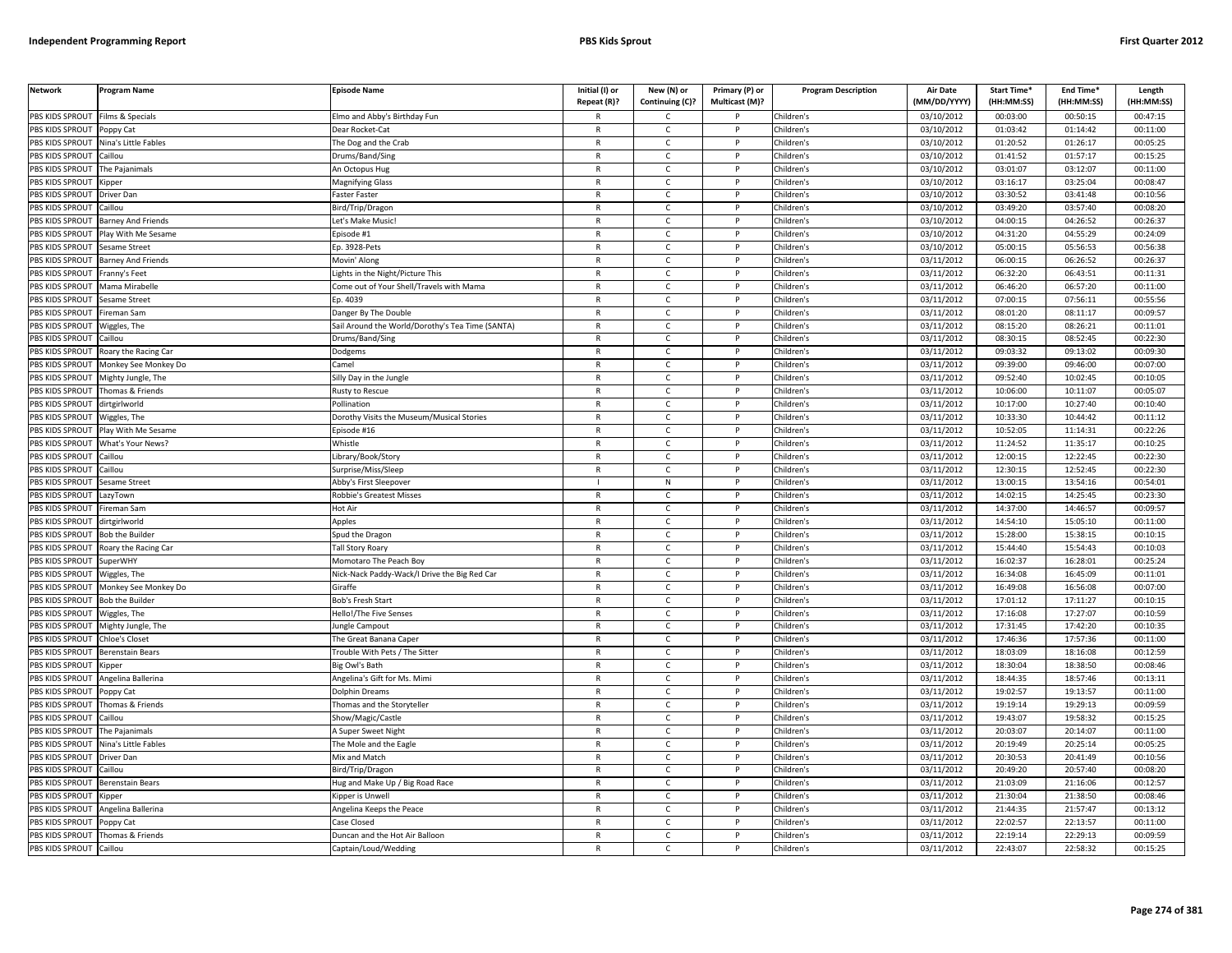| <b>Network</b>        | Program Name              | <b>Episode Name</b>                          | Initial (I) or | New (N) or      | Primary (P) or | <b>Program Description</b> | <b>Air Date</b> | Start Time* | End Time*  | Length     |
|-----------------------|---------------------------|----------------------------------------------|----------------|-----------------|----------------|----------------------------|-----------------|-------------|------------|------------|
|                       |                           |                                              | Repeat (R)?    | Continuing (C)? | Multicast (M)? |                            | (MM/DD/YYYY)    | (HH:MM:SS)  | (HH:MM:SS) | (HH:MM:SS) |
| PBS KIDS SPROUT       | The Paianimals            | A Super Sweet Night                          | R              | Ċ               |                | Children's                 | 03/11/2012      | 23:03:07    | 23:14:07   | 00:11:00   |
| PBS KIDS SPROUT       | Nina's Little Fables      | The Mole and the Eagle                       | $\mathsf{R}$   | $\mathsf{C}$    | P              | Children's                 | 03/11/2012      | 23:19:49    | 23:25:14   | 00:05:25   |
| <b>BS KIDS SPROUT</b> | Driver Dan                | lust Try It                                  | $\mathsf{R}$   | $\mathsf{C}$    |                | Children's                 | 03/11/2012      | 23:30:53    | 23:41:48   | 00:10:55   |
| PBS KIDS SPROUT       | aillou                    | ibrary/Book/Story                            | $\mathsf{R}$   | $\mathsf{C}$    | Þ              | Children's                 | 03/11/2012      | 23:49:20    | 23:57:40   | 00:08:20   |
| PBS KIDS SPROUT       | Berenstain Bears          | rouble With Pets / The Sitter                | $\mathsf{R}$   | C               |                | Children's                 | 03/11/2012      | 00:03:09    | 00:16:08   | 00:12:59   |
| PBS KIDS SPROUT       | ipper                     | ig Owl's Bath                                | $\mathsf{R}$   | $\mathsf{C}$    | P              | Children's                 | 03/11/2012      | 00:30:04    | 00:38:50   | 00:08:46   |
| PBS KIDS SPROUT       | Angelina Ballerina        | Angelina's Gift for Ms. Mimi                 | R              | $\mathsf{C}$    | P              | Children's                 | 03/11/2012      | 00:44:35    | 00:57:46   | 00:13:11   |
| PBS KIDS SPROUT       | oppy Cat                  | Dolphin Dreams                               | $\mathsf{R}$   | $\mathsf{C}$    | D              | Children's                 | 03/11/2012      | 01:02:57    | 01:13:57   | 00:11:00   |
| PBS KIDS SPROUT       | homas & Friends           | homas and the Storyteller                    | $\mathsf{R}$   | $\mathsf{C}$    | P              | Children's                 | 03/11/2012      | 01:19:14    | 01:29:13   | 00:09:59   |
| PBS KIDS SPROUT       | aillou                    | how/Magic/Castle                             | $\mathsf{R}$   | $\mathsf{C}$    |                | Children's                 | 03/11/2012      | 01:43:07    | 01:58:32   | 00:15:25   |
| PBS KIDS SPROUT       | The Pajanimals            | A Super Sweet Night                          | $\mathsf{R}$   | $\mathsf{C}$    | P              | Children's                 | 03/11/2012      | 02:03:07    | 02:14:07   | 00:11:00   |
| PBS KIDS SPROUT       | Nina's Little Fables      | The Mole and the Eagle                       | $\mathsf{R}$   | $\mathsf{C}$    |                | Children's                 | 03/11/2012      | 02:19:49    | 02:25:14   | 00:05:25   |
| PBS KIDS SPROUT       | Driver Dan                | Mix and Match                                | $\mathsf{R}$   | $\mathsf{C}$    | P              | Children's                 | 03/11/2012      | 02:30:53    | 02:41:49   | 00:10:56   |
| PBS KIDS SPROUT       | aillou                    | Bird/Trip/Dragon                             | R              | $\mathsf{C}$    |                | Children's                 | 03/11/2012      | 02:49:20    | 02:57:40   | 00:08:20   |
| PBS KIDS SPROUT       | <b>Barney And Friends</b> | Home, Safe Home                              | $\mathsf{R}$   | $\mathsf{C}$    | $\mathsf{P}$   | Children's                 | 03/11/2012      | 03:00:15    | 03:26:53   | 00:26:38   |
| PBS KIDS SPROUT       | ireman Sam                | <b>Blow Me Down</b>                          | R              | C               |                | Children's                 | 03/11/2012      | 03:30:15    | 03:40:13   | 00:09:58   |
| PBS KIDS SPROUT       | ireman Sam                | learts on Fire                               | R              | $\mathsf{C}$    | P              | Children's                 | 03/11/2012      | 03:44:15    | 03:54:10   | 00:09:55   |
| PBS KIDS SPROUT       | <b>Barney And Friends</b> | Movin' Along                                 | $\mathsf{R}$   | $\mathsf{C}$    | P              | Children's                 | 03/11/2012      | 03:57:15    | 04:23:52   | 00:26:37   |
| PBS KIDS SPROUT       | Play With Me Sesame       | Episode #2                                   | $\mathsf{R}$   | $\mathsf{C}$    | P              | Children's                 | 03/11/2012      | 04:29:20    | 04:53:21   | 00:24:01   |
| PBS KIDS SPROUT       | Sesame Street             | Ep. 3929                                     | R              | Ċ               |                | Children's                 | 03/11/2012      | 04:58:15    | 05:54:53   | 00:56:38   |
| PBS KIDS SPROUT       | arney And Friends         | arney's Big Garden/Listen                    | $\mathsf{R}$   | $\mathsf{C}$    | D              | Children's                 | 03/12/2012      | 06:02:19    | 06:15:59   | 00:13:40   |
| <b>BS KIDS SPROUT</b> | Thomas & Friends          | Rosie's Carnival Special                     | R              | C               |                | Children's                 | 03/12/2012      | 06:23:20    | 06:32:50   | 00:09:30   |
| PBS KIDS SPROUT       | lay With Me Sesame        | pisode #67                                   | $\mathsf{R}$   | $\mathsf{C}$    | Þ              | Children's                 | 03/12/2012      | 06:41:19    | 07:04:16   | 00:22:57   |
| PBS KIDS SPROUT       | Wiggles, The              | Nick-Nack Paddy-Wack/I Drive the Big Red Car | R              | $\mathsf{C}$    | P              | Children's                 | 03/12/2012      | 07:11:43    | 07:21:31   | 00:09:48   |
| PBS KIDS SPROUT       | <b>Chloe's Closet</b>     | vrannosaurus Wrecks                          | $\mathsf{R}$   | $\mathsf{C}$    |                | Children's                 | 03/12/2012      | 07:27:52    | 07:38:52   | 00:11:00   |
| PBS KIDS SPROUT       | Monkey See Monkey Do      | `amel                                        | $\mathsf{R}$   | $\mathsf{C}$    | P              | Children's                 | 03/12/2012      | 07:44:12    | 07:51:12   | 00:07:00   |
| PBS KIDS SPROUT       | Thomas & Friends          | Thomas Comes To Breakfast                    | R              | $\mathsf{C}$    |                | Children's                 | 03/12/2012      | 08:02:00    | 08:07:35   | 00:05:35   |
| PBS KIDS SPROUT       | <b>Bob the Builder</b>    | <b>Wallpaper Wendy</b>                       | $\mathsf{R}$   | $\mathsf{C}$    | P              | Children's                 | 03/12/2012      | 08:13:16    | 08:23:32   | 00:10:16   |
| PBS KIDS SPROUT       | azyTown                   | he Lazy Rockets                              | $\mathsf{R}$   | $\mathsf{C}$    |                | Children's                 | 03/12/2012      | 08:29:49    | 08:52:44   | 00:22:55   |
| PBS KIDS SPROUT       | ireman Sam                | Blow Me Down                                 | $\mathsf{R}$   | $\mathsf{C}$    | P              | Children's                 | 03/12/2012      | 09:04:00    | 09:13:31   | 00:09:31   |
| PBS KIDS SPROUT       | <b>Barney And Friends</b> | Movement/BJ's Snack Attack                   | R              | $\mathsf{C}$    |                | Children's                 | 03/12/2012      | 09:23:00    | 09:35:58   | 00:12:58   |
| PBS KIDS SPROUT       | SuperWHY                  | The City Mouse & The Country Mouse           | $\mathsf{R}$   | $\mathsf{C}$    | P              | Children's                 | 03/12/2012      | 10:04:00    | 10:28:54   | 00:24:54   |
| PBS KIDS SPROUT       | oppy Cat                  | <b>Buried Treasure</b>                       | $\mathsf{R}$   | $\mathsf{C}$    | P              | Children's                 | 03/12/2012      | 10:42:30    | 10:53:10   | 00:10:40   |
| PBS KIDS SPROUT       | Play With Me Sesame       | Episode #20                                  | $\mathsf{R}$   | C               | P              | Children's                 | 03/12/2012      | 11:03:05    | 11:25:22   | 00:22:17   |
| PBS KIDS SPROUT       | <b>Chloe's Closet</b>     | On the Right Track                           | R              | $\mathsf{C}$    | P              | Children's                 | 03/12/2012      | 11:33:00    | 11:44:00   | 00:11:00   |
| PBS KIDS SPROUT       | aillou                    | Present/Chef/Paint                           | $\mathsf{R}$   | $\mathsf{C}$    | P              | Children's                 | 03/12/2012      | 12:00:15    | 12:22:45   | 00:22:30   |
| PBS KIDS SPROUT       | aillou                    | Patient/Police/Grandpa's Friend              | $\mathsf{R}$   | Ċ               |                | Children's                 | 03/12/2012      | 12:30:15    | 12:52:45   | 00:22:30   |
| PBS KIDS SPROUT       | esame Street              | Sesame Street Bird Games                     |                | ${\sf N}$       | D              | Children's                 | 03/12/2012      | 13:00:15    | 13:53:11   | 00:52:56   |
| PBS KIDS SPROUT       | azyTown.                  | 'iggy's Alien                                | R              | C               |                | Children's                 | 03/12/2012      | 14:02:15    | 14:25:40   | 00:23:25   |
| PBS KIDS SPROUT       | ireman Sam                | Janger By The Double                         | $\mathsf{R}$   | $\mathsf{C}$    |                | Children's                 | 03/12/2012      | 14:37:00    | 14:46:57   | 00:09:57   |
| <b>BS KIDS SPROUT</b> | dirtgirlworld             | Wheels                                       | $\mathsf{R}$   | $\mathsf{C}$    | P              | Children's                 | 03/12/2012      | 14:54:10    | 15:05:10   | 00:11:00   |
| PBS KIDS SPROUT       | <b>Bob the Builder</b>    | Pilchard Steals the Show                     | $\mathsf{R}$   | $\mathsf{C}$    | Þ              | Children's                 | 03/12/2012      | 15:28:00    | 15:38:14   | 00:10:14   |
| PBS KIDS SPROUT       | Roary the Racing Car      | Hot Stuff                                    | $\mathsf{R}$   | $\mathsf{C}$    | P              | Children's                 | 03/12/2012      | 15:44:40    | 15:54:43   | 00:10:03   |
| PBS KIDS SPROUT       | SuperWHነ                  | The Gingerbread Boy                          | $\mathsf{R}$   | $\mathsf{C}$    | D              | Children's                 | 03/12/2012      | 16:02:37    | 16:28:01   | 00:25:24   |
| PBS KIDS SPROUT       | Wiggles, The              | We Feel Like Dancing!/The Shimmie Shake      | $\mathsf{R}$   | $\mathsf{C}$    | P              | Children's                 | 03/12/2012      | 16:34:08    | 16:45:07   | 00:10:59   |
| PBS KIDS SPROUT       | Monkey See Monkey Do      |                                              | $\mathsf{R}$   | $\mathsf{C}$    | D              | Children's                 | 03/12/2012      | 16:49:08    | 16:56:08   | 00:07:00   |
| PBS KIDS SPROUT       | <b>Bob the Builder</b>    | Lofty's Shelter                              | R              | $\mathsf{C}$    | P              | Children's                 | 03/12/2012      | 17:01:12    | 17:11:28   | 00:10:16   |
| PBS KIDS SPROUT       | Wiggles, The              | lig, Bigger, Biggest!/See-Saw                | $\mathsf{R}$   | $\mathsf{C}$    | P              | Children's                 | 03/12/2012      | 17:16:08    | 17:27:21   | 00:11:13   |
| PBS KIDS SPROUT       | Mighty Jungle, The        | Chocolate Marshmallow the Monkey             | $\mathsf{R}$   | $\mathsf{C}$    | $\mathsf{P}$   | Children's                 | 03/12/2012      | 17:31:45    | 17:42:20   | 00:10:35   |
| PBS KIDS SPROUT       | Chloe's Closet            | The Good, The Bad and the Silly              | $\mathsf{R}$   | C               |                | Children's                 | 03/12/2012      | 17:46:36    | 17:57:36   | 00:11:00   |
| PBS KIDS SPROUT       | <b>Berenstain Bears</b>   | Get the Gimmies/Green Eyed Monster           | R              | $\mathsf{C}$    | P              | Children's                 | 03/12/2012      | 18:03:07    | 18:16:03   | 00:12:56   |
| PBS KIDS SPROUT       | Thomas & Friends          | homas and the Pigs                           | $\mathsf{R}$   | C               | P              | Children's                 | 03/12/2012      | 18:29:07    | 18:39:57   | 00:10:50   |
| PBS KIDS SPROUT       | Angelina Ballerina        | Angelina's Big Part                          | $\mathsf{R}$   | $\mathsf{C}$    | P              | Children's                 | 03/12/2012      | 18:45:27    | 18:58:39   | 00:13:12   |
| PBS KIDS SPROUT       | Poppy Cat                 | Golden Guitar                                | R              | Ċ               |                | Children's                 | 03/12/2012      | 19:03:42    | 19:14:42   | 00:11:00   |
| PBS KIDS SPROUT       | Vina's Little Fables      | light of the Birds                           | $\mathsf{R}$   | $\mathsf{C}$    | P              | Children's                 | 03/12/2012      | 19:20:52    | 19:26:17   | 00:05:25   |
| PBS KIDS SPROUT       | Caillou                   | Patient/Police/Grandpa's Friend              | R              | C               |                | Children's                 | 03/12/2012      | 19:41:52    | 19:57:17   | 00:15:25   |
| PBS KIDS SPROUT       | The Pajanimals            | Try and Try Again                            | R              | $\mathsf{C}$    |                | Children's                 | 03/12/2012      | 20:01:07    | 20:12:07   | 00:11:00   |
|                       |                           |                                              |                |                 |                |                            |                 |             |            |            |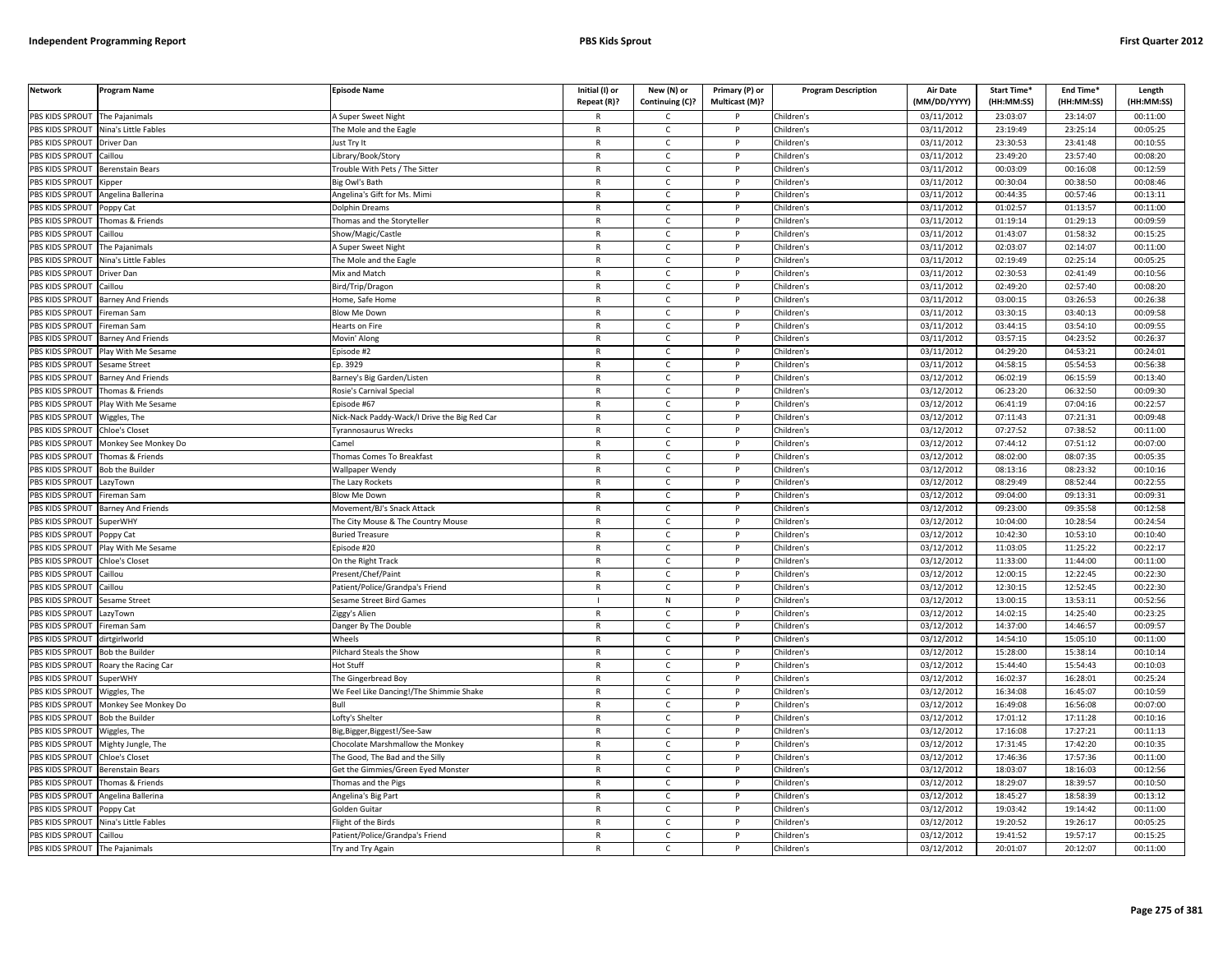| <b>Network</b>               | Program Name              | <b>Episode Name</b>                          | Initial (I) or<br>Repeat (R)? | New (N) or<br>Continuing (C)? | Primary (P) or<br>Multicast (M)? | <b>Program Description</b> | Air Date<br>(MM/DD/YYYY) | Start Time*<br>(HH:MM:SS) | End Time*<br>(HH:MM:SS) | Length<br>(HH:MM:SS) |
|------------------------------|---------------------------|----------------------------------------------|-------------------------------|-------------------------------|----------------------------------|----------------------------|--------------------------|---------------------------|-------------------------|----------------------|
| PBS KIDS SPROUT              | Kipper                    | Camping Trip, The                            | R                             | C                             |                                  | Children's                 | 03/12/2012               | 20:16:17                  | 20:25:04                | 00:08:47             |
| PBS KIDS SPROUT              | Driver Dan                | uddles and Bubbles                           | $\mathsf{R}$                  | $\mathsf{C}$                  | P                                | Children's                 | 03/12/2012               | 20:30:52                  | 20:41:48                | 00:10:56             |
| PBS KIDS SPROUT              | Caillou                   | Captain/Loud/Wedding                         | $\mathsf{R}$                  | $\mathsf{C}$                  | P                                | Children's                 | 03/12/2012               | 20:49:20                  | 20:57:40                | 00:08:20             |
| PBS KIDS SPROUT              | Berenstain Bears          | Trick Or Treat / Lend a Helping Hand         | $\mathsf{R}$                  | $\mathsf{C}$                  | D                                | Children's                 | 03/12/2012               | 21:03:07                  | 21:16:03                | 00:12:56             |
| PBS KIDS SPROUT              | Thomas & Friends          | lenry's Good Deeds                           | R                             | $\mathsf{C}$                  |                                  | Children's                 | 03/12/2012               | 21:29:07                  | 21:39:57                | 00:10:50             |
| PBS KIDS SPROUT              | Angelina Ballerina        | Angelina's Cheese Roll                       | $\mathsf{R}$                  | $\mathsf{C}$                  |                                  | Children's                 | 03/12/2012               | 21:45:27                  | 21:58:39                | 00:13:12             |
| <b>BS KIDS SPROUT</b>        | Poppy Cat                 | Jmbrella Dance                               | R                             | C                             |                                  | Children's                 | 03/12/2012               | 22:03:42                  | 22:14:41                | 00:10:59             |
| PBS KIDS SPROUT              | Nina's Little Fables      | The Thirsty Crow                             | $\mathsf{R}$                  | $\mathsf{C}$                  | D                                | Children's                 | 03/12/2012               | 22:20:52                  | 22:26:17                | 00:05:25             |
| PBS KIDS SPROUT              | Caillou                   | Best/Strong/Wheels                           | R                             | $\mathsf{C}$                  | P                                | Children's                 | 03/12/2012               | 22:41:52                  | 22:57:17                | 00:15:25             |
| PBS KIDS SPROUT              | The Pajanimals            | ry and Try Agair                             | $\mathsf{R}$                  | $\mathsf{C}$                  | P                                | Children's                 | 03/12/2012               | 23:01:07                  | 23:12:07                | 00:11:00             |
| PBS KIDS SPROUT              | Kipper                    | Clay Time                                    | $\mathsf{R}$                  | $\mathsf{C}$                  | P                                | Children's                 | 03/12/2012               | 23:16:17                  | 23:25:03                | 00:08:46             |
| PBS KIDS SPROUT              | Driver Dan                | Sweetie's Lullaby                            | ${\sf R}$                     | $\mathsf{C}$                  | D                                | Children's                 | 03/12/2012               | 23:30:52                  | 23:41:48                | 00:10:56             |
| PBS KIDS SPROUT              | Caillou                   | Captain/Loud/Wedding                         | $\mathsf{R}$                  | $\mathsf{C}$                  | P                                | Children's                 | 03/12/2012               | 23:49:20                  | 23:57:40                | 00:08:20             |
| PBS KIDS SPROUT              | erenstain Bears           | iet the Gimmies/Green Eyed Monster           | $\mathsf{R}$                  | C                             | P                                | Children's                 | 03/12/2012               | 00:03:07                  | 00:16:03                | 00:12:56             |
| PBS KIDS SPROUT              | homas & Friends           | homas and the Pigs                           | $\mathsf{R}$                  | $\mathsf{C}$                  | P                                | Children's                 | 03/12/2012               | 00:29:07                  | 00:39:57                | 00:10:50             |
| PBS KIDS SPROUT              | Angelina Ballerina        | Angelina's Big Part                          | R                             | $\mathsf{C}$                  | P                                | Children's                 | 03/12/2012               | 00:45:27                  | 00:58:39                | 00:13:12             |
| PBS KIDS SPROUT              | oppy Cat                  | Golden Guitar                                | $\mathsf{R}$                  | $\mathsf{C}$                  | P                                | Children's                 | 03/12/2012               | 01:03:42                  | 01:14:42                | 00:11:00             |
| PBS KIDS SPROUT              | Nina's Little Fables      | light of the Birds                           | $\mathsf{R}$                  | $\mathsf{C}$                  | P                                | Children's                 | 03/12/2012               | 01:20:52                  | 01:26:17                | 00:05:25             |
| PBS KIDS SPROUT              | Caillou                   | Patient/Police/Grandpa's Friend              | $\mathsf{R}$                  | $\mathsf{C}$                  | P                                | Children's                 | 03/12/2012               | 01:41:52                  | 01:57:17                | 00:15:25             |
| PBS KIDS SPROUT              | The Pajanimals            | <b>Try and Try Again</b>                     | R                             | C                             | P                                | Children's                 | 03/12/2012               | 02:01:07                  | 02:12:07                | 00:11:00             |
| PBS KIDS SPROUT              | ipper)                    | amping Trip, The                             | $\mathsf{R}$                  | $\mathsf{C}$                  |                                  | Children's                 | 03/12/2012               | 02:16:17                  | 02:25:04                | 00:08:47             |
| <b>BS KIDS SPROUT</b>        | Driver Dan                | uddles and Bubbles                           | R                             | $\mathsf{C}$                  |                                  | Children's                 | 03/12/2012               | 02:30:52                  | 02:41:48                | 00:10:56             |
| PBS KIDS SPROUT              | aillou                    | Captain/Loud/Wedding                         | $\mathsf{R}$                  | $\mathsf{C}$                  | Þ                                | Children's                 | 03/12/2012               | 02:49:20                  | 02:57:40                | 00:08:20             |
| PBS KIDS SPROUT              | <b>Barney And Friends</b> | On the Road Again!                           | $\mathsf{R}$                  | $\mathsf{C}$                  | P                                | Children's                 | 03/12/2012               | 03:00:15                  | 03:26:52                | 00:26:37             |
| PBS KIDS SPROUT              | ireman Sam                | Elvis Sings the Blues                        | $\mathsf{R}$                  | $\mathsf{C}$                  | D                                | Children's                 | 03/12/2012               | 03:30:15                  | 03:40:11                | 00:09:56             |
| PBS KIDS SPROUT              | Fireman Sam               | Perilous Path                                | $\mathsf{R}$                  | $\mathsf{C}$                  | P                                | Children's                 | 03/12/2012               | 03:44:15                  | 03:54:11                | 00:09:56             |
| PBS KIDS SPROUT              | Barney And Friends        | et Your Creativity Fly.                      | $\mathsf{R}$                  | $\mathsf{C}$                  | P                                | Children's                 | 03/12/2012               | 03:57:15                  | 04:23:52                | 00:26:37             |
| PBS KIDS SPROUT              | Play With Me Sesame       | pisode #3                                    | R                             | $\mathsf{C}$                  | $\mathsf{P}$                     | Children's                 | 03/12/2012               | 04:29:20                  | 04:53:21                | 00:24:01             |
| PBS KIDS SPROUT              | esame Street              | p. 3934                                      | $\mathsf{R}$                  | $\mathsf{C}$                  | P                                | Children's                 | 03/12/2012               | 04:58:15                  | 05:54:53                | 00:56:38             |
| PBS KIDS SPROUT              | <b>Barney And Friends</b> | Lost and Found/A Pot Full of Sunshine        | $\mathsf{R}$                  | $\mathsf{C}$                  | P                                | Children's                 | 03/13/2012               | 06:02:19                  | 06:16:05                | 00:13:46             |
| PBS KIDS SPROUT              | homas & Friends           | Mountain Marvel                              | $\mathsf{R}$                  | $\mathsf{C}$                  | D                                | Children's                 | 03/13/2012               | 06:23:20                  | 06:32:50                | 00:09:30             |
| PBS KIDS SPROUT              | Play With Me Sesame       | pisode #68                                   | $\mathsf{R}$                  | $\mathsf{C}$                  | P                                | Children's                 | 03/13/2012               | 06:41:19                  | 07:04:14                | 00:22:55             |
| PBS KIDS SPROUT              | Wiggles, The              | Vick-Nack Paddy-Wack/I Drive the Big Red Car | $\mathsf{R}$                  | $\mathsf{C}$                  | P                                | Children's                 | 03/13/2012               | 07:11:43                  | 07:21:32                | 00:09:49             |
| PBS KIDS SPROUT              | <b>Chloe's Closet</b>     | <b>Brushing Around</b>                       | $\mathsf{R}$                  | $\mathsf{C}$                  | P                                | Children's                 | 03/13/2012               | 07:27:52                  | 07:38:52                | 00:11:00             |
| PBS KIDS SPROUT              | Monkey See Monkey Do      | Rabbit                                       | R                             | C                             | P                                | Children's                 | 03/13/2012               | 07:44:12                  | 07:51:12                | 00:07:00             |
| PBS KIDS SPROUT              | Thomas & Friends          | <b>Daisy</b>                                 | $\mathsf{R}$                  | $\mathsf{C}$                  | P                                | Children's                 | 03/13/2012               | 08:02:00                  | 08:07:39                | 00:05:39             |
| <b>BS KIDS SPROUT</b>        | <b>Bob the Builder</b>    | Wendy's Big Game                             | R                             | $\mathsf{C}$                  |                                  | Children's                 | 03/13/2012               | 08:13:16                  | 08:23:32                | 00:10:16             |
| PBS KIDS SPROUT              | azyTown                   | The LazyTown Genie                           | $\mathsf{R}$                  | $\mathsf{C}$                  | Þ                                | Children's                 | 03/13/2012               | 08:29:49                  | 08:52:26                | 00:22:37             |
| PBS KIDS SPROUT              | ireman Sam                | Elvis Sings the Blues                        | $\mathsf{R}$                  | $\mathsf{C}$                  | P                                | Children's                 | 03/13/2012               | 09:04:00                  | 09:13:30                | 00:09:30             |
| PBS KIDS SPROUT              | <b>Barney And Friends</b> | Movement/BJ's Snack Attack                   | $\mathsf{R}$                  | $\mathsf{C}$                  |                                  | Children's                 | 03/13/2012               | 09:23:00                  | 09:36:10                | 00:13:10             |
| PBS KIDS SPROUT              | <b>SuperWHY</b>           | King Midas                                   | $\mathsf{R}$                  | $\mathsf{C}$                  | P                                | Children's                 | 03/13/2012               | 10:04:00                  | 10:28:54                | 00:24:54             |
| PBS KIDS SPROUT              | oppy Cat                  | heese Mountain                               | $\mathsf{R}$                  | $\mathsf{C}$                  | P                                | Children's                 | 03/13/2012               | 10:42:30                  | 10:53:10                | 00:10:40             |
| PBS KIDS SPROUT              | Play With Me Sesame       | pisode #21                                   | R                             | $\mathsf{C}$                  | $\mathsf{P}$                     | Children's                 | 03/13/2012               | 11:03:05                  | 11:25:37                | 00:22:32             |
| PBS KIDS SPROUT              | Chloe's Closet            | Do Little, Do Big                            | $\mathsf{R}$                  | $\mathsf{C}$                  | P                                | Children's                 | 03/13/2012               | 11:33:00                  | 11:44:00                | 00:11:00             |
| PBS KIDS SPROUT              | Caillou                   | Captain/Loud/Wedding                         | $\mathsf{R}$                  | $\mathsf{C}$                  | P                                | Children's                 | 03/13/2012               | 12:00:15                  | 12:22:45                | 00:22:30             |
| PBS KIDS SPROUT              | aillou                    | Day/Puppet/Collect                           | $\mathsf{R}$                  | $\mathsf{C}$                  |                                  | Children's                 | 03/13/2012               | 12:30:15                  | 12:52:45                | 00:22:30             |
| PBS KIDS SPROUT              | Sesame Street             | Elmo Wants to be Like Gordon                 | $\mathbf{I}$                  | ${\sf N}$                     | P                                | Children's                 | 03/13/2012               | 13:00:15                  | 13:52:32                | 00:52:17             |
| PBS KIDS SPROUT              | azyTown.                  | Once Upon a Time                             | $\mathsf{R}$                  | $\mathsf{C}$                  | P                                | Children's                 | 03/13/2012               | 14:02:15                  | 14:25:37                | 00:23:22             |
| PBS KIDS SPROUT              | ireman Sam                | When Fools Rush In                           | $\mathsf{R}$                  | C                             | P                                | Children's                 | 03/13/2012               | 14:37:00                  | 14:46:57                | 00:09:57             |
| PBS KIDS SPROUT              | dirtgirlworld             | <b>Tools</b>                                 | R                             | C                             | P                                | Children's                 | 03/13/2012               | 14:54:10                  | 15:05:10                | 00:11:00             |
| PBS KIDS SPROUT              | <b>Bob the Builder</b>    | Bob's Bird Hide                              | $\mathsf{R}$                  | $\mathsf{C}$                  | P                                | Children's                 | 03/13/2012               | 15:28:00                  | 15:38:16                | 00:10:16             |
| <b>BS KIDS SPROUT</b>        | Roary the Racing Car      | Rules are Rules                              | R                             | $\mathsf{C}$                  |                                  | Children's                 | 03/13/2012               | 15:44:40                  | 15:54:43                | 00:10:03             |
| PBS KIDS SPROUT              | SuperWHY                  | The Stars in the Sky                         | $\mathsf{R}$                  | $\mathsf{C}$                  | D                                | Children's                 | 03/13/2012               | 16:02:37                  | 16:28:01                | 00:25:24             |
| PBS KIDS SPROUT              | Wiggles, The              | We Feel Like Dancing!/The Shimmie Shake      | R                             | $\mathsf{C}$                  |                                  | Children's                 | 03/13/2012               | 16:34:08                  | 16:45:07                | 00:10:59             |
| PBS KIDS SPROUT              | Monkey See Monkey Do      | Sauirre                                      | $\mathsf{R}$                  | $\mathsf{C}$                  |                                  | Children's                 | 03/13/2012               | 16:49:08                  | 16:56:08                | 00:07:00             |
| PBS KIDS SPROUT              | <b>Bob the Builder</b>    | Dizzy and the Talkie Talkie                  | $\mathsf{R}$                  | $\mathsf{C}$                  | P                                | Children's                 | 03/13/2012               | 17:01:12                  | 17:11:27                | 00:10:15             |
| PBS KIDS SPROUT Wiggles, The |                           | Big, Bigger, Biggest!/See-Saw                | R                             | Ċ                             | p                                | Children's                 | 03/13/2012               | 17:16:08                  | 17:27:07                | 00:10:59             |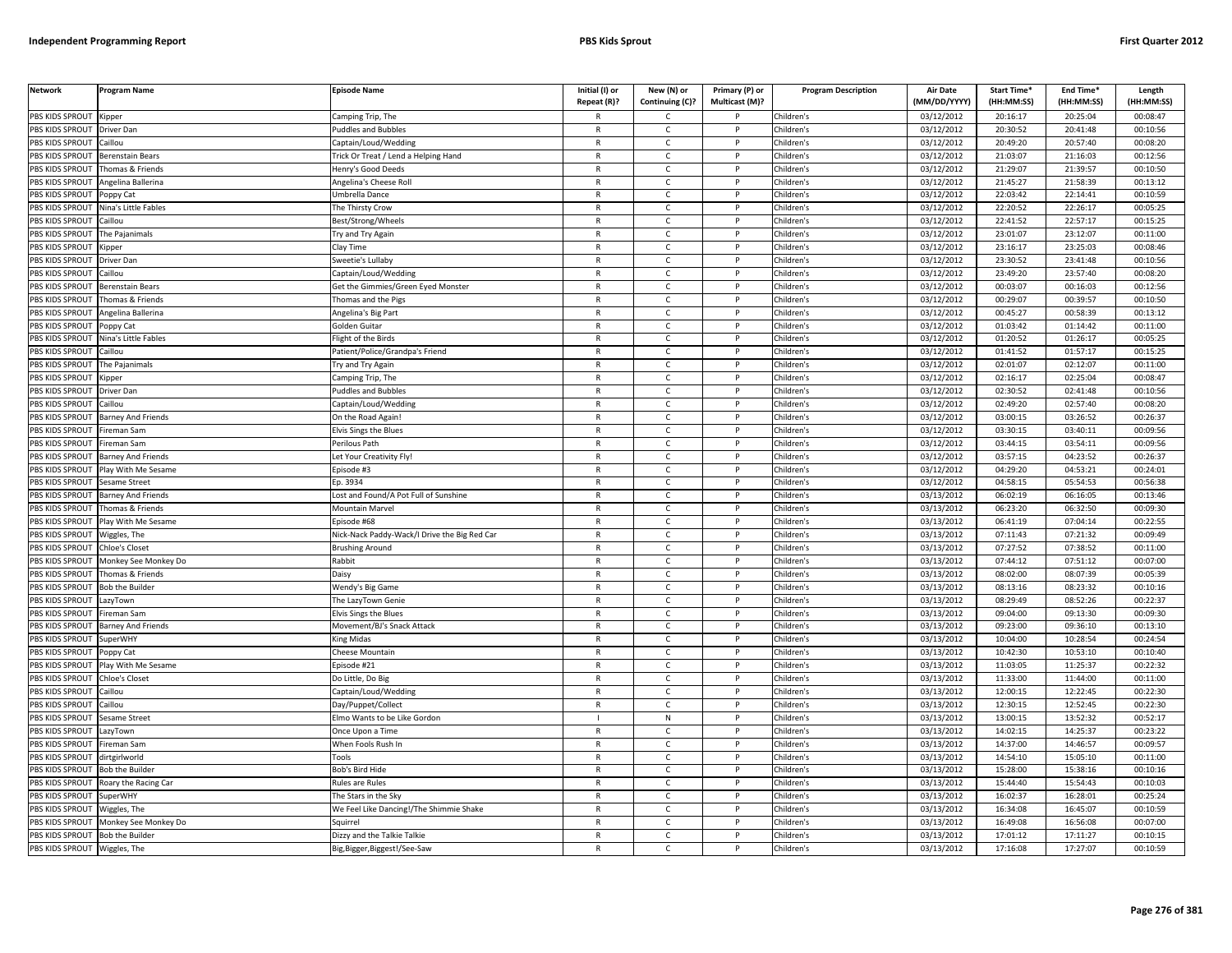| <b>Network</b>  | Program Name              | <b>Episode Name</b>                       | Initial (I) or<br>Repeat (R)? | New (N) or<br>Continuing (C)? | Primary (P) or<br>Multicast (M)? | <b>Program Description</b> | <b>Air Date</b><br>(MM/DD/YYYY) | Start Time*<br>(HH:MM:SS) | End Time*<br>(HH:MM:SS) | Length<br>(HH:MM:SS) |
|-----------------|---------------------------|-------------------------------------------|-------------------------------|-------------------------------|----------------------------------|----------------------------|---------------------------------|---------------------------|-------------------------|----------------------|
| PBS KIDS SPROUT | Mighty Jungle, The        | Rhonda's Candy                            |                               | $\mathsf{C}$                  |                                  | Children's                 | 03/13/2012                      | 17:31:45                  | 17:42:20                | 00:10:35             |
| PBS KIDS SPROUT | <b>Chloe's Closet</b>     | Clock A Doodle Doo                        | $\mathsf{R}$                  | $\mathsf{C}$                  | P                                | Children's                 | 03/13/2012                      | 17:46:36                  | 17:57:36                | 00:11:00             |
| PBS KIDS SPROUT | Berenstain Bears          | The Wishing Star / The Homework Hassle    | $\mathsf{R}$                  | $\mathsf{C}$                  |                                  | Children's                 | 03/13/2012                      | 18:03:07                  | 18:16:05                | 00:12:58             |
| PBS KIDS SPROUT | Thomas & Friends          | Time for a Story                          | $\mathsf{R}$                  | $\mathsf{C}$                  | D                                | Children's                 | 03/13/2012                      | 18:29:07                  | 18:39:58                | 00:10:51             |
| PBS KIDS SPROUT | Angelina Ballerina        | Angelina and the Tummy Butterflies        | $\mathsf{R}$                  | c                             | P                                | Children's                 | 03/13/2012                      | 18:45:27                  | 18:58:39                | 00:13:12             |
| PBS KIDS SPROUT | oppy Cat                  | Jmbrella Dance                            | $\mathsf{R}$                  | $\mathsf{C}$                  | P                                | Children's                 | 03/13/2012                      | 19:03:42                  | 19:14:41                | 00:10:59             |
| PBS KIDS SPROUT | Nina's Little Fables      | The Fox and the Tortoise                  | $\mathsf{R}$                  | C                             | P                                | Children's                 | 03/13/2012                      | 19:20:52                  | 19:26:17                | 00:05:25             |
| PBS KIDS SPROUT | Caillou                   | Day/Puppet/Collect                        | ${\sf R}$                     | $\mathsf{C}$                  | <b>D</b>                         | Children's                 | 03/13/2012                      | 19:41:52                  | 19:57:17                | 00:15:25             |
| PBS KIDS SPROUT | The Pajanimals            | House of Pancakes                         | ${\sf R}$                     | $\mathsf{C}$                  | P                                | Children's                 | 03/13/2012                      | 20:01:07                  | 20:12:07                | 00:11:00             |
| PBS KIDS SPROUT | .ipper                    | gloo, The                                 | $\mathsf{R}$                  | $\mathsf{C}$                  |                                  | Children's                 | 03/13/2012                      | 20:16:17                  | 20:25:04                | 00:08:47             |
| PBS KIDS SPROUT | Driver Dan                | How Could I Forget?                       | $\mathsf{R}$                  | C                             | P                                | Children's                 | 03/13/2012                      | 20:30:52                  | 20:41:48                | 00:10:56             |
| PBS KIDS SPROUT | Caillou                   | Captain/Loud/Wedding                      | $\mathsf{R}$                  | $\mathsf{C}$                  | P                                | Children's                 | 03/13/2012                      | 20:49:20                  | 20:57:40                | 00:08:20             |
| PBS KIDS SPROUT | Berenstain Bears          | Trouble With Money / Double Dare          | $\mathsf{R}$                  | $\mathsf{C}$                  | $\mathsf{P}$                     | Children's                 | 03/13/2012                      | 21:03:07                  | 21:16:06                | 00:12:59             |
| PBS KIDS SPROUT | Thomas & Friends          | <b>Buzzy Bees</b>                         | $\mathsf{R}$                  | $\mathsf{C}$                  |                                  | Children's                 | 03/13/2012                      | 21:29:07                  | 21:39:57                | 00:10:50             |
| PBS KIDS SPROUT | Angelina Ballerina        | Angelina and the Musical Plant            | $\mathsf{R}$                  | $\mathsf{C}$                  | P                                | Children's                 | 03/13/2012                      | 21:45:27                  | 21:58:38                | 00:13:11             |
| PBS KIDS SPROUT | Poppy Cat                 | <b>Big Bubbles</b>                        | $\mathsf{R}$                  | $\mathsf{C}$                  | P                                | Children's                 | 03/13/2012                      | 22:03:42                  | 22:14:42                | 00:11:00             |
| PBS KIDS SPROUT | Nina's Little Fables      | The Rhino and the Sparrow                 | $\mathsf{R}$                  | $\mathsf{C}$                  | P                                | Children's                 | 03/13/2012                      | 22:20:52                  | 22:26:17                | 00:05:25             |
| PBS KIDS SPROUT | Caillou                   | Road/Building/Sky                         | $\mathsf{R}$                  | $\mathsf{C}$                  | P                                | Children's                 | 03/13/2012                      | 22:41:52                  | 22:57:17                | 00:15:25             |
| PBS KIDS SPROUT | The Pajanimals            | House of Pancakes                         | $\mathsf{R}$                  | $\mathsf{C}$                  | P                                | Children's                 | 03/13/2012                      | 23:01:07                  | 23:12:07                | 00:11:00             |
| PBS KIDS SPROUT | <b>Kipper</b>             | Purple Park Monster                       | $\mathsf{R}$                  | $\mathsf{C}$                  | P                                | Children's                 | 03/13/2012                      | 23:16:17                  | 23:25:03                | 00:08:46             |
| PBS KIDS SPROUT | Driver Dan                | Sky High Loopy                            | $\mathsf{R}$                  | $\mathsf{C}$                  | P                                | Children's                 | 03/13/2012                      | 23:30:52                  | 23:41:48                | 00:10:56             |
| PBS KIDS SPROUT | Caillou                   | Captain/Loud/Wedding                      | $\mathsf{R}$                  | $\mathsf{C}$                  |                                  | Children's                 | 03/13/2012                      | 23:49:20                  | 23:57:40                | 00:08:20             |
| PBS KIDS SPROUT | Berenstain Bears          | The Wishing Star / The Homework Hassle    | $\mathsf{R}$                  | $\mathsf{C}$                  | D                                | Children's                 | 03/13/2012                      | 00:03:07                  | 00:16:05                | 00:12:58             |
| PBS KIDS SPROUT | Thomas & Friends          | Time for a Story                          | $\mathsf{R}$                  | $\mathsf{C}$                  | P                                | Children's                 | 03/13/2012                      | 00:29:07                  | 00:39:58                | 00:10:51             |
| PBS KIDS SPROUT | Angelina Ballerina        | Angelina and the Tummy Butterflies        | $\mathsf{R}$                  | $\mathsf{C}$                  |                                  | Children's                 | 03/13/2012                      | 00:45:27                  | 00:58:39                | 00:13:12             |
| PBS KIDS SPROUT | Poppy Cat                 | Umbrella Dance                            | $\mathsf{R}$                  | $\mathsf{C}$                  | P                                | Children's                 | 03/13/2012                      | 01:03:42                  | 01:14:41                | 00:10:59             |
| PBS KIDS SPROUT | Nina's Little Fables      | The Fox and the Tortoise                  | $\mathsf{R}$                  | $\mathsf{C}$                  |                                  | Children's                 | 03/13/2012                      | 01:20:52                  | 01:26:17                | 00:05:25             |
| PBS KIDS SPROUT | Caillou                   | Day/Puppet/Collect                        | $\mathsf{R}$                  | $\mathsf{C}$                  | P                                | Children's                 | 03/13/2012                      | 01:41:52                  | 01:57:17                | 00:15:25             |
| PBS KIDS SPROUT | The Pajanimals            | House of Pancakes                         | R                             | $\mathsf{C}$                  |                                  | Children's                 | 03/13/2012                      | 02:01:07                  | 02:12:07                | 00:11:00             |
| PBS KIDS SPROUT | <b>Kipper</b>             | Igloo, The                                | $\mathsf{R}$                  | C                             | P                                | Children's                 | 03/13/2012                      | 02:16:17                  | 02:25:04                | 00:08:47             |
| PBS KIDS SPROUT | Driver Dan                | How Could I Forget?                       | $\mathsf{R}$                  | $\mathsf{C}$                  | P                                | Children's                 | 03/13/2012                      | 02:30:52                  | 02:41:48                | 00:10:56             |
| PBS KIDS SPROUT | Caillou                   | Captain/Loud/Wedding                      | $\mathsf{R}$                  | $\mathsf{C}$                  | P                                | Children's                 | 03/13/2012                      | 02:49:20                  | 02:57:40                | 00:08:20             |
| PBS KIDS SPROUT | <b>Barney And Friends</b> | My Friends, The Doctor and Dentist        | $\mathsf{R}$                  | $\mathsf{C}$                  | P                                | Children's                 | 03/13/2012                      | 03:00:15                  | 03:26:52                | 00:26:37             |
| PBS KIDS SPROUT | Fireman Sam               | Flood's Flood                             | $\mathsf{R}$                  | $\mathsf{C}$                  | P                                | Children's                 | 03/13/2012                      | 03:30:15                  | 03:40:12                | 00:09:57             |
| PBS KIDS SPROUT | Fireman Sam               | Best Foot Forward                         | $\mathsf{R}$                  | $\mathsf{C}$                  | P                                | Children's                 | 03/13/2012                      | 03:44:15                  | 03:54:11                | 00:09:56             |
| PBS KIDS SPROUT | Barney And Friends        | magine That!                              | $\mathsf{R}$                  | $\mathsf{C}$                  | P                                | Children's                 | 03/13/2012                      | 03:57:15                  | 04:23:52                | 00:26:37             |
| PBS KIDS SPROUT | Play With Me Sesame       | Episode #4                                | $\mathsf{R}$                  | C                             |                                  | Children's                 | 03/13/2012                      | 04:29:20                  | 04:53:10                | 00:23:50             |
| PBS KIDS SPROUT | Sesame Street             | Ep. 3936-Music                            | $\mathsf{R}$                  | $\mathsf{C}$                  | <b>D</b>                         | Children's                 | 03/13/2012                      | 04:58:15                  | 05:54:53                | 00:56:38             |
| PBS KIDS SPROUT | <b>Barney And Friends</b> | Lost and Found/A Pot Full of Sunshine     | $\mathsf{R}$                  | $\mathsf{C}$                  | P                                | Children's                 | 03/14/2012                      | 06:02:19                  | 06:15:50                | 00:13:31             |
| PBS KIDS SPROUT | Thomas & Friends          | Henry Gets It Wrong                       | $\mathsf{R}$                  | $\mathsf{C}$                  | P                                | Children's                 | 03/14/2012                      | 06:23:20                  | 06:32:50                | 00:09:30             |
| PBS KIDS SPROUT | Play With Me Sesame       | Episode #69                               | $\mathsf{R}$                  | $\mathsf{C}$                  | P                                | Children's                 | 03/14/2012                      | 06:41:19                  | 07:03:59                | 00:22:40             |
| PBS KIDS SPROUT | <i>N</i> iggles, The      | We Feel Like Dancing!/The Shimmie Shake   | $\mathsf{R}$                  | $\mathsf{C}$                  |                                  | Children's                 | 03/14/2012                      | 07:11:43                  | 07:21:31                | 00:09:48             |
| PBS KIDS SPROUT | Chloe's Closet            | For Love of Monet                         | $\mathsf{R}$                  | $\mathsf{C}$                  | P                                | Children's                 | 03/14/2012                      | 07:27:52                  | 07:38:52                | 00:11:00             |
| PBS KIDS SPROUT | Monkey See Monkey Do      | Owl                                       | $\mathsf{R}$                  | $\mathsf{C}$                  | P                                | Children's                 | 03/14/2012                      | 07:44:12                  | 07:51:12                | 00:07:00             |
| PBS KIDS SPROUT | Thomas & Friends          | Wooly Bear                                | $\mathsf{R}$                  | C                             | P                                | Children's                 | 03/14/2012                      | 08:02:00                  | 08:07:35                | 00:05:35             |
| PBS KIDS SPROUT | <b>Bob the Builder</b>    | Wendy's Tennis Court                      | $\mathsf{R}$                  | $\mathsf{C}$                  | P                                | Children's                 | 03/14/2012                      | 08:13:16                  | 08:23:32                | 00:10:16             |
| PBS KIDS SPROUT | LazyTown                  | Friends Forever                           | $\mathsf{R}$                  | $\mathsf{C}$                  | $\mathsf{P}$                     | Children's                 | 03/14/2012                      | 08:29:49                  | 08:52:57                | 00:23:08             |
| PBS KIDS SPROUT | Fireman Sam               | lood's Flood                              | $\mathsf{R}$                  | $\mathsf{C}$                  | P                                | Children's                 | 03/14/2012                      | 09:04:00                  | 09:13:31                | 00:09:31             |
| PBS KIDS SPROUT | Barney And Friends        | Counting/Letters                          | $\mathsf{R}$                  | C                             | P                                | Children's                 | 03/14/2012                      | 09:23:00                  | 09:36:11                | 00:13:11             |
| PBS KIDS SPROUT | <b>SuperWHY</b>           | The Prince & The Pauper                   | $\mathsf{R}$                  | $\mathsf{C}$                  | P                                | Children's                 | 03/14/2012                      | 10:04:00                  | 10:28:54                | 00:24:54             |
| PBS KIDS SPROUT | Poppy Cat                 | Space Monsters                            | $\mathsf{R}$                  | $\mathsf{C}$                  | P                                | Children's                 | 03/14/2012                      | 10:42:30                  | 10:53:10                | 00:10:40             |
| PBS KIDS SPROUT | Play With Me Sesame       | Episode #22                               | $\mathsf{R}$                  | $\mathsf{C}$                  |                                  | Children's                 | 03/14/2012                      | 11:03:05                  | 11:25:23                | 00:22:18             |
| PBS KIDS SPROUT | Chloe's Closet            | Hey Hey He's a Monkey                     | $\mathsf{R}$                  | $\mathsf{C}$                  | <sub>D</sub>                     | Children's                 | 03/14/2012                      | 11:33:00                  | 11:44:00                | 00:11:00             |
| PBS KIDS SPROUT | Caillou                   | 3ird/Trip/Dragon                          | R                             | $\mathsf{C}$                  | P                                | Children's                 | 03/14/2012                      | 12:00:15                  | 12:22:45                | 00:22:30             |
| PBS KIDS SPROUT | `aillou                   | iilbert/Saw/Jungle                        | $\mathsf{R}$                  | $\mathsf{C}$                  |                                  | Children's                 | 03/14/2012                      | 12:30:15                  | 12:52:45                | 00:22:30             |
| PBS KIDS SPROUT | Sesame Street             | Elmo and Leela Look for a Mine-it is Cure |                               | ${\sf N}$                     | P                                | Children's                 | 03/14/2012                      | 13:00:15                  | 13:53:40                | 00:53:25             |
| PBS KIDS SPROUT | LazyTown                  | Dancing Duel                              | $\mathsf{R}$                  | $\mathsf{C}$                  | D                                | Children's                 | 03/14/2012                      | 14:02:15                  | 14:26:09                | 00:23:54             |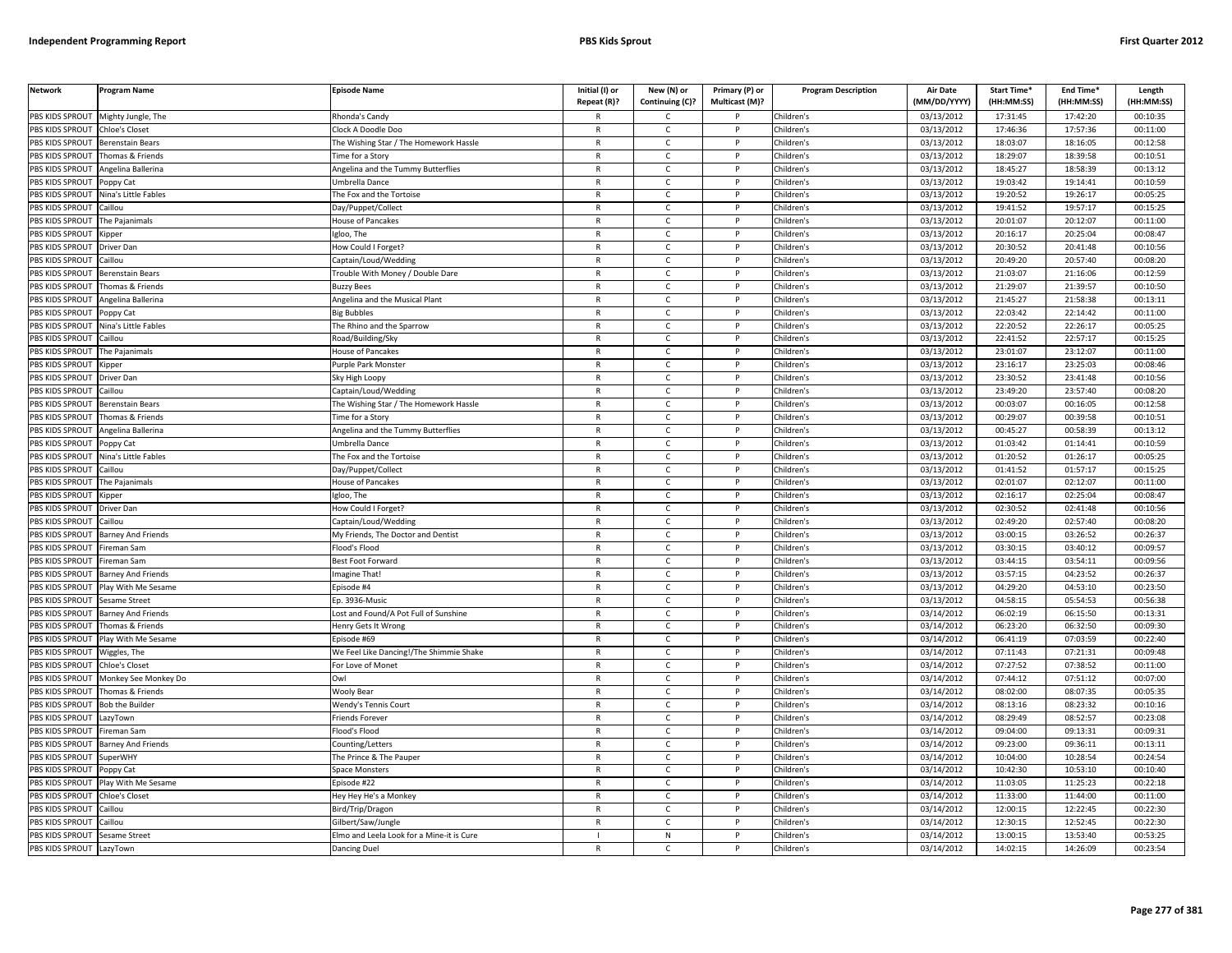| <b>Network</b>  | <b>Program Name</b>       | <b>Episode Name</b>                     | Initial (I) or<br>Repeat (R)? | New (N) or<br>Continuing (C)? | Primary (P) or<br>Multicast (M)? | <b>Program Description</b> | <b>Air Date</b><br>(MM/DD/YYYY) | Start Time*<br>(HH:MM:SS) | End Time*<br>(HH:MM:SS) | Length<br>(HH:MM:SS) |
|-----------------|---------------------------|-----------------------------------------|-------------------------------|-------------------------------|----------------------------------|----------------------------|---------------------------------|---------------------------|-------------------------|----------------------|
| PBS KIDS SPROUT | Fireman Sam               | <b>Blow Me Down</b>                     |                               | $\mathsf{C}$                  |                                  | Children's                 | 03/14/2012                      | 14:37:00                  | 14:46:58                | 00:09:58             |
| PBS KIDS SPROUT | dirtgirlworld             | <b>Time Machine</b>                     | $\mathsf{R}$                  | $\mathsf{C}$                  | P                                | Children's                 | 03/14/2012                      | 14:54:10                  | 15:05:10                | 00:11:00             |
| PBS KIDS SPROUT | <b>Bob the Builder</b>    | <b>Bob's Auntie</b>                     | $\mathsf{R}$                  | $\mathsf{C}$                  |                                  | Children's                 | 03/14/2012                      | 15:28:00                  | 15:38:16                | 00:10:16             |
| PBS KIDS SPROUT | Roary the Racing Car      | Furz's Tea Party                        | $\mathsf{R}$                  | $\mathsf{C}$                  | <sub>D</sub>                     | Children's                 | 03/14/2012                      | 15:44:40                  | 15:54:43                | 00:10:03             |
| PBS KIDS SPROUT | SuperWHY                  | The Three Feathers                      | $\mathsf{R}$                  | c                             |                                  | Children's                 | 03/14/2012                      | 16:02:37                  | 16:28:01                | 00:25:24             |
| PBS KIDS SPROUT | Niggles, The              | et's Get the Rhythm/Over in the Meadow  | $\mathsf{R}$                  | $\mathsf{C}$                  | P                                | Children's                 | 03/14/2012                      | 16:34:08                  | 16:45:07                | 00:10:59             |
| PBS KIDS SPROUT | Monkey See Monkey Do      | Hippo                                   | $\mathsf{R}$                  | $\mathsf{C}$                  | P                                | Children's                 | 03/14/2012                      | 16:49:08                  | 16:56:08                | 00:07:00             |
| PBS KIDS SPROUT | Bob the Builder           | Scoop's Recruit                         | $\mathsf{R}$                  | $\mathsf{C}$                  | P                                | Children's                 | 03/14/2012                      | 17:01:12                  | 17:11:27                | 00:10:15             |
| PBS KIDS SPROUT | Wiggles, The              | Musical Landscape/D is for Dorothy      | ${\sf R}$                     | $\mathsf{C}$                  | P                                | Children's                 | 03/14/2012                      | 17:16:08                  | 17:27:06                | 00:10:58             |
| PBS KIDS SPROUT | Mighty Jungle, The        | Nand-a-Rhonda                           | $\mathsf{R}$                  | $\mathsf{C}$                  |                                  | Children's                 | 03/14/2012                      | 17:31:45                  | 17:42:20                | 00:10:35             |
| PBS KIDS SPROUT | <b>Chloe's Closet</b>     | Those Wonderful Toys                    | $\mathsf{R}$                  | C                             | P                                | Children's                 | 03/14/2012                      | 17:46:36                  | 17:57:36                | 00:11:00             |
| PBS KIDS SPROUT | Berenstain Bears          | The Wishing Star / The Homework Hassle  | $\mathsf{R}$                  | $\mathsf{C}$                  |                                  | Children's                 | 03/14/2012                      | 18:03:07                  | 18:16:05                | 00:12:58             |
| PBS KIDS SPROUT | Thomas & Friends          | Percy's Parcel                          | $\mathsf{R}$                  | $\mathsf{C}$                  | P                                | Children's                 | 03/14/2012                      | 18:29:07                  | 18:39:58                | 00:10:51             |
| PBS KIDS SPROUT | Angelina Ballerina        | Angelina and the Magician               | $\mathsf{R}$                  | $\mathsf{C}$                  |                                  | Children's                 | 03/14/2012                      | 18:45:27                  | 18:58:39                | 00:13:12             |
| PBS KIDS SPROUT | Poppy Cat                 | Rose Cave                               | $\mathsf{R}$                  | $\mathsf{C}$                  | $\mathsf{P}$                     | Children's                 | 03/14/2012                      | 19:03:42                  | 19:14:42                | 00:11:00             |
| PBS KIDS SPROUT | Nina's Little Fables      | The Dog and the Hedgehog                | $\mathsf{R}$                  | $\mathsf{C}$                  | P                                | Children's                 | 03/14/2012                      | 19:20:52                  | 19:26:17                | 00:05:25             |
| PBS KIDS SPROUT | Caillou                   | Gilbert/Saw/Jungle                      | $\mathsf{R}$                  | $\mathsf{C}$                  | P                                | Children's                 | 03/14/2012                      | 19:41:52                  | 19:57:17                | 00:15:25             |
| PBS KIDS SPROUT | The Pajanimals            | <b>Blankie in the Laundry</b>           | $\mathsf{R}$                  | $\mathsf{C}$                  | P                                | Children's                 | 03/14/2012                      | 20:01:07                  | 20:12:07                | 00:11:00             |
| PBS KIDS SPROUT | <b>Cipper</b>             | Hiccups                                 | $\mathsf{R}$                  | $\mathsf{C}$                  | P                                | Children's                 | 03/14/2012                      | 20:16:17                  | 20:25:03                | 00:08:46             |
| PBS KIDS SPROUT | Driver Dan                | Sing Along Ting Along                   | $\mathsf{R}$                  | $\mathsf{C}$                  | P                                | Children's                 | 03/14/2012                      | 20:30:52                  | 20:41:48                | 00:10:56             |
| PBS KIDS SPROUT | ົaill∩⊔                   | Shop/Apple/Halloween Costume            | $\mathsf{R}$                  | $\mathsf{C}$                  | D                                | Children's                 | 03/14/2012                      | 20:49:20                  | 20:57:40                | 00:08:20             |
| PBS KIDS SPROUT | Berenstain Bears          | Frouble With Money / Double Dare        | R                             | C                             |                                  | Children's                 | 03/14/2012                      | 21:03:07                  | 21:16:04                | 00:12:57             |
| PBS KIDS SPROUT | Thomas & Friends          | Hiro Helps Out                          | $\mathsf{R}$                  | $\mathsf{C}$                  | <b>D</b>                         | Children's                 | 03/14/2012                      | 21:29:07                  | 21:39:57                | 00:10:50             |
| PBS KIDS SPROUT | Angelina Ballerina        | Angelina's Hip Hop Boys Show            | $\mathsf{R}$                  | $\mathsf{C}$                  | P                                | Children's                 | 03/14/2012                      | 21:45:27                  | 21:58:39                | 00:13:12             |
| PBS KIDS SPROUT | oppy Cat                  | Magic Show                              | $\mathsf{R}$                  | $\mathsf{C}$                  | P                                | Children's                 | 03/14/2012                      | 22:03:42                  | 22:14:42                | 00:11:00             |
| PBS KIDS SPROUT | Nina's Little Fables      | The Love Doves                          | $\mathsf{R}$                  | $\mathsf{C}$                  | P                                | Children's                 | 03/14/2012                      | 22:20:52                  | 22:26:17                | 00:05:25             |
| PBS KIDS SPROUT | Caillou                   | Help/Fire/Rescue                        | $\overline{R}$                | $\mathsf{C}$                  |                                  | Children's                 | 03/14/2012                      | 22:41:52                  | 22:57:17                | 00:15:25             |
| PBS KIDS SPROUT | The Pajanimals            | <b>Blankie in the Laundry</b>           | $\mathsf{R}$                  | $\mathsf{C}$                  | P                                | Children's                 | 03/14/2012                      | 23:01:07                  | 23:12:07                | 00:11:00             |
| PBS KIDS SPROUT | (ipper                    | River Trip, The                         | $\mathsf{R}$                  | $\mathsf{C}$                  |                                  | Children's                 | 03/14/2012                      | 23:16:17                  | 23:25:04                | 00:08:47             |
| PBS KIDS SPROUT | Driver Dan                | Puddle Muddle                           | $\mathsf{R}$                  | C                             | P                                | Children's                 | 03/14/2012                      | 23:30:52                  | 23:41:48                | 00:10:56             |
| PBS KIDS SPROUT | Caillou                   | Captain/Loud/Wedding                    | $\mathsf{R}$                  | $\mathsf{C}$                  | P                                | Children's                 | 03/14/2012                      | 23:49:20                  | 23:57:40                | 00:08:20             |
| PBS KIDS SPROUT | Berenstain Bears          | The Wishing Star / The Homework Hassle  | $\mathsf{R}$                  | $\mathsf{C}$                  | $\mathsf{P}$                     | Children's                 | 03/14/2012                      | 00:03:07                  | 00:16:05                | 00:12:58             |
| PBS KIDS SPROUT | Thomas & Friends          | Percy's Parcel                          | $\mathsf{R}$                  | $\mathsf{C}$                  | P                                | Children's                 | 03/14/2012                      | 00:29:07                  | 00:39:58                | 00:10:51             |
| PBS KIDS SPROUT | Angelina Ballerina        | Angelina and the Magician               | $\mathsf{R}$                  | $\mathsf{C}$                  | P                                | Children's                 | 03/14/2012                      | 00:45:27                  | 00:58:39                | 00:13:12             |
| PBS KIDS SPROUT | Poppy Cat                 | Rose Cave                               | $\mathsf{R}$                  | $\mathsf{C}$                  | P                                | Children's                 | 03/14/2012                      | 01:03:42                  | 01:14:42                | 00:11:00             |
| PBS KIDS SPROUT | Nina's Little Fables      | The Dog and the Hedgehog                | $\mathsf{R}$                  | $\mathsf{C}$                  | P                                | Children's                 | 03/14/2012                      | 01:20:52                  | 01:26:17                | 00:05:25             |
| PBS KIDS SPROUT | Caillou                   | Gilbert/Saw/Jungle                      | $\mathsf{R}$                  | $\mathsf{C}$                  |                                  | Children's                 | 03/14/2012                      | 01:41:52                  | 01:57:17                | 00:15:25             |
| PBS KIDS SPROUT | The Pajanimals            | <b>Blankie in the Laundry</b>           | $\mathsf{R}$                  | $\mathsf{C}$                  | D                                | Children's                 | 03/14/2012                      | 02:01:07                  | 02:12:07                | 00:11:00             |
| PBS KIDS SPROUT | <b>Kipper</b>             | Hiccups                                 | R                             | $\mathsf{C}$                  | P                                | Children's                 | 03/14/2012                      | 02:16:17                  | 02:25:03                | 00:08:46             |
| PBS KIDS SPROUT | Driver Dan                | ing Along Ting Along                    | $\mathsf{R}$                  | $\mathsf{C}$                  |                                  | Children's                 | 03/14/2012                      | 02:30:52                  | 02:41:48                | 00:10:56             |
| PBS KIDS SPROUT | Caillou                   | Shop/Apple/Halloween Costume            | $\mathsf{R}$                  | $\mathsf{C}$                  | P                                | Children's                 | 03/14/2012                      | 02:49:20                  | 02:57:40                | 00:08:20             |
| PBS KIDS SPROUT | Barney And Friends        | The Misbegotten Moon: A Space Adventure | $\mathsf{R}$                  | $\mathsf{C}$                  | P                                | Children's                 | 03/14/2012                      | 03:00:15                  | 03:26:41                | 00:26:26             |
| PBS KIDS SPROUT | Fireman Sam               | Stranded                                | $\mathsf{R}$                  | $\mathsf{C}$                  | P                                | Children's                 | 03/14/2012                      | 03:30:15                  | 03:40:12                | 00:09:57             |
| PBS KIDS SPROUT | <sup>=</sup> ireman Sam   | Mother's Helper                         | $\mathsf{R}$                  | $\mathsf{C}$                  |                                  | Children's                 | 03/14/2012                      | 03:44:15                  | 03:54:10                | 00:09:55             |
| PBS KIDS SPROUT | <b>Barney And Friends</b> | All About Me                            | $\mathsf{R}$                  | $\mathsf{C}$                  | P                                | Children's                 | 03/14/2012                      | 03:57:15                  | 04:23:52                | 00:26:37             |
| PBS KIDS SPROUT | Play With Me Sesame       | Episode #5                              | $\mathsf{R}$                  | $\mathsf{C}$                  | P                                | Children's                 | 03/14/2012                      | 04:29:20                  | 04:53:10                | 00:23:50             |
| PBS KIDS SPROUT | Sesame Street             | Ep. 3937                                | $\mathsf{R}$                  | $\mathsf{C}$                  | P                                | Children's                 | 03/14/2012                      | 04:58:15                  | 05:54:53                | 00:56:38             |
| PBS KIDS SPROUT | Barney And Friends        | Frail Boss Barney/Get Happy!            | $\mathsf{R}$                  | $\mathsf{C}$                  | P                                | Children's                 | 03/15/2012                      | 06:02:19                  | 06:15:59                | 00:13:40             |
| PBS KIDS SPROUT | Thomas & Friends          | Heave Ho Thomas                         | $\mathsf{R}$                  | $\mathsf{C}$                  | P                                | Children's                 | 03/15/2012                      | 06:23:20                  | 06:32:50                | 00:09:30             |
| PBS KIDS SPROUT | Play With Me Sesame       | pisode #70                              | $\mathsf{R}$                  | C                             |                                  | Children's                 | 03/15/2012                      | 06:41:19                  | 07:04:15                | 00:22:56             |
| PBS KIDS SPROUT | Wiggles, The              | We Feel Like Dancing!/The Shimmie Shake | $\mathsf{R}$                  | $\mathsf{C}$                  | P                                | Children's                 | 03/15/2012                      | 07:11:43                  | 07:21:31                | 00:09:48             |
| PBS KIDS SPROUT | <b>Chloe's Closet</b>     | Hairy Tale                              | $\mathsf{R}$                  | $\mathsf{C}$                  | P                                | Children's                 | 03/15/2012                      | 07:27:52                  | 07:38:52                | 00:11:00             |
| PBS KIDS SPROUT | Monkey See Monkey Do      | Elephant                                | $\mathsf{R}$                  | $\mathsf{C}$                  | P                                | Children's                 | 03/15/2012                      | 07:44:12                  | 07:51:12                | 00:07:00             |
| PBS KIDS SPROUT | Thomas & Friends          | Percys Promise                          | $\mathsf{R}$                  | $\mathsf{C}$                  |                                  | Children's                 | 03/15/2012                      | 08:02:00                  | 08:07:37                | 00:05:37             |
| PBS KIDS SPROUT | <b>Bob the Builder</b>    | Pilchard Goes Fishing                   | $\mathsf{R}$                  | $\mathsf{C}$                  | P                                | Children's                 | 03/15/2012                      | 08:13:16                  | 08:23:33                | 00:10:17             |
| PBS KIDS SPROUT | LazyTown                  | <sup>p</sup> ixel TV                    |                               | C                             |                                  | Children's                 | 03/15/2012                      | 08:29:49                  | 08:52:38                | 00:22:49             |
| PBS KIDS SPROUT | <b>Fireman Sam</b>        | Stranded                                | $\mathsf{R}$                  | $\epsilon$                    |                                  | Children's                 | 03/15/2012                      | 09:04:00                  | 09:13:31                | 00:09:31             |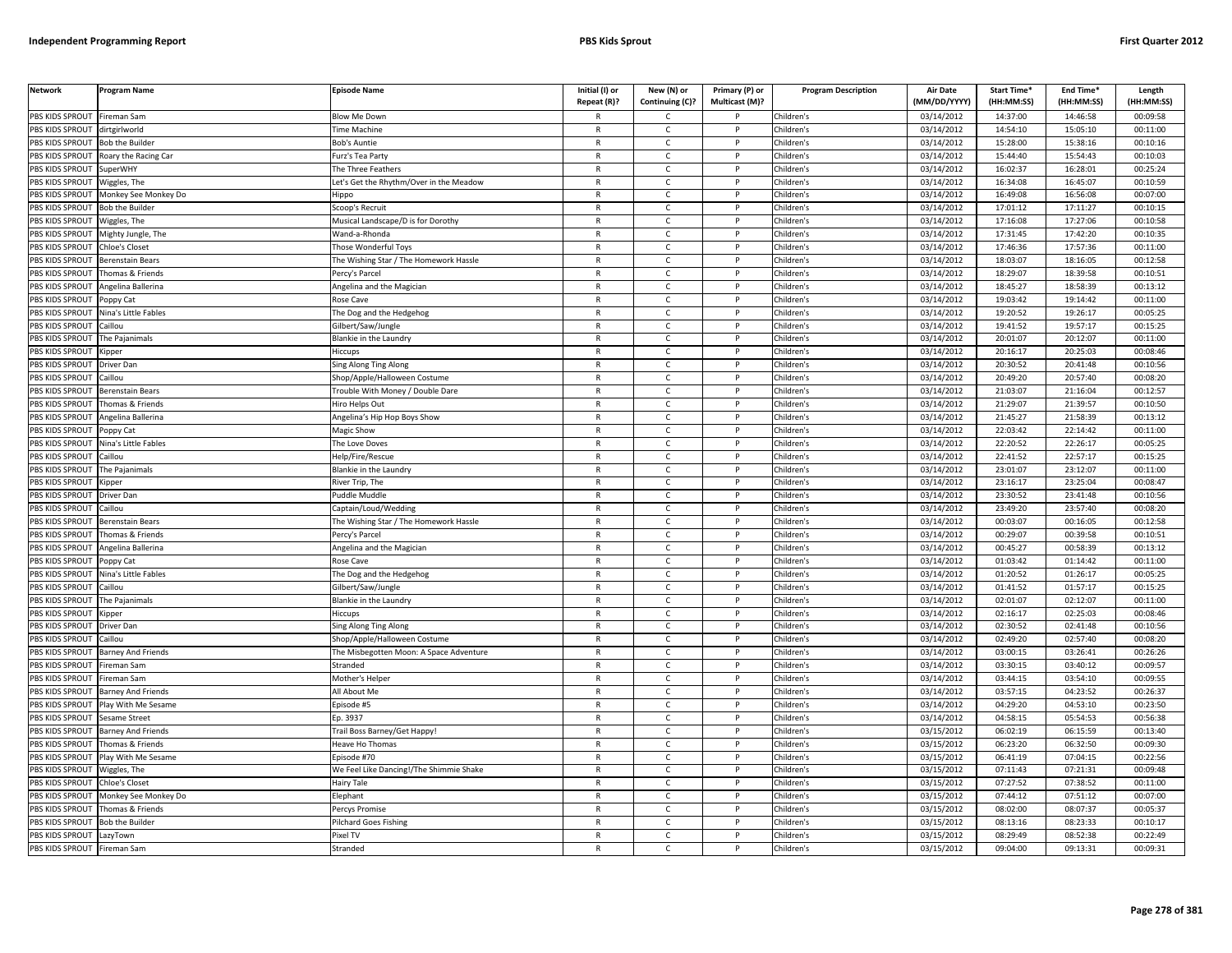| <b>Network</b>        | Program Name                       | <b>Episode Name</b>                        | Initial (I) or<br>Repeat (R)? | New (N) or<br>Continuing (C)? | Primary (P) or<br>Multicast (M)? | <b>Program Description</b> | Air Date<br>(MM/DD/YYYY) | Start Time*<br>(HH:MM:SS) | End Time*<br>(HH:MM:SS) | Length<br>(HH:MM:SS) |
|-----------------------|------------------------------------|--------------------------------------------|-------------------------------|-------------------------------|----------------------------------|----------------------------|--------------------------|---------------------------|-------------------------|----------------------|
|                       | PBS KIDS SPROUT Barney And Friends | Counting/Letters                           |                               | C                             |                                  | Children's                 | 03/15/2012               | 09:23:00                  | 09:36:07                | 00:13:07             |
| PBS KIDS SPROUT       | SuperWHY                           | George & the Dragon                        | $\mathsf{R}$                  | $\mathsf{C}$                  | P                                | Children's                 | 03/15/2012               | 10:04:00                  | 10:28:54                | 00:24:54             |
| PBS KIDS SPROUT       | Poppy Cat                          | Missing Keys                               | $\mathsf{R}$                  | $\mathsf{C}$                  | p                                | Children's                 | 03/15/2012               | 10:42:30                  | 10:53:10                | 00:10:40             |
| PBS KIDS SPROUT       | Play With Me Sesame                | Episode #23                                | $\mathsf{R}$                  | $\mathsf{C}$                  | D                                | Children's                 | 03/15/2012               | 11:03:05                  | 11:25:45                | 00:22:40             |
| PBS KIDS SPROUT       | Chloe's Closet                     | urple Like Me                              | R                             | $\mathsf{C}$                  |                                  | Children's                 | 03/15/2012               | 11:33:00                  | 11:44:00                | 00:11:00             |
| PBS KIDS SPROUT       | aillou                             | urprise/Miss/Sleep                         | $\mathsf{R}$                  | $\mathsf{C}$                  |                                  | Children's                 | 03/15/2012               | 12:00:15                  | 12:22:45                | 00:22:30             |
| <b>BS KIDS SPROUT</b> | aillou                             | Best/Strong/Wheels                         | R                             | C                             |                                  | Children's                 | 03/15/2012               | 12:30:15                  | 12:52:45                | 00:22:30             |
| PBS KIDS SPROUT       | esame Street                       | Hurry Up, You're Running Out of Time       |                               | ${\sf N}$                     | Þ                                | Children's                 | 03/15/2012               | 13:00:15                  | 13:52:59                | 00:52:44             |
| PBS KIDS SPROUT       | LazyTown                           | Rockin' Robbie                             | R                             | $\mathsf{C}$                  | P                                | Children's                 | 03/15/2012               | 14:02:15                  | 14:25:37                | 00:23:22             |
| PBS KIDS SPROUT       | ireman Sam                         | <b>Elvis Sings the Blues</b>               | $\mathsf{R}$                  | $\mathsf{C}$                  | P                                | Children's                 | 03/15/2012               | 14:37:00                  | 14:46:56                | 00:09:56             |
| PBS KIDS SPROUT       | dirtgirlworld                      | Rainbows                                   | $\mathsf{R}$                  | $\mathsf{C}$                  | P                                | Children's                 | 03/15/2012               | 14:54:10                  | 15:05:10                | 00:11:00             |
| PBS KIDS SPROUT       | <b>Bob the Builde</b>              | Bob and the Big Freeze                     | $\mathsf{R}$                  | $\mathsf{C}$                  | D                                | Children's                 | 03/15/2012               | 15:28:00                  | 15:38:15                | 00:10:15             |
| PBS KIDS SPROUT       | Roary the Racing Car               | Horse Power Dinkie                         | $\mathsf{R}$                  | $\mathsf{C}$                  | P                                | Children's                 | 03/15/2012               | 15:44:40                  | 15:54:43                | 00:10:03             |
| PBS KIDS SPROUT       | uperWHY                            | he Little Mermaid                          | $\mathsf{R}$                  | C                             |                                  | Children's                 | 03/15/2012               | 16:02:37                  | 16:28:01                | 00:25:24             |
| PBS KIDS SPROUT       | Wiggles, The                       | et's Get the Rhythm/Over in the Meadow     | $\mathsf{R}$                  | $\mathsf{C}$                  | P                                | Children's                 | 03/15/2012               | 16:34:08                  | 16:45:07                | 00:10:59             |
| PBS KIDS SPROUT       | Monkey See Monkey Do               | `amel                                      | R                             | $\mathsf{C}$                  | P                                | Children's                 | 03/15/2012               | 16:49:08                  | 16:56:08                | 00:07:00             |
| PBS KIDS SPROUT       | <b>Bob the Builder</b>             | Where's Robert?                            | $\mathsf{R}$                  | $\mathsf{C}$                  | P                                | Children's                 | 03/15/2012               | 17:01:12                  | 17:11:27                | 00:10:15             |
| PBS KIDS SPROUT       | Wiggles, The                       | Musical Landscape/D is for Dorothy         | $\mathsf{R}$                  | $\mathsf{C}$                  | P                                | Children's                 | 03/15/2012               | 17:16:08                  | 17:27:07                | 00:10:59             |
| PBS KIDS SPROUT       | Mighty Jungle, The                 | Rhonda's Birthday                          | $\mathsf{R}$                  | $\mathsf{C}$                  | P                                | Children's                 | 03/15/2012               | 17:31:45                  | 17:42:20                | 00:10:35             |
| PBS KIDS SPROUT       | <b>Chloe's Closet</b>              | <b>Try Away Home</b>                       | R                             | C                             | P                                | Children's                 | 03/15/2012               | 17:46:36                  | 17:57:36                | 00:11:00             |
| PBS KIDS SPROUT       | Berenstain Bears                   | oo Much Vacation / The Giant Mall          | $\mathsf{R}$                  | $\mathsf{C}$                  |                                  | Children's                 | 03/15/2012               | 18:03:07                  | 18:16:05                | 00:12:58             |
| <b>BS KIDS SPROUT</b> | Thomas & Friends                   | oby's New Whistle                          | R                             | $\mathsf{C}$                  |                                  | Children's                 | 03/15/2012               | 18:29:07                  | 18:39:57                | 00:10:50             |
| PBS KIDS SPROUT       | <b>Ingelina Ballerina</b>          | Angelina Cheerleader                       | $\mathsf{R}$                  | $\mathsf{C}$                  | Þ                                | Children's                 | 03/15/2012               | 18:45:27                  | 18:58:39                | 00:13:12             |
| PBS KIDS SPROUT       | Poppy Cat                          | Magic Show                                 | $\mathsf{R}$                  | $\mathsf{C}$                  | P                                | Children's                 | 03/15/2012               | 19:03:42                  | 19:14:42                | 00:11:00             |
| PBS KIDS SPROUT       | <b>Nina's Little Fables</b>        | he Mouse, the Hare, and the Goat           | $\mathsf{R}$                  | $\mathsf{C}$                  | D                                | Children's                 | 03/15/2012               | 19:20:52                  | 19:26:17                | 00:05:25             |
| PBS KIDS SPROUT       | Caillou                            | Best/Strong/Wheels                         | $\mathsf{R}$                  | $\mathsf{C}$                  | P                                | Children's                 | 03/15/2012               | 19:41:52                  | 19:57:17                | 00:15:25             |
| PBS KIDS SPROUT       | The Pajanimals                     | Apollo's Special Day                       | R                             | $\mathsf{C}$                  | D                                | Children's                 | 03/15/2012               | 20:01:07                  | 20:12:07                | 00:11:00             |
| PBS KIDS SPROUT       | Kipper                             | Space Invaders                             | R                             | $\mathsf{C}$                  | $\mathsf{P}$                     | Children's                 | 03/15/2012               | 20:16:17                  | 20:25:03                | 00:08:46             |
| PBS KIDS SPROUT       | Driver Dan                         | <b>Bouncy Chores</b>                       | $\mathsf{R}$                  | $\mathsf{C}$                  | P                                | Children's                 | 03/15/2012               | 20:30:52                  | 20:41:48                | 00:10:56             |
| PBS KIDS SPROUT       | Caillou                            | Shop/Apple/Halloween Costume               | $\mathsf{R}$                  | $\mathsf{C}$                  | P                                | Children's                 | 03/15/2012               | 20:49:20                  | 20:57:40                | 00:08:20             |
| PBS KIDS SPROUT       | Berenstain Bears                   | Out For The Team / Count Their Blessings   | $\mathsf{R}$                  | $\mathsf{C}$                  | D                                | Children's                 | 03/15/2012               | 21:03:07                  | 21:16:06                | 00:12:59             |
| PBS KIDS SPROUT       | homas & Friends                    | homas's Tall Friend                        | $\mathsf{R}$                  | $\mathsf{C}$                  | P                                | Children's                 | 03/15/2012               | 21:29:07                  | 21:40:01                | 00:10:54             |
| PBS KIDS SPROUT       | Angelina Ballerina                 | Angelina's New Home                        | $\mathsf{R}$                  | $\mathsf{C}$                  | P                                | Children's                 | 03/15/2012               | 21:45:27                  | 21:58:39                | 00:13:12             |
| PBS KIDS SPROUT       | oppy Cat                           | <b>Birthday Treasure</b>                   | $\mathsf{R}$                  | $\mathsf{C}$                  | P                                | Children's                 | 03/15/2012               | 22:03:42                  | 22:14:42                | 00:11:00             |
| PBS KIDS SPROUT       | Nina's Little Fables               | The Sparrow and the Feathers               | R                             | C                             | P                                | Children's                 | 03/15/2012               | 22:20:52                  | 22:26:17                | 00:05:25             |
| PBS KIDS SPROUT       | aillou                             | Slide/Sailor/Creepy                        | $\mathsf{R}$                  | $\mathsf{C}$                  | P                                | Children's                 | 03/15/2012               | 22:41:52                  | 22:57:17                | 00:15:25             |
| <b>BS KIDS SPROUT</b> | The Pajanimals                     | Apollo's Special Day                       | R                             | $\mathsf{C}$                  |                                  | Children's                 | 03/15/2012               | 23:01:07                  | 23:12:07                | 00:11:00             |
| PBS KIDS SPROUT       | (ipper                             | Robot, The                                 | $\mathsf{R}$                  | $\mathsf{C}$                  | Þ                                | Children's                 | 03/15/2012               | 23:16:17                  | 23:25:04                | 00:08:47             |
| PBS KIDS SPROUT       | Driver Dan                         | aster Faster                               | R                             | $\mathsf{C}$                  | P                                | Children's                 | 03/15/2012               | 23:30:52                  | 23:41:48                | 00:10:56             |
| PBS KIDS SPROUT       | aillou                             | hop/Apple/Halloween Costume                | $\mathsf{R}$                  | $\mathsf{C}$                  |                                  | Children's                 | 03/15/2012               | 23:49:20                  | 23:57:40                | 00:08:20             |
| PBS KIDS SPROUT       | Berenstain Bears                   | Too Much Vacation / The Giant Mall         | $\mathsf{R}$                  | $\mathsf{C}$                  | P                                | Children's                 | 03/15/2012               | 00:03:07                  | 00:16:05                | 00:12:58             |
| PBS KIDS SPROUT       | homas & Friends                    | <b>Toby's New Whistle</b>                  | R                             | $\mathsf{C}$                  | D                                | Children's                 | 03/15/2012               | 00:29:07                  | 00:39:57                | 00:10:50             |
| PBS KIDS SPROUT       | Angelina Ballerina                 | Angelina Cheerleader                       | R                             | $\mathsf{C}$                  | $\mathsf{P}$                     | Children's                 | 03/15/2012               | 00:45:27                  | 00:58:39                | 00:13:12             |
| PBS KIDS SPROUT       | oppy Cat                           | Magic Show                                 | $\mathsf{R}$                  | $\mathsf{C}$                  | P                                | Children's                 | 03/15/2012               | 01:03:42                  | 01:14:42                | 00:11:00             |
| PBS KIDS SPROUT       | Nina's Little Fables               | The Mouse, the Hare, and the Goat          | $\mathsf{R}$                  | $\mathsf{C}$                  | P                                | Children's                 | 03/15/2012               | 01:20:52                  | 01:26:17                | 00:05:25             |
| PBS KIDS SPROUT       | aillou                             | Best/Strong/Wheels                         | $\mathsf{R}$                  | $\mathsf{C}$                  |                                  | Children's                 | 03/15/2012               | 01:41:52                  | 01:57:17                | 00:15:25             |
| PBS KIDS SPROUT       | The Pajanimals                     | Apollo's Special Day                       | $\mathsf{R}$                  | $\mathsf{C}$                  | P                                | Children's                 | 03/15/2012               | 02:01:07                  | 02:12:07                | 00:11:00             |
| PBS KIDS SPROUT       | Kipper                             | Space Invaders                             | $\mathsf{R}$                  | $\mathsf{C}$                  | P                                | Children's                 | 03/15/2012               | 02:16:17                  | 02:25:03                | 00:08:46             |
| PBS KIDS SPROUT       | Driver Dan                         | <b>Bouncy Chores</b>                       | $\mathsf{R}$                  | $\mathsf{C}$                  | P                                | Children's                 | 03/15/2012               | 02:30:52                  | 02:41:48                | 00:10:56             |
| PBS KIDS SPROUT       | Caillou                            | Shop/Apple/Halloween Costume               | R                             | $\mathsf{C}$                  | P                                | Children's                 | 03/15/2012               | 02:49:20                  | 02:57:40                | 00:08:20             |
| PBS KIDS SPROUT       | <b>Barney And Friends</b>          | Riff to the Rescue!: A Wild West Adventure | $\mathsf{R}$                  | $\mathsf{C}$                  | P                                | Children's                 | 03/15/2012               | 03:00:15                  | 03:26:52                | 00:26:37             |
| PBS KIDS SPROUT       | Fireman Sam                        | Off Duty Sam                               | R                             | $\mathsf{C}$                  |                                  | Children's                 | 03/15/2012               | 03:30:15                  | 03:40:13                | 00:09:58             |
| PBS KIDS SPROUT       | ireman Sam                         | Seeing Red                                 | $\mathsf{R}$                  | $\mathsf{C}$                  | Þ                                | Children's                 | 03/15/2012               | 03:44:15                  | 03:54:10                | 00:09:55             |
| PBS KIDS SPROUT       | <b>Barney And Friends</b>          | My Baby Brother                            | R                             | $\mathsf{C}$                  |                                  | Children's                 | 03/15/2012               | 03:57:15                  | 04:23:52                | 00:26:37             |
| PBS KIDS SPROUT       | lay With Me Sesame                 | pisode #6                                  | $\mathsf{R}$                  | $\mathsf{C}$                  |                                  | Children's                 | 03/15/2012               | 04:29:20                  | 04:53:26                | 00:24:06             |
| PBS KIDS SPROUT       | Sesame Street                      | Ep. 3939                                   | $\mathsf{R}$                  | $\mathsf{C}$                  | P                                | Children's                 | 03/15/2012               | 04:58:15                  | 05:54:53                | 00:56:38             |
|                       | PBS KIDS SPROUT Barney And Friends | Trail Boss Barney/Get Happy!               | R                             | Ċ                             | p                                | Children's                 | 03/16/2012               | 06:02:19                  | 06:15:55                | 00:13:36             |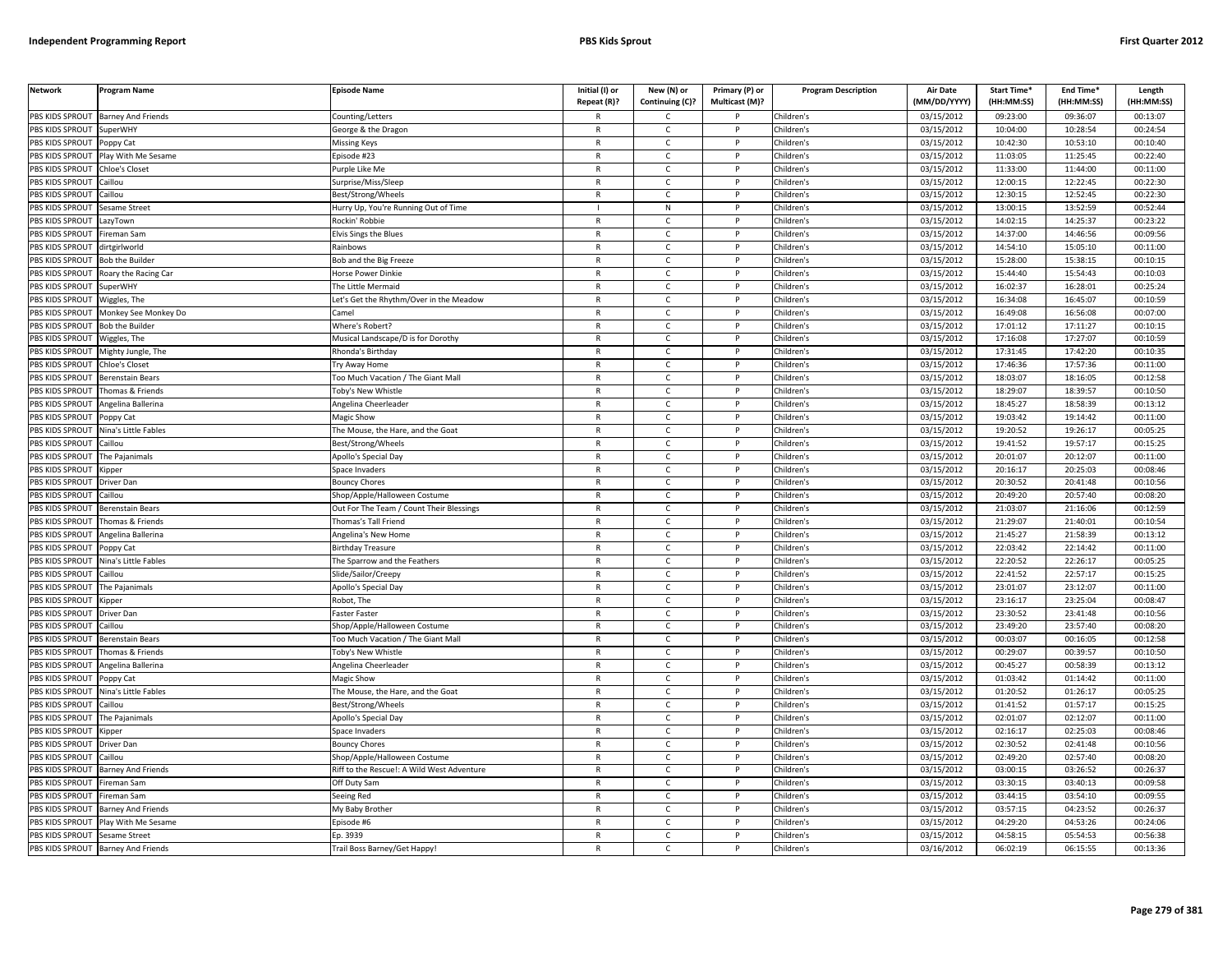| <b>Network</b>                     | Program Name           | <b>Episode Name</b>                      | Initial (I) or<br>Repeat (R)? | New (N) or<br>Continuing (C)? | Primary (P) or<br>Multicast (M)? | <b>Program Description</b> | <b>Air Date</b><br>(MM/DD/YYYY) | Start Time*<br>(HH:MM:SS) | End Time*<br>(HH:MM:SS) | Length<br>(HH:MM:SS) |
|------------------------------------|------------------------|------------------------------------------|-------------------------------|-------------------------------|----------------------------------|----------------------------|---------------------------------|---------------------------|-------------------------|----------------------|
| PBS KIDS SPROUT                    | Thomas & Friends       | <b>Toby's Special Surprise</b>           |                               | $\mathsf{C}$                  |                                  | Children's                 | 03/16/2012                      | 06:23:20                  | 06:32:50                | 00:09:30             |
| PBS KIDS SPROUT                    | Play With Me Sesame    | Episode #71                              | $\mathsf{R}$                  | $\mathsf{C}$                  | P                                | Children's                 | 03/16/2012                      | 06:41:19                  | 07:04:20                | 00:23:01             |
| PBS KIDS SPROUT                    | Wiggles, The           | Let's Get the Rhythm/Over in the Meadow  | $\mathsf{R}$                  | $\mathsf{C}$                  |                                  | Children's                 | 03/16/2012                      | 07:11:43                  | 07:21:31                | 00:09:48             |
| PBS KIDS SPROUT                    | Chloe's Closet         | Raiders of the Lost Egg                  | $\mathsf{R}$                  | $\mathsf{C}$                  | D                                | Children's                 | 03/16/2012                      | 07:27:52                  | 07:38:52                | 00:11:00             |
| PBS KIDS SPROUT                    | Monkey See Monkey Do   | Cat                                      | $\mathsf{R}$                  | c                             |                                  | Children's                 | 03/16/2012                      | 07:44:12                  | 07:51:12                | 00:07:00             |
| PBS KIDS SPROUT                    | Thomas & Friends       | Donald's Duck                            | $\mathsf{R}$                  | $\mathsf{C}$                  | P                                | Children's                 | 03/16/2012                      | 08:02:00                  | 08:07:37                | 00:05:37             |
| PBS KIDS SPROUT                    | <b>Bob the Builder</b> | <b>Bob's Boots</b>                       | $\mathsf{R}$                  | C                             | P                                | Children's                 | 03/16/2012                      | 08:13:16                  | 08:23:33                | 00:10:17             |
| PBS KIDS SPROUT                    | azyTown                | <b>Birthday Surprise</b>                 | ${\sf R}$                     | $\mathsf{C}$                  | <b>D</b>                         | Children's                 | 03/16/2012                      | 08:29:49                  | 08:52:59                | 00:23:10             |
| PBS KIDS SPROUT                    | Fireman Sam            | Off Duty Sam                             | ${\sf R}$                     | $\mathsf{C}$                  | P                                | Children's                 | 03/16/2012                      | 09:04:00                  | 09:13:31                | 00:09:31             |
| PBS KIDS SPROUT                    | Barney And Friends     | Pets/Vets                                | $\mathsf{R}$                  | $\mathsf{C}$                  |                                  | Children's                 | 03/16/2012                      | 09:23:00                  | 09:36:10                | 00:13:10             |
| PBS KIDS SPROUT                    | SuperWHY               | Swiss Family Robinson                    | $\mathsf{R}$                  | C                             | P                                | Children's                 | 03/16/2012                      | 10:04:00                  | 10:28:54                | 00:24:54             |
| PBS KIDS SPROUT                    | Poppy Cat              | Runaway Turtle                           | $\mathsf{R}$                  | $\mathsf{C}$                  | P                                | Children's                 | 03/16/2012                      | 10:42:30                  | 10:53:10                | 00:10:40             |
| PBS KIDS SPROUT                    | Play With Me Sesame    | Episode #24                              | $\mathsf{R}$                  | $\mathsf{C}$                  | $\mathsf{P}$                     | Children's                 | 03/16/2012                      | 11:03:05                  | 11:25:32                | 00:22:27             |
| PBS KIDS SPROUT                    | <b>Chloe's Closet</b>  | Super Best Friends                       | $\mathsf{R}$                  | $\mathsf{C}$                  |                                  | Children's                 | 03/16/2012                      | 11:33:00                  | 11:44:00                | 00:11:00             |
| PBS KIDS SPROUT                    | Caillou                | Patient/Police/Grandpa's Friend          | $\mathsf{R}$                  | $\mathsf{C}$                  | P                                | Children's                 | 03/16/2012                      | 12:00:15                  | 12:22:45                | 00:22:30             |
| PBS KIDS SPROUT                    | Caillou                | Road/Building/Sky                        | $\mathsf{R}$                  | $\mathsf{C}$                  |                                  | Children's                 | 03/16/2012                      | 12:30:15                  | 12:52:45                | 00:22:30             |
| PBS KIDS SPROUT                    | Sesame Street          | Maria the Cowgirl                        |                               | N                             | P                                | Children's                 | 03/16/2012                      | 13:00:15                  | 13:54:23                | 00:54:08             |
| PBS KIDS SPROUT                    | LazyTown               | Little Sportacus                         | $\mathsf{R}$                  | $\mathsf{C}$                  |                                  | Children's                 | 03/16/2012                      | 14:02:15                  | 14:25:48                | 00:23:33             |
| PBS KIDS SPROUT                    | Fireman Sam            | Flood's Flood                            | $\mathsf{R}$                  | $\mathsf{C}$                  | P                                | Children's                 | 03/16/2012                      | 14:37:00                  | 14:46:57                | 00:09:57             |
| PBS KIDS SPROUT                    | dirtgirlworld          | Scrapbox Racer                           | $\mathsf{R}$                  | $\mathsf{C}$                  | P                                | Children's                 | 03/16/2012                      | 14:54:10                  | 15:05:10                | 00:11:00             |
| PBS KIDS SPROUT                    | <b>Bob the Builder</b> | Clumsy Roley                             | $\mathsf{R}$                  | $\mathsf{C}$                  | P                                | Children's                 | 03/16/2012                      | 15:28:00                  | 15:38:16                | 00:10:16             |
| PBS KIDS SPROUT                    | Roary the Racing Car   | <b>Trucksy's Sleep Over</b>              | $\mathsf{R}$                  | $\mathsf{C}$                  |                                  | Children's                 | 03/16/2012                      | 15:44:40                  | 15:54:43                | 00:10:03             |
| PBS KIDS SPROUT                    | SuperWHY               | uan Bobo & The Pig                       | $\mathsf{R}$                  | $\mathsf{C}$                  | D                                | Children's                 | 03/16/2012                      | 16:02:37                  | 16:28:01                | 00:25:24             |
| PBS KIDS SPROUT                    | Wiggles, The           | Spy/Keep Moving!                         | $\mathsf{R}$                  | $\mathsf{C}$                  | P                                | Children's                 | 03/16/2012                      | 16:34:08                  | 16:45:07                | 00:10:59             |
| PBS KIDS SPROUT                    | Monkey See Monkey Do   | Rabbit                                   | $\mathsf{R}$                  | $\mathsf{C}$                  |                                  | Children's                 | 03/16/2012                      | 16:49:08                  | 16:56:08                | 00:07:00             |
| PBS KIDS SPROUT                    | <b>Bob the Builder</b> | Wendy's Welcome                          | $\mathsf{R}$                  | $\mathsf{C}$                  | P                                | Children's                 | 03/16/2012                      | 17:01:12                  | 17:11:27                | 00:10:15             |
| PBS KIDS SPROUT                    | Wiggles, The           | The Sporting Salsa!/Jack and Jill        | $\mathsf{R}$                  | $\mathsf{C}$                  |                                  | Children's                 | 03/16/2012                      | 17:16:08                  | 17:27:07                | 00:10:59             |
| PBS KIDS SPROUT                    | Mighty Jungle, The     | Planet Crazy                             | $\mathsf{R}$                  | $\mathsf{C}$                  | P                                | Children's                 | 03/16/2012                      | 17:31:45                  | 17:42:20                | 00:10:35             |
| PBS KIDS SPROUT                    | Chloe's Closet         | Listen Up                                | R                             | $\mathsf{C}$                  |                                  | Children's                 | 03/16/2012                      | 17:46:36                  | 17:57:36                | 00:11:00             |
| PBS KIDS SPROUT                    | Berenstain Bears       | Too Much Vacation / The Giant Mall       | $\mathsf{R}$                  | C                             | P                                | Children's                 | 03/16/2012                      | 18:03:07                  | 18:16:03                | 00:12:56             |
| PBS KIDS SPROUT                    | Thomas & Friends       | A Blooming Mess                          | $\mathsf{R}$                  | $\mathsf{C}$                  | P                                | Children's                 | 03/16/2012                      | 18:29:07                  | 18:39:57                | 00:10:50             |
| PBS KIDS SPROUT                    | Angelina Ballerina     | Angelina's Ballet School                 | $\mathsf{R}$                  | $\mathsf{C}$                  | $\mathsf{P}$                     | Children's                 | 03/16/2012                      | 18:45:27                  | 18:58:39                | 00:13:12             |
| PBS KIDS SPROUT                    | Poppy Cat              | Rare Bird                                | $\mathsf{R}$                  | $\mathsf{C}$                  | P                                | Children's                 | 03/16/2012                      | 19:03:42                  | 19:14:42                | 00:11:00             |
| PBS KIDS SPROUT                    | Nina's Little Fables   | The Lion and the Mouse                   | $\mathsf{R}$<br>$\mathsf{R}$  | $\mathsf{C}$<br>$\mathsf{C}$  | P<br>P                           | Children's                 | 03/16/2012                      | 19:20:52                  | 19:26:17                | 00:05:25             |
| PBS KIDS SPROUT                    | Caillou                | Road/Building/Sky                        | $\mathsf{R}$                  |                               | P                                | Children's                 | 03/16/2012                      | 19:41:52                  | 19:57:17                | 00:15:25             |
| PBS KIDS SPROUT<br>PBS KIDS SPROUT | The Pajanimals         | 'm Sorry, Really Sorry                   | $\mathsf{R}$                  | $\mathsf{C}$<br>C             |                                  | Children's<br>Children's   | 03/16/2012                      | 20:01:07<br>20:16:17      | 20:12:07<br>20:25:04    | 00:11:00<br>00:08:47 |
| PBS KIDS SPROUT                    | <b>Kipper</b>          | Magnifying Glass                         | $\mathsf{R}$                  | $\mathsf{C}$                  | <b>D</b>                         |                            | 03/16/2012<br>03/16/2012        | 20:30:52                  | 20:41:48                |                      |
| PBS KIDS SPROUT                    | Driver Dan<br>Caillou  | <b>Making Tracks</b><br>Bird/Trip/Dragon | $\mathsf{R}$                  | $\mathsf{C}$                  | P                                | Children's<br>Children's   | 03/16/2012                      | 20:49:20                  | 20:57:40                | 00:10:56<br>00:08:20 |
| PBS KIDS SPROUT                    | Berenstain Bears       | Out For The Team / Count Their Blessings | $\mathsf{R}$                  | $\mathsf{C}$                  | <b>D</b>                         | Children's                 | 03/16/2012                      | 21:03:07                  | 21:16:07                | 00:13:00             |
| PBS KIDS SPROUT                    | Thomas & Friends       | James In The Dark                        | $\mathsf{R}$                  | $\mathsf{C}$                  | P                                | Children's                 | 03/16/2012                      | 21:29:07                  | 21:40:01                | 00:10:54             |
| PBS KIDS SPROUT                    | Angelina Ballerina     | Angelina's New School                    | $\mathsf{R}$                  | $\mathsf{C}$                  |                                  | Children's                 | 03/16/2012                      | 21:45:27                  | 21:58:40                | 00:13:13             |
| PBS KIDS SPROUT                    | Poppy Cat              | Cloud Song                               | $\mathsf{R}$                  | $\mathsf{C}$                  | P                                | Children's                 | 03/16/2012                      | 22:03:42                  | 22:14:42                | 00:11:00             |
| PBS KIDS SPROUT                    | Nina's Little Fables   | The Pelican and his house                | $\mathsf{R}$                  | $\mathsf{C}$                  |                                  | Children's                 | 03/16/2012                      | 22:20:52                  | 22:26:17                | 00:05:25             |
| PBS KIDS SPROUT                    | Caillou                | Snow/Shoot/Tobog                         | $\mathsf{R}$                  | C                             | P                                | Children's                 | 03/16/2012                      | 22:41:52                  | 22:57:17                | 00:15:25             |
| PBS KIDS SPROUT                    | The Pajanimals         | 'm Sorry, Really Sorry                   | $\mathsf{R}$                  | $\mathsf{C}$                  | P                                | Children's                 | 03/16/2012                      | 23:01:07                  | 23:12:07                | 00:11:00             |
| PBS KIDS SPROUT                    | <b>Kipper</b>          | Missing Tape Mystery, The                | $\mathsf{R}$                  | $\mathsf{C}$                  | $\mathsf{P}$                     | Children's                 | 03/16/2012                      | 23:16:17                  | 23:25:04                | 00:08:47             |
| PBS KIDS SPROUT                    | Driver Dan             | Mix and Match                            | $\mathsf{R}$                  | $\mathsf{C}$                  | P                                | Children's                 | 03/16/2012                      | 23:30:52                  | 23:41:48                | 00:10:56             |
| PBS KIDS SPROUT                    | Caillou                | Shop/Apple/Halloween Costume             | $\mathsf{R}$                  | C                             | P                                | Children's                 | 03/16/2012                      | 23:49:20                  | 23:57:40                | 00:08:20             |
| PBS KIDS SPROUT                    | Berenstain Bears       | Too Much Vacation / The Giant Mall       | $\mathsf{R}$                  | $\mathsf{C}$                  | P                                | Children's                 | 03/16/2012                      | 00:03:07                  | 00:16:03                | 00:12:56             |
| PBS KIDS SPROUT                    | Thomas & Friends       | A Blooming Mess                          | $\mathsf{R}$                  | $\mathsf{C}$                  | P                                | Children's                 | 03/16/2012                      | 00:29:07                  | 00:39:57                | 00:10:50             |
| PBS KIDS SPROUT                    | Angelina Ballerina     | Angelina's Ballet School                 | $\mathsf{R}$                  | $\mathsf{C}$                  |                                  | Children's                 | 03/16/2012                      | 00:45:27                  | 00:58:39                | 00:13:12             |
| PBS KIDS SPROUT                    | Poppy Cat              | Rare Bird                                | $\mathsf{R}$                  | $\mathsf{C}$                  | D                                | Children's                 | 03/16/2012                      | 01:03:42                  | 01:14:42                | 00:11:00             |
| PBS KIDS SPROUT                    | Nina's Little Fables   | The Lion and the Mouse                   | R                             | $\mathsf{C}$                  | P                                | Children's                 | 03/16/2012                      | 01:20:52                  | 01:26:17                | 00:05:25             |
| PBS KIDS SPROUT                    | `aillou                | Road/Building/Sky                        | $\mathsf{R}$                  | $\mathsf{C}$                  |                                  | Children's                 | 03/16/2012                      | 01:41:52                  | 01:57:17                | 00:15:25             |
| PBS KIDS SPROUT                    | The Pajanimals         | 'm Sorry, Really Sorry                   | $\mathsf{R}$                  | C                             | P                                | Children's                 | 03/16/2012                      | 02:01:07                  | 02:12:07                | 00:11:00             |
| PBS KIDS SPROUT                    | Kipper                 | <b>Magnifying Glass</b>                  | $\mathsf{R}$                  | $\mathsf{C}$                  | D                                | Children's                 | 03/16/2012                      | 02:16:17                  | 02:25:04                | 00:08:47             |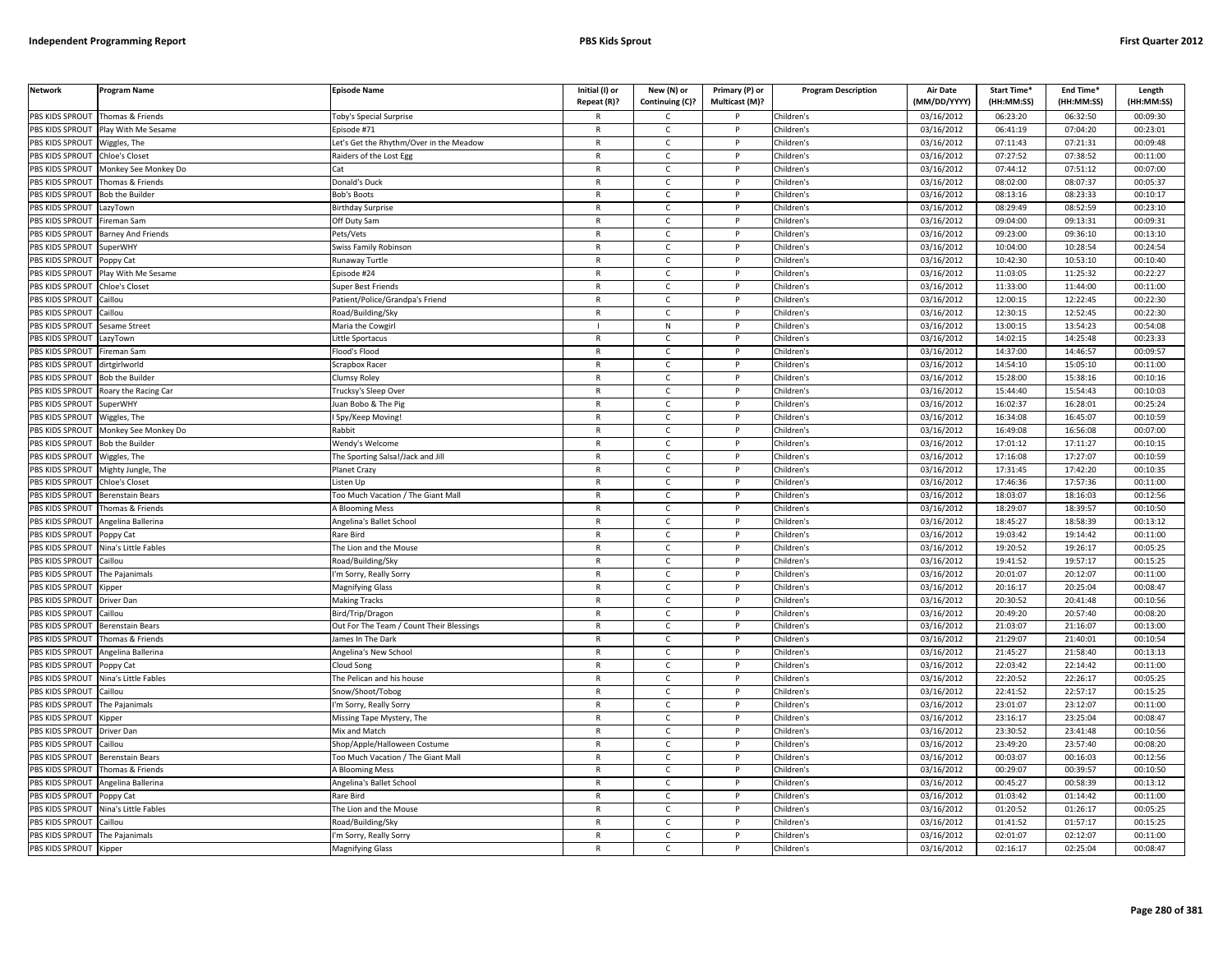| <b>Network</b>             | Program Name              | <b>Episode Name</b>                       | Initial (I) or<br>Repeat (R)? | New (N) or<br>Continuing (C)? | Primary (P) or<br>Multicast (M)? | <b>Program Description</b> | Air Date<br>(MM/DD/YYYY) | Start Time*<br>(HH:MM:SS) | End Time*<br>(HH:MM:SS) | Length<br>(HH:MM:SS) |
|----------------------------|---------------------------|-------------------------------------------|-------------------------------|-------------------------------|----------------------------------|----------------------------|--------------------------|---------------------------|-------------------------|----------------------|
| PBS KIDS SPROUT Driver Dan |                           | <b>Making Tracks</b>                      | R                             | C                             |                                  | Children's                 | 03/16/2012               | 02:30:52                  | 02:41:48                | 00:10:56             |
| PBS KIDS SPROUT            | Caillou                   | Bird/Trip/Dragon                          | $\mathsf{R}$                  | $\mathsf{C}$                  | P                                | Children's                 | 03/16/2012               | 02:49:20                  | 02:57:40                | 00:08:20             |
| PBS KIDS SPROUT            | <b>Barney And Friends</b> | ights, Camera, Action!: A Movie Adventure | $\mathsf{R}$                  | $\mathsf{C}$                  | P                                | Children's                 | 03/16/2012               | 03:00:15                  | 03:26:45                | 00:26:30             |
| PBS KIDS SPROUT            | ireman Sam                | Sheep Dog Trials                          | $\mathsf{R}$                  | $\mathsf{C}$                  | D                                | Children's                 | 03/16/2012               | 03:30:15                  | 03:40:12                | 00:09:57             |
| PBS KIDS SPROUT            | Fireman Sam               | No Nurse Like You                         | R                             | $\mathsf{C}$                  |                                  | Children's                 | 03/16/2012               | 03:44:15                  | 03:54:10                | 00:09:55             |
| PBS KIDS SPROUT            | <b>Barney And Friends</b> | <b>Ceep on Truckin</b>                    | $\mathsf{R}$                  | $\mathsf{C}$                  |                                  | Children's                 | 03/16/2012               | 03:57:15                  | 04:23:53                | 00:26:38             |
| <b>BS KIDS SPROUT</b>      | Play With Me Sesame       | pisode #7                                 | R                             | $\mathsf{C}$                  |                                  | Children's                 | 03/16/2012               | 04:29:20                  | 04:53:06                | 00:23:46             |
| PBS KIDS SPROUT            | esame Street              | p. 3943-Food                              | $\mathsf{R}$                  | $\mathsf{C}$                  | D                                | Children's                 | 03/16/2012               | 04:58:15                  | 05:54:53                | 00:56:38             |
| PBS KIDS SPROUT            | <b>Barney And Friends</b> | Let Your Creativity Fly!                  | $\mathsf{R}$                  | $\mathsf{C}$                  | P                                | Children's                 | 03/17/2012               | 06:00:15                  | 06:26:52                | 00:26:37             |
| PBS KIDS SPROUT            | ireman Sam                | When Fools Rush In                        | $\mathsf{R}$                  | $\mathsf{C}$                  | D                                | Children's                 | 03/17/2012               | 06:30:20                  | 06:40:17                | 00:09:57             |
| PBS KIDS SPROUT            | Wiggles, The              | Do the Hula/Do the Monkey!                | $\mathsf{R}$                  | $\mathsf{C}$                  | P                                | Children's                 | 03/17/2012               | 06:45:20                  | 06:56:19                | 00:10:59             |
| PBS KIDS SPROUT            | Sesame Street             | Ep. 4040                                  | $\mathsf{R}$                  | $\mathsf{C}$                  | P                                | Children's                 | $\sqrt{03}/17/2012$      | 07:00:15                  | 07:55:12                | 00:54:57             |
| PBS KIDS SPROUT            | SuperWHY                  | Cinderella                                | $\mathsf{R}$                  | $\mathsf{C}$                  | $\mathsf{P}$                     | Children's                 | 03/17/2012               | 08:00:15                  | 08:27:09                | 00:26:54             |
| PBS KIDS SPROUT            | aillou                    | how/Magic/Castle                          | $\mathsf{R}$                  | $\mathsf{C}$                  | P                                | Children's                 | 03/17/2012               | 08:32:15                  | 08:54:45                | 00:22:30             |
| PBS KIDS SPROUT            | ireman Sam                | Sheep Dog Trials                          | $\mathsf{R}$                  | $\mathsf{C}$                  | P                                | Children's                 | 03/17/2012               | 09:04:00                  | 09:13:31                | 00:09:31             |
| PBS KIDS SPROUT            | <b>Barney And Friends</b> | Pets/Vets                                 | $\mathsf{R}$                  | $\mathsf{C}$                  | D                                | Children's                 | 03/17/2012               | 09:23:00                  | 09:36:10                | 00:13:10             |
| PBS KIDS SPROUT            | SuperWHY                  | Dr. Doolittle                             | $\mathsf{R}$                  | $\mathsf{C}$                  | P                                | Children's                 | 03/17/2012               | 10:04:00                  | 10:28:54                | 00:24:54             |
| PBS KIDS SPROUT            | Poppy Cat                 | Lost Balloon                              | $\mathsf{R}$                  | $\mathsf{C}$                  | P                                | Children's                 | 03/17/2012               | 10:42:30                  | 10:53:10                | 00:10:40             |
| PBS KIDS SPROUT            | Play With Me Sesame       | Episode #25                               | $\mathsf{R}$                  | $\mathsf{C}$                  | P                                | Children's                 | 03/17/2012               | 11:03:05                  | 11:25:17                | 00:22:12             |
| PBS KIDS SPROUT            | <b>Chloe's Closet</b>     | ittle Big Boy                             | R                             | $\mathsf{C}$                  | P                                | Children's                 | 03/17/2012               | 11:33:00                  | 11:44:00                | 00:11:00             |
| PBS KIDS SPROUT            | aillou                    | Jay/Puppet/Collect                        | $\mathsf{R}$                  | $\mathsf{C}$                  | P                                | Children's                 | $\sqrt{03}/17/2012$      | 12:00:15                  | 12:22:45                | 00:22:30             |
| PBS KIDS SPROUT            | Caillou                   | lelp/Fire/Rescue                          | $\mathsf{R}$                  | $\mathsf{C}$                  |                                  | Children's                 | 03/17/2012               | 12:30:15                  | 12:52:45                | 00:22:30             |
| PBS KIDS SPROUT            | esame Street              | The Cookie Touch                          |                               | ${\sf N}$                     | Þ                                | Children's                 | 03/17/2012               | 13:00:15                  | 13:52:46                | 00:52:31             |
| PBS KIDS SPROUT            | azyTown.                  | Frash Trouble                             | $\mathsf{R}$                  | c                             |                                  | Children's                 | 03/17/2012               | 14:02:15                  | 14:25:18                | 00:23:03             |
| PBS KIDS SPROUT            | ireman Sam                | Stranded                                  | $\mathsf{R}$                  | $\mathsf{C}$                  |                                  | Children's                 | 03/17/2012               | 14:37:00                  | 14:46:57                | 00:09:57             |
| PBS KIDS SPROUT            | dirtgirlworld             | Pollination                               | $\mathsf{R}$                  | $\mathsf{C}$                  | P                                | Children's                 | 03/17/2012               | 14:54:10                  | 15:05:10                | 00:11:00             |
| PBS KIDS SPROUT            | <b>Bob the Builder</b>    | Bob of the North                          | $\mathsf{R}$                  | $\mathsf{C}$                  | P                                | Children's                 | 03/17/2012               | 15:28:00                  | 15:38:15                | 00:10:15             |
| PBS KIDS SPROUT            | Roary the Racing Car      | Zizzy Spectacular                         | $\mathsf{R}$                  | $\mathsf{C}$                  | P                                | Children's                 | 03/17/2012               | 15:44:40                  | 15:54:43                | 00:10:03             |
| PBS KIDS SPROUT            | SuperWHY                  | Snow White                                | ${\sf R}$                     | $\mathsf{C}$                  | P                                | Children's                 | 03/17/2012               | 16:02:37                  | 16:28:01                | 00:25:24             |
| PBS KIDS SPROUT            | Wiggles, The              | Who Am I?/Murray Had A Turtle             | $\mathsf{R}$                  | $\mathsf{C}$                  | $\mathsf{P}$                     | Children's                 | 03/17/2012               | 16:34:08                  | 16:45:08                | 00:11:00             |
| PBS KIDS SPROUT            | Monkey See Monkey Do      | Owl                                       | $\mathsf{R}$                  | $\mathsf{C}$                  | P                                | Children's                 | $\sqrt{03}/17/2012$      | 16:49:08                  | 16:56:08                | 00:07:00             |
| PBS KIDS SPROUT            | <b>Bob the Builder</b>    | Roley's New Friend                        | R                             | $\mathsf{C}$                  | P                                | Children's                 | 03/17/2012               | 17:01:12                  | 17:11:27                | 00:10:15             |
| PBS KIDS SPROUT            | Wiggles, The              | he Sporting Salsa!/Jack and Jill          | $\mathsf{R}$                  | $\mathsf{C}$                  | P                                | Children's                 | 03/17/2012               | 17:16:08                  | 17:27:06                | 00:10:58             |
| PBS KIDS SPROUT            | Mighty Jungle, The        | <b>Babysitting Kico</b>                   | $\mathsf{R}$                  | $\mathsf{C}$                  | P                                | Children's                 | 03/17/2012               | 17:31:45                  | 17:42:20                | 00:10:35             |
| PBS KIDS SPROUT            | Chloe's Closet            | Don't Fall A Sheep                        | $\mathsf{R}$                  | $\mathsf{C}$                  | D                                | Children's                 | 03/17/2012               | 17:46:36                  | 17:57:36                | 00:11:00             |
| PBS KIDS SPROUT            | <b>Berenstain Bears</b>   | Frouble With Pets / The Sitter            | $\mathsf{R}$                  | $\mathsf{C}$                  | P                                | Children's                 | 03/17/2012               | 18:03:09                  | 18:16:06                | 00:12:57             |
| PBS KIDS SPROUT            | Kipper                    | iger's Joke Box                           | R                             | C                             |                                  | Children's                 | 03/17/2012               | 18:30:04                  | 18:38:50                | 00:08:46             |
| PBS KIDS SPROUT            | Angelina Ballerina        | Angelina's Oldest Friend                  | $\mathsf{R}$                  | $\mathsf{C}$                  | P                                | Children's                 | 03/17/2012               | 18:44:35                  | 18:57:46                | 00:13:11             |
| PBS KIDS SPROUT            | Poppy Cat                 | Case Closed                               | R                             | C                             |                                  | Children's                 | 03/17/2012               | 19:02:57                  | 19:13:57                | 00:11:00             |
| PBS KIDS SPROUT            | Thomas & Friends          | Skarloey Storms Through                   | $\mathsf{R}$                  | $\mathsf{C}$                  | P                                | Children's                 | 03/17/2012               | 19:19:14                  | 19:29:13                | 00:09:59             |
| <b>BS KIDS SPROUT</b>      | aillou                    | Antarctic/Sea/Bayou                       | $\mathsf{R}$                  | $\mathsf{C}$                  | P                                | Children's                 | 03/17/2012               | 19:43:07                  | 19:58:32                | 00:15:25             |
| PBS KIDS SPROUT            | The Pajanimals            | A Not-So-Great Outdoors                   | $\mathsf{R}$                  | $\mathsf{C}$                  | Þ                                | Children's                 | 03/17/2012               | 20:03:07                  | 20:14:07                | 00:11:00             |
| PBS KIDS SPROUT            | Nina's Little Fables      | The Tortoise and the Hare                 | R                             | $\mathsf{C}$                  | P                                | Children's                 | 03/17/2012               | 20:19:49                  | 20:25:14                | 00:05:25             |
| PBS KIDS SPROUT            | Driver Dan                | Walking With a Dinosaur                   | $\mathsf{R}$                  | $\mathsf{C}$                  | P                                | Children's                 | 03/17/2012               | 20:30:53                  | 20:41:49                | 00:10:56             |
| PBS KIDS SPROUT            | Caillou                   | Bird/Trip/Dragon                          | $\mathsf{R}$                  | $\mathsf{C}$                  | P                                | Children's                 | 03/17/2012               | 20:49:20                  | 20:57:40                | 00:08:20             |
| PBS KIDS SPROUT            | Berenstain Bears          | <b>Gotta Dance / The Bad Dream</b>        | $\mathsf{R}$                  | $\mathsf{C}$                  | P                                | Children's                 | 03/17/2012               | 21:03:09                  | 21:16:07                | 00:12:58             |
| PBS KIDS SPROUT            | Kipper                    | Nest, The                                 | R                             | $\mathsf{C}$                  | P                                | Children's                 | 03/17/2012               | 21:30:04                  | 21:38:50                | 00:08:46             |
| PBS KIDS SPROUT            | ngelina Ballerina         | ngelina and Alice Mousikova               | $\mathsf{R}$                  | $\mathsf{C}$                  | P                                | Children's                 | 03/17/2012               | 21:44:35                  | 21:57:47                | 00:13:12             |
| PBS KIDS SPROUT            | oppy Cat                  | Case Closed                               | R                             | $\mathsf{C}$                  | P                                | Children's                 | 03/17/2012               | 22:02:57                  | 22:13:57                | 00:11:00             |
| PBS KIDS SPROUT            | homas & Friends           | <b>Hide and Peep</b>                      | $\mathsf{R}$                  | $\mathsf{C}$                  |                                  | Children's                 | 03/17/2012               | 22:19:14                  | 22:29:13                | 00:09:59             |
| PBS KIDS SPROUT            | Caillou                   | Shop/Apple/Halloween Costume              | R                             | $\mathsf{C}$                  | P                                | Children's                 | 03/17/2012               | 22:43:07                  | 22:58:32                | 00:15:25             |
| PBS KIDS SPROUT            | The Pajanimals            | Mot-So-Great Outdoors                     | $\mathsf{R}$                  | $\mathsf{C}$                  | P                                | Children's                 | 03/17/2012               | 23:03:07                  | 23:14:07                | 00:11:00             |
| PBS KIDS SPROUT            | Nina's Little Fables      | The Tortoise and the Hare                 | $\mathsf{R}$                  | $\mathsf{C}$                  | P                                | Children's                 | 03/17/2012               | 23:19:49                  | 23:25:14                | 00:05:25             |
| PBS KIDS SPROUT            | <b>Driver Dan</b>         | Shush                                     | R                             | Ċ                             |                                  | Children's                 | 03/17/2012               | 23:30:53                  | 23:41:48                | 00:10:55             |
| PBS KIDS SPROUT            | Caillou                   | Captain/Loud/Wedding                      | $\mathsf{R}$                  | $\mathsf{C}$                  | P                                | Children's                 | 03/17/2012               | 23:49:20                  | 23:57:40                | 00:08:20             |
| PBS KIDS SPROUT            | <b>Berenstain Bears</b>   | rouble With Pets / The Sitter             | R                             | C                             |                                  | Children's                 | 03/17/2012               | 00:03:09                  | 00:16:06                | 00:12:57             |
| PBS KIDS SPROUT            | Kipper                    | <b>Figer's Joke Box</b>                   | $\mathsf{R}$                  | $\mathsf{C}$                  |                                  | Children's                 | 03/17/2012               | 00:30:04                  | 00:38:50                | 00:08:46             |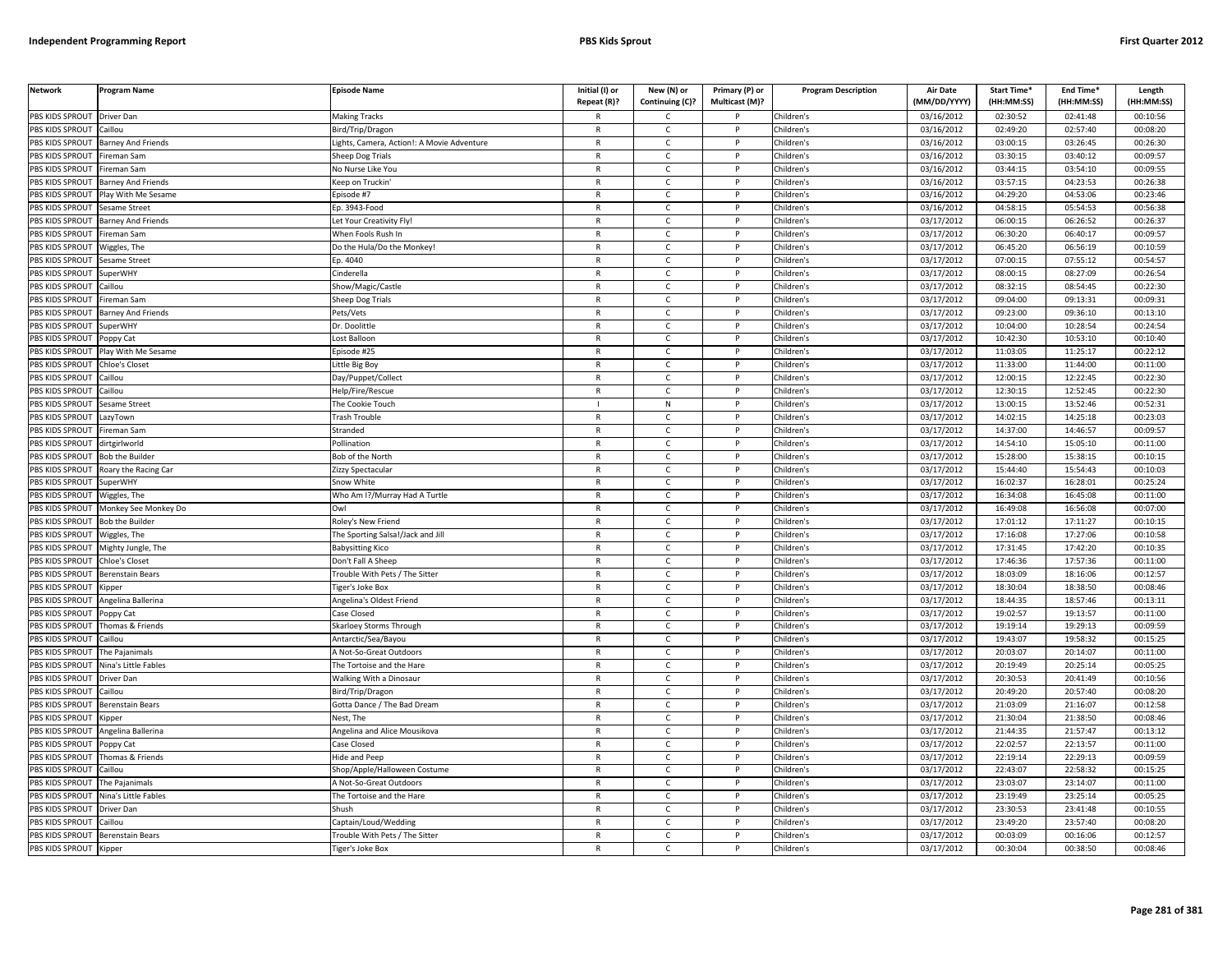| <b>Network</b>         | Program Name              | <b>Episode Name</b>                   | Initial (I) or<br>Repeat (R)? | New (N) or<br>Continuing (C)? | Primary (P) or<br>Multicast (M)? | <b>Program Description</b> | <b>Air Date</b><br>(MM/DD/YYYY) | Start Time*<br>(HH:MM:SS) | End Time*<br>(HH:MM:SS) | Length<br>(HH:MM:SS) |
|------------------------|---------------------------|---------------------------------------|-------------------------------|-------------------------------|----------------------------------|----------------------------|---------------------------------|---------------------------|-------------------------|----------------------|
| PBS KIDS SPROUT        | Angelina Ballerina        | Angelina's Oldest Friend              |                               | $\mathsf{C}$                  |                                  | Children's                 | 03/17/2012                      | 00:44:35                  | 00:57:46                | 00:13:11             |
| PBS KIDS SPROUT        | Poppy Cat                 | Case Closed                           | $\mathsf{R}$                  | $\mathsf{C}$                  | P                                | Children's                 | 03/17/2012                      | 01:03:37                  | 01:14:37                | 00:11:00             |
| PBS KIDS SPROUT        | Thomas & Friends          | Skarloey Storms Through               | $\mathsf{R}$                  | $\mathsf{C}$                  |                                  | Children's                 | 03/17/2012                      | 01:19:14                  | 01:29:13                | 00:09:59             |
| PBS KIDS SPROUT        | Caillou                   | Antarctic/Sea/Bayou                   | $\mathsf{R}$                  | $\mathsf{C}$                  | D                                | Children's                 | 03/17/2012                      | 01:43:07                  | 01:58:32                | 00:15:25             |
| PBS KIDS SPROUT        | The Pajanimals            | A Not-So-Great Outdoors               | $\mathsf{R}$                  | c                             |                                  | Children's                 | 03/17/2012                      | 02:03:07                  | 02:14:07                | 00:11:00             |
| PBS KIDS SPROUT        | Nina's Little Fables      | The Tortoise and the Hare             | $\mathsf{R}$                  | $\mathsf{C}$                  | P                                | Children's                 | 03/17/2012                      | 02:19:49                  | 02:25:14                | 00:05:25             |
| PBS KIDS SPROUT        | Driver Dan                | <b>Walking With a Dinosaur</b>        | $\mathsf{R}$                  | $\mathsf{C}$                  | P                                | Children's                 | 03/17/2012                      | 02:30:53                  | 02:41:49                | 00:10:56             |
| PBS KIDS SPROUT        | Caillou                   | Bird/Trip/Dragon                      | $\mathsf{R}$                  | $\mathsf{C}$                  | <b>D</b>                         | Children's                 | 03/17/2012                      | 02:49:20                  | 02:57:40                | 00:08:20             |
| <b>PBS KIDS SPROUT</b> | <b>Barney And Friends</b> | To Catch a Thief: A Mystery Adventure | ${\sf R}$                     | $\mathsf{C}$                  | P                                | Children's                 | 03/17/2012                      | 03:00:15                  | 03:26:51                | 00:26:36             |
| PBS KIDS SPROUT        | ireman Sam                | Poorly Penny                          | $\mathsf{R}$                  | $\mathsf{C}$                  |                                  | Children's                 | 03/17/2012                      | 03:30:15                  | 03:40:13                | 00:09:58             |
| PBS KIDS SPROUT        | Fireman Sam               | The One That Got Away                 | $\mathsf{R}$                  | C                             | P                                | Children's                 | 03/17/2012                      | 03:44:15                  | 03:54:10                | 00:09:55             |
| PBS KIDS SPROUT        | Barney And Friends        | 'm a Builder                          | $\mathsf{R}$                  | $\mathsf{C}$                  |                                  | Children's                 | 03/17/2012                      | 03:57:15                  | 04:23:52                | 00:26:37             |
| PBS KIDS SPROUT        | Play With Me Sesame       | Episode #8                            | $\mathsf{R}$                  | $\mathsf{C}$                  | P                                | Children's                 | 03/17/2012                      | 04:29:20                  | 04:53:19                | 00:23:59             |
| PBS KIDS SPROUT        | Sesame Street             | D. 3944                               | $\mathsf{R}$                  | $\mathsf{C}$                  |                                  | Children's                 | 03/17/2012                      | 04:58:15                  | 05:54:53                | 00:56:38             |
| PBS KIDS SPROUT        | Barney And Friends        | magine That!                          | $\mathsf{R}$                  | $\mathsf{C}$                  | $\mathsf{P}$                     | Children's                 | 03/18/2012                      | 06:00:15                  | 06:26:52                | 00:26:37             |
| PBS KIDS SPROUT        | Fireman Sam               | <b>Blow Me Down</b>                   | $\mathsf{R}$                  | C                             | P                                | Children's                 | 03/18/2012                      | 06:30:20                  | 06:40:18                | 00:09:58             |
| PBS KIDS SPROUT        | Wiggles, The              | Do the Hula/Do the Monkey!            | $\mathsf{R}$                  | $\mathsf{C}$                  | P                                | Children's                 | 03/18/2012                      | 06:45:20                  | 06:56:21                | 00:11:01             |
| PBS KIDS SPROUT        | Sesame Street             | D. 4043                               | $\mathsf{R}$                  | $\mathsf{C}$                  | P                                | Children's                 | 03/18/2012                      | 07:00:15                  | 07:56:17                | 00:56:02             |
| PBS KIDS SPROUT        | <b>SuperWHY</b>           | The Little Red Hen                    | $\mathsf{R}$                  | $\mathsf{C}$                  | P                                | Children's                 | 03/18/2012                      | 08:00:15                  | 08:27:09                | 00:26:54             |
| PBS KIDS SPROUT        | Caillou                   | Antarctic/Sea/Bayou                   | $\mathsf{R}$                  | $\mathsf{C}$                  | P                                | Children's                 | 03/18/2012                      | 08:32:15                  | 08:54:45                | 00:22:30             |
| PBS KIDS SPROUT        | Fireman Sam               | oorly Penny                           | $\mathsf{R}$                  | $\mathsf{C}$                  | D                                | Children's                 | 03/18/2012                      | 09:04:00                  | 09:13:31                | 00:09:31             |
| PBS KIDS SPROUT        | <b>Barney And Friends</b> | Caring/Rhythm                         | R                             | C                             |                                  | Children's                 | 03/18/2012                      | 09:23:00                  | 09:36:10                | 00:13:10             |
| PBS KIDS SPROUT        | SuperWHY                  | Alice in Wonderland                   | $\mathsf{R}$                  | $\mathsf{C}$                  | <b>D</b>                         | Children's                 | 03/18/2012                      | 10:04:00                  | 10:28:53                | 00:24:53             |
| PBS KIDS SPROUT        | Poppy Cat                 | Dear Rocket-Cat                       | $\mathsf{R}$                  | $\mathsf{C}$                  | P                                | Children's                 | 03/18/2012                      | 10:42:30                  | 10:53:10                | 00:10:40             |
| PBS KIDS SPROUT        | lay With Me Sesame        | Episode #26                           | $\mathsf{R}$                  | $\mathsf{C}$                  | P                                | Children's                 | 03/18/2012                      | 11:03:05                  | 11:25:18                | 00:22:13             |
| PBS KIDS SPROUT        | Chloe's Closet            | Easy as Cake                          | $\mathsf{R}$                  | $\mathsf{C}$                  | P                                | Children's                 | 03/18/2012                      | 11:33:00                  | 11:44:00                | 00:11:00             |
| PBS KIDS SPROUT        | Caillou                   | Gilbert/Saw/Jungle                    | $\mathsf{R}$                  | $\mathsf{C}$                  |                                  | Children's                 | 03/18/2012                      | 12:00:15                  | 12:22:45                | 00:22:30             |
| <b>PBS KIDS SPROUT</b> | Caillou                   | Slide/Sailor/Creepy                   | $\mathsf{R}$                  | $\mathsf{C}$                  | P                                | Children's                 | 03/18/2012                      | 12:30:15                  | 12:52:45                | 00:22:30             |
| PBS KIDS SPROUT        | Sesame Street             | The Help-o-Bots                       |                               | ${\sf N}$                     |                                  | Children's                 | 03/18/2012                      | 13:00:15                  | 13:53:37                | 00:53:22             |
| PBS KIDS SPROUT        | LazyTown                  | Double Trouble                        | $\mathsf{R}$                  | C                             | P                                | Children's                 | 03/18/2012                      | 14:02:15                  | 14:26:23                | 00:24:08             |
| PBS KIDS SPROUT        | Fireman Sam               | Off Duty Sam                          | $\mathsf{R}$                  | $\mathsf{C}$                  | P                                | Children's                 | 03/18/2012                      | 14:37:00                  | 14:46:58                | 00:09:58             |
| PBS KIDS SPROUT        | dirtgirlworld             | Windfall                              | $\mathsf{R}$                  | $\mathsf{C}$                  | $\mathsf{P}$                     | Children's                 | 03/18/2012                      | 14:54:10                  | 15:05:10                | 00:11:00             |
| PBS KIDS SPROUT        | <b>Bob the Builder</b>    | <b>Bob's Metal Detector</b>           | $\mathsf{R}$                  | $\mathsf{C}$                  | P                                | Children's                 | 03/18/2012                      | 15:28:00                  | 15:38:15                | 00:10:15             |
| PBS KIDS SPROUT        | Roary the Racing Car      | Cry Cold                              | $\mathsf{R}$                  | $\mathsf{C}$                  | P                                | Children's                 | 03/18/2012                      | 15:44:40                  | 15:54:43                | 00:10:03             |
| PBS KIDS SPROUT        | <b>SuperWHY</b>           | The Rolling Rice Cakes                | $\mathsf{R}$                  | $\mathsf{C}$                  | P                                | Children's                 | 03/18/2012                      | 16:02:37                  | 16:28:16                | 00:25:39             |
| <b>PBS KIDS SPROUT</b> | Niggles, The              | Who Am I?/Murray Had A Turtle         | $\mathsf{R}$                  | $\mathsf{C}$                  | P                                | Children's                 | 03/18/2012                      | 16:34:08                  | 16:45:11                | 00:11:03             |
| PBS KIDS SPROUT        | Monkey See Monkey Do      | lephant                               | $\mathsf{R}$                  | $\mathsf{C}$                  |                                  | Children's                 | 03/18/2012                      | 16:49:08                  | 16:56:08                | 00:07:00             |
| PBS KIDS SPROUT        | <b>Bob the Builder</b>    | Two Scoops                            | $\mathsf{R}$                  | $\mathsf{C}$                  | D                                | Children's                 | 03/18/2012                      | 17:01:12                  | 17:11:27                | 00:10:15             |
| PBS KIDS SPROUT        | Wiggles, The              | Wags House/Two Fine Gentlemen         | $\mathsf{R}$                  | $\mathsf{C}$                  |                                  | Children's                 | 03/18/2012                      | 17:16:08                  | 17:27:08                | 00:11:00             |
| PBS KIDS SPROUT        | Mighty Jungle, The        | <b>Tag that Sloth</b>                 | $\mathsf{R}$                  | $\mathsf{C}$                  |                                  | Children's                 | 03/18/2012                      | 17:31:45                  | 17:42:20                | 00:10:35             |
| PBS KIDS SPROUT        | <b>Chloe's Closet</b>     | <b>Blankie and a Net</b>              | $\mathsf{R}$                  | $\mathsf{C}$                  | P                                | Children's                 | 03/18/2012                      | 17:46:36                  | 17:57:36                | 00:11:00             |
| PBS KIDS SPROUT        | Films & Specials          | Elmo and Abby's Birthday Fun          | $\mathsf{R}$                  | $\mathsf{C}$                  | <b>D</b>                         | Children's                 | 03/18/2012                      | 18:03:00                  | 18:50:15                | 00:47:15             |
| PBS KIDS SPROUT        | Poppy Cat                 | Welcome Walrus                        | $\mathsf{R}$                  | $\mathsf{C}$                  | P                                | Children's                 | 03/18/2012                      | 19:03:42                  | 19:14:42                | 00:11:00             |
| PBS KIDS SPROUT        | Vina's Little Fables      | The Ant and the Cricket               | $\mathsf{R}$                  | $\mathsf{C}$                  |                                  | Children's                 | 03/18/2012                      | 19:20:52                  | 19:26:17                | 00:05:25             |
| PBS KIDS SPROUT        | Caillou                   | Magnet/Dino/Astro                     | $\mathsf{R}$                  | $\mathsf{C}$                  | P                                | Children's                 | 03/18/2012                      | 19:41:52                  | 19:57:17                | 00:15:25             |
| PBS KIDS SPROUT        | The Pajanimals            | Super Squacky                         | $\mathsf{R}$                  | $\mathsf{C}$                  | P                                | Children's                 | 03/18/2012                      | 20:01:07                  | 20:12:07                | 00:11:00             |
| PBS KIDS SPROUT        | Kipper                    | <b>Magnifying Glass</b>               | $\mathsf{R}$                  | $\mathsf{C}$                  | P                                | Children's                 | $\overline{03}/18/2012$         | 20:16:17                  | 20:25:04                | 00:08:47             |
| PBS KIDS SPROUT        | Driver Dan                | Story Train Singalong                 | $\mathsf{R}$                  | $\mathsf{C}$                  | P                                | Children's                 | 03/18/2012                      | 20:30:52                  | 20:41:48                | 00:10:56             |
| PBS KIDS SPROUT        | Caillou                   | Bird/Trip/Dragon                      | $\mathsf{R}$                  | $\mathsf{C}$                  | P                                | Children's                 | 03/18/2012                      | 20:49:20                  | 20:57:40                | 00:08:20             |
| PBS KIDS SPROUT        | ilms & Specials           | Elmo and Abby's Birthday Fun          | $\mathsf{R}$                  | C                             |                                  | Children's                 | 03/18/2012                      | 21:03:00                  | 21:50:15                | 00:47:15             |
| PBS KIDS SPROUT        | Poppy Cat                 | Cousin Alma                           | $\mathsf{R}$                  | $\mathsf{C}$                  | P                                | Children's                 | 03/18/2012                      | 22:03:42                  | 22:14:42                | 00:11:00             |
| PBS KIDS SPROUT        | Nina's Little Fables      | The Ant and the Cricket               | $\mathsf{R}$                  | $\mathsf{C}$                  | P                                | Children's                 | 03/18/2012                      | 22:20:52                  | 22:26:17                | 00:05:25             |
| PBS KIDS SPROUT        | Caillou                   | Drums/Band/Sing                       | $\mathsf{R}$                  | $\mathsf{C}$                  | P                                | Children's                 | 03/18/2012                      | 22:41:52                  | 22:57:17                | 00:15:25             |
| PBS KIDS SPROUT        | The Pajanimals            | Super Squacky                         | $\mathsf{R}$                  | $\mathsf{C}$                  | P                                | Children's                 | 03/18/2012                      | 23:01:07                  | 23:12:07                | 00:11:00             |
| PBS KIDS SPROUT        | <b>Kipper</b>             | Magnifying Glass                      | $\mathsf{R}$                  | $\mathsf{C}$                  | P                                | Children's                 | 03/18/2012                      | 23:16:17                  | 23:25:04                | 00:08:47             |
| PBS KIDS SPROUT        | Driver Dan                | <b>Puddles and Bubbles</b>            | R                             | C                             |                                  | Children's                 | 03/18/2012                      | 23:30:52                  | 23:41:48                | 00:10:56             |
| PBS KIDS SPROUT        | Caillou                   | Captain/Loud/Wedding                  | $\mathsf{R}$                  | $\mathsf{C}$                  |                                  | Children's                 | 03/18/2012                      | 23:49:20                  | 23:57:40                | 00:08:20             |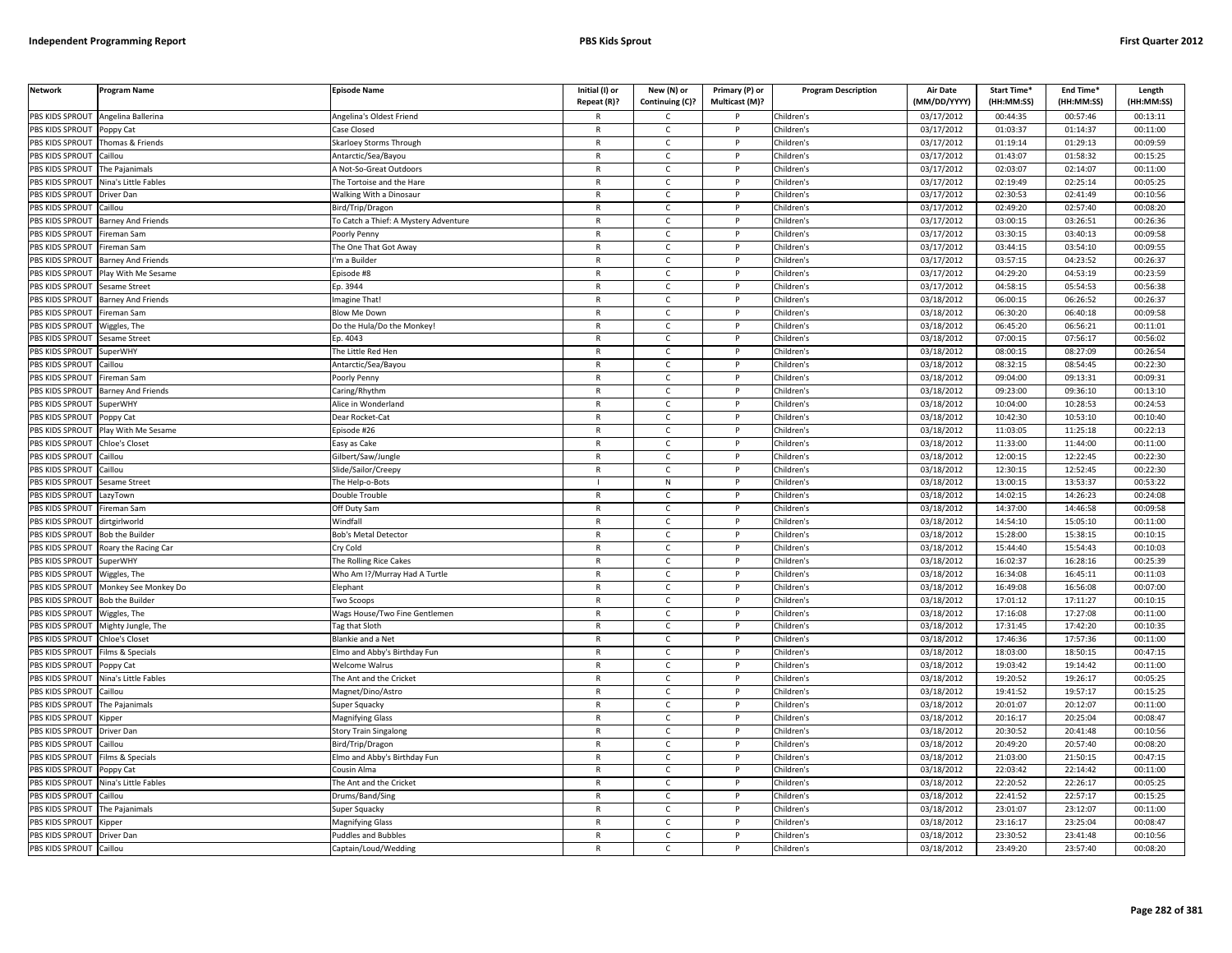| <b>Network</b>        | Program Name              | <b>Episode Name</b>                     | Initial (I) or<br>Repeat (R)? | New (N) or<br>Continuing (C)? | Primary (P) or<br>Multicast (M)? | <b>Program Description</b> | Air Date<br>(MM/DD/YYYY) | <b>Start Time*</b><br>(HH:MM:SS) | End Time <sup>®</sup><br>(HH:MM:SS) | Length<br>(HH:MM:SS) |
|-----------------------|---------------------------|-----------------------------------------|-------------------------------|-------------------------------|----------------------------------|----------------------------|--------------------------|----------------------------------|-------------------------------------|----------------------|
| PBS KIDS SPROUT       | Films & Specials          | Elmo and Abby's Birthday Fun            | $\mathsf{R}$                  | C                             |                                  | Children's                 | 03/18/2012               | 00:03:00                         | 00:50:15                            | 00:47:15             |
| PBS KIDS SPROUT       | Poppy Cat                 | <b>Welcome Walrus</b>                   | $\mathsf{R}$                  | $\mathsf{C}$                  | P                                | Children's                 | 03/18/2012               | 01:03:42                         | 01:14:42                            | 00:11:00             |
| PBS KIDS SPROUT       | Nina's Little Fables      | The Ant and the Cricket                 | $\mathsf{R}$                  | $\mathsf{C}$                  | P                                | Children's                 | 03/18/2012               | 01:20:52                         | 01:26:17                            | 00:05:25             |
| PBS KIDS SPROUT       | Caillou                   | Drums/Band/Sing                         | $\mathsf{R}$                  | $\mathsf{C}$                  | P                                | Children's                 | 03/18/2012               | 01:41:52                         | 01:57:17                            | 00:15:25             |
| PBS KIDS SPROUT       | The Pajanimals            | Super Squacky                           | $\mathsf{R}$                  | $\mathsf{C}$                  | P                                | Children's                 | 03/18/2012               | 02:01:07                         | 02:12:07                            | 00:11:00             |
| PBS KIDS SPROUT       | ipper)                    | Magnifying Glass                        | $\mathsf{R}$                  | $\mathsf{C}$                  | D                                | Children's                 | 03/18/2012               | 02:16:17                         | 02:25:04                            | 00:08:47             |
| <b>BS KIDS SPROUT</b> | Driver Dan                | aster Faster                            | $\mathsf{R}$                  | C                             | P                                | Children's                 | 03/18/2012               | 02:30:52                         | 02:41:48                            | 00:10:56             |
| PBS KIDS SPROUT       | aillou                    | Surprise/Miss/Sleep                     | $\mathsf{R}$                  | $\mathsf{C}$                  | P                                | Children's                 | 03/18/2012               | 02:49:20                         | 02:57:40                            | 00:08:20             |
| PBS KIDS SPROUT       | <b>Barney And Friends</b> | The Magic Lamp: A Travel Adventure      | $\mathsf{R}$                  | $\mathsf{C}$                  | $\mathsf{P}$                     | Children's                 | 03/18/2012               | 03:00:15                         | 03:26:48                            | 00:26:33             |
| PBS KIDS SPROUT       | ireman Sam                | irates of Pontypandy                    | $\mathsf{R}$                  | $\mathsf{C}$                  | P                                | Children's                 | 03/18/2012               | 03:30:15                         | 03:40:13                            | 00:09:58             |
| PBS KIDS SPROUT       | Fireman Sam               | Dinosaur Hunt                           | $\mathsf{R}$                  | $\mathsf{C}$                  | P                                | Children's                 | 03/18/2012               | 03:44:15                         | 03:54:10                            | 00:09:55             |
| PBS KIDS SPROUT       | <b>Barney And Friends</b> | Coming on Strong                        | $\mathsf{R}$                  | $\mathsf{C}$                  | P                                | Children's                 | 03/18/2012               | 03:57:15                         | 04:23:52                            | 00:26:37             |
| PBS KIDS SPROUT       | Play With Me Sesame       | pisode #12                              | $\mathsf{R}$                  | $\mathsf{C}$                  | P                                | Children's                 | 03/18/2012               | 04:29:20                         | 04:53:10                            | 00:23:50             |
| PBS KIDS SPROUT       | esame Street              | $\sqrt{p}$ . 3947-Farms                 | R                             | C                             | P                                | Children's                 | 03/18/2012               | 04:58:15                         | 05:54:53                            | 00:56:38             |
| PBS KIDS SPROUT       | <b>Barney And Friends</b> | Big as Barney/No, No, No!               | $\mathsf{R}$                  | C                             | $\mathsf{P}$                     | Children's                 | 03/19/2012               | 06:02:19                         | 06:15:58                            | 00:13:39             |
| PBS KIDS SPROUT       | Thomas & Friends          | <b>Excellent Emily</b>                  | $\mathsf{R}$                  | $\mathsf{C}$                  | P                                | Children's                 | 03/19/2012               | 06:23:20                         | 06:32:50                            | 00:09:30             |
| PBS KIDS SPROUT       | Play With Me Sesame       | Episode #72                             | $\mathsf{R}$                  | $\mathsf{C}$                  | P                                | Children's                 | 03/19/2012               | 06:41:19                         | 07:04:03                            | 00:22:44             |
| PBS KIDS SPROUT       | Wiggles, The              | Let's Get the Rhythm/Over in the Meadow | $\mathsf{R}$                  | $\mathsf{C}$                  | P                                | Children's                 | 03/19/2012               | 07:11:43                         | 07:21:31                            | 00:09:48             |
| PBS KIDS SPROUT       | Chloe's Closet            | <b>Best in Snow</b>                     | $\mathsf{R}$                  | $\mathsf{C}$                  | P                                | Children's                 | 03/19/2012               | 07:27:52                         | 07:38:52                            | 00:11:00             |
| PBS KIDS SPROUT       | Monkey See Monkey Do      | Ostrich                                 | R                             | $\mathsf{C}$                  | P                                | Children's                 | 03/19/2012               | 07:44:12                         | 07:51:12                            | 00:07:00             |
| PBS KIDS SPROUT       | Thomas & Friends          | Thomas Percy and the Mail Train         | $\mathsf{R}$                  | $\mathsf{C}$                  | P                                | Children's                 | 03/19/2012               | 08:02:00                         | 08:07:37                            | 00:05:37             |
| <b>BS KIDS SPROUT</b> | <b>Bob the Builder</b>    | Bob's Day Off                           | $\mathsf{R}$                  | $\mathsf{C}$                  | P                                | Children's                 | 03/19/2012               | 08:13:16                         | 08:23:32                            | 00:10:16             |
| PBS KIDS SPROUT       | azyTown                   | azyTown Goes Digital                    | $\mathsf{R}$                  | $\mathsf{C}$                  | P                                | Children's                 | 03/19/2012               | 08:29:49                         | 08:52:37                            | 00:22:48             |
| PBS KIDS SPROUT       | ireman Sam                | Pirates of Pontypandy                   | $\mathsf{R}$                  | $\mathsf{C}$                  | P                                | Children's                 | 03/19/2012               | 09:04:00                         | 09:13:31                            | 00:09:31             |
| PBS KIDS SPROUT       | Barney And Friends        | aring/Rhythm                            | $\mathsf{R}$                  | $\mathsf{C}$                  | P                                | Children's                 | 03/19/2012               | 09:23:00                         | 09:36:11                            | 00:13:11             |
| PBS KIDS SPROUT       | <b>SuperWHY</b>           | The Story of Mother Goose               | $\mathsf{R}$                  | $\mathsf{C}$                  | P                                | Children's                 | 03/19/2012               | 10:04:00                         | 10:28:54                            | 00:24:54             |
| PBS KIDS SPROUT       | oppy Cat                  | Dolphin Dreams                          | $\mathsf{R}$                  | $\mathsf{C}$                  | <sub>D</sub>                     | Children's                 | 03/19/2012               | 10:42:30                         | 10:53:10                            | 00:10:40             |
| PBS KIDS SPROUT       | Play With Me Sesame       | pisode #27                              | $\mathsf{R}$                  | $\mathsf{C}$                  | P                                | Children's                 | 03/19/2012               | 11:03:05                         | 11:25:31                            | 00:22:26             |
| PBS KIDS SPROUT       | <b>Chloe's Closet</b>     | itay on Your Toes                       | $\mathsf{R}$                  | $\mathsf{C}$                  | P                                | Children's                 | 03/19/2012               | 11:33:00                         | 11:44:00                            | 00:11:00             |
| PBS KIDS SPROUT       | Caillou                   | Best/Strong/Wheels                      | $\mathsf{R}$                  | $\mathsf{C}$                  | $\mathsf{P}$                     | Children's                 | 03/19/2012               | 12:00:15                         | 12:22:45                            | 00:22:30             |
| PBS KIDS SPROUT       | Caillou                   | Snow/Shoot/Tobog                        | $\mathsf{R}$                  | $\mathsf{C}$                  | P                                | Children's                 | 03/19/2012               | 12:30:15                         | 12:52:45                            | 00:22:30             |
| PBS KIDS SPROUT       | Sesame Street             | Sock Chaos                              |                               | N                             | P                                | Children's                 | 03/19/2012               | 13:00:15                         | 13:53:29                            | 00:53:14             |
| PBS KIDS SPROUT       | LazyTown                  | Snow Monster                            | $\mathsf{R}$                  | $\mathsf{C}$                  | P                                | Children's                 | 03/19/2012               | 14:02:15                         | 14:25:17                            | 00:23:02             |
| PBS KIDS SPROUT       | Fireman Sam               | Sheep Dog Trials                        | $\mathsf{R}$                  | $\mathsf{C}$                  | $\mathsf{P}$                     | Children's                 | 03/19/2012               | 14:37:00                         | 14:46:57                            | 00:09:57             |
| PBS KIDS SPROUT       | dirtgirlworld             | Worms                                   | R                             | $\mathsf{C}$                  | P                                | Children's                 | 03/19/2012               | 14:54:10                         | 15:05:10                            | 00:11:00             |
| PBS KIDS SPROUT       | <b>Bob the Builder</b>    | Bob's Pizza                             | $\mathsf{R}$                  | $\mathsf{C}$                  | P                                | Children's                 | 03/19/2012               | 15:28:00                         | 15:38:15                            | 00:10:15             |
| <b>BS KIDS SPROUT</b> | Roary the Racing Car      | Marsha's Wonderful Life                 | $\mathsf{R}$                  | $\mathsf{C}$                  | p                                | Children's                 | 03/19/2012               | 15:44:40                         | 15:54:43                            | 00:10:03             |
| PBS KIDS SPROUT       | SuperWHY                  | Peter Rabbit                            | $\mathsf{R}$                  | $\mathsf{C}$                  | P                                | Children's                 | 03/19/2012               | 16:02:37                         | 16:28:01                            | 00:25:24             |
| PBS KIDS SPROUT       | Wiggles, The              | a Bamba/Oranges and Lemons              | $\mathsf{R}$                  | $\mathsf C$                   | P                                | Children's                 | 03/19/2012               | 16:34:08                         | 16:45:07                            | 00:10:59             |
| PBS KIDS SPROUT       | Monkey See Monkey Do      |                                         | $\mathsf{R}$                  | $\mathsf{C}$                  | <sub>D</sub>                     | Children's                 | 03/19/2012               | 16:49:08                         | 16:56:08                            | 00:07:00             |
| PBS KIDS SPROUT       | <b>Bob the Builder</b>    | Benny's Back                            | $\mathsf{R}$                  | $\mathsf{C}$                  | P                                | Children's                 | 03/19/2012               | 17:01:12                         | 17:11:27                            | 00:10:15             |
| PBS KIDS SPROUT       | Niggles, The              | Wags House/Two Fine Gentlemen           | $\mathsf{R}$                  | $\mathsf{C}$                  | P                                | Children's                 | 03/19/2012               | 17:16:08                         | 17:27:06                            | 00:10:58             |
| PBS KIDS SPROUT       | Mighty Jungle, The        | The Magic Hat                           | $\mathsf{R}$                  | $\mathsf{C}$                  | P                                | Children's                 | 03/19/2012               | 17:31:45                         | 17:42:20                            | 00:10:35             |
| PBS KIDS SPROUT       | Chloe's Closet            | le's Got Rhythm                         | $\mathsf{R}$                  | $\mathsf{C}$                  | P                                | Children's                 | 03/19/2012               | 17:46:36                         | 17:57:36                            | 00:11:00             |
| PBS KIDS SPROUT       | <b>Berenstain Bears</b>   | The Excuse Note / On The Job            | $\mathsf{R}$                  | $\mathsf{C}$                  | P                                | Children's                 | 03/19/2012               | 18:03:07                         | 18:16:04                            | 00:12:57             |
| PBS KIDS SPROUT       | homas & Friends           | Thomas and the Runaway Kite             | $\mathsf{R}$                  | $\mathsf{C}$                  | P                                | Children's                 | 03/19/2012               | 18:29:07                         | 18:39:57                            | 00:10:50             |
| PBS KIDS SPROUT       | Angelina Ballerina        | Angelina's Lunch Table                  | $\mathsf{R}$                  | $\mathsf{C}$                  | $\mathsf{P}$                     | Children's                 | 03/19/2012               | 18:45:27                         | 18:58:39                            | 00:13:12             |
| PBS KIDS SPROUT       | Poppy Cat                 | <b>Missing Keys</b>                     | $\mathsf{R}$                  | $\mathsf{C}$                  | P                                | Children's                 | 03/19/2012               | 19:03:42                         | 19:14:42                            | 00:11:00             |
| PBS KIDS SPROUT       | Nina's Little Fables      | The Fox and the Stork                   | $\mathsf{R}$                  | $\mathsf{C}$                  | P                                | Children's                 | 03/19/2012               | 19:20:52                         | 19:26:17                            | 00:05:25             |
| PBS KIDS SPROUT       | Caillou                   | lelp/Fire/Rescue                        | R                             | $\mathsf{C}$                  | P                                | Children's                 | 03/19/2012               | 19:41:52                         | 19:57:17                            | 00:15:25             |
| PBS KIDS SPROUT       | The Paianimals            | <b>Home Sweet Home</b>                  | $\mathsf{R}$                  | $\mathsf{C}$                  | P                                | Children's                 | 03/19/2012               | 20:01:07                         | 20:12:07                            | 00:11:00             |
| <b>BS KIDS SPROUT</b> | Kipper                    | Kipper is Unwell                        | $\mathsf{R}$                  | $\mathsf{C}$                  | P                                | Children's                 | 03/19/2012               | 20:16:17                         | 20:25:03                            | 00:08:46             |
| PBS KIDS SPROUT       | Driver Dan                | Snappy Happy                            | $\mathsf{R}$                  | $\mathsf{C}$                  | P                                | Children's                 | 03/19/2012               | 20:30:52                         | 20:41:48                            | 00:10:56             |
| PBS KIDS SPROUT       | aillou                    | Bird/Trip/Dragon                        | $\mathsf{R}$                  | $\mathsf C$                   | P                                | Children's                 | 03/19/2012               | 20:49:20                         | 20:57:40                            | 00:08:20             |
| PBS KIDS SPROUT       | Berenstain Bears          | lumber Party / The Talent Show          | $\mathsf{R}$                  | $\mathsf{C}$                  | <sub>D</sub>                     | Children's                 | 03/19/2012               | 21:03:07                         | 21:16:05                            | 00:12:58             |
| PBS KIDS SPROUT       | Thomas & Friends          | Pingy Pongy Pick Up                     | $\mathsf{R}$                  | C                             | P                                | Children's                 | 03/19/2012               | 21:29:07                         | 21:40:01                            | 00:10:54             |
| PBS KIDS SPROUT       | Angelina Ballerina        | Angelina's New Ballet Teacher           | $\mathsf{R}$                  | $\mathsf{C}$                  | P                                | Children's                 | 03/19/2012               | 21:45:27                         | 21:58:39                            | 00:13:12             |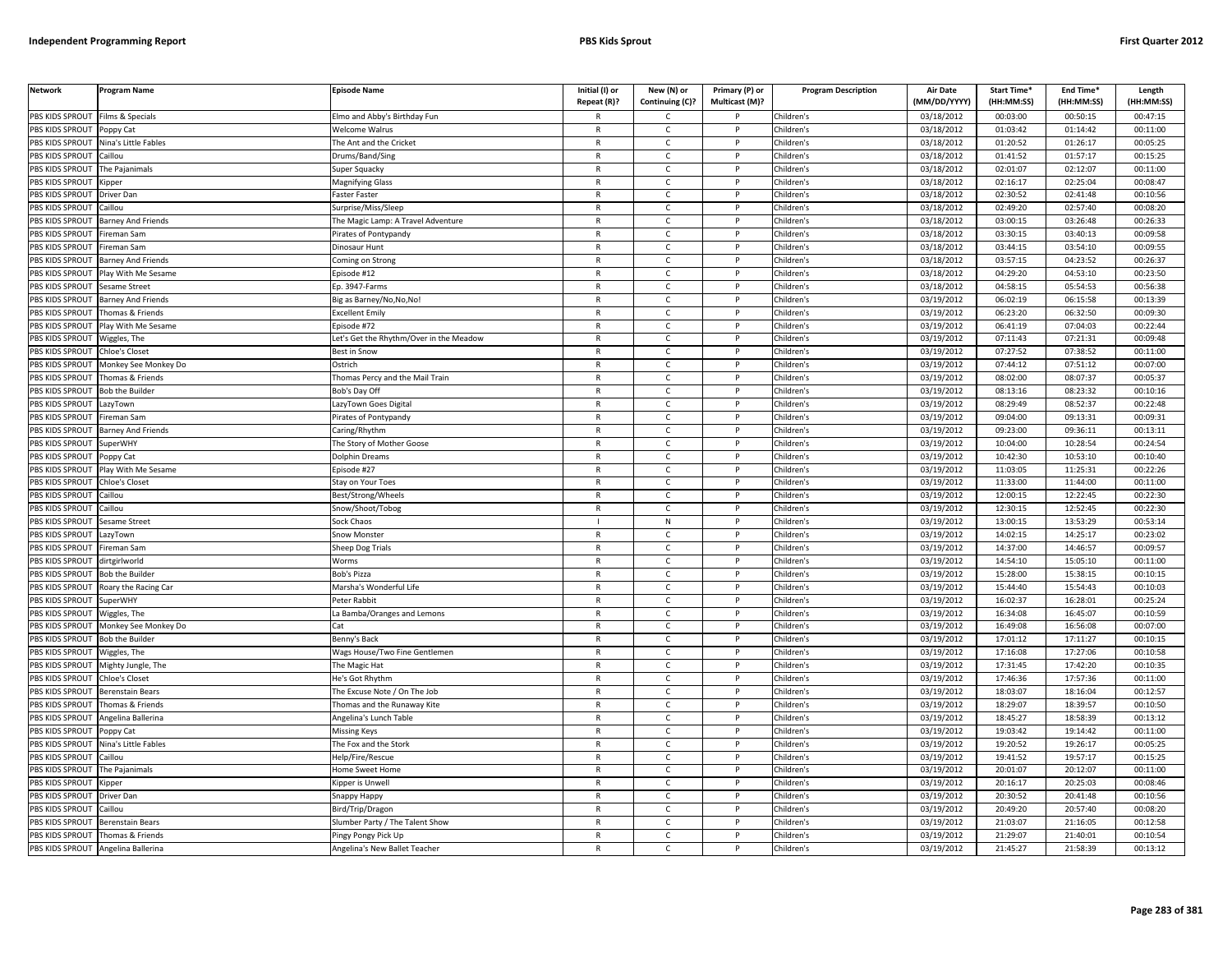| <b>Network</b>         | <b>Program Name</b>    | <b>Episode Name</b>                           | Initial (I) or<br>Repeat (R)? | New (N) or<br>Continuing (C)? | Primary (P) or<br>Multicast (M)? | <b>Program Description</b> | <b>Air Date</b><br>(MM/DD/YYYY) | Start Time*<br>(HH:MM:SS) | End Time*<br>(HH:MM:SS) | Length<br>(HH:MM:SS) |
|------------------------|------------------------|-----------------------------------------------|-------------------------------|-------------------------------|----------------------------------|----------------------------|---------------------------------|---------------------------|-------------------------|----------------------|
| PBS KIDS SPROUT        | Poppy Cat              | Orippy Forest                                 |                               | $\mathsf{C}$                  |                                  | Children's                 | 03/19/2012                      | 22:03:42                  | 22:14:42                | 00:11:00             |
| <b>PBS KIDS SPROUT</b> | Nina's Little Fables   | The Caterpillar and the Cocoon                | $\mathsf{R}$                  | $\mathsf{C}$                  | P                                | Children's                 | 03/19/2012                      | 22:20:52                  | 22:26:17                | 00:05:25             |
| PBS KIDS SPROUT        | Caillou                | Drums/Band/Sing                               | $\mathsf{R}$                  | $\mathsf{C}$                  |                                  | Children's                 | 03/19/2012                      | 22:41:52                  | 22:57:17                | 00:15:25             |
| PBS KIDS SPROUT        | The Pajanimals         | Home Sweet Home                               | ${\sf R}$                     | $\mathsf{C}$                  | <sub>D</sub>                     | Children's                 | 03/19/2012                      | 23:01:07                  | 23:12:07                | 00:11:00             |
| PBS KIDS SPROUT        | (ipper                 | <b>Sipper the Hero</b>                        | $\mathsf{R}$                  | c                             |                                  | Children's                 | 03/19/2012                      | 23:16:17                  | 23:25:03                | 00:08:46             |
| PBS KIDS SPROUT        | Driver Dan             | Walking With a Dinosaur                       | $\mathsf{R}$                  | $\mathsf{C}$                  | P                                | Children's                 | 03/19/2012                      | 23:30:52                  | 23:41:48                | 00:10:56             |
| PBS KIDS SPROUT        | Caillou                | Bird/Trip/Dragon                              | $\mathsf{R}$                  | $\mathsf{C}$                  | P                                | Children's                 | 03/19/2012                      | 23:49:20                  | 23:57:40                | 00:08:20             |
| PBS KIDS SPROUT        | Berenstain Bears       | The Excuse Note / On The Job                  | ${\sf R}$                     | $\mathsf{C}$                  | P                                | Children's                 | 03/19/2012                      | 00:03:07                  | 00:16:04                | 00:12:57             |
| PBS KIDS SPROUT        | Thomas & Friends       | Thomas and the Runaway Kite                   | ${\sf R}$                     | $\mathsf{C}$                  | P                                | Children's                 | 03/19/2012                      | 00:29:07                  | 00:39:57                | 00:10:50             |
| PBS KIDS SPROUT        | Angelina Ballerina     | Angelina's Lunch Table                        | $\mathsf{R}$                  | $\mathsf{C}$                  |                                  | Children's                 | 03/19/2012                      | 00:45:27                  | 00:58:39                | 00:13:12             |
| PBS KIDS SPROUT        | Poppy Cat              | Missing Keys                                  | $\mathsf{R}$                  | C                             | P                                | Children's                 | 03/19/2012                      | 01:03:42                  | 01:14:42                | 00:11:00             |
| PBS KIDS SPROUT        | Nina's Little Fables   | The Fox and the Stork                         | $\mathsf{R}$                  | $\mathsf{C}$                  | P                                | Children's                 | 03/19/2012                      | 01:20:52                  | 01:26:17                | 00:05:25             |
| PBS KIDS SPROUT        | Caillou                | Help/Fire/Rescue                              | $\mathsf{R}$                  | $\mathsf{C}$                  | $\mathsf{P}$                     | Children's                 | 03/19/2012                      | 01:41:52                  | 01:57:17                | 00:15:25             |
| PBS KIDS SPROUT        | The Pajanimals         | <b>Home Sweet Home</b>                        | $\mathsf{R}$                  | $\mathsf{C}$                  |                                  | Children's                 | 03/19/2012                      | 02:01:07                  | 02:12:07                | 00:11:00             |
| PBS KIDS SPROUT        | <b>Kipper</b>          | Kipper is Unwell                              | $\mathsf{R}$                  | $\mathsf{C}$                  | P                                | Children's                 | 03/19/2012                      | 02:16:17                  | 02:25:03                | 00:08:46             |
| PBS KIDS SPROUT        | Driver Dan             | Snappy Happy                                  | $\mathsf{R}$                  | $\mathsf{C}$                  | P                                | Children's                 | 03/19/2012                      | 02:30:52                  | 02:41:48                | 00:10:56             |
| PBS KIDS SPROUT        | Caillou                | Bird/Trip/Dragon                              | $\mathsf{R}$                  | $\mathsf{C}$                  | P                                | Children's                 | 03/19/2012                      | 02:49:20                  | 02:57:40                | 00:08:20             |
| PBS KIDS SPROUT        | Barney And Friends     | The Amazing Captain Pickles: A Hero Adventure | $\mathsf{R}$                  | $\mathsf{C}$                  | P                                | Children's                 | 03/19/2012                      | 03:00:15                  | 03:26:45                | 00:26:30             |
| PBS KIDS SPROUT        | Fireman Sam            | Pontypandy Pioneers                           | $\mathsf{R}$                  | $\mathsf{C}$                  | P                                | Children's                 | 03/19/2012                      | 03:30:15                  | 03:40:13                | 00:09:58             |
| PBS KIDS SPROUT        | Fireman Sam            | loating Cart                                  | $\mathsf{R}$                  | $\mathsf{C}$                  | P                                | Children's                 | 03/19/2012                      | 03:44:15                  | 03:54:12                | 00:09:57             |
| PBS KIDS SPROUT        | Barney And Friends     | Let's Play Games!                             | $\mathsf{R}$                  | $\mathsf{C}$                  | P                                | Children's                 | 03/19/2012                      | 03:57:15                  | 04:23:52                | 00:26:37             |
| PBS KIDS SPROUT        | Play With Me Sesame    | Episode #13                                   | $\mathsf{R}$                  | $\mathsf{C}$                  |                                  | Children's                 | 03/19/2012                      | 04:29:20                  | 04:53:20                | 00:24:00             |
| PBS KIDS SPROUT        | Sesame Street          | Ep. 3950                                      | $\mathsf{R}$                  | $\mathsf{C}$                  | D                                | Children's                 | 03/19/2012                      | 04:58:15                  | 05:54:52                | 00:56:37             |
| PBS KIDS SPROUT        | Barney And Friends     | Big as Barney/No,No,No!                       | $\mathsf{R}$                  | $\mathsf{C}$                  | P                                | Children's                 | 03/20/2012                      | 06:02:19                  | 06:15:58                | 00:13:39             |
| PBS KIDS SPROUT        | homas & Friends        | Saved You                                     | $\mathsf{R}$                  | $\mathsf{C}$                  |                                  | Children's                 | 03/20/2012                      | 06:23:20                  | 06:32:50                | 00:09:30             |
| PBS KIDS SPROUT        | Play With Me Sesame    | Episode #73                                   | $\mathsf{R}$                  | $\mathsf{C}$                  | P                                | Children's                 | 03/20/2012                      | 06:41:19                  | 07:03:58                | 00:22:39             |
| PBS KIDS SPROUT        | Wiggles, The           | Spy/Keep Moving!                              | $\mathsf{R}$                  | $\mathsf{C}$                  |                                  | Children's                 | 03/20/2012                      | 07:11:43                  | 07:21:31                | 00:09:48             |
| PBS KIDS SPROUT        | Chloe's Closet         | Leave it to the Beavers                       | ${\sf R}$                     | $\mathsf{C}$                  | P                                | Children's                 | 03/20/2012                      | 07:27:52                  | 07:38:52                | 00:11:00             |
| PBS KIDS SPROUT        | Monkey See Monkey Do   | Peacock                                       | R                             | $\mathsf{C}$                  |                                  | Children's                 | 03/20/2012                      | 07:44:12                  | 07:51:12                | 00:07:00             |
| PBS KIDS SPROUT        | Thomas & Friends       | <b>Trust Thomas</b>                           | $\mathsf{R}$                  | C                             | P                                | Children's                 | 03/20/2012                      | 08:02:00                  | 08:07:37                | 00:05:37             |
| PBS KIDS SPROUT        | <b>Bob the Builder</b> | Roley's Tortoise                              | $\mathsf{R}$                  | $\mathsf{C}$                  | P                                | Children's                 | 03/20/2012                      | 08:13:16                  | 08:23:33                | 00:10:17             |
| PBS KIDS SPROUT        | LazyTown               | Sportacus Saves the Toys                      | $\mathsf{R}$                  | $\mathsf{C}$                  | $\mathsf{P}$                     | Children's                 | 03/20/2012                      | 08:29:49                  | 08:52:42                | 00:22:53             |
| PBS KIDS SPROUT        | Fireman Sam            | Pontypandy Pioneers                           | $\mathsf{R}$                  | $\mathsf{C}$                  | P                                | Children's                 | 03/20/2012                      | 09:04:00                  | 09:13:31                | 00:09:31             |
| PBS KIDS SPROUT        | Barney And Friends     | Playing Games/Fun with Reading                | $\mathsf{R}$                  | $\mathsf{C}$                  | P                                | Children's                 | 03/20/2012                      | 09:23:00                  | 09:36:07                | 00:13:07             |
| PBS KIDS SPROUT        | SuperWHY               | The Ugly Duckling: Becoming a Swan            | $\mathsf{R}$                  | $\mathsf{C}$                  | P                                | Children's                 | 03/20/2012                      | 10:04:00                  | 10:28:54                | 00:24:54             |
| PBS KIDS SPROUT        | oppy Cat               | Pickle Springs                                | ${\sf R}$                     | $\mathsf{C}$                  | P                                | Children's                 | 03/20/2012                      | 10:42:30                  | 10:53:10                | 00:10:40             |
| PBS KIDS SPROUT        | Play With Me Sesame    | Episode #28                                   | $\mathsf{R}$                  | C                             |                                  | Children's                 | 03/20/2012                      | 11:03:05                  | 11:25:44                | 00:22:39             |
| PBS KIDS SPROUT        | Chloe's Closet         | Big Shoes to Fill                             | $\mathsf{R}$                  | $\mathsf{C}$                  | <b>D</b>                         | Children's                 | 03/20/2012                      | 11:33:00                  | 11:44:00                | 00:11:00             |
| PBS KIDS SPROUT        | Caillou                | Road/Building/Sky                             | $\mathsf{R}$                  | $\mathsf{C}$                  | P                                | Children's                 | 03/20/2012                      | 12:00:15                  | 12:22:45                | 00:22:30             |
| PBS KIDS SPROUT        | Caillou                | Drums/Band/Sing                               | $\mathsf{R}$                  | $\mathsf{C}$                  | <b>D</b>                         | Children's                 | 03/20/2012                      | 12:30:15                  | 12:52:45                | 00:22:30             |
| PBS KIDS SPROUT        | Sesame Street          | <b>Golden Triangle of Destiny</b>             |                               | ${\sf N}$                     | P                                | Children's                 | 03/20/2012                      | 13:00:15                  | 13:51:08                | 00:50:53             |
| PBS KIDS SPROUT        | .azyTown               | Energy Book                                   | $\mathsf{R}$                  | $\mathsf{C}$                  |                                  | Children's                 | 03/20/2012                      | 14:02:15                  | 14:25:13                | 00:22:58             |
| PBS KIDS SPROUT        | Fireman Sam            | Poorly Penny                                  | $\mathsf{R}$                  | $\mathsf{C}$                  | P                                | Children's                 | 03/20/2012                      | 14:37:00                  | 14:46:58                | 00:09:58             |
| PBS KIDS SPROUT        | dirtgirlworld          | Treasure                                      | $\mathsf{R}$                  | $\mathsf{C}$                  | P                                | Children's                 | 03/20/2012                      | 14:54:10                  | 15:05:10                | 00:11:00             |
| PBS KIDS SPROUT        | <b>Bob the Builder</b> | Wendy's Moving Company                        | $\mathsf{R}$                  | C                             | P                                | Children's                 | 03/20/2012                      | 15:28:00                  | 15:38:15                | 00:10:15             |
| PBS KIDS SPROUT        | Roary the Racing Car   | Let's Hear it For Big Chris                   | $\mathsf{R}$                  | $\mathsf{C}$                  | P                                | Children's                 | 03/20/2012                      | 15:44:40                  | 15:54:43                | 00:10:03             |
| PBS KIDS SPROUT        | SuperWHY               | The Boy Who Drew Cats                         | $\mathsf{R}$                  | $\mathsf{C}$                  | P                                | Children's                 | 03/20/2012                      | 16:02:37                  | 16:28:01                | 00:25:24             |
| PBS KIDS SPROUT        | Wiggles, The           | La Bamba/Oranges and Lemons                   | $\mathsf{R}$                  | $\mathsf{C}$                  | P                                | Children's                 | 03/20/2012                      | 16:34:08                  | 16:45:07                | 00:10:59             |
| PBS KIDS SPROUT        | Monkey See Monkey Do   | Ostrich                                       | $\mathsf{R}$                  | C                             | P                                | Children's                 | 03/20/2012                      | 16:49:08                  | 16:56:08                | 00:07:00             |
| PBS KIDS SPROUT        | <b>Bob the Builder</b> | Spuds' Straw Surprise                         | $\mathsf{R}$                  | $\mathsf{C}$                  | P                                | Children's                 | 03/20/2012                      | 17:01:12                  | 17:11:27                | 00:10:15             |
| PBS KIDS SPROUT        | Wiggles, The           | Feddy Bear, Teddy Bear/Wiggletastic           | $\mathsf{R}$                  | $\mathsf{C}$                  | P                                | Children's                 | 03/20/2012                      | 17:16:08                  | 17:27:07                | 00:10:59             |
| PBS KIDS SPROUT        | Mighty Jungle, The     | The Ice Cream Castle                          | $\mathsf{R}$                  | $\mathsf{C}$                  |                                  | Children's                 | 03/20/2012                      | 17:31:45                  | 17:42:13                | 00:10:28             |
| PBS KIDS SPROUT        | Chloe's Closet         | <b>Ticket to Squaresville</b>                 | $\mathsf{R}$                  | $\mathsf{C}$                  | D                                | Children's                 | 03/20/2012                      | 17:46:36                  | 17:57:36                | 00:11:00             |
| PBS KIDS SPROUT        | Berenstain Bears       | The Excuse Note / On The Job                  | R                             | $\mathsf{C}$                  | P                                | Children's                 | 03/20/2012                      | 18:03:07                  | 18:16:03                | 00:12:56             |
| PBS KIDS SPROUT        | homas & Friends        | Steamy Sodor                                  | $\mathsf{R}$                  | $\mathsf{C}$                  |                                  | Children's                 | 03/20/2012                      | 18:29:07                  | 18:39:58                | 00:10:51             |
| PBS KIDS SPROUT        | Angelina Ballerina     | Angelina's Big News                           | $\mathsf{R}$                  | $\mathsf{C}$                  | P                                | Children's                 | 03/20/2012                      | 18:45:27                  | 18:58:38                | 00:13:11             |
| PBS KIDS SPROUT        | Poppy Cat              | Space Race                                    | $\mathsf{R}$                  | $\mathsf{C}$                  | D                                | Children's                 | 03/20/2012                      | 19:03:42                  | 19:14:42                | 00:11:00             |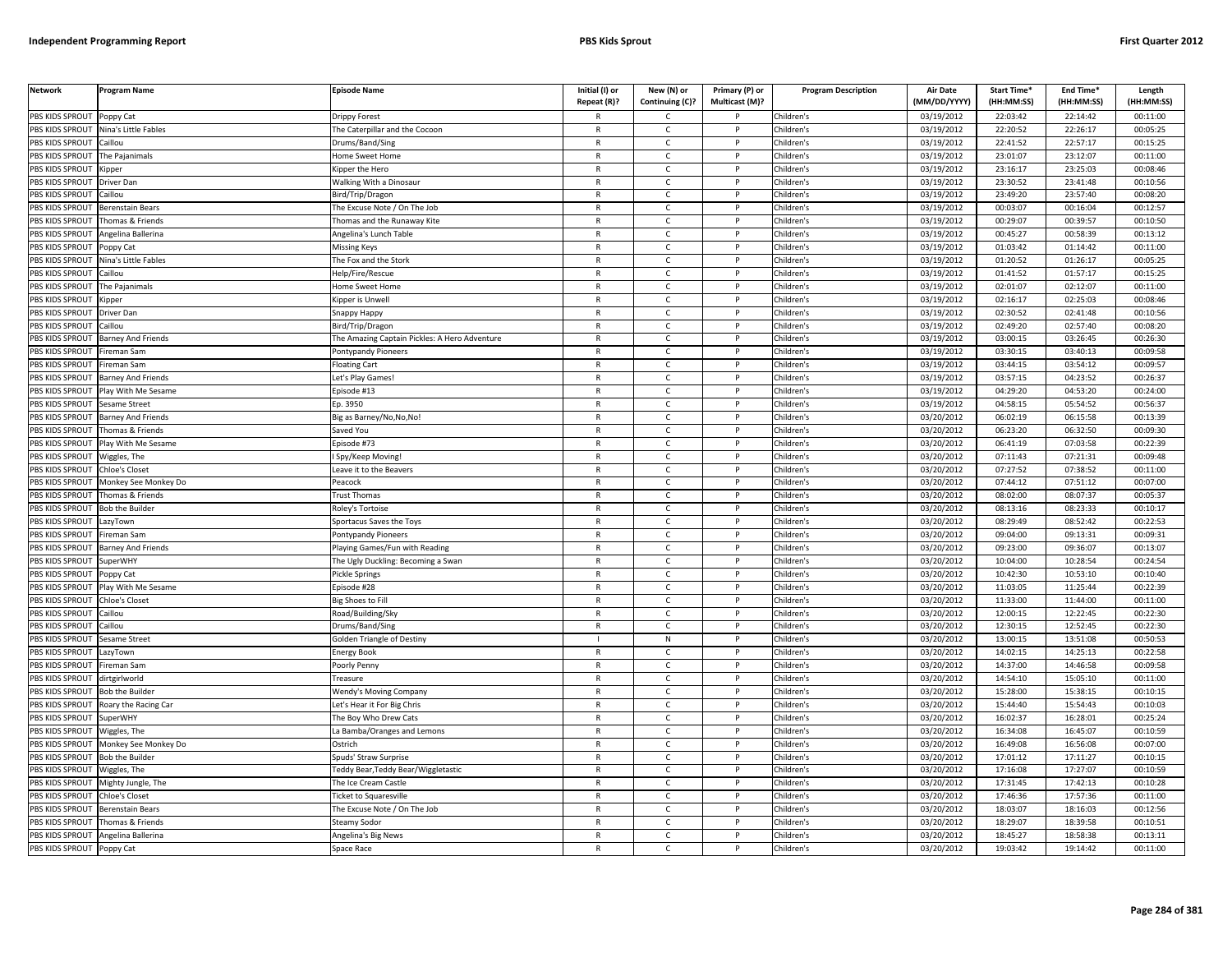| <b>Network</b>               | Program Name                                                                                                                                                                                            | <b>Episode Name</b>                     | Initial (I) or<br>Repeat (R)? | New (N) or<br>Continuing (C)? | Primary (P) or<br>Multicast (M)? | <b>Program Description</b> | Air Date<br>(MM/DD/YYYY) | Start Time*<br>(HH:MM:SS) | End Time <sup>®</sup><br>(HH:MM:SS) | Length<br>(HH:MM:SS) |
|------------------------------|---------------------------------------------------------------------------------------------------------------------------------------------------------------------------------------------------------|-----------------------------------------|-------------------------------|-------------------------------|----------------------------------|----------------------------|--------------------------|---------------------------|-------------------------------------|----------------------|
|                              | PBS KIDS SPROUT Nina's Little Fables                                                                                                                                                                    | The Crow and the Fox                    | $\mathsf{R}$                  | C                             |                                  | Children's                 | 03/20/2012               | 19:20:52                  | 19:26:17                            | 00:05:25             |
| PBS KIDS SPROUT              | Caillou                                                                                                                                                                                                 | Slide/Sailor/Creepy                     | $\mathsf{R}$                  | $\mathsf{C}$                  | P                                | Children's                 | 03/20/2012               | 19:41:52                  | 19:57:17                            | 00:15:25             |
| PBS KIDS SPROUT              | The Paianimals                                                                                                                                                                                          | A Colourful Problem                     | $\mathsf{R}$                  | $\mathsf{C}$                  | P                                | Children's                 | 03/20/2012               | 20:01:07                  | 20:12:07                            | 00:11:00             |
| PBS KIDS SPROUT              | Kipper                                                                                                                                                                                                  | Nest, The                               | $\mathsf{R}$                  | $\mathsf{C}$                  | P                                | Children's                 | 03/20/2012               | 20:16:17                  | 20:25:03                            | 00:08:46             |
| PBS KIDS SPROUT              | Driver Dan                                                                                                                                                                                              | Dinosaur Footprints                     | $\mathsf{R}$                  | $\mathsf{C}$                  | P                                | Children's                 | 03/20/2012               | 20:30:52                  | 20:41:48                            | 00:10:56             |
| PBS KIDS SPROUT              | aillou                                                                                                                                                                                                  | Valentines Day/Spring/April Fools       | $\mathsf{R}$                  | $\mathsf{C}$                  | P                                | Children's                 | 03/20/2012               | 20:49:20                  | 20:57:40                            | 00:08:20             |
| <b>BS KIDS SPROUT</b>        | Berenstain Bears                                                                                                                                                                                        | Slumber Party / The Talent Show         | $\mathsf{R}$                  | $\mathsf{C}$                  | P                                | Children's                 | 03/20/2012               | 21:03:07                  | 21:16:03                            | 00:12:56             |
| PBS KIDS SPROUT              | homas & Friends                                                                                                                                                                                         | Charlie and Eddie                       | $\mathsf{R}$                  | $\mathsf{C}$                  | P                                | Children's                 | 03/20/2012               | 21:29:07                  | 21:40:01                            | 00:10:54             |
| PBS KIDS SPROUT              | Angelina Ballerina                                                                                                                                                                                      | Angelina's Dance Partner                | $\mathsf{R}$                  | $\mathsf{C}$                  | P                                | Children's                 | 03/20/2012               | 21:45:27                  | 21:58:38                            | 00:13:11             |
| PBS KIDS SPROUT              | 'oppy Cat                                                                                                                                                                                               | Waterfall Lane                          | $\mathsf{R}$                  | $\mathsf{C}$                  | P                                | Children's                 | 03/20/2012               | 22:03:42                  | 22:14:42                            | 00:11:00             |
| PBS KIDS SPROUT              | Nina's Little Fables                                                                                                                                                                                    | light of the Birds                      | $\mathsf{R}$                  | $\mathsf{C}$                  | P                                | Children's                 | 03/20/2012               | 22:20:52                  | 22:26:17                            | 00:05:25             |
| PBS KIDS SPROUT              | aillou                                                                                                                                                                                                  | Show/Magic/Castle                       | $\mathsf{R}$                  | $\mathsf{C}$                  | <b>D</b>                         | Children's                 | 03/20/2012               | 22:41:52                  | 22:57:17                            | 00:15:25             |
| PBS KIDS SPROUT              | The Pajanimals                                                                                                                                                                                          | A Colourful Problem                     | $\mathsf{R}$                  | $\mathsf{C}$                  | P                                | Children's                 | 03/20/2012               | 23:01:07                  | 23:12:07                            | 00:11:00             |
| PBS KIDS SPROUT              | ipper)                                                                                                                                                                                                  | Magic Carpet, The                       | $\mathsf{R}$                  | $\mathsf{C}$                  | P                                | Children's                 | 03/20/2012               | 23:16:17                  | 23:25:03                            | 00:08:46             |
| PBS KIDS SPROUT              | Driver Dan                                                                                                                                                                                              | Story Train Singalong                   | $\mathsf{R}$                  | $\mathsf{C}$                  | P                                | Children's                 | 03/20/2012               | 23:30:52                  | 23:41:48                            | 00:10:56             |
| PBS KIDS SPROUT              | aillou                                                                                                                                                                                                  | Valentines Day/Spring/April Fools       | $\mathsf{R}$                  | $\mathsf{C}$                  | P                                | Children's                 | 03/20/2012               | 23:49:20                  | 23:57:40                            | 00:08:20             |
| PBS KIDS SPROUT              | Berenstain Bears                                                                                                                                                                                        | The Excuse Note / On The Job            | $\mathsf{R}$                  | $\mathsf{C}$                  | $\mathsf{P}$                     | Children's                 | 03/20/2012               | 00:03:07                  | 00:16:03                            | 00:12:56             |
| PBS KIDS SPROUT              | Thomas & Friends                                                                                                                                                                                        | Steamy Sodor                            | $\mathsf{R}$                  | $\mathsf{C}$                  | P                                | Children's                 | 03/20/2012               | 00:29:07                  | 00:39:58                            | 00:10:51             |
| PBS KIDS SPROUT              | Angelina Ballerina                                                                                                                                                                                      | Angelina's Big News                     | $\mathsf{R}$                  | $\mathsf{C}$                  | P                                | Children's                 | 03/20/2012               | 00:45:27                  | 00:58:38                            | 00:13:11             |
| PBS KIDS SPROUT              | Poppy Cat                                                                                                                                                                                               | Space Race                              | $\mathsf{R}$                  | $\mathsf{C}$                  | P                                | Children's                 | 03/20/2012               | 01:03:42                  | 01:14:42                            | 00:11:00             |
| PBS KIDS SPROUT              | Nina's Little Fables                                                                                                                                                                                    | The Crow and the Fox                    | $\mathsf{R}$                  | $\mathsf{C}$                  | P                                | Children's                 | 03/20/2012               | 01:20:52                  | 01:26:17                            | 00:05:25             |
| PBS KIDS SPROUT              | Caillou                                                                                                                                                                                                 | Slide/Sailor/Creepy                     | $\mathsf{R}$                  | $\mathsf{C}$                  | P                                | Children's                 | 03/20/2012               | 01:41:52                  | 01:57:17                            | 00:15:25             |
| PBS KIDS SPROUT              | The Pajanimals                                                                                                                                                                                          | A Colourful Problem                     | $\mathsf{R}$                  | $\mathsf{C}$                  | P                                | Children's                 | 03/20/2012               | 02:01:07                  | 02:12:07                            | 00:11:00             |
| PBS KIDS SPROUT              | <ipper< td=""><td>Nest, The</td><td>R</td><td><math display="inline">\mathsf{C}</math></td><td>P</td><td>Children's</td><td>03/20/2012</td><td>02:16:17</td><td>02:25:03</td><td>00:08:46</td></ipper<> | Nest, The                               | R                             | $\mathsf{C}$                  | P                                | Children's                 | 03/20/2012               | 02:16:17                  | 02:25:03                            | 00:08:46             |
| PBS KIDS SPROUT              | Driver Dan                                                                                                                                                                                              | Dinosaur Footprints                     | $\mathsf{R}$                  | $\mathsf{C}$                  | P                                | Children's                 | 03/20/2012               | 02:30:52                  | 02:41:48                            | 00:10:56             |
| PBS KIDS SPROUT              | Caillou                                                                                                                                                                                                 | Valentines Day/Spring/April Fools       | $\mathsf{R}$                  | $\mathsf{C}$                  | P                                | Children's                 | 03/20/2012               | 02:49:20                  | 02:57:40                            | 00:08:20             |
| PBS KIDS SPROUT              | Barney And Friends                                                                                                                                                                                      | A Game for Everyone: A Sports Adventure | $\overline{R}$                | $\mathsf{C}$                  | P                                | Children's                 | 03/20/2012               | 03:00:15                  | 03:26:48                            | 00:26:33             |
| PBS KIDS SPROUT              | ireman Sam                                                                                                                                                                                              | aper Plane Down                         | $\mathsf{R}$                  | $\mathsf{C}$                  | P                                | Children's                 | 03/20/2012               | 03:30:15                  | 03:40:11                            | 00:09:56             |
| PBS KIDS SPROUT              | ireman Sam                                                                                                                                                                                              | ry Wolf                                 | $\mathsf{R}$                  | $\mathsf{C}$                  | P                                | Children's                 | 03/20/2012               | 03:44:15                  | 03:54:12                            | 00:09:57             |
| PBS KIDS SPROUT              | <b>Barney And Friends</b>                                                                                                                                                                               | You Can Count on Me                     | $\mathsf{R}$                  | $\mathsf{C}$                  | P                                | Children's                 | 03/20/2012               | 03:57:15                  | 04:23:52                            | 00:26:37             |
| PBS KIDS SPROUT              | Play With Me Sesame                                                                                                                                                                                     | pisode #14                              | $\mathsf{R}$                  | $\overline{c}$                | P                                | Children's                 | 03/20/2012               | 04:29:20                  | 04:53:11                            | 00:23:51             |
| PBS KIDS SPROUT              | Sesame Street                                                                                                                                                                                           | Ep. 3952-Hair                           | $\mathsf{R}$                  | $\mathsf{C}$                  | P                                | Children's                 | 03/20/2012               | 04:58:15                  | 05:54:53                            | 00:56:38             |
| PBS KIDS SPROUT              | <b>Barney And Friends</b>                                                                                                                                                                               | Best in Show/The Chase                  | $\mathsf{R}$                  | $\mathsf{C}$                  | P                                | Children's                 | 03/21/2012               | 06:02:19                  | 06:15:54                            | 00:13:35             |
| PBS KIDS SPROUT              | homas & Friends                                                                                                                                                                                         | Duncan and the Hot Air Balloon          | $\mathsf{R}$                  | $\mathsf{C}$                  | P                                | Children's                 | 03/21/2012               | 06:23:20                  | 06:32:50                            | 00:09:30             |
| PBS KIDS SPROUT              | Play With Me Sesame                                                                                                                                                                                     | Episode #74                             | $\mathsf{R}$                  | $\mathsf{C}$                  | P                                | Children's                 | 03/21/2012               | 06:41:19                  | 07:04:01                            | 00:22:42             |
| PBS KIDS SPROUT              | Wiggles, The                                                                                                                                                                                            | Spy/Keep Moving!                        | $\mathsf{R}$                  | $\mathsf{C}$                  | P                                | Children's                 | 03/21/2012               | 07:11:43                  | 07:21:32                            | 00:09:49             |
| PBS KIDS SPROUT              | Chloe's Closet                                                                                                                                                                                          | In the Fix                              | R                             | C                             | P                                | Children's                 | 03/21/2012               | 07:27:52                  | 07:38:52                            | 00:11:00             |
| PBS KIDS SPROUT              | Monkey See Monkey Do                                                                                                                                                                                    | Gorilla                                 | $\mathsf{R}$                  | $\mathsf{C}$                  | P                                | Children's                 | 03/21/2012               | 07:44:12                  | 07:51:12                            | 00:07:00             |
| PBS KIDS SPROUT              | Thomas & Friends                                                                                                                                                                                        | All At Sea                              | $\mathsf{R}$                  | C                             | P                                | Children's                 | 03/21/2012               | 08:02:00                  | 08:07:40                            | 00:05:40             |
| PBS KIDS SPROUT              | <b>Bob the Builder</b>                                                                                                                                                                                  | Pilchard's Breakfast                    | $\mathsf{R}$                  | $\mathsf{C}$                  | P                                | Children's                 | 03/21/2012               | 08:13:16                  | 08:23:30                            | 00:10:14             |
| <b>BS KIDS SPROUT</b>        | azyTown                                                                                                                                                                                                 | Welcome to LazyTown                     | $\mathsf{R}$                  | $\mathsf{C}$                  | P                                | Children's                 | 03/21/2012               | 08:29:49                  | 08:53:00                            | 00:23:11             |
| PBS KIDS SPROUT              | ireman Sam                                                                                                                                                                                              | <b>Fwitching the Night Away</b>         | $\mathsf{R}$                  | $\mathsf{C}$                  | Þ                                | Children's                 | 03/21/2012               | 09:04:00                  | 09:13:31                            | 00:09:31             |
| PBS KIDS SPROUT              | Barney And Friends                                                                                                                                                                                      | Best in Show/The Chase                  | R                             | c                             | P                                | Children's                 | 03/21/2012               | 09:23:00                  | 09:36:16                            | 00:13:16             |
| PBS KIDS SPROUT              | SuperWHY                                                                                                                                                                                                | he Muddled-Up Fairytales                | $\mathsf{R}$                  | $\mathsf{C}$                  | P                                | Children's                 | 03/21/2012               | 10:04:00                  | 10:28:53                            | 00:24:53             |
| PBS KIDS SPROUT              | oppy Cat                                                                                                                                                                                                | <b>Going Coconuts</b>                   | $\mathsf{R}$                  | $\mathsf{C}$                  | P                                | Children's                 | 03/21/2012               | 10:42:30                  | 10:53:10                            | 00:10:40             |
| PBS KIDS SPROUT              | Play With Me Sesame                                                                                                                                                                                     | pisode #30                              | $\mathsf{R}$                  | $\mathsf{C}$                  | P                                | Children's                 | 03/21/2012               | 11:03:05                  | 11:25:24                            | 00:22:19             |
| PBS KIDS SPROUT              | <b>Chloe's Closet</b>                                                                                                                                                                                   | Tyrannosaurus Wrecks                    | $\mathsf{R}$                  | $\mathsf{C}$                  | P                                | Children's                 | 03/21/2012               | 11:33:00                  | 11:44:00                            | 00:11:00             |
| PBS KIDS SPROUT              | aillou                                                                                                                                                                                                  | Help/Fire/Rescue                        | $\mathsf{R}$                  | $\mathsf{C}$                  | P                                | Children's                 | 03/21/2012               | 12:00:15                  | 12:22:45                            | 00:22:30             |
| PBS KIDS SPROUT              | Caillou                                                                                                                                                                                                 | Show/Magic/Castle                       | $\mathsf{R}$                  | $\mathsf{C}$                  | P                                | Children's                 | 03/21/2012               | 12:30:15                  | 12:52:45                            | 00:22:30             |
| PBS KIDS SPROUT              | Sesame Street                                                                                                                                                                                           | irefly Show                             |                               | N                             | P                                | Children's                 | 03/21/2012               | 13:00:15                  | 13:53:08                            | 00:52:53             |
| PBS KIDS SPROUT              | azyTown.                                                                                                                                                                                                | The Lazy Rockets                        | $\mathsf{R}$                  | $\mathsf{C}$                  | P                                | Children's                 | 03/21/2012               | 14:02:15                  | 14:25:55                            | 00:23:40             |
| PBS KIDS SPROUT              | ireman Sam                                                                                                                                                                                              | irates of Pontypandy                    | $\mathsf{R}$                  | $\mathsf{C}$                  | P                                | Children's                 | 03/21/2012               | 14:37:00                  | 14:46:58                            | 00:09:58             |
| PBS KIDS SPROUT              | dirtgirlworld                                                                                                                                                                                           | Dinosaur                                | $\mathsf{R}$                  | $\mathsf{C}$                  | P                                | Children's                 | 03/21/2012               | 14:54:10                  | 15:05:10                            | 00:11:00             |
| PBS KIDS SPROUT              | <b>Bob the Builder</b>                                                                                                                                                                                  | Mr. Beasley's Vegetable Patch           | $\mathsf{R}$                  | $\mathsf{C}$                  | P                                | Children's                 | 03/21/2012               | 15:28:00                  | 15:38:15                            | 00:10:15             |
| PBS KIDS SPROUT              | Roary the Racing Car                                                                                                                                                                                    | Nick Solves the Case                    | $\mathsf{R}$                  | $\mathsf{C}$                  | P                                | Children's                 | 03/21/2012               | 15:44:40                  | 15:54:43                            | 00:10:03             |
| PBS KIDS SPROUT              | <b>SuperWHY</b>                                                                                                                                                                                         | Aladdin                                 | $\mathsf{R}$                  | C                             | P                                | Children's                 | 03/21/2012               | 16:02:37                  | 16:28:01                            | 00:25:24             |
| PBS KIDS SPROUT Wiggles, The |                                                                                                                                                                                                         | Hey Diddle Diddle/This Way and That Way | $\mathsf{R}$                  | $\epsilon$                    | P                                | Children's                 | 03/21/2012               | 16:34:08                  | 16:45:08                            | 00:11:00             |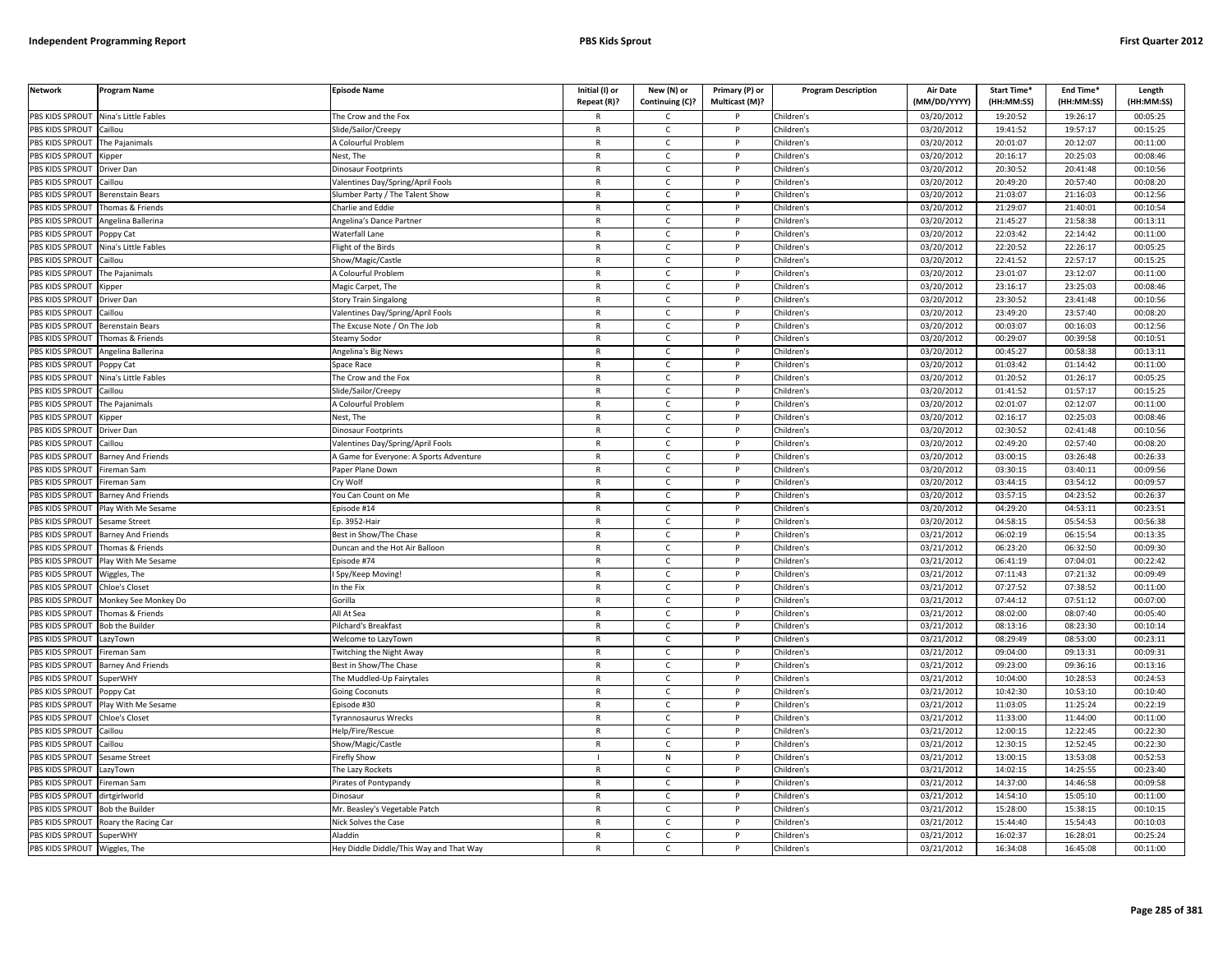| <b>Network</b>        | Program Name                | <b>Episode Name</b>                          | Initial (I) or<br>Repeat (R)? | New (N) or<br>Continuing (C)? | Primary (P) or<br>Multicast (M)? | <b>Program Description</b> | <b>Air Date</b><br>(MM/DD/YYYY) | Start Time*<br>(HH:MM:SS) | End Time*<br>(HH:MM:SS) | Length<br>(HH:MM:SS) |
|-----------------------|-----------------------------|----------------------------------------------|-------------------------------|-------------------------------|----------------------------------|----------------------------|---------------------------------|---------------------------|-------------------------|----------------------|
| PBS KIDS SPROUT       | Monkey See Monkey Do        | Peacock                                      |                               | C                             |                                  | Children's                 | 03/21/2012                      | 16:49:08                  | 16:56:08                | 00:07:00             |
| PBS KIDS SPROUT       | <b>Bob the Builder</b>      | Off-Road Scrambler                           | $\mathsf{R}$                  | $\mathsf{C}$                  | P                                | Children's                 | 03/21/2012                      | 17:01:12                  | 17:11:27                | 00:10:15             |
| PBS KIDS SPROUT       | Wiggles, The                | eddy Bear, Teddy Bear/Wiggletastic           | $\mathsf{R}$                  | $\mathsf{C}$                  | P                                | Children's                 | 03/21/2012                      | 17:16:08                  | 17:27:08                | 00:11:00             |
| PBS KIDS SPROUT       | Mighty Jungle, The          | Dressup Tea Party                            | $\mathsf{R}$                  | $\mathsf{C}$                  | P                                | Children's                 | 03/21/2012                      | 17:31:45                  | 17:42:20                | 00:10:35             |
| PBS KIDS SPROUT       | Chloe's Closet              | ancy Footwork                                | $\mathsf{R}$                  | $\mathsf{C}$                  | P                                | Children's                 | 03/21/2012                      | 17:46:36                  | 17:57:36                | 00:11:00             |
| PBS KIDS SPROUT       | <b>Berenstain Bears</b>     | Too Small For the Team / The Prize Pumpkin   | $\mathsf{R}$                  | $\mathsf{C}$                  | P                                | Children's                 | 03/21/2012                      | 18:03:07                  | 18:16:05                | 00:12:58             |
| PBS KIDS SPROUT       | Thomas & Friends            | Splish, Splash, Splosh                       | $\mathsf{R}$                  | C                             | P                                | Children's                 | 03/21/2012                      | 18:29:07                  | 18:39:57                | 00:10:50             |
| PBS KIDS SPROUT       | Angelina Ballerina          | Angelina and the Front Page                  | $\mathsf{R}$                  | $\mathsf{C}$                  | P                                | Children's                 | 03/21/2012                      | 18:45:27                  | 18:58:39                | 00:13:12             |
| PBS KIDS SPROUT       | Poppy Cat                   | lower Power                                  | R                             | C                             |                                  | Children's                 | 03/21/2012                      | 19:03:42                  | 19:14:42                | 00:11:00             |
| PBS KIDS SPROUT       | <b>lina's Little Fables</b> | he Crab and the Stork                        | $\mathsf{R}$                  | $\mathsf{C}$                  | P                                | Children's                 | $\sqrt{03}/21/2012$             | 19:20:52                  | 19:26:17                | 00:05:25             |
| <b>BS KIDS SPROUT</b> | `aillou                     | Snow/Shoot/Tobog                             | R                             | $\mathsf{C}$                  |                                  | Children's                 | 03/21/2012                      | 19:41:52                  | 19:57:17                | 00:15:25             |
| PBS KIDS SPROUT       | he Pajanimals               | Game Day                                     | $\mathsf{R}$                  | $\mathsf{C}$                  |                                  | Children's                 | 03/21/2012                      | 20:01:07                  | 20:12:07                | 00:11:00             |
| PBS KIDS SPROUT       | Kipper                      | Magic Lamp, The                              | R                             | C                             | P                                | Children's                 | 03/21/2012                      | 20:16:17                  | 20:25:04                | 00:08:47             |
| PBS KIDS SPROUT       | )river Dan                  | andcastle Skittles                           | $\mathsf{R}$                  | $\mathsf{C}$                  |                                  | Children's                 | 03/21/2012                      | 20:30:52                  | 20:41:48                | 00:10:56             |
| PBS KIDS SPROUT       | Caillou                     | Surprise/Miss/Sleep                          | $\mathsf{R}$                  | $\mathsf{C}$                  | P                                | Children's                 | 03/21/2012                      | 20:49:20                  | 20:57:40                | 00:08:20             |
| PBS KIDS SPROUT       | Berenstain Bears            | The Haunted Lighthouse / The Baby Chipmunk   | $\mathsf{R}$                  | $\mathsf{C}$                  |                                  | Children's                 | 03/21/2012                      | 21:03:07                  | 21:16:03                | 00:12:56             |
| PBS KIDS SPROUT       | Thomas & Friends            | Toby and the Whistling Woods                 | R                             | $\mathsf{C}$                  | P                                | Children's                 | 03/21/2012                      | 21:29:07                  | 21:40:01                | 00:10:54             |
| PBS KIDS SPROUT       | ngelina Ballerina           | Ingelina's Gift for Ms. Mimi                 | $\mathsf{R}$                  | $\mathsf{C}$                  | P                                | Children's                 | 03/21/2012                      | 21:45:27                  | 21:58:38                | 00:13:11             |
| PBS KIDS SPROUT       | oppy Cat                    | Special Delivery                             | $\mathsf{R}$                  | $\mathsf{C}$                  | P                                | Children's                 | 03/21/2012                      | 22:03:42                  | 22:14:42                | 00:11:00             |
| PBS KIDS SPROUT       | Nina's Little Fables        | The Fox and the Tortoise                     | $\mathsf{R}$                  | $\mathsf{C}$                  | P                                | Children's                 | 03/21/2012                      | 22:20:52                  | 22:26:17                | 00:05:25             |
| PBS KIDS SPROUT       | Caillou                     | Antarctic/Sea/Bayou                          | R                             | $\mathsf{C}$                  | P                                | Children's                 | 03/21/2012                      | 22:41:52                  | 22:57:17                | 00:15:25             |
| PBS KIDS SPROUT       | The Pajanimals              | Game Day                                     | $\mathsf{R}$                  | C                             | P                                | Children's                 | 03/21/2012                      | 23:01:07                  | 23:12:07                | 00:11:00             |
| PBS KIDS SPROUT       | Kipper                      | Farm, The                                    | $\mathsf{R}$                  | $\mathsf{C}$                  | P                                | Children's                 | 03/21/2012                      | 23:16:17                  | 23:25:03                | 00:08:46             |
| PBS KIDS SPROUT       | Driver Dan                  | Detective Precious                           | R                             | Ċ                             |                                  | Children's                 | $\sqrt{03}/21/2012$             | 23:30:52                  | 23:41:48                | 00:10:56             |
| PBS KIDS SPROUT       | aillou                      | Bird/Trip/Dragon                             | $\mathsf{R}$                  | $\mathsf{C}$                  | P                                | Children's                 | $\sqrt{03}/21/2012$             | 23:49:20                  | 23:57:40                | 00:08:20             |
| <b>BS KIDS SPROUT</b> | Berenstain Bears            | oo Small For the Team / The Prize Pumpkin    | R                             | $\mathsf{C}$                  |                                  | Children's                 | 03/21/2012                      | 00:03:07                  | 00:16:05                | 00:12:58             |
| PBS KIDS SPROUT       | homas & Friends             | Splish, Splash, Splosh                       | $\mathsf{R}$                  | $\epsilon$                    |                                  | Children's                 | 03/21/2012                      | 00:29:07                  | 00:39:57                | 00:10:50             |
| PBS KIDS SPROUT       | Angelina Ballerina          | Angelina and the Front Page                  | R                             | C                             | P                                | Children's                 | 03/21/2012                      | 00:45:27                  | 00:58:39                | 00:13:12             |
| PBS KIDS SPROUT       | oppy Cat                    | lower Power                                  | $\mathsf{R}$                  | $\mathsf{C}$                  | P                                | Children's                 | 03/21/2012                      | 01:03:42                  | 01:14:42                | 00:11:00             |
| PBS KIDS SPROUT       | Nina's Little Fables        | The Crab and the Stork                       | $\mathsf{R}$                  | $\mathsf{C}$                  | P                                | Children's                 | 03/21/2012                      | 01:20:52                  | 01:26:17                | 00:05:25             |
| PBS KIDS SPROUT       | aillou                      | Snow/Shoot/Tobog                             | $\mathsf{R}$                  | $\mathsf{C}$                  | D                                | Children's                 | 03/21/2012                      | 01:41:52                  | 01:57:17                | 00:15:25             |
| PBS KIDS SPROUT       | The Pajanimals              | Game Day                                     | R                             | $\mathsf{C}$                  | P                                | Children's                 | $\sqrt{03}/21/2012$             | 02:01:07                  | 02:12:07                | 00:11:00             |
| PBS KIDS SPROUT       | <i><b>Sipper</b></i>        | Magic Lamp, The                              | $\mathsf{R}$                  | $\mathsf{C}$                  | P                                | Children's                 | 03/21/2012                      | 02:16:17                  | 02:25:04                | 00:08:47             |
| PBS KIDS SPROUT       | Driver Dan                  | Sandcastle Skittles                          | $\mathsf{R}$                  | $\mathsf{C}$                  | P                                | Children's                 | 03/21/2012                      | 02:30:52                  | 02:41:48                | 00:10:56             |
| PBS KIDS SPROUT       | aillou                      | Surprise/Miss/Sleep                          | $\mathsf{R}$                  | C                             |                                  | Children's                 | 03/21/2012                      | 02:49:20                  | 02:57:40                | 00:08:20             |
| PBS KIDS SPROUT       | <b>Barney And Friends</b>   | The Reluctant Dragon: A Fairy Tale Adventure | R                             | $\mathsf{C}$                  | P                                | Children's                 | 03/21/2012                      | 03:00:15                  | 03:26:51                | 00:26:36             |
| PBS KIDS SPROUT       | ireman Sam                  | lot and Cold Running Sniffer Dog             | $\mathsf{R}$                  | C                             | P                                | Children's                 | 03/21/2012                      | 03:30:15                  | 03:40:09                | 00:09:54             |
| PBS KIDS SPROUT       | Fireman Sam                 | Sheep On The Road                            | $\mathsf{R}$                  | $\mathsf{C}$                  | P                                | Children's                 | 03/21/2012                      | 03:44:15                  | 03:54:12                | 00:09:57             |
| PBS KIDS SPROUT       | <b>Barney And Friends</b>   | A Wonderful World of Colors and Shapes       | R                             | Ċ                             |                                  | Children's                 | 03/21/2012                      | 03:57:15                  | 04:23:52                | 00:26:37             |
| PBS KIDS SPROUT       | Play With Me Sesame         | pisode #15                                   | $\mathsf{R}$                  | $\mathsf{C}$                  | P                                | Children's                 | 03/21/2012                      | 04:29:20                  | 04:53:12                | 00:23:52             |
| <b>BS KIDS SPROUT</b> | Sesame Street               | p. 3953                                      | R                             | c                             |                                  | Children's                 | 03/21/2012                      | 04:58:15                  | 05:54:53                | 00:56:38             |
| PBS KIDS SPROUT       | <b>Barney And Friends</b>   | laying Games/Fun with Reading                | $\mathsf{R}$                  | $\mathsf{C}$                  |                                  | Children's                 | 03/22/2012                      | 06:02:19                  | 06:16:05                | 00:13:46             |
| PBS KIDS SPROUT       | Thomas & Friends            | ram Trouble                                  | R                             | C                             | P                                | Children's                 | 03/22/2012                      | 06:23:20                  | 06:32:50                | 00:09:30             |
| PBS KIDS SPROUT       | lay With Me Sesame          | pisode #75                                   | $\mathsf{R}$                  | $\mathsf{C}$                  | P                                | Children's                 | 03/22/2012                      | 06:41:19                  | 07:03:58                | 00:22:39             |
| PBS KIDS SPROUT       | Wiggles, The                | Who Am I?/Murray Had A Turtle                | $\mathsf{R}$                  | $\mathsf{C}$                  | P                                | Children's                 | 03/22/2012                      | 07:11:43                  | 07:21:32                | 00:09:49             |
| PBS KIDS SPROUT       | hloe's Closet               | ollow the Castle's Brick Road                | $\mathsf{R}$                  | $\mathsf{C}$                  | D                                | Children's                 | 03/22/2012                      | 07:27:52                  | 07:38:52                | 00:11:00             |
| PBS KIDS SPROUT       | Monkey See Monkey Do        |                                              | $\mathsf{R}$                  | $\mathsf{C}$                  | P                                | Children's                 | 03/22/2012                      | 07:44:12                  | 07:51:12                | 00:07:00             |
| PBS KIDS SPROUT       |                             | Penguin                                      | $\mathsf{R}$                  | $\mathsf{C}$                  | P                                | Children's                 | 03/22/2012                      | 08:02:00                  | 08:07:40                | 00:05:40             |
|                       | homas & Friends             | ender Engines                                |                               |                               | P                                |                            |                                 |                           |                         |                      |
| PBS KIDS SPROUT       | <b>Bob the Builder</b>      | <b>Frailer Travis</b>                        | R<br>$\mathsf{R}$             | $\mathsf{C}$<br>$\mathsf{C}$  | P                                | Children's                 | 03/22/2012                      | 08:13:16<br>08:29:49      | 08:23:32<br>08:53:01    | 00:10:16<br>00:23:12 |
| PBS KIDS SPROUT       | LazyTown                    | Dr. Rottenstein                              |                               |                               |                                  | Children's                 | 03/22/2012                      |                           |                         |                      |
| PBS KIDS SPROUT       | ireman Sam                  | Double Trouble                               | R<br>$\mathsf{R}$             | $\mathsf{C}$                  | P<br>P                           | Children's                 | 03/22/2012                      | 09:04:00                  | 09:13:31                | 00:09:31             |
| PBS KIDS SPROUT       | <b>Barney And Friends</b>   | Making Mistakes/Separation                   |                               | $\mathsf{C}$                  |                                  | Children's                 | 03/22/2012                      | 09:23:00                  | 09:36:11                | 00:13:11             |
| PBS KIDS SPROUT       | <b>SuperWHY</b>             | The Story of the Tooth Fairy                 | $\mathsf{R}$                  | $\mathsf{C}$                  | P                                | Children's                 | 03/22/2012                      | 10:04:00                  | 10:28:54                | 00:24:54             |
| PBS KIDS SPROUT       | Poppy Cat                   | lower Power                                  | R                             | Ċ                             |                                  | Children's                 | 03/22/2012                      | 10:42:30                  | 10:53:10                | 00:10:40             |
| PBS KIDS SPROUT       | Play With Me Sesame         | pisode #31                                   | $\mathsf{R}$                  | $\mathsf{C}$                  | P                                | Children's                 | 03/22/2012                      | 11:03:05                  | 11:25:45                | 00:22:40             |
| PBS KIDS SPROUT       | <b>Chloe's Closet</b>       | <b>Brushing Around</b>                       | R                             | C                             |                                  | Children's                 | 03/22/2012                      | 11:33:00                  | 11:44:00                | 00:11:00             |
| PBS KIDS SPROUT       | Caillou                     | Slide/Sailor/Creepy                          | R                             | $\mathsf{C}$                  |                                  | Children's                 | 03/22/2012                      | 12:00:15                  | 12:22:45                | 00:22:30             |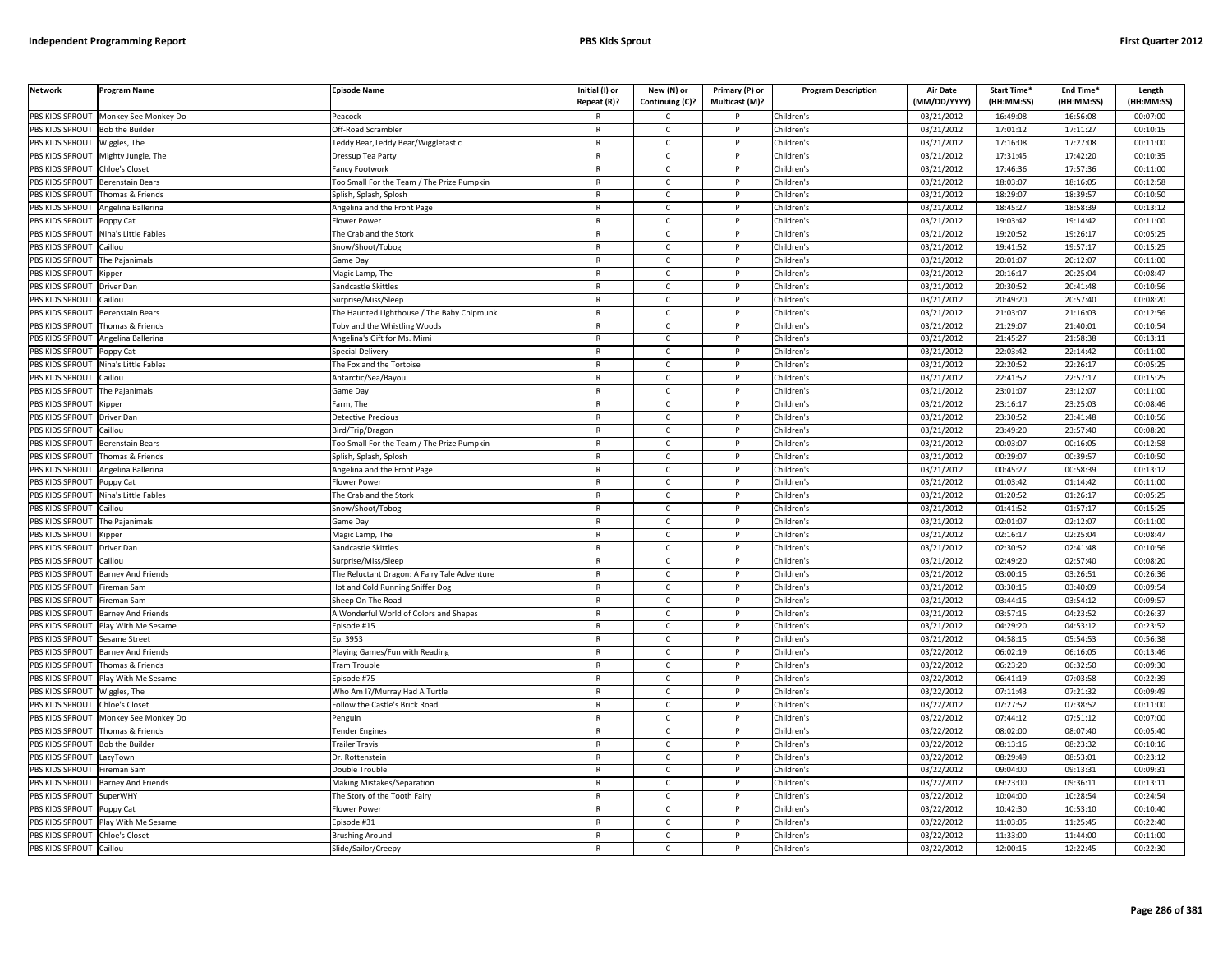| <b>Network</b>                   | Program Name                                                                                                                                                                                                                   | Episode Name                             | Initial (I) or<br>Repeat (R)? | New (N) or<br>Continuing (C)? | Primary (P) or<br>Multicast (M)? | <b>Program Description</b> | <b>Air Date</b><br>(MM/DD/YYYY) | <b>Start Time*</b><br>(HH:MM:SS) | End Time*<br>(HH:MM:SS) | Length<br>(HH:MM:SS) |
|----------------------------------|--------------------------------------------------------------------------------------------------------------------------------------------------------------------------------------------------------------------------------|------------------------------------------|-------------------------------|-------------------------------|----------------------------------|----------------------------|---------------------------------|----------------------------------|-------------------------|----------------------|
| PBS KIDS SPROUT Caillou          |                                                                                                                                                                                                                                | Antarctic/Sea/Bayou                      |                               | C                             |                                  | Children's                 | 03/22/2012                      | 12:30:15                         | 12:52:45                | 00:22:30             |
| PBS KIDS SPROUT                  | <b>Sesame Street</b>                                                                                                                                                                                                           | Max the Magician                         | $\blacksquare$                | N                             | P                                | Children's                 | 03/22/2012                      | 13:00:15                         | 13:54:08                | 00:53:53             |
| PBS KIDS SPROUT                  | LazyTown                                                                                                                                                                                                                       | The LazyTown Genie                       | $\mathsf{R}$                  | $\mathsf{C}$                  | P                                | Children's                 | 03/22/2012                      | 14:02:15                         | 14:25:37                | 00:23:22             |
| PBS KIDS SPROUT                  | ireman Sam                                                                                                                                                                                                                     | Pontypandy Pioneers                      | $\mathsf{R}$                  | $\mathsf{C}$                  | P                                | Children's                 | 03/22/2012                      | 14:37:00                         | 14:46:58                | 00:09:58             |
| PBS KIDS SPROUT                  | dirtgirlworld                                                                                                                                                                                                                  | Dream                                    | R                             | C                             |                                  | Children's                 | 03/22/2012                      | 14:54:10                         | 15:05:10                | 00:11:00             |
| PBS KIDS SPROUT                  | <b>Bob the Builder</b>                                                                                                                                                                                                         | ofty and the Rabbits                     | $\mathsf{R}$                  | $\mathsf{C}$                  |                                  | Children's                 | 03/22/2012                      | 15:28:00                         | 15:38:15                | 00:10:15             |
| <b>BS KIDS SPROUT</b>            | Roary the Racing Car                                                                                                                                                                                                           | Simply the Best                          | R                             | C                             |                                  | Children's                 | 03/22/2012                      | 15:44:40                         | 15:54:43                | 00:10:03             |
| PBS KIDS SPROUT                  | SuperWHY                                                                                                                                                                                                                       | Hansel & Gretel: A Healthy Adventure     | $\mathsf{R}$                  | $\mathsf{C}$                  | D                                | Children's                 | 03/22/2012                      | 16:02:37                         | 16:28:00                | 00:25:23             |
| PBS KIDS SPROUT                  | Wiggles, The                                                                                                                                                                                                                   | Hey Diddle Diddle/This Way and That Way  | $\mathsf{R}$                  | $\mathsf{C}$                  | P                                | Children's                 | 03/22/2012                      | 16:34:08                         | 16:45:07                | 00:10:59             |
| PBS KIDS SPROUT                  | Monkey See Monkey Do                                                                                                                                                                                                           | Sorilla                                  | $\mathsf{R}$                  | $\mathsf{C}$                  | P                                | Children's                 | 03/22/2012                      | 16:49:08                         | 16:56:08                | 00:07:00             |
| PBS KIDS SPROUT                  | <b>Bob the Builder</b>                                                                                                                                                                                                         | Meet Marjorie                            | $\mathsf{R}$                  | $\mathsf{C}$                  | P                                | Children's                 | 03/22/2012                      | 17:01:12                         | 17:11:27                | 00:10:15             |
| PBS KIDS SPROUT                  | Wiggles, The                                                                                                                                                                                                                   | <b>English Country Garden/Circus Fun</b> | $\mathsf{R}$                  | $\mathsf{C}$                  | D                                | Children's                 | 03/22/2012                      | 17:16:08                         | 17:27:12                | 00:11:04             |
| PBS KIDS SPROUT                  | Mighty Jungle, The                                                                                                                                                                                                             | <b>Babu's Missing Ball</b>               | R                             | $\mathsf{C}$                  | $\mathsf{P}$                     | Children's                 | 03/22/2012                      | 17:31:45                         | 17:42:20                | 00:10:35             |
| PBS KIDS SPROUT                  | hloe's Closet                                                                                                                                                                                                                  | No Body's Perfect                        | $\mathsf{R}$                  | $\mathsf{C}$                  | P                                | Children's                 | 03/22/2012                      | 17:46:36                         | 17:57:36                | 00:11:00             |
| PBS KIDS SPROUT                  | Berenstain Bears                                                                                                                                                                                                               | The Bad Habit / Ferdy Factual            | $\mathsf{R}$                  | $\mathsf{C}$                  | P                                | Children's                 | 03/22/2012                      | 18:03:07                         | 18:16:05                | 00:12:58             |
| PBS KIDS SPROUT                  | Thomas & Friends                                                                                                                                                                                                               | The Biggest Present of All               | $\mathsf{R}$                  | $\mathsf{C}$                  | P                                | Children's                 | 03/22/2012                      | 18:29:07                         | 18:39:58                | 00:10:51             |
| PBS KIDS SPROUT                  | Angelina Ballerina                                                                                                                                                                                                             | Angelina's Cheese Roll                   | $\mathsf{R}$                  | $\mathsf{C}$                  | P                                | Children's                 | 03/22/2012                      | 18:45:27                         | 18:58:39                | 00:13:12             |
| PBS KIDS SPROUT                  | Poppy Cat                                                                                                                                                                                                                      | Royal Toad                               | $\mathsf{R}$                  | $\mathsf{C}$                  | P                                | Children's                 | 03/22/2012                      | 19:03:42                         | 19:14:42                | 00:11:00             |
| PBS KIDS SPROUT                  | Nina's Little Fables                                                                                                                                                                                                           | The Mouse, the Hare, and the Raven       | $\mathsf{R}$                  | C                             | P                                | Children's                 | 03/22/2012                      | 19:20:52                         | 19:26:17                | 00:05:25             |
| PBS KIDS SPROUT                  | Caillou                                                                                                                                                                                                                        | Drums/Band/Sing                          | R                             | $\mathsf{C}$                  | P                                | Children's                 | 03/22/2012                      | 19:41:52                         | 19:57:17                | 00:15:25             |
| PBS KIDS SPROUT                  | The Pajanimals                                                                                                                                                                                                                 | Share Day                                | $\mathsf{R}$                  | $\mathsf{C}$                  | P                                | Children's                 | 03/22/2012                      | 20:01:07                         | 20:12:07                | 00:11:00             |
| PBS KIDS SPROUT                  | Kipper                                                                                                                                                                                                                         | Gismo, The                               | $\mathsf{R}$                  | $\mathsf{C}$                  |                                  | Children's                 | 03/22/2012                      | 20:16:17                         | 20:25:06                | 00:08:49             |
| PBS KIDS SPROUT                  | Driver Dan                                                                                                                                                                                                                     | Sweetie's Lullaby                        | $\mathsf{R}$                  | $\mathsf{C}$                  | D                                | Children's                 | 03/22/2012                      | 20:30:52                         | 20:41:48                | 00:10:56             |
| PBS KIDS SPROUT                  | Caillou                                                                                                                                                                                                                        | Surprise/Miss/Sleep                      | R                             | c                             |                                  | Children's                 | 03/22/2012                      | 20:49:20                         | 20:57:40                | 00:08:20             |
| PBS KIDS SPROUT                  | Berenstain Bears                                                                                                                                                                                                               | Get the Gimmies/Green Eyed Monster       | $\mathsf{R}$                  | $\mathsf{C}$                  |                                  | Children's                 | 03/22/2012                      | 21:03:07                         | 21:16:04                | 00:12:57             |
| PBS KIDS SPROUT                  | Thomas & Friends                                                                                                                                                                                                               | lenry's Health & Safety                  | $\mathsf{R}$                  | $\mathsf{C}$                  | P                                | Children's                 | 03/22/2012                      | 21:29:07                         | 21:40:01                | 00:10:54             |
| PBS KIDS SPROUT                  | Angelina Ballerina                                                                                                                                                                                                             | Angelina's Oldest Friend                 | $\mathsf{R}$                  | $\mathsf{C}$                  | P                                | Children's                 | 03/22/2012                      | 21:45:27                         | 21:58:38                | 00:13:11             |
| PBS KIDS SPROUT                  | Poppy Cat                                                                                                                                                                                                                      | Sunken Ship                              | $\mathsf{R}$                  | $\mathsf{C}$                  | $\mathsf{P}$                     | Children's                 | 03/22/2012                      | 22:03:42                         | 22:14:42                | 00:11:00             |
| PBS KIDS SPROUT                  | <b>Jina's Little Fables</b>                                                                                                                                                                                                    | he Dog and the Hedgehog                  | $\mathsf{R}$                  | $\mathsf{C}$                  | P                                | Children's                 | 03/22/2012                      | 22:20:52                         | 22:26:17                | 00:05:25             |
| PBS KIDS SPROUT                  | aillou:                                                                                                                                                                                                                        | Magnet/Dino/Astro                        | $\mathsf{R}$                  | $\mathsf{C}$                  | $\mathsf{P}$                     | Children's                 | 03/22/2012                      | 22:41:52                         | 22:57:17                | 00:15:25             |
| PBS KIDS SPROUT                  | The Pajanimals                                                                                                                                                                                                                 | Share Day                                | $\mathsf{R}$                  | $\mathsf{C}$                  | P                                | Children's                 | 03/22/2012                      | 23:01:07                         | 23:12:07                | 00:11:00             |
| PBS KIDS SPROUT                  | Kipper                                                                                                                                                                                                                         | The Visitor                              | R                             | $\mathsf{C}$                  | P                                | Children's                 | 03/22/2012                      | 23:16:17                         | 23:25:03                | 00:08:46             |
| PBS KIDS SPROUT                  | Driver Dan                                                                                                                                                                                                                     | Planes and Trains                        | $\mathsf{R}$                  | $\mathsf{C}$                  | P                                | Children's                 | 03/22/2012                      | 23:30:52                         | 23:41:48                | 00:10:56             |
| PBS KIDS SPROUT                  | Caillou                                                                                                                                                                                                                        | Surprise/Miss/Sleep                      | $\mathsf{R}$                  | $\mathsf{C}$                  | P                                | Children's                 | 03/22/2012                      | 23:49:20                         | 23:57:40                | 00:08:20             |
| PBS KIDS SPROUT                  | Berenstain Bears                                                                                                                                                                                                               | The Bad Habit / Ferdy Factual            | $\mathsf{R}$                  | $\mathsf{C}$                  | P                                | Children's                 | 03/22/2012                      | 00:03:07                         | 00:16:05                | 00:12:58             |
| PBS KIDS SPROUT                  | Thomas & Friends                                                                                                                                                                                                               | The Biggest Present of All               | $\mathsf{R}$                  | $\mathsf{C}$                  | P                                | Children's                 | 03/22/2012                      | 00:29:07                         | 00:39:58                | 00:10:51             |
| PBS KIDS SPROUT                  | Angelina Ballerina                                                                                                                                                                                                             | Angelina's Cheese Roll                   | R                             | C                             | P                                | Children's                 | 03/22/2012                      | 00:45:27                         | 00:58:39                | 00:13:12             |
| PBS KIDS SPROUT                  | Poppy Cat                                                                                                                                                                                                                      | Royal Toad                               | $\mathsf{R}$                  | $\mathsf{C}$                  | P                                | Children's                 | 03/22/2012                      | 01:03:42                         | 01:14:42                | 00:11:00             |
| PBS KIDS SPROUT                  | Nina's Little Fables                                                                                                                                                                                                           | The Mouse, the Hare, and the Raven       | R                             | Ċ                             |                                  | Children's                 | 03/22/2012                      | 01:20:52                         | 01:26:17                | 00:05:25             |
| PBS KIDS SPROUT                  | aillou                                                                                                                                                                                                                         | Drums/Band/Sing                          | $\mathsf{R}$                  | $\mathsf{C}$                  | P                                | Children's                 | 03/22/2012                      | 01:41:52                         | 01:57:17                | 00:15:25             |
| <b>BS KIDS SPROUT</b>            | The Pajanimals                                                                                                                                                                                                                 | Share Day                                | $\mathsf{R}$                  | $\mathsf{C}$                  | P                                | Children's                 | 03/22/2012                      | 02:01:07                         | 02:12:07                | 00:11:00             |
| PBS KIDS SPROUT                  | <ipper< td=""><td>Gismo, The</td><td><math>\mathsf{R}</math></td><td><math display="inline">\mathsf{C}</math></td><td>Þ</td><td>Children's</td><td>03/22/2012</td><td>02:16:17</td><td>02:25:06</td><td>00:08:49</td></ipper<> | Gismo, The                               | $\mathsf{R}$                  | $\mathsf{C}$                  | Þ                                | Children's                 | 03/22/2012                      | 02:16:17                         | 02:25:06                | 00:08:49             |
| PBS KIDS SPROUT                  | Driver Dan                                                                                                                                                                                                                     | Sweetie's Lullaby                        | R                             | C                             | P                                | Children's                 | 03/22/2012                      | 02:30:52                         | 02:41:48                | 00:10:56             |
| PBS KIDS SPROUT                  | aillou                                                                                                                                                                                                                         | urprise/Miss/Sleep                       | $\mathsf{R}$                  | $\mathsf{C}$                  | P                                | Children's                 | 03/22/2012                      | 02:49:20                         | 02:57:40                | 00:08:20             |
| PBS KIDS SPROUT                  | <b>Barney And Friends</b>                                                                                                                                                                                                      | All Aboard!                              | $\mathsf{R}$                  | $\mathsf{C}$                  | P                                | Children's                 | 03/22/2012                      | 03:00:15                         | 03:26:53                | 00:26:38             |
| PBS KIDS SPROUT                  | ireman Sam                                                                                                                                                                                                                     | learts on Fire                           | $\mathsf{R}$                  | $\mathsf{C}$                  | P                                | Children's                 | 03/22/2012                      | 03:30:15                         | 03:40:10                | 00:09:55             |
| PBS KIDS SPROUT                  | ireman Sam                                                                                                                                                                                                                     | Alarm on the Beach                       | R                             | $\mathsf{C}$                  | P                                | Children's                 | 03/22/2012                      | 03:44:15                         | 03:54:12                | 00:09:57             |
| PBS KIDS SPROUT                  | Barney And Friends                                                                                                                                                                                                             | asy as ABC                               | $\mathsf{R}$                  | $\mathsf{C}$                  | P                                | Children's                 | 03/22/2012                      | 03:57:15                         | 04:23:52                | 00:26:37             |
| PBS KIDS SPROUT                  | Play With Me Sesame                                                                                                                                                                                                            | pisode #16                               | R                             | $\mathsf{C}$                  | P                                | Children's                 | 03/22/2012                      | 04:29:20                         | 04:53:17                | 00:23:57             |
| PBS KIDS SPROUT                  | Sesame Street                                                                                                                                                                                                                  | Ep. 3954 - Birthdays                     | $\mathsf{R}$                  | $\mathsf{C}$                  |                                  | Children's                 | 03/22/2012                      | 04:58:15                         | 05:54:52                | 00:56:37             |
| PBS KIDS SPROUT                  | <b>Barney And Friends</b>                                                                                                                                                                                                      | Dream Big!/That's What a Mommy Is        | R                             | $\mathsf{C}$                  | P                                | Children's                 | 03/23/2012                      | 06:02:19                         | 06:15:58                | 00:13:39             |
| PBS KIDS SPROUT                  | Thomas & Friends                                                                                                                                                                                                               | Don't Go Back                            | $\mathsf{R}$                  | C                             | P                                | Children's                 | 03/23/2012                      | 06:23:20                         | 06:32:50                | 00:09:30             |
| PBS KIDS SPROUT                  | Play With Me Sesame                                                                                                                                                                                                            | Episode #77                              | $\mathsf{R}$                  | $\mathsf{C}$                  | P                                | Children's                 | 03/23/2012                      | 06:41:19                         | 07:04:02                | 00:22:43             |
| PBS KIDS SPROUT                  | Wiggles, The                                                                                                                                                                                                                   | Who Am I?/Murray Had A Turtle            | R                             | Ċ                             |                                  | Children's                 | 03/23/2012                      | 07:11:43                         | 07:21:35                | 00:09:52             |
| PBS KIDS SPROUT                  | <b>Chloe's Closet</b>                                                                                                                                                                                                          | cing Escapades                           | $\mathsf{R}$                  | $\mathsf{C}$                  | P                                | Children's                 | 03/23/2012                      | 07:27:52                         | 07:38:52                | 00:11:00             |
|                                  | PBS KIDS SPROUT Monkey See Monkey Do                                                                                                                                                                                           | rog                                      | R                             | C                             |                                  | Children's                 | 03/23/2012                      | 07:44:12                         | 07:51:12                | 00:07:00             |
| PBS KIDS SPROUT Thomas & Friends |                                                                                                                                                                                                                                | Bulgy                                    | R                             | $\mathsf{C}$                  |                                  | Children'                  | 03/23/2012                      | 08:02:00                         | 08:07:40                | 00:05:40             |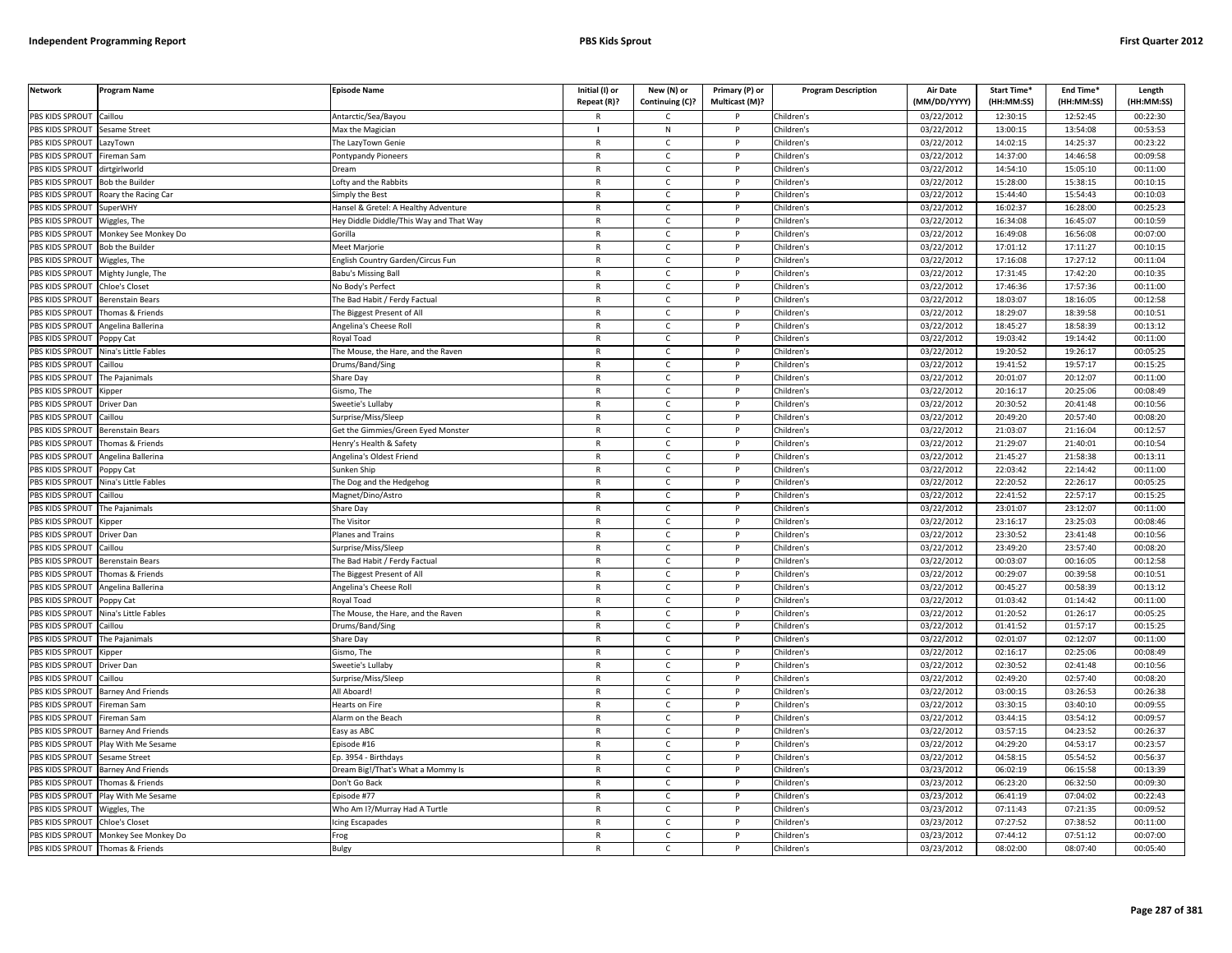| <b>Network</b>         | Program Name              | <b>Episode Name</b>                  | Initial (I) or<br>Repeat (R)? | New (N) or<br>Continuing (C)? | Primary (P) or<br>Multicast (M)? | <b>Program Description</b> | Air Date<br>(MM/DD/YYYY) | Start Time*<br>(HH:MM:SS) | End Time <sup>®</sup><br>(HH:MM:SS) | Length<br>(HH:MM:SS) |
|------------------------|---------------------------|--------------------------------------|-------------------------------|-------------------------------|----------------------------------|----------------------------|--------------------------|---------------------------|-------------------------------------|----------------------|
| PBS KIDS SPROUT        | <b>Bob the Builder</b>    | Scoop Has Some Fun                   |                               | C                             |                                  | Children's                 | 03/23/2012               | 08:13:16                  | 08:23:31                            | 00:10:15             |
| PBS KIDS SPROUT        | LazyTown                  | Sports Day                           | $\mathsf{R}$                  | $\mathsf{C}$                  | $\mathsf{P}$                     | Children's                 | 03/23/2012               | 08:29:49                  | 08:52:45                            | 00:22:56             |
| PBS KIDS SPROUT        | Fireman Sam               | Sailor Steele                        | $\mathsf{R}$                  | $\mathsf{C}$                  | P                                | Children's                 | 03/23/2012               | 09:04:00                  | 09:13:31                            | 00:09:31             |
| <b>PBS KIDS SPROUT</b> | Barney And Friends        | Making Mistakes/Separation           | $\mathbb{R}$                  | $\mathsf{C}$                  | P                                | Children's                 | 03/23/2012               | 09:23:00                  | 09:36:15                            | 00:13:15             |
| PBS KIDS SPROUT        | SuperWHY                  | Comic Book: The Attack of the Eraser | $\mathsf{R}$                  | $\mathsf{C}$                  | P                                | Children's                 | 03/23/2012               | 10:04:00                  | 10:28:54                            | 00:24:54             |
| PBS KIDS SPROUT        | Poppy Cat                 | Royal Toad                           | $\mathsf{R}$                  | $\mathsf{C}$                  |                                  | Children's                 | 03/23/2012               | 10:42:30                  | 10:53:10                            | 00:10:40             |
| PBS KIDS SPROUT        | Play With Me Sesame       | Episode #32                          | R                             | C                             |                                  | Children's                 | 03/23/2012               | 11:03:05                  | 11:25:30                            | 00:22:25             |
| PBS KIDS SPROUT        | Chloe's Closet            | For Love of Monet                    | $\mathsf{R}$                  | $\mathsf{C}$                  | <b>D</b>                         | Children's                 | 03/23/2012               | 11:33:00                  | 11:44:00                            | 00:11:00             |
| PBS KIDS SPROUT        | Caillou                   | Snow/Shoot/Tobog                     | R                             | C                             | P                                | Children's                 | 03/23/2012               | 12:00:15                  | 12:22:45                            | 00:22:30             |
| PBS KIDS SPROUT        | Caillou                   | Magnet/Dino/Astro                    | $\mathsf{R}$                  | $\mathsf{C}$                  | <b>D</b>                         | Children's                 | 03/23/2012               | 12:30:15                  | 12:52:45                            | 00:22:30             |
| PBS KIDS SPROUT        | Sesame Street             | <b>Annual Triangle Toss</b>          |                               | ${\sf N}$                     | P                                | Children's                 | 03/23/2012               | 13:00:15                  | 13:53:07                            | 00:52:52             |
| PBS KIDS SPROUT        | LazyTown                  | Once Upon a Time                     | ${\sf R}$                     | $\mathsf{C}$                  | <b>D</b>                         | Children's                 | 03/23/2012               | 14:02:15                  | 14:25:37                            | 00:23:22             |
| PBS KIDS SPROUT        | Fireman Sam               | <b>Fwitching the Night Away</b>      | $\mathsf{R}$                  | $\mathsf{C}$                  | P                                | Children's                 | 03/23/2012               | 14:37:00                  | 14:46:58                            | 00:09:58             |
| PBS KIDS SPROUT        | dirtgirlworld             | inue                                 | $\mathsf{R}$                  | C                             |                                  | Children's                 | 03/23/2012               | 14:54:10                  | 15:05:10                            | 00:11:00             |
| PBS KIDS SPROUT        | <b>Bob the Builder</b>    | Lofty and the Giant Carrot           | $\mathsf{R}$                  | C                             | P                                | Children's                 | 03/23/2012               | 15:28:00                  | 15:38:15                            | 00:10:15             |
| PBS KIDS SPROUT        | Roary the Racing Car      | Zizzy Wins the Day                   | $\mathsf{R}$                  | $\mathsf{C}$                  | P                                | Children's                 | 03/23/2012               | 15:44:40                  | 15:54:43                            | 00:10:03             |
| PBS KIDS SPROUT        | SuperWHY                  | The Swan Maiden                      | $\mathsf{R}$                  | $\mathsf{C}$                  | $\mathsf{P}$                     | Children's                 | 03/23/2012               | 16:02:37                  | 16:28:00                            | 00:25:23             |
| PBS KIDS SPROUT        | Wiggles, The              | Jeff Get's a Letter/This Old Man     | $\mathsf{R}$                  | $\mathsf{C}$                  | P                                | Children's                 | 03/23/2012               | 16:34:08                  | 16:45:08                            | 00:11:00             |
| PBS KIDS SPROUT        | Monkey See Monkey Do      | Penguin                              | $\mathbb{R}$                  | $\mathsf{C}$                  | P                                | Children's                 | 03/23/2012               | 16:49:08                  | 16:56:08                            | 00:07:00             |
| PBS KIDS SPROUT        | <b>Bob the Builder</b>    | Muck's Mud Hut                       | $\mathsf{R}$                  | C                             | P                                | Children's                 | 03/23/2012               | 17:01:12                  | 17:11:27                            | 00:10:15             |
| PBS KIDS SPROUT        | Wiggles, The              | Inglish Country Garden/Circus Fun    | $\mathsf{R}$                  | $\mathsf{C}$                  |                                  | Children's                 | 03/23/2012               | 17:16:08                  | 17:27:09                            | 00:11:01             |
| PBS KIDS SPROUT        | Mighty Jungle, The        | Watch that Egg!                      | $\mathsf{R}$                  | $\mathsf{C}$                  |                                  | Children's                 | 03/23/2012               | 17:31:45                  | 17:42:20                            | 00:10:35             |
| PBS KIDS SPROUT        | Chloe's Closet            | Old Rabbit, New Tricks               | $\mathsf{R}$                  | $\mathsf{C}$                  | <b>D</b>                         | Children's                 | 03/23/2012               | 17:46:36                  | 17:57:36                            | 00:11:00             |
| PBS KIDS SPROUT        | Berenstain Bears          | The Bad Habit / Ferdy Factual        | R                             | C                             | P                                | Children's                 | 03/23/2012               | 18:03:07                  | 18:16:02                            | 00:12:55             |
| PBS KIDS SPROUT        | Thomas & Friends          | Snow Tracks                          | $\mathbb{R}$                  | $\mathsf{C}$                  | <b>D</b>                         | Children's                 | 03/23/2012               | 18:29:07                  | 18:39:57                            | 00:10:50             |
| PBS KIDS SPROUT        | Angelina Ballerina        | Angelina and the Musical Plant       | $\mathsf{R}$                  | $\mathsf{C}$                  | P                                | Children's                 | 03/23/2012               | 18:45:27                  | 18:58:38                            | 00:13:11             |
| PBS KIDS SPROUT        | Poppy Cat                 | ungle Butterfly                      | $\mathsf{R}$                  | $\mathsf{C}$                  | P                                | Children's                 | 03/23/2012               | 19:03:42                  | 19:14:42                            | 00:11:00             |
| <b>PBS KIDS SPROUT</b> | Nina's Little Fables      | Two Goats and a Bridge               | $\mathsf{R}$                  | $\mathsf{C}$                  | P                                | Children's                 | 03/23/2012               | 19:20:52                  | 19:26:18                            | 00:05:26             |
| PBS KIDS SPROUT        | Caillou                   | Show/Magic/Castle                    | $\mathsf{R}$                  | $\mathsf{C}$                  |                                  | Children's                 | 03/23/2012               | 19:41:52                  | 19:57:17                            | 00:15:25             |
| PBS KIDS SPROUT        | The Pajanimals            | The Rocket Ride                      | $\mathsf{R}$                  | C                             | P                                | Children's                 | 03/23/2012               | 20:01:07                  | 20:12:07                            | 00:11:00             |
| PBS KIDS SPROUT        | <b>Kipper</b>             | Kipper's Circus                      | $\mathsf{R}$                  | $\mathsf{C}$                  | P                                | Children's                 | 03/23/2012               | 20:16:17                  | 20:25:06                            | 00:08:49             |
| PBS KIDS SPROUT        | Driver Dan                | Look At Me!                          | $\mathsf{R}$                  | $\mathsf{C}$                  | P                                | Children's                 | 03/23/2012               | 20:30:52                  | 20:41:48                            | 00:10:56             |
| PBS KIDS SPROUT        | Caillou                   | Surprise/Miss/Sleep                  | $\mathsf{R}$                  | $\mathsf{C}$                  | P                                | Children's                 | 03/23/2012               | 20:49:20                  | 20:57:40                            | 00:08:20             |
| PBS KIDS SPROUT        | Berenstain Bears          | Get the Gimmies/Green Eyed Monster   | $\mathsf{R}$                  | C                             | P                                | Children's                 | 03/23/2012               | 21:03:07                  | 21:16:03                            | 00:12:56             |
| PBS KIDS SPROUT        | Thomas & Friends          | Diesel's Special Delivery            | $\mathsf{R}$                  | C                             | P                                | Children's                 | 03/23/2012               | 21:29:07                  | 21:40:01                            | 00:10:54             |
| PBS KIDS SPROUT        | Angelina Ballerina        | Angelina and the Hip Hop Kid         | $\mathsf{R}$                  | $\mathsf{C}$                  | P                                | Children's                 | 03/23/2012               | 21:45:27                  | 21:58:39                            | 00:13:12             |
| PBS KIDS SPROUT        | Poppy Cat                 | Lost Stuff                           | $\mathsf{R}$                  | $\mathsf{C}$                  |                                  | Children's                 | 03/23/2012               | 22:03:42                  | 22:14:42                            | 00:11:00             |
| PBS KIDS SPROUT        | Nina's Little Fables      | The Mouse, the Hare, and the Goat    | $\mathsf{R}$                  | $\mathsf{C}$                  | <b>D</b>                         | Children's                 | 03/23/2012               | 22:20:52                  | 22:26:17                            | 00:05:25             |
| PBS KIDS SPROUT        | Caillou                   | Library/Book/Story                   | R                             | $\mathsf{C}$                  | P                                | Children's                 | 03/23/2012               | 22:41:52                  | 22:57:17                            | 00:15:25             |
| PBS KIDS SPROUT        | The Pajanimals            | The Rocket Ride                      | $\mathsf{R}$                  | $\mathsf{C}$                  | <b>D</b>                         | Children's                 | 03/23/2012               | 23:01:07                  | 23:12:07                            | 00:11:00             |
| PBS KIDS SPROUT        | Kipper                    | Umbrella, The                        | $\mathsf{R}$                  | $\mathsf{C}$                  | P                                | Children's                 | 03/23/2012               | 23:16:17                  | 23:25:03                            | 00:08:46             |
| PBS KIDS SPROUT        | Driver Dan                | Freasure Adventure                   | $\mathsf{R}$                  | $\mathsf{C}$                  |                                  | Children's                 | 03/23/2012               | 23:30:52                  | 23:41:48                            | 00:10:56             |
| PBS KIDS SPROUT        | Caillou                   | Surprise/Miss/Sleep                  | $\mathsf{R}$                  | $\mathsf{C}$                  | P                                | Children's                 | 03/23/2012               | 23:49:20                  | 23:57:40                            | 00:08:20             |
| PBS KIDS SPROUT        | Berenstain Bears          | The Bad Habit / Ferdy Factual        | $\mathsf{R}$                  | $\mathsf{C}$                  | P                                | Children's                 | 03/23/2012               | 00:03:07                  | 00:16:02                            | 00:12:55             |
| PBS KIDS SPROUT        | Thomas & Friends          | Snow Tracks                          | $\mathsf{R}$                  | $\mathsf{C}$                  | P                                | Children's                 | 03/23/2012               | 00:29:07                  | 00:39:57                            | 00:10:50             |
| PBS KIDS SPROUT        | Angelina Ballerina        | Angelina and the Musical Plant       | $\mathsf{R}$                  | $\mathsf{C}$                  |                                  | Children's                 | 03/23/2012               | 00:45:27                  | 00:58:38                            | 00:13:11             |
| PBS KIDS SPROUT        | Poppy Cat                 | ungle Butterfly                      | $\mathsf{R}$                  | $\mathsf{C}$                  | P                                | Children's                 | 03/23/2012               | 01:03:42                  | 01:14:42                            | 00:11:00             |
| PBS KIDS SPROUT        | Nina's Little Fables      | Two Goats and a Bridge               | $\mathsf{R}$                  | $\mathsf{C}$                  | P                                | Children's                 | 03/23/2012               | 01:20:52                  | 01:26:18                            | 00:05:26             |
| PBS KIDS SPROUT        | Caillou                   | Show/Magic/Castle                    | $\mathsf{R}$                  | C                             | P                                | Children's                 | 03/23/2012               | 01:41:52                  | 01:57:17                            | 00:15:25             |
| PBS KIDS SPROUT        | The Pajanimals            | The Rocket Ride                      | $\mathsf{R}$                  | $\mathsf{C}$                  | P                                | Children's                 | 03/23/2012               | 02:01:07                  | 02:12:07                            | 00:11:00             |
| PBS KIDS SPROUT        | <b>Kipper</b>             | <b>Kipper's Circus</b>               | $\mathsf{R}$                  | $\mathsf{C}$                  | P                                | Children's                 | 03/23/2012               | 02:16:17                  | 02:25:06                            | 00:08:49             |
| PBS KIDS SPROUT        | Driver Dan                | Look At Me!                          | $\mathsf{R}$                  | $\mathsf{C}$                  |                                  | Children's                 | 03/23/2012               | 02:30:52                  | 02:41:48                            | 00:10:56             |
| PBS KIDS SPROUT        | Caillou                   | Surprise/Miss/Sleep                  | $\mathsf{R}$                  | $\mathsf{C}$                  | D                                | Children's                 | 03/23/2012               | 02:49:20                  | 02:57:40                            | 00:08:20             |
| PBS KIDS SPROUT        | <b>Barney And Friends</b> | Up, Down And Around                  | R                             | $\mathsf{C}$                  | D                                | Children's                 | 03/23/2012               | 03:00:15                  | 03:26:53                            | 00:26:38             |
| PBS KIDS SPROUT        | Fireman Sam               | Perilous Path                        | $\mathsf{R}$                  | $\mathsf{C}$                  |                                  | Children's                 | 03/23/2012               | 03:30:15                  | 03:40:11                            | 00:09:56             |
| PBS KIDS SPROUT        | Fireman Sam               | Hot Air                              | $\mathsf{R}$                  | C                             | P                                | Children's                 | 03/23/2012               | 03:44:15                  | 03:54:12                            | 00:09:57             |
| PBS KIDS SPROUT        | <b>Barney And Friends</b> | Look What I Can Do!                  | $\mathsf{R}$                  | $\mathsf{C}$                  | D                                | Children's                 | 03/23/2012               | 03:57:15                  | 04:23:52                            | 00:26:37             |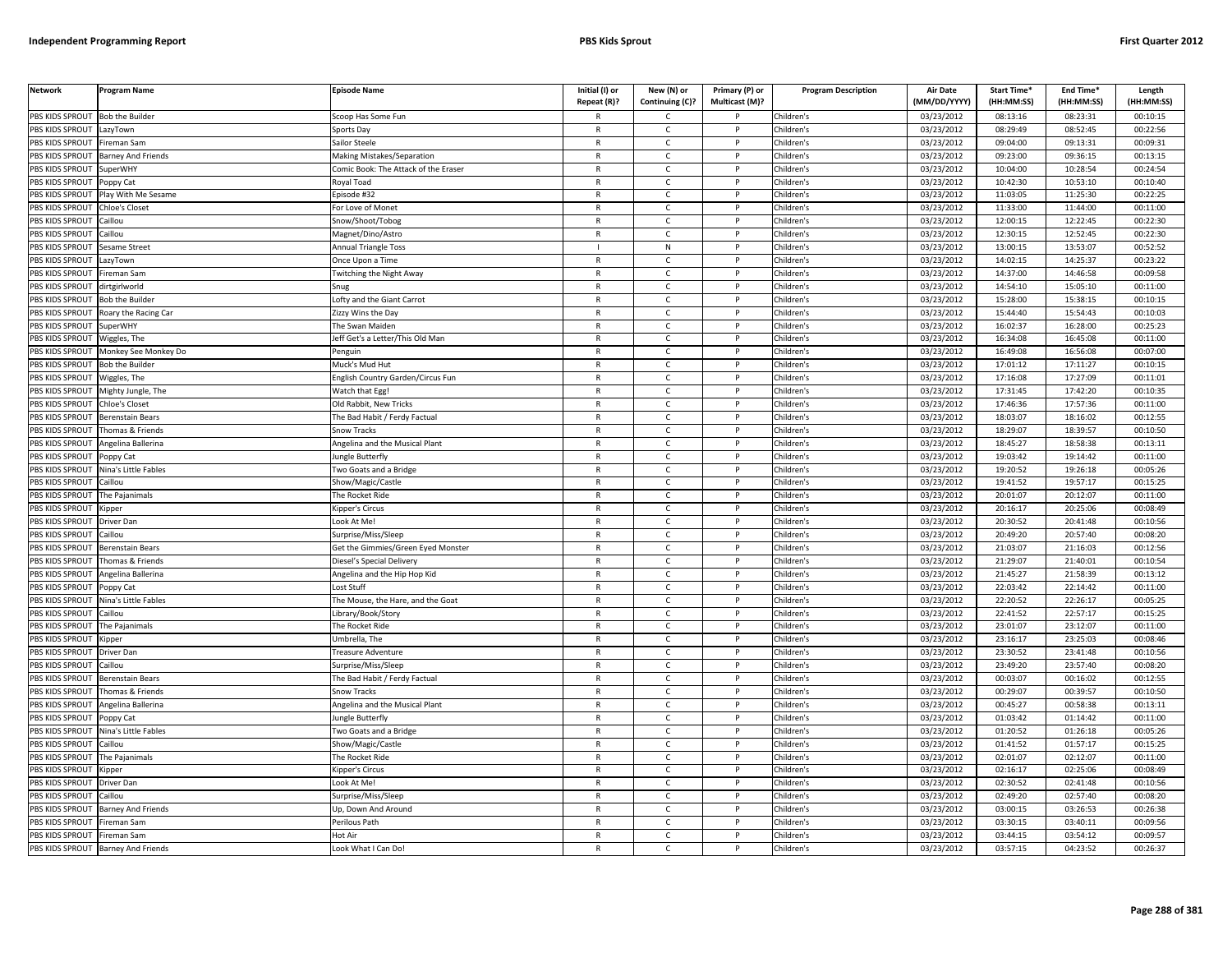| <b>Network</b>         | Program Name                | Episode Name                                          | Initial (I) or<br>Repeat (R)? | New (N) or<br>Continuing (C)? | Primary (P) or<br>Multicast (M)? | <b>Program Description</b> | <b>Air Date</b><br>(MM/DD/YYYY) | Start Time*<br>(HH:MM:SS) | End Time*<br>(HH:MM:SS) | Length<br>(HH:MM:SS) |
|------------------------|-----------------------------|-------------------------------------------------------|-------------------------------|-------------------------------|----------------------------------|----------------------------|---------------------------------|---------------------------|-------------------------|----------------------|
|                        |                             |                                                       |                               |                               |                                  |                            |                                 |                           |                         |                      |
| PBS KIDS SPROUT        | Play With Me Sesame         | pisode #17                                            |                               | $\mathsf{C}$                  |                                  | Children's                 | 03/23/2012                      | 04:29:20                  | 04:53:14                | 00:23:54             |
| PBS KIDS SPROUT        | <b>Sesame Street</b>        | Ep. 3958                                              | R                             | C                             | P                                | Children's                 | 03/23/2012                      | 04:58:15                  | 05:54:54                | 00:56:39             |
| PBS KIDS SPROUT        | <b>Barney And Friends</b>   | All About Me                                          | R                             | $\mathsf{C}$                  | P                                | Children's                 | 03/24/2012                      | 06:00:15                  | 06:26:52                | 00:26:37             |
| PBS KIDS SPROUT        | Fireman Sam                 | <b>Elvis Sings the Blues</b>                          | $\mathsf{R}$                  | $\mathsf{C}$<br>$\mathsf{C}$  | P<br>P                           | Children's                 | 03/24/2012                      | 06:30:20                  | 06:40:16                | 00:09:56             |
| PBS KIDS SPROUT        | Wiggles, The                | Ahoy There Me Hearties!/Lights,Action,Action,Wiggles! | R                             |                               |                                  | Children's                 | 03/24/2012                      | 06:45:20                  | 06:56:20                | 00:11:00             |
| PBS KIDS SPROUT        | Sesame Street               | Ep. 4044                                              | $\mathsf{R}$                  | $\mathsf{C}$                  | P                                | Children's                 | 03/24/2012                      | 07:00:15                  | 07:55:58                | 00:55:43             |
| PBS KIDS SPROUT        | <b>SuperWHY</b>             | The Princess and the Pea                              | $\mathsf{R}$                  | $\mathsf{C}$                  | P                                | Children's                 | 03/24/2012                      | 08:00:15                  | 08:27:09                | 00:26:54             |
| PBS KIDS SPROUT        | Caillou                     | Magnet/Dino/Astro                                     | $\mathsf{R}$                  | $\mathsf{C}$                  | P                                | Children's                 | 03/24/2012                      | 08:32:15                  | 08:54:45                | 00:22:30             |
| PBS KIDS SPROUT        | Fireman Sam                 | Dily's Big Surprise                                   | R                             | C                             |                                  | Children's                 | 03/24/2012                      | 09:04:00                  | 09:13:31                | 00:09:31             |
| PBS KIDS SPROUT        | Barney And Friends          | Days of the Week/Sharing                              | R                             | $\mathsf{C}$                  |                                  | Children's                 | 03/24/2012                      | 09:23:00                  | 09:36:14                | 00:13:14             |
| PBS KIDS SPROUT        | <b>SuperWHY</b>             | The Big Game                                          | R                             | $\mathsf{C}$                  | P                                | Children's                 | 03/24/2012                      | 10:04:00                  | 10:28:54                | 00:24:54             |
| PBS KIDS SPROUT        | Poppy Cat                   | <b>Tricky Cricket</b>                                 | R                             | $\mathcal{C}$                 | <b>D</b>                         | Children's                 | 03/24/2012                      | 10:42:30                  | 10:53:10                | 00:10:40             |
| PBS KIDS SPROUT        | Play With Me Sesame         | Episode #33                                           | $\mathsf{R}$                  | $\mathsf{C}$                  | P                                | Children's                 | 03/24/2012                      | 11:03:05                  | 11:25:24                | 00:22:19             |
| PBS KIDS SPROUT        | Chloe's Closet              | Hairy Tale                                            | R                             | $\mathsf{C}$                  |                                  | Children's                 | 03/24/2012                      | 11:33:00                  | 11:44:00                | 00:11:00             |
| PBS KIDS SPROUT        | Caillou                     | Drums/Band/Sing                                       | $\mathsf{R}$                  | $\mathsf{C}$                  | P                                | Children's                 | 03/24/2012                      | 12:00:15                  | 12:22:45                | 00:22:30             |
| PBS KIDS SPROUT        | Caillou                     | ibrary/Book/Story.                                    | $\mathsf{R}$                  | $\mathsf{C}$                  |                                  | Children's                 | 03/24/2012                      | 12:30:15                  | 12:52:45                | 00:22:30             |
| PBS KIDS SPROUT        | Sesame Street               | Telly the Tiebreaker                                  | $\mathbf{I}$                  | N                             | P                                | Children's                 | 03/24/2012                      | 13:00:15                  | 13:52:40                | 00:52:25             |
| PBS KIDS SPROUT        | azyTown.                    | Friends Forever                                       | $\mathsf{R}$                  | $\mathsf{C}$                  | P                                | Children's                 | 03/24/2012                      | 14:02:15                  | 14:26:08                | 00:23:53             |
| PBS KIDS SPROUT        | ireman Sam                  | Double Trouble                                        | R                             | $\mathsf{C}$                  | P                                | Children's                 | 03/24/2012                      | 14:37:00                  | 14:46:58                | 00:09:58             |
| PBS KIDS SPROUT        | dirtgirlworld               | Egg                                                   | R                             | $\mathsf{C}$                  | P                                | Children's                 | 03/24/2012                      | 14:54:10                  | 15:05:10                | 00:11:00             |
| PBS KIDS SPROUT        | Bob the Builder             | Bob's Egg and Spoon Race                              | $\mathsf{R}$                  | $\mathsf{C}$                  | P                                | Children's                 | 03/24/2012                      | 15:28:00                  | 15:38:16                | 00:10:16             |
| PBS KIDS SPROUT        | Roary the Racing Car        | <b>Testing Time for Maxi</b>                          | $\mathsf{R}$                  | $\mathsf{C}$                  | P                                | Children's                 | 03/24/2012                      | 15:44:40                  | 15:54:43                | 00:10:03             |
| PBS KIDS SPROUT        | <b>SuperWHY</b>             | Cinderella: The Prince's Side of the Story            | $\mathsf{R}$                  | $\mathsf{C}$                  | D                                | Children's                 | 03/24/2012                      | 16:02:37                  | 16:28:01                | 00:25:24             |
| PBS KIDS SPROUT        | Wiggles, The                | A Sailor Went To Sea/Her Eyes Shone Like Diamonds     | R                             | C                             |                                  | Children's                 | 03/24/2012                      | 16:34:08                  | 16:45:07                | 00:10:59             |
| PBS KIDS SPROUT        | Monkey See Monkey Do        | -rog                                                  | $\mathsf{R}$                  | $\mathsf{C}$                  |                                  | Children's                 | 03/24/2012                      | 16:49:08                  | 16:56:08                | 00:07:00             |
| PBS KIDS SPROUT        | <b>Bob the Builder</b>      | Wendy's Party Plan                                    | $\mathsf{R}$                  | $\mathsf{C}$                  | P                                | Children's                 | 03/24/2012                      | 17:01:12                  | 17:11:27                | 00:10:15             |
| PBS KIDS SPROUT        | Niggles, The                | Frere Jacques/The Turkey in the Straw                 | R                             | $\mathsf{C}$                  | P                                | Children's                 | 03/24/2012                      | 17:16:08                  | 17:27:07                | 00:10:59             |
| PBS KIDS SPROUT        | Mighty Jungle, The          | <b>Bruce's First Sleepover</b>                        | $\mathsf{R}$                  | $\mathsf{C}$                  | P                                | Children's                 | 03/24/2012                      | 17:31:45                  | 17:42:20                | 00:10:35             |
| <b>PBS KIDS SPROUT</b> | Chloe's Closet              | Pre-School Musical                                    | $\mathsf{R}$                  | $\mathsf{C}$                  | P                                | Children's                 | 03/24/2012                      | 17:46:36                  | 17:57:36                | 00:11:00             |
| PBS KIDS SPROUT        | Berenstain Bears            | Trouble With Money / Double Dare                      | $\mathsf{R}$                  | $\mathsf{C}$                  | P                                | Children's                 | 03/24/2012                      | 18:03:09                  | 18:16:08                | 00:12:59             |
| PBS KIDS SPROUT        | <b>Kipper</b>               | Water Water Everywhere                                | $\mathsf{R}$                  | C                             | P                                | Children's                 | 03/24/2012                      | 18:30:04                  | 18:38:48                | 00:08:44             |
| PBS KIDS SPROUT        | Angelina Ballerina          | Angelina and the Broken Fiddle                        | R                             | C                             | P                                | Children's                 | 03/24/2012                      | 18:44:35                  | 18:57:47                | 00:13:12             |
| PBS KIDS SPROUT        | Poppy Cat                   | Forgotten Circus                                      | R                             | $\mathsf{C}$                  | P                                | Children's                 | 03/24/2012                      | 19:02:57                  | 19:13:57                | 00:11:00             |
| PBS KIDS SPROUT        | Thomas & Friends            | Sir Handel in Charge                                  | $\mathsf{R}$                  | $\mathsf{C}$                  | P                                | Children's                 | 03/24/2012                      | 19:19:14                  | 19:29:13                | 00:09:59             |
| PBS KIDS SPROUT        | Caillou                     | ibrary/Book/Story.                                    | R                             | $\mathsf{C}$                  | P                                | Children's                 | 03/24/2012                      | 19:43:07                  | 19:58:32                | 00:15:25             |
| <b>PBS KIDS SPROUT</b> | The Paianimals              | Dream a Happy Dream                                   | $\mathsf{R}$                  | $\mathsf{C}$                  | P                                | Children's                 | $\sqrt{03}/24/2012$             | 20:03:07                  | 20:14:07                | 00:11:00             |
| PBS KIDS SPROUT        | Nina's Little Fables        | The Goat and the Hare                                 | R                             | $\mathsf{C}$                  |                                  | Children's                 | 03/24/2012                      | 20:19:49                  | 20:25:14                | 00:05:25             |
| PBS KIDS SPROUT        | Driver Dan                  | <b>Detective Precious</b>                             | $\mathsf{R}$                  | $\mathsf{C}$                  | D                                | Children's                 | 03/24/2012                      | 20:30:53                  | 20:41:49                | 00:10:56             |
| PBS KIDS SPROUT        | Caillou                     | Surprise/Miss/Sleep                                   | R                             | C                             | P                                | Children's                 | 03/24/2012                      | 20:49:20                  | 20:57:40                | 00:08:20             |
| PBS KIDS SPROUT        | Berenstain Bears            | Frouble Grownn Ups / Too Much TV                      | $\mathsf{R}$                  | $\mathsf{C}$                  | P                                | Children's                 | 03/24/2012                      | 21:03:09                  | 21:16:07                | 00:12:58             |
| PBS KIDS SPROUT        | <b>Kipper</b>               | Gismo, The                                            | $\mathsf{R}$                  | $\mathsf{C}$                  | P                                | Children's                 | 03/24/2012                      | 21:30:04                  | 21:38:53                | 00:08:49             |
| PBS KIDS SPROUT        | Angelina Ballerina          | Angelina's Big Part                                   | $\mathsf{R}$                  | $\mathsf{C}$                  | P                                | Children's                 | 03/24/2012                      | 21:44:35                  | 21:57:47                | 00:13:12             |
| PBS KIDS SPROUT        | Poppy Cat                   | <b>Fricky Cricket</b>                                 | $\mathsf{R}$                  | $\mathsf{C}$                  | P                                | Children's                 | 03/24/2012                      | 22:02:57                  | 22:13:57                | 00:11:00             |
| PBS KIDS SPROUT        | Thomas & Friends            | <b>Thomas Sets Sail</b>                               | $\mathsf{R}$                  | $\mathsf{C}$                  | P                                | Children's                 | 03/24/2012                      | 22:19:14                  | 22:29:13                | 00:09:59             |
| PBS KIDS SPROUT        | Caillou                     | Surprise/Miss/Sleep                                   | $\mathsf{R}$                  | $\mathsf{C}$                  | P                                | Children's                 | 03/24/2012                      | 22:43:07                  | 22:58:32                | 00:15:25             |
| PBS KIDS SPROUT        | The Pajanimals              | Dream a Happy Dream                                   | R                             | C                             |                                  | Children's                 | 03/24/2012                      | 23:03:07                  | 23:14:07                | 00:11:00             |
| PBS KIDS SPROUT        | Nina's Little Fables        | The Goat and the Hare                                 | R                             | C                             | P                                | Children's                 | 03/24/2012                      | 23:19:49                  | 23:25:14                | 00:05:25             |
| PBS KIDS SPROUT        | Driver Dan                  | <b>Puddles and Bubbles</b>                            | $\mathsf{R}$                  | $\mathsf{C}$                  | P                                | Children's                 | 03/24/2012                      | 23:30:53                  | 23:41:49                | 00:10:56             |
| PBS KIDS SPROUT        | Caillou                     | Captain/Loud/Wedding                                  | $\mathsf{R}$                  | $\mathsf{C}$                  | P                                | Children's                 | 03/24/2012                      | 23:49:20                  | 23:57:40                | 00:08:20             |
| PBS KIDS SPROUT        | Berenstain Bears            | Frouble With Money / Double Dare                      | R                             | $\mathsf{C}$                  | P                                | Children's                 | 03/24/2012                      | 00:03:09                  | 00:16:08                | 00:12:59             |
| PBS KIDS SPROUT        | (inner                      | Water Water Everywhere                                | $\mathsf{R}$                  | $\mathsf{C}$                  | P                                | Children's                 | $\sqrt{03}/24/2012$             | 00:30:04                  | 00:38:48                | 00:08:44             |
| PBS KIDS SPROUT        | Angelina Ballerina          | Angelina and the Broken Fiddle                        | R                             | $\mathsf{C}$                  |                                  | Children's                 | 03/24/2012                      | 00:44:35                  | 00:57:47                | 00:13:12             |
| PBS KIDS SPROUT        |                             |                                                       | $\mathsf{R}$                  | $\mathsf{C}$                  | D                                | Children's                 | 03/24/2012                      | 01:02:57                  | 01:13:57                | 00:11:00             |
| PBS KIDS SPROUT        | Poppy Cat                   | Forgotten Circus                                      | R                             | C                             | P                                |                            | 03/24/2012                      | 01:19:14                  | 01:29:13                | 00:09:59             |
| PBS KIDS SPROUT        | Thomas & Friends<br>`aillou | Sir Handel in Charge                                  | $\overline{R}$                | $\mathsf{C}$                  |                                  | Children's<br>Children's   |                                 | 01:43:07                  | 01:58:32                | 00:15:25             |
| PBS KIDS SPROUT        |                             | Library/Book/Story                                    |                               | $\mathsf{C}$                  | P                                |                            | 03/24/2012                      | 02:03:07                  |                         | 00:11:00             |
|                        | The Pajanimals              | Dream a Happy Dream                                   | R                             | $\mathsf{C}$                  | <b>D</b>                         | Children's                 | 03/24/2012                      |                           | 02:14:07                |                      |
| PBS KIDS SPROUT        | Nina's Little Fables        | The Goat and the Hare                                 |                               |                               |                                  | Children's                 | 03/24/2012                      | 02:19:49                  | 02:25:14                | 00:05:25             |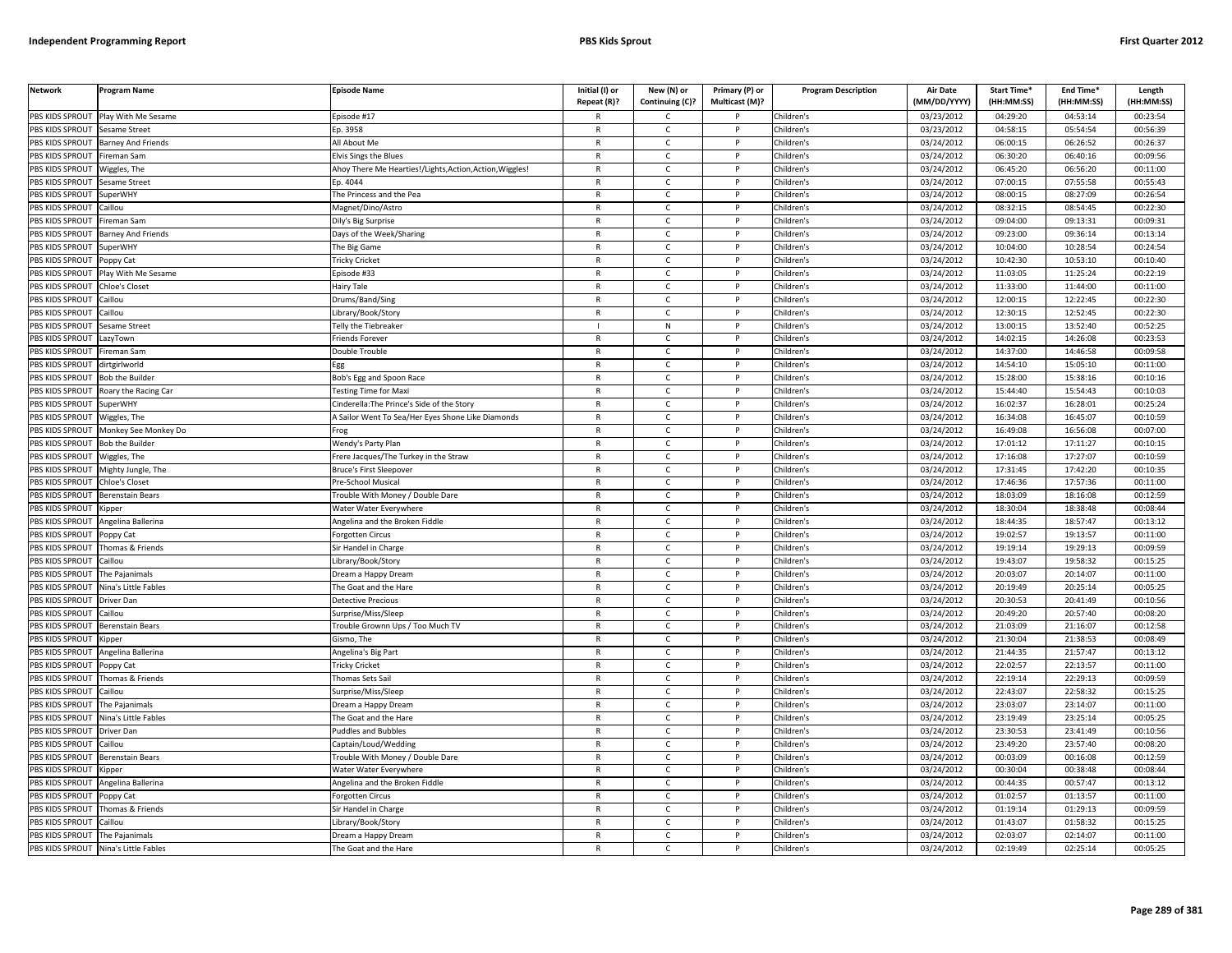| <b>Network</b>        | Program Name              | <b>Episode Name</b>                                   | Initial (I) or<br>Repeat (R)? | New (N) or<br>Continuing (C)? | Primary (P) or<br>Multicast (M)? | <b>Program Description</b> | <b>Air Date</b><br>(MM/DD/YYYY) | Start Time*<br>(HH:MM:SS) | End Time*<br>(HH:MM:SS) | Length<br>(HH:MM:SS) |
|-----------------------|---------------------------|-------------------------------------------------------|-------------------------------|-------------------------------|----------------------------------|----------------------------|---------------------------------|---------------------------|-------------------------|----------------------|
| PBS KIDS SPROUT       | <b>Driver Dan</b>         | Detective Precious                                    |                               | C                             |                                  | Children's                 | 03/24/2012                      | 02:30:53                  | 02:41:49                | 00:10:56             |
| PBS KIDS SPROUT       | Caillou                   | Surprise/Miss/Sleep                                   | $\mathsf{R}$                  | $\mathsf{C}$                  | P                                | Children's                 | 03/24/2012                      | 02:49:20                  | 02:57:40                | 00:08:20             |
| PBS KIDS SPROUT       | <b>Barney And Friends</b> | <b>Fea-riffic Manners</b>                             | $\mathsf{R}$                  | $\mathsf{C}$                  | P                                | Children's                 | 03/24/2012                      | 03:00:15                  | 03:26:53                | 00:26:38             |
| PBS KIDS SPROUT       | ireman Sam                | Best Foot Forward                                     | $\mathsf{R}$                  | $\mathsf{C}$                  | P                                | Children's                 | 03/24/2012                      | 03:30:15                  | 03:40:11                | 00:09:56             |
| PBS KIDS SPROUT       | Fireman Sam               | Danger By The Double                                  | R                             | C                             |                                  | Children's                 | 03/24/2012                      | 03:44:15                  | 03:54:12                | 00:09:57             |
| PBS KIDS SPROUT       | <b>Barney And Friends</b> | Making A Move                                         | $\mathsf{R}$                  | $\mathsf{C}$                  |                                  | Children's                 | 03/24/2012                      | 03:57:15                  | 04:23:52                | 00:26:37             |
| <b>BS KIDS SPROUT</b> | Play With Me Sesame       | pisode #18                                            | R                             | C                             |                                  | Children's                 | 03/24/2012                      | 04:29:20                  | 04:53:15                | 00:23:55             |
| PBS KIDS SPROUT       | esame Street              | p. 3964                                               | $\mathsf{R}$                  | $\mathsf{C}$                  | D                                | Children's                 | 03/24/2012                      | 04:58:15                  | 05:54:53                | 00:56:38             |
| PBS KIDS SPROUT       | Barney And Friends        | My Baby Brother                                       | $\mathsf{R}$                  | $\mathsf{C}$                  | P                                | Children's                 | 03/25/2012                      | 06:00:15                  | 06:26:52                | 00:26:37             |
| PBS KIDS SPROUT       | ireman Sam                | lood's Flood                                          | $\mathsf{R}$                  | $\mathsf{C}$                  | D                                | Children's                 | 03/25/2012                      | 06:30:20                  | 06:40:17                | 00:09:57             |
| PBS KIDS SPROUT       | Wiggles, The              | Ahoy There Me Hearties!/Lights,Action,Action,Wiggles! | $\mathsf{R}$                  | $\mathsf{C}$                  | P                                | Children's                 | 03/25/2012                      | 06:45:20                  | 06:56:21                | 00:11:01             |
| PBS KIDS SPROUT       | Sesame Street             | Ep. 4045                                              | $\mathsf{R}$                  | $\mathsf{C}$                  | P                                | Children's                 | $\sqrt{03}/25/2012$             | 07:00:15                  | 07:56:13                | 00:55:58             |
| PBS KIDS SPROUT       | SuperWHY                  | ittle Red Riding Hood                                 | $\mathsf{R}$                  | $\mathsf{C}$                  | $\mathsf{P}$                     | Children's                 | 03/25/2012                      | 08:00:15                  | 08:27:09                | 00:26:54             |
| PBS KIDS SPROUT       | aillou                    | ibrary/Book/Story.                                    | $\mathsf{R}$                  | $\mathsf{C}$                  | P                                | Children's                 | 03/25/2012                      | 08:32:15                  | 08:54:45                | 00:22:30             |
| PBS KIDS SPROUT       | ireman Sam                | Model Plane                                           | $\mathsf{R}$                  | $\mathsf{C}$                  | P                                | Children's                 | 03/25/2012                      | 09:04:00                  | 09:13:31                | 00:09:31             |
| PBS KIDS SPROUT       | <b>Barney And Friends</b> | Days of the Week/Sharing                              | $\mathsf{R}$                  | $\mathsf{C}$                  | D                                | Children's                 | 03/25/2012                      | 09:23:00                  | 09:36:05                | 00:13:05             |
| PBS KIDS SPROUT       | SuperWHY                  | The Cookbook                                          | $\mathsf{R}$                  | $\mathsf{C}$                  | P                                | Children's                 | 03/25/2012                      | 10:04:00                  | 10:28:53                | 00:24:53             |
| PBS KIDS SPROUT       | Poppy Cat                 | rumpet Trees                                          | $\mathsf{R}$                  | $\mathsf{C}$                  | P                                | Children's                 | 03/25/2012                      | 10:42:30                  | 10:53:10                | 00:10:40             |
| PBS KIDS SPROUT       | Play With Me Sesame       | Episode #34                                           | $\mathsf{R}$                  | C                             | P                                | Children's                 | 03/25/2012                      | 11:03:05                  | 11:25:24                | 00:22:19             |
| PBS KIDS SPROUT       | <b>Chloe's Closet</b>     | Raiders of the Lost Egg                               | R                             | $\mathsf{C}$                  | P                                | Children's                 | 03/25/2012                      | 11:33:00                  | 11:44:00                | 00:11:00             |
| PBS KIDS SPROUT       | aillou                    | Show/Magic/Castle                                     | $\mathsf{R}$                  | $\mathsf{C}$                  | P                                | Children's                 | 03/25/2012                      | 12:00:15                  | 12:22:45                | 00:22:30             |
| PBS KIDS SPROUT       | Caillou                   | Present/Chef/Paint                                    | $\mathsf{R}$                  | $\mathsf{C}$                  |                                  | Children's                 | 03/25/2012                      | 12:30:15                  | 12:52:45                | 00:22:30             |
| PBS KIDS SPROUT       | esame Street              | Curly Bear Chases Cake                                |                               | ${\sf N}$                     | Þ                                | Children's                 | 03/25/2012                      | 13:00:15                  | 13:51:55                | 00:51:40             |
| PBS KIDS SPROUT       | azyTown.                  | ixel TV                                               | $\mathsf{R}$                  | c                             |                                  | Children's                 | 03/25/2012                      | 14:02:15                  | 14:25:49                | 00:23:34             |
| PBS KIDS SPROUT       | ireman Sam                | Sailor Steele                                         | $\mathsf{R}$                  | $\mathsf{C}$                  |                                  | Children's                 | 03/25/2012                      | 14:37:00                  | 14:46:58                | 00:09:58             |
| PBS KIDS SPROUT       | dirtgirlworld             | Solstice                                              | $\mathsf{R}$                  | $\mathsf{C}$                  | P                                | Children's                 | 03/25/2012                      | 14:54:10                  | 15:05:10                | 00:11:00             |
| PBS KIDS SPROUT       | <b>Bob the Builder</b>    | <b>Trix's Tiles</b>                                   | $\mathsf{R}$                  | $\mathsf{C}$                  | P                                | Children's                 | 03/25/2012                      | 15:28:00                  | 15:38:15                | 00:10:15             |
| PBS KIDS SPROUT       | Roary the Racing Car      | Mum's the Word                                        | $\mathsf{R}$                  | $\mathsf{C}$                  | $\mathsf{P}$                     | Children's                 | 03/25/2012                      | 15:44:40                  | 15:54:43                | 00:10:03             |
| PBS KIDS SPROUT       | SuperWHY                  | Three Little Pigs: Return of the Wolf                 | $\mathsf{R}$                  | $\mathsf{C}$                  | P                                | Children's                 | 03/25/2012                      | 16:02:37                  | 16:28:01                | 00:25:24             |
| PBS KIDS SPROUT       | Wiggles, The              | Beach, Beach, Sandy Beach/Old Dan Tucker              | $\mathsf{R}$                  | $\mathsf{C}$                  | $\mathsf{P}$                     | Children's                 | 03/25/2012                      | 16:34:08                  | 16:45:07                | 00:10:59             |
| PBS KIDS SPROUT       | Monkey See Monkey Do      |                                                       | $\mathsf{R}$                  | $\mathsf{C}$                  | P                                | Children's                 | 03/25/2012                      | 16:49:08                  | 16:56:08                | 00:07:00             |
| PBS KIDS SPROUT       | <b>Bob the Builder</b>    | Scrambler in the Doghouse                             | R                             | $\mathsf{C}$                  | P                                | Children's                 | 03/25/2012                      | 17:01:12                  | 17:11:27                | 00:10:15             |
| PBS KIDS SPROUT       | Wiggles, The              | rere Jacques/The Turkey in the Straw                  | $\mathsf{R}$                  | $\mathsf{C}$                  | P                                | Children's                 | 03/25/2012                      | 17:16:08                  | 17:27:07                | 00:10:59             |
| PBS KIDS SPROUT       | Mighty Jungle, The        | The Mighty Jungle Club                                | $\mathsf{R}$                  | $\mathsf{C}$                  | P                                | Children's                 | 03/25/2012                      | 17:31:45                  | 17:42:20                | 00:10:35             |
| PBS KIDS SPROUT       | Chloe's Closet            | Bump in the Night                                     | R                             | $\mathsf{C}$                  | D                                | Children's                 | 03/25/2012                      | 17:46:36                  | 17:57:36                | 00:11:00             |
| PBS KIDS SPROUT       | <b>Berenstain Bears</b>   | rouble With Money / Double Dare                       | $\mathsf{R}$                  | $\mathsf{C}$                  | P                                | Children's                 | 03/25/2012                      | 18:03:09                  | 18:16:06                | 00:12:57             |
| PBS KIDS SPROUT       | Kipper                    | ig's Shop                                             | R                             | C                             |                                  | Children's                 | 03/25/2012                      | 18:30:04                  | 18:38:47                | 00:08:43             |
| PBS KIDS SPROUT       | Angelina Ballerina        | Angelina and Alice's Big Night                        | $\mathsf{R}$                  | $\mathsf{C}$                  | P                                | Children's                 | 03/25/2012                      | 18:44:35                  | 18:57:47                | 00:13:12             |
| PBS KIDS SPROUT       | Poppy Cat                 | Cousin Alma                                           | R                             | Ċ                             |                                  | Children's                 | 03/25/2012                      | 19:02:57                  | 19:13:57                | 00:11:00             |
| PBS KIDS SPROUT       | Thomas & Friends          | homas and the Billboard                               | $\mathsf{R}$                  | $\mathsf{C}$                  | P                                | Children's                 | $\overline{03}/25/2012$         | 19:19:14                  | 19:29:13                | 00:09:59             |
| <b>BS KIDS SPROUT</b> | aillou                    | resent/Chef/Paint                                     | $\mathsf{R}$                  | $\mathsf{C}$                  | P                                | Children's                 | 03/25/2012                      | 19:43:07                  | 19:58:32                | 00:15:25             |
| PBS KIDS SPROUT       | The Pajanimals            | lappy Birthday Sweet Pea Sue                          | $\mathsf{R}$                  | $\mathsf{C}$                  | Þ                                | Children's                 | 03/25/2012                      | 20:03:07                  | 20:14:07                | 00:11:00             |
| PBS KIDS SPROUT       | Nina's Little Fables      | he Hedgehog and the Stork                             | R                             | C                             | P                                | Children's                 | 03/25/2012                      | 20:19:49                  | 20:25:14                | 00:05:25             |
| PBS KIDS SPROUT       | Driver Dan                | lanes and Trains                                      | $\mathsf{R}$                  | $\mathsf{C}$                  | P                                | Children's                 | 03/25/2012                      | 20:30:53                  | 20:41:49                | 00:10:56             |
| PBS KIDS SPROUT       | Caillou                   | Surprise/Miss/Sleep                                   | $\mathsf{R}$                  | $\mathsf{C}$                  | P                                | Children's                 | 03/25/2012                      | 20:49:20                  | 20:57:40                | 00:08:20             |
| PBS KIDS SPROUT       | Berenstain Bears          | rouble Grownn Ups / Too Much TV                       | $\mathsf{R}$                  | $\mathsf{C}$                  | P                                | Children's                 | 03/25/2012                      | 21:03:09                  | 21:16:04                | 00:12:55             |
| PBS KIDS SPROUT       | <b>Kipper</b>             | <b>Kipper's Circus</b>                                | $\mathsf{R}$                  | $\mathsf{C}$                  | P                                | Children's                 | 03/25/2012                      | 21:30:04                  | 21:38:53                | 00:08:49             |
| PBS KIDS SPROUT       | ngelina Ballerina         | ngelina and the Tummy Butterflies                     | $\mathsf{R}$                  | $\mathsf{C}$                  | P                                | Children's                 | 03/25/2012                      | 21:44:35                  | 21:57:47                | 00:13:12             |
| PBS KIDS SPROUT       | oppy Cat                  | rumpet Trees                                          | R                             | $\mathsf{C}$                  | P                                | Children's                 | 03/25/2012                      | 22:02:57                  | 22:13:57                | 00:11:00             |
| PBS KIDS SPROUT       | homas & Friends           | <b>Emily's Rubbish</b>                                | $\mathsf{R}$                  | $\mathsf{C}$                  |                                  | Children's                 | 03/25/2012                      | 22:19:14                  | 22:29:13                | 00:09:59             |
| PBS KIDS SPROUT       | Caillou                   | Patient/Police/Grandpa's Friend                       | R                             | $\mathsf{C}$                  | P                                | Children's                 | 03/25/2012                      | 22:43:07                  | 22:58:32                | 00:15:25             |
| PBS KIDS SPROUT       | The Pajanimals            | lappy Birthday Sweet Pea Sue                          | $\mathsf{R}$                  | C                             | P                                | Children's                 | 03/25/2012                      | 23:03:07                  | 23:14:07                | 00:11:00             |
| PBS KIDS SPROUT       | Nina's Little Fables      | The Hedgehog and the Stork                            | $\mathsf{R}$                  | $\mathsf{C}$                  | P                                | Children's                 | 03/25/2012                      | 23:19:49                  | 23:25:14                | 00:05:25             |
| PBS KIDS SPROUT       | Driver Dan                | low Could I Forget?                                   | R                             | Ċ                             |                                  | Children's                 | 03/25/2012                      | 23:30:53                  | 23:41:49                | 00:10:56             |
| PBS KIDS SPROUT       | Caillou                   | Shop/Apple/Halloween Costume                          | $\mathsf{R}$                  | $\mathsf{C}$                  | P                                | Children's                 | 03/25/2012                      | 23:49:20                  | 23:57:40                | 00:08:20             |
| PBS KIDS SPROUT       | <b>Berenstain Bears</b>   | rouble With Money / Double Dare                       | R                             | C                             |                                  | Children's                 | 03/25/2012                      | 00:03:09                  | 00:16:06                | 00:12:57             |
| PBS KIDS SPROUT       | Kipper                    | <sup>p</sup> ig's Shop                                | R                             | $\mathsf{C}$                  |                                  | Children's                 | 03/25/2012                      | 00:30:04                  | 00:38:47                | 00:08:43             |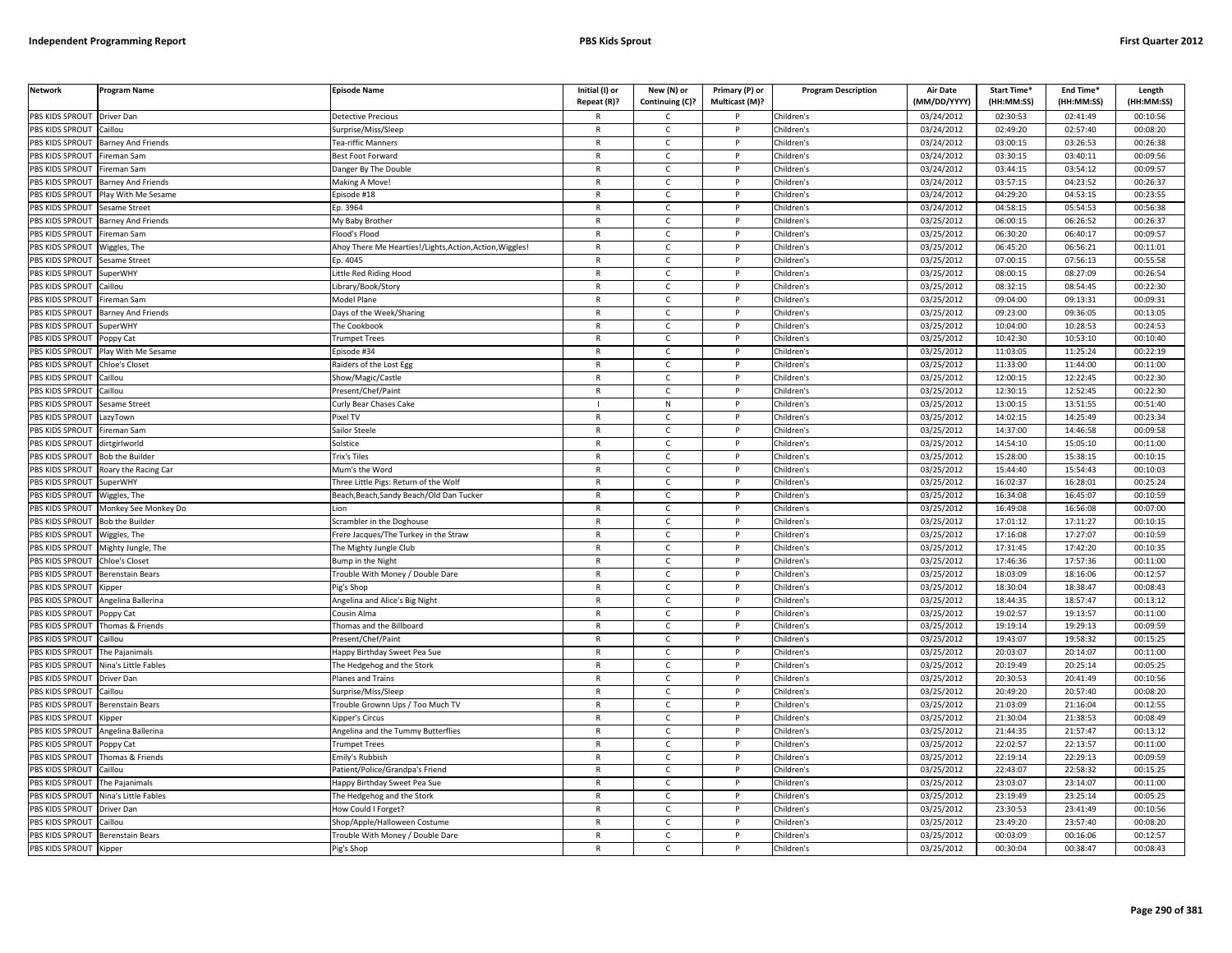| <b>Network</b>                           | Program Name                         | <b>Episode Name</b>                               | Initial (I) or<br>Repeat (R)? | New (N) or<br>Continuing (C)? | Primary (P) or<br>Multicast (M)? | <b>Program Description</b> | Air Date<br>(MM/DD/YYYY) | Start Time*<br>(HH:MM:SS) | End Time*<br>(HH:MM:SS) | Length<br>(HH:MM:SS) |
|------------------------------------------|--------------------------------------|---------------------------------------------------|-------------------------------|-------------------------------|----------------------------------|----------------------------|--------------------------|---------------------------|-------------------------|----------------------|
| PBS KIDS SPROUT                          | Angelina Ballerina                   | Angelina and Alice's Big Night                    | R                             | C                             |                                  | Children's                 | 03/25/2012               | 00:44:35                  | 00:57:47                | 00:13:12             |
| PBS KIDS SPROUT                          | Poppy Cat                            | Cousin Alma                                       | $\mathsf{R}$                  | $\mathsf{C}$                  | P                                | Children's                 | 03/25/2012               | 01:02:57                  | 01:13:57                | 00:11:00             |
| PBS KIDS SPROUT                          | Thomas & Friends                     | homas and the Billboard                           | $\mathsf{R}$                  | $\mathsf{C}$                  | P                                | Children's                 | 03/25/2012               | 01:19:14                  | 01:29:13                | 00:09:59             |
| PBS KIDS SPROUT                          | Caillou                              | Present/Chef/Paint                                | $\mathsf{R}$                  | $\mathsf{C}$                  | D                                | Children's                 | 03/25/2012               | 01:43:07                  | 01:58:32                | 00:15:25             |
| PBS KIDS SPROUT                          | The Pajanimals                       | Happy Birthday Sweet Pea Sue                      | R                             | $\mathsf{C}$                  |                                  | Children's                 | 03/25/2012               | 02:03:07                  | 02:14:07                | 00:11:00             |
| PBS KIDS SPROUT                          | Nina's Little Fables                 | he Hedgehog and the Stork                         | $\mathsf{R}$                  | $\mathsf{C}$                  |                                  | Children's                 | 03/25/2012               | 02:19:49                  | 02:25:14                | 00:05:25             |
| <b>BS KIDS SPROUT</b>                    | Driver Dan                           | Planes and Trains                                 | R                             | C                             |                                  | Children's                 | 03/25/2012               | 02:30:53                  | 02:41:49                | 00:10:56             |
| PBS KIDS SPROUT                          | aillou                               | Surprise/Miss/Sleep                               | $\mathsf{R}$                  | $\mathsf{C}$                  | P                                | Children's                 | 03/25/2012               | 02:49:20                  | 02:57:40                | 00:08:20             |
| PBS KIDS SPROUT                          | <b>Barney And Friends</b>            | Stop! Go!                                         | R                             | $\mathsf{C}$                  | P                                | Children's                 | 03/25/2012               | 03:00:15                  | 03:26:53                | 00:26:38             |
| PBS KIDS SPROUT                          | ireman Sam                           | Mother's Helper                                   | $\mathsf{R}$                  | $\mathsf{C}$                  | P                                | Children's                 | 03/25/2012               | 03:30:15                  | 03:40:10                | 00:09:55             |
| PBS KIDS SPROUT                          | ireman Sam                           | When Fools Rush In                                | $\mathsf{R}$                  | $\mathsf{C}$                  | P                                | Children's                 | 03/25/2012               | 03:44:15                  | 03:54:12                | 00:09:57             |
| PBS KIDS SPROUT                          | <b>Barney And Friends</b>            | Home, Safe Home                                   | $\mathsf{R}$                  | $\mathsf{C}$                  | P                                | Children's                 | 03/25/2012               | 03:57:15                  | 04:23:53                | 00:26:38             |
| PBS KIDS SPROUT                          | Play With Me Sesame                  | pisode #19                                        | $\mathsf{R}$                  | $\mathsf{C}$                  | $\mathsf{P}$                     | Children's                 | 03/25/2012               | 04:29:20                  | 04:53:26                | 00:24:06             |
| PBS KIDS SPROUT                          | esame Street                         | p. 3965                                           | $\mathsf{R}$                  | $\mathsf{C}$                  | P                                | Children's                 | 03/25/2012               | 04:58:15                  | 05:54:53                | 00:56:38             |
| PBS KIDS SPROUT                          | <b>Barney And Friends</b>            | Dream Big!/That's What a Mommy Is                 | $\mathsf{R}$                  | $\mathsf{C}$                  | P                                | Children's                 | 03/26/2012               | 06:02:19                  | 06:15:54                | 00:13:35             |
| PBS KIDS SPROUT                          | Thomas & Friends                     | Gordon Takes a Shortcut                           | $\mathsf{R}$                  | $\mathsf{C}$                  | P                                | Children's                 | 03/26/2012               | 06:23:20                  | 06:32:50                | 00:09:30             |
| PBS KIDS SPROUT                          | Play With Me Sesame                  | pisode #78                                        | $\mathsf{R}$                  | $\mathsf{C}$                  | P                                | Children's                 | 03/26/2012               | 06:41:19                  | 07:04:03                | 00:22:44             |
| PBS KIDS SPROUT                          | Wiggles, The                         | La Bamba/Oranges and Lemons                       | $\mathsf{R}$                  | $\mathsf{C}$                  | P                                | Children's                 | 03/26/2012               | 07:11:43                  | 07:21:31                | 00:09:48             |
| PBS KIDS SPROUT                          | Chloe's Closet                       | <b>Extra Special Delivery</b>                     | $\mathsf{R}$                  | $\mathsf{C}$                  | P                                | Children's                 | 03/26/2012               | 07:27:52                  | 07:38:52                | 00:11:00             |
| PBS KIDS SPROUT                          | Monkey See Monkey Do                 | ion                                               | R                             | C                             | P                                | Children's                 | 03/26/2012               | 07:44:12                  | 07:51:12                | 00:07:00             |
| PBS KIDS SPROUT                          | homas & Friends                      | leeping Beauty                                    | $\mathsf{R}$                  | $\mathsf{C}$                  |                                  | Children's                 | 03/26/2012               | 08:02:00                  | 08:07:37                | 00:05:37             |
| <b>BS KIDS SPROUT</b>                    | <b>Bob the Builder</b>               | Scoop's Stegosaurus                               | R                             | $\mathsf{C}$                  |                                  | Children's                 | 03/26/2012               | 08:13:16                  | 08:23:32                | 00:10:16             |
| PBS KIDS SPROUT                          | azyTown                              | Defeeted                                          | $\mathsf{R}$                  | $\mathsf{C}$                  | Þ                                | Children's                 | 03/26/2012               | 08:29:49                  | 08:52:35                | 00:22:46             |
| PBS KIDS SPROUT                          | ireman Sam                           | hree Legged Race                                  | $\mathsf{R}$                  | $\mathsf{C}$                  | P                                | Children's                 | 03/26/2012               | 09:04:00                  | 09:13:31                | 00:09:31             |
| PBS KIDS SPROUT                          | <b>Barney And Friends</b>            | abbits/Ducks and Fish                             | $\mathsf{R}$                  | $\mathsf{C}$                  | D                                | Children's                 | 03/26/2012               | 09:23:00                  | 09:36:17                | 00:13:17             |
| PBS KIDS SPROUT                          | <b>SuperWHY</b>                      | The Three Little Pigs                             | $\mathsf{R}$                  | $\mathsf{C}$                  | P                                | Children's                 | 03/26/2012               | 10:04:00                  | 10:29:24                | 00:25:24             |
| PBS KIDS SPROUT                          | oppy Cat                             | <b>Bad Robot</b>                                  | $\mathsf{R}$                  | $\mathsf{C}$                  | P                                | Children's                 | 03/26/2012               | 10:42:30                  | 10:53:10                | 00:10:40             |
| PBS KIDS SPROUT                          | Play With Me Sesame                  | pisode #35                                        | R                             | $\mathsf{C}$                  | $\mathsf{P}$                     | Children's                 | 03/26/2012               | 11:03:05                  | 11:25:24                | 00:22:19             |
| PBS KIDS SPROUT                          | hloe's Closet                        | eave it to the Beavers                            | $\mathsf{R}$                  | $\mathsf{C}$                  | P                                | Children's                 | 03/26/2012               | 11:33:00                  | 11:44:00                | 00:11:00             |
| PBS KIDS SPROUT                          | Caillou                              | Antarctic/Sea/Bayou                               | $\mathsf{R}$                  | $\mathsf{C}$                  | P                                | Children's                 | 03/26/2012               | 12:00:15                  | 12:22:45                | 00:22:30             |
| PBS KIDS SPROUT                          | Caillou                              | Captain/Loud/Wedding                              | $\mathsf{R}$                  | $\mathsf{C}$                  | P                                | Children's                 | 03/26/2012               | 12:30:15                  | 12:52:45                | 00:22:30             |
| PBS KIDS SPROUT                          | Sesame Street                        | Big Bird and Snuffy's Talent Show                 | $\mathbf{I}$                  | ${\sf N}$                     | P                                | Children's                 | 03/26/2012               | 13:00:15                  | 13:50:53                | 00:50:38             |
| PBS KIDS SPROUT                          | LazyTown                             | <b>Birthday Surprise</b>                          | $\mathsf{R}$                  | $\mathsf{C}$                  | P                                | Children's                 | 03/26/2012               | 14:02:15                  | 14:26:10                | 00:23:55             |
| PBS KIDS SPROUT                          | ireman Sam                           | Dily's Big Surprise                               | $\mathsf{R}$                  | $\mathsf{C}$                  | P                                | Children's                 | 03/26/2012               | 14:37:00                  | 14:46:58                | 00:09:58             |
| PBS KIDS SPROUT                          | dirtgirlworld                        | <b>Habitat</b>                                    | R                             | C                             | P                                | Children's                 | 03/26/2012               | 14:54:10                  | 15:05:10                | 00:11:00             |
| PBS KIDS SPROUT                          | <b>Bob the Builder</b>               | Mr. Sabatini Picks Up the Pieces                  | $\mathsf{R}$                  | $\mathsf{C}$                  | P                                | Children's                 | 03/26/2012               | 15:28:00                  | 15:38:15                | 00:10:15             |
| <b>BS KIDS SPROUT</b>                    | Roary the Racing Car                 | low the Hatch Was Won                             | R                             | $\mathsf{C}$                  |                                  | Children's                 | 03/26/2012               | 15:44:40                  | 15:54:43                | 00:10:03             |
| PBS KIDS SPROUT                          | SuperWHY                             | The City Mouse & The Country Mouse                | $\mathsf{R}$                  | $\mathsf{C}$                  | Þ                                | Children's                 | 03/26/2012               | 16:02:37                  | 16:28:01                | 00:25:24             |
| PBS KIDS SPROUT                          | Wiggles, The                         | ondon Bridge/There Was a Princess                 | $\mathsf{R}$                  | $\mathsf{C}$                  | P                                | Children's                 | 03/26/2012               | 16:34:08                  | 16:45:07                | 00:10:59             |
| PBS KIDS SPROUT                          | Monkey See Monkey Do                 | Roostei                                           | $\mathsf{R}$                  | $\mathsf{C}$                  |                                  | Children's                 | 03/26/2012               | 16:49:08                  | 16:56:08                | 00:07:00             |
| PBS KIDS SPROUT                          | <b>Bob the Builder</b>               | Benny's Important Job                             | $\mathsf{R}$                  | $\mathsf{C}$                  | P                                | Children's                 | 03/26/2012               | 17:01:12                  | 17:11:27                | 00:10:15             |
| PBS KIDS SPROUT                          | Niggles, The                         | winkle Twinkle/Sam Get's a Letter                 | $\mathsf{R}$                  | $\mathsf{C}$                  | P                                | Children's                 | 03/26/2012               | 17:16:08                  | 17:27:07                | 00:10:59             |
| PBS KIDS SPROUT                          | Mighty Jungle, The                   | Bananas for Bananas                               | R                             | $\mathsf{C}$                  | $\mathsf{P}$                     | Children's                 | 03/26/2012               | 17:31:45                  | 17:42:20                | 00:10:35             |
| PBS KIDS SPROUT                          | Chloe's Closet                       | <b>Rainbow Riddle</b>                             | $\mathsf{R}$                  | $\mathsf{C}$                  | P                                | Children's                 | 03/26/2012               | 17:46:36                  | 17:57:36                | 00:11:00             |
| PBS KIDS SPROUT                          | Berenstain Bears                     | The Big Blooper / Nothing To Do                   | $\mathsf{R}$<br>$\mathsf{R}$  | $\mathsf{C}$<br>$\mathsf{C}$  | P                                | Children's                 | 03/26/2012               | 18:03:07                  | 18:16:05                | 00:12:58             |
| PBS KIDS SPROUT                          | homas & Friends                      | lenry's Good Deeds                                |                               |                               | P                                | Children's                 | 03/26/2012               | 18:29:07<br>18:45:27      | 18:39:57                | 00:10:50             |
| PBS KIDS SPROUT                          | Angelina Ballerina                   | Angelina's Hip Hop Boys Show                      | $\mathsf{R}$                  | $\mathsf{C}$                  |                                  | Children's                 | 03/26/2012               |                           | 18:58:39                | 00:13:12             |
| PBS KIDS SPROUT                          | Poppy Cat                            | Marshmallow Mines                                 | $\mathsf{R}$                  | $\mathsf{C}$                  | P                                | Children's                 | 03/26/2012               | 19:03:42                  | 19:14:42                | 00:11:00             |
| PBS KIDS SPROUT<br>PBS KIDS SPROUT       | Nina's Little Fables<br>Caillou      | The Dog and the Crab<br>Antarctic/Sea/Bayou       | $\mathsf{R}$<br>R             | $\mathsf{C}$<br>$\mathsf{C}$  | P<br>P                           | Children's<br>Children's   | 03/26/2012               | 19:20:52<br>19:41:52      | 19:26:17<br>19:57:17    | 00:05:25<br>00:15:25 |
|                                          | The Paianimals                       |                                                   | $\mathsf{R}$                  | $\mathsf{C}$                  | P                                | Children's                 | 03/26/2012<br>03/26/2012 | 20:01:07                  | 20:12:07                | 00:11:00             |
| PBS KIDS SPROUT<br><b>BS KIDS SPROUT</b> |                                      | light Will Sing Us to Sleep                       | R                             | $\mathsf{C}$                  |                                  | Children's                 | 03/26/2012               | 20:16:17                  | 20:25:04                | 00:08:47             |
|                                          | Kipper                               | Lost Mug, The                                     | $\mathsf{R}$                  |                               | Þ                                |                            |                          |                           |                         |                      |
| PBS KIDS SPROUT                          | Driver Dan                           | Sky High Loopy                                    | R                             | $\mathsf{C}$                  | P                                | Children's                 | 03/26/2012               | 20:30:52                  | 20:41:48<br>20:57:40    | 00:10:56<br>00:08:20 |
| PBS KIDS SPROUT<br>PBS KIDS SPROUT       | Caillou                              | Patient/Police/Grandpa's Friend                   | $\mathsf{R}$                  | $\mathsf{C}$<br>$\mathsf{C}$  |                                  | Children's<br>Children's   | 03/26/2012               | 20:49:20<br>21:03:07      | 21:16:05                | 00:12:58             |
| PBS KIDS SPROUT                          | Berenstain Bears<br>Thomas & Friends | he Wishing Star / The Homework Hassle             | $\mathsf{R}$                  | $\mathsf{C}$                  | P                                | Children's                 | 03/26/2012<br>03/26/2012 | 21:29:07                  | 21:40:01                | 00:10:54             |
| PBS KIDS SPROUT                          | Angelina Ballerina                   | Pop Goes Thomas<br>Angelina and the Broken Fiddle | R                             | Ċ                             | P                                | Children's                 | 03/26/2012               | 21:45:27                  | 21:58:39                | 00:13:12             |
|                                          |                                      |                                                   |                               |                               |                                  |                            |                          |                           |                         |                      |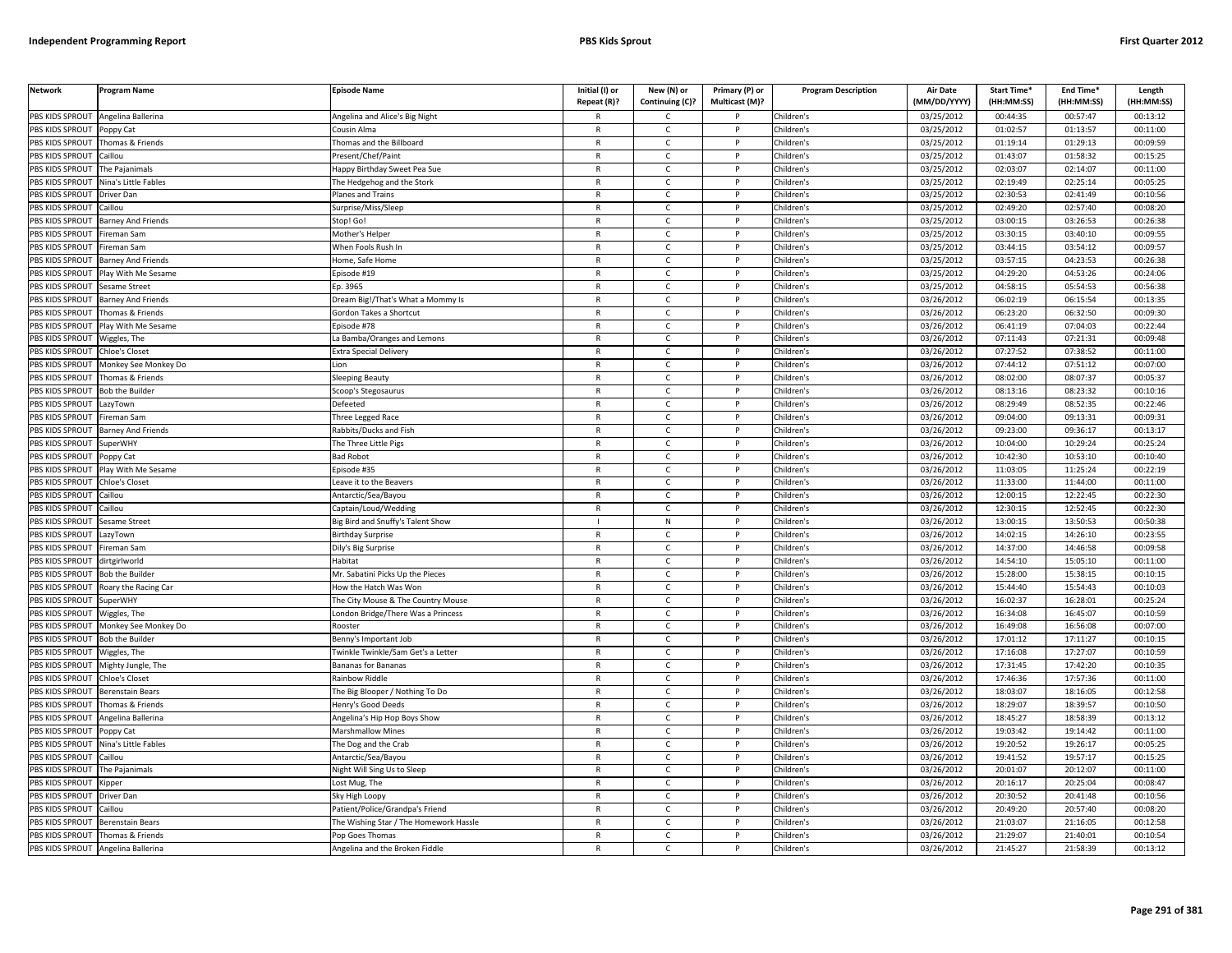| <b>Network</b>         | Program Name              | <b>Episode Name</b>                   | Initial (I) or<br>Repeat (R)? | New (N) or<br>Continuing (C)? | Primary (P) or<br>Multicast (M)? | <b>Program Description</b> | <b>Air Date</b><br>(MM/DD/YYYY) | Start Time*<br>(HH:MM:SS) | End Time*<br>(HH:MM:SS) | Length<br>(HH:MM:SS) |
|------------------------|---------------------------|---------------------------------------|-------------------------------|-------------------------------|----------------------------------|----------------------------|---------------------------------|---------------------------|-------------------------|----------------------|
| PBS KIDS SPROUT        | Poppy Cat                 | Rocket-Cat Radio                      |                               | $\mathsf{C}$                  |                                  | Children's                 | 03/26/2012                      | 22:03:42                  | 22:14:42                | 00:11:00             |
| PBS KIDS SPROUT        | Nina's Little Fables      | The Lion and the Mouse                | $\mathsf{R}$                  | $\mathsf{C}$                  | P                                | Children's                 | 03/26/2012                      | 22:20:52                  | 22:26:17                | 00:05:25             |
| PBS KIDS SPROUT        | Caillou                   | Present/Chef/Paint                    | $\mathsf{R}$                  | $\mathsf{C}$                  |                                  | Children's                 | 03/26/2012                      | 22:41:52                  | 22:57:17                | 00:15:25             |
| PBS KIDS SPROUT        | The Pajanimals            | Night Will Sing Us to Sleep           | $\mathsf{R}$                  | $\mathsf{C}$                  | D                                | Children's                 | 03/26/2012                      | 23:01:07                  | 23:12:07                | 00:11:00             |
| PBS KIDS SPROUT        | <b>Sipper</b>             | <b>Nothing Ever Happens</b>           | $\mathsf{R}$                  | C                             |                                  | Children's                 | 03/26/2012                      | 23:16:17                  | 23:25:05                | 00:08:48             |
| PBS KIDS SPROUT        | Driver Dan                | The Runaway Carrot                    | $\mathsf{R}$                  | $\mathsf{C}$                  | P                                | Children's                 | 03/26/2012                      | 23:30:52                  | 23:41:48                | 00:10:56             |
| PBS KIDS SPROUT        | Caillou                   | Surprise/Miss/Sleep                   | $\mathsf{R}$                  | $\mathsf{C}$                  | P                                | Children's                 | 03/26/2012                      | 23:49:20                  | 23:57:40                | 00:08:20             |
| PBS KIDS SPROUT        | Berenstain Bears          | The Big Blooper / Nothing To Do       | $\mathsf{R}$                  | $\mathsf{C}$                  | <b>D</b>                         | Children's                 | 03/26/2012                      | 00:03:07                  | 00:16:05                | 00:12:58             |
| <b>PBS KIDS SPROUT</b> | Thomas & Friends          | Henry's Good Deeds                    | ${\sf R}$                     | $\mathsf{C}$                  | P                                | Children's                 | 03/26/2012                      | 00:29:07                  | 00:39:57                | 00:10:50             |
| PBS KIDS SPROUT        | Angelina Ballerina        | Angelina's Hip Hop Boys Show          | $\mathsf{R}$                  | $\mathsf{C}$                  |                                  | Children's                 | 03/26/2012                      | 00:45:27                  | 00:58:39                | 00:13:12             |
| PBS KIDS SPROUT        | Poppy Cat                 | <b>Marshmallow Mines</b>              | $\mathsf{R}$                  | C                             | P                                | Children's                 | 03/26/2012                      | 01:03:42                  | 01:14:42                | 00:11:00             |
| PBS KIDS SPROUT        | Nina's Little Fables      | The Dog and the Crab                  | $\mathsf{R}$                  | $\mathsf{C}$                  |                                  | Children's                 | 03/26/2012                      | 01:20:52                  | 01:26:17                | 00:05:25             |
| PBS KIDS SPROUT        | Caillou                   | Antarctic/Sea/Bayou                   | $\mathsf{R}$                  | $\mathsf{C}$                  | P                                | Children's                 | 03/26/2012                      | 01:41:52                  | 01:57:17                | 00:15:25             |
| PBS KIDS SPROUT        | The Pajanimals            | Vight Will Sing Us to Sleep           | $\mathsf{R}$                  | $\mathsf{C}$                  |                                  | Children's                 | 03/26/2012                      | 02:01:07                  | 02:12:07                | 00:11:00             |
| PBS KIDS SPROUT        | <b>Kipper</b>             | Lost Mug, The                         | $\mathsf{R}$                  | $\mathsf{C}$                  | $\mathsf{P}$                     | Children's                 | 03/26/2012                      | 02:16:17                  | 02:25:04                | 00:08:47             |
| PBS KIDS SPROUT        | Driver Dan                | Sky High Loopy                        | $\mathsf{R}$                  | C                             | P                                | Children's                 | 03/26/2012                      | 02:30:52                  | 02:41:48                | 00:10:56             |
| PBS KIDS SPROUT        | Caillou                   | Patient/Police/Grandpa's Friend       | $\mathsf{R}$                  | $\mathsf{C}$                  | P                                | Children's                 | 03/26/2012                      | 02:49:20                  | 02:57:40                | 00:08:20             |
| PBS KIDS SPROUT        | <b>Barney And Friends</b> | Red. Yellow and Blue                  | $\mathsf{R}$                  | $\mathsf{C}$                  | P                                | Children's                 | 03/26/2012                      | 03:00:15                  | 03:26:53                | 00:26:38             |
| PBS KIDS SPROUT        | Fireman Sam               | Seeing Red                            | $\mathsf{R}$                  | $\mathsf{C}$                  | P                                | Children's                 | 03/26/2012                      | 03:30:15                  | 03:40:10                | 00:09:55             |
| PBS KIDS SPROUT        | Fireman Sam               | Blow Me Down                          | $\mathsf{R}$                  | $\mathsf{C}$                  | P                                | Children's                 | 03/26/2012                      | 03:44:15                  | 03:54:13                | 00:09:58             |
| PBS KIDS SPROUT        | Barney And Friends        | On the Road Again!                    | $\mathsf{R}$                  | $\mathsf{C}$                  | D                                | Children's                 | 03/26/2012                      | 03:57:15                  | 04:23:52                | 00:26:37             |
| PBS KIDS SPROUT        | Play With Me Sesame       | Episode #20                           | R                             | C                             |                                  | Children's                 | 03/26/2012                      | 04:29:20                  | 04:53:08                | 00:23:48             |
| PBS KIDS SPROUT        | Sesame Street             | Ep. 3970                              | $\mathsf{R}$                  | $\mathsf{C}$                  | <b>D</b>                         | Children's                 | 03/26/2012                      | 04:58:15                  | 05:54:53                | 00:56:38             |
| PBS KIDS SPROUT        | <b>Barney And Friends</b> | The Shrinking Blankey/The Awful Tooth | $\mathsf{R}$                  | $\mathsf{C}$                  | P                                | Children's                 | 03/27/2012                      | 06:02:19                  | 06:15:58                | 00:13:39             |
| PBS KIDS SPROUT        | Thomas & Friends          | The Man in the Hills                  | $\mathsf{R}$                  | $\mathsf{C}$                  | P                                | Children's                 | 03/27/2012                      | 06:23:20                  | 06:32:50                | 00:09:30             |
| PBS KIDS SPROUT        | Play With Me Sesame       | Episode #1                            | $\mathsf{R}$                  | $\mathsf{C}$                  | P                                | Children's                 | 03/27/2012                      | 06:41:19                  | 07:04:23                | 00:23:04             |
| PBS KIDS SPROUT        | Wiggles, The              | La Bamba/Oranges and Lemons           | $\mathsf{R}$                  | $\mathsf{C}$                  |                                  | Children's                 | 03/27/2012                      | 07:11:43                  | 07:21:31                | 00:09:48             |
| PBS KIDS SPROUT        | <b>Chloe's Closet</b>     | To Borrow, To Borrow                  | $\mathsf{R}$                  | $\mathsf{C}$                  | P                                | Children's                 | 03/27/2012                      | 07:27:52                  | 07:38:52                | 00:11:00             |
| PBS KIDS SPROUT        | Monkey See Monkey Do      | Rooster                               | $\mathsf{R}$                  | $\mathsf{C}$                  |                                  | Children's                 | 03/27/2012                      | 07:44:12                  | 07:51:12                | 00:07:00             |
| PBS KIDS SPROUT        | Thomas & Friends          | Bulldog                               | $\mathsf{R}$                  | C                             | P                                | Children's                 | 03/27/2012                      | 08:02:00                  | 08:07:37                | 00:05:37             |
| PBS KIDS SPROUT        | <b>Bob the Builder</b>    | One Shot Wendy                        | $\mathsf{R}$                  | $\mathsf{C}$                  | P                                | Children's                 | 03/27/2012                      | 08:13:16                  | 08:23:31                | 00:10:15             |
| PBS KIDS SPROUT        | LazyTown                  | Rottenbeard                           | $\mathsf{R}$                  | $\mathsf{C}$                  | $\mathsf{P}$                     | Children's                 | 03/27/2012                      | 08:29:49                  | 08:52:49                | 00:23:00             |
| PBS KIDS SPROUT        | Fireman Sam               | Norman's Ark                          | $\mathsf{R}$                  | $\mathsf{C}$                  | P                                | Children's                 | 03/27/2012                      | 09:04:00                  | 09:13:31                | 00:09:31             |
| PBS KIDS SPROUT        | Barney And Friends        | Rabbits/Ducks and Fish                | $\mathsf{R}$                  | $\mathsf{C}$                  | P                                | Children's                 | 03/27/2012                      | 09:23:00                  | 09:36:15                | 00:13:15             |
| PBS KIDS SPROUT        | <b>SuperWHY</b>           | lansel and Gretel                     | $\mathsf{R}$                  | $\mathsf{C}$                  | P                                | Children's                 | 03/27/2012                      | 10:04:00                  | 10:29:24                | 00:25:24             |
| PBS KIDS SPROUT        | Poppy Cat                 | Rare Bird                             | $\mathsf{R}$                  | $\mathsf{C}$                  | P                                | Children's                 | 03/27/2012                      | 10:42:30                  | 10:53:10                | 00:10:40             |
| PBS KIDS SPROUT        | Play With Me Sesame       | Episode #36                           | $\mathsf{R}$                  | $\mathsf{C}$                  |                                  | Children's                 | 03/27/2012                      | 11:03:05                  | 11:25:20                | 00:22:15             |
| PBS KIDS SPROUT        | Chloe's Closet            | In the Fix                            | $\mathsf{R}$                  | $\mathsf{C}$                  | D                                | Children's                 | 03/27/2012                      | 11:33:00                  | 11:44:00                | 00:11:00             |
| PBS KIDS SPROUT        | Caillou                   | Magnet/Dino/Astro                     | $\mathsf{R}$                  | $\mathsf{C}$                  |                                  | Children's                 | 03/27/2012                      | 12:00:15                  | 12:22:45                | 00:22:30             |
| PBS KIDS SPROUT        | Caillou                   | Bird/Trip/Dragon                      | $\mathsf{R}$                  | $\mathsf{C}$                  |                                  | Children's                 | 03/27/2012                      | 12:30:15                  | 12:52:45                | 00:22:30             |
| PBS KIDS SPROUT        | Sesame Street             | Number 6 Day                          |                               | ${\sf N}$                     | P                                | Children's                 | 03/27/2012                      | 13:00:15                  | 13:53:43                | 00:53:28             |
| PBS KIDS SPROUT        | LazyTown                  | LazyTown Goes Digital                 | $\mathsf{R}$                  | $\mathsf{C}$                  | <b>D</b>                         | Children's                 | 03/27/2012                      | 14:02:15                  | 14:25:48                | 00:23:33             |
| PBS KIDS SPROUT        | Fireman Sam               | A Day at the Seaside                  | $\mathsf{R}$                  | $\mathsf{C}$                  | P                                | Children's                 | 03/27/2012                      | 14:37:00                  | 14:46:58                | 00:09:58             |
| PBS KIDS SPROUT        | dirtgirlworld             | Germinate                             | $\mathsf{R}$                  | $\mathsf{C}$                  |                                  | Children's                 | 03/27/2012                      | 14:54:10                  | 15:05:10                | 00:11:00             |
| PBS KIDS SPROUT        | <b>Bob the Builder</b>    | Roley to the Rescue                   | $\mathsf{R}$                  | $\mathsf{C}$                  | P                                | Children's                 | 03/27/2012                      | 15:28:00                  | 15:38:16                | 00:10:16             |
| PBS KIDS SPROUT        | Roary the Racing Car      | Go Gadget James and Maxi              | $\mathsf{R}$                  | $\mathsf{C}$                  |                                  | Children's                 | 03/27/2012                      | 15:44:40                  | 15:54:43                | 00:10:03             |
| PBS KIDS SPROUT        | SuperWHY                  | King Midas                            | $\mathsf{R}$                  | $\mathsf{C}$                  | P                                | Children's                 | 03/27/2012                      | 16:02:37                  | 16:28:01                | 00:25:24             |
| PBS KIDS SPROUT        | Wiggles, The              | ondon Bridge/There Was a Princess     | $\mathsf{R}$                  | $\mathsf{C}$                  | P                                | Children's                 | 03/27/2012                      | 16:34:08                  | 16:45:20                | 00:11:12             |
| PBS KIDS SPROUT        | Monkey See Monkey Do      | Snake                                 | $\mathsf{R}$                  | $\mathsf{C}$                  | P                                | Children's                 | 03/27/2012                      | 16:49:08                  | 16:56:08                | 00:07:00             |
| PBS KIDS SPROUT        | <b>Bob the Builder</b>    | Put-It-Together Spud                  | $\mathsf{R}$                  | C                             |                                  | Children's                 | 03/27/2012                      | 17:01:12                  | 17:11:27                | 00:10:15             |
| PBS KIDS SPROUT        | Wiggles, The              | Twinkle Twinkle/Sam Get's a Letter    | $\mathsf{R}$                  | $\mathsf{C}$                  | P                                | Children's                 | 03/27/2012                      | 17:16:08                  | 17:27:06                | 00:10:58             |
| PBS KIDS SPROUT        | Mighty Jungle, The        | Queen Rhonda                          | $\mathsf{R}$                  | $\mathsf{C}$                  | P                                | Children's                 | 03/27/2012                      | 17:31:45                  | 17:42:20                | 00:10:35             |
| PBS KIDS SPROUT        | Chloe's Closet            | Monkeys of the Caribbean              | $\mathsf{R}$                  | $\mathsf{C}$                  | P                                | Children's                 | 03/27/2012                      | 17:46:36                  | 17:57:36                | 00:11:00             |
| PBS KIDS SPROUT        | <b>Berenstain Bears</b>   | The Big Blooper / Nothing To Do       | $\mathsf{R}$                  | $\mathsf{C}$                  | P                                | Children's                 | 03/27/2012                      | 18:03:07                  | 18:16:03                | 00:12:56             |
| PBS KIDS SPROUT        | Thomas & Friends          | <b>Buzzy Bees</b>                     | $\mathsf{R}$                  | $\mathsf{C}$                  | P                                | Children's                 | 03/27/2012                      | 18:29:07                  | 18:39:57                | 00:10:50             |
| PBS KIDS SPROUT        | Angelina Ballerina        | Angelina's New Home                   |                               | C                             |                                  | Children's                 | 03/27/2012                      | 18:45:27                  | 18:58:39                | 00:13:12             |
| PBS KIDS SPROUT        | Poppy Cat                 | Dear Rocket-Cat                       | $\mathsf{R}$                  | $\mathsf{C}$                  |                                  | Children's                 | 03/27/2012                      | 19:03:42                  | 19:14:42                | 00:11:00             |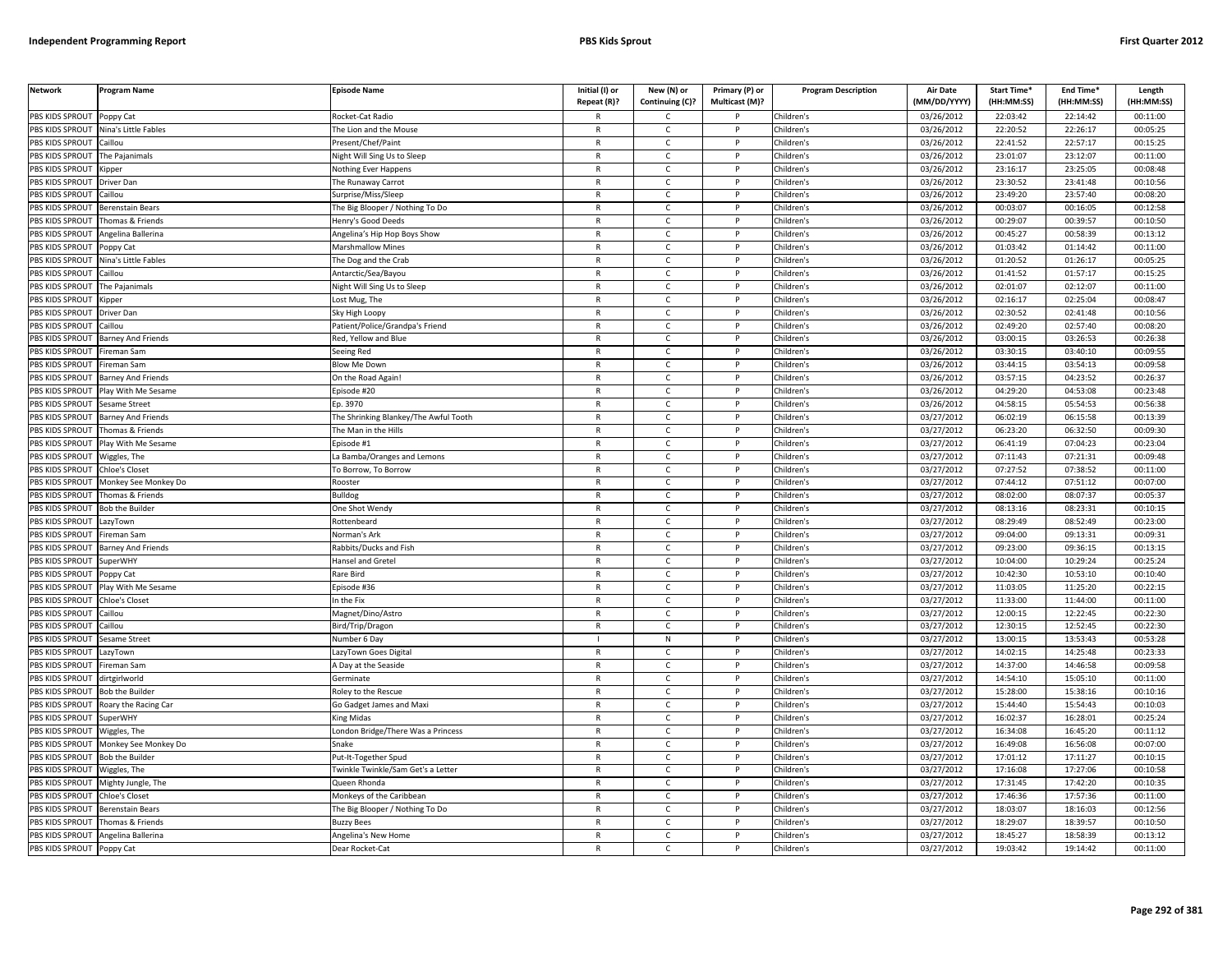| <b>Network</b>               | Program Name                         | <b>Episode Name</b>                     | Initial (I) or<br>Repeat (R)? | New (N) or<br>Continuing (C)? | Primary (P) or<br>Multicast (M)? | <b>Program Description</b> | Air Date<br>(MM/DD/YYYY) | Start Time*<br>(HH:MM:SS) | End Time*<br>(HH:MM:SS) | Length<br>(HH:MM:SS) |
|------------------------------|--------------------------------------|-----------------------------------------|-------------------------------|-------------------------------|----------------------------------|----------------------------|--------------------------|---------------------------|-------------------------|----------------------|
|                              | PBS KIDS SPROUT Nina's Little Fables | The Mole and the Eagle                  | R                             | C                             |                                  | Children's                 | 03/27/2012               | 19:20:52                  | 19:26:17                | 00:05:25             |
| PBS KIDS SPROUT              | Caillou                              | Magnet/Dino/Astro                       | $\mathsf{R}$                  | $\mathsf{C}$                  | P                                | Children's                 | 03/27/2012               | 19:41:52                  | 19:57:17                | 00:15:25             |
| PBS KIDS SPROUT              | The Paianimals                       | uppy Love                               | $\mathsf{R}$                  | $\mathsf{C}$                  | p                                | Children's                 | 03/27/2012               | 20:01:07                  | 20:12:07                | 00:11:00             |
| PBS KIDS SPROUT              | Kipper                               | Rescue, The                             | $\mathsf{R}$                  | $\mathsf{C}$                  | D                                | Children's                 | 03/27/2012               | 20:16:17                  | 20:25:04                | 00:08:47             |
| PBS KIDS SPROUT              | Driver Dan                           | uddle Muddle                            | R                             | $\mathsf{C}$                  |                                  | Children's                 | 03/27/2012               | 20:30:52                  | 20:41:48                | 00:10:56             |
| PBS KIDS SPROUT              | aillou                               | atient/Police/Grandpa's Friend          | $\mathsf{R}$                  | $\mathsf{C}$                  |                                  | Children's                 | 03/27/2012               | 20:49:20                  | 20:57:40                | 00:08:20             |
| <b>BS KIDS SPROUT</b>        | Berenstain Bears                     | he Wishing Star / The Homework Hassle   | R                             | C                             |                                  | Children's                 | 03/27/2012               | 21:03:07                  | 21:16:05                | 00:12:58             |
| PBS KIDS SPROUT              | homas & Friends                      | Victor Says Yes                         | $\mathsf{R}$                  | $\mathsf{C}$                  | Þ                                | Children's                 | 03/27/2012               | 21:29:07                  | 21:40:01                | 00:10:54             |
| PBS KIDS SPROUT              | Angelina Ballerina                   | Angelina and Alice's Big Night          | R                             | $\mathsf{C}$                  | P                                | Children's                 | 03/27/2012               | 21:45:27                  | 21:58:39                | 00:13:12             |
| PBS KIDS SPROUT              | 'oppy Cat                            | <b>Buried Treasure</b>                  | $\mathsf{R}$                  | $\mathsf{C}$                  | P                                | Children's                 | 03/27/2012               | 22:03:42                  | 22:14:42                | 00:11:00             |
| PBS KIDS SPROUT              | Nina's Little Fables                 | The Fox and the Stork                   | $\mathsf{R}$                  | $\mathsf{C}$                  | P                                | Children's                 | 03/27/2012               | 22:20:52                  | 22:26:17                | 00:05:25             |
| PBS KIDS SPROUT              | aillou                               | Captain/Loud/Wedding                    | $\mathsf{R}$                  | $\mathsf{C}$                  | D                                | Children's                 | $\sqrt{03}/27/2012$      | 22:41:52                  | 22:57:17                | 00:15:25             |
| PBS KIDS SPROUT              | The Pajanimals                       | uppy Love                               | $\mathsf{R}$                  | $\mathsf{C}$                  | $\mathsf{P}$                     | Children's                 | 03/27/2012               | 23:01:07                  | 23:12:07                | 00:11:00             |
| PBS KIDS SPROUT              | ippe                                 | ig's Present                            | $\mathsf{R}$                  | C                             |                                  | Children's                 | 03/27/2012               | 23:16:17                  | 23:25:05                | 00:08:48             |
| PBS KIDS SPROUT              | Driver Dan                           | Picture Puzzle                          | $\mathsf{R}$                  | $\mathsf{C}$                  | P                                | Children's                 | 03/27/2012               | 23:30:52                  | 23:41:48                | 00:10:56             |
| PBS KIDS SPROUT              | Caillou                              | Patient/Police/Grandpa's Friend         | R                             | $\mathsf{C}$                  | P                                | Children's                 | 03/27/2012               | 23:49:20                  | 23:57:40                | 00:08:20             |
| PBS KIDS SPROUT              | <b>Berenstain Bears</b>              | The Big Blooper / Nothing To Do         | $\mathsf{R}$                  | $\mathsf{C}$                  | P                                | Children's                 | 03/27/2012               | 00:03:07                  | 00:16:03                | 00:12:56             |
| PBS KIDS SPROUT              | Thomas & Friends                     | <b>Buzzy Bees</b>                       | $\mathsf{R}$                  | $\mathsf{C}$                  | P                                | Children's                 | 03/27/2012               | 00:29:07                  | 00:39:57                | 00:10:50             |
| PBS KIDS SPROUT              | Angelina Ballerina                   | Angelina's New Home                     | $\mathsf{R}$                  | $\mathsf{C}$                  | P                                | Children's                 | 03/27/2012               | 00:45:27                  | 00:58:39                | 00:13:12             |
| PBS KIDS SPROUT              | Poppy Cat                            | Dear Rocket-Cat                         | R                             | C                             | P                                | Children's                 | 03/27/2012               | 01:03:42                  | 01:14:42                | 00:11:00             |
| PBS KIDS SPROUT              | <b>Nina's Little Fables</b>          | The Mole and the Eagle                  | $\mathsf{R}$                  | $\mathsf{C}$                  |                                  | Children's                 | 03/27/2012               | 01:20:52                  | 01:26:17                | 00:05:25             |
| <b>BS KIDS SPROUT</b>        | aillou                               | Magnet/Dino/Astro                       | R                             | $\mathsf{C}$                  |                                  | Children's                 | 03/27/2012               | 01:41:52                  | 01:57:17                | 00:15:25             |
| PBS KIDS SPROUT              | The Pajanimals                       | uppy Love                               | $\mathsf{R}$                  | $\mathsf{C}$                  | Þ                                | Children's                 | 03/27/2012               | 02:01:07                  | 02:12:07                | 00:11:00             |
| PBS KIDS SPROUT              | Kipper                               | Rescue, The                             | $\mathsf{R}$                  | $\mathsf{C}$                  | P                                | Children's                 | 03/27/2012               | 02:16:17                  | 02:25:04                | 00:08:47             |
| PBS KIDS SPROUT              | Driver Dan                           | uddle Muddle                            | $\mathsf{R}$                  | $\mathsf{C}$                  | D                                | Children's                 | 03/27/2012               | 02:30:52                  | 02:41:48                | 00:10:56             |
| PBS KIDS SPROUT              | Caillou                              | Patient/Police/Grandpa's Friend         | $\mathsf{R}$                  | $\mathsf{C}$                  | P                                | Children's                 | 03/27/2012               | 02:49:20                  | 02:57:40                | 00:08:20             |
| PBS KIDS SPROUT              | Barney And Friends                   | Play For Exercise                       | $\mathsf{R}$                  | $\mathsf{C}$                  | P                                | Children's                 | 03/27/2012               | 03:00:15                  | 03:26:53                | 00:26:38             |
| PBS KIDS SPROUT              | ireman Sam                           | No Nurse Like You                       | R                             | $\mathsf{C}$                  | $\mathsf{P}$                     | Children's                 | 03/27/2012               | 03:30:15                  | 03:40:10                | 00:09:55             |
| PBS KIDS SPROUT              | ireman Sam                           | Ivis Sings the Blues                    | $\mathsf{R}$                  | $\mathsf{C}$                  | P                                | Children's                 | 03/27/2012               | 03:44:15                  | 03:54:11                | 00:09:56             |
| PBS KIDS SPROUT              | <b>Barney And Friends</b>            | My Friends, The Doctor and Dentist      | $\mathsf{R}$                  | $\mathsf{C}$                  | P                                | Children's                 | 03/27/2012               | 03:57:15                  | 04:23:52                | 00:26:37             |
| PBS KIDS SPROUT              | Play With Me Sesame                  | pisode #21                              | $\mathsf{R}$                  | $\mathsf{C}$                  | D                                | Children's                 | 03/27/2012               | 04:29:20                  | 04:53:22                | 00:24:02             |
| PBS KIDS SPROUT              | Sesame Street                        | Ep. 3983                                | $\mathsf{R}$                  | $\mathsf{C}$                  | P                                | Children's                 | 03/27/2012               | 04:58:15                  | 05:55:16                | 00:57:01             |
| PBS KIDS SPROUT              | <b>Barney And Friends</b>            | The Shrinking Blankey/The Awful Tooth   | $\mathsf{R}$                  | $\mathsf{C}$                  | P                                | Children's                 | 03/28/2012               | 06:02:19                  | 06:15:58                | 00:13:39             |
| PBS KIDS SPROUT              | Thomas & Friends                     | Thomas Puts the Brakes On               | $\mathsf{R}$                  | $\mathsf{C}$                  | P                                | Children's                 | 03/28/2012               | 06:23:20                  | 06:32:50                | 00:09:30             |
| PBS KIDS SPROUT              | Play With Me Sesame                  | pisode #2                               | R                             | C                             | P                                | Children's                 | 03/28/2012               | 06:41:19                  | 07:04:15                | 00:22:56             |
| PBS KIDS SPROUT              | Niggles, The                         | ley Diddle Diddle/This Way and That Way | $\mathsf{R}$                  | $\mathsf{C}$                  | P                                | Children's                 | 03/28/2012               | 07:11:43                  | 07:21:32                | 00:09:49             |
| <b>BS KIDS SPROUT</b>        | Chloe's Closet                       | Get Your Kicks                          | R                             | $\mathsf{C}$                  |                                  | Children's                 | 03/28/2012               | 07:27:52                  | 07:38:52                | 00:11:00             |
| PBS KIDS SPROUT              | Monkey See Monkey Do                 | Snake                                   | $\mathsf{R}$                  | $\mathsf{C}$                  | Þ                                | Children's                 | 03/28/2012               | 07:44:12                  | 07:51:12                | 00:07:00             |
| PBS KIDS SPROUT              | Thomas & Friends                     | our Little Engines                      | R                             | $\mathsf{C}$                  | P                                | Children's                 | 03/28/2012               | 08:02:00                  | 08:07:37                | 00:05:37             |
| PBS KIDS SPROUT              | Bob the Builder                      | <b>Bob and the Bandstand</b>            | $\mathsf{R}$                  | $\mathsf{C}$                  |                                  | Children's                 | 03/28/2012               | 08:13:16                  | 08:23:32                | 00:10:16             |
| PBS KIDS SPROUT              | .azyTown                             | Cry Dinosaur                            | $\mathsf{R}$                  | $\mathsf{C}$                  | P                                | Children's                 | 03/28/2012               | 08:29:49                  | 08:52:26                | 00:22:37             |
| PBS KIDS SPROUT              | ireman Sam                           | Mike's Rocket                           | $\mathsf{R}$                  | $\mathsf{C}$                  | D                                | Children's                 | 03/28/2012               | 09:04:00                  | 09:13:31                | 00:09:31             |
| PBS KIDS SPROUT              | <b>Barney And Friends</b>            | Mother Goose/Fairy Tales                | R                             | $\mathsf{C}$                  | $\mathsf{P}$                     | Children's                 | 03/28/2012               | 09:23:00                  | 09:36:13                | 00:13:13             |
| PBS KIDS SPROUT              | SuperWHY                             | lumpty Dumpty                           | $\mathsf{R}$                  | $\mathsf{C}$                  | P                                | Children's                 | 03/28/2012               | 10:04:00                  | 10:29:24                | 00:25:24             |
| PBS KIDS SPROUT              | oppy Cat                             | Jmbrella Dance                          | $\mathsf{R}$                  | $\mathsf{C}$                  | P                                | Children's                 | 03/28/2012               | 10:42:30                  | 10:53:10                | 00:10:40             |
| PBS KIDS SPROUT              | lay With Me Sesame                   | pisode #37                              | $\mathsf{R}$                  | $\mathsf{C}$                  |                                  | Children's                 | 03/28/2012               | 11:03:05                  | 11:25:24                | 00:22:19             |
| PBS KIDS SPROUT              | hloe's Closet                        | Bump in the Night                       | $\mathsf{R}$                  | $\mathsf{C}$                  | P                                | Children's                 | 03/28/2012               | 11:33:00                  | 11:44:00                | 00:11:00             |
| PBS KIDS SPROUT              | Caillou                              | ibrary/Book/Story                       | $\mathsf{R}$                  | $\mathsf{C}$                  | P                                | Children's                 | 03/28/2012               | 12:00:15                  | 12:22:45                | 00:22:30             |
| PBS KIDS SPROUT              | Caillou                              | Surprise/Miss/Sleep                     | $\mathsf{R}$                  | $\mathsf{C}$                  | P                                | Children's                 | 03/28/2012               | 12:30:15                  | 12:52:45                | 00:22:30             |
| PBS KIDS SPROUT              | Sesame Street                        | Abby Thinks Oscar is a Prince           |                               | N                             | P                                | Children's                 | 03/28/2012               | 13:00:15                  | 13:53:19                | 00:53:04             |
| PBS KIDS SPROUT              | LazyTown                             | Sportacus Saves the Toys                | $\mathsf{R}$                  | $\mathsf{C}$                  | P                                | Children's                 | 03/28/2012               | 14:02:15                  | 14:25:53                | 00:23:38             |
| <b>BS KIDS SPROUT</b>        | Fireman Sam                          | Model Plane                             | R                             | $\mathsf{C}$                  |                                  | Children's                 | 03/28/2012               | 14:37:00                  | 14:46:58                | 00:09:58             |
| PBS KIDS SPROUT              | lirtgirlworld                        | Wing Ding                               | $\mathsf{R}$                  | $\mathsf{C}$                  | Þ                                | Children's                 | 03/28/2012               | 14:54:10                  | 15:05:10                | 00:11:00             |
| PBS KIDS SPROUT              | <b>Bob the Builder</b>               | Spud's Big Splash                       | R                             | $\mathsf{C}$                  | D                                | Children's                 | 03/28/2012               | 15:28:00                  | 15:38:15                | 00:10:15             |
| PBS KIDS SPROUT              | Roary the Racing Car                 | Mr. Carburettor or Bust                 | $\mathsf{R}$                  | $\mathsf{C}$                  |                                  | Children's                 | 03/28/2012               | 15:44:40                  | 15:54:43                | 00:10:03             |
| PBS KIDS SPROUT              | SuperWHY                             | The Prince & The Pauper                 | $\mathsf{R}$                  | $\mathsf{C}$                  | P                                | Children's                 | 03/28/2012               | 16:02:37                  | 16:28:01                | 00:25:24             |
| PBS KIDS SPROUT Wiggles, The |                                      | The Banana Boat/Incy Wincy Spider       | R                             | Ċ                             | P                                | Children's                 | 03/28/2012               | 16:34:08                  | 16:45:07                | 00:10:59             |
|                              |                                      |                                         |                               |                               |                                  |                            |                          |                           |                         |                      |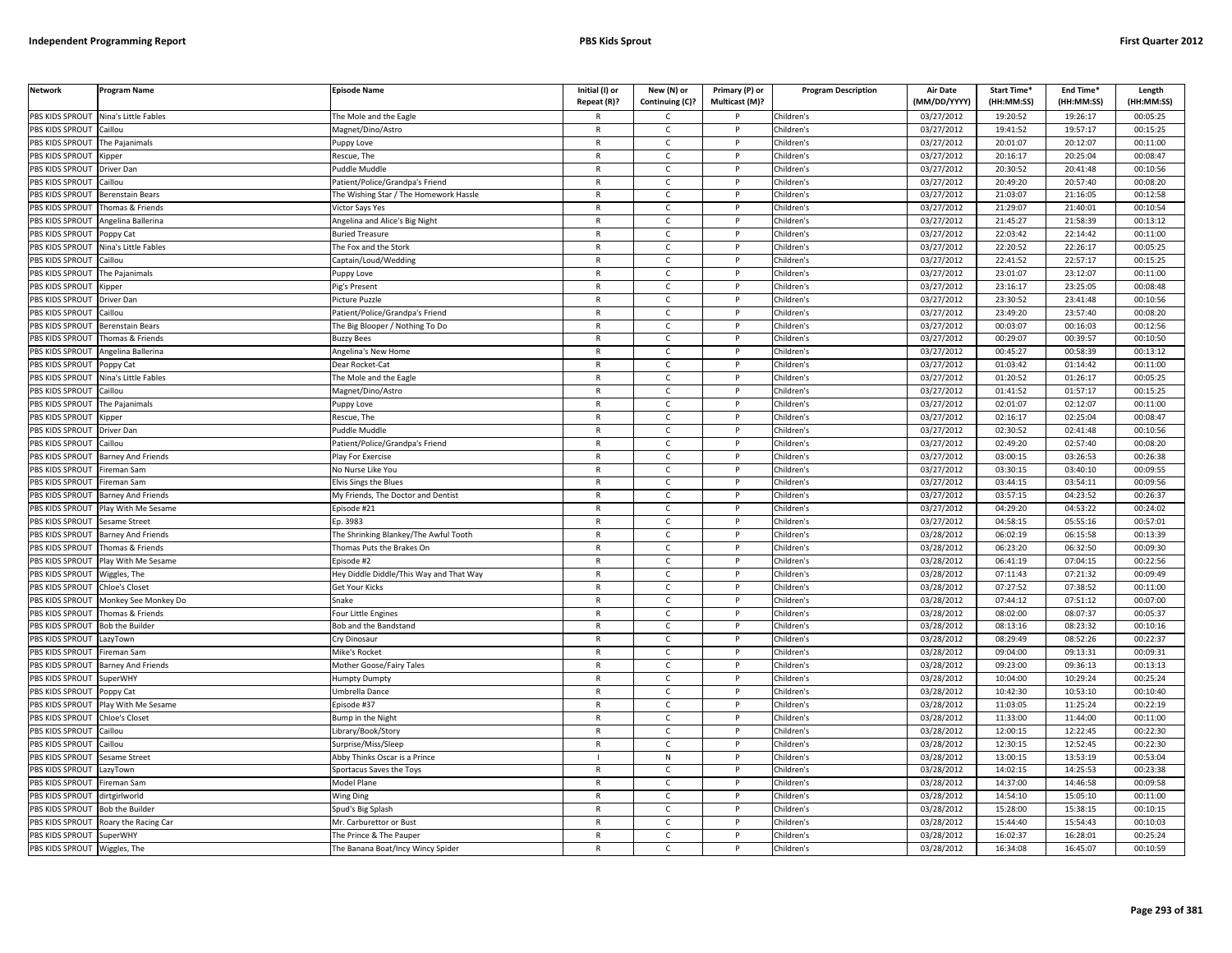| <b>Network</b>         | Program Name              | <b>Episode Name</b>                        | Initial (I) or<br>Repeat (R)? | New (N) or<br>Continuing (C)? | Primary (P) or<br>Multicast (M)? | <b>Program Description</b> | <b>Air Date</b><br>(MM/DD/YYYY) | Start Time*<br>(HH:MM:SS) | End Time <sup>®</sup><br>(HH:MM:SS) | Length<br>(HH:MM:SS) |
|------------------------|---------------------------|--------------------------------------------|-------------------------------|-------------------------------|----------------------------------|----------------------------|---------------------------------|---------------------------|-------------------------------------|----------------------|
| PBS KIDS SPROUT        | Monkey See Monkey Do      | Polar Bear                                 | R                             | C                             |                                  | Children's                 | 03/28/2012                      | 16:49:08                  | 16:56:08                            | 00:07:00             |
| PBS KIDS SPROUT        | <b>Bob the Builder</b>    | Roley's Round Up                           | $\mathsf{R}$                  | $\mathsf{C}$                  | P                                | Children's                 | 03/28/2012                      | 17:01:12                  | 17:11:27                            | 00:10:15             |
| PBS KIDS SPROUT        | Wiggles, The              | 'm A Cowboy/Smell Your Way Through the Day | $\mathsf{R}$                  | $\mathsf{C}$                  | P                                | Children's                 | 03/28/2012                      | 17:16:08                  | 17:27:07                            | 00:10:59             |
| PBS KIDS SPROUT        | Mighty Jungle, The        | Spot the Giraffe                           | $\mathsf{R}$                  | $\mathsf{C}$                  | P                                | Children's                 | 03/28/2012                      | 17:31:45                  | 17:42:20                            | 00:10:35             |
| PBS KIDS SPROUT        | <b>Chloe's Closet</b>     | The Color Pink                             | R                             | $\mathsf{C}$                  | P                                | Children's                 | 03/28/2012                      | 17:46:36                  | 17:57:36                            | 00:11:00             |
| PBS KIDS SPROUT        | <b>Berenstain Bears</b>   | House of Mirrors / Too Much Pressure       | $\mathsf{R}$                  | $\mathsf{C}$                  |                                  | Children's                 | 03/28/2012                      | 18:03:07                  | 18:16:05                            | 00:12:58             |
| PBS KIDS SPROUT        | Thomas & Friends          | Hiro Helps Out                             | $\mathsf{R}$                  | $\mathsf{C}$                  |                                  | Children's                 | 03/28/2012                      | 18:29:07                  | 18:39:57                            | 00:10:50             |
| PBS KIDS SPROUT        | Angelina Ballerina        | Angelina's New School                      | $\mathsf{R}$                  | $\mathsf{C}$                  | P                                | Children's                 | 03/28/2012                      | 18:45:27                  | 18:58:40                            | 00:13:13             |
| PBS KIDS SPROUT        | Poppy Cat                 | Wise Toad                                  | $\mathsf{R}$                  | $\mathsf{C}$                  | P                                | Children's                 | 03/28/2012                      | 19:03:42                  | 19:14:42                            | 00:11:00             |
| PBS KIDS SPROUT        | Nina's Little Fables      | The Tortoise and the Hare                  | $\mathsf{R}$                  | $\mathsf{C}$                  | D                                | Children's                 | 03/28/2012                      | 19:20:52                  | 19:26:17                            | 00:05:25             |
| PBS KIDS SPROUT        | Caillou                   | Library/Book/Story                         | $\mathsf{R}$                  | $\mathsf{C}$                  | P                                | Children's                 | 03/28/2012                      | 19:41:52                  | 19:57:17                            | 00:15:25             |
| PBS KIDS SPROUT        | The Pajanimals            | Light in the Sky                           | $\mathsf{R}$                  | $\mathsf{C}$                  | D                                | Children's                 | 03/28/2012                      | 20:01:07                  | 20:12:07                            | 00:11:00             |
| PBS KIDS SPROUT        | Kipper                    | Picnic, The                                | R                             | $\mathsf{C}$                  | P                                | Children's                 | 03/28/2012                      | 20:16:17                  | 20:25:06                            | 00:08:49             |
| PBS KIDS SPROUT        | Driver Dan                | Faster Faster                              | $\mathsf{R}$                  | $\mathsf{C}$                  | P                                | Children's                 | 03/28/2012                      | 20:30:52                  | 20:41:48                            | 00:10:56             |
| PBS KIDS SPROUT        | Caillou                   | Patient/Police/Grandpa's Friend            | $\mathsf{R}$                  | $\mathsf{C}$                  | P                                | Children's                 | 03/28/2012                      | 20:49:20                  | 20:57:40                            | 00:08:20             |
| PBS KIDS SPROUT        | Berenstain Bears          | Too Much Vacation / The Giant Mall         | $\mathsf{R}$                  | $\mathsf{C}$                  | D                                | Children's                 | 03/28/2012                      | 21:03:07                  | 21:16:05                            | 00:12:58             |
| PBS KIDS SPROUT        | Thomas & Friends          | lumping Jobi Wood                          | $\mathsf{R}$                  | $\mathsf{C}$                  | $\mathsf{P}$                     | Children's                 | 03/28/2012                      | 21:29:07                  | 21:39:57                            | 00:10:50             |
| PBS KIDS SPROUT        | Angelina Ballerina        | Angelina and the Giant                     | $\mathsf{R}$                  | $\mathsf{C}$                  | P                                | Children's                 | 03/28/2012                      | 21:45:27                  | 21:58:39                            | 00:13:12             |
| PBS KIDS SPROUT        | Poppy Cat                 | Cheese Mountain                            | $\mathsf{R}$                  | C                             | P                                | Children's                 | 03/28/2012                      | 22:03:42                  | 22:14:42                            | 00:11:00             |
| PBS KIDS SPROUT        | Nina's Little Fables      | The Crow and the Fox                       | $\mathsf{R}$                  | $\mathsf{C}$                  | P                                | Children's                 | 03/28/2012                      | 22:20:52                  | 22:26:17                            | 00:05:25             |
| PBS KIDS SPROUT        | Caillou                   | Shop/Apple/Halloween Costume               | $\mathsf{R}$                  | $\mathsf{C}$                  | P                                | Children's                 | 03/28/2012                      | 22:41:52                  | 22:57:17                            | 00:15:25             |
| PBS KIDS SPROUT        | The Pajanimals            | Light in the Sky                           | R                             | $\mathsf{C}$                  | p                                | Children's                 | 03/28/2012                      | 23:01:07                  | 23:12:07                            | 00:11:00             |
| PBS KIDS SPROUT        | <b>Kipper</b>             | Rainbow Puddle, The                        | $\mathsf{R}$                  | $\mathsf{C}$                  | p                                | Children's                 | 03/28/2012                      | 23:16:17                  | 23:25:06                            | 00:08:49             |
| PBS KIDS SPROUT        | Driver Dan                | Hip Hop Hip Hop                            | R                             | $\mathsf{C}$                  | P                                | Children's                 | 03/28/2012                      | 23:30:52                  | 23:41:48                            | 00:10:56             |
| PBS KIDS SPROUT        | Caillou                   | Patient/Police/Grandpa's Friend            | $\mathsf{R}$                  | $\mathsf{C}$                  |                                  | Children's                 | 03/28/2012                      | 23:49:20                  | 23:57:40                            | 00:08:20             |
| PBS KIDS SPROUT        | Berenstain Bears          | House of Mirrors / Too Much Pressure       | $\mathsf{R}$                  | $\mathsf{C}$                  | P                                | Children's                 | 03/28/2012                      | 00:03:07                  | 00:16:05                            | 00:12:58             |
| PBS KIDS SPROUT        | Thomas & Friends          | Hiro Helps Out                             | $\mathsf{R}$                  | $\mathsf{C}$                  | P                                | Children's                 | 03/28/2012                      | 00:29:07                  | 00:39:57                            | 00:10:50             |
| PBS KIDS SPROUT        | Angelina Ballerina        | Angelina's New School                      | R                             | $\mathsf{C}$                  | P                                | Children's                 | 03/28/2012                      | 00:45:27                  | 00:58:40                            | 00:13:13             |
| PBS KIDS SPROUT        | oppy Cat                  | Wise Toad                                  | $\mathsf{R}$                  | $\mathsf{C}$                  | P                                | Children's                 | 03/28/2012                      | 01:03:42                  | 01:14:42                            | 00:11:00             |
| PBS KIDS SPROUT        | Nina's Little Fables      | The Tortoise and the Hare                  | $\mathsf{R}$                  | $\mathsf{C}$                  | P                                | Children's                 | 03/28/2012                      | 01:20:52                  | 01:26:17                            | 00:05:25             |
| PBS KIDS SPROUT        | Caillou                   | Library/Book/Story                         | $\mathsf{R}$                  | $\mathsf{C}$                  | P                                | Children's                 | 03/28/2012                      | 01:41:52                  | 01:57:17                            | 00:15:25             |
| PBS KIDS SPROUT        | The Pajanimals            | Light in the Sky                           | R                             | $\mathsf{C}$                  | P                                | Children's                 | 03/28/2012                      | 02:01:07                  | 02:12:07                            | 00:11:00             |
| PBS KIDS SPROUT        | Kipper                    | Picnic, The                                | $\mathsf{R}$                  | $\mathsf{C}$                  | P                                | Children's                 | 03/28/2012                      | 02:16:17                  | 02:25:06                            | 00:08:49             |
| PBS KIDS SPROUT        | Driver Dan                | Faster Faster                              | $\mathsf{R}$                  | $\mathsf{C}$                  | P                                | Children's                 | 03/28/2012                      | 02:30:52                  | 02:41:48                            | 00:10:56             |
| PBS KIDS SPROUT        | Caillou                   | Patient/Police/Grandpa's Friend            | $\mathsf{R}$                  | $\mathsf{C}$                  | P                                | Children's                 | 03/28/2012                      | 02:49:20                  | 02:57:40                            | 00:08:20             |
| <b>PBS KIDS SPROUT</b> | Barney And Friends        | A New Friend                               | $\mathsf{R}$                  | $\mathsf{C}$                  | P                                | Children's                 | 03/28/2012                      | 03:00:15                  | 03:26:53                            | 00:26:38             |
| PBS KIDS SPROUT        | Fireman Sam               | The One That Got Away                      | $\mathsf{R}$                  | C                             | P                                | Children's                 | 03/28/2012                      | 03:30:15                  | 03:40:10                            | 00:09:55             |
| PBS KIDS SPROUT        | Fireman Sam               | Flood's Flood                              | $\mathsf{R}$                  | $\mathsf{C}$                  | P                                | Children's                 | 03/28/2012                      | 03:44:15                  | 03:54:12                            | 00:09:57             |
| PBS KIDS SPROUT        | <b>Barney And Friends</b> | The Misbegotten Moon: A Space Adventure    | R                             | C                             |                                  | Children's                 | 03/28/2012                      | 03:57:15                  | 04:23:41                            | 00:26:26             |
| PBS KIDS SPROUT        | lay With Me Sesame        | Episode #22                                | $\mathsf{R}$                  | $\mathsf{C}$                  | P                                | Children's                 | 03/28/2012                      | 04:29:20                  | 04:53:09                            | 00:23:49             |
| PBS KIDS SPROUT        | Sesame Street             | Ep. 3984                                   | $\mathsf{R}$                  | $\mathsf{C}$                  | p                                | Children's                 | 03/28/2012                      | 04:58:15                  | 05:55:16                            | 00:57:01             |
| PBS KIDS SPROUT        | Barney And Friends        | The Blame Game/What's Your Name?           | $\mathsf{R}$                  | $\mathsf{C}$                  |                                  | Children's                 | 03/29/2012                      | 06:02:19                  | 06:16:02                            | 00:13:43             |
| PBS KIDS SPROUT        | Thomas & Friends          | Percy and the Bandstand                    | R                             | C                             | P                                | Children's                 | 03/29/2012                      | 06:23:20                  | 06:32:51                            | 00:09:31             |
| PBS KIDS SPROUT        | lay With Me Sesame        | Episode #3                                 | $\mathsf{R}$                  | $\mathsf{C}$                  | P                                | Children's                 | 03/29/2012                      | 06:41:19                  | 07:04:15                            | 00:22:56             |
| PBS KIDS SPROUT        | Wiggles, The              | Hey Diddle Diddle/This Way and That Way    | $\mathsf{R}$                  | $\mathsf{C}$                  | P                                | Children's                 | 03/29/2012                      | 07:11:43                  | 07:21:31                            | 00:09:48             |
| PBS KIDS SPROUT        | Chloe's Closet            | Smoke Alarmed                              | R                             | $\mathsf{C}$                  | D                                | Children's                 | 03/29/2012                      | 07:27:52                  | 07:38:52                            | 00:11:00             |
| PBS KIDS SPROUT        | Monkey See Monkey Do      | Polar Bear                                 | R                             | $\mathsf{C}$                  | P                                | Children's                 | 03/29/2012                      | 07:44:12                  | 07:51:12                            | 00:07:00             |
| PBS KIDS SPROUT        | Thomas & Friends          | <b>rucks</b>                               | $\mathsf{R}$                  | $\mathsf{C}$                  | P                                | Children's                 | 03/29/2012                      | 08:02:00                  | 08:07:37                            | 00:05:37             |
| PBS KIDS SPROUT        | <b>Bob the Builder</b>    | Farmer Pickle's Pigpen                     | R                             | $\mathsf{C}$                  | P                                | Children's                 | 03/29/2012                      | 08:13:16                  | 08:23:33                            | 00:10:17             |
| PBS KIDS SPROUT        | LazyTown                  | Crystal Caper                              | $\mathsf{R}$                  | C                             | P                                | Children's                 | 03/29/2012                      | 08:29:49                  | 08:53:06                            | 00:23:17             |
| PBS KIDS SPROUT        | ireman Sam                | Paper Plane Down                           | R                             | $\mathsf{C}$                  | P                                | Children's                 | 03/29/2012                      | 09:04:00                  | 09:13:30                            | 00:09:30             |
| PBS KIDS SPROUT        | <b>Barney And Friends</b> | Mother Goose/Fairy Tales                   | $\mathsf{R}$                  | $\mathsf{C}$                  | P                                | Children's                 | 03/29/2012                      | 09:23:00                  | 09:36:12                            | 00:13:12             |
| PBS KIDS SPROUT        | <b>SuperWHY</b>           | Jack and the Beanstalk                     | $\mathsf{R}$                  | $\mathsf{C}$                  | P                                | Children's                 | 03/29/2012                      | 10:04:00                  | 10:29:23                            | 00:25:23             |
| PBS KIDS SPROUT        | Poppy Cat                 | <b>Big Bubbles</b>                         | R                             | Ċ                             |                                  | Children's                 | 03/29/2012                      | 10:42:30                  | 10:53:10                            | 00:10:40             |
| PBS KIDS SPROUT        | Play With Me Sesame       | Episode #38                                | $\mathsf{R}$                  | $\mathsf{C}$                  | P                                | Children's                 | 03/29/2012                      | 11:03:05                  | 11:25:28                            | 00:22:23             |
| PBS KIDS SPROUT        | <b>Chloe's Closet</b>     | Rainbow Riddle                             | R                             | C                             |                                  | Children's                 | 03/29/2012                      | 11:33:00                  | 11:44:00                            | 00:11:00             |
| <b>PBS KIDS SPROUT</b> | Caillou                   | Present/Chef/Paint                         | R                             | $\mathsf{C}$                  | P                                | Children's                 | $\overline{03/29/2012}$         | 12:00:15                  | 12:22:45                            | 00:22:30             |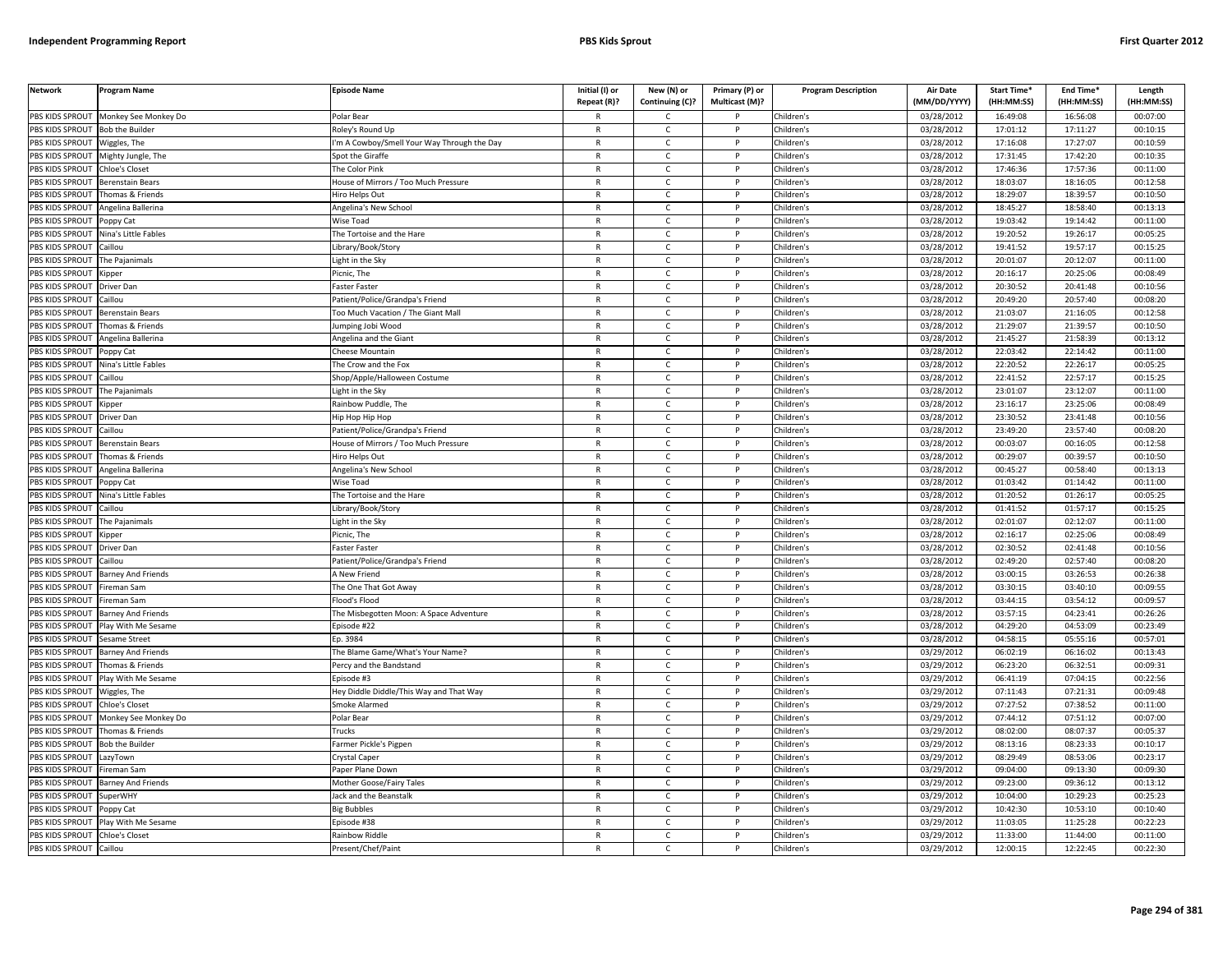| <b>Network</b>                   | <b>Program Name</b>       | <b>Episode Name</b>                        | Initial (I) or | New (N) or      | Primary (P) or | <b>Program Description</b> | <b>Air Date</b>     | Start Time* | End Time*  | Length     |
|----------------------------------|---------------------------|--------------------------------------------|----------------|-----------------|----------------|----------------------------|---------------------|-------------|------------|------------|
|                                  |                           |                                            | Repeat (R)?    | Continuing (C)? | Multicast (M)? |                            | (MM/DD/YYYY)        | (HH:MM:SS)  | (HH:MM:SS) | (HH:MM:SS) |
| PBS KIDS SPROUT                  | Caillou                   | Patient/Police/Grandpa's Friend            | R              | Ċ               |                | Children's                 | 03/29/2012          | 12:30:15    | 12:52:45   | 00:22:30   |
| PBS KIDS SPROUT                  | Sesame Street             | Where, Oh Where, is Radar?                 | $\mathbf{I}$   | N               | P              | Children's                 | 03/29/2012          | 13:00:15    | 13:52:32   | 00:52:17   |
| <b>BS KIDS SPROUT</b>            | azyTown                   | Welcome to LazyTown                        | $\mathsf{R}$   | C               |                | Children's                 | 03/29/2012          | 14:02:15    | 14:26:11   | 00:23:56   |
| PBS KIDS SPROUT                  | ireman Sam                | Three Legged Race                          | $\mathsf{R}$   | $\mathsf{C}$    | Þ              | Children's                 | 03/29/2012          | 14:37:00    | 14:46:58   | 00:09:58   |
| PBS KIDS SPROUT                  | dirtgirlworld             | <b>Butterflies</b>                         | $\mathsf{R}$   | C               |                | Children's                 | 03/29/2012          | 14:54:10    | 15:05:10   | 00:11:00   |
| PBS KIDS SPROUT                  | Bob the Builder           | Spud the Musketeer                         | $\mathsf{R}$   | $\mathsf{C}$    | P              | Children's                 | 03/29/2012          | 15:28:00    | 15:38:15   | 00:10:15   |
| PBS KIDS SPROUT                  | Roary the Racing Car      | lome is Where the Hatch Is                 | R              | $\mathsf{C}$    | P              | Children's                 | 03/29/2012          | 15:44:40    | 15:54:43   | 00:10:03   |
| PBS KIDS SPROUT                  | SuperWHY                  | George & the Dragon                        | $\mathsf{R}$   | $\mathsf{C}$    | P              | Children's                 | 03/29/2012          | 16:02:37    | 16:28:01   | 00:25:24   |
| PBS KIDS SPROUT                  | Wiggles, The              | The Banana Boat/Incy Wincy Spider          | $\mathsf{R}$   | $\mathsf{C}$    | $\mathsf{P}$   | Children's                 | 03/29/2012          | 16:34:08    | 16:45:08   | 00:11:00   |
| PBS KIDS SPROUT                  | Monkey See Monkey Do      | rah                                        | $\mathsf{R}$   | $\mathsf{C}$    |                | Children's                 | 03/29/2012          | 16:49:08    | 16:56:08   | 00:07:00   |
| PBS KIDS SPROUT                  | <b>Bob the Builder</b>    | Dizzy the Detective                        | $\mathsf{R}$   | $\mathsf{C}$    | P              | Children's                 | 03/29/2012          | 17:01:12    | 17:11:27   | 00:10:15   |
| PBS KIDS SPROUT                  | Wiggles, The              | 'm A Cowboy/Smell Your Way Through the Day | $\mathsf{R}$   | $\mathsf{C}$    |                | Children's                 | 03/29/2012          | 17:16:08    | 17:27:07   | 00:10:59   |
| PBS KIDS SPROUT                  | Mighty Jungle, The        | All That Sparkles                          | $\mathsf{R}$   | $\mathsf{C}$    | P              | Children's                 | 03/29/2012          | 17:31:45    | 17:42:20   | 00:10:35   |
| PBS KIDS SPROUT                  | hloe's Closet             | let's Quest                                | R              | $\mathsf{C}$    |                | Children's                 | 03/29/2012          | 17:46:36    | 17:57:36   | 00:11:00   |
| PBS KIDS SPROUT                  | <b>Berenstain Bears</b>   | House of Mirrors / Too Much Pressure       | $\mathsf{R}$   | $\mathsf{C}$    | $\mathsf{P}$   | Children's                 | 03/29/2012          | 18:03:07    | 18:16:03   | 00:12:56   |
| PBS KIDS SPROUT                  | Thomas & Friends          | homas's Tall Friend                        | R              | C               | P              | Children's                 | 03/29/2012          | 18:29:07    | 18:40:01   | 00:10:54   |
| PBS KIDS SPROUT                  | Angelina Ballerina        | Angelina's New Ballet Teacher              | R              | $\mathsf{C}$    | P              | Children's                 | 03/29/2012          | 18:45:27    | 18:58:39   | 00:13:12   |
| PBS KIDS SPROUT                  | Poppy Cat                 | Castle Queen                               | $\mathsf{R}$   | $\mathsf{C}$    | P              | Children's                 | 03/29/2012          | 19:03:42    | 19:14:42   | 00:11:00   |
| PBS KIDS SPROUT                  | Nina's Little Fables      | The Ant and the Cricket                    | $\mathsf{R}$   | $\mathsf{C}$    | P              | Children's                 | $\sqrt{03}/29/2012$ | 19:20:52    | 19:26:17   | 00:05:25   |
| PBS KIDS SPROUT                  | Caillou                   | resent/Chef/Paint                          | R              | C.              |                | Children's                 | 03/29/2012          | 19:41:52    | 19:57:17   | 00:15:25   |
| PBS KIDS SPROUT                  | he Pajanimals             | <b>Jnder the Bed</b>                       | $\mathsf{R}$   | $\mathsf{C}$    | D              | Children's                 | 03/29/2012          | 20:01:07    | 20:12:07   | 00:11:00   |
| <b>BS KIDS SPROUT</b>            | Kipper                    | reasure Hunt, The                          | R              | C               |                | Children's                 | 03/29/2012          | 20:16:17    | 20:25:06   | 00:08:49   |
| PBS KIDS SPROUT                  | Driver Dan                | Mix and Match                              | $\mathsf{R}$   | $\mathsf{C}$    | Þ              | Children's                 | 03/29/2012          | 20:30:52    | 20:41:48   | 00:10:56   |
| PBS KIDS SPROUT                  | Caillou                   | /alentines Day/Spring/April Fools          | R              | $\mathsf{C}$    | P              | Children's                 | 03/29/2012          | 20:49:20    | 20:57:40   | 00:08:20   |
| PBS KIDS SPROUT                  | Berenstain Bears          | 'oo Much Vacation / The Giant Mall         | $\mathsf{R}$   | $\mathsf{C}$    | P              | Children's                 | 03/29/2012          | 21:03:07    | 21:16:03   | 00:12:56   |
| PBS KIDS SPROUT                  | Thomas & Friends          | homas & Scruff                             | $\mathsf{R}$   | $\mathsf{C}$    | P              | Children's                 | 03/29/2012          | 21:29:07    | 21:39:57   | 00:10:50   |
| PBS KIDS SPROUT                  | Angelina Ballerina        | Angelina's Musical Day                     | R              | $\mathsf{C}$    |                | Children's                 | $\sqrt{03}/29/2012$ | 21:45:27    | 21:58:39   | 00:13:12   |
| PBS KIDS SPROUT                  | Poppy Cat                 | Space Monsters                             | $\mathsf{R}$   | $\mathsf{C}$    | P              | Children's                 | 03/29/2012          | 22:03:42    | 22:14:42   | 00:11:00   |
| PBS KIDS SPROUT                  | lina's Little Fables      | he Crab and the Stork                      | $\mathsf{R}$   | $\mathsf{C}$    |                | Children's                 | 03/29/2012          | 22:20:52    | 22:26:17   | 00:05:25   |
| PBS KIDS SPROUT                  | Caillou                   | Bird/Trip/Dragon                           | $\mathsf{R}$   | $\mathsf{C}$    | P              | Children's                 | 03/29/2012          | 22:41:52    | 22:57:17   | 00:15:25   |
| PBS KIDS SPROUT                  | The Pajanimals            | <b>Jnder the Bed</b>                       | R              | $\mathsf{C}$    | P              | Children's                 | 03/29/2012          | 23:01:07    | 23:12:07   | 00:11:00   |
| PBS KIDS SPROUT                  | Kipper                    | Butterfly, The                             | $\mathsf{R}$   | $\mathsf{C}$    | P              | Children's                 | 03/29/2012          | 23:16:17    | 23:25:05   | 00:08:48   |
| PBS KIDS SPROUT                  | Driver Dan                | lip's Adventure                            | $\mathsf{R}$   | $\mathsf{C}$    | P              | Children's                 | 03/29/2012          | 23:30:52    | 23:41:47   | 00:10:55   |
| PBS KIDS SPROUT                  | Caillou                   | Patient/Police/Grandpa's Friend            | R              | $\mathsf{C}$    | P              | Children's                 | 03/29/2012          | 23:49:20    | 23:57:40   | 00:08:20   |
| PBS KIDS SPROUT                  | <b>Berenstain Bears</b>   | House of Mirrors / Too Much Pressure       | R              | $\mathsf{C}$    | P              | Children's                 | 03/29/2012          | 00:03:07    | 00:16:03   | 00:12:56   |
| PBS KIDS SPROUT                  | Thomas & Friends          | homas's Tall Friend                        | $\mathsf{R}$   | $\mathsf{C}$    | P              | Children's                 | 03/29/2012          | 00:29:07    | 00:40:01   | 00:10:54   |
| PBS KIDS SPROUT                  | Angelina Ballerina        | Angelina's New Ballet Teacher              | R              | Ċ               |                | Children's                 | 03/29/2012          | 00:45:27    | 00:58:39   | 00:13:12   |
| PBS KIDS SPROUT                  | oppy Cat                  | Castle Queen                               | $\mathsf{R}$   | $\mathsf{C}$    | D              | Children's                 | 03/29/2012          | 01:03:42    | 01:14:42   | 00:11:00   |
| PBS KIDS SPROUT                  | Nina's Little Fables      | The Ant and the Cricket                    | R              | C               |                | Children's                 | 03/29/2012          | 01:20:52    | 01:26:17   | 00:05:25   |
| PBS KIDS SPROUT                  | aillou                    | resent/Chef/Paint                          | $\mathsf{R}$   | $\mathsf{C}$    |                | Children's                 | 03/29/2012          | 01:41:52    | 01:57:17   | 00:15:25   |
| <b>BS KIDS SPROUT</b>            | The Pajanimals            | <b>Jnder the Bed</b>                       | $\mathsf{R}$   | $\mathsf{C}$    | P              | Children's                 | 03/29/2012          | 02:01:07    | 02:12:07   | 00:11:00   |
| PBS KIDS SPROUT                  | (ipper                    | <b>Treasure Hunt, The</b>                  | $\mathsf{R}$   | $\mathsf{C}$    | Þ              | Children's                 | 03/29/2012          | 02:16:17    | 02:25:06   | 00:08:49   |
| PBS KIDS SPROUT                  | Driver Dan                | Mix and Match                              | $\mathsf{R}$   | $\mathsf{C}$    | P              | Children's                 | 03/29/2012          | 02:30:52    | 02:41:48   | 00:10:56   |
| PBS KIDS SPROUT                  | aillou                    | alentines Day/Spring/April Fools           | $\mathsf{R}$   | $\mathsf{C}$    | P              | Children's                 | 03/29/2012          | 02:49:20    | 02:57:40   | 00:08:20   |
| PBS KIDS SPROUT                  | <b>Barney And Friends</b> | Numbers! Numbers!                          | $\mathsf{R}$   | $\mathsf{C}$    | P              | Children's                 | 03/29/2012          | 03:00:15    | 03:26:53   | 00:26:38   |
| PBS KIDS SPROUT                  | ireman Sam                | Dinosaur Hunt                              | $\mathsf{R}$   | $\mathsf{C}$    | D              | Children's                 | 03/29/2012          | 03:30:15    | 03:40:10   | 00:09:55   |
| PBS KIDS SPROUT                  | ireman Sam                | Stranded                                   | R              | $\mathsf{C}$    | P              | Children's                 | 03/29/2012          | 03:44:15    | 03:54:12   | 00:09:57   |
| PBS KIDS SPROUT                  | Barney And Friends        | Riff to the Rescue!: A Wild West Adventure | $\mathsf{R}$   | $\mathsf{C}$    | P              | Children's                 | 03/29/2012          | 03:57:15    | 04:23:52   | 00:26:37   |
| PBS KIDS SPROUT                  | Play With Me Sesame       | Episode #23                                | $\mathsf{R}$   | $\mathsf{C}$    | $\mathsf{P}$   | Children's                 | 03/29/2012          | 04:29:20    | 04:53:30   | 00:24:10   |
| PBS KIDS SPROUT                  | Sesame Street             | Ep. 3985                                   | $\mathsf{R}$   | C               |                | Children's                 | 03/29/2012          | 04:58:15    | 05:55:16   | 00:57:01   |
| PBS KIDS SPROUT                  | <b>Barney And Friends</b> | The Blame Game/What's Your Name?           | R              | $\mathsf{C}$    | P              | Children's                 | 03/30/2012          | 06:02:19    | 06:15:59   | 00:13:40   |
| PBS KIDS SPROUT                  | Thomas & Friends          | ush Me, Pull You                           | $\mathsf{R}$   | C               | P              | Children's                 | 03/30/2012          | 06:23:20    | 06:32:50   | 00:09:30   |
| PBS KIDS SPROUT                  | Play With Me Sesame       | Episode #4                                 | $\mathsf{R}$   | $\mathsf{C}$    | P              | Children's                 | 03/30/2012          | 06:41:19    | 07:04:04   | 00:22:45   |
| PBS KIDS SPROUT                  | Wiggles, The              | eff Get's a Letter/This Old Man            | R              | Ċ               |                | Children's                 | 03/30/2012          | 07:11:43    | 07:21:32   | 00:09:49   |
| PBS KIDS SPROUT                  | Chloe's Closet            | hese Boots Are Made For Jumping            | $\mathsf{R}$   | $\mathsf{C}$    | P              | Children's                 | 03/30/2012          | 07:27:52    | 07:38:52   | 00:11:00   |
| PBS KIDS SPROUT                  | Monkey See Monkey Do      | ิ′rab                                      | R              | C               |                | Children's                 | 03/30/2012          | 07:44:12    | 07:51:12   | 00:07:00   |
| PBS KIDS SPROUT Thomas & Friends |                           | Home At last                               | R              | $\mathsf{C}$    |                | Children's                 | 03/30/2012          | 08:02:00    | 08:07:37   | 00:05:37   |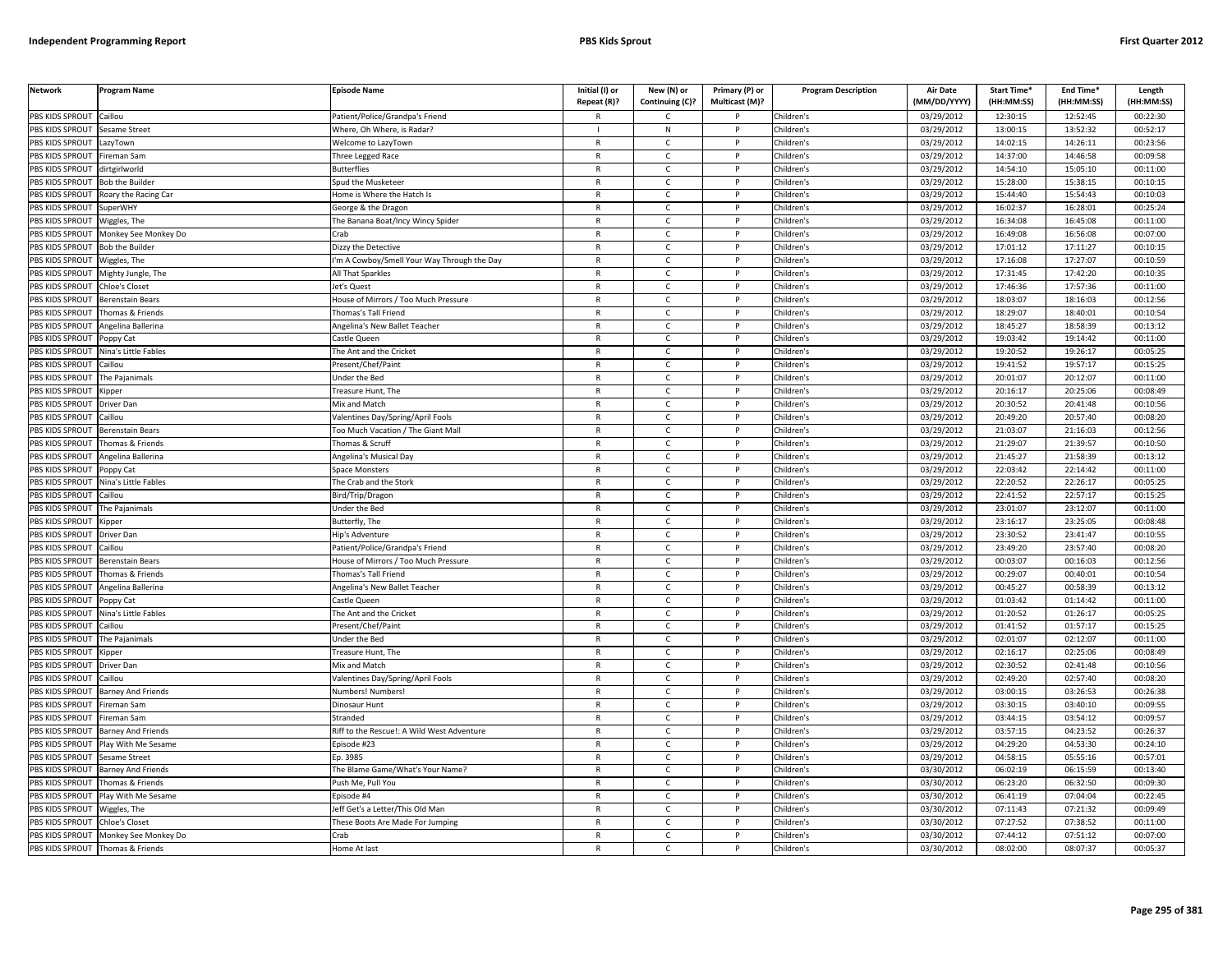| <b>Network</b>  | Program Name              | <b>Episode Name</b>                        | Initial (I) or<br>Repeat (R)? | New (N) or<br>Continuing (C)? | Primary (P) or<br>Multicast (M)? | <b>Program Description</b> | <b>Air Date</b><br>(MM/DD/YYYY) | Start Time*<br>(HH:MM:SS) | End Time <sup>®</sup><br>(HH:MM:SS) | Length<br>(HH:MM:SS) |
|-----------------|---------------------------|--------------------------------------------|-------------------------------|-------------------------------|----------------------------------|----------------------------|---------------------------------|---------------------------|-------------------------------------|----------------------|
| PBS KIDS SPROUT | <b>Bob the Builder</b>    | Roley and the Rockstar                     | R                             | C                             |                                  | Children's                 | 03/30/2012                      | 08:13:16                  | 08:23:31                            | 00:10:15             |
| PBS KIDS SPROUT | LazyTown                  | Sleepless in LazyTown                      | $\mathsf{R}$                  | $\mathsf{C}$                  | P                                | Children's                 | 03/30/2012                      | 08:29:49                  | 08:52:54                            | 00:23:05             |
| PBS KIDS SPROUT | Fireman Sam               | Hot and Cold Running Sniffer Dog           | $\mathsf{R}$                  | $\mathsf{C}$                  | P                                | Children's                 | 03/30/2012                      | 09:04:00                  | 09:13:29                            | 00:09:29             |
| PBS KIDS SPROUT | <b>Barney And Friends</b> | Things I Can Do/Differences                | $\mathsf{R}$                  | $\mathsf{C}$                  | P                                | Children's                 | 03/30/2012                      | 09:23:00                  | 09:36:11                            | 00:13:11             |
| PBS KIDS SPROUT | <b>SuperWHY</b>           | The Tortoise and the Hare                  | R                             | $\mathsf{C}$                  | p                                | Children's                 | 03/30/2012                      | 10:04:00                  | 10:29:24                            | 00:25:24             |
| PBS KIDS SPROUT | oppy Cat                  | Magic Show                                 | $\mathsf{R}$                  | $\mathsf{C}$                  |                                  | Children's                 | 03/30/2012                      | 10:42:30                  | 10:53:10                            | 00:10:40             |
| PBS KIDS SPROUT | Play With Me Sesame       | Episode #39                                | $\mathsf{R}$                  | C                             |                                  | Children's                 | 03/30/2012                      | 11:03:05                  | 11:25:20                            | 00:22:15             |
| PBS KIDS SPROUT | Chloe's Closet            | Monkeys of the Caribbean                   | $\mathsf{R}$                  | $\mathsf{C}$                  | P                                | Children's                 | 03/30/2012                      | 11:33:00                  | 11:44:00                            | 00:11:00             |
| PBS KIDS SPROUT | Caillou                   | Captain/Loud/Wedding                       | R                             | $\mathsf{C}$                  | P                                | Children's                 | 03/30/2012                      | 12:00:15                  | 12:22:45                            | 00:22:30             |
| PBS KIDS SPROUT | Caillou                   | Day/Puppet/Collect                         | $\mathsf{R}$                  | $\mathsf{C}$                  | P                                | Children's                 | 03/30/2012                      | 12:30:15                  | 12:52:45                            | 00:22:30             |
| PBS KIDS SPROUT | Sesame Street             | Slimey Adopts a Pet Bug                    |                               | ${\sf N}$                     | P                                | Children's                 | 03/30/2012                      | 13:00:15                  | 13:55:40                            | 00:55:25             |
| PBS KIDS SPROUT | LazyTown                  | Dr. Rottenstein                            | $\mathsf{R}$                  | $\mathsf{C}$                  | D                                | Children's                 | 03/30/2012                      | 14:02:15                  | 14:26:13                            | 00:23:58             |
| PBS KIDS SPROUT | Fireman Sam               | Norman's Ark                               | $\mathsf{R}$                  | $\mathsf{C}$                  | P                                | Children's                 | 03/30/2012                      | 14:37:00                  | 14:46:58                            | 00:09:58             |
| PBS KIDS SPROUT | dirtgirlworld             | Hatching                                   | $\mathsf{R}$                  | $\mathsf{C}$                  | P                                | Children's                 | 03/30/2012                      | 14:54:10                  | 15:05:10                            | 00:11:00             |
| PBS KIDS SPROUT | <b>Bob the Builde</b>     | Wendy's Magic Birthday                     | $\mathsf{R}$                  | C                             | P                                | Children's                 | 03/30/2012                      | 15:28:00                  | 15:38:15                            | 00:10:15             |
| PBS KIDS SPROUT | Roary the Racing Car      | Putting On a Show                          | $\mathsf{R}$                  | $\mathsf{C}$                  | P                                | Children's                 | 03/30/2012                      | 15:44:40                  | 15:54:43                            | 00:10:03             |
| PBS KIDS SPROUT | SuperWHY                  | Swiss Family Robinson                      | $\mathsf{R}$                  | $\mathsf{C}$                  | P                                | Children's                 | 03/30/2012                      | 16:02:37                  | 16:28:01                            | 00:25:24             |
| PBS KIDS SPROUT | Wiggles, The              | Fairy Dancing!/Getting Strong              | $\mathsf{R}$                  | $\mathsf{C}$                  | P                                | Children's                 | 03/30/2012                      | 16:34:08                  | 16:45:07                            | 00:10:59             |
| PBS KIDS SPROUT | Monkey See Monkey Do      | Dog                                        | $\mathsf{R}$                  | $\mathsf{C}$                  | P                                | Children's                 | 03/30/2012                      | 16:49:08                  | 16:56:08                            | 00:07:00             |
| PBS KIDS SPROUT | <b>Bob the Builder</b>    | Two Jobs Travis                            | R                             | C                             | P                                | Children's                 | 03/30/2012                      | 17:01:12                  | 17:11:27                            | 00:10:15             |
| PBS KIDS SPROUT | Wiggles, The              | The Horn Pipe/Miss Polly Had A Dolly       | $\mathsf{R}$                  | $\mathsf{C}$                  | P                                | Children's                 | 03/30/2012                      | 17:16:08                  | 17:27:05                            | 00:10:57             |
| PBS KIDS SPROUT | Mighty Jungle, The        | Mighty Juice                               | R                             | C                             |                                  | Children's                 | 03/30/2012                      | 17:31:45                  | 17:42:20                            | 00:10:35             |
| PBS KIDS SPROUT | Chloe's Closet            | <b>Braking Away</b>                        | $\mathsf{R}$                  | $\mathsf{C}$                  | Þ                                | Children's                 | 03/30/2012                      | 17:46:36                  | 17:57:36                            | 00:11:00             |
| PBS KIDS SPROUT | Berenstain Bears          | Visit Fun Park / Perfect Fishing Spot      | R                             | $\mathsf{C}$                  | P                                | Children's                 | 03/30/2012                      | 18:03:07                  | 18:16:05                            | 00:12:58             |
| PBS KIDS SPROUT | homas & Friends           | ames In The Dark                           | $\mathsf{R}$                  | $\mathsf{C}$                  |                                  | Children's                 | 03/30/2012                      | 18:29:07                  | 18:40:01                            | 00:10:54             |
| PBS KIDS SPROUT | Angelina Ballerina        | Angelina's Dance Partner                   | $\mathsf{R}$                  | $\mathsf{C}$                  | P                                | Children's                 | 03/30/2012                      | 18:45:27                  | 18:58:38                            | 00:13:11             |
| PBS KIDS SPROUT | Poppy Cat                 | Dolphin Dreams                             | R                             | $\mathsf{C}$                  |                                  | Children's                 | 03/30/2012                      | 19:03:42                  | 19:14:42                            | 00:11:00             |
| PBS KIDS SPROUT | Nina's Little Fables      | The Goat and the Hare                      | $\mathsf{R}$                  | $\mathsf{C}$                  | P                                | Children's                 | 03/30/2012                      | 19:20:52                  | 19:26:17                            | 00:05:25             |
| PBS KIDS SPROUT | Caillou                   | Captain/Loud/Wedding                       | $\mathsf{R}$                  | $\mathsf{C}$                  | P                                | Children's                 | 03/30/2012                      | 19:41:52                  | 19:57:17                            | 00:15:25             |
| PBS KIDS SPROUT | The Pajanimals            | Queen for a Night                          | $\mathsf{R}$                  | C                             | P                                | Children's                 | 03/30/2012                      | 20:01:07                  | 20:12:07                            | 00:11:00             |
| PBS KIDS SPROUT | Kipper                    | Jake's Bird                                | R                             | $\mathsf{C}$                  | P                                | Children's                 | 03/30/2012                      | 20:16:17                  | 20:25:06                            | 00:08:49             |
| PBS KIDS SPROUT | Driver Dan                | <b>Walking With a Dinosaur</b>             | $\mathsf{R}$                  | $\mathsf{C}$                  | P                                | Children's                 | 03/30/2012                      | 20:30:52                  | 20:41:48                            | 00:10:56             |
| PBS KIDS SPROUT | Caillou                   | Day/Puppet/Collect                         | $\mathsf{R}$                  | $\mathsf{C}$                  | P                                | Children's                 | 03/30/2012                      | 20:49:20                  | 20:57:40                            | 00:08:20             |
| PBS KIDS SPROUT | Berenstain Bears          | The Excuse Note / On The Job               | $\mathsf{R}$                  | C                             | P                                | Children's                 | 03/30/2012                      | 21:03:07                  | 21:16:04                            | 00:12:57             |
| PBS KIDS SPROUT | Thomas & Friends          | O The Indignity!                           | R                             | C                             | P                                | Children's                 | 03/30/2012                      | 21:29:07                  | 21:39:57                            | 00:10:50             |
| PBS KIDS SPROUT | Angelina Ballerina        | Angelina's Crazy Solo                      | $\mathsf{R}$                  | $\mathsf{C}$                  | P                                | Children's                 | 03/30/2012                      | 21:45:27                  | 21:58:40                            | 00:13:13             |
| PBS KIDS SPROUT | Poppy Cat                 | <b>Missing Keys</b>                        | R                             | $\mathsf{C}$                  |                                  | Children's                 | 03/30/2012                      | 22:03:42                  | 22:14:42                            | 00:11:00             |
| PBS KIDS SPROUT | Nina's Little Fables      | The Mouse, the Hare, and the Raven         | $\mathsf{R}$                  | $\mathsf{C}$                  | P                                | Children's                 | 03/30/2012                      | 22:20:52                  | 22:26:17                            | 00:05:25             |
| PBS KIDS SPROUT | Caillou                   | Surprise/Miss/Sleep                        | $\mathsf{R}$                  | $\mathsf{C}$                  | P                                | Children's                 | 03/30/2012                      | 22:41:52                  | 22:57:17                            | 00:15:25             |
| PBS KIDS SPROUT | The Pajanimals            | Queen for a Night                          | $\mathsf{R}$                  | $\mathsf{C}$                  | D                                | Children's                 | 03/30/2012                      | 23:01:07                  | 23:12:07                            | 00:11:00             |
| PBS KIDS SPROUT | Kipper                    | Bleepers, The                              | $\mathsf{R}$                  | $\mathsf{C}$                  | P                                | Children's                 | 03/30/2012                      | 23:16:17                  | 23:25:05                            | 00:08:48             |
| PBS KIDS SPROUT | Driver Dan                | The Missing Pebbles                        | $\mathsf{R}$                  | $\mathsf{C}$                  | P                                | Children's                 | 03/30/2012                      | 23:30:52                  | 23:41:48                            | 00:10:56             |
| PBS KIDS SPROUT | Caillou                   | Day/Puppet/Collect                         | $\mathsf{R}$                  | $\mathsf{C}$                  | P                                | Children's                 | 03/30/2012                      | 23:49:20                  | 23:57:40                            | 00:08:20             |
| PBS KIDS SPROUT | Berenstain Bears          | Visit Fun Park / Perfect Fishing Spot      | $\mathsf{R}$                  | $\mathsf{C}$                  | P                                | Children's                 | 03/30/2012                      | 00:03:07                  | 00:16:05                            | 00:12:58             |
| PBS KIDS SPROUT | Thomas & Friends          | James In The Dark                          | $\mathsf{R}$                  | $\mathsf{C}$                  | P                                | Children's                 | 03/30/2012                      | 00:29:07                  | 00:40:01                            | 00:10:54             |
| PBS KIDS SPROUT | Angelina Ballerina        | Angelina's Dance Partner                   | $\mathsf{R}$                  | $\mathsf{C}$                  | D                                | Children's                 | 03/30/2012                      | 00:45:27                  | 00:58:38                            | 00:13:11             |
| PBS KIDS SPROUT | Poppy Cat                 | Dolphin Dreams                             | $\mathsf{R}$                  | $\mathsf{C}$                  | $\mathsf{P}$                     | Children's                 | 03/30/2012                      | 01:03:42                  | 01:14:42                            | 00:11:00             |
| PBS KIDS SPROUT | Nina's Little Fables      | The Goat and the Hare                      | $\mathsf{R}$                  | $\mathsf{C}$                  | P                                | Children's                 | 03/30/2012                      | 01:20:52                  | 01:26:17                            | 00:05:25             |
| PBS KIDS SPROUT | Caillou                   | Captain/Loud/Wedding                       | $\mathsf{R}$                  | $\mathsf{C}$                  | P                                | Children's                 | 03/30/2012                      | 01:41:52                  | 01:57:17                            | 00:15:25             |
| PBS KIDS SPROUT | The Pajanimals            | Queen for a Night                          | R                             | $\mathsf{C}$                  | P                                | Children's                 | 03/30/2012                      | 02:01:07                  | 02:12:07                            | 00:11:00             |
| PBS KIDS SPROUT | <i><b>Sipper</b></i>      | Jake's Bird                                | $\mathsf{R}$                  | $\mathsf{C}$                  | P                                | Children's                 | 03/30/2012                      | 02:16:17                  | 02:25:06                            | 00:08:49             |
| PBS KIDS SPROUT | Driver Dan                | Walking With a Dinosaur                    | $\mathsf{R}$                  | $\mathsf{C}$                  |                                  | Children's                 | 03/30/2012                      | 02:30:52                  | 02:41:48                            | 00:10:56             |
| PBS KIDS SPROUT | Caillou                   | Day/Puppet/Collect                         | $\mathsf{R}$                  | $\mathsf{C}$                  | Þ                                | Children's                 | 03/30/2012                      | 02:49:20                  | 02:57:40                            | 00:08:20             |
| PBS KIDS SPROUT | <b>Barney And Friends</b> | Spring Into Fun                            | R                             | $\mathsf{C}$                  | P                                | Children's                 | 03/30/2012                      | 03:00:15                  | 03:26:53                            | 00:26:38             |
| PBS KIDS SPROUT | ireman Sam                | Floating Cart                              | $\mathsf{R}$                  | $\mathsf{C}$                  |                                  | Children's                 | 03/30/2012                      | 03:30:15                  | 03:40:12                            | 00:09:57             |
| PBS KIDS SPROUT | Fireman Sam               | Off Duty Sam                               | $\mathsf{R}$                  | $\mathsf{C}$                  | P                                | Children's                 | 03/30/2012                      | 03:44:15                  | 03:54:13                            | 00:09:58             |
| PBS KIDS SPROUT | <b>Barney And Friends</b> | Lights, Camera, Action!: A Movie Adventure | R                             | Ċ                             | P                                | Children's                 | 03/30/2012                      | 03:57:15                  | 04:23:45                            | 00:26:30             |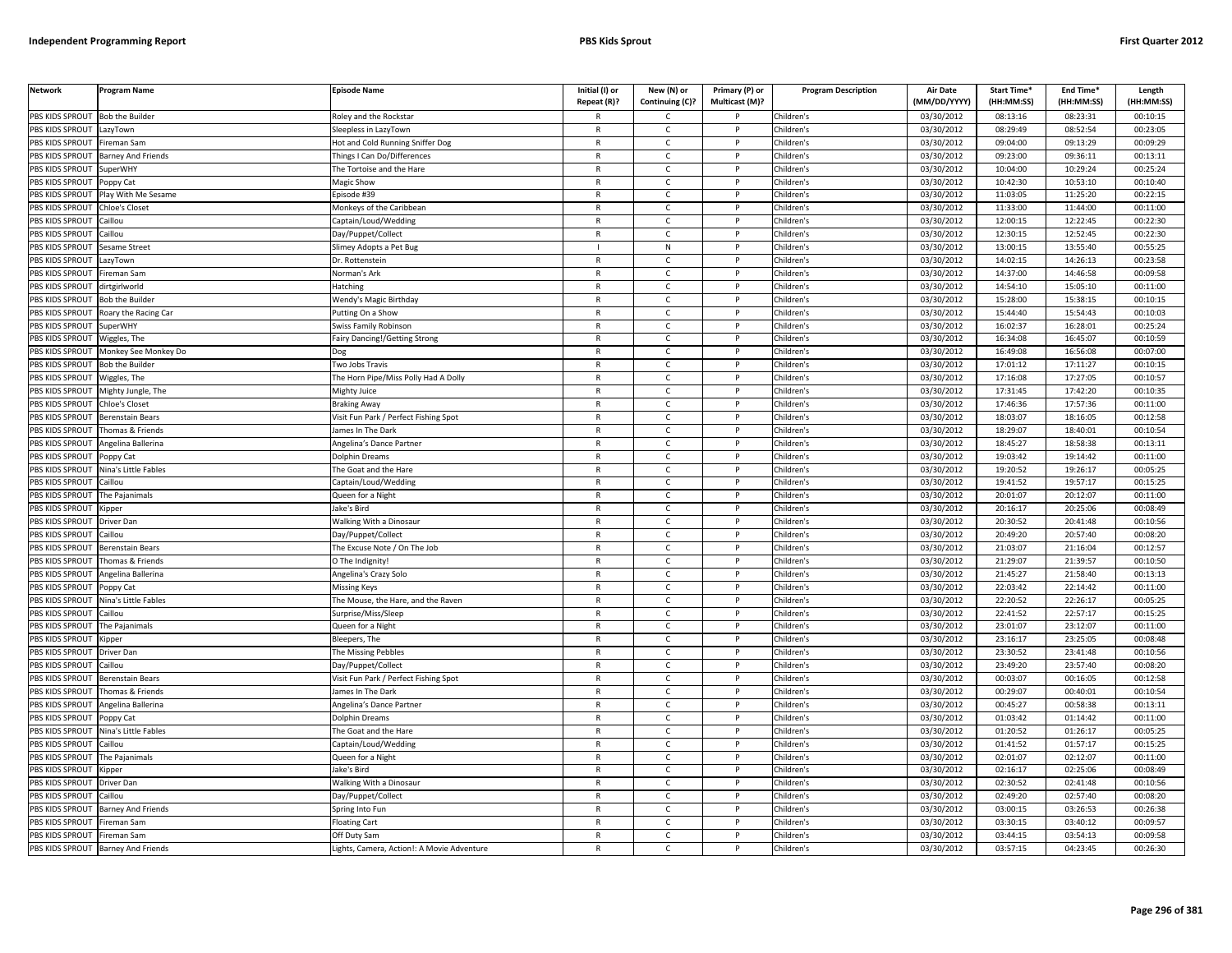| <b>Network</b>         | Program Name              | Episode Name                                        | Initial (I) or | New (N) or      | Primary (P) or | <b>Program Description</b> | <b>Air Date</b><br>(MM/DD/YYYY) | Start Time*<br>(HH:MM:SS) | End Time*<br>(HH:MM:SS) | Length<br>(HH:MM:SS) |
|------------------------|---------------------------|-----------------------------------------------------|----------------|-----------------|----------------|----------------------------|---------------------------------|---------------------------|-------------------------|----------------------|
|                        |                           |                                                     | Repeat (R)?    | Continuing (C)? | Multicast (M)? |                            |                                 |                           |                         |                      |
| PBS KIDS SPROUT        | Play With Me Sesame       | pisode #24                                          |                | C               |                | Children's                 | 03/30/2012                      | 04:29:20                  | 04:53:20                | 00:24:00             |
| PBS KIDS SPROUT        | <b>Sesame Street</b>      | Ep. 3986                                            | R              | C               | P              | Children's                 | 03/30/2012                      | 04:58:15                  | 05:55:16                | 00:57:01             |
| PBS KIDS SPROUT        | <b>Barney And Friends</b> | Keep on Truckin'                                    | R              | $\mathsf{C}$    | P              | Children's                 | 03/31/2012                      | 06:00:15                  | 06:26:53                | 00:26:38             |
| PBS KIDS SPROUT        | Fireman Sam               | Stranded                                            | $\mathsf{R}$   | $\mathsf{C}$    | P              | Children's                 | 03/31/2012                      | 06:30:20                  | 06:40:17                | 00:09:57             |
| PBS KIDS SPROUT        | Wiggles, The              | Head, Shoulders, Knees & Toes/Say Ah at the Doctors | R              | $\mathsf{C}$    | P              | Children's                 | 03/31/2012                      | 06:45:20                  | 06:56:20                | 00:11:00             |
| PBS KIDS SPROUT        | <b>Sesame Street</b>      | Ep. 4046                                            | $\mathsf{R}$   | $\mathsf{C}$    | P              | Children's                 | 03/31/2012                      | 07:00:15                  | 07:55:13                | 00:54:58             |
| PBS KIDS SPROUT        | SuperWHY                  | ittle Bo Peep                                       | $\mathsf{R}$   | $\mathsf{C}$    | P              | Children's                 | 03/31/2012                      | 08:00:15                  | 08:27:09                | 00:26:54             |
| PBS KIDS SPROUT        | Caillou                   | Present/Chef/Paint                                  | $\mathsf{R}$   | $\mathsf{C}$    | P              | Children's                 | 03/31/2012                      | 08:32:15                  | 08:54:45                | 00:22:30             |
| PBS KIDS SPROUT        | Fireman Sam               | Hearts on Fire                                      | R              | C               |                | Children's                 | 03/31/2012                      | 09:04:00                  | 09:13:29                | 00:09:29             |
| PBS KIDS SPROUT        | <b>Barney And Friends</b> | Things I Can Do/Differences                         | R              | $\mathsf{C}$    |                | Children's                 | 03/31/2012                      | 09:23:00                  | 09:35:58                | 00:12:58             |
| PBS KIDS SPROUT        | <b>SuperWHY</b>           | Goldilocks and the Three Bears                      | R              | $\mathsf{C}$    | P              | Children's                 | 03/31/2012                      | 10:04:00                  | 10:29:24                | 00:25:24             |
| PBS KIDS SPROUT        | Poppy Cat                 | <b>Birthday Treasure</b>                            | R              | $\mathcal{C}$   | <b>D</b>       | Children's                 | 03/31/2012                      | 10:42:30                  | 10:53:10                | 00:10:40             |
| PBS KIDS SPROUT        | Play With Me Sesame       | Episode #40                                         | $\mathsf{R}$   | $\mathsf{C}$    | P              | Children's                 | 03/31/2012                      | 11:03:05                  | 11:25:32                | 00:22:27             |
| <b>PBS KIDS SPROUT</b> | Chloe's Closet            | The Color Pink                                      | R              | $\mathsf{C}$    |                | Children's                 | 03/31/2012                      | 11:33:00                  | 11:44:00                | 00:11:00             |
| PBS KIDS SPROUT        | Caillou                   | Bird/Trip/Dragon                                    | $\mathsf{R}$   | $\mathsf{C}$    | P              | Children's                 | 03/31/2012                      | 12:00:15                  | 12:22:45                | 00:22:30             |
| PBS KIDS SPROUT        | Caillou                   | Gilbert/Saw/Jungle                                  | $\mathsf{R}$   | $\mathsf{C}$    |                | Children's                 | 03/31/2012                      | 12:30:15                  | 12:52:45                | 00:22:30             |
| PBS KIDS SPROUT        | Sesame Street             | Elmo Steps in for Super Grover                      | $\mathbf{I}$   | N               | P              | Children's                 | 03/31/2012                      | 13:00:15                  | 13:53:50                | 00:53:35             |
| PBS KIDS SPROUT        | LazyTown                  | Sports Day                                          | $\mathsf{R}$   | $\mathsf{C}$    | P              | Children's                 | 03/31/2012                      | 14:02:15                  | 14:25:56                | 00:23:41             |
| PBS KIDS SPROUT        | ireman Sam                | Mike's Rocket                                       | $\mathsf{R}$   | $\mathsf{C}$    | P              | Children's                 | 03/31/2012                      | 14:37:00                  | 14:46:58                | 00:09:58             |
| PBS KIDS SPROUT        | dirtgirlworld             | <b>Trees</b>                                        | R              | $\mathsf{C}$    | P              | Children's                 | 03/31/2012                      | 14:54:10                  | 15:05:10                | 00:11:00             |
| PBS KIDS SPROUT        | Bob the Builder           | Scoop Saves the Day                                 | $\mathsf{R}$   | $\mathsf{C}$    | P              | Children's                 | 03/31/2012                      | 15:28:00                  | 15:38:14                | 00:10:14             |
| PBS KIDS SPROUT        | Roary the Racing Car      | Motor Mouth                                         | $\mathsf{R}$   | $\mathsf{C}$    | P              | Children's                 | 03/31/2012                      | 15:44:40                  | 15:54:43                | 00:10:03             |
| PBS KIDS SPROUT        | SuperWHY                  | Dr. Doolittle                                       | $\mathsf{R}$   | $\mathsf{C}$    | P              | Children's                 | 03/31/2012                      | 16:02:37                  | 16:28:01                | 00:25:24             |
| PBS KIDS SPROUT        | Wiggles, The              | Pussycat, Pussycat/Fun at Wigglehouse               | R              | C               |                | Children's                 | 03/31/2012                      | 16:34:08                  | 16:45:11                | 00:11:03             |
| PBS KIDS SPROUT        | Monkey See Monkey Do      | Seal                                                | $\mathsf{R}$   | $\mathsf{C}$    |                | Children's                 | 03/31/2012                      | 16:49:08                  | 16:56:08                | 00:07:00             |
| PBS KIDS SPROUT        | <b>Bob the Builder</b>    | Spud's Bumper Harvest                               | $\mathsf{R}$   | $\mathsf{C}$    | P              | Children's                 | 03/31/2012                      | 17:01:12                  | 17:11:27                | 00:10:15             |
| PBS KIDS SPROUT        | Wiggles, The              | The Horn Pipe/Miss Polly Had A Dolly                | R              | $\mathsf{C}$    | P              | Children's                 | 03/31/2012                      | 17:16:08                  | 17:27:07                | 00:10:59             |
| PBS KIDS SPROUT        | Mighty Jungle, The        | Jungle Picnic                                       | $\mathsf{R}$   | $\mathsf{C}$    | P              | Children's                 | 03/31/2012                      | 17:31:45                  | 17:42:20                | 00:10:35             |
| <b>PBS KIDS SPROUT</b> | Chloe's Closet            | The Sound of Echoes                                 | $\mathsf{R}$   | $\mathsf{C}$    | P              | Children's                 | 03/31/2012                      | 17:46:36                  | 17:57:36                | 00:11:00             |
| PBS KIDS SPROUT        | Berenstain Bears          | Out For The Team / Count Their Blessings            | $\mathsf{R}$   | $\mathsf{C}$    | P              | Children's                 | 03/31/2012                      | 18:03:09                  | 18:16:08                | 00:12:59             |
| PBS KIDS SPROUT        | <b>Kipper</b>             | Hide and Seel                                       | $\mathsf{R}$   | c               | P              | Children's                 | 03/31/2012                      | 18:30:04                  | 18:38:47                | 00:08:43             |
| PBS KIDS SPROUT        | Angelina Ballerina        | Angelina and the Giant                              | $\mathsf{R}$   | C               | P              | Children's                 | 03/31/2012                      | 18:44:35                  | 18:57:47                | 00:13:12             |
| PBS KIDS SPROUT        | Poppy Cat                 | <b>Tricky Cricket</b>                               | $\mathsf{R}$   | $\mathsf{C}$    | P              | Children's                 | 03/31/2012                      | 19:02:57                  | 19:13:57                | 00:11:00             |
| PBS KIDS SPROUT        | Thomas & Friends          | Steady Eddie                                        | $\mathsf{R}$   | $\mathsf{C}$    | P              | Children's                 | 03/31/2012                      | 19:19:14                  | 19:29:13                | 00:09:59             |
| PBS KIDS SPROUT        | Caillou                   | Captain/Loud/Wedding                                | R              | $\mathsf{C}$    | P              | Children's                 | 03/31/2012                      | 19:43:07                  | 19:58:32                | 00:15:25             |
| <b>PBS KIDS SPROUT</b> | The Pajanimals            | No Bath for Me                                      | $\mathsf{R}$   | $\mathsf{C}$    | P              | Children's                 | $\sqrt{03}/31/2012$             | 20:03:07                  | 20:14:07                | 00:11:00             |
| PBS KIDS SPROUT        | Nina's Little Fables      | The Tortoise and the Hedgehog                       | R              | $\mathsf{C}$    |                | Children's                 | 03/31/2012                      | 20:19:49                  | 20:25:14                | 00:05:25             |
| PBS KIDS SPROUT        | Driver Dan                | Treasure Adventure                                  | $\mathsf{R}$   | $\mathsf{C}$    | P              | Children's                 | 03/31/2012                      | 20:30:53                  | 20:41:49                | 00:10:56             |
| PBS KIDS SPROUT        | Caillou                   | Patient/Police/Grandpa's Friend                     | R              | C               | P              | Children's                 | 03/31/2012                      | 20:49:20                  | 20:57:40                | 00:08:20             |
| PBS KIDS SPROUT        | Berenstain Bears          | Showdown at Birder's Wood/ Help Around The Workshop | $\mathsf{R}$   | $\mathsf{C}$    | P              | Children's                 | 03/31/2012                      | 21:03:09                  | 21:16:06                | 00:12:57             |
| PBS KIDS SPROUT        | <b>Kipper</b>             | Lost Mug, The                                       | R              | $\mathsf{C}$    | P              | Children's                 | 03/31/2012                      | 21:30:04                  | 21:38:51                | 00:08:47             |
| PBS KIDS SPROUT        | Angelina Ballerina        | Angelina and the Magician                           | $\mathsf{R}$   | $\mathsf{C}$    | P              | Children's                 | 03/31/2012                      | 21:44:35                  | 21:57:47                | 00:13:12             |
| PBS KIDS SPROUT        | Poppy Cat                 | Chilly Hills                                        | $\mathsf{R}$   | $\mathsf{C}$    | P              | Children's                 | 03/31/2012                      | 22:02:57                  | 22:13:57                | 00:11:00             |
| PBS KIDS SPROUT        | Thomas & Friends          | Dream On                                            | $\mathsf{R}$   | $\mathsf{C}$    | P              | Children's                 | 03/31/2012                      | 22:19:14                  | 22:29:13                | 00:09:59             |
| PBS KIDS SPROUT        | Caillou                   | Day/Puppet/Collect                                  | $\mathsf{R}$   | $\mathsf{C}$    | P              | Children's                 | 03/31/2012                      | 22:43:07                  | 22:58:32                | 00:15:25             |
| PBS KIDS SPROUT        | The Pajanimals            | No Bath for Me                                      | $\mathsf{R}$   | C               |                | Children's                 | 03/31/2012                      | 23:03:07                  | 23:14:07                | 00:11:00             |
| PBS KIDS SPROUT        | Nina's Little Fables      | The Tortoise and the Hedgehog                       | R              | C               | P              | Children's                 | 03/31/2012                      | 23:19:49                  | 23:25:14                | 00:05:25             |
| PBS KIDS SPROUT        | Driver Dan                | Sing Along Ting Along                               | $\mathsf{R}$   | $\mathsf{C}$    | P              | Children's                 | 03/31/2012                      | 23:30:53                  | 23:41:49                | 00:10:56             |
| PBS KIDS SPROUT        | Caillou                   | Shop/Apple/Halloween Costume                        | $\mathsf{R}$   | $\mathsf{C}$    | P              | Children's                 | 03/31/2012                      | 23:49:20                  | 23:57:40                | 00:08:20             |
| PBS KIDS SPROUT        | Berenstain Bears          | Out For The Team / Count Their Blessings            | R              | $\mathsf{C}$    | P              | Children's                 | 03/31/2012                      | 00:03:09                  | 00:16:08                | 00:12:59             |
| PBS KIDS SPROUT        | (inner                    | <b>Hide and Seek</b>                                | $\mathsf{R}$   | $\mathsf{C}$    | P              | Children's                 | $\sqrt{03}/31/2012$             | 00:30:04                  | 00:38:47                | 00:08:43             |
| PBS KIDS SPROUT        | Angelina Ballerina        | Angelina and the Giant                              | R              | $\mathsf{C}$    |                | Children's                 | 03/31/2012                      | 00:44:35                  | 00:57:47                | 00:13:12             |
| PBS KIDS SPROUT        | Poppy Cat                 | <b>Tricky Cricket</b>                               | $\mathsf{R}$   | $\mathsf{C}$    | D              | Children's                 | 03/31/2012                      | 01:02:57                  | 01:13:57                | 00:11:00             |
| PBS KIDS SPROUT        | Thomas & Friends          | Steady Eddie                                        | R              | C               | P              | Children's                 | 03/31/2012                      | 01:19:14                  | 01:29:13                | 00:09:59             |
| PBS KIDS SPROUT        | `aillou                   | Captain/Loud/Wedding                                | $\mathsf{R}$   | $\mathsf{C}$    |                | Children's                 | 03/31/2012                      | 01:43:07                  | 01:58:32                | 00:15:25             |
| PBS KIDS SPROUT        | The Pajanimals            | No Bath for Me                                      | R              | $\mathsf{C}$    | P              | Children's                 | 03/31/2012                      | 02:03:07                  | 02:14:07                | 00:11:00             |
| PBS KIDS SPROUT        | Nina's Little Fables      | The Tortoise and the Hedgehog                       |                | $\mathcal{C}$   | <b>D</b>       | Children's                 | 03/31/2012                      | 02:19:49                  | 02:25:14                | 00:05:25             |
|                        |                           |                                                     |                |                 |                |                            |                                 |                           |                         |                      |